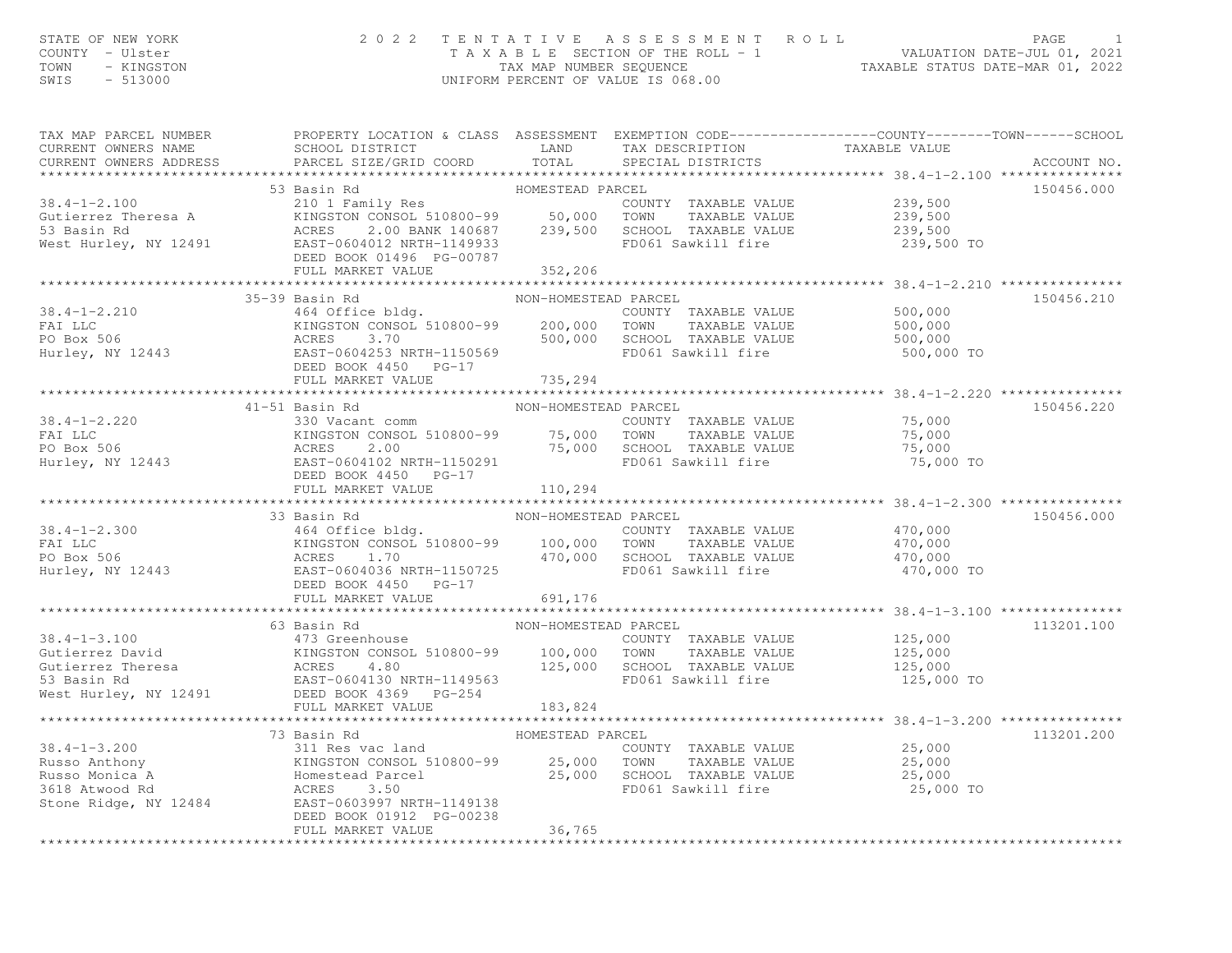# STATE OF NEW YORK PAGE 2<br>COUNTY - Ulster (2009) TAXABLE SECTION OF THE ROLL - 1 (2011) VALUATION DATE-JUL 01, 2021<br>TAXABLE SECTION OF THE ROLL - 1 (2022) TAXABLE SEQUENCE (2012) TAXABLE STATUS DATE-JUL 01, 2022<br>SWIS - 5130

| TAX MAP PARCEL NUMBER<br>CURRENT OWNERS ADDRESS |                                                            |                                                                                                                                                                                                                                                              | PROPERTY LOCATION & CLASS ASSESSMENT EXEMPTION CODE----------------COUNTY-------TOWN-----SCHOOL |
|-------------------------------------------------|------------------------------------------------------------|--------------------------------------------------------------------------------------------------------------------------------------------------------------------------------------------------------------------------------------------------------------|-------------------------------------------------------------------------------------------------|
|                                                 |                                                            |                                                                                                                                                                                                                                                              |                                                                                                 |
|                                                 |                                                            |                                                                                                                                                                                                                                                              | 113201.300                                                                                      |
|                                                 |                                                            |                                                                                                                                                                                                                                                              |                                                                                                 |
|                                                 |                                                            |                                                                                                                                                                                                                                                              |                                                                                                 |
|                                                 |                                                            |                                                                                                                                                                                                                                                              |                                                                                                 |
|                                                 |                                                            |                                                                                                                                                                                                                                                              |                                                                                                 |
|                                                 |                                                            | 38.4-1-3.300<br>38.4-1-3.300<br>31 Basin Rd<br>311 Res vac land<br>20,000<br>Russo Anthony<br>EAS 311 Res vac land<br>20,000<br>20,000<br>Russo Monica A<br>3618 Atwood Rd<br>3618 Atwood Rd<br>3618 Atwood Rd<br>3618 Atwood Rd<br>3618 Atwood Rd<br>3618 A |                                                                                                 |
|                                                 | DEED BOOK 01912 PG-00238                                   |                                                                                                                                                                                                                                                              |                                                                                                 |
|                                                 | FULL MARKET VALUE                                          | 29, 412                                                                                                                                                                                                                                                      |                                                                                                 |
|                                                 |                                                            |                                                                                                                                                                                                                                                              |                                                                                                 |
|                                                 | off Basin Rd                                               |                                                                                                                                                                                                                                                              | 113201.400                                                                                      |
|                                                 |                                                            |                                                                                                                                                                                                                                                              |                                                                                                 |
|                                                 |                                                            |                                                                                                                                                                                                                                                              |                                                                                                 |
|                                                 |                                                            |                                                                                                                                                                                                                                                              |                                                                                                 |
|                                                 |                                                            |                                                                                                                                                                                                                                                              |                                                                                                 |
|                                                 |                                                            |                                                                                                                                                                                                                                                              | 30,000 TO                                                                                       |
|                                                 |                                                            | 38.4-1-3.400<br>Russo Anthony<br>Russo Anthony<br>Russo Monica A Homestead Parcel 30,000<br>Russo Monica A Homestead Parcel 30,000<br>Stone Ridge, NY 12484<br>Stone Ridge, NY 12484<br>BAST-0604326 NRTH-1149690<br>Russo Monica A RCRES 1.50               |                                                                                                 |
|                                                 | DEED BOOK 01912 PG-00238                                   |                                                                                                                                                                                                                                                              |                                                                                                 |
|                                                 |                                                            |                                                                                                                                                                                                                                                              |                                                                                                 |
|                                                 |                                                            |                                                                                                                                                                                                                                                              |                                                                                                 |
|                                                 | Route 28 MOMESTEAD PARCEL<br>314 Rural vac<10 MESTEAD COUN |                                                                                                                                                                                                                                                              | 166221.110                                                                                      |
| $38.4 - 1 - 4.100$                              |                                                            |                                                                                                                                                                                                                                                              |                                                                                                 |
| Fay Sylvia                                      |                                                            |                                                                                                                                                                                                                                                              |                                                                                                 |
| 1040 Route 28                                   |                                                            |                                                                                                                                                                                                                                                              |                                                                                                 |
| Kingston, NY 12401                              |                                                            | 314 Rural vac<10<br>28 TINGSTON CONSOL 510800-99 85,000 TOWN TAXABLE VALUE<br>28 TRNT 280.00 DPTH 300.00 85,000 SCHOOL TAXABLE VALUE 85,000<br>28 TRNT 280.00 DPTH 300.00 85,000 SCHOOL TAXABLE VALUE 85,000<br>28 TD061 Sawkill fire                        | 85,000 TO                                                                                       |
|                                                 |                                                            |                                                                                                                                                                                                                                                              |                                                                                                 |
|                                                 | EAST-0604826 NRTH-1150514                                  |                                                                                                                                                                                                                                                              |                                                                                                 |
|                                                 | DEED BOOK 01385 PG-00648                                   |                                                                                                                                                                                                                                                              |                                                                                                 |
|                                                 |                                                            |                                                                                                                                                                                                                                                              |                                                                                                 |
|                                                 |                                                            |                                                                                                                                                                                                                                                              |                                                                                                 |
|                                                 |                                                            | NON-HOMESTEAD PARCEL                                                                                                                                                                                                                                         | 166221.200                                                                                      |
| $38.4 - 1 - 4.200$                              |                                                            | COUNTY TAXABLE VALUE 150,000                                                                                                                                                                                                                                 |                                                                                                 |
| Fay Sylvia                                      |                                                            |                                                                                                                                                                                                                                                              |                                                                                                 |
| 1040 Route 28                                   |                                                            |                                                                                                                                                                                                                                                              |                                                                                                 |
| Kingston, NY 12401                              |                                                            | 484 1 use sm bld<br>KINGSTON CONSOL 510800-99 75,000 TOWN TAXABLE VALUE 150,000<br>ACRES 0.83 150,000 SCHOOL TAXABLE VALUE 150,000<br>EAST-0604713 NRTH-1150137 FD061 Sawkill fire 150,000<br>DEED BOOK 01385 PG-00648<br>FD061 Sawkill fire 150,000 TO      |                                                                                                 |
|                                                 |                                                            |                                                                                                                                                                                                                                                              |                                                                                                 |
|                                                 |                                                            |                                                                                                                                                                                                                                                              |                                                                                                 |
|                                                 |                                                            |                                                                                                                                                                                                                                                              |                                                                                                 |
|                                                 |                                                            |                                                                                                                                                                                                                                                              | 166221.120                                                                                      |
|                                                 |                                                            |                                                                                                                                                                                                                                                              | $0 \t 25,020$                                                                                   |
|                                                 |                                                            |                                                                                                                                                                                                                                                              |                                                                                                 |
|                                                 |                                                            |                                                                                                                                                                                                                                                              |                                                                                                 |
|                                                 |                                                            | Route 28<br>Route 28<br>Fay Robert D<br>Fay Sylvia J<br>Fay Sylvia J<br>Fay Sylvia J<br>FRID 1990 DERING STAR 41854<br>Fay Sylvia J<br>FRID 135.00 DPTH 164.50<br>150,000<br>TOWN TAXABLE VALUE<br>150,000<br>SCHOOL TAXABLE VALUE<br>150,000<br>SCHOOL TA   |                                                                                                 |
|                                                 |                                                            |                                                                                                                                                                                                                                                              |                                                                                                 |
|                                                 |                                                            |                                                                                                                                                                                                                                                              |                                                                                                 |
|                                                 | DEED BOOK 4945 PG-304                                      |                                                                                                                                                                                                                                                              |                                                                                                 |
|                                                 | FULL MARKET VALUE                                          | 220,588                                                                                                                                                                                                                                                      |                                                                                                 |
|                                                 |                                                            |                                                                                                                                                                                                                                                              |                                                                                                 |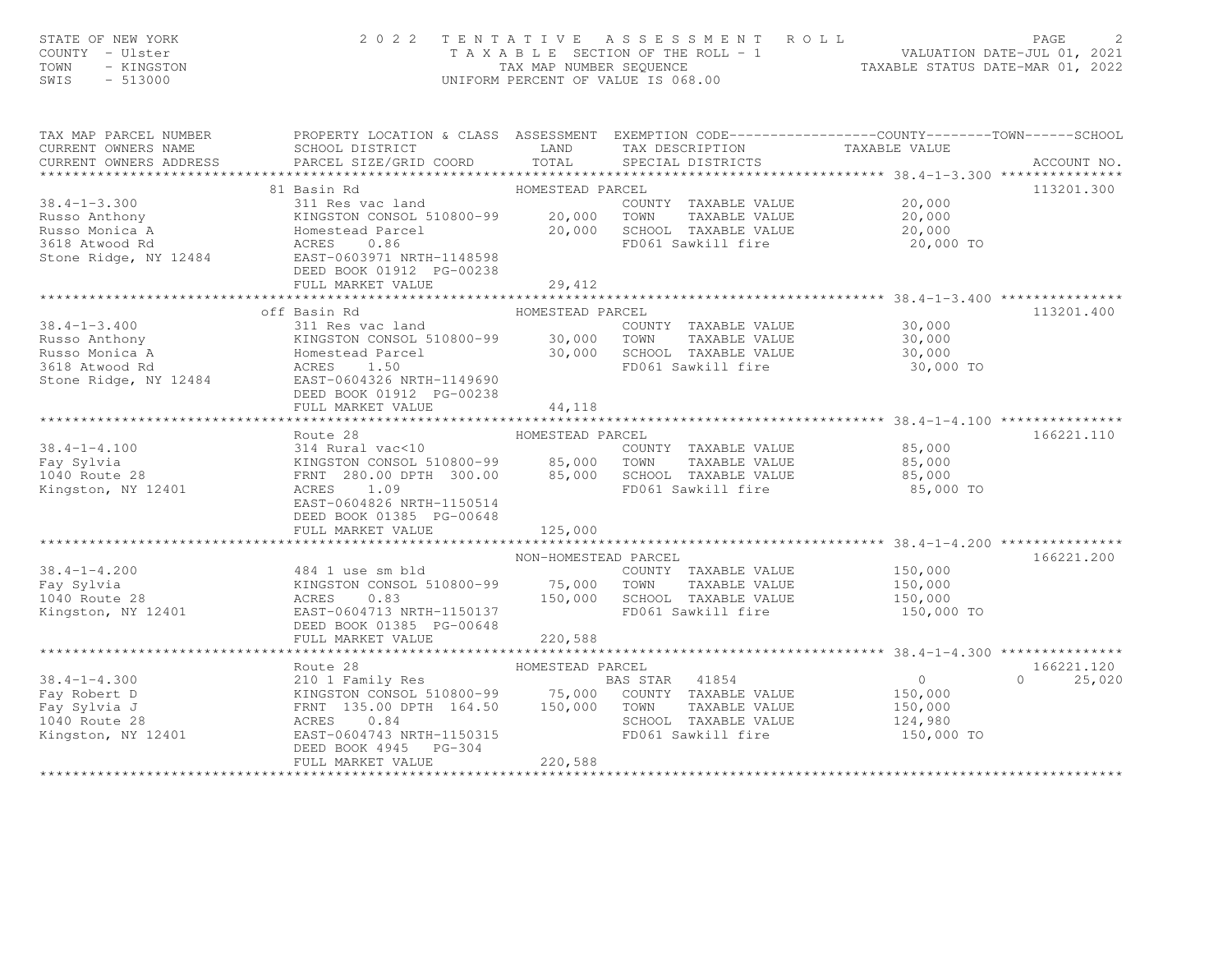# STATE OF NEW YORK TANK ON MANUSIC RESORT AND RESORT TO A SAME IS SERIE OF A SOLUL TO A SOLUL PAGE 3<br>COUNTY - Ulster the series that that Manusic sequence the ROLL - 1 valuation date-jul 01, 2021<br>TAX A B L E SECTION OF THE

| TAX MAP PARCEL NUMBER<br>CURRENT OWNERS NAME<br>CURRENT OWNERS ADDRESS                                                                                                                                                                                                                                                                           | PROPERTY LOCATION & CLASS ASSESSMENT EXEMPTION CODE----------------COUNTY-------TOWN-----SCHOOL<br>SCHOOL DISTRICT LAND<br>PARCEL SIZE/GRID COORD TOTAL                                                       |                      | TAX DESCRIPTION TAXABLE VALUE<br>SPECIAL DISTRICTS TAXABLE VALUE |                       | ACCOUNT NO. |
|--------------------------------------------------------------------------------------------------------------------------------------------------------------------------------------------------------------------------------------------------------------------------------------------------------------------------------------------------|---------------------------------------------------------------------------------------------------------------------------------------------------------------------------------------------------------------|----------------------|------------------------------------------------------------------|-----------------------|-------------|
|                                                                                                                                                                                                                                                                                                                                                  |                                                                                                                                                                                                               |                      |                                                                  |                       |             |
|                                                                                                                                                                                                                                                                                                                                                  | 484 Route 28<br>Route 28<br>480 Mult-use bld<br>KINGSTON CONSOL 510800-99<br>150,000 TOWN TAXABLE VALUE 750,000<br>750,000 SCHOOL TAXABLE VALUE 750,000<br>FD061 Sawkill fire 750,000                         |                      |                                                                  |                       | 161700.000  |
| $38.4 - 1 - 6$                                                                                                                                                                                                                                                                                                                                   |                                                                                                                                                                                                               |                      |                                                                  |                       |             |
|                                                                                                                                                                                                                                                                                                                                                  |                                                                                                                                                                                                               |                      |                                                                  |                       |             |
|                                                                                                                                                                                                                                                                                                                                                  |                                                                                                                                                                                                               |                      |                                                                  |                       |             |
| Beesmer Matthew E<br>1011 Route 28<br>Kingston, NY 12401                                                                                                                                                                                                                                                                                         |                                                                                                                                                                                                               |                      |                                                                  | 750,000 TO            |             |
|                                                                                                                                                                                                                                                                                                                                                  |                                                                                                                                                                                                               |                      |                                                                  |                       |             |
|                                                                                                                                                                                                                                                                                                                                                  | FULL MARKET VALUE                                                                                                                                                                                             | 1102,941             |                                                                  |                       |             |
|                                                                                                                                                                                                                                                                                                                                                  |                                                                                                                                                                                                               |                      |                                                                  |                       |             |
|                                                                                                                                                                                                                                                                                                                                                  | Route 28                                                                                                                                                                                                      | NON-HOMESTEAD PARCEL |                                                                  |                       | 125801.000  |
| $38.4 - 1 - 7.300$                                                                                                                                                                                                                                                                                                                               |                                                                                                                                                                                                               |                      | COUNTY TAXABLE VALUE 275,000                                     |                       |             |
| Ploennings Holding LLC                                                                                                                                                                                                                                                                                                                           |                                                                                                                                                                                                               |                      |                                                                  | TAXABLE VALUE 275,000 |             |
| 1007 RT 28                                                                                                                                                                                                                                                                                                                                       | FOUNTY TAXABLE VALUE<br>433 Auto body<br>KINGSTON CONSOL 510800-99 150,000 TOWN TAXABLE VALUE<br>ACRES 2.00 275,000 SCHOOL TAXABLE VALUE<br>EAST-0604370 NRTH-1148806 FD061 Sawkill fire                      |                      |                                                                  | 275,000               |             |
| Kingston, NY 12401                                                                                                                                                                                                                                                                                                                               |                                                                                                                                                                                                               |                      | FD061 Sawkill fire 275,000 TO                                    |                       |             |
|                                                                                                                                                                                                                                                                                                                                                  | DEED BOOK 6019 PG-251                                                                                                                                                                                         |                      |                                                                  |                       |             |
|                                                                                                                                                                                                                                                                                                                                                  | FULL MARKET VALUE                                                                                                                                                                                             | 404,412              |                                                                  |                       |             |
|                                                                                                                                                                                                                                                                                                                                                  |                                                                                                                                                                                                               |                      |                                                                  |                       |             |
|                                                                                                                                                                                                                                                                                                                                                  | Route 28                                                                                                                                                                                                      | NON-HOMESTEAD PARCEL |                                                                  |                       | 125801.000  |
| $38.4 - 1 - 7.400$                                                                                                                                                                                                                                                                                                                               | 484 1 use sm bld                                                                                                                                                                                              |                      | COUNTY TAXABLE VALUE 325,000                                     |                       |             |
| Eastern Materials LLC                                                                                                                                                                                                                                                                                                                            |                                                                                                                                                                                                               |                      |                                                                  |                       |             |
| 1250 Riverfront Ctr                                                                                                                                                                                                                                                                                                                              |                                                                                                                                                                                                               |                      |                                                                  |                       |             |
| Amsterdam, NY 12010                                                                                                                                                                                                                                                                                                                              | EXERCIS CONSOL 510800-99<br>EXERCIS 7.40<br>ACRES 7.40 325,000 SCHOOL TAXABLE VALUE 325,000<br>EAST-0604322 NRTH-1148285<br>FD061 Sawkill fire 325,000<br>FD061 Sawkill fire 325,000<br>PERD BOOK 4379 PG-127 |                      |                                                                  | 325,000 TO            |             |
|                                                                                                                                                                                                                                                                                                                                                  | DEED BOOK 4379 PG-127                                                                                                                                                                                         |                      |                                                                  |                       |             |
|                                                                                                                                                                                                                                                                                                                                                  | FULL MARKET VALUE                                                                                                                                                                                             | 477,941              |                                                                  |                       |             |
|                                                                                                                                                                                                                                                                                                                                                  |                                                                                                                                                                                                               |                      |                                                                  |                       |             |
|                                                                                                                                                                                                                                                                                                                                                  | Route 28 NON-HC<br>485 > luse sm bld<br>485 Route 28                                                                                                                                                          | NON-HOMESTEAD PARCEL |                                                                  |                       | 125802.100  |
| $38.4 - 1 - 12.100$                                                                                                                                                                                                                                                                                                                              |                                                                                                                                                                                                               |                      |                                                                  | 730,000               |             |
|                                                                                                                                                                                                                                                                                                                                                  |                                                                                                                                                                                                               |                      |                                                                  | 730,000               |             |
|                                                                                                                                                                                                                                                                                                                                                  |                                                                                                                                                                                                               |                      |                                                                  | 730,000               |             |
| $38.4-1-12.100$ $485$ > 1use $\sin \omega$<br>Vernooy Gary A KINGSTON CONSO<br>899 Route 28 ACRES 2.60<br>Kingston, NY 12401 EAST-0604347 N<br>REED BOOK 0150                                                                                                                                                                                    | 485 >1use sm bld<br>KINGSTON CONSOL 510800-99 130,000 TOWN TAXABLE VALUE<br>ACRES 2.60 730,000 SCHOOL TAXABLE VALUE<br>EAST-0604347 NRTH-1146818 FD061 Sawkill fire<br>TETR POOK 01503 PG-00768               |                      |                                                                  | 730,000 TO            |             |
|                                                                                                                                                                                                                                                                                                                                                  |                                                                                                                                                                                                               |                      |                                                                  |                       |             |
|                                                                                                                                                                                                                                                                                                                                                  | FULL MARKET VALUE                                                                                                                                                                                             | 1073,529             |                                                                  |                       |             |
|                                                                                                                                                                                                                                                                                                                                                  |                                                                                                                                                                                                               |                      |                                                                  |                       |             |
|                                                                                                                                                                                                                                                                                                                                                  |                                                                                                                                                                                                               | HOMESTEAD PARCEL     |                                                                  |                       | 125802.200  |
| $38.4 - 1 - 12.200$                                                                                                                                                                                                                                                                                                                              | Route 28 MOMESTI<br>314 Rural vac<10                                                                                                                                                                          |                      | COUNTY TAXABLE VALUE 65,000                                      |                       |             |
|                                                                                                                                                                                                                                                                                                                                                  |                                                                                                                                                                                                               |                      |                                                                  |                       |             |
|                                                                                                                                                                                                                                                                                                                                                  |                                                                                                                                                                                                               |                      |                                                                  |                       |             |
| Catskill Mountain Real Estate XINGSTON CONSOL 510800-99 65,000 TOWN TAXABLE VALUE 65,000<br>Holding Co LLC ACRES 1.50 65,000 SCHOOL TAXABLE VALUE 65,000 65,000<br>903 Route 28 EAST-0604246 NRTH-1147021 FD061 Sawkill fire 65,000<br>Holding Co LLC<br>903 Route 28<br>EAST-0604246 NRTH-1147021<br>Kingston, NY 12401<br>DEED BOOK 5909 PG-50 |                                                                                                                                                                                                               |                      |                                                                  | 65,000 TO             |             |
|                                                                                                                                                                                                                                                                                                                                                  |                                                                                                                                                                                                               |                      |                                                                  |                       |             |
|                                                                                                                                                                                                                                                                                                                                                  | FULL MARKET VALUE                                                                                                                                                                                             | 95,588               |                                                                  |                       |             |
|                                                                                                                                                                                                                                                                                                                                                  |                                                                                                                                                                                                               |                      |                                                                  |                       |             |
|                                                                                                                                                                                                                                                                                                                                                  |                                                                                                                                                                                                               |                      |                                                                  |                       | 125802.300  |
|                                                                                                                                                                                                                                                                                                                                                  |                                                                                                                                                                                                               |                      |                                                                  |                       |             |
| Route 28<br>Route 28<br>28.4-1-12.300<br>28.4-1-12.300<br>28.54-1-12.300<br>28.5454 Mountain Real Estate KINGSTON CONSOL 510800-99<br>29.57-0604459 NRTH-1147123<br>202.5000L TAXABLE VALUE<br>202.5000L TAXABLE VALUE<br>29.5000 EAST-0604459 N                                                                                                 |                                                                                                                                                                                                               |                      | COUNTY TAXABLE VALUE $100,000$<br>TOWN TAXABLE VALUE 100,000     |                       |             |
|                                                                                                                                                                                                                                                                                                                                                  |                                                                                                                                                                                                               |                      |                                                                  | 100,000               |             |
| Holding Co LLC<br>903 Route 28<br>EAST-0604459 NRTH-1147123<br>Kingston, NY 12401<br>DEED BOOK 5909 PG-50                                                                                                                                                                                                                                        |                                                                                                                                                                                                               |                      |                                                                  | 100,000 TO            |             |
|                                                                                                                                                                                                                                                                                                                                                  |                                                                                                                                                                                                               |                      |                                                                  |                       |             |
|                                                                                                                                                                                                                                                                                                                                                  | FULL MARKET VALUE                                                                                                                                                                                             | 147,059              |                                                                  |                       |             |
|                                                                                                                                                                                                                                                                                                                                                  |                                                                                                                                                                                                               |                      |                                                                  |                       |             |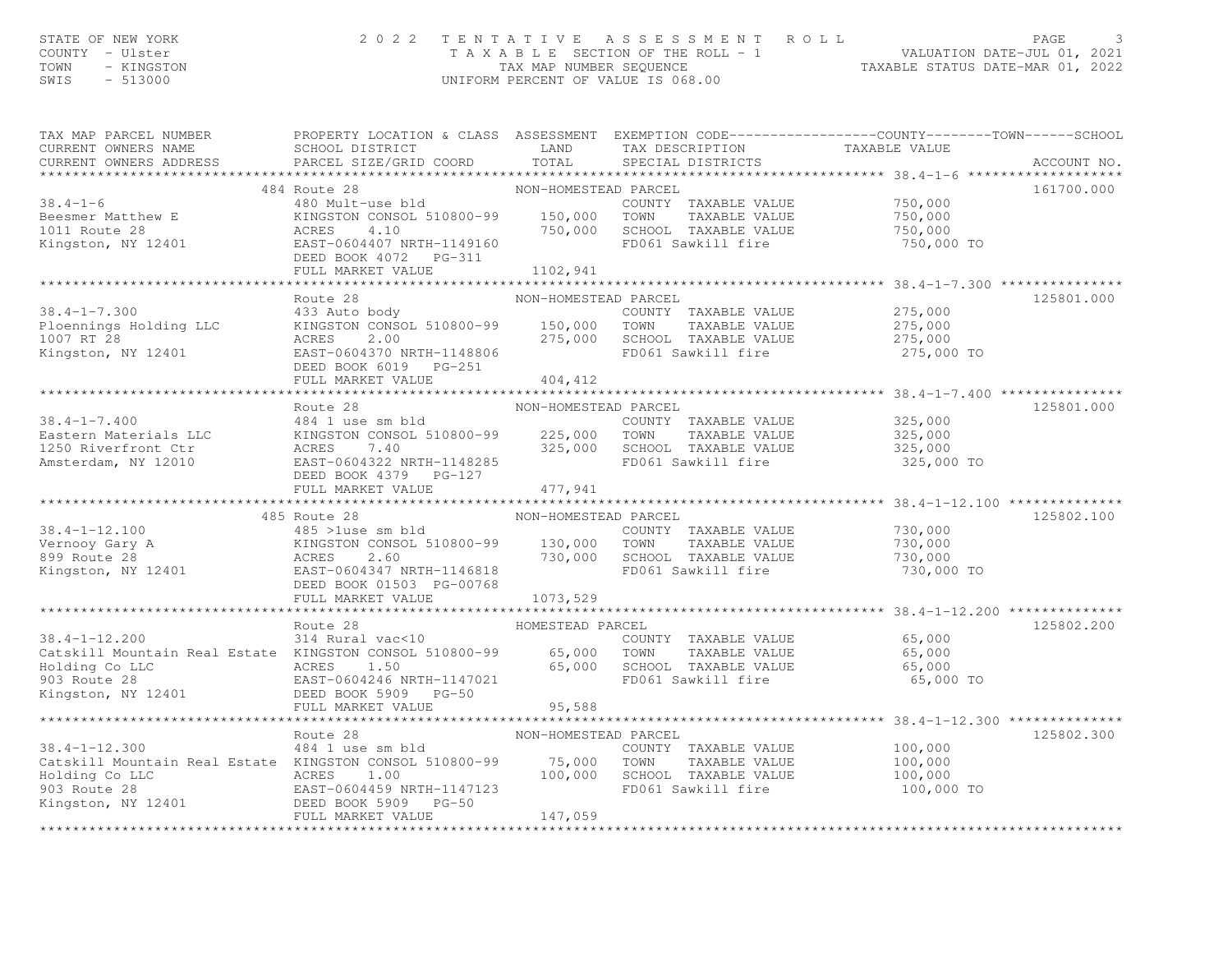# STATE OF NEW YORK PAGE 4<br>COUNTY - Ulster (2001) TAXABLE SECTION OF THE ROLL - 1 (NALUATION DATE-JUL 01, 2021<br>TAXABLE SECTION OF THE ROLL - 1 (NALUATION DATE-JUL 01, 2021<br>SWIS - 513000 (INTFORM PERCENT OF VALUE IS 068.00) T

| TAX MAP PARCEL NUMBER                                                                                                                                                                                                                                       |                                                                                                                                                                                              |                      | PROPERTY LOCATION & CLASS ASSESSMENT EXEMPTION CODE---------------COUNTY-------TOWN------SCHOOL                                |                    |             |
|-------------------------------------------------------------------------------------------------------------------------------------------------------------------------------------------------------------------------------------------------------------|----------------------------------------------------------------------------------------------------------------------------------------------------------------------------------------------|----------------------|--------------------------------------------------------------------------------------------------------------------------------|--------------------|-------------|
| CURRENT OWNERS NAME                                                                                                                                                                                                                                         | <b>LAND</b><br>SCHOOL DISTRICT                                                                                                                                                               |                      | TAX DESCRIPTION TAXABLE VALUE                                                                                                  |                    |             |
| CURRENT OWNERS ADDRESS                                                                                                                                                                                                                                      | PARCEL SIZE/GRID COORD TOTAL                                                                                                                                                                 |                      | SPECIAL DISTRICTS                                                                                                              |                    | ACCOUNT NO. |
|                                                                                                                                                                                                                                                             |                                                                                                                                                                                              |                      |                                                                                                                                |                    |             |
|                                                                                                                                                                                                                                                             | Route 28                                                                                                                                                                                     | NON-HOMESTEAD PARCEL |                                                                                                                                |                    | 168881.100  |
| $38.4 - 1 - 14.100$                                                                                                                                                                                                                                         | COUNTY TAXABLE VALUE<br>449 Other Storag<br>KINGSTON CONSOL 510800-99<br>ACRES 4.50 300,000 SCHOOL TAXABLE VALUE<br>EAST-0604446 NRTH-1146363<br>FD061 Sawkill fire<br>FD061 Sawkill fire    |                      | COUNTY TAXABLE VALUE 300,000                                                                                                   |                    |             |
| Vernooy Gary A                                                                                                                                                                                                                                              |                                                                                                                                                                                              |                      | TAXABLE VALUE 300,000                                                                                                          |                    |             |
| 902 Route 28<br>902 Route 28<br>Kingston, NY 12401                                                                                                                                                                                                          |                                                                                                                                                                                              |                      |                                                                                                                                | 300,000            |             |
|                                                                                                                                                                                                                                                             |                                                                                                                                                                                              |                      | FD061 Sawkill fire 300,000 TO                                                                                                  |                    |             |
|                                                                                                                                                                                                                                                             | DEED BOOK 5108 PG-281                                                                                                                                                                        |                      |                                                                                                                                |                    |             |
|                                                                                                                                                                                                                                                             | FULL MARKET VALUE                                                                                                                                                                            | 441,176              |                                                                                                                                |                    |             |
|                                                                                                                                                                                                                                                             |                                                                                                                                                                                              |                      |                                                                                                                                |                    |             |
|                                                                                                                                                                                                                                                             | Route 28                                                                                                                                                                                     | HOMESTEAD PARCEL     |                                                                                                                                |                    | 125120.000  |
| $38.4 - 1 - 15.100$                                                                                                                                                                                                                                         | 314 Rural vac<10                                                                                                                                                                             |                      | COUNTY TAXABLE VALUE 15,000                                                                                                    |                    |             |
|                                                                                                                                                                                                                                                             |                                                                                                                                                                                              |                      |                                                                                                                                |                    |             |
|                                                                                                                                                                                                                                                             |                                                                                                                                                                                              |                      |                                                                                                                                |                    |             |
| 38.4-1-15.100 314 Ru<br>Posnick Kathleen S KINGST<br>865 Rt 28 ACRES<br>Kingston, NY 12401 EAST-C<br>EAST-C                                                                                                                                                 |                                                                                                                                                                                              |                      |                                                                                                                                | 15,000 TO          |             |
|                                                                                                                                                                                                                                                             |                                                                                                                                                                                              |                      |                                                                                                                                |                    |             |
|                                                                                                                                                                                                                                                             |                                                                                                                                                                                              |                      |                                                                                                                                |                    |             |
| % 4-1-15.100 314 Rural vac<10<br>15,000 70WN TAXABLE VALUE 15,000<br>SRt 28 ACRES 0.57 15,000 70WN TAXABLE VALUE 15,000<br>15,000 SCHOOL TAXABLE VALUE 15,000<br>15,000 FD61 Sawkill fire 15,000<br>EED BOOK 01467 PG-00193<br>FULL MARKET                  |                                                                                                                                                                                              |                      |                                                                                                                                |                    |             |
|                                                                                                                                                                                                                                                             | Route 28                                                                                                                                                                                     | NON-HOMESTEAD PARCEL |                                                                                                                                |                    | 125111.000  |
| $38.4 - 1 - 16$                                                                                                                                                                                                                                             |                                                                                                                                                                                              |                      | COUNTY TAXABLE VALUE                                                                                                           |                    |             |
| Posnick Kathleen S                                                                                                                                                                                                                                          |                                                                                                                                                                                              |                      |                                                                                                                                | 425,000<br>425,000 |             |
| 865 Rt 28                                                                                                                                                                                                                                                   |                                                                                                                                                                                              |                      |                                                                                                                                |                    |             |
|                                                                                                                                                                                                                                                             |                                                                                                                                                                                              |                      | L 510800-99 130,000 TOWN TAXABLE VALUE 425,000<br>425,000 SCHOOL TAXABLE VALUE 425,000 425,000 SCHOOL TAXABLE VALUE 425,000 TO |                    |             |
| Kingston, NY 12401                                                                                                                                                                                                                                          | 411 Apartment<br>KINGSTON CONSOL 510800-99 130,000 TOWN<br>ACRES 1.50 425,000 SCHOC<br>EAST-0604618 NRTH-1145982 FD061                                                                       |                      |                                                                                                                                |                    |             |
|                                                                                                                                                                                                                                                             | DEED BOOK 01467 PG-00193                                                                                                                                                                     |                      |                                                                                                                                |                    |             |
|                                                                                                                                                                                                                                                             | FULL MARKET VALUE                                                                                                                                                                            | 625,000              |                                                                                                                                |                    |             |
|                                                                                                                                                                                                                                                             |                                                                                                                                                                                              |                      |                                                                                                                                |                    |             |
|                                                                                                                                                                                                                                                             | Route 28 F<br>314 Rural vac<10                                                                                                                                                               | HOMESTEAD PARCEL     |                                                                                                                                |                    | 166181.000  |
| $38.4 - 1 - 17.100$                                                                                                                                                                                                                                         |                                                                                                                                                                                              |                      | COUNTY TAXABLE VALUE                                                                                                           | 75,000             |             |
|                                                                                                                                                                                                                                                             |                                                                                                                                                                                              |                      | TAXABLE VALUE 75,000<br>TAXABLE VALUE 75,000                                                                                   |                    |             |
|                                                                                                                                                                                                                                                             |                                                                                                                                                                                              |                      |                                                                                                                                |                    |             |
| William Cafiero Properties LLC KINGSTON CONSOL 510800-99<br>S21 County Rt 6 ACRES 4.00 BANK 70390 75,000 SCHOOL TAXABLE VALUE<br>High Falls, NY 12440 EAST-0604509 NRTH-1145555 FD061 Sawkill fire<br>FD061 Sawkill fire                                    |                                                                                                                                                                                              |                      |                                                                                                                                | 75,000 TO          |             |
|                                                                                                                                                                                                                                                             | DEED BOOK 4329 PG-235                                                                                                                                                                        |                      |                                                                                                                                |                    |             |
|                                                                                                                                                                                                                                                             | FULL MARKET VALUE                                                                                                                                                                            | 110,294              |                                                                                                                                |                    |             |
|                                                                                                                                                                                                                                                             |                                                                                                                                                                                              |                      |                                                                                                                                |                    |             |
| Route 28<br>Route 28<br>Route 28<br>MON-HOMESTEAD PAKCEL<br>COUNTY TAXABLE VALUE<br>COUNTY TAXABLE VALUE<br>COUNTY TAXABLE VALUE<br>165,000<br>165,000<br>165,000<br>521 County Rt 6<br>21 County Rt 6<br>21 County Rt 6<br>21 County Rt 6<br>26,000<br>200 |                                                                                                                                                                                              |                      |                                                                                                                                |                    | 166181.000  |
|                                                                                                                                                                                                                                                             |                                                                                                                                                                                              |                      |                                                                                                                                |                    |             |
|                                                                                                                                                                                                                                                             |                                                                                                                                                                                              |                      |                                                                                                                                |                    |             |
|                                                                                                                                                                                                                                                             |                                                                                                                                                                                              |                      |                                                                                                                                |                    |             |
|                                                                                                                                                                                                                                                             |                                                                                                                                                                                              |                      |                                                                                                                                |                    |             |
| 521 County Rt 6<br>High Falls, NY 12440<br>EAST-0604802 NRTH-1145825<br>DEED BOOK 4329 PG-239                                                                                                                                                               |                                                                                                                                                                                              |                      |                                                                                                                                |                    |             |
|                                                                                                                                                                                                                                                             | FULL MARKET VALUE                                                                                                                                                                            | 242,647              |                                                                                                                                |                    |             |
|                                                                                                                                                                                                                                                             |                                                                                                                                                                                              |                      |                                                                                                                                |                    |             |
|                                                                                                                                                                                                                                                             |                                                                                                                                                                                              |                      |                                                                                                                                |                    |             |
|                                                                                                                                                                                                                                                             | Route 28                                                                                                                                                                                     | NON-HOMESTEAD PARCEL |                                                                                                                                |                    | 145871.000  |
| $38.4 - 1 - 20$                                                                                                                                                                                                                                             |                                                                                                                                                                                              |                      |                                                                                                                                |                    |             |
| K-Dish LLC                                                                                                                                                                                                                                                  |                                                                                                                                                                                              |                      |                                                                                                                                |                    |             |
| 906 Route 28                                                                                                                                                                                                                                                |                                                                                                                                                                                              |                      |                                                                                                                                |                    |             |
| Kingston, NY 12401                                                                                                                                                                                                                                          | 485 > 1use sm bld<br>KINGSTON CONSOL 510800-99 125,000 TOWN TAXABLE VALUE 300,000<br>ACRES 1.10 300,000 SCHOOL TAXABLE VALUE 300,000<br>EAST-0604782 NRTH-1147279 FD061 Sawkill fire 300,000 |                      |                                                                                                                                | 300,000 TO         |             |
|                                                                                                                                                                                                                                                             | DEED BOOK 6988    PG-121                                                                                                                                                                     |                      |                                                                                                                                |                    |             |
|                                                                                                                                                                                                                                                             | FULL MARKET VALUE                                                                                                                                                                            | 441,176              |                                                                                                                                |                    |             |
|                                                                                                                                                                                                                                                             |                                                                                                                                                                                              |                      |                                                                                                                                |                    |             |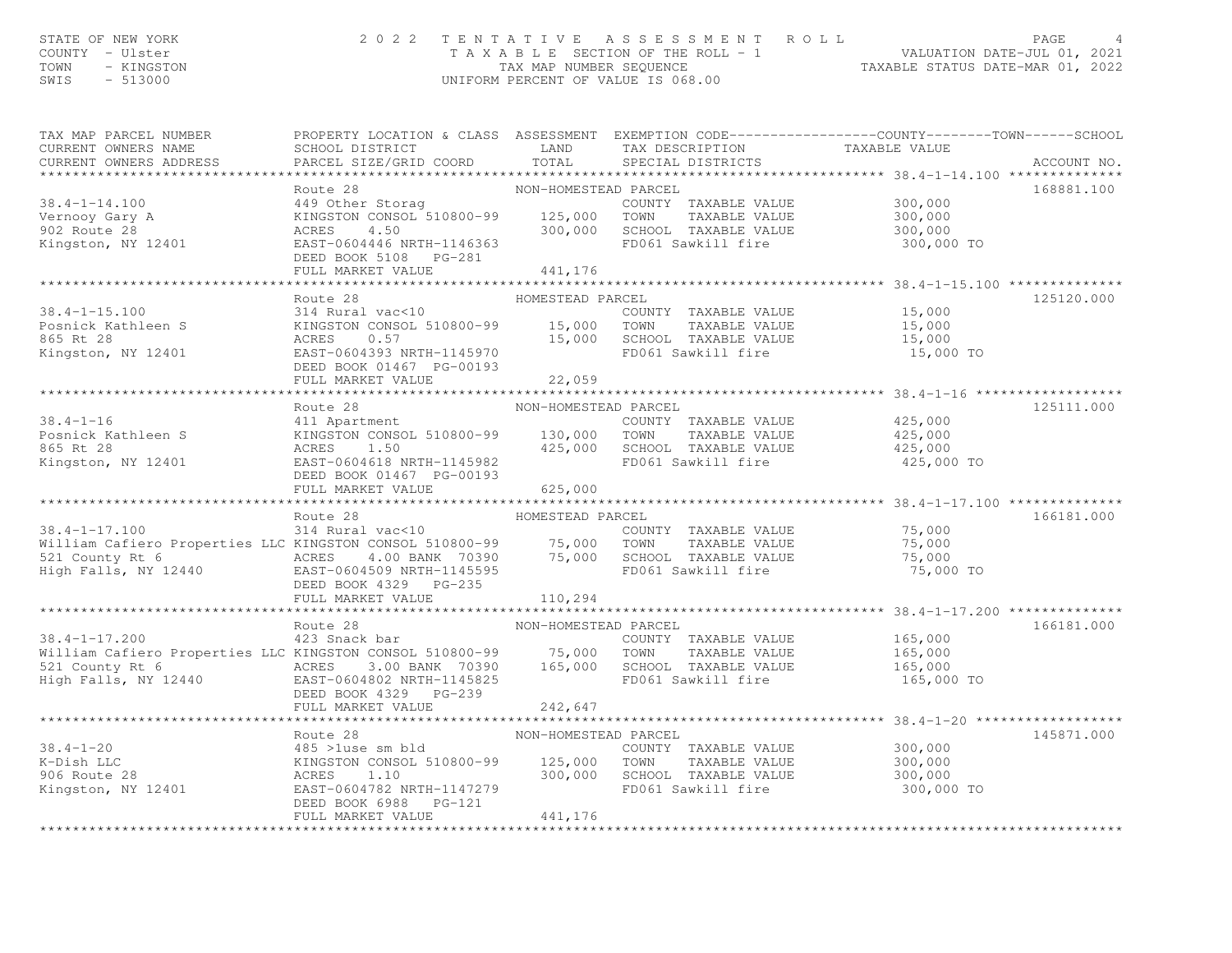| STATE OF NEW YORK<br>COUNTY - Ulster<br>TOWN<br>- KINGSTON<br>SWIS<br>$-513000$ | 2 0 2 2<br>TENTATIVE                                                                                       |                             | ASSESSMENT ROLL<br>UNIFORM PERCENT OF VALUE IS 068.00 | PAGE<br>TAXABLE SECTION OF THE ROLL - 1<br>TAXABLE SECTION OF THE ROLL - 1<br>TAXABLE STATUS DATE-MAR 01, 2022    | 5           |
|---------------------------------------------------------------------------------|------------------------------------------------------------------------------------------------------------|-----------------------------|-------------------------------------------------------|-------------------------------------------------------------------------------------------------------------------|-------------|
| TAX MAP PARCEL NUMBER<br>CURRENT OWNERS NAME                                    | SCHOOL DISTRICT                                                                                            | <b>LAND</b>                 | TAX DESCRIPTION                                       | PROPERTY LOCATION & CLASS ASSESSMENT EXEMPTION CODE----------------COUNTY-------TOWN------SCHOOL<br>TAXABLE VALUE |             |
| CURRENT OWNERS ADDRESS                                                          | PARCEL SIZE/GRID COORD                                                                                     | TOTAL                       | SPECIAL DISTRICTS                                     |                                                                                                                   | ACCOUNT NO. |
|                                                                                 | Route 28                                                                                                   | NON-HOMESTEAD PARCEL        |                                                       |                                                                                                                   | 173721.911  |
| $38.4 - 1 - 21.100$                                                             | 484 1 use sm bld                                                                                           |                             | COUNTY TAXABLE VALUE 125,000                          |                                                                                                                   |             |
| Weider Peter J                                                                  |                                                                                                            |                             | TAXABLE VALUE                                         | 125,000                                                                                                           |             |
| PO Box 160                                                                      | KINGSTON CONSOL 510800-99 70,000 TOWN TAXABLE VALUE<br>FRNT 60.00 DPTH 210.00 125,000 SCHOOL TAXABLE VALUE |                             |                                                       | 125,000                                                                                                           |             |
| Glenford, NY 12433                                                              | ACRES 0.29                                                                                                 |                             | FD061 Sawkill fire                                    | 125,000 TO                                                                                                        |             |
|                                                                                 | EAST-0604849 NRTH-1147430                                                                                  |                             |                                                       |                                                                                                                   |             |
|                                                                                 | DEED BOOK 01532 PG-00946                                                                                   |                             |                                                       |                                                                                                                   |             |
|                                                                                 | FULL MARKET VALUE                                                                                          | 183,824                     |                                                       |                                                                                                                   |             |
|                                                                                 |                                                                                                            |                             |                                                       |                                                                                                                   |             |
| $38.4 - 1 - 21.200$                                                             | Route 28                                                                                                   | NON-HOMESTEAD PARCEL        | COUNTY TAXABLE VALUE                                  |                                                                                                                   | 173721.921  |
| Gondal Holdings LLC                                                             | 484 1 use sm bld<br>KINGSTON CONSOL 510800-99 100,000 TOWN                                                 |                             | TAXABLE VALUE                                         | 325,000<br>325,000                                                                                                |             |
| 855 Route 6                                                                     | FRNT<br>92.20 DPTH 206.80                                                                                  |                             | 325,000 SCHOOL TAXABLE VALUE                          | 325,000                                                                                                           |             |
| Port Jervis, NY 12771                                                           | ACRES<br>0.40                                                                                              |                             | FD061 Sawkill fire                                    | 325,000 TO                                                                                                        |             |
|                                                                                 | EAST-0604846 NRTH-1147527                                                                                  |                             |                                                       |                                                                                                                   |             |
|                                                                                 | DEED BOOK 5844 PG-148                                                                                      |                             |                                                       |                                                                                                                   |             |
|                                                                                 | FULL MARKET VALUE                                                                                          | 477,941                     |                                                       |                                                                                                                   |             |
|                                                                                 |                                                                                                            |                             |                                                       |                                                                                                                   |             |
|                                                                                 | 68 Waughkonk Rd                                                                                            | HOMESTEAD PARCEL            |                                                       |                                                                                                                   | 145011.000  |
| $38.4 - 1 - 28$                                                                 | 210 1 Family Res                                                                                           |                             | COUNTY TAXABLE VALUE                                  | 150,000                                                                                                           |             |
|                                                                                 | KINGSTON CONSOL 510800-99 18,000<br>ACRES 1.10 BANK 130715 150,000                                         |                             | TOWN<br>TAXABLE VALUE<br>SCHOOL TAXABLE VALUE         | 150,000<br>150,000                                                                                                |             |
| Weider Andrew Mingsi<br>68 Waughkonk Rd ACRES<br>Kingston, NY 12401 RAST-0      | EAST-0606812 NRTH-1145243                                                                                  |                             | FD061 Sawkill fire                                    | 150,000 TO                                                                                                        |             |
|                                                                                 | DEED BOOK 2685 PG-159                                                                                      |                             |                                                       |                                                                                                                   |             |
|                                                                                 | FULL MARKET VALUE                                                                                          | 220,588                     |                                                       |                                                                                                                   |             |
|                                                                                 |                                                                                                            |                             |                                                       |                                                                                                                   |             |
|                                                                                 | Route 28                                                                                                   | NON-HOMESTEAD PARCEL        |                                                       |                                                                                                                   | 135511.200  |
| $38.4 - 1 - 32$                                                                 | 484 1 use sm bld                                                                                           |                             | COUNTY TAXABLE VALUE                                  | 360,000                                                                                                           |             |
|                                                                                 | KINGSTON CONSOL 510800-99                                                                                  | 125,000 TOWN                | TAXABLE VALUE                                         | 360,000                                                                                                           |             |
| Bernard Christopher<br>188 California Quarry Rd<br>Moodstock NY 12409<br>FAST-0 | 1.00                                                                                                       |                             | 360,000 SCHOOL TAXABLE VALUE                          | 360,000                                                                                                           |             |
| Woodstock, NY 12498                                                             | EAST-0604460 NRTH-1147561                                                                                  |                             | FD061 Sawkill fire                                    | 360,000 TO                                                                                                        |             |
|                                                                                 | DEED BOOK 3953 PG-176                                                                                      |                             |                                                       |                                                                                                                   |             |
|                                                                                 | FULL MARKET VALUE<br>**************************                                                            | 529,412<br>**************** |                                                       | ********************* 38.4-1-34 *******************                                                               |             |
|                                                                                 | 936 Route 28                                                                                               | NON-HOMESTEAD PARCEL        |                                                       |                                                                                                                   | 173721.902  |
| $38.4 - 1 - 34$                                                                 | 484 1 use sm bld                                                                                           |                             | COUNTY TAXABLE VALUE                                  | 325,000                                                                                                           |             |
| Tra Mari, Inc.<br>341 Canoe Place Rd FRNT THE                                   | KINGSTON CONSOL 510800-99 100,000 TOWN                                                                     |                             | TAXABLE VALUE                                         | 325,000                                                                                                           |             |
|                                                                                 | 0.94 DPTH 200.00                                                                                           | 325,000                     | SCHOOL TAXABLE VALUE                                  | 325,000                                                                                                           |             |
| Southampton, NY 11968                                                           | ACRES<br>0.41                                                                                              |                             | FD061 Sawkill fire                                    | 325,000 TO                                                                                                        |             |
|                                                                                 | EAST-0604770 NRTH-1147611                                                                                  |                             |                                                       |                                                                                                                   |             |
|                                                                                 | DEED BOOK 4070 PG-87                                                                                       |                             |                                                       |                                                                                                                   |             |
|                                                                                 | FULL MARKET VALUE                                                                                          | 477,941                     |                                                       |                                                                                                                   |             |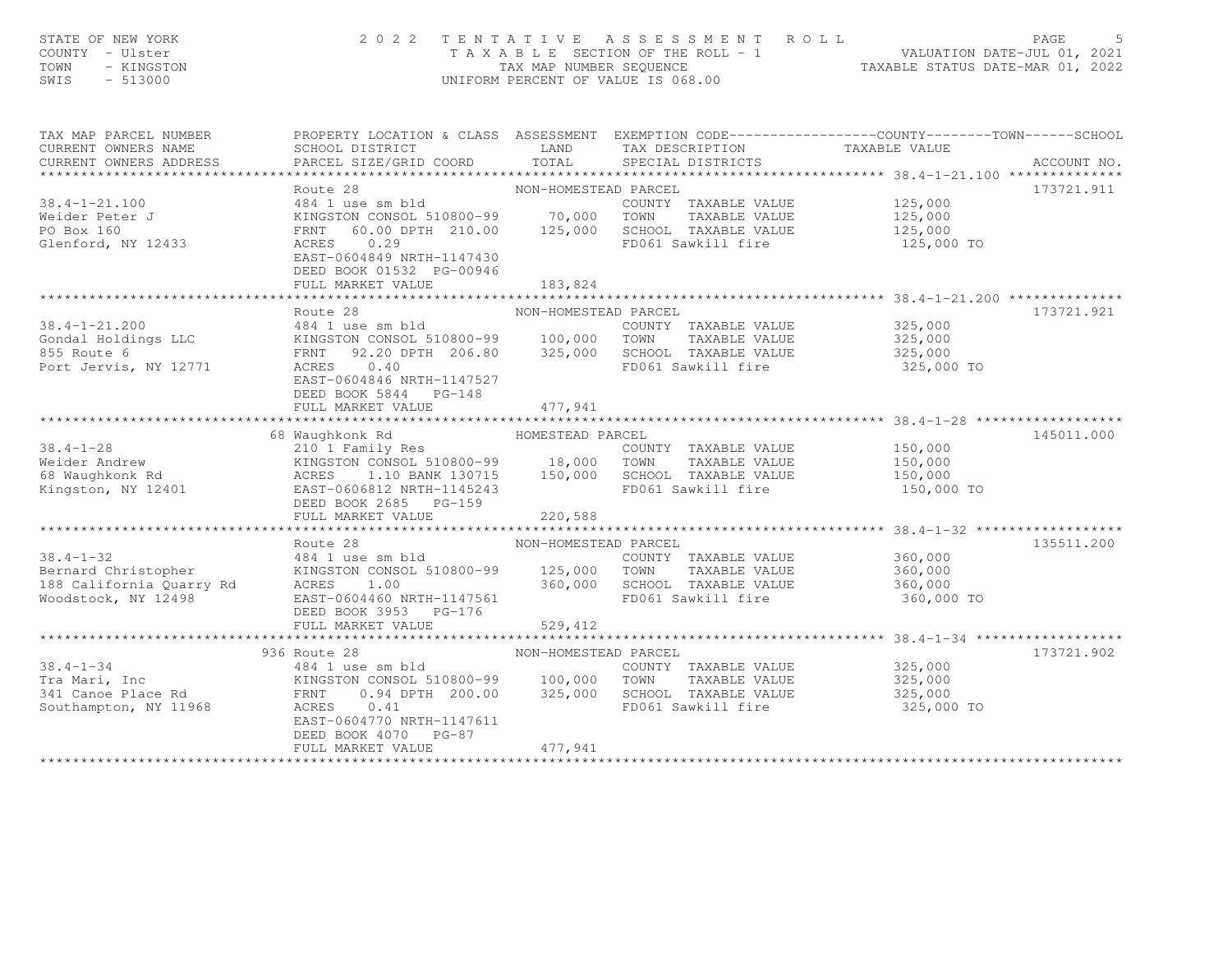# STATE OF NEW YORK CONTY - USE A Many of the Many Country - USE COUNTY - USE COUNTY - USE COUNTY - USE COUNTY -<br>COUNTY - Ulster (1, 2021 TAXABLE SECTION OF THE ROLL - 1 WALUATION DATE-JUL 01, 2021<br>TAXABLE STATUS DATE-MAR 01

| TAX MAP PARCEL NUMBER                                                                                                                            |                                                                                                |                      | PROPERTY LOCATION & CLASS ASSESSMENT EXEMPTION CODE----------------COUNTY-------TOWN-----SCHOOL |             |             |
|--------------------------------------------------------------------------------------------------------------------------------------------------|------------------------------------------------------------------------------------------------|----------------------|-------------------------------------------------------------------------------------------------|-------------|-------------|
| CURRENT OWNERS NAME                                                                                                                              | SCHOOL DISTRICT                                                                                | LAND                 | TAX DESCRIPTION TAXABLE VALUE                                                                   |             |             |
| CURRENT OWNERS ADDRESS                                                                                                                           | PARCEL SIZE/GRID COORD                                                                         | TOTAL                | SPECIAL DISTRICTS                                                                               |             | ACCOUNT NO. |
|                                                                                                                                                  |                                                                                                |                      |                                                                                                 |             |             |
|                                                                                                                                                  | Route 28                                                                                       | NON-HOMESTEAD PARCEL |                                                                                                 |             | 135521.000  |
| $38.4 - 1 - 35.100$                                                                                                                              | 484 1 use sm bld                                                                               |                      | COUNTY TAXABLE VALUE 209,000                                                                    |             |             |
|                                                                                                                                                  |                                                                                                |                      | TOWN                                                                                            |             |             |
|                                                                                                                                                  |                                                                                                |                      | SCHOOL TAXABLE VALUE                                                                            |             |             |
| 38.4-1-35.100<br>Barbara Gill Family Living Tru KINGSTON CONSOL 510800-99 90,000<br>Gherardi Leah E<br>209,000 EAST-0604295 NRTH-1147346 209,000 |                                                                                                |                      | FD061 Sawkill fire 209,000 TO                                                                   |             |             |
| Saugerties, NY 12477 DEED BOOK 6275 PG-341                                                                                                       |                                                                                                |                      |                                                                                                 |             |             |
|                                                                                                                                                  | FULL MARKET VALUE                                                                              | 307,353              |                                                                                                 |             |             |
|                                                                                                                                                  |                                                                                                |                      |                                                                                                 |             |             |
|                                                                                                                                                  | 949 Route 28                                                                                   | NON-HOMESTEAD PARCEL |                                                                                                 |             | 135521900   |
| $38.4 - 1 - 35.200$                                                                                                                              | 484 1 use sm bld                                                                               |                      | COUNTY TAXABLE VALUE 1350,000                                                                   |             |             |
|                                                                                                                                                  |                                                                                                |                      | TAXABLE VALUE                                                                                   | 1350,000    |             |
|                                                                                                                                                  |                                                                                                |                      | 1350,000 SCHOOL TAXABLE VALUE                                                                   | 1350,000    |             |
| Vista Property Group LLC<br>934 Old Albany Post Rd<br>934 Old Albany Post Rd<br>62 ERNT 556.00 DPTH<br>82 ACRES 4.80 BANK 130715 FD061           | 4.80 BANK 130715                                                                               |                      | FD061 Sawkill fire                                                                              | 1350,000 TO |             |
|                                                                                                                                                  | EAST-0604323 NRTH-1147778                                                                      |                      |                                                                                                 |             |             |
|                                                                                                                                                  | DEED BOOK 5665 PG-230                                                                          |                      |                                                                                                 |             |             |
|                                                                                                                                                  | FULL MARKET VALUE                                                                              | 1985,294             |                                                                                                 |             |             |
|                                                                                                                                                  |                                                                                                |                      |                                                                                                 |             |             |
|                                                                                                                                                  | 850 Route 28                                                                                   | NON-HOMESTEAD PARCEL |                                                                                                 |             | 137230.100  |
|                                                                                                                                                  |                                                                                                |                      |                                                                                                 |             |             |
|                                                                                                                                                  |                                                                                                |                      |                                                                                                 |             |             |
|                                                                                                                                                  |                                                                                                |                      |                                                                                                 |             |             |
|                                                                                                                                                  |                                                                                                |                      |                                                                                                 | 650,000 TO  |             |
|                                                                                                                                                  |                                                                                                |                      |                                                                                                 |             |             |
|                                                                                                                                                  | FULL MARKET VALUE                                                                              | 955,882              |                                                                                                 |             |             |
|                                                                                                                                                  |                                                                                                |                      |                                                                                                 |             |             |
|                                                                                                                                                  | 948 Route 28                                                                                   | NON-HOMESTEAD PARCEL |                                                                                                 |             |             |
| $38.4 - 1 - 37.100$                                                                                                                              | Route 28 MON-HOMES<br>184 1 use sm bld                                                         |                      | COUNTY TAXABLE VALUE 300,000                                                                    |             |             |
| 948 Holding Co LLC<br>948 State Route 28 FRNT 125.00 DPTH 300.00 300,000 SCHOC<br>Kingston, NY 12401 ACRES 0.86 ROMBOL                           |                                                                                                |                      | TAXABLE VALUE 300,000                                                                           |             |             |
|                                                                                                                                                  |                                                                                                |                      | SCHOOL TAXABLE VALUE 300,000                                                                    |             |             |
| Kingston, NY 12401                                                                                                                               | ACRES 0.86                                                                                     |                      | FD061 Sawkill fire                                                                              | 300,000 TO  |             |
|                                                                                                                                                  | EAST-0604864 NRTH-1147732                                                                      |                      |                                                                                                 |             |             |
|                                                                                                                                                  | DEED BOOK 6614 PG-313                                                                          |                      |                                                                                                 |             |             |
|                                                                                                                                                  | FULL MARKET VALUE                                                                              | 441,176              |                                                                                                 |             |             |
|                                                                                                                                                  |                                                                                                |                      |                                                                                                 |             |             |
|                                                                                                                                                  | Route 28<br>433 Auto body<br>960 Route 28                                                      | NON-HOMESTEAD PARCEL |                                                                                                 |             |             |
| $38.4 - 1 - 37.200$                                                                                                                              | COUNT 433 Auto body<br>KINGSTON CONSOL 510800-99 90,000 TOWN<br>FRNT 128.00 DPTH 425,000 SCHOC |                      | COUNTY TAXABLE VALUE                                                                            | 425,000     |             |
| Rowe David                                                                                                                                       |                                                                                                |                      | TAXABLE VALUE                                                                                   | 425,000     |             |
| 960 Route 28                                                                                                                                     |                                                                                                |                      | SCHOOL TAXABLE VALUE                                                                            | 425,000     |             |
| Kingston, NY 12401                                                                                                                               | ACRES 1.50 BANK0230070                                                                         |                      | FD061 Sawkill fire 425,000 TO                                                                   |             |             |
|                                                                                                                                                  | EAST-0604949 NRTH-1148034                                                                      |                      |                                                                                                 |             |             |
|                                                                                                                                                  | DEED BOOK 5578 PG-253                                                                          |                      |                                                                                                 |             |             |
|                                                                                                                                                  | FULL MARKET VALUE                                                                              | 625,000              |                                                                                                 |             |             |
|                                                                                                                                                  |                                                                                                |                      |                                                                                                 |             |             |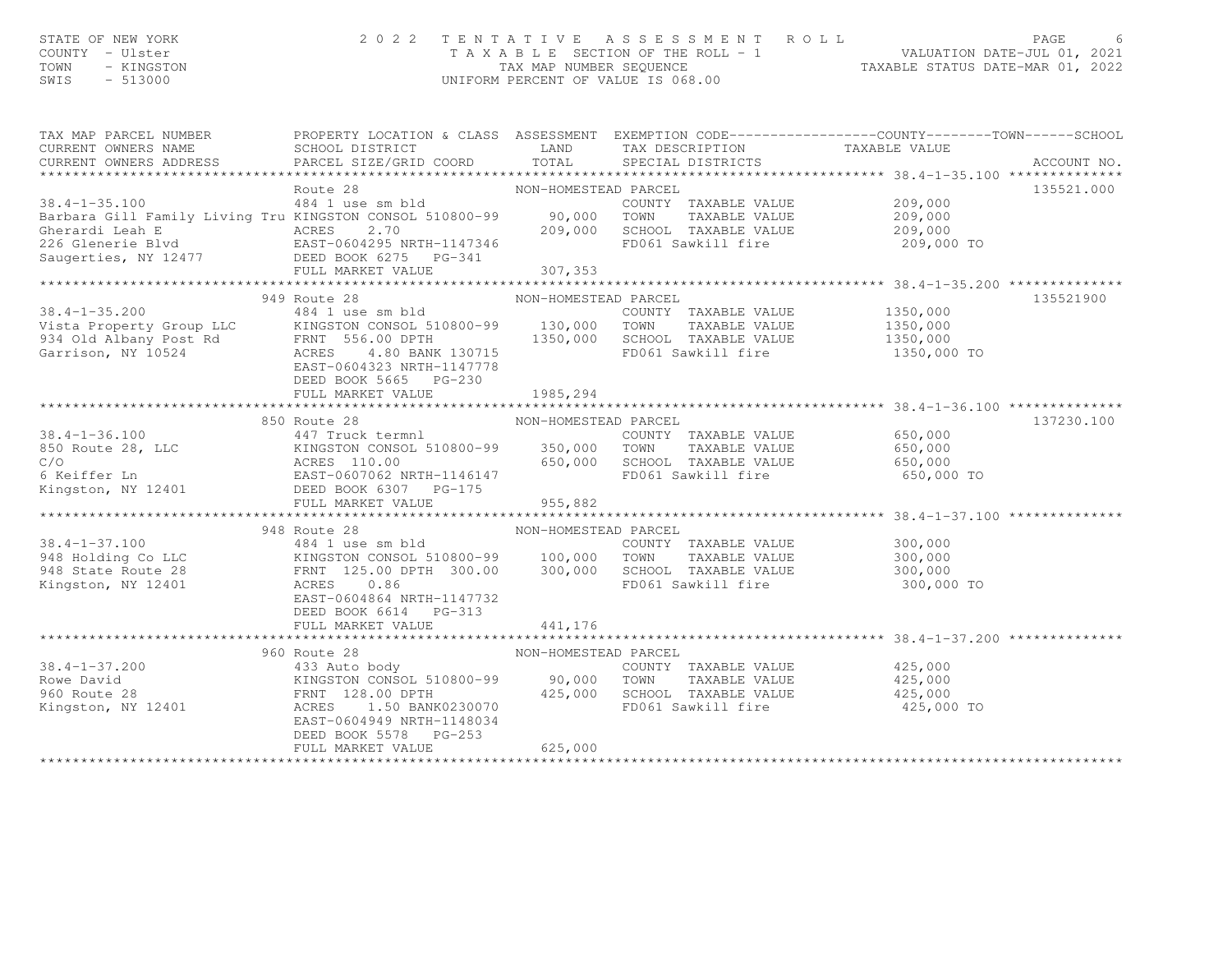STATE OF NEW YORK PAGE 7<br>COUNTY - Ulster (2001) TAXABLE SECTION OF THE ROLL - 1 (NALUATION DATE-JUL 01, 2021<br>TAXABLE SECTION OF THE ROLL - 1 (NALUATION DATE-JUL 01, 2021<br>SWIS - 513000 (INTFORM PERCENT OF VALUE TS 068.00) T TAX MAP PARCEL NUMBER PROPERTY LOCATION & CLASS ASSESSMENT EXEMPTION CODE------------------COUNTY--------TOWN------SCHOOL CURRENT OWNERS NAME SCHOOL DISTRICT LAND TAX DESCRIPTION TAXABLE VALUE CURRENT OWNERS ADDRESS PARCEL SIZE/GRID COORD TOTAL SPECIAL DISTRICTS ACCOUNT NO. \*\*\*\*\*\*\*\*\*\*\*\*\*\*\*\*\*\*\*\*\*\*\*\*\*\*\*\*\*\*\*\*\*\*\*\*\*\*\*\*\*\*\*\*\*\*\*\*\*\*\*\*\*\*\*\*\*\*\*\*\*\*\*\*\*\*\*\*\*\*\*\*\*\*\*\*\*\*\*\*\*\*\*\*\*\*\*\*\*\*\*\*\*\*\*\*\*\*\*\*\*\*\* 38.4-1-37.310 \*\*\*\*\*\*\*\*\*\*\*\*\*\*Route 28 MON-HOMESTEAD PARCEL<br>
Weider Peter J (MINGSTON CONSOL 510800-99 75,000 TOWN TAXABLE VALUE 75,000<br>
PO Box 160 FRNT 145.00 DPTH 75,000 SCHOOL TAXABLE VALUE 75,000<br>
Glenford, NY 12433 ACRES 5.30 FORTH FOOR SCHOOL TAX FULL MARKET VALUE 110,294 \*\*\*\*\*\*\*\*\*\*\*\*\*\*\*\*\*\*\*\*\*\*\*\*\*\*\*\*\*\*\*\*\*\*\*\*\*\*\*\*\*\*\*\*\*\*\*\*\*\*\*\*\*\*\*\*\*\*\*\*\*\*\*\*\*\*\*\*\*\*\*\*\*\*\*\*\*\*\*\*\*\*\*\*\*\*\*\*\*\*\*\*\*\*\*\*\*\*\*\*\*\*\* 38.4-1-37.410 \*\*\*\*\*\*\*\*\*\*\*\*\*\*954 Route 28<br>
MON-HOMESTEAD PARCEL<br>
COUNTY TAXABLE VALUE<br>
COUNTY TAXABLE VALUE<br>
COUNTY TAXABLE VALUE<br>
COUNTY TAXABLE VALUE<br>
COUNTY TAXABLE VALUE<br>
COUNTY TAXABLE VALUE<br>
COUNTY TAXABLE VALUE<br>
COUNTY TAXABLE VALUE<br>
COUNTY TAX \*\*\*\*\*\*\*\*\*\*\*\*\*\*\*\*\*\*\*\*\*\*\*\*\*\*\*\*\*\*\*\*\*\*\*\*\*\*\*\*\*\*\*\*\*\*\*\*\*\*\*\*\*\*\*\*\*\*\*\*\*\*\*\*\*\*\*\*\*\*\*\*\*\*\*\*\*\*\*\*\*\*\*\*\*\*\*\*\*\*\*\*\*\*\*\*\*\*\*\*\*\*\* 38.4-2-8 \*\*\*\*\*\*\*\*\*\*\*\*\*\*\*\*\*\*\*120821.000 370 Morey Hill Rd HOMESTEAD PARCEL 120821.000

38.4-2-8 210 1 Family Res COUNTY TAXABLE VALUE 140,000<br>
Summerfield Jacki KINGSTON CONSOL 510800-99 30,000 TOWN TAXABLE VALUE 140,000<br>
Messina Leonard Jr ACRES 2.40 140,000 SCHOOL TAXABLE VALUE 140,000<br>
370 Morey Hill Rd E \*\*\*\*\*\*\*\*\*\*\*\*\*\*\*\*\*\*\*\*\*\*\*\*\*\*\*\*\*\*\*\*\*\*\*\*\*\*\*\*\*\*\*\*\*\*\*\*\*\*\*\*\*\*\*\*\*\*\*\*\*\*\*\*\*\*\*\*\*\*\*\*\*\*\*\*\*\*\*\*\*\*\*\*\*\*\*\*\*\*\*\*\*\*\*\*\*\*\*\*\*\*\* 38.4-2-9 \*\*\*\*\*\*\*\*\*\*\*\*\*\*\*\*\*\*\*127011.000 364 Morey Hill Rd HOMESTEAD PARCEL 127011.00038.4-2-9 210 1 Family Res COUNTY TAXABLE VALUE 140,000<br>
Felenzak Robert KINGSTON CONSOL 510800-99 30,000 TOWN TAXABLE VALUE 140,000<br>
PO Box 133 ACRES 2.40 140,000 SCHOOL TAXABLE VALUE 140,000<br>
Glenford, NY 12433 EAST-06099 \*\*\*\*\*\*\*\*\*\*\*\*\*\*\*\*\*\*\*\*\*\*\*\*\*\*\*\*\*\*\*\*\*\*\*\*\*\*\*\*\*\*\*\*\*\*\*\*\*\*\*\*\*\*\*\*\*\*\*\*\*\*\*\*\*\*\*\*\*\*\*\*\*\*\*\*\*\*\*\*\*\*\*\*\*\*\*\*\*\*\*\*\*\*\*\*\*\*\*\*\*\*\* 38.4-2-12.100 \*\*\*\*\*\*\*\*\*\*\*\*\*\*326 Morey Hill Rd HOMESTEAD PARCEL<br>
326 Morey Hill Rd HOMESTEAD PARCEL<br>
210 1 Family Res vertCOM CTS 41130 28,750 28,750 15,400<br>
326 Morey Hill Rd KINGSTON CONSOL 510800-99 25,200 BAS STAR 41854 0 28,750 15,400<br>
326 Morey \*\*\*\*\*\*\*\*\*\*\*\*\*\*\*\*\*\*\*\*\*\*\*\*\*\*\*\*\*\*\*\*\*\*\*\*\*\*\*\*\*\*\*\*\*\*\*\*\*\*\*\*\*\*\*\*\*\*\*\*\*\*\*\*\*\*\*\*\*\*\*\*\*\*\*\*\*\*\*\*\*\*\*\*\*\*\*\*\*\*\*\*\*\*\*\*\*\*\*\*\*\*\* 38.4-2-13 \*\*\*\*\*\*\*\*\*\*\*\*\*\*\*\*\*\*128701.000 316 Morey Hill Rd HOMESTEAD PARCEL 128701.00038.4-2-13 210 1 Family Res COUNTY TAXABLE VALUE 150,000 Varon Hyman KINGSTON CONSOL 510800-99 45,900 TOWN TAXABLE VALUE 150,000 250 East 87 St Apt 15F Homestead Parcel 150,000 SCHOOL TAXABLE VALUE 150,000 New York, NY 10028 ACRES 10.91 FD061 Sawkill fire 150,000 TO EAST-0610366 NRTH-1147670 DEED BOOK 2695 PG-110 FULL MARKET VALUE 220,588\*\*\*\*\*\*\*\*\*\*\*\*\*\*\*\*\*\*\*\*\*\*\*\*\*\*\*\*\*\*\*\*\*\*\*\*\*\*\*\*\*\*\*\*\*\*\*\*\*\*\*\*\*\*\*\*\*\*\*\*\*\*\*\*\*\*\*\*\*\*\*\*\*\*\*\*\*\*\*\*\*\*\*\*\*\*\*\*\*\*\*\*\*\*\*\*\*\*\*\*\*\*\*\*\*\*\*\*\*\*\*\*\*\*\*\*\*\*\*\*\*\*\*\*\*\*\*\*\*\*\*\*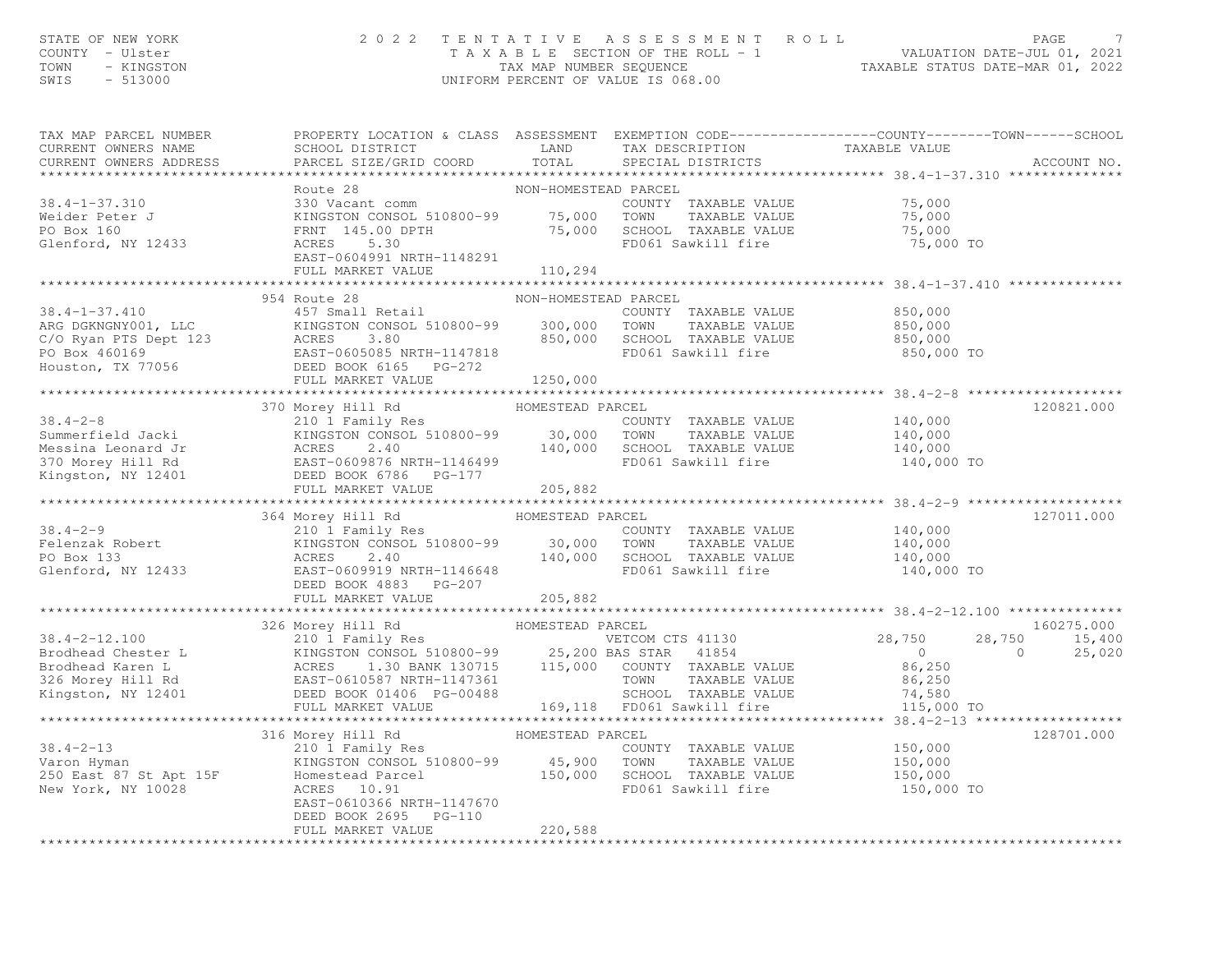# STATE OF NEW YORK CONTY - USE A Many of the Many Country - USE COUNTY - USE A Many COUNTY - USE A MANY ORGE A MA<br>COUNTY - Ulster COUNTY - TAX A B L E SECTION OF THE ROLL - 1 WALUATION DATE-JUL 01, 2021<br>TAXABLE STATUS DATE-

| 308 Morey Hill Rd<br>175390.000<br>Morey Hill Rd<br>270 Mfg housing<br>270 Mfg housing<br>EXERES 1.10 24,400 COUNTY TAXABLE VALUE<br>275,000 TOWN TAXABLE VALUE<br>275,000 TOWN TAXABLE VALUE<br>275,000 TOWN TAXABLE VALUE<br>275,000 TOWN TAXABLE VALUE<br>29,980 SCHOOL TAXABL<br>$38.4 - 2 - 14$<br>25,020<br>$\Omega$<br>Theoret Jennifer<br>308 Morev Hill Rd<br>SCHOOL TAXABLE VALUE 49,980<br>FD061 Sawkill fire 175,000 TO<br>Kingston, NY 12401<br>HOMESTEAD PARCEL<br>175401.200<br>290 Morey Hill Rd<br>38.4-2-15.110 290 Morey HILL KA HOPLASIAN FAKULE 7 41803 0 13,260<br>36.4-2-15.110 270 Mfg housing 29,000 AGED- T 41803 0 13,260<br>36 Max 11 200 22,100 22,100 22,100 22,100 22,100<br>36 Mingston, NY 12401 BEEN BOOK 1983 PG-163<br>292-294 Morey Hill Rd<br>HOMESTEAD PARCEL<br>175401.100<br>COUNTY TAXABLE VALUE 79,500<br>$38.4 - 2 - 15.120$<br>210 1 Family Res<br>38.4-2-15.120 210 1 Family Res COUNTY TAXABLE VALUE<br>Ambridge Thomas G KINGSTON CONSOL 510800-99 20,500 TOWN TAXABLE VALUE<br>292 Morey Hill Rd ACRES 3.80 79,500 SCHOOL TAXABLE VALUE<br>Kingston, NY 12401 EAST-0610571 NRTH-114<br>79,500<br>79,500<br>79,500 TO<br>DEED BOOK 6421 PG-138<br>175401.200<br>$\overline{0}$<br>62,480<br>$\Omega$<br>75,000<br>75,000<br>SCHOOL TAXABLE VALUE 12,520<br>FD061 Sawkill fire<br>75,000 TO<br>175401.300<br>$\overline{0}$<br>BAS STAR 41854<br>25,020<br>$38.4 - 2 - 15.300$<br>$\Omega$<br>Cole Thomas Jr<br>Cole Jean A<br>Cole Jean A<br>291 Morey Hill Rd<br>291 Morey Hill Rd<br>291 Morey Hill Rd<br>291 Morey Hill Rd<br>291 Morey Hill Rd<br>291 Morey Hill Rd<br>291 Morey Hill Rd<br>291 Morey Hill Rd<br>291 Morey Hill Rd<br>291 Morey<br>72,500<br>72,500<br>SCHOOL TAXABLE VALUE 47,480<br>FD061 Sawkill fire 12,500 TO<br>FULL MARKET VALUE<br>106,618<br>175401.400<br>38.4-2-15.400<br>Winne Tamara<br>Winne Tamara<br>Winne Robert J<br>286 Morey Hill Rd<br>286 Morey Hill Rd<br>286 Morey Hill Rd<br>286 Morey Hill Rd<br>286 Morey Hill Rd<br>286 Morey Hill Rd<br>286 Morey Hill Rd<br>286 Morey Hill Rd<br>286 Morey H<br>AS STAR 41854<br>COUNTY TAXABLE VALUE<br>$\overline{0}$<br>25,020<br>BAS STAR 41854<br>$\Omega$<br>50,000<br>TOWN      TAXABLE  VALUE<br>SCHOOL   TAXABLE  VALUE<br>TOWN<br>50,000<br>24,980<br>FD061 Sawkill fire<br>50,000 TO<br>73,529<br>FULL MARKET VALUE | TAX MAP PARCEL NUMBER | PROPERTY LOCATION & CLASS ASSESSMENT EXEMPTION CODE----------------COUNTY-------TOWN------SCHOOL |  |  |
|------------------------------------------------------------------------------------------------------------------------------------------------------------------------------------------------------------------------------------------------------------------------------------------------------------------------------------------------------------------------------------------------------------------------------------------------------------------------------------------------------------------------------------------------------------------------------------------------------------------------------------------------------------------------------------------------------------------------------------------------------------------------------------------------------------------------------------------------------------------------------------------------------------------------------------------------------------------------------------------------------------------------------------------------------------------------------------------------------------------------------------------------------------------------------------------------------------------------------------------------------------------------------------------------------------------------------------------------------------------------------------------------------------------------------------------------------------------------------------------------------------------------------------------------------------------------------------------------------------------------------------------------------------------------------------------------------------------------------------------------------------------------------------------------------------------------------------------------------------------------------------------------------------------------------------------------------------------------------------------------------------------------------------------------------------------------------------------------------------------------------------------------------------------------------------------------------------------------------------------------------------------------------------------------------------------------------------------------------------------|-----------------------|--------------------------------------------------------------------------------------------------|--|--|
|                                                                                                                                                                                                                                                                                                                                                                                                                                                                                                                                                                                                                                                                                                                                                                                                                                                                                                                                                                                                                                                                                                                                                                                                                                                                                                                                                                                                                                                                                                                                                                                                                                                                                                                                                                                                                                                                                                                                                                                                                                                                                                                                                                                                                                                                                                                                                                  |                       |                                                                                                  |  |  |
|                                                                                                                                                                                                                                                                                                                                                                                                                                                                                                                                                                                                                                                                                                                                                                                                                                                                                                                                                                                                                                                                                                                                                                                                                                                                                                                                                                                                                                                                                                                                                                                                                                                                                                                                                                                                                                                                                                                                                                                                                                                                                                                                                                                                                                                                                                                                                                  |                       |                                                                                                  |  |  |
|                                                                                                                                                                                                                                                                                                                                                                                                                                                                                                                                                                                                                                                                                                                                                                                                                                                                                                                                                                                                                                                                                                                                                                                                                                                                                                                                                                                                                                                                                                                                                                                                                                                                                                                                                                                                                                                                                                                                                                                                                                                                                                                                                                                                                                                                                                                                                                  |                       |                                                                                                  |  |  |
|                                                                                                                                                                                                                                                                                                                                                                                                                                                                                                                                                                                                                                                                                                                                                                                                                                                                                                                                                                                                                                                                                                                                                                                                                                                                                                                                                                                                                                                                                                                                                                                                                                                                                                                                                                                                                                                                                                                                                                                                                                                                                                                                                                                                                                                                                                                                                                  |                       |                                                                                                  |  |  |
|                                                                                                                                                                                                                                                                                                                                                                                                                                                                                                                                                                                                                                                                                                                                                                                                                                                                                                                                                                                                                                                                                                                                                                                                                                                                                                                                                                                                                                                                                                                                                                                                                                                                                                                                                                                                                                                                                                                                                                                                                                                                                                                                                                                                                                                                                                                                                                  |                       |                                                                                                  |  |  |
|                                                                                                                                                                                                                                                                                                                                                                                                                                                                                                                                                                                                                                                                                                                                                                                                                                                                                                                                                                                                                                                                                                                                                                                                                                                                                                                                                                                                                                                                                                                                                                                                                                                                                                                                                                                                                                                                                                                                                                                                                                                                                                                                                                                                                                                                                                                                                                  |                       |                                                                                                  |  |  |
|                                                                                                                                                                                                                                                                                                                                                                                                                                                                                                                                                                                                                                                                                                                                                                                                                                                                                                                                                                                                                                                                                                                                                                                                                                                                                                                                                                                                                                                                                                                                                                                                                                                                                                                                                                                                                                                                                                                                                                                                                                                                                                                                                                                                                                                                                                                                                                  |                       |                                                                                                  |  |  |
|                                                                                                                                                                                                                                                                                                                                                                                                                                                                                                                                                                                                                                                                                                                                                                                                                                                                                                                                                                                                                                                                                                                                                                                                                                                                                                                                                                                                                                                                                                                                                                                                                                                                                                                                                                                                                                                                                                                                                                                                                                                                                                                                                                                                                                                                                                                                                                  |                       |                                                                                                  |  |  |
|                                                                                                                                                                                                                                                                                                                                                                                                                                                                                                                                                                                                                                                                                                                                                                                                                                                                                                                                                                                                                                                                                                                                                                                                                                                                                                                                                                                                                                                                                                                                                                                                                                                                                                                                                                                                                                                                                                                                                                                                                                                                                                                                                                                                                                                                                                                                                                  |                       |                                                                                                  |  |  |
|                                                                                                                                                                                                                                                                                                                                                                                                                                                                                                                                                                                                                                                                                                                                                                                                                                                                                                                                                                                                                                                                                                                                                                                                                                                                                                                                                                                                                                                                                                                                                                                                                                                                                                                                                                                                                                                                                                                                                                                                                                                                                                                                                                                                                                                                                                                                                                  |                       |                                                                                                  |  |  |
|                                                                                                                                                                                                                                                                                                                                                                                                                                                                                                                                                                                                                                                                                                                                                                                                                                                                                                                                                                                                                                                                                                                                                                                                                                                                                                                                                                                                                                                                                                                                                                                                                                                                                                                                                                                                                                                                                                                                                                                                                                                                                                                                                                                                                                                                                                                                                                  |                       |                                                                                                  |  |  |
|                                                                                                                                                                                                                                                                                                                                                                                                                                                                                                                                                                                                                                                                                                                                                                                                                                                                                                                                                                                                                                                                                                                                                                                                                                                                                                                                                                                                                                                                                                                                                                                                                                                                                                                                                                                                                                                                                                                                                                                                                                                                                                                                                                                                                                                                                                                                                                  |                       |                                                                                                  |  |  |
|                                                                                                                                                                                                                                                                                                                                                                                                                                                                                                                                                                                                                                                                                                                                                                                                                                                                                                                                                                                                                                                                                                                                                                                                                                                                                                                                                                                                                                                                                                                                                                                                                                                                                                                                                                                                                                                                                                                                                                                                                                                                                                                                                                                                                                                                                                                                                                  |                       |                                                                                                  |  |  |
|                                                                                                                                                                                                                                                                                                                                                                                                                                                                                                                                                                                                                                                                                                                                                                                                                                                                                                                                                                                                                                                                                                                                                                                                                                                                                                                                                                                                                                                                                                                                                                                                                                                                                                                                                                                                                                                                                                                                                                                                                                                                                                                                                                                                                                                                                                                                                                  |                       |                                                                                                  |  |  |
|                                                                                                                                                                                                                                                                                                                                                                                                                                                                                                                                                                                                                                                                                                                                                                                                                                                                                                                                                                                                                                                                                                                                                                                                                                                                                                                                                                                                                                                                                                                                                                                                                                                                                                                                                                                                                                                                                                                                                                                                                                                                                                                                                                                                                                                                                                                                                                  |                       |                                                                                                  |  |  |
|                                                                                                                                                                                                                                                                                                                                                                                                                                                                                                                                                                                                                                                                                                                                                                                                                                                                                                                                                                                                                                                                                                                                                                                                                                                                                                                                                                                                                                                                                                                                                                                                                                                                                                                                                                                                                                                                                                                                                                                                                                                                                                                                                                                                                                                                                                                                                                  |                       |                                                                                                  |  |  |
|                                                                                                                                                                                                                                                                                                                                                                                                                                                                                                                                                                                                                                                                                                                                                                                                                                                                                                                                                                                                                                                                                                                                                                                                                                                                                                                                                                                                                                                                                                                                                                                                                                                                                                                                                                                                                                                                                                                                                                                                                                                                                                                                                                                                                                                                                                                                                                  |                       |                                                                                                  |  |  |
|                                                                                                                                                                                                                                                                                                                                                                                                                                                                                                                                                                                                                                                                                                                                                                                                                                                                                                                                                                                                                                                                                                                                                                                                                                                                                                                                                                                                                                                                                                                                                                                                                                                                                                                                                                                                                                                                                                                                                                                                                                                                                                                                                                                                                                                                                                                                                                  |                       |                                                                                                  |  |  |
|                                                                                                                                                                                                                                                                                                                                                                                                                                                                                                                                                                                                                                                                                                                                                                                                                                                                                                                                                                                                                                                                                                                                                                                                                                                                                                                                                                                                                                                                                                                                                                                                                                                                                                                                                                                                                                                                                                                                                                                                                                                                                                                                                                                                                                                                                                                                                                  |                       |                                                                                                  |  |  |
|                                                                                                                                                                                                                                                                                                                                                                                                                                                                                                                                                                                                                                                                                                                                                                                                                                                                                                                                                                                                                                                                                                                                                                                                                                                                                                                                                                                                                                                                                                                                                                                                                                                                                                                                                                                                                                                                                                                                                                                                                                                                                                                                                                                                                                                                                                                                                                  |                       |                                                                                                  |  |  |
|                                                                                                                                                                                                                                                                                                                                                                                                                                                                                                                                                                                                                                                                                                                                                                                                                                                                                                                                                                                                                                                                                                                                                                                                                                                                                                                                                                                                                                                                                                                                                                                                                                                                                                                                                                                                                                                                                                                                                                                                                                                                                                                                                                                                                                                                                                                                                                  |                       |                                                                                                  |  |  |
|                                                                                                                                                                                                                                                                                                                                                                                                                                                                                                                                                                                                                                                                                                                                                                                                                                                                                                                                                                                                                                                                                                                                                                                                                                                                                                                                                                                                                                                                                                                                                                                                                                                                                                                                                                                                                                                                                                                                                                                                                                                                                                                                                                                                                                                                                                                                                                  |                       |                                                                                                  |  |  |
|                                                                                                                                                                                                                                                                                                                                                                                                                                                                                                                                                                                                                                                                                                                                                                                                                                                                                                                                                                                                                                                                                                                                                                                                                                                                                                                                                                                                                                                                                                                                                                                                                                                                                                                                                                                                                                                                                                                                                                                                                                                                                                                                                                                                                                                                                                                                                                  |                       |                                                                                                  |  |  |
|                                                                                                                                                                                                                                                                                                                                                                                                                                                                                                                                                                                                                                                                                                                                                                                                                                                                                                                                                                                                                                                                                                                                                                                                                                                                                                                                                                                                                                                                                                                                                                                                                                                                                                                                                                                                                                                                                                                                                                                                                                                                                                                                                                                                                                                                                                                                                                  |                       |                                                                                                  |  |  |
|                                                                                                                                                                                                                                                                                                                                                                                                                                                                                                                                                                                                                                                                                                                                                                                                                                                                                                                                                                                                                                                                                                                                                                                                                                                                                                                                                                                                                                                                                                                                                                                                                                                                                                                                                                                                                                                                                                                                                                                                                                                                                                                                                                                                                                                                                                                                                                  |                       |                                                                                                  |  |  |
|                                                                                                                                                                                                                                                                                                                                                                                                                                                                                                                                                                                                                                                                                                                                                                                                                                                                                                                                                                                                                                                                                                                                                                                                                                                                                                                                                                                                                                                                                                                                                                                                                                                                                                                                                                                                                                                                                                                                                                                                                                                                                                                                                                                                                                                                                                                                                                  |                       |                                                                                                  |  |  |
|                                                                                                                                                                                                                                                                                                                                                                                                                                                                                                                                                                                                                                                                                                                                                                                                                                                                                                                                                                                                                                                                                                                                                                                                                                                                                                                                                                                                                                                                                                                                                                                                                                                                                                                                                                                                                                                                                                                                                                                                                                                                                                                                                                                                                                                                                                                                                                  |                       |                                                                                                  |  |  |
|                                                                                                                                                                                                                                                                                                                                                                                                                                                                                                                                                                                                                                                                                                                                                                                                                                                                                                                                                                                                                                                                                                                                                                                                                                                                                                                                                                                                                                                                                                                                                                                                                                                                                                                                                                                                                                                                                                                                                                                                                                                                                                                                                                                                                                                                                                                                                                  |                       |                                                                                                  |  |  |
|                                                                                                                                                                                                                                                                                                                                                                                                                                                                                                                                                                                                                                                                                                                                                                                                                                                                                                                                                                                                                                                                                                                                                                                                                                                                                                                                                                                                                                                                                                                                                                                                                                                                                                                                                                                                                                                                                                                                                                                                                                                                                                                                                                                                                                                                                                                                                                  |                       |                                                                                                  |  |  |
|                                                                                                                                                                                                                                                                                                                                                                                                                                                                                                                                                                                                                                                                                                                                                                                                                                                                                                                                                                                                                                                                                                                                                                                                                                                                                                                                                                                                                                                                                                                                                                                                                                                                                                                                                                                                                                                                                                                                                                                                                                                                                                                                                                                                                                                                                                                                                                  |                       |                                                                                                  |  |  |
|                                                                                                                                                                                                                                                                                                                                                                                                                                                                                                                                                                                                                                                                                                                                                                                                                                                                                                                                                                                                                                                                                                                                                                                                                                                                                                                                                                                                                                                                                                                                                                                                                                                                                                                                                                                                                                                                                                                                                                                                                                                                                                                                                                                                                                                                                                                                                                  |                       |                                                                                                  |  |  |
|                                                                                                                                                                                                                                                                                                                                                                                                                                                                                                                                                                                                                                                                                                                                                                                                                                                                                                                                                                                                                                                                                                                                                                                                                                                                                                                                                                                                                                                                                                                                                                                                                                                                                                                                                                                                                                                                                                                                                                                                                                                                                                                                                                                                                                                                                                                                                                  |                       |                                                                                                  |  |  |
|                                                                                                                                                                                                                                                                                                                                                                                                                                                                                                                                                                                                                                                                                                                                                                                                                                                                                                                                                                                                                                                                                                                                                                                                                                                                                                                                                                                                                                                                                                                                                                                                                                                                                                                                                                                                                                                                                                                                                                                                                                                                                                                                                                                                                                                                                                                                                                  |                       |                                                                                                  |  |  |
|                                                                                                                                                                                                                                                                                                                                                                                                                                                                                                                                                                                                                                                                                                                                                                                                                                                                                                                                                                                                                                                                                                                                                                                                                                                                                                                                                                                                                                                                                                                                                                                                                                                                                                                                                                                                                                                                                                                                                                                                                                                                                                                                                                                                                                                                                                                                                                  |                       |                                                                                                  |  |  |
|                                                                                                                                                                                                                                                                                                                                                                                                                                                                                                                                                                                                                                                                                                                                                                                                                                                                                                                                                                                                                                                                                                                                                                                                                                                                                                                                                                                                                                                                                                                                                                                                                                                                                                                                                                                                                                                                                                                                                                                                                                                                                                                                                                                                                                                                                                                                                                  |                       |                                                                                                  |  |  |
|                                                                                                                                                                                                                                                                                                                                                                                                                                                                                                                                                                                                                                                                                                                                                                                                                                                                                                                                                                                                                                                                                                                                                                                                                                                                                                                                                                                                                                                                                                                                                                                                                                                                                                                                                                                                                                                                                                                                                                                                                                                                                                                                                                                                                                                                                                                                                                  |                       |                                                                                                  |  |  |
|                                                                                                                                                                                                                                                                                                                                                                                                                                                                                                                                                                                                                                                                                                                                                                                                                                                                                                                                                                                                                                                                                                                                                                                                                                                                                                                                                                                                                                                                                                                                                                                                                                                                                                                                                                                                                                                                                                                                                                                                                                                                                                                                                                                                                                                                                                                                                                  |                       |                                                                                                  |  |  |
|                                                                                                                                                                                                                                                                                                                                                                                                                                                                                                                                                                                                                                                                                                                                                                                                                                                                                                                                                                                                                                                                                                                                                                                                                                                                                                                                                                                                                                                                                                                                                                                                                                                                                                                                                                                                                                                                                                                                                                                                                                                                                                                                                                                                                                                                                                                                                                  |                       |                                                                                                  |  |  |
|                                                                                                                                                                                                                                                                                                                                                                                                                                                                                                                                                                                                                                                                                                                                                                                                                                                                                                                                                                                                                                                                                                                                                                                                                                                                                                                                                                                                                                                                                                                                                                                                                                                                                                                                                                                                                                                                                                                                                                                                                                                                                                                                                                                                                                                                                                                                                                  |                       |                                                                                                  |  |  |
|                                                                                                                                                                                                                                                                                                                                                                                                                                                                                                                                                                                                                                                                                                                                                                                                                                                                                                                                                                                                                                                                                                                                                                                                                                                                                                                                                                                                                                                                                                                                                                                                                                                                                                                                                                                                                                                                                                                                                                                                                                                                                                                                                                                                                                                                                                                                                                  |                       |                                                                                                  |  |  |
|                                                                                                                                                                                                                                                                                                                                                                                                                                                                                                                                                                                                                                                                                                                                                                                                                                                                                                                                                                                                                                                                                                                                                                                                                                                                                                                                                                                                                                                                                                                                                                                                                                                                                                                                                                                                                                                                                                                                                                                                                                                                                                                                                                                                                                                                                                                                                                  |                       |                                                                                                  |  |  |
|                                                                                                                                                                                                                                                                                                                                                                                                                                                                                                                                                                                                                                                                                                                                                                                                                                                                                                                                                                                                                                                                                                                                                                                                                                                                                                                                                                                                                                                                                                                                                                                                                                                                                                                                                                                                                                                                                                                                                                                                                                                                                                                                                                                                                                                                                                                                                                  |                       |                                                                                                  |  |  |
|                                                                                                                                                                                                                                                                                                                                                                                                                                                                                                                                                                                                                                                                                                                                                                                                                                                                                                                                                                                                                                                                                                                                                                                                                                                                                                                                                                                                                                                                                                                                                                                                                                                                                                                                                                                                                                                                                                                                                                                                                                                                                                                                                                                                                                                                                                                                                                  |                       |                                                                                                  |  |  |
|                                                                                                                                                                                                                                                                                                                                                                                                                                                                                                                                                                                                                                                                                                                                                                                                                                                                                                                                                                                                                                                                                                                                                                                                                                                                                                                                                                                                                                                                                                                                                                                                                                                                                                                                                                                                                                                                                                                                                                                                                                                                                                                                                                                                                                                                                                                                                                  |                       |                                                                                                  |  |  |
|                                                                                                                                                                                                                                                                                                                                                                                                                                                                                                                                                                                                                                                                                                                                                                                                                                                                                                                                                                                                                                                                                                                                                                                                                                                                                                                                                                                                                                                                                                                                                                                                                                                                                                                                                                                                                                                                                                                                                                                                                                                                                                                                                                                                                                                                                                                                                                  |                       |                                                                                                  |  |  |
|                                                                                                                                                                                                                                                                                                                                                                                                                                                                                                                                                                                                                                                                                                                                                                                                                                                                                                                                                                                                                                                                                                                                                                                                                                                                                                                                                                                                                                                                                                                                                                                                                                                                                                                                                                                                                                                                                                                                                                                                                                                                                                                                                                                                                                                                                                                                                                  |                       |                                                                                                  |  |  |
|                                                                                                                                                                                                                                                                                                                                                                                                                                                                                                                                                                                                                                                                                                                                                                                                                                                                                                                                                                                                                                                                                                                                                                                                                                                                                                                                                                                                                                                                                                                                                                                                                                                                                                                                                                                                                                                                                                                                                                                                                                                                                                                                                                                                                                                                                                                                                                  |                       |                                                                                                  |  |  |
|                                                                                                                                                                                                                                                                                                                                                                                                                                                                                                                                                                                                                                                                                                                                                                                                                                                                                                                                                                                                                                                                                                                                                                                                                                                                                                                                                                                                                                                                                                                                                                                                                                                                                                                                                                                                                                                                                                                                                                                                                                                                                                                                                                                                                                                                                                                                                                  |                       |                                                                                                  |  |  |
|                                                                                                                                                                                                                                                                                                                                                                                                                                                                                                                                                                                                                                                                                                                                                                                                                                                                                                                                                                                                                                                                                                                                                                                                                                                                                                                                                                                                                                                                                                                                                                                                                                                                                                                                                                                                                                                                                                                                                                                                                                                                                                                                                                                                                                                                                                                                                                  |                       |                                                                                                  |  |  |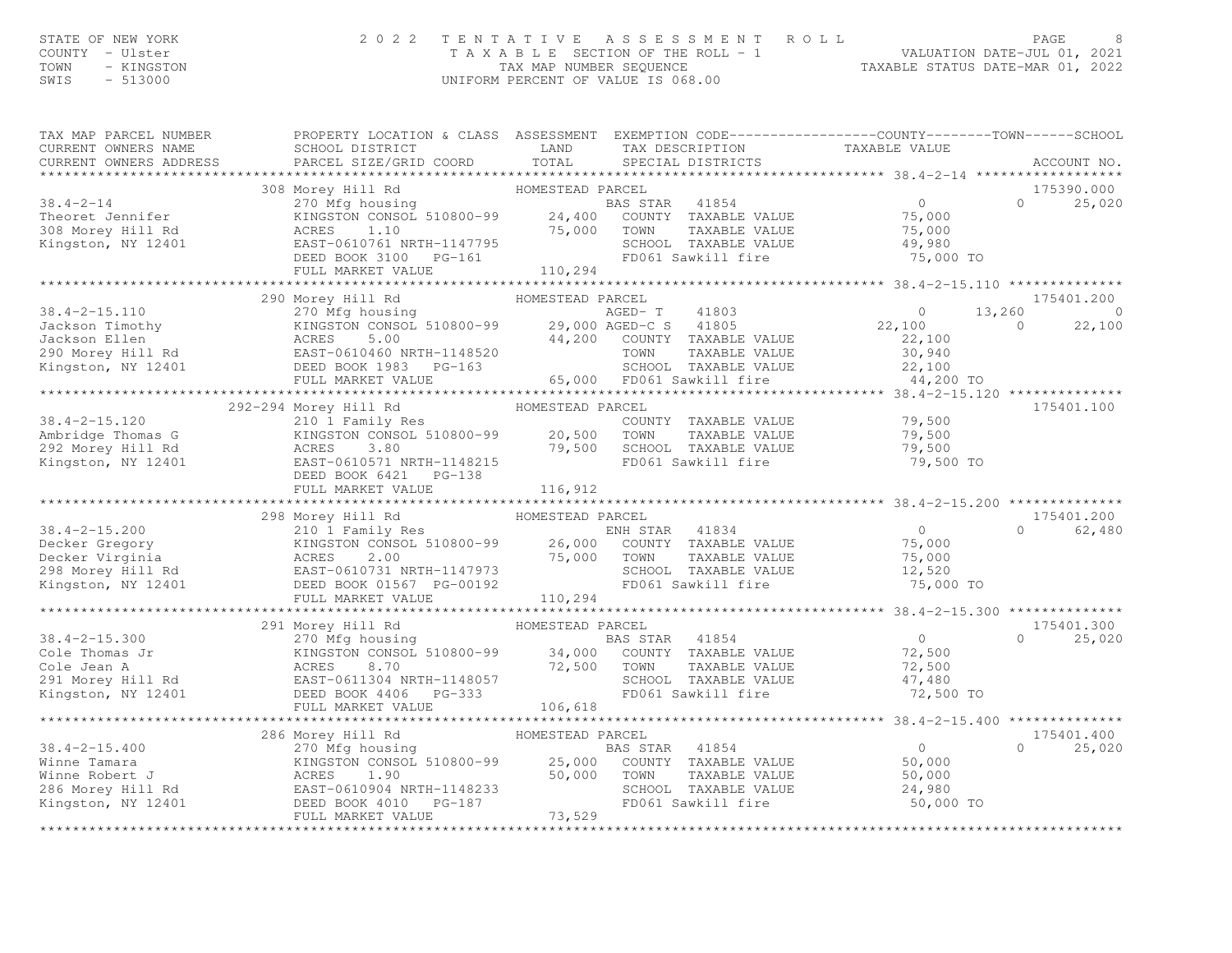# STATE OF NEW YORK PAGE 9<br>COUNTY - Ulster (2008) TAXABLE SECTION OF THE ROLL - 1 (NALUATION DATE-JUL 01, 2021<br>TAXABLE SECTION OF THE ROLL - 1 (NALUATION DATE-JUL 01, 2021<br>SWIS - 513000 (INTFORM PERCENT OF VALUE TS 068.00) T

| TAX MAP PARCEL NUMBER                                                                                                                                                                                                                                      | PROPERTY LOCATION & CLASS ASSESSMENT EXEMPTION CODE----------------COUNTY-------TOWN------SCHOOL |                  |                              |            |                  |
|------------------------------------------------------------------------------------------------------------------------------------------------------------------------------------------------------------------------------------------------------------|--------------------------------------------------------------------------------------------------|------------------|------------------------------|------------|------------------|
| 105201.000<br>280 Morey Hill Rd<br>280 Morey Hill Rd<br>280 Morey Hill Rd<br>280 Morey Hill Rd<br>280 Morey Hill Rd<br>280 Morey Hill Rd<br>280 Morey Hill Rd<br>280 Morey Hill Rd<br>280 Morey Hill Rd<br>280 Morey Hill Rd<br>280 Morey Hill Rd<br>2     |                                                                                                  |                  |                              |            |                  |
|                                                                                                                                                                                                                                                            |                                                                                                  |                  |                              |            |                  |
| 314 Rural vac<10<br>Cole Thomas Robert III KINGSTON CONSOL 510800-99 12,500 TOWN TAXABLE VALUE 12,500<br>Cole Victoria ACRES 0.69 12,500 SCHOOL TAXABLE VALUE 12,500<br>291 Morey Hill Rd EAST-0611194 NRTH-1148336 FD061 Sawkill fi                       | 281 Morey Hill Rd                                                                                | HOMESTEAD PARCEL |                              |            | 119401.000       |
|                                                                                                                                                                                                                                                            |                                                                                                  |                  |                              |            |                  |
| $38.4 - 2 - 19$<br>38.4-2-19 210 1 Family Res COUNTY TAXABLE VALUE 110,000<br>Brodhead Chester KINGSTON CONSOL 510800-99 26,000 TOWN TAXABLE VALUE 110,000<br>326 Morey Hill Rd EAST-0610892 NRTH-1146990 110,000 SCHOOL TAXABLE VALUE 110,000 TO<br>326 M | 335 Morey Hill Rd<br>210 1 Family Res                                                            | HOMESTEAD PARCEL | COUNTY TAXABLE VALUE 110,000 |            | 149321.000       |
|                                                                                                                                                                                                                                                            |                                                                                                  |                  |                              |            |                  |
|                                                                                                                                                                                                                                                            | 339 Morey Hill Rd<br>FULL MARKET VALUE 102,941                                                   | HOMESTEAD PARCEL |                              | 70,000 TO  | 124291.000       |
|                                                                                                                                                                                                                                                            |                                                                                                  |                  |                              |            |                  |
|                                                                                                                                                                                                                                                            |                                                                                                  |                  |                              |            |                  |
|                                                                                                                                                                                                                                                            |                                                                                                  |                  |                              |            |                  |
|                                                                                                                                                                                                                                                            |                                                                                                  |                  |                              |            | 132201.000       |
| 38.4-2-23<br>363 Morey Hill Rd<br>210 1 Family Res<br>210 1 Family Res<br>210 1 Family Res<br>210 1 Family Res<br>210 1 Family Res<br>210 1 Family Res<br>23,600 COUNTY TAXABLE VALUE<br>33,600 COUNTY TAXABLE VALUE<br>225,000<br>225,000<br>225,000<br>  | FULL MARKET VALUE                                                                                | 183,824          |                              | 125,000 TO | $\cap$<br>25,020 |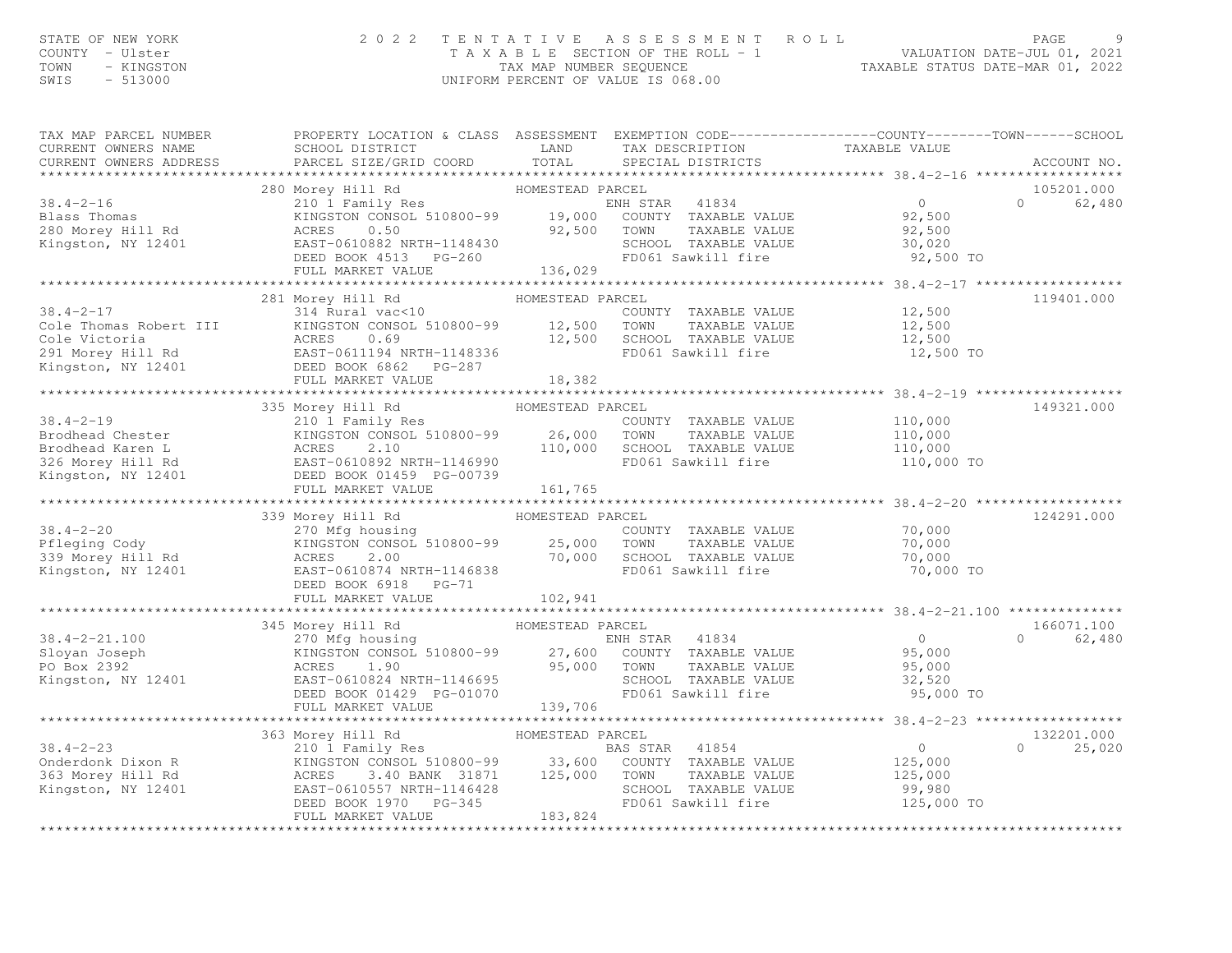| STATE OF NEW YORK<br>COUNTY - Ulster<br>TOWN<br>- KINGSTON<br>$-513000$<br>SWIS                          |                                                                                                                                                                                                                                                                                                                                                |         | 2022 TENTATIVE ASSESSMENT ROLL<br>TAXABLE SECTION OF THE ROLL - 1<br>TAXABLE SECTION OF THE ROLL - 1<br>TAXABLE STATUS DATE-MAR 01, 2022<br>UNIFORM PERCENT OF VALUE IS 068.00 |                            | PAGE<br>10               |
|----------------------------------------------------------------------------------------------------------|------------------------------------------------------------------------------------------------------------------------------------------------------------------------------------------------------------------------------------------------------------------------------------------------------------------------------------------------|---------|--------------------------------------------------------------------------------------------------------------------------------------------------------------------------------|----------------------------|--------------------------|
| TAX MAP PARCEL NUMBER<br>CURRENT OWNERS NAME                                                             | PROPERTY LOCATION & CLASS ASSESSMENT EXEMPTION CODE----------------COUNTY-------TOWN-----SCHOOL<br>SCHOOL DISTRICT                                                                                                                                                                                                                             |         | LAND TAX DESCRIPTION TAXABLE VALUE                                                                                                                                             |                            |                          |
|                                                                                                          |                                                                                                                                                                                                                                                                                                                                                |         |                                                                                                                                                                                |                            |                          |
| $38.4 - 2 - 24$<br>Nowicki Diane<br>$38.4 - 2 - 26$<br>Krasniqi Toma<br>140 Church St<br>140 Church 1995 | 369 Morey Hill Rd MOMESTEAD PARCEL<br>310 Res Vac<br>001 10001 10001 10001 10001 10001 10001 10001 10001 10001 10001 10001 10001 10001 10001 10001 10001 10001 100<br>2.60 50,000 10001 10001 10001 10001 10001 10001 10001 10001 10001 10001 10001 10001 10001 10001 10001 10001 5<br><br>Woods Rd<br>NON-HOMESTEAD PARCEL<br>910 Priv forest |         | COUNTY TAXABLE VALUE<br>TAXABLE VALUE<br>COUNTY TAXABLE VALUE                                                                                                                  | 50,000<br>50,000<br>56,250 | 160758.000<br>106001.000 |
| Nanuet, NY 10954                                                                                         | XINGSTON CONSOL 510800-99<br>XINGSTON CONSOL 510800-99<br>ACRES 45.20 56,250 SCHOOL TAXABLE VALUE 56,250<br>EAST-0611385 NRTH-1145161 FD061 Sawkill fire 56,250 TO<br>DEED BOOK 2422 PG-1<br>FULL MARKET VALUE                                                                                                                                 | 82,721  |                                                                                                                                                                                |                            |                          |
|                                                                                                          | 351 Morey Hill Rd MOMESTEAD PARCEL                                                                                                                                                                                                                                                                                                             |         |                                                                                                                                                                                |                            | 108111.000               |
| $38.4 - 2 - 28$<br>Puttick Robert H<br>Puttick Sharon M<br>715 Rivergrass Ln<br>Bluffton, SC 29909       | count<br>270 Mfg housing<br>KINGSTON CONSOL 510800-99 30,400 TOWN<br>ACRES<br>2.60<br>EAST-0610661 NRTH-1146590<br>DEED BOOK 01786 PG-00246                                                                                                                                                                                                    | 125,000 | COUNTY TAXABLE VALUE 85,000<br>85,000 SCHOOL TAXABLE VALUE 85,000<br>FD061 Sawkill fire 85,000 TO                                                                              | TAXABLE VALUE 85,000       |                          |
|                                                                                                          | FULL MARKET VALUE                                                                                                                                                                                                                                                                                                                              |         |                                                                                                                                                                                |                            |                          |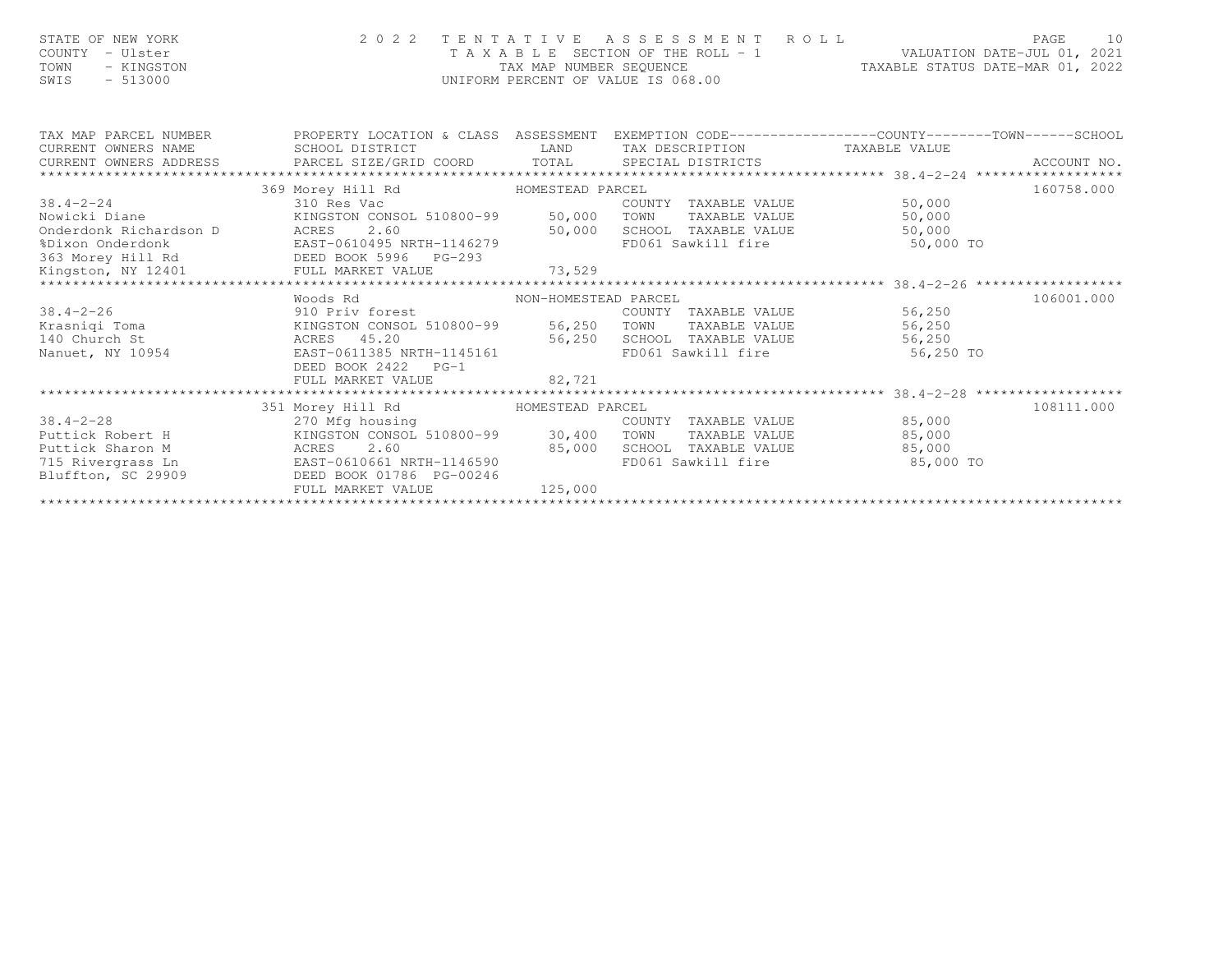| STATE OF NEW YORK  | 2022 TENTATIVE ASSESSMENT ROLL        | PAGE.                            |  |
|--------------------|---------------------------------------|----------------------------------|--|
| COUNTY - Ulster    | T A X A B L E SECTION OF THE ROLL - 1 | VALUATION DATE-JUL 01, 2021      |  |
| TOWN<br>- KINGSTON | MAP SECTION - 038                     | TAXABLE STATUS DATE-MAR 01, 2022 |  |
| SWIS<br>- 513000   | $SUB - SECTTON - 004$                 | RPS150/V04/L015                  |  |
|                    | UNIFORM PERCENT OF VALUE IS 068.00    | CURRENT DATE 5/02/2022           |  |

#### \*\*\* S P E C I A L D I S T R I C T S U M M A R Y \*\*\*

|                                 |  | TOTAL EXTENSION | EXTENSION | AD VALOREM   | <b>EXEMPT</b> | TAXABLE      |
|---------------------------------|--|-----------------|-----------|--------------|---------------|--------------|
| CODE DISTRICT NAME PARCELS TYPE |  |                 | VALUE.    | <b>VALUE</b> | AMOUNT        | <b>VALUE</b> |
|                                 |  |                 |           |              |               |              |
| FD061 Sawkill fire              |  | 54 TOTAL        |           | 12175,950    |               | 12175,950    |

#### \*\*\* S C H O O L D I S T R I C T S U M M A R Y \*\*\*

| CODE   | DISTRICT NAME      | TOTAL<br>PARCELS | ASSESSED<br>LAND | ASSESSED<br>TOTAL | <b>EXEMPT</b><br>AMOUNT | TOTAL<br>TAXABLE | STAR<br>AMOUNT | STAR<br>TAXABLE |
|--------|--------------------|------------------|------------------|-------------------|-------------------------|------------------|----------------|-----------------|
| 510800 | KINGSTON CONSOLIDA | 54               | 4293,350         | 12175,950         | 37,500                  | 12138,450        | 337,560        | 11800,890       |
|        | SUB-TOTAL          | 54               | 4293,350         | 12175,950         | 37,500                  | 12138,450        | 337,560        | 11800,890       |
| 510899 | AREA LIBRARY       | 54               | 4293,350         | 12175,950         | 37,500                  | 12138,450        | 337,560        | 11800,890       |
|        | TOTAL              | 108              | 8586,700         | 24351,900         | 75,000                  | 24276,900        | 675,120        | 23601,780       |

\*\*\* S Y S T E M C O D E S S U M M A R Y \*\*\*

NO SYSTEM EXEMPTIONS AT THIS LEVEL

#### \*\*\* E X E M P T I O N S U M M A R Y \*\*\*

| CODE           | DESCRIPTION           | TOTAL<br>PARCELS | COUNTY | TOWN             | SCHOOL             |
|----------------|-----------------------|------------------|--------|------------------|--------------------|
| 41130<br>41803 | VETCOM CTS<br>AGED- T |                  | 28,750 | 28,750<br>13,260 | 15,400             |
| 41805<br>41834 | AGED-C S<br>ENH STAR  |                  | 22,100 |                  | 22,100<br>187,440  |
| 41854          | BAS STAR<br>TOTAL     | 6<br>12          | 50,850 | 42,010           | 150,120<br>375,060 |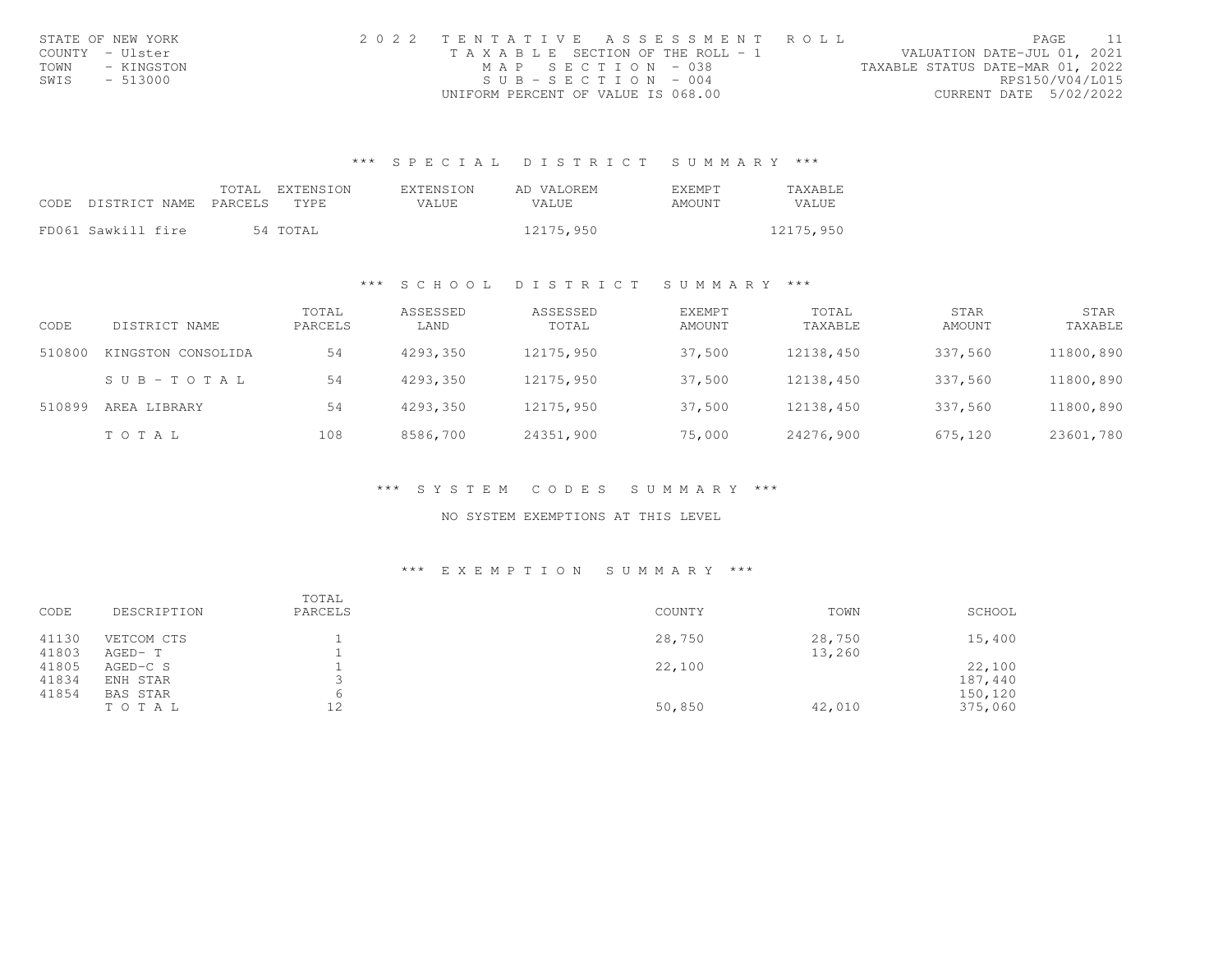|      | STATE OF NEW YORK | 2022 TENTATIVE ASSESSMENT ROLL        | 12<br>PAGE.                      |
|------|-------------------|---------------------------------------|----------------------------------|
|      | COUNTY - Ulster   | T A X A B L E SECTION OF THE ROLL - 1 | VALUATION DATE-JUL 01, 2021      |
| TOWN | - KINGSTON        | MAP SECTION - 038                     | TAXABLE STATUS DATE-MAR 01, 2022 |
| SWIS | $-513000$         | $SUB - SECTION - 004$                 | RPS150/V04/L015                  |
|      |                   | UNIFORM PERCENT OF VALUE IS 068.00    | CURRENT DATE 5/02/2022           |

#### \*\*\* G R A N D T O T A L S \*\*\*

| ROLL<br>SEC | DESCRIPTION | TOTAL<br>PARCELS | ASSESSEP<br>LAND | ASSESSED<br>"OTAL | TAXABLE<br>COUNTY | TAXABLE<br>TOWN | TAXABLE<br>SCHOOL | STAR<br>TAXABLE |
|-------------|-------------|------------------|------------------|-------------------|-------------------|-----------------|-------------------|-----------------|
|             |             |                  | 4293,350         | 12175,950         | 12125,100         | 12133,940       | 12138,450         | 11800,890       |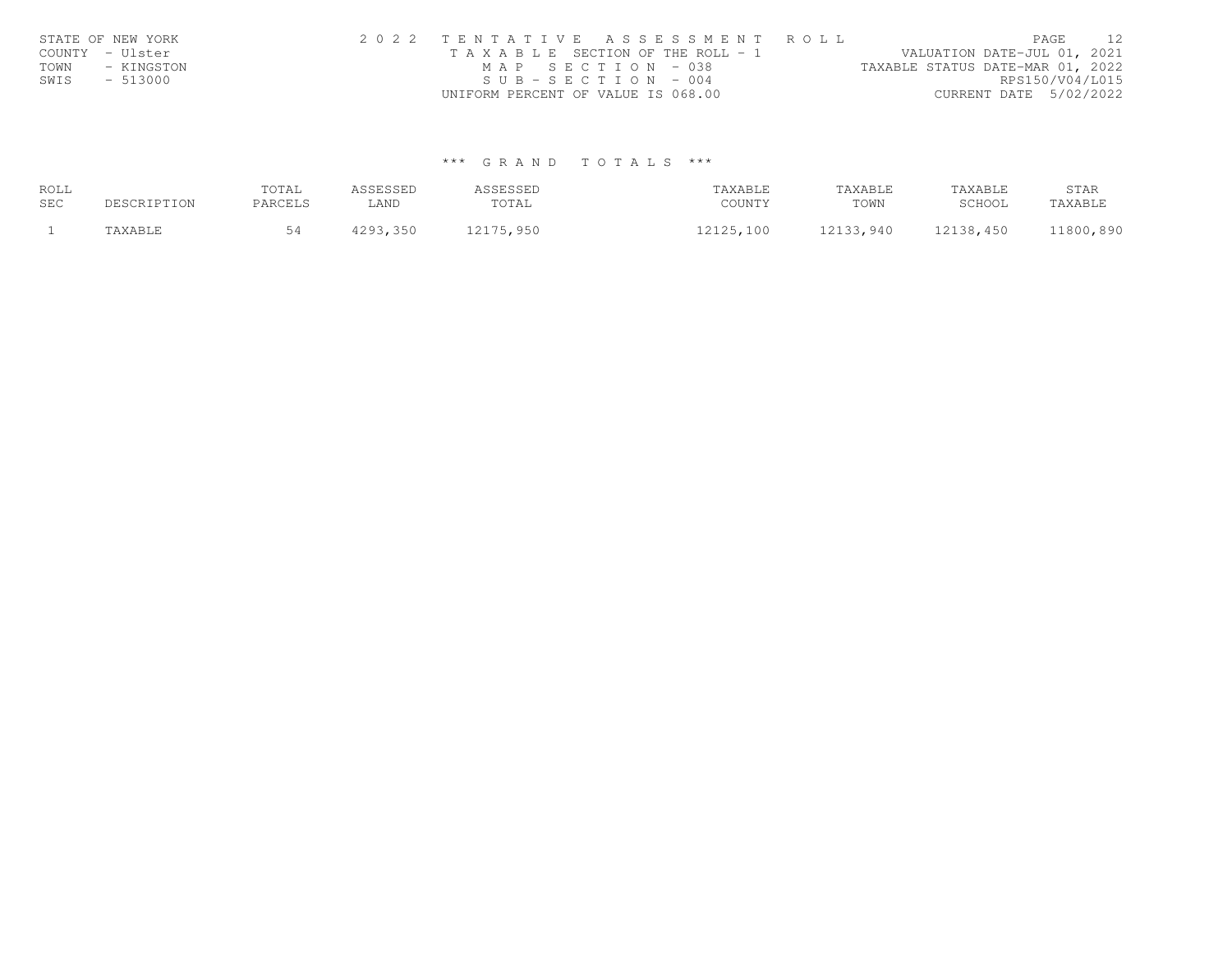# STATE OF NEW YORK CONTY - USE A Many of the Many Country - USE COUNTY - USE COUNTY - USE COUNTY - USE COUNTY -<br>COUNTY - UISter (1992) TAXABLE SECTION OF THE ROLL - 1 (NALUATION DATE-JUL 01, 2021<br>TAXABLE STATUS DATE-MAR 01,

| TAX MAP PARCEL NUMBER<br>CURRENT OWNERS NAME<br>CURRENT OWNERS ADDRESS                                                | PROPERTY LOCATION & CLASS ASSESSMENT<br>SCHOOL DISTRICT<br>PARCEL SIZE/GRID COORD                                                                                                | LAND<br>TOTAL                                        | EXEMPTION CODE-----------------COUNTY-------TOWN------SCHOOL<br>TAX DESCRIPTION<br>SPECIAL DISTRICTS | TAXABLE VALUE                           | ACCOUNT NO. |
|-----------------------------------------------------------------------------------------------------------------------|----------------------------------------------------------------------------------------------------------------------------------------------------------------------------------|------------------------------------------------------|------------------------------------------------------------------------------------------------------|-----------------------------------------|-------------|
| $39.1 - 1 - 1$<br>Ruby Rod & Gun Club, Inc<br>PO Box 11<br>Ruby, NY 12475                                             | Powder Mill Bridge Rd<br>910 Priv forest<br>KINGSTON CONSOL 510800-99<br>ACRES 40.00<br>EAST-0615128 NRTH-1156245<br>DEED BOOK 6329 PG-114<br>FULL MARKET VALUE                  | NON-HOMESTEAD PARCEL<br>50,000<br>50,000<br>73,529   | COUNTY TAXABLE VALUE<br>TOWN<br>TAXABLE VALUE<br>SCHOOL TAXABLE VALUE<br>FD061 Sawkill fire          | 50,000<br>50,000<br>50,000<br>50,000 TO | 150011.000  |
|                                                                                                                       |                                                                                                                                                                                  |                                                      |                                                                                                      |                                         |             |
| $39.1 - 1 - 2.100$<br>Jaccarato Michael<br>Naccarato Michael<br>Naccarato Lisa<br>80 Lincoln St<br>Kingston, NY 12401 | Powder Mill Bridge Rd<br>314 Rural vac<10<br>KINGSTON CONSOL 510800-99   10,000 TOWN<br>ACRES   5.00   10,000 SCHOO<br>5.00<br>ACRES<br>EAST-0615924 NRTH-1156337                | HOMESTEAD PARCEL<br>10,000                           | COUNTY TAXABLE VALUE<br>TOWN     TAXABLE VALUE<br>SCHOOL   TAXABLE VALUE<br>FD061 Sawkill fire       | 10,000<br>10,000<br>10,000<br>10,000 TO | 145995.000  |
|                                                                                                                       | DEED BOOK 4085 PG-213                                                                                                                                                            |                                                      |                                                                                                      |                                         |             |
|                                                                                                                       | FULL MARKET VALUE                                                                                                                                                                | 14,706                                               |                                                                                                      |                                         |             |
| $39.1 - 1 - 2.200$                                                                                                    | Powder Mill Bridge Rd<br>312 Vac w/imprv                                                                                                                                         | HOMESTEAD PARCEL                                     | COUNTY TAXABLE VALUE                                                                                 | 30,000                                  | 137608.000  |
|                                                                                                                       | KINGSTON CONSOL 510800-99                                                                                                                                                        | 10,000<br>30,000                                     | TOWN<br>TAXABLE VALUE<br>SCHOOL TAXABLE VALUE<br>FD061 Sawkill fire                                  | 30,000<br>30,000<br>30,000 TO           |             |
|                                                                                                                       | FULL MARKET VALUE                                                                                                                                                                | 44,118                                               |                                                                                                      |                                         |             |
|                                                                                                                       |                                                                                                                                                                                  |                                                      |                                                                                                      |                                         |             |
| $39.1 - 1 - 3$<br>Wasko Michael<br>9 Janice St<br>Stanhope, NJ 07874                                                  | 5 Conners Rd<br>260 Seasonal res<br>KINGSTON CONSOL 510800-99<br>Access per filed UROW<br>ACRES 10.00<br>EAST-0615852 NRTH-1155578<br>DEED BOOK 6882 PG-315<br>FULL MARKET VALUE | HOMESTEAD PARCEL<br>20,000 TOWN<br>35,000<br>51, 471 | COUNTY TAXABLE VALUE<br>TAXABLE VALUE<br>SCHOOL TAXABLE VALUE<br>FD061 Sawkill fire                  | 35,000<br>35,000<br>35,000<br>35,000 TO | 125711.000  |
|                                                                                                                       |                                                                                                                                                                                  |                                                      |                                                                                                      |                                         |             |
| $39.1 - 1 - 4.111$<br>Rau Richard L<br>106 Brooksite Dr<br>Smithtown, NY 11787                                        | Powder Mill Bridge Rd<br>314 Rural vac<10<br>KINGSTON CONSOL 510800-99<br>FRNT 100.00 DPTH 292.00<br>EAST-0615778 NRTH-1155989<br>DEED BOOK 01558 PG-00238                       | HOMESTEAD PARCEL<br>1,000<br>1,000                   | COUNTY TAXABLE VALUE<br>TOWN<br>TAXABLE VALUE<br>SCHOOL TAXABLE VALUE<br>FD061 Sawkill fire          | 1,000<br>1,000<br>1,000<br>1,000 TO     | 146950.000  |
|                                                                                                                       | FULL MARKET VALUE                                                                                                                                                                | 1,471                                                |                                                                                                      |                                         |             |
|                                                                                                                       | ************************                                                                                                                                                         | * * * * * * * * * * * *                              |                                                                                                      |                                         |             |
|                                                                                                                       |                                                                                                                                                                                  | HOMESTEAD PARCEL                                     |                                                                                                      |                                         | 146950.111  |
| $39.1 - 1 - 4.112$<br>Rau Richard L<br>106 Brooksite Dr<br>Smithtown, NY 11787                                        | 312 Vac w/imprv<br>KINGSTON CONSOL 510800-99<br>ACRES<br>6.50<br>EAST-0616332 NRTH-1155409<br>DEED BOOK 01400 PG-01060                                                           | 12,000<br>17,000                                     | COUNTY TAXABLE VALUE<br>TOWN<br>TAXABLE VALUE<br>SCHOOL TAXABLE VALUE<br>FD061 Sawkill fire          | 17,000<br>17,000<br>17,000<br>17,000 TO |             |
|                                                                                                                       | FULL MARKET VALUE                                                                                                                                                                | 25,000                                               |                                                                                                      |                                         |             |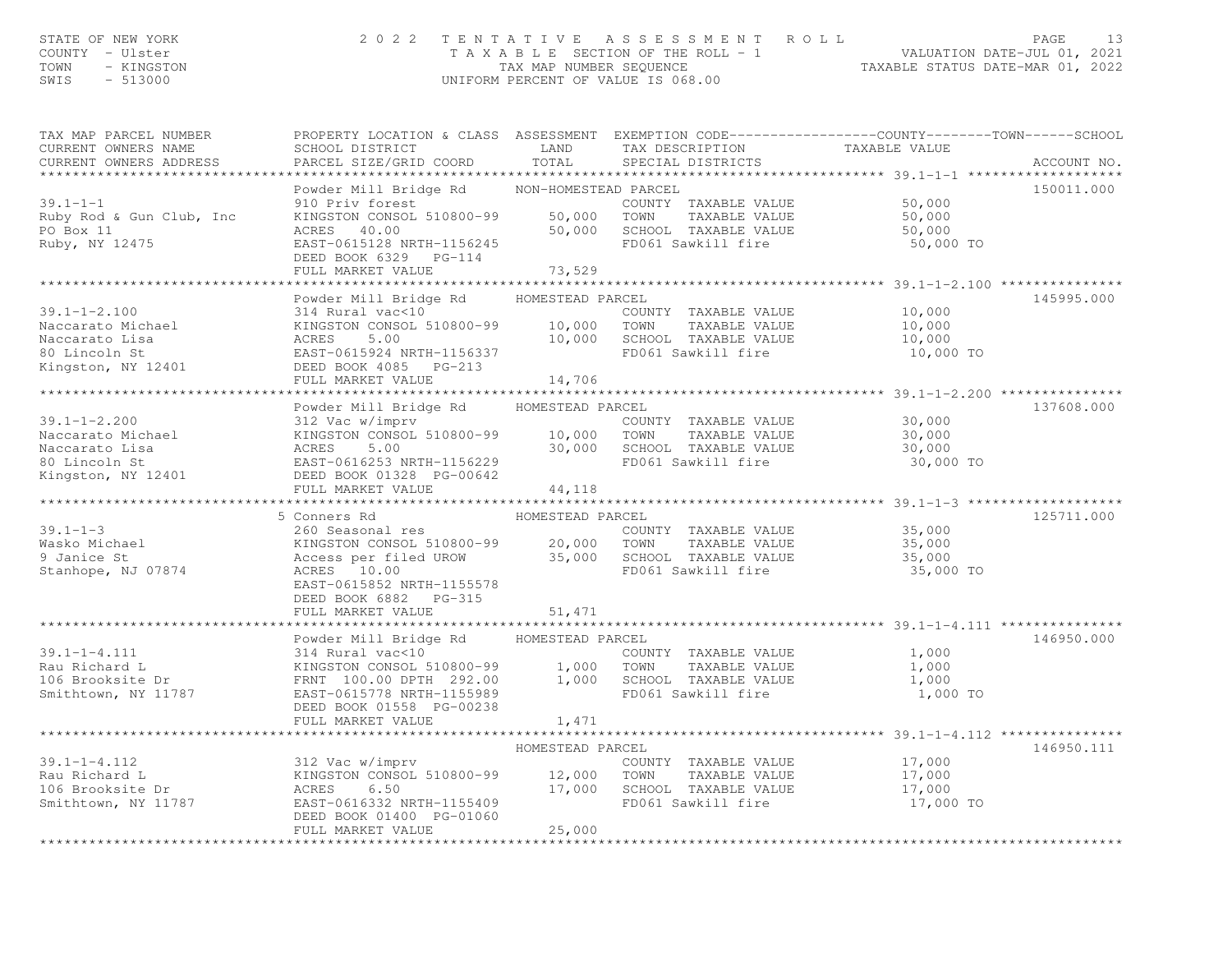# STATE OF NEW YORK CONTY - USE A Many of the Many Country - USE PAGE 14<br>COUNTY - Ulster COUNTY - USER MANY MAP NUMBER SEQUENCE TAXABLE SECTION OF THE ROLL - 1 WALUATION DATE-JUL 01, 2021<br>TAXABLE STATUS DATE-MAR 01, 2022<br>SWI

| TAX MAP PARCEL NUMBER<br>CURRENT OWNERS NAME<br>CURRENT OWNERS ADDRESS                                                                                                                                                                                                 | PROPERTY LOCATION & CLASS ASSESSMENT EXEMPTION CODE----------------COUNTY-------TOWN-----SCHOOL<br>SCHOOL DISTRICT LAND<br>PARCEL SIZE/GRID COORD TOTAL                                                                                |                  | TAX DESCRIPTION TAXABLE VALUE<br>SPECIAL DISTRICTS              |           | ACCOUNT NO. |
|------------------------------------------------------------------------------------------------------------------------------------------------------------------------------------------------------------------------------------------------------------------------|----------------------------------------------------------------------------------------------------------------------------------------------------------------------------------------------------------------------------------------|------------------|-----------------------------------------------------------------|-----------|-------------|
|                                                                                                                                                                                                                                                                        |                                                                                                                                                                                                                                        |                  |                                                                 |           |             |
|                                                                                                                                                                                                                                                                        |                                                                                                                                                                                                                                        | HOMESTEAD PARCEL |                                                                 |           | 146950.112  |
|                                                                                                                                                                                                                                                                        |                                                                                                                                                                                                                                        |                  |                                                                 |           |             |
|                                                                                                                                                                                                                                                                        |                                                                                                                                                                                                                                        |                  |                                                                 |           |             |
|                                                                                                                                                                                                                                                                        |                                                                                                                                                                                                                                        |                  |                                                                 |           |             |
|                                                                                                                                                                                                                                                                        |                                                                                                                                                                                                                                        |                  |                                                                 |           |             |
|                                                                                                                                                                                                                                                                        | FULL MARKET VALUE                                                                                                                                                                                                                      | 22,059           |                                                                 |           |             |
|                                                                                                                                                                                                                                                                        |                                                                                                                                                                                                                                        |                  |                                                                 |           |             |
|                                                                                                                                                                                                                                                                        | Powder Mill Bridge Rd HOMESTEAD PARCEL                                                                                                                                                                                                 |                  |                                                                 |           | 146950.200  |
|                                                                                                                                                                                                                                                                        |                                                                                                                                                                                                                                        |                  |                                                                 |           |             |
|                                                                                                                                                                                                                                                                        |                                                                                                                                                                                                                                        |                  |                                                                 |           |             |
|                                                                                                                                                                                                                                                                        |                                                                                                                                                                                                                                        |                  | 5,000 SCHOOL TAXABLE VALUE 5,000<br>FD061 Sawkill fire 5,000 TO |           |             |
| East Northport, NY 11732 EAST-0616675 NRTH-1156324                                                                                                                                                                                                                     |                                                                                                                                                                                                                                        |                  |                                                                 |           |             |
|                                                                                                                                                                                                                                                                        | DEED BOOK 4866 PG-169                                                                                                                                                                                                                  |                  |                                                                 |           |             |
|                                                                                                                                                                                                                                                                        | FULL MARKET VALUE 7,353                                                                                                                                                                                                                |                  |                                                                 |           |             |
|                                                                                                                                                                                                                                                                        |                                                                                                                                                                                                                                        |                  |                                                                 |           |             |
|                                                                                                                                                                                                                                                                        | Powder Mill Bridge Rd HOMESTEAD PARCEL                                                                                                                                                                                                 |                  |                                                                 |           | 146950.120  |
|                                                                                                                                                                                                                                                                        |                                                                                                                                                                                                                                        |                  |                                                                 |           |             |
|                                                                                                                                                                                                                                                                        |                                                                                                                                                                                                                                        |                  |                                                                 |           |             |
|                                                                                                                                                                                                                                                                        |                                                                                                                                                                                                                                        |                  |                                                                 | 4,000 TO  |             |
| 39.1-1-4.300<br>Rau Richard 314 Rural vac<10<br>106 Brooksite Dr ACRES 2.00<br>Smithtown, NY 11787<br>EAST-0616486 NRTH-1156014<br>EAST-0616486 NRTH-1156014<br>EAST-0616486 NRTH-1156014<br>PG-00907<br>FOOS 2.00<br>FOOS 2.00<br>FOOS 2.00<br>FOOS                   |                                                                                                                                                                                                                                        |                  |                                                                 |           |             |
|                                                                                                                                                                                                                                                                        |                                                                                                                                                                                                                                        |                  |                                                                 |           |             |
|                                                                                                                                                                                                                                                                        |                                                                                                                                                                                                                                        |                  |                                                                 |           |             |
|                                                                                                                                                                                                                                                                        | Conners Rd                                                                                                                                                                                                                             | HOMESTEAD PARCEL |                                                                 |           | 169121.000  |
|                                                                                                                                                                                                                                                                        |                                                                                                                                                                                                                                        |                  |                                                                 |           |             |
|                                                                                                                                                                                                                                                                        |                                                                                                                                                                                                                                        |                  |                                                                 |           |             |
|                                                                                                                                                                                                                                                                        |                                                                                                                                                                                                                                        |                  |                                                                 |           |             |
| 99.1-1-5<br>Michaels William (KINGSTON CONSOL 510800-99 6,000 TOWNT TAXABLE VALUE<br>Michaels William (KINGSTON CONSOL 510800-99 6,000 TOWN TAXABLE VALUE<br>13,680 SCHOOL TAXABLE VALUE<br>Surprise, AZ 85379 EAST-0616647 NRTH-11558                                 |                                                                                                                                                                                                                                        |                  |                                                                 |           |             |
|                                                                                                                                                                                                                                                                        | FULL MARKET VALUE 20,118                                                                                                                                                                                                               |                  |                                                                 |           |             |
|                                                                                                                                                                                                                                                                        |                                                                                                                                                                                                                                        |                  |                                                                 |           |             |
|                                                                                                                                                                                                                                                                        |                                                                                                                                                                                                                                        |                  |                                                                 |           | 160271.000  |
|                                                                                                                                                                                                                                                                        | Powder Mill Bridge Rd MON-HOMESTEAD PARCEL<br>910 Priv forest COUNTY                                                                                                                                                                   |                  |                                                                 |           |             |
|                                                                                                                                                                                                                                                                        |                                                                                                                                                                                                                                        |                  |                                                                 |           |             |
|                                                                                                                                                                                                                                                                        |                                                                                                                                                                                                                                        |                  |                                                                 |           |             |
| 39.1-1-6<br>Brooks Robert<br>Brooks Robert<br>SI1 6th St<br>External COUNTY TAXABLE VALUE<br>SI1 6th St<br>COUNTY TAXABLE VALUE<br>22,000<br>SCRES<br>22,000<br>22,000<br>22,000<br>22,000<br>22,000<br>22,000<br>22,000<br>22,000<br>22,000<br>22,000<br>22,000<br>22 |                                                                                                                                                                                                                                        |                  |                                                                 |           |             |
|                                                                                                                                                                                                                                                                        | DEED BOOK 4866 PG-183                                                                                                                                                                                                                  |                  |                                                                 |           |             |
|                                                                                                                                                                                                                                                                        | FULL MARKET VALUE                                                                                                                                                                                                                      | 32,353           |                                                                 |           |             |
|                                                                                                                                                                                                                                                                        |                                                                                                                                                                                                                                        |                  |                                                                 |           |             |
|                                                                                                                                                                                                                                                                        | Powder Mill Bridge Rd MON-HOMESTEAD PARCEL                                                                                                                                                                                             |                  |                                                                 |           | 131801.000  |
| $39.1 - 1 - 7$                                                                                                                                                                                                                                                         | 920 Priv Hunt/Fi (COUNT<br>KINGSTON CONSOL 510800-99 50,000 TOWN                                                                                                                                                                       |                  |                                                                 |           |             |
|                                                                                                                                                                                                                                                                        |                                                                                                                                                                                                                                        |                  |                                                                 |           |             |
| 39.1-1-7<br>Hidden Valley Lodge<br>51 Powder Mill Bridge Rd<br>KINGSTON, NY 12401<br>KINGSTON, NY 12401                                                                                                                                                                | 920 Priv Hunt/Fi<br>KINGSTON CONSOL 510800-99 50,000 TOWN TAXABLE VALUE 60,000<br>ACRES 45.90 60,000 SCHOOL TAXABLE VALUE 60,000<br>EAST-0617875 NRTH-1155290 FD061 Sawkill fire 60,000<br>EAST-0617875 NRTH-1155290 FD061 Sawkill fir |                  |                                                                 | 60,000 TO |             |
|                                                                                                                                                                                                                                                                        | DEED BOOK 01018 PG-00302                                                                                                                                                                                                               |                  |                                                                 |           |             |
|                                                                                                                                                                                                                                                                        | FULL MARKET VALUE                                                                                                                                                                                                                      | 88,235           |                                                                 |           |             |
|                                                                                                                                                                                                                                                                        |                                                                                                                                                                                                                                        |                  |                                                                 |           |             |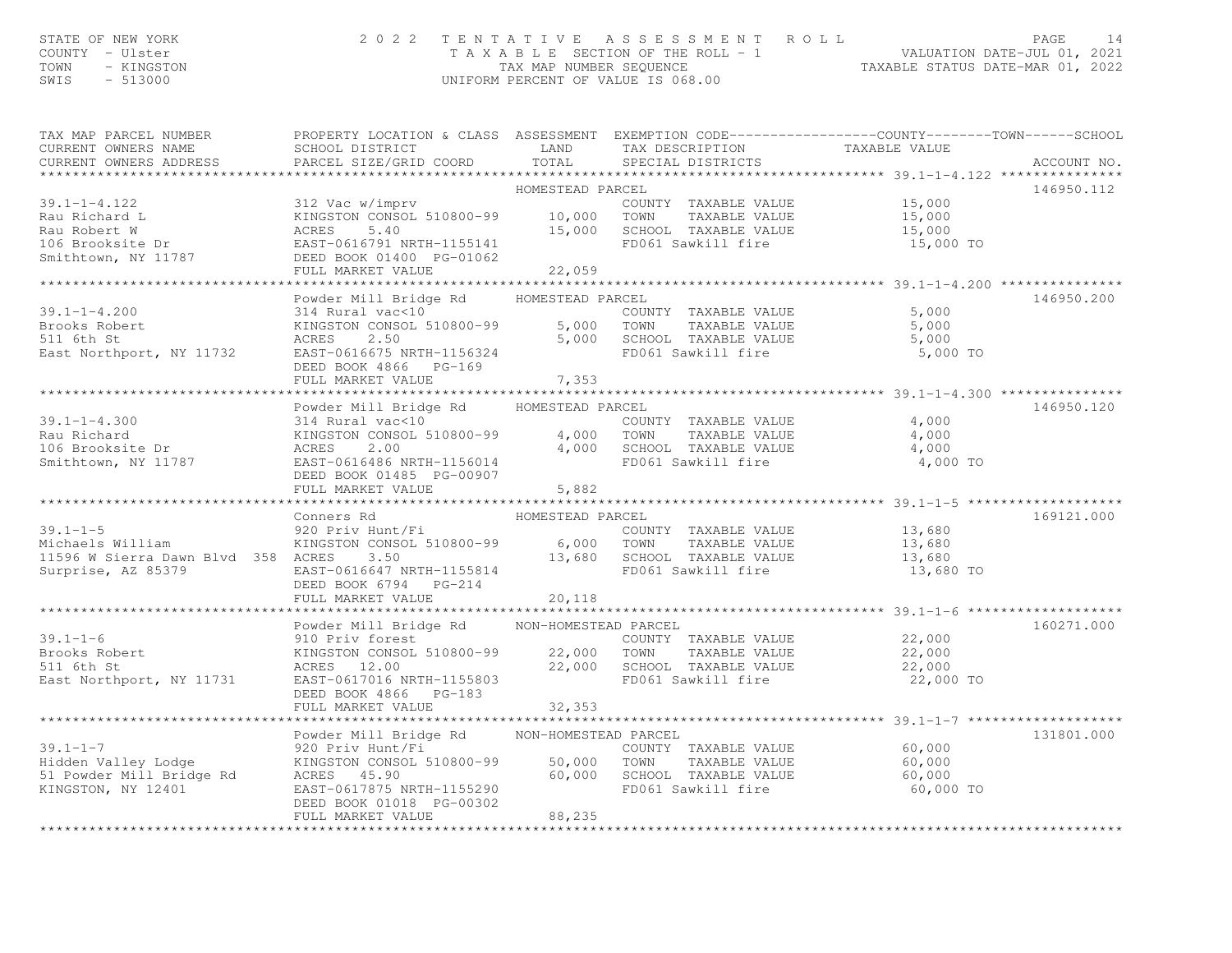STATE OF NEW YORK USE A SERIES SERIES SONE NOT ROLL PAGE 15<br>COUNTY - Ulster (2012) TAXABLE SECTION OF THE ROLL - 1 WALUATION DATE-JUL 01, 2021<br>TAXABLE SECTION (2022) TAXAB NUMBER SEQUENCE (2022)<br>SWIS - 513000 TAX MAP PARCEL NUMBER PROPERTY LOCATION & CLASS ASSESSMENT EXEMPTION CODE------------------COUNTY--------TOWN------SCHOOL CURRENT OWNERS NAME SCHOOL DISTRICT LAND TAX DESCRIPTION TAXABLE VALUE CURRENT OWNERS ADDRESS PARCEL SIZE/GRID COORD TOTAL SPECIAL DISTRICTS ACCOUNT NO. \*\*\*\*\*\*\*\*\*\*\*\*\*\*\*\*\*\*\*\*\*\*\*\*\*\*\*\*\*\*\*\*\*\*\*\*\*\*\*\*\*\*\*\*\*\*\*\*\*\*\*\*\*\*\*\*\*\*\*\*\*\*\*\*\*\*\*\*\*\*\*\*\*\*\*\*\*\*\*\*\*\*\*\*\*\*\*\*\*\*\*\*\*\*\*\*\*\*\*\*\*\*\* 39.1-1-8.110 \*\*\*\*\*\*\*\*\*\*\*\*\*\*\*177601.110 10-30 Gray Ln HOMESTEAD PARCEL 177601.11039.1-1-8.110 210 1 Family Res<br>
Dennis Scott Milton KINGSTON CONSOL 510800-99 40,000 TOWN TAXABLE VALUE 100,000<br>
Dennis Gilda Saakes ACRES 3.60 100,000 SCHOOL TAXABLE VALUE 100,000<br>
3976 Woodview Dr EAST-0620021 NRTH-115519 \*\*\*\*\*\*\*\*\*\*\*\*\*\*\*\*\*\*\*\*\*\*\*\*\*\*\*\*\*\*\*\*\*\*\*\*\*\*\*\*\*\*\*\*\*\*\*\*\*\*\*\*\*\*\*\*\*\*\*\*\*\*\*\*\*\*\*\*\*\*\*\*\*\*\*\*\*\*\*\*\*\*\*\*\*\*\*\*\*\*\*\*\*\*\*\*\*\*\*\*\*\*\* 39.1-1-8.120 \*\*\*\*\*\*\*\*\*\*\*\*\*\*\*177601.120 32-36 Gray Ln HOMESTEAD PARCEL 177601.12039.1-1-8.120 210 1 Family Res COUNTY TAXABLE VALUE 125,000 DeBenedetto Sophie KINGSTON CONSOL 510800-99 35,000 TOWN TAXABLE VALUE 125,000 Huang Beini ACRES 2.80 BANK 61194 125,000 SCHOOL TAXABLE VALUE 125,000 23-36 Gray Ln EAST-0619468 NRTH-1155350 FD061 Sawkill fire 125,000 TO Kingston, NY 12401 DEED BOOK 6946 PG-130 FULL MARKET VALUE 183,824 \*\*\*\*\*\*\*\*\*\*\*\*\*\*\*\*\*\*\*\*\*\*\*\*\*\*\*\*\*\*\*\*\*\*\*\*\*\*\*\*\*\*\*\*\*\*\*\*\*\*\*\*\*\*\*\*\*\*\*\*\*\*\*\*\*\*\*\*\*\*\*\*\*\*\*\*\*\*\*\*\*\*\*\*\*\*\*\*\*\*\*\*\*\*\*\*\*\*\*\*\*\*\* 39.1-1-8.130 \*\*\*\*\*\*\*\*\*\*\*\*\*\*\*177601.130 38-42 Gray Ln HOMESTEAD PARCEL 177601.13039.1-1-8.130 311 Res vac land COUNTY TAXABLE VALUE 50,000<br>DRTG DEVELOPMENT, LLC KINGSTON CONSOL 510800-99 50,000 TOWN TAXABLE VALUE 50,000<br>80 HILL Rd ACRES 5. DEED BOOK 6764 PG-276 FULL MARKET VALUE 73,529 \*\*\*\*\*\*\*\*\*\*\*\*\*\*\*\*\*\*\*\*\*\*\*\*\*\*\*\*\*\*\*\*\*\*\*\*\*\*\*\*\*\*\*\*\*\*\*\*\*\*\*\*\*\*\*\*\*\*\*\*\*\*\*\*\*\*\*\*\*\*\*\*\*\*\*\*\*\*\*\*\*\*\*\*\*\*\*\*\*\*\*\*\*\*\*\*\*\*\*\*\*\*\* 39.1-1-8.140 \*\*\*\*\*\*\*\*\*\*\*\*\*\*\* 44-48 Gray Ln HOMESTEAD PARCEL 177601.1439.1-1-8.140 311 Res vac land COUNTY TAXABLE VALUE 30,000<br>
DRTG DEVELOPMENT, LLC KINGSTON CONSOL 510800-99 30,000 TOWN TAXABLE VALUE 30,000<br>
80 HILL Rd ACRES 2.20 30,000 SCHOOL TAXABLE VALUE 30,000<br>
Kingston, NY 12401 EAST \*\*\*\*\*\*\*\*\*\*\*\*\*\*\*\*\*\*\*\*\*\*\*\*\*\*\*\*\*\*\*\*\*\*\*\*\*\*\*\*\*\*\*\*\*\*\*\*\*\*\*\*\*\*\*\*\*\*\*\*\*\*\*\*\*\*\*\*\*\*\*\*\*\*\*\*\*\*\*\*\*\*\*\*\*\*\*\*\*\*\*\*\*\*\*\*\*\*\*\*\*\*\* 39.1-1-8.150 \*\*\*\*\*\*\*\*\*\*\*\*\*\*\*177601.150 31-37 Gray Ln HOMESTEAD PARCEL 177601.15039.1-1-8.150 311 Res vac land COUNTY TAXABLE VALUE 62,500<br>DRTG DEVELOPMENT, LLC KINGSTON CONSOL 510800-99 62,500 TOWN TAXABLE VALUE 62,500<br>80 HILL Rd ACRES 6 DEED BOOK 6764 PG-276 FULL MARKET VALUE 91,912 \*\*\*\*\*\*\*\*\*\*\*\*\*\*\*\*\*\*\*\*\*\*\*\*\*\*\*\*\*\*\*\*\*\*\*\*\*\*\*\*\*\*\*\*\*\*\*\*\*\*\*\*\*\*\*\*\*\*\*\*\*\*\*\*\*\*\*\*\*\*\*\*\*\*\*\*\*\*\*\*\*\*\*\*\*\*\*\*\*\*\*\*\*\*\*\*\*\*\*\*\*\*\* 39.1-1-8.160 \*\*\*\*\*\*\*\*\*\*\*\*\*\*\*177601.160 21-29 Gray Ln HOMESTEAD PARCEL 177601.16039.1-1-8.160 210 1 Family Res COUNTY TAXABLE VALUE 100,000 Chua Siang Kee KINGSTON CONSOL 510800-99 30,000 TOWN TAXABLE VALUE 100,000 Coronel Mary Sheila Soto ACRES 2.00 100,000 SCHOOL TAXABLE VALUE 100,000 50 Morningside Dr Apt 43 EAST-0619857 NRTH-1154927 FD061 Sawkill fire 100,000 TO New York, NY 10025 DEED BOOK 7019 PG-103 FULL MARKET VALUE 147,059

\*\*\*\*\*\*\*\*\*\*\*\*\*\*\*\*\*\*\*\*\*\*\*\*\*\*\*\*\*\*\*\*\*\*\*\*\*\*\*\*\*\*\*\*\*\*\*\*\*\*\*\*\*\*\*\*\*\*\*\*\*\*\*\*\*\*\*\*\*\*\*\*\*\*\*\*\*\*\*\*\*\*\*\*\*\*\*\*\*\*\*\*\*\*\*\*\*\*\*\*\*\*\*\*\*\*\*\*\*\*\*\*\*\*\*\*\*\*\*\*\*\*\*\*\*\*\*\*\*\*\*\*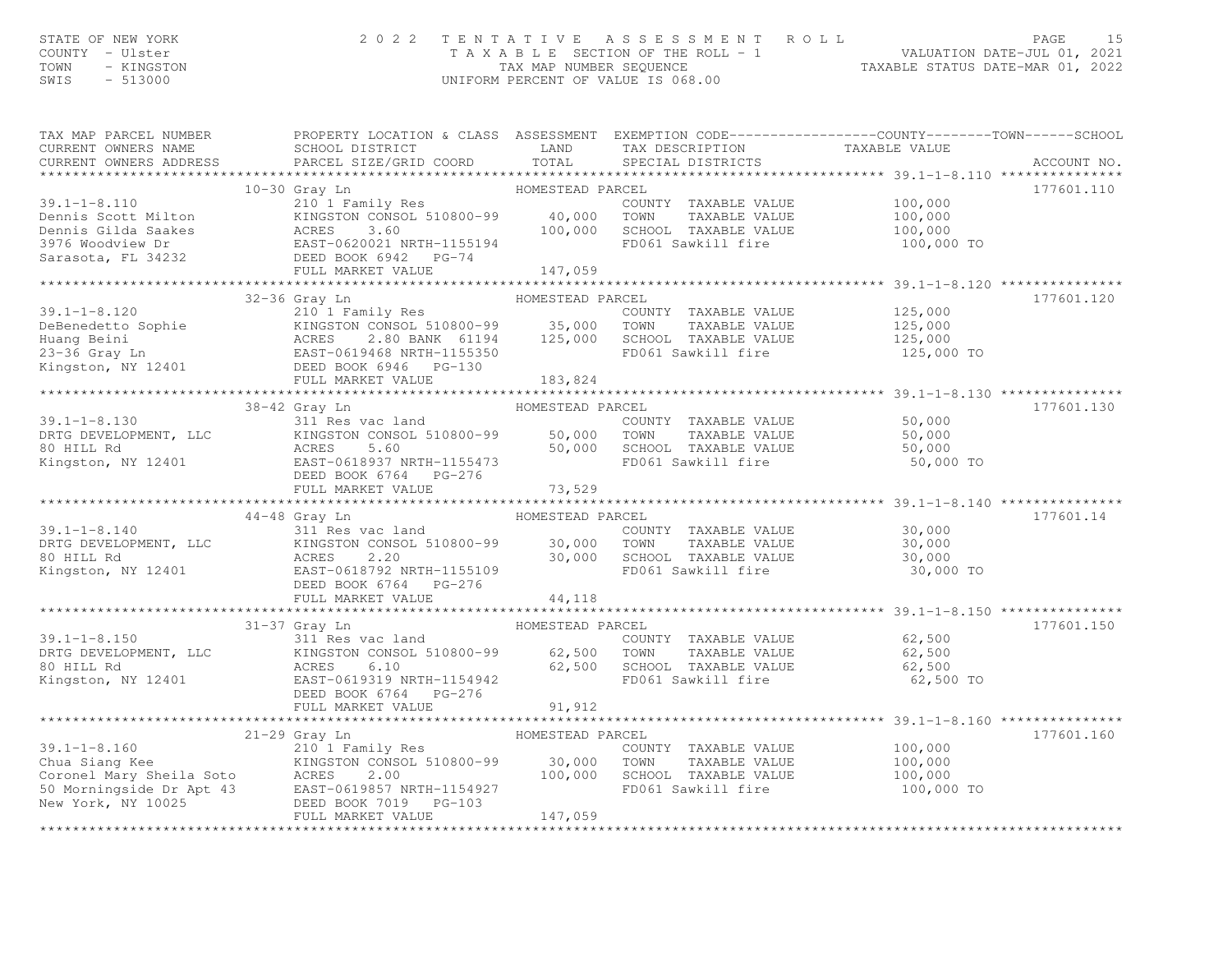#### STATE OF NEW YORK 2 0 2 2 T E N T A T I V E A S S E S S M E N T R O L L PAGE 16 COUNTY - Ulster T A X A B L E SECTION OF THE ROLL - 1 VALUATION DATE-JUL 01, 2021 TOWN - KINGSTON TAX MAP NUMBER SEQUENCE TAXABLE STATUS DATE-MAR 01, 2022SWIS - 513000 UNIFORM PERCENT OF VALUE IS 068.00

| TAX MAP PARCEL NUMBER<br>CURRENT OWNERS NAME | PROPERTY LOCATION & CLASS ASSESSMENT EXEMPTION CODE----------------COUNTY-------TOWN------SCHOOL                                                                                                                                                                                                                                                                                                                                                         |                  |            |            |
|----------------------------------------------|----------------------------------------------------------------------------------------------------------------------------------------------------------------------------------------------------------------------------------------------------------------------------------------------------------------------------------------------------------------------------------------------------------------------------------------------------------|------------------|------------|------------|
|                                              |                                                                                                                                                                                                                                                                                                                                                                                                                                                          |                  |            |            |
|                                              |                                                                                                                                                                                                                                                                                                                                                                                                                                                          |                  |            | 177601.170 |
|                                              |                                                                                                                                                                                                                                                                                                                                                                                                                                                          |                  |            |            |
|                                              |                                                                                                                                                                                                                                                                                                                                                                                                                                                          |                  |            |            |
|                                              |                                                                                                                                                                                                                                                                                                                                                                                                                                                          |                  |            |            |
|                                              |                                                                                                                                                                                                                                                                                                                                                                                                                                                          |                  |            |            |
|                                              | DEED BOOK 6764 PG-276                                                                                                                                                                                                                                                                                                                                                                                                                                    |                  |            |            |
|                                              |                                                                                                                                                                                                                                                                                                                                                                                                                                                          |                  |            |            |
|                                              |                                                                                                                                                                                                                                                                                                                                                                                                                                                          |                  |            |            |
|                                              | NON-HOMESTEAD PARCEL<br>Ruby Rd                                                                                                                                                                                                                                                                                                                                                                                                                          |                  |            | 118601.000 |
|                                              |                                                                                                                                                                                                                                                                                                                                                                                                                                                          |                  |            |            |
|                                              |                                                                                                                                                                                                                                                                                                                                                                                                                                                          |                  |            |            |
|                                              |                                                                                                                                                                                                                                                                                                                                                                                                                                                          |                  |            |            |
|                                              |                                                                                                                                                                                                                                                                                                                                                                                                                                                          |                  |            |            |
|                                              |                                                                                                                                                                                                                                                                                                                                                                                                                                                          |                  |            |            |
|                                              |                                                                                                                                                                                                                                                                                                                                                                                                                                                          |                  |            |            |
|                                              |                                                                                                                                                                                                                                                                                                                                                                                                                                                          |                  |            |            |
|                                              | 15 Gray Ln                                                                                                                                                                                                                                                                                                                                                                                                                                               | HOMESTEAD PARCEL |            | 177602.100 |
|                                              |                                                                                                                                                                                                                                                                                                                                                                                                                                                          |                  |            |            |
|                                              |                                                                                                                                                                                                                                                                                                                                                                                                                                                          |                  |            |            |
|                                              |                                                                                                                                                                                                                                                                                                                                                                                                                                                          |                  | 225,000 TO |            |
|                                              |                                                                                                                                                                                                                                                                                                                                                                                                                                                          |                  |            |            |
|                                              |                                                                                                                                                                                                                                                                                                                                                                                                                                                          |                  |            |            |
|                                              | $\begin{tabular}{lllllllllllll} \multicolumn{3}{c}{\textbf{39.1--1--11.100}} & \multicolumn{3}{c}{\textbf{Ruby Rd}} & \multicolumn{3}{c}{\textbf{NON-HOMESTED PARCEL}} & \multicolumn{3}{c}{\textbf{ON-MANSEED PARCEL}} & \multicolumn{3}{c}{\textbf{50,000}} & \multicolumn{3}{c}{\textbf{Ruby Rd}} & \multicolumn{3}{c}{\textbf{NONTY TAXABLE VALUE}} & \multicolumn{3}{c}{\textbf{50,000}} & \multicolumn{3}{c}{\textbf{50,000}} & \multicolumn{3}{c$ |                  |            |            |
|                                              |                                                                                                                                                                                                                                                                                                                                                                                                                                                          |                  |            | 162801.100 |
|                                              |                                                                                                                                                                                                                                                                                                                                                                                                                                                          |                  |            |            |
|                                              |                                                                                                                                                                                                                                                                                                                                                                                                                                                          |                  |            |            |
|                                              |                                                                                                                                                                                                                                                                                                                                                                                                                                                          |                  |            |            |
|                                              |                                                                                                                                                                                                                                                                                                                                                                                                                                                          |                  |            |            |
|                                              |                                                                                                                                                                                                                                                                                                                                                                                                                                                          |                  |            |            |
|                                              |                                                                                                                                                                                                                                                                                                                                                                                                                                                          |                  |            |            |
|                                              |                                                                                                                                                                                                                                                                                                                                                                                                                                                          |                  |            |            |
|                                              |                                                                                                                                                                                                                                                                                                                                                                                                                                                          |                  |            | 162801.200 |
|                                              |                                                                                                                                                                                                                                                                                                                                                                                                                                                          |                  |            |            |
|                                              |                                                                                                                                                                                                                                                                                                                                                                                                                                                          |                  |            |            |
|                                              |                                                                                                                                                                                                                                                                                                                                                                                                                                                          |                  |            |            |
|                                              |                                                                                                                                                                                                                                                                                                                                                                                                                                                          |                  | 305,524 TO |            |
|                                              |                                                                                                                                                                                                                                                                                                                                                                                                                                                          |                  |            |            |
|                                              |                                                                                                                                                                                                                                                                                                                                                                                                                                                          |                  |            |            |
|                                              | $\begin{tabular}{ccccc} 39.1-1-11.212 & 211 Ruby R1 & 39.1-1-11.212 & 211 Ruby R2 & 305,524Handley Roger & 210 I Family Res & 305,524205 Ruby R3 & 210 I Pamily Res & 305,524ACRES & 2.00Kingston, NY 12401 & EARTOM CONSOL 510800-99 & 24,300 TONN TAXABLE VALUE & 305,524205 Ruby R3 & 2.00Kingston, NY 12401 & EAST-0620208 NRFH-1$                                                                                                                   |                  |            |            |
|                                              |                                                                                                                                                                                                                                                                                                                                                                                                                                                          |                  |            | 162801.200 |
|                                              |                                                                                                                                                                                                                                                                                                                                                                                                                                                          |                  |            |            |
|                                              |                                                                                                                                                                                                                                                                                                                                                                                                                                                          |                  |            |            |
|                                              |                                                                                                                                                                                                                                                                                                                                                                                                                                                          |                  |            |            |
|                                              |                                                                                                                                                                                                                                                                                                                                                                                                                                                          |                  |            |            |
|                                              |                                                                                                                                                                                                                                                                                                                                                                                                                                                          |                  |            |            |
|                                              |                                                                                                                                                                                                                                                                                                                                                                                                                                                          |                  |            |            |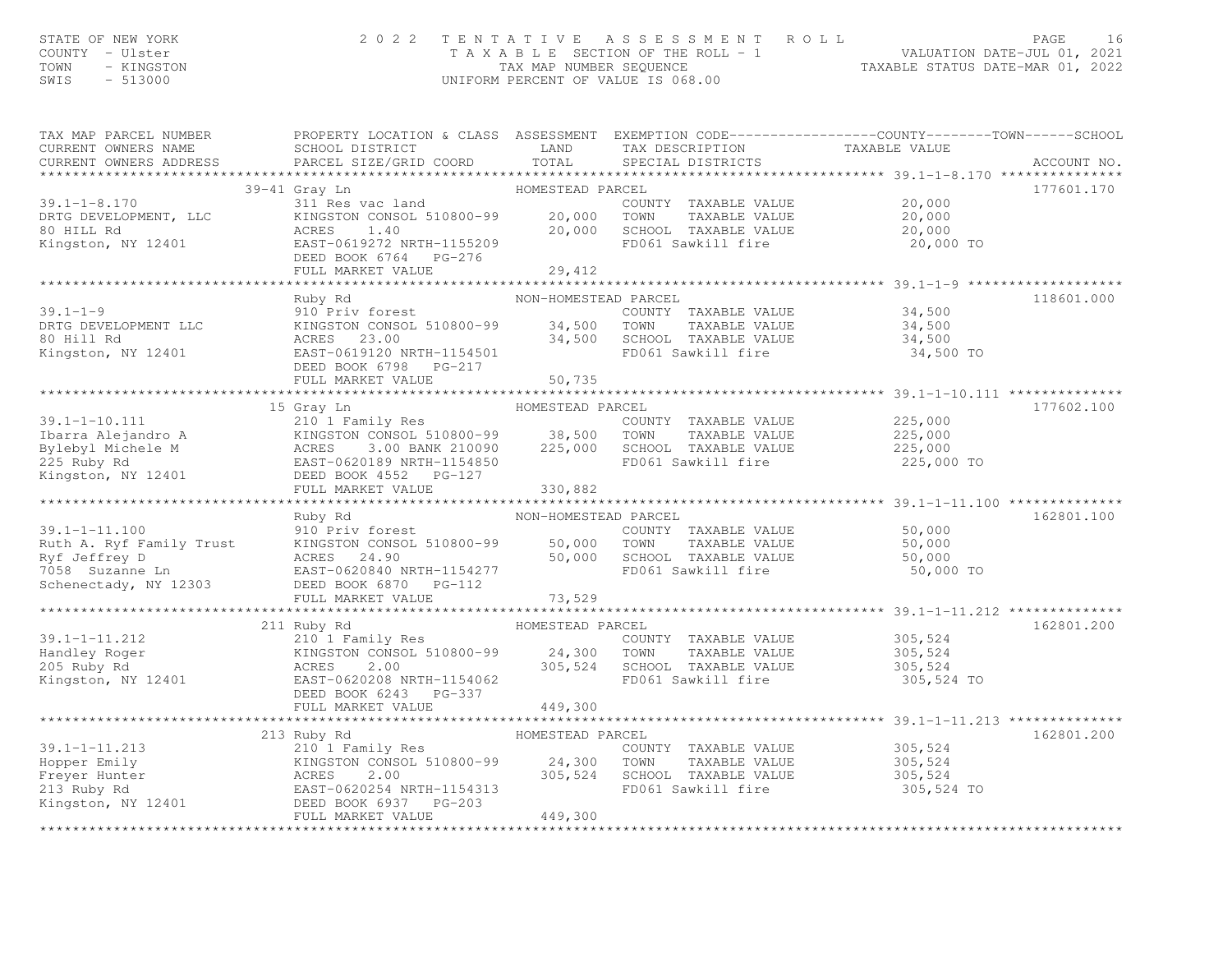### STATE OF NEW YORK PAGE 17<br>COUNTY - Ulster (2001) TAXABLE SECTION OF THE ROLL - 1 (NALUATION DATE-JUL 01, 2021<br>TAXABLE SECTION OF THE ROLL - 1 (NALUATION DATE-JUL 01, 2021<br>SWIS - 513000 (INTFORM PERCENT OF VALUE IS 068.00)

| TAX MAP PARCEL NUMBER<br>CURRENT OWNERS NAME<br>CURRENT OWNERS ADDRESS | SCHOOL DISTRICT LAND TAX DESCRIPTION TAXABLE VALUE PARCEL SIZE/GRID COORD TOTAL SPECIAL DISTRICTS<br>SCHOOL DISTRICT LAND                                                                                                                                                                                                                                                                                       |                                     |                                                                                                                                                    | PROPERTY LOCATION & CLASS ASSESSMENT EXEMPTION CODE----------------COUNTY-------TOWN-----SCHOOL<br>ACCOUNT NO. |
|------------------------------------------------------------------------|-----------------------------------------------------------------------------------------------------------------------------------------------------------------------------------------------------------------------------------------------------------------------------------------------------------------------------------------------------------------------------------------------------------------|-------------------------------------|----------------------------------------------------------------------------------------------------------------------------------------------------|----------------------------------------------------------------------------------------------------------------|
|                                                                        | $\begin{tabular}{lllllllllll} \multicolumn{3}{c c c c c} \multicolumn{3}{c c c c} & \multicolumn{3}{c c c c} & \multicolumn{3}{c c c} & \multicolumn{3}{c c c} & \multicolumn{3}{c c c} & \multicolumn{3}{c c c} & \multicolumn{3}{c c c} & \multicolumn{3}{c c c} & \multicolumn{3}{c c c} & \multicolumn{3}{c c c} & \multicolumn{3}{c c c} & \multicolumn{3}{c c c} & \multicolumn{3}{c c c} & \multicolumn$ |                                     |                                                                                                                                                    | 162801.200                                                                                                     |
|                                                                        | 205 Ruby Rd<br>39.1-1-11.215 270 Mfg housing<br>Handley Roger RINGSTON CONSOL 510800-99 30,000 TOWN TAXABLE VALUE 82,500<br>205 Ruby Rd ACRES 7.10 82,500 SCHOOL TAXABLE VALUE 82,500<br>Kingston, NY 12401 EAST-0619924 NRTH-1154257 FD061 Sawkill                                                                                                                                                             | HOMESTEAD PARCEL                    | COUNTY TAXABLE VALUE 82,500                                                                                                                        | 162801.200<br>82,500 TO                                                                                        |
|                                                                        | 51 Powder Mill Bridge Rd MOMESTEAD PART OF PARCEL<br>DEED BOOK 4238 PG-286<br>FULL MARKET VALUE                                                                                                                                                                                                                                                                                                                 | 933,824                             |                                                                                                                                                    |                                                                                                                |
|                                                                        |                                                                                                                                                                                                                                                                                                                                                                                                                 |                                     | NON-HOMESTEAD PART OF PARCEL<br>64.00 A COUNTY TAXABLE VALUE 350,000<br>100,000 TOWN TAXABLE VALUE 350,000<br>350,000 SCHOOL TAXABLE VALUE 350,000 |                                                                                                                |
|                                                                        |                                                                                                                                                                                                                                                                                                                                                                                                                 | PARCEL TOTALS<br>250,000<br>635,000 | COUNTY TAXABLE VALUE 635,000<br>TOWN TAXABLE VALUE 635,000<br>SCHOOL TAXABLE VALUE 635,000<br>FD061 Sawkill fire 635,000 TO                        | 101010.000                                                                                                     |
|                                                                        | Powder Mill Bridge Rd HOMESTEAD PARCEL<br>Powder Mill Bridge Rd MESTEAD PARCEL<br>210 1 Family Res 24,800 TOWN TAXABLE VALUE 2117,000<br>Reynolds James 24,800 TOWN TAXABLE VALUE 217,000<br>Reynolds Jeanne 24,800 TOWN TAXABLE VALUE 217,000<br>Reynolds Jeanne 24,800 TOWN TA<br>FULL MARKET VALUE                                                                                                           | 172,059                             |                                                                                                                                                    | 135201.000                                                                                                     |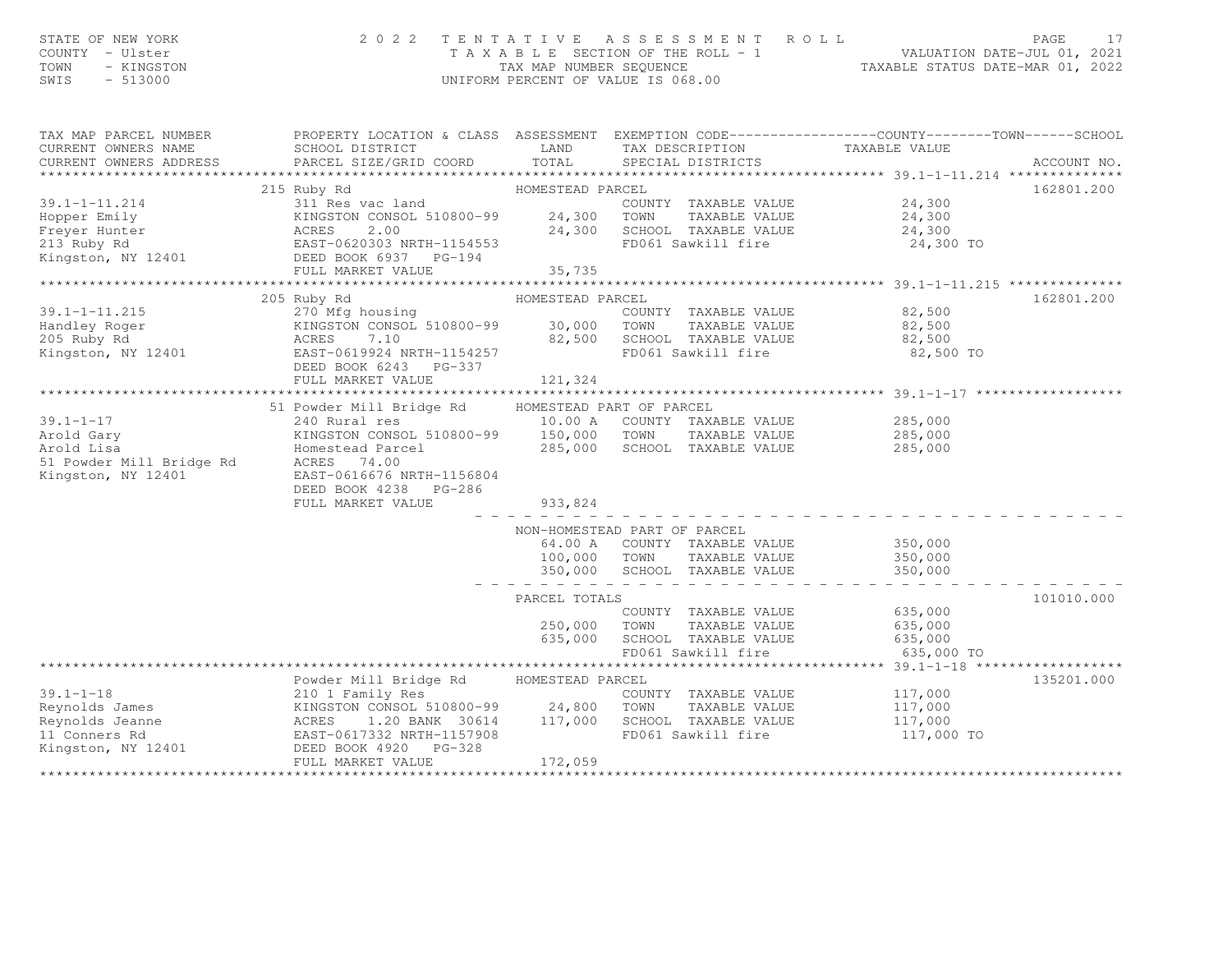# STATE OF NEW YORK THE SERVICE 2 O 2 2 TENTATIVE ASSESSMENT ROLL TROUDUST PAGE 18<br>COUNTY - Ulster TAXABLE SECTION OF THE ROLL - 1 VALUATION DATE-JUL 01, 2021<br>TAXABLE STATUS TAXAB NUMBER SEQUENCE AND TRANSPORT TRANABLE STATU

| TAX MAP PARCEL NUMBER<br>CURRENT OWNERS NAME                                                                                                                                                                                                                                                                                                                                                                                                                                                                           | PROPERTY LOCATION & CLASS ASSESSMENT EXEMPTION CODE----------------COUNTY-------TOWN------SCHOOL<br>SCHOOL DISTRICT LAND                                                                     |                  | TAX DESCRIPTION                                          | TAXABLE VALUE    |                    |
|------------------------------------------------------------------------------------------------------------------------------------------------------------------------------------------------------------------------------------------------------------------------------------------------------------------------------------------------------------------------------------------------------------------------------------------------------------------------------------------------------------------------|----------------------------------------------------------------------------------------------------------------------------------------------------------------------------------------------|------------------|----------------------------------------------------------|------------------|--------------------|
| $\begin{minipage}{.45\textwidth} \begin{minipage}{.45\textwidth} \begin{minipage}{.45\textwidth} \begin{minipage}{.45\textwidth} \begin{minipage}{.45\textwidth} \begin{minipage}{.45\textwidth} \begin{minipage}{.45\textwidth} \begin{minipage}{.45\textwidth} \begin{minipage}{.45\textwidth} \begin{minipage}{.45\textwidth} \begin{minipage}{.45\textwidth} \begin{minipage}{.45\textwidth} \begin{minipage}{.45\textwidth} \begin{minipage}{.45\textwidth} \begin{minipage}{.45\textwidth} \begin{minipage}{.45$ |                                                                                                                                                                                              |                  |                                                          |                  |                    |
|                                                                                                                                                                                                                                                                                                                                                                                                                                                                                                                        | 11 South Rd                                                                                                                                                                                  | HOMESTEAD PARCEL |                                                          |                  | 165801.110         |
| $39.1 - 2 - 2.110$                                                                                                                                                                                                                                                                                                                                                                                                                                                                                                     | 210 1 Family Res<br>XINGSTON CONSOL 510800-99 31,600 TOWN                                                                                                                                    |                  | COUNTY TAXABLE VALUE 184,000                             |                  |                    |
| Choi Susie                                                                                                                                                                                                                                                                                                                                                                                                                                                                                                             |                                                                                                                                                                                              |                  | TAXABLE VALUE                                            | 184,000          |                    |
|                                                                                                                                                                                                                                                                                                                                                                                                                                                                                                                        | ACRES<br>2.90                                                                                                                                                                                | 184,000          | SCHOOL TAXABLE VALUE 184,000                             |                  |                    |
| UNOI Susie<br>11 South Rd<br>Kingston, NY 12401                                                                                                                                                                                                                                                                                                                                                                                                                                                                        | EAST-0623100 NRTH-1154126                                                                                                                                                                    |                  | FD061 Sawkill fire                                       | 184,000 TO       |                    |
|                                                                                                                                                                                                                                                                                                                                                                                                                                                                                                                        | DEED BOOK 6933 PG-150                                                                                                                                                                        |                  |                                                          |                  |                    |
|                                                                                                                                                                                                                                                                                                                                                                                                                                                                                                                        | FULL MARKET VALUE                                                                                                                                                                            | 270,588          |                                                          |                  |                    |
|                                                                                                                                                                                                                                                                                                                                                                                                                                                                                                                        |                                                                                                                                                                                              |                  |                                                          |                  |                    |
|                                                                                                                                                                                                                                                                                                                                                                                                                                                                                                                        | South Rd                                                                                                                                                                                     | HOMESTEAD PARCEL |                                                          |                  | 165801.120         |
|                                                                                                                                                                                                                                                                                                                                                                                                                                                                                                                        |                                                                                                                                                                                              |                  | COUNTY TAXABLE VALUE                                     | 19,500           |                    |
|                                                                                                                                                                                                                                                                                                                                                                                                                                                                                                                        | KINGSTON CONSOL 510800-99 19,500 TOWN                                                                                                                                                        |                  | TAXABLE VALUE                                            |                  |                    |
|                                                                                                                                                                                                                                                                                                                                                                                                                                                                                                                        |                                                                                                                                                                                              |                  | 19,500 SCHOOL TAXABLE VALUE                              | 19,500<br>19,500 |                    |
| 39.1-2-2.120<br>Halwick Floyd T<br>Burkins James M<br>20 Dug Rd<br>New Paltz, NY 12561<br>20 Dug Rd<br>20 Dug Rd<br>20 Dug Rd<br>20 Dug Rd<br>20 Dug Rd<br>20 Dug Rd<br>20 Dug Rd<br>20 Dug Rd<br>20 Dug Rd<br>20 Dug Rd<br>20 Dug Rd<br>20 Dug Rd<br>20 Dug Rd<br>                                                                                                                                                                                                                                                    |                                                                                                                                                                                              |                  | FD061 Sawkill fire                                       | 19,500 TO        |                    |
|                                                                                                                                                                                                                                                                                                                                                                                                                                                                                                                        |                                                                                                                                                                                              |                  |                                                          |                  |                    |
|                                                                                                                                                                                                                                                                                                                                                                                                                                                                                                                        | FULL MARKET VALUE                                                                                                                                                                            | 28,676           |                                                          |                  |                    |
|                                                                                                                                                                                                                                                                                                                                                                                                                                                                                                                        |                                                                                                                                                                                              |                  |                                                          |                  |                    |
|                                                                                                                                                                                                                                                                                                                                                                                                                                                                                                                        | 31 South Rd                                                                                                                                                                                  | HOMESTEAD PARCEL |                                                          |                  | 165801.200         |
| $39.1 - 2 - 2.200$                                                                                                                                                                                                                                                                                                                                                                                                                                                                                                     | 210 1 Family Res                                                                                                                                                                             |                  | COUNTY TAXABLE VALUE 176,000                             |                  |                    |
|                                                                                                                                                                                                                                                                                                                                                                                                                                                                                                                        |                                                                                                                                                                                              |                  |                                                          |                  |                    |
|                                                                                                                                                                                                                                                                                                                                                                                                                                                                                                                        |                                                                                                                                                                                              |                  |                                                          |                  |                    |
|                                                                                                                                                                                                                                                                                                                                                                                                                                                                                                                        |                                                                                                                                                                                              |                  |                                                          | 176,000 TO       |                    |
| 39.1-2-2.200 210 1 Family Res<br>Roth Robert M KINGSTON CONSOL 510800-99 27,600 TOWN TAXABLE VALUE 176,000<br>Roth Catherine ACRES 1.90 176,000 SCHOOL TAXABLE VALUE 176,000<br>31 South Rd EAST-0623108 NRTH-1154345 FD061 Sawkill                                                                                                                                                                                                                                                                                    |                                                                                                                                                                                              |                  |                                                          |                  |                    |
|                                                                                                                                                                                                                                                                                                                                                                                                                                                                                                                        |                                                                                                                                                                                              |                  |                                                          |                  |                    |
|                                                                                                                                                                                                                                                                                                                                                                                                                                                                                                                        |                                                                                                                                                                                              |                  |                                                          |                  |                    |
|                                                                                                                                                                                                                                                                                                                                                                                                                                                                                                                        | South Rd<br>210 1 Family Res HOMEST<br>39 South Rd                                                                                                                                           | HOMESTEAD PARCEL |                                                          |                  | 165801.300         |
| $39.1 - 2 - 2.300$                                                                                                                                                                                                                                                                                                                                                                                                                                                                                                     |                                                                                                                                                                                              |                  | BAS STAR 41854                                           | $\bigcirc$       | 25,020<br>$\Omega$ |
|                                                                                                                                                                                                                                                                                                                                                                                                                                                                                                                        |                                                                                                                                                                                              |                  |                                                          | 195,000          |                    |
|                                                                                                                                                                                                                                                                                                                                                                                                                                                                                                                        |                                                                                                                                                                                              |                  |                                                          | 195,000          |                    |
|                                                                                                                                                                                                                                                                                                                                                                                                                                                                                                                        |                                                                                                                                                                                              |                  | SCHOOL TAXABLE VALUE 169,980                             |                  |                    |
|                                                                                                                                                                                                                                                                                                                                                                                                                                                                                                                        |                                                                                                                                                                                              |                  | FD061 Sawkill fire                                       | 195,000 TO       |                    |
| 39.1-2-2.300 210 1 Family Res bas SIAK 41004<br>Panesa Paul KINGSTON CONSOL 510800-99 28,800 COUNTY TAXABLE VALUE<br>Panesa Ella ACRES 2.20 BANK 20537 195,000 TOWN TAXABLE VALUE<br>39 South Rd EAST-0623149 NRTH-1154512 SCHOOL TA                                                                                                                                                                                                                                                                                   |                                                                                                                                                                                              |                  |                                                          |                  |                    |
|                                                                                                                                                                                                                                                                                                                                                                                                                                                                                                                        |                                                                                                                                                                                              |                  |                                                          |                  |                    |
|                                                                                                                                                                                                                                                                                                                                                                                                                                                                                                                        | 30 South Rd                                                                                                                                                                                  | HOMESTEAD PARCEL |                                                          |                  | 165801.400         |
| $39.1 - 2 - 2.400$                                                                                                                                                                                                                                                                                                                                                                                                                                                                                                     | SOULH ROMESTER<br>270 Mfg housing and the HOMESTER                                                                                                                                           |                  | BAS STAR 41854                                           | $\overline{0}$   | 25,020<br>$\Omega$ |
|                                                                                                                                                                                                                                                                                                                                                                                                                                                                                                                        |                                                                                                                                                                                              |                  |                                                          | 77,500           |                    |
|                                                                                                                                                                                                                                                                                                                                                                                                                                                                                                                        | ACRES 11.00                                                                                                                                                                                  |                  |                                                          | 77,500           |                    |
|                                                                                                                                                                                                                                                                                                                                                                                                                                                                                                                        |                                                                                                                                                                                              |                  |                                                          | 52,480           |                    |
| Halwick Harold N<br>30 South Rd<br>Kingston, NY 12401                                                                                                                                                                                                                                                                                                                                                                                                                                                                  | XINGSTON CONSOL 510800-99 60,000 COUNTY TAXABLE VALUE<br>ACRES 11.00 77,500 TOWN TAXABLE VALUE<br>EAST-0623636 NRTH-1154011 SCHOOL TAXABLE VALUE<br>DEED BOOK 3108 PG-285 FD061 Sawkill fire |                  | FD061 Sawkill fire                                       | 77,500 TO        |                    |
|                                                                                                                                                                                                                                                                                                                                                                                                                                                                                                                        | FULL MARKET VALUE                                                                                                                                                                            | 113,971          |                                                          |                  |                    |
|                                                                                                                                                                                                                                                                                                                                                                                                                                                                                                                        |                                                                                                                                                                                              |                  |                                                          |                  |                    |
|                                                                                                                                                                                                                                                                                                                                                                                                                                                                                                                        | Hallihan Hill Rd                                                                                                                                                                             | HOMESTEAD PARCEL |                                                          |                  | 165801.500         |
|                                                                                                                                                                                                                                                                                                                                                                                                                                                                                                                        | 314 Rural vac<10                                                                                                                                                                             | HOMESTEAD P      |                                                          |                  |                    |
|                                                                                                                                                                                                                                                                                                                                                                                                                                                                                                                        | KINGSTON CONSOL 510800-99 17,400 TOWN                                                                                                                                                        |                  | COUNTY TAXABLE VALUE 17,400<br>TOWN TAXABLE VALUE 17,400 |                  |                    |
| sy.1-2-2.500<br>Burkins Jessica D<br>6822 16th Ave<br>Brooklyn, ny 11204                                                                                                                                                                                                                                                                                                                                                                                                                                               | ACRES<br>1.10                                                                                                                                                                                |                  | SCHOOL TAXABLE VALUE                                     | 17,400           |                    |
|                                                                                                                                                                                                                                                                                                                                                                                                                                                                                                                        | EAST-0623613 NRTH-1153604                                                                                                                                                                    | 17,400           | FD061 Sawkill fire                                       | 17,400 TO        |                    |
|                                                                                                                                                                                                                                                                                                                                                                                                                                                                                                                        | DEED BOOK 6696 PG-81                                                                                                                                                                         |                  |                                                          |                  |                    |
|                                                                                                                                                                                                                                                                                                                                                                                                                                                                                                                        | FULL MARKET VALUE                                                                                                                                                                            | 25,588           |                                                          |                  |                    |
|                                                                                                                                                                                                                                                                                                                                                                                                                                                                                                                        |                                                                                                                                                                                              |                  |                                                          |                  |                    |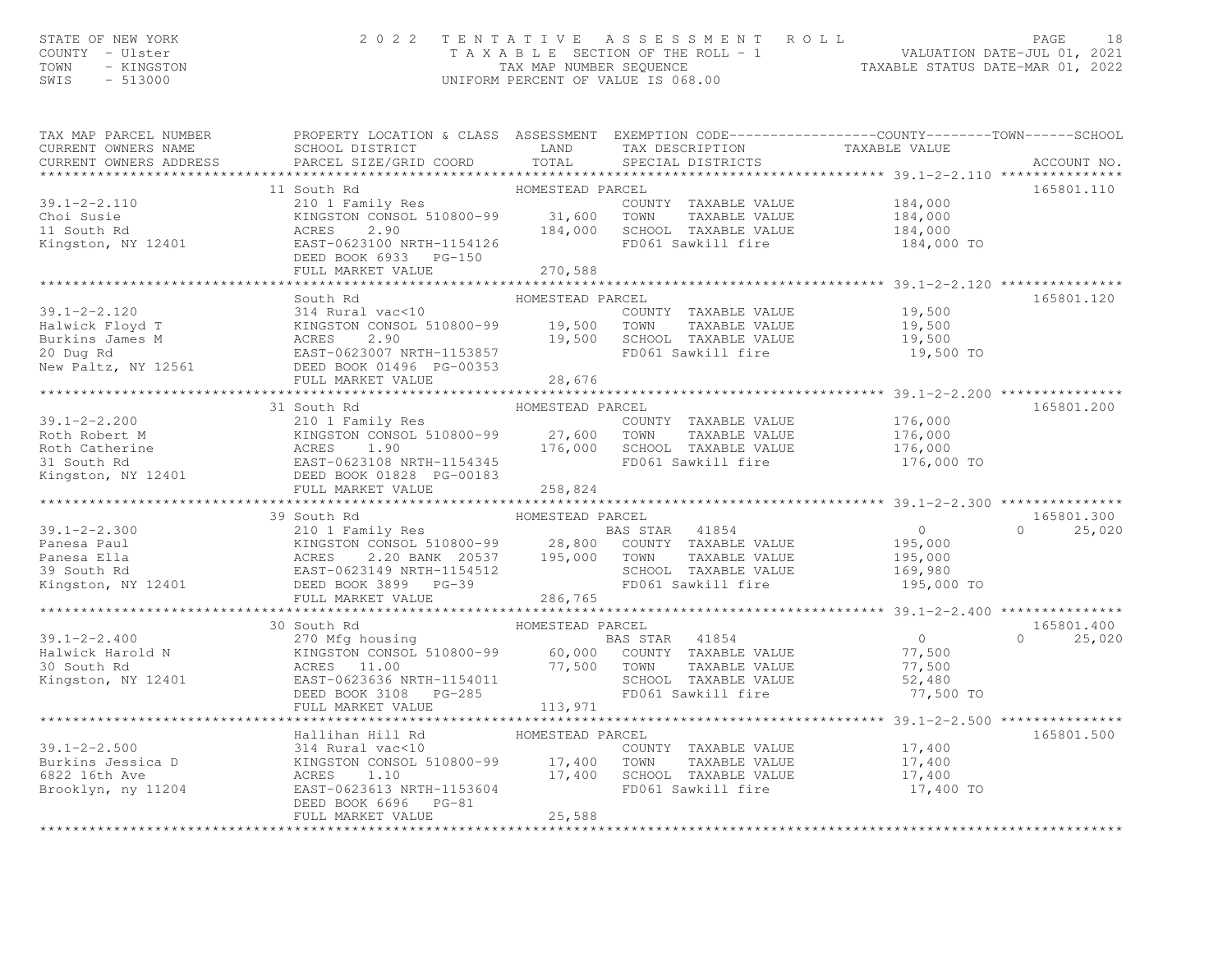| STATE OF NEW YORK<br>COUNTY - Ulster<br>TOWN<br>- KINGSTON<br>SWIS<br>$-513000$                                                                                                                                                                                   |                                                       |                      | $\begin{tabular}{lllllllllllllllll} \hline & $\mathbb{P} \, \mathtt{A} \, \mathtt{C} \, \mathtt{D} \, \mathtt{C} \, \mathtt{D} \, \mathtt{A} \, \mathtt{C} \, \mathtt{D} \, \mathtt{A} \, \mathtt{C} \, \mathtt{D} \, \mathtt{A} \, \mathtt{C} \, \mathtt{D} \, \mathtt{A} \, \mathtt{D} \, \mathtt{A} \, \mathtt{D} \, \mathtt{A} \, \mathtt{D} \, \mathtt{A} \, \mathtt{D} \, \mathtt{A} \, \mathtt{D} \,$ |          |               |
|-------------------------------------------------------------------------------------------------------------------------------------------------------------------------------------------------------------------------------------------------------------------|-------------------------------------------------------|----------------------|--------------------------------------------------------------------------------------------------------------------------------------------------------------------------------------------------------------------------------------------------------------------------------------------------------------------------------------------------------------------------------------------------------------|----------|---------------|
| TAX MAP PARCEL NUMBER PROPERTY LOCATION & CLASS ASSESSMENT EXEMPTION CODE---------------COUNTY--------TOWN------SCHOOL                                                                                                                                            |                                                       |                      |                                                                                                                                                                                                                                                                                                                                                                                                              |          | ACCOUNT NO.   |
|                                                                                                                                                                                                                                                                   |                                                       |                      |                                                                                                                                                                                                                                                                                                                                                                                                              |          |               |
|                                                                                                                                                                                                                                                                   | 335 Hallihan Hill Rd MOMESTEAD PARCEL                 |                      |                                                                                                                                                                                                                                                                                                                                                                                                              |          | 165801.600    |
| 39.1-2-2.610<br>Burkins James M 210 1 Family Res BAS STAR 41854<br>335 Hallihan Hill Rd Homestead Parcel 175,000 TOWN TAXABLE VALUE 175,000<br>Xingston, NY 12401 ACRES 4.70<br>EASTAR 175,000 TOWN TAXABLE VALUE 175,000<br>EASTAR 4185                          |                                                       |                      |                                                                                                                                                                                                                                                                                                                                                                                                              |          | $0 \t 25,020$ |
|                                                                                                                                                                                                                                                                   |                                                       |                      |                                                                                                                                                                                                                                                                                                                                                                                                              |          |               |
|                                                                                                                                                                                                                                                                   |                                                       |                      |                                                                                                                                                                                                                                                                                                                                                                                                              |          |               |
|                                                                                                                                                                                                                                                                   |                                                       |                      |                                                                                                                                                                                                                                                                                                                                                                                                              |          |               |
|                                                                                                                                                                                                                                                                   | DEED BOOK 01530 PG-00045                              |                      |                                                                                                                                                                                                                                                                                                                                                                                                              |          |               |
|                                                                                                                                                                                                                                                                   | FULL MARKET VALUE 257,353                             |                      |                                                                                                                                                                                                                                                                                                                                                                                                              |          |               |
|                                                                                                                                                                                                                                                                   |                                                       |                      |                                                                                                                                                                                                                                                                                                                                                                                                              |          |               |
| Hallihan Hill Rd Hallihan Hill Rd Homestead Parcel (1990)<br>Burkins James M (27,750 2000)<br>SIMCSTON CONSOL 510800-99 (27,750 2000)<br>SIMCSTON CONSOL 510800-99 (27,750 2000)<br>The TAXABLE VALUE (27,750 2000)<br>The TOMES CHOOL T                          |                                                       |                      |                                                                                                                                                                                                                                                                                                                                                                                                              |          | 165801.600    |
|                                                                                                                                                                                                                                                                   |                                                       |                      |                                                                                                                                                                                                                                                                                                                                                                                                              |          |               |
|                                                                                                                                                                                                                                                                   |                                                       |                      |                                                                                                                                                                                                                                                                                                                                                                                                              |          |               |
|                                                                                                                                                                                                                                                                   |                                                       |                      |                                                                                                                                                                                                                                                                                                                                                                                                              |          |               |
|                                                                                                                                                                                                                                                                   |                                                       |                      |                                                                                                                                                                                                                                                                                                                                                                                                              | 7,750 TO |               |
|                                                                                                                                                                                                                                                                   | EAST-0624401 NRTH-1154127<br>DEED BOOK 01530 PG-00045 |                      |                                                                                                                                                                                                                                                                                                                                                                                                              |          |               |
|                                                                                                                                                                                                                                                                   | FULL MARKET VALUE 11,397                              |                      |                                                                                                                                                                                                                                                                                                                                                                                                              |          |               |
|                                                                                                                                                                                                                                                                   |                                                       |                      |                                                                                                                                                                                                                                                                                                                                                                                                              |          |               |
|                                                                                                                                                                                                                                                                   | Hallihan Hill Rd                                      | HOMESTEAD PARCEL     |                                                                                                                                                                                                                                                                                                                                                                                                              |          | 165801.600    |
|                                                                                                                                                                                                                                                                   |                                                       |                      | COUNTY TAXABLE VALUE 7,750                                                                                                                                                                                                                                                                                                                                                                                   |          |               |
|                                                                                                                                                                                                                                                                   |                                                       |                      |                                                                                                                                                                                                                                                                                                                                                                                                              | 7,750    |               |
|                                                                                                                                                                                                                                                                   |                                                       |                      |                                                                                                                                                                                                                                                                                                                                                                                                              | 7,750    |               |
|                                                                                                                                                                                                                                                                   |                                                       |                      |                                                                                                                                                                                                                                                                                                                                                                                                              | 7,750 TO |               |
|                                                                                                                                                                                                                                                                   | EAST-0624498 NRTH-1154448                             |                      |                                                                                                                                                                                                                                                                                                                                                                                                              |          |               |
|                                                                                                                                                                                                                                                                   | DEED BOOK 01530 PG-00045                              |                      |                                                                                                                                                                                                                                                                                                                                                                                                              |          |               |
|                                                                                                                                                                                                                                                                   | FULL MARKET VALUE                                     | 11,397               | *********************************39.1-2-3 ********************                                                                                                                                                                                                                                                                                                                                               |          |               |
|                                                                                                                                                                                                                                                                   |                                                       |                      |                                                                                                                                                                                                                                                                                                                                                                                                              |          | 129801.000    |
|                                                                                                                                                                                                                                                                   |                                                       |                      |                                                                                                                                                                                                                                                                                                                                                                                                              |          |               |
|                                                                                                                                                                                                                                                                   |                                                       |                      |                                                                                                                                                                                                                                                                                                                                                                                                              |          |               |
|                                                                                                                                                                                                                                                                   |                                                       |                      |                                                                                                                                                                                                                                                                                                                                                                                                              | 8,750    |               |
|                                                                                                                                                                                                                                                                   |                                                       |                      | FD061 Sawkill fire 8,750 TO                                                                                                                                                                                                                                                                                                                                                                                  |          |               |
|                                                                                                                                                                                                                                                                   |                                                       |                      |                                                                                                                                                                                                                                                                                                                                                                                                              |          |               |
|                                                                                                                                                                                                                                                                   | FULL MARKET VALUE                                     | 12,868               |                                                                                                                                                                                                                                                                                                                                                                                                              |          |               |
|                                                                                                                                                                                                                                                                   |                                                       |                      |                                                                                                                                                                                                                                                                                                                                                                                                              |          |               |
|                                                                                                                                                                                                                                                                   | Hallihan Hill Rd                                      | NON-HOMESTEAD PARCEL |                                                                                                                                                                                                                                                                                                                                                                                                              |          | 129601.000    |
|                                                                                                                                                                                                                                                                   |                                                       |                      | COUNTY TAXABLE VALUE 6,750                                                                                                                                                                                                                                                                                                                                                                                   |          |               |
|                                                                                                                                                                                                                                                                   |                                                       |                      |                                                                                                                                                                                                                                                                                                                                                                                                              | 6,750    |               |
|                                                                                                                                                                                                                                                                   |                                                       |                      | 6,750 SCHOOL TAXABLE VALUE                                                                                                                                                                                                                                                                                                                                                                                   | 6,750    |               |
| $Raph$ Sherry J<br>Ralph Sherry J<br>Po Box 12<br>Ruby, NY 12475<br>Ruby, NY 12475<br>Ruby, NY 12475<br>Ruby, NY 12475<br>Po Box 12<br>Ruby, NY 12475<br>Po Box 12<br>Po Box 12<br>Po Box 12<br>Po Box 12<br>Po Box 12<br>Po Box 12<br>Po Box 12<br>Po Box 12<br> |                                                       |                      |                                                                                                                                                                                                                                                                                                                                                                                                              | 6,750 TO |               |
|                                                                                                                                                                                                                                                                   | DEED BOOK 4914 PG-279<br>FULL MARKET VALUE            | 9.926                |                                                                                                                                                                                                                                                                                                                                                                                                              |          |               |
|                                                                                                                                                                                                                                                                   |                                                       |                      |                                                                                                                                                                                                                                                                                                                                                                                                              |          |               |

FULL MARKET VALUE 9,926 \*\*\*\*\*\*\*\*\*\*\*\*\*\*\*\*\*\*\*\*\*\*\*\*\*\*\*\*\*\*\*\*\*\*\*\*\*\*\*\*\*\*\*\*\*\*\*\*\*\*\*\*\*\*\*\*\*\*\*\*\*\*\*\*\*\*\*\*\*\*\*\*\*\*\*\*\*\*\*\*\*\*\*\*\*\*\*\*\*\*\*\*\*\*\*\*\*\*\*\*\*\*\*\*\*\*\*\*\*\*\*\*\*\*\*\*\*\*\*\*\*\*\*\*\*\*\*\*\*\*\*\*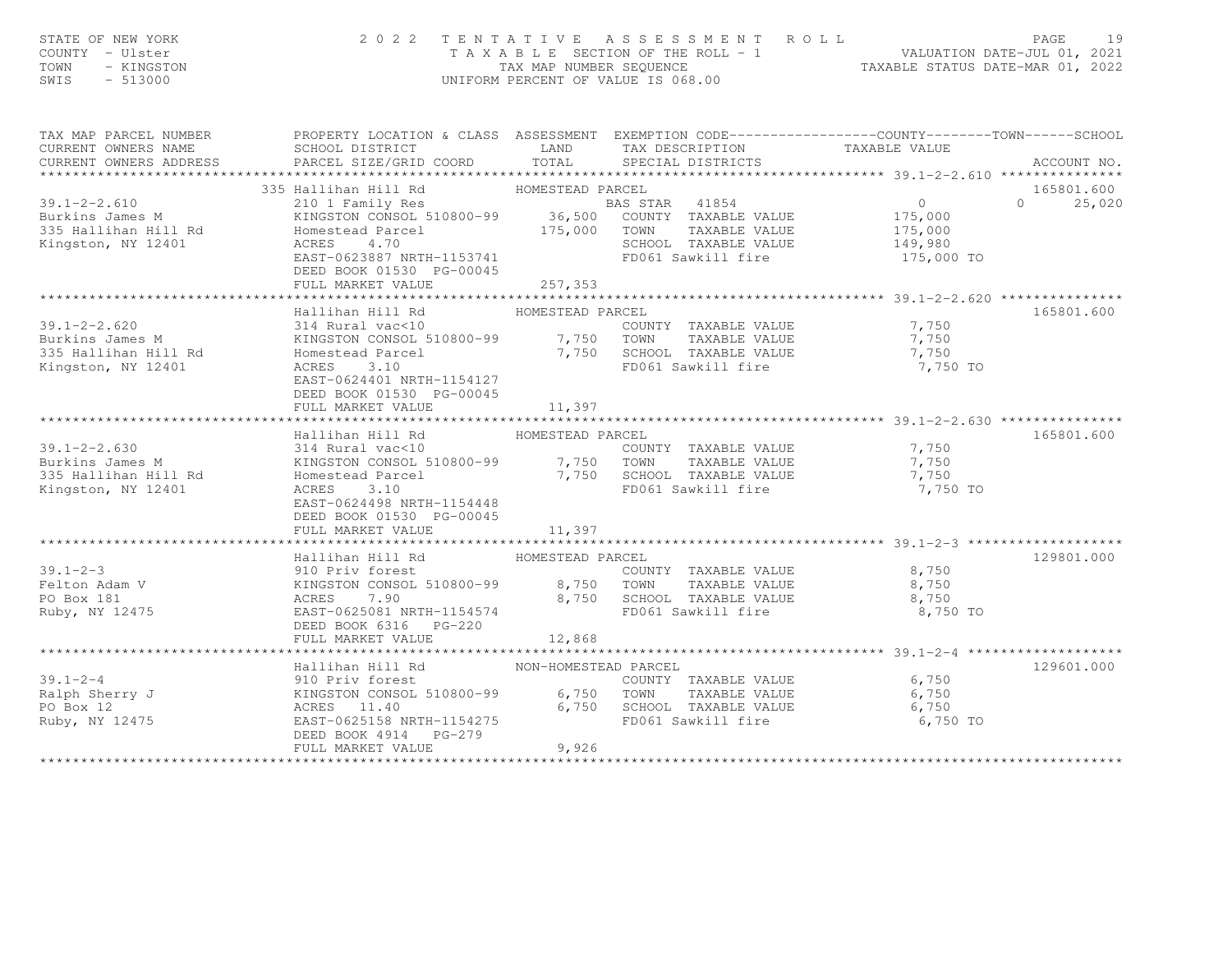| COUNTY - Ulster<br>TOWN<br>- KINGSTON<br>SWIS<br>$-513000$ | T A X A B L E SECTION OF THE ROLL - 1<br>TAX MAP NUMBER SEQUENCE<br>UNIFORM PERCENT OF VALUE IS 068.00 |                             |                                                                |                  | VALUATION DATE-JUL 01, 2021<br>TAXABLE STATUS DATE-MAR 01, 2022 |
|------------------------------------------------------------|--------------------------------------------------------------------------------------------------------|-----------------------------|----------------------------------------------------------------|------------------|-----------------------------------------------------------------|
| TAX MAP PARCEL NUMBER                                      | PROPERTY LOCATION & CLASS ASSESSMENT EXEMPTION CODE----------------COUNTY-------TOWN------SCHOOL       |                             |                                                                |                  |                                                                 |
| CURRENT OWNERS NAME                                        | SCHOOL DISTRICT                                                                                        | LAND                        | TAX DESCRIPTION                                                | TAXABLE VALUE    |                                                                 |
| CURRENT OWNERS ADDRESS                                     | PARCEL SIZE/GRID COORD                                                                                 | TOTAL                       | SPECIAL DISTRICTS                                              |                  | ACCOUNT NO.                                                     |
|                                                            | 365 Hallihan Hill Rd                                                                                   | HOMESTEAD PARCEL            |                                                                |                  | 147401.000                                                      |
| $39.1 - 2 - 6$                                             | 210 1 Family Res                                                                                       |                             | COUNTY TAXABLE VALUE                                           | 85,000           |                                                                 |
| Miggins Michael Joseph                                     | KINGSTON CONSOL 510800-99                                                                              | 60,000                      | TOWN<br>TAXABLE VALUE                                          | 85,000           |                                                                 |
| Miggins Thomas John                                        | Homestead Parcel                                                                                       | 85,000                      | SCHOOL TAXABLE VALUE                                           | 85,000           |                                                                 |
| 34 South Ter                                               | ACRES 10.00                                                                                            |                             | FD061 Sawkill fire                                             | 85,000 TO        |                                                                 |
| South Hills, NJ 07078                                      | EAST-0622070 NRTH-1158101<br>DEED BOOK 01257 PG-00641                                                  |                             |                                                                |                  |                                                                 |
|                                                            | FULL MARKET VALUE                                                                                      | 125,000                     |                                                                |                  |                                                                 |
|                                                            |                                                                                                        |                             |                                                                |                  |                                                                 |
|                                                            | 361 Hallihan Hill Rd                                                                                   | HOMESTEAD PARCEL            |                                                                |                  | 147001.000                                                      |
| $39.1 - 2 - 7$                                             | 210 1 Family Res                                                                                       |                             | BAS STAR<br>41854                                              | $\overline{0}$   | 25,020<br>$\circ$                                               |
| Sheffer Gail D                                             | KINGSTON CONSOL 510800-99                                                                              | 27,500                      | COUNTY TAXABLE VALUE                                           | 95,000           |                                                                 |
| 361 Hallihan Hill Rd<br>Kingston, NY 12401                 | FRNT 131.00 DPTH 245.00<br>ACRES<br>0.51                                                               | 95,000                      | TAXABLE VALUE<br>TOWN<br>SCHOOL TAXABLE VALUE                  | 95,000<br>69,980 |                                                                 |
|                                                            | EAST-0624163 NRTH-1153093                                                                              |                             | FD061 Sawkill fire                                             | 95,000 TO        |                                                                 |
|                                                            | DEED BOOK 4782 PG-99                                                                                   |                             |                                                                |                  |                                                                 |
|                                                            | FULL MARKET VALUE                                                                                      | 139,706                     |                                                                |                  |                                                                 |
|                                                            |                                                                                                        |                             |                                                                |                  |                                                                 |
| $39.1 - 2 - 8$                                             | 353 Hallihan Hill Rd                                                                                   | HOMESTEAD PARCEL            | VETCOM CTS 41130                                               | 33,750           | 147601.000<br>33,750<br>15,400                                  |
| Miggins Robert J                                           | 210 1 Family Res<br>210 1 Family Res<br>210 1 Family Res<br>210 BAS STAR 41854                         |                             |                                                                | $\Omega$         | $\bigcap$<br>25,020                                             |
| Miggins Gail                                               | Life Estate Robert & Gail 135,000                                                                      |                             | COUNTY TAXABLE VALUE                                           | 101,250          |                                                                 |
| 353 Hallihan Hill Rd                                       | Miggins                                                                                                |                             | TOWN<br>TAXABLE VALUE                                          | 101,250          |                                                                 |
| Kingston, NY 12401                                         | ACRES<br>0.51                                                                                          |                             | SCHOOL TAXABLE VALUE                                           | 94,580           |                                                                 |
|                                                            | EAST-0621976 NRTH-1157451                                                                              |                             | FD061 Sawkill fire                                             | 135,000 TO       |                                                                 |
|                                                            | DEED BOOK 4614 PG-113<br>FULL MARKET VALUE                                                             | 198,529                     |                                                                |                  |                                                                 |
|                                                            | ************************                                                                               | *************               | ********************************* 39.1-2-9 ******************* |                  |                                                                 |
|                                                            |                                                                                                        | HOMESTEAD PARCEL            |                                                                |                  | 108551.000                                                      |
| $39.1 - 2 - 9$                                             | 314 Rural vac<10                                                                                       |                             | COUNTY TAXABLE VALUE                                           | 100              |                                                                 |
| Miggins Robert J                                           | KINGSTON CONSOL 510800-99                                                                              | 100                         | TOWN<br>TAXABLE VALUE                                          | 100              |                                                                 |
| Miggins Gail D<br>353 Hallihan Hill Rd                     | FRNT 230.00 DPTH 136.20<br>ACRES<br>0.29                                                               | 100                         | SCHOOL TAXABLE VALUE<br>FD061 Sawkill fire                     | 100<br>100 TO    |                                                                 |
| Kingston, NY 12401                                         | EAST-0621654 NRTH-1157597                                                                              |                             |                                                                |                  |                                                                 |
|                                                            | DEED BOOK 01423 PG-00364                                                                               |                             |                                                                |                  |                                                                 |
|                                                            | FULL MARKET VALUE                                                                                      | 147                         |                                                                |                  |                                                                 |
|                                                            |                                                                                                        |                             |                                                                |                  |                                                                 |
|                                                            | Hallihan Hill Rd                                                                                       | HOMESTEAD PARCEL            |                                                                |                  | 160781.100                                                      |
| $39.1 - 2 - 10.111$<br>Sabino Robert                       | 314 Rural vac<10<br>KINGSTON CONSOL 510800-99                                                          | 9,500                       | COUNTY TAXABLE VALUE<br>TOWN<br>TAXABLE VALUE                  | 9,500<br>9,500   |                                                                 |
| 103 Cityview Ter                                           | ACRES<br>1.30                                                                                          | 9,500                       | SCHOOL TAXABLE VALUE                                           | 9,500            |                                                                 |
| Kingston, NY 12401                                         | EAST-0622978 NRTH-1153683                                                                              |                             | FD061 Sawkill fire                                             | 9,500 TO         |                                                                 |
|                                                            | DEED BOOK 00943 PG-00288                                                                               |                             |                                                                |                  |                                                                 |
|                                                            | FULL MARKET VALUE                                                                                      | 13,971<br>***************** |                                                                |                  |                                                                 |

STATE OF NEW YORK 2 0 2 2 T E N T A T I V E A S S E S S M E N T R O L L PAGE 20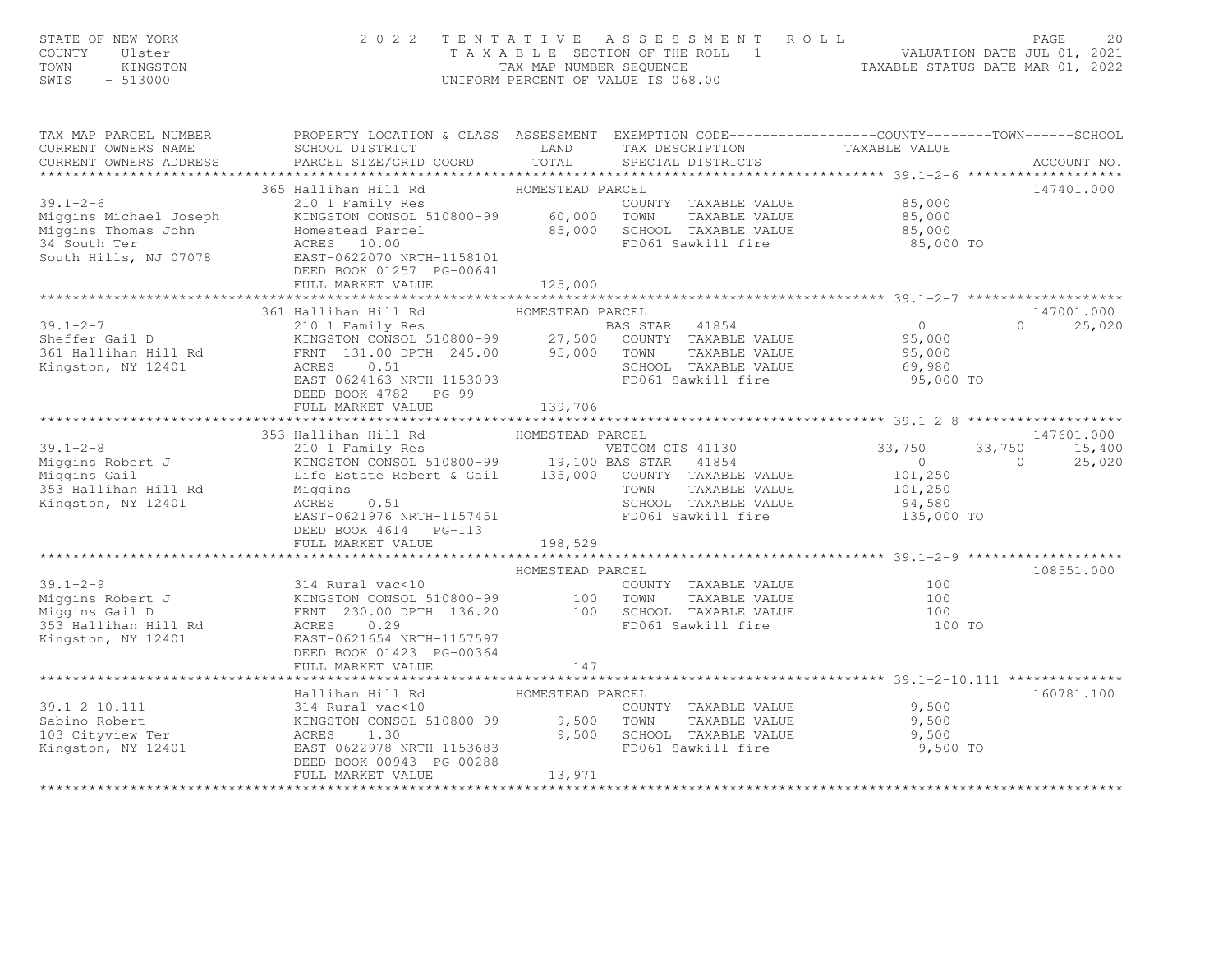# STATE OF NEW YORK CONTY - USE A Many of the Many Country - USE COUNTY - USE COUNTY - USE COUNTY - USE COUNTY -<br>COUNTY - UISter (1, 2021 TAXABLE SECTION OF THE ROLL - 1 WALUATION DATE-JUL 01, 2021<br>TAXABLE STATUS DATE-MAR 01

| TAX MAP PARCEL NUMBER<br>CURRENT OWNERS NAME SCHOOL DISTRICT LAND TAX DESCRIPTION TAXABLE VALUE<br>CURRENT OWNERS ADDRESS PARCEL SIZE/GRID COORD TOTAL SPECIAL DISTRICTS ACCOUNT NO.<br>CURRENT OWNERS NAME<br>CURRENT OWNERS ADDRESS                  | PROPERTY LOCATION & CLASS ASSESSMENT EXEMPTION CODE----------------COUNTY-------TOWN------SCHOOL                                                             |                                                                                            |            |            |
|--------------------------------------------------------------------------------------------------------------------------------------------------------------------------------------------------------------------------------------------------------|--------------------------------------------------------------------------------------------------------------------------------------------------------------|--------------------------------------------------------------------------------------------|------------|------------|
| 39.1-2-10.112<br>Meade Toby<br>PO Box 354<br>High Falls, NY 12440                                                                                                                                                                                      | FRNT 78.00 DPTH 500.00 3,500 SCHOOL TAXABLE VALUE 3,500 3,500<br>ACRES 0.70 FD061 Sawkill fire 3,500 TO<br>EAST-0622433 NRTH-1153664<br>DEED BOOK 4091 PG-77 |                                                                                            |            | 160790.000 |
| 39.1-2-10.200<br>39.1-2-10.200<br>Shaut Linda<br>Shaut Robert<br>Shaut Robert<br>Shaut Robert<br>Shaut Robert<br>ACRES 1.80<br>27,200 TOWN TAXABLE VALUE<br>27,200 TOWN TAXABLE VALUE<br>27,200 TOWN TAXABLE VALUE<br>27,200 TOWN TAXABLE VALUE<br>27, |                                                                                                                                                              |                                                                                            |            | 160781.200 |
|                                                                                                                                                                                                                                                        |                                                                                                                                                              |                                                                                            |            | 140821.000 |
|                                                                                                                                                                                                                                                        |                                                                                                                                                              |                                                                                            |            | 100202.000 |
| $39.1 - 2 - 14$<br>Thomas Walz Irrevocable Trust KINGSTON CONSOL 510800-99 35,000 TOWN TAXABLE VALUE 155,000<br>Russo Stacey ACRES 1.90 1.90 155,000 SCHOOL TAXABLE VALUE 155,000<br>320 Hallihan Hill Rd EAST-0623452 NRTH-1153326 FD061 Sawkill fir  |                                                                                                                                                              | COUNTY TAXABLE VALUE 155,000<br>TOWN TAXABLE VALUE 155,000<br>COUGOT TAVABLE VALUE 155,000 | 155,000 TO | 173201.000 |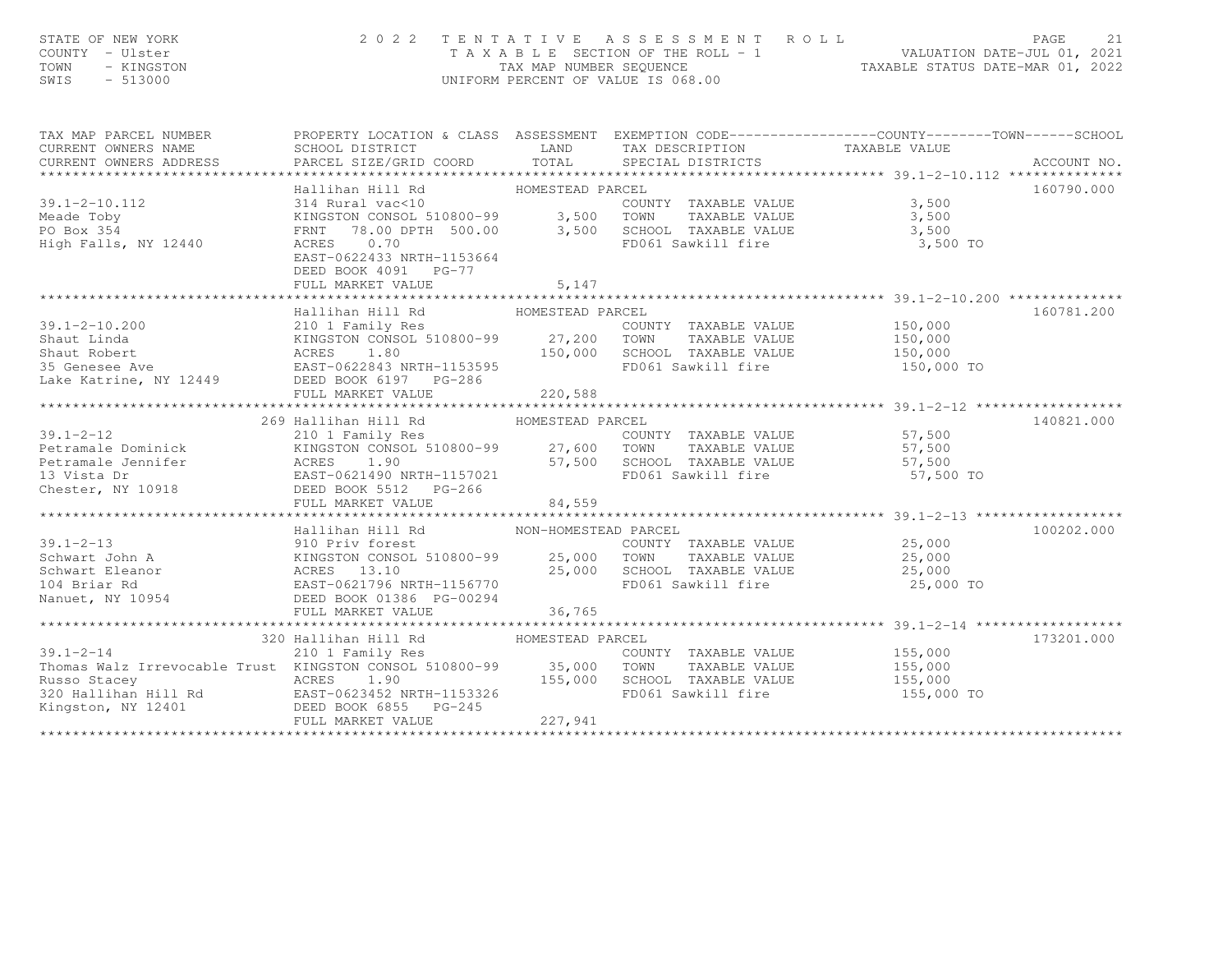# STATE OF NEW YORK CONTY - USE A Many of the Many Country - USE COUNTY - USE PAGE 22<br>COUNTY - Ulster COUNTY - USE COUNTY - TAX A B L E SECTION OF THE ROLL - 1 WALUATION DATE-JUL 01, 2021<br>TAX A B L E SECTION OF THE ROLL - 1

| TAX MAP PARCEL NUMBER<br>CURRENT OWNERS NAME<br>CURRENT OWNERS ADDRESS                                                                                                                                                                                         | SCHOOL DISTRICT<br>PARCEL SIZE/GRID COORD                                                                                                                                                   | LAND<br>TOTAL                             | PROPERTY LOCATION & CLASS ASSESSMENT EXEMPTION CODE----------------COUNTY-------TOWN------SCHOOL<br>TAX DESCRIPTION TAXABLE VALUE<br>SPECIAL DISTRICTS TAXABLE VALUE                                              |                                         | ACCOUNT NO.                                           |
|----------------------------------------------------------------------------------------------------------------------------------------------------------------------------------------------------------------------------------------------------------------|---------------------------------------------------------------------------------------------------------------------------------------------------------------------------------------------|-------------------------------------------|-------------------------------------------------------------------------------------------------------------------------------------------------------------------------------------------------------------------|-----------------------------------------|-------------------------------------------------------|
| $39.1 - 2 - 15$<br>Williams James R<br>Williams Susan<br>340 Hallihan Hill Rd<br>Kingston, NY 12401                                                                                                                                                            | 340 Hallihan Hill Rd<br>210 1 Family Res<br>X10 1 Family New<br>KINGSTON CONSOL 510800-99 30,800<br>ACRES 2.70 183,000<br>سماء - 156390<br>DEED BOOK 2188 PG-003<br>FULL MARYER - - - -     | HOMESTEAD PARCEL                          | BAS STAR 41854<br>COUNTY TAXABLE VALUE<br>TOWN<br>TAXABLE VALUE<br>SCHOOL TAXABLE VALUE 157,980<br>FD061 Sawkill fire 183,000 TO                                                                                  | $\overline{0}$<br>183,000<br>183,000    | 155900.000<br>25,020<br>$\cap$                        |
|                                                                                                                                                                                                                                                                | FULL MARKET VALUE                                                                                                                                                                           | 269,118                                   |                                                                                                                                                                                                                   |                                         |                                                       |
|                                                                                                                                                                                                                                                                |                                                                                                                                                                                             |                                           |                                                                                                                                                                                                                   |                                         |                                                       |
| 1.1-2-10<br>Lawson Virginia<br>Sauers Selina<br>606 Murray Rd<br>Kingston, NY 12401<br>200800 12401<br>200800 12401<br>20080 12401<br>20080 12401<br>20080 12401<br>20080 12401<br>20080 12401<br>20080 12401<br>20080 12401<br>20080 12401<br>20080 12401<br> | Hallihan Hill Rd<br>KINGSTON CONSOL 510800-99                                                                                                                                               | HOMESTEAD PARCEL<br>26,000 TOWN<br>26,000 | COUNTY TAXABLE VALUE $26,000$<br>TOWN TAXABLE VALUE 26,000<br>SCHOOL TAXABLE VALUE<br>FD061 Sawkill fire                                                                                                          | 26,000<br>26,000 TO                     | 108550.000                                            |
|                                                                                                                                                                                                                                                                | FULL MARKET VALUE                                                                                                                                                                           | 38,235                                    |                                                                                                                                                                                                                   |                                         |                                                       |
|                                                                                                                                                                                                                                                                | 360 Hallihan Hill Rd                                                                                                                                                                        | HOMESTEAD PARCEL                          |                                                                                                                                                                                                                   |                                         | 147404.000                                            |
| $39.1 - 2 - 17$<br>(39.1-21.)<br>Scaglione Erica<br>הסרוניי<br>Kingston, NY 12401                                                                                                                                                                              | 270 Mfg housing<br>RORES 0.72<br>EAST-0621221 NRTH-1156865<br>DEED BOOK 6799 PG-258                                                                                                         |                                           | COUNTY TAXABLE VALUE 97,200<br>EVO HIS HOUSELS<br>KINGSTON CONSOL 510800-99 13,000 TOWN TAXABLE VALUE<br>ACRES 0.72 97,200 SCHOOL TAXABLE VALUE<br>FD061 Sawkill fire                                             | 97,200<br>97,200<br>97,200 TO           |                                                       |
| FULL MARKET VALUE $142$ , 941 $741$ . The set of the set of the set of the set of the set of the set of the set of the set of the set of the set of the set of the set of the set of the set of the set of the set of the set                                  |                                                                                                                                                                                             |                                           |                                                                                                                                                                                                                   |                                         |                                                       |
|                                                                                                                                                                                                                                                                |                                                                                                                                                                                             |                                           |                                                                                                                                                                                                                   |                                         |                                                       |
| $39.1 - 2 - 18$<br>39.1-2-18<br>Lawson Virginia L<br>6,500<br>6,500<br>6,500<br>Kingston, NY 12401<br>EAST-0620693 NRTH-1156717<br>EAST-0620693 NRTH-1156717<br>EAST-0620693 NRTH-1156717                                                                      | 600-604 Murray Rd<br>DEED BOOK 4300 PG-173<br>FULL MARKET VALUE                                                                                                                             | HOMESTEAD PARCEL<br>9,559                 | COUNTY TAXABLE VALUE<br>TOWN TAXABLE VALUE<br>TOWN<br>SCHOOL TAXABLE VALUE<br>FD061 Sawkill fire                                                                                                                  | 6,500<br>6,500<br>6,500<br>6,500 TO     | 147441.000                                            |
|                                                                                                                                                                                                                                                                |                                                                                                                                                                                             |                                           |                                                                                                                                                                                                                   |                                         |                                                       |
| $39.1 - 2 - 19$                                                                                                                                                                                                                                                | 606 Murray Rd<br>EAST-0621026 NRTH-1156659<br>LASI-U021U20 NKTH-1156659<br>DEED BOOK 4300 PG-173                                                                                            | HOMESTEAD PARCEL                          | VETWAR CTS 41120<br>KINGSTON CONSOL 510800-99 19,100 ENH STAR 41834<br>ACRES 0.51 151,500 COUNTY TAXABLE VALUE<br>TOWN TAXABLE VALUE 130,710<br>SCHOOL TAXABLE VALUE 79,780<br>222,794 FD061 Sawkill fire 151,500 | 22,725<br>$\overline{0}$<br>128,775     | 147602.000<br>9,240<br>20,790<br>$\bigcirc$<br>62,480 |
|                                                                                                                                                                                                                                                                | FULL MARKET VALUE                                                                                                                                                                           |                                           |                                                                                                                                                                                                                   | 151,500 TO                              |                                                       |
|                                                                                                                                                                                                                                                                | 612-616 Murray Rd                                                                                                                                                                           |                                           |                                                                                                                                                                                                                   |                                         | 160300.000                                            |
| 39.1–2–20<br>Lawson Virginia L<br>606 Murray Rd<br>Kingston, NY 12401                                                                                                                                                                                          | <b>MULLER AND HOMESTEAD PARCEL</b><br>314 Rural vac<10 COUN<br>KINGSTON CONSOL 510800-99 15,100<br>ACRES<br>0.76<br>EAST-0620970 NRTH-1156563<br>DEED BOOK 4300 PG-173<br>FULL MARKET VALUE | 15,100<br>22,206                          | COUNTY TAXABLE VALUE<br>TOWN<br>TAXABLE VALUE<br>SCHOOL TAXABLE VALUE<br>FD061 Sawkill fire                                                                                                                       | 15,100<br>15,100<br>15,100<br>15,100 TO |                                                       |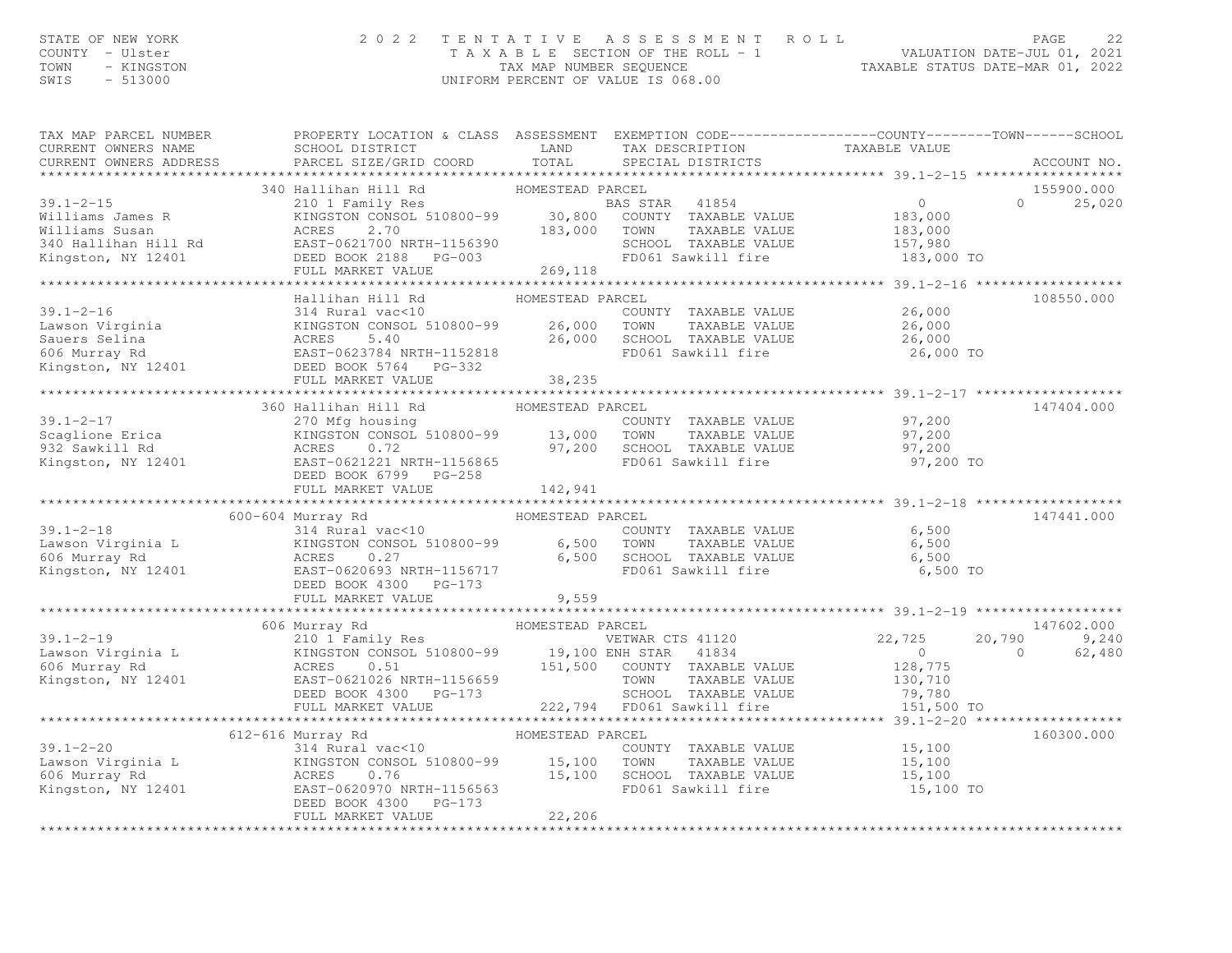# STATE OF NEW YORK CONTY - USE A Many of the Many Country - USE COUNTY - USE COUNTY - USE COUNTY - USE COUNTY -<br>COUNTY - UISter (1, 2021 TAXABLE SECTION OF THE ROLL - 1 WALUATION DATE-JUL 01, 2021<br>TAXABLE STATUS DATE-MAR 01

| CURRENT OWNERS ADDRESS<br>124661.000<br>39.1-2-21 Maria Mill Number ARCEL COUNTY TAXABLE VALUE<br>Nagy Shane 314 Rural vac<10 COUNTY TAXABLE VALUE 17,800<br>Nagy Erin ACRES 1.20 17,800 TOMN TAXABLE VALUE 17,800<br>615 Murray Rd EAST-0620933 NRTH-1156454 FD061 Sawkill<br>175201.000<br>382 Hallihan Hill Rd<br>HOMESTEAD PARCEL<br>$\begin{array}{cccccccc} 39.1-2-22.100 & 382 \text{ Hallihan Hill Rd} & \text{HOMESTEARD PAREEL} & & & & & & 175201.000 \\ & & 210 & \text{Family Res} & & 0 & 25,020 \\ \text{Barak Jennifer} & & 210 & \text{Family Res} & & 0 & 25,020 \\ \text{PO Box 216} & & \text{ACRES} & 1.30 \text{ BANK 210090} & 185,000 & \text{TOWN} & \text{TAXABLE VALUE} & 185,000 \\ & & & \text{ACRES} & 1.30 \text{ B$ | PROPERTY LOCATION & CLASS ASSESSMENT EXEMPTION CODE---------------COUNTY-------TOWN------SCHOOL |
|-----------------------------------------------------------------------------------------------------------------------------------------------------------------------------------------------------------------------------------------------------------------------------------------------------------------------------------------------------------------------------------------------------------------------------------------------------------------------------------------------------------------------------------------------------------------------------------------------------------------------------------------------------------------------------------------------------------------------------------------------------|-------------------------------------------------------------------------------------------------|
|                                                                                                                                                                                                                                                                                                                                                                                                                                                                                                                                                                                                                                                                                                                                                     |                                                                                                 |
|                                                                                                                                                                                                                                                                                                                                                                                                                                                                                                                                                                                                                                                                                                                                                     |                                                                                                 |
|                                                                                                                                                                                                                                                                                                                                                                                                                                                                                                                                                                                                                                                                                                                                                     |                                                                                                 |
|                                                                                                                                                                                                                                                                                                                                                                                                                                                                                                                                                                                                                                                                                                                                                     |                                                                                                 |
|                                                                                                                                                                                                                                                                                                                                                                                                                                                                                                                                                                                                                                                                                                                                                     |                                                                                                 |
|                                                                                                                                                                                                                                                                                                                                                                                                                                                                                                                                                                                                                                                                                                                                                     |                                                                                                 |
|                                                                                                                                                                                                                                                                                                                                                                                                                                                                                                                                                                                                                                                                                                                                                     |                                                                                                 |
| $\begin{tabular}{lllllllllllllllllll} \textbf{39.1-2-22.200} & \textbf{615 Murray Rd} & \textbf{Mwrray Rd} & \textbf{B0MESTEAD PARCEL} & \textbf{C0UNTY} & \textbf{TAXABLE VALUE} & \textbf{275,000} \\ \textbf{Nagy Shane D} & \textbf{KINGSTON CONSOL 510800-99} & \textbf{35,000 T0NN} & \textbf{TAXABLE VALUE} & \textbf{275,000} \\ \textbf{KINGSTON CONSOL 510800-99} & \textbf{35,000 T0NN} & \textbf$                                                                                                                                                                                                                                                                                                                                       | 175201.000                                                                                      |
|                                                                                                                                                                                                                                                                                                                                                                                                                                                                                                                                                                                                                                                                                                                                                     |                                                                                                 |
| DEED BOOK 6021 PG-264                                                                                                                                                                                                                                                                                                                                                                                                                                                                                                                                                                                                                                                                                                                               | 139131.000                                                                                      |
|                                                                                                                                                                                                                                                                                                                                                                                                                                                                                                                                                                                                                                                                                                                                                     |                                                                                                 |
|                                                                                                                                                                                                                                                                                                                                                                                                                                                                                                                                                                                                                                                                                                                                                     | 117701.100                                                                                      |
| $\Omega$<br>190,000 TO<br>DEED BOOK 5467 PG-244<br>279, 412<br>FULL MARKET VALUE                                                                                                                                                                                                                                                                                                                                                                                                                                                                                                                                                                                                                                                                    | 25,020                                                                                          |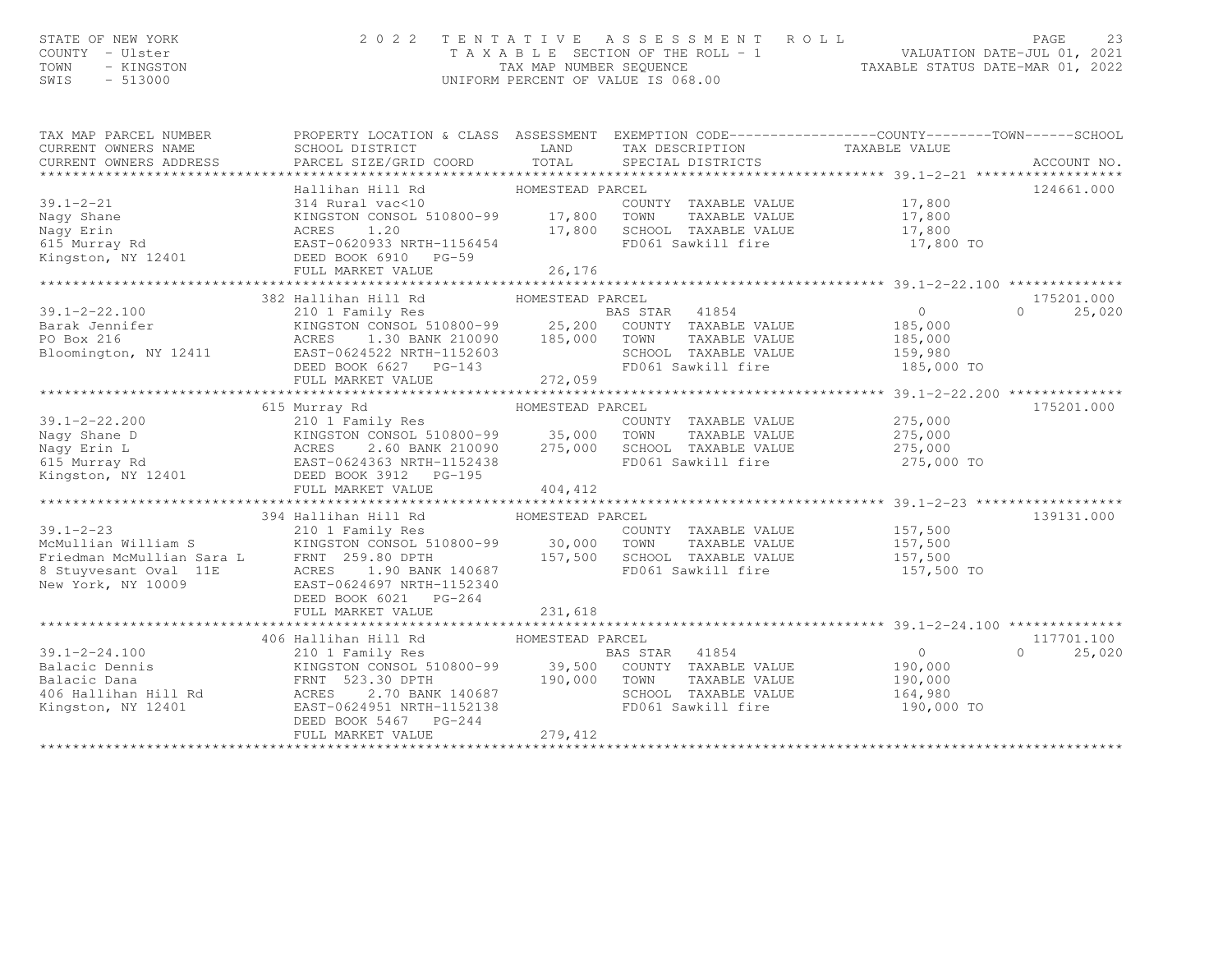| STATE OF NEW YORK<br>- Ulster<br>COUNTY<br>TOWN<br>- KINGSTON<br>$-513000$<br>SWIS | 2 0 2 2                      | TENTATIVE<br>TAX MAP NUMBER SEQUENCE | R O L L<br>A S S E S S M E N T<br>T A X A B L E SECTION OF THE ROLL - 1<br>UNIFORM PERCENT OF VALUE IS 068.00 | VALUATION DATE-JUL 01,<br>TAXABLE STATUS DATE-MAR 01, 2022 | PAGE<br>2.4<br>2021 |
|------------------------------------------------------------------------------------|------------------------------|--------------------------------------|---------------------------------------------------------------------------------------------------------------|------------------------------------------------------------|---------------------|
| TAX MAP PARCEL NUMBER                                                              | PROPERTY LOCATION & CLASS    | ASSESSMENT                           | EXEMPTION CODE----------------COUNTY-------TOWN------SCHOOL                                                   |                                                            |                     |
| CURRENT OWNERS NAME                                                                | SCHOOL DISTRICT              | LAND                                 | TAX DESCRIPTION                                                                                               | TAXABLE VALUE                                              |                     |
| CURRENT OWNERS ADDRESS                                                             | PARCEL SIZE/GRID COORD TOTAL |                                      | SPECIAL DISTRICTS                                                                                             |                                                            | ACCOUNT NO.         |
|                                                                                    |                              |                                      |                                                                                                               |                                                            | **************      |
|                                                                                    | Hallihan Hill Rd             | HOMESTEAD PARCEL                     |                                                                                                               |                                                            | 117701.200          |
| $39.1 - 2 - 24.200$                                                                | 311 Res vac land             |                                      | COUNTY<br>TAXABLE VALUE                                                                                       | 22,500                                                     |                     |
| Ulster Realty Holdings LLC                                                         | KINGSTON CONSOL 510800-99    | 22,500                               | TOWN<br>TAXABLE VALUE                                                                                         | 22,500                                                     |                     |
| %AnnaMaria Oppedisano                                                              | 2.80<br>ACRES                | 22,500                               | SCHOOL<br>TAXABLE VALUE                                                                                       | 22,500                                                     |                     |
| 31-07 Farrington St                                                                | EAST-0625331 NRTH-1152150    |                                      | FD061 Sawkill fire                                                                                            | 22,500 TO                                                  |                     |
| Flushing, NY 11354                                                                 | DEED BOOK 5791<br>PG-189     |                                      |                                                                                                               |                                                            |                     |
|                                                                                    | FULL MARKET VALUE            | 33,088                               |                                                                                                               |                                                            |                     |
|                                                                                    |                              |                                      |                                                                                                               |                                                            |                     |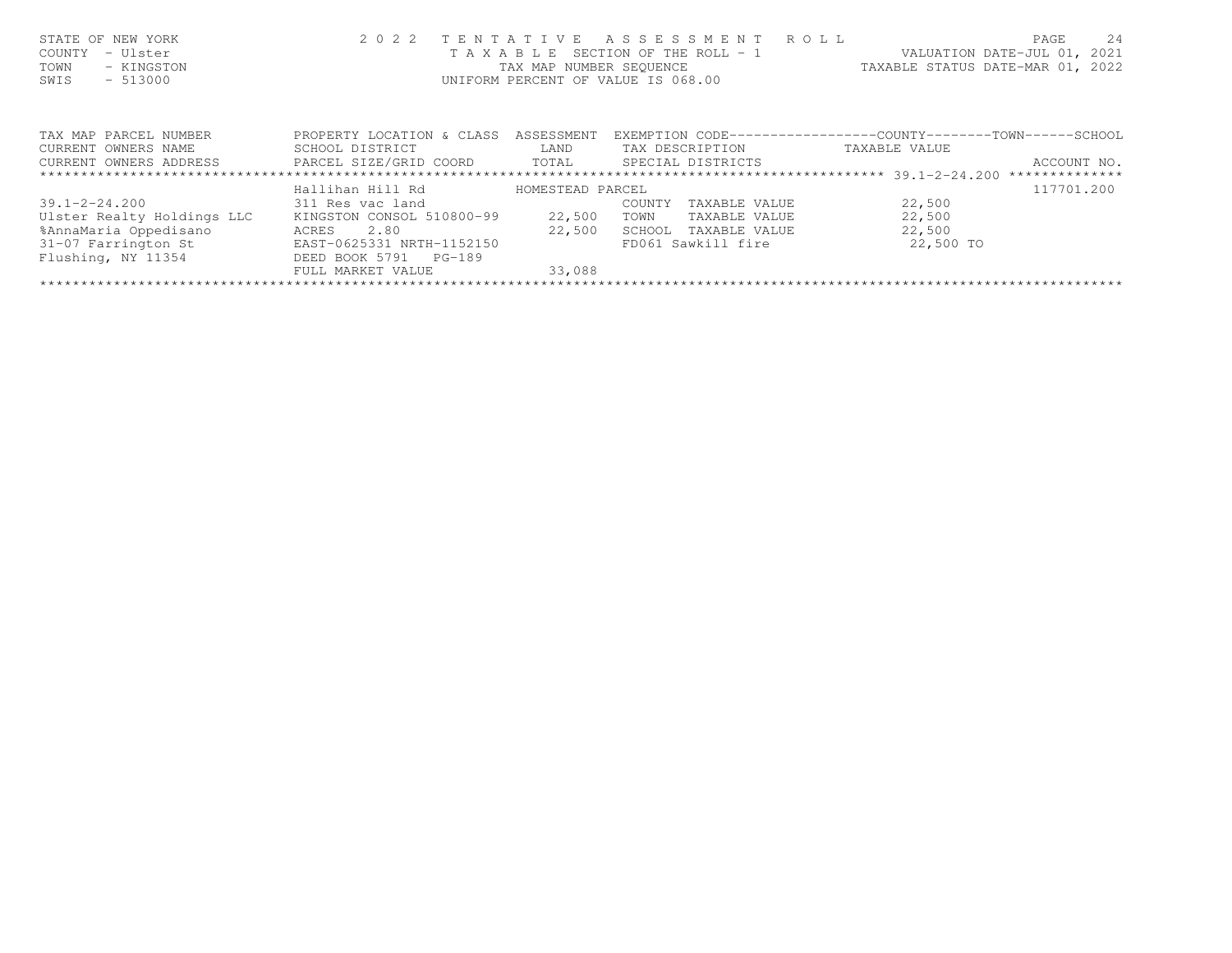|      | STATE OF NEW YORK | 2022 TENTATIVE ASSESSMENT ROLL                                       | PAGE                   | 2.5 |
|------|-------------------|----------------------------------------------------------------------|------------------------|-----|
|      | COUNTY - Ulster   | VALUATION DATE-JUL 01, 2021<br>T A X A B L E SECTION OF THE ROLL - 1 |                        |     |
| TOWN | - KINGSTON        | TAXABLE STATUS DATE-MAR 01, 2022<br>MAP SECTION - 039                |                        |     |
| SWIS | - 513000          | $SUB - SECTION - 001$                                                | RPS150/V04/L015        |     |
|      |                   | UNIFORM PERCENT OF VALUE IS 068.00                                   | CURRENT DATE 5/02/2022 |     |

#### \*\*\* S P E C I A L D I S T R I C T S U M M A R Y \*\*\*

| CODE DISTRICT NAME PARCELS TYPE | TOTAL EXTENSION | EXTENSION<br>VALUE. | AD VALOREM<br>VALUE. | <b>EXEMPT</b><br>AMOUNT | TAXABLE<br>VALUE |
|---------------------------------|-----------------|---------------------|----------------------|-------------------------|------------------|
| FD061 Sawkill fire              | 61 TOTAL        |                     | 5447,628             |                         | 5447,628         |

#### \*\*\* S C H O O L D I S T R I C T S U M M A R Y \*\*\*

| CODE   | DISTRICT NAME      | TOTAL<br>PARCELS | ASSESSED<br>LAND | ASSESSED<br>TOTAL | <b>EXEMPT</b><br>AMOUNT | TOTAL<br>TAXABLE | STAR<br>AMOUNT | STAR<br>TAXABLE |
|--------|--------------------|------------------|------------------|-------------------|-------------------------|------------------|----------------|-----------------|
| 510800 | KINGSTON CONSOLIDA | 61               | 1735,600         | 5447,628          | 24,640                  | 5422,988         | 262,640        | 5160,348        |
|        | SUB-TOTAL          | -61              | 1735,600         | 5447,628          | 24,640                  | 5422,988         | 262,640        | 5160,348        |
| 510899 | AREA LIBRARY       | 61               | 1735,600         | 5447,628          | 24,640                  | 5422,988         | 262,640        | 5160,348        |
|        | TOTAL              | 122              | 3471,200         | 10895,256         | 49,280                  | 10845,976        | 525,280        | 10320,696       |

\*\*\* S Y S T E M C O D E S S U M M A R Y \*\*\*

NO SYSTEM EXEMPTIONS AT THIS LEVEL

#### \*\*\* E X E M P T I O N S U M M A R Y \*\*\*

| CODE  | DESCRIPTION | TOTAL<br>PARCELS | COUNTY | TOWN   | SCHOOL  |
|-------|-------------|------------------|--------|--------|---------|
| 41120 | VETWAR CTS  |                  | 22,725 | 20,790 | 9,240   |
| 41130 | VETCOM CTS  |                  | 33,750 | 33,750 | 15,400  |
| 41834 | ENH STAR    |                  |        |        | 62,480  |
| 41854 | BAS STAR    |                  |        |        | 200,160 |
|       | TOTAL       |                  | 56,475 | 54,540 | 287,280 |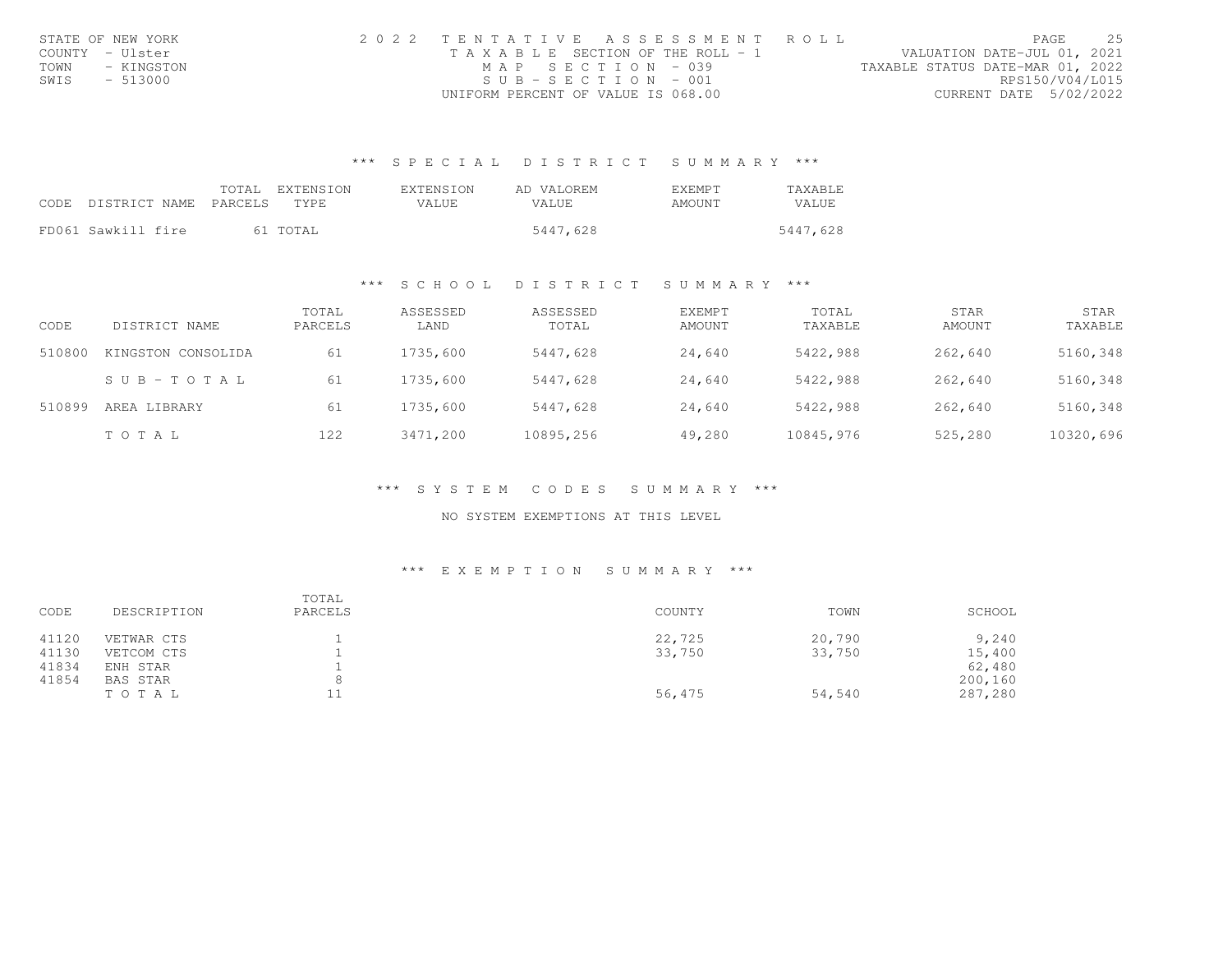|      | STATE OF NEW YORK | 2022 TENTATIVE ASSESSMENT ROLL        | 26<br>PAGE.                      |
|------|-------------------|---------------------------------------|----------------------------------|
|      | COUNTY - Ulster   | T A X A B L E SECTION OF THE ROLL - 1 | VALUATION DATE-JUL 01, 2021      |
| TOWN | - KINGSTON        | MAP SECTION - 039                     | TAXABLE STATUS DATE-MAR 01, 2022 |
| SWIS | $-513000$         | $SUB - SECTION - 001$                 | RPS150/V04/L015                  |
|      |                   | UNIFORM PERCENT OF VALUE IS 068.00    | CURRENT DATE 5/02/2022           |

#### \*\*\* G R A N D T O T A L S \*\*\*

| ROLL<br><b>SEC</b> | 'SCRIPTION   | TOTAL<br>PARCELS | <b>CCLCCLL</b><br>LAND | <b>CCFCCFI</b> | TAXABLE<br>COUNTY                | TAXABLE<br>TOWN | TAXABLE<br>SCHOOL  | STAR<br>TAXABLE |
|--------------------|--------------|------------------|------------------------|----------------|----------------------------------|-----------------|--------------------|-----------------|
|                    | <b>AVART</b> |                  | 600                    | 628            | 5301<br>152<br><u>JJJII 1 JJ</u> | 5393,088        | ,988<br>$\sim$ 122 | ,348<br>5160    |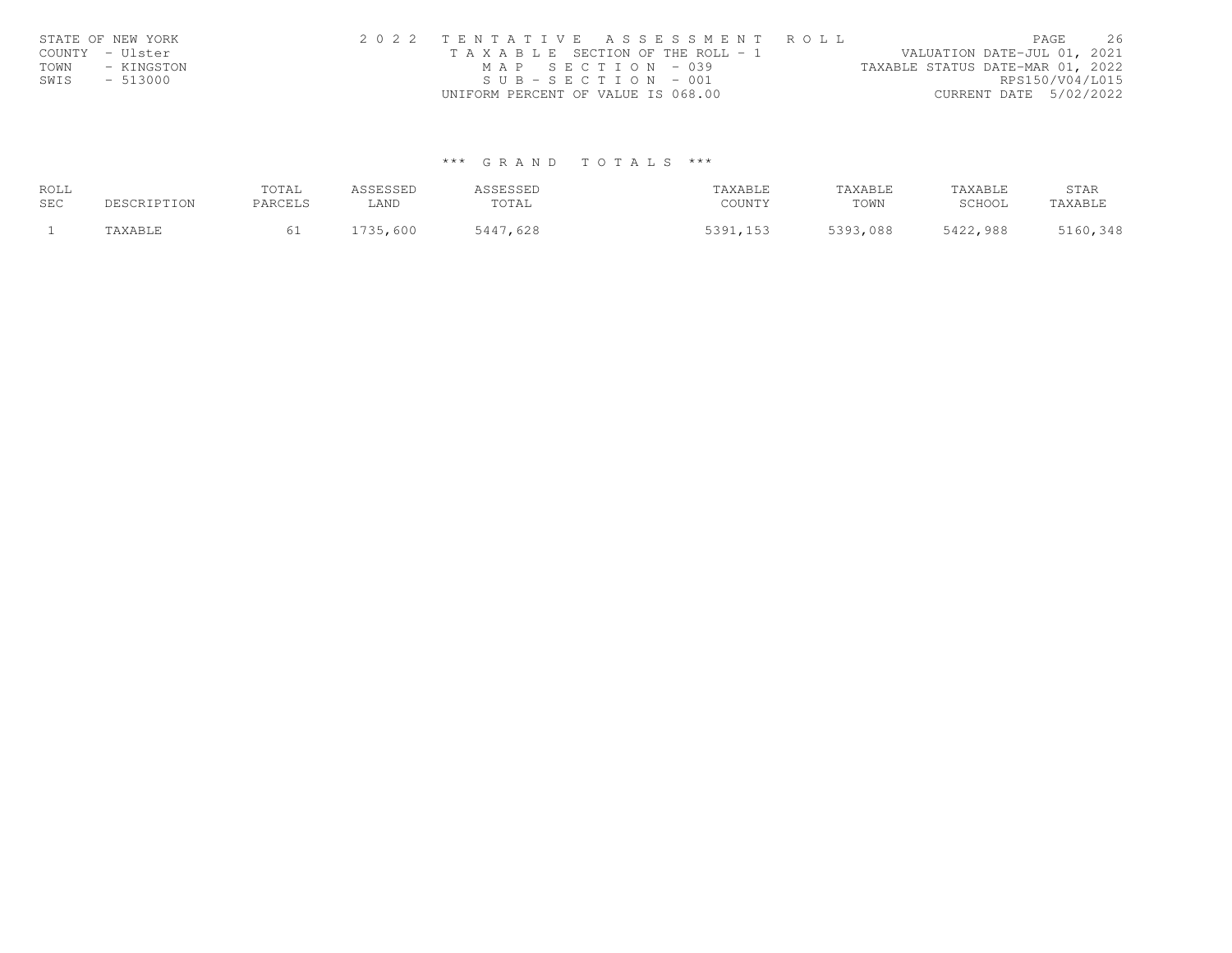# STATE OF NEW YORK CONTY - USE A Many of the Many Country - USE COUNTY - USE PAGE 27<br>COUNTY - Ulster COUNTY - USE COUNTY - TAX A B L E SECTION OF THE ROLL - 1 WALUATION DATE-JUL 01, 2021<br>TAX A B L E SECTION OF THE ROLL - 1

| TAX MAP PARCEL NUMBER<br>CURRENT OWNERS NAME                                                                                                                                                                                                       | PROPERTY LOCATION & CLASS ASSESSMENT EXEMPTION CODE----------------COUNTY-------TOWN------SCHOOL           |                  |                                                                  |                     |                    |
|----------------------------------------------------------------------------------------------------------------------------------------------------------------------------------------------------------------------------------------------------|------------------------------------------------------------------------------------------------------------|------------------|------------------------------------------------------------------|---------------------|--------------------|
|                                                                                                                                                                                                                                                    |                                                                                                            |                  |                                                                  |                     |                    |
|                                                                                                                                                                                                                                                    | 24 Old Ball Park Rd MOMESTEAD PARCEL                                                                       |                  |                                                                  |                     | 123601.000         |
| 39.3-1-1<br>Levine Rebecca C 2 2101 Family Res<br>Levine Rebecca C 2 2101 Family Res<br>24 2101 Family Res<br>24 2101 Family Res<br>24 2101 Family Res<br>24 2101 Family Res<br>24 2101 Family Res<br>24 2101 Family Res<br>24 2101 Family Res<br> |                                                                                                            |                  |                                                                  |                     | $\Omega$<br>25,020 |
|                                                                                                                                                                                                                                                    | FULL MARKET VALUE                                                                                          | 154,412          | FD061 Sawkill fire                                               | 105,000 TO          |                    |
|                                                                                                                                                                                                                                                    |                                                                                                            |                  |                                                                  |                     |                    |
|                                                                                                                                                                                                                                                    | Old Ball Park Rd                                                                                           | HOMESTEAD PARCEL |                                                                  |                     | 123601.000         |
|                                                                                                                                                                                                                                                    |                                                                                                            |                  |                                                                  |                     |                    |
|                                                                                                                                                                                                                                                    |                                                                                                            |                  |                                                                  |                     |                    |
|                                                                                                                                                                                                                                                    |                                                                                                            |                  |                                                                  |                     |                    |
|                                                                                                                                                                                                                                                    | DEED BOOK 6187 PG-159                                                                                      |                  |                                                                  | 22,500 TO           |                    |
|                                                                                                                                                                                                                                                    |                                                                                                            |                  |                                                                  |                     |                    |
|                                                                                                                                                                                                                                                    | 314 Old Ball Park Rd MOMESTEAD PARCEL                                                                      |                  |                                                                  |                     | 140809.000         |
| $39.3 - 1 - 2.200$                                                                                                                                                                                                                                 | 314 Rural vac<10                                                                                           |                  |                                                                  |                     |                    |
|                                                                                                                                                                                                                                                    |                                                                                                            |                  | COUNTY TAXABLE VALUE 10,000<br>TOWN TAXABLE VALUE 10,000         |                     |                    |
|                                                                                                                                                                                                                                                    |                                                                                                            |                  |                                                                  |                     |                    |
|                                                                                                                                                                                                                                                    |                                                                                                            |                  |                                                                  |                     |                    |
|                                                                                                                                                                                                                                                    | FULL MARKET VALUE 14,706                                                                                   |                  |                                                                  |                     |                    |
|                                                                                                                                                                                                                                                    |                                                                                                            |                  |                                                                  |                     |                    |
|                                                                                                                                                                                                                                                    |                                                                                                            |                  |                                                                  |                     | 127700.000         |
| $39.3 - 1 - 2.300$                                                                                                                                                                                                                                 |                                                                                                            |                  | COUNTY TAXABLE VALUE 7,500<br>TAXABLE VALUE                      | 7,500               |                    |
|                                                                                                                                                                                                                                                    | KINGSTON CONSOL 510800-99 7,500 TOWN                                                                       |                  |                                                                  |                     |                    |
| 39.3-1-2.300<br>Mambondimumwe Elizabeth<br>23 Voorhees Ave<br>Kingston, NY 12401                                                                                                                                                                   | ACRES 1.60 7,500 SCHOOL TAXABLE VALUE 7,500 7,500<br>EAST-0614900 NRTH-1152333 FD061 Sawkill fire 7,500 TO |                  |                                                                  |                     |                    |
|                                                                                                                                                                                                                                                    | DEED BOOK 5936 PG-10<br>FULL MARKET VALUE                                                                  | 11,029           |                                                                  |                     |                    |
|                                                                                                                                                                                                                                                    |                                                                                                            |                  |                                                                  |                     |                    |
| 39.3-1-2.400<br>County of Ulster and MON-HOMESTEAD PARCEL<br>County of Ulster Enter and S22 Rural vac>10<br>County of Ulster Enter and S22 Rural vac>10<br>EQ Box 1800<br>ERS 22.30<br>Xingston, NY 12402<br>ERS 20.30<br>ERS 20.30<br>ERS 20.30   |                                                                                                            |                  |                                                                  |                     | 152010.000         |
|                                                                                                                                                                                                                                                    |                                                                                                            |                  |                                                                  |                     |                    |
|                                                                                                                                                                                                                                                    |                                                                                                            |                  |                                                                  |                     |                    |
|                                                                                                                                                                                                                                                    |                                                                                                            |                  |                                                                  |                     |                    |
|                                                                                                                                                                                                                                                    |                                                                                                            |                  |                                                                  |                     |                    |
|                                                                                                                                                                                                                                                    | DEED BOOK 6808 PG-93                                                                                       |                  |                                                                  |                     |                    |
|                                                                                                                                                                                                                                                    | FULL MARKET VALUE                                                                                          | 44,118           |                                                                  |                     |                    |
|                                                                                                                                                                                                                                                    |                                                                                                            |                  | ********************************** 39.3–1–2.500 **************** |                     |                    |
|                                                                                                                                                                                                                                                    |                                                                                                            |                  |                                                                  |                     | 145650.000         |
|                                                                                                                                                                                                                                                    |                                                                                                            |                  |                                                                  |                     |                    |
|                                                                                                                                                                                                                                                    |                                                                                                            |                  |                                                                  |                     |                    |
|                                                                                                                                                                                                                                                    |                                                                                                            |                  |                                                                  | 27,500<br>27,500 TO |                    |
|                                                                                                                                                                                                                                                    |                                                                                                            |                  |                                                                  |                     |                    |
|                                                                                                                                                                                                                                                    | FULL MARKET VALUE                                                                                          | 40,441           |                                                                  |                     |                    |
|                                                                                                                                                                                                                                                    |                                                                                                            |                  |                                                                  |                     |                    |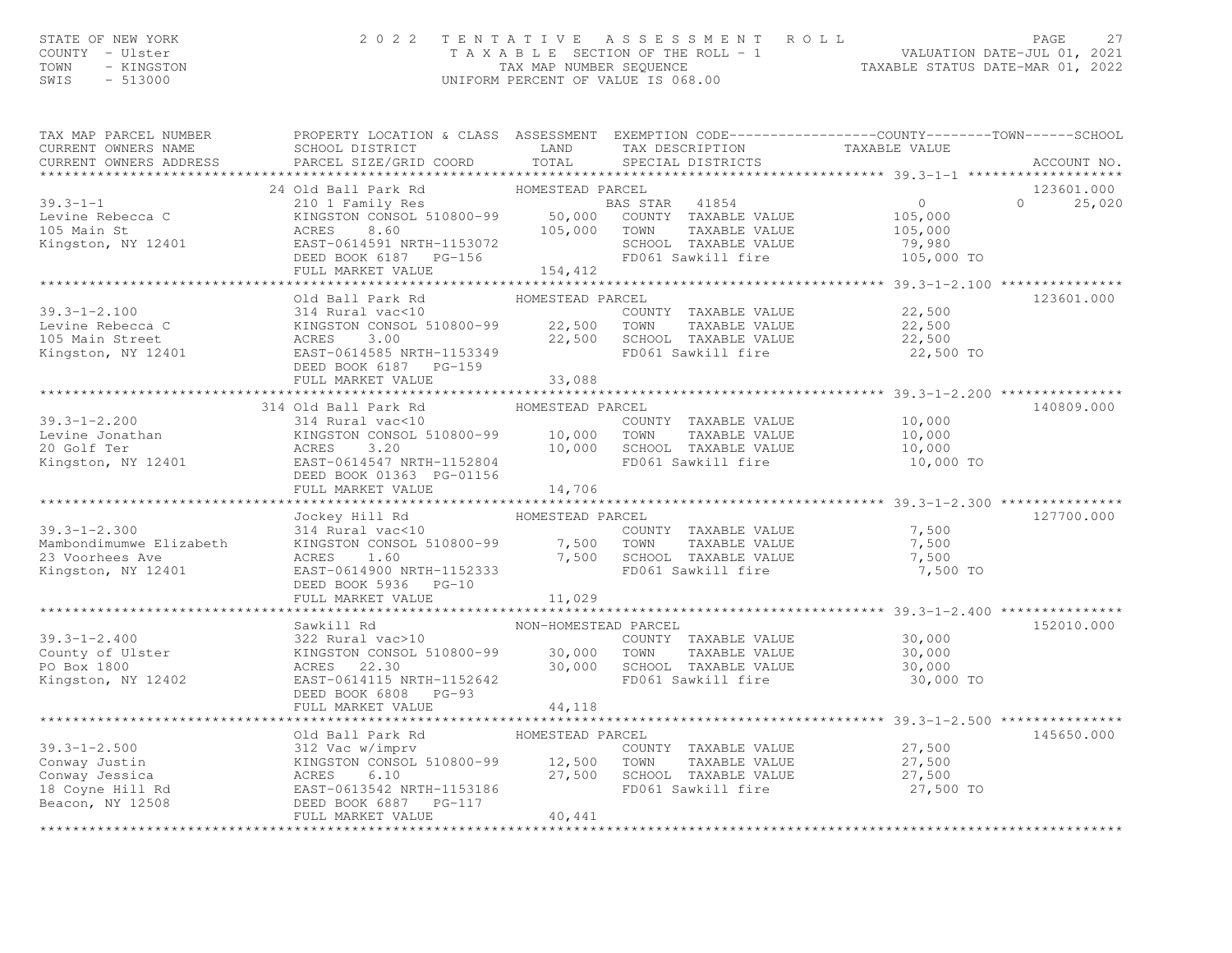# STATE OF NEW YORK CONTY - USE A Many of the Many Country - USE COUNTY - USE PAGE 28<br>COUNTY - Ulster COUNTY - USE COUNTY - TAX A B L E SECTION OF THE ROLL - 1 WALUATION DATE-JUL 01, 2021<br>TAX A B L E SECTION OF THE ROLL - 1

| TAX MAP PARCEL NUMBER<br>CURRENT OWNERS NAME<br>CURRENT OWNERS ADDRESS | PROPERTY LOCATION & CLASS ASSESSMENT<br>SCHOOL DISTRICT<br>PARCEL SIZE/GRID COORD                                 | LAND<br>TOTAL    | EXEMPTION CODE-----------------COUNTY-------TOWN------SCHOOL<br>TAX DESCRIPTION<br>SPECIAL DISTRICTS | TAXABLE VALUE    | ACCOUNT NO. |
|------------------------------------------------------------------------|-------------------------------------------------------------------------------------------------------------------|------------------|------------------------------------------------------------------------------------------------------|------------------|-------------|
| ***********************                                                | ******************************                                                                                    |                  |                                                                                                      |                  |             |
|                                                                        | 10 Old Ball Park Rd                                                                                               | HOMESTEAD PARCEL |                                                                                                      |                  | 152011.000  |
| $39.3 - 1 - 2.610$                                                     | 210 1 Family Res                                                                                                  |                  | COUNTY TAXABLE VALUE                                                                                 | 137,500          |             |
| Wing Zachariah D                                                       | KINGSTON CONSOL 510800-99                                                                                         | 28,500           | TOWN<br>TAXABLE VALUE                                                                                | 137,500          |             |
| Wing Gillette R                                                        | ACRES<br>4.60 BANK 210090                                                                                         | 137,500          | SCHOOL TAXABLE VALUE                                                                                 | 137,500          |             |
| 20 Brevoort Pl Apt 1                                                   | EAST-0615704 NRTH-1153162                                                                                         |                  | FD061 Sawkill fire                                                                                   | 137,500 TO       |             |
| Brooklyn, NY 11216                                                     | DEED BOOK 5837 PG-18                                                                                              |                  |                                                                                                      |                  |             |
|                                                                        | FULL MARKET VALUE                                                                                                 | 202,206          |                                                                                                      |                  |             |
|                                                                        | 22 Old Ball Park Rd                                                                                               | HOMESTEAD PARCEL |                                                                                                      |                  | 152011.200  |
| $39.3 - 1 - 2.620$                                                     | 210 1 Family Res                                                                                                  |                  | COUNTY TAXABLE VALUE                                                                                 | 241,500          |             |
| Rhie Esther                                                            | KINGSTON CONSOL 510800-99 27,200 TOWN                                                                             |                  | TAXABLE VALUE                                                                                        | 241,500          |             |
|                                                                        | 1.80 BANK 140687                                                                                                  |                  | 241,500 SCHOOL TAXABLE VALUE                                                                         | 241,500          |             |
|                                                                        |                                                                                                                   |                  | FD061 Sawkill fire                                                                                   | 241,500 TO       |             |
| Watkins Eric<br>507 11th St<br>Brooklyn, NY 11215                      |                                                                                                                   |                  |                                                                                                      |                  |             |
|                                                                        |                                                                                                                   | 355,147          |                                                                                                      |                  |             |
|                                                                        | KINGSTON CO<br>ACRES 1.80 BANK 14000.<br>EAST-0615221 NRTH-1153121<br>DEED BOOK 6792 PG-323<br>THIJ, MARKET VALUE |                  |                                                                                                      |                  |             |
|                                                                        | 131 Rymrock Rd                                                                                                    |                  | NON-HMSTD PCL- 1 PCT OF A/V USED FOR HMSTD EX                                                        |                  | 106861.000  |
| $39.3 - 1 - 3$                                                         | 416 Mfg hsing pk                                                                                                  |                  | COUNTY TAXABLE VALUE                                                                                 | 2236,500         |             |
| Garden Homes Park Co                                                   | KINGSTON CONSOL 510800-99                                                                                         | 1325,000         | TOWN<br>TAXABLE VALUE                                                                                | 2236,500         |             |
| Attn: Garden Homes Manage Cor ACRES 31.10                              |                                                                                                                   | 2236,500         | SCHOOL TAXABLE VALUE                                                                                 | 2236,500         |             |
| 29 Knapp St<br>PO Box 4401<br>Stamford, CT 06907                       | EAST-0613996 NRTH-1152056                                                                                         |                  | FD061 Sawkill fire                                                                                   | 2236,500 TO      |             |
|                                                                        | DEED BOOK 01504 PG-00259<br>FULL MARKET VALUE                                                                     |                  |                                                                                                      |                  |             |
|                                                                        |                                                                                                                   | 3288,971         |                                                                                                      |                  |             |
|                                                                        | Rymrock Rd                                                                                                        |                  | NON-HMSTD PCL- 1 PCT OF A/V USED FOR HMSTD EX                                                        |                  | 106862.000  |
| $39.3 - 1 - 4.100$                                                     | 416 Mfg hsing pk                                                                                                  |                  | COUNTY TAXABLE VALUE                                                                                 | 352,500          |             |
| Garden Homes Park Co                                                   | KINGSTON CONSOL 510800-99                                                                                         | 250,000 TOWN     | TAXABLE VALUE                                                                                        | 352,500          |             |
| Attn: Garden Homes Manage Cor ACRES 33.40                              |                                                                                                                   | 352,500          | SCHOOL TAXABLE VALUE                                                                                 | 352,500          |             |
| 29 Knapp St                                                            | EAST-0613870 NRTH-1151377                                                                                         |                  | FD061 Sawkill fire                                                                                   | 352,500 TO       |             |
| PO Box 4401                                                            | DEED BOOK 01504 PG-00259                                                                                          |                  |                                                                                                      |                  |             |
| Stamford, CT 06907                                                     | FULL MARKET VALUE                                                                                                 | 518,382          |                                                                                                      |                  |             |
|                                                                        |                                                                                                                   |                  |                                                                                                      |                  |             |
|                                                                        | North Rd                                                                                                          | HOMESTEAD PARCEL |                                                                                                      |                  | 160754.000  |
| $39.3 - 1 - 4.200$                                                     | 314 Rural vac<10                                                                                                  |                  | COUNTY TAXABLE VALUE                                                                                 | 17,000           |             |
| Garden Homes Park Company<br>29 Knapp St                               | KINGSTON CONSOL 510800-99<br>ACRES<br>1.00                                                                        | 17,000<br>17,000 | TOWN<br>TAXABLE VALUE<br>SCHOOL TAXABLE VALUE                                                        | 17,000<br>17,000 |             |
| Stamford, CT 06907                                                     | EAST-0612827 NRTH-1151432                                                                                         |                  | FD061 Sawkill fire                                                                                   | 17,000 TO        |             |
|                                                                        | DEED BOOK 2257 PG-0104                                                                                            |                  |                                                                                                      |                  |             |
|                                                                        | FULL MARKET VALUE                                                                                                 | 25,000           |                                                                                                      |                  |             |
|                                                                        |                                                                                                                   |                  |                                                                                                      |                  |             |
|                                                                        | 182 Jockey Hill Rd                                                                                                | HOMESTEAD PARCEL |                                                                                                      |                  | 137261.100  |
| $39.3 - 1 - 13.100$                                                    | 210 1 Family Res                                                                                                  |                  | COUNTY TAXABLE VALUE                                                                                 | 130,000          |             |
| Malsatzki Christian                                                    | KINGSTON CONSOL 510800-99                                                                                         | 50,000 TOWN      | TAXABLE VALUE                                                                                        | 130,000          |             |
| Malsatzki Courtney                                                     | Homestead Parcel                                                                                                  |                  | 130,000 SCHOOL TAXABLE VALUE                                                                         | 130,000          |             |
| 182 Jockey Hill Rd                                                     | Life Estate Suzanne Bruno                                                                                         |                  | FD061 Sawkill fire                                                                                   | 130,000 TO       |             |
| Kingston, NY 12401                                                     | ACRES<br>8.00 BANK 210090                                                                                         |                  |                                                                                                      |                  |             |
|                                                                        | EAST-0614136 NRTH-1149690                                                                                         |                  |                                                                                                      |                  |             |
|                                                                        | DEED BOOK 6196 PG-94<br>FULL MARKET VALUE                                                                         | 191,176          |                                                                                                      |                  |             |
|                                                                        |                                                                                                                   |                  |                                                                                                      |                  |             |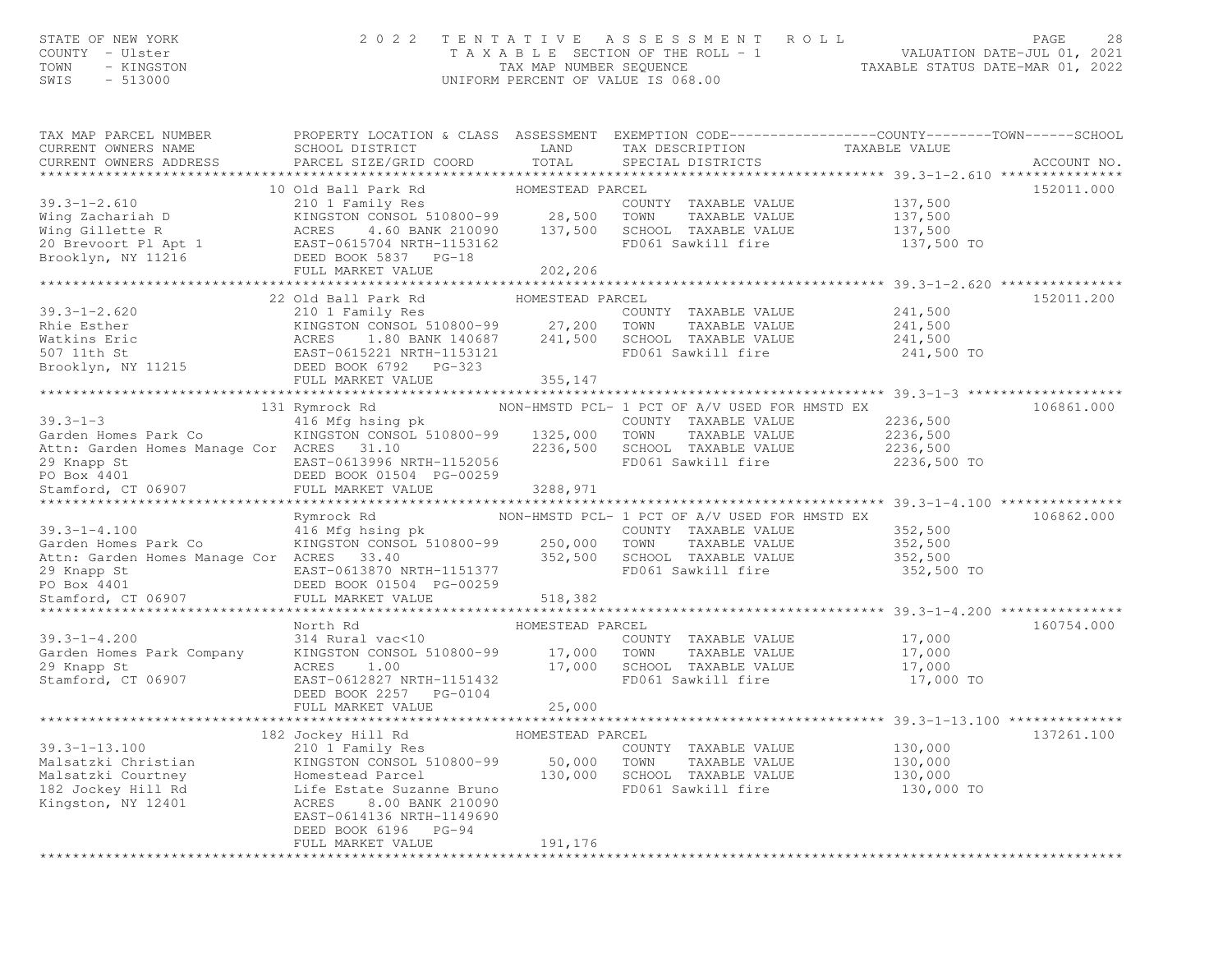| STATE OF NEW YORK<br>COUNTY - Ulster<br>TOWN<br>- KINGSTON<br>SWIS<br>$-513000$                  | 2 0 2 2                                                                                                                                                                             |                                       | TENTATIVE ASSESSMENT ROLL<br>UNIFORM PERCENT OF VALUE IS 068.00                             |                                                          | PAGE<br>29                       |
|--------------------------------------------------------------------------------------------------|-------------------------------------------------------------------------------------------------------------------------------------------------------------------------------------|---------------------------------------|---------------------------------------------------------------------------------------------|----------------------------------------------------------|----------------------------------|
| TAX MAP PARCEL NUMBER<br>CURRENT OWNERS NAME<br>CURRENT OWNERS ADDRESS                           | PROPERTY LOCATION & CLASS ASSESSMENT EXEMPTION CODE-----------------COUNTY-------TOWN------SCHOOL<br>SCHOOL DISTRICT<br>PARCEL SIZE/GRID COORD                                      | <b>LAND</b><br>TOTAL                  | TAX DESCRIPTION<br>SPECIAL DISTRICTS                                                        | TAXABLE VALUE                                            | ACCOUNT NO.                      |
|                                                                                                  | 201 Jockey Hill Rd                                                                                                                                                                  | HOMESTEAD PARCEL                      |                                                                                             |                                                          | 137261.210                       |
| $39.3 - 1 - 13.210$<br>Eckert Ronald<br>Eckert Judy<br>201 Jockey Hill Rd<br>Kingston, NY 12401  | 270 Mfg housing<br>KINGSTON CONSOL 510800-99 36,000 COUNTY TAXABLE VALUE<br>Homestead Parcel<br>ACRES 4.60<br>EAST-0613937 NRTH-1149395<br>DEED BOOK 4379 PG-109                    | 65,500                                | TOWN<br>TAXABLE VALUE<br>SCHOOL TAXABLE VALUE<br>FD061 Sawkill fire                         | $\overline{0}$<br>65,500<br>65,500<br>3,020<br>65,500 TO | $\Omega$<br>62,480               |
|                                                                                                  | FULL MARKET VALUE                                                                                                                                                                   | 96,324                                |                                                                                             |                                                          |                                  |
|                                                                                                  | 176 Jockey Hill Rd                                                                                                                                                                  | HOMESTEAD PARCEL                      |                                                                                             |                                                          | 169109.000                       |
| $39.3 - 1 - 14$<br>Gaddy Elizabeth Sue<br>Gaddy Edward<br>PO Box 120<br>Lake Katrine, NY 12449   | 270 Mfg housing<br>KINGSTON CONSOL 510800-99 20,900<br>FRNT 142.00 DPTH 207.00 105,000<br>ACRES 0.72<br>EAST-0614412 NRTH-1149708<br>DEED BOOK 6756 PG-19                           |                                       | COUNTY TAXABLE VALUE<br>TOWN<br>TAXABLE VALUE<br>SCHOOL TAXABLE VALUE<br>FD061 Sawkill fire | 105,000<br>105,000<br>105,000<br>105,000 TO              |                                  |
|                                                                                                  | FULL MARKET VALUE                                                                                                                                                                   | 154,412                               |                                                                                             |                                                          |                                  |
|                                                                                                  |                                                                                                                                                                                     |                                       |                                                                                             |                                                          |                                  |
| $39.3 - 1 - 15.100$                                                                              | 159 Jockey Hill Rd                                                                                                                                                                  | HOMESTEAD PARCEL                      |                                                                                             | $\overline{0}$                                           | 155201.100<br>25,020<br>$\Omega$ |
| 39.3-1-15.100<br>Morrison John<br>Morrison Christine<br>159 Jockey Hill Rd<br>Kingston, NY 12401 | 210 1 Family Res<br>KINGSTON CONSOL 510800-99<br>ACRES 3.20 BANK 80496 265,000 TOWN TAXABLE VALUE<br>EAST-0615025 NRTH-1149943<br>DEED BOOK 4208 PG-38<br>FULL MARKET VALUE 389,706 |                                       | SCHOOL TAXABLE VALUE<br>FD061 Sawkill fire 265,000 TO                                       | 265,000<br>265,000<br>239,980                            |                                  |
|                                                                                                  |                                                                                                                                                                                     |                                       |                                                                                             |                                                          |                                  |
| $39.3 - 1 - 15.210$<br>DRTG<br>80 Hill Rd<br>Kingston, NY 12401                                  | 165 Jockey Hill Rd<br>411 Apartment<br>KINGSTON CONSOL 510800-99<br>ACRES<br>6.00<br>EAST-0614776 NRTH-1149866                                                                      | HOMESTEAD PARCEL<br>55,000<br>150,000 | COUNTY TAXABLE VALUE<br>TOWN<br>TAXABLE VALUE<br>SCHOOL TAXABLE VALUE<br>FD061 Sawkill fire | 150,000<br>150,000<br>150,000<br>150,000 TO              | 155201.200                       |
|                                                                                                  | DEED BOOK 6292 PG-68<br>FULL MARKET VALUE                                                                                                                                           | 220,588                               |                                                                                             |                                                          |                                  |
|                                                                                                  |                                                                                                                                                                                     |                                       |                                                                                             |                                                          |                                  |
| $39.3 - 1 - 15.410$<br>Diamond Michael<br>6 Van Dale Ct<br>Woodstock, NY 12498                   | 168 Jockey Hill Rd<br>311 Res vac land construction<br>KINGSTON CONSOL 510800-99<br>ACRES<br>4.70<br>EAST-0614082 NRTH-1150158<br>DEED BOOK 6734 PG-224                             | HOMESTEAD PARCEL<br>40,000<br>40,000  | COUNTY TAXABLE VALUE<br>TOWN<br>TAXABLE VALUE<br>SCHOOL TAXABLE VALUE<br>FD061 Sawkill fire | 40,000<br>40,000<br>40,000<br>40,000 TO                  | 155201.400                       |
|                                                                                                  | FULL MARKET VALUE                                                                                                                                                                   | 58,824<br>******************          |                                                                                             |                                                          |                                  |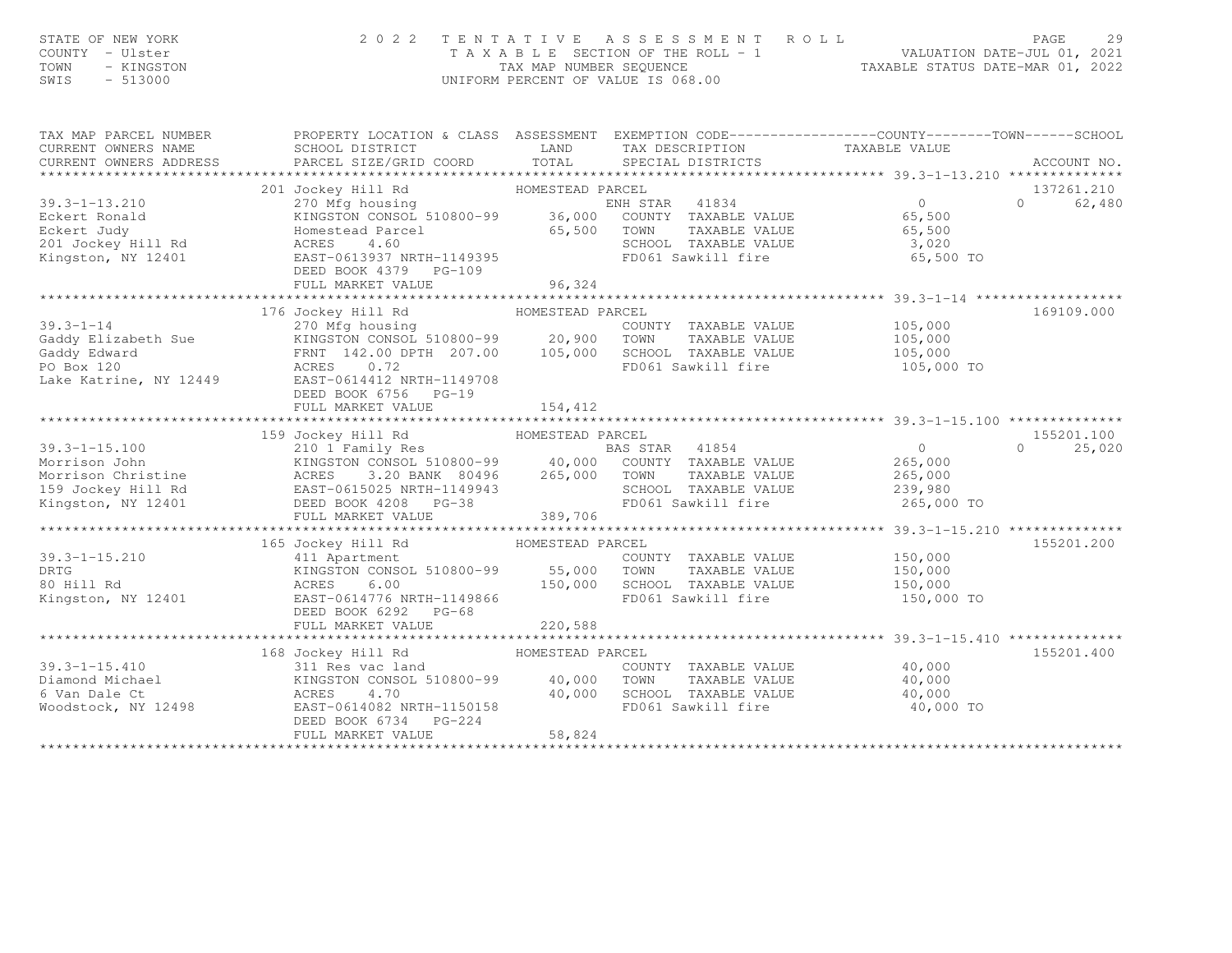# STATE OF NEW YORK CONTY - USE A Many of the Many Country - USE COUNTY - USE COUNTY - USE COUNTY - USE COUNTY -<br>COUNTY - UISter (1, 2021 TAXABLE SECTION OF THE ROLL - 1 WALUATION DATE-JUL 01, 2021<br>TAXABLE STATUS DATE-MAR 01

| TAX MAP PARCEL NUMBER<br>CURRENT OWNERS NAME<br>CURRENT OWNERS ADDRESS                                                          | PROPERTY LOCATION & CLASS ASSESSMENT EXEMPTION CODE----------------COUNTY-------TOWN------SCHOOL<br>SCHOOL DISTRICT<br>PARCEL SIZE/GRID COORD                                                                                                                                                                        | LAND<br>TOTAL                          | TAX DESCRIPTION TAXABLE VALUE<br>SPECIAL DISTRICTS                                                                    |                                                    | ACCOUNT NO.                      |
|---------------------------------------------------------------------------------------------------------------------------------|----------------------------------------------------------------------------------------------------------------------------------------------------------------------------------------------------------------------------------------------------------------------------------------------------------------------|----------------------------------------|-----------------------------------------------------------------------------------------------------------------------|----------------------------------------------------|----------------------------------|
| $39.3 - 1 - 17$<br>Banks Donna<br>119 Jockey Hill Rd<br>Kingston, NY 12401                                                      | 119 Jockey Hill Rd<br>210 1 Family Res<br>KINGSTON CONSOL 510800-99 20,300<br>0.61<br>ACRES<br>EAST-0614835 NRTH-1150968<br>DEED BOOK 2644 PG-291<br>FULL MARKET VALUE                                                                                                                                               | HOMESTEAD PARCEL<br>150,000<br>220,588 | BAS STAR 41854<br>COUNTY TAXABLE VALUE<br>TOWN<br>TAXABLE VALUE<br>SCHOOL TAXABLE VALUE 124,980<br>FD061 Sawkill fire | $\overline{0}$<br>150,000<br>150,000<br>150,000 TO | 174507.000<br>25,020<br>$\Omega$ |
|                                                                                                                                 |                                                                                                                                                                                                                                                                                                                      |                                        |                                                                                                                       |                                                    |                                  |
| $39.3 - 1 - 18.100$<br>Garden Homes Park Co<br>Attn: Garden Homes Mgmt Corp<br>29 Knapp St<br>PO Box 4401<br>Stamford, CT 06907 | Jockey Hill Rd<br>314 Rural vac<10 (COUNT<br>KINGSTON CONSOL 510800-99 13,900 TOWN<br>KINGSTON CONSOL 510800-99 13,900 TOWN TAXABLE VALUE 13,900<br>FRNT 240.00 DPTH 150.00 13,900 SCHOOL TAXABLE VALUE 13,900<br><b>ACRES</b><br>0.66<br>EAST-0614785 NRTH-1150796<br>DEED BOOK 01529 PG-00859<br>FULL MARKET VALUE | HOMESTEAD PARCEL<br>20,441             | COUNTY TAXABLE VALUE<br>FD061 Sawkill fire                                                                            | 13,900<br>13,900 TO                                | 160864.000                       |
|                                                                                                                                 |                                                                                                                                                                                                                                                                                                                      |                                        |                                                                                                                       |                                                    |                                  |
| $39.3 - 1 - 18.200$<br>Planthaber Frederick Jr<br>Planthaber Corinne<br>104 Jockey Hill Rd<br>Kingston, NY 12401                | Jockey Hill Rd<br>314 Rural vac<10 HOMESTEAD<br>KINGSTON CONSOL 510800-99 15,000<br>1.30<br>ACRES<br>EAST-0614891 NRTH-1151229<br>DEED BOOK 01444 PG-00596<br>FULL MARKET VALUE                                                                                                                                      | HOMESTEAD PARCEL<br>15,000<br>22,059   | COUNTY TAXABLE VALUE 15,000<br>TOWN<br>TAXABLE VALUE<br>SCHOOL TAXABLE VALUE<br>FD061 Sawkill fire                    | 15,000<br>15,000<br>15,000 TO                      | 160441.000                       |
|                                                                                                                                 |                                                                                                                                                                                                                                                                                                                      |                                        |                                                                                                                       |                                                    |                                  |
| $39.3 - 1 - 19.100$<br>Parsons Eric A<br>69 Luyster St<br>Huntington Station, NY 11746                                          | Jockey Hill Rd<br>314 Rural vac<10<br>KINGSTON CONSOL 510800-99 17,000 TOWN<br>Homestead Parcel<br>ACRES<br>1.00<br>EAST-0615989 NRTH-1152857<br>DEED BOOK 3989 PG-86                                                                                                                                                | HOMESTEAD PARCEL<br>17,000             | COUNTY TAXABLE VALUE 17,000<br>TAXABLE VALUE<br>SCHOOL TAXABLE VALUE<br>FD061 Sawkill fire                            | 17,000<br>17,000<br>17,000 TO                      | 127801.000                       |
|                                                                                                                                 | FULL MARKET VALUE                                                                                                                                                                                                                                                                                                    | 25,000                                 |                                                                                                                       |                                                    |                                  |
| $39.3 - 1 - 19.211$<br>Mambondimumwe Elizabeth<br>23 Voorhees Ave<br>Kingston, NY 12401                                         | 25-49 Old Ball Park Rd<br>210 1 Family Res<br>KINGSTON CONSOL 510800-99 35,000<br>Homestead Parcel<br>ACRES 11.30<br>EAST-0615443 NRTH-1152599<br>DEED BOOK 5936 PG-10<br>FULL MARKET VALUE                                                                                                                          | HOMESTEAD PARCEL<br>281,384<br>413,800 | COUNTY TAXABLE VALUE<br>TOWN<br>TAXABLE VALUE<br>SCHOOL TAXABLE VALUE<br>FD061 Sawkill fire                           | 281,384<br>281,384<br>281,384<br>281,384 TO        | 127801.000                       |
|                                                                                                                                 |                                                                                                                                                                                                                                                                                                                      |                                        |                                                                                                                       |                                                    |                                  |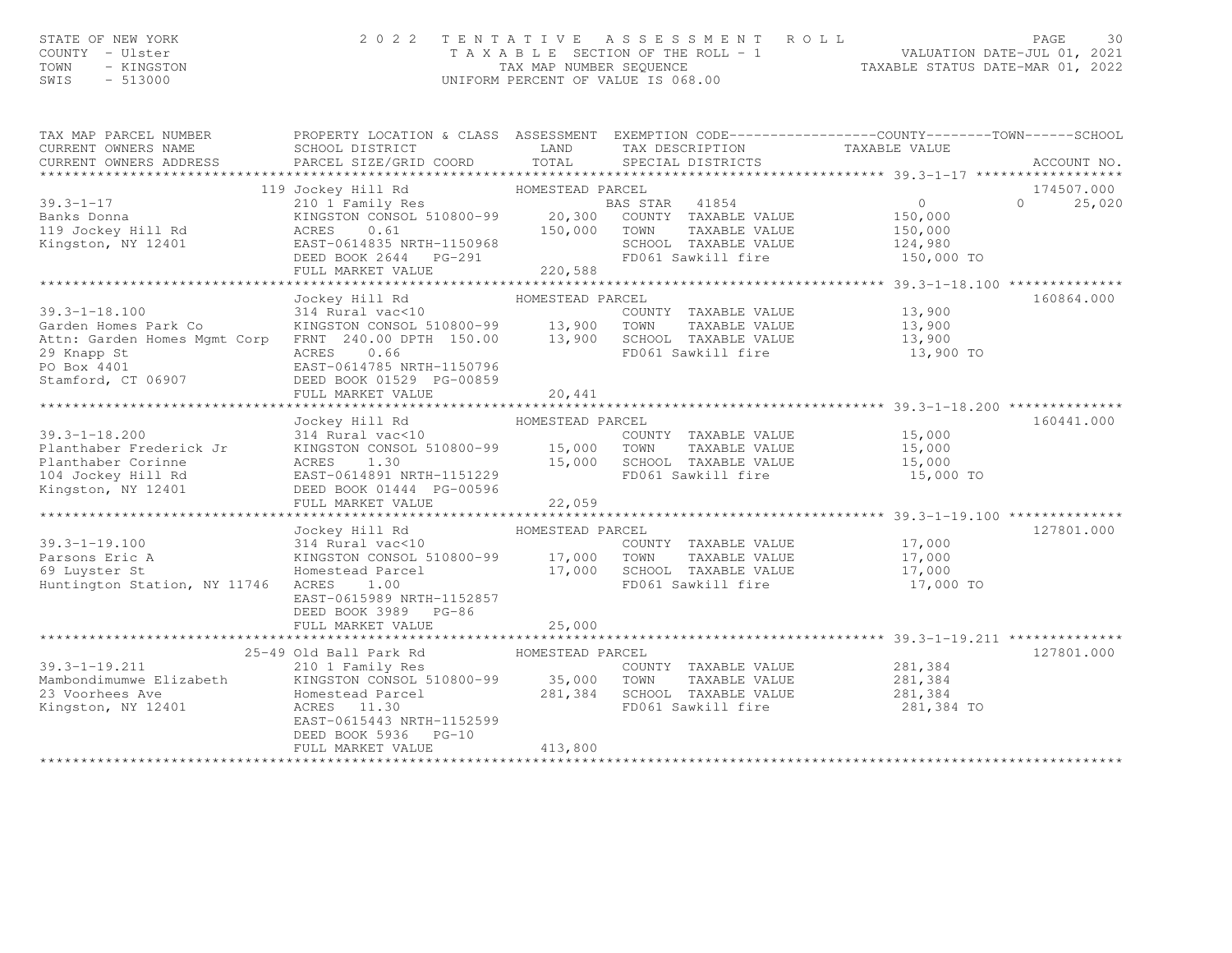#### STATE OF NEW YORK 2022 TENTATIVE ASSESSMENT ROLL PAGE 31 COUNTY - Ulster T A X A B L E SECTION OF THE ROLL - 1 TOWN - CIRCITON TAX MAP NUMBER SEQUENCE<br>TOWN - KINGSTON - TOWN - TAXABLE STATUS DATE-MAR OF VALUE IS 068.00 UNIFORM PERCENT OF VALUE IS 068.00

TAX MAP PARCEL NUMBER PROPERTY LOCATION & CLASS ASSESSMENT EXEMPTION CODE----------------COUNTY-------TOWN------SCHOOL

VALUATION DATE-JUL 01, 2021 TAXABLE STATUS DATE-MAR 01, 2022

| CURRENT OWNERS NAME<br>CURRENT OWNERS ADDRESS                                                                                    | SCHOOL DISTRICT<br>PARCEL SIZE/GRID COORD                                                                                                                                                                              | LAND<br>TOTAL                                                                  | TAX DESCRIPTION<br>SPECIAL DISTRICTS                                                         | TAXABLE VALUE                                          | ACCOUNT NO.                      |
|----------------------------------------------------------------------------------------------------------------------------------|------------------------------------------------------------------------------------------------------------------------------------------------------------------------------------------------------------------------|--------------------------------------------------------------------------------|----------------------------------------------------------------------------------------------|--------------------------------------------------------|----------------------------------|
|                                                                                                                                  |                                                                                                                                                                                                                        |                                                                                |                                                                                              |                                                        |                                  |
| 39.3-1-19.212<br>Parese Erin C<br>Parese Crystal<br>54 Jockey Hill Rd<br>Kingston, NY 12401                                      | 54 Jockey Hill Rd<br>210 1 Family Res<br>KINGSTON CONSOL 510800-99<br>Homestead Parcel<br>ACRES<br>2.30 BANK 210090<br>EAST-0615088 NRTH-1152183<br>FULL MARKET VALUE                                                  | HOMESTEAD PARCEL<br>BAS STAR<br>25,000<br>192,660<br>TOWN<br>283,324           | 41854<br>COUNTY TAXABLE VALUE<br>TAXABLE VALUE<br>SCHOOL TAXABLE VALUE<br>FD061 Sawkill fire | $\circ$<br>192,660<br>192,660<br>167,640<br>192,660 TO | 127801.000<br>25,020<br>$\Omega$ |
|                                                                                                                                  |                                                                                                                                                                                                                        |                                                                                |                                                                                              |                                                        |                                  |
| $39.3 - 1 - 19.220$<br>Exstrand Stephen C<br>Exstrand Janis L<br>26 Jockey Hill Rd<br>Kingston, NY 12401                         | 26 Jockey Hill Rd<br>210 1 Family Res<br>KINGSTON CONSOL 510800-99<br>Homestead Parcel<br>ACRES<br>2.00<br>EAST-0615817 NRTH-1152763<br>DEED BOOK 3228<br>PG-3416<br>FULL MARKET VALUE                                 | HOMESTEAD PARCEL<br>BAS STAR<br>19,500<br>120,000<br>TOWN                      | 41854<br>COUNTY TAXABLE VALUE<br>TAXABLE VALUE<br>SCHOOL TAXABLE VALUE<br>FD061 Sawkill fire | 0<br>120,000<br>120,000<br>94,980<br>120,000 TO        | 127801.000<br>25,020<br>$\Omega$ |
|                                                                                                                                  |                                                                                                                                                                                                                        | 176,471                                                                        |                                                                                              |                                                        |                                  |
| $39.3 - 1 - 20.100$<br>O'Brien Michael M<br>O'Brien Tracy<br>135 Jockey Hill Rd<br>Kingston, NY 12401                            | 135 Jockey Hill Rd<br>210 1 Family Res<br>KINGSTON CONSOL 510800-99<br>Homestead Parcel<br>Actually 10.80 A<br>ACRES<br>8.00 BANK 170030<br>EAST-0615184 NRTH-1150816<br>DEED BOOK 01281 PG-00796<br>FULL MARKET VALUE | HOMESTEAD PARCEL<br>BAS STAR<br>35,400<br>COUNTY<br>205,000<br>TOWN<br>301,471 | 41854<br>TAXABLE VALUE<br>TAXABLE VALUE<br>SCHOOL TAXABLE VALUE<br>FD061 Sawkill fire        | $\circ$<br>205,000<br>205,000<br>179,980<br>205,000 TO | 154371.100<br>$\Omega$<br>25,020 |
|                                                                                                                                  | 121 Jockey Hill Rd                                                                                                                                                                                                     | HOMESTEAD PARCEL                                                               |                                                                                              |                                                        | 154371.200                       |
| $39.3 - 1 - 20.200$<br>Martensen Ingrid<br>Planthaber Corinne<br>%Corinne Planthaber<br>104 Jockey Hill Rd<br>Kingston, NY 12401 | 210 1 Family Res<br>KINGSTON CONSOL 510800-99<br>Homestead Parcel<br>ACRES<br>2.10<br>EAST-0615289 NRTH-1151170<br>DEED BOOK 4334<br>$PG-36$                                                                           | 25,000<br>TOWN<br>120,000                                                      | COUNTY TAXABLE VALUE<br>TAXABLE VALUE<br>SCHOOL TAXABLE VALUE<br>FD061 Sawkill fire          | 120,000<br>120,000<br>120,000<br>120,000 TO            |                                  |
|                                                                                                                                  | FULL MARKET VALUE                                                                                                                                                                                                      | 176,471                                                                        |                                                                                              |                                                        |                                  |
|                                                                                                                                  | 141 Jockey Hill Rd                                                                                                                                                                                                     | HOMESTEAD PARCEL                                                               |                                                                                              |                                                        | 168001.100                       |
| $39.3 - 1 - 21.100$<br>O'Brien Michael M<br>O'Brien Tracy L<br>Charles Stevens III<br>141 Jockey Hill Rd<br>Kingston, NY 12401   | 210 1 Family Res<br>KINGSTON CONSOL 510800-99<br>FRNT 135.00 DPTH 145.00<br>0.33<br>ACRES<br>EAST-0614882 NRTH-1150579<br>DEED BOOK 6332<br>$PG-207$                                                                   | 16,300<br>TOWN<br>75,000                                                       | COUNTY TAXABLE VALUE<br>TAXABLE VALUE<br>SCHOOL TAXABLE VALUE<br>FD061 Sawkill fire          | 75,000<br>75,000<br>75,000<br>75,000 TO                |                                  |
|                                                                                                                                  | FULL MARKET VALUE                                                                                                                                                                                                      | 110,294                                                                        |                                                                                              |                                                        |                                  |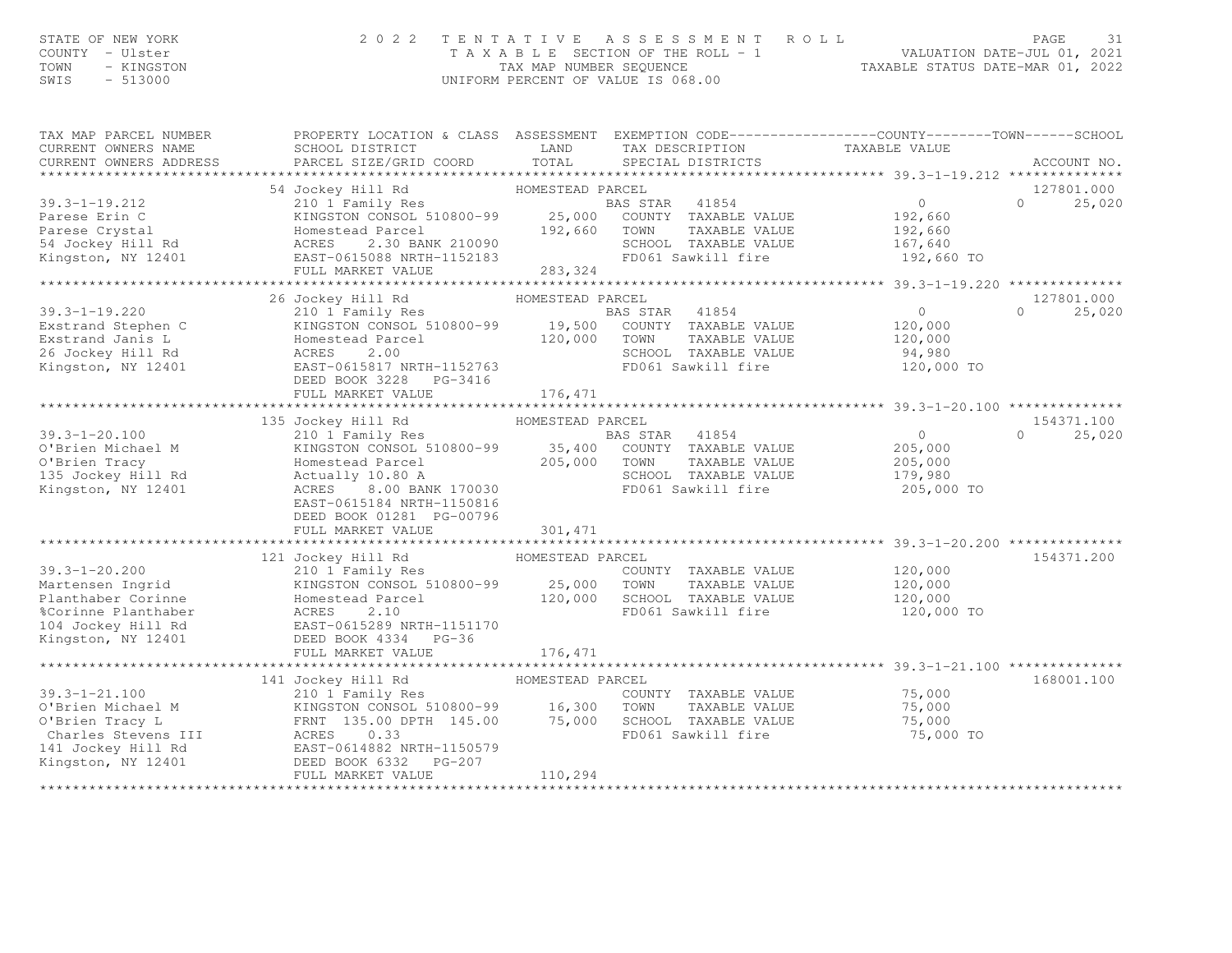| STATE OF NEW YORK<br>COUNTY - Ulster<br>TOWN<br>- KINGSTON<br>SWIS<br>$-513000$                                                                                                                                                                                                               | 2 0 2 2                                                                                                                                                                                                                     |                                                 | TENTATIVE ASSESSMENT ROLL<br>T A X A B L E SECTION OF THE ROLL - 1<br>TAX MAP NUMBER SEQUENCE TAXABLE STATUS DATE-JUL 01, 2021<br>TAXABLE STATUS DATE-MAR 01, 2022<br>UNIFORM PERCENT OF VALUE IS 068.00 |                                                     | 32<br>PAGE  |
|-----------------------------------------------------------------------------------------------------------------------------------------------------------------------------------------------------------------------------------------------------------------------------------------------|-----------------------------------------------------------------------------------------------------------------------------------------------------------------------------------------------------------------------------|-------------------------------------------------|----------------------------------------------------------------------------------------------------------------------------------------------------------------------------------------------------------|-----------------------------------------------------|-------------|
| TAX MAP PARCEL NUMBER<br>CURRENT OWNERS NAME<br>CURRENT OWNERS ADDRESS                                                                                                                                                                                                                        | PROPERTY LOCATION & CLASS ASSESSMENT EXEMPTION CODE----------------COUNTY-------TOWN------SCHOOL<br>SCHOOL DISTRICT<br>PARCEL SIZE/GRID COORD                                                                               | LAND<br>TOTAL                                   | TAX DESCRIPTION<br>SPECIAL DISTRICTS                                                                                                                                                                     | TAXABLE VALUE                                       | ACCOUNT NO. |
| $39.3 - 1 - 21.200$<br>0'Brien Tracy L<br>0'Brien Michael M<br>0'Brien Michael M<br>141 Jockey Hill Rd<br>142,500<br>142,500<br>142,500<br>142,500<br>142,500<br>142,500<br>142,500<br>142,500<br>142,500<br>142,500<br>142,500<br>142,500<br>142,500<br>142,500<br>142,500<br>142,500<br>142 | 143 Jockey Hill Rd<br>210 1 Family Res<br>KINGSTON CONSOL 510800-99 10,200<br>FULL MARKET VALUE                                                                                                                             | HOMESTEAD PARCEL<br>209,559                     | COUNTY TAXABLE VALUE<br>TOWN<br>TAXABLE VALUE<br>SCHOOL TAXABLE VALUE<br>FD061 Sawkill fire                                                                                                              | 142,500<br>142,500<br>142,500<br>142,500 TO         | 168001.200  |
|                                                                                                                                                                                                                                                                                               |                                                                                                                                                                                                                             |                                                 |                                                                                                                                                                                                          |                                                     |             |
| $39.3 - 1 - 22$<br>Stevens Charles III<br>DeFelicis Randi<br>141 Jockey Hill Rd<br>Kingston, NY 12401 (EAST-0614882 NRTH-1150446)<br>Kingston, NY 12401                                                                                                                                       | 145 Jockey Hill Rd<br>210 1 Family Res<br>210 1 Family Res<br>KINGSTON CONSOL 510800-99 17,100 TOWN<br>FRNT 75.00 DPTH 220.00 71,500 SCHOC<br>EAST-0614882 NRTH-1150446 FD061<br>DEED BOOK 6359 PG-263<br>FULL MARKET VALUE | HOMESTEAD PARCEL<br>105,147                     | COUNTY TAXABLE VALUE<br>TAXABLE VALUE<br>SCHOOL TAXABLE VALUE<br>FD061 Sawkill fire                                                                                                                      | 71,500<br>71,500<br>71,500<br>71,500 TO             | 168201.000  |
|                                                                                                                                                                                                                                                                                               |                                                                                                                                                                                                                             |                                                 |                                                                                                                                                                                                          |                                                     |             |
| $39.3 - 1 - 23$<br>39.3-1-23<br>Crowley Heather<br>177 Jockey Hill Rd<br>Kingston, NY 12401                                                                                                                                                                                                   | 177 Jockey Hill Rd<br>210 1 Family Res<br>KINGSTON CONSOL 510800-99<br>FRNT 200.00 DPTH 200.00<br>ACRES 0.92 BANK 210090<br>EAST-0614607 NRTH-1149627<br>DEED BOOK 6013 PG-118                                              | HOMESTEAD PARCEL<br>23,400<br>93,100            | COUNTY TAXABLE VALUE 93,100<br>TOWN<br>TAXABLE VALUE<br>SCHOOL TAXABLE VALUE<br>FD061 Sawkill fire                                                                                                       | 93,100<br>93,100<br>93,100 TO                       | 131601.000  |
|                                                                                                                                                                                                                                                                                               | FULL MARKET VALUE                                                                                                                                                                                                           | 136,912                                         |                                                                                                                                                                                                          |                                                     |             |
|                                                                                                                                                                                                                                                                                               |                                                                                                                                                                                                                             |                                                 |                                                                                                                                                                                                          |                                                     |             |
| $39.3 - 1 - 24$<br>Winne Rachel<br>44 Sandy Rd<br>Kingston, NY 12401                                                                                                                                                                                                                          | Jockey Hill Rd<br>314 Rural vac<10<br>KINGSTON CONSOL 510800-99 12,500<br>ACRES<br>0.30<br>EAST-0614570 NRTH-1149514<br>DEED BOOK 01736 PG-00045                                                                            | HOMESTEAD PARCEL<br>12,500                      | COUNTY TAXABLE VALUE 12,500<br>TAXABLE VALUE<br>TOWN<br>SCHOOL TAXABLE VALUE<br>FD061 Sawkill fire                                                                                                       | 12,500<br>12,500<br>12,500 TO                       | 127301.000  |
|                                                                                                                                                                                                                                                                                               | FULL MARKET VALUE                                                                                                                                                                                                           | 18,382                                          |                                                                                                                                                                                                          |                                                     |             |
|                                                                                                                                                                                                                                                                                               |                                                                                                                                                                                                                             |                                                 |                                                                                                                                                                                                          | ********************* 39.3–1–25 ******************* |             |
| $39.3 - 1 - 25$<br>Addison Jonathan<br>Addison David B<br>Addison David B<br>185 Jockey Hill Rd<br>185 Jockey Hill Rd<br>20090 EAST-0614518 NRTH-1149225<br>Kington, NY 12401                                                                                                                 | 185 Jockey Hill Rd<br>210 1 Family Res<br>KINGSTON CONSOL 510800-99<br>DEED BOOK 6254 PG-161<br>FULL MARKET VALUE                                                                                                           | HOMESTEAD PARCEL<br>29,600<br>87,500<br>128,676 | COUNTY TAXABLE VALUE<br>TOWN<br>TAXABLE VALUE<br>SCHOOL TAXABLE VALUE<br>FD061 Sawkill fire                                                                                                              | 87,500<br>87,500<br>87,500<br>87,500 TO             | 159801.000  |
|                                                                                                                                                                                                                                                                                               |                                                                                                                                                                                                                             |                                                 |                                                                                                                                                                                                          |                                                     |             |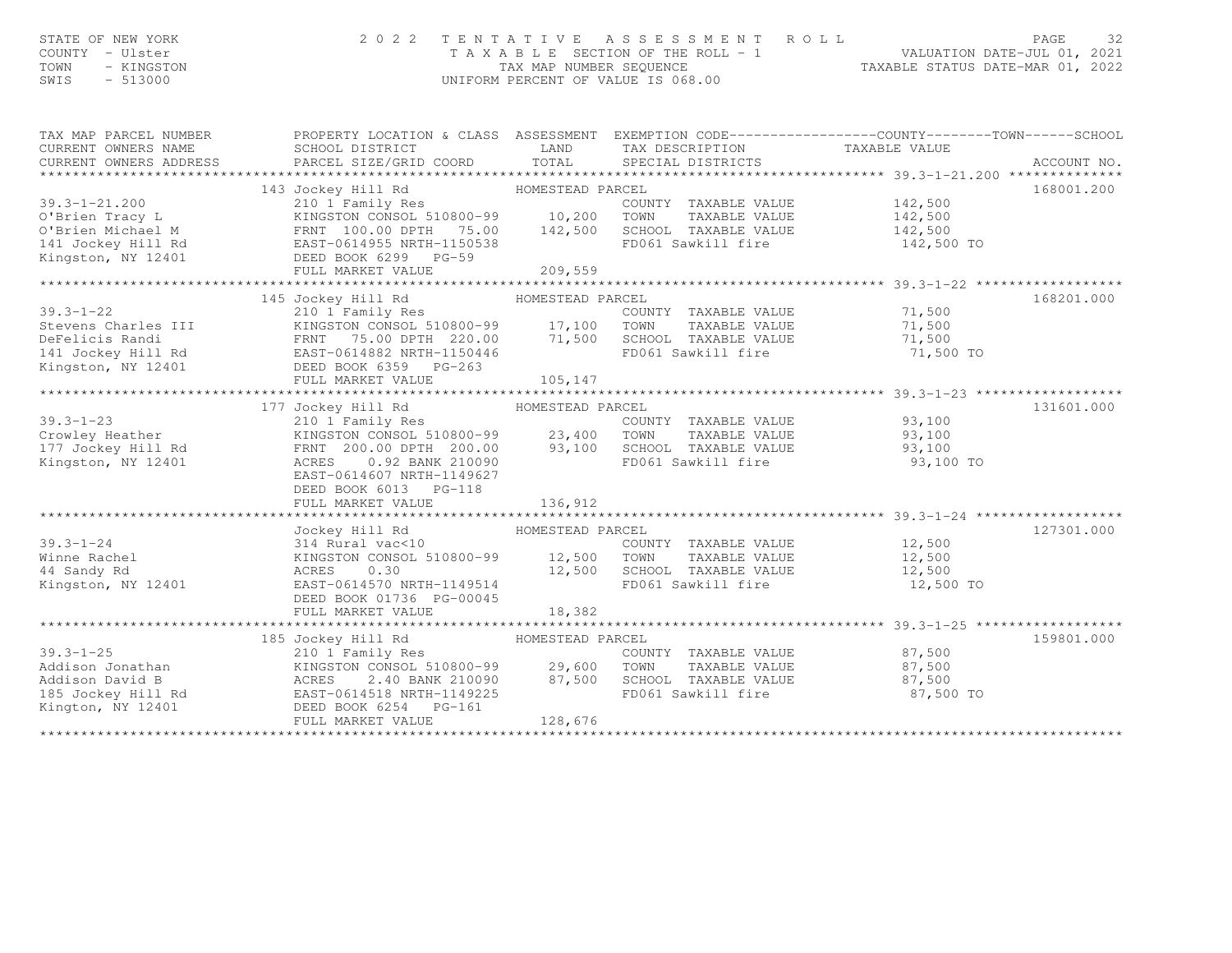# STATE OF NEW YORK THE SAGE ASSESSMENT ROLL PALUATION DATE–JUL 01, 2021<br>COUNTY - Ulster TAXABLE SECTION OF THE ROLL - 1 VALUATION DATE–JUL 01, 2021<br>TAXABLE STATUS TAXAB NUMBER SEQUENCE AND RESOURCE TRAVABLE STATUS DATE–MAR

| TAX MAP PARCEL NUMBER | PROPERTY LOCATION & CLASS ASSESSMENT EXEMPTION CODE----------------COUNTY-------TOWN------SCHOOL                                                                                                                                                                                                                                                                                                                                    |  |            |            |
|-----------------------|-------------------------------------------------------------------------------------------------------------------------------------------------------------------------------------------------------------------------------------------------------------------------------------------------------------------------------------------------------------------------------------------------------------------------------------|--|------------|------------|
|                       |                                                                                                                                                                                                                                                                                                                                                                                                                                     |  |            |            |
|                       |                                                                                                                                                                                                                                                                                                                                                                                                                                     |  |            |            |
|                       |                                                                                                                                                                                                                                                                                                                                                                                                                                     |  |            |            |
|                       |                                                                                                                                                                                                                                                                                                                                                                                                                                     |  |            |            |
|                       |                                                                                                                                                                                                                                                                                                                                                                                                                                     |  |            |            |
|                       | 322 Woods Rd<br>HOMESTEAD PARCEL                                                                                                                                                                                                                                                                                                                                                                                                    |  |            | 173001.000 |
|                       |                                                                                                                                                                                                                                                                                                                                                                                                                                     |  |            |            |
|                       |                                                                                                                                                                                                                                                                                                                                                                                                                                     |  |            |            |
|                       |                                                                                                                                                                                                                                                                                                                                                                                                                                     |  |            |            |
|                       | 330 Woods Rd                                                                                                                                                                                                                                                                                                                                                                                                                        |  | 210,000 TO | 173001.000 |
|                       |                                                                                                                                                                                                                                                                                                                                                                                                                                     |  |            |            |
|                       |                                                                                                                                                                                                                                                                                                                                                                                                                                     |  |            |            |
|                       |                                                                                                                                                                                                                                                                                                                                                                                                                                     |  |            | 173001.000 |
|                       |                                                                                                                                                                                                                                                                                                                                                                                                                                     |  |            |            |
|                       |                                                                                                                                                                                                                                                                                                                                                                                                                                     |  |            |            |
|                       | 30.3-1-28.441<br>309 Woods Rd<br>309 Woods Rd<br>309 Woods Rd<br>309 Woods Rd<br>20,000<br>Richers Ryan<br>XINGSTON CONSOL 510800-99<br>20,000 TOWN TAXABLE VALUE<br>20,000<br>312 Woods Rd<br>20,000<br>Xingston, NY 12401<br>BEED BOOK 4437 PG-281<br>FU                                                                                                                                                                          |  |            | 173001.100 |
|                       |                                                                                                                                                                                                                                                                                                                                                                                                                                     |  |            |            |
|                       |                                                                                                                                                                                                                                                                                                                                                                                                                                     |  |            |            |
|                       | $\begin{tabular}{lllllllllllllll} \textbf{39.3--1--28.442} & & & & & & & \textbf{HOMESTEAD PARCH} & & & & & & \textbf{39.3--1--28.4} \\ & & & & & & & & \textbf{HOMESTEAD PARCH} & & & & & \textbf{COUNTY} & \textbf{TAXABLE VALUE} & & & \textbf{225,000} \\ & & & & & & & & & \textbf{COUNTY} & \textbf{TAXABLE VALUE} & & \textbf{225,000} \\ \textbf{Steccato Victoria L} & & & & & & & \textbf{ACRES} & 2.00 BANK 170030 & 22$ |  |            | 173001.200 |
|                       |                                                                                                                                                                                                                                                                                                                                                                                                                                     |  |            |            |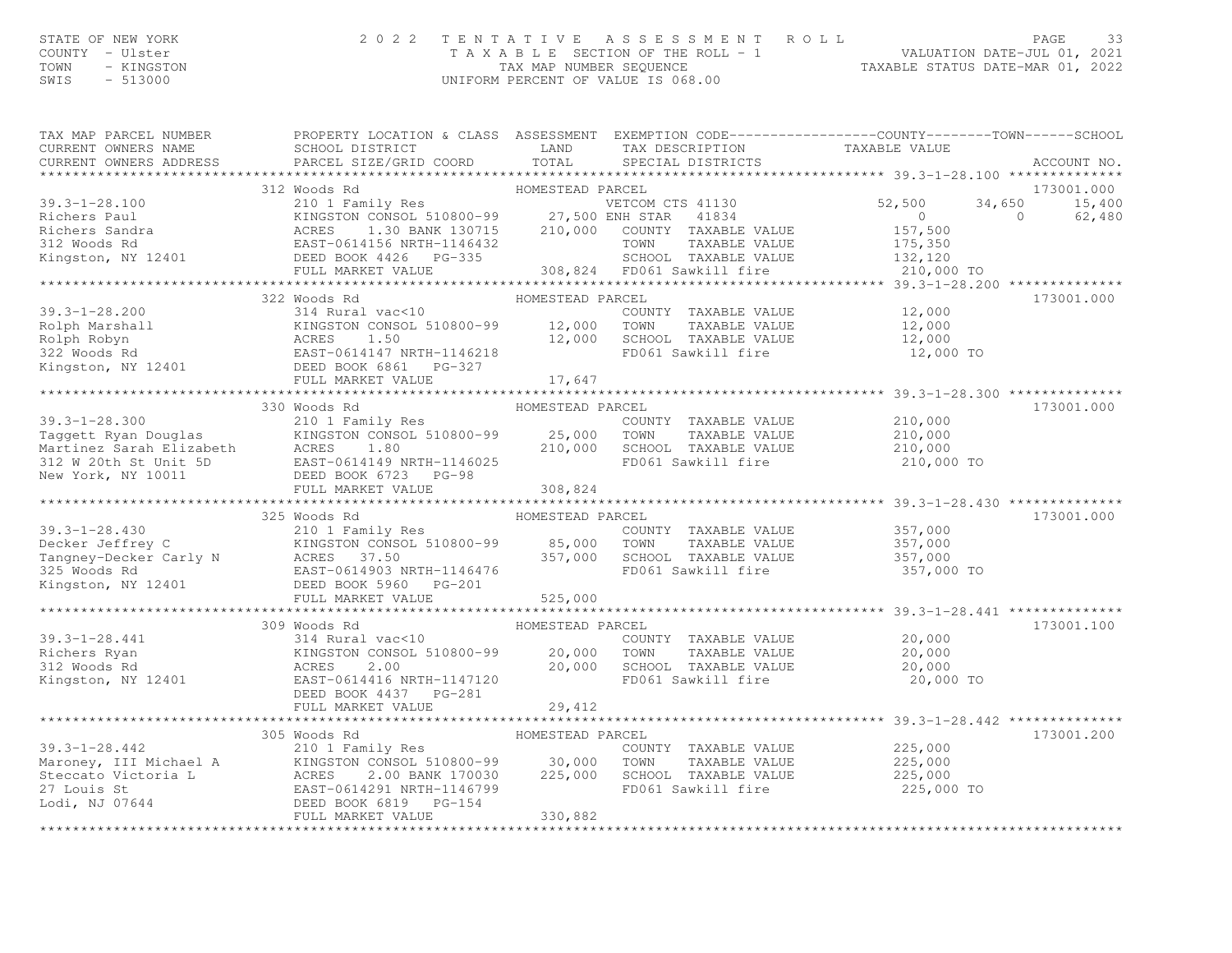# STATE OF NEW YORK CONTY - USE A MARING THE MINITION OF THE SIGN BASES ON EXAMPLE TO A SIGN BASE OUNTY - USE A MARING SALL PAGE OF THE SECTION OF THE ROLL - 1 THAT I VIOLUL PAGE THE SECTION OF THE ROLL - 1 TAX A B L E SECTI

| TAX MAP PARCEL NUMBER                                                                                                                                                                                                                                                                        | PROPERTY LOCATION & CLASS ASSESSMENT EXEMPTION CODE----------------COUNTY-------TOWN-----SCHOOL |                  |           |            |
|----------------------------------------------------------------------------------------------------------------------------------------------------------------------------------------------------------------------------------------------------------------------------------------------|-------------------------------------------------------------------------------------------------|------------------|-----------|------------|
| 120601.000 30 Ada Way<br>30 Ada Way BAS STAR 41854 270 Mfg housing BAS STAR 41854 0 270 Mfg housing BAS STAR 41854 27 Jockey Hill Rd KINGSTON CONSOL 510800-99 30,000 COUNTY TAXABLE VALUE 71,500 0 25,020<br>237 Jockey Hill Rd A                                                           |                                                                                                 |                  |           |            |
|                                                                                                                                                                                                                                                                                              |                                                                                                 |                  |           |            |
|                                                                                                                                                                                                                                                                                              |                                                                                                 |                  |           |            |
|                                                                                                                                                                                                                                                                                              |                                                                                                 |                  |           |            |
|                                                                                                                                                                                                                                                                                              |                                                                                                 |                  |           |            |
|                                                                                                                                                                                                                                                                                              |                                                                                                 |                  |           |            |
|                                                                                                                                                                                                                                                                                              |                                                                                                 |                  |           |            |
|                                                                                                                                                                                                                                                                                              |                                                                                                 |                  |           |            |
| $\begin{array}{cccccccc} 39.3-1-29.131 & 63.4d & \text{Way} & \text{HOMESTEAD PANCESTED PANCE.} & 120601.131 & 210 & 25,020 & 25,020 & 25,020 & 25,020 & 25,020 & 25,020 & 25,020 & 25,020 & 25,020 & 25,020 & 25,020 & 25,020 & 25,020 & 25,020 & 25,020 & 25,020 & 25,020 & 25,020 & 25,0$ | 63 Ada Way                                                                                      | HOMESTEAD PARCEL |           | 120601.131 |
|                                                                                                                                                                                                                                                                                              |                                                                                                 |                  |           |            |
|                                                                                                                                                                                                                                                                                              |                                                                                                 |                  |           |            |
|                                                                                                                                                                                                                                                                                              |                                                                                                 |                  |           |            |
|                                                                                                                                                                                                                                                                                              |                                                                                                 |                  |           |            |
|                                                                                                                                                                                                                                                                                              |                                                                                                 |                  |           |            |
|                                                                                                                                                                                                                                                                                              |                                                                                                 |                  |           |            |
|                                                                                                                                                                                                                                                                                              |                                                                                                 |                  |           |            |
|                                                                                                                                                                                                                                                                                              | 75-81 Ada Way                                                                                   | HOMESTEAD PARCEL |           | 120601.132 |
|                                                                                                                                                                                                                                                                                              |                                                                                                 |                  |           |            |
|                                                                                                                                                                                                                                                                                              |                                                                                                 |                  |           |            |
|                                                                                                                                                                                                                                                                                              |                                                                                                 |                  |           |            |
|                                                                                                                                                                                                                                                                                              |                                                                                                 |                  | 17,500 TO |            |
| 39.3-1-29.132 311 Res vac land<br>Paredes Todd KINGSTON CONSOL 510800-99 17,500 TOWN TAXABLE VALUE 17,500<br>Short Linda ACRES 2.30 17,500 SCHOOL TAXABLE VALUE 17,500<br>63 Ada Way EAST-0615433 NRTH-1147747 FD061 Sawkill fire 17                                                         |                                                                                                 |                  |           |            |
|                                                                                                                                                                                                                                                                                              |                                                                                                 |                  |           |            |
| 39.3-1-29.140<br>83-89 Ada Way and MON-HOMESTEAD PARCEL<br>21 Res vac land<br>200 Kingston, NY 12401<br>200 EAST-0615616 NRTH-1147628<br>200 PG-81<br>200 PG-81<br>200 PG-81<br>200 PG-81<br>200 PG-81<br>200 PG-81<br>200 PG-81<br>200 PG-81<br>200 PG-                                     |                                                                                                 |                  |           |            |
|                                                                                                                                                                                                                                                                                              |                                                                                                 |                  |           | 120601.140 |
|                                                                                                                                                                                                                                                                                              |                                                                                                 |                  |           |            |
|                                                                                                                                                                                                                                                                                              |                                                                                                 |                  |           |            |
|                                                                                                                                                                                                                                                                                              |                                                                                                 |                  |           |            |
|                                                                                                                                                                                                                                                                                              |                                                                                                 |                  |           |            |
|                                                                                                                                                                                                                                                                                              | FULL MARKET VALUE 28,529                                                                        |                  |           |            |
|                                                                                                                                                                                                                                                                                              |                                                                                                 |                  |           |            |
|                                                                                                                                                                                                                                                                                              |                                                                                                 |                  |           | 120601.150 |
|                                                                                                                                                                                                                                                                                              |                                                                                                 |                  |           |            |
|                                                                                                                                                                                                                                                                                              |                                                                                                 |                  |           |            |
|                                                                                                                                                                                                                                                                                              |                                                                                                 |                  |           |            |
|                                                                                                                                                                                                                                                                                              |                                                                                                 |                  |           |            |
|                                                                                                                                                                                                                                                                                              | DEED BOOK 6089 PG-87                                                                            |                  |           |            |
|                                                                                                                                                                                                                                                                                              | FULL MARKET VALUE                                                                               | 183,824          |           |            |
|                                                                                                                                                                                                                                                                                              |                                                                                                 |                  |           |            |
|                                                                                                                                                                                                                                                                                              |                                                                                                 |                  |           | 127900.000 |
|                                                                                                                                                                                                                                                                                              |                                                                                                 |                  |           |            |
| 39.3-1-30<br>Chet-5 Broadcasting L P (833 Radio (833 Radio (2000)<br>EASTON CONSOL 510800-99 (18,000 TOWN TAXABLE VALUE 48,000 48,000 ROBOX 367 (2000)<br>Moodstock, NY 12498 (2007-614857 NRTH-1148501 (2000) FORM FAXABLE VALUE 48                                                         |                                                                                                 |                  |           |            |
|                                                                                                                                                                                                                                                                                              |                                                                                                 |                  |           |            |
|                                                                                                                                                                                                                                                                                              |                                                                                                 |                  |           |            |
|                                                                                                                                                                                                                                                                                              | DEED BOOK 01719 PG-00261                                                                        |                  |           |            |
|                                                                                                                                                                                                                                                                                              | FULL MARKET VALUE                                                                               | 70,588           |           |            |
|                                                                                                                                                                                                                                                                                              |                                                                                                 |                  |           |            |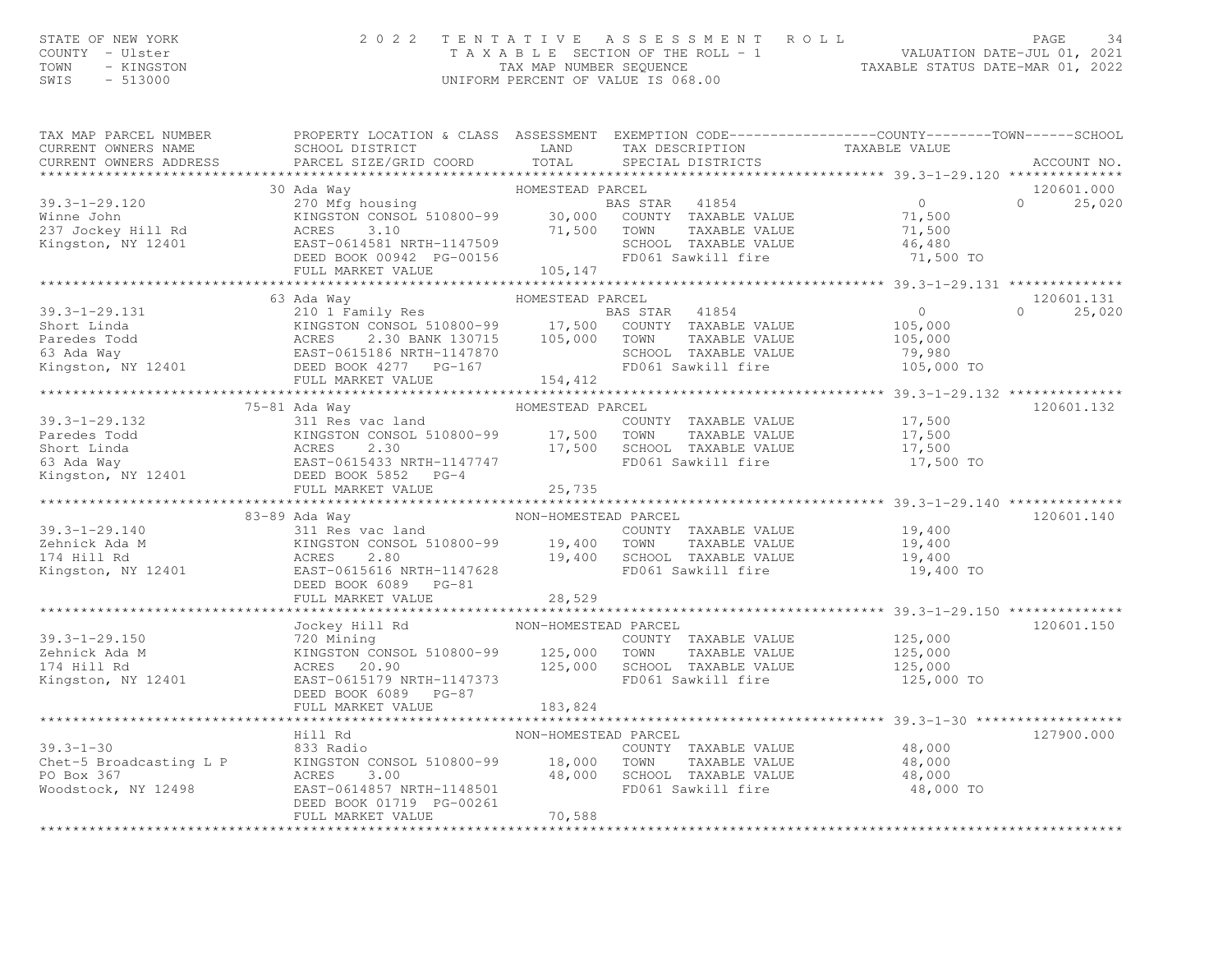### STATE OF NEW YORK THE SAGE ASSESSMENT ROLL PALUATION DATE–JUL 01, 2021<br>COUNTY - Ulster TAXABLE SECTION OF THE ROLL - 1 VALUATION DATE–JUL 01, 2021<br>TAXABLE STATUS TAXAB NUMBER SEQUENCE AND RESOURCE TOWN TAXABLE STATUS DATE–

| TAX MAP PARCEL NUMBER<br>CURRENT OWNERS NAME                                                                                                                                                                                                       | SCHOOL DISTRICT LAND                                                                                |                  | PROPERTY LOCATION & CLASS ASSESSMENT EXEMPTION CODE----------------COUNTY-------TOWN------SCHOOL<br>TAX DESCRIPTION                                                    | TAXABLE VALUE       |             |
|----------------------------------------------------------------------------------------------------------------------------------------------------------------------------------------------------------------------------------------------------|-----------------------------------------------------------------------------------------------------|------------------|------------------------------------------------------------------------------------------------------------------------------------------------------------------------|---------------------|-------------|
| CURRENT OWNERS ADDRESS                                                                                                                                                                                                                             | PARCEL SIZE/GRID COORD                                                                              | TOTAL            | SPECIAL DISTRICTS                                                                                                                                                      |                     | ACCOUNT NO. |
|                                                                                                                                                                                                                                                    | Hill Rd                                                                                             | HOMESTEAD PARCEL |                                                                                                                                                                        |                     | 120801.000  |
| $39.3 - 1 - 31$                                                                                                                                                                                                                                    | 270 Mfg housing<br>270 Mfg housing 310800-99 20,000 TOWN TAXABLE VALUE<br>20,000 TOWN TAXABLE VALUE |                  |                                                                                                                                                                        |                     |             |
|                                                                                                                                                                                                                                                    |                                                                                                     |                  | COUNTY TAXABLE VALUE $26,000$<br>TOWN TAXABLE VALUE 26,000                                                                                                             |                     |             |
|                                                                                                                                                                                                                                                    |                                                                                                     |                  | SCHOOL TAXABLE VALUE                                                                                                                                                   |                     |             |
|                                                                                                                                                                                                                                                    |                                                                                                     |                  | FD061 Sawkill fire                                                                                                                                                     | 26,000<br>26,000 TO |             |
| Donaldson Richard<br>Donaldson Richard<br>Nicholson Ottilie<br>Nicholson Ottilie<br>Sepeziale Dr<br>EAST-0615430 NRTH-1148559<br>Fishkill, NY 12524<br>FULL MARKET VALUE<br>TULL MARKET VALUE<br>38,235                                            |                                                                                                     |                  |                                                                                                                                                                        |                     |             |
|                                                                                                                                                                                                                                                    | FULL MARKET VALUE                                                                                   | 38,235           |                                                                                                                                                                        |                     |             |
|                                                                                                                                                                                                                                                    |                                                                                                     |                  |                                                                                                                                                                        |                     |             |
|                                                                                                                                                                                                                                                    | 170 Hill Rd                                                                                         | HOMESTEAD PARCEL |                                                                                                                                                                        |                     | 160755.111  |
| 39.3-1-32.111<br>39.5-1-52.111<br>Zehnick Ada M<br>174 Hill Rd                                                                                                                                                                                     | 210 1 Family Res                                                                                    |                  | COUNTY TAXABLE VALUE 50,000                                                                                                                                            |                     |             |
|                                                                                                                                                                                                                                                    |                                                                                                     |                  |                                                                                                                                                                        |                     |             |
|                                                                                                                                                                                                                                                    |                                                                                                     |                  |                                                                                                                                                                        |                     |             |
| Kingston, NY 12401                                                                                                                                                                                                                                 |                                                                                                     |                  |                                                                                                                                                                        | 50,000 TO           |             |
|                                                                                                                                                                                                                                                    | EAST-0616149 NRTH-1148750                                                                           |                  |                                                                                                                                                                        |                     |             |
|                                                                                                                                                                                                                                                    | DEED BOOK 6089 PG-76                                                                                |                  |                                                                                                                                                                        |                     |             |
|                                                                                                                                                                                                                                                    | FULL MARKET VALUE                                                                                   | 73,529           |                                                                                                                                                                        |                     |             |
| 39.3-1-32.120<br>PED PARCEL<br>210 1 Family Res<br>Prellberg Beth M<br>Marosy Carolyn A<br>Marosy Carolyn A<br>Marosy Carolyn A<br>Marosy Carolyn A<br>20,000 EAST-0618323 NRTH-1148977<br>20,000 EAST-0615323 NRTH-1148977<br>20,000 EAST-0615323 |                                                                                                     |                  |                                                                                                                                                                        |                     | 160755.100  |
|                                                                                                                                                                                                                                                    |                                                                                                     |                  |                                                                                                                                                                        |                     |             |
|                                                                                                                                                                                                                                                    |                                                                                                     |                  |                                                                                                                                                                        |                     |             |
|                                                                                                                                                                                                                                                    |                                                                                                     |                  |                                                                                                                                                                        |                     |             |
|                                                                                                                                                                                                                                                    |                                                                                                     |                  |                                                                                                                                                                        |                     |             |
|                                                                                                                                                                                                                                                    |                                                                                                     |                  |                                                                                                                                                                        |                     |             |
|                                                                                                                                                                                                                                                    | FULL MARKET VALUE                                                                                   | 176,471          |                                                                                                                                                                        |                     |             |
|                                                                                                                                                                                                                                                    |                                                                                                     |                  |                                                                                                                                                                        |                     |             |
|                                                                                                                                                                                                                                                    | 140 Hill Rd                                                                                         | HOMESTEAD PARCEL |                                                                                                                                                                        |                     | 160755.100  |
| $39.3 - 1 - 32.130$                                                                                                                                                                                                                                | 314 Rural vac<10                                                                                    |                  | COUNTY TAXABLE VALUE 15,000                                                                                                                                            |                     |             |
|                                                                                                                                                                                                                                                    |                                                                                                     |                  |                                                                                                                                                                        |                     |             |
|                                                                                                                                                                                                                                                    |                                                                                                     |                  |                                                                                                                                                                        |                     |             |
|                                                                                                                                                                                                                                                    |                                                                                                     |                  |                                                                                                                                                                        | 15,000 TO           |             |
|                                                                                                                                                                                                                                                    | DEED BOOK 6612 PG-222                                                                               |                  |                                                                                                                                                                        |                     |             |
|                                                                                                                                                                                                                                                    | FULL MARKET VALUE                                                                                   | 22,059           |                                                                                                                                                                        |                     |             |
|                                                                                                                                                                                                                                                    |                                                                                                     |                  | ************************************39.3-1-32.142 ***************                                                                                                      |                     |             |
|                                                                                                                                                                                                                                                    | Hill Rd<br>314 Rural vac<10 HOMESTI<br>160 Hill Rd                                                  | HOMESTEAD PARCEL |                                                                                                                                                                        |                     | 160755.142  |
| $39.3 - 1 - 32.142$                                                                                                                                                                                                                                |                                                                                                     |                  | COUNTY TAXABLE VALUE                                                                                                                                                   | 25,000              |             |
|                                                                                                                                                                                                                                                    |                                                                                                     |                  |                                                                                                                                                                        |                     |             |
|                                                                                                                                                                                                                                                    |                                                                                                     |                  | XINGSTON CONSOL 510800-99<br>ACRES 2.60 25,000 TOWN TAXABLE VALUE 25,000<br>EAST-0615606 NRTH-1149202 FD061 Sawkill fire 25,000<br>FD061 Sawkill fire 25,000<br>25,000 |                     |             |
|                                                                                                                                                                                                                                                    |                                                                                                     |                  |                                                                                                                                                                        | 25,000 TO           |             |
|                                                                                                                                                                                                                                                    | DEED BOOK 4358 PG-148                                                                               |                  |                                                                                                                                                                        |                     |             |
|                                                                                                                                                                                                                                                    | FULL MARKET VALUE                                                                                   | 36,765           |                                                                                                                                                                        |                     |             |
|                                                                                                                                                                                                                                                    | 150 Hill Rd                                                                                         | HOMESTEAD PARCEL |                                                                                                                                                                        |                     | 160755.143  |
|                                                                                                                                                                                                                                                    |                                                                                                     |                  | COUNTY TAXABLE VALUE 30,000                                                                                                                                            |                     |             |
|                                                                                                                                                                                                                                                    |                                                                                                     |                  | TAXABLE VALUE<br>TAXABLE VALUE 30,000<br>TAXABLE VALUE 30,000                                                                                                          |                     |             |
|                                                                                                                                                                                                                                                    |                                                                                                     |                  |                                                                                                                                                                        |                     |             |
|                                                                                                                                                                                                                                                    |                                                                                                     |                  | FD061 Sawkill fire                                                                                                                                                     | 30,000 TO           |             |
|                                                                                                                                                                                                                                                    | DEED BOOK 4358 PG-148                                                                               |                  |                                                                                                                                                                        |                     |             |
|                                                                                                                                                                                                                                                    | FULL MARKET VALUE                                                                                   | 44,118           |                                                                                                                                                                        |                     |             |
|                                                                                                                                                                                                                                                    |                                                                                                     |                  |                                                                                                                                                                        |                     |             |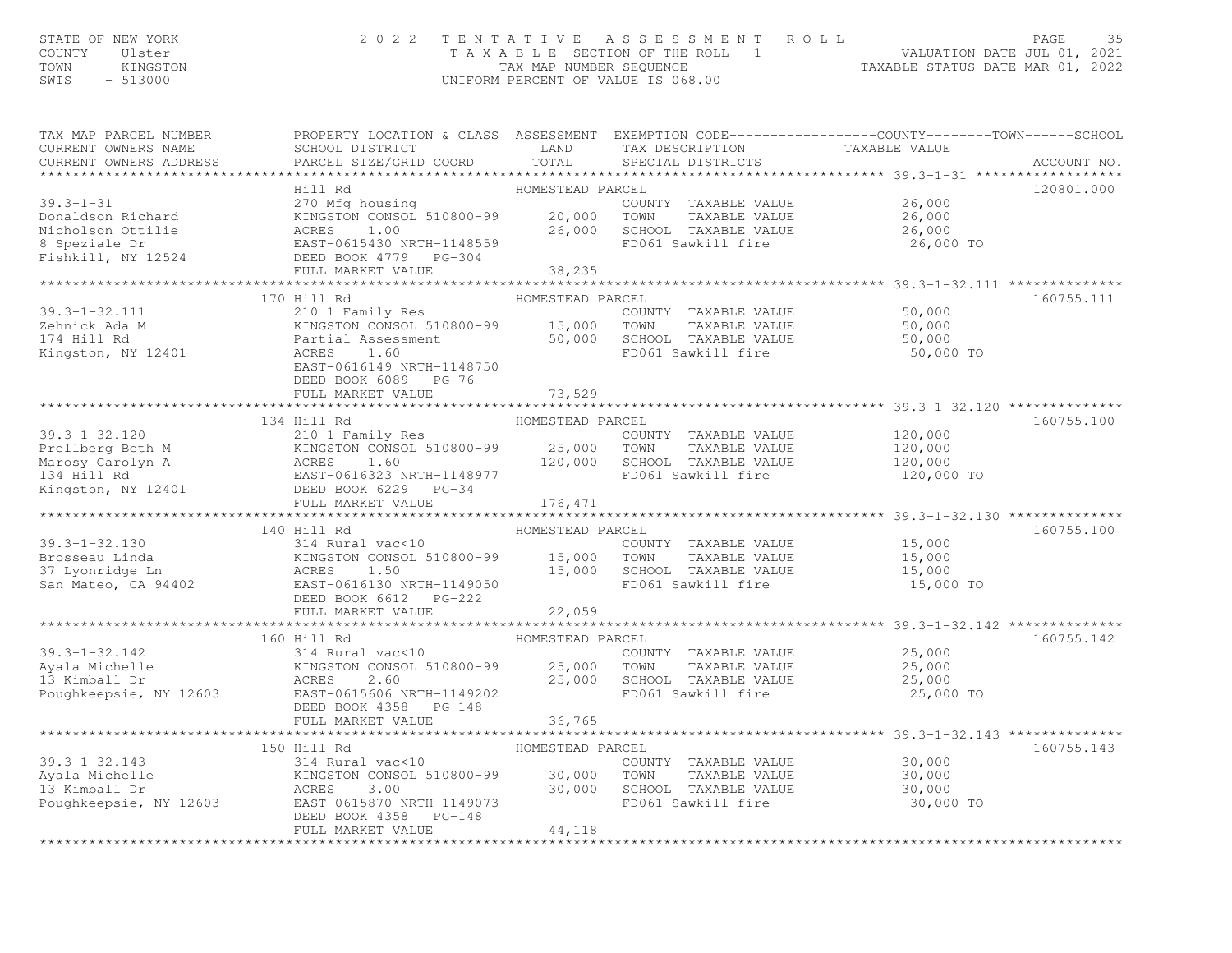# STATE OF NEW YORK ON THE SERVICE A SSESSMENT ROLL PALUATION DATE–JUL 01, 2021<br>COUNTY - Ulster COME (2021 TAXABLE SECTION OF THE ROLL - 1 VALUATION DATE–JUL 01, 2021<br>TAXABLE STATUS DATE–MAR 01, 2022<br>SWIS - 513000

| TAX MAP PARCEL NUMBER                                                                                                                                                                                                                               | PROPERTY LOCATION & CLASS ASSESSMENT EXEMPTION CODE-----------------COUNTY-------TOWN------SCHOOL |         |  |               |
|-----------------------------------------------------------------------------------------------------------------------------------------------------------------------------------------------------------------------------------------------------|---------------------------------------------------------------------------------------------------|---------|--|---------------|
|                                                                                                                                                                                                                                                     |                                                                                                   |         |  |               |
|                                                                                                                                                                                                                                                     |                                                                                                   |         |  |               |
|                                                                                                                                                                                                                                                     |                                                                                                   |         |  | 160755.144    |
|                                                                                                                                                                                                                                                     |                                                                                                   |         |  |               |
|                                                                                                                                                                                                                                                     |                                                                                                   |         |  |               |
|                                                                                                                                                                                                                                                     |                                                                                                   |         |  |               |
| 39.3-1-32.144<br>314 Rural vac<10<br>Ayala Michelle KINGSTON CONSOL 510800-99 22,500 TOWN TAXABLE VALUE 22,500<br>313 Kimball Dr ACRES 2.20 22,500 SCHOOL TAXABLE VALUE 22,500<br>22,500 SCHOOL TAXABLE VALUE 22,500<br>Poughkeepsie, NY            |                                                                                                   |         |  |               |
|                                                                                                                                                                                                                                                     |                                                                                                   |         |  |               |
|                                                                                                                                                                                                                                                     |                                                                                                   |         |  |               |
|                                                                                                                                                                                                                                                     | Hill Rd<br>551 Ski area                     NON-HOMESTEAD PARCEL<br>COUNTY                        |         |  | 160755.100    |
|                                                                                                                                                                                                                                                     |                                                                                                   |         |  |               |
|                                                                                                                                                                                                                                                     |                                                                                                   |         |  |               |
|                                                                                                                                                                                                                                                     |                                                                                                   |         |  |               |
|                                                                                                                                                                                                                                                     |                                                                                                   |         |  |               |
|                                                                                                                                                                                                                                                     |                                                                                                   |         |  |               |
|                                                                                                                                                                                                                                                     |                                                                                                   |         |  |               |
|                                                                                                                                                                                                                                                     |                                                                                                   |         |  |               |
|                                                                                                                                                                                                                                                     |                                                                                                   |         |  |               |
|                                                                                                                                                                                                                                                     |                                                                                                   |         |  |               |
|                                                                                                                                                                                                                                                     |                                                                                                   |         |  |               |
|                                                                                                                                                                                                                                                     |                                                                                                   |         |  |               |
|                                                                                                                                                                                                                                                     |                                                                                                   |         |  |               |
|                                                                                                                                                                                                                                                     |                                                                                                   |         |  |               |
|                                                                                                                                                                                                                                                     |                                                                                                   |         |  |               |
|                                                                                                                                                                                                                                                     |                                                                                                   |         |  |               |
|                                                                                                                                                                                                                                                     |                                                                                                   |         |  |               |
| FULL MARKET VALUE 202,206 TOWN TAXABLE VALUE 72,187<br>FULL MARKET VALUE 202,206 TOWN TAXABLE VALUE 72,187<br>FULL MARKET VALUE 202,206 TOWN SCHOOL TAXABLE VALUE 20<br>FD061 Sawkill fire 137,500 TO<br>174 Hill Rd HOMESTEAD PARCEL 1607          |                                                                                                   |         |  |               |
| 174 Hill Rd<br>280 Res Multiple<br>280 Res Multiple<br>280 Res Multiple<br>29.3-1-33.111<br>280 Res Multiple<br>29.90 DPTH 160.90<br>25,000 COUNTY TAXABLE VALUE<br>29.90 DPTH 160.90<br>25,000 COUNTY TAXABLE VALUE<br>29.90 DPTH 160.90<br>25,000 |                                                                                                   |         |  | 160755.111    |
|                                                                                                                                                                                                                                                     |                                                                                                   |         |  | $0 \t 25,020$ |
|                                                                                                                                                                                                                                                     |                                                                                                   |         |  |               |
|                                                                                                                                                                                                                                                     |                                                                                                   |         |  |               |
|                                                                                                                                                                                                                                                     |                                                                                                   |         |  |               |
|                                                                                                                                                                                                                                                     |                                                                                                   |         |  |               |
|                                                                                                                                                                                                                                                     | DEED BOOK 4578 PG-273                                                                             |         |  |               |
|                                                                                                                                                                                                                                                     | FULL MARKET VALUE                                                                                 | 169,118 |  |               |
|                                                                                                                                                                                                                                                     |                                                                                                   |         |  |               |
|                                                                                                                                                                                                                                                     |                                                                                                   |         |  |               |
|                                                                                                                                                                                                                                                     |                                                                                                   |         |  |               |
|                                                                                                                                                                                                                                                     |                                                                                                   |         |  |               |
|                                                                                                                                                                                                                                                     |                                                                                                   |         |  |               |
|                                                                                                                                                                                                                                                     |                                                                                                   |         |  |               |
|                                                                                                                                                                                                                                                     |                                                                                                   |         |  |               |
|                                                                                                                                                                                                                                                     |                                                                                                   |         |  |               |
|                                                                                                                                                                                                                                                     |                                                                                                   |         |  |               |
|                                                                                                                                                                                                                                                     |                                                                                                   |         |  |               |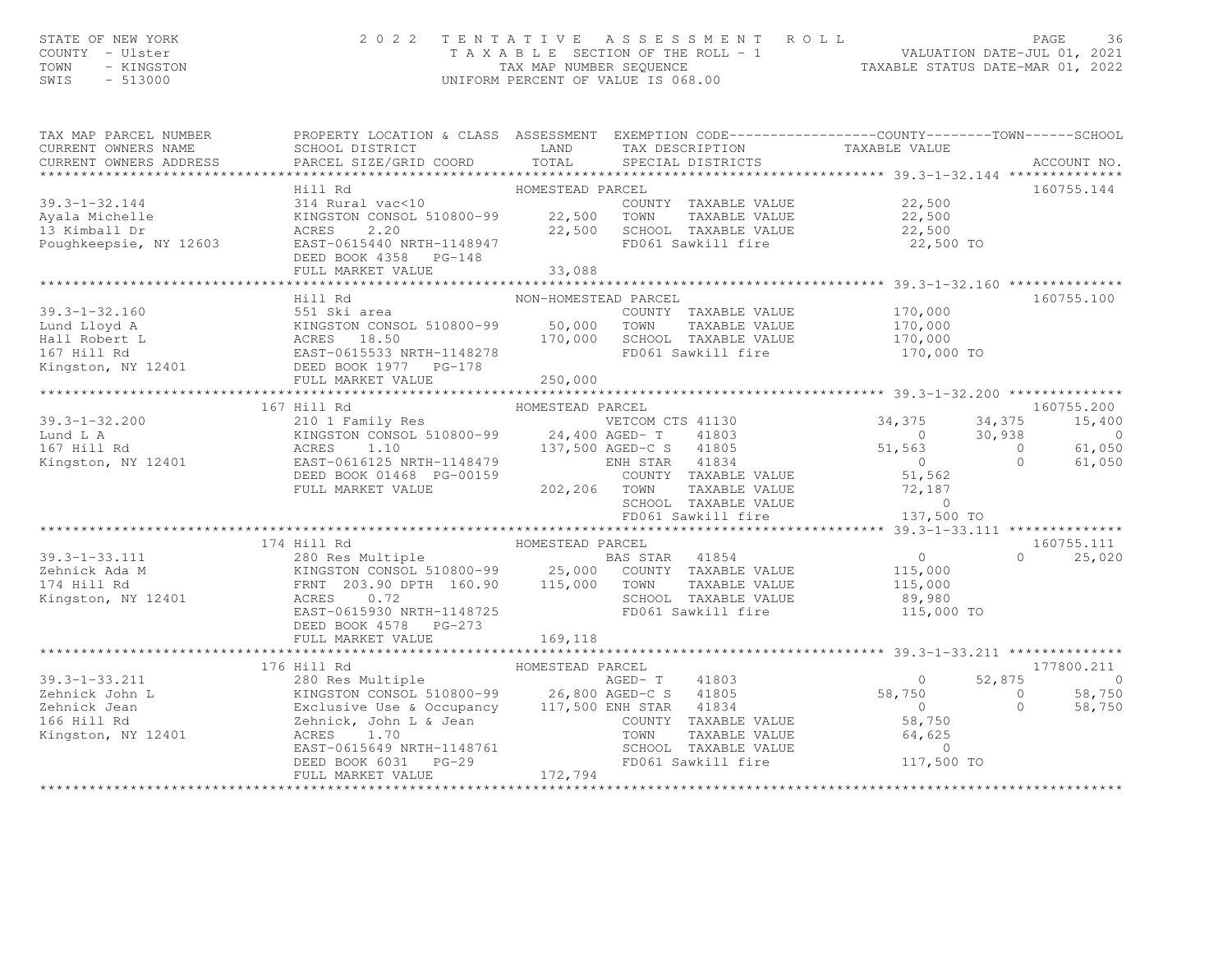### STATE OF NEW YORK PAGE 20022 TENTATIVE ASSESSMENT ROLL PALUATION DATE–JUL 01, 2021<br>COUNTY - Ulster COMES TAXABLE SECTION OF THE ROLL - 1 VALUATION DATE–JUL 01, 2021<br>TAXABLE STATUS DATE–MAR 01, 2022<br>SWIS - 513000

|                          | TAX MAP PARCEL NUMBER THE PROPERTY LOCATION & CLASS ASSESSMENT EXEMPTION CODE--------------COUNTY-------TOWN------SCHOOL                                                                                                                                               |        |                                                             |        |            |
|--------------------------|------------------------------------------------------------------------------------------------------------------------------------------------------------------------------------------------------------------------------------------------------------------------|--------|-------------------------------------------------------------|--------|------------|
|                          |                                                                                                                                                                                                                                                                        |        |                                                             |        |            |
|                          |                                                                                                                                                                                                                                                                        |        |                                                             |        |            |
|                          |                                                                                                                                                                                                                                                                        |        |                                                             |        |            |
|                          | Hill Rd<br>312 Vac w/imprv                     HOMESTEAD PARCEL<br>COUN<br>184 Hill Rd                                                                                                                                                                                 |        |                                                             |        | 170550.000 |
|                          |                                                                                                                                                                                                                                                                        |        |                                                             |        |            |
|                          |                                                                                                                                                                                                                                                                        |        |                                                             |        |            |
|                          |                                                                                                                                                                                                                                                                        |        |                                                             |        |            |
|                          |                                                                                                                                                                                                                                                                        |        |                                                             |        |            |
|                          |                                                                                                                                                                                                                                                                        |        |                                                             |        |            |
|                          | 179.3-1-34.100<br>Mellin Lisa and Homestead PARCEL COUNTY TAXABLE VALUE<br>Mellin Lisa RINGSTON CONSOL 510800-99 32,500 TOWN TAXABLE VALUE<br>PO Box 16 ACRES 5.70 32,500 SCHOOL TAXABLE VALUE<br>ME Marion, NY 12456 EAST-0615206 NRT                                 |        |                                                             |        |            |
|                          |                                                                                                                                                                                                                                                                        |        |                                                             |        |            |
|                          |                                                                                                                                                                                                                                                                        |        |                                                             |        |            |
|                          |                                                                                                                                                                                                                                                                        |        |                                                             |        |            |
|                          |                                                                                                                                                                                                                                                                        |        |                                                             |        |            |
|                          |                                                                                                                                                                                                                                                                        |        |                                                             |        |            |
|                          |                                                                                                                                                                                                                                                                        |        |                                                             |        |            |
|                          |                                                                                                                                                                                                                                                                        |        |                                                             |        |            |
|                          |                                                                                                                                                                                                                                                                        |        |                                                             |        |            |
|                          |                                                                                                                                                                                                                                                                        |        |                                                             |        | 105401.000 |
|                          |                                                                                                                                                                                                                                                                        |        |                                                             |        |            |
|                          |                                                                                                                                                                                                                                                                        |        |                                                             |        |            |
|                          |                                                                                                                                                                                                                                                                        |        |                                                             |        |            |
|                          |                                                                                                                                                                                                                                                                        |        |                                                             |        |            |
|                          |                                                                                                                                                                                                                                                                        |        |                                                             |        |            |
|                          |                                                                                                                                                                                                                                                                        |        |                                                             |        |            |
|                          |                                                                                                                                                                                                                                                                        |        |                                                             |        |            |
|                          | 118 Hill Rd                                                                                                                                                                                                                                                            |        |                                                             |        | 140401.100 |
|                          | Hill Rd<br>210 1 Family Res<br>Resetting MomesTEAD PARCEL                                                                                                                                                                                                              |        |                                                             |        |            |
|                          |                                                                                                                                                                                                                                                                        |        |                                                             |        |            |
|                          |                                                                                                                                                                                                                                                                        |        |                                                             |        |            |
|                          |                                                                                                                                                                                                                                                                        |        | FD061 Sawkill fire 155,000 TO                               |        |            |
|                          |                                                                                                                                                                                                                                                                        |        |                                                             |        |            |
|                          | 39.3-1-36.112<br>White Amy J<br>White Amy J<br>White Sean<br>White Sean<br>The Munite Sean<br>Munite Sean<br>Munite Sean<br>EXERES<br>The Sean<br>EXERES<br>The Sean<br>EXERES<br>The Sean<br>EXERES<br>The Sean<br>EXERES<br>The Sean<br>EXERES<br>The Sean<br>EXERES |        |                                                             |        |            |
| PRIOR OWNER ON 3/01/2022 |                                                                                                                                                                                                                                                                        |        |                                                             |        |            |
| White Amy J              |                                                                                                                                                                                                                                                                        |        |                                                             |        |            |
|                          |                                                                                                                                                                                                                                                                        |        |                                                             |        |            |
|                          |                                                                                                                                                                                                                                                                        |        |                                                             |        | 140404.112 |
|                          |                                                                                                                                                                                                                                                                        |        |                                                             | 50,000 |            |
|                          |                                                                                                                                                                                                                                                                        |        |                                                             |        |            |
|                          |                                                                                                                                                                                                                                                                        |        |                                                             |        |            |
|                          | MON-HOMESTEAD PARCEL<br>39.3-1-37.112<br>Lud Allen L<br>Lud Allen L<br>167 Hill Rd<br>Kingston, NY 12401<br>2010 EARES<br>2010 EARES<br>2010 EARES<br>2010 PARTH-1147979<br>2020 PARTH-1147979<br>2020 PARTH-1147979<br>2020 PARTH-1147979<br>2020 PARTH               |        | SCHOOL TAXABLE VALUE 50,000<br>FD061 Sawkill fire 50,000 TO |        |            |
|                          | DEED BOOK 01744 PG-00264                                                                                                                                                                                                                                               |        |                                                             |        |            |
|                          | FULL MARKET VALUE                                                                                                                                                                                                                                                      | 73,529 |                                                             |        |            |

\*\*\*\*\*\*\*\*\*\*\*\*\*\*\*\*\*\*\*\*\*\*\*\*\*\*\*\*\*\*\*\*\*\*\*\*\*\*\*\*\*\*\*\*\*\*\*\*\*\*\*\*\*\*\*\*\*\*\*\*\*\*\*\*\*\*\*\*\*\*\*\*\*\*\*\*\*\*\*\*\*\*\*\*\*\*\*\*\*\*\*\*\*\*\*\*\*\*\*\*\*\*\*\*\*\*\*\*\*\*\*\*\*\*\*\*\*\*\*\*\*\*\*\*\*\*\*\*\*\*\*\*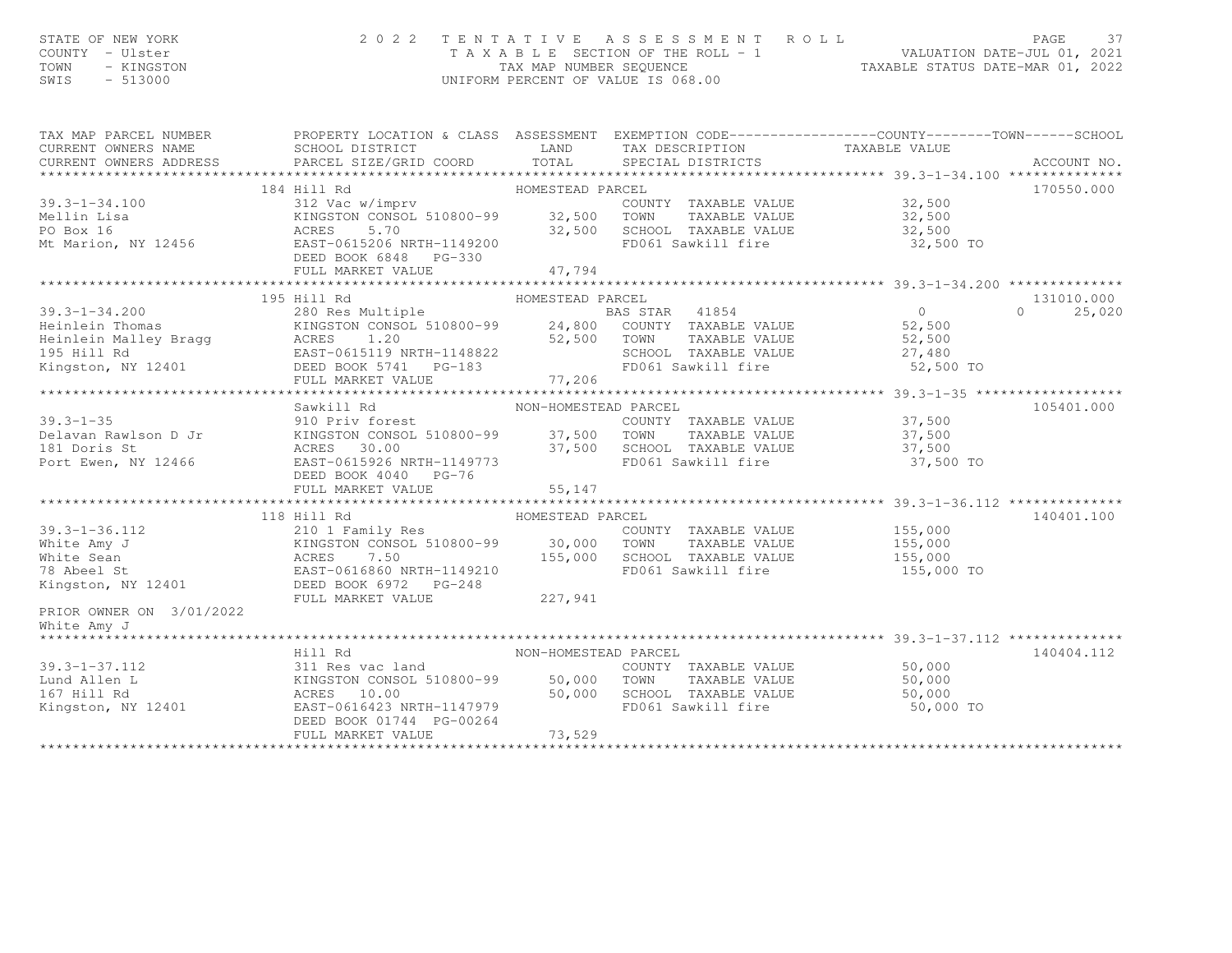### STATE OF NEW YORK THE SAGE ASSESSMENT ROLL PALUATION DATE–JUL 01, 2021<br>COUNTY - Ulster TAXABLE SECTION OF THE ROLL - 1 VALUATION DATE–JUL 01, 2021<br>TAXABLE STATUS TAXAB NUMBER SEQUENCE AND RESOURCE TRANABLE STATUS DATE–MAR

| TAX MAP PARCEL NUMBER |                                          |                                                                                                                                                                                                                                                    | PROPERTY LOCATION & CLASS ASSESSMENT EXEMPTION CODE----------------COUNTY-------TOWN------SCHOOL                                                                                                                                                                                                                         |
|-----------------------|------------------------------------------|----------------------------------------------------------------------------------------------------------------------------------------------------------------------------------------------------------------------------------------------------|--------------------------------------------------------------------------------------------------------------------------------------------------------------------------------------------------------------------------------------------------------------------------------------------------------------------------|
|                       | CURRENT OWNERS NAME SCHOOL DISTRICT LAND |                                                                                                                                                                                                                                                    | TAX DESCRIPTION TAXABLE VALUE                                                                                                                                                                                                                                                                                            |
|                       |                                          |                                                                                                                                                                                                                                                    |                                                                                                                                                                                                                                                                                                                          |
|                       |                                          |                                                                                                                                                                                                                                                    | 112 Hill Rd 112 Hill Rd 210 1 Family Res 212 0 1 Family Res 212 0 1 Family Res 212 0 1 Family Res 212 0 1 Family Res 212 0 1 Family Res 212 0 1 Family Res 212 0 1 Family Res 212 0 1 Family Res 212 0 1 Family Res 212 0 1 Fa                                                                                           |
|                       |                                          |                                                                                                                                                                                                                                                    |                                                                                                                                                                                                                                                                                                                          |
|                       |                                          |                                                                                                                                                                                                                                                    |                                                                                                                                                                                                                                                                                                                          |
|                       |                                          |                                                                                                                                                                                                                                                    |                                                                                                                                                                                                                                                                                                                          |
|                       |                                          |                                                                                                                                                                                                                                                    |                                                                                                                                                                                                                                                                                                                          |
|                       |                                          |                                                                                                                                                                                                                                                    |                                                                                                                                                                                                                                                                                                                          |
|                       |                                          |                                                                                                                                                                                                                                                    |                                                                                                                                                                                                                                                                                                                          |
|                       |                                          |                                                                                                                                                                                                                                                    |                                                                                                                                                                                                                                                                                                                          |
|                       |                                          |                                                                                                                                                                                                                                                    |                                                                                                                                                                                                                                                                                                                          |
|                       |                                          |                                                                                                                                                                                                                                                    |                                                                                                                                                                                                                                                                                                                          |
|                       |                                          |                                                                                                                                                                                                                                                    |                                                                                                                                                                                                                                                                                                                          |
|                       |                                          |                                                                                                                                                                                                                                                    |                                                                                                                                                                                                                                                                                                                          |
|                       |                                          |                                                                                                                                                                                                                                                    |                                                                                                                                                                                                                                                                                                                          |
|                       |                                          |                                                                                                                                                                                                                                                    |                                                                                                                                                                                                                                                                                                                          |
|                       |                                          |                                                                                                                                                                                                                                                    |                                                                                                                                                                                                                                                                                                                          |
|                       |                                          |                                                                                                                                                                                                                                                    |                                                                                                                                                                                                                                                                                                                          |
|                       |                                          |                                                                                                                                                                                                                                                    |                                                                                                                                                                                                                                                                                                                          |
|                       |                                          |                                                                                                                                                                                                                                                    |                                                                                                                                                                                                                                                                                                                          |
|                       |                                          |                                                                                                                                                                                                                                                    |                                                                                                                                                                                                                                                                                                                          |
|                       |                                          |                                                                                                                                                                                                                                                    |                                                                                                                                                                                                                                                                                                                          |
|                       |                                          |                                                                                                                                                                                                                                                    |                                                                                                                                                                                                                                                                                                                          |
|                       |                                          |                                                                                                                                                                                                                                                    |                                                                                                                                                                                                                                                                                                                          |
|                       |                                          |                                                                                                                                                                                                                                                    |                                                                                                                                                                                                                                                                                                                          |
|                       |                                          |                                                                                                                                                                                                                                                    |                                                                                                                                                                                                                                                                                                                          |
|                       |                                          |                                                                                                                                                                                                                                                    | 39.3-1-37.131 and 210 1 Family Res BAS STAR 41854 books are also and the control of the control of the control of the control of the control of the control of the control of the control of the control of the control of the                                                                                           |
|                       |                                          | 39.3-1-37.132<br>39.3-1-37.132<br>39.3-1-37.132<br>37.9 1375<br>37.9 1375<br>37.9 270 Mfg housing<br>270 Mfg housing<br>270 Mfg housing<br>270 Mfg housing<br>270 Mfg housing<br>26,800 ENH STAR 41834<br>26,800 ENH STAR 41834 0<br>38,500 COUNTY | 140404.130                                                                                                                                                                                                                                                                                                               |
|                       |                                          |                                                                                                                                                                                                                                                    | $\begin{matrix} 0 & 0 \\ 0 & 0 \end{matrix}$                                                                                                                                                                                                                                                                             |
|                       |                                          |                                                                                                                                                                                                                                                    | $\overline{0}$<br>58,500                                                                                                                                                                                                                                                                                                 |
|                       |                                          |                                                                                                                                                                                                                                                    |                                                                                                                                                                                                                                                                                                                          |
|                       |                                          |                                                                                                                                                                                                                                                    | TOWN TAXABLE VALUE 58,500<br>SCHOOL TAXABLE VALUE 58,500<br>FD061 Sawkill fire 58,500 TO                                                                                                                                                                                                                                 |
|                       |                                          |                                                                                                                                                                                                                                                    |                                                                                                                                                                                                                                                                                                                          |
|                       |                                          |                                                                                                                                                                                                                                                    |                                                                                                                                                                                                                                                                                                                          |
|                       | FULL MARKET VALUE                        | 86,029                                                                                                                                                                                                                                             |                                                                                                                                                                                                                                                                                                                          |
|                       |                                          |                                                                                                                                                                                                                                                    |                                                                                                                                                                                                                                                                                                                          |
|                       |                                          |                                                                                                                                                                                                                                                    |                                                                                                                                                                                                                                                                                                                          |
|                       |                                          |                                                                                                                                                                                                                                                    |                                                                                                                                                                                                                                                                                                                          |
|                       |                                          |                                                                                                                                                                                                                                                    |                                                                                                                                                                                                                                                                                                                          |
|                       |                                          |                                                                                                                                                                                                                                                    |                                                                                                                                                                                                                                                                                                                          |
|                       |                                          |                                                                                                                                                                                                                                                    |                                                                                                                                                                                                                                                                                                                          |
|                       |                                          |                                                                                                                                                                                                                                                    |                                                                                                                                                                                                                                                                                                                          |
|                       |                                          |                                                                                                                                                                                                                                                    | $R\left(\mbox{10.4cm},\mbox{11.4cm},\mbox{12.4cm},\mbox{13.4cm},\mbox{14.4cm},\mbox{15.4cm},\mbox{16.4cm},\mbox{17.4cm},\mbox{18.4cm},\mbox{19.4cm},\mbox{19.4cm},\mbox{19.4cm},\mbox{19.4cm},\mbox{19.4cm},\mbox{19.4cm},\mbox{19.4cm},\mbox{19.4cm},\mbox{19.4cm},\mbox{19.4cm},\mbox{19.4cm},\mbox{19.4cm},\mbox{19.$ |
|                       |                                          |                                                                                                                                                                                                                                                    |                                                                                                                                                                                                                                                                                                                          |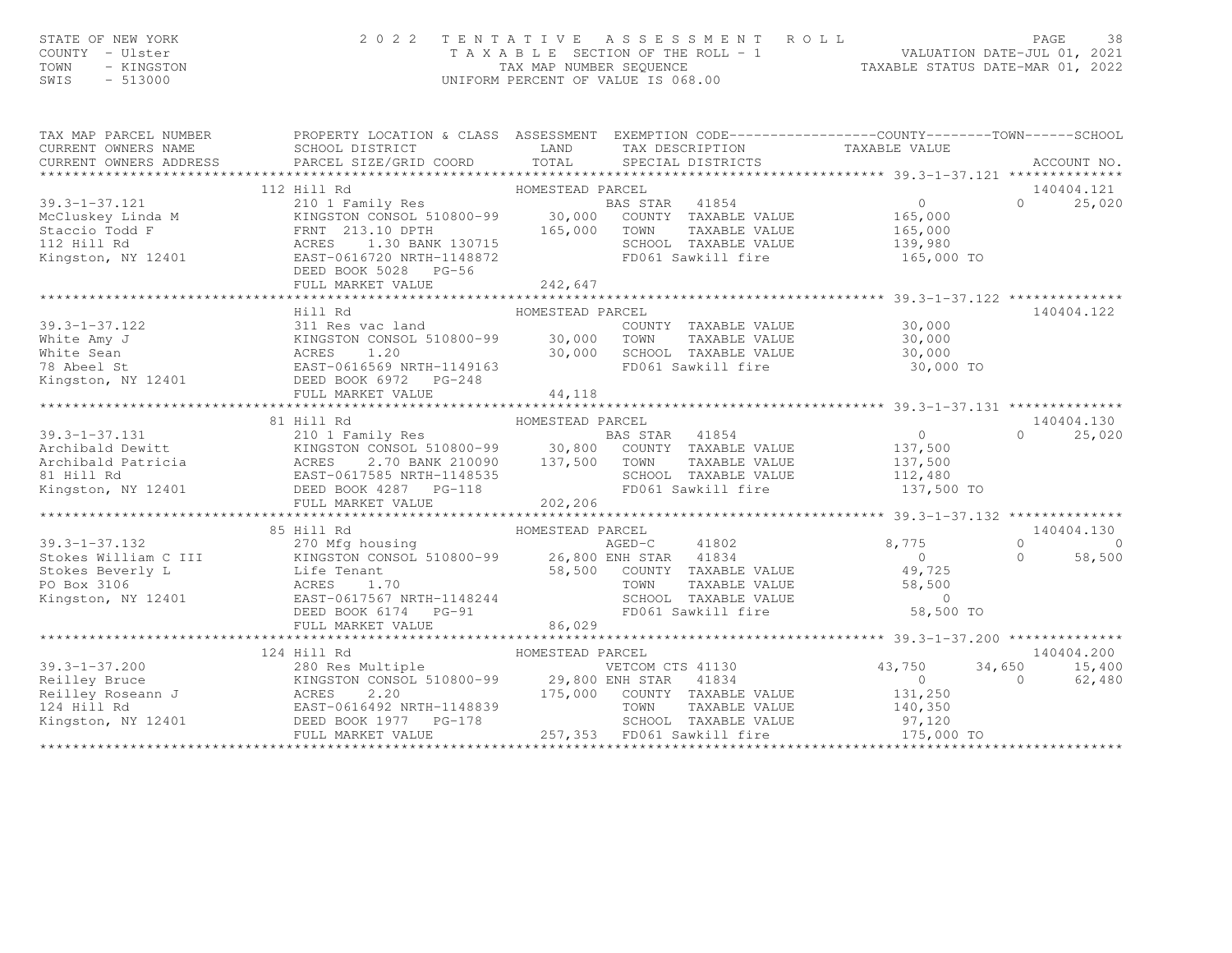# STATE OF NEW YORK THE SERVICE 2022 TENTATIVE ASSESSMENT ROLL TROUDUST PAGE 39<br>COUNTY - Ulster TAXABLE SECTION OF THE ROLL - 1 VALUATION DATE-JUL 01, 2021<br>TAXABLE STATUS TAXAB NUMBER SEQUENCE AND TRANSPORT TRANSPORTS TOWN T

| TAX MAP PARCEL NUMBER                                                                                                                                                                                                                               | PROPERTY LOCATION & CLASS ASSESSMENT EXEMPTION CODE----------------COUNTY-------TOWN------SCHOOL |                  |                                                                                     |                                             |                                               |
|-----------------------------------------------------------------------------------------------------------------------------------------------------------------------------------------------------------------------------------------------------|--------------------------------------------------------------------------------------------------|------------------|-------------------------------------------------------------------------------------|---------------------------------------------|-----------------------------------------------|
|                                                                                                                                                                                                                                                     |                                                                                                  |                  | SCHOOL TAXABLE VALUE 369,980<br>FD061 Sawkill fire 395,000 TO                       |                                             | 172601.000<br>25,020<br>$\Omega$ and $\Omega$ |
|                                                                                                                                                                                                                                                     |                                                                                                  |                  |                                                                                     |                                             |                                               |
| 39.3-1-38.200<br>Donovan Mary<br>175 East Ridge Dr<br>290,000 TOWN TAXABLE VALUE<br>290,000 TOWN TAXABLE VALUE<br>290,000 TOWN TAXABLE VALUE<br>290,000 TOWN TAXABLE VALUE<br>290,000 TOWN TAXABLE VALUE<br>290,000 TOWN TAXABLE VALUE<br>290,00    | 175 East Ridge Dr                                                                                | HOMESTEAD PARCEL |                                                                                     | $\overline{0}$<br>290,000<br>290,000        | 172601.000<br>25,020<br>$\cap$                |
|                                                                                                                                                                                                                                                     | FULL MARKET VALUE 426, 471                                                                       |                  | SCHOOL TAXABLE VALUE 264,980<br>FD061 Sawkill fire                                  | 290,000 TO                                  |                                               |
|                                                                                                                                                                                                                                                     |                                                                                                  |                  |                                                                                     |                                             |                                               |
|                                                                                                                                                                                                                                                     | 197-217 East Ridge Dr<br>DEED BOOK 6318 PG-72                                                    | HOMESTEAD PARCEL |                                                                                     | 40,000 TO                                   | 172601.000                                    |
|                                                                                                                                                                                                                                                     |                                                                                                  |                  |                                                                                     |                                             |                                               |
|                                                                                                                                                                                                                                                     |                                                                                                  |                  |                                                                                     |                                             |                                               |
| 39.3-1-38.400<br>Brady Terance M<br>Produce M<br>EVINGSTON CONSOL 510800-99<br>Multimum and Taxable VALUE<br>Multimum and Taxable VALUE<br>ACRES 2.30<br>Multimum and 2.30<br>Multimum and 2.30<br>Multimum and 2.30<br>Multimum and 2.30<br>Multim | 219-239 East Ridge Dr<br>DEED BOOK 6318 PG-76<br>FULL MARKET VALUE 58,824                        | HOMESTEAD PARCEL |                                                                                     |                                             | 172601.000                                    |
|                                                                                                                                                                                                                                                     |                                                                                                  |                  |                                                                                     |                                             |                                               |
| $39.3 - 1 - 38.500$                                                                                                                                                                                                                                 |                                                                                                  |                  | COUNTY TAXABLE VALUE 75,000                                                         | 75,000 TO                                   | 172601.000                                    |
|                                                                                                                                                                                                                                                     |                                                                                                  |                  |                                                                                     |                                             |                                               |
|                                                                                                                                                                                                                                                     | 251 East Ridge Dr                                                                                |                  | ************************************39.3–1–39.100 ***************                   |                                             | 130401.100                                    |
| $39.3 - 1 - 39.100$<br>39.3-1-39.100<br>Read Joscelyn<br>251 East Ridge Dr<br>Kingston, NY 12401                                                                                                                                                    | DEED BOOK 7005 PG-122<br>FULL MARKET VALUE                                                       | 639,706          | COUNTY TAXABLE VALUE<br>TAXABLE VALUE<br>SCHOOL TAXABLE VALUE<br>FD061 Sawkill fire | 435,000<br>435,000<br>435,000<br>435,000 TO |                                               |
|                                                                                                                                                                                                                                                     |                                                                                                  |                  |                                                                                     |                                             |                                               |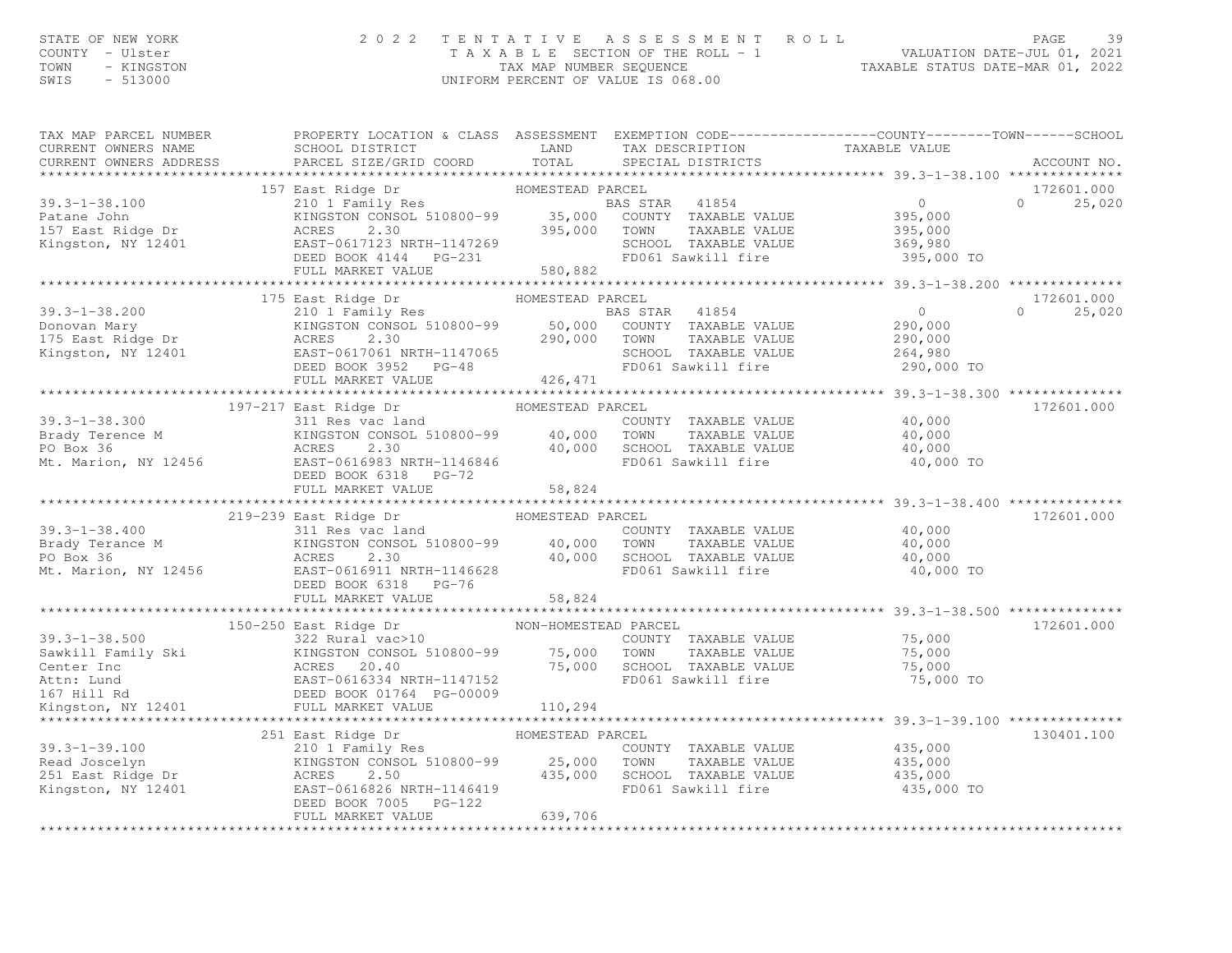| STATE OF NEW YORK<br>COUNTY - Ulster<br>TOWN<br>- KINGSTON<br>SWIS<br>$-513000$                                                                                                                                                                                                                                                                                                                    |                   |        | $\begin{tabular}{lllllllllllllllll} \multicolumn{3}{c}{2\ 0\ 2\ 2\ &\mbox{T} \; \; \mathbb{E}\; N\; T\; A\; T\; I\; V\; E\; & A\; S\; S\; E\; S\; S\; M\; E\; N\; T\; & R\; O\; L\; &\mbox{VALUATION DATE–JUL 01, 2021}\\ & T\; A\; X\; A\; B\; L\; E\; SECTION OF THE ROLL-1 & &\mbox{VALUATION DATE–JUL 01, 2022}\\ & T\; A\; N\; MAP\; NUMBER SEQUENCE &\n & TAXABLE STATUS D$ |           |                             |
|----------------------------------------------------------------------------------------------------------------------------------------------------------------------------------------------------------------------------------------------------------------------------------------------------------------------------------------------------------------------------------------------------|-------------------|--------|-----------------------------------------------------------------------------------------------------------------------------------------------------------------------------------------------------------------------------------------------------------------------------------------------------------------------------------------------------------------------------------|-----------|-----------------------------|
|                                                                                                                                                                                                                                                                                                                                                                                                    |                   |        |                                                                                                                                                                                                                                                                                                                                                                                   |           |                             |
|                                                                                                                                                                                                                                                                                                                                                                                                    |                   |        |                                                                                                                                                                                                                                                                                                                                                                                   |           |                             |
|                                                                                                                                                                                                                                                                                                                                                                                                    |                   |        |                                                                                                                                                                                                                                                                                                                                                                                   | 25,000 TO | 130401.200                  |
|                                                                                                                                                                                                                                                                                                                                                                                                    |                   |        |                                                                                                                                                                                                                                                                                                                                                                                   |           |                             |
| 39.3-1-39.300<br>273-281 East Ridge Dr HOMESTEAD PARCEL<br>273-281 East Ridge Dr HOMESTEAD PARCEL<br>311 Res vac land<br>25,000<br>25,000 TOWN TAXABLE VALUE<br>25,000 25,000 TOWN TAXABLE VALUE<br>25,000 25,000 SCHOOL TAXABLE VALUE<br>25,0                                                                                                                                                     |                   |        |                                                                                                                                                                                                                                                                                                                                                                                   |           | 130401.300                  |
|                                                                                                                                                                                                                                                                                                                                                                                                    |                   |        |                                                                                                                                                                                                                                                                                                                                                                                   |           |                             |
|                                                                                                                                                                                                                                                                                                                                                                                                    |                   |        |                                                                                                                                                                                                                                                                                                                                                                                   |           |                             |
|                                                                                                                                                                                                                                                                                                                                                                                                    |                   |        |                                                                                                                                                                                                                                                                                                                                                                                   |           | 130401.400                  |
|                                                                                                                                                                                                                                                                                                                                                                                                    |                   |        |                                                                                                                                                                                                                                                                                                                                                                                   |           |                             |
|                                                                                                                                                                                                                                                                                                                                                                                                    |                   |        |                                                                                                                                                                                                                                                                                                                                                                                   |           |                             |
|                                                                                                                                                                                                                                                                                                                                                                                                    |                   |        |                                                                                                                                                                                                                                                                                                                                                                                   |           |                             |
|                                                                                                                                                                                                                                                                                                                                                                                                    |                   |        |                                                                                                                                                                                                                                                                                                                                                                                   |           | 130401.500                  |
|                                                                                                                                                                                                                                                                                                                                                                                                    |                   |        |                                                                                                                                                                                                                                                                                                                                                                                   |           |                             |
|                                                                                                                                                                                                                                                                                                                                                                                                    |                   |        |                                                                                                                                                                                                                                                                                                                                                                                   |           |                             |
| 10 10 10 10 10 10 100 100 100 100 1000 1000 1000 1000 1000 1000 1000 1000 1000 1000 1000 1000 1000 10000 10000<br>200 1000 1000 10000 10000 10000 10000 10000 10000 10000 10000 10000 10000 10000 10000 10000 10000 10000 10000                                                                                                                                                                    |                   |        |                                                                                                                                                                                                                                                                                                                                                                                   |           | 159991.000<br>$0 \t 25,020$ |
|                                                                                                                                                                                                                                                                                                                                                                                                    |                   |        |                                                                                                                                                                                                                                                                                                                                                                                   |           |                             |
|                                                                                                                                                                                                                                                                                                                                                                                                    |                   |        |                                                                                                                                                                                                                                                                                                                                                                                   |           | 159991.210                  |
| $53$ Hill Rd<br>$39.3-1-42.210$<br>$311$ Res vac land<br>$53$ Hill Rd<br>$311$ Res vac land<br>$53$ Hill Rd<br>$311$ Res vac land<br>$53$ HoMESTEAD PARCEL<br>30,000 TOWN TAXABLE VALUE<br>Trevocable Trust and Mary M. Pol KINGSTON CONSOL 510800-99 20,000 TOWN TAXABLE VALUE<br>Trevocable Trust and Mary 20,000 20,000 SCHOOL TAXABLE VALUE 20,000<br>79 Crane St BAST-061734 NRTH-1148146 FD0 |                   |        | COUNTY TAXABLE VALUE 20,000                                                                                                                                                                                                                                                                                                                                                       | 20,000 TO |                             |
|                                                                                                                                                                                                                                                                                                                                                                                                    | FULL MARKET VALUE | 29,412 |                                                                                                                                                                                                                                                                                                                                                                                   |           |                             |

\*\*\*\*\*\*\*\*\*\*\*\*\*\*\*\*\*\*\*\*\*\*\*\*\*\*\*\*\*\*\*\*\*\*\*\*\*\*\*\*\*\*\*\*\*\*\*\*\*\*\*\*\*\*\*\*\*\*\*\*\*\*\*\*\*\*\*\*\*\*\*\*\*\*\*\*\*\*\*\*\*\*\*\*\*\*\*\*\*\*\*\*\*\*\*\*\*\*\*\*\*\*\*\*\*\*\*\*\*\*\*\*\*\*\*\*\*\*\*\*\*\*\*\*\*\*\*\*\*\*\*\*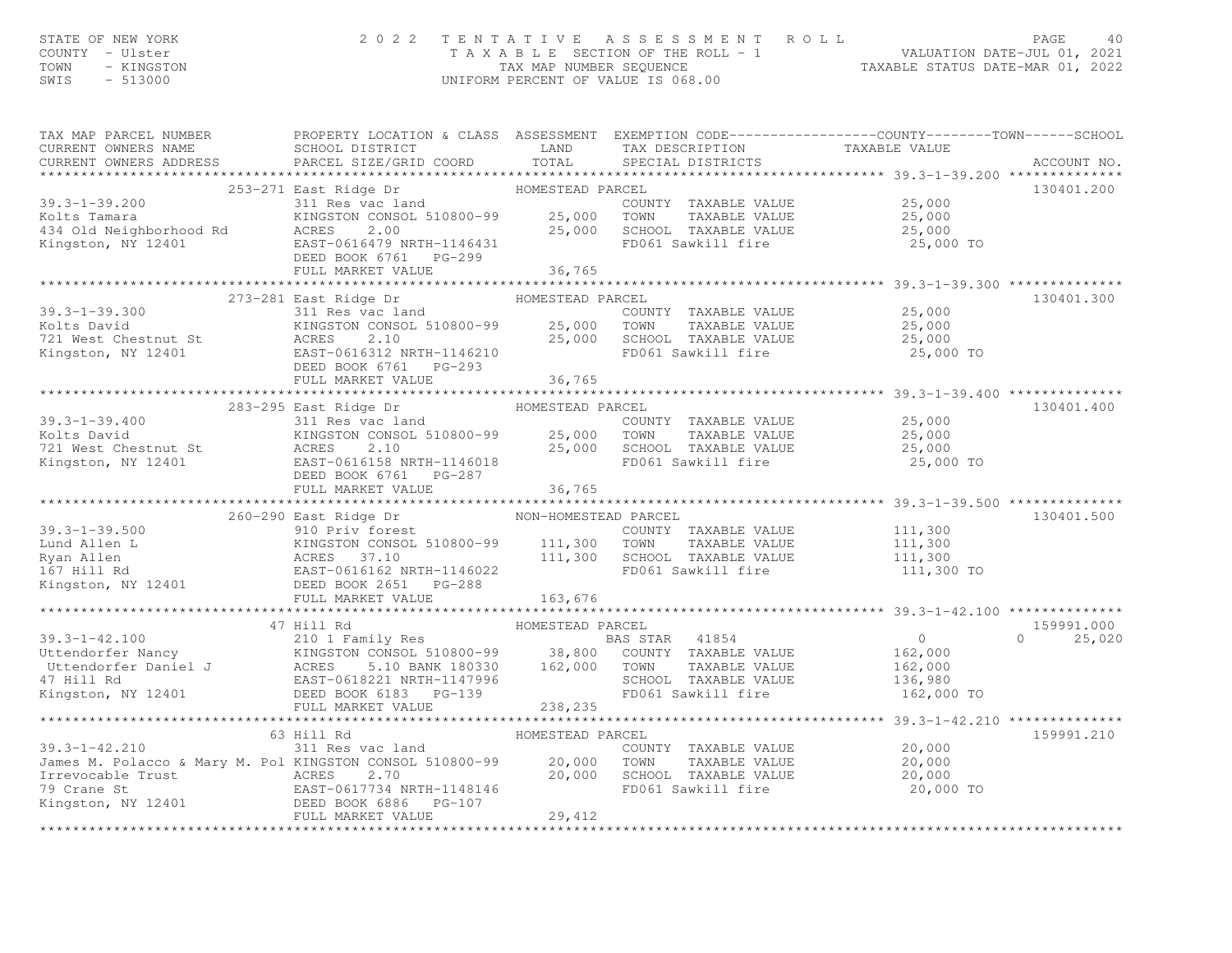# STATE OF NEW YORK (AND ROTE ) A SERIES SIMENT ROLL PALUATION DATE–JUL 01, 2021<br>COUNTY - Ulster (AND STATE A MAPING SEQUENCE) IN TAXING THE ROLL - 1 (VALUATION DATE–JUL 01, 2021<br>TAXING TRINGSTON (INTERCENT OF VALUATION SEQU

| TAX MAP PARCEL NUMBER AND FROPERTI LOCATION & CLASS ASSESSMENT LALIFITION CODE---------<br>CURRENT OWNERS NAME SCHOOL DISTRICT LAND TAX DESCRIPTION TAXABLE VALUE<br>CURRENT OWNERS ADDRESS PARCEL SIZE/GRID COORD TOTAL SPECIAL DIS<br>$\begin{tabular}{lllllllllllll} \text{39.3--1--42.220} & \text{55 Hill Rd} & \text{HOMESTED PARCH} & \text{HOMESTED PARCH} & \text{COUNITY TAXABLE VALUE} & \text{39.3--1--42.2.} \\ & 311 Res vac land & \text{COMESTED PARCH} & \text{COUNITY TAXABLE VALUE} & \text{35,000} \\ & 47 Hill Rd & \text{ACRES} & 4.60\\ \text{Kingston, NY 12401} & \text{EARET}-0617598 NRTH-1147580 & \text{35,000} & \text{TO61 Sawkill fire} & \text$<br>159991.220<br>133221.000<br>Hill Rd<br>322 Rural vac>10<br>NON-HOMESTEAD PARCEL<br>140404.111<br>COUNTY TAXABLE VALUE 50,000<br>50,000 TOWN TAXABLE VALUE 50,000<br>50,000 SCHOOL TAXABLE VALUE 50,000<br>FD061 Sawkill fire 50,000 TO<br>39.3-1-49.110<br>Allt Seith Eineston COUNT<br>PO Box 583<br>Hyde Park, NY 12538<br>Hyde Park, NY 12538<br>Hyde Park, NY 12538<br>PO BOX 615999 NRTH-1148159<br>PO BOX 61744<br>PO BOX 61744<br>PO BOX 61744<br>PO BOX 61744<br>PO BOX 61744<br>PO BOX<br>DEED BOOK 01744 PG-00264<br>FULL MARKET VALUE<br>73,529<br>140404.111<br>9,240<br>11,625<br>SCHOOL TAXABLE VALUE 68,260<br>FD061 Sawkill fire 77,500 TO<br>************************************39.3-1-49.210 *******************************<br>140404.210<br>39.3-1-49.210<br>Forgey Richard J<br>Family Res<br>Forgey Richard J<br>210 1 Family Res<br>EASTON CONSOL 510800-99<br>25,000 COUNTY TAXABLE VALUE<br>210 1 Family Res<br>25,000 COUNTY TAXABLE VALUE<br>25.000 COUNTY TAXABLE VALUE<br>25.000 COUN<br>25,020<br>$\Omega$<br>130,000 TO<br>191, 176<br>FULL MARKET VALUE | TAX MAP PARCEL NUMBER | PROPERTY LOCATION & CLASS ASSESSMENT EXEMPTION CODE----------------COUNTY-------TOWN------SCHOOL |  |  |
|------------------------------------------------------------------------------------------------------------------------------------------------------------------------------------------------------------------------------------------------------------------------------------------------------------------------------------------------------------------------------------------------------------------------------------------------------------------------------------------------------------------------------------------------------------------------------------------------------------------------------------------------------------------------------------------------------------------------------------------------------------------------------------------------------------------------------------------------------------------------------------------------------------------------------------------------------------------------------------------------------------------------------------------------------------------------------------------------------------------------------------------------------------------------------------------------------------------------------------------------------------------------------------------------------------------------------------------------------------------------------------------------------------------------------------------------------------------------------------------------------------------------------------------------------------------------------------------------------------------------------------------------------------------------------------------------------------------------------------------------------------------------------|-----------------------|--------------------------------------------------------------------------------------------------|--|--|
|                                                                                                                                                                                                                                                                                                                                                                                                                                                                                                                                                                                                                                                                                                                                                                                                                                                                                                                                                                                                                                                                                                                                                                                                                                                                                                                                                                                                                                                                                                                                                                                                                                                                                                                                                                              |                       |                                                                                                  |  |  |
|                                                                                                                                                                                                                                                                                                                                                                                                                                                                                                                                                                                                                                                                                                                                                                                                                                                                                                                                                                                                                                                                                                                                                                                                                                                                                                                                                                                                                                                                                                                                                                                                                                                                                                                                                                              |                       |                                                                                                  |  |  |
|                                                                                                                                                                                                                                                                                                                                                                                                                                                                                                                                                                                                                                                                                                                                                                                                                                                                                                                                                                                                                                                                                                                                                                                                                                                                                                                                                                                                                                                                                                                                                                                                                                                                                                                                                                              |                       |                                                                                                  |  |  |
|                                                                                                                                                                                                                                                                                                                                                                                                                                                                                                                                                                                                                                                                                                                                                                                                                                                                                                                                                                                                                                                                                                                                                                                                                                                                                                                                                                                                                                                                                                                                                                                                                                                                                                                                                                              |                       |                                                                                                  |  |  |
|                                                                                                                                                                                                                                                                                                                                                                                                                                                                                                                                                                                                                                                                                                                                                                                                                                                                                                                                                                                                                                                                                                                                                                                                                                                                                                                                                                                                                                                                                                                                                                                                                                                                                                                                                                              |                       |                                                                                                  |  |  |
|                                                                                                                                                                                                                                                                                                                                                                                                                                                                                                                                                                                                                                                                                                                                                                                                                                                                                                                                                                                                                                                                                                                                                                                                                                                                                                                                                                                                                                                                                                                                                                                                                                                                                                                                                                              |                       |                                                                                                  |  |  |
|                                                                                                                                                                                                                                                                                                                                                                                                                                                                                                                                                                                                                                                                                                                                                                                                                                                                                                                                                                                                                                                                                                                                                                                                                                                                                                                                                                                                                                                                                                                                                                                                                                                                                                                                                                              |                       |                                                                                                  |  |  |
|                                                                                                                                                                                                                                                                                                                                                                                                                                                                                                                                                                                                                                                                                                                                                                                                                                                                                                                                                                                                                                                                                                                                                                                                                                                                                                                                                                                                                                                                                                                                                                                                                                                                                                                                                                              |                       |                                                                                                  |  |  |
|                                                                                                                                                                                                                                                                                                                                                                                                                                                                                                                                                                                                                                                                                                                                                                                                                                                                                                                                                                                                                                                                                                                                                                                                                                                                                                                                                                                                                                                                                                                                                                                                                                                                                                                                                                              |                       |                                                                                                  |  |  |
|                                                                                                                                                                                                                                                                                                                                                                                                                                                                                                                                                                                                                                                                                                                                                                                                                                                                                                                                                                                                                                                                                                                                                                                                                                                                                                                                                                                                                                                                                                                                                                                                                                                                                                                                                                              |                       |                                                                                                  |  |  |
|                                                                                                                                                                                                                                                                                                                                                                                                                                                                                                                                                                                                                                                                                                                                                                                                                                                                                                                                                                                                                                                                                                                                                                                                                                                                                                                                                                                                                                                                                                                                                                                                                                                                                                                                                                              |                       |                                                                                                  |  |  |
|                                                                                                                                                                                                                                                                                                                                                                                                                                                                                                                                                                                                                                                                                                                                                                                                                                                                                                                                                                                                                                                                                                                                                                                                                                                                                                                                                                                                                                                                                                                                                                                                                                                                                                                                                                              |                       |                                                                                                  |  |  |
|                                                                                                                                                                                                                                                                                                                                                                                                                                                                                                                                                                                                                                                                                                                                                                                                                                                                                                                                                                                                                                                                                                                                                                                                                                                                                                                                                                                                                                                                                                                                                                                                                                                                                                                                                                              |                       |                                                                                                  |  |  |
|                                                                                                                                                                                                                                                                                                                                                                                                                                                                                                                                                                                                                                                                                                                                                                                                                                                                                                                                                                                                                                                                                                                                                                                                                                                                                                                                                                                                                                                                                                                                                                                                                                                                                                                                                                              |                       |                                                                                                  |  |  |
|                                                                                                                                                                                                                                                                                                                                                                                                                                                                                                                                                                                                                                                                                                                                                                                                                                                                                                                                                                                                                                                                                                                                                                                                                                                                                                                                                                                                                                                                                                                                                                                                                                                                                                                                                                              |                       |                                                                                                  |  |  |
|                                                                                                                                                                                                                                                                                                                                                                                                                                                                                                                                                                                                                                                                                                                                                                                                                                                                                                                                                                                                                                                                                                                                                                                                                                                                                                                                                                                                                                                                                                                                                                                                                                                                                                                                                                              |                       |                                                                                                  |  |  |
|                                                                                                                                                                                                                                                                                                                                                                                                                                                                                                                                                                                                                                                                                                                                                                                                                                                                                                                                                                                                                                                                                                                                                                                                                                                                                                                                                                                                                                                                                                                                                                                                                                                                                                                                                                              |                       |                                                                                                  |  |  |
|                                                                                                                                                                                                                                                                                                                                                                                                                                                                                                                                                                                                                                                                                                                                                                                                                                                                                                                                                                                                                                                                                                                                                                                                                                                                                                                                                                                                                                                                                                                                                                                                                                                                                                                                                                              |                       |                                                                                                  |  |  |
|                                                                                                                                                                                                                                                                                                                                                                                                                                                                                                                                                                                                                                                                                                                                                                                                                                                                                                                                                                                                                                                                                                                                                                                                                                                                                                                                                                                                                                                                                                                                                                                                                                                                                                                                                                              |                       |                                                                                                  |  |  |
|                                                                                                                                                                                                                                                                                                                                                                                                                                                                                                                                                                                                                                                                                                                                                                                                                                                                                                                                                                                                                                                                                                                                                                                                                                                                                                                                                                                                                                                                                                                                                                                                                                                                                                                                                                              |                       |                                                                                                  |  |  |
|                                                                                                                                                                                                                                                                                                                                                                                                                                                                                                                                                                                                                                                                                                                                                                                                                                                                                                                                                                                                                                                                                                                                                                                                                                                                                                                                                                                                                                                                                                                                                                                                                                                                                                                                                                              |                       |                                                                                                  |  |  |
|                                                                                                                                                                                                                                                                                                                                                                                                                                                                                                                                                                                                                                                                                                                                                                                                                                                                                                                                                                                                                                                                                                                                                                                                                                                                                                                                                                                                                                                                                                                                                                                                                                                                                                                                                                              |                       |                                                                                                  |  |  |
|                                                                                                                                                                                                                                                                                                                                                                                                                                                                                                                                                                                                                                                                                                                                                                                                                                                                                                                                                                                                                                                                                                                                                                                                                                                                                                                                                                                                                                                                                                                                                                                                                                                                                                                                                                              |                       |                                                                                                  |  |  |
|                                                                                                                                                                                                                                                                                                                                                                                                                                                                                                                                                                                                                                                                                                                                                                                                                                                                                                                                                                                                                                                                                                                                                                                                                                                                                                                                                                                                                                                                                                                                                                                                                                                                                                                                                                              |                       |                                                                                                  |  |  |
|                                                                                                                                                                                                                                                                                                                                                                                                                                                                                                                                                                                                                                                                                                                                                                                                                                                                                                                                                                                                                                                                                                                                                                                                                                                                                                                                                                                                                                                                                                                                                                                                                                                                                                                                                                              |                       |                                                                                                  |  |  |
|                                                                                                                                                                                                                                                                                                                                                                                                                                                                                                                                                                                                                                                                                                                                                                                                                                                                                                                                                                                                                                                                                                                                                                                                                                                                                                                                                                                                                                                                                                                                                                                                                                                                                                                                                                              |                       |                                                                                                  |  |  |
|                                                                                                                                                                                                                                                                                                                                                                                                                                                                                                                                                                                                                                                                                                                                                                                                                                                                                                                                                                                                                                                                                                                                                                                                                                                                                                                                                                                                                                                                                                                                                                                                                                                                                                                                                                              |                       |                                                                                                  |  |  |
|                                                                                                                                                                                                                                                                                                                                                                                                                                                                                                                                                                                                                                                                                                                                                                                                                                                                                                                                                                                                                                                                                                                                                                                                                                                                                                                                                                                                                                                                                                                                                                                                                                                                                                                                                                              |                       |                                                                                                  |  |  |
|                                                                                                                                                                                                                                                                                                                                                                                                                                                                                                                                                                                                                                                                                                                                                                                                                                                                                                                                                                                                                                                                                                                                                                                                                                                                                                                                                                                                                                                                                                                                                                                                                                                                                                                                                                              |                       |                                                                                                  |  |  |
|                                                                                                                                                                                                                                                                                                                                                                                                                                                                                                                                                                                                                                                                                                                                                                                                                                                                                                                                                                                                                                                                                                                                                                                                                                                                                                                                                                                                                                                                                                                                                                                                                                                                                                                                                                              |                       |                                                                                                  |  |  |
|                                                                                                                                                                                                                                                                                                                                                                                                                                                                                                                                                                                                                                                                                                                                                                                                                                                                                                                                                                                                                                                                                                                                                                                                                                                                                                                                                                                                                                                                                                                                                                                                                                                                                                                                                                              |                       |                                                                                                  |  |  |
|                                                                                                                                                                                                                                                                                                                                                                                                                                                                                                                                                                                                                                                                                                                                                                                                                                                                                                                                                                                                                                                                                                                                                                                                                                                                                                                                                                                                                                                                                                                                                                                                                                                                                                                                                                              |                       |                                                                                                  |  |  |
|                                                                                                                                                                                                                                                                                                                                                                                                                                                                                                                                                                                                                                                                                                                                                                                                                                                                                                                                                                                                                                                                                                                                                                                                                                                                                                                                                                                                                                                                                                                                                                                                                                                                                                                                                                              |                       |                                                                                                  |  |  |
|                                                                                                                                                                                                                                                                                                                                                                                                                                                                                                                                                                                                                                                                                                                                                                                                                                                                                                                                                                                                                                                                                                                                                                                                                                                                                                                                                                                                                                                                                                                                                                                                                                                                                                                                                                              |                       |                                                                                                  |  |  |
|                                                                                                                                                                                                                                                                                                                                                                                                                                                                                                                                                                                                                                                                                                                                                                                                                                                                                                                                                                                                                                                                                                                                                                                                                                                                                                                                                                                                                                                                                                                                                                                                                                                                                                                                                                              |                       |                                                                                                  |  |  |
|                                                                                                                                                                                                                                                                                                                                                                                                                                                                                                                                                                                                                                                                                                                                                                                                                                                                                                                                                                                                                                                                                                                                                                                                                                                                                                                                                                                                                                                                                                                                                                                                                                                                                                                                                                              |                       |                                                                                                  |  |  |
|                                                                                                                                                                                                                                                                                                                                                                                                                                                                                                                                                                                                                                                                                                                                                                                                                                                                                                                                                                                                                                                                                                                                                                                                                                                                                                                                                                                                                                                                                                                                                                                                                                                                                                                                                                              |                       |                                                                                                  |  |  |
|                                                                                                                                                                                                                                                                                                                                                                                                                                                                                                                                                                                                                                                                                                                                                                                                                                                                                                                                                                                                                                                                                                                                                                                                                                                                                                                                                                                                                                                                                                                                                                                                                                                                                                                                                                              |                       |                                                                                                  |  |  |
|                                                                                                                                                                                                                                                                                                                                                                                                                                                                                                                                                                                                                                                                                                                                                                                                                                                                                                                                                                                                                                                                                                                                                                                                                                                                                                                                                                                                                                                                                                                                                                                                                                                                                                                                                                              |                       |                                                                                                  |  |  |
|                                                                                                                                                                                                                                                                                                                                                                                                                                                                                                                                                                                                                                                                                                                                                                                                                                                                                                                                                                                                                                                                                                                                                                                                                                                                                                                                                                                                                                                                                                                                                                                                                                                                                                                                                                              |                       |                                                                                                  |  |  |
|                                                                                                                                                                                                                                                                                                                                                                                                                                                                                                                                                                                                                                                                                                                                                                                                                                                                                                                                                                                                                                                                                                                                                                                                                                                                                                                                                                                                                                                                                                                                                                                                                                                                                                                                                                              |                       |                                                                                                  |  |  |
|                                                                                                                                                                                                                                                                                                                                                                                                                                                                                                                                                                                                                                                                                                                                                                                                                                                                                                                                                                                                                                                                                                                                                                                                                                                                                                                                                                                                                                                                                                                                                                                                                                                                                                                                                                              |                       |                                                                                                  |  |  |
|                                                                                                                                                                                                                                                                                                                                                                                                                                                                                                                                                                                                                                                                                                                                                                                                                                                                                                                                                                                                                                                                                                                                                                                                                                                                                                                                                                                                                                                                                                                                                                                                                                                                                                                                                                              |                       |                                                                                                  |  |  |
|                                                                                                                                                                                                                                                                                                                                                                                                                                                                                                                                                                                                                                                                                                                                                                                                                                                                                                                                                                                                                                                                                                                                                                                                                                                                                                                                                                                                                                                                                                                                                                                                                                                                                                                                                                              |                       |                                                                                                  |  |  |
|                                                                                                                                                                                                                                                                                                                                                                                                                                                                                                                                                                                                                                                                                                                                                                                                                                                                                                                                                                                                                                                                                                                                                                                                                                                                                                                                                                                                                                                                                                                                                                                                                                                                                                                                                                              |                       |                                                                                                  |  |  |
|                                                                                                                                                                                                                                                                                                                                                                                                                                                                                                                                                                                                                                                                                                                                                                                                                                                                                                                                                                                                                                                                                                                                                                                                                                                                                                                                                                                                                                                                                                                                                                                                                                                                                                                                                                              |                       |                                                                                                  |  |  |
|                                                                                                                                                                                                                                                                                                                                                                                                                                                                                                                                                                                                                                                                                                                                                                                                                                                                                                                                                                                                                                                                                                                                                                                                                                                                                                                                                                                                                                                                                                                                                                                                                                                                                                                                                                              |                       |                                                                                                  |  |  |
|                                                                                                                                                                                                                                                                                                                                                                                                                                                                                                                                                                                                                                                                                                                                                                                                                                                                                                                                                                                                                                                                                                                                                                                                                                                                                                                                                                                                                                                                                                                                                                                                                                                                                                                                                                              |                       |                                                                                                  |  |  |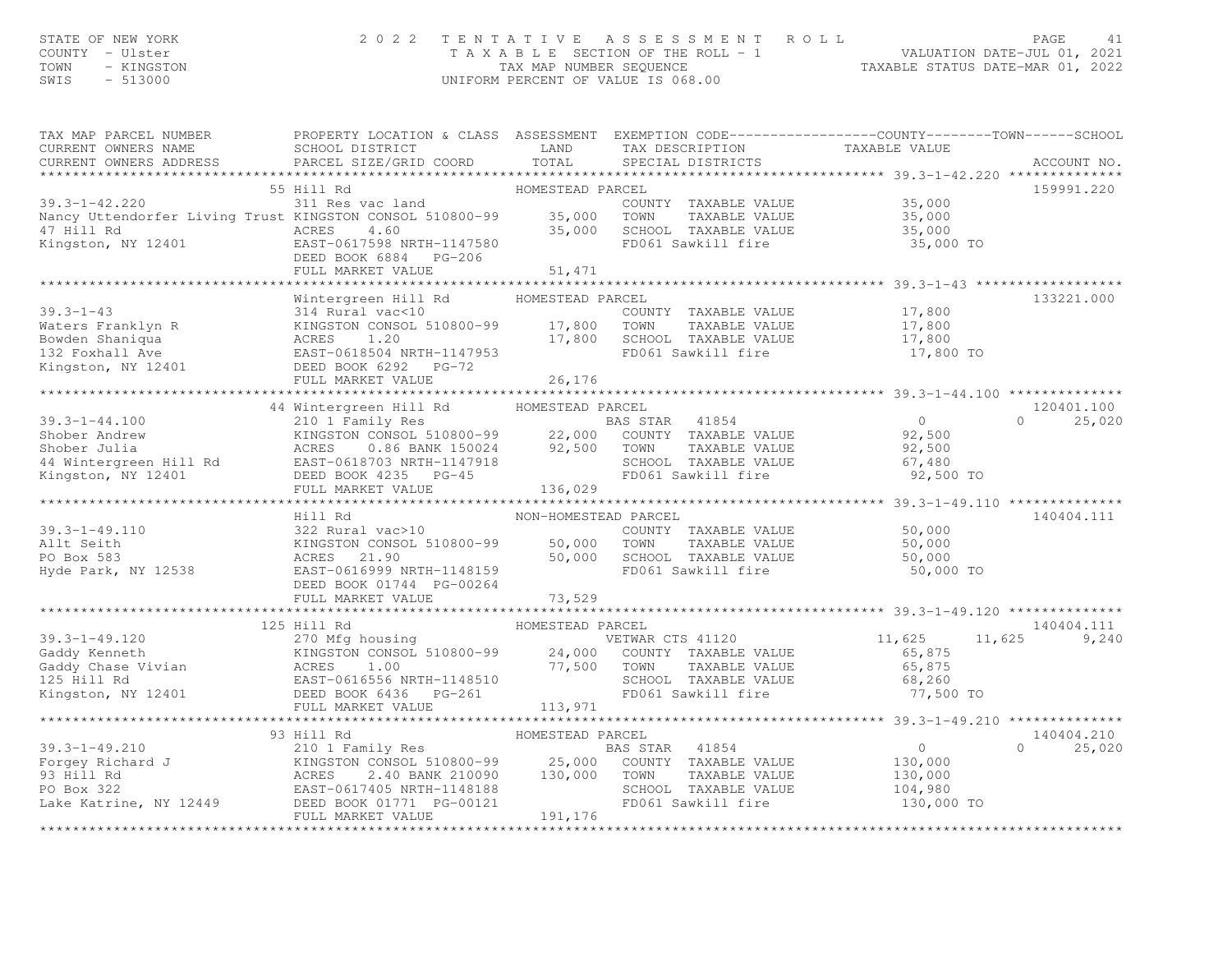#### STATE OF NEW YORK (AND ROTE ) A SERIES SIMENT ROLL PALUATION DATE–JUL 01, 2021<br>COUNTY - Ulster (AND STATE A SERIE SECTION OF THE ROLL - 1 (AND VALUATION DATE–JUL 01, 2021<br>TAXABLE STATUS DATE–MAR 01, 2022<br>SWIS - 513000

| TAX MAP PARCEL NUMBER                                                                                                                                                                                                                                    |                                                                               |                      | PROPERTY LOCATION & CLASS ASSESSMENT EXEMPTION CODE----------------COUNTY-------TOWN------SCHOOL                                                                                                                      |            |             |
|----------------------------------------------------------------------------------------------------------------------------------------------------------------------------------------------------------------------------------------------------------|-------------------------------------------------------------------------------|----------------------|-----------------------------------------------------------------------------------------------------------------------------------------------------------------------------------------------------------------------|------------|-------------|
| CURRENT OWNERS NAME<br>CURRENT OWNERS ADDRESS                                                                                                                                                                                                            | SCHOOL DISTRICT<br>PARCEL SIZE/GRID COORD TOTAL                               | LAND                 | TAX DESCRIPTION TAXABLE VALUE                                                                                                                                                                                         |            |             |
|                                                                                                                                                                                                                                                          |                                                                               |                      | SPECIAL DISTRICTS                                                                                                                                                                                                     |            | ACCOUNT NO. |
|                                                                                                                                                                                                                                                          | 89 Hill Rd                                                                    | HOMESTEAD PARCEL     |                                                                                                                                                                                                                       |            | 140404.220  |
| $39.3 - 1 - 49.220$                                                                                                                                                                                                                                      |                                                                               |                      | COUNTY TAXABLE VALUE                                                                                                                                                                                                  | 95,000     |             |
| For the set of the control of the control of the set of the set of the set of the set of the set of the set of<br>For the set of the set of the set of the set of the set of the set of the set of the set of the set of the set                         | 210 1 Family Res<br>210 1 Family Res<br>KINGSTON CONSOL 510800-99 25,000 TOWN |                      | TAXABLE VALUE 95,000                                                                                                                                                                                                  |            |             |
|                                                                                                                                                                                                                                                          |                                                                               |                      |                                                                                                                                                                                                                       |            |             |
|                                                                                                                                                                                                                                                          |                                                                               | 95,000               | SCHOOL TAXABLE VALUE                                                                                                                                                                                                  | 95,000     |             |
|                                                                                                                                                                                                                                                          |                                                                               |                      | FD061 Sawkill fire                                                                                                                                                                                                    | 95,000 TO  |             |
|                                                                                                                                                                                                                                                          |                                                                               |                      |                                                                                                                                                                                                                       |            |             |
|                                                                                                                                                                                                                                                          |                                                                               |                      |                                                                                                                                                                                                                       |            |             |
|                                                                                                                                                                                                                                                          | 80 Hill Rd                                                                    | HOMESTEAD PARCEL     |                                                                                                                                                                                                                       |            | 140401.155  |
|                                                                                                                                                                                                                                                          |                                                                               |                      | COUNTY TAXABLE VALUE 192,500                                                                                                                                                                                          |            |             |
|                                                                                                                                                                                                                                                          |                                                                               |                      |                                                                                                                                                                                                                       |            |             |
|                                                                                                                                                                                                                                                          |                                                                               |                      |                                                                                                                                                                                                                       |            |             |
|                                                                                                                                                                                                                                                          |                                                                               |                      |                                                                                                                                                                                                                       |            |             |
|                                                                                                                                                                                                                                                          |                                                                               |                      |                                                                                                                                                                                                                       |            |             |
|                                                                                                                                                                                                                                                          |                                                                               |                      |                                                                                                                                                                                                                       |            |             |
|                                                                                                                                                                                                                                                          |                                                                               |                      |                                                                                                                                                                                                                       |            |             |
| 39.3-1-50.200 210 1 Family Res<br>Gokey Jamie KINGSTON CONSOL 510800-99 28,000 TOWN TAXABLE VALUE 192,500<br>80 Hill Rd ACRES 2.000 ACRES 2000 SCHOOL TAXABLE VALUE 192,500<br>Kingston, NY 12401 EAST-0617329 NRTH-1149161 FD061 Sa                     |                                                                               |                      |                                                                                                                                                                                                                       |            |             |
|                                                                                                                                                                                                                                                          | 84 Hill Rd                                                                    | HOMESTEAD PARCEL     |                                                                                                                                                                                                                       |            | 140401.310  |
|                                                                                                                                                                                                                                                          | 210 1 Family Res                                                              |                      | COUNTY TAXABLE VALUE                                                                                                                                                                                                  |            |             |
|                                                                                                                                                                                                                                                          |                                                                               |                      |                                                                                                                                                                                                                       |            |             |
|                                                                                                                                                                                                                                                          |                                                                               |                      |                                                                                                                                                                                                                       |            |             |
|                                                                                                                                                                                                                                                          |                                                                               |                      |                                                                                                                                                                                                                       | 185,000 TO |             |
|                                                                                                                                                                                                                                                          |                                                                               |                      |                                                                                                                                                                                                                       |            |             |
|                                                                                                                                                                                                                                                          |                                                                               |                      |                                                                                                                                                                                                                       |            |             |
|                                                                                                                                                                                                                                                          |                                                                               |                      |                                                                                                                                                                                                                       |            |             |
|                                                                                                                                                                                                                                                          | 92-96 Hill Rd<br>Hill Rd<br>411 Apartment                                     | NON-HOMESTEAD PARCEL |                                                                                                                                                                                                                       |            | 140401.155  |
|                                                                                                                                                                                                                                                          |                                                                               |                      | COUNTY TAXABLE VALUE 350,000                                                                                                                                                                                          |            |             |
|                                                                                                                                                                                                                                                          |                                                                               |                      | TAXABLE VALUE<br>TAXABLE VALUE 350,000<br>TAXARLE VALUE 350,000                                                                                                                                                       |            |             |
|                                                                                                                                                                                                                                                          |                                                                               |                      |                                                                                                                                                                                                                       |            |             |
|                                                                                                                                                                                                                                                          |                                                                               |                      | FD061 Sawkill fire 350,000 TO                                                                                                                                                                                         |            |             |
| 39.3-1-50.400<br>Gokey Jamie P<br>Gokey Cathleen A<br>ACRES 5.40<br>ACRES 5.40<br>ACRES 5.40<br>ACRES 5.40<br>ACRES 5.40<br>SO Hill Rd<br>EAST-0617013 NRTH-1149645<br>EAST-0617013 NRTH-1149645<br>EAST-0617013 NRTH-1149645<br>FD061 Sawkill fire<br>F |                                                                               |                      |                                                                                                                                                                                                                       |            |             |
|                                                                                                                                                                                                                                                          | FULL MARKET VALUE                                                             | 514,706              |                                                                                                                                                                                                                       |            |             |
|                                                                                                                                                                                                                                                          |                                                                               |                      |                                                                                                                                                                                                                       |            |             |
|                                                                                                                                                                                                                                                          | 78 Hill Rd                                                                    | HOMESTEAD PARCEL     |                                                                                                                                                                                                                       |            | 140401.510  |
| $39.3 - 1 - 50.510$                                                                                                                                                                                                                                      | 411 Apartment                                                                 |                      | COUNTY TAXABLE VALUE 350,000                                                                                                                                                                                          |            |             |
|                                                                                                                                                                                                                                                          |                                                                               |                      |                                                                                                                                                                                                                       |            |             |
|                                                                                                                                                                                                                                                          |                                                                               |                      | 411 Apartment<br>KINGSTON CONSOL 510800-99 50,000 TOWN TAXABLE VALUE 350,000<br>ACRES 6.00 350,000 SCHOOL TAXABLE VALUE 350,000<br>EAST-0617640 NRTH-1149286 FD061 Sawkill fire 350,000<br>FD061 Sawkill fire 350,000 |            |             |
|                                                                                                                                                                                                                                                          |                                                                               |                      |                                                                                                                                                                                                                       | 350,000 TO |             |
|                                                                                                                                                                                                                                                          | DEED BOOK 6147 PG-239                                                         |                      |                                                                                                                                                                                                                       |            |             |
|                                                                                                                                                                                                                                                          | FULL MARKET VALUE                                                             | 514,706              |                                                                                                                                                                                                                       |            |             |
|                                                                                                                                                                                                                                                          |                                                                               |                      |                                                                                                                                                                                                                       |            |             |
|                                                                                                                                                                                                                                                          | 74 Hill Rd                                                                    | HOMESTEAD PARCEL     |                                                                                                                                                                                                                       |            | 128300.000  |
| $39.3 - 1 - 50.600$<br>$\frac{1}{2}$ box 689<br>Glasco, NY 12432<br>***                                                                                                                                                                                  | 210 1 Family Res<br>KINGSTON CONSOL 510800-99 26,000 TOWN                     |                      | COUNTY TAXABLE VALUE 175,000<br>TOWN TAXABLE VALUE 175,000                                                                                                                                                            |            |             |
|                                                                                                                                                                                                                                                          |                                                                               |                      |                                                                                                                                                                                                                       |            |             |
|                                                                                                                                                                                                                                                          | ACRES<br>1.50 BANK 210090                                                     |                      |                                                                                                                                                                                                                       | 175,000    |             |
|                                                                                                                                                                                                                                                          | EAST-0617661 NRTH-1149003                                                     |                      | 175,000 SCHOOL TAXABLE VALUE<br>FD061 Sawkill fire<br>FD061 Sawkill fire                                                                                                                                              | 175,000 TO |             |
|                                                                                                                                                                                                                                                          | DEED BOOK 6565 PG-327                                                         |                      |                                                                                                                                                                                                                       |            |             |
|                                                                                                                                                                                                                                                          | FULL MARKET VALUE                                                             | 257,353              |                                                                                                                                                                                                                       |            |             |
|                                                                                                                                                                                                                                                          |                                                                               |                      |                                                                                                                                                                                                                       |            |             |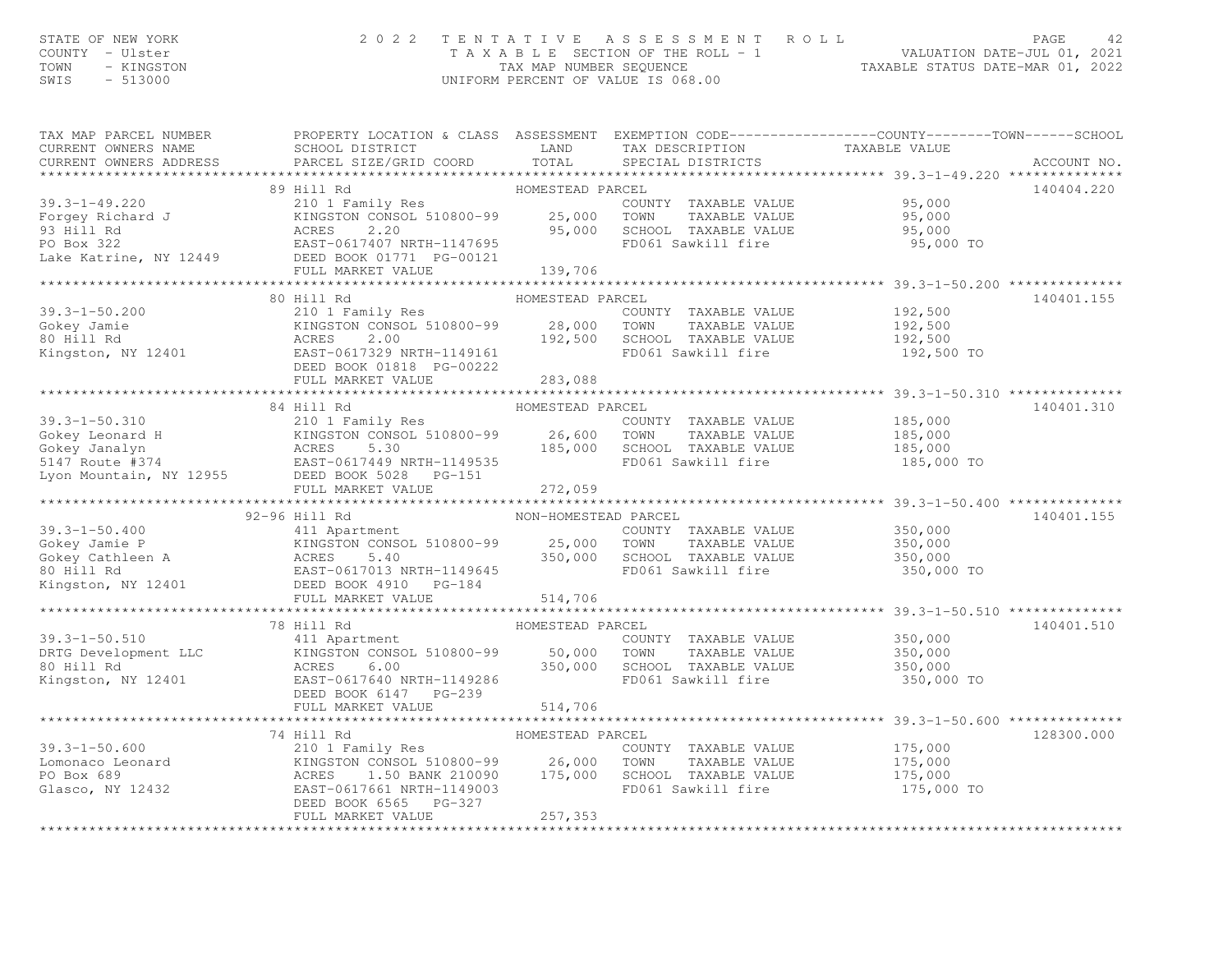### STATE OF NEW YORK (AND ROCE ) A SERIES SIMENT ROLL PALUATION DATE–JUL 01, 2021<br>COUNTY - Ulster (AND STATE A MAPING SEQUENCE) IN TAXING THE ROLL - 1 (MALUATION DATE–JUL 01, 2021<br>TAXING TRINGSTON (INTERCENT OF VALUE IS 068.0

| TAX MAP PARCEL NUMBER<br>CURRENT OWNERS NAME<br>CURRENT OWNERS ADDRESS                                                                                                                                                                                 | PROPERTY LOCATION & CLASS ASSESSMENT EXEMPTION CODE----------------COUNTY-------TOWN------SCHOOL<br>SCHOOL DISTRICT<br>PARCEL SIZE/GRID COORD                                                                                                | LAND<br>TOTAL    | TAX DESCRIPTION TAXABLE VALUE SPECIAL DISTRICTS                                     |                                                                  | ACCOUNT NO.        |
|--------------------------------------------------------------------------------------------------------------------------------------------------------------------------------------------------------------------------------------------------------|----------------------------------------------------------------------------------------------------------------------------------------------------------------------------------------------------------------------------------------------|------------------|-------------------------------------------------------------------------------------|------------------------------------------------------------------|--------------------|
|                                                                                                                                                                                                                                                        |                                                                                                                                                                                                                                              |                  |                                                                                     |                                                                  |                    |
|                                                                                                                                                                                                                                                        | 66 Hill Rd<br>Hill Rd<br>210 1 Family Res<br>KINGSTON CONSOL 510800-99 26,800<br>ACRES 1.70 135,000<br>EAST-0617814 NRTH-1148975                                                                                                             | HOMESTEAD PARCEL |                                                                                     |                                                                  | 140401.200         |
| $39.3 - 1 - 50.700$                                                                                                                                                                                                                                    |                                                                                                                                                                                                                                              |                  | COUNTY TAXABLE VALUE 135,000                                                        |                                                                  |                    |
|                                                                                                                                                                                                                                                        |                                                                                                                                                                                                                                              |                  | TOWN<br>TAXABLE VALUE                                                               | 135,000                                                          |                    |
| Lamanna Joseph (KINGSTON CONSOL 510800-99<br>66 Hill Rd (ACRES 1.70)<br>Kingston, NY 12401 (EAST-0617814 NRTH-1148975)                                                                                                                                 |                                                                                                                                                                                                                                              |                  | TOWN TAXABLE VALUE<br>SCHOOL TAXABLE VALUE 135,000<br>TRACI Sarkill fire 135,000 TO |                                                                  |                    |
|                                                                                                                                                                                                                                                        |                                                                                                                                                                                                                                              |                  |                                                                                     |                                                                  |                    |
|                                                                                                                                                                                                                                                        | DEED BOOK 7018 PG-89                                                                                                                                                                                                                         |                  |                                                                                     |                                                                  |                    |
|                                                                                                                                                                                                                                                        | FULL MARKET VALUE                                                                                                                                                                                                                            | 198,529          |                                                                                     |                                                                  |                    |
|                                                                                                                                                                                                                                                        |                                                                                                                                                                                                                                              |                  |                                                                                     |                                                                  |                    |
|                                                                                                                                                                                                                                                        | 298 Powder Mill Bridge Rd HOMESTEAD PARCEL                                                                                                                                                                                                   |                  |                                                                                     |                                                                  | 148921.000         |
| $39.3 - 2 - 2$                                                                                                                                                                                                                                         | 210 1 Family Res <sup>8</sup> 19,000 BAS STAR 41854<br>KINGSTON CONSOL 510800-99 19,000 COUNTY TAXABLE VALUE<br>ACRES 0.50 BANK 160113 165,000 TOWN TAXABLE VALUE                                                                            |                  |                                                                                     | $\overline{0}$                                                   | 25,020<br>$\Omega$ |
| Milgram Michael<br>Milgram Michael KINGST<br>298 Powder Mill Bridge Rd ACRES<br>Kingston, NY 12401 EAST-0                                                                                                                                              |                                                                                                                                                                                                                                              |                  |                                                                                     | 165,000                                                          |                    |
|                                                                                                                                                                                                                                                        |                                                                                                                                                                                                                                              |                  |                                                                                     | 165,000                                                          |                    |
|                                                                                                                                                                                                                                                        |                                                                                                                                                                                                                                              |                  |                                                                                     |                                                                  |                    |
|                                                                                                                                                                                                                                                        |                                                                                                                                                                                                                                              |                  | SCHOOL TAXABLE VALUE 139,980<br>FD061 Sawkill fire 165,000 TO                       |                                                                  |                    |
|                                                                                                                                                                                                                                                        | ACRES 0.50 BANK 100115<br>EAST-0616599 NRTH-1152167 S<br>DEED BOOK 4823 PG-264 F<br>TILE MADKET VALUE 242,647                                                                                                                                |                  |                                                                                     |                                                                  |                    |
|                                                                                                                                                                                                                                                        |                                                                                                                                                                                                                                              |                  |                                                                                     |                                                                  |                    |
|                                                                                                                                                                                                                                                        | 302 Powder Mill Bridge Rd                                                                                                                                                                                                                    | HOMESTEAD PARCEL |                                                                                     |                                                                  | 123451.000         |
| $39.3 - 2 - 3$                                                                                                                                                                                                                                         | $215$ 1 Fam Res $w/$                                                                                                                                                                                                                         |                  | ENH STAR 41834                                                                      | $\overline{0}$                                                   | $\Omega$<br>62,480 |
|                                                                                                                                                                                                                                                        |                                                                                                                                                                                                                                              |                  |                                                                                     | 225,000                                                          |                    |
| Merisola Diane C<br>Merisola Anthony J<br>Merisola Anthony J<br>PO Box 6215<br>PO Box 6215<br>EAST-0616609 NRTH-1151826<br>EAST-0616609 NRTH-1151826<br>EAST-0616609 NRTH-1151826<br>EAST-061600 FOR 4499<br>DEED BOX 6215<br>EAST-061609 PC-323<br>   |                                                                                                                                                                                                                                              |                  |                                                                                     | 225,000                                                          |                    |
|                                                                                                                                                                                                                                                        |                                                                                                                                                                                                                                              |                  | SCHOOL TAXABLE VALUE                                                                |                                                                  |                    |
|                                                                                                                                                                                                                                                        |                                                                                                                                                                                                                                              |                  |                                                                                     | 162,520<br>225,000 TO                                            |                    |
|                                                                                                                                                                                                                                                        | FULL MARKET VALUE                                                                                                                                                                                                                            | 330,882          |                                                                                     |                                                                  |                    |
|                                                                                                                                                                                                                                                        |                                                                                                                                                                                                                                              |                  |                                                                                     |                                                                  |                    |
|                                                                                                                                                                                                                                                        | 97 Ruby Rd<br>Ruby Rd Rural res 240 Rural res 240 Rural res 240 Rural res 240 Rural res 240 Rural res 240 Rural res 240 Rural res 240 Rural res 240 Rural res 240 Rural res 240 Rural res 240 Rural res 240 Rural res 240 Rural res 240 RURE |                  |                                                                                     |                                                                  | 148801.000         |
| $39.3 - 2 - 4$                                                                                                                                                                                                                                         |                                                                                                                                                                                                                                              |                  |                                                                                     | 20,790                                                           | 9,240              |
|                                                                                                                                                                                                                                                        |                                                                                                                                                                                                                                              |                  |                                                                                     |                                                                  | $\Omega$<br>62,480 |
|                                                                                                                                                                                                                                                        |                                                                                                                                                                                                                                              |                  |                                                                                     |                                                                  |                    |
|                                                                                                                                                                                                                                                        |                                                                                                                                                                                                                                              |                  |                                                                                     |                                                                  |                    |
|                                                                                                                                                                                                                                                        |                                                                                                                                                                                                                                              |                  |                                                                                     |                                                                  |                    |
| 240 Rural res<br>Mossl Family Trust<br>Noel Andrea M and Homestead Park<br>160 HUGUENOT St ACRES 29.25<br>NEW PALTZ, NY 12561<br>NEW PALTZ, NY 12561<br>NEW PALTZ, NY 12561                                                                            |                                                                                                                                                                                                                                              |                  |                                                                                     |                                                                  |                    |
|                                                                                                                                                                                                                                                        |                                                                                                                                                                                                                                              |                  |                                                                                     |                                                                  |                    |
|                                                                                                                                                                                                                                                        |                                                                                                                                                                                                                                              |                  |                                                                                     |                                                                  |                    |
|                                                                                                                                                                                                                                                        | 64 Ruby Rd                                                                                                                                                                                                                                   | HOMESTEAD PARCEL |                                                                                     |                                                                  | 104601.100         |
| $39.3 - 2 - 5.100$                                                                                                                                                                                                                                     | Ruby Rd<br>210 1 Family Res                                                                                                                                                                                                                  |                  | COUNTY TAXABLE VALUE                                                                | 110,000                                                          |                    |
|                                                                                                                                                                                                                                                        |                                                                                                                                                                                                                                              |                  | TOWN                                                                                |                                                                  |                    |
| Pumphrey Robert<br>Vargas Manuel (1997)<br>Vargas Manuel (1997)<br>Vargas Manuel (1998)<br>T27 Murray Rd (1998)<br>ERST-0619495 NRTH-1150765<br>Kingston, NY 12401 (1998)<br>DEED BOOK 6778 PG-178                                                     | 210 1 Family New State 26,800<br>KINGSTON CONSOL 510800-99 26,800<br>RCRES 1.30 110,000<br>EAST-0619495 NRTH-1150765                                                                                                                         |                  | SCHOOL TAXABLE VALUE                                                                | TAXABLE VALUE 110,000<br>TAXABLE VALUE 110,000                   |                    |
|                                                                                                                                                                                                                                                        |                                                                                                                                                                                                                                              |                  | FD061 Sawkill fire 110,000 TO                                                       |                                                                  |                    |
|                                                                                                                                                                                                                                                        |                                                                                                                                                                                                                                              |                  |                                                                                     |                                                                  |                    |
|                                                                                                                                                                                                                                                        |                                                                                                                                                                                                                                              |                  |                                                                                     |                                                                  |                    |
|                                                                                                                                                                                                                                                        | FULL MARKET VALUE                                                                                                                                                                                                                            | 161,765          |                                                                                     | ***********************************39.3-2-5.200 **************** |                    |
|                                                                                                                                                                                                                                                        |                                                                                                                                                                                                                                              |                  |                                                                                     |                                                                  | 104601.200         |
| $39.3 - 2 - 5.200$                                                                                                                                                                                                                                     | 100 Ruby Rd                                                                                                                                                                                                                                  | HOMESTEAD PARCEL |                                                                                     |                                                                  |                    |
|                                                                                                                                                                                                                                                        |                                                                                                                                                                                                                                              |                  | COUNTY TAXABLE VALUE                                                                | 272,500<br>272,500                                               |                    |
|                                                                                                                                                                                                                                                        |                                                                                                                                                                                                                                              |                  | TAXABLE VALUE                                                                       |                                                                  |                    |
|                                                                                                                                                                                                                                                        |                                                                                                                                                                                                                                              |                  | SCHOOL TAXABLE VALUE                                                                | 272,500                                                          |                    |
|                                                                                                                                                                                                                                                        | 1020<br>210 1 Family Res<br>KINGSTON CONSOL 510800-99<br>29,600 TOWN<br>ACRES 5.50 272,500 SCHOC<br>FAST-0619497 NRTH-1151143 FD06.                                                                                                          |                  | FD061 Sawkill fire                                                                  | 272,500 TO                                                       |                    |
| XIU I Family Res<br>Ajiataz Francisco<br>Ajiataz Erica<br>100 Ruby Rd<br>Kingston, NY 12401<br>210 I Family Res<br>210 I Family Res<br>210 I Family Res<br>210 I Family Res<br>210 I Family Res<br>210 I Family Res<br>210 I Family Res<br>250 BORK 64 |                                                                                                                                                                                                                                              |                  |                                                                                     |                                                                  |                    |
|                                                                                                                                                                                                                                                        | FULL MARKET VALUE                                                                                                                                                                                                                            | 400,735          |                                                                                     |                                                                  |                    |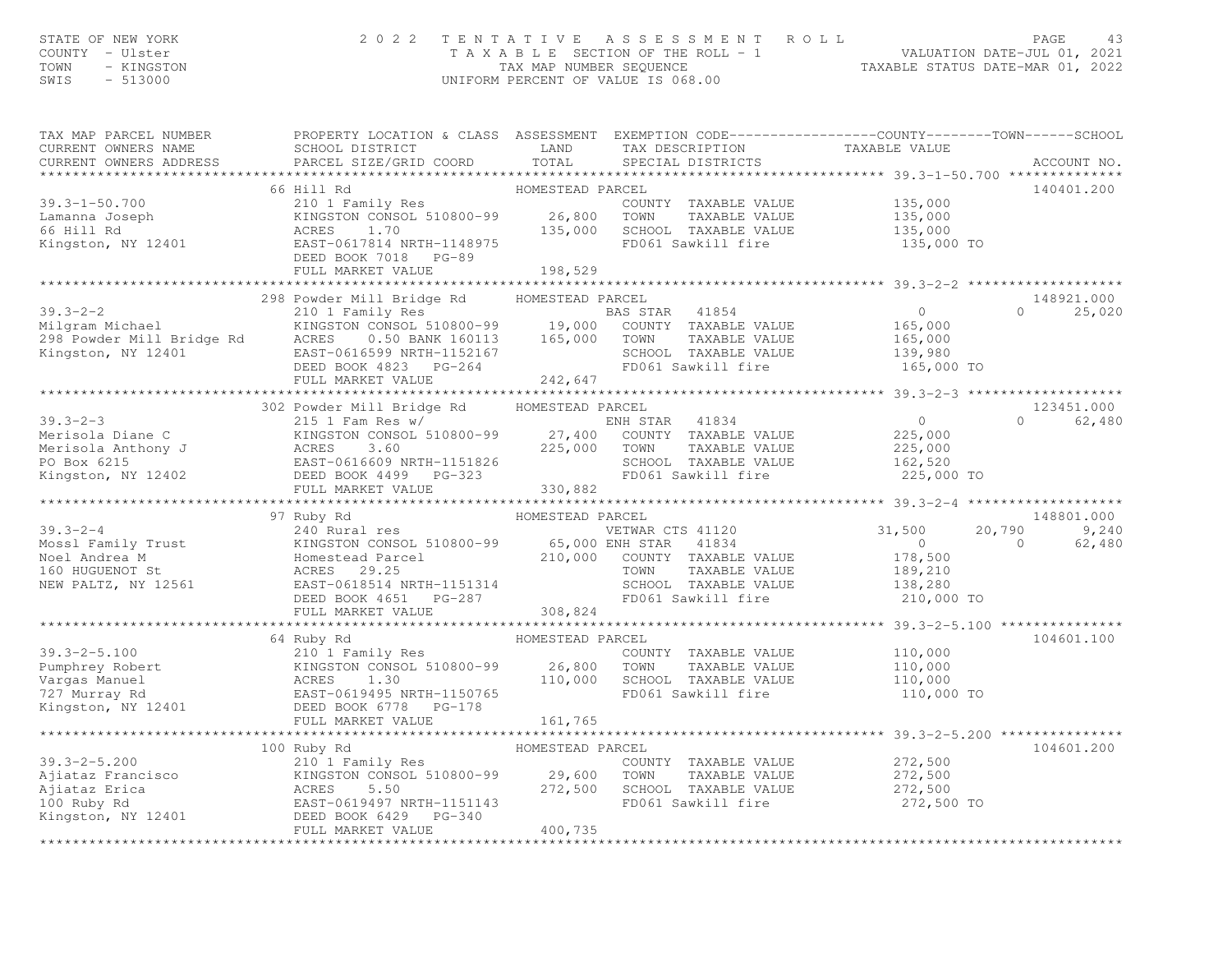#### STATE OF NEW YORK (AND ROTE ) A SERIES SIMENT ROLL PALUATION DATE–JUL 01, 2021<br>COUNTY - Ulster (AND STATE A SERIE SECTION OF THE ROLL - 1 (MALUATION DATE–JUL 01, 2021<br>TAXABLE STATUS DATE–MAR 01, 2022<br>SWIS - 513000

| TAX MAP PARCEL NUMBER                                                                                                                                                                                                                                        | PROPERTY LOCATION & CLASS ASSESSMENT EXEMPTION CODE----------------COUNTY-------TOWN------SCHOOL |                  |                                                                                                                                                     |                       |                                  |
|--------------------------------------------------------------------------------------------------------------------------------------------------------------------------------------------------------------------------------------------------------------|--------------------------------------------------------------------------------------------------|------------------|-----------------------------------------------------------------------------------------------------------------------------------------------------|-----------------------|----------------------------------|
|                                                                                                                                                                                                                                                              |                                                                                                  |                  |                                                                                                                                                     |                       |                                  |
| 39.3-2-6.100<br>Wolff Amanda B<br>Wolff Amanda B<br>Cuarantino Anthony G<br>Cuarantino Anthony G<br>EAST-0619746 NRTH-1150617<br>EAST-0619746 NRTH-1150617<br>CHERE S<br>CHERE S<br>200,000<br>SA Ruby Rd<br>EAST-0619746 NRTH-1150617<br>CHERE 200,0        | 54 Ruby Rd                                                                                       | HOMESTEAD PARCEL |                                                                                                                                                     | 200,000 TO            | 113001.100<br>$\Omega$<br>25,020 |
|                                                                                                                                                                                                                                                              |                                                                                                  |                  |                                                                                                                                                     |                       |                                  |
|                                                                                                                                                                                                                                                              | 58 Ruby Rd                                                                                       | HOMESTEAD PARCEL |                                                                                                                                                     |                       | 113001.200                       |
|                                                                                                                                                                                                                                                              | DEED BOOK 4413 PG-157                                                                            |                  | 41854 0<br>TAXABLE VALUE 150,000<br>TAXABLE VALUE 150,000<br>TAXABLE VALUE 124,980<br>SCHOOL TAXABLE VALUE 124,980<br>FD061 Sawkill fire 150,000 TO |                       | $0 \qquad \qquad$<br>25,020      |
|                                                                                                                                                                                                                                                              | FULL MARKET VALUE                                                                                | 220,588          |                                                                                                                                                     |                       |                                  |
|                                                                                                                                                                                                                                                              |                                                                                                  |                  |                                                                                                                                                     |                       |                                  |
|                                                                                                                                                                                                                                                              | 62 Ruby Rd                                                                                       | HOMESTEAD PARCEL |                                                                                                                                                     |                       | 113001.300                       |
|                                                                                                                                                                                                                                                              |                                                                                                  |                  |                                                                                                                                                     |                       |                                  |
|                                                                                                                                                                                                                                                              |                                                                                                  |                  |                                                                                                                                                     |                       |                                  |
|                                                                                                                                                                                                                                                              |                                                                                                  |                  |                                                                                                                                                     |                       | 113001.400                       |
|                                                                                                                                                                                                                                                              |                                                                                                  |                  |                                                                                                                                                     |                       | $0 \t 25,020$                    |
|                                                                                                                                                                                                                                                              |                                                                                                  |                  |                                                                                                                                                     |                       |                                  |
|                                                                                                                                                                                                                                                              | Ruby Rd<br>210 1 Family Res HOMESTEAD<br>130 Ruby Rd                                             | HOMESTEAD PARCEL |                                                                                                                                                     |                       | 104621.000                       |
| $39.3 - 2 - 7$<br>39.3-2-7<br>Oberman Julian 210 1 Family Res<br>Oberman Julian 210 RINGSTON CONSOL 510800-99<br>24,000 COUNTY TAXABLE VALUE 169,500<br>24,000 COUNTY TAXABLE VALUE 169,500<br>TOWN TAXABLE VALUE 169,500<br>24,000 COUNTY TAXABLE VALUE 169 |                                                                                                  |                  | SCHOOL TAXABLE VALUE 107,020<br>FD061 Sawkill fire 169,500 TO                                                                                       | $\overline{a}$        | $\cap$ and $\cap$<br>62,480      |
|                                                                                                                                                                                                                                                              | FULL MARKET VALUE                                                                                | 249,265          |                                                                                                                                                     |                       |                                  |
|                                                                                                                                                                                                                                                              |                                                                                                  |                  | ***********************************39.3-2-9.110 ****************                                                                                    |                       |                                  |
|                                                                                                                                                                                                                                                              | 135 Ruby Rd                                                                                      | HOMESTEAD PARCEL |                                                                                                                                                     |                       | 146201.110                       |
|                                                                                                                                                                                                                                                              | DEED BOOK 6297 PG-65                                                                             |                  | COUNTY TAXABLE VALUE 352,049<br>TOWN TAXABLE VALUE 352,049<br>FD061 Sawkill fire                                                                    | 352,049<br>352,049 TO |                                  |
|                                                                                                                                                                                                                                                              | FULL MARKET VALUE                                                                                | 517,719          |                                                                                                                                                     |                       |                                  |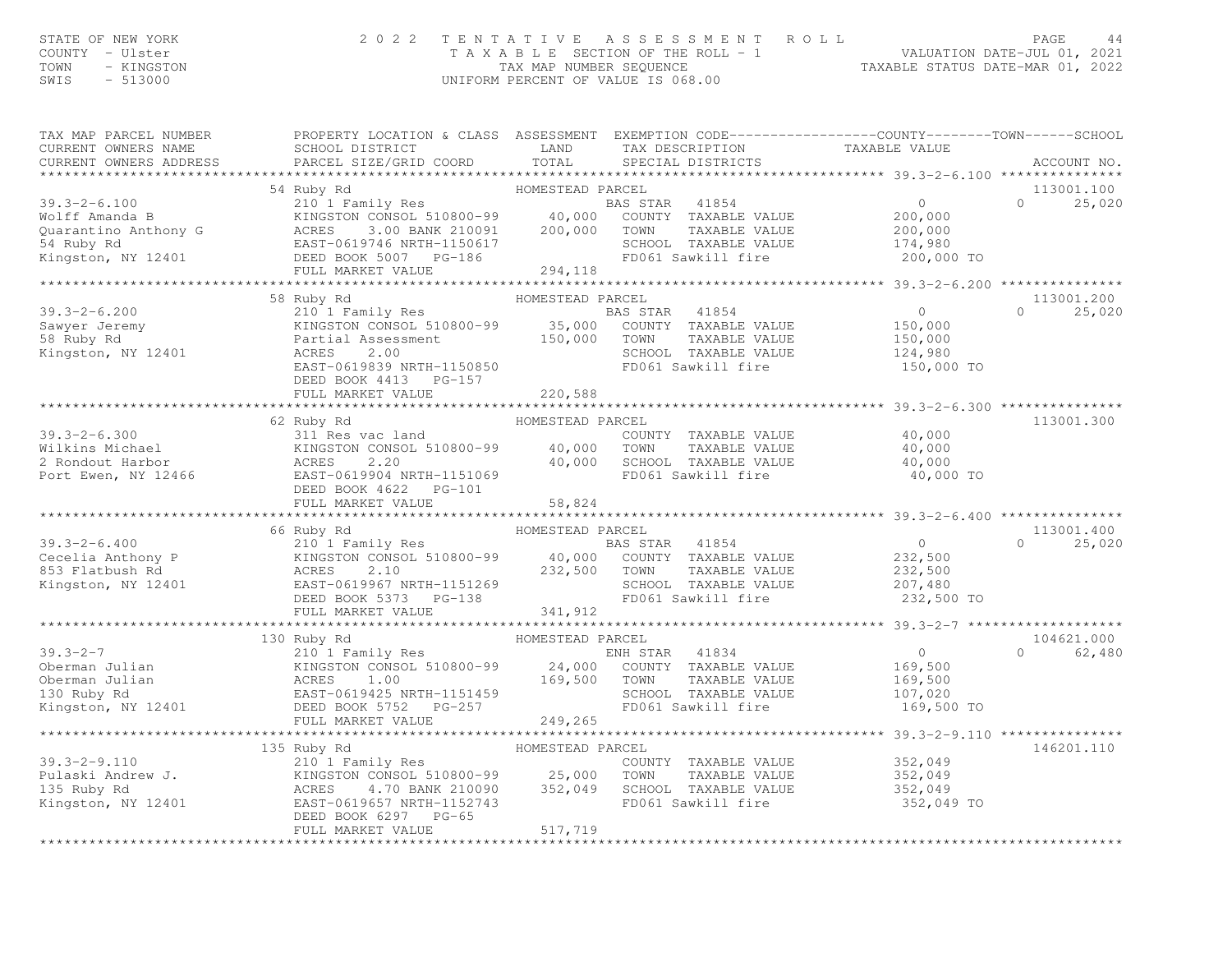#### STATE OF NEW YORK ON THE SERVICE ASSESSMENT ROLL PALUATION DATE–JUL 01, 2021<br>COUNTY - Ulster (1992) TAXABLE SECTION OF THE ROLL - 1 (VALUATION DATE–JUL 01, 2021<br>TAXABLE STATUS DATE–MAR 01, 2022<br>SWIS - 513000

| TAX MAP PARCEL NUMBER<br>CURRENT OWNERS NAME<br>CURRENT OWNERS ADDRESS                                                                                                                                       |                                                                                                                                                                                                                                                                                                                                                                                                                                                                                 |                  | PROPERTY LOCATION & CLASS ASSESSMENT EXEMPTION CODE----------------COUNTY-------TOWN------SCHOOL<br>ACCOUNT NO. |
|--------------------------------------------------------------------------------------------------------------------------------------------------------------------------------------------------------------|---------------------------------------------------------------------------------------------------------------------------------------------------------------------------------------------------------------------------------------------------------------------------------------------------------------------------------------------------------------------------------------------------------------------------------------------------------------------------------|------------------|-----------------------------------------------------------------------------------------------------------------|
|                                                                                                                                                                                                              |                                                                                                                                                                                                                                                                                                                                                                                                                                                                                 |                  |                                                                                                                 |
|                                                                                                                                                                                                              | $\begin{array}{cccccccc} 39.3-2-9.120 & & & & 125 \text{ Ruby Rd} & & & & & & \text{HOMESTEAD PARCEL} & & & & & & & \text{COMESTEAD PARCEL} & & & & & & & \text{25,000} & & & \text{25,000} & & & \text{25,000} & & & \text{25,000} & & & \text{25,000} & & & \text{25,000} & & & \text{25,000} & & & \text{25,000} & & & \text{25,000} & & & \text{25,000} & & & \text{25,000} & &$                                                                                            |                  | 146201.120                                                                                                      |
|                                                                                                                                                                                                              |                                                                                                                                                                                                                                                                                                                                                                                                                                                                                 |                  |                                                                                                                 |
|                                                                                                                                                                                                              |                                                                                                                                                                                                                                                                                                                                                                                                                                                                                 |                  |                                                                                                                 |
|                                                                                                                                                                                                              |                                                                                                                                                                                                                                                                                                                                                                                                                                                                                 |                  |                                                                                                                 |
|                                                                                                                                                                                                              |                                                                                                                                                                                                                                                                                                                                                                                                                                                                                 |                  |                                                                                                                 |
|                                                                                                                                                                                                              |                                                                                                                                                                                                                                                                                                                                                                                                                                                                                 |                  |                                                                                                                 |
|                                                                                                                                                                                                              | FULL MARKET VALUE                                                                                                                                                                                                                                                                                                                                                                                                                                                               |                  |                                                                                                                 |
|                                                                                                                                                                                                              |                                                                                                                                                                                                                                                                                                                                                                                                                                                                                 |                  |                                                                                                                 |
|                                                                                                                                                                                                              | Ruby Rd<br>210 1 Family Res<br>Res<br>210 1 Family Res<br>210 2001<br>166 Ruby Rd                                                                                                                                                                                                                                                                                                                                                                                               |                  | 146201.211                                                                                                      |
|                                                                                                                                                                                                              |                                                                                                                                                                                                                                                                                                                                                                                                                                                                                 |                  |                                                                                                                 |
|                                                                                                                                                                                                              |                                                                                                                                                                                                                                                                                                                                                                                                                                                                                 |                  |                                                                                                                 |
|                                                                                                                                                                                                              |                                                                                                                                                                                                                                                                                                                                                                                                                                                                                 |                  |                                                                                                                 |
|                                                                                                                                                                                                              |                                                                                                                                                                                                                                                                                                                                                                                                                                                                                 |                  |                                                                                                                 |
|                                                                                                                                                                                                              |                                                                                                                                                                                                                                                                                                                                                                                                                                                                                 |                  |                                                                                                                 |
|                                                                                                                                                                                                              | Currea Reinoso Ann Maria (10 1 Family Res (141,000)<br>Currea Reinoso Ann Maria (KINGSTON CONSOL 510800-99 27,500 TOWN TAXABLE VALUE 141,000<br>Goldsweig Ian (15 200 BANK 140687 141,000 SCHOOL TAXABLE VALUE 141,000<br>191 Willou                                                                                                                                                                                                                                            |                  |                                                                                                                 |
|                                                                                                                                                                                                              |                                                                                                                                                                                                                                                                                                                                                                                                                                                                                 |                  |                                                                                                                 |
|                                                                                                                                                                                                              |                                                                                                                                                                                                                                                                                                                                                                                                                                                                                 |                  | 146201.212                                                                                                      |
|                                                                                                                                                                                                              |                                                                                                                                                                                                                                                                                                                                                                                                                                                                                 |                  |                                                                                                                 |
|                                                                                                                                                                                                              |                                                                                                                                                                                                                                                                                                                                                                                                                                                                                 |                  |                                                                                                                 |
|                                                                                                                                                                                                              |                                                                                                                                                                                                                                                                                                                                                                                                                                                                                 |                  |                                                                                                                 |
|                                                                                                                                                                                                              |                                                                                                                                                                                                                                                                                                                                                                                                                                                                                 |                  |                                                                                                                 |
|                                                                                                                                                                                                              |                                                                                                                                                                                                                                                                                                                                                                                                                                                                                 |                  |                                                                                                                 |
|                                                                                                                                                                                                              | $\begin{tabular}{lllllllllllll} \multicolumn{3}{l}{} & 170 \text{ Ruby Rd} & \multicolumn{3}{l}{} & \multicolumn{3}{l}{} & \multicolumn{3}{l}{} & \multicolumn{3}{l}{} & \multicolumn{3}{l}{} & \multicolumn{3}{l}{} & \multicolumn{3}{l}{} & \multicolumn{3}{l}{} & \multicolumn{3}{l}{} & \multicolumn{3}{l}{} & \multicolumn{3}{l}{} & \multicolumn{3}{l}{} & \multicolumn{3}{l}{} & \multicolumn{3}{l}{} & \multicolumn{3}{l}{} & \multicolumn{3}{l}{} & \multicolumn{3}{l$ |                  |                                                                                                                 |
|                                                                                                                                                                                                              |                                                                                                                                                                                                                                                                                                                                                                                                                                                                                 |                  |                                                                                                                 |
|                                                                                                                                                                                                              | 180 Ruby Rd<br>180 Ruby Rd<br>210 1 Family Res<br>Tarzia Christopher KINGSTON CONSOL 510800-99 35,000 TOWN TAXABLE VALUE<br>187,500 ACRES 2.00 187,500 SCHOOL TAXABLE VALUE<br>Kingston, NY 12401 EAST-0620285 NRTH-1152696 FD061 Sawkil                                                                                                                                                                                                                                        |                  | 146201.221                                                                                                      |
|                                                                                                                                                                                                              |                                                                                                                                                                                                                                                                                                                                                                                                                                                                                 |                  |                                                                                                                 |
|                                                                                                                                                                                                              |                                                                                                                                                                                                                                                                                                                                                                                                                                                                                 |                  |                                                                                                                 |
|                                                                                                                                                                                                              |                                                                                                                                                                                                                                                                                                                                                                                                                                                                                 |                  |                                                                                                                 |
|                                                                                                                                                                                                              |                                                                                                                                                                                                                                                                                                                                                                                                                                                                                 |                  |                                                                                                                 |
|                                                                                                                                                                                                              |                                                                                                                                                                                                                                                                                                                                                                                                                                                                                 |                  |                                                                                                                 |
|                                                                                                                                                                                                              | FULL MARKET VALUE 275,735                                                                                                                                                                                                                                                                                                                                                                                                                                                       |                  |                                                                                                                 |
|                                                                                                                                                                                                              |                                                                                                                                                                                                                                                                                                                                                                                                                                                                                 |                  |                                                                                                                 |
|                                                                                                                                                                                                              |                                                                                                                                                                                                                                                                                                                                                                                                                                                                                 |                  | 146201.222                                                                                                      |
|                                                                                                                                                                                                              |                                                                                                                                                                                                                                                                                                                                                                                                                                                                                 |                  |                                                                                                                 |
|                                                                                                                                                                                                              |                                                                                                                                                                                                                                                                                                                                                                                                                                                                                 |                  |                                                                                                                 |
|                                                                                                                                                                                                              |                                                                                                                                                                                                                                                                                                                                                                                                                                                                                 |                  |                                                                                                                 |
|                                                                                                                                                                                                              |                                                                                                                                                                                                                                                                                                                                                                                                                                                                                 |                  |                                                                                                                 |
|                                                                                                                                                                                                              |                                                                                                                                                                                                                                                                                                                                                                                                                                                                                 |                  |                                                                                                                 |
|                                                                                                                                                                                                              |                                                                                                                                                                                                                                                                                                                                                                                                                                                                                 |                  |                                                                                                                 |
|                                                                                                                                                                                                              |                                                                                                                                                                                                                                                                                                                                                                                                                                                                                 |                  |                                                                                                                 |
|                                                                                                                                                                                                              | 257 Hallihan Hill Rd                                                                                                                                                                                                                                                                                                                                                                                                                                                            | HOMESTEAD PARCEL | 154351.000                                                                                                      |
|                                                                                                                                                                                                              |                                                                                                                                                                                                                                                                                                                                                                                                                                                                                 |                  |                                                                                                                 |
|                                                                                                                                                                                                              |                                                                                                                                                                                                                                                                                                                                                                                                                                                                                 |                  |                                                                                                                 |
| 39.3-2-10<br>Petramale Joseph F<br>Petramale Dominick D<br>210 1 Family Res<br>Extings and Ministers Consider the South Ministon, NY 12401<br>ACRES<br>257 Hallihan Hill Rd<br>267 0.72<br>ACRES<br>268 0.72 | 210 1 Family Res<br>KINGSTON CONSOL 510800-99<br>Life Use 170,500<br>Dominick J Petramale 170,500<br>21,600 TOWN TAXABLE VALUE 170,500<br>SCHOOL TAXABLE VALUE 170,500<br>FD061 Sawkill fire 170,500<br>CDEE 170,500                                                                                                                                                                                                                                                            |                  |                                                                                                                 |
|                                                                                                                                                                                                              |                                                                                                                                                                                                                                                                                                                                                                                                                                                                                 |                  | 170,500 TO                                                                                                      |
|                                                                                                                                                                                                              |                                                                                                                                                                                                                                                                                                                                                                                                                                                                                 |                  |                                                                                                                 |
|                                                                                                                                                                                                              | EAST-0622124 NRTH-1153015                                                                                                                                                                                                                                                                                                                                                                                                                                                       |                  |                                                                                                                 |
|                                                                                                                                                                                                              | DEED BOOK 5257 PG-176                                                                                                                                                                                                                                                                                                                                                                                                                                                           |                  |                                                                                                                 |
|                                                                                                                                                                                                              | FULL MARKET VALUE                                                                                                                                                                                                                                                                                                                                                                                                                                                               | 250,735          |                                                                                                                 |
|                                                                                                                                                                                                              |                                                                                                                                                                                                                                                                                                                                                                                                                                                                                 |                  |                                                                                                                 |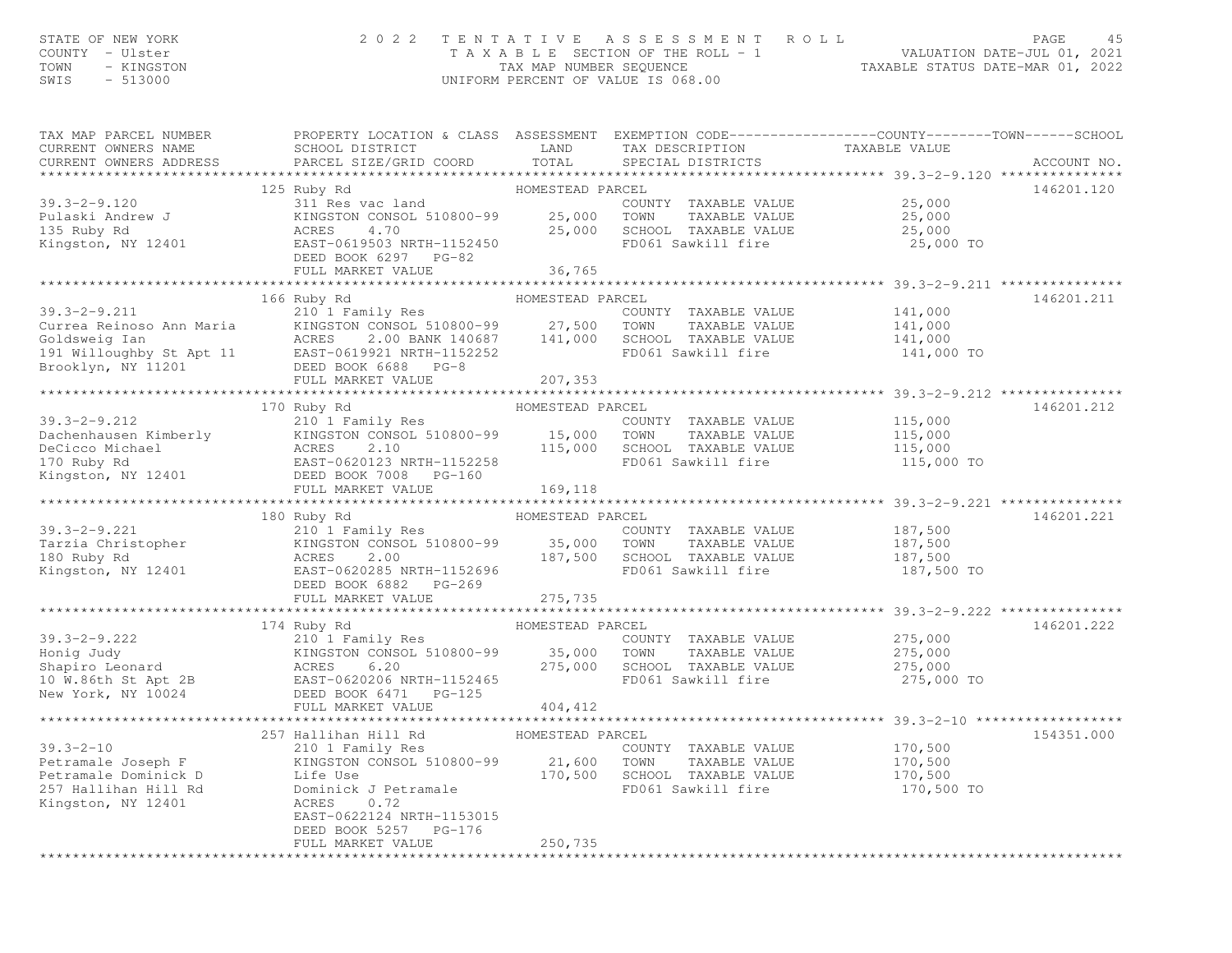| COUNTY - Ulster<br>TOWN<br>- KINGSTON<br>SWIS<br>$-513000$                                                  |                                                                                                                                                                                                          | TAX MAP NUMBER SEQUENCE                | T A X A B L E SECTION OF THE ROLL - 1<br>UNIFORM PERCENT OF VALUE IS 068.00                                                 | ROLL - 1 VALUATION DATE-JUL 01, 2021<br>TAXABLE STATUS DATE-MAR 01, 2022                                        |  |
|-------------------------------------------------------------------------------------------------------------|----------------------------------------------------------------------------------------------------------------------------------------------------------------------------------------------------------|----------------------------------------|-----------------------------------------------------------------------------------------------------------------------------|-----------------------------------------------------------------------------------------------------------------|--|
| TAX MAP PARCEL NUMBER<br>CURRENT OWNERS NAME<br>CURRENT OWNERS ADDRESS                                      | SCHOOL DISTRICT<br>PARCEL SIZE/GRID COORD TOTAL                                                                                                                                                          | LAND                                   | TAX DESCRIPTION TAXABLE VALUE<br>SPECIAL DISTRICTS                                                                          | PROPERTY LOCATION & CLASS ASSESSMENT EXEMPTION CODE----------------COUNTY-------TOWN------SCHOOL<br>ACCOUNT NO. |  |
| $39.3 - 2 - 11$<br>AREA 241 LLC<br>241 Hallihan Hill Rd<br>Kingston, NY 12401                               | 241 Hallihan Hill Rd MOMESTEAD PARCEL<br>240 Rural res<br>KINGSTON CONSOL 510800-99 41,100<br>Homestead Parcel<br>ACRES 14.70<br>EAST-0621394 NRTH-1153070<br>DEED BOOK 6553 PG-252<br>FULL MARKET VALUE | 426,471                                | COUNTY TAXABLE VALUE<br>TOWN TAXABLE VALUE 290,000<br>290,000 SCHOOL TAXABLE VALUE 290,000<br>FD061 Sawkill fire 290,000 TO | 120941.000                                                                                                      |  |
|                                                                                                             |                                                                                                                                                                                                          |                                        |                                                                                                                             |                                                                                                                 |  |
| $39.3 - 2 - 12$<br>Hubschman Jonathan<br>215 Hallahan Hill Road<br>Kingston, NY 12401<br>Kingston, NY 12401 | 227 Hallihan Hill Rd<br>210 1 Family Res<br>KINGSTON CONSOL 510800-99 40,000 TOWN<br>ACRES 2.30 52,50<br>EAST-0621351 NRTH-1152745 52,50<br>DEED BOOK 6191 PG-60<br>FULL MARKET VALUE                    | HOMESTEAD PARCEL<br>52,500<br>77,206   | COUNTY TAXABLE VALUE 52,500<br>TOWN TAXABLE VALUE 52,500<br>SCHOOL TAXABLE VALUE 52,500<br>FD061 Sawkill fire 52,500 TO     | 148901.900                                                                                                      |  |
|                                                                                                             |                                                                                                                                                                                                          |                                        |                                                                                                                             |                                                                                                                 |  |
| $39.3 - 2 - 13$<br>Hubschman Jonathan<br>215 Hallahan Hill Road<br>Kingston, NY 12401                       | 215 Hallihan Hill Rd<br>210 1 Family Res<br>KINGSTON CONSOL 510800-99<br>Partial Assessmenet<br>ACRES<br>2.00<br>EAST-0621113 NRTH-1152651<br>DEED BOOK 6191 PG-60<br>FULL MARKET VALUE                  | HOMESTEAD PARCEL<br>125,000            | COUNTY TAXABLE VALUE 65,000<br>21,000 TOWN<br>85,000 SCHOOL TAXABLE VALUE<br>FD061 Sawkill fire                             | 176402.000<br>TAXABLE VALUE 85,000<br>85,000<br>85,000 TO                                                       |  |
|                                                                                                             | 209 Hallihan Hill Rd                                                                                                                                                                                     | HOMESTEAD PARCEL                       |                                                                                                                             | 141801.000                                                                                                      |  |
| $39.3 - 2 - 14$<br>Seda Sebastian<br>209 Hallihan Hill Rd<br>Kingston, NY 12401                             | 210 1 Family Res<br>210 1 Family Res<br>KINGSTON CONSOL 510800-99<br>ACRES 0.92 182,500 SCHOOL TAXABLE VALUE<br>EAST-0620942 NRTH-1152531 FD061 Sawkill fire                                             |                                        | COUNTY TAXABLE VALUE                                                                                                        | 182,500<br>182,500<br>182,500<br>182,500 TO                                                                     |  |
|                                                                                                             | FULL MARKET VALUE                                                                                                                                                                                        | 268,382                                |                                                                                                                             |                                                                                                                 |  |
|                                                                                                             |                                                                                                                                                                                                          |                                        |                                                                                                                             |                                                                                                                 |  |
| $39.3 - 2 - 15.100$<br>Botsakos Anthony<br>203 Hallihan Hill Rd<br>Kingston, NY 12401                       | 203 Hallihan Hill Rd<br>230 3 Family Res<br>KINGSTON CONSOL 510800-99 35,000<br>ACRES 2.90 BANK 160210<br>EAST-0620893 NRTH-1152386<br>DEED BOOK 4352 PG-116<br>FULL MARKET VALUE                        | HOMESTEAD PARCEL<br>160,000<br>235,294 | COUNTY TAXABLE VALUE<br>TOWN<br>TAXABLE VALUE<br>SCHOOL TAXABLE VALUE<br>FD061 Sawkill fire                                 | 148601.000<br>160,000<br>160,000<br>160,000<br>160,000 TO                                                       |  |

\*\*\*\*\*\*\*\*\*\*\*\*\*\*\*\*\*\*\*\*\*\*\*\*\*\*\*\*\*\*\*\*\*\*\*\*\*\*\*\*\*\*\*\*\*\*\*\*\*\*\*\*\*\*\*\*\*\*\*\*\*\*\*\*\*\*\*\*\*\*\*\*\*\*\*\*\*\*\*\*\*\*\*\*\*\*\*\*\*\*\*\*\*\*\*\*\*\*\*\*\*\*\*\*\*\*\*\*\*\*\*\*\*\*\*\*\*\*\*\*\*\*\*\*\*\*\*\*\*\*\*\*

#### STATE OF NEW YORK 2 0 2 2 T E N T A T I V E A S S E S S M E N T R O L L PAGE 46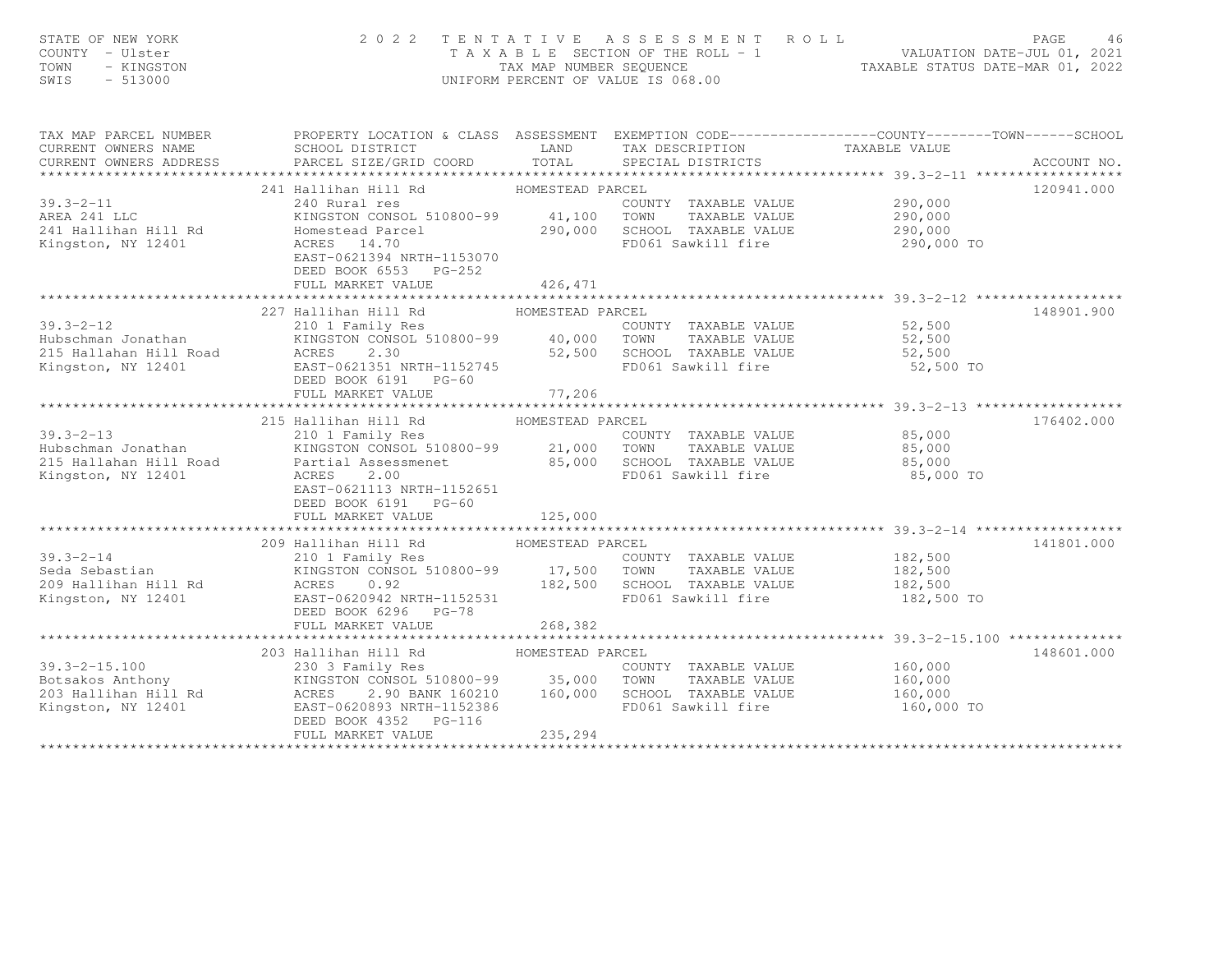# STATE OF NEW YORK CONTY - USE A Many of the COUNTY - USE PAGE 47<br>COUNTY - Ulster COUNTY - USER COUNTY - TAX A B L E SECTION OF THE ROLL - 1 WALUATION DATE-JUL 01, 2021<br>TAX A B L E SECTION OF THE ROLL - 1 TAX ABLE STATUS DA

| TAX MAP PARCEL NUMBER<br>CURRENT OWNERS ADDRESS                                                                                                                                                                                            | PROPERTY LOCATION & CLASS ASSESSMENT EXEMPTION CODE----------------COUNTY-------TOWN-----SCHOOL                                                                                                                                   |                  |                                                                                                                             |            |                                        |
|--------------------------------------------------------------------------------------------------------------------------------------------------------------------------------------------------------------------------------------------|-----------------------------------------------------------------------------------------------------------------------------------------------------------------------------------------------------------------------------------|------------------|-----------------------------------------------------------------------------------------------------------------------------|------------|----------------------------------------|
|                                                                                                                                                                                                                                            | 193 Hallihan Hill Rd MOMESTEAD PARCEL                                                                                                                                                                                             |                  |                                                                                                                             | 169,500 TO | 148601.000<br>$\overline{0}$<br>25,020 |
|                                                                                                                                                                                                                                            |                                                                                                                                                                                                                                   |                  |                                                                                                                             |            |                                        |
| $39.3 - 2 - 16$<br>Viner Stephen B<br>Miner Mary Ellen<br>Miner Mary Ellen<br>37 Windsor Rd<br>Scarsdale, NY 10583<br>DEED BOOK 01497<br>DEED BOOK 01497<br>PG-00157<br>PEED BOOK 01497<br>PG-00157                                        | Hallihan Hill Rd<br>260 Seasonal res<br>EXABLE VALUE 127,500<br>KINGSTON CONSOL 510800-99 75,000 TOWN TAXABLE VALUE 127,500<br>Homestead Parcel 127,500 SCHOOL TAXABLE VALUE 127,500<br>ACRES 22.00 FD061 Sawkill fire 127,500 TO | HOMESTEAD PARCEL |                                                                                                                             |            | 148001.000                             |
|                                                                                                                                                                                                                                            | FULL MARKET VALUE                                                                                                                                                                                                                 | 187,500          |                                                                                                                             |            |                                        |
|                                                                                                                                                                                                                                            |                                                                                                                                                                                                                                   |                  |                                                                                                                             |            |                                        |
| 153 Hallihan Hill Rd<br>MOMESTEAD PRINCE AND ENGINE SERIES AND TAXABLE VALUE<br>THE MORE SERIES CONSINUE 154,412<br>THE MORE SERIES CONSINUE 154,412<br>THE MORE SERIES CONSULE 154,412<br>THE MORE SERIES CONSULE 154,412<br>THE MARKET V |                                                                                                                                                                                                                                   |                  |                                                                                                                             |            |                                        |
|                                                                                                                                                                                                                                            |                                                                                                                                                                                                                                   |                  |                                                                                                                             |            |                                        |
| 39.3-2-18<br>Whalen Joseph Jr 210 1 Family Res 200NN<br>210 1 Family Res 200NN<br>XINGSTON CONSOL 510800-99 19,000 TOWN<br>135 Hallihan Hill Rd ACRES 0.50 BANK 130715 122,500 SCHOOL<br>Kingston, NY 12401 BAST-0620535 NRTH-1150840 FD   | 135 Hallihan Hill Rd<br>DEED BOOK 6151 PG-267                                                                                                                                                                                     | HOMESTEAD PARCEL |                                                                                                                             |            | 134601.000                             |
|                                                                                                                                                                                                                                            | FULL MARKET VALUE                                                                                                                                                                                                                 | 180, 147         |                                                                                                                             |            |                                        |
| 39.3-2-19.100 210 1 Family Res<br>Punkey Toe Ridge LLC KINGSTON CONSOL 510800-99 35,000 TOWN<br>2750 Boat Cove Cir 2nd Sty Unfin. 155,000 SCHOO<br>Kissimmee. FI.34746 ACRES 1.60 FD061                                                    | EAST-0620325 NRTH-1151000<br>DEED BOOK 4845 PG-340                                                                                                                                                                                |                  | COUNTY TAXABLE VALUE 155,000<br>TOWN TAXABLE VALUE 155,000<br>SCHOOL TAXABLE VALUE 155,000<br>FD061 Sawkill fire 155,000 TO |            | 122201.000                             |
|                                                                                                                                                                                                                                            | FULL MARKET VALUE                                                                                                                                                                                                                 | 227,941          |                                                                                                                             |            |                                        |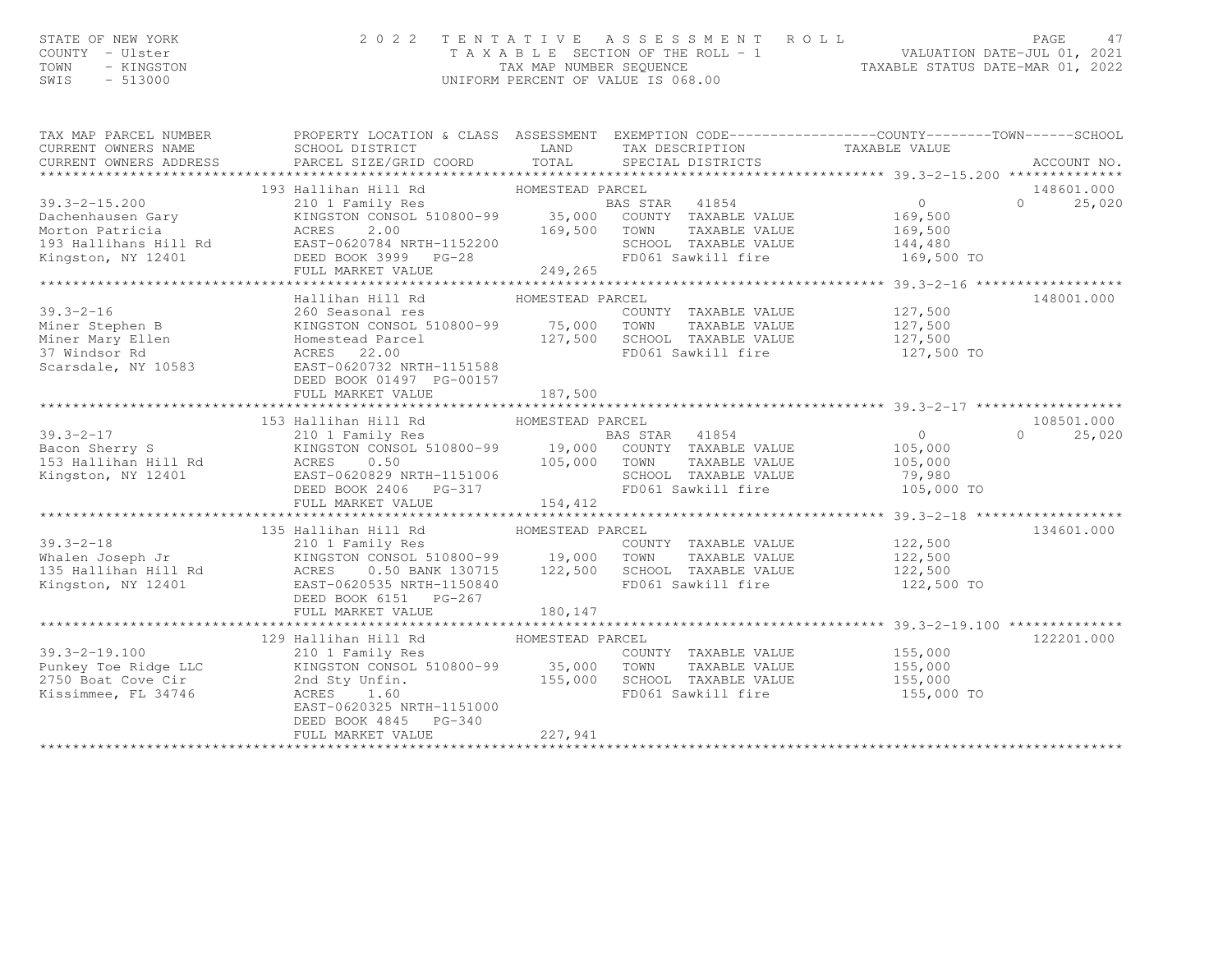### STATE OF NEW YORK ON THE SERVICE ASSESSMENT ROLL PALUATION DATE–JUL 01, 2021<br>COUNTY - Ulster (1992) TAXABLE SECTION OF THE ROLL - 1 (VALUATION DATE–JUL 01, 2021<br>TAXABLE STATUS DATE–MAR 01, 2022<br>SWIS - 513000

| TAX MAP PARCEL NUMBER                                                                                                                                                                                                                                                                                                                                                                                                                                                          | PROPERTY LOCATION & CLASS ASSESSMENT EXEMPTION CODE----------------COUNTY-------TOWN-----SCHOOL |                  |                                                                                          |            |                    |
|--------------------------------------------------------------------------------------------------------------------------------------------------------------------------------------------------------------------------------------------------------------------------------------------------------------------------------------------------------------------------------------------------------------------------------------------------------------------------------|-------------------------------------------------------------------------------------------------|------------------|------------------------------------------------------------------------------------------|------------|--------------------|
| CURRENT OWNERS NAME                                                                                                                                                                                                                                                                                                                                                                                                                                                            | SCHOOL DISTRICT                                                                                 | LAND             | TAX DESCRIPTION TAXABLE VALUE                                                            |            |                    |
|                                                                                                                                                                                                                                                                                                                                                                                                                                                                                |                                                                                                 |                  |                                                                                          |            |                    |
|                                                                                                                                                                                                                                                                                                                                                                                                                                                                                |                                                                                                 |                  |                                                                                          |            |                    |
|                                                                                                                                                                                                                                                                                                                                                                                                                                                                                |                                                                                                 |                  |                                                                                          |            | 123331.000         |
|                                                                                                                                                                                                                                                                                                                                                                                                                                                                                |                                                                                                 |                  |                                                                                          |            |                    |
|                                                                                                                                                                                                                                                                                                                                                                                                                                                                                |                                                                                                 |                  | COUNTY TAXABLE VALUE 137,500<br>TOWN TAXABLE VALUE 137,500<br>TOWN TAXABLE VALUE 137,500 |            |                    |
|                                                                                                                                                                                                                                                                                                                                                                                                                                                                                |                                                                                                 |                  |                                                                                          |            |                    |
|                                                                                                                                                                                                                                                                                                                                                                                                                                                                                |                                                                                                 |                  |                                                                                          | 137,500 TO |                    |
|                                                                                                                                                                                                                                                                                                                                                                                                                                                                                |                                                                                                 |                  |                                                                                          |            |                    |
| 102 Hallihan Hill Rd<br>102 Hallihan Hill Rd<br>210 1 Family Res<br>23,700 TOWN TAXABLE VALUE<br>23,700 TOWN TAXABLE VALUE<br>23,700 TOWN TAXABLE VALUE<br>23,700 TOWN TAXABLE VALUE<br>23,700 TOWN TAXABLE VALUE<br>23,700 TOWN TAXABLE VALUE                                                                                                                                                                                                                                 |                                                                                                 |                  |                                                                                          |            |                    |
|                                                                                                                                                                                                                                                                                                                                                                                                                                                                                | 92 Hallihan Hill Rd                                                                             |                  |                                                                                          |            | 149801.100         |
| 39.3-2-21.100<br>Schonger George KINGSTON CONSOL 510800-99 45,000 COUNTY TAXABLE VALUE<br>Schonger Lois Partial Assessment<br>210 1 Family Res BAS STAR 41854 0<br>Schonger Lois Partial Assessment<br>22 Hallihan Hill Rd ACRES 3.00 S                                                                                                                                                                                                                                        |                                                                                                 | HOMESTEAD PARCEL |                                                                                          |            |                    |
|                                                                                                                                                                                                                                                                                                                                                                                                                                                                                |                                                                                                 |                  |                                                                                          |            | 25,020<br>$\Omega$ |
|                                                                                                                                                                                                                                                                                                                                                                                                                                                                                |                                                                                                 |                  |                                                                                          |            |                    |
|                                                                                                                                                                                                                                                                                                                                                                                                                                                                                |                                                                                                 |                  |                                                                                          |            |                    |
|                                                                                                                                                                                                                                                                                                                                                                                                                                                                                |                                                                                                 |                  | SCHOOL TAXABLE VALUE 124,980<br>FD061 Sawkill fire 150,000 TO                            |            |                    |
|                                                                                                                                                                                                                                                                                                                                                                                                                                                                                |                                                                                                 |                  |                                                                                          |            |                    |
|                                                                                                                                                                                                                                                                                                                                                                                                                                                                                |                                                                                                 |                  |                                                                                          |            |                    |
|                                                                                                                                                                                                                                                                                                                                                                                                                                                                                | FULL MARKET VALUE                                                                               | 220,588          |                                                                                          |            |                    |
| $\begin{array}{cccccccc} & & & & & & 82-90 & \text{Hall} \text{ than Hill Rd} & & & & & & & 82-90 & \text{Hall} \text{ than Hill Rd} & & & & & & & & 82-90 & \text{Hall} \text{ than Hill Rd} & & & & & & & & 82-90 & \text{Hall} \text{ than Hill Rd} & & & & & & & & & 82-90 & \text{Null} \text{ was} \text{ than Hill Rd} & & & & & & & & & 82-90 & \text{Null} \text{ was} \text{ than Hill Rd} & & & & & & & & & 82-90 & \text{ null} \text{ has a 500} & & & & & & 149$ |                                                                                                 |                  |                                                                                          |            |                    |
|                                                                                                                                                                                                                                                                                                                                                                                                                                                                                |                                                                                                 |                  |                                                                                          |            |                    |
|                                                                                                                                                                                                                                                                                                                                                                                                                                                                                |                                                                                                 |                  |                                                                                          |            |                    |
|                                                                                                                                                                                                                                                                                                                                                                                                                                                                                |                                                                                                 |                  |                                                                                          |            |                    |
|                                                                                                                                                                                                                                                                                                                                                                                                                                                                                |                                                                                                 |                  |                                                                                          |            |                    |
|                                                                                                                                                                                                                                                                                                                                                                                                                                                                                |                                                                                                 |                  |                                                                                          |            |                    |
|                                                                                                                                                                                                                                                                                                                                                                                                                                                                                |                                                                                                 |                  |                                                                                          |            |                    |
|                                                                                                                                                                                                                                                                                                                                                                                                                                                                                |                                                                                                 |                  |                                                                                          |            |                    |
| 124 HALLINA HOMESTEAD PARCEL<br>210 1 Family Res<br>210 1 Family Res<br>210 1 Family Res<br>220 BANK 30276<br>225,400 COUNTY TAXABLE VALUE<br>226 BAS STAR<br>239.3-2-22<br>226 BAS STAR<br>239.3-2-22<br>226 BAS STAR<br>239.3-2-22<br>226 BAS STAR<br>                                                                                                                                                                                                                       |                                                                                                 |                  |                                                                                          |            | 168401.000         |
|                                                                                                                                                                                                                                                                                                                                                                                                                                                                                |                                                                                                 |                  |                                                                                          |            | 25,020<br>$\Omega$ |
|                                                                                                                                                                                                                                                                                                                                                                                                                                                                                |                                                                                                 |                  |                                                                                          |            |                    |
|                                                                                                                                                                                                                                                                                                                                                                                                                                                                                |                                                                                                 |                  |                                                                                          |            |                    |
|                                                                                                                                                                                                                                                                                                                                                                                                                                                                                |                                                                                                 |                  |                                                                                          |            |                    |
|                                                                                                                                                                                                                                                                                                                                                                                                                                                                                |                                                                                                 |                  | SCHOOL TAXABLE VALUE 119,980<br>FD061 Sawkill fire 145,000 TO                            |            |                    |
|                                                                                                                                                                                                                                                                                                                                                                                                                                                                                |                                                                                                 |                  |                                                                                          |            |                    |
|                                                                                                                                                                                                                                                                                                                                                                                                                                                                                |                                                                                                 |                  |                                                                                          |            |                    |
|                                                                                                                                                                                                                                                                                                                                                                                                                                                                                |                                                                                                 |                  |                                                                                          |            | 135601.000         |
|                                                                                                                                                                                                                                                                                                                                                                                                                                                                                |                                                                                                 |                  |                                                                                          |            |                    |
|                                                                                                                                                                                                                                                                                                                                                                                                                                                                                |                                                                                                 |                  |                                                                                          |            |                    |
|                                                                                                                                                                                                                                                                                                                                                                                                                                                                                |                                                                                                 |                  |                                                                                          |            |                    |
|                                                                                                                                                                                                                                                                                                                                                                                                                                                                                |                                                                                                 |                  | FD061 Sawkill fire 142,500 TO                                                            |            |                    |
|                                                                                                                                                                                                                                                                                                                                                                                                                                                                                | EAST-0620581 NRTH-1150450                                                                       |                  |                                                                                          |            |                    |
|                                                                                                                                                                                                                                                                                                                                                                                                                                                                                | DEED BOOK 6846 PG-9                                                                             |                  |                                                                                          |            |                    |
|                                                                                                                                                                                                                                                                                                                                                                                                                                                                                | FULL MARKET VALUE                                                                               | 209,559          |                                                                                          |            |                    |
|                                                                                                                                                                                                                                                                                                                                                                                                                                                                                |                                                                                                 |                  |                                                                                          |            |                    |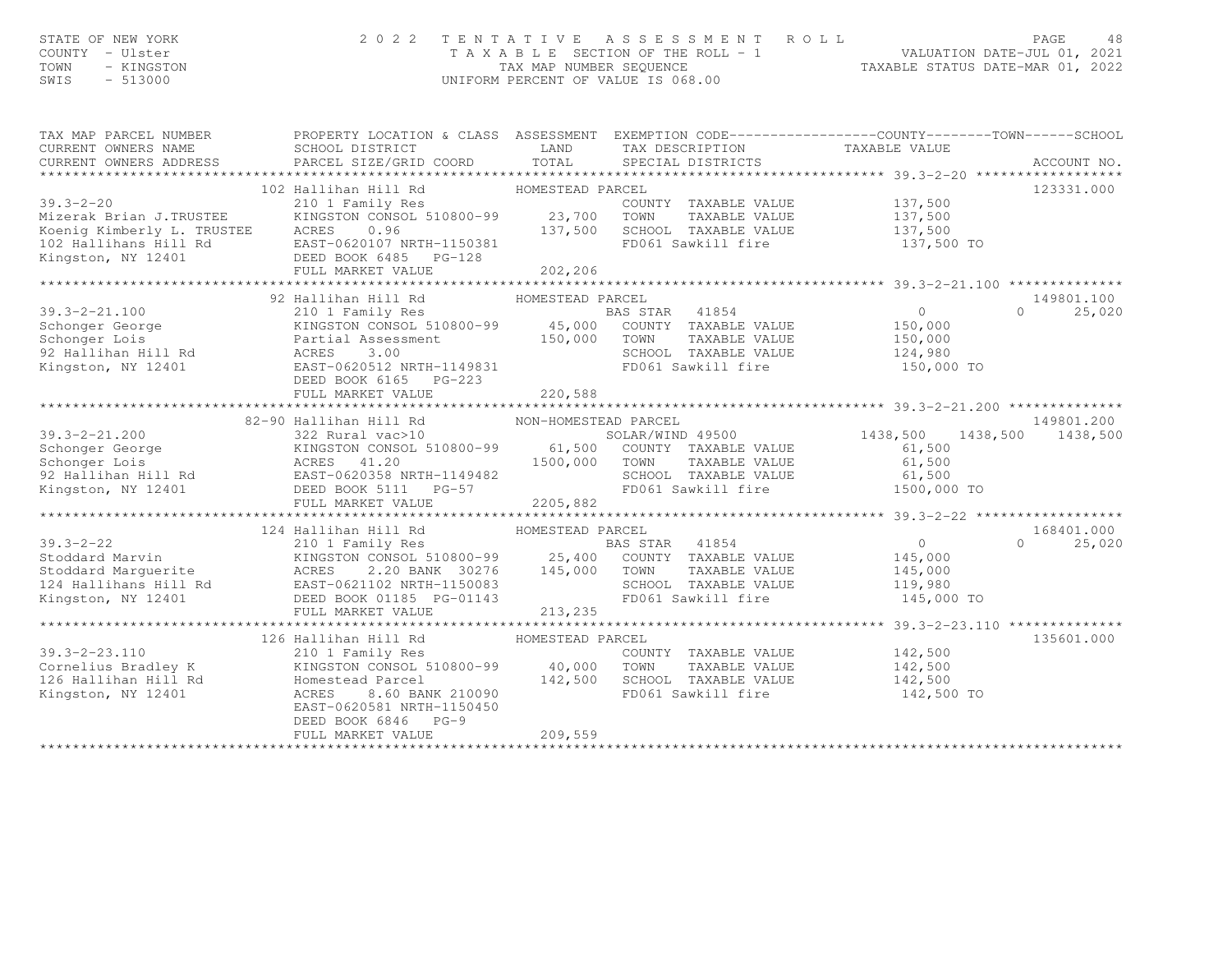# STATE OF NEW YORK (PAGE 49)<br>COUNTY - Ulster (PAGE 1991) TAXABLE SECTION OF THE ROLL - 1 (VALUATION DATE-JUL 01, 2021<br>TAXABLE SECTION OF THE ROLL - 1 (TAXABLE STATUS DATE-JUL 01, 2022<br>SWIS - 513000 (INTFORM PERCENT OF VALUE

| TAX MAP PARCEL NUMBER                                                                                                                                                                                                                                                        | SURICT LAND TAX DESCRIPTION TAXABLE VALUE<br>CURRENT OWNERS ADDRESS PARCEL SIZE/GRID COORD TOTAL SPECIAL DISTRICTS ACCOUNT NO.<br>EXAMPLE VALUE SECOUNT NO.<br>134 Hallihan Hill Rd HOMESTEAD PARCEL. |                  | PROPERTY LOCATION & CLASS ASSESSMENT EXEMPTION CODE----------------COUNTY-------TOWN------SCHOOL |            |
|------------------------------------------------------------------------------------------------------------------------------------------------------------------------------------------------------------------------------------------------------------------------------|-------------------------------------------------------------------------------------------------------------------------------------------------------------------------------------------------------|------------------|--------------------------------------------------------------------------------------------------|------------|
|                                                                                                                                                                                                                                                                              |                                                                                                                                                                                                       |                  |                                                                                                  |            |
|                                                                                                                                                                                                                                                                              |                                                                                                                                                                                                       |                  |                                                                                                  |            |
|                                                                                                                                                                                                                                                                              |                                                                                                                                                                                                       |                  |                                                                                                  |            |
|                                                                                                                                                                                                                                                                              |                                                                                                                                                                                                       |                  |                                                                                                  |            |
|                                                                                                                                                                                                                                                                              |                                                                                                                                                                                                       |                  |                                                                                                  |            |
|                                                                                                                                                                                                                                                                              |                                                                                                                                                                                                       |                  |                                                                                                  |            |
|                                                                                                                                                                                                                                                                              |                                                                                                                                                                                                       |                  |                                                                                                  |            |
|                                                                                                                                                                                                                                                                              |                                                                                                                                                                                                       |                  |                                                                                                  |            |
|                                                                                                                                                                                                                                                                              |                                                                                                                                                                                                       |                  |                                                                                                  |            |
|                                                                                                                                                                                                                                                                              |                                                                                                                                                                                                       |                  |                                                                                                  |            |
|                                                                                                                                                                                                                                                                              |                                                                                                                                                                                                       |                  |                                                                                                  | 135601.000 |
| 39.3-2-23.140<br>Duffy Daniel J<br>29.3-2-23.140<br>Duffy Daniel J<br>29.400<br>29.3-2-23.140<br>29.400<br>29.400<br>29.400<br>29.400<br>29.400<br>29.400<br>29.400<br>29.400<br>29.400<br>29.400<br>29.400<br>29.400<br>29.400<br>29.400<br>29.400<br>29.400<br>29.400<br>2 |                                                                                                                                                                                                       |                  |                                                                                                  |            |
|                                                                                                                                                                                                                                                                              |                                                                                                                                                                                                       |                  |                                                                                                  |            |
|                                                                                                                                                                                                                                                                              |                                                                                                                                                                                                       |                  | FD061 Sawkill fire 19,400 TO                                                                     |            |
|                                                                                                                                                                                                                                                                              |                                                                                                                                                                                                       |                  |                                                                                                  |            |
|                                                                                                                                                                                                                                                                              |                                                                                                                                                                                                       |                  |                                                                                                  |            |
|                                                                                                                                                                                                                                                                              |                                                                                                                                                                                                       |                  |                                                                                                  |            |
|                                                                                                                                                                                                                                                                              |                                                                                                                                                                                                       |                  |                                                                                                  |            |
|                                                                                                                                                                                                                                                                              |                                                                                                                                                                                                       |                  |                                                                                                  |            |
|                                                                                                                                                                                                                                                                              |                                                                                                                                                                                                       |                  |                                                                                                  |            |
|                                                                                                                                                                                                                                                                              |                                                                                                                                                                                                       |                  |                                                                                                  |            |
|                                                                                                                                                                                                                                                                              |                                                                                                                                                                                                       |                  |                                                                                                  |            |
|                                                                                                                                                                                                                                                                              |                                                                                                                                                                                                       |                  |                                                                                                  |            |
|                                                                                                                                                                                                                                                                              |                                                                                                                                                                                                       |                  |                                                                                                  |            |
|                                                                                                                                                                                                                                                                              |                                                                                                                                                                                                       |                  |                                                                                                  |            |
| 338 Hallinan Hill Rd<br>339.3-2-24.100<br>338 Hallinan Hill Rd<br>340 Rural res<br>35.50<br>36 Hallinan Hill Rd<br>240 Rural res<br>35.50<br>36 Hallinan Hill Rd<br>238 Hallinan Hill Rd<br>238 Hallinan Hill Rd<br>238 Hallinan Hill Rd<br>238 Hallin                       |                                                                                                                                                                                                       |                  |                                                                                                  |            |
|                                                                                                                                                                                                                                                                              |                                                                                                                                                                                                       |                  |                                                                                                  |            |
|                                                                                                                                                                                                                                                                              |                                                                                                                                                                                                       |                  |                                                                                                  |            |
|                                                                                                                                                                                                                                                                              |                                                                                                                                                                                                       |                  |                                                                                                  |            |
|                                                                                                                                                                                                                                                                              |                                                                                                                                                                                                       |                  |                                                                                                  |            |
|                                                                                                                                                                                                                                                                              |                                                                                                                                                                                                       |                  |                                                                                                  |            |
|                                                                                                                                                                                                                                                                              |                                                                                                                                                                                                       |                  |                                                                                                  |            |
|                                                                                                                                                                                                                                                                              |                                                                                                                                                                                                       |                  |                                                                                                  |            |
|                                                                                                                                                                                                                                                                              | 200 Hallihan Hill Rd                                                                                                                                                                                  | HOMESTEAD PARCEL |                                                                                                  | 174201.200 |
|                                                                                                                                                                                                                                                                              |                                                                                                                                                                                                       |                  |                                                                                                  |            |
|                                                                                                                                                                                                                                                                              |                                                                                                                                                                                                       |                  |                                                                                                  |            |
|                                                                                                                                                                                                                                                                              |                                                                                                                                                                                                       |                  |                                                                                                  |            |
|                                                                                                                                                                                                                                                                              |                                                                                                                                                                                                       |                  |                                                                                                  |            |
|                                                                                                                                                                                                                                                                              |                                                                                                                                                                                                       |                  |                                                                                                  |            |
| 39.3-2-24.200<br>39.3-2-24.200<br>Steeves Brian<br>Steeves Arlene MCRES 4.70<br>242 Hallihan Hill Rd EAST-0621352 NRTH-1152189<br>Kingston, NY 12401<br>EED BOOK 4289 PG-34<br>FULL MARKET VALUE 44,118<br>FULL MARKET VALUE 44,118                                          |                                                                                                                                                                                                       |                  |                                                                                                  |            |
|                                                                                                                                                                                                                                                                              |                                                                                                                                                                                                       |                  |                                                                                                  |            |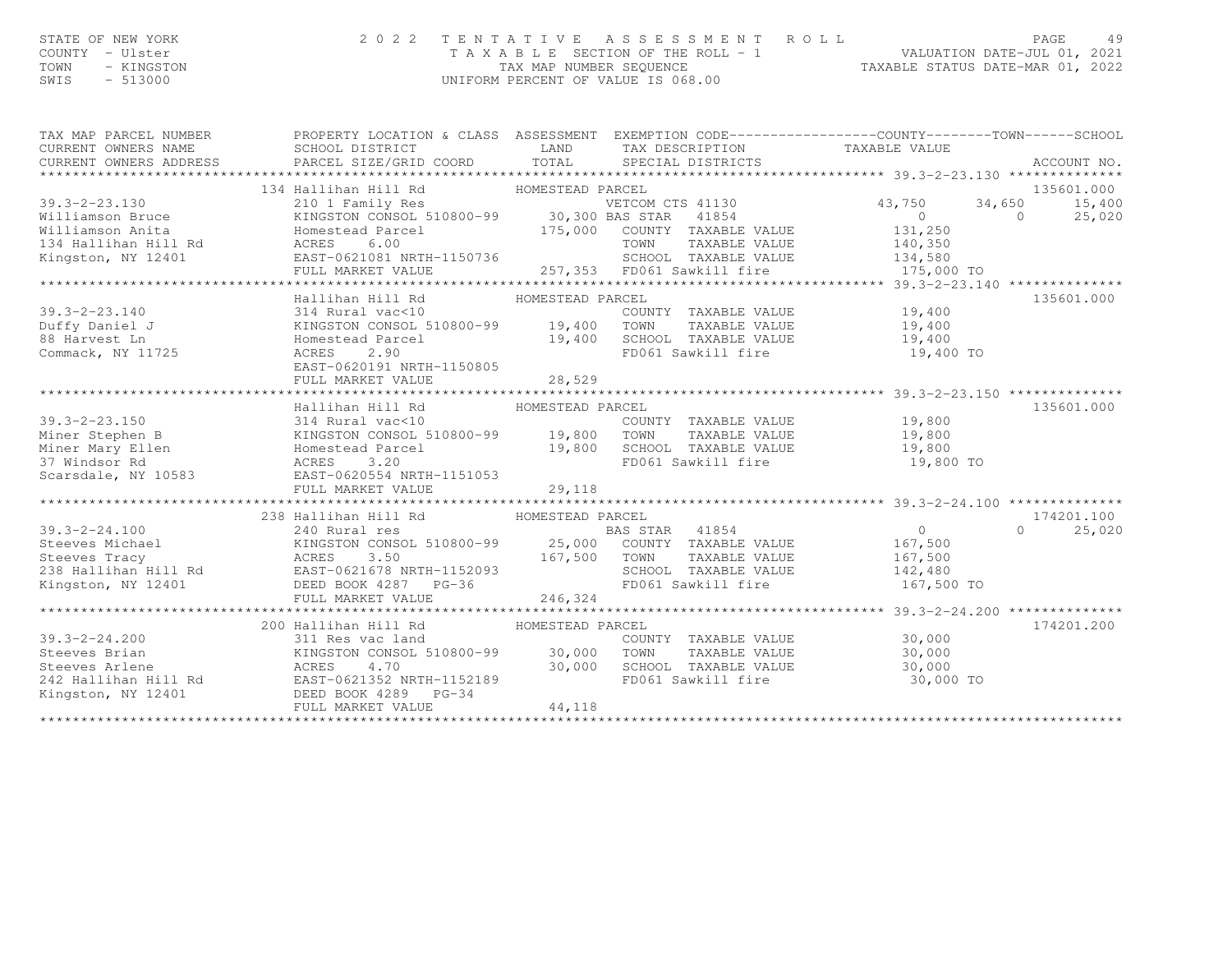# STATE OF NEW YORK DAGE 50 SOLUTION OF THE RESULT OF THE ROLL PACE 50 SOUNTY - Ulster the SAGE 50 SOUNTY - Ulster SOLUTION DATE—JUL 01, 2021<br>COUNTY - Ulster the Same Result of Tax A B L E SECTION OF THE ROLL - 1 TAXABLE STA

| PROPERTY LOCATION & CLASS ASSESSMENT EXEMPTION CODE----------------COUNTY-------TOWN------SCHOOL<br>CURRENT OWNERS NAME<br>CURRENT OWNERS ADDRESS BANK CHOOL DISTRICT TO TAXING TAXING TAXING TAXABLE VALUE<br>CURRENT OWNERS ADDRESS PARCEL SIZE/GRID COORD TOTAL SPECIAL DISTRICTS ACCOUNT NO.                                                                                                                                                                                                          |            |
|-----------------------------------------------------------------------------------------------------------------------------------------------------------------------------------------------------------------------------------------------------------------------------------------------------------------------------------------------------------------------------------------------------------------------------------------------------------------------------------------------------------|------------|
|                                                                                                                                                                                                                                                                                                                                                                                                                                                                                                           |            |
|                                                                                                                                                                                                                                                                                                                                                                                                                                                                                                           |            |
|                                                                                                                                                                                                                                                                                                                                                                                                                                                                                                           |            |
|                                                                                                                                                                                                                                                                                                                                                                                                                                                                                                           |            |
|                                                                                                                                                                                                                                                                                                                                                                                                                                                                                                           |            |
|                                                                                                                                                                                                                                                                                                                                                                                                                                                                                                           |            |
|                                                                                                                                                                                                                                                                                                                                                                                                                                                                                                           |            |
|                                                                                                                                                                                                                                                                                                                                                                                                                                                                                                           |            |
|                                                                                                                                                                                                                                                                                                                                                                                                                                                                                                           |            |
|                                                                                                                                                                                                                                                                                                                                                                                                                                                                                                           |            |
|                                                                                                                                                                                                                                                                                                                                                                                                                                                                                                           |            |
|                                                                                                                                                                                                                                                                                                                                                                                                                                                                                                           |            |
|                                                                                                                                                                                                                                                                                                                                                                                                                                                                                                           |            |
| $\begin{tabular}{lcccc} \texttt{\textbf{X}} & \texttt{\textbf{X}} & \texttt{\textbf{X}} & \texttt{\textbf{X}} & \texttt{\textbf{X}} & \texttt{\textbf{X}} & \texttt{\textbf{X}} & \texttt{\textbf{X}} & \texttt{\textbf{X}} & \texttt{\textbf{X}} & \texttt{\textbf{X}} & \texttt{\textbf{X}} & \texttt{\textbf{X}} \\ \texttt{\textbf{X}} & \texttt{\textbf{X}} & \texttt{\textbf{X}} & \texttt{\textbf{X}} & \texttt{\textbf{X}} & \texttt{\textbf{X}} & \texttt{\textbf{X}} & \texttt{\textbf{X}} & \$ |            |
|                                                                                                                                                                                                                                                                                                                                                                                                                                                                                                           |            |
|                                                                                                                                                                                                                                                                                                                                                                                                                                                                                                           |            |
|                                                                                                                                                                                                                                                                                                                                                                                                                                                                                                           |            |
|                                                                                                                                                                                                                                                                                                                                                                                                                                                                                                           |            |
|                                                                                                                                                                                                                                                                                                                                                                                                                                                                                                           |            |
|                                                                                                                                                                                                                                                                                                                                                                                                                                                                                                           |            |
|                                                                                                                                                                                                                                                                                                                                                                                                                                                                                                           |            |
|                                                                                                                                                                                                                                                                                                                                                                                                                                                                                                           |            |
|                                                                                                                                                                                                                                                                                                                                                                                                                                                                                                           |            |
|                                                                                                                                                                                                                                                                                                                                                                                                                                                                                                           |            |
|                                                                                                                                                                                                                                                                                                                                                                                                                                                                                                           | 111401.000 |
|                                                                                                                                                                                                                                                                                                                                                                                                                                                                                                           |            |
|                                                                                                                                                                                                                                                                                                                                                                                                                                                                                                           |            |
|                                                                                                                                                                                                                                                                                                                                                                                                                                                                                                           |            |
|                                                                                                                                                                                                                                                                                                                                                                                                                                                                                                           |            |
|                                                                                                                                                                                                                                                                                                                                                                                                                                                                                                           |            |
|                                                                                                                                                                                                                                                                                                                                                                                                                                                                                                           |            |
|                                                                                                                                                                                                                                                                                                                                                                                                                                                                                                           |            |
|                                                                                                                                                                                                                                                                                                                                                                                                                                                                                                           | 111401.000 |
|                                                                                                                                                                                                                                                                                                                                                                                                                                                                                                           |            |
|                                                                                                                                                                                                                                                                                                                                                                                                                                                                                                           |            |
|                                                                                                                                                                                                                                                                                                                                                                                                                                                                                                           |            |
|                                                                                                                                                                                                                                                                                                                                                                                                                                                                                                           |            |
|                                                                                                                                                                                                                                                                                                                                                                                                                                                                                                           |            |
| DEED BOOK 3115 PG-147                                                                                                                                                                                                                                                                                                                                                                                                                                                                                     |            |
| 22,059<br>FULL MARKET VALUE                                                                                                                                                                                                                                                                                                                                                                                                                                                                               |            |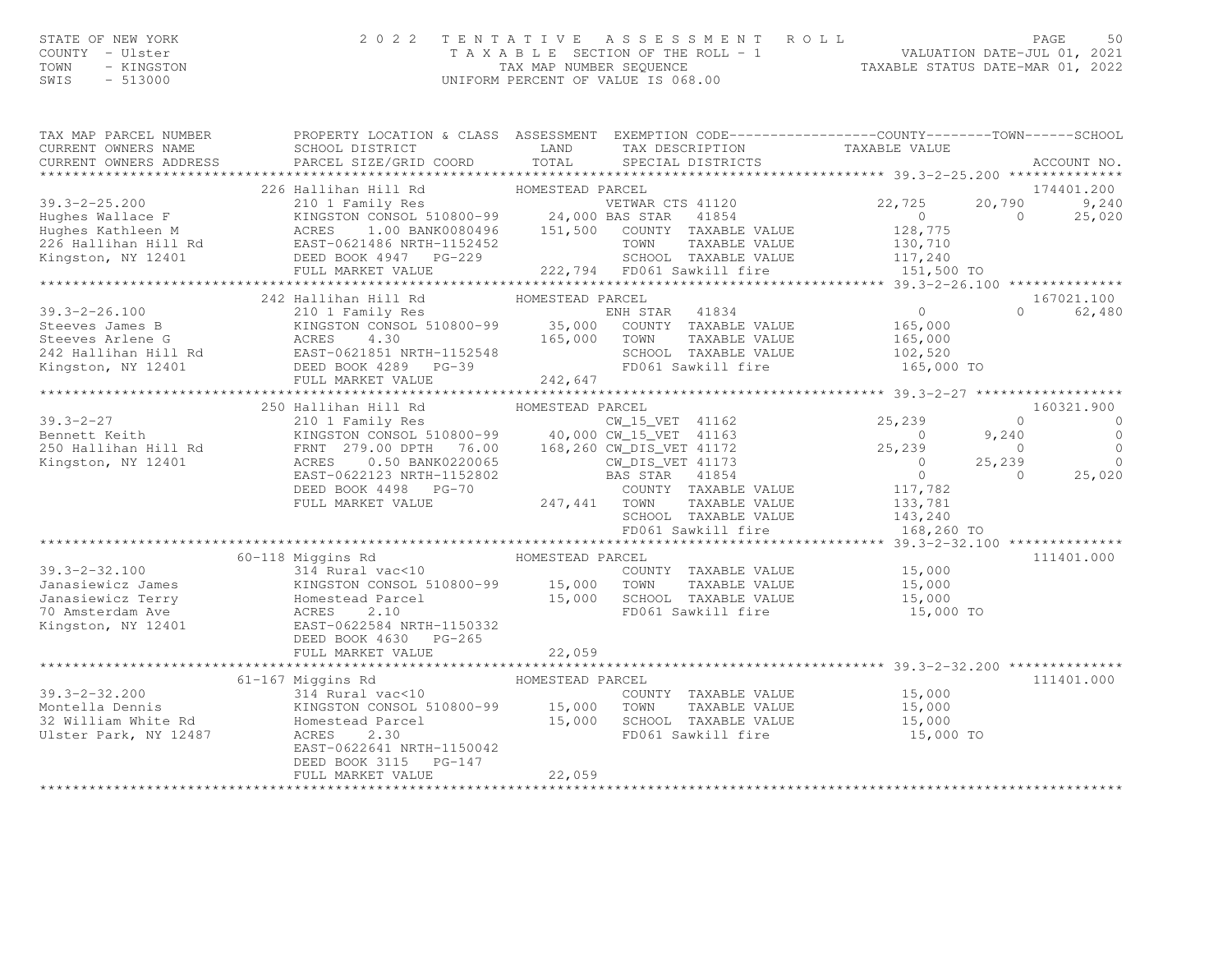| STATE OF NEW YORK<br>COUNTY - Ulster<br>TOWN<br>- KINGSTON<br>SWIS<br>$-513000$                                 | 2 0 2 2                                                                                                                                                           | TENTATIVE<br>TAX MAP NUMBER SEQUENCE             | A S S E S S M E N T<br>T A X A B L E SECTION OF THE ROLL - 1<br>UNIFORM PERCENT OF VALUE IS 068.00 | ROLL<br>VALUATION DATE-JUL 01, 2021<br>TAXABLE STATUS DATE-MAR 01, 2022 | PAGE<br>51  |
|-----------------------------------------------------------------------------------------------------------------|-------------------------------------------------------------------------------------------------------------------------------------------------------------------|--------------------------------------------------|----------------------------------------------------------------------------------------------------|-------------------------------------------------------------------------|-------------|
| TAX MAP PARCEL NUMBER<br>CURRENT OWNERS NAME<br>CURRENT OWNERS ADDRESS                                          | PROPERTY LOCATION & CLASS ASSESSMENT EXEMPTION CODE---------------COUNTY-------TOWN-----SCHOOL<br>SCHOOL DISTRICT<br>PARCEL SIZE/GRID COORD                       | LAND<br>TOTAL                                    | TAX DESCRIPTION<br>SPECIAL DISTRICTS                                                               | TAXABLE VALUE                                                           | ACCOUNT NO. |
|                                                                                                                 |                                                                                                                                                                   |                                                  |                                                                                                    |                                                                         |             |
| $39.3 - 2 - 32.300$<br>Montella Dennis M<br>Montella McKenzie<br>160 Miggins Rd                                 | 120-148 Miggins Rd<br>210 1 Family Res<br>KINGSTON CONSOL 510800-99 35,000<br>Homestead Parcel<br>ACRES<br>5.10                                                   | HOMESTEAD PARCEL<br>169,500                      | COUNTY TAXABLE VALUE<br>TOWN<br>TAXABLE VALUE<br>SCHOOL TAXABLE VALUE<br>FD061 Sawkill fire        | 169,500<br>169,500<br>169,500                                           | 111401.000  |
| Kingston, NY 12401                                                                                              | EAST-0622015 NRTH-1150512<br>DEED BOOK 5195 PG-85<br>FULL MARKET VALUE                                                                                            | 249,265                                          |                                                                                                    | 169,500 TO                                                              |             |
|                                                                                                                 | 160 Miggins Rd                                                                                                                                                    | HOMESTEAD PARCEL                                 |                                                                                                    |                                                                         | 111401.000  |
| $39.3 - 2 - 32.400$<br>Montella Dennis<br>Miggins Rd<br>Kingston, NY 12401                                      | 210 1 Family Res<br>KINGSTON CONSOL 510800-99<br>Homestead Parcel<br>ACRES<br>3.80 BANK 80370<br>EAST-0621980 NRTH-1150269<br>DEED BOOK 4105 PG-230               | 28,000<br>90,000                                 | COUNTY TAXABLE VALUE<br>TOWN<br>TAXABLE VALUE<br>SCHOOL TAXABLE VALUE<br>FD061 Sawkill fire        | 90,000<br>90,000<br>90,000<br>90,000 TO                                 |             |
|                                                                                                                 | FULL MARKET VALUE                                                                                                                                                 | 132,353                                          |                                                                                                    |                                                                         |             |
|                                                                                                                 |                                                                                                                                                                   |                                                  |                                                                                                    |                                                                         |             |
| $39.3 - 2 - 33.111$<br>Sliva John Paul<br>SLIVA Harriett<br>100 Stoddard Ln<br>Kingston, NY 12401               | 110 Stoddard Ln<br>311 Res vac land<br>KINGSTON CONSOL 510800-99<br>ACRES<br>15.90<br>EAST-0621679 NRTH-1149077<br>DEED BOOK 6372<br>PG-286<br>FULL MARKET VALUE  | NON-HOMESTEAD PARCEL<br>50,000 TOWN<br>73,529    | COUNTY TAXABLE VALUE<br>TAXABLE VALUE<br>50,000 SCHOOL TAXABLE VALUE<br>FD061 Sawkill fire         | 50,000<br>50,000<br>50,000<br>50,000 TO                                 | 135801.111  |
|                                                                                                                 |                                                                                                                                                                   |                                                  | ************************************ 39.3-2-33.112 ***************                                 |                                                                         |             |
| $39.3 - 2 - 33.112$<br>Stoddard Marvin R<br>Stoddard Marquerite F<br>124 Hallihan Hill Rd<br>Kingston, NY 12401 | off Hallihan Hill Rd<br>312 Vac w/imprv<br>KINGSTON CONSOL 510800-99<br>ACRES<br>5.90<br>EAST-0621365 NRTH-1150190<br>DEED BOOK 4341 PG-1                         | HOMESTEAD PARCEL<br>25,000<br>50,000             | COUNTY TAXABLE VALUE<br>TOWN<br>TAXABLE VALUE<br>SCHOOL TAXABLE VALUE<br>FD061 Sawkill fire        | 50,000<br>50,000<br>50,000<br>50,000 TO                                 | 135801.112  |
|                                                                                                                 | FULL MARKET VALUE                                                                                                                                                 | 73,529                                           |                                                                                                    |                                                                         |             |
| $39.3 - 2 - 34$<br>Sliva Harriett A<br>Sliva John-Paul<br>100 Stoddard Ln<br>Kingston, NY 12401                 | 100 Stoddard Ln<br>210 1 Family Res<br>KINGSTON CONSOL 510800-99<br>ACRES<br>1.70<br>EAST-0621289 NRTH-1149678<br>DEED BOOK 6490<br>$PG-203$<br>FULL MARKET VALUE | HOMESTEAD PARCEL<br>30,000<br>221,680<br>326,000 | COUNTY TAXABLE VALUE<br>TOWN<br>TAXABLE VALUE<br>SCHOOL TAXABLE VALUE<br>FD061 Sawkill fire        | 221,680<br>221,680<br>221,680<br>221,680 TO                             | 141301.000  |
|                                                                                                                 |                                                                                                                                                                   | * * * * * * * * * * * * * * * * * *              |                                                                                                    |                                                                         |             |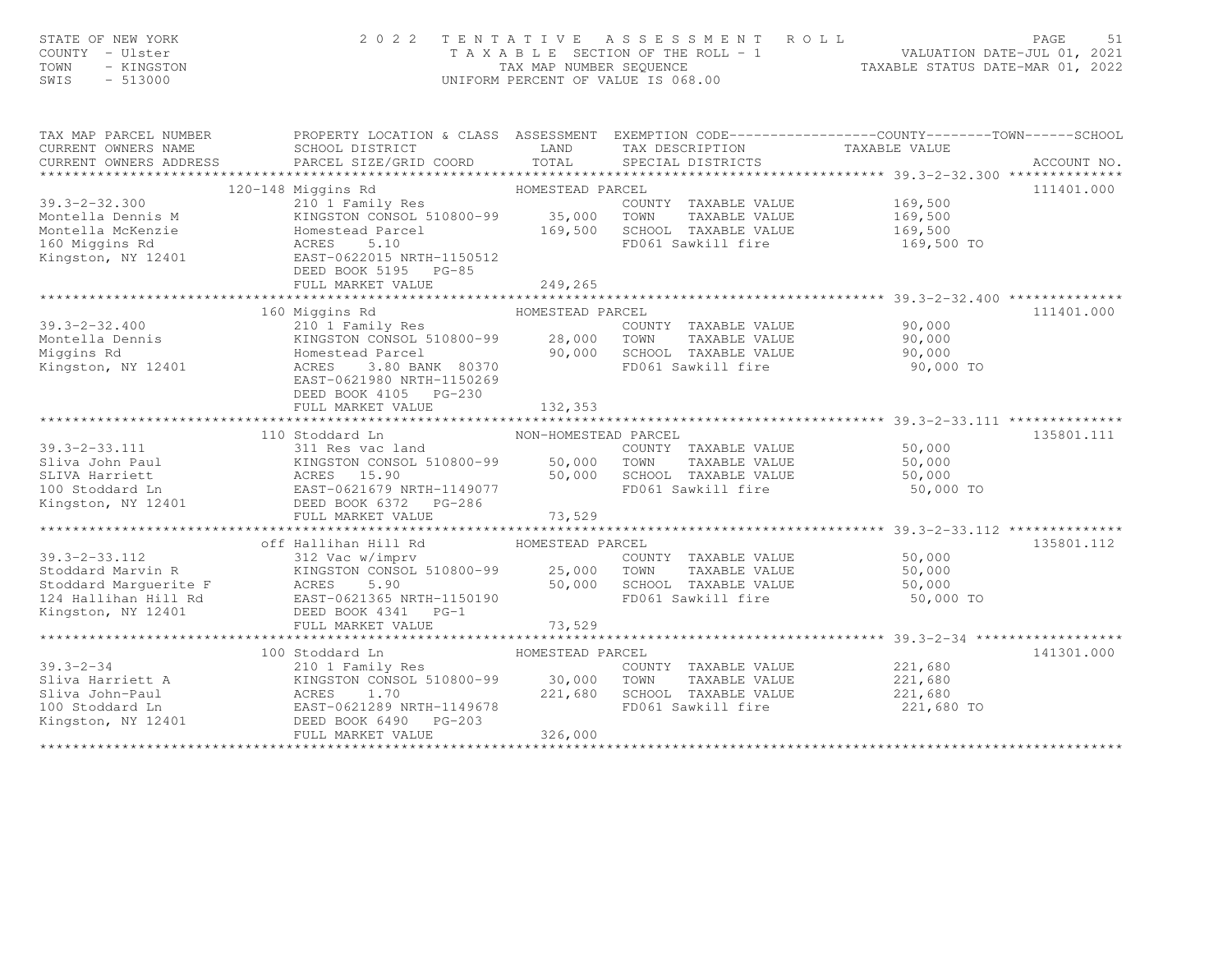# STATE OF NEW YORK [52] STATE OF NEW YORK [52] STATE OF NEW YORK [52] 2 0 2 2 TENTATIVE ASSESSMENT ROLL [52] PAGE<br>COUNTY - Ulster [62] TAXABLE SECTION OF THE ROLL - 1 [72] TAXABLE STATUR OI, 2021<br>TAXABLE STATUS DATE-MAR 01,

| TAX MAP PARCEL NUMBER<br>CURRENT OWNERS NAME<br>CURRENT OWNERS ADDRESS                          | PROPERTY LOCATION & CLASS ASSESSMENT<br>SCHOOL DISTRICT<br>PARCEL SIZE/GRID COORD                                                                                                                              | LAND<br>TAX DESCRIPTION<br>TOTAL<br>SPECIAL DISTRICTS                                                                                                             | EXEMPTION CODE-----------------COUNTY-------TOWN------SCHOOL<br>TAXABLE VALUE<br>ACCOUNT NO. |
|-------------------------------------------------------------------------------------------------|----------------------------------------------------------------------------------------------------------------------------------------------------------------------------------------------------------------|-------------------------------------------------------------------------------------------------------------------------------------------------------------------|----------------------------------------------------------------------------------------------|
| $39.3 - 2 - 35$<br>SLIVA Harriett A<br>Sliva John-Paul<br>100 Stoddard Ln<br>Kingston, NY 12401 | Hallihan Hill Rd<br>910 Priv forest<br>KINGSTON CONSOL 510800-99<br>ACRES 12.50<br>EAST-0621224 NRTH-1148951<br>DEED BOOK 6490 PG-203<br>FULL MARKET VALUE                                                     | NON-HOMESTEAD PARCEL<br>COUNTY TAXABLE VALUE<br>12,500<br>TOWN<br>TAXABLE VALUE<br>12,500<br>SCHOOL TAXABLE VALUE<br>FD061 Sawkill fire<br>18,382                 | 141300.000<br>12,500<br>12,500<br>12,500<br>12,500 TO                                        |
| $39.3 - 2 - 38.111$<br>Pellicone James<br>Moore Beverly<br>822 Murray Rd<br>Kingston, NY 12401  | 822 Murray Rd<br>210 1 Family Res<br>KINGSTON CONSOL 510800-99<br>Homestead Parcel<br>9.50<br><b>ACRES</b><br>EAST-0622704 NRTH-1148735<br>DEED BOOK 5345 PG-17<br>FULL MARKET VALUE                           | HOMESTEAD PARCEL<br>COUNTY TAXABLE VALUE<br>65,000<br>TAXABLE VALUE<br>TOWN<br>289,000<br>SCHOOL TAXABLE VALUE<br>FD061 Sawkill fire<br>425,000                   | 153601.900<br>289,000<br>289,000<br>289,000<br>289,000 TO                                    |
| $39.3 - 2 - 38.112$<br>Mastrapasqua Philip<br>911 Murray Rd<br>Kingston, NY 12401               | 809-839 Murray Rd<br>312 Vac w/imprv<br>KINGSTON CONSOL 510800-99<br>Homestead Parcel<br>ACRES<br>3.00<br>EAST-0623495 NRTH-1148546<br>DEED BOOK 4950 PG-46<br>FULL MARKET VALUE                               | HOMESTEAD PARCEL<br>COUNTY TAXABLE VALUE<br>20,000<br>TOWN<br>TAXABLE VALUE<br>65,000<br>SCHOOL TAXABLE VALUE<br>FD061 Sawkill fire<br>95,588                     | 153601.900<br>65,000<br>65,000<br>65,000<br>65,000 TO                                        |
| $39.3 - 2 - 38.122$<br>Cusumano Peter<br>Cusumano Jane A<br>888 Murray Rd<br>Kingston, NY 12401 | 888 Murray Rd<br>210 1 Family Res<br>KINGSTON CONSOL 510800-99<br>Homestead Parcel<br>ACRES<br>5.00 BANK 61220<br>EAST-0622782 NRTH-1148148<br>DEED BOOK 2622 PG-14<br>FULL MARKET VALUE                       | HOMESTEAD PARCEL<br>BAS STAR 41854<br>38,500<br>COUNTY TAXABLE VALUE<br>335,000<br>TOWN<br>TAXABLE VALUE<br>SCHOOL TAXABLE VALUE<br>FD061 Sawkill fire<br>492,647 | 153601.900<br>$\circ$<br>25,020<br>$\Omega$<br>335,000<br>335,000<br>309,980<br>335,000 TO   |
| $39.3 - 2 - 38.123$<br>Cusumano Peter<br>888 Murray Rd<br>Kingston, NY 12401                    | 921-931 Murray Rd<br>$314$ Rural vac<10 - ASSOC<br>KINGSTON CONSOL 510800-99<br>Homestead Parcel<br><b>ACRES</b><br>4.10 BANK 61220<br>EAST-0623208 NRTH-1147958<br>DEED BOOK 3430 PG-177<br>FULL MARKET VALUE | NON-HOMESTEAD PARCEL<br>COUNTY TAXABLE VALUE<br>20,900<br>TOWN<br>TAXABLE VALUE<br>20,900<br>SCHOOL TAXABLE VALUE<br>FD061 Sawkill fire<br>30,735                 | 153601.900<br>20,900<br>20,900<br>20,900<br>20,900 TO                                        |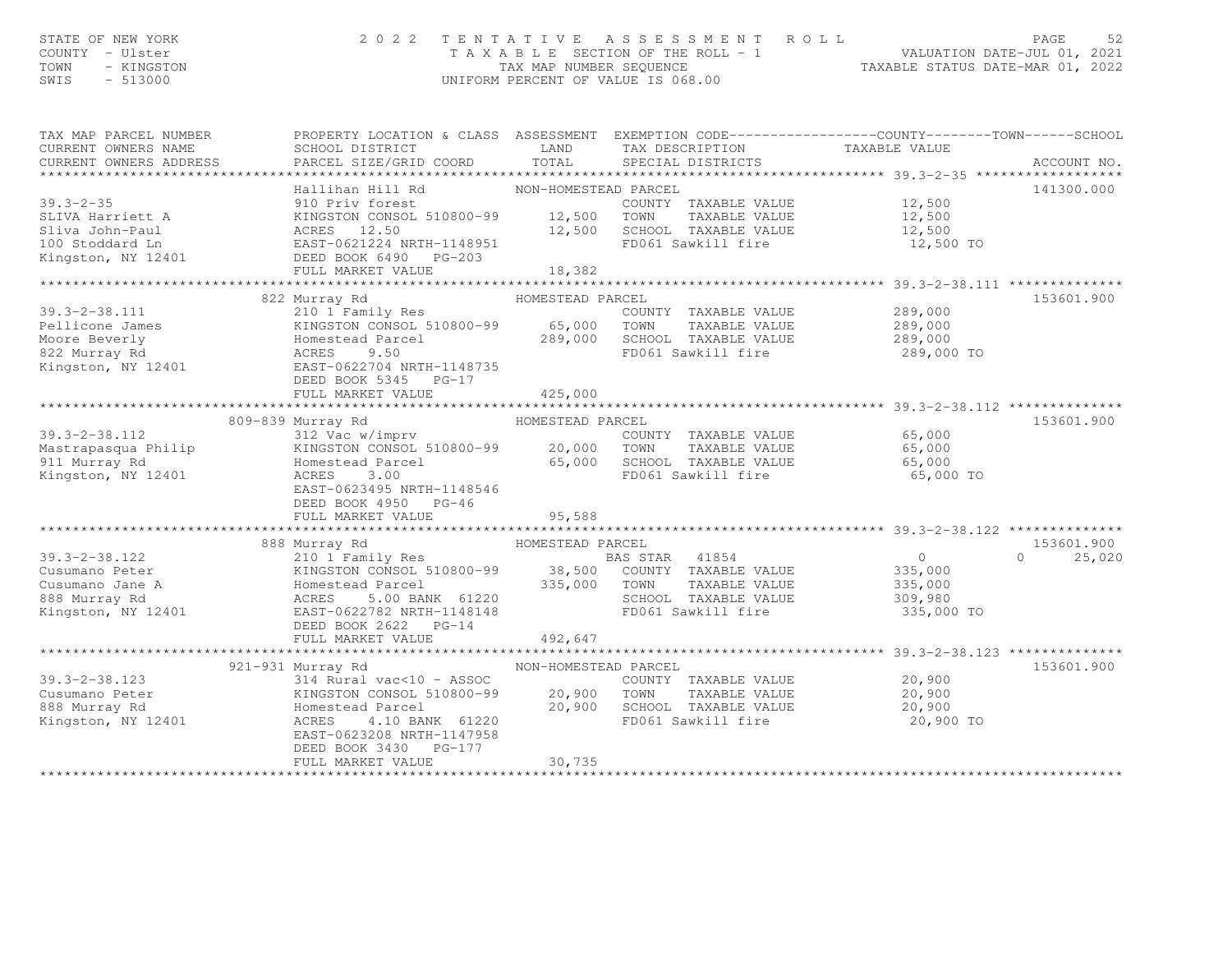| STATE OF NEW YORK<br>COUNTY - Ulster<br>TOWN<br>- KINGSTON<br>SWIS<br>$-513000$ |                                                                                                                                                                                                                                                                                                                                                                             |                                | TAX MAP NUMBER SEQUENCE<br>UNIFORM PERCENT OF VALUE IS 068.00                                                                         | 2 0 2 2 TENTATIVE ASSESSMENT ROLL<br>TAXABLE SECTION OF THE ROLL - 1 VALUATION DATE-JUL 01, 2021<br>TAX MAP NUMBER SEQUENCE TAXABLE STATUS DATE-MAR 01, 2022 |             |
|---------------------------------------------------------------------------------|-----------------------------------------------------------------------------------------------------------------------------------------------------------------------------------------------------------------------------------------------------------------------------------------------------------------------------------------------------------------------------|--------------------------------|---------------------------------------------------------------------------------------------------------------------------------------|--------------------------------------------------------------------------------------------------------------------------------------------------------------|-------------|
| TAX MAP PARCEL NUMBER<br>CURRENT OWNERS NAME<br>CURRENT OWNERS ADDRESS          | PROPERTY LOCATION & CLASS ASSESSMENT EXEMPTION CODE----------------COUNTY-------TOWN-----SCHOOL<br>SCHOOL DISTRICT LAND<br>PARCEL SIZE/GRID COORD TOTAL                                                                                                                                                                                                                     |                                | TAX DESCRIPTION TAXABLE VALUE<br>SPECIAL DISTRICTS                                                                                    |                                                                                                                                                              | ACCOUNT NO. |
|                                                                                 | Murray Rd<br>210 1 Family Res<br>210 1 Family Res<br>210 20,300 70WN<br>911 Murray Rd<br>39.3-2-38.200 210 1 Family Res<br>Mastrapasqua Philip KINGSTON CONSOL 510800-99 30,300 TOWN TAXABLE VALUE 305,600<br>Mastrapasqua Monica Homestead Parcel 305,600 SCHOOL TAXABLE VALUE 305,600<br>911 Murray Rd ACRES 5.00 BANK 3097<br>DEED BOOK 2437 PG-249<br>FULL MARKET VALUE | 449, 412                       |                                                                                                                                       |                                                                                                                                                              | 153601910   |
|                                                                                 |                                                                                                                                                                                                                                                                                                                                                                             |                                |                                                                                                                                       |                                                                                                                                                              |             |
|                                                                                 | DEED BOOK 4045 PG-321<br>FULL MARKET VALUE                                                                                                                                                                                                                                                                                                                                  | 69,853                         |                                                                                                                                       |                                                                                                                                                              | 107210.110  |
|                                                                                 |                                                                                                                                                                                                                                                                                                                                                                             |                                |                                                                                                                                       |                                                                                                                                                              |             |
|                                                                                 | 169-179 Miggins Rd (169-179 Miggins Rd (169-179 Miggins Rd (169-179 Miggins Rd (169-179 Miggins Rd (169-179 Miggins Rd (169-179 Miggins Rd (169-179 Miggins Rd (169-179 Minus Rd (169-179 Minus Rd (169-179 Minus Rd (169-179<br>DEED BOOK 4045 PG-321                                                                                                                      |                                | COUNTY TAXABLE VALUE 20,000<br>20,000 TOWN TAXABLE VALUE 20,000<br>20,000 SCHOOL TAXABLE VALUE 20,000<br>FD061 Sawkill fire 20,000 TO |                                                                                                                                                              | 107210.120  |
|                                                                                 | FULL MARKET VALUE                                                                                                                                                                                                                                                                                                                                                           | 29,412                         |                                                                                                                                       |                                                                                                                                                              |             |
|                                                                                 | 182-188 Miggins Rd<br>39.3-2-39.130<br>Montella Dennis (25,000 Montella Dennis (25,000 KINGSTON CONSOL 510800-99 25,000 TOWNT TAXABLE VALUE 25,000<br>32 William White Rd ACRES 6.10 25,000 SCHOOL TAXABLE VALUE 25,000 25,000<br>Ulster Park, NY 12487 E<br>DEED BOOK 4045 PG-321                                                                                          | HOMESTEAD PARCEL               |                                                                                                                                       | 25,000 TO                                                                                                                                                    | 107210.130  |
|                                                                                 | FULL MARKET VALUE                                                                                                                                                                                                                                                                                                                                                           | 36, 765                        |                                                                                                                                       |                                                                                                                                                              |             |
|                                                                                 |                                                                                                                                                                                                                                                                                                                                                                             |                                |                                                                                                                                       |                                                                                                                                                              |             |
| $39.3 - 3 - 1$                                                                  | DEED BOOK 5980 PG-329                                                                                                                                                                                                                                                                                                                                                       |                                | COUNTY TAXABLE VALUE                                                                                                                  | 96,500                                                                                                                                                       | 100201.000  |
|                                                                                 | FULL MARKET VALUE                                                                                                                                                                                                                                                                                                                                                           | 141,912<br>******************* |                                                                                                                                       |                                                                                                                                                              |             |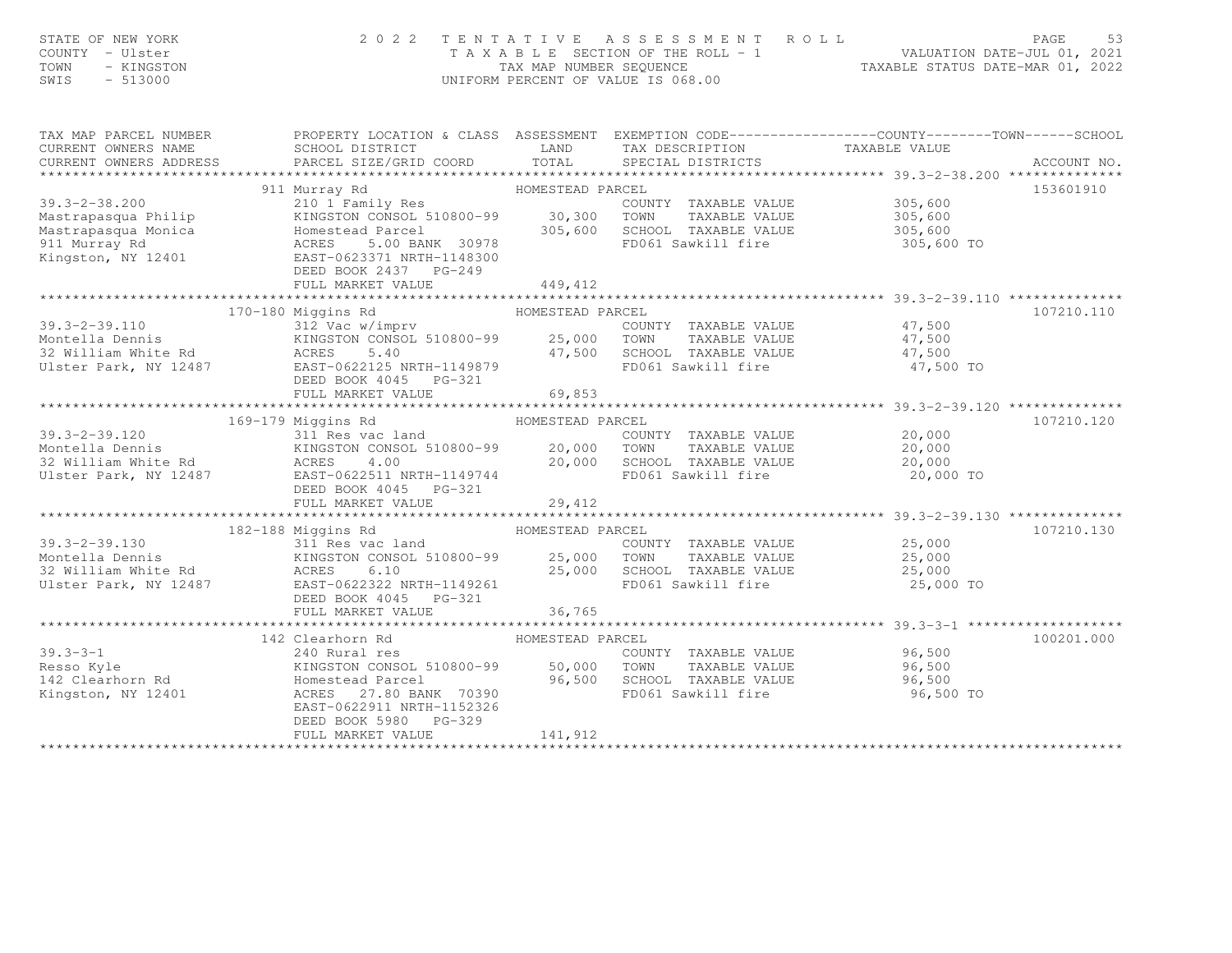### STATE OF NEW YORK [54] STATE OF NEW YORK [54] STATE OF NEW YORK [54<br>COUNTY - Ulster [54] TAXABLE SECTION OF THE ROLL - 1 [57] VALUATION DATE-JUL 01, 2021<br>TAXABLE STATUS TAXAB NUMBER SEQUENCE (1992) TOWN TO TAXABLE STATUS D

| TAX MAP PARCEL NUMBER<br>CURRENT OWNERS NAME<br>CURRENT OWNERS ADDRESS                                                                                                                                                                                                                                                                                                                                                                                                                                        | PROPERTY LOCATION & CLASS ASSESSMENT EXEMPTION CODE----------------COUNTY-------TOWN------SCHOOL<br>SCHOOL DISTRICT LAND<br>PARCEL SIZE/GRID COORD | TOTAL            | TAX DESCRIPTION TAXABLE VALUE SPECIAL DISTRICTS             |                                             |          | ACCOUNT NO. |
|---------------------------------------------------------------------------------------------------------------------------------------------------------------------------------------------------------------------------------------------------------------------------------------------------------------------------------------------------------------------------------------------------------------------------------------------------------------------------------------------------------------|----------------------------------------------------------------------------------------------------------------------------------------------------|------------------|-------------------------------------------------------------|---------------------------------------------|----------|-------------|
|                                                                                                                                                                                                                                                                                                                                                                                                                                                                                                               |                                                                                                                                                    |                  |                                                             |                                             |          |             |
| Clearhorn Rd MOMESTEAD PAR<br>Schwart Belinda<br>MCCloskey Brigette (1976)<br>21-37 71st St EAST-0622346 NRTH-1151967<br>EAST-0622346 NRTH-1151967<br>21-37 71st St EAST-0622346 NRTH-1151967<br>21-37 71st St EAST-0622346 NRTH-1151967<br>                                                                                                                                                                                                                                                                  |                                                                                                                                                    | HOMESTEAD PARCEL |                                                             |                                             |          | 163861.000  |
|                                                                                                                                                                                                                                                                                                                                                                                                                                                                                                               |                                                                                                                                                    |                  | COUNTY TAXABLE VALUE 90,000                                 |                                             |          |             |
|                                                                                                                                                                                                                                                                                                                                                                                                                                                                                                               |                                                                                                                                                    |                  | TOWN<br>TAXABLE VALUE                                       | 90,000                                      |          |             |
|                                                                                                                                                                                                                                                                                                                                                                                                                                                                                                               |                                                                                                                                                    |                  | SCHOOL TAXABLE VALUE                                        | 90,000                                      |          |             |
|                                                                                                                                                                                                                                                                                                                                                                                                                                                                                                               |                                                                                                                                                    |                  | FD061 Sawkill fire                                          | 90,000 TO                                   |          |             |
|                                                                                                                                                                                                                                                                                                                                                                                                                                                                                                               |                                                                                                                                                    |                  |                                                             |                                             |          |             |
|                                                                                                                                                                                                                                                                                                                                                                                                                                                                                                               |                                                                                                                                                    |                  |                                                             |                                             |          |             |
|                                                                                                                                                                                                                                                                                                                                                                                                                                                                                                               |                                                                                                                                                    | HOMESTEAD PARCEL |                                                             |                                             |          | 172602.200  |
|                                                                                                                                                                                                                                                                                                                                                                                                                                                                                                               | 340 Barbara Ter                                                                                                                                    |                  |                                                             |                                             |          | $\Omega$    |
|                                                                                                                                                                                                                                                                                                                                                                                                                                                                                                               |                                                                                                                                                    |                  |                                                             | $\begin{array}{c} 0 \\ 92,800 \end{array}$  |          | 25,020      |
|                                                                                                                                                                                                                                                                                                                                                                                                                                                                                                               |                                                                                                                                                    |                  |                                                             |                                             |          |             |
|                                                                                                                                                                                                                                                                                                                                                                                                                                                                                                               |                                                                                                                                                    |                  |                                                             | 92,800<br>67,780                            |          |             |
|                                                                                                                                                                                                                                                                                                                                                                                                                                                                                                               |                                                                                                                                                    |                  | SCHOOL TAXABLE VALUE 67,780<br>FD061 Sawkill fire 92,800 TO |                                             |          |             |
|                                                                                                                                                                                                                                                                                                                                                                                                                                                                                                               |                                                                                                                                                    |                  |                                                             |                                             |          |             |
| 39.3-3-3.100<br>Beatty Barry<br>Beatty Barry<br>Beatty Lanette<br>Seatty Lanette<br>Seatty Lanette<br>Seatty Lanette<br>Seatty Lanette<br>Seatty Lanette<br>Seatty Lanette<br>ACRES<br>SEAST-0584890 NRTH-0726630<br>COUNTY TAXABLE VALUE<br>SEAST-05848                                                                                                                                                                                                                                                      |                                                                                                                                                    |                  |                                                             |                                             |          |             |
| 39.3-3-3.210<br>357 Barbara Ter (215,000 ENH STAR 41834 0)<br>216 Alberstadt Richard W KINGSTON CONSOL 510800-99 50,000 ENH STAR 41834 0<br>215,000 COUNTY TAXABLE VALUE 182,750<br>357 Barbara Ter EAST-0622404 NRTH-1151471 TOWN TAX                                                                                                                                                                                                                                                                        |                                                                                                                                                    |                  |                                                             |                                             |          | 172602.110  |
|                                                                                                                                                                                                                                                                                                                                                                                                                                                                                                               |                                                                                                                                                    |                  |                                                             |                                             | 20,790   | 9,240       |
|                                                                                                                                                                                                                                                                                                                                                                                                                                                                                                               |                                                                                                                                                    |                  |                                                             |                                             | $\sim$ 0 | 62,480      |
|                                                                                                                                                                                                                                                                                                                                                                                                                                                                                                               |                                                                                                                                                    |                  |                                                             | $\begin{array}{c} 0 \\ 182,750 \end{array}$ |          |             |
|                                                                                                                                                                                                                                                                                                                                                                                                                                                                                                               |                                                                                                                                                    |                  |                                                             |                                             |          |             |
|                                                                                                                                                                                                                                                                                                                                                                                                                                                                                                               |                                                                                                                                                    |                  |                                                             |                                             |          |             |
|                                                                                                                                                                                                                                                                                                                                                                                                                                                                                                               |                                                                                                                                                    |                  |                                                             | 215,000 TO                                  |          |             |
|                                                                                                                                                                                                                                                                                                                                                                                                                                                                                                               |                                                                                                                                                    |                  |                                                             |                                             |          |             |
| $\begin{tabular}{lllllllllllllllllll} \multicolumn{3}{c}{\begin{tabular}{l} \multicolumn{3}{c}{\begin{tabular}{l} \multicolumn{3}{c}{\begin{tabular}{l} \multicolumn{3}{c}{\begin{tabular}{l} \multicolumn{3}{c}{\begin{tabular}{l} \multicolumn{3}{c}{\begin{tabular}{l} \multicolumn{3}{c}{\begin{tabular}{l} \multicolumn{3}{c}{\begin{tabular}{l} \multicolumn{3}{c}{\begin{tabular}{l} \multicolumn{3}{c}{\begin{tabular}{l} \multicolumn{3}{c}{\begin{tabular}{l} \multicolumn{3}{c}{\begin{tabular}{l$ |                                                                                                                                                    |                  |                                                             |                                             |          | 172602.500  |
|                                                                                                                                                                                                                                                                                                                                                                                                                                                                                                               |                                                                                                                                                    |                  |                                                             |                                             |          |             |
|                                                                                                                                                                                                                                                                                                                                                                                                                                                                                                               |                                                                                                                                                    |                  |                                                             |                                             |          |             |
|                                                                                                                                                                                                                                                                                                                                                                                                                                                                                                               |                                                                                                                                                    |                  |                                                             | 175,000<br>175,000<br>175,000               |          |             |
|                                                                                                                                                                                                                                                                                                                                                                                                                                                                                                               |                                                                                                                                                    |                  |                                                             | 175,000 TO                                  |          |             |
|                                                                                                                                                                                                                                                                                                                                                                                                                                                                                                               |                                                                                                                                                    |                  |                                                             |                                             |          |             |
|                                                                                                                                                                                                                                                                                                                                                                                                                                                                                                               |                                                                                                                                                    |                  |                                                             |                                             |          |             |
|                                                                                                                                                                                                                                                                                                                                                                                                                                                                                                               |                                                                                                                                                    |                  |                                                             |                                             |          |             |
|                                                                                                                                                                                                                                                                                                                                                                                                                                                                                                               |                                                                                                                                                    |                  |                                                             |                                             |          | 172602.400  |
|                                                                                                                                                                                                                                                                                                                                                                                                                                                                                                               |                                                                                                                                                    |                  |                                                             |                                             | 20,790   | 9,240       |
|                                                                                                                                                                                                                                                                                                                                                                                                                                                                                                               |                                                                                                                                                    |                  |                                                             |                                             | $\Omega$ | 62,480      |
|                                                                                                                                                                                                                                                                                                                                                                                                                                                                                                               |                                                                                                                                                    |                  |                                                             |                                             | $\Omega$ | $\Omega$    |
|                                                                                                                                                                                                                                                                                                                                                                                                                                                                                                               |                                                                                                                                                    |                  |                                                             |                                             |          |             |
|                                                                                                                                                                                                                                                                                                                                                                                                                                                                                                               |                                                                                                                                                    |                  |                                                             |                                             |          |             |
|                                                                                                                                                                                                                                                                                                                                                                                                                                                                                                               |                                                                                                                                                    |                  |                                                             |                                             |          |             |
|                                                                                                                                                                                                                                                                                                                                                                                                                                                                                                               |                                                                                                                                                    |                  |                                                             | 162,500 TO                                  |          |             |
| 331 Barbara Ter 331 Barbara Ter 51120<br>331 Barbara Ter 13120<br>331 Barbara Ter 11120<br>331 Barbara Ter 2131 0<br>331 Barbara Ter 2131 10 162,500 AGED-C 41802<br>331 Barbara Ter 213 162,500 AGED-C 41802<br>331 Barbara Ter 238,971 P                                                                                                                                                                                                                                                                    |                                                                                                                                                    |                  |                                                             |                                             |          |             |
|                                                                                                                                                                                                                                                                                                                                                                                                                                                                                                               | Clearhorn Rd                                                                                                                                       | HOMESTEAD PARCEL |                                                             |                                             |          | 172602.300  |
|                                                                                                                                                                                                                                                                                                                                                                                                                                                                                                               |                                                                                                                                                    |                  |                                                             |                                             |          |             |
|                                                                                                                                                                                                                                                                                                                                                                                                                                                                                                               |                                                                                                                                                    |                  |                                                             | 18,200<br>18,200                            |          |             |
|                                                                                                                                                                                                                                                                                                                                                                                                                                                                                                               |                                                                                                                                                    |                  |                                                             | 18,200                                      |          |             |
|                                                                                                                                                                                                                                                                                                                                                                                                                                                                                                               |                                                                                                                                                    |                  |                                                             | 18,200 TO                                   |          |             |
|                                                                                                                                                                                                                                                                                                                                                                                                                                                                                                               |                                                                                                                                                    |                  |                                                             |                                             |          |             |
| 39.3-3-3.240<br>Alberstadt Richard W (MINGSTON CONSOL 510800-99 18,200 TOWN TAXABLE VALUE<br>Alberstadt Barbara (ACRES 1.30 18,200 SCHOOL TAXABLE VALUE<br>357 Barbara Ter (BAST-0622108 NRTH-1151579 18,200 SCHOOL TAXABLE VALUE<br>K                                                                                                                                                                                                                                                                        |                                                                                                                                                    |                  |                                                             |                                             |          |             |
|                                                                                                                                                                                                                                                                                                                                                                                                                                                                                                               |                                                                                                                                                    |                  |                                                             |                                             |          |             |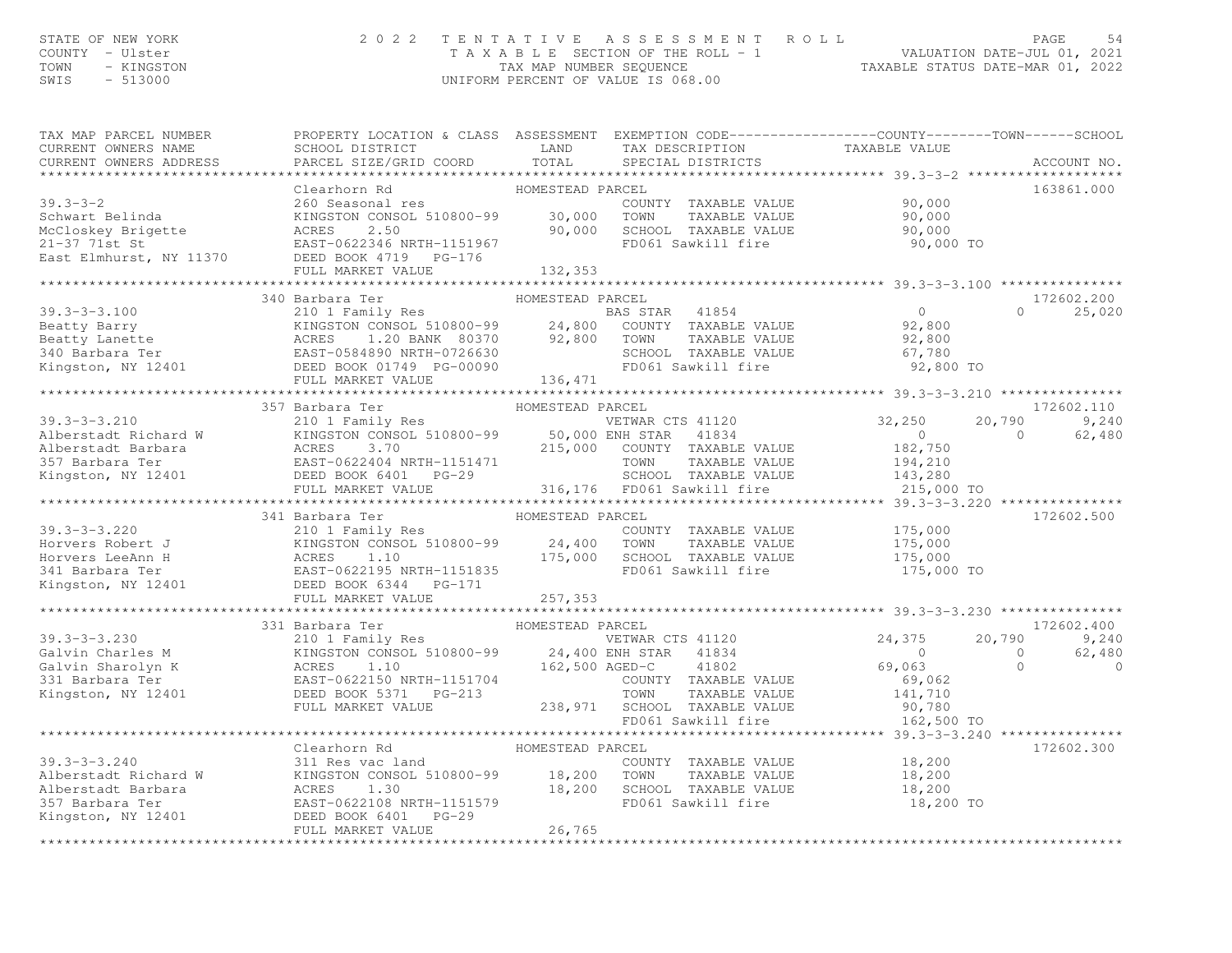# STATE OF NEW YORK 55<br>COUNTY - Ulster (2001) TAXABLE SECTION OF THE ROLL - 1 (NALUATION DATE-JUL 01, 2021<br>TAXABLE SECTION OF THE ROLL - 1 (NALUATION DATE-JUL 01, 2021<br>SWIS - 513000 (INTFORM PERCENT OF VALUE TS 068.00) TAXAB

| TAX MAP PARCEL NUMBER<br>CURRENT OWNERS NAME<br>CURRENT OWNERS ADDRESS                                                                                                                                                                                                 | PROPERTY LOCATION & CLASS ASSESSMENT EXEMPTION CODE----------------COUNTY-------TOWN------SCHOOL<br>SCHOOL DISTRICT<br>PARCEL SIZE/GRID COORD                                                                                                                                   | LAND<br>TOTAL                 | TAX DESCRIPTION TAXABLE VALUE SPECIAL DISTRICTS                                                                |                                                               | ACCOUNT NO.                      |
|------------------------------------------------------------------------------------------------------------------------------------------------------------------------------------------------------------------------------------------------------------------------|---------------------------------------------------------------------------------------------------------------------------------------------------------------------------------------------------------------------------------------------------------------------------------|-------------------------------|----------------------------------------------------------------------------------------------------------------|---------------------------------------------------------------|----------------------------------|
| Ellen (210 1 Family Res )<br>Dewitt Ellen (210 1 Family Res )<br>NAS STAR (41854 )<br>Dewitt Douglas (245,000 CONNY TAXABLE VALUE ACRES 8.80 )<br>245,000 TOWN TAXABLE VALUE (215,000 TOWN TAXABLE VALUE EXAPPLE)<br>245,000 TOWN TAXABL                               | 135 Clearhorn Rd                                                                                                                                                                                                                                                                | HOMESTEAD PARCEL              |                                                                                                                | $\overline{0}$<br>245,000<br>245,000<br>219,980<br>245,000 TO | 156421.000<br>$\Omega$<br>25,020 |
|                                                                                                                                                                                                                                                                        |                                                                                                                                                                                                                                                                                 |                               |                                                                                                                |                                                               |                                  |
| 39.3-3-5<br>Toscher Peggy<br>117 Clearhorn Rd<br>117 Tear NY 12401                                                                                                                                                                                                     | 117 Clearhorn Rd<br>EXERCISE TANGED MANUSCRIP AND TRISPER AT THE SERIES 2.00<br>ENTRES 2.00 191,400 TOWN TAXABLE VALUE<br>EAST-0623201 NRTH-1151515<br>DEED BOOK 5969 PG-310 191,400 TOWN TAXABLE VALUE<br>PEED BOOK 5969 PG-310 FD061 Sawkill fire<br>FULL MARKET VALUE        | HOMESTEAD PARCEL<br>281,471   | FD061 Sawkill fire                                                                                             | $\overline{0}$<br>191,400<br>191,400<br>128,920<br>191,400 TO | 162402.000<br>$\Omega$<br>62,480 |
| $39.3 - 3 - 9$<br>Subcarrier Communications<br>139 White Oak Ln<br>139 White Oak Ln<br>139 White Oak Ln<br>139 White Oak Ln<br>139 White Oak Ln<br>139 White Oak Ln<br>139 White Oak Ln<br>139 White Oak Ln<br>139 White Oak Ln<br>139 White Oak Ln<br>139 White Oak L | 20-36 Miggins Rd<br>330 Vacant comm<br>DEED BOOK 5946 PG-152<br>FULL MARKET VALUE                                                                                                                                                                                               | NON-HOMESTEAD PARCEL<br>7,353 | COUNTY TAXABLE VALUE<br>5,000 TOWN TAXABLE VALUE<br>5,000 SCHOOL TAXABLE VALUE<br>FD061 Sawkill fire           | 5,000<br>5,000<br>5,000<br>5,000 TO                           | 148051.000                       |
|                                                                                                                                                                                                                                                                        |                                                                                                                                                                                                                                                                                 |                               |                                                                                                                |                                                               |                                  |
|                                                                                                                                                                                                                                                                        | 711 Murray Rd                                                                                                                                                                                                                                                                   | HOMESTEAD PARCEL              | FD061 Sawkill fire                                                                                             | $\overline{0}$<br>57,500<br>57,500<br>32,480<br>57,500 TO     | 112001.000<br>25,020<br>$\Omega$ |
|                                                                                                                                                                                                                                                                        |                                                                                                                                                                                                                                                                                 |                               |                                                                                                                |                                                               |                                  |
| $39.3 - 3 - 12$<br>Costello James A III KINGST<br>109 Clearhorn Rd ACRES<br>Kingston, NY 12401                                                                                                                                                                         | 109 Clearhorn Rd<br>Clearhorn Rd<br>210 1 Family Res                         HOMESTEAD PARCEL<br>BAS ST<br>EXERCION CONSOL 510800-99<br>ACRES 2.93<br>EAST-0623442 NRTH-1151418<br>DEED BOOK 6670 PG-28<br>PEED BOOK 6670 PG-28<br>PEED BOOK 6670 PG-28<br>PEED BOOK 6670 PG-28 |                               | BAS STAR 41854<br>SCHOOL TAXABLE VALUE<br>FD061 Sawkill fire                                                   | $\overline{a}$<br>185,000<br>185,000<br>159,980<br>185,000 TO | 170565.000<br>$\Omega$<br>25,020 |
|                                                                                                                                                                                                                                                                        | FULL MARKET VALUE                                                                                                                                                                                                                                                               | 272,059                       |                                                                                                                |                                                               |                                  |
| 39.3-3-13<br>Durcan David<br>924 Lapla Rd<br>624 Lapla Rd<br>624 Lapla Rd<br>623562 NRTH-1151819<br>75,000<br>75,000<br>827-0623562 NRTH-1151819                                                                                                                       | Clearhorn Rd<br>314 Rural vac<10<br>DEED BOOK 4641 PG-17<br>FULL MARKET VALUE                                                                                                                                                                                                   | HOMESTEAD PARCEL<br>22,059    | COUNTY TAXABLE VALUE 15,000<br>TOWN TAXABLE VALUE 15,000<br>TOWN<br>SCHOOL TAXABLE VALUE<br>FD061 Sawkill fire | 15,000<br>15,000 TO                                           | 160782.000                       |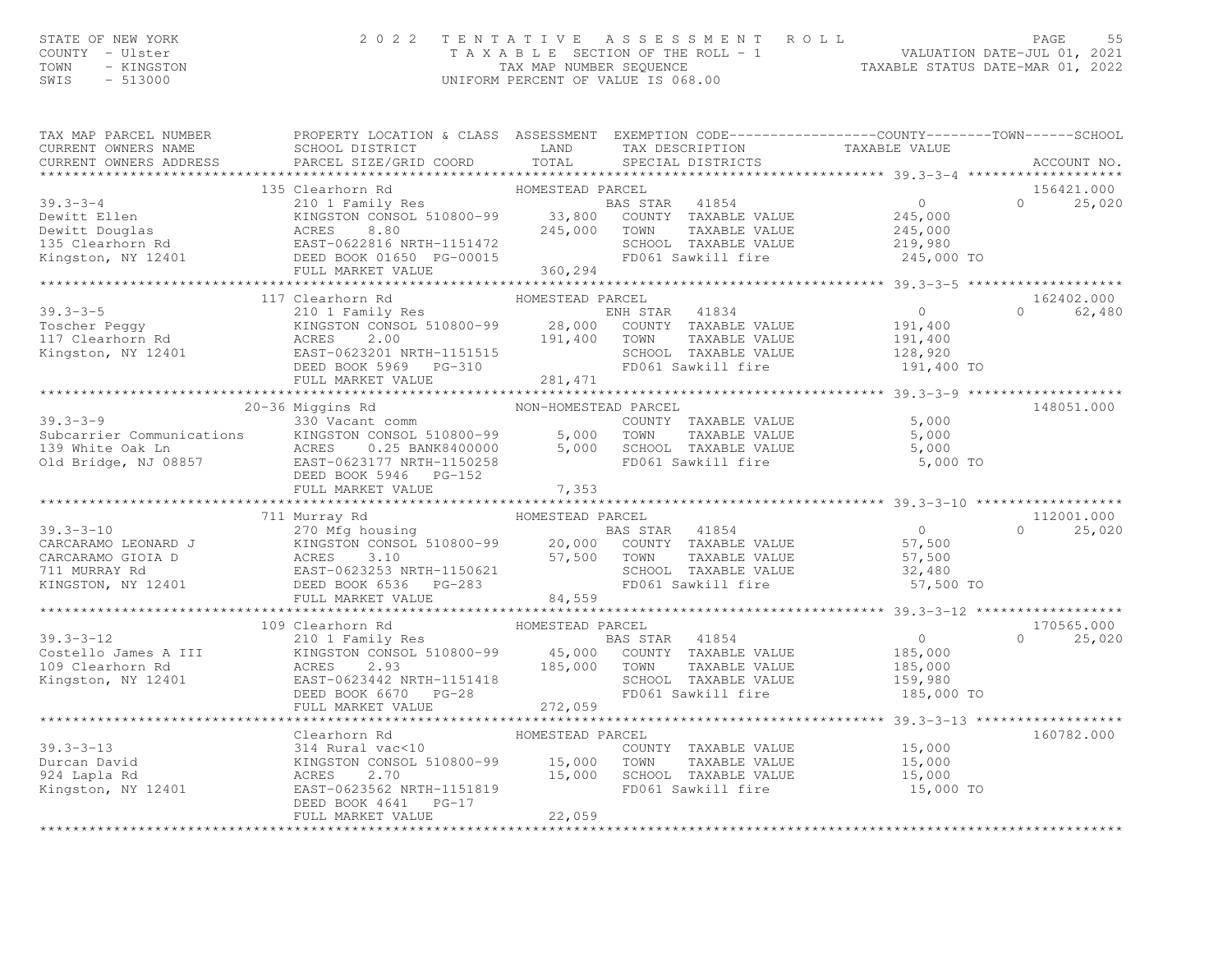# STATE OF NEW YORK 56 (STATE OF NEW YORK 56 (STATE OF NEW YORK 56 )<br>COUNTY - Ulster (STATE -JUL OI) TAXABLE SECTION OF THE ROLL - 1 (VALUATION DATE-JUL 01, 2021<br>TAXABLE STATUS (TAN MAR NUMBER SEQUENCE ) TOWN TAXABLE STATUS

| TAX MAP PARCEL NUMBER<br>CURRENT OWNERS NAME<br>CURRENT OWNERS ADDRESS                                 | PROPERTY LOCATION & CLASS ASSESSMENT EXEMPTION CODE---------------COUNTY-------TOWN------SCHOOL<br>SCHOOL DISTRICT<br>PARCEL SIZE/GRID COORD TOTAL                                                                                                                                                                                                                                                                                                           | LAND             | TAX DESCRIPTION TAXABLE VALUE<br>SPECIAL DISTRICTS                                                               |                                                                      | ACCOUNT NO.                                                                     |
|--------------------------------------------------------------------------------------------------------|--------------------------------------------------------------------------------------------------------------------------------------------------------------------------------------------------------------------------------------------------------------------------------------------------------------------------------------------------------------------------------------------------------------------------------------------------------------|------------------|------------------------------------------------------------------------------------------------------------------|----------------------------------------------------------------------|---------------------------------------------------------------------------------|
|                                                                                                        |                                                                                                                                                                                                                                                                                                                                                                                                                                                              |                  |                                                                                                                  |                                                                      |                                                                                 |
|                                                                                                        | $\begin{tabular}{lllllllllllllllllll} \hline 39.3-3-14 & 650~\texttt{Murray}~\texttt{Rd} & \texttt{HOMESTEAD}~\texttt{PARCH} & \texttt{COMESTEAD}~\texttt{PARCH} & \texttt{COUNTY}~\texttt{TXABLE}~\texttt{VALUE} \\ \hline \texttt{Buchanan}\ \texttt{Marion} & \texttt{KINGSTON}\ \texttt{CONSOL}\ 510800-99 & 17,000~\texttt{TOWN} & \texttt{TAXABLE}~\texttt{VALUE} \\ \texttt{Buchanan}\ \texttt{Catherine} & \texttt{ACRES} &$                         |                  | COUNTY TAXABLE VALUE<br>TOWN TAXABLE VALUE 17,000<br>SCHOOL TAXABLE VALUE 17,000<br>FD061 Sawkill fire 17,000 TO |                                                                      | 139601.000                                                                      |
|                                                                                                        | 640 Murray Rd                                                                                                                                                                                                                                                                                                                                                                                                                                                | HOMESTEAD PARCEL |                                                                                                                  |                                                                      | 139801.000                                                                      |
| $39.3 - 3 - 15$                                                                                        | 270 Mfg housing<br>37.3-3-15<br>Buchanan Marion (27.5 Mingston Council 151845)<br>Buchanan Catherine (1.60 Murray Rd EAST-0623963 NRTH-1151845 (27.500 SCHOOL TAXABLE VALUE 92,500 SCHOOL TAXABLE VALUE 92,500 SCHOOL TAXABLE VALUE 92,500 SCHOOL TAX<br>FULL MARKET VALUE 136,029                                                                                                                                                                           |                  |                                                                                                                  | 92,500 TO                                                            |                                                                                 |
|                                                                                                        |                                                                                                                                                                                                                                                                                                                                                                                                                                                              |                  |                                                                                                                  |                                                                      |                                                                                 |
|                                                                                                        | 630 Murray Rd                                                                                                                                                                                                                                                                                                                                                                                                                                                |                  |                                                                                                                  |                                                                      | 126221.100                                                                      |
| $39.3 - 3 - 16.100$<br>39.3-3-16.100<br>Ennis Nancy J<br>630 Murray Rd<br>Kingston, NY 12401<br>DEED B |                                                                                                                                                                                                                                                                                                                                                                                                                                                              |                  |                                                                                                                  |                                                                      | $\overline{0}$<br>$\Omega$<br>14,625<br>43,875<br>$\circ$<br>$\Omega$<br>43,875 |
|                                                                                                        |                                                                                                                                                                                                                                                                                                                                                                                                                                                              |                  |                                                                                                                  |                                                                      |                                                                                 |
|                                                                                                        |                                                                                                                                                                                                                                                                                                                                                                                                                                                              |                  |                                                                                                                  |                                                                      |                                                                                 |
|                                                                                                        |                                                                                                                                                                                                                                                                                                                                                                                                                                                              |                  |                                                                                                                  |                                                                      | 126221.300                                                                      |
|                                                                                                        |                                                                                                                                                                                                                                                                                                                                                                                                                                                              |                  |                                                                                                                  | 62,500 TO                                                            |                                                                                 |
|                                                                                                        |                                                                                                                                                                                                                                                                                                                                                                                                                                                              |                  |                                                                                                                  |                                                                      |                                                                                 |
|                                                                                                        |                                                                                                                                                                                                                                                                                                                                                                                                                                                              |                  |                                                                                                                  |                                                                      |                                                                                 |
|                                                                                                        | Murray Rd<br>314 Rural vac<10       HOMESTEAD PARCEL<br>622-624 Murray Rd                                                                                                                                                                                                                                                                                                                                                                                    |                  | COUNTY TAXABLE VALUE 10,000                                                                                      |                                                                      | 126221.400                                                                      |
|                                                                                                        | 39.3-3-16.300 314 Rural vac<10 COUNTY TAXABLE VALUE 10,000<br>Maloney Lawrence J KINGSTON CONSOL 510800-99 10,000 TOWN TAXABLE VALUE 10,000<br>Maloney Edward G ACRES 1.30 BANK 190130 10,000 SCHOOL TAXABLE VALUE 10,000<br>620 Mur                                                                                                                                                                                                                         |                  |                                                                                                                  |                                                                      |                                                                                 |
|                                                                                                        |                                                                                                                                                                                                                                                                                                                                                                                                                                                              |                  |                                                                                                                  |                                                                      |                                                                                 |
|                                                                                                        |                                                                                                                                                                                                                                                                                                                                                                                                                                                              |                  |                                                                                                                  |                                                                      |                                                                                 |
|                                                                                                        |                                                                                                                                                                                                                                                                                                                                                                                                                                                              |                  | COUNTY TAXABLE VALUE                                                                                             | TAXABLE VALUE 10,000<br>TAXABLE VALUE 10,000<br>TAXABLE VALUE 10,000 | 126221.200                                                                      |
|                                                                                                        | $\begin{array}{lllllllllllll} 39.3-3-16.400 & & & & & \mbox{HOMESTEAD PARCH} & & & & \mbox{COMESTEAL} & & \mbox{NAMBLE} & \mbox{VAULE} \\ \text{Ennis Nancy J} & & & & & & \mbox{KINGSTON CONSOL 510800-99} & & & & \mbox{10,000} & \mbox{TONN} & \mbox{TAXABLE VALUE} \\ 630 Murray Rd & & & & & & \mbox{ACRES} & 1.30 BANK 190130 & & & 10,000 & \mbox{SCHOL TAXABLE VALUE} \\ \text{Kingston, NY 12401}$<br>DEED BOOK 01752 PG-00107<br>FULL MARKET VALUE | 14,706           | FD061 Sawkill fire                                                                                               | 10,000 TO                                                            |                                                                                 |
|                                                                                                        |                                                                                                                                                                                                                                                                                                                                                                                                                                                              |                  |                                                                                                                  |                                                                      |                                                                                 |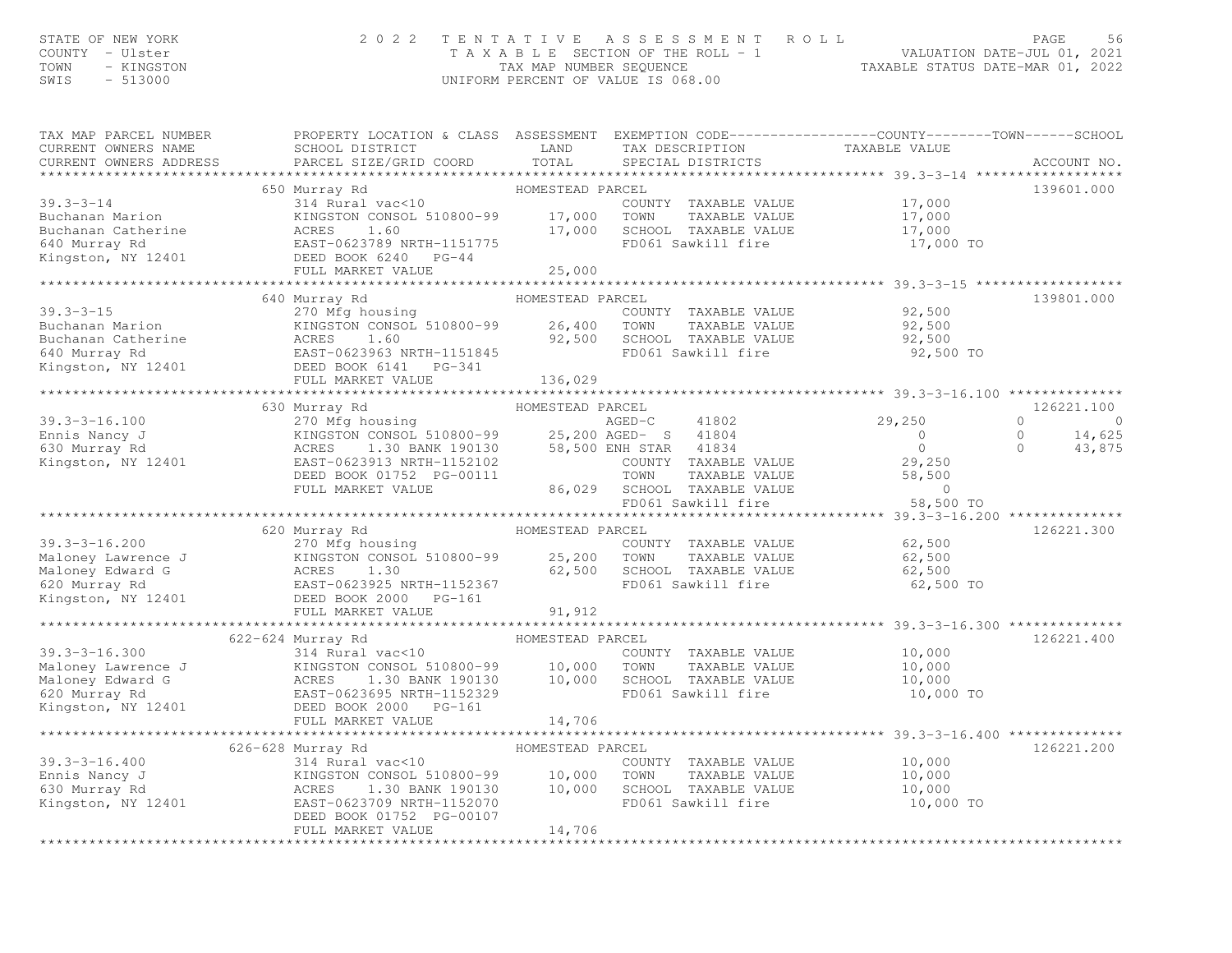# STATE OF NEW YORK [57] STATE OF NEW YORK [57] 2022 TENTATIVE ASSESSMENT ROLL [57] PAGE 57<br>COUNTY - Ulster [67] TAXABLE SECTION OF THE ROLL - 1 [7] VALUATION DATE-JUL 01, 2021<br>TAXABLE STATUS DATE-MAR 01, 2022<br>SWIS - 513000

| TAX MAP PARCEL NUMBER                     | PROPERTY LOCATION & CLASS ASSESSMENT EXEMPTION CODE----------------COUNTY-------TOWN-----SCHOOL                                                                |                  |                                                                                          |            |                    |
|-------------------------------------------|----------------------------------------------------------------------------------------------------------------------------------------------------------------|------------------|------------------------------------------------------------------------------------------|------------|--------------------|
| CURRENT OWNERS NAME                       | SCHOOL DISTRICT                                                                                                                                                | LAND             | TAX DESCRIPTION TAXABLE VALUE                                                            |            |                    |
|                                           |                                                                                                                                                                |                  |                                                                                          |            |                    |
|                                           |                                                                                                                                                                |                  |                                                                                          |            |                    |
|                                           |                                                                                                                                                                | HOMESTEAD PARCEL |                                                                                          |            | 117802.111         |
|                                           |                                                                                                                                                                |                  | COUNTY TAXABLE VALUE 365,000<br>TOWN TAXABLE VALUE 365,000                               |            |                    |
|                                           |                                                                                                                                                                |                  | TOWN                                                                                     |            |                    |
|                                           |                                                                                                                                                                |                  | SCHOOL TAXABLE VALUE 365,000                                                             |            |                    |
|                                           |                                                                                                                                                                |                  | FD061 Sawkill fire 365,000 TO                                                            |            |                    |
|                                           |                                                                                                                                                                |                  |                                                                                          |            |                    |
|                                           |                                                                                                                                                                |                  |                                                                                          |            |                    |
|                                           |                                                                                                                                                                |                  |                                                                                          |            |                    |
|                                           | HOMESTEAD PARCEL<br>623 Murray Rd                                                                                                                              |                  |                                                                                          |            | 154661.000         |
|                                           |                                                                                                                                                                |                  |                                                                                          |            |                    |
|                                           |                                                                                                                                                                |                  |                                                                                          |            |                    |
|                                           |                                                                                                                                                                |                  |                                                                                          |            |                    |
|                                           |                                                                                                                                                                |                  |                                                                                          |            |                    |
|                                           |                                                                                                                                                                |                  |                                                                                          |            |                    |
|                                           |                                                                                                                                                                |                  |                                                                                          |            |                    |
|                                           |                                                                                                                                                                |                  |                                                                                          |            |                    |
|                                           | 19.3-3-18 (655 Murray Rd (655 Murray Rd (19.3-3-18 (655 Murray Rd (19.3-3-18 (655 Murray Rd<br>Milliams Sierra (19.5 Munus Ringston Consol 510800-99 (660 TOWN |                  |                                                                                          |            | 101001.000         |
|                                           |                                                                                                                                                                |                  | COUNTY TAXABLE VALUE 120,000                                                             |            |                    |
|                                           |                                                                                                                                                                |                  | TAXABLE VALUE 120,000                                                                    |            |                    |
|                                           |                                                                                                                                                                |                  |                                                                                          |            |                    |
|                                           |                                                                                                                                                                |                  |                                                                                          | 120,000 TO |                    |
|                                           |                                                                                                                                                                |                  |                                                                                          |            |                    |
|                                           | FULL MARKET VALUE                                                                                                                                              | 176, 471         |                                                                                          |            |                    |
|                                           |                                                                                                                                                                |                  |                                                                                          |            |                    |
|                                           |                                                                                                                                                                |                  |                                                                                          |            | 165001.100         |
|                                           |                                                                                                                                                                |                  |                                                                                          |            | $\Omega$<br>25,020 |
|                                           |                                                                                                                                                                |                  |                                                                                          |            |                    |
|                                           |                                                                                                                                                                |                  |                                                                                          |            |                    |
|                                           |                                                                                                                                                                |                  |                                                                                          |            |                    |
|                                           |                                                                                                                                                                |                  |                                                                                          | 235,000 TO |                    |
|                                           |                                                                                                                                                                |                  |                                                                                          |            |                    |
|                                           |                                                                                                                                                                |                  |                                                                                          |            |                    |
|                                           | 683 Murray Rd<br>Murray Rd<br>280 Res Multiple<br>COUN                                                                                                         |                  |                                                                                          |            | 119427.000         |
| $39.3 - 3 - 20.100$<br>KINGSTO:<br>1.326a |                                                                                                                                                                |                  | COUNTY TAXABLE VALUE 75,000                                                              |            |                    |
| Dieter Keith                              | KINGSTON CONSOL 510800-99 25,200                                                                                                                               |                  | TOWN TAXABLE VALUE 75,000<br>SCHOOL TAXABLE VALUE 75,000<br>FD061 Sawkill fire 75,000 TO |            |                    |
|                                           | $1.30$ $75,000$                                                                                                                                                |                  |                                                                                          |            |                    |
| 85 Fawn Hill Rd<br>Kingston, NY 12401     | ACRES<br>1.30                                                                                                                                                  |                  |                                                                                          |            |                    |
|                                           | EAST-0623867 NRTH-1151205                                                                                                                                      |                  |                                                                                          |            |                    |
|                                           |                                                                                                                                                                |                  |                                                                                          |            |                    |
|                                           | FULL MARKET VALUE                                                                                                                                              | 110,294          |                                                                                          |            |                    |
|                                           |                                                                                                                                                                |                  |                                                                                          |            |                    |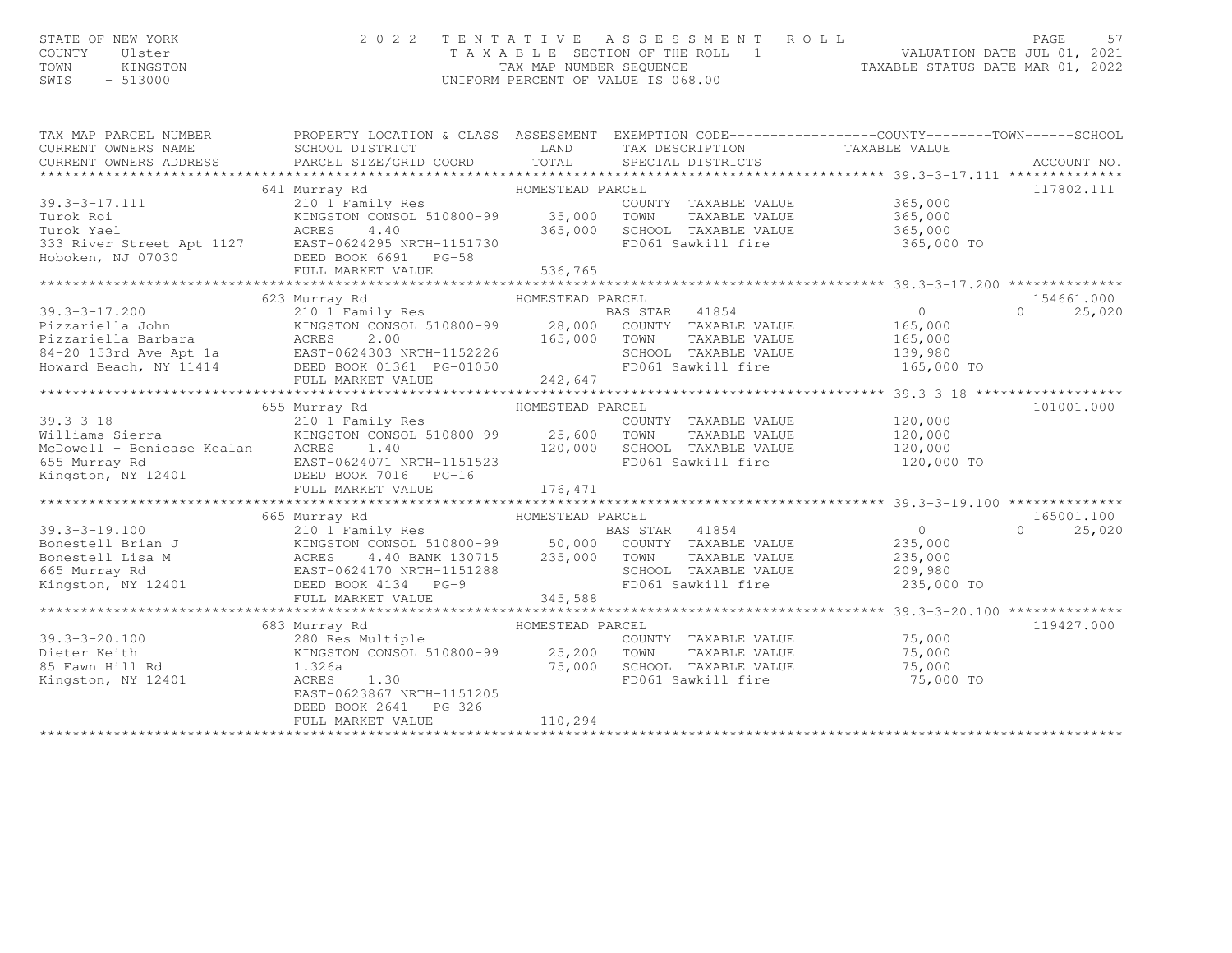| PROPERTY LOCATION & CLASS ASSESSMENT EXEMPTION CODE----------------COUNTY-------TOWN-----SCHOOL<br>TAX MAP PARCEL NUMBER<br>TAX DESCRIPTION TAXABLE VALUE<br>CURRENT OWNERS NAME<br>SCHOOL DISTRICT<br>LAND<br>TOTAL<br>CURRENT OWNERS ADDRESS<br>PARCEL SIZE/GRID COORD<br>SPECIAL DISTRICTS<br>ACCOUNT NO.<br>119425.000<br>679 Murray Rd<br>HOMESTEAD PARCEL<br>$\Omega$<br>$\Omega$<br>$39.3 - 3 - 20.200$<br>25,020<br>210 1 Family Res<br>BAS STAR 41854 |
|----------------------------------------------------------------------------------------------------------------------------------------------------------------------------------------------------------------------------------------------------------------------------------------------------------------------------------------------------------------------------------------------------------------------------------------------------------------|
|                                                                                                                                                                                                                                                                                                                                                                                                                                                                |
|                                                                                                                                                                                                                                                                                                                                                                                                                                                                |
|                                                                                                                                                                                                                                                                                                                                                                                                                                                                |
|                                                                                                                                                                                                                                                                                                                                                                                                                                                                |
|                                                                                                                                                                                                                                                                                                                                                                                                                                                                |
| KINGSTON CONSOL 510800-99 10,200<br>COUNTY TAXABLE VALUE<br>Dieter Edward<br>85,000                                                                                                                                                                                                                                                                                                                                                                            |
| Dieter Cheryl<br>85,000<br>FRNT<br>75.00 DPTH 100.00<br>TOWN<br>TAXABLE VALUE<br>85,000                                                                                                                                                                                                                                                                                                                                                                        |
| 679 Murray Rd<br>SCHOOL TAXABLE VALUE<br>ACRES<br>0.17<br>59,980<br>Kingston, NY 12401<br>EAST-0623697 NRTH-1151308<br>FD061 Sawkill fire<br>85,000 TO                                                                                                                                                                                                                                                                                                         |
| DEED BOOK 01339 PG-01121                                                                                                                                                                                                                                                                                                                                                                                                                                       |
| FULL MARKET VALUE<br>125,000                                                                                                                                                                                                                                                                                                                                                                                                                                   |
|                                                                                                                                                                                                                                                                                                                                                                                                                                                                |
| 685 Murray Rd<br>HOMESTEAD PARCEL<br>125821.000                                                                                                                                                                                                                                                                                                                                                                                                                |
| $39.3 - 3 - 22$<br>225,000<br>210 1 Family Res<br>COUNTY TAXABLE VALUE                                                                                                                                                                                                                                                                                                                                                                                         |
| 50,000<br>Adrianna Fusco Revocable Livin KINGSTON CONSOL 510800-99<br>225,000<br>TOWN<br>TAXABLE VALUE                                                                                                                                                                                                                                                                                                                                                         |
| 685 Murray Rd<br>Homestead Parcel<br>225,000<br>SCHOOL TAXABLE VALUE<br>225,000                                                                                                                                                                                                                                                                                                                                                                                |
| Kingston, NY 12401<br>ACRES 10.00<br>FD061 Sawkill fire<br>225,000 TO<br>EAST-0624199 NRTH-1150788<br>DEED BOOK 6472 PG-287                                                                                                                                                                                                                                                                                                                                    |
| FULL MARKET VALUE<br>330,882                                                                                                                                                                                                                                                                                                                                                                                                                                   |
|                                                                                                                                                                                                                                                                                                                                                                                                                                                                |
| HOMESTEAD PARCEL<br>112401.200<br>727 Murray Rd                                                                                                                                                                                                                                                                                                                                                                                                                |
| $39.3 - 3 - 23.100$<br>210 1 Family Res<br>BAS STAR 41854<br>$\circ$<br>$\Omega$<br>25,020                                                                                                                                                                                                                                                                                                                                                                     |
| Vargas Luciana H<br>26,800<br>140,000<br>KINGSTON CONSOL 510800-99<br>COUNTY TAXABLE VALUE                                                                                                                                                                                                                                                                                                                                                                     |
| Vargas Manuel L<br>ACRES<br>1.70<br>140,000<br>TOWN<br>TAXABLE VALUE<br>140,000<br>727 Murray Rd<br>EAST-0623548 NRTH-1150072<br>114,980<br>SCHOOL TAXABLE VALUE                                                                                                                                                                                                                                                                                               |
| Kingston, NY 12401<br>DEED BOOK 6679 PG-320<br>FD061 Sawkill fire<br>140,000 TO                                                                                                                                                                                                                                                                                                                                                                                |
| 205,882<br>FULL MARKET VALUE                                                                                                                                                                                                                                                                                                                                                                                                                                   |
|                                                                                                                                                                                                                                                                                                                                                                                                                                                                |
| 719 Murray Rd<br>HOMESTEAD PARCEL<br>112401.100                                                                                                                                                                                                                                                                                                                                                                                                                |
| $\circ$<br>$39.3 - 3 - 23.200$<br>$0 \t 25,020$<br>210 1 Family Res<br>BAS STAR 41854                                                                                                                                                                                                                                                                                                                                                                          |
| Sochinski Wanda G<br>40,000<br>COUNTY TAXABLE VALUE<br>125,000<br>KINGSTON CONSOL 510800-99                                                                                                                                                                                                                                                                                                                                                                    |
| 125,000<br>Sochinski James T<br>3.80 BANK 130715<br>TOWN<br>125,000<br>ACRES<br>TAXABLE VALUE                                                                                                                                                                                                                                                                                                                                                                  |
| EAST-0623624 NRTH-1150323<br>SCHOOL TAXABLE VALUE<br>99,980                                                                                                                                                                                                                                                                                                                                                                                                    |
| And Murray Rd<br>Kingston, NY 12401<br>FD061 Sawkill fire<br>DEED BOOK 4571<br>PG-231<br>125,000 TO                                                                                                                                                                                                                                                                                                                                                            |
| FULL MARKET VALUE<br>183,824<br>*****************************                                                                                                                                                                                                                                                                                                                                                                                                  |
| HOMESTEAD PARCEL<br>148501.000<br>739 Murray Rd                                                                                                                                                                                                                                                                                                                                                                                                                |
| $39.3 - 3 - 24.100$<br>37,500<br>312 Vac w/imprv<br>COUNTY TAXABLE VALUE                                                                                                                                                                                                                                                                                                                                                                                       |
| Schwarz Casey A<br>KINGSTON CONSOL 510800-99<br>19,600<br>TOWN<br>TAXABLE VALUE<br>37,500                                                                                                                                                                                                                                                                                                                                                                      |
| 739 Murray Rd<br>37,500<br>SCHOOL TAXABLE VALUE<br>ACRES<br>1.66<br>37,500                                                                                                                                                                                                                                                                                                                                                                                     |
| Kingston, NY 12401<br>EAST-0623376 NRTH-1149911<br>37,500 TO<br>FD061 Sawkill fire                                                                                                                                                                                                                                                                                                                                                                             |
| DEED BOOK 3107<br>$PG-294$                                                                                                                                                                                                                                                                                                                                                                                                                                     |
| FULL MARKET VALUE<br>55,147                                                                                                                                                                                                                                                                                                                                                                                                                                    |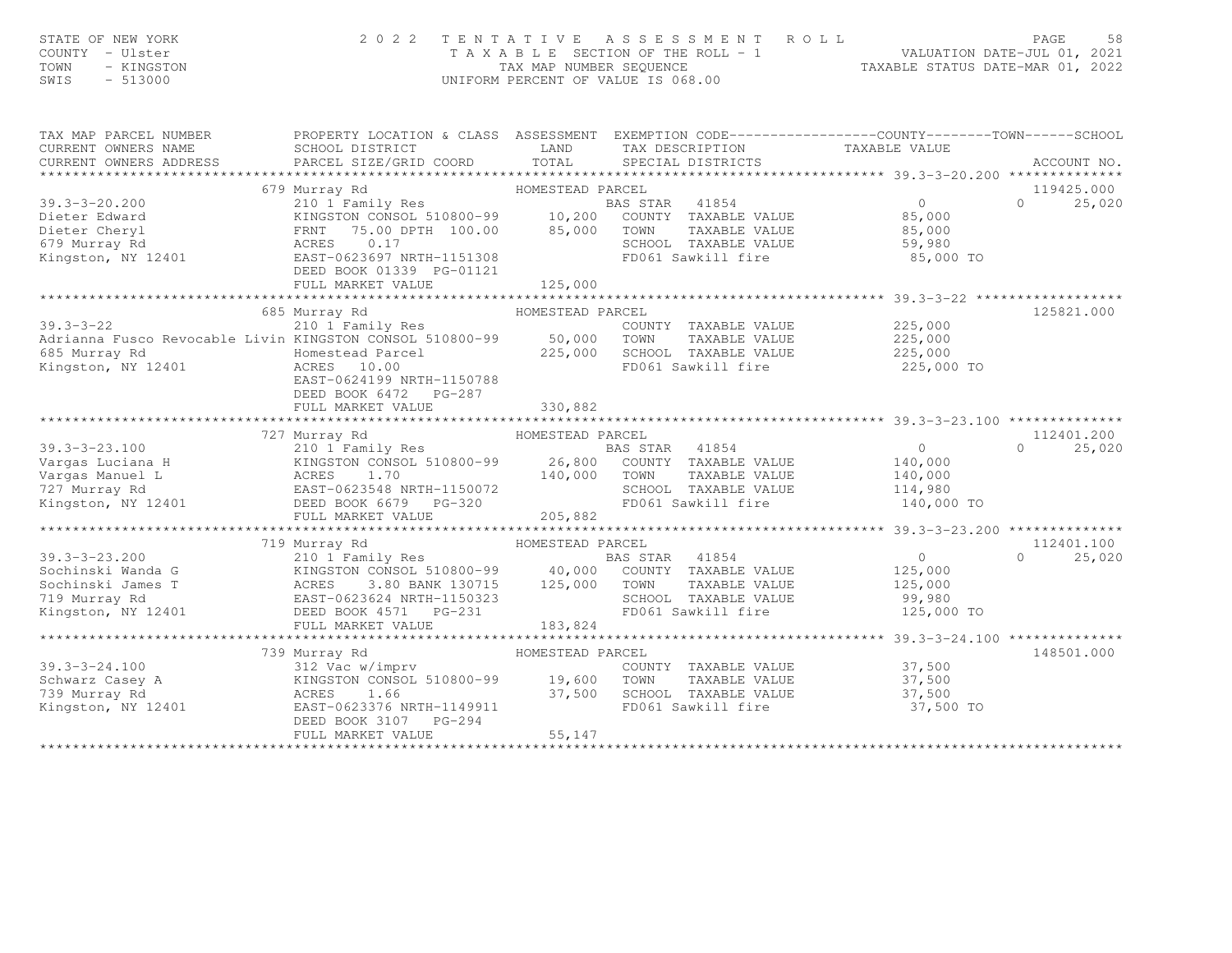# STATE OF NEW YORK [59] STATE OF NEW YORK [59] AND RELE 2022 TENTATIVE ASSESSMENT ROLL [59] PAGE 59<br>COUNTY - Ulster [10] TAXABLE SECTION OF THE ROLL - 1 [2021] TAXABLE STATUR ON THE ROLL - 1 [2022]<br>TAXABLE STATUS DATE-MAR 0

| TAX MAP PARCEL NUMBER<br>CURRENT OWNERS NAME<br>CURRENT OWNERS ADDRESS                                                                                                                                                                              | PROPERTY LOCATION & CLASS ASSESSMENT EXEMPTION CODE----------------COUNTY-------TOWN------SCHOOL<br>SCHOOL DISTRICT<br>PARCEL SIZE/GRID COORD | LAND<br>TOTAL    | TAX DESCRIPTION TAXABLE VALUE<br>SPECIAL DISTRICTS            |                                                     | ACCOUNT NO.        |
|-----------------------------------------------------------------------------------------------------------------------------------------------------------------------------------------------------------------------------------------------------|-----------------------------------------------------------------------------------------------------------------------------------------------|------------------|---------------------------------------------------------------|-----------------------------------------------------|--------------------|
|                                                                                                                                                                                                                                                     | 5 Brian A. Steeves Cir                                                                                                                        | HOMESTEAD PARCEL |                                                               |                                                     | 148501.000         |
| $39.3 - 3 - 24.200$                                                                                                                                                                                                                                 | 270 Mfg housing                                                                                                                               |                  | BAS STAR 41854                                                | $\overline{0}$                                      | $\Omega$<br>25,020 |
| Hendricks Diane M                                                                                                                                                                                                                                   |                                                                                                                                               |                  |                                                               |                                                     |                    |
| 753 Murray Rd                                                                                                                                                                                                                                       | EV HIS HOUSING<br>KINGSTON CONSOL 510800-99 20,200 COUNTY TAXABLE VALUE<br>ACRES 1.80 129,500 TOWN TAXABLE VALUE                              |                  |                                                               | 129,500<br>129,500                                  |                    |
| Kingston, NY 12401                                                                                                                                                                                                                                  |                                                                                                                                               |                  | SCHOOL TAXABLE VALUE                                          | 104,480                                             |                    |
|                                                                                                                                                                                                                                                     |                                                                                                                                               |                  | FD061 Sawkill fire 129,500 TO                                 |                                                     |                    |
|                                                                                                                                                                                                                                                     | LINI-V023338 NRTH-1149814<br>DEED BOOK 3078 PG-73<br>FIILL MARKET WATHER<br>FULL MARKET VALUE                                                 | 190,441          |                                                               |                                                     |                    |
|                                                                                                                                                                                                                                                     |                                                                                                                                               |                  |                                                               | ********************* 39.3-3-25.111 *************** |                    |
|                                                                                                                                                                                                                                                     | 212 Dogwood Ln                                                                                                                                | HOMESTEAD PARCEL |                                                               |                                                     | 146001.110         |
| $39.3 - 3 - 25.111$                                                                                                                                                                                                                                 |                                                                                                                                               |                  |                                                               | $\Omega$                                            | 25,020<br>$\Omega$ |
|                                                                                                                                                                                                                                                     |                                                                                                                                               |                  |                                                               | 235,000                                             |                    |
|                                                                                                                                                                                                                                                     |                                                                                                                                               |                  | TAXABLE VALUE<br>TOWN                                         | 235,000                                             |                    |
|                                                                                                                                                                                                                                                     |                                                                                                                                               |                  | SCHOOL TAXABLE VALUE                                          | 209,980                                             |                    |
| 39.3-3-23.111<br>Stein Allan<br>McLaughlin Mary F (AINGSTON CONSOL 510800-99 34,000<br>McLaughlin Mary F (ACRES 3.50 235,000<br>212 Dogwood Ln EAST-0623623 NRTH-1149233<br>Kington, NY 12401 FULL MARKET VALUE 345,588                             |                                                                                                                                               |                  | FD061 Sawkill fire                                            | 235,000 TO                                          |                    |
|                                                                                                                                                                                                                                                     | FULL MARKET VALUE                                                                                                                             | 345,588          |                                                               |                                                     |                    |
|                                                                                                                                                                                                                                                     |                                                                                                                                               |                  |                                                               | ********************* 39.3-3-25.112 **************  |                    |
|                                                                                                                                                                                                                                                     | 218 Dogwood Ln                                                                                                                                | HOMESTEAD PARCEL |                                                               |                                                     | 146001.130         |
| $39.3 - 3 - 25.112$                                                                                                                                                                                                                                 | 210 1 Family Res                                                                                                                              |                  | BAS STAR 41854                                                | $\overline{0}$                                      | 25,020<br>$\Omega$ |
|                                                                                                                                                                                                                                                     |                                                                                                                                               |                  | COUNTY TAXABLE VALUE                                          | 219,600                                             |                    |
|                                                                                                                                                                                                                                                     |                                                                                                                                               |                  | TOWN<br>TAXABLE VALUE                                         | 219,600                                             |                    |
|                                                                                                                                                                                                                                                     |                                                                                                                                               |                  |                                                               |                                                     |                    |
| 39.3-3-25.112 210 1 Family Res E<br>Schultz Brian KINGSTON CONSOL 510800-99 31,200<br>Schultz Beth Ann ACRES 2.80 BANK 130715 219,600<br>218 Dogwood Ln EAST-0623892 NRTH-1149213<br>Kingston, NY 12401 DEED BOOK 2007 PG-181                       |                                                                                                                                               |                  | SCHOOL TAXABLE VALUE 194,580<br>FD061 Sawkill fire 199,600 TO |                                                     |                    |
|                                                                                                                                                                                                                                                     | FULL MARKET VALUE                                                                                                                             | 322,941          |                                                               |                                                     |                    |
|                                                                                                                                                                                                                                                     |                                                                                                                                               |                  |                                                               |                                                     |                    |
|                                                                                                                                                                                                                                                     | 223 Dogwood Ln                                                                                                                                | HOMESTEAD PARCEL |                                                               |                                                     | 146001.140         |
|                                                                                                                                                                                                                                                     |                                                                                                                                               |                  |                                                               | $\Omega$                                            | 25,020<br>$\cap$   |
|                                                                                                                                                                                                                                                     |                                                                                                                                               |                  |                                                               | 295,000                                             |                    |
|                                                                                                                                                                                                                                                     |                                                                                                                                               |                  |                                                               | 295,000                                             |                    |
|                                                                                                                                                                                                                                                     |                                                                                                                                               |                  |                                                               | 269,980                                             |                    |
| Christi David M<br>Christi David M<br>Christi Diane J<br>Christi Diane J<br>223 Dogwood Ln<br>Xingston, NY 12401<br>CEED BOOK 2102 PG-103<br>FIII. MARKET VALUE<br>FIII. MARKET VALUE<br>FIII. MARKET VALUE<br>CHEED BOOK 2102 PG-103<br>CHEED BOOK |                                                                                                                                               |                  | FD061 Sawkill fire                                            | 295,000 TO                                          |                    |
|                                                                                                                                                                                                                                                     | FULL MARKET VALUE                                                                                                                             | 433,824          |                                                               |                                                     |                    |
|                                                                                                                                                                                                                                                     |                                                                                                                                               |                  |                                                               |                                                     |                    |
|                                                                                                                                                                                                                                                     | 215 Dogwood Ln<br>Dogwood Ln<br>210 1 Family Res                                                                                              | HOMESTEAD PARCEL |                                                               |                                                     | 146001.150         |
| $39.3 - 3 - 25.114$                                                                                                                                                                                                                                 |                                                                                                                                               |                  | COUNTY TAXABLE VALUE                                          | 222,500                                             |                    |
| Johnson David R                                                                                                                                                                                                                                     | KINGSTON CONSOL 510800-99 28,000<br>ACRES 2.00 222,500                                                                                        |                  | TOWN<br>TAXABLE VALUE                                         | 222,500<br>222,500                                  |                    |
| 215 Dogwood Ln                                                                                                                                                                                                                                      | ACRES                                                                                                                                         |                  | SCHOOL TAXABLE VALUE                                          |                                                     |                    |
| Kingston, NY 12401                                                                                                                                                                                                                                  | EAST-0623492 NRTH-1148785                                                                                                                     |                  | FD061 Sawkill fire                                            | 222,500 TO                                          |                    |
|                                                                                                                                                                                                                                                     | DEED BOOK 01797 PG-00102                                                                                                                      |                  |                                                               |                                                     |                    |
|                                                                                                                                                                                                                                                     | FULL MARKET VALUE                                                                                                                             | 327,206          |                                                               |                                                     |                    |
|                                                                                                                                                                                                                                                     |                                                                                                                                               |                  |                                                               |                                                     | 146001.170         |
| 39.3-3-25.116 796 Murray Rd (210 1 Family Res B<br>Herl Susan L (210 1 Family Res B)<br>796 Murray Rd (210 1 Ramily Res B)<br>796 Murray Rd (210 2784 NRTH-1149037 175,000 EAST-0622784 NRTH-1149037 DEED ROOK 4416 PG-242                          |                                                                                                                                               | HOMESTEAD PARCEL |                                                               | $\overline{0}$                                      | $\Omega$<br>25,020 |
|                                                                                                                                                                                                                                                     |                                                                                                                                               |                  | BAS STAR<br>41854                                             | 175,000                                             |                    |
|                                                                                                                                                                                                                                                     |                                                                                                                                               |                  | COUNTY TAXABLE VALUE<br>TOWN<br>TAXABLE VALUE                 |                                                     |                    |
|                                                                                                                                                                                                                                                     |                                                                                                                                               |                  | SCHOOL TAXABLE VALUE                                          | 175,000<br>149,980                                  |                    |
|                                                                                                                                                                                                                                                     |                                                                                                                                               |                  | FD061 Sawkill fire                                            | 175,000 TO                                          |                    |
|                                                                                                                                                                                                                                                     | FULL MARKET VALUE                                                                                                                             | 257,353          |                                                               |                                                     |                    |
|                                                                                                                                                                                                                                                     |                                                                                                                                               |                  |                                                               |                                                     |                    |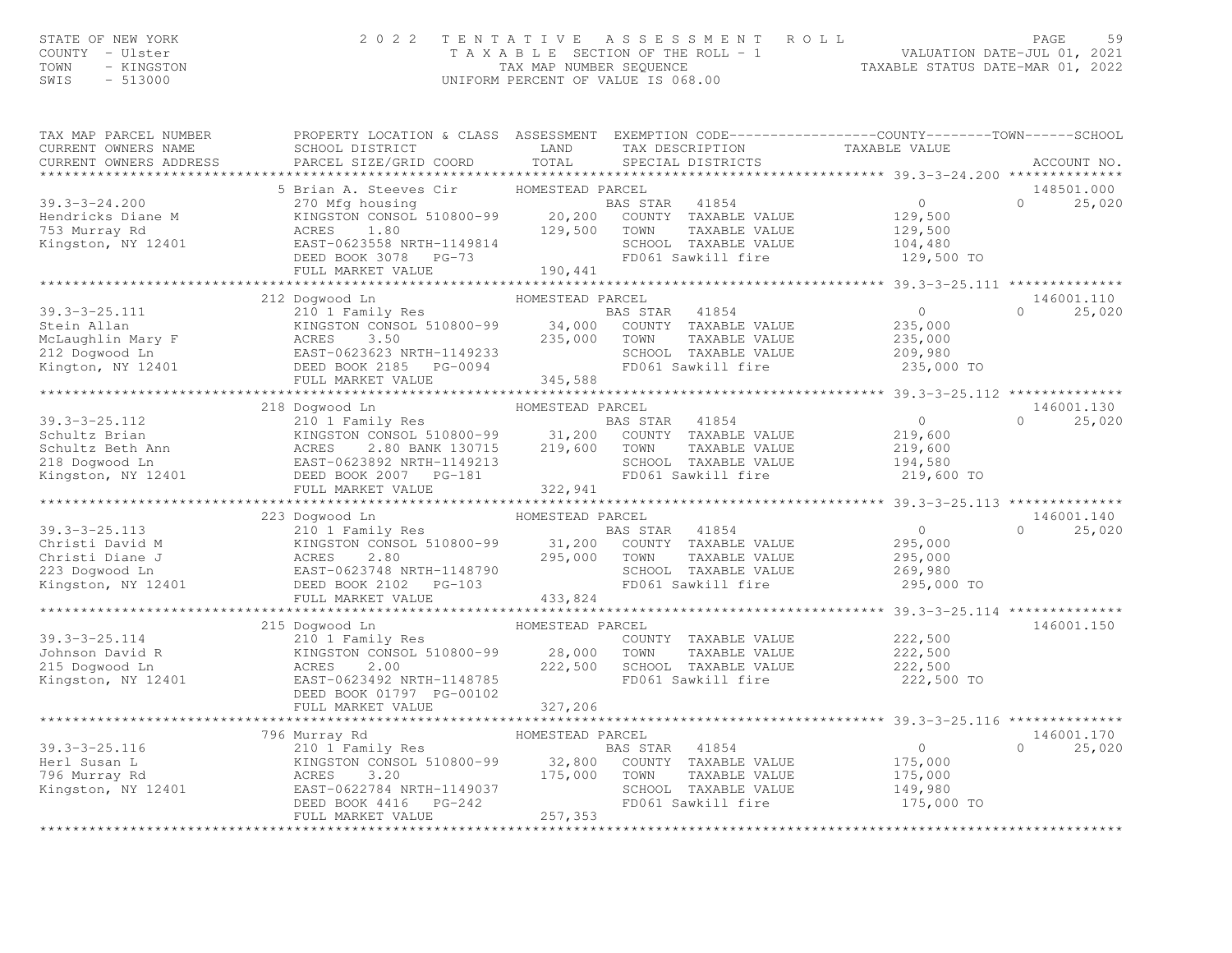# STATE OF NEW YORK (AND ROTE ) A SERIES SIMENT ROLL PALUATION DATE–JUL 01, 2021<br>COUNTY - Ulster (AND STATE A SERIE SECTION OF THE ROLL - 1 (VALUATION DATE–JUL 01, 2021<br>TAX A B L E SECTION OF THE ROLL - 1 (VALUATION DATE–JUL

| TAX MAP PARCEL NUMBER<br>CURRENT OWNERS NAME<br>CURRENT OWNERS ADDRESS                                    | SCHOOL DISTRICT<br>PARCEL SIZE/GRID COORD                                                                                                                           | PROPERTY LOCATION & CLASS ASSESSMENT EXEMPTION CODE----------------COUNTY-------TOWN------SCHOOL<br>LAND<br>TAX DESCRIPTION<br>TOTAL<br>SPECIAL DISTRICTS | TAXABLE VALUE<br>ACCOUNT NO.                                                                    |
|-----------------------------------------------------------------------------------------------------------|---------------------------------------------------------------------------------------------------------------------------------------------------------------------|-----------------------------------------------------------------------------------------------------------------------------------------------------------|-------------------------------------------------------------------------------------------------|
|                                                                                                           |                                                                                                                                                                     |                                                                                                                                                           |                                                                                                 |
| $39.3 - 3 - 25.200$<br>Latorre Robin P                                                                    | 750 Murray Rd<br>210 1 Family Res<br>KINGSTON CONSOL 510800-99                                                                                                      | HOMESTEAD PARCEL<br>41854<br>BAS STAR<br>20,000<br>COUNTY TAXABLE VALUE<br>85,000<br>TOWN<br>TAXABLE VALUE<br>SCHOOL TAXABLE VALUE                        | 146001.200<br>$\bigcirc$<br>$\Omega$<br>25,020<br>85,000<br>85,000<br>59,980                    |
|                                                                                                           |                                                                                                                                                                     | FD061 Sawkill fire                                                                                                                                        | 85,000 TO                                                                                       |
|                                                                                                           | FULL MARKET VALUE                                                                                                                                                   | 125,000                                                                                                                                                   |                                                                                                 |
|                                                                                                           |                                                                                                                                                                     |                                                                                                                                                           |                                                                                                 |
|                                                                                                           | 6 Brian A. Steeves Cir                                                                                                                                              | HOMESTEAD PARCEL                                                                                                                                          | 117601.000                                                                                      |
| $39.3 - 3 - 26$<br>Rosenblum Steven M<br>Rosenblum Etsuke<br>6 Brian A. Steeves Cir<br>Kingston, NY 12401 | 210 1 Family Res<br>KINGSTON CONSOL 510800-99<br>ACRES<br>3.60 BANK 210090<br>EAST-0623874 NRTH-1149590<br>DEED BOOK 4126 PG-254                                    | 41854<br>BAS STAR<br>34,400<br>COUNTY TAXABLE VALUE<br>195,000<br>TOWN<br>TAXABLE VALUE<br>SCHOOL TAXABLE VALUE<br>FD061 Sawkill fire                     | $\Omega$<br>25,020<br>$\cap$<br>195,000<br>195,000<br>169,980<br>195,000 TO                     |
|                                                                                                           | FULL MARKET VALUE                                                                                                                                                   | 286,765                                                                                                                                                   |                                                                                                 |
|                                                                                                           |                                                                                                                                                                     |                                                                                                                                                           |                                                                                                 |
|                                                                                                           | 12 Brian A. Steeves Cir                                                                                                                                             | HOMESTEAD PARCEL                                                                                                                                          | 127431.000                                                                                      |
| $39.3 - 3 - 27$<br>Terpening Melissa<br>Straker Dean<br>12 Brian A. Steeves Cir<br>Kingston, NY 12401     | 210 1 Family Res<br>KINGSTON CONSOL 510800-99<br>ACRES<br>2.30<br>EAST-0623946 NRTH-1149786<br>DEED BOOK 6495 PG-78                                                 | COUNTY TAXABLE VALUE<br>29,200<br>TOWN<br>TAXABLE VALUE<br>175,000<br>SCHOOL TAXABLE VALUE<br>FD061 Sawkill fire                                          | 175,000<br>175,000<br>175,000<br>175,000 TO                                                     |
|                                                                                                           | FULL MARKET VALUE                                                                                                                                                   | 257,353                                                                                                                                                   |                                                                                                 |
|                                                                                                           |                                                                                                                                                                     |                                                                                                                                                           |                                                                                                 |
|                                                                                                           | 16 Brian A. Steeves Cir                                                                                                                                             | HOMESTEAD PARCEL                                                                                                                                          | 117801.000                                                                                      |
| $39.3 - 3 - 28$<br>Manfro Philip<br>16 Brian A. Steeve Cir<br>Kingston, NY 12401                          | 270 Mfg housing<br>KINGSTON CONSOL 510800-99<br>ACRES<br>2.30<br>EAST-0623997 NRTH-1149974<br>DEED BOOK 3240 PG-8<br>FULL MARKET VALUE                              | COUNTY TAXABLE VALUE<br>30,000<br>TAXABLE VALUE<br>TOWN<br>75,000<br>SCHOOL TAXABLE VALUE<br>FD061 Sawkill fire<br>110,294                                | 75,000<br>75,000<br>75,000<br>75,000 TO                                                         |
|                                                                                                           |                                                                                                                                                                     |                                                                                                                                                           |                                                                                                 |
| $39.3 - 3 - 29$<br>Miggins James Jr<br>Miggins Elaine<br>20 Brian A. Steeves Cir<br>Kingston, NY 12401    | 20 Brian A. Steeves Cir<br>210 1 Family Res<br>KINGSTON CONSOL 510800-99<br>ACRES<br>2.30 BANK 130715<br>EAST-0624060 NRTH-1150145<br>DEED BOOK 01253 PG-00946      | HOMESTEAD PARCEL<br>41854<br>BAS STAR<br>32,500<br>COUNTY TAXABLE VALUE<br>180,000<br>TOWN<br>TAXABLE VALUE<br>SCHOOL TAXABLE VALUE<br>FD061 Sawkill fire | 108401.000<br>25,020<br>$\overline{0}$<br>$\cap$<br>180,000<br>180,000<br>154,980<br>180,000 TO |
|                                                                                                           | FULL MARKET VALUE                                                                                                                                                   | 264,706                                                                                                                                                   |                                                                                                 |
|                                                                                                           |                                                                                                                                                                     |                                                                                                                                                           |                                                                                                 |
| $39.3 - 3 - 30$<br>Mattice John E<br>Arthurs Christina M<br>24 Brian A Steeves Cir<br>Kingston, NY 12401  | 24 Brian A. Steeves Cir<br>270 Mfg housing<br>KINGSTON CONSOL 510800-99<br>ACRES<br>2.34<br>EAST-0624127 NRTH-1150316<br>DEED BOOK 5223 PG-149<br>FULL MARKET VALUE | HOMESTEAD PARCEL<br>COUNTY TAXABLE VALUE<br>29,200<br>TOWN<br>TAXABLE VALUE<br>55,000<br>SCHOOL TAXABLE VALUE<br>FD061 Sawkill fire<br>80,882             | 111801.000<br>55,000<br>55,000<br>55,000<br>55,000 TO                                           |
|                                                                                                           |                                                                                                                                                                     |                                                                                                                                                           |                                                                                                 |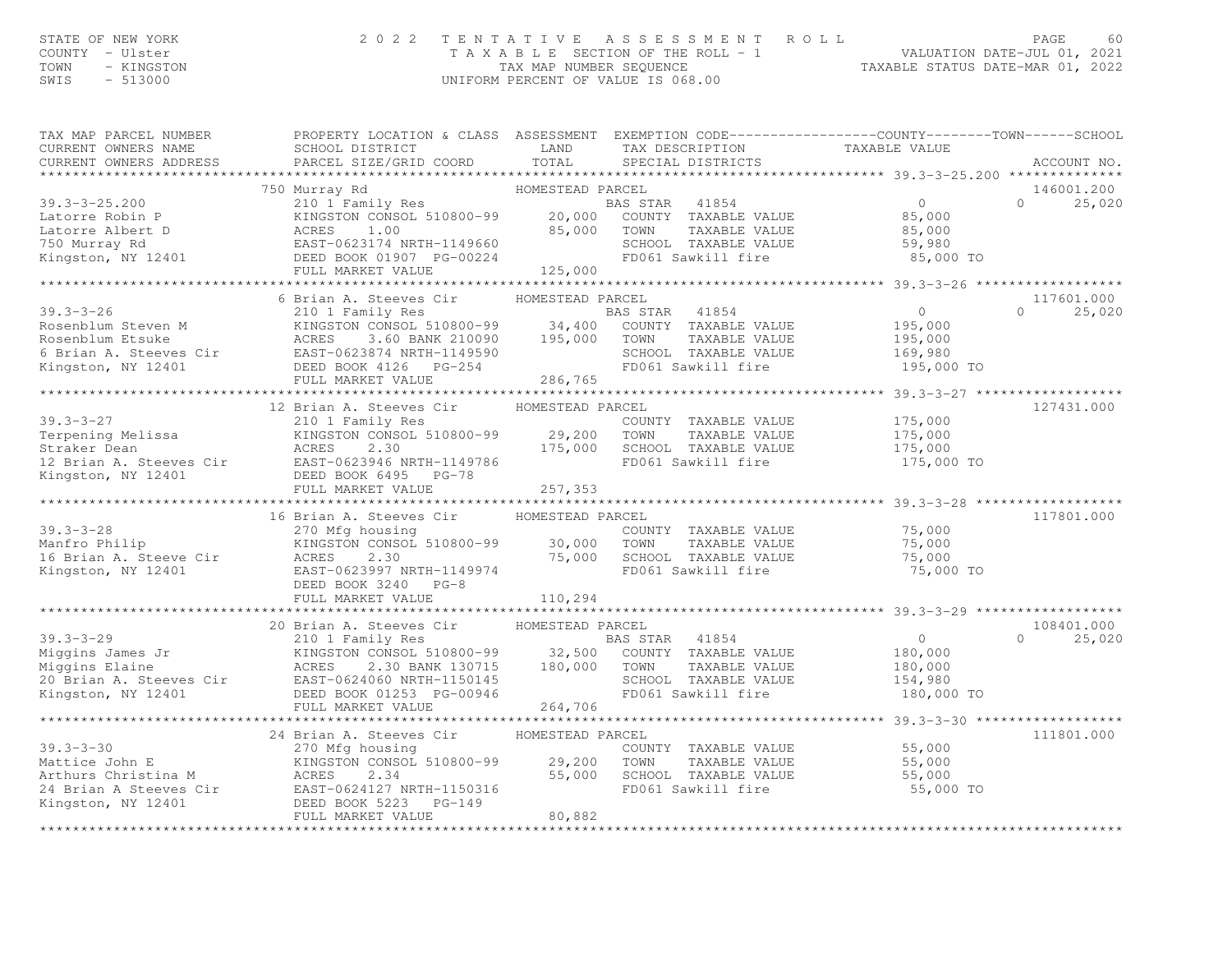# STATE OF NEW YORK (AND ROCE ) A SUBALISTIC OF NEW YORK 61 (SACE ) A SUBALISTIC MUSIC OUNTY - ULSE THE MODE 2 O 2 2 TENTATIVE ASSESSMENT ROLL (AND VALUATION DATE-JUL 01, 2021<br>TAXABLE SECTION OF THE ROLL - 1 (AND NUMBER SEQU

| TAX MAP PARCEL NUMBER<br>CURRENT OWNERS NAME                                                                                                                                                                                                                                                           | PROPERTY LOCATION & CLASS ASSESSMENT EXEMPTION CODE----------------COUNTY-------TOWN------SCHOOL                           |                  |                                                                                                        |                                                                                  |                    |
|--------------------------------------------------------------------------------------------------------------------------------------------------------------------------------------------------------------------------------------------------------------------------------------------------------|----------------------------------------------------------------------------------------------------------------------------|------------------|--------------------------------------------------------------------------------------------------------|----------------------------------------------------------------------------------|--------------------|
|                                                                                                                                                                                                                                                                                                        |                                                                                                                            |                  |                                                                                                        |                                                                                  |                    |
|                                                                                                                                                                                                                                                                                                        |                                                                                                                            |                  |                                                                                                        |                                                                                  |                    |
|                                                                                                                                                                                                                                                                                                        |                                                                                                                            |                  |                                                                                                        |                                                                                  | 147002.000         |
|                                                                                                                                                                                                                                                                                                        |                                                                                                                            |                  |                                                                                                        |                                                                                  | $\Omega$<br>25,020 |
|                                                                                                                                                                                                                                                                                                        |                                                                                                                            |                  |                                                                                                        |                                                                                  |                    |
|                                                                                                                                                                                                                                                                                                        |                                                                                                                            |                  |                                                                                                        |                                                                                  |                    |
|                                                                                                                                                                                                                                                                                                        |                                                                                                                            |                  |                                                                                                        |                                                                                  |                    |
|                                                                                                                                                                                                                                                                                                        |                                                                                                                            |                  |                                                                                                        | 225,000 TO                                                                       |                    |
|                                                                                                                                                                                                                                                                                                        |                                                                                                                            |                  |                                                                                                        |                                                                                  |                    |
|                                                                                                                                                                                                                                                                                                        |                                                                                                                            |                  |                                                                                                        |                                                                                  |                    |
|                                                                                                                                                                                                                                                                                                        | 760-770 Murray Rd<br>HOMESTEAD PARCEL                                                                                      |                  |                                                                                                        |                                                                                  | 147002.100         |
|                                                                                                                                                                                                                                                                                                        |                                                                                                                            |                  | COUNTY TAXABLE VALUE 20,000                                                                            |                                                                                  |                    |
|                                                                                                                                                                                                                                                                                                        |                                                                                                                            |                  |                                                                                                        |                                                                                  |                    |
|                                                                                                                                                                                                                                                                                                        |                                                                                                                            |                  |                                                                                                        |                                                                                  |                    |
|                                                                                                                                                                                                                                                                                                        |                                                                                                                            |                  |                                                                                                        |                                                                                  |                    |
|                                                                                                                                                                                                                                                                                                        |                                                                                                                            |                  |                                                                                                        |                                                                                  |                    |
|                                                                                                                                                                                                                                                                                                        |                                                                                                                            |                  |                                                                                                        |                                                                                  |                    |
|                                                                                                                                                                                                                                                                                                        |                                                                                                                            |                  |                                                                                                        |                                                                                  |                    |
|                                                                                                                                                                                                                                                                                                        | 794 Murray Rd                                                                                                              | HOMESTEAD PARCEL |                                                                                                        |                                                                                  | 147002.200         |
|                                                                                                                                                                                                                                                                                                        | 314 Rural vac<10                                                                                                           |                  | COUNTY TAXABLE VALUE 17,500<br>TOWN TAXABLE VALUE 17,500                                               |                                                                                  |                    |
|                                                                                                                                                                                                                                                                                                        |                                                                                                                            |                  |                                                                                                        |                                                                                  |                    |
|                                                                                                                                                                                                                                                                                                        |                                                                                                                            |                  |                                                                                                        |                                                                                  |                    |
|                                                                                                                                                                                                                                                                                                        |                                                                                                                            |                  |                                                                                                        |                                                                                  |                    |
|                                                                                                                                                                                                                                                                                                        |                                                                                                                            |                  |                                                                                                        |                                                                                  |                    |
|                                                                                                                                                                                                                                                                                                        |                                                                                                                            |                  |                                                                                                        |                                                                                  |                    |
| $\begin{array}{cccccccc} 39.3-3-31.300 & 314 \text{ Rural vac}\xspace(10) & 17,500 & 314 \text{ Rural vac}\xspace(10) & 17,500 & 17,500 & 17,500 & 17,500 & 17,500 & 17,500 & 17,500 & 17,500 & 17,500 & 17,500 & 17,500 & 17,500 & 17,500 & 17,500 & 17,500 & 17,500 & 17,500 & 17,500 & 17,500 & 17$ |                                                                                                                            |                  |                                                                                                        |                                                                                  |                    |
|                                                                                                                                                                                                                                                                                                        | Murray Rd<br>831 Tele Comm MON-HOMESTEAD PARCEL<br>788 Murray Rd                                                           |                  |                                                                                                        |                                                                                  | 147002.300         |
| $39.3 - 3 - 31.400$                                                                                                                                                                                                                                                                                    |                                                                                                                            |                  | ) PARCEL<br>COUNTY TAXABLE VALUE 450,000<br>TOWN TAXABLE VALUE 450,000<br>SCHOOL TAXABLE VALUE 450,000 |                                                                                  |                    |
|                                                                                                                                                                                                                                                                                                        |                                                                                                                            |                  |                                                                                                        |                                                                                  |                    |
|                                                                                                                                                                                                                                                                                                        |                                                                                                                            |                  |                                                                                                        |                                                                                  |                    |
|                                                                                                                                                                                                                                                                                                        |                                                                                                                            |                  | FD061 Sawkill fire 450,000 TO                                                                          |                                                                                  |                    |
|                                                                                                                                                                                                                                                                                                        |                                                                                                                            |                  |                                                                                                        |                                                                                  |                    |
| COLORATION CONSISTED AT A SURVEY ON THE CONDUCT ON SERVICE OF A SP AND TOWN TAXABLE VALUE<br>SProperty Tax Dept A ACRES 1.50 450,000 SCHOOL TAXABLE VALUE<br>PO Box 723597 BAST-0622661 NRTH-1149335<br>Alanta, GA 31139 DEED BOOK 6                                                                   |                                                                                                                            |                  |                                                                                                        |                                                                                  |                    |
|                                                                                                                                                                                                                                                                                                        |                                                                                                                            |                  |                                                                                                        |                                                                                  |                    |
| 139.3-3-31.500<br>TOMESTEAD PARCEL<br>MOMESTEAD PARCEL<br>MOMESTEAD PARCEL<br>EAST 41854<br>EAST -0623439 NRTH-1149455<br>MOMESTEAD PARCEL<br>28,000 COUNTY TAXABLE VALUE<br>TOMESTEAD PARCEL<br>TAXABLE VALUE<br>MOMESTEAD PARCEL<br>PARS 2.00 2194                                                   |                                                                                                                            |                  |                                                                                                        | 41854<br>TAXABLE VALUE 325,000<br>TAXABLE VALUE 325,000<br>TAXABLE VALUE 299,980 | 147002.400         |
|                                                                                                                                                                                                                                                                                                        |                                                                                                                            |                  |                                                                                                        |                                                                                  | $\Omega$<br>25,020 |
|                                                                                                                                                                                                                                                                                                        |                                                                                                                            |                  |                                                                                                        |                                                                                  |                    |
|                                                                                                                                                                                                                                                                                                        |                                                                                                                            |                  |                                                                                                        |                                                                                  |                    |
|                                                                                                                                                                                                                                                                                                        |                                                                                                                            |                  | SCHOOL TAXABLE VALUE                                                                                   |                                                                                  |                    |
|                                                                                                                                                                                                                                                                                                        |                                                                                                                            |                  | FD061 Sawkill fire 325,000 TO                                                                          |                                                                                  |                    |
|                                                                                                                                                                                                                                                                                                        |                                                                                                                            |                  |                                                                                                        |                                                                                  |                    |
|                                                                                                                                                                                                                                                                                                        |                                                                                                                            |                  |                                                                                                        |                                                                                  |                    |
|                                                                                                                                                                                                                                                                                                        |                                                                                                                            |                  |                                                                                                        |                                                                                  | 147002420          |
|                                                                                                                                                                                                                                                                                                        |                                                                                                                            |                  |                                                                                                        |                                                                                  |                    |
|                                                                                                                                                                                                                                                                                                        | Murray Rd<br>210 1 Family Res<br>210 1 Family Res<br>210 28,800 TOWN<br>275,000 SCHOC<br>275,000 EAST-0623264 NRTH-1148932 |                  | COUNTY TAXABLE VALUE 275,000<br>TOWN TAXABLE VALUE 275,000                                             |                                                                                  |                    |
|                                                                                                                                                                                                                                                                                                        |                                                                                                                            |                  | SCHOOL TAXABLE VALUE<br>FD061 Sawkill fire                                                             | 275,000                                                                          |                    |
|                                                                                                                                                                                                                                                                                                        |                                                                                                                            |                  |                                                                                                        | 275,000 TO                                                                       |                    |
| MEDLOCK Alanna (1994)<br>MEDLOCK Alanna (1994)<br>ECONOMY Jeffrey (1994)<br>MEDLOCK Alanna (1994)<br>ECONOMY Jeffrey (1994)<br>Murray Rd (1993264 NRTH-1148932<br>Kingston, NY 12401 (1995)<br>MEED BOOK 6491 PC-1999<br>Attitude (1994)<br>The                                                        |                                                                                                                            |                  |                                                                                                        |                                                                                  |                    |
|                                                                                                                                                                                                                                                                                                        |                                                                                                                            | 404,412          |                                                                                                        |                                                                                  |                    |
|                                                                                                                                                                                                                                                                                                        |                                                                                                                            |                  |                                                                                                        |                                                                                  |                    |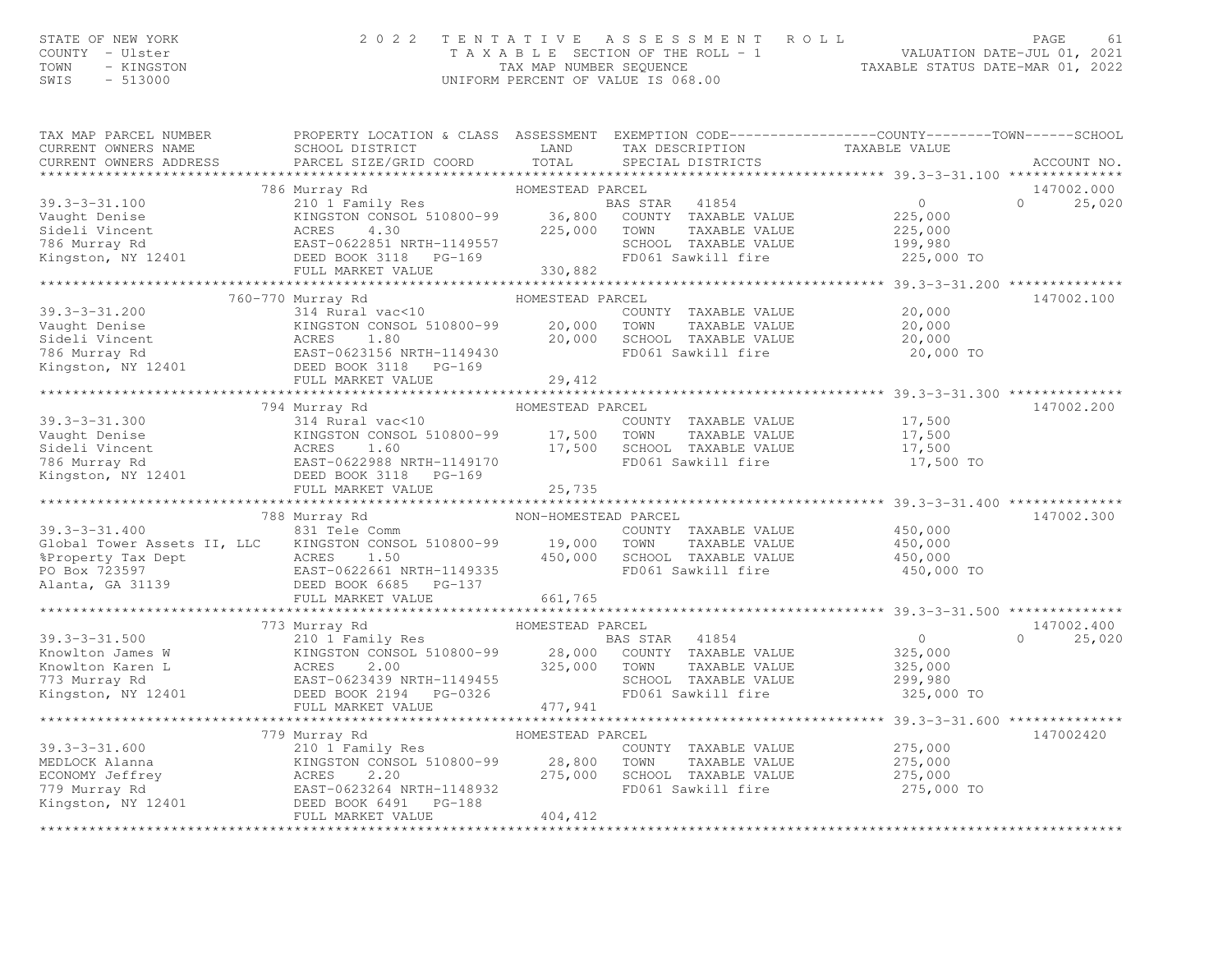# STATE OF NEW YORK (AND ROTE ) A SERIES SMENT ROLL PALUATION DATE–JUL 01, 2021<br>COUNTY - Ulster (AND STATE A SERIE SECTION OF THE ROLL - 1 (MALUATION DATE–JUL 01, 2021<br>TAXABLE STATUS DATE–MAR 01, 2022<br>SWIS - 513000

| TAX MAP PARCEL NUMBER<br>CURRENT OWNERS NAME                                                                                                                                                                                                                     | PROPERTY LOCATION & CLASS ASSESSMENT EXEMPTION CODE----------------COUNTY-------TOWN------SCHOOL<br>SCHOOL DISTRICT  | LAND                 |  | TAX DESCRIPTION TAXABLE VALUE                                                                      |                |                |
|------------------------------------------------------------------------------------------------------------------------------------------------------------------------------------------------------------------------------------------------------------------|----------------------------------------------------------------------------------------------------------------------|----------------------|--|----------------------------------------------------------------------------------------------------|----------------|----------------|
|                                                                                                                                                                                                                                                                  |                                                                                                                      |                      |  |                                                                                                    |                |                |
|                                                                                                                                                                                                                                                                  |                                                                                                                      |                      |  |                                                                                                    |                |                |
|                                                                                                                                                                                                                                                                  | Jockey Hill Rd                                                                                                       | NON-HOMESTEAD PARCEL |  |                                                                                                    |                | 137401.100     |
| $39.3 - 4 - 1.100$                                                                                                                                                                                                                                               | 720 Mining<br>KINGSTON CONSOL 510800-99 308,000 TOWN<br>ACRES 61.00 308,000 SCHOC<br>EAST-0613124 NRTH-1149504 FD061 |                      |  | COUNTY TAXABLE VALUE 308,000<br>TOWN TAXABLE VALUE 308,000                                         |                |                |
| Eastern Materials LLC                                                                                                                                                                                                                                            |                                                                                                                      |                      |  |                                                                                                    |                |                |
| 1250 Riverfront Ctr                                                                                                                                                                                                                                              |                                                                                                                      |                      |  | SCHOOL TAXABLE VALUE 308,000<br>FD061 Sawkill fire 308,000 TO                                      |                |                |
| Amsterdam, NY 12010                                                                                                                                                                                                                                              |                                                                                                                      |                      |  |                                                                                                    |                |                |
|                                                                                                                                                                                                                                                                  |                                                                                                                      |                      |  |                                                                                                    |                |                |
|                                                                                                                                                                                                                                                                  | KINGSTON CONCORRED 61.00<br>EAST-0613124 NRTH-1149504<br>DEED BOOK 4379 PG-108<br>AREA BOOK 4379 PG-108              |                      |  |                                                                                                    |                |                |
|                                                                                                                                                                                                                                                                  |                                                                                                                      |                      |  |                                                                                                    |                |                |
|                                                                                                                                                                                                                                                                  | 220 Hill Rd                                                                                                          | HOMESTEAD PARCEL     |  |                                                                                                    |                | 137401.920     |
| $39.3 - 4 - 2$                                                                                                                                                                                                                                                   | 270 Mfg housing                                                                                                      |                      |  | COUNTY TAXABLE VALUE 65,000                                                                        |                |                |
|                                                                                                                                                                                                                                                                  |                                                                                                                      |                      |  |                                                                                                    |                |                |
|                                                                                                                                                                                                                                                                  |                                                                                                                      |                      |  |                                                                                                    |                |                |
|                                                                                                                                                                                                                                                                  |                                                                                                                      |                      |  | 65,000 TO                                                                                          |                |                |
| 39.3-4-2<br>Mellin Lisa (270 Mfg housing 10800-99 30,000 TOWN TAXABLE VALUE 65,000<br>1740 Route 32 ACRES 3.70 65,000 SCHOOL TAXABLE VALUE 65,000<br>Saugerties, NY 12477 EAST-0614689 NRTH-1149296 FD061 Sawkill fire 65,000<br>DEED                            |                                                                                                                      |                      |  |                                                                                                    |                |                |
|                                                                                                                                                                                                                                                                  |                                                                                                                      |                      |  |                                                                                                    |                |                |
|                                                                                                                                                                                                                                                                  | 217 Hill Rd                                                                                                          | HOMESTEAD PARCEL     |  |                                                                                                    |                | 137401.931     |
|                                                                                                                                                                                                                                                                  |                                                                                                                      |                      |  |                                                                                                    | $\overline{0}$ | 25,020         |
|                                                                                                                                                                                                                                                                  |                                                                                                                      |                      |  |                                                                                                    |                |                |
|                                                                                                                                                                                                                                                                  |                                                                                                                      |                      |  |                                                                                                    |                |                |
|                                                                                                                                                                                                                                                                  |                                                                                                                      |                      |  |                                                                                                    |                |                |
|                                                                                                                                                                                                                                                                  |                                                                                                                      |                      |  | SCHOOL TAXABLE VALUE 189,980<br>FD061 Sawkill fire 215,000 TO                                      |                |                |
| 39.3-4-3.110 217 HILL KG<br>Eredericks John 210 11 Hamily Res BAS STAR 41854 0<br>210 215,000 EOUNTY TAXABLE VALUE 215,000<br>217 Hill Rd EAST-0614430 NRTH-1148758 SCHOOL TAXABLE VALUE 215,000<br>217 Hill Rd EAST-0614430 NRTH-1148                           |                                                                                                                      |                      |  |                                                                                                    |                |                |
|                                                                                                                                                                                                                                                                  |                                                                                                                      |                      |  |                                                                                                    |                |                |
|                                                                                                                                                                                                                                                                  |                                                                                                                      |                      |  |                                                                                                    |                | 137401.955     |
|                                                                                                                                                                                                                                                                  | 235 Jockey Hill Rd<br>210 1 Family Res 6000 HOMESTEAD PARCEL                                                         |                      |  | %CEL<br>COUNTY TAXABLE VALUE 165,000<br>TOWN TAXABLE VALUE 165,000<br>COUNTE TAXABLE VALUE 165,000 |                |                |
|                                                                                                                                                                                                                                                                  |                                                                                                                      |                      |  |                                                                                                    |                |                |
|                                                                                                                                                                                                                                                                  |                                                                                                                      |                      |  |                                                                                                    |                |                |
|                                                                                                                                                                                                                                                                  |                                                                                                                      |                      |  | FD061 Sawkill fire 165,000 TO                                                                      |                |                |
|                                                                                                                                                                                                                                                                  |                                                                                                                      |                      |  |                                                                                                    |                |                |
| 39.3-4-3.121 210 1 Family Res<br>Boolukos George G KINGSTON CONSOL 510800-99 26,000 TOWN TAXABLE VALUE<br>Boolukos Maria T ACRES 1.50 165,000 SCHOOL TAXABLE VALUE<br>235 Jockey Hill Rd EAST-0614343 NRTH-1148498 FD061 Sawkill fir                             |                                                                                                                      |                      |  |                                                                                                    |                |                |
|                                                                                                                                                                                                                                                                  |                                                                                                                      |                      |  |                                                                                                    |                |                |
|                                                                                                                                                                                                                                                                  | 213 Hill Rd                                                                                                          | HOMESTEAD PARCEL     |  |                                                                                                    |                | 137401.932     |
|                                                                                                                                                                                                                                                                  |                                                                                                                      |                      |  |                                                                                                    |                | $\overline{a}$ |
|                                                                                                                                                                                                                                                                  |                                                                                                                      |                      |  |                                                                                                    |                | 62,480         |
|                                                                                                                                                                                                                                                                  |                                                                                                                      |                      |  |                                                                                                    |                |                |
|                                                                                                                                                                                                                                                                  |                                                                                                                      |                      |  |                                                                                                    |                |                |
|                                                                                                                                                                                                                                                                  |                                                                                                                      |                      |  |                                                                                                    |                |                |
|                                                                                                                                                                                                                                                                  |                                                                                                                      |                      |  |                                                                                                    |                |                |
|                                                                                                                                                                                                                                                                  |                                                                                                                      |                      |  |                                                                                                    |                |                |
|                                                                                                                                                                                                                                                                  | 209 Hill Rd                                                                                                          | HOMESTEAD PARCEL     |  |                                                                                                    |                | 137401.950     |
|                                                                                                                                                                                                                                                                  |                                                                                                                      |                      |  |                                                                                                    | $\Omega$       | 25,020         |
|                                                                                                                                                                                                                                                                  |                                                                                                                      |                      |  |                                                                                                    |                |                |
|                                                                                                                                                                                                                                                                  |                                                                                                                      |                      |  |                                                                                                    |                |                |
|                                                                                                                                                                                                                                                                  |                                                                                                                      |                      |  |                                                                                                    |                |                |
|                                                                                                                                                                                                                                                                  |                                                                                                                      |                      |  | 65,000 TO                                                                                          |                |                |
| 39.3-4-4<br>209 Hill Rd<br>209 Hill Rd<br>209 Hill Rd<br>209 Hill Rd<br>209 Kingston, NY 12401<br>209 Hill Rd<br>209 Hill Rd<br>209 Hill Rd<br>209 ACRES<br>209 ACRES<br>209 ACRES<br>209 ACRES<br>209 ACRES<br>209 ACRES<br>209 ACRES<br>209 ACRES<br>209 ACRES |                                                                                                                      |                      |  |                                                                                                    |                |                |
|                                                                                                                                                                                                                                                                  |                                                                                                                      |                      |  |                                                                                                    |                |                |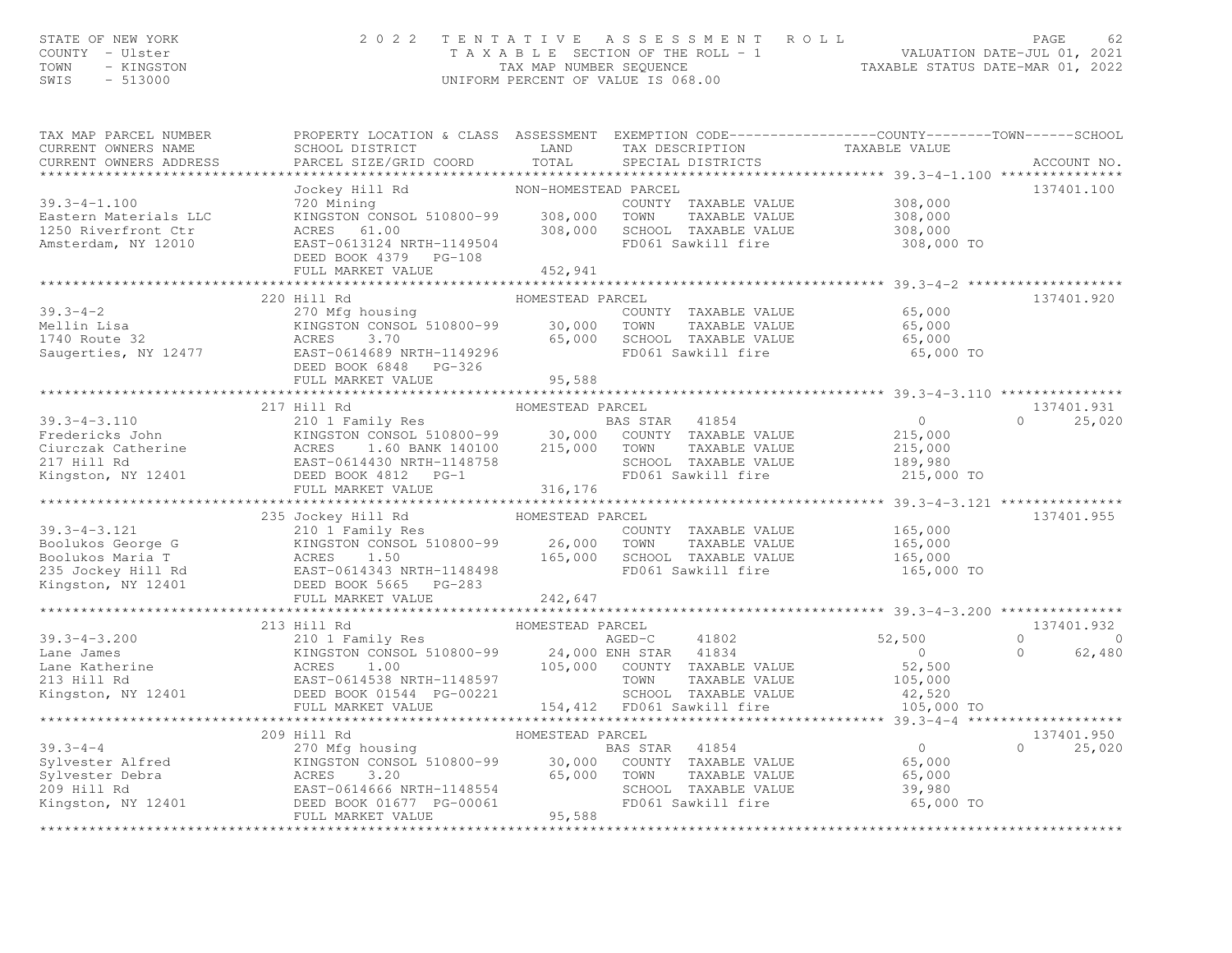# STATE OF NEW YORK (AND ROTE ) A SERIES SMENT ROLL PALUATION DATE–JUL 01, 2021<br>COUNTY - Ulster (AND STATE A SERIE SECTION OF THE ROLL - 1 (MALUATION DATE–JUL 01, 2021<br>TAXABLE STATUS DATE–MAR 01, 2022<br>SWIS - 513000

|                   |                                                 |          |                                                                                                                                             | 111242.000                                                                                                                                                                                                                                                                                                                                                                                                                                                                                                                                                                                                                                                                                                                                                                                                                                                                                                                                                                                                                                                                                                                                                                                                                                                                                                                                                                                                                                                                                                                                                                                                                                                                                                                          |
|-------------------|-------------------------------------------------|----------|---------------------------------------------------------------------------------------------------------------------------------------------|-------------------------------------------------------------------------------------------------------------------------------------------------------------------------------------------------------------------------------------------------------------------------------------------------------------------------------------------------------------------------------------------------------------------------------------------------------------------------------------------------------------------------------------------------------------------------------------------------------------------------------------------------------------------------------------------------------------------------------------------------------------------------------------------------------------------------------------------------------------------------------------------------------------------------------------------------------------------------------------------------------------------------------------------------------------------------------------------------------------------------------------------------------------------------------------------------------------------------------------------------------------------------------------------------------------------------------------------------------------------------------------------------------------------------------------------------------------------------------------------------------------------------------------------------------------------------------------------------------------------------------------------------------------------------------------------------------------------------------------|
|                   |                                                 |          |                                                                                                                                             |                                                                                                                                                                                                                                                                                                                                                                                                                                                                                                                                                                                                                                                                                                                                                                                                                                                                                                                                                                                                                                                                                                                                                                                                                                                                                                                                                                                                                                                                                                                                                                                                                                                                                                                                     |
|                   |                                                 |          |                                                                                                                                             |                                                                                                                                                                                                                                                                                                                                                                                                                                                                                                                                                                                                                                                                                                                                                                                                                                                                                                                                                                                                                                                                                                                                                                                                                                                                                                                                                                                                                                                                                                                                                                                                                                                                                                                                     |
|                   |                                                 |          |                                                                                                                                             | 111241.000                                                                                                                                                                                                                                                                                                                                                                                                                                                                                                                                                                                                                                                                                                                                                                                                                                                                                                                                                                                                                                                                                                                                                                                                                                                                                                                                                                                                                                                                                                                                                                                                                                                                                                                          |
|                   |                                                 |          |                                                                                                                                             |                                                                                                                                                                                                                                                                                                                                                                                                                                                                                                                                                                                                                                                                                                                                                                                                                                                                                                                                                                                                                                                                                                                                                                                                                                                                                                                                                                                                                                                                                                                                                                                                                                                                                                                                     |
|                   |                                                 |          |                                                                                                                                             |                                                                                                                                                                                                                                                                                                                                                                                                                                                                                                                                                                                                                                                                                                                                                                                                                                                                                                                                                                                                                                                                                                                                                                                                                                                                                                                                                                                                                                                                                                                                                                                                                                                                                                                                     |
|                   |                                                 |          |                                                                                                                                             |                                                                                                                                                                                                                                                                                                                                                                                                                                                                                                                                                                                                                                                                                                                                                                                                                                                                                                                                                                                                                                                                                                                                                                                                                                                                                                                                                                                                                                                                                                                                                                                                                                                                                                                                     |
|                   |                                                 |          |                                                                                                                                             | 111244.000                                                                                                                                                                                                                                                                                                                                                                                                                                                                                                                                                                                                                                                                                                                                                                                                                                                                                                                                                                                                                                                                                                                                                                                                                                                                                                                                                                                                                                                                                                                                                                                                                                                                                                                          |
|                   |                                                 |          |                                                                                                                                             |                                                                                                                                                                                                                                                                                                                                                                                                                                                                                                                                                                                                                                                                                                                                                                                                                                                                                                                                                                                                                                                                                                                                                                                                                                                                                                                                                                                                                                                                                                                                                                                                                                                                                                                                     |
|                   |                                                 |          |                                                                                                                                             |                                                                                                                                                                                                                                                                                                                                                                                                                                                                                                                                                                                                                                                                                                                                                                                                                                                                                                                                                                                                                                                                                                                                                                                                                                                                                                                                                                                                                                                                                                                                                                                                                                                                                                                                     |
|                   |                                                 |          |                                                                                                                                             | 111243.000                                                                                                                                                                                                                                                                                                                                                                                                                                                                                                                                                                                                                                                                                                                                                                                                                                                                                                                                                                                                                                                                                                                                                                                                                                                                                                                                                                                                                                                                                                                                                                                                                                                                                                                          |
| DEED BOOK 00000   |                                                 |          |                                                                                                                                             |                                                                                                                                                                                                                                                                                                                                                                                                                                                                                                                                                                                                                                                                                                                                                                                                                                                                                                                                                                                                                                                                                                                                                                                                                                                                                                                                                                                                                                                                                                                                                                                                                                                                                                                                     |
|                   |                                                 |          |                                                                                                                                             |                                                                                                                                                                                                                                                                                                                                                                                                                                                                                                                                                                                                                                                                                                                                                                                                                                                                                                                                                                                                                                                                                                                                                                                                                                                                                                                                                                                                                                                                                                                                                                                                                                                                                                                                     |
|                   |                                                 |          |                                                                                                                                             | 163801.000<br>$0 \t 25,020$                                                                                                                                                                                                                                                                                                                                                                                                                                                                                                                                                                                                                                                                                                                                                                                                                                                                                                                                                                                                                                                                                                                                                                                                                                                                                                                                                                                                                                                                                                                                                                                                                                                                                                         |
|                   |                                                 |          |                                                                                                                                             |                                                                                                                                                                                                                                                                                                                                                                                                                                                                                                                                                                                                                                                                                                                                                                                                                                                                                                                                                                                                                                                                                                                                                                                                                                                                                                                                                                                                                                                                                                                                                                                                                                                                                                                                     |
| FULL MARKET VALUE |                                                 |          |                                                                                                                                             | 113801.000                                                                                                                                                                                                                                                                                                                                                                                                                                                                                                                                                                                                                                                                                                                                                                                                                                                                                                                                                                                                                                                                                                                                                                                                                                                                                                                                                                                                                                                                                                                                                                                                                                                                                                                          |
|                   | Woods Rd<br>DEED BOOK 00000<br>280-303 Woods Rd | 257, 353 | NON-HOMESTEAD PARCEL<br>NON-HOMESTEAD PARCEL<br>230-278 Jockey Hill Rd<br>720 Mining                                   NON-HOMESTEAD PARCEL | PROPERTY LOCATION & CLASS ASSESSMENT EXEMPTION CODE----------------COUNTY-------TOWN------SCHOOL<br>Woods Rd  MON-HOMESTEAD PARCEL<br>720 Mining  75,000<br>KINGSTON CONSOL 510800-99  75,000 TOWN TAXABLE VALUE<br>75,000 TOWN TAXABLE VALUE<br>75,000 TOWN TAXABLE VALUE<br>75,000 TO 75,000 TO 75,000 TONN<br>RARES 20.00 TO 75,000 TO FEND<br>39.3-4-6<br>Callanan Industries (108.250 Mining COUNTY TAXABLE VALUE 108,250<br>PO Box 15097 ACRES 43.30 108,250 SCHOOL TAXABLE VALUE 108,250<br>Albany, NY 12212-5097 EAST-0612137 NRTH-1147427 FD061 Sawkill fire 108,250 TOM<br>39.3-4-7<br>Callanan Industries T200-500 KINGSTON CONSOL 510800-99 112,500 TOWN TAXABLE VALUE 112,500<br>PO Box 15097 ACRES 45.00 112,500 SCHOOL TAXABLE VALUE 112,500<br>Albany, NY 12212-5097 EAST-0613411 E146760 FD061 Sawkill f<br>39.3-4-8<br>Callanan Industries (EINGSTON CONSOL 510800-99 50,000 TOWN TAXABLE VALUE<br>FO Box 15097 (EAST-0613580 NRTH-1148095 50,000 SCHOOL TAXABLE VALUE 50,000 50,000 SCHOOL TAXABLE VALUE 50,000<br>Albany, NY 12212-5097 (EAST<br>2011 / 2012 / 2012 / 73, 529<br>FULL MARKET VALUE 73, 529 / 73, 739 / 73, 739 / 73, 739 / 73, 739 / 73, 739 / 73, 739 / 73, 74 / 73, 74 / 73, 8<br>39.3-4-9.100<br>239 Jockey Hill Rd<br>239 Jockey Hill Rd<br>Exingston Consol 510800-99<br>239 Jockey Hill Rd<br>239 Jockey Hill Rd<br>239 Jockey Hill Rd<br>239 Jockey Hill Rd<br>239 Jockey Hill Rd<br>239 Jockey Hill Rd<br>239 Jockey Hill Rd<br><br>39.3-4-10<br>271 Jockey Hill Rd<br>271 Jockey Hill Rd<br>220 2 Family Res<br>Preston Lynn<br>EXRIGSTON CONSOL 510800-99<br>271 Jockey Hill Rd<br>271 Jockey Hill Rd<br>271 Jockey Hill Rd<br>271 Jockey Hill Rd<br>271 Jockey Hill Rd<br>271 Jockey |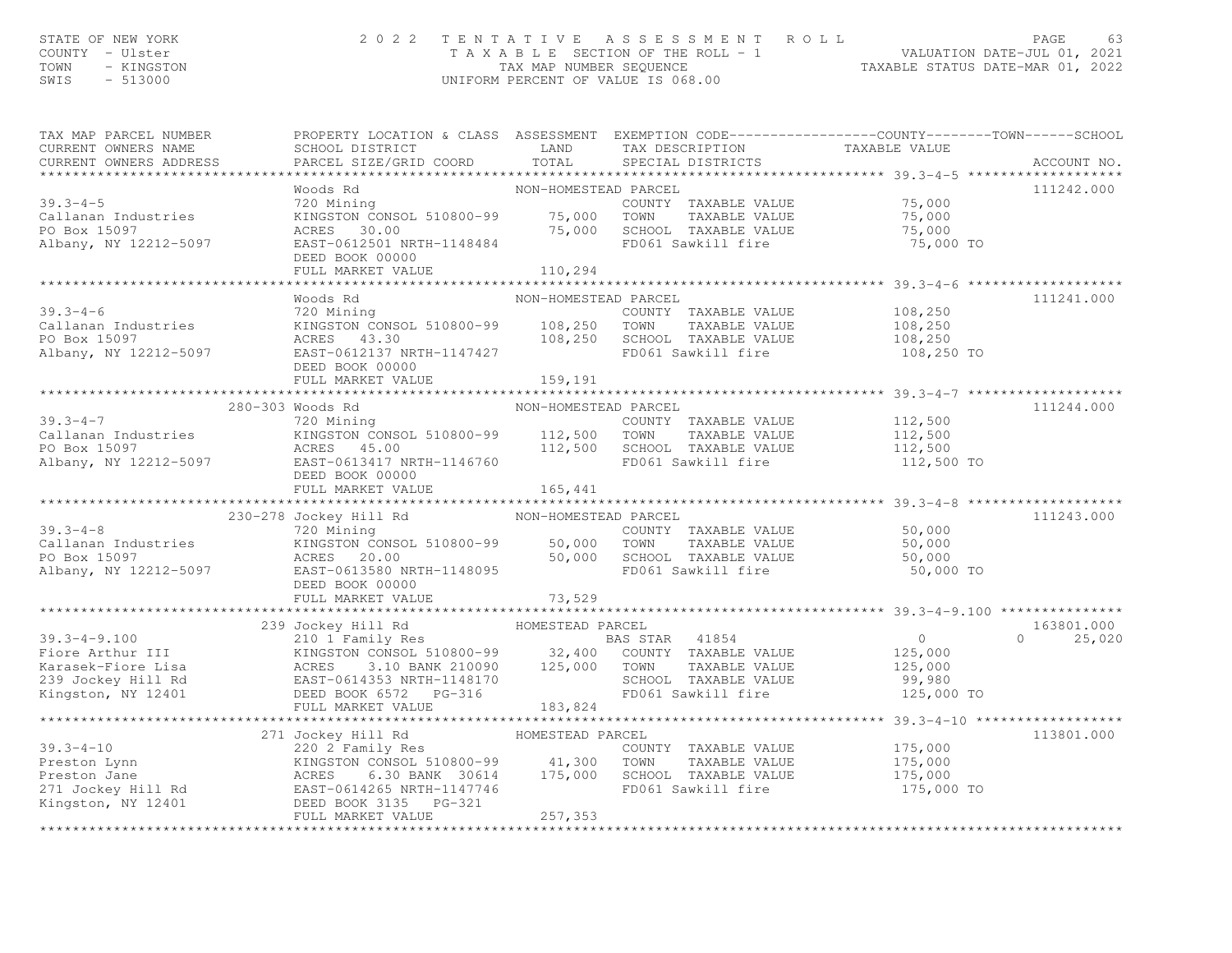# STATE OF NEW YORK (AND ROTE ) A SERIES SMENT ROLL PALUATION DATE–JUL 01, 2021<br>COUNTY - Ulster (AND STATE A SERIE SECTION OF THE ROLL - 1 (VALUATION DATE–JUL 01, 2021<br>TAXABLE STATUS DATE–MAR 01, 2022<br>SWIS - 513000

| TAX MAP PARCEL NUMBER<br>CURRENT OWNERS NAME<br>CURRENT OWNERS ADDRESS                                                                                                                                                                      | PROPERTY LOCATION & CLASS ASSESSMENT EXEMPTION CODE----------------COUNTY-------TOWN------SCHOOL                                                                                                                 |                                    |                                                                                                                                                                                                                      |                                                |
|---------------------------------------------------------------------------------------------------------------------------------------------------------------------------------------------------------------------------------------------|------------------------------------------------------------------------------------------------------------------------------------------------------------------------------------------------------------------|------------------------------------|----------------------------------------------------------------------------------------------------------------------------------------------------------------------------------------------------------------------|------------------------------------------------|
| $39.3 - 4 - 11$<br>Mellin Anna I<br>220 Hill Rd<br>220 Hill Rd<br>Kingston, NY 12401                                                                                                                                                        | HILL Rd<br>439 Sm park gar MON-HOMESTEAD PARCEL<br>KINGGEON GOLLER<br>KINGSTON CONSOL 510800-99 30,000<br>ACRES 3.40 45,000<br>EAST-0614900 NRTH-1149261 45,000<br>DEED BOOK 01445 PG-00582<br>FULL MARKET VALUE | 66,176                             | 9 PARCEL<br>COUNTY TAXABLE VALUE 45,000<br>TOWN TAXABLE VALUE 45,000<br>TAVARLE VALUE 45,000<br>TOWN<br>SCHOOL TAXABLE VALUE 45,000<br>FD061 Sawkill fire 1996 45,000 TO                                             | 137401.960                                     |
|                                                                                                                                                                                                                                             | ***********************************<br>Woods Rd                                                                                                                                                                  | **************<br>HOMESTEAD PARCEL |                                                                                                                                                                                                                      | 115603.000                                     |
| 910 Priv forest<br>Denver Megan Megan<br>1951 Glasco Tpke KINGSTON CONSOL 510800-99 3,500<br>Moodstock NY 19499 ACRES 1.70                                                                                                                  | DEED BOOK 7004 PG-253                                                                                                                                                                                            |                                    |                                                                                                                                                                                                                      |                                                |
|                                                                                                                                                                                                                                             |                                                                                                                                                                                                                  |                                    |                                                                                                                                                                                                                      |                                                |
| 39.3-5-2<br>314 Rural vac<10<br>314 Rural vac<10<br>251 Society in Marianna Fusco Revocable Livin KINGSTON CONSOL 510800-99<br>317,000 TOWN TAXABLE VALUE 17,000<br>317,000 TOWN TAXABLE VALUE 17,000<br>35 Murray Rd<br>37,000 FRNT 178.00 | 691-695 Murray Rd                                                                                                                                                                                                |                                    | SCHOOL TAXABLE VALUE 143,480<br>FD061 Sawkill fire 168,500 TO                                                                                                                                                        | 107201.212<br>25,020<br>$\Omega$<br>139171.000 |
|                                                                                                                                                                                                                                             | EAST-0623784 NRTH-1151028<br>DEED BOOK 6472 PG-287<br>FULL MARKET VALUE                                                                                                                                          | 25,000                             |                                                                                                                                                                                                                      |                                                |
|                                                                                                                                                                                                                                             | 697-703 Murray Rd                                                                                                                                                                                                |                                    |                                                                                                                                                                                                                      | 107201.200                                     |
| $39.3 - 5 - 3$<br>Adrianna Fusco Revocable Livin KINGSTON CONSOL 510800-99 17,000 TOWN<br>685 Murray Rd<br>Kingston, NY 12401                                                                                                               | Murray Rd<br>314 Rural vac<10<br>The HOMESTEAD PARCEL<br>TANGLE COUNT<br>FRNT 178.00 DPTH<br>ACRES 1.00<br>EAST-0623722 NRTH-1150849<br>DEED BOOK 6472 PG-287<br>FULL MARKET VALUE                               | 25,000                             | XCEL<br>COUNTY TAXABLE VALUE 17,000<br>TIMBER VALUE 17,000<br>17,000 TOWN TAXABLE VALUE 17,000<br>17,000 SCHOOL TAXABLE VALUE 17,000<br>FD061 Sawkill fire 17,000 FD061 Sawkill fire<br>FD061 Sawkill fire 17,000 TO |                                                |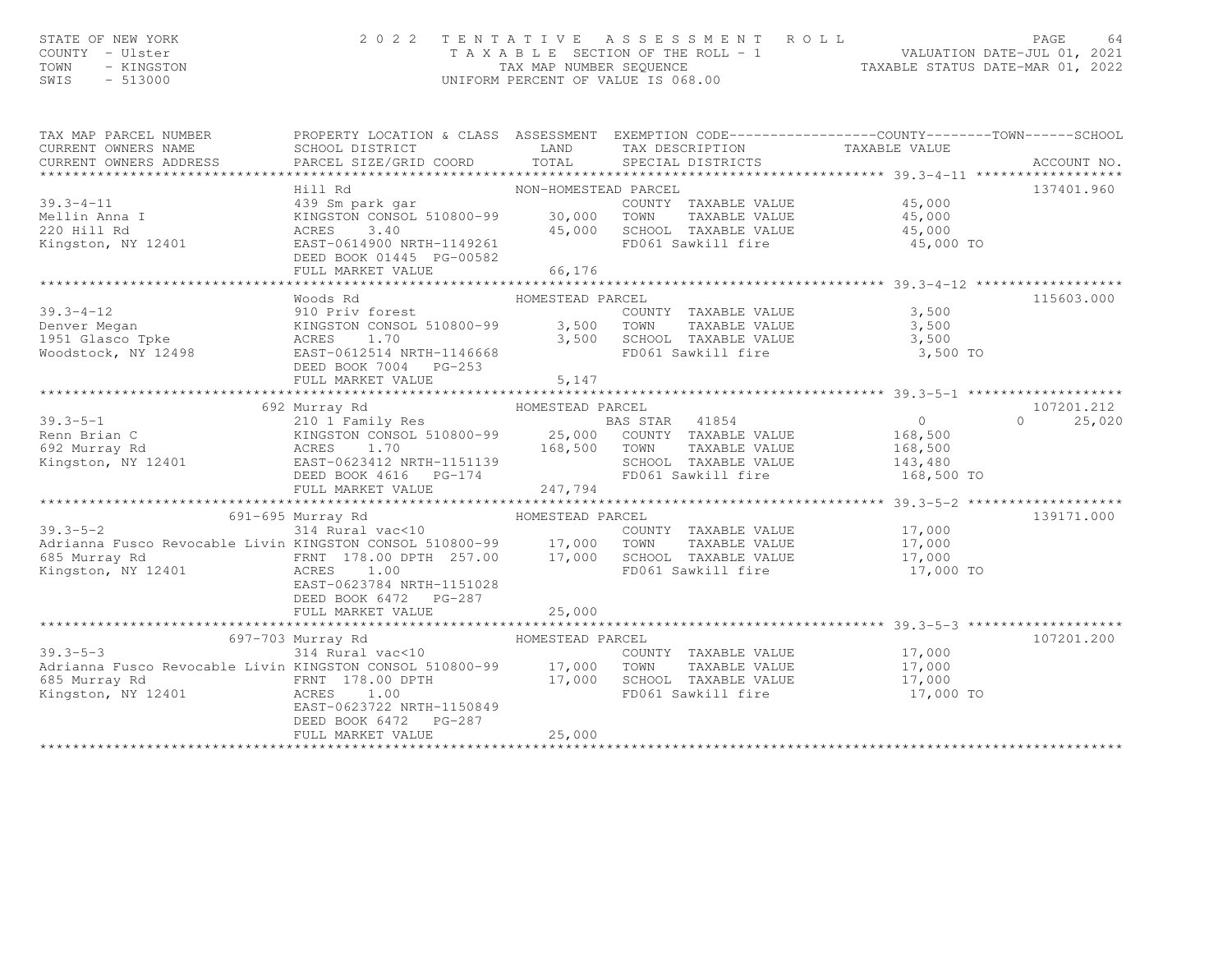| STATE OF NEW YORK<br>COUNTY - Ulster<br>TOWN<br>- KINGSTON<br>$SWIS - 513000$ |                                                                                                                                                                                                                                                                                                                                                                                                                                                                                       |         | $\begin{tabular}{lllllllllllll} \hline 2&0&2&2&\text{T} & \text{E} & \text{N} & \text{T} & \text{A} & \text{T} & \text{A} & \text{B} & \text{A} & \text{B} & \text{E} & \text{A} & \text{B} & \text{E} & \text{B} & \text{A} & \text{E} & \text{B} & \text{A} & \text{E} & \text{B} & \text{A} & \text{B} & \text{E} & \text{B} & \text{E} & \text{B} & \text{B} & \text{B} & \text{B} & \text{B} & \text{B} & \text{B}$<br>UNIFORM PERCENT OF VALUE IS 068.00 |                                                                            |                                  |
|-------------------------------------------------------------------------------|---------------------------------------------------------------------------------------------------------------------------------------------------------------------------------------------------------------------------------------------------------------------------------------------------------------------------------------------------------------------------------------------------------------------------------------------------------------------------------------|---------|----------------------------------------------------------------------------------------------------------------------------------------------------------------------------------------------------------------------------------------------------------------------------------------------------------------------------------------------------------------------------------------------------------------------------------------------------------------|----------------------------------------------------------------------------|----------------------------------|
| TAX MAP PARCEL NUMBER<br>CURRENT OWNERS NAME                                  | PROPERTY LOCATION & CLASS ASSESSMENT EXEMPTION CODE----------------COUNTY-------TOWN------SCHOOL<br>SCHOOL DISTRICT                                                                                                                                                                                                                                                                                                                                                                   |         | LAND TAX DESCRIPTION TAXABLE VALUE                                                                                                                                                                                                                                                                                                                                                                                                                             |                                                                            |                                  |
|                                                                               |                                                                                                                                                                                                                                                                                                                                                                                                                                                                                       |         |                                                                                                                                                                                                                                                                                                                                                                                                                                                                |                                                                            |                                  |
|                                                                               | HOMESTEAD PARCEL<br>707 Murray Rd<br>39.3-5-4 (1854)<br>Gilman James (185,000 COUNTY TAXABLE VALUE 135,000 COUNTY TAXABLE VALUE 135,000<br>TO TO Murray Rd FRNT 190.00 DPTH 135,000 TOWN TAXABLE VALUE 135,000<br>Kingston, NY 12401 ACRES 1.20 SCHOOL TAXABLE VALUE 109,                                                                                                                                                                                                             |         | BAS STAR 41854 (0)                                                                                                                                                                                                                                                                                                                                                                                                                                             |                                                                            | 107201.111<br>25,020<br>$\Omega$ |
|                                                                               |                                                                                                                                                                                                                                                                                                                                                                                                                                                                                       |         |                                                                                                                                                                                                                                                                                                                                                                                                                                                                |                                                                            |                                  |
|                                                                               |                                                                                                                                                                                                                                                                                                                                                                                                                                                                                       |         |                                                                                                                                                                                                                                                                                                                                                                                                                                                                |                                                                            | 107201.213                       |
|                                                                               | $\begin{tabular}{lllllllllllllllllllll} \textbf{39.3-5-5} & & & & & & & \textbf{HOMESTEAD PARCEL} & \\ & & & & & & & & \textbf{HOMESTEAD PARCEL} & \\ \textbf{Renn Ernest C III} & & & & & & \textbf{RINGSTON CONSOL 510800-99} & \\ \textbf{Renn Britain C} & & & & & & \textbf{FANT 166.60 DPTH} & \\ & & & & & & \textbf{28,400 TOWN} & \textbf{TAXABLE VALUE} & \\ \textbf{Renn Brian C} & & & & & & \textbf{28,400 TOWN} & \textbf{TAXABLE VALUE} &$<br>DEED BOOK 01374 PG-01160 |         |                                                                                                                                                                                                                                                                                                                                                                                                                                                                |                                                                            |                                  |
|                                                                               |                                                                                                                                                                                                                                                                                                                                                                                                                                                                                       |         |                                                                                                                                                                                                                                                                                                                                                                                                                                                                |                                                                            |                                  |
|                                                                               |                                                                                                                                                                                                                                                                                                                                                                                                                                                                                       |         |                                                                                                                                                                                                                                                                                                                                                                                                                                                                |                                                                            | 107201.214                       |
|                                                                               | 39.3-5-6<br>Renn Ernest C III (1988 Murray Rd)<br>ERNT 216.50 DPTH 168,500 TOWN TAXABLE VALUE<br>ERNT 216.50 DPTH 168,500 TOWN TAXABLE VALUE<br>ERNT 216.50 DPTH 168,500 TOWN TAXABLE VALUE<br>ERS 1.70 SCHOOL TAXABLE VALUE 168,500 143<br>DEED BOOK 4616 PG-179                                                                                                                                                                                                                     | 247,794 |                                                                                                                                                                                                                                                                                                                                                                                                                                                                | $\begin{array}{ccc} & & & 0 & \\ & & & & 0 & \\ & & & & & & 0 \end{array}$ | 25,020<br>$\Omega$               |
|                                                                               | FULL MARKET VALUE                                                                                                                                                                                                                                                                                                                                                                                                                                                                     |         |                                                                                                                                                                                                                                                                                                                                                                                                                                                                |                                                                            |                                  |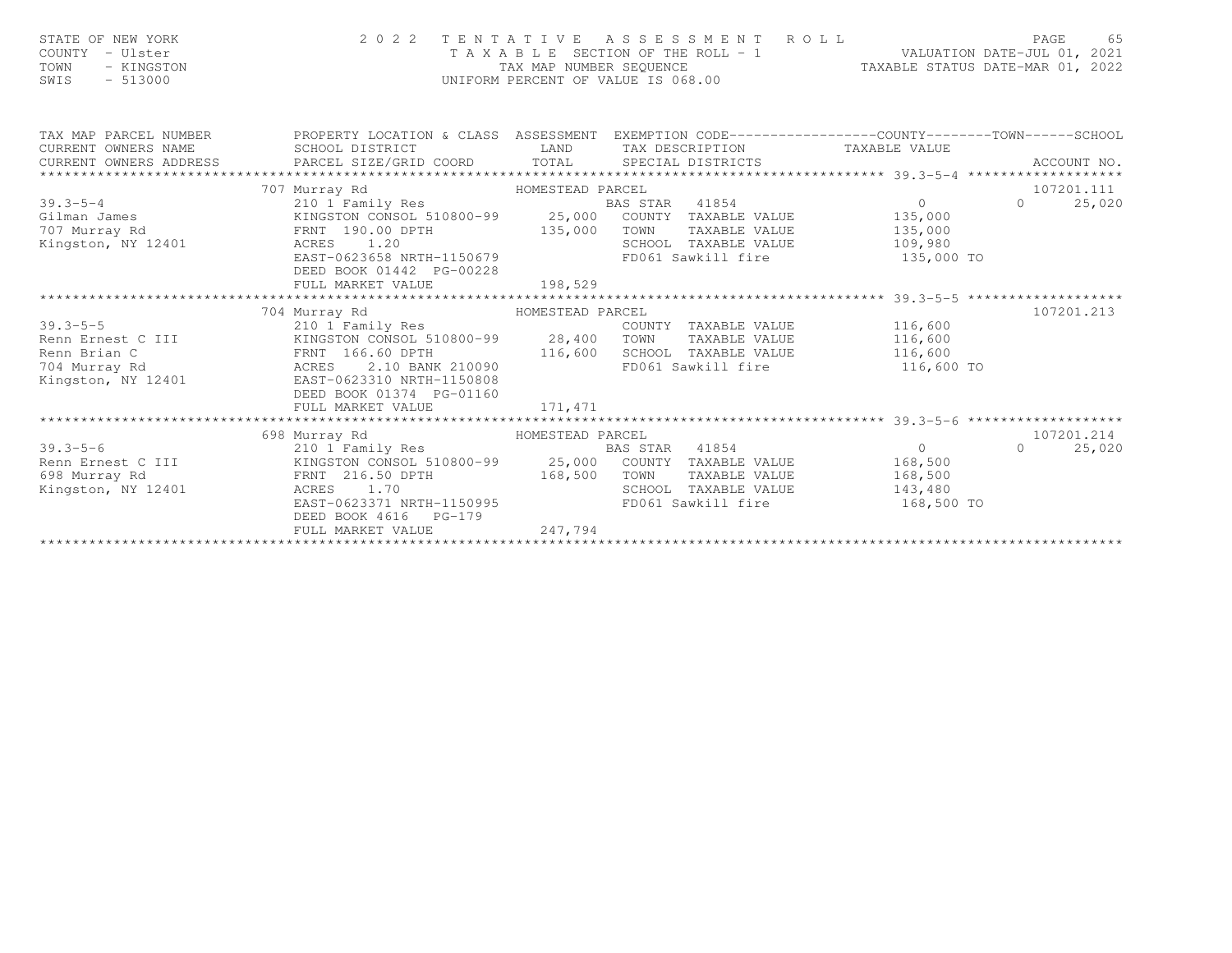| STATE OF NEW YORK  | 2022 TENTATIVE ASSESSMENT ROLL        |                                  | PAGE.                  | 66 |
|--------------------|---------------------------------------|----------------------------------|------------------------|----|
| COUNTY - Ulster    | T A X A B L E SECTION OF THE ROLL - 1 | VALUATION DATE-JUL 01, 2021      |                        |    |
| TOWN<br>- KINGSTON | MAP SECTION - 039                     | TAXABLE STATUS DATE-MAR 01, 2022 |                        |    |
| SWIS<br>- 513000   | $SUB - SECTTON - 003$                 |                                  | RPS150/V04/L015        |    |
|                    | UNIFORM PERCENT OF VALUE IS 068.00    |                                  | CURRENT DATE 5/02/2022 |    |

#### \*\*\* S P E C I A L D I S T R I C T S U M M A R Y \*\*\*

|                                 |  | TOTAL EXTENSION | EXTENSION | AD VALOREM | <b>F.XF.MPT</b> | TAXABLE      |
|---------------------------------|--|-----------------|-----------|------------|-----------------|--------------|
| CODE DISTRICT NAME PARCELS TYPE |  |                 | VALUE.    | VALUE.     | AMOUNT          | <b>VALUE</b> |
|                                 |  |                 |           |            |                 |              |
| FD061 Sawkill fire              |  | 213 TOTAL       |           | 30370,083  |                 | 30370,083    |

#### \*\*\* S C H O O L D I S T R I C T S U M M A R Y \*\*\*

| CODE   | DISTRICT NAME      | TOTAL<br>PARCELS | ASSESSED<br>LAND | ASSESSED<br>TOTAL | <b>EXEMPT</b><br>AMOUNT | TOTAL<br>TAXABLE | STAR<br>AMOUNT | STAR<br>TAXABLE |
|--------|--------------------|------------------|------------------|-------------------|-------------------------|------------------|----------------|-----------------|
| 510800 | KINGSTON CONSOLIDA | 213              | 8333,150         | 30370,083         | 1680,725                | 28689,358        | 2285,555       | 26403,803       |
|        | SUB-TOTAL          | 213              | 8333,150         | 30370,083         | 1680,725                | 28689,358        | 2285,555       | 26403,803       |
| 510899 | AREA LIBRARY       | 213              | 8333,150         | 30370,083         | 1680,725                | 28689,358        | 2285,555       | 26403,803       |
|        | TOTAL              | 426              | 16666,300        | 60740,166         | 3361,450                | 57378,716        | 4571,110       | 52807,606       |

#### \*\*\* S Y S T E M C O D E S S U M M A R Y \*\*\*

#### NO SYSTEM EXEMPTIONS AT THIS LEVEL

#### \*\*\* E X E M P T I O N S U M M A R Y \*\*\*

|       |                 | TOTAL   |          |          |          |
|-------|-----------------|---------|----------|----------|----------|
| CODE  | DESCRIPTION     | PARCELS | COUNTY   | TOWN     | SCHOOL   |
| 41120 | VETWAR CTS      | 5       | 122,475  | 94,785   | 46,200   |
| 41130 | VETCOM CTS      |         | 174,375  | 138,325  | 61,600   |
| 41162 | CW 15 VET       |         | 25,239   |          |          |
| 41163 | $CW_15_VET$     |         |          | 9,240    |          |
| 41172 | CW DIS VET      |         | 25,239   |          |          |
| 41173 | CW DIS VET      |         |          | 25,239   |          |
| 41802 | $AGED-C$        |         | 159,588  |          |          |
| 41803 | AGED-T          |         |          | 83,813   |          |
| 41804 | AGED-S          |         |          |          | 14,625   |
| 41805 | AGED-C S        |         | 110,313  |          | 119,800  |
| 41834 | ENH STAR        | 15      |          |          | 909,455  |
| 41854 | <b>BAS STAR</b> | 55      |          |          | 1376,100 |
| 49500 | SOLAR/WIND      |         | 1438,500 | 1438,500 | 1438,500 |
|       |                 |         |          |          |          |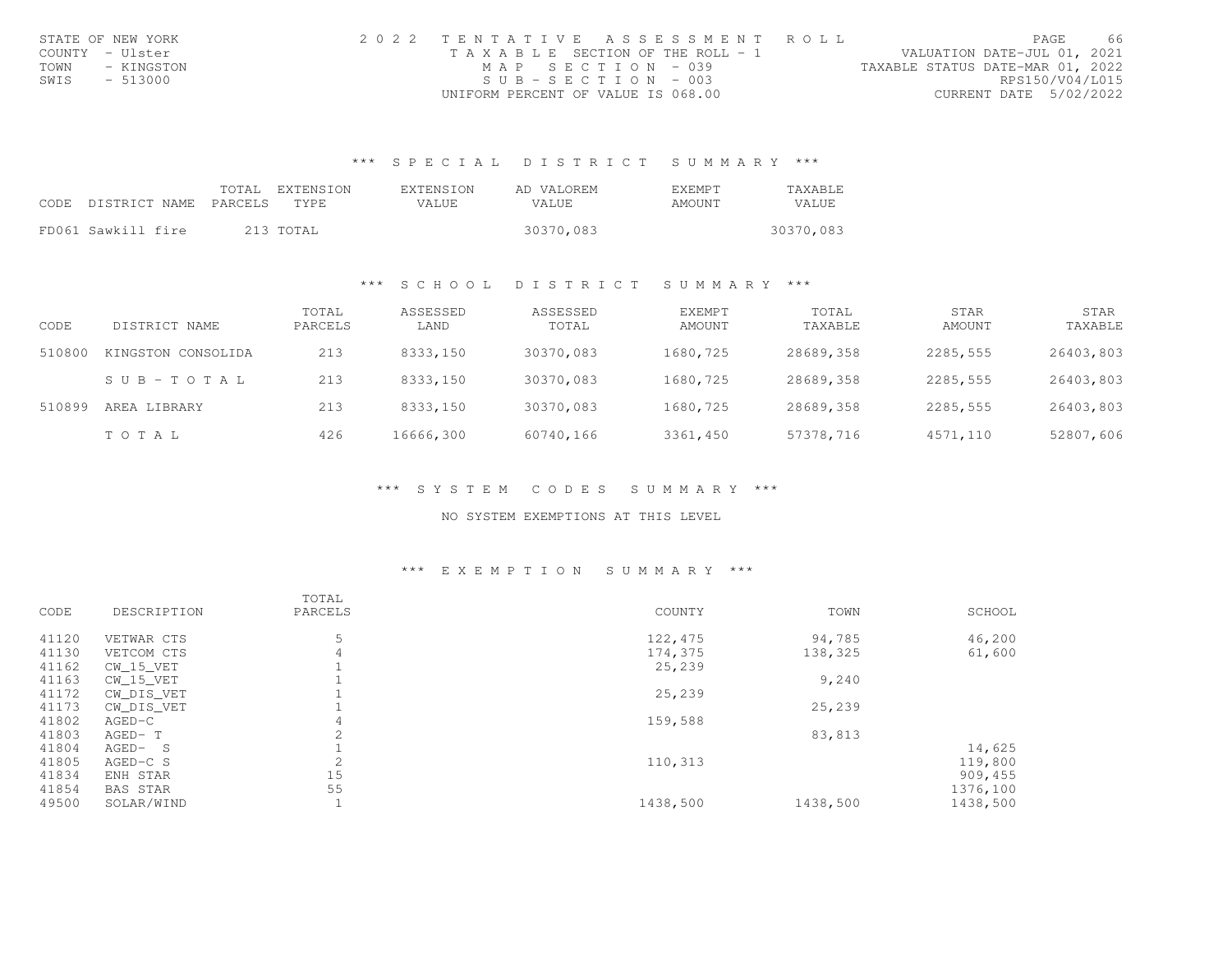|      | STATE OF NEW YORK | 2022 TENTATIVE ASSESSMENT ROLL        | - 67<br>PAGE.                    |
|------|-------------------|---------------------------------------|----------------------------------|
|      | COUNTY - Ulster   | T A X A B L E SECTION OF THE ROLL - 1 | VALUATION DATE-JUL 01, 2021      |
| TOWN | - KINGSTON        | MAP SECTION - 039                     | TAXABLE STATUS DATE-MAR 01, 2022 |
| SWIS | - 513000          | $SUB - SECTION - 003$                 | RPS150/V04/L015                  |
|      |                   | UNIFORM PERCENT OF VALUE IS 068.00    | CURRENT DATE 5/02/2022           |

#### \*\*\* E X E M P T I O N S U M M A R Y \*\*\*

| CODE | DESCRIPTION | TOTAL<br>PARCELS     | COUNTY   | TOWN     | SCHOOL   |
|------|-------------|----------------------|----------|----------|----------|
|      | T O T A T   | $\sim$ $\sim$<br>- - | 2055,729 | 1789,902 | 3966,280 |

#### \*\*\* G R A N D T O T A L S \*\*\*

| ROLL | DESCRIPTION | TOTAL   | ASSESSED | ASSESSED  | TAXABLE   | TAXABLE   | TAXABLE   | STAR      |
|------|-------------|---------|----------|-----------|-----------|-----------|-----------|-----------|
| SEC  |             | PARCELS | LAND     | TOTAL     | COUNTY    | TOWN      | SCHOOL    | TAXABLE   |
|      | TAXABLE     |         | 8333,150 | 30370,083 | 28314,354 | 28580,181 | 28689,358 | 26403,803 |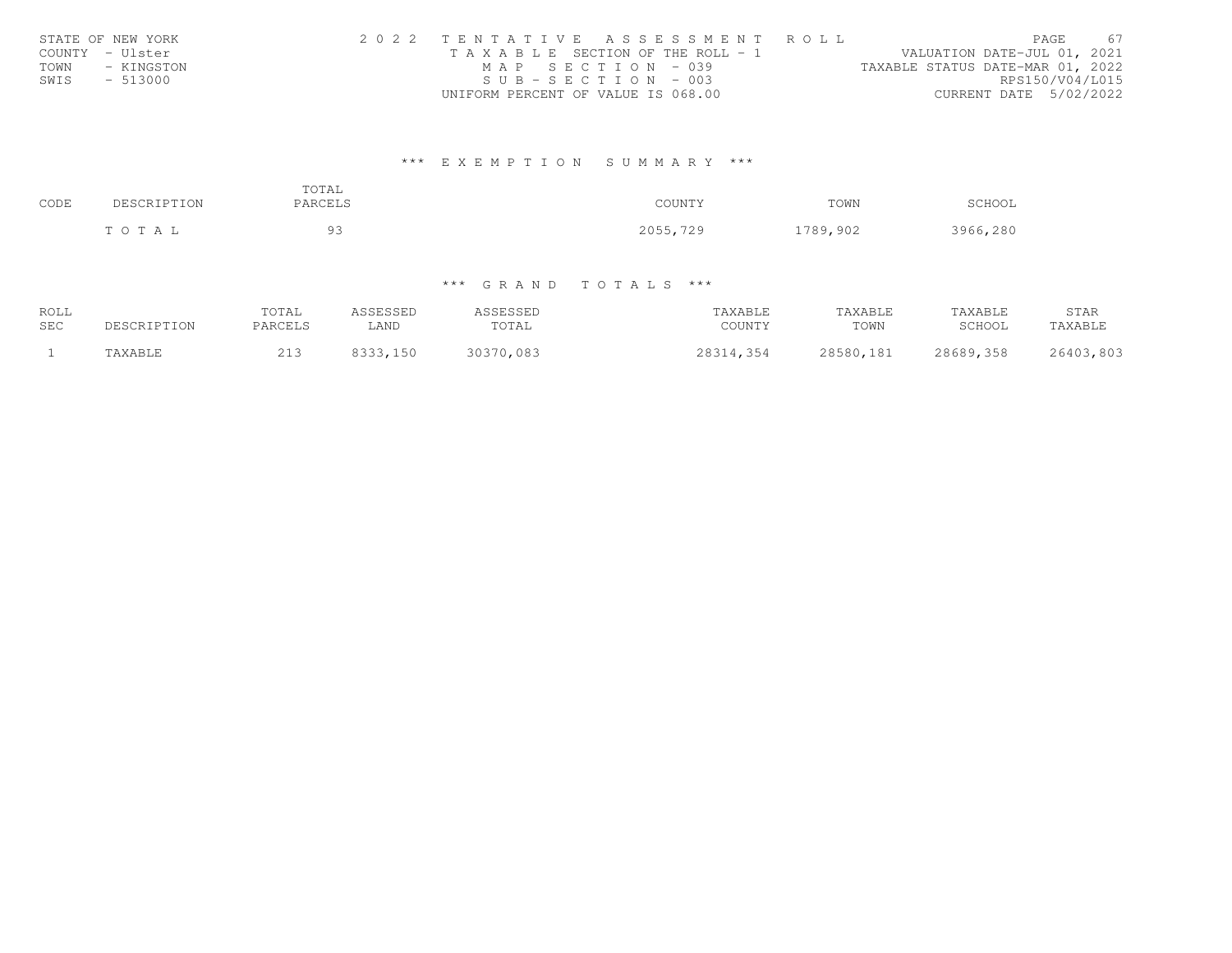# STATE OF NEW YORK (ABLE 2022 TENTATIVE ASSESSMENT ROLL PALUATION DATE–JUL 01, 2021<br>COUNTY - Ulster (ABLE TAXABLE SECTION OF THE ROLL - 1 WALUATION DATE–JUL 01, 2021<br>TAXABLE STATUS DATE–MAR 01, 2022<br>SWIS - 513000

| TAX MAP PARCEL NUMBER<br>CURRENT OWNERS NAME<br>CURRENT OWNERS ADDRESS                                                                                                                        | SCHOOL DISTRICT                                                                                                                                                                                      | PROPERTY LOCATION & CLASS ASSESSMENT EXEMPTION CODE----------------COUNTY-------TOWN------SCHOOL<br>LAND<br>TAX DESCRIPTION                                                                                                                                                                                          | TAXABLE VALUE                                                                                                            |  |  |
|-----------------------------------------------------------------------------------------------------------------------------------------------------------------------------------------------|------------------------------------------------------------------------------------------------------------------------------------------------------------------------------------------------------|----------------------------------------------------------------------------------------------------------------------------------------------------------------------------------------------------------------------------------------------------------------------------------------------------------------------|--------------------------------------------------------------------------------------------------------------------------|--|--|
| $39.13 - 1 - 1$<br>Konior John<br>Konior Jeanette<br>97 Jockey Hill Rd<br>Kingston, NY 12401                                                                                                  | 97 Jockey Hill Rd<br>210 1 Family Res<br>DEED BOOK 2403 PG-89<br>FULL MARKET VALUE                                                                                                                   | HOMESTEAD PARCEL<br>VETWAR<br>VETWAR CTS 41120<br>XINGSTON CONSOL 510800-99<br>XINGSTON CONSOL 510800-99<br>22,800 ENH STAR 41834<br>Special Use Permit<br>ACRES 0.85 BANK 130715<br>EAST-0615149 NRTH-1151387<br>CHOOL TAXABLE VALUE<br>CONN TAXABLE VALUE<br>SCHOOL TAXABLE VALUE<br>FD061 Sawkill fire<br>164,706 | 137621.000<br>16,800<br>9,240<br>16,800<br>$\bigcirc$<br>$\bigcap$<br>62,480<br>95,200<br>95,200<br>40,280<br>112,000 TO |  |  |
| EN EXERCISE THE TRINGSTON CONSOL 510800-99<br>Phelps Ronald E EXERCISE RONALD RONALD ACRES 1.87<br>P1 Jockey Hill Rd EAST-0615171 NRTH-1151543<br>Kingston, NY 12401 DEED BOOK 01636 PC 00001 | 91 Jockey Hill Rd<br>210 1 Family Res                                                                                                                                                                | HOMESTEAD PARCEL<br>VETWAR CTS 41120<br>KINGSTON CONSOL 510800-99 23,000 ENH STAR 41834<br>155,000 COUNTY TAXABLE VALUE<br>TOWN TAXABLE VALUE<br>SCHOOL TAXABLE VALUE                                                                                                                                                | 123311.000<br>23,250<br>9,240<br>20,790<br>$\overline{0}$<br>$\Omega$<br>62,480<br>131,750<br>134,210                    |  |  |
|                                                                                                                                                                                               | 83 Jockey Hill Rd                                                                                                                                                                                    | 227,941 FD061 Sawkill fire<br>HOMESTEAD PARCEL                                                                                                                                                                                                                                                                       | LUE 83,280<br>155,000 TO<br>160231.000                                                                                   |  |  |
| $39.13 - 1 - 3$<br>DeMonte Raymond J<br>83 Jockey Hill Rd<br>Kingston, NY 12401                                                                                                               | Jockey Hill Rd                   HOMESTEA<br>210  1  Family  Res<br>FULL MARKET VALUE                                                                                                                | ENH STAR 41834<br>XINGSTON CONSOL 510800-99<br>ACRES 0.77 112,000 TOWN TAXABLE VALUE<br>EAST-0615199 NRTH-1151703 112,000 TOWN TAXABLE VALUE<br>DEED BOOK 4029 PG-81 FD061 Sawkill fire<br>FD061 Sawkill fire 112,000 TO<br>164,706                                                                                  | $\overline{0}$<br>$\Omega$<br>62,480<br>112,000<br>112,000<br>49,520                                                     |  |  |
|                                                                                                                                                                                               |                                                                                                                                                                                                      |                                                                                                                                                                                                                                                                                                                      |                                                                                                                          |  |  |
| $39.13 - 1 - 4.110$<br>Zehnick John L Jr<br>22 Nancy Ct<br>Kingston, NY 12401                                                                                                                 | 22 Nancy Ct<br>DEED BOOK 01702 PG-00082<br>FULL MARKET VALUE                                                                                                                                         | HOMESTEAD PARCEL<br>MARGEL HOMESTEAD PARCEL<br>270 Mfg housing<br>EINGSTON CONSOL 510800-99<br>FRNT 50.00 DPTH 95,000 TOWN TAXABLE VALUE<br>FRNT 50.00 DPTH 95,000 TOWN TAXABLE VALUE<br>EAST-0615362_NRTH-1151411 FD061 Sawkill fire<br>139,706                                                                     | 160080.110<br>$\overline{0}$<br>$\Omega$<br>25,020<br>95,000<br>95,000<br>69,980<br>95,000 TO                            |  |  |
|                                                                                                                                                                                               |                                                                                                                                                                                                      |                                                                                                                                                                                                                                                                                                                      |                                                                                                                          |  |  |
| $39.13 - 1 - 4.120$<br>Garden Homes Mobile Park<br>29 Knapp St<br>Stamford, CT 06907                                                                                                          | Jockey Hill Rd<br>314 Rural vac<10<br>EINGSTON CONSOL 510800-99 15,000<br>FRNT 150.00 DPTH 154.00 15,000<br>0.50<br>ACRES<br>EAST-0615058 NRTH-1151964<br>DEED BOOK 2257 PG-101<br>FULL MARKET VALUE | HOMESTEAD PARCEL<br>COUI<br>COUNTY TAXABLE VALUE<br>TOWN<br>TAXABLE VALUE<br>SCHOOL TAXABLE VALUE<br>FD061 Sawkill fire<br>22,059                                                                                                                                                                                    | 160080.200<br>15,000<br>15,000<br>15,000<br>15,000 TO                                                                    |  |  |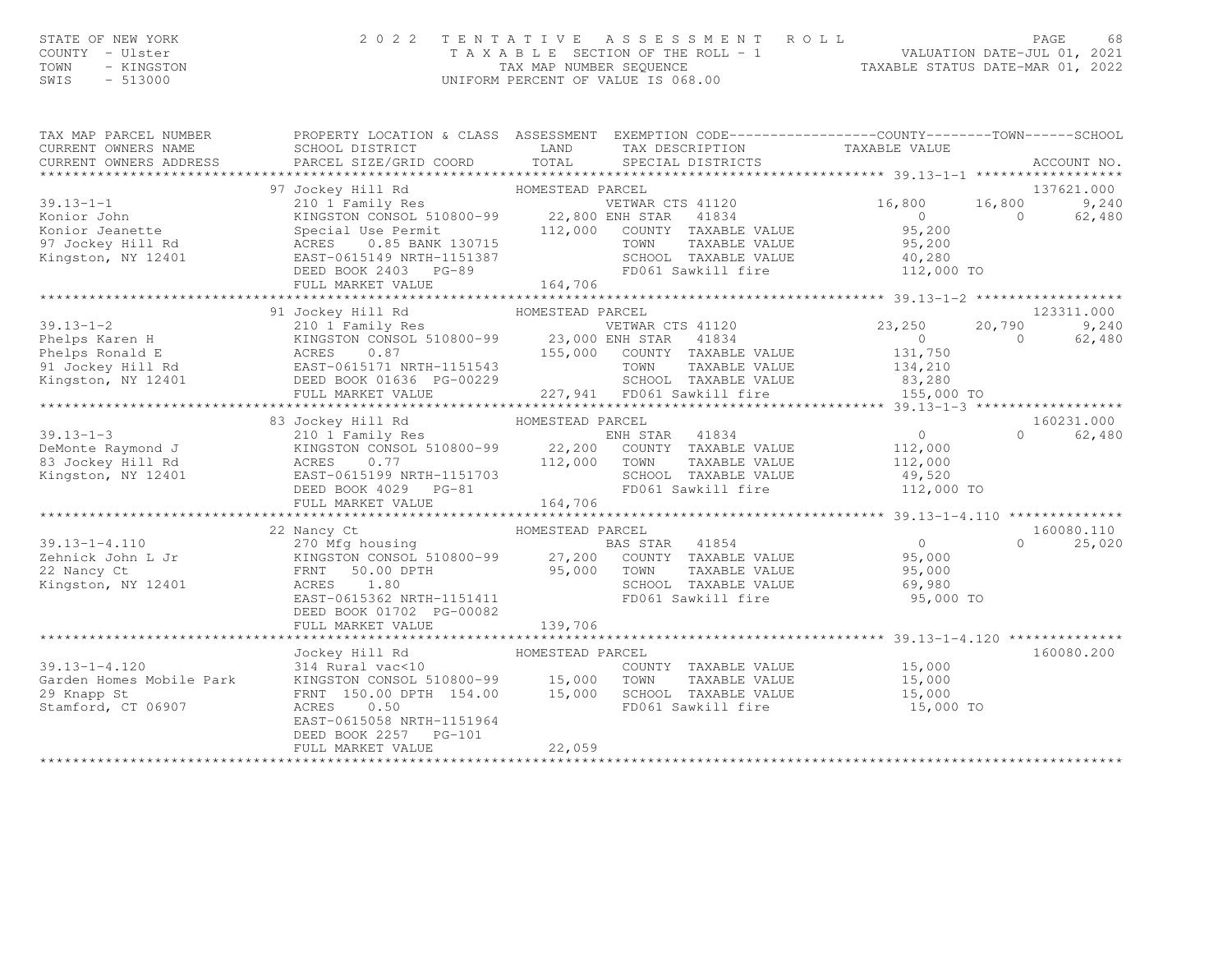# STATE OF NEW YORK (FAGE 69)<br>COUNTY - Ulster (FAGE 1992) TAXABLE SECTION OF THE ROLL - 1 (FALUATION DATE-JUL 01, 2021<br>TAXABLE SECTION OF THE ROLL - 1 (TAXABLE STATUS DATE-JUL 01, 2022<br>SWIS - 513000 (INTFORM PERCENT OF VALUE

| TAX MAP PARCEL NUMBER                                                     |                                                                                                                                                                                      | PROPERTY LOCATION & CLASS ASSESSMENT EXEMPTION CODE----------------COUNTY-------TOWN------SCHOOL                                                                                                                                                                                   |                                                                                                                                                                                                                                                                                                             |
|---------------------------------------------------------------------------|--------------------------------------------------------------------------------------------------------------------------------------------------------------------------------------|------------------------------------------------------------------------------------------------------------------------------------------------------------------------------------------------------------------------------------------------------------------------------------|-------------------------------------------------------------------------------------------------------------------------------------------------------------------------------------------------------------------------------------------------------------------------------------------------------------|
|                                                                           |                                                                                                                                                                                      |                                                                                                                                                                                                                                                                                    |                                                                                                                                                                                                                                                                                                             |
|                                                                           | 30 Nancy Ct                                                                                                                                                                          | TAXABLE VALUE 44,200<br>SCHOOL TAXABLE VALUE<br>FD061 Sawkill fire                                                                                                                                                                                                                 | 160080.130<br>9,750<br>9,240<br>9,750<br>$\overline{0}$<br>25,092<br>$\circ$<br>27,625<br>$\circ$<br>$\overline{0}$<br>$\overline{0}$<br>11,050<br>$\begin{smallmatrix} \texttt{050} \ \texttt{0} \end{smallmatrix}$<br>$\begin{array}{c} 0 \\ 27,625 \end{array}$<br>30,668<br>$\overline{0}$<br>65,000 TO |
|                                                                           |                                                                                                                                                                                      |                                                                                                                                                                                                                                                                                    |                                                                                                                                                                                                                                                                                                             |
|                                                                           | 39.13-1-4.132<br>Morrison Michael<br>25 Nancy Ct 2,500<br>2,500 TOWN 25 Nancy Ct 2,500 EAST-0615654 NRTH-1151566 2,600 ED061<br>2,500 SCHOC<br>EAST-0615654 NRTH-1151566 3,676 FU061 | HOMESTEAD PARCEL<br>COUNTY TAXABLE VALUE<br>2,500 TOWN TAXABLE VALUE<br>2,500 SCHOOL TAXABLE VALUE<br>FD061 Sawkill fire<br>3.676 2,500 TO                                                                                                                                         |                                                                                                                                                                                                                                                                                                             |
|                                                                           |                                                                                                                                                                                      |                                                                                                                                                                                                                                                                                    |                                                                                                                                                                                                                                                                                                             |
|                                                                           |                                                                                                                                                                                      | 160080.140<br>25 Nancy Ct<br>25 Nancy Ct<br>25 Nancy Ct<br>26 Norrison Michael<br>25 Nancy Ct<br>26 Norrison Michael<br>25 Nancy Ct<br>26 Norrison Michael<br>26,020 Nancy Ct<br>26,800 COUNTY TAXABLE VALUE<br>26,800 COUNTY TAXABLE VALUE<br>26,800                              |                                                                                                                                                                                                                                                                                                             |
|                                                                           |                                                                                                                                                                                      |                                                                                                                                                                                                                                                                                    |                                                                                                                                                                                                                                                                                                             |
|                                                                           |                                                                                                                                                                                      | 104 JOCKEY MANUSTRAD PACEL (104 JOCK MANUSTRAD PACEL 104 JOCK MANUSTRAD PACEL 160810.000<br>210 1 Family Res<br>Planthaber Crime M FRNT 290.00 PH<br>210 1 Family Res<br>Planthaber Crime M FRNT 290.00 PH<br>25, 200 BAS STAR 41854 (12                                           |                                                                                                                                                                                                                                                                                                             |
|                                                                           | 84 Jockey Hill Rd                                                                                                                                                                    |                                                                                                                                                                                                                                                                                    | 151301.000                                                                                                                                                                                                                                                                                                  |
| sy.13-1-4.300<br>Grant Keith R<br>84 Jockey Hill Rd<br>Kingston, NY 12401 | DEED BOOK 4974 PG-31<br>FULL MARKET VALUE                                                                                                                                            | Jockey Hill Rd<br>210 1 Family Res<br>ERS ENGSTON CONSOL 510800-99<br>21,000 COUNTY TAXABLE VALUE<br>160x200 130,000 TOWN TAXABLE VALUE<br>ACRES 0.67 BANK 130715<br>EAST-0614984 NRTH-1151761 FD061 Sawkill fire<br>FD061 Sawkill fire<br>SCHOOL TAXABLE VALUE 104,980<br>191,176 | $\overline{0}$<br>$\Omega$<br>25,020<br>130,000<br>130,000<br>130,000 TO                                                                                                                                                                                                                                    |
|                                                                           |                                                                                                                                                                                      |                                                                                                                                                                                                                                                                                    |                                                                                                                                                                                                                                                                                                             |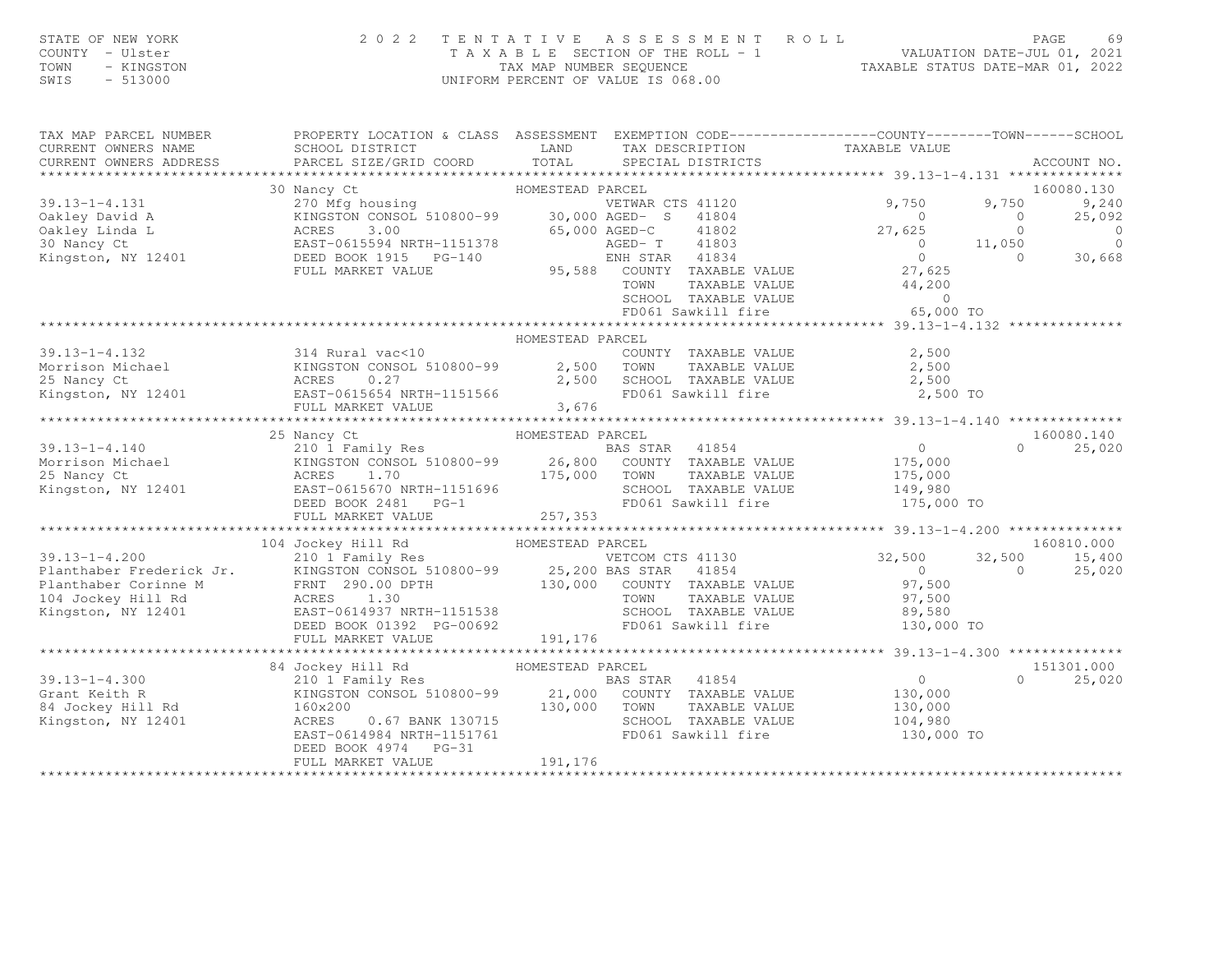# STATE OF NEW YORK CONTY - USE A Many of the Many Country - USE COUNTY - USE TO MALL PAGE 2022 TENTATIVE ASSESSMENT ROLL PALL PACK TO PAGE 70<br>TAXABLE SECTION OF THE ROLL - 1 WALUATION DATE-JUL 01, 2021<br>TAXABLE STATUS DATE-M

| TAX MAP PARCEL NUMBER<br>CURRENT OWNERS NAME<br>CURRENT OWNERS ADDRESS                                                                                                                                                                                                                                                        | PROPERTY LOCATION & CLASS ASSESSMENT EXEMPTION CODE----------------COUNTY-------TOWN------SCHOOL<br>SCHOOL DISTRICT LAND<br>PARCEL SIZE/GRID COORD TOTAL |                  | TAX DESCRIPTION TAXABLE VALUE<br>SPECIAL DISTRICTS |            | ACCOUNT NO.        |
|-------------------------------------------------------------------------------------------------------------------------------------------------------------------------------------------------------------------------------------------------------------------------------------------------------------------------------|----------------------------------------------------------------------------------------------------------------------------------------------------------|------------------|----------------------------------------------------|------------|--------------------|
|                                                                                                                                                                                                                                                                                                                               |                                                                                                                                                          |                  |                                                    |            |                    |
|                                                                                                                                                                                                                                                                                                                               |                                                                                                                                                          |                  |                                                    |            | 148052.000         |
|                                                                                                                                                                                                                                                                                                                               |                                                                                                                                                          |                  |                                                    |            |                    |
|                                                                                                                                                                                                                                                                                                                               |                                                                                                                                                          |                  |                                                    |            |                    |
| $\begin{tabular}{lllllllllllllll} \textbf{39.13--1-6} & \textbf{164641.000} & \textbf{164641.000} & \textbf{164641.000} & \textbf{164641.000} & \textbf{164641.000} & \textbf{164641.000} & \textbf{164641.000} & \textbf{164641.000} & \textbf{164641.000} & \textbf{164641.000} & \textbf{164641.000} & \textbf{164641.000$ | 75 Jockey Hill Rd                                                                                                                                        | HOMESTEAD PARCEL |                                                    |            | 164641.000         |
|                                                                                                                                                                                                                                                                                                                               |                                                                                                                                                          |                  |                                                    |            |                    |
|                                                                                                                                                                                                                                                                                                                               |                                                                                                                                                          |                  |                                                    |            |                    |
|                                                                                                                                                                                                                                                                                                                               |                                                                                                                                                          |                  |                                                    |            |                    |
|                                                                                                                                                                                                                                                                                                                               |                                                                                                                                                          |                  |                                                    |            | 103701.000         |
|                                                                                                                                                                                                                                                                                                                               |                                                                                                                                                          |                  |                                                    |            |                    |
|                                                                                                                                                                                                                                                                                                                               |                                                                                                                                                          |                  |                                                    |            |                    |
|                                                                                                                                                                                                                                                                                                                               |                                                                                                                                                          |                  |                                                    |            |                    |
|                                                                                                                                                                                                                                                                                                                               |                                                                                                                                                          |                  |                                                    |            | 103401.200         |
| 39.13-1-7.120<br>39.13-1-7.120<br>210 1 Family Res<br>2.10 1 Family Res<br>2.80<br>2.80<br>2.80<br>2.80<br>2.80<br>2.80<br>2.80<br>2.80<br>2.80<br>2.80<br>2.80<br>2.80<br>2.80<br>2.80<br>2.80<br>2.80<br>2.80<br>2.80<br>2.80<br>2.80<br>2.80<br>2.80<br>2.80<br>2.80<br>2.80<br>2.80<br>                                   |                                                                                                                                                          |                  |                                                    | 124,000 TO | $\Omega$<br>25,020 |
|                                                                                                                                                                                                                                                                                                                               |                                                                                                                                                          |                  |                                                    |            |                    |
|                                                                                                                                                                                                                                                                                                                               |                                                                                                                                                          |                  |                                                    |            |                    |
|                                                                                                                                                                                                                                                                                                                               | EAST-0615779 NRTH-1152248<br>DEED BOOK 6557 PG-82                                                                                                        |                  |                                                    | 110,000 TO | 116151.000         |
|                                                                                                                                                                                                                                                                                                                               | FULL MARKET VALUE                                                                                                                                        | 161,765          |                                                    |            |                    |
|                                                                                                                                                                                                                                                                                                                               |                                                                                                                                                          |                  |                                                    |            |                    |
|                                                                                                                                                                                                                                                                                                                               |                                                                                                                                                          |                  |                                                    |            | 155321.000         |
|                                                                                                                                                                                                                                                                                                                               |                                                                                                                                                          |                  |                                                    |            |                    |
|                                                                                                                                                                                                                                                                                                                               |                                                                                                                                                          |                  |                                                    |            |                    |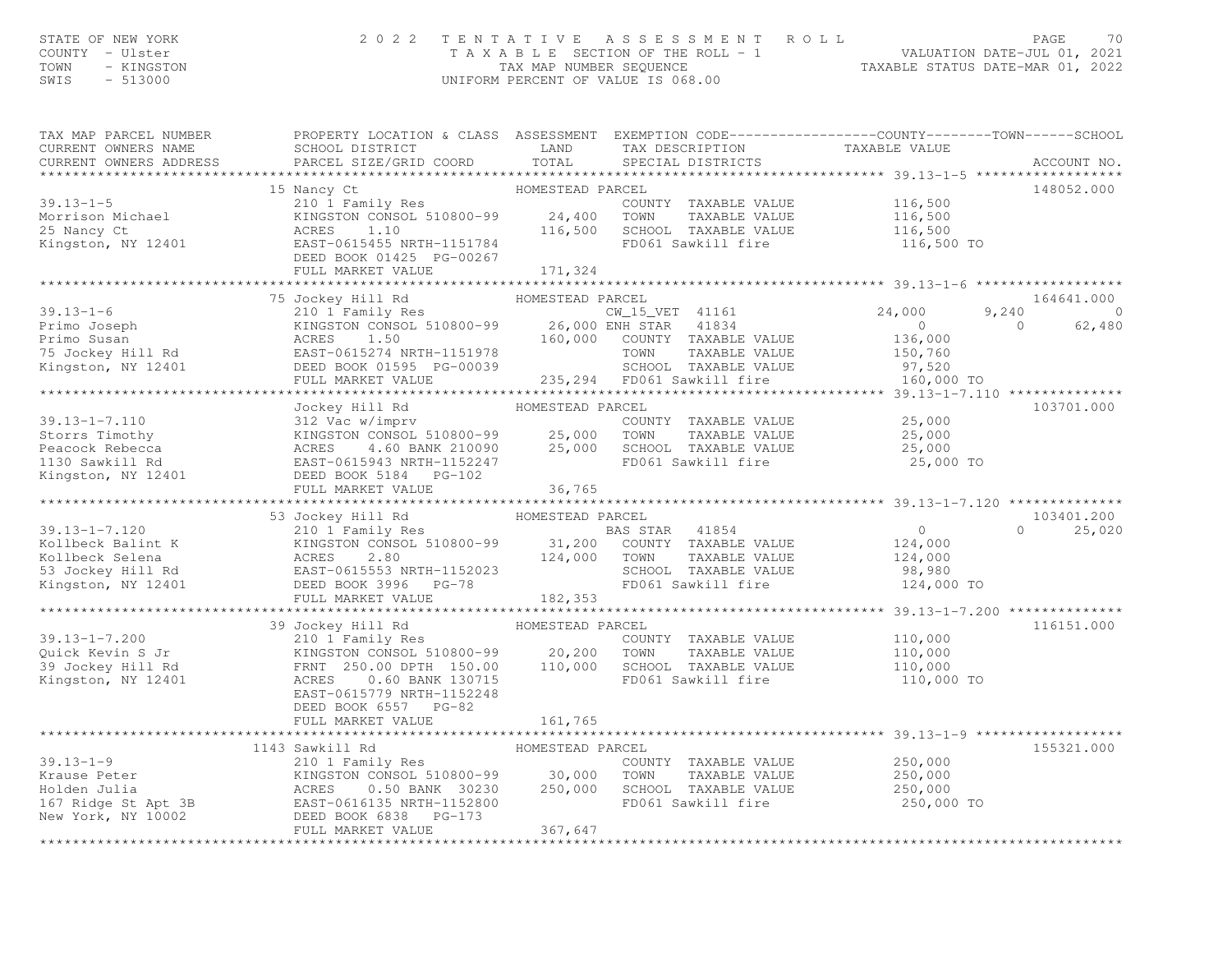# STATE OF NEW YORK PAGE 71<br>COUNTY - Ulster (2008) TAXABLE SECTION OF THE ROLL - 1 (NALUATION DATE-JUL 01, 2021<br>TAXABLE SECTION OF THE ROLL - 1 (NALUATION DATE-JUL 01, 2021<br>SWIS - 513000 (INTFORM PERCENT OF VALUE TS 068.00)

| TAX MAP PARCEL NUMBER | PROPERTY LOCATION & CLASS ASSESSMENT EXEMPTION CODE----------------COUNTY-------TOWN------SCHOOL                                                                                                                                                                                                                                                                                                                                                                           |       |                               |                 |
|-----------------------|----------------------------------------------------------------------------------------------------------------------------------------------------------------------------------------------------------------------------------------------------------------------------------------------------------------------------------------------------------------------------------------------------------------------------------------------------------------------------|-------|-------------------------------|-----------------|
|                       |                                                                                                                                                                                                                                                                                                                                                                                                                                                                            |       |                               |                 |
|                       |                                                                                                                                                                                                                                                                                                                                                                                                                                                                            |       |                               |                 |
|                       |                                                                                                                                                                                                                                                                                                                                                                                                                                                                            |       |                               |                 |
|                       |                                                                                                                                                                                                                                                                                                                                                                                                                                                                            |       |                               | 118401.000      |
|                       |                                                                                                                                                                                                                                                                                                                                                                                                                                                                            |       |                               |                 |
|                       |                                                                                                                                                                                                                                                                                                                                                                                                                                                                            |       |                               |                 |
|                       |                                                                                                                                                                                                                                                                                                                                                                                                                                                                            |       |                               |                 |
|                       |                                                                                                                                                                                                                                                                                                                                                                                                                                                                            |       |                               |                 |
|                       |                                                                                                                                                                                                                                                                                                                                                                                                                                                                            |       |                               |                 |
|                       |                                                                                                                                                                                                                                                                                                                                                                                                                                                                            |       |                               |                 |
|                       |                                                                                                                                                                                                                                                                                                                                                                                                                                                                            |       |                               |                 |
|                       |                                                                                                                                                                                                                                                                                                                                                                                                                                                                            |       |                               | 118201.000      |
|                       |                                                                                                                                                                                                                                                                                                                                                                                                                                                                            |       |                               |                 |
|                       |                                                                                                                                                                                                                                                                                                                                                                                                                                                                            |       |                               |                 |
|                       |                                                                                                                                                                                                                                                                                                                                                                                                                                                                            |       |                               |                 |
|                       |                                                                                                                                                                                                                                                                                                                                                                                                                                                                            |       |                               |                 |
|                       |                                                                                                                                                                                                                                                                                                                                                                                                                                                                            |       |                               |                 |
|                       | FULL MARKET VALUE                                                                                                                                                                                                                                                                                                                                                                                                                                                          | 9,559 |                               |                 |
|                       |                                                                                                                                                                                                                                                                                                                                                                                                                                                                            |       |                               |                 |
|                       |                                                                                                                                                                                                                                                                                                                                                                                                                                                                            |       |                               |                 |
|                       |                                                                                                                                                                                                                                                                                                                                                                                                                                                                            |       |                               |                 |
|                       |                                                                                                                                                                                                                                                                                                                                                                                                                                                                            |       |                               |                 |
|                       |                                                                                                                                                                                                                                                                                                                                                                                                                                                                            |       |                               |                 |
|                       |                                                                                                                                                                                                                                                                                                                                                                                                                                                                            |       |                               |                 |
|                       |                                                                                                                                                                                                                                                                                                                                                                                                                                                                            |       |                               |                 |
|                       |                                                                                                                                                                                                                                                                                                                                                                                                                                                                            |       |                               |                 |
|                       | 1105 Sawkill Rd<br>2101 Family Res<br>Gaul Robert T<br>2101 Family Res<br>Gaul Robert T<br>2101 Family Res<br>24,400 COUNTY TAXABLE VALUE<br>24,400 COUNTY TAXABLE VALUE<br>24,400 COUNTY TAXABLE VALUE<br>26,500 0 25,020<br>25,020<br>26,500 0 25,                                                                                                                                                                                                                       |       |                               |                 |
|                       | $\begin{tabular}{lllllllllllll} \multicolumn{3}{l}{} & 1097\text{ Sawkill Rd} & \multicolumn{3}{l}{} & \multicolumn{3}{l}{} & 1097\text{ Sawkill Rd} & \multicolumn{3}{l}{} & \multicolumn{3}{l}{} & \multicolumn{3}{l}{} & 1097\text{ Sawkill Rd} & \multicolumn{3}{l}{} & \multicolumn{3}{l}{} & \multicolumn{3}{l}{} & \multicolumn{3}{l}{} & \multicolumn{3}{l}{} & \multicolumn{3}{l}{} & \multicolumn{3}{l}{} & \multicolumn{3}{l}{} & \multicolumn{3}{l}{} & \mult$ |       |                               | 155801.000      |
|                       |                                                                                                                                                                                                                                                                                                                                                                                                                                                                            |       |                               | $0 \t\t 62,480$ |
|                       |                                                                                                                                                                                                                                                                                                                                                                                                                                                                            |       |                               |                 |
|                       |                                                                                                                                                                                                                                                                                                                                                                                                                                                                            |       |                               |                 |
|                       |                                                                                                                                                                                                                                                                                                                                                                                                                                                                            |       |                               |                 |
|                       |                                                                                                                                                                                                                                                                                                                                                                                                                                                                            |       |                               |                 |
|                       |                                                                                                                                                                                                                                                                                                                                                                                                                                                                            |       |                               |                 |
|                       |                                                                                                                                                                                                                                                                                                                                                                                                                                                                            |       |                               |                 |
|                       | 1087 Sawkill Rd                                                                                                                                                                                                                                                                                                                                                                                                                                                            |       |                               | 146401.000      |
|                       |                                                                                                                                                                                                                                                                                                                                                                                                                                                                            |       |                               |                 |
|                       |                                                                                                                                                                                                                                                                                                                                                                                                                                                                            |       |                               |                 |
|                       |                                                                                                                                                                                                                                                                                                                                                                                                                                                                            |       |                               |                 |
|                       |                                                                                                                                                                                                                                                                                                                                                                                                                                                                            |       | FD061 Sawkill fire 105,000 TO |                 |
|                       | 39.13-1-15<br>Malone Donald J II (107631EAD FANCE)<br>Malone Donald J II (107631EAD FANCE)<br>Malone Elizabeth A Life Estate Elizabeth 105,000<br>Malone Elizabeth A Life Estate Elizabeth 105,000 SCHOOL TAXABLE VALUE 105,000<br>Malon                                                                                                                                                                                                                                   |       |                               |                 |
|                       | EAST-0616056 NRTH-1151527                                                                                                                                                                                                                                                                                                                                                                                                                                                  |       |                               |                 |
|                       | DEED BOOK 4043 PG-301                                                                                                                                                                                                                                                                                                                                                                                                                                                      |       |                               |                 |
|                       |                                                                                                                                                                                                                                                                                                                                                                                                                                                                            |       |                               |                 |
|                       |                                                                                                                                                                                                                                                                                                                                                                                                                                                                            |       |                               |                 |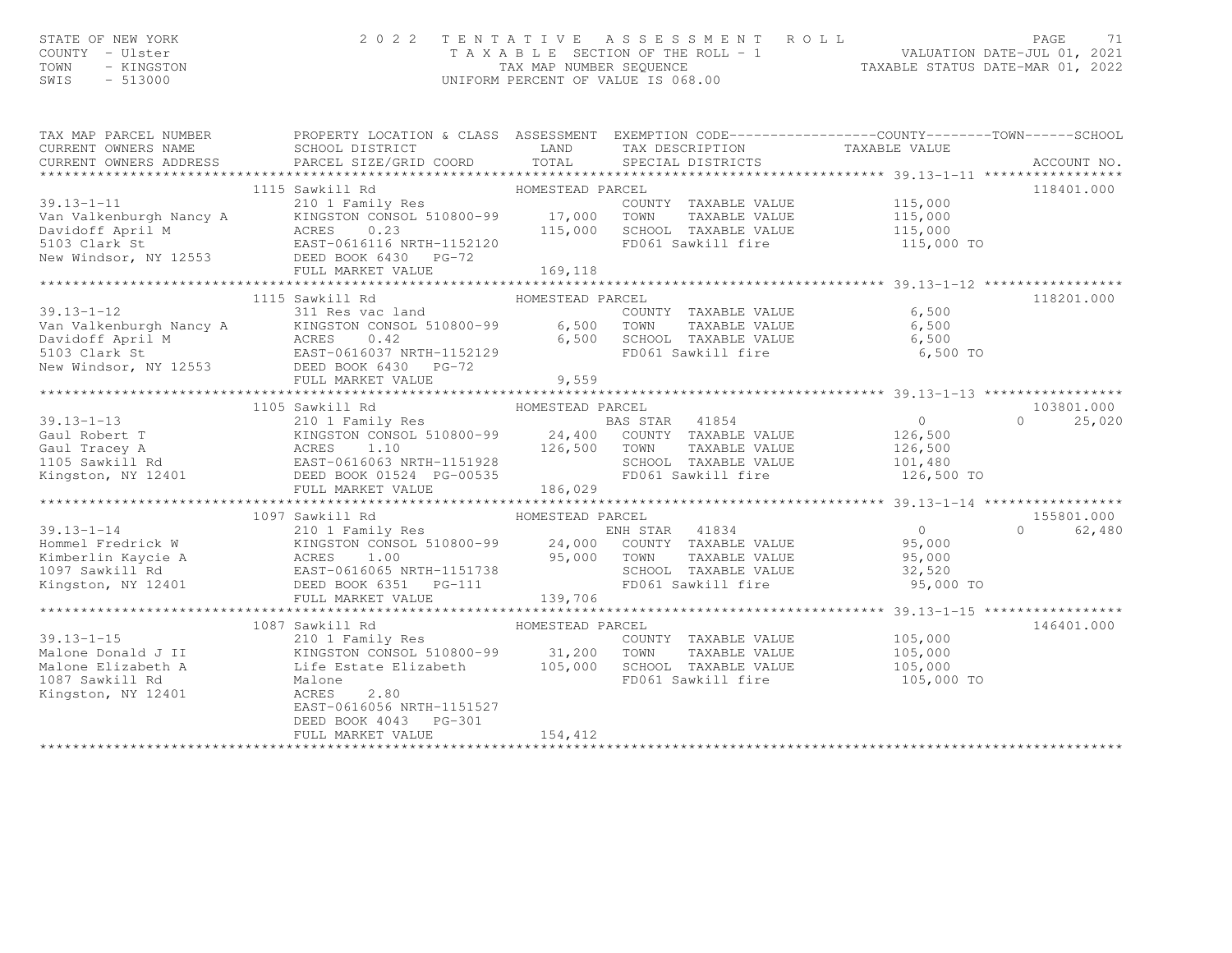# STATE OF NEW YORK PAGE 72<br>COUNTY - Ulster (2007) TAXABLE SECTION OF THE ROLL - 1 (2021) VALUATION DATE-JUL 01, 2021<br>TAXABLE SECTION OF THE ROLL - 1 (2022) TAXABLE SEQUENCE (2022)<br>SWIS - 513000 (INTFORM PERCENT OF VALUE TS

| TAX MAP PARCEL NUMBER<br>CURRENT OWNERS NAME<br>CURRENT OWNERS ADDRESS                                                                                                                                                                         | PROPERTY LOCATION & CLASS ASSESSMENT EXEMPTION CODE----------------COUNTY-------TOWN------SCHOOL<br>SCHOOL DISTRICT<br>PARCEL SIZE/GRID COORD                                                   | LAND<br>TOTAL                          | TAX DESCRIPTION<br>SPECIAL DISTRICTS                                                        | TAXABLE VALUE                                                 | ACCOUNT NO.                      |
|------------------------------------------------------------------------------------------------------------------------------------------------------------------------------------------------------------------------------------------------|-------------------------------------------------------------------------------------------------------------------------------------------------------------------------------------------------|----------------------------------------|---------------------------------------------------------------------------------------------|---------------------------------------------------------------|----------------------------------|
|                                                                                                                                                                                                                                                |                                                                                                                                                                                                 |                                        |                                                                                             |                                                               |                                  |
| $39.13 - 1 - 16$<br>Fierney Michael Mingston CONSOL 510800-99<br>Tierney Leslie ACRES 0.41<br>1067 Sawkill Road EAST-0616076 NRTH-1151276<br>Kingston, NY 12401 DEED BOOK 7019 PG-288<br>FULL MARKET VALUE                                     | 1067 Sawkill Rd<br>210 1 Family Res<br>KINGSTON CONSOL 510800-99 24,400                                                                                                                         | HOMESTEAD PARCEL<br>112,500            | COUNTY TAXABLE VALUE<br>TOWN<br>TAXABLE VALUE<br>SCHOOL TAXABLE VALUE<br>FD061 Sawkill fire | 112,500<br>112,500<br>112,500<br>112,500 TO                   | 146601.000                       |
|                                                                                                                                                                                                                                                | FULL MARKET VALUE                                                                                                                                                                               | 165,441                                |                                                                                             |                                                               |                                  |
|                                                                                                                                                                                                                                                |                                                                                                                                                                                                 |                                        |                                                                                             |                                                               |                                  |
|                                                                                                                                                                                                                                                | 1063 Sawkill Rd                                                                                                                                                                                 | HOMESTEAD PARCEL                       |                                                                                             |                                                               | 167821.000                       |
| $39.13 - 1 - 17$                                                                                                                                                                                                                               | EAST-0615887 NRTH-1151205<br>DEED BOOK 6441 PG-243<br>FULL MARKET VALUE                                                                                                                         |                                        | SCHOOL TAXABLE VALUE<br>FD061 Sawkill fire                                                  | $\overline{0}$<br>159,500<br>159,500<br>134,480<br>159,500 TO | $\Omega$<br>25,020               |
|                                                                                                                                                                                                                                                |                                                                                                                                                                                                 | 234,559                                |                                                                                             |                                                               |                                  |
|                                                                                                                                                                                                                                                | 1810 Sawkill Park Rd                                                                                                                                                                            | HOMESTEAD PARCEL                       |                                                                                             |                                                               | 127001.000                       |
| $39.13 - 1 - 18$<br>Eckas Scott<br>1063 Sawkill Rd<br>Kingston, NY 12401<br>EAST-0616123 NRTH-1151002<br>EAST-0616123 NRTH-1151002                                                                                                             | 260 Seasonal res<br>KINGSTON CONSOL 510800-99 15,000 TOWN<br>DEED BOOK 6441 PG-247                                                                                                              |                                        | COUNTY TAXABLE VALUE<br>TAXABLE VALUE<br>72,500 SCHOOL TAXABLE VALUE<br>FD061 Sawkill fire  | 72,500<br>72,500<br>72,500<br>72,500 TO                       |                                  |
|                                                                                                                                                                                                                                                | FULL MARKET VALUE                                                                                                                                                                               | 106,618                                |                                                                                             |                                                               |                                  |
|                                                                                                                                                                                                                                                | 1818 Sawkill Park Rd                                                                                                                                                                            | HOMESTEAD PARCEL                       |                                                                                             |                                                               | 145001.000                       |
| $39.13 - 1 - 19$                                                                                                                                                                                                                               | 210 1 Family Res<br>EINGSTON CONSOL 510800-99 15,300 TOWN TAXABLE VALUE<br>ACRES 0.27 BANK 140687 110,000 SCHOOL TAXABLE VALUE<br>DEED BOOK 6326 PG-85<br>FULL MARKET VALUE                     | 161,765                                | COUNTY TAXABLE VALUE<br>TAXABLE VALUE<br>FD061 Sawkill fire                                 | 110,000<br>110,000<br>110,000<br>110,000 TO                   |                                  |
|                                                                                                                                                                                                                                                |                                                                                                                                                                                                 |                                        |                                                                                             |                                                               |                                  |
|                                                                                                                                                                                                                                                | 1826 Sawkill Park Rd<br>210 1 Family Res<br>EAS STAR 41854<br>ENGSTON CONSOL 510800-99<br>20,400 COUNTY TAXABLE VALUE<br>ACRES 0.62 BANK 130715 126,000 TOWN TAXABLE VALUE<br>FULL MARKET VALUE | 185,294                                | TAXABLE VALUE<br>SCHOOL TAXABLE VALUE<br>FD061 Sawkill fire                                 | $\overline{0}$<br>126,000<br>126,000<br>100,980<br>126,000 TO | 114171.000<br>$\Omega$<br>25,020 |
|                                                                                                                                                                                                                                                |                                                                                                                                                                                                 |                                        |                                                                                             |                                                               |                                  |
| $39.13 - 1 - 21.110$<br>Roxburgh Julie<br>Roxburgh Julie<br>110 Barton Bend<br>110 Barton Bend<br>110 Barton Bend<br>1210 I Family Res<br>2.00<br>2.00<br>2.00<br>2.00<br>2.00<br>2.00<br>2.00<br>2.00<br>2.00<br>2.00<br>2.00<br>2.00<br>2.00 | 1822 Sawkill Park Rd<br>210 1 Family Res<br>KINGSTON CONSOL 510800-99 40,000 TOWN<br>DEED BOOK 4496 PG-322<br>FULL MARKET VALUE                                                                 | HOMESTEAD PARCEL<br>310,000<br>455,882 | COUNTY TAXABLE VALUE<br>TAXABLE VALUE<br>SCHOOL TAXABLE VALUE<br>FD061 Sawkill fire         | 310,000<br>310,000<br>310,000<br>310,000 TO                   | 155610.100                       |
|                                                                                                                                                                                                                                                |                                                                                                                                                                                                 |                                        |                                                                                             |                                                               |                                  |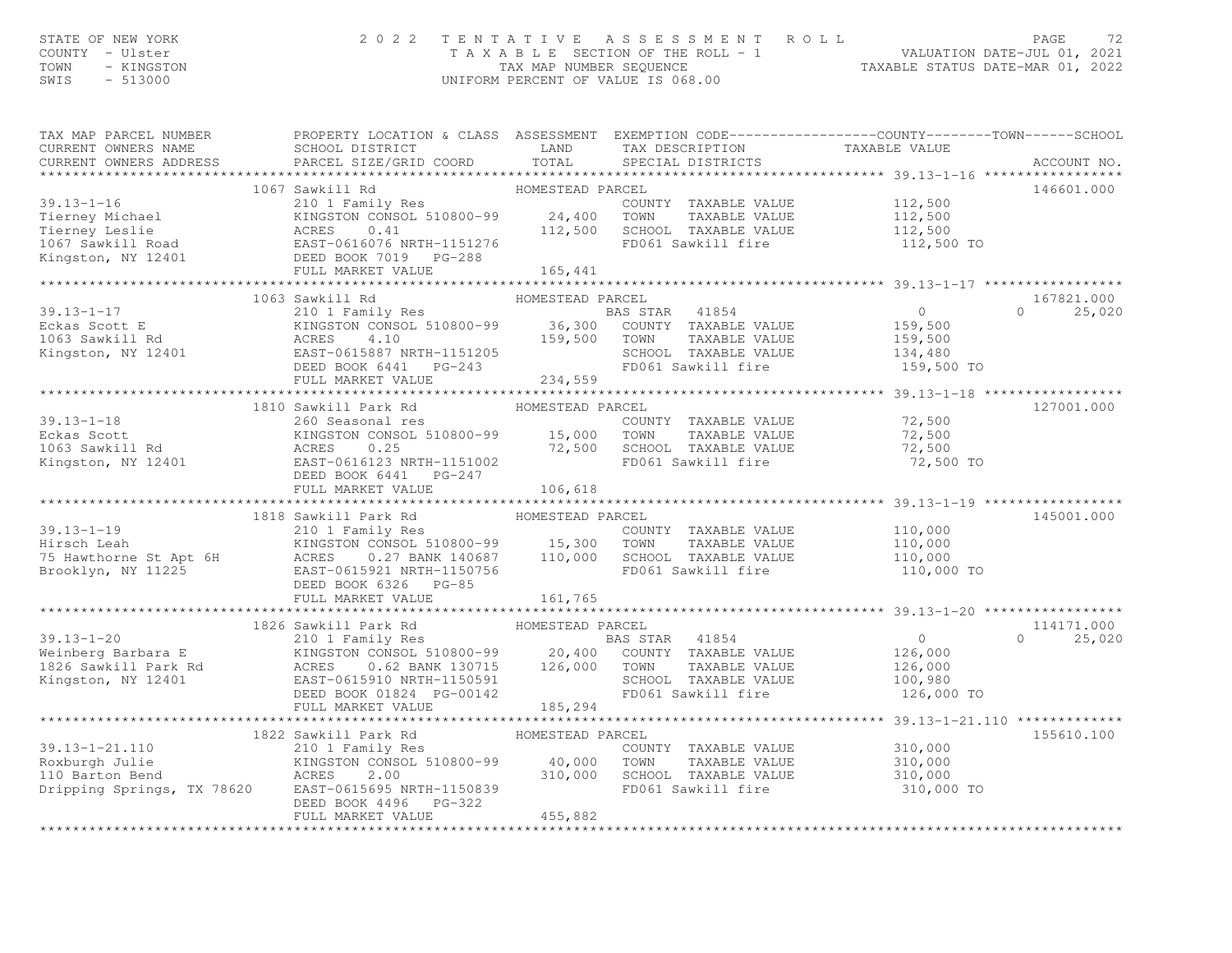| COUNTY - Ulster<br>TOWN<br>- KINGSTON<br>SWIS<br>$-513000$                                                                                                                                                                                                            | T A X A B L E SECTION OF THE ROLL - 1 VALUATION DATE-JUL 01, 2021<br>TAX MAP NUMBER SEQUENCE TAXABLE STATUS DATE-MAR 01, 2022<br>UNIFORM PERCENT OF VALUE IS 068.00 |                  |  |                                        |               |
|-----------------------------------------------------------------------------------------------------------------------------------------------------------------------------------------------------------------------------------------------------------------------|---------------------------------------------------------------------------------------------------------------------------------------------------------------------|------------------|--|----------------------------------------|---------------|
|                                                                                                                                                                                                                                                                       |                                                                                                                                                                     |                  |  |                                        |               |
| TAX MAP PARCEL NUMBER PROPERTY LOCATION & CLASS ASSESSMENT EXEMPTION CODE---------------COUNTY--------TOWN------SCHOOL CURRENT OWNERS NAME SCHOOL DISTRICT LAND TAX DESCRIPTION TAXABLE VALUE CURRENT OWNERS ADDRESS PARCEL SI                                        |                                                                                                                                                                     |                  |  |                                        |               |
|                                                                                                                                                                                                                                                                       |                                                                                                                                                                     |                  |  |                                        |               |
|                                                                                                                                                                                                                                                                       | 1832 Sawkill Park Rd<br>311 Res vac land GOUN HOMESTEAD PARCEL                                                                                                      |                  |  |                                        | 155610.200    |
|                                                                                                                                                                                                                                                                       |                                                                                                                                                                     |                  |  |                                        |               |
|                                                                                                                                                                                                                                                                       |                                                                                                                                                                     |                  |  |                                        |               |
| 39.13-1-21.120<br>Roxburgh Julie 311 Res vac land<br>Roxburgh Julie 311 Res vac land<br>27,500<br>27,500<br>27,500<br>27,500<br>27,500<br>27,500<br>27,500<br>27,500<br>27,500<br>27,500<br>27,500<br>27,500<br>27,500<br>27,500<br>27,500<br>27,500<br>27,500<br>27, |                                                                                                                                                                     |                  |  |                                        |               |
|                                                                                                                                                                                                                                                                       |                                                                                                                                                                     |                  |  |                                        |               |
|                                                                                                                                                                                                                                                                       |                                                                                                                                                                     |                  |  |                                        |               |
|                                                                                                                                                                                                                                                                       |                                                                                                                                                                     |                  |  |                                        |               |
|                                                                                                                                                                                                                                                                       | 1836 Sawkill Park Rd                                                                                                                                                | HOMESTEAD PARCEL |  |                                        | 155610.300    |
|                                                                                                                                                                                                                                                                       |                                                                                                                                                                     |                  |  |                                        | $0 \t 25,020$ |
|                                                                                                                                                                                                                                                                       |                                                                                                                                                                     |                  |  |                                        |               |
|                                                                                                                                                                                                                                                                       |                                                                                                                                                                     |                  |  |                                        |               |
|                                                                                                                                                                                                                                                                       |                                                                                                                                                                     |                  |  |                                        |               |
|                                                                                                                                                                                                                                                                       |                                                                                                                                                                     |                  |  |                                        |               |
|                                                                                                                                                                                                                                                                       |                                                                                                                                                                     |                  |  |                                        |               |
|                                                                                                                                                                                                                                                                       |                                                                                                                                                                     |                  |  |                                        |               |
|                                                                                                                                                                                                                                                                       | 1812-1816 Sawkill Park Rd                                                                                                                                           | HOMESTEAD PARCEL |  |                                        | 155602.000    |
|                                                                                                                                                                                                                                                                       |                                                                                                                                                                     |                  |  |                                        |               |
|                                                                                                                                                                                                                                                                       |                                                                                                                                                                     |                  |  |                                        |               |
|                                                                                                                                                                                                                                                                       |                                                                                                                                                                     |                  |  |                                        |               |
| 39.13-1-21.200 1012 1010 3000011 1016 1016<br>Eckas Scott E 311 Res vac land<br>IONITY TAXABLE VALUE 19,500<br>Eckas Scott E 19,500<br>IO63 Sawkill Rd EAST-0615947 NRTH-1150952 19,500 SCHOOL TAXABLE VALUE 19,500<br>EED BOOK 6441 PG-                              |                                                                                                                                                                     |                  |  |                                        |               |
|                                                                                                                                                                                                                                                                       |                                                                                                                                                                     |                  |  |                                        |               |
|                                                                                                                                                                                                                                                                       |                                                                                                                                                                     |                  |  |                                        |               |
|                                                                                                                                                                                                                                                                       |                                                                                                                                                                     |                  |  |                                        | 155601.100    |
|                                                                                                                                                                                                                                                                       |                                                                                                                                                                     |                  |  |                                        |               |
|                                                                                                                                                                                                                                                                       |                                                                                                                                                                     |                  |  |                                        |               |
|                                                                                                                                                                                                                                                                       |                                                                                                                                                                     |                  |  |                                        |               |
|                                                                                                                                                                                                                                                                       |                                                                                                                                                                     |                  |  |                                        |               |
|                                                                                                                                                                                                                                                                       |                                                                                                                                                                     | 183, 824         |  |                                        |               |
|                                                                                                                                                                                                                                                                       |                                                                                                                                                                     |                  |  |                                        |               |
| 1825 Sawkill Park Rd<br>1825 Sawkill Park Rd<br>210 1 Family Res<br>39.13-1-22<br>210 1 Family Res<br>20,800 TOWN TAXABLE VALUE<br>20,800 TOWN TAXABLE VALUE<br>20,800 TOWN TAXABLE VALUE<br>20,800 TOWN TAXABLE VALUE<br>20,800 TOWN TAXABLE VA                      |                                                                                                                                                                     |                  |  |                                        | 163891.000    |
|                                                                                                                                                                                                                                                                       |                                                                                                                                                                     |                  |  |                                        |               |
|                                                                                                                                                                                                                                                                       |                                                                                                                                                                     |                  |  |                                        |               |
|                                                                                                                                                                                                                                                                       |                                                                                                                                                                     |                  |  |                                        |               |
|                                                                                                                                                                                                                                                                       |                                                                                                                                                                     |                  |  |                                        |               |
|                                                                                                                                                                                                                                                                       |                                                                                                                                                                     |                  |  |                                        |               |
|                                                                                                                                                                                                                                                                       |                                                                                                                                                                     |                  |  |                                        |               |
|                                                                                                                                                                                                                                                                       |                                                                                                                                                                     |                  |  |                                        |               |
|                                                                                                                                                                                                                                                                       |                                                                                                                                                                     |                  |  |                                        |               |
| 19.13-1-23<br>19.13-1-23<br>19.13-1-23<br>19.13-1-23<br>19.13-1-23<br>19.13-1-23<br>19.13-1-23<br>20.101 Family Res<br>20.10 Family Res<br>22,800 COUNTY TAXABLE VALUE<br>25,020<br>25,020<br>25,020<br>27,500 TOWN TAXABLE VALUE<br>25,020<br>25,020<br>25,02        |                                                                                                                                                                     |                  |  |                                        |               |
|                                                                                                                                                                                                                                                                       |                                                                                                                                                                     |                  |  |                                        |               |
|                                                                                                                                                                                                                                                                       |                                                                                                                                                                     |                  |  |                                        |               |
|                                                                                                                                                                                                                                                                       |                                                                                                                                                                     |                  |  |                                        |               |
|                                                                                                                                                                                                                                                                       |                                                                                                                                                                     |                  |  |                                        |               |
|                                                                                                                                                                                                                                                                       |                                                                                                                                                                     |                  |  | ************************************** |               |

STATE OF NEW YORK 2 0 2 2 T E N T A T I V E A S S E S S M E N T R O L L PAGE 73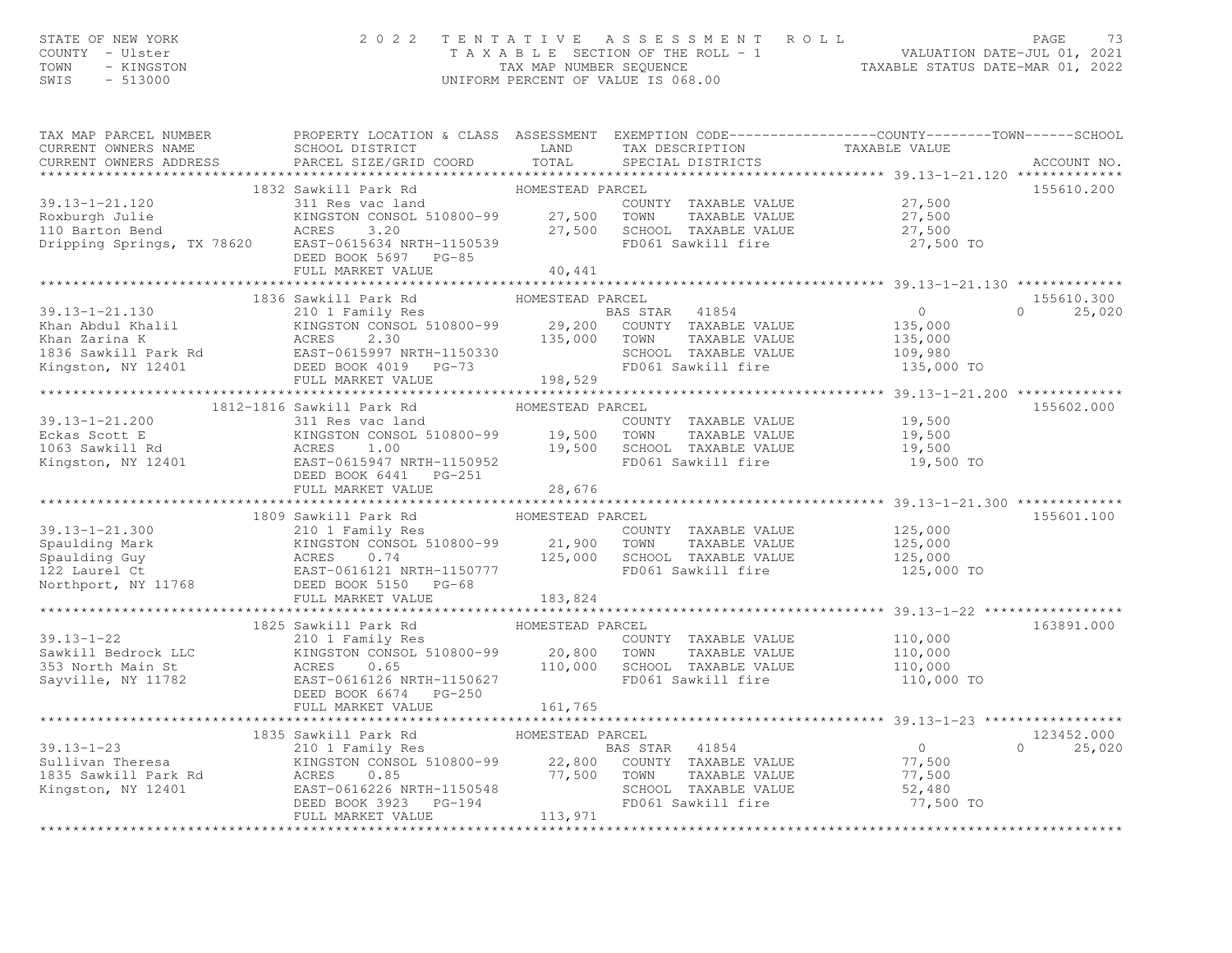## STATE OF NEW YORK CONTY - USE A Many of the Many Country - USE COUNTY - USE THE MANY ORGE THE NO 2 2 TENTATIVE ASSESSMENT ROLL PALUATION DATE–JUL 01, 2021<br>TAXABLE SECTION OF THE ROLL - 1 WALUATION DATE–JUL 01, 2021<br>TAXABLE

| TAX MAP PARCEL NUMBER<br>CURRENT OWNERS NAME<br>CURRENT OWNERS NAME SCHOOL DISTRICT LAND TAX DESCRIPTION TAXABLE VALUE<br>CURRENT OWNERS ADDRESS PARCEL SIZE/GRID COORD TOTAL SPECIAL DISTRICTS ACCOUNT NO.                             | PROPERTY LOCATION & CLASS ASSESSMENT EXEMPTION CODE----------------COUNTY-------TOWN------SCHOOL |                  |          |               |  |
|-----------------------------------------------------------------------------------------------------------------------------------------------------------------------------------------------------------------------------------------|--------------------------------------------------------------------------------------------------|------------------|----------|---------------|--|
|                                                                                                                                                                                                                                         |                                                                                                  |                  |          |               |  |
|                                                                                                                                                                                                                                         |                                                                                                  |                  |          | 133201.000    |  |
|                                                                                                                                                                                                                                         |                                                                                                  |                  |          | 9,240         |  |
|                                                                                                                                                                                                                                         |                                                                                                  |                  |          |               |  |
|                                                                                                                                                                                                                                         |                                                                                                  |                  |          |               |  |
|                                                                                                                                                                                                                                         |                                                                                                  |                  |          |               |  |
|                                                                                                                                                                                                                                         |                                                                                                  |                  |          |               |  |
|                                                                                                                                                                                                                                         |                                                                                                  |                  |          |               |  |
|                                                                                                                                                                                                                                         | 1849 Sawkill Park Rd                                                                             | HOMESTEAD PARCEL |          | 168411.000    |  |
|                                                                                                                                                                                                                                         |                                                                                                  |                  |          | 0 62,480      |  |
|                                                                                                                                                                                                                                         |                                                                                                  |                  |          |               |  |
|                                                                                                                                                                                                                                         |                                                                                                  |                  |          |               |  |
|                                                                                                                                                                                                                                         |                                                                                                  |                  |          |               |  |
|                                                                                                                                                                                                                                         |                                                                                                  |                  |          |               |  |
| 39.13-1-25.100 210 1 Family Res ENH STAR 41834 0<br>Stopczyski Vincent J KINGSTON CONSOL 510800-99 28,000 COUNTY TAXABLE VALUE<br>1849 Sawkill Park Rd ACRES 1.20 118,000 TOWN TAXABLE VALUE<br>Kingston, NY 12401 EAST-061633 NRTH-    |                                                                                                  |                  |          |               |  |
|                                                                                                                                                                                                                                         |                                                                                                  |                  |          |               |  |
|                                                                                                                                                                                                                                         | Sawkill Park Rd                                                                                  | HOMESTEAD PARCEL |          | 168411.000    |  |
|                                                                                                                                                                                                                                         |                                                                                                  |                  |          |               |  |
|                                                                                                                                                                                                                                         |                                                                                                  |                  |          |               |  |
|                                                                                                                                                                                                                                         |                                                                                                  |                  |          |               |  |
|                                                                                                                                                                                                                                         |                                                                                                  |                  | 5,000 TO |               |  |
|                                                                                                                                                                                                                                         |                                                                                                  |                  |          |               |  |
| 39.13-1-25.200 311 Brian 311 RES vac land COUNTY TAXABLE VALUE 5,000<br>1859 Sawkill Park Rd ACRES 0.25 5,000 5CHOOL TAXABLE VALUE 5,000<br>1859 Sawkill Park Rd ACRES 0.25 5,000 5CHOOL TAXABLE VALUE 5,000<br>1859 Sawkill Park Rd EA |                                                                                                  |                  |          |               |  |
| 1859 Sawkill Park Manusch (1859 Sawkill Park Res 210 1 Family Res 39.13-1-26 210 1 Family Res 31 ACRES 210 I Family Res 31 ACRES 210 I Family Res 31 ACRES 210 I Family Res 31 ACRES 210 I Family Res 31 ACRES 210 I FAMABLE V          |                                                                                                  |                  |          | 174001.000    |  |
|                                                                                                                                                                                                                                         |                                                                                                  |                  |          | $0 \t 25,020$ |  |
|                                                                                                                                                                                                                                         |                                                                                                  |                  |          |               |  |
|                                                                                                                                                                                                                                         |                                                                                                  |                  |          |               |  |
|                                                                                                                                                                                                                                         |                                                                                                  |                  |          |               |  |
|                                                                                                                                                                                                                                         |                                                                                                  |                  |          |               |  |
|                                                                                                                                                                                                                                         |                                                                                                  |                  |          |               |  |
|                                                                                                                                                                                                                                         |                                                                                                  |                  |          |               |  |
|                                                                                                                                                                                                                                         |                                                                                                  |                  |          |               |  |
|                                                                                                                                                                                                                                         |                                                                                                  |                  |          |               |  |
|                                                                                                                                                                                                                                         |                                                                                                  |                  |          |               |  |
|                                                                                                                                                                                                                                         |                                                                                                  |                  |          |               |  |
|                                                                                                                                                                                                                                         |                                                                                                  |                  |          |               |  |
|                                                                                                                                                                                                                                         |                                                                                                  |                  |          |               |  |
|                                                                                                                                                                                                                                         |                                                                                                  |                  |          |               |  |
| 1861 Samkill Park Mark 2000 (1891) 22,375 (1991)<br>MARKET VALUE 39, 1971 22, 2000 ENR STRAD PARCEL<br>ENGINEERED PARCEL<br>MARKET VALUE 30, 000 ENR STRA 41834 (22,375 15,400<br>1861 Sawkill Park Rd EAST-06163 Ningston, NY 12401 E  |                                                                                                  |                  |          |               |  |
|                                                                                                                                                                                                                                         |                                                                                                  |                  |          | 169125.000    |  |
|                                                                                                                                                                                                                                         |                                                                                                  |                  |          |               |  |
|                                                                                                                                                                                                                                         |                                                                                                  |                  |          |               |  |
|                                                                                                                                                                                                                                         |                                                                                                  |                  |          |               |  |
|                                                                                                                                                                                                                                         |                                                                                                  |                  |          |               |  |
|                                                                                                                                                                                                                                         |                                                                                                  | 125,000          |          |               |  |
|                                                                                                                                                                                                                                         | FULL MARKET VALUE                                                                                |                  |          |               |  |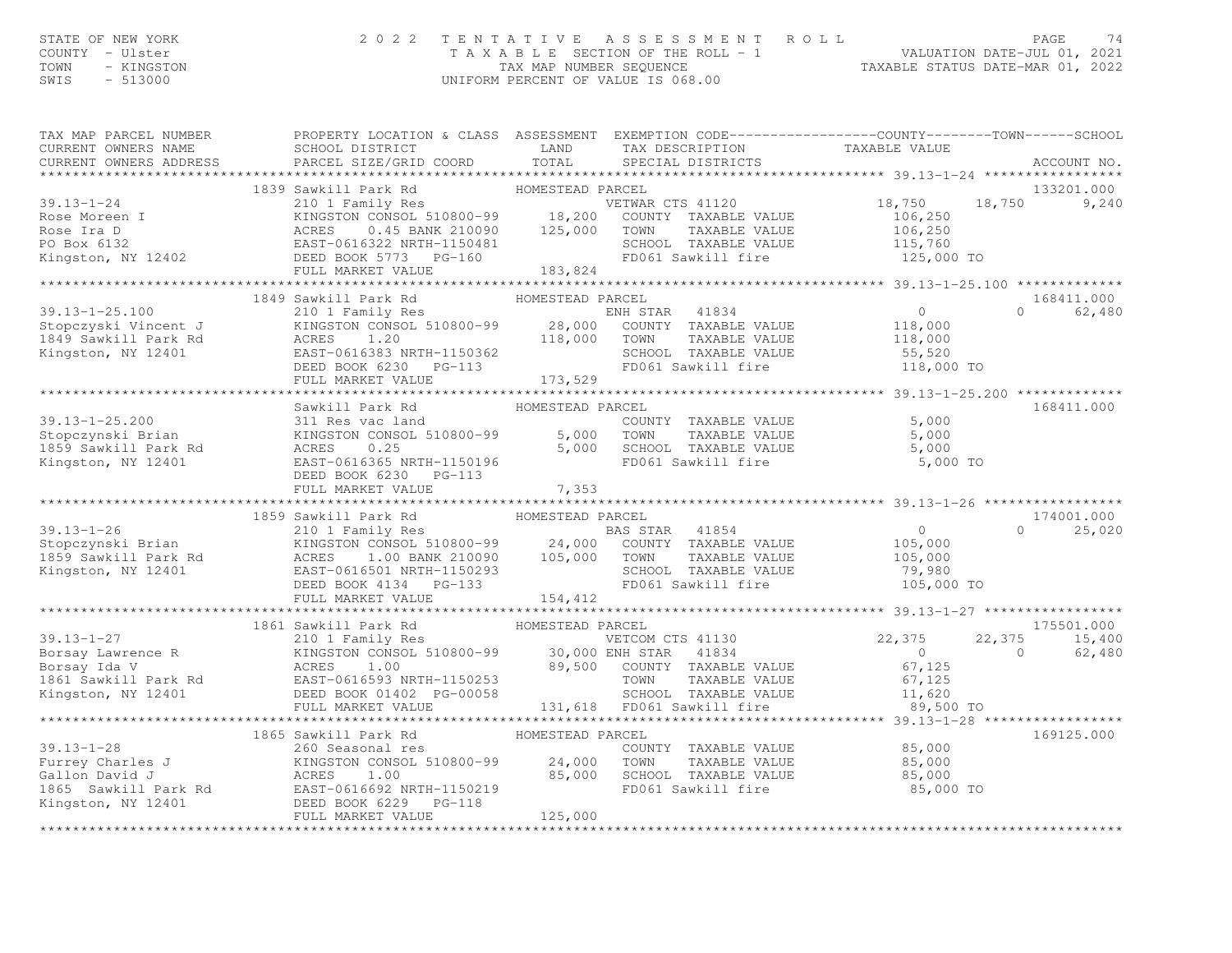### STATE OF NEW YORK CONTY - USE A MARING THE MINITION OF THE ROLL TO A SINCE THE ROLL TO A SINCE THE SECTION OF THE ROLL - 1 THAT I VE A SINCE THE SECTION OF THE ROLL - 1 TAX A B L E SECTION OF THE ROLL - 1 TAX MAP NUMBER SE

| TAX MAP PARCEL NUMBER<br>CURRENT OWNERS NAME                                                                                                                                                                                                                                                                                                                                                                                                                                                                           | SCHOOL DISTRICT LAND                                                                   |                  | PROPERTY LOCATION & CLASS ASSESSMENT EXEMPTION CODE----------------COUNTY-------TOWN------SCHOOL<br>TAX DESCRIPTION TAXABLE VALUE<br>SPECIAL DISTRICTS TAXABLE VALUE |            |                  |
|------------------------------------------------------------------------------------------------------------------------------------------------------------------------------------------------------------------------------------------------------------------------------------------------------------------------------------------------------------------------------------------------------------------------------------------------------------------------------------------------------------------------|----------------------------------------------------------------------------------------|------------------|----------------------------------------------------------------------------------------------------------------------------------------------------------------------|------------|------------------|
| $\begin{minipage}{.45\textwidth} \begin{minipage}{.45\textwidth} \begin{minipage}{.45\textwidth} \begin{minipage}{.45\textwidth} \begin{minipage}{.45\textwidth} \begin{minipage}{.45\textwidth} \begin{minipage}{.45\textwidth} \begin{minipage}{.45\textwidth} \begin{minipage}{.45\textwidth} \begin{minipage}{.45\textwidth} \begin{minipage}{.45\textwidth} \begin{minipage}{.45\textwidth} \begin{minipage}{.45\textwidth} \begin{minipage}{.45\textwidth} \begin{minipage}{.45\textwidth} \begin{minipage}{.45$ |                                                                                        |                  |                                                                                                                                                                      |            |                  |
|                                                                                                                                                                                                                                                                                                                                                                                                                                                                                                                        |                                                                                        |                  |                                                                                                                                                                      |            | 169126.000       |
|                                                                                                                                                                                                                                                                                                                                                                                                                                                                                                                        |                                                                                        |                  |                                                                                                                                                                      |            |                  |
|                                                                                                                                                                                                                                                                                                                                                                                                                                                                                                                        |                                                                                        |                  |                                                                                                                                                                      |            |                  |
|                                                                                                                                                                                                                                                                                                                                                                                                                                                                                                                        | 1025 Sawkill Rd                                                                        | HOMESTEAD PARCEL |                                                                                                                                                                      |            | 121201.000       |
| 125,000 Machado Baker<br>Machado Baker (125,000 KINGSTON CONSOL 510800-99 20,400 TONNY TAXABLE VALUE<br>Shulman Jared FRNT 102.71 DPTH 265.00 125,000 SCHOOL TAXABLE VALUE<br>TERNT 102.71 DPTH 265.00 125,000 SCHOOL TAXABLE VALUE<br>                                                                                                                                                                                                                                                                                | DEED BOOK 6682 PG-181                                                                  |                  |                                                                                                                                                                      | 125,000 TO |                  |
|                                                                                                                                                                                                                                                                                                                                                                                                                                                                                                                        | FULL MARKET VALUE                                                                      | 183,824          |                                                                                                                                                                      |            |                  |
|                                                                                                                                                                                                                                                                                                                                                                                                                                                                                                                        |                                                                                        |                  |                                                                                                                                                                      |            |                  |
|                                                                                                                                                                                                                                                                                                                                                                                                                                                                                                                        |                                                                                        |                  |                                                                                                                                                                      |            | 100221.000       |
| 1017 Sawkill Rd<br>210 1 Family Res<br>Eide Ruth K<br>Eide Ruth K<br>Eide Ruth K<br>Eide Ruth K<br>EIGEN (2,500 COUNTY TAXABLE VALUE<br>2.20 BANK 190130<br>EAST-0616980 NRTH-1150129<br>DEED BOOK 4622 PG-254<br>FULL MARKET VALUE<br>FULL MARKET V                                                                                                                                                                                                                                                                   |                                                                                        |                  |                                                                                                                                                                      |            | 25,020<br>$\cap$ |
|                                                                                                                                                                                                                                                                                                                                                                                                                                                                                                                        | FULL MARKET VALUE 180,147                                                              |                  |                                                                                                                                                                      | 122,500 TO |                  |
|                                                                                                                                                                                                                                                                                                                                                                                                                                                                                                                        |                                                                                        |                  |                                                                                                                                                                      |            |                  |
|                                                                                                                                                                                                                                                                                                                                                                                                                                                                                                                        | 1007 Sawkill Rd                                                                        | HOMESTEAD PARCEL |                                                                                                                                                                      |            | 121601.000       |
|                                                                                                                                                                                                                                                                                                                                                                                                                                                                                                                        |                                                                                        |                  |                                                                                                                                                                      |            |                  |
|                                                                                                                                                                                                                                                                                                                                                                                                                                                                                                                        |                                                                                        |                  |                                                                                                                                                                      |            |                  |
|                                                                                                                                                                                                                                                                                                                                                                                                                                                                                                                        |                                                                                        |                  |                                                                                                                                                                      |            |                  |
| 39.13-1-35 210 1 Family Res<br>Lauterbach David R<br>Lauterbach Eric P<br>COUNTY TAXABLE VALUE<br>COUNTY TAXABLE VALUE<br>COUNTY TAXABLE VALUE<br>COUNTY TAXABLE VALUE<br>COUNTY TAXABLE VALUE<br>COUNTY TAXABLE VALUE<br>COUNTY TAXABLE VALUE<br>                                                                                                                                                                                                                                                                     | 1005 Sawkill Rd                                                                        |                  |                                                                                                                                                                      |            | 139201.900       |
|                                                                                                                                                                                                                                                                                                                                                                                                                                                                                                                        |                                                                                        |                  |                                                                                                                                                                      |            |                  |
|                                                                                                                                                                                                                                                                                                                                                                                                                                                                                                                        |                                                                                        |                  |                                                                                                                                                                      |            |                  |
| 39.13-2-1<br>Ferber Jeffrey D<br>Terber Jeffrey D<br>SIA Rural vac<10<br>XINGSTON CONSOL 510800-99<br>25<br>Marlborough, MA 01752<br>EAST-0616248 NRTH-1153047<br>EAST-0616248 NRTH-1153047<br>EAST-0616248 NRTH-1153047                                                                                                                                                                                                                                                                                               | Sawkill Rd<br>314 Rural vac<10       HOMESTEAD PARCEL<br>COUN<br>DEED BOOK 5007 PG-255 |                  | COUNTY TAXABLE VALUE 3,500<br>3,500 TOWN TAXABLE VALUE 3,500<br>3,500 SCHOOL TAXABLE VALUE 3,500<br>FD061 Sawkill fire 3,500                                         | 3,500 TO   | 124501.000       |
|                                                                                                                                                                                                                                                                                                                                                                                                                                                                                                                        | FULL MARKET VALUE                                                                      | 5,147            |                                                                                                                                                                      |            |                  |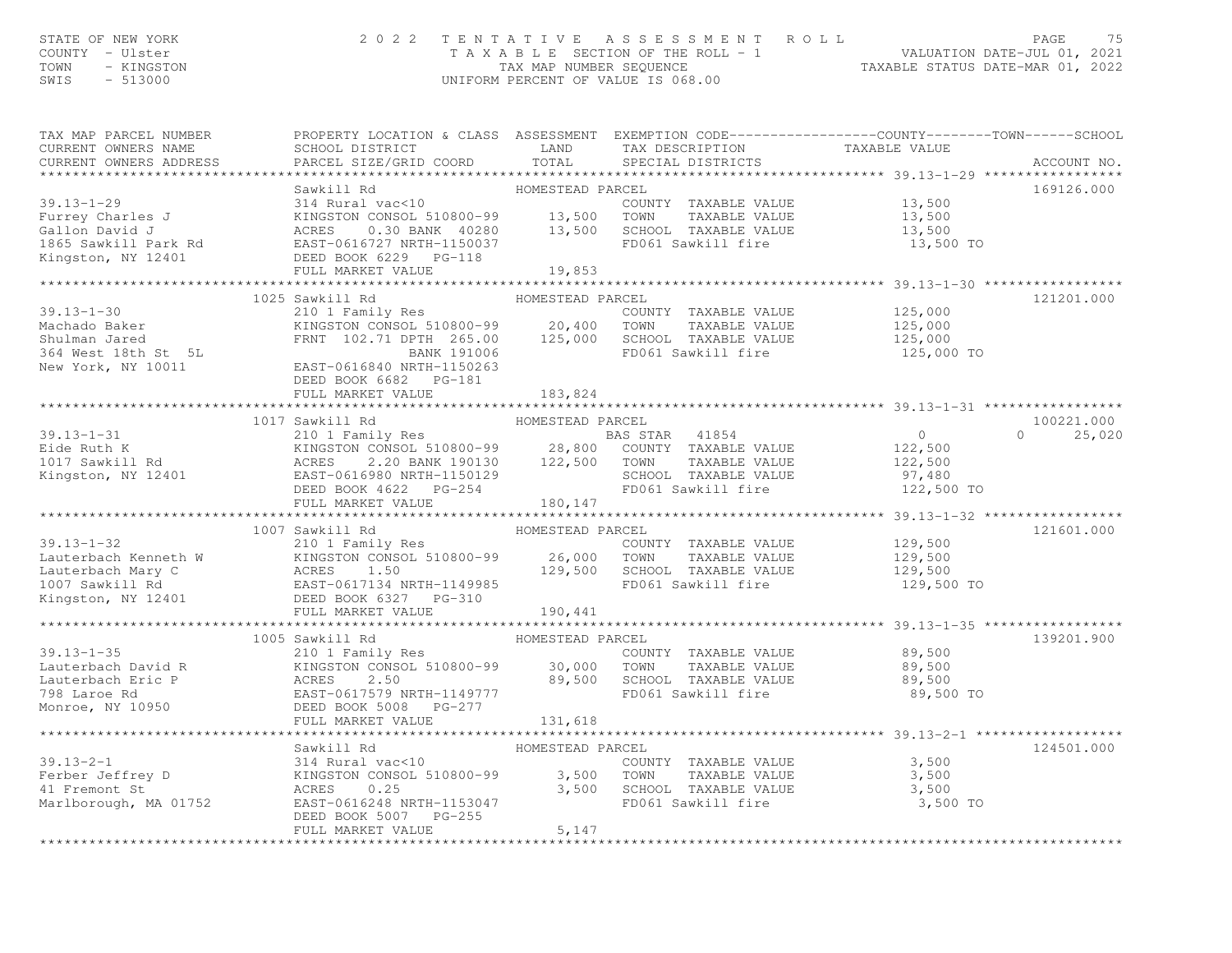### STATE OF NEW YORK CONTY - USE A MARING THE MINITION OF THE ROLL TO A SINCE THE ROLL TO A SINCE THE SECTION OF THE ROLL - 1 TAX A B L E SECTION OF THE ROLL - 1 TAX MAP NUMBER SEQUENCE THE ROLL - 1 TAX MAP NUMBER SEQUENCE TH

| TAX MAP PARCEL NUMBER<br>CURRENT OWNERS NAME<br>CURRENT OWNERS ADDRESS                                                                                                                                                                                 | PROPERTY LOCATION & CLASS ASSESSMENT EXEMPTION CODE----------------COUNTY-------TOWN-----SCHOOL<br>SCHOOL DISTRICT LAND<br>PARCEL SIZE/GRID COORD                                                                                                                  | TOTAL                       | TAX DESCRIPTION TAXABLE VALUE SPECIAL DISTRICTS                                              |                     | ACCOUNT NO. |
|--------------------------------------------------------------------------------------------------------------------------------------------------------------------------------------------------------------------------------------------------------|--------------------------------------------------------------------------------------------------------------------------------------------------------------------------------------------------------------------------------------------------------------------|-----------------------------|----------------------------------------------------------------------------------------------|---------------------|-------------|
| 39.13-2-2<br>Alonso Carlos J<br>Lubell Anne E<br>464 Riverside Dr Apt 122<br>New York, NY 10027<br>COLL MARKET VALUE<br>COLL MARKET VALUE<br>COLL MARKET VALUE<br>COLL MARKET VALUE<br>COLL MARKET VALUE<br>COLL MARKET VALUE<br>COLL MARKET VALUE<br> |                                                                                                                                                                                                                                                                    |                             |                                                                                              |                     | 116001.000  |
|                                                                                                                                                                                                                                                        | 1098 Sawkill Rd                                                                                                                                                                                                                                                    | HOMESTEAD PARCEL            |                                                                                              |                     | 120001.000  |
| 1098 Sawkill Rd<br>270 Mfg housing<br>270 Mfg housing<br>29.13-2-4 270 Mfg housing<br>29.13-2-4 270 Mfg housing<br>29.13-2-4 250 24,700 AGED-C S 41805 47,250 47,250 0 47,250<br>29.30 24,500 COUNTY TAXABLE VALUE 47,250 47,250 47,250<br>2           | ACRES 2.30<br>EAST-0616409 NRTH-1151680<br>DEED BOOK 61,425<br>DEED BOOK 61,566 CHOOL TAXABLE VALUE 47,250<br>PEED BOOK 6156 CHOOL SAWKill fire 94,500 TO<br>FULL MARKET VALUE 138,971                                                                             |                             |                                                                                              |                     |             |
|                                                                                                                                                                                                                                                        |                                                                                                                                                                                                                                                                    |                             |                                                                                              |                     |             |
|                                                                                                                                                                                                                                                        |                                                                                                                                                                                                                                                                    |                             |                                                                                              |                     | 108441.000  |
|                                                                                                                                                                                                                                                        |                                                                                                                                                                                                                                                                    |                             |                                                                                              |                     |             |
| 39.13-2-6<br>39.13-2-6<br>Halwick Corey S<br>210 1 Family Res<br>210 ICRES 0.50<br>220981.000<br>220981.000<br>220981.000<br>220981.000<br>23.000 215,000 TOWN TAXABLE VALUE<br>25,000 SCHOOL TAXABLE VALUE<br>25,000 EDED BOOK 01404 PG-00987<br>22.0 | Sawkill Rd                                                                                                                                                                                                                                                         | HOMESTEAD PARCEL            |                                                                                              |                     | 120981.000  |
|                                                                                                                                                                                                                                                        |                                                                                                                                                                                                                                                                    |                             |                                                                                              |                     |             |
| $39.13 - 2 - 8$                                                                                                                                                                                                                                        | DEED BOOK 2592 PG-102                                                                                                                                                                                                                                              |                             | COUNTY TAXABLE VALUE 97,500<br>TAXABLE VALUE<br>TAXABLE VALUE 97,500<br>TAXABLE VALUE 97,500 |                     | 150651.000  |
|                                                                                                                                                                                                                                                        | FULL MARKET VALUE                                                                                                                                                                                                                                                  | 143,382                     |                                                                                              |                     |             |
| $39.13 - 2 - 9$<br>Shilensky Wendy Ann<br>PO Box 457<br>Posl<br>Roslyn Heights, NY 11577                                                                                                                                                               | Sawkill Rd<br>SAWAILI NOW HOMESIEAD PARCE<br>210 1 Family Res<br>KINGSTON CONSOL 510800-99<br>216 18,400 TOWN TAXABLE VALUE<br>ACRES 0.46 74,600 SCHOOL TAXABLE VALUE<br>EAST-0616425 NRTH-1151294 FD061 Sawkill fire<br>DEED BOOK 2592 PG-98<br>FULL MARKET VALUE | HOMESTEAD PARCEL<br>109,706 | COUNTY TAXABLE VALUE 74,600<br>TOWN TAXABLE VALUE 74,600                                     | 74,600<br>74,600 TO | 167201.000  |
|                                                                                                                                                                                                                                                        |                                                                                                                                                                                                                                                                    |                             |                                                                                              |                     |             |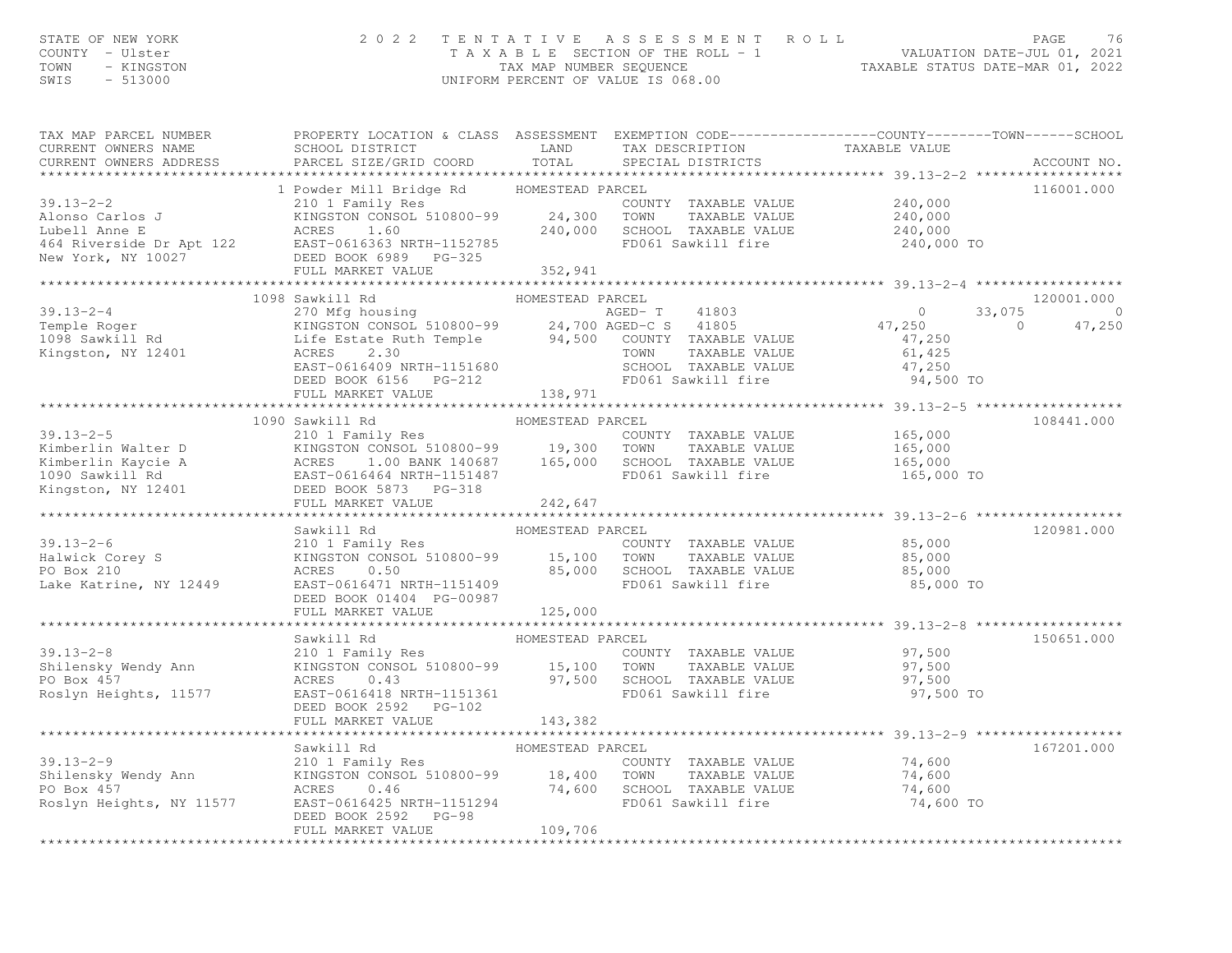### STATE OF NEW YORK PAGE 77<br>COUNTY - Ulster (2008) TAXABLE SECTION OF THE ROLL - 1 (NALUATION DATE-JUL 01, 2021<br>TAXABLE SECTION OF THE ROLL - 1 (NALUATION DATE-JUL 01, 2021<br>SWIS - 513000 (INTFORM PERCENT OF VALUE TS 068.00)

| TAX MAP PARCEL NUMBER                                                                                                                                                                                                                                    | PROPERTY LOCATION & CLASS ASSESSMENT EXEMPTION CODE----------------COUNTY-------TOWN------SCHOOL |         |  |            |
|----------------------------------------------------------------------------------------------------------------------------------------------------------------------------------------------------------------------------------------------------------|--------------------------------------------------------------------------------------------------|---------|--|------------|
| 39.13-2-10<br>39.13-2-10<br>39.13-2-10<br>210 1 Family Res<br>ENIGSTON CONSOL 510800-99<br>210 1 Family Res<br>ENIGSTON CONSOL 510800-99<br>210 1 Family Res<br>210 1 Family Res<br>210 1 Family Res<br>210 1 Family Res<br>210 1 Family Res<br>210 1    | FULL MARKET VALUE                                                                                | 172,794 |  | 123321.000 |
|                                                                                                                                                                                                                                                          |                                                                                                  |         |  |            |
| 1072 Sawkill Rd<br>2101 Family Res<br>HOMESTEAD PARCEL<br>2101 Family Res<br>2101 Family Res<br>2101 Family Res<br>2101 Family Res<br>2101 Family Res<br>2101 Family Res<br>215,100 COUNTY TAXABLE VALUE<br>27,500 0 25,020<br>25,020<br>25,020<br>27,50 |                                                                                                  |         |  |            |
|                                                                                                                                                                                                                                                          |                                                                                                  |         |  |            |
|                                                                                                                                                                                                                                                          |                                                                                                  |         |  |            |
|                                                                                                                                                                                                                                                          | HOMESTEAD PARCEL                                                                                 |         |  | 136801.000 |
|                                                                                                                                                                                                                                                          |                                                                                                  |         |  |            |
|                                                                                                                                                                                                                                                          |                                                                                                  |         |  |            |
| 1020 17803.100<br>39.13-2-13.100 1020 1020 1030 168 100 105 10800-99<br>26.500 28.500 52,500 52,500 52,500 52,500 52,500 52,500 52,500 52,500 52,500 52,500 52,500 52,500 52,500 117803.100<br>200 28.700 25,700 COUNTY TAXABLE VALU                     |                                                                                                  |         |  |            |
|                                                                                                                                                                                                                                                          |                                                                                                  |         |  |            |
| 39.13-2-13.200<br>Fraker Stewart 312 Vac w/imprv<br>Fraker Stewart KINGSTON CONSOL 510800-99 15,400 TOWN TAXABLE VALUE 22,500<br>992 Sawkill Rd FRNT 117.30 DPTH 321.80 22,500 SCHOOL TAXABLE VALUE 22,500<br>Kingston, NY 12401 RAST                    | EAST-0617642 NRTH-1150051<br>DEED BOOK 01534 PG-00768<br>FULL MARKET VALUE                       | 33,088  |  | 117803.200 |
|                                                                                                                                                                                                                                                          |                                                                                                  |         |  |            |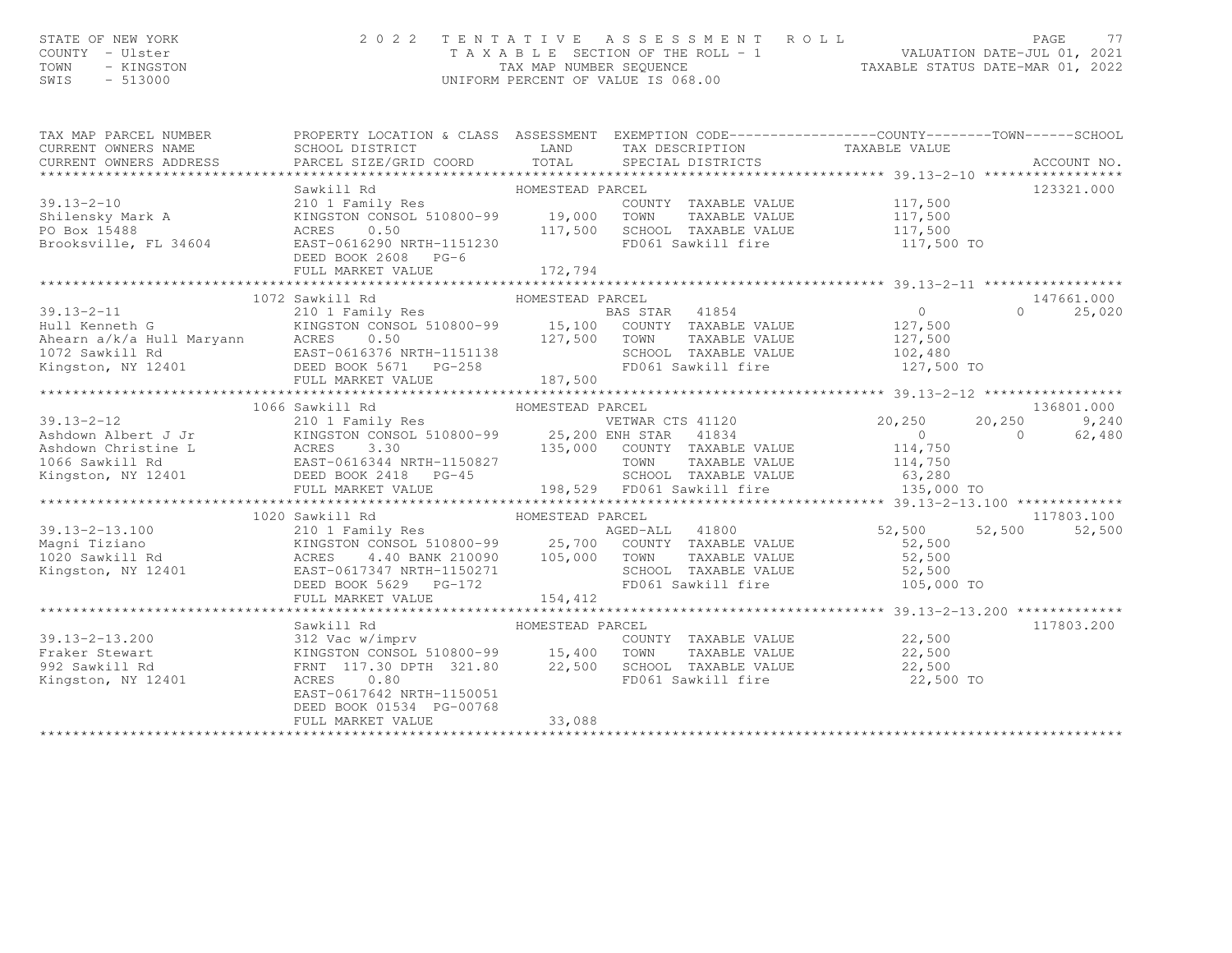STATE OF NEW YORK CONTY - USE A Many of the Many Country - USE PAGE 78<br>COUNTY - Ulster COUNTY - USER MANY MAP NUMBER SEQUENCE TO A X A B L E SECTION OF THE ROLL - 1 WALUATION DATE-JUL 01, 2021<br>TAX A B L E SECTION OF THE RO TAX MAP PARCEL NUMBER PROPERTY LOCATION & CLASS ASSESSMENT EXEMPTION CODE------------------COUNTY--------TOWN------SCHOOL CURRENT OWNERS NAME SCHOOL DISTRICT LAND TAX DESCRIPTION TAXABLE VALUE CURRENT OWNERS ADDRESS PARCEL SIZE/GRID COORD TOTAL SPECIAL DISTRICTS ACCOUNT NO. \*\*\*\*\*\*\*\*\*\*\*\*\*\*\*\*\*\*\*\*\*\*\*\*\*\*\*\*\*\*\*\*\*\*\*\*\*\*\*\*\*\*\*\*\*\*\*\*\*\*\*\*\*\*\*\*\*\*\*\*\*\*\*\*\*\*\*\*\*\*\*\*\*\*\*\*\*\*\*\*\*\*\*\*\*\*\*\*\*\*\*\*\*\*\*\*\*\*\*\*\*\*\* 39.13-2-14 \*\*\*\*\*\*\*\*\*\*\*\*\*\*\*\*\*100801.000 992 Sawkill Rd HOMESTEAD PARCEL 100801.000 $0 \t 25,020$ 39.13-2-14 210 1 Family Res BAS STAR 41854 0 0 25,020Fraker Stewart KINGSTON CONSOL 510800-99 17,600 COUNTY TAXABLE VALUE 127,500 992 Sawkill Rd ACRES 0.83 127,500 TOWN TAXABLE VALUE 127,500 Kingston, NY 12401 EAST-0617739 NRTH-1149980 SCHOOL TAXABLE VALUE 102,480 DEED BOOK 01366 PG-00599 FD061 Sawkill fire 127,500 TO FULL MARKET VALUE 187,500 \*\*\*\*\*\*\*\*\*\*\*\*\*\*\*\*\*\*\*\*\*\*\*\*\*\*\*\*\*\*\*\*\*\*\*\*\*\*\*\*\*\*\*\*\*\*\*\*\*\*\*\*\*\*\*\*\*\*\*\*\*\*\*\*\*\*\*\*\*\*\*\*\*\*\*\*\*\*\*\*\*\*\*\*\*\*\*\*\*\*\*\*\*\*\*\*\*\*\*\*\*\*\* 39.13-2-15 \*\*\*\*\*\*\*\*\*\*\*\*\*\*\*\*\*140801.000 986 Sawkill Rd HOMESTEAD PARCEL 140801.00039.13-2-15 210 1 Family Res COUNTY TAXABLE VALUE 145,000 Carey Timothy KINGSTON CONSOL 510800-99 20,500 TOWN TAXABLE VALUE 145,000 Zananski Tiffany ACRES 1.20 BANK 80496 145,000 SCHOOL TAXABLE VALUE 145,000 986 Sawkill Rd EAST-0617860 NRTH-1149926 FD061 Sawkill fire 145,000 TO Kingston, NY 12401 DEED BOOK 6074 PG-298 FULL MARKET VALUE 213,235

 \*\*\*\*\*\*\*\*\*\*\*\*\*\*\*\*\*\*\*\*\*\*\*\*\*\*\*\*\*\*\*\*\*\*\*\*\*\*\*\*\*\*\*\*\*\*\*\*\*\*\*\*\*\*\*\*\*\*\*\*\*\*\*\*\*\*\*\*\*\*\*\*\*\*\*\*\*\*\*\*\*\*\*\*\*\*\*\*\*\*\*\*\*\*\*\*\*\*\*\*\*\*\* 39.13-2-16 \*\*\*\*\*\*\*\*\*\*\*\*\*\*\*\*\*144021.000 960 Sawkill Rd HOMESTEAD PARCEL 144021.000 $0 \t\t 62,480$ 39.13-2-16 210 1 Family Res ENH STAR 41834 0 0 62,480Duffy Rosemarie KINGSTON CONSOL 510800-99 24,400 COUNTY TAXABLE VALUE 125,000 Duffy Chad Life Estate Rosemarie 125,000 TOWN TAXABLE VALUE 125,000 960 Sawkill Rd Duffy SCHOOL TAXABLE VALUE 62,520 Kingston, NY 12401 ACRES 1.80 BANK 210090 FD061 Sawkill fire 125,000 TO EAST-0618006 NRTH-1149799DEED BOOK 6042 PG-110<br>Fiile Market Value FULL MARKET VALUE 183,824 Sawkill Rd HOMESTEAD PARCEL 132001.000\*\*\*\*\*\*\*\*\*\*\*\*\*\*\*\*\*\*\*\*\*\*\*\*\*\*\*\*\*\*\*\*\*\*\*\*\*\*\*\*\*\*\*\*\*\*\*\*\*\*\*\*\*\*\*\*\*\*\*\*\*\*\*\*\*\*\*\*\*\*\*\*\*\*\*\*\*\*\*\*\*\*\*\*\*\*\*\*\*\*\*\*\*\*\*\*\*\*\*\*\*\*\* 39.13-2-17 \*\*\*\*\*\*\*\*\*\*\*\*\*\*\*\*\*132001.000 39.13-2-17 314 Rural vac<10 COUNTY TAXABLE VALUE 27,500 Duffy Rosemarie KINGSTON CONSOL 510800-99 27,500 TOWN TAXABLE VALUE 27,500 Duffy Chad Life Estate Rosemarie 27,500 SCHOOL TAXABLE VALUE 27,500 960 Sawkill Rd Duffy FD061 Sawkill fire 27,500 TOKingston, NY 12401 ACRES 1.00 EAST-0618122 NRTH-1149684 DEED BOOK 6042 PG-110 FULL MARKET VALUE 40,441 \*\*\*\*\*\*\*\*\*\*\*\*\*\*\*\*\*\*\*\*\*\*\*\*\*\*\*\*\*\*\*\*\*\*\*\*\*\*\*\*\*\*\*\*\*\*\*\*\*\*\*\*\*\*\*\*\*\*\*\*\*\*\*\*\*\*\*\*\*\*\*\*\*\*\*\*\*\*\*\*\*\*\*\*\*\*\*\*\*\*\*\*\*\*\*\*\*\*\*\*\*\*\* 39.13-2-18.100 \*\*\*\*\*\*\*\*\*\*\*\*\*122001.100 Sawkill Rd NON-HOMESTEAD PARCEL 122001.10039.13-2-18.100 910 Priv forest COUNTY TAXABLE VALUE 20,000 Duffy John P KINGSTON CONSOL 510800-99 20,000 TOWN TAXABLE VALUE 20,000 Duffy Pearl J ACRES 14.10 20,000 SCHOOL TAXABLE VALUE 20,000 Attn: Ronald Reynolds EAST-0617446 NRTH-1150775 FD061 Sawkill fire 20,000 TO949 Sawkill Rd DEED BOOK 01644 PG-00326 Kingston, NY 12401 FULL MARKET VALUE 29,412\*\*\*\*\*\*\*\*\*\*\*\*\*\*\*\*\*\*\*\*\*\*\*\*\*\*\*\*\*\*\*\*\*\*\*\*\*\*\*\*\*\*\*\*\*\*\*\*\*\*\*\*\*\*\*\*\*\*\*\*\*\*\*\*\*\*\*\*\*\*\*\*\*\*\*\*\*\*\*\*\*\*\*\*\*\*\*\*\*\*\*\*\*\*\*\*\*\*\*\*\*\*\*\*\*\*\*\*\*\*\*\*\*\*\*\*\*\*\*\*\*\*\*\*\*\*\*\*\*\*\*\*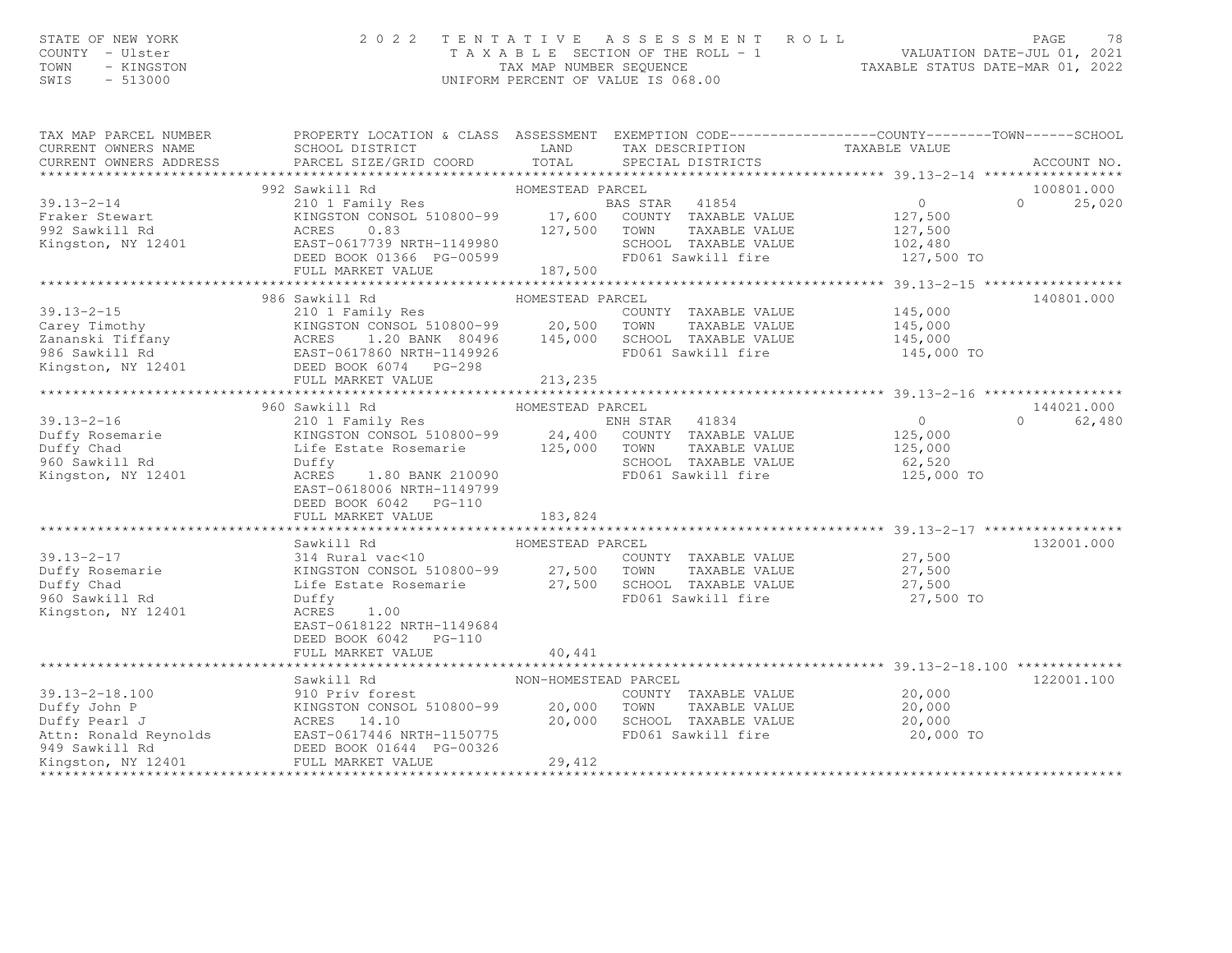## STATE OF NEW YORK PAGE 79<br>COUNTY - Ulster (2008) TAXABLE SECTION OF THE ROLL - 1 (NALUATION DATE-JUL 01, 2021<br>TAXABLE SECTION OF THE ROLL - 1 (NALUATION DATE-JUL 01, 2021<br>SWIS - 513000 (INTFORM PERCENT OF VALUE TS 068.00)

| TAX MAP PARCEL NUMBER<br>CURRENT OWNERS NAME<br>CURRENT OWNERS ADDRESS                                                                                                                                                                                                                                  | SCHOOL DISTRICT<br>PARCEL SIZE/GRID COORD TOTAL                                                                                                                                                    | LAND                                               | TAX DESCRIPTION TAXABLE VALUE<br>SPECIAL DISTRICTS                                                                                | PROPERTY LOCATION & CLASS ASSESSMENT EXEMPTION CODE----------------COUNTY-------TOWN-----SCHOOL<br>ACCOUNT NO. |
|---------------------------------------------------------------------------------------------------------------------------------------------------------------------------------------------------------------------------------------------------------------------------------------------------------|----------------------------------------------------------------------------------------------------------------------------------------------------------------------------------------------------|----------------------------------------------------|-----------------------------------------------------------------------------------------------------------------------------------|----------------------------------------------------------------------------------------------------------------|
| $39.13 - 2 - 18.200$<br>Goldpaugh William E<br>946 Sawkill Rd<br>Kingston, NY 12401                                                                                                                                                                                                                     | Sawkill Rd<br>910 Priv forest<br>E SINGSTON CONSOL 510800-99<br>KINGSTON CONSOL 510800-99<br>ACRES 14.10 BANK 140687<br>EAST-0618086 NRTH-1150471<br>DEED BOOK 01735 PG-00083<br>FULL MARKET VALUE | NON-HOMESTEAD PARCEL<br>20,000<br>20,000<br>29,412 | COUNTY TAXABLE VALUE<br>TAXABLE VALUE<br>TOWN<br>SCHOOL TAXABLE VALUE<br>FD061 Sawkill fire                                       | 122001.200<br>20,000<br>20,000<br>20,000<br>20,000 TO                                                          |
| $39.13 - 2 - 19$<br>Violet Henry R<br>Michael Henry R<br>McCarthy Richard G<br>4 Sandy Hollow Ln<br>Port Washington, NY 11050 DEED BOOK 4341 PG-97                                                                                                                                                      | off Sawkill Rd<br>910 Priv forest                                                                                                                                                                  | NON-HOMESTEAD PARCEL                               | COUNTY TAXABLE VALUE 17,500<br>TOWN<br>SCHOOL TAXABLE VALUE 17,500<br>FD061 Sawkill fire 17,500                                   | 142601.000<br>TAXABLE VALUE 17,500<br>17,500 TO                                                                |
|                                                                                                                                                                                                                                                                                                         | 1130 Sawkill Rd                                                                                                                                                                                    | HOMESTEAD PARCEL                                   |                                                                                                                                   | 103601.999                                                                                                     |
| 39.13-2-20<br>Storrs Timothy<br>ERS 210 1 Family Res<br>ERS 6.20 BANK 210090<br>ERS 6.20 BANK 210090<br>2130 Sawkill Rd<br>ERST-0616347 NRTH-1152241<br>ERST-0616347 NRTH-1152241<br>ERST-061 SCHOOL TAXABLE VALUE<br>ERST-061 SCHOOL TAXABLE VA                                                        | FULL MARKET VALUE                                                                                                                                                                                  | 198,529                                            |                                                                                                                                   | $\Omega$<br>25,020<br>135,000 TO                                                                               |
|                                                                                                                                                                                                                                                                                                         |                                                                                                                                                                                                    |                                                    |                                                                                                                                   |                                                                                                                |
| $39.13 - 3 - 3.100$<br>Pisciotta Rebecca<br>Burt Kyle<br>Burt Kyle<br>956 Sawkill Rd<br>956 Sawkill Rd<br>956 Sawkill Rd<br>956 Sawkill Rd<br>956 Sawkill Rd<br>956 Sawkill Rd<br>956 Sawkill Rd<br>956 Sawkill Rd<br>956 Sawkill Rd<br>956 Sawkill Rd<br>956 Sawkill Rd<br>956 S<br>Kingston, NY 12401 | 956 Sawkill Rd<br>ACRES<br>1.90 BANK 210090<br>EAST-0618286 NRTH-1149611<br>DEED BOOK 6295 PG-278                                                                                                  | HOMESTEAD PARCEL                                   | COUNTY TAXABLE VALUE 145,000<br>TOWN<br>SCHOOL TAXABLE VALUE 145,000<br>FD061 Sawkill fire                                        | 144401.100<br>TAXABLE VALUE 145,000<br>145,000 TO                                                              |
|                                                                                                                                                                                                                                                                                                         | FULL MARKET VALUE                                                                                                                                                                                  | 213,235                                            |                                                                                                                                   |                                                                                                                |
|                                                                                                                                                                                                                                                                                                         | 952 Sawkill Rd                                                                                                                                                                                     | HOMESTEAD PARCEL                                   |                                                                                                                                   | 103001.000                                                                                                     |
| $39.13 - 3 - 4$                                                                                                                                                                                                                                                                                         | 210 1 Family Res<br>DEED BOOK 3425 PG-331<br>FULL MARKET VALUE                                                                                                                                     | 161,765                                            | COUNTY TAXABLE VALUE 110,000<br>TOWN TAXABLE VALUE 110,000<br>TAXABLE VALUE<br>SCHOOL TAXABLE VALUE 110,000<br>FD061 Sawkill fire | 110,000 TO                                                                                                     |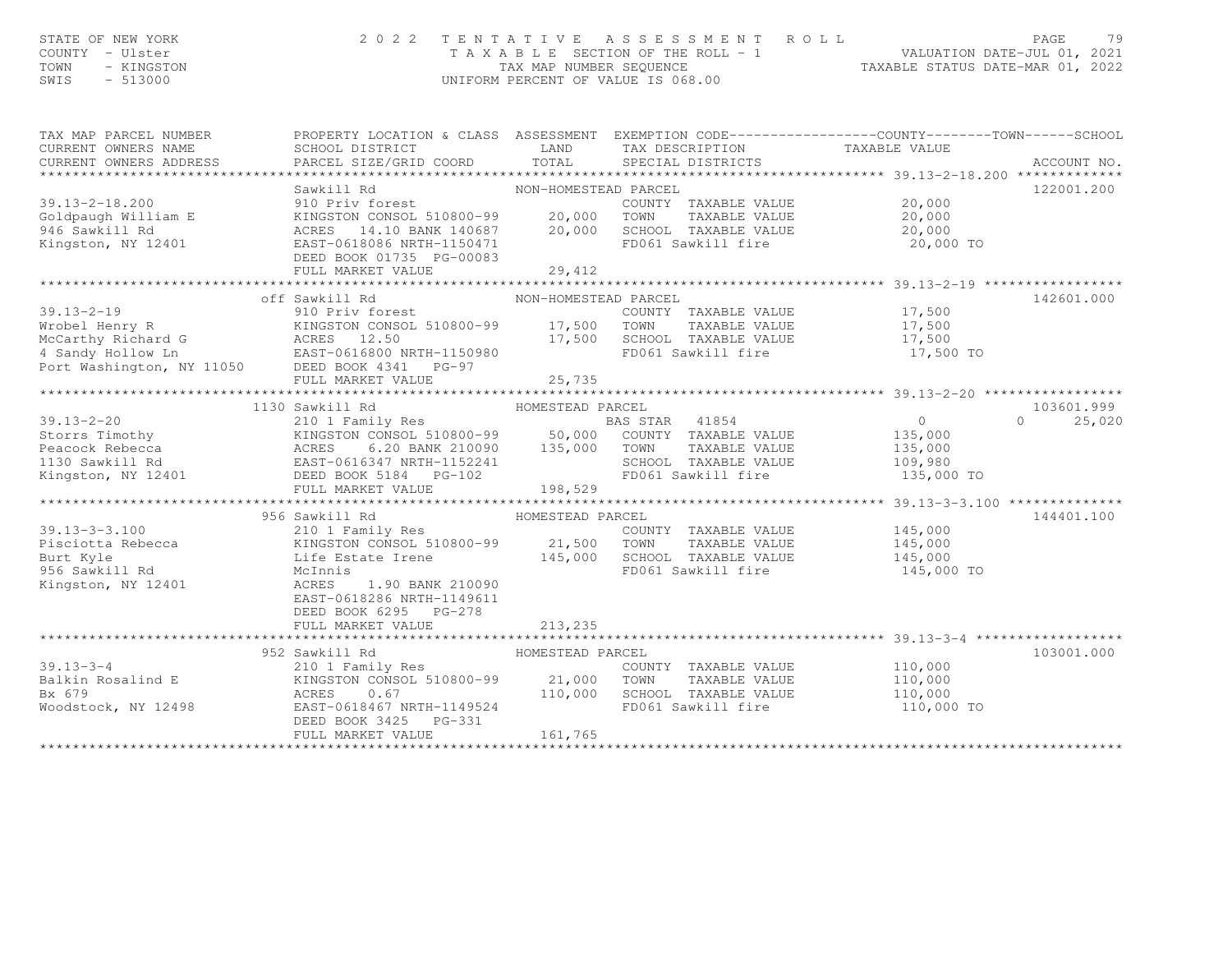## STATE OF NEW YORK UNIVE 2022 TENTATIVE ASSESSMENT ROLL PALUATION DATE–JUL 01, 2021<br>COUNTY - Ulster University of the SECTION OF THE ROLL - 1 WALUATION DATE–JUL 01, 2021<br>TAX ABLE SECTION OF THE ROLL - 1 TAX ABLE SEQUENCE AS

| TAX MAP PARCEL NUMBER<br>CURRENT OWNERS NAME<br>CURRENT OWNERS ADDRESS                                                  | PROPERTY LOCATION & CLASS ASSESSMENT EXEMPTION CODE----------------COUNTY-------TOWN------SCHOOL<br>SCHOOL DISTRICT<br>PARCEL SIZE/GRID COORD TOTAL                                                                                                                                                                                                          | LAND                        | TAX DESCRIPTION TAXABLE VALUE SPECIAL DISTRICTS              |                                                 |          | ACCOUNT NO.          |
|-------------------------------------------------------------------------------------------------------------------------|--------------------------------------------------------------------------------------------------------------------------------------------------------------------------------------------------------------------------------------------------------------------------------------------------------------------------------------------------------------|-----------------------------|--------------------------------------------------------------|-------------------------------------------------|----------|----------------------|
|                                                                                                                         |                                                                                                                                                                                                                                                                                                                                                              |                             |                                                              |                                                 |          |                      |
|                                                                                                                         | 946 Sawkill Rd<br>39.13-3-5 210 1 Family Res<br>Goldpaugh William E KINGSTON CONSOL 510800-99 17,400 COUNTY TAXABLE VALUE<br>946 Sawkill Rd ACRES 0.40 BANK 140687 89,500 TOWN TAXABLE VALUE 89,500<br>89,500 TOWN TAXABLE VALUE 89,500 RNABLE VALUE 8<br>FULL MARKET VALUE                                                                                  | HOMESTEAD PARCEL<br>131,618 |                                                              | 89,500 TO                                       | $\Omega$ | 128401.000<br>25,020 |
|                                                                                                                         | 944 Sawkill Rd                                                                                                                                                                                                                                                                                                                                               | HOMESTEAD PARCEL            |                                                              |                                                 |          | 144201.000           |
|                                                                                                                         | $\begin{tabular}{lllllllllllll} \textbf{39.13--3--6} & \textbf{39.13--3--6} & \textbf{39.13--3--6} & \textbf{39.13--3--6} & \textbf{39.13--3--6} & \textbf{39.13--3--6} & \textbf{39.13--3--6} & \textbf{39.13--3--6} & \textbf{39.13--3--6} & \textbf{39.13--3--7} & \textbf{39.13--3--7} & \textbf{39.13--3--7} & \textbf{39.13--3--7} & \textbf{39.13--3$ |                             |                                                              |                                                 |          |                      |
|                                                                                                                         | 940 Sawkill Rd                                                                                                                                                                                                                                                                                                                                               | HOMESTEAD PARCEL            |                                                              |                                                 |          | 110601.000           |
|                                                                                                                         | FULL MARKET VALUE                                                                                                                                                                                                                                                                                                                                            | 139,706                     |                                                              | 95,000 TO                                       |          |                      |
|                                                                                                                         |                                                                                                                                                                                                                                                                                                                                                              |                             |                                                              |                                                 |          |                      |
|                                                                                                                         | 936 Sawkill Rd<br>FULL MARKET VALUE                                                                                                                                                                                                                                                                                                                          | 95,588                      |                                                              |                                                 |          | 145601.000           |
|                                                                                                                         | 932 Sawkill Rd                                                                                                                                                                                                                                                                                                                                               |                             |                                                              |                                                 |          | 169115.000           |
| $39.13 - 3 - 9$                                                                                                         |                                                                                                                                                                                                                                                                                                                                                              |                             | BAS STAR 41854                                               | $\overline{a}$<br>132,500 TO                    | $\cap$   | 25,020               |
|                                                                                                                         | FULL MARKET VALUE                                                                                                                                                                                                                                                                                                                                            | 194,853                     |                                                              |                                                 |          |                      |
| $39.13 - 3 - 13.100$<br>210 1<br>210 1<br>KINGS:<br>2402<br>2002<br>Hall Matthew C<br>PO Box 1040<br>Kingston, NY 12402 | 878 Sawkill Rd<br>KINGSTON CONSOL 510800-99 11,400 COUNTY TAXABLE VALUE 85,000<br>ACRES 0.18 BANK 160210 85,000 TOWN TAXABLE VALUE 85,000<br>EAST-0619508 NRTH-1148694<br>DEED BOOK 5262<br>PG-287<br>FULL MARKET VALUE                                                                                                                                      | HOMESTEAD PARCEL<br>125,000 | BAS STAR 41854<br>SCHOOL TAXABLE VALUE<br>FD061 Sawkill fire | $\overline{0}$<br>85,000<br>59,980<br>85,000 TO | $\cap$   | 134201.100<br>25,020 |

\*\*\*\*\*\*\*\*\*\*\*\*\*\*\*\*\*\*\*\*\*\*\*\*\*\*\*\*\*\*\*\*\*\*\*\*\*\*\*\*\*\*\*\*\*\*\*\*\*\*\*\*\*\*\*\*\*\*\*\*\*\*\*\*\*\*\*\*\*\*\*\*\*\*\*\*\*\*\*\*\*\*\*\*\*\*\*\*\*\*\*\*\*\*\*\*\*\*\*\*\*\*\*\*\*\*\*\*\*\*\*\*\*\*\*\*\*\*\*\*\*\*\*\*\*\*\*\*\*\*\*\*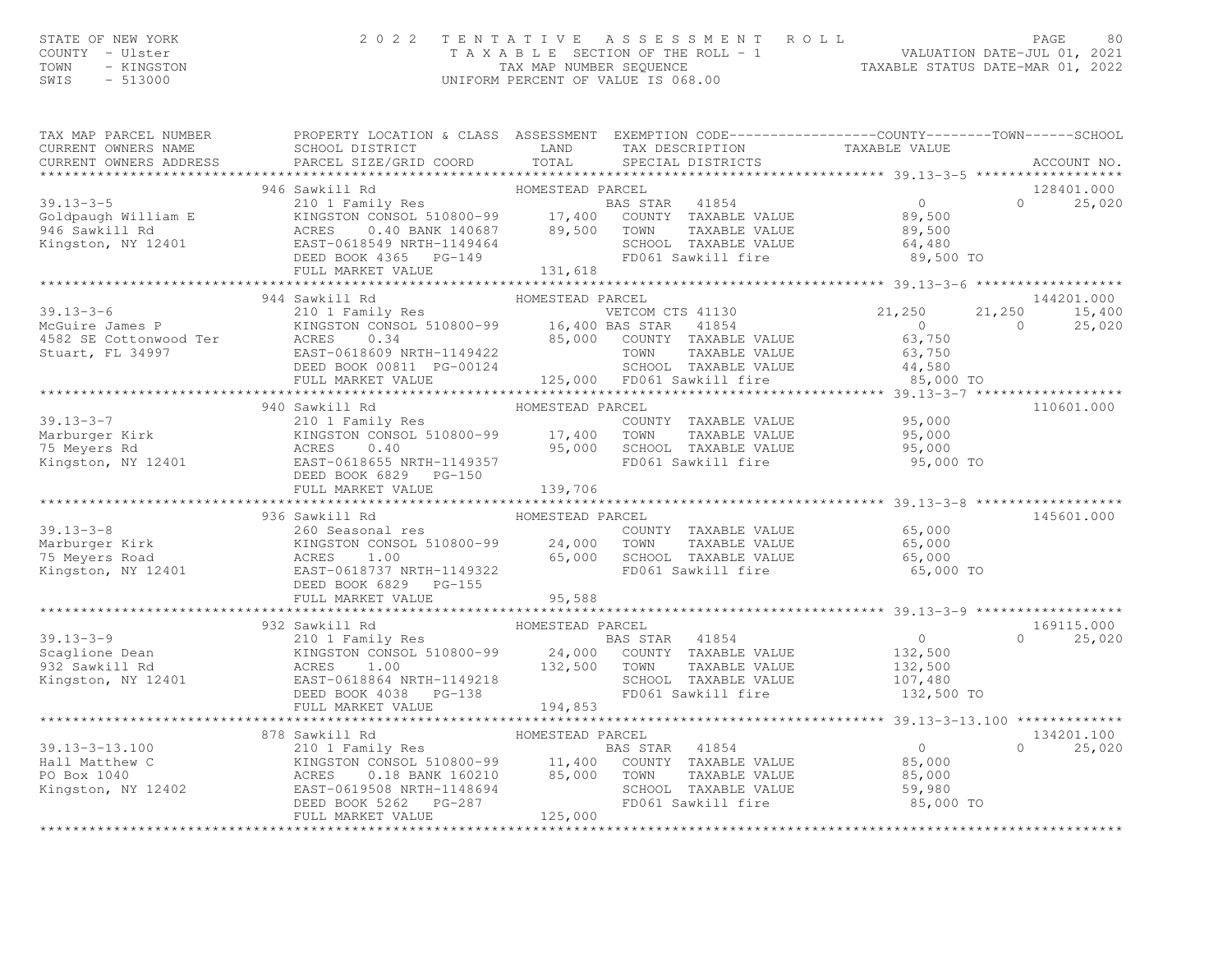| STATE OF NEW YORK<br>COUNTY - Ulster<br>TOWN<br>- KINGSTON<br>SWIS<br>$-513000$ | 2 0 2 2                                                                                             |         | TENTATIVE ASSESSMENT ROLL<br>TAXABLE SECTION OF THE ROLL - 1<br>TAXABLE SECTION OF THE ROLL - 1<br>TAXABLE STATUS DATE-MAR 01, 2022<br>UNIFORM PERCENT OF VALUE IS 068.00 |                      | 81<br>PAGE |
|---------------------------------------------------------------------------------|-----------------------------------------------------------------------------------------------------|---------|---------------------------------------------------------------------------------------------------------------------------------------------------------------------------|----------------------|------------|
| TAX MAP PARCEL NUMBER                                                           | PROPERTY LOCATION & CLASS ASSESSMENT EXEMPTION CODE----------------COUNTY-------TOWN------SCHOOL    |         |                                                                                                                                                                           |                      |            |
| CURRENT OWNERS NAME                                                             | SCHOOL DISTRICT                        LAND         TAX DESCRIPTION                   TAXABLE VALUE |         |                                                                                                                                                                           |                      |            |
|                                                                                 |                                                                                                     |         |                                                                                                                                                                           |                      |            |
|                                                                                 |                                                                                                     |         |                                                                                                                                                                           |                      | 134001.100 |
| $39.13 - 3 - 14.100$                                                            |                                                                                                     |         | COUNTY TAXABLE VALUE 100,000                                                                                                                                              |                      |            |
|                                                                                 |                                                                                                     |         |                                                                                                                                                                           |                      |            |
|                                                                                 |                                                                                                     |         | FD061 Sawkill fire 100,000 TO                                                                                                                                             |                      |            |
| Kingston, NY 12401 DEED BOOK 6875 PG-313                                        |                                                                                                     |         |                                                                                                                                                                           |                      |            |
|                                                                                 | FULL MARKET VALUE                                                                                   | 147,059 |                                                                                                                                                                           |                      |            |
|                                                                                 |                                                                                                     |         |                                                                                                                                                                           |                      |            |
|                                                                                 | 15 Hallihan Hill Rd MOMESTEAD PARCEL                                                                |         |                                                                                                                                                                           |                      | 105001.100 |
| $39.13 - 3 - 15.100$                                                            |                                                                                                     |         | COUNTY TAXABLE VALUE 57,000                                                                                                                                               |                      |            |
|                                                                                 |                                                                                                     |         |                                                                                                                                                                           |                      |            |
|                                                                                 |                                                                                                     |         |                                                                                                                                                                           |                      |            |
|                                                                                 |                                                                                                     |         |                                                                                                                                                                           | 57,000 TO            |            |
|                                                                                 | DEED BOOK 6441 PG-255                                                                               |         |                                                                                                                                                                           |                      |            |
|                                                                                 |                                                                                                     |         |                                                                                                                                                                           |                      |            |
|                                                                                 |                                                                                                     |         |                                                                                                                                                                           |                      | 144002.000 |
|                                                                                 | Hallihan Hill Rd MOMESTEAD PARCEL<br>312 Vac w/imprv                                                |         | COUNTY TAXABLE VALUE 12,500                                                                                                                                               |                      |            |
|                                                                                 |                                                                                                     |         |                                                                                                                                                                           | TAXABLE VALUE 12,500 |            |
| 39.13-3-16<br>Eckas Scott E<br>1063 Sawkill Rd                                  | 312                                                                                                 |         | 12,500 SCHOOL TAXABLE VALUE 12,500                                                                                                                                        |                      |            |
| Kingston, NY 12401                                                              | ACRES 0.10                                                                                          |         | FD061 Sawkill fire                                                                                                                                                        | 12,500 TO            |            |
|                                                                                 | EAST-0619484 NRTH-1148841                                                                           |         |                                                                                                                                                                           |                      |            |
|                                                                                 | DEED BOOK 6441 PG-259                                                                               |         |                                                                                                                                                                           |                      |            |

|                          | LLLL DUUN 0441 FGTZJJ<br>FULL MARKET VALUE | 18,382                             |            |
|--------------------------|--------------------------------------------|------------------------------------|------------|
|                          |                                            |                                    |            |
|                          | 33 Hallihan Hill Rd                        | HOMESTEAD PARCEL                   | 120999.000 |
| $39.13 - 3 - 17$         | 210 1 Family Res                           | COUNTY<br>TAXABLE VALUE            | 125,000    |
| LaChappelle Easton James | KINGSTON CONSOL 510800-99                  | 22,100<br>TOWN<br>TAXABLE VALUE    | 125,000    |
| 33 Hallihan Hill Rd      | FRNT 152.90 DPTH 229.20                    | 125,000<br>SCHOOL<br>TAXABLE VALUE | 125,000    |
| Kingston, NY 12401       | 0.75 BANK 30614<br>ACRES                   | FD061 Sawkill fire                 | 125,000 TO |
|                          | EAST-0619301 NRTH-1149206                  |                                    |            |
|                          | DEED BOOK 6451 PG-113                      |                                    |            |
|                          | FULL MARKET VALUE                          | 183.824                            |            |
|                          |                                            |                                    |            |
|                          |                                            | HOMESTEAD PARCEL                   | 147201.000 |
| $39.13 - 3 - 18$         | 314 Rural vac<10                           | COUNTY<br>TAXABLE VALUE            | 20,200     |
| Miggins Michael J        | KINGSTON CONSOL 510800-99                  | 20,200<br>TOWN<br>TAXABLE VALUE    | 20,200     |
| 34 South St              | ACRES 1.80                                 | 20,200<br>SCHOOL<br>TAXABLE VALUE  | 20,200     |
| Short Hills, NJ 07078    | EAST-0619384 NRTH-1149458                  | FD061 Sawkill fire                 | 20,200 TO  |
|                          | DEED BOOK 01261 PG-01131                   |                                    |            |
|                          | FULL MARKET VALUE                          | 29,706                             |            |
|                          |                                            |                                    |            |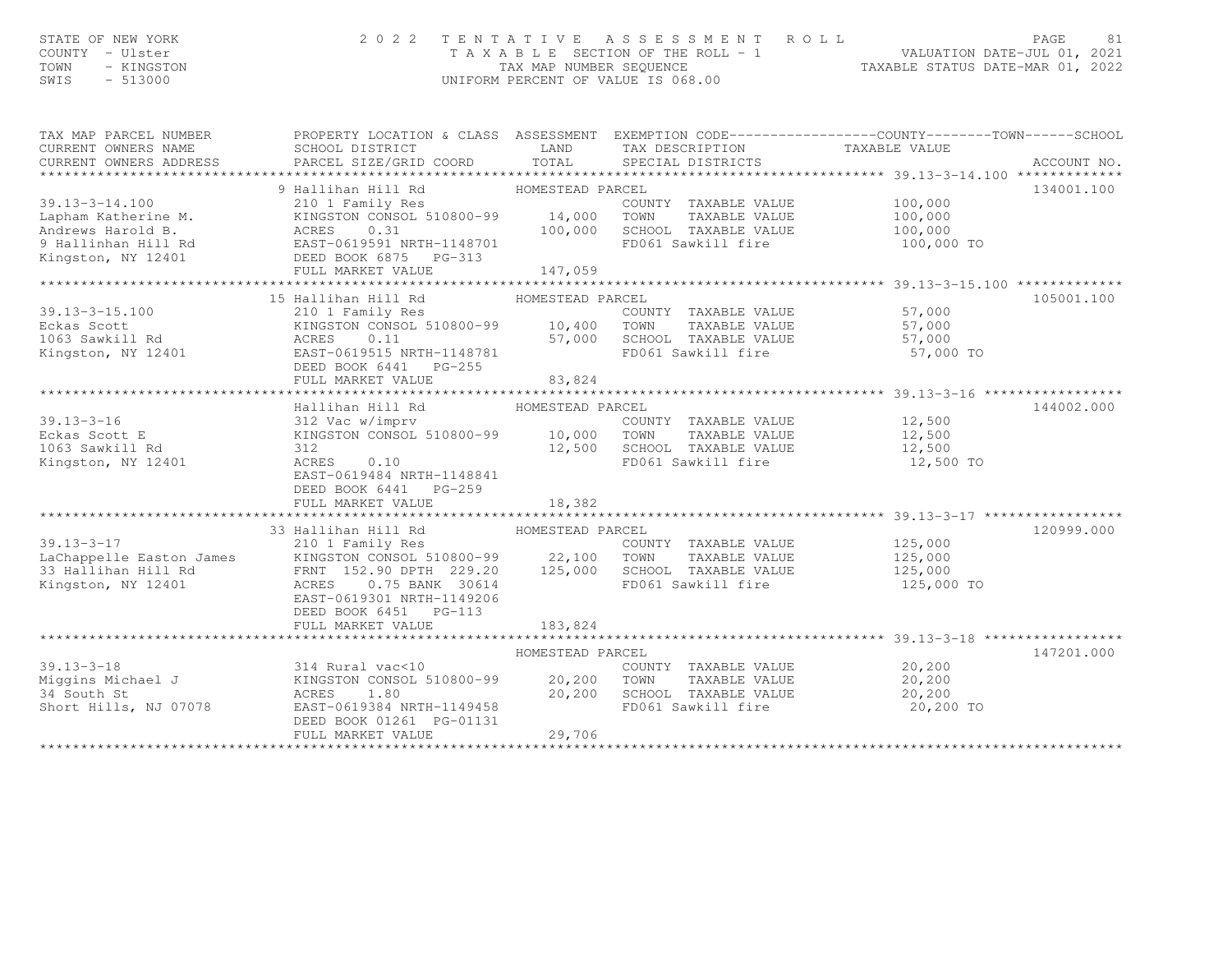## STATE OF NEW YORK CONTY - USE A Many of the Many Country - USE COUNTY - USE A MANY ORGE A MANY ORGE A MANY ORG<br>COUNTY - Ulster the Section of Taxable sequence the ROLL - 1 waluation date-jul 01, 2021<br>TAXABLE STATUS DATE-MA

|                                                                                                                                                                                                                                                   |                       |                  | PROPERTY LOCATION & CLASS ASSESSMENT EXEMPTION CODE----------------COUNTY-------TOWN------SCHOOL                                                                                                                                           |                |                                    |
|---------------------------------------------------------------------------------------------------------------------------------------------------------------------------------------------------------------------------------------------------|-----------------------|------------------|--------------------------------------------------------------------------------------------------------------------------------------------------------------------------------------------------------------------------------------------|----------------|------------------------------------|
| TAX MAP PARCEL NUMBER                                                                                                                                                                                                                             |                       |                  |                                                                                                                                                                                                                                            |                |                                    |
|                                                                                                                                                                                                                                                   |                       |                  |                                                                                                                                                                                                                                            |                |                                    |
| 12 PARCEL SIZE/GRID CORD TOTAL TRANSPECTED TRANSPORT TRANSPORT ON A COUNT NO CURRENT ON THE SCHOOL DISTRICT LAND TOTAL TRANSPECTED TRANSPECTED TRANSPECTED TRANSPECTED ACCOUNT NO THE CONDUCT ON THE CONDUCT ON THE CONDUCT ON                    |                       |                  |                                                                                                                                                                                                                                            |                |                                    |
|                                                                                                                                                                                                                                                   | 59 Hallihan Hill Rd   |                  |                                                                                                                                                                                                                                            |                | 124601.000                         |
| $39.13 - 3 - 19$                                                                                                                                                                                                                                  |                       |                  | Hallihan Hill Rd<br>210 1 Family Res<br>KINGSTON CONSOL 510800-99<br>22,000 COUNTY TAXABLE VALUE<br>ACRES 0.20 71,500 TOWN TAXABLE VALUE<br>EAST-0619449 NRTH-1149777 SCHOOL TAXABLE VALUE<br>DEED BOOK 6574 PG-1 105,147 71,500 ENGEL ARA | 71,500         | 71,500<br>$\Omega$                 |
|                                                                                                                                                                                                                                                   |                       |                  |                                                                                                                                                                                                                                            |                |                                    |
|                                                                                                                                                                                                                                                   |                       |                  |                                                                                                                                                                                                                                            |                |                                    |
| 39.13-3-12<br>County of Ulster<br>PO Box 1800<br>Kingston, NY 12402                                                                                                                                                                               |                       |                  |                                                                                                                                                                                                                                            | 71,500         |                                    |
|                                                                                                                                                                                                                                                   |                       |                  |                                                                                                                                                                                                                                            | 0 <sub>T</sub> |                                    |
|                                                                                                                                                                                                                                                   |                       |                  |                                                                                                                                                                                                                                            |                |                                    |
|                                                                                                                                                                                                                                                   |                       |                  |                                                                                                                                                                                                                                            |                |                                    |
|                                                                                                                                                                                                                                                   | 87 Hallihan Hill Rd   | HOMESTEAD PARCEL |                                                                                                                                                                                                                                            |                | 156821.000                         |
| $39.13 - 3 - 25.100$                                                                                                                                                                                                                              |                       |                  | 210 1 Family Res<br>EXECUTE TRABLE VALUE<br>COUNTY TAXABLE VALUE 165,000<br>RINGSTON CONSOL 510800-99 37,300 TOWN TAXABLE VALUE 165,000<br>ACRES 4.50 165,000 SCHOOL TAXABLE VALUE 165,000<br>EAST-0619682 NRTH-1150318 FD061 Sawkill fi   |                |                                    |
|                                                                                                                                                                                                                                                   |                       |                  |                                                                                                                                                                                                                                            |                |                                    |
|                                                                                                                                                                                                                                                   |                       |                  |                                                                                                                                                                                                                                            |                |                                    |
|                                                                                                                                                                                                                                                   |                       |                  |                                                                                                                                                                                                                                            |                |                                    |
|                                                                                                                                                                                                                                                   | DEED BOOK 4608 PG-141 |                  |                                                                                                                                                                                                                                            |                |                                    |
|                                                                                                                                                                                                                                                   | FULL MARKET VALUE     | 242,647          |                                                                                                                                                                                                                                            |                |                                    |
|                                                                                                                                                                                                                                                   | 53 Hallihan Hill Rd   | HOMESTEAD PARCEL |                                                                                                                                                                                                                                            |                | 115201.000                         |
|                                                                                                                                                                                                                                                   |                       |                  |                                                                                                                                                                                                                                            |                |                                    |
|                                                                                                                                                                                                                                                   |                       |                  |                                                                                                                                                                                                                                            |                |                                    |
|                                                                                                                                                                                                                                                   |                       |                  |                                                                                                                                                                                                                                            |                |                                    |
|                                                                                                                                                                                                                                                   |                       |                  |                                                                                                                                                                                                                                            |                |                                    |
|                                                                                                                                                                                                                                                   |                       |                  |                                                                                                                                                                                                                                            |                |                                    |
| 39.13-3-26 53 HOMESIEAD PARCEL<br>Country TAXABLE VALUE 135,864 115201.000<br>COUNTY TAXABLE VALUE 135,864 135,864<br>S3 Hallihans Hill Rd ACRES 1.00 1000 1000 1200 1200 1200 1200 135,864<br>KINGSTON CONSOL 510800-99 24,000 TOWN T            |                       |                  |                                                                                                                                                                                                                                            |                |                                    |
|                                                                                                                                                                                                                                                   |                       |                  |                                                                                                                                                                                                                                            |                |                                    |
|                                                                                                                                                                                                                                                   |                       |                  |                                                                                                                                                                                                                                            |                | 117811.000                         |
|                                                                                                                                                                                                                                                   |                       |                  |                                                                                                                                                                                                                                            |                | $\Omega$ and $\Omega$<br>$\bigcap$ |
|                                                                                                                                                                                                                                                   |                       |                  |                                                                                                                                                                                                                                            |                | $\Omega$<br>62,480                 |
|                                                                                                                                                                                                                                                   |                       |                  |                                                                                                                                                                                                                                            |                |                                    |
|                                                                                                                                                                                                                                                   |                       |                  |                                                                                                                                                                                                                                            |                |                                    |
|                                                                                                                                                                                                                                                   |                       |                  |                                                                                                                                                                                                                                            |                |                                    |
|                                                                                                                                                                                                                                                   |                       |                  |                                                                                                                                                                                                                                            |                |                                    |
|                                                                                                                                                                                                                                                   |                       |                  |                                                                                                                                                                                                                                            |                |                                    |
| $39.13 - 3 - 28$                                                                                                                                                                                                                                  | 25 Ruby Rd            |                  |                                                                                                                                                                                                                                            |                | 120201.999                         |
|                                                                                                                                                                                                                                                   |                       |                  |                                                                                                                                                                                                                                            |                |                                    |
|                                                                                                                                                                                                                                                   |                       |                  |                                                                                                                                                                                                                                            |                |                                    |
|                                                                                                                                                                                                                                                   |                       |                  | FD061 Sawkill fire 167,500 TO                                                                                                                                                                                                              |                |                                    |
| 39.13-3-28<br>Hernadez-White Sofia<br>White Rodney<br>White Rodney<br>44 Herkimer Street<br>Brooklyn, NY 11216<br>Brooklyn, NY 11216<br>DEED BOOK 6805<br>PG-170<br>DEED BOOK 6805<br>PG-170<br>DEED MOOK 6805<br>PG-170                          |                       |                  |                                                                                                                                                                                                                                            |                |                                    |
|                                                                                                                                                                                                                                                   | FULL MARKET VALUE     | 246,324          |                                                                                                                                                                                                                                            |                |                                    |
|                                                                                                                                                                                                                                                   |                       |                  |                                                                                                                                                                                                                                            |                |                                    |
|                                                                                                                                                                                                                                                   |                       |                  |                                                                                                                                                                                                                                            |                | 165201.000                         |
|                                                                                                                                                                                                                                                   |                       |                  |                                                                                                                                                                                                                                            |                |                                    |
|                                                                                                                                                                                                                                                   |                       |                  | COUNTY TAXABLE VALUE 86,500<br>TOWN TAXABLE VALUE 86,500<br>SCHOOL TAXABLE VALUE 86,500<br>FD061 Sawkill fire 86,500                                                                                                                       |                |                                    |
|                                                                                                                                                                                                                                                   |                       |                  |                                                                                                                                                                                                                                            |                |                                    |
|                                                                                                                                                                                                                                                   |                       |                  |                                                                                                                                                                                                                                            | 86,500 TO      |                                    |
|                                                                                                                                                                                                                                                   |                       |                  |                                                                                                                                                                                                                                            |                |                                    |
| EXERCISELY CONSULTED BOOK 6931 PG-221 CHANNEL MATCH CONSULTED PARCEL<br>SURFACE COUNT<br>ROMESTEAD PARCEL<br>ROMESTEAD PARCEL<br>ROMESTEAD PARCEL<br>ROMESTEAD PARCEL<br>ROMESTEAD PARCEL<br>TOWN<br>ROMESTEAD PARCEL<br>22,000 TOWN<br>ROMESTEAD |                       |                  |                                                                                                                                                                                                                                            |                |                                    |
|                                                                                                                                                                                                                                                   |                       |                  |                                                                                                                                                                                                                                            |                |                                    |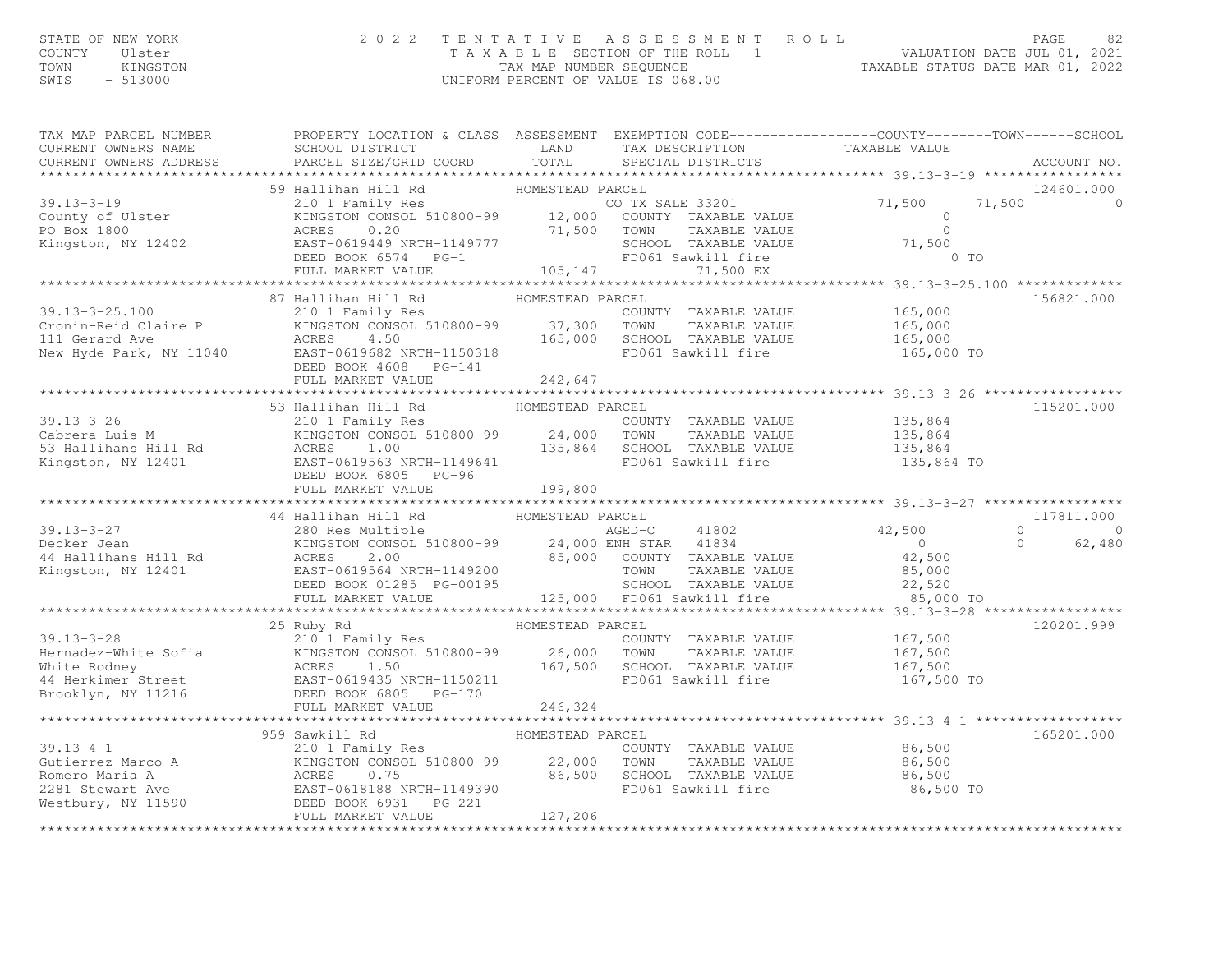STATE OF NEW YORK CONTY - USE A Many of the Many Country - USE A MAGNING COUNTY - USE A MAGNING STATE OF A MAN<br>COUNTY - Ulster the Many Number State of A MAP NUMBER SEQUENCE . THE ROLL - 1 WALUATION DATE-JUL 01, 2021<br>TAXAB

| TAX MAP PARCEL NUMBER<br>CURRENT OWNERS NAME<br>CURRENT OWNERS ADDRESS                                                                                                                                                                 | PROPERTY LOCATION & CLASS ASSESSMENT<br>SCHOOL DISTRICT<br>PARCEL SIZE/GRID COORD                         | LAND<br>TOTAL    | EXEMPTION CODE-----------------COUNTY-------TOWN------SCHOOL<br>TAX DESCRIPTION<br>SPECIAL DISTRICTS | TAXABLE VALUE  | ACCOUNT NO.      |
|----------------------------------------------------------------------------------------------------------------------------------------------------------------------------------------------------------------------------------------|-----------------------------------------------------------------------------------------------------------|------------------|------------------------------------------------------------------------------------------------------|----------------|------------------|
|                                                                                                                                                                                                                                        |                                                                                                           |                  |                                                                                                      |                |                  |
|                                                                                                                                                                                                                                        |                                                                                                           | HOMESTEAD PARCEL |                                                                                                      |                | 121801.000       |
| 39.13-4-2<br>Duffy John Paul<br>Duffy Pearl J                                                                                                                                                                                          | 314 Rural vac<10                                                                                          |                  | COUNTY TAXABLE VALUE 15,000                                                                          |                |                  |
|                                                                                                                                                                                                                                        | KINGSTON CONSOL 510800-99 15,000                                                                          |                  | TOWN<br>TAXABLE VALUE                                                                                | 15,000         |                  |
| Duffy Pearl J                                                                                                                                                                                                                          | ACRES<br>0.27                                                                                             | 15,000           | SCHOOL TAXABLE VALUE                                                                                 | 15,000         |                  |
| Attn: Ronald & Jessia Reynolds EAST-0618327 NRTH-1149353                                                                                                                                                                               |                                                                                                           |                  | FD061 Sawkill fire                                                                                   | 15,000 TO      |                  |
|                                                                                                                                                                                                                                        |                                                                                                           |                  |                                                                                                      |                |                  |
|                                                                                                                                                                                                                                        |                                                                                                           |                  |                                                                                                      |                |                  |
|                                                                                                                                                                                                                                        |                                                                                                           |                  |                                                                                                      |                |                  |
|                                                                                                                                                                                                                                        | 949 Sawkill Rd                                                                                            | HOMESTEAD PARCEL |                                                                                                      |                | 122401.000       |
| $39.13 - 4 - 3$                                                                                                                                                                                                                        | 210 1 Family Res                                                                                          |                  | COUNTY TAXABLE VALUE 89,500<br>TOWN TAXABLE VALUE 89,500                                             |                |                  |
|                                                                                                                                                                                                                                        |                                                                                                           |                  |                                                                                                      |                |                  |
|                                                                                                                                                                                                                                        |                                                                                                           |                  |                                                                                                      |                |                  |
|                                                                                                                                                                                                                                        |                                                                                                           |                  |                                                                                                      |                |                  |
|                                                                                                                                                                                                                                        |                                                                                                           |                  |                                                                                                      |                |                  |
| Command Chair (1990) 2008 2011 Madeline (1990) 2018 2012<br>Cell Reynolds Clair (1990) 2018 2018 2019 2018 2019<br>Math: Ronald Reynolds (1990) 2018 2019 2019<br>Math: Ronald Reynolds (1990) 2018 2019<br>Sawkill Rd (1990) 2018 202 |                                                                                                           |                  |                                                                                                      |                |                  |
|                                                                                                                                                                                                                                        | 939 Sawkill Rd                                                                                            | HOMESTEAD PARCEL |                                                                                                      |                | 123301.000       |
| $39.13 - 4 - 4$                                                                                                                                                                                                                        | 280 Res Multiple                                                                                          |                  | ENH STAR 41834                                                                                       | $\overline{0}$ | 62,480<br>$\cap$ |
|                                                                                                                                                                                                                                        |                                                                                                           |                  |                                                                                                      | 85,000         |                  |
| O'Connor Sean E<br>PO Box 113<br>Ruby, NY 12475                                                                                                                                                                                        | KINGSTON CONSOL 510800-99<br>ACRES 0.29 BANK 210090 85,000 TOWN TAXABLE VALUE                             |                  | TAXABLE VALUE                                                                                        | 85,000         |                  |
|                                                                                                                                                                                                                                        |                                                                                                           |                  |                                                                                                      | 22,520         |                  |
|                                                                                                                                                                                                                                        |                                                                                                           |                  | SCHOOL TAXABLE VALUE<br>FD061 Sawkill fire                                                           | 85,000 TO      |                  |
|                                                                                                                                                                                                                                        | ACRES U.29 DANN 210000<br>EAST-0618543 NRTH-1149215<br>DEED BOOK 4659 PG-271<br>FULL MARKET VALUE 125,000 |                  |                                                                                                      |                |                  |
|                                                                                                                                                                                                                                        |                                                                                                           |                  |                                                                                                      |                |                  |
|                                                                                                                                                                                                                                        | 7 Hill Rd                                                                                                 | HOMESTEAD PARCEL |                                                                                                      |                | 167001.000       |
| $39.13 - 4 - 5$                                                                                                                                                                                                                        | 210 1 Family Res                                                                                          |                  | COUNTY TAXABLE VALUE                                                                                 | 175,000        |                  |
|                                                                                                                                                                                                                                        |                                                                                                           |                  | TAXABLE VALUE                                                                                        | 175,000        |                  |
|                                                                                                                                                                                                                                        |                                                                                                           |                  | 175,000 SCHOOL TAXABLE VALUE                                                                         | 175,000        |                  |
| 39.13-4-5<br>Thorbjornsen Steven R<br>Thorbjornsen Robin M<br>Thorbjornsen Robin M<br>Thorbjornsen Robin M<br>Thorbjornsen Robin M<br>ERST-0618528 NRTH-1149033<br>Thil Rd<br>EED BOOK 2032 PG-200<br>FULL MARKET VALUE<br>257,353     |                                                                                                           |                  | FD061 Sawkill fire                                                                                   | 175,000 TO     |                  |
|                                                                                                                                                                                                                                        |                                                                                                           |                  |                                                                                                      |                |                  |
|                                                                                                                                                                                                                                        | FULL MARKET VALUE                                                                                         | 257,353          |                                                                                                      |                |                  |
|                                                                                                                                                                                                                                        |                                                                                                           |                  |                                                                                                      |                |                  |
|                                                                                                                                                                                                                                        | 931 Sawkill Rd                                                                                            | HOMESTEAD PARCEL |                                                                                                      |                | 130380.000       |
| $39.13 - 4 - 6$                                                                                                                                                                                                                        | 260 Seasonal res                                                                                          |                  | COUNTY TAXABLE VALUE 30,000                                                                          |                |                  |
|                                                                                                                                                                                                                                        | KINGSTON CONSOL 510800-99 17,500                                                                          |                  | TOWN      TAXABLE VALUE<br>SCHOOL   TAXABLE VALUE                                                    | 30,000         |                  |
| Naidman Jennifer J<br>Maidman Jennifer J<br>Whitehead Lena A<br>38 Ethelbert Rd<br>Birchington, DEED BOOK 5851 PG-168<br>Rent County, UK<br>Rent County, UK<br>FULL MARKET VALUE<br>Rent County, UK<br>FULL MARKET VALUE               |                                                                                                           | 30,000           |                                                                                                      | 30,000         |                  |
|                                                                                                                                                                                                                                        |                                                                                                           |                  | FD061 Sawkill fire                                                                                   | 30,000 TO      |                  |
|                                                                                                                                                                                                                                        |                                                                                                           |                  |                                                                                                      |                |                  |
|                                                                                                                                                                                                                                        |                                                                                                           | 44,118           |                                                                                                      |                |                  |
| *********************                                                                                                                                                                                                                  | ********************************                                                                          | ************     |                                                                                                      |                |                  |
|                                                                                                                                                                                                                                        | 927 Sawkill Rd                                                                                            | HOMESTEAD PARCEL |                                                                                                      |                | 142001.000       |
| $39.13 - 4 - 7$                                                                                                                                                                                                                        | 210 1 Family Res                                                                                          |                  | COUNTY TAXABLE VALUE                                                                                 | 119,500        |                  |
| Harris Joanne M                                                                                                                                                                                                                        | KINGSTON CONSOL 510800-99                                                                                 | 16,000 TOWN      | TAXABLE VALUE                                                                                        | 119,500        |                  |
| Iazzetti Patricia E                                                                                                                                                                                                                    | ACRES<br>0.31                                                                                             | 119,500          | SCHOOL TAXABLE VALUE                                                                                 | 119,500        |                  |
| 1184 Lakes Rd                                                                                                                                                                                                                          | EAST-0618699 NRTH-1148935                                                                                 |                  | FD061 Sawkill fire                                                                                   | 119,500 TO     |                  |
| Monroe, NY 10950                                                                                                                                                                                                                       | DEED BOOK 4978 PG-340<br>FULL MARKET VALUE                                                                |                  |                                                                                                      |                |                  |
|                                                                                                                                                                                                                                        |                                                                                                           | 175,735          |                                                                                                      |                |                  |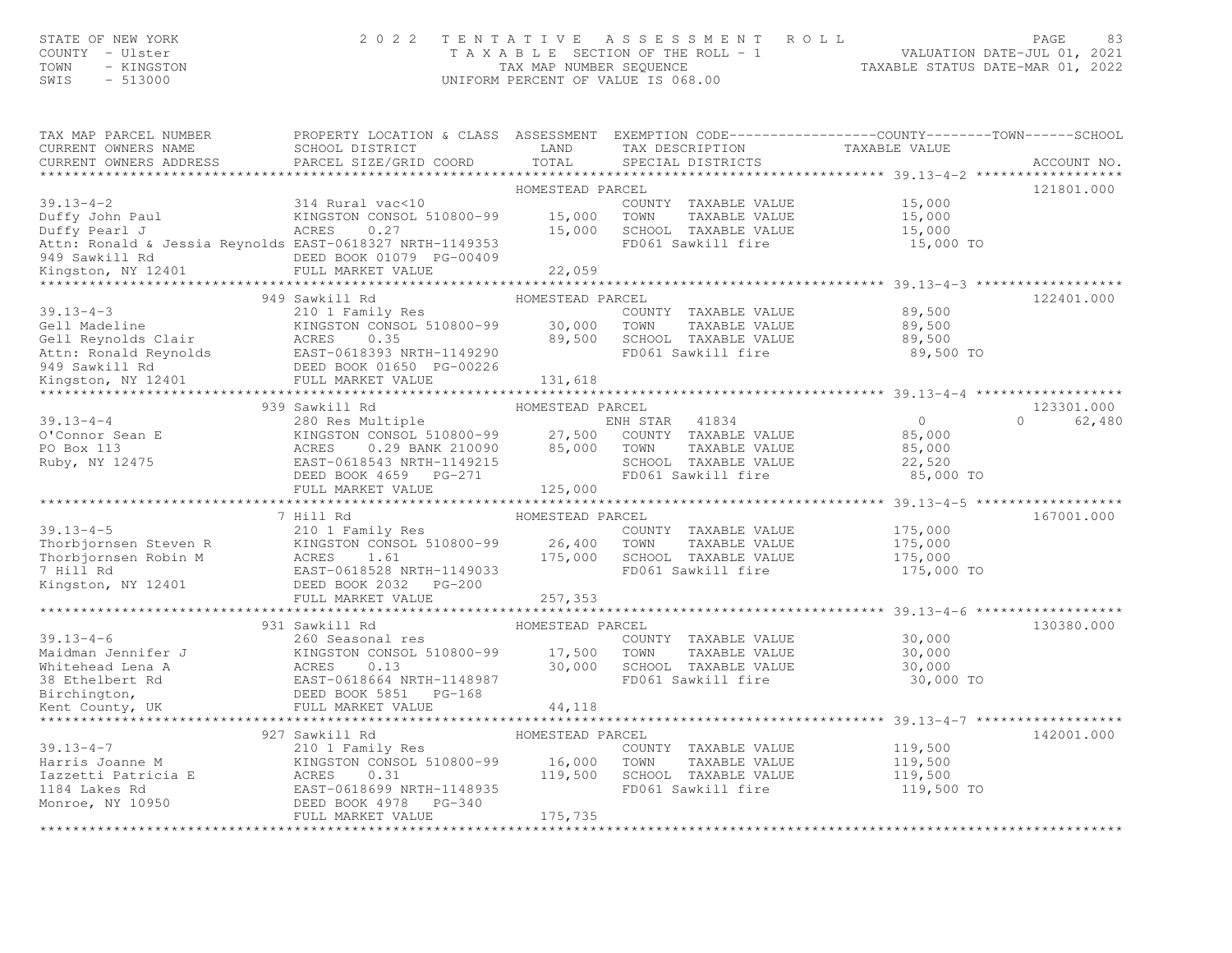### STATE OF NEW YORK UNIVE 2022 TENTATIVE ASSESSMENT ROLL PALUATION DATE–JUL 01, 2021<br>COUNTY - Ulster University of the SECTION OF THE ROLL - 1 WALUATION DATE–JUL 01, 2021<br>TAX ABLE SECTION OF THE ROLL - 1 TAX ABLE SEQUENCE AS

| TAX MAP PARCEL NUMBER<br>CURRENT OWNERS NAME                            | SCHOOL DISTRICT LAND<br>PARCEL SIZE/GRID COORD                                                                                                                                                                                                  | PROPERTY LOCATION & CLASS ASSESSMENT EXEMPTION CODE----------------COUNTY-------TOWN------SCHOOL<br>TAX DESCRIPTION TAXABLE VALUE<br>TOTAL                                                                                                                                                                                                                                                                                                                                                                      |                                                                                                                   |
|-------------------------------------------------------------------------|-------------------------------------------------------------------------------------------------------------------------------------------------------------------------------------------------------------------------------------------------|-----------------------------------------------------------------------------------------------------------------------------------------------------------------------------------------------------------------------------------------------------------------------------------------------------------------------------------------------------------------------------------------------------------------------------------------------------------------------------------------------------------------|-------------------------------------------------------------------------------------------------------------------|
| $39.13 - 4 - 8$                                                         | 923 Sawkill Rd<br>Major Lincoln<br>Major Stacey A (MINGSTON CONSOL 510800-99 24,000<br>398 Grand Ave #4 (EAST-0618554 NRTH-1148851<br>Brooklyn, NY 11238 (EAST-0618554 NRTH-1148851<br>ETHER MAPYET MANYET MATHER 2006 112<br>FULL MARKET VALUE | HOMESTEAD PARCEL<br>COUNTY TAXABLE VALUE 129,500<br>TOWN TAXABLE VALUE 129,500<br>SCHOOL TAXABLE VALUE 129,500<br>FD061 Sawkill fire 129,500 TO<br>SCHOOL TAXABLE VALUE<br>190,441                                                                                                                                                                                                                                                                                                                              | 140601.000                                                                                                        |
| $39.13 - 4 - 9$<br>383 First Ave<br>Massapequa Park, NY 11762           | 14 Wintergreen Hill Rd HOMESTEAD PARCEL<br>210 1 Family Res<br>Degner<br>ACRES<br>0.30<br>EAST-0618671 NRTH-1148403<br>DEED BOOK 4553 PG-198<br>FULL MARKET VALUE                                                                               | CEL<br>COUNTY TAXABLE VALUE 91,500<br>TOMM TAXARLE VALUE 91,500<br>FD061 Sawkill fire<br>134,559                                                                                                                                                                                                                                                                                                                                                                                                                | 118501.000<br>91,500 TO                                                                                           |
| $39.13 - 4 - 10$<br>Scherrer Daniel E<br>31 Elm St<br>Tillson, NY 12486 | 20 Wintergreen Hill Rd HOMESTEAD PARCEL                                                                                                                                                                                                         | COUNTY TAXABLE VALUE 12,500<br>TOWN TAXABLE VALUE 12,500<br>CCUOOL TAVABLE VALUE 12,500<br>314 Rural vac<10<br>KINGSTON CONSOL 510800-99<br>ACRES 0.36<br>EAST-0618655 NRTH-1148297<br>TRYABLE VALUE<br>TRYABLE VALUE<br>TRYABLE VALUE<br>TRYABLE VALUE<br>TRYABLE VALUE<br>TRYABLE VALUE<br>TRYABLE VALUE<br>12,500<br>TD061 Sawkill fire<br>12,50                                                                                                                                                             | 143001.000                                                                                                        |
|                                                                         |                                                                                                                                                                                                                                                 |                                                                                                                                                                                                                                                                                                                                                                                                                                                                                                                 |                                                                                                                   |
|                                                                         | Sawkill Rd                                                                                                                                                                                                                                      | HOMESTEAD PARCEL<br>ELG VI<br>39.13-4-12<br>200 Dziedzic Robert 314 Rural vac<10<br>214 Rural vac<10<br>21,500 COUNTY TAXABLE VALUE<br>21,200 SOUNTY TAXABLE VALUE<br>21,200 SCHOOL TAXABLE VALUE<br>21,200 SCHOOL TAXABLE VALUE<br>21,200 SCHOOL TAXABLE VALUE<br>21,500 SC                                                                                                                                                                                                                                    | 123001.000<br>300<br>$\Omega$<br>31,500 TO                                                                        |
|                                                                         |                                                                                                                                                                                                                                                 |                                                                                                                                                                                                                                                                                                                                                                                                                                                                                                                 |                                                                                                                   |
|                                                                         | EAST-0618001 NRTH-1148746<br>DEED BOOK 4957 PG-27<br>FULL MARKET VALUE                                                                                                                                                                          | $\begin{tabular}{lllllllllllll} \textbf{30 Hill Rd} & \textbf{HOMESTEAD PARCH} \\ 30.13-4-13.110 & \textbf{210 1 Family Res} \\ \textbf{Sleigh Family Trust} & \textbf{KINGSTON CONSOL 510800-99} & \textbf{40,000} & \textbf{COUNTY} & \textbf{TAXABLE VALUE} \\ \textbf{Sleigh David H} & \textbf{Sole Benedictary Harry & & & 172,500} & \textbf{TOWN} & \textbf{TAXABLE VALUE} \\ 30 Hill Rd & & & & & & & 172,500 & \textbf{TOWN} & \textbf{TAXABLE VALUE} \\ \textbf$<br>TAXABLE VALUE 172,500<br>253,676 | 166041.110<br>$\begin{smallmatrix}&&0\\&&172,500\end{smallmatrix}$<br>25,020<br>$\Omega$<br>147,480<br>172,500 TO |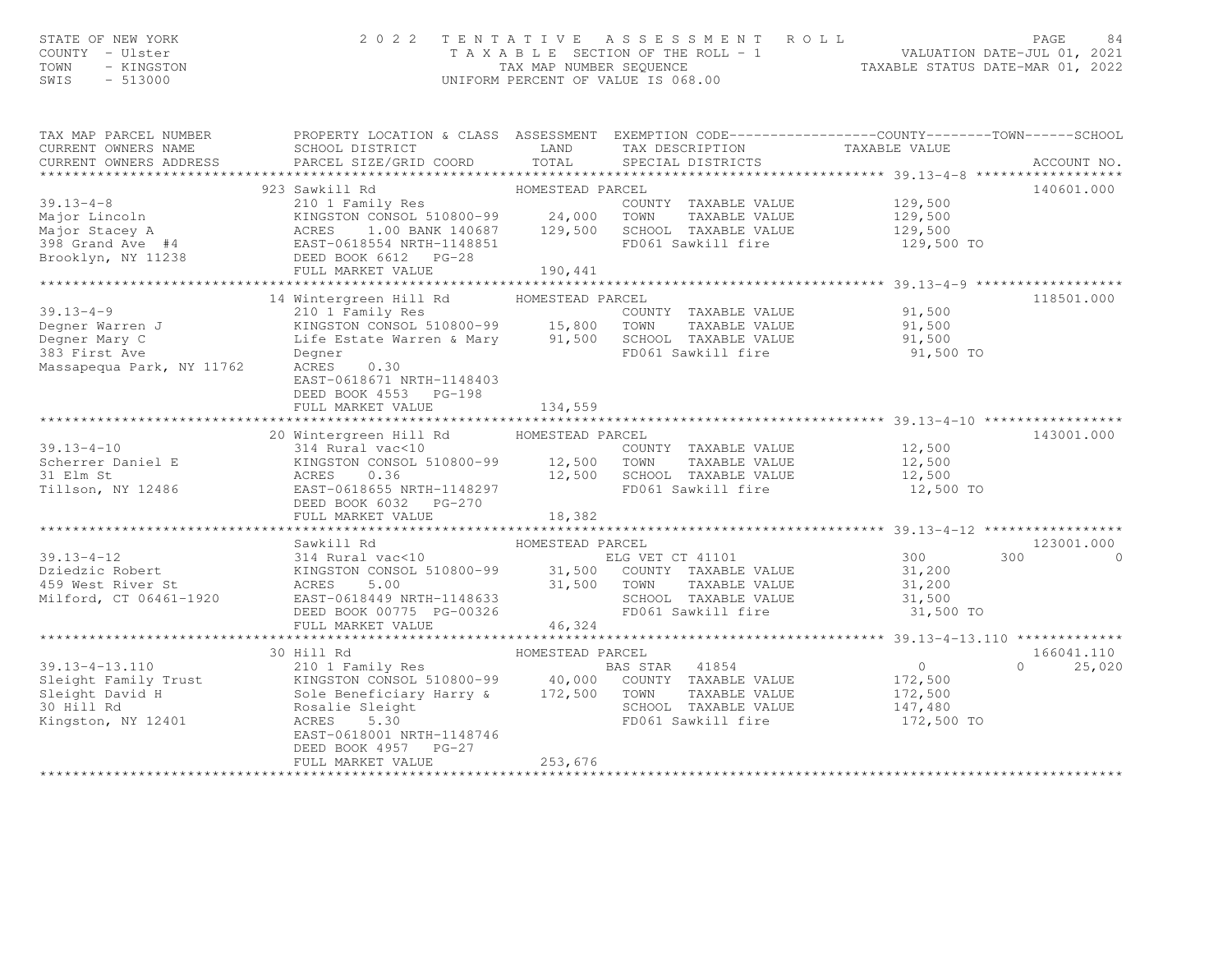| STATE OF NEW YORK<br>COUNTY<br>- Ulster<br>TOWN<br>- KINGSTON<br>$-513000$<br>SWIS                              | 2 0 2 2                                                                                                             | TENTATIVE ASSESSMENT ROLL<br>T A X A B L E SECTION OF THE ROLL - 1<br>TAX MAP NUMBER SEQUENCE<br>UNIFORM PERCENT OF VALUE IS 068.00 |      |                      |         |            | PAGE<br>VALUATION DATE-JUL 01, 2021<br>TAXABLE STATUS DATE-MAR 01, 2022 | 85 |
|-----------------------------------------------------------------------------------------------------------------|---------------------------------------------------------------------------------------------------------------------|-------------------------------------------------------------------------------------------------------------------------------------|------|----------------------|---------|------------|-------------------------------------------------------------------------|----|
| TAX MAP PARCEL NUMBER<br>CURRENT OWNERS NAME                                                                    | PROPERTY LOCATION & CLASS ASSESSMENT EXEMPTION CODE----------------COUNTY-------TOWN------SCHOOL<br>SCHOOL DISTRICT | LAND TAX DESCRIPTION TAXABLE VALUE                                                                                                  |      |                      |         |            |                                                                         |    |
| CURRENT OWNERS ADDRESS                                                                                          |                                                                                                                     |                                                                                                                                     |      |                      |         |            |                                                                         |    |
| .CURRENT OWNERS ADDRESS PARCEL SIZE/GRID COORD TOTAL SPECIAL DISTRICTS ACCOUNT NO ACCOUNT NO ACCOUNT NO ACCOUNT |                                                                                                                     |                                                                                                                                     |      |                      |         |            |                                                                         |    |
|                                                                                                                 | 12 Hill Rd<br>HOMESTEAD PARCEL                                                                                      |                                                                                                                                     |      |                      |         |            | 166001.100                                                              |    |
| $39.13 - 4 - 15.100$                                                                                            |                                                                                                                     |                                                                                                                                     |      | COUNTY TAXABLE VALUE | 35,000  |            |                                                                         |    |
|                                                                                                                 | 312 Vac w/imprv<br>KINGSTON CONSOL 510800-99 31,200                                                                 |                                                                                                                                     | TOWN | TAXABLE VALUE        |         | 35,000     |                                                                         |    |
| Sleight Family Trust KINGSTON CONSOL 510800-99 31,200<br>Sleight David H Sole Beneficiary Harry & 35,000        |                                                                                                                     |                                                                                                                                     |      | SCHOOL TAXABLE VALUE | 35,000  |            |                                                                         |    |
| 30 Hill Rd<br>Kingston, NY 12401                                                                                | Rosalie Sleight<br>2.10<br>ACRES<br>EAST-0618237 NRTH-1149142<br>DEED BOOK 4958 PG-43                               |                                                                                                                                     |      | FD061 Sawkill fire   |         | 35,000 TO  |                                                                         |    |
|                                                                                                                 | FULL MARKET VALUE                                                                                                   | 51,471                                                                                                                              |      |                      |         |            |                                                                         |    |
|                                                                                                                 |                                                                                                                     |                                                                                                                                     |      |                      |         |            |                                                                         |    |
|                                                                                                                 | 43 Hill Rd                                                                                                          | HOMESTEAD PARCEL                                                                                                                    |      |                      |         |            |                                                                         |    |
| $39.13 - 4 - 16$                                                                                                | 210 1 Family Res                                                                                                    |                                                                                                                                     |      | COUNTY TAXABLE VALUE |         | 250,000    |                                                                         |    |
| Chinilson Shulin                                                                                                | KINGSTON CONSOL 510800-99 21,400                                                                                    |                                                                                                                                     | TOWN | TAXABLE VALUE        | 250,000 |            |                                                                         |    |
| 43 Hill Rd                                                                                                      | Partial Assessment                                                                                                  | 250,000                                                                                                                             |      | SCHOOL TAXABLE VALUE |         | 250,000    |                                                                         |    |
| Kingston, NY 12401                                                                                              | 2.10 BANK 210009<br>ACRES<br>EAST-0618383 NRTH-1148337<br>DEED BOOK 6603 PG-192                                     |                                                                                                                                     |      | FD061 Sawkill fire   |         | 250,000 TO |                                                                         |    |
|                                                                                                                 | FULL MARKET VALUE                                                                                                   | 367,647                                                                                                                             |      |                      |         |            |                                                                         |    |
|                                                                                                                 |                                                                                                                     |                                                                                                                                     |      |                      |         |            |                                                                         |    |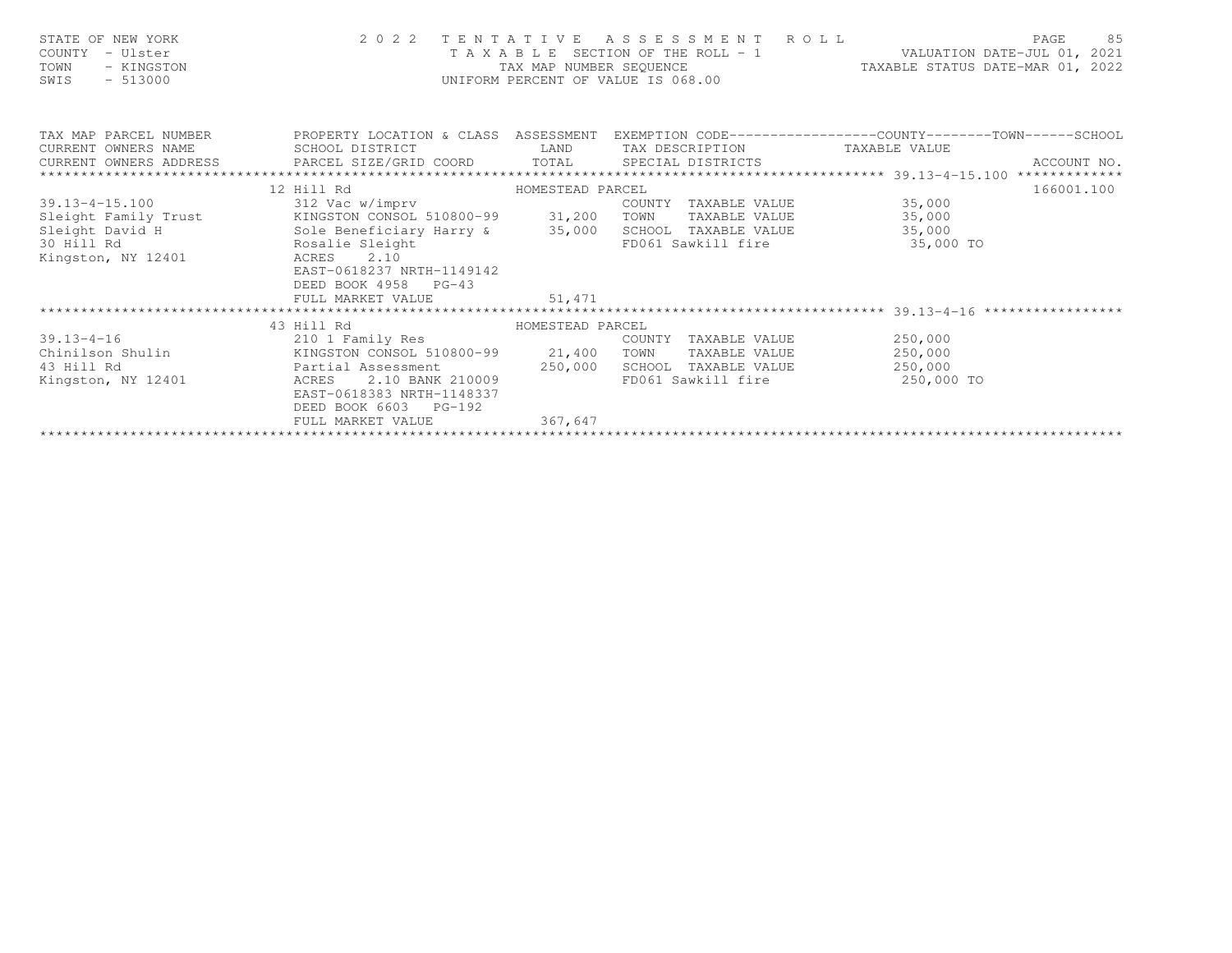|      | STATE OF NEW YORK | 2022 TENTATIVE ASSESSMENT ROLL                                       | PAGE.           | 86 |
|------|-------------------|----------------------------------------------------------------------|-----------------|----|
|      | COUNTY - Ulster   | VALUATION DATE-JUL 01, 2021<br>T A X A B L E SECTION OF THE ROLL - 1 |                 |    |
| TOWN | - KINGSTON        | TAXABLE STATUS DATE-MAR 01, 2022<br>MAP SECTION - 039                |                 |    |
| SWIS | - 513000          | $SUB - SECTION - 013$                                                | RPS150/V04/L015 |    |
|      |                   | CURRENT DATE 5/02/2022<br>UNIFORM PERCENT OF VALUE IS 068.00         |                 |    |

#### \*\*\* S P E C I A L D I S T R I C T S U M M A R Y \*\*\*

| CODE DISTRICT NAME PARCELS TYPE | TOTAL EXTENSION | EXTENSION<br>VALUE. | AD VALOREM<br>VALUE. | <b>F.XFMPT</b><br>AMOUNT | <b>TAXABLE</b><br>VALUE |
|---------------------------------|-----------------|---------------------|----------------------|--------------------------|-------------------------|
| FD061 Sawkill fire              | 96 TOTAL        |                     | 9572,164             | 71,500                   | 9500,664                |

#### \*\*\* S C H O O L D I S T R I C T S U M M A R Y \*\*\*

| CODE   | DISTRICT NAME      | TOTAL<br>PARCELS | ASSESSED<br>LAND | ASSESSED<br>TOTAL | <b>EXEMPT</b><br>AMOUNT | TOTAL<br>TAXABLE | STAR<br>AMOUNT | STAR<br>TAXABLE |
|--------|--------------------|------------------|------------------|-------------------|-------------------------|------------------|----------------|-----------------|
| 510800 | KINGSTON CONSOLIDA | 96               | 2118,800         | 9572,164          | 217,242                 | 9354,922         | 1218,348       | 8136,574        |
|        | SUB-TOTAL          | 96               | 2118,800         | 9572,164          | 217,242                 | 9354,922         | 1218,348       | 8136,574        |
| 510899 | AREA LIBRARY       | 96               | 2118,800         | 9572,164          | 217,242                 | 9354,922         | 1218,348       | 8136,574        |
|        | TOTAL              | 192              | 4237,600         | 19144,328         | 434,484                 | 18709,844        | 2436,696       | 16273,148       |

\*\*\* S Y S T E M C O D E S S U M M A R Y \*\*\*

NO SYSTEM EXEMPTIONS AT THIS LEVEL

#### \*\*\* E X E M P T I O N S U M M A R Y \*\*\*

|       |                 | TOTAL   |         |         |          |
|-------|-----------------|---------|---------|---------|----------|
| CODE  | DESCRIPTION     | PARCELS | COUNTY  | TOWN    | SCHOOL   |
| 33201 | CO TX SALE      |         | 71,500  | 71,500  |          |
| 41101 | ELG VET CT      |         | 300     | 300     |          |
| 41120 | VETWAR CTS      | 5       | 88,800  | 86,340  | 46,200   |
| 41130 | VETCOM CTS      |         | 76,125  | 76,125  | 46,200   |
| 41161 | CW 15 VET       |         | 24,000  | 9,240   |          |
| 41800 | AGED-ALL        |         | 52,500  | 52,500  | 52,500   |
| 41802 | $AGED-C$        |         | 70,125  |         |          |
| 41803 | AGED-T          |         |         | 44,125  |          |
| 41804 | AGED-S          |         |         |         | 25,092   |
| 41805 | AGED-C S        |         | 47,250  |         | 47,250   |
| 41834 | ENH STAR        | 12      |         |         | 717,948  |
| 41854 | <b>BAS STAR</b> | 20      |         |         | 500,400  |
|       | TOTAL           | 50      | 430,600 | 340,130 | 1435,590 |
|       |                 |         |         |         |          |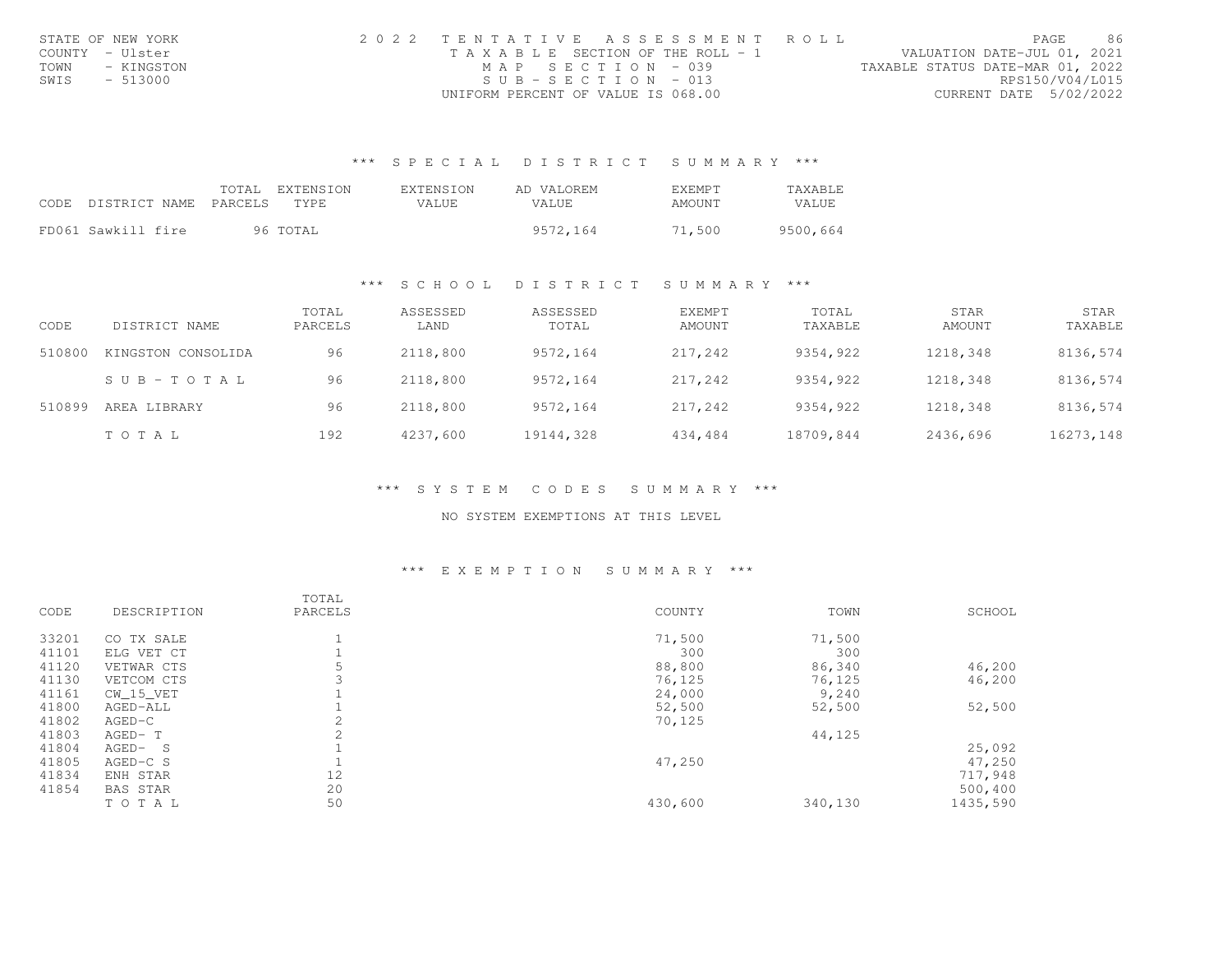| STATE OF NEW YORK  | 2022 TENTATIVE ASSESSMENT ROLL |                                       | 87<br>PAGE.                      |
|--------------------|--------------------------------|---------------------------------------|----------------------------------|
| COUNTY - Ulster    |                                | T A X A B L E SECTION OF THE ROLL - 1 | VALUATION DATE-JUL 01, 2021      |
| TOWN<br>- KINGSTON |                                | MAP SECTION - 039                     | TAXABLE STATUS DATE-MAR 01, 2022 |
| SWIS<br>$-513000$  |                                | $SUB - SECTION - 013$                 | RPS150/V04/L015                  |
|                    |                                | UNIFORM PERCENT OF VALUE IS 068.00    | CURRENT DATE 5/02/2022           |

### \*\*\* G R A N D T O T A L S \*\*\*

| ROLL<br><b>SEC</b> | <b>DESCRIPTION</b>            | TOTAL<br>PARCELS | CCFCCFD<br>عشامات<br>LAND | <b>CCECCED</b><br>للتاددتك<br>TOTAI | TAXABLE<br>COUNTY | TAXABLE<br>TOWN | TAXABLE<br>SCHOOL | STAR<br>TAXABLE |
|--------------------|-------------------------------|------------------|---------------------------|-------------------------------------|-------------------|-----------------|-------------------|-----------------|
|                    | A Y A R T.F<br><b>AAAD PL</b> |                  | 800<br>າດ.                | 164                                 | 1141,564          | 9232,034        | 4,922             | しょしりょし / ユ      |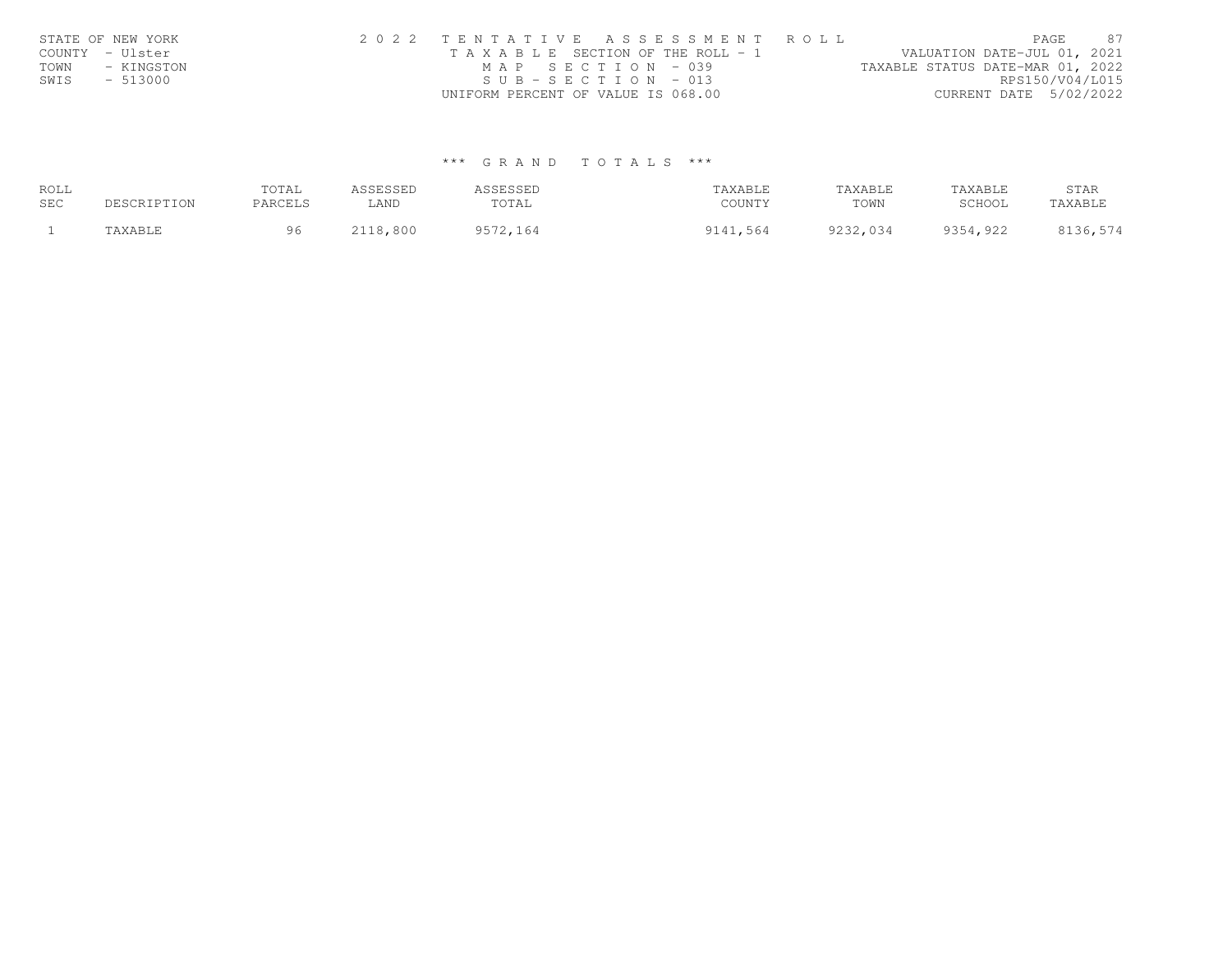## STATE OF NEW YORK CONTY - USE A Many of the Many Country - USE COUNTY - USE A MANY ORGE A MANY ORGE A MANY ORG<br>COUNTY - Ulster the Many Number Stories of A MAP NUMBER SEQUENCE . THE ROLL - 1 WALUATION DATE-JUL 01, 2021<br>TAX

| TAX MAP PARCEL NUMBER<br>CURRENT OWNERS NAME                                                                                                                                                                                                             | SCHOOL DISTRICT                      | PROPERTY LOCATION & CLASS ASSESSMENT EXEMPTION CODE----------------COUNTY-------TOWN------SCHOOL<br>LAND TAX DESCRIPTION TAXABLE VALUE |                  |           |                |
|----------------------------------------------------------------------------------------------------------------------------------------------------------------------------------------------------------------------------------------------------------|--------------------------------------|----------------------------------------------------------------------------------------------------------------------------------------|------------------|-----------|----------------|
|                                                                                                                                                                                                                                                          |                                      |                                                                                                                                        |                  |           |                |
|                                                                                                                                                                                                                                                          |                                      |                                                                                                                                        |                  |           |                |
|                                                                                                                                                                                                                                                          |                                      | COUNTY TAXABLE VALUE 15,000<br>TOWN TAXABLE VALUE 15,000                                                                               |                  |           | 144001.000     |
|                                                                                                                                                                                                                                                          |                                      |                                                                                                                                        |                  |           |                |
|                                                                                                                                                                                                                                                          |                                      |                                                                                                                                        |                  |           |                |
| TOTAL SPEC<br>39.18-1-1<br>312 Vac w/impry<br>5 Meadow Ln<br>5 Meadow Ln<br>6 Moodstock, NY 12498<br>312 Vac w/impry<br>212 Vac w/impry<br>212 Vac w/impry<br>212 Vac w/impry<br>212 Vac w/impry<br>212 Vac w/impry<br>215,000 TOWN<br>224780 NRTH-11499 |                                      | ACRES 0.08 15,000 SCHOOL TAXABLE VALUE 15,000<br>EAST-0624780 NRTH-1149943 FD061 Sawkill fire 15,000<br>PEER BOOK 5000 PC 330          | 15,000 TO        |           |                |
|                                                                                                                                                                                                                                                          |                                      |                                                                                                                                        |                  |           |                |
|                                                                                                                                                                                                                                                          |                                      |                                                                                                                                        |                  |           |                |
|                                                                                                                                                                                                                                                          | 14 Hallihan Hill Rd MOMESTEAD PARCEL |                                                                                                                                        |                  |           | 153603.000     |
|                                                                                                                                                                                                                                                          |                                      |                                                                                                                                        |                  |           |                |
|                                                                                                                                                                                                                                                          |                                      |                                                                                                                                        |                  |           |                |
|                                                                                                                                                                                                                                                          |                                      |                                                                                                                                        |                  |           |                |
|                                                                                                                                                                                                                                                          |                                      |                                                                                                                                        |                  |           |                |
|                                                                                                                                                                                                                                                          |                                      |                                                                                                                                        |                  |           |                |
|                                                                                                                                                                                                                                                          |                                      |                                                                                                                                        |                  |           |                |
|                                                                                                                                                                                                                                                          | Hallihan Hill Rd MOMESTEAD PARCEL    |                                                                                                                                        |                  |           |                |
|                                                                                                                                                                                                                                                          |                                      |                                                                                                                                        |                  |           | 134002.000     |
|                                                                                                                                                                                                                                                          |                                      | COUNTY TAXABLE VALUE 10,900                                                                                                            |                  |           |                |
|                                                                                                                                                                                                                                                          |                                      |                                                                                                                                        | 10,900<br>10,900 |           |                |
|                                                                                                                                                                                                                                                          |                                      | FD061 Sawkill fire 10,900 TO                                                                                                           |                  |           |                |
|                                                                                                                                                                                                                                                          |                                      |                                                                                                                                        |                  |           |                |
|                                                                                                                                                                                                                                                          | DEED BOOK 6875 PG-313                |                                                                                                                                        |                  |           |                |
|                                                                                                                                                                                                                                                          |                                      |                                                                                                                                        |                  |           |                |
|                                                                                                                                                                                                                                                          |                                      |                                                                                                                                        |                  |           |                |
| 39.18-1-4<br>39.18-1-4<br>210 1 Family Res<br>210 1 Family Res<br>22,200 COUNTY TAXABLE VALUE<br>22,200 COUNTY TAXABLE VALUE<br>22,200 COUNTY TAXABLE VALUE<br>22,200 COUNTY TAXABLE VALUE<br>22,200 COUNTY TAXABLE VALUE<br>23,520<br>22,200 COUN       |                                      |                                                                                                                                        |                  |           | 128461.000     |
|                                                                                                                                                                                                                                                          |                                      |                                                                                                                                        |                  |           | 0 62,480       |
|                                                                                                                                                                                                                                                          |                                      |                                                                                                                                        |                  |           |                |
|                                                                                                                                                                                                                                                          |                                      |                                                                                                                                        |                  |           |                |
|                                                                                                                                                                                                                                                          |                                      |                                                                                                                                        |                  |           |                |
|                                                                                                                                                                                                                                                          |                                      | SCHOOL TAXABLE VALUE 42,520<br>FD061 Sawkill fire 105,000 TO                                                                           |                  |           |                |
|                                                                                                                                                                                                                                                          |                                      |                                                                                                                                        |                  |           |                |
|                                                                                                                                                                                                                                                          |                                      |                                                                                                                                        |                  |           |                |
|                                                                                                                                                                                                                                                          |                                      |                                                                                                                                        |                  |           | 141001.000     |
| $39.18 - 1 - 5$                                                                                                                                                                                                                                          |                                      |                                                                                                                                        |                  | $\bigcap$ | $\overline{0}$ |
| Gore Victoria E                                                                                                                                                                                                                                          |                                      |                                                                                                                                        |                  | 9,240     | $\bigcap$      |
| Gore Bradford W                                                                                                                                                                                                                                          |                                      |                                                                                                                                        |                  | $\Omega$  | 25,020         |
| 862 Sawkill Rd                                                                                                                                                                                                                                           |                                      |                                                                                                                                        |                  |           |                |
| Kingston, NY 12401                                                                                                                                                                                                                                       |                                      |                                                                                                                                        |                  |           |                |
|                                                                                                                                                                                                                                                          |                                      |                                                                                                                                        |                  |           |                |
|                                                                                                                                                                                                                                                          |                                      | FD061 Sawkill fire 67,500 TO                                                                                                           |                  |           |                |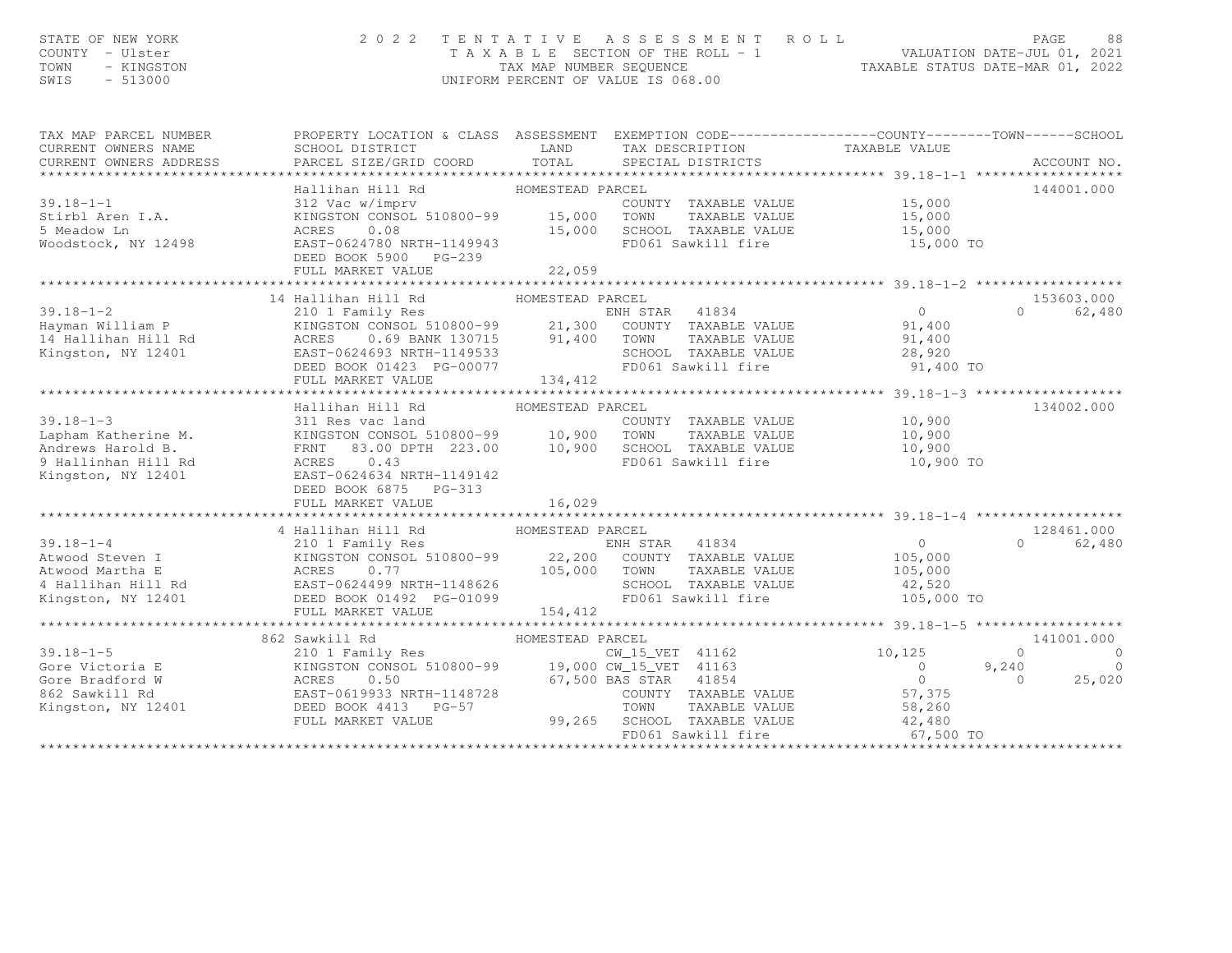### STATE OF NEW YORK 2 0 2 2 T E N T A T I V E A S S E S S M E N T R O L L PAGE 89 COUNTY - Ulster T A X A B L E SECTION OF THE ROLL - 1 VALUATION DATE-JUL 01, 2021 TOWN - KINGSTON TAX MAP NUMBER SEQUENCE TAXABLE STATUS DATE-MAR 01, 2022 SWIS - 513000 UNIFORM PERCENT OF VALUE IS 068.00

| TAX MAP PARCEL NUMBER                                                                                                                                                                                                                                    | PROPERTY LOCATION & CLASS ASSESSMENT EXEMPTION CODE----------------COUNTY-------TOWN------SCHOOL                          |                  |                                                                                                |            |                    |
|----------------------------------------------------------------------------------------------------------------------------------------------------------------------------------------------------------------------------------------------------------|---------------------------------------------------------------------------------------------------------------------------|------------------|------------------------------------------------------------------------------------------------|------------|--------------------|
|                                                                                                                                                                                                                                                          |                                                                                                                           |                  |                                                                                                |            |                    |
|                                                                                                                                                                                                                                                          |                                                                                                                           |                  |                                                                                                |            | 174510.000         |
|                                                                                                                                                                                                                                                          |                                                                                                                           |                  |                                                                                                |            | $\Omega$<br>25,020 |
|                                                                                                                                                                                                                                                          |                                                                                                                           |                  |                                                                                                |            |                    |
|                                                                                                                                                                                                                                                          |                                                                                                                           |                  |                                                                                                |            |                    |
|                                                                                                                                                                                                                                                          |                                                                                                                           |                  |                                                                                                |            |                    |
|                                                                                                                                                                                                                                                          |                                                                                                                           |                  |                                                                                                |            |                    |
| 19.18-1-6<br>Felice Ernest 210 1 Family Res BAS STAR 41854<br>Felice Ernest KINGSTON CONSOL 510800-99 24,000 COUNTY TAXABLE VALUE<br>Felice Regina ACRES 1.00 113,500 TOWN TAXABLE VALUE 113,500<br>856 Sawkill Rd EAST-0624479 NRTH-1                   |                                                                                                                           |                  | FD061 Sawkill fire 113,500 TO                                                                  |            |                    |
|                                                                                                                                                                                                                                                          |                                                                                                                           |                  |                                                                                                |            |                    |
|                                                                                                                                                                                                                                                          | Sawkill Rd                                                                                                                | HOMESTEAD PARCEL | RCEL<br>COUNTY TAXABLE VALUE 29,500<br>TOWN TAXABLE VALUE 29,500<br>TILOT TAYABLE VALUE 29,500 |            | 107500.000         |
| $39.18 - 1 - 7$                                                                                                                                                                                                                                          | 314 Rural vac<10                                                                                                          |                  |                                                                                                |            |                    |
|                                                                                                                                                                                                                                                          |                                                                                                                           |                  |                                                                                                |            |                    |
|                                                                                                                                                                                                                                                          |                                                                                                                           |                  | 29,500 SCHOOL TAXABLE VALUE                                                                    |            |                    |
|                                                                                                                                                                                                                                                          |                                                                                                                           |                  | FD061 Sawkill fire 29,500 TO                                                                   |            |                    |
|                                                                                                                                                                                                                                                          |                                                                                                                           |                  |                                                                                                |            |                    |
| 39.18-1-7<br>Schonger George<br>Schonger Lois<br>Schonger Lois<br>29,500 TOWN<br>29,500 TOWN<br>29,500 TOWN<br>29,500 SCHOC<br>29,500 SCHOC<br>29,500 SCHOC<br>29,500 SCHOC<br>29,500 SCHOC<br>29,500 SCHOC<br>29,500 SCHOC<br>29,500 SCHOC<br>29,500 ED | FULL MARKET VALUE                                                                                                         | 43,382           |                                                                                                |            |                    |
|                                                                                                                                                                                                                                                          |                                                                                                                           |                  |                                                                                                |            |                    |
|                                                                                                                                                                                                                                                          | 758 Sawkill Rd                                                                                                            | HOMESTEAD PARCEL |                                                                                                |            | 113601.100         |
|                                                                                                                                                                                                                                                          |                                                                                                                           |                  | COUNTY TAXABLE VALUE 200,000                                                                   |            |                    |
|                                                                                                                                                                                                                                                          | XINGSTON CONSOL 510800-99 35,000 TOWN TAXABLE VALUE 200,000<br>ACRES 5.30 BANK 61222 200,000 SCHOOL TAXABLE VALUE 200,000 |                  |                                                                                                |            |                    |
|                                                                                                                                                                                                                                                          |                                                                                                                           |                  |                                                                                                |            |                    |
|                                                                                                                                                                                                                                                          |                                                                                                                           |                  | FD061 Sawkill fire                                                                             | 200,000 TO |                    |
|                                                                                                                                                                                                                                                          |                                                                                                                           |                  |                                                                                                |            |                    |
|                                                                                                                                                                                                                                                          | FULL MARKET VALUE                                                                                                         | 294,118          |                                                                                                |            |                    |
|                                                                                                                                                                                                                                                          |                                                                                                                           |                  |                                                                                                |            |                    |
|                                                                                                                                                                                                                                                          | 752 Sawkill Rd                                                                                                            | HOMESTEAD PARCEL |                                                                                                |            | 113601.211         |
|                                                                                                                                                                                                                                                          |                                                                                                                           |                  |                                                                                                |            |                    |
|                                                                                                                                                                                                                                                          |                                                                                                                           |                  |                                                                                                |            |                    |
|                                                                                                                                                                                                                                                          |                                                                                                                           |                  |                                                                                                |            |                    |
|                                                                                                                                                                                                                                                          |                                                                                                                           |                  |                                                                                                | 150,000 TO |                    |
|                                                                                                                                                                                                                                                          |                                                                                                                           |                  |                                                                                                |            |                    |
|                                                                                                                                                                                                                                                          | FULL MARKET VALUE                                                                                                         | 220,588          |                                                                                                |            |                    |
|                                                                                                                                                                                                                                                          |                                                                                                                           |                  |                                                                                                |            |                    |
|                                                                                                                                                                                                                                                          | Sawkill Rd<br>314 Rural vac<10                                                                                            | HOMESTEAD PARCEL |                                                                                                |            | 105601.000         |
| $39.18 - 1 - 11$                                                                                                                                                                                                                                         |                                                                                                                           |                  | COUNTY TAXABLE VALUE 19,500                                                                    |            |                    |
|                                                                                                                                                                                                                                                          |                                                                                                                           |                  | TAXABLE VALUE 19,500                                                                           |            |                    |
|                                                                                                                                                                                                                                                          | ACRES 8.50 19,500 SCHOOL TAXABLE VALUE 19,500<br>EAST-0621395_NRTH-1146733 FD061 Sawkill fire 19,500 TO                   |                  |                                                                                                |            |                    |
|                                                                                                                                                                                                                                                          |                                                                                                                           |                  |                                                                                                |            |                    |
|                                                                                                                                                                                                                                                          | DEED BOOK 4578 PG-337                                                                                                     |                  |                                                                                                |            |                    |
|                                                                                                                                                                                                                                                          | FULL MARKET VALUE                                                                                                         | 28,676           |                                                                                                |            |                    |
|                                                                                                                                                                                                                                                          |                                                                                                                           |                  |                                                                                                |            |                    |
|                                                                                                                                                                                                                                                          | 765 Sawkill Rd                                                                                                            | HOMESTEAD PARCEL |                                                                                                |            | 114151.000         |
| $39.18 - 1 - 12$                                                                                                                                                                                                                                         | 260 Seasonal res                                                                                                          |                  | COUNTY TAXABLE VALUE 65,000                                                                    |            |                    |
|                                                                                                                                                                                                                                                          | KINGSTON CONSOL 510800-99 50,000<br>ACRES 1.60 65,000                                                                     |                  |                                                                                                |            |                    |
|                                                                                                                                                                                                                                                          |                                                                                                                           |                  |                                                                                                |            |                    |
| Queen Alexander<br>324 Scarawan Rd<br>Stone Ridge, NY 12484                                                                                                                                                                                              | EAST-0621152 NRTH-1146921                                                                                                 |                  | FD061 Sawkill fire                                                                             | 65,000 TO  |                    |
|                                                                                                                                                                                                                                                          | DEED BOOK 6690 PG-279                                                                                                     |                  |                                                                                                |            |                    |
|                                                                                                                                                                                                                                                          | FULL MARKET VALUE                                                                                                         | 95,588           |                                                                                                |            |                    |

\*\*\*\*\*\*\*\*\*\*\*\*\*\*\*\*\*\*\*\*\*\*\*\*\*\*\*\*\*\*\*\*\*\*\*\*\*\*\*\*\*\*\*\*\*\*\*\*\*\*\*\*\*\*\*\*\*\*\*\*\*\*\*\*\*\*\*\*\*\*\*\*\*\*\*\*\*\*\*\*\*\*\*\*\*\*\*\*\*\*\*\*\*\*\*\*\*\*\*\*\*\*\*\*\*\*\*\*\*\*\*\*\*\*\*\*\*\*\*\*\*\*\*\*\*\*\*\*\*\*\*\*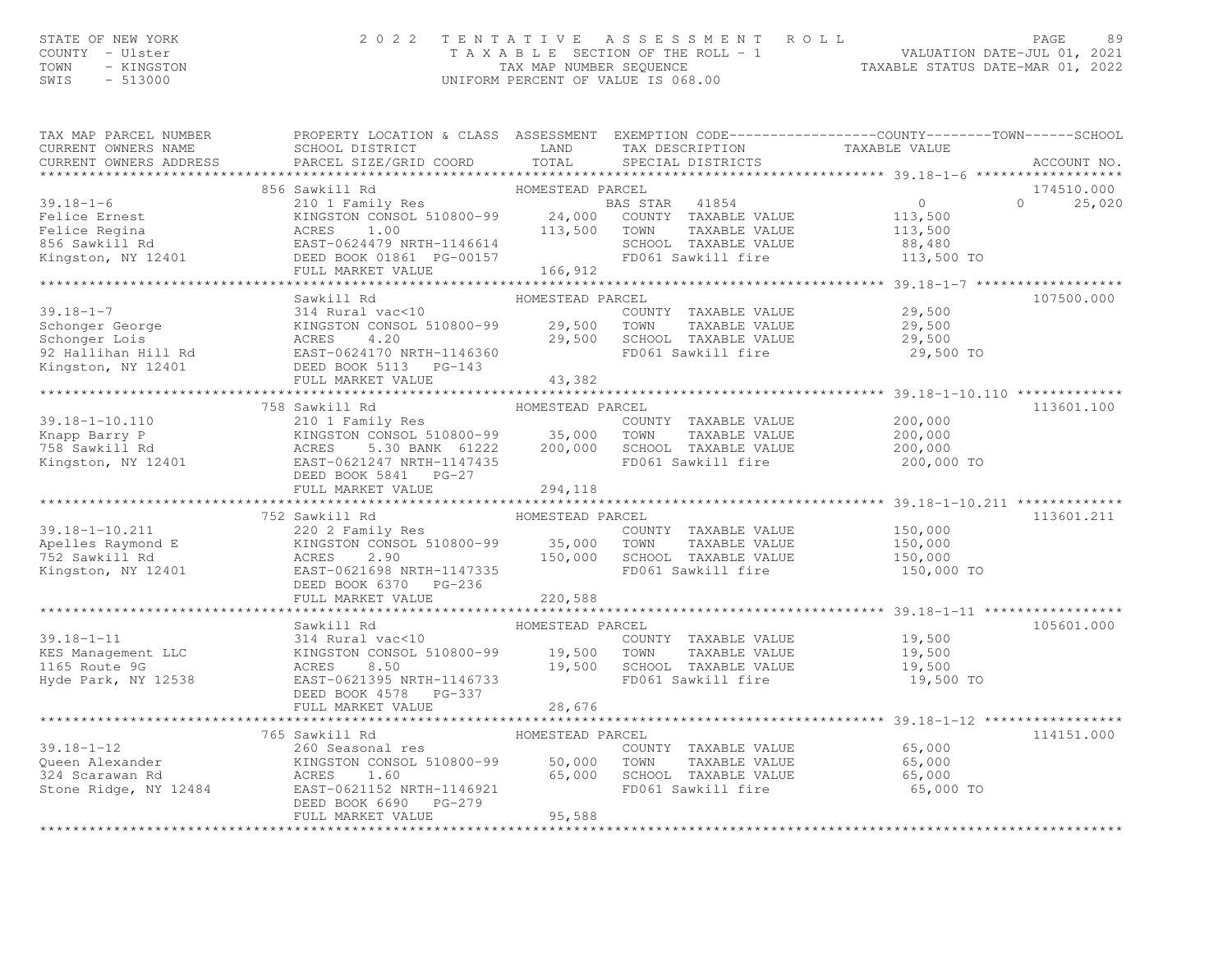### STATE OF NEW YORK PAGE 90<br>COUNTY - Ulster (2001) TAXABLE SECTION OF THE ROLL - 1 (NALUATION DATE-JUL 01, 2021<br>TAXABLE SECTION OF THE ROLL - 1 (NALUATION DATE-JUL 01, 2021<br>SWIS - 513000 (INTFORM PERCENT OF VALUE IS 068.00 )

| TAX MAP PARCEL NUMBER<br>CURRENT OWNERS NAME<br>CURRENT OWNERS ADDRESS                                                                                                                                                                                 | PROPERTY LOCATION & CLASS ASSESSMENT EXEMPTION CODE----------------COUNTY-------TOWN------SCHOOL |                        |                               |                      |                    |
|--------------------------------------------------------------------------------------------------------------------------------------------------------------------------------------------------------------------------------------------------------|--------------------------------------------------------------------------------------------------|------------------------|-------------------------------|----------------------|--------------------|
|                                                                                                                                                                                                                                                        | 775 Sawkill Rd                                                                                   |                        |                               |                      | 114150.000         |
| $39.18 - 1 - 13$                                                                                                                                                                                                                                       |                                                                                                  |                        | COUNTY TAXABLE VALUE          | 35,000               |                    |
|                                                                                                                                                                                                                                                        | KINGSTON CONSOL 510800-99 35,000 TOWN                                                            |                        |                               | TAXABLE VALUE 35,000 |                    |
| Mayhon William<br>500 Stone Rd<br>West Hulrley, NY 12491                                                                                                                                                                                               | ACRES<br>1,20                                                                                    |                        | SCHOOL TAXABLE VALUE          | 35,000               |                    |
|                                                                                                                                                                                                                                                        | EAST-0621062 NRTH-1147048                                                                        | $35,000$<br>TH-1147048 | FD061 Sawkill fire            | 35,000 TO            |                    |
|                                                                                                                                                                                                                                                        | DEED BOOK 6238 PG-298                                                                            |                        |                               |                      |                    |
|                                                                                                                                                                                                                                                        | FULL MARKET VALUE                                                                                | 51,471                 |                               |                      |                    |
|                                                                                                                                                                                                                                                        |                                                                                                  |                        |                               |                      |                    |
|                                                                                                                                                                                                                                                        |                                                                                                  |                        |                               |                      | 170555.000         |
|                                                                                                                                                                                                                                                        |                                                                                                  |                        |                               |                      | 62,480<br>$\Omega$ |
|                                                                                                                                                                                                                                                        |                                                                                                  |                        |                               |                      |                    |
|                                                                                                                                                                                                                                                        |                                                                                                  |                        |                               |                      |                    |
|                                                                                                                                                                                                                                                        |                                                                                                  |                        |                               |                      |                    |
|                                                                                                                                                                                                                                                        |                                                                                                  |                        |                               | 212,500 TO           |                    |
|                                                                                                                                                                                                                                                        |                                                                                                  |                        |                               |                      |                    |
|                                                                                                                                                                                                                                                        |                                                                                                  |                        |                               |                      |                    |
| HOMESTEAD PARCEL<br>Morris Constance<br>Morris Constance<br>Morris Constance<br>Morris Constance<br>Morris Constance<br>Morris Constance<br>Morris Constance<br>Morris Constance<br>Morris Constance<br>Morris Constance<br>Morris Constance<br>Morris |                                                                                                  |                        |                               |                      | 166801.000         |
|                                                                                                                                                                                                                                                        |                                                                                                  |                        | COUNTY TAXABLE VALUE 106,000  |                      |                    |
|                                                                                                                                                                                                                                                        |                                                                                                  |                        |                               |                      |                    |
|                                                                                                                                                                                                                                                        |                                                                                                  |                        |                               |                      |                    |
|                                                                                                                                                                                                                                                        |                                                                                                  |                        | FD061 Sawkill fire 106,000 TO |                      |                    |
|                                                                                                                                                                                                                                                        |                                                                                                  |                        |                               |                      |                    |
|                                                                                                                                                                                                                                                        |                                                                                                  |                        |                               |                      |                    |
| 17 Wintergreen Hill Rd<br>210 1 Family Res<br>210 1 Family Res<br>210 1 Family Res<br>210 1 Family Res<br>23,000 COUNTY TAXABLE VALUE<br>23,000 COUNTY TAXABLE VALUE<br>23,000 COUNTY TAXABLE VALUE<br>23,000 COUNTY TAXABLE VALUE<br>23,000 COU       |                                                                                                  |                        |                               |                      |                    |
|                                                                                                                                                                                                                                                        |                                                                                                  |                        |                               |                      | 113451.000         |
|                                                                                                                                                                                                                                                        |                                                                                                  |                        |                               |                      | $\Omega$<br>25,020 |
|                                                                                                                                                                                                                                                        |                                                                                                  |                        |                               |                      |                    |
|                                                                                                                                                                                                                                                        |                                                                                                  |                        |                               |                      |                    |
|                                                                                                                                                                                                                                                        |                                                                                                  |                        |                               |                      |                    |
|                                                                                                                                                                                                                                                        | 78,500<br>EAST-0618985 NRTH-1148395<br>DEED BOOK 5282 PG-100<br>FULL MARKET VALUE                |                        | FD061 Sawkill fire            | 78,500 TO            |                    |
|                                                                                                                                                                                                                                                        |                                                                                                  |                        |                               |                      |                    |
|                                                                                                                                                                                                                                                        | 23 Wintergreen Hill Rd                                                                           | HOMESTEAD PARCEL       |                               |                      | 109401.000         |
| $39.18 - 2 - 5$                                                                                                                                                                                                                                        | 210 1 Family Res                                                                                 |                        | COUNTY TAXABLE VALUE 155,000  |                      |                    |
| Collum Megan Jo                                                                                                                                                                                                                                        | ZIO I Family Res<br>KINGSTON CONSOL 510800-99         24,000                                     |                        | TAXABLE VALUE<br>TOWN         | 155,000              |                    |
|                                                                                                                                                                                                                                                        |                                                                                                  |                        | SCHOOL TAXABLE VALUE 155,000  |                      |                    |
|                                                                                                                                                                                                                                                        |                                                                                                  |                        | FD061 Sawkill fire            | 155,000 TO           |                    |
| Emrich Jessica Land Birle Estate Ned Burley (155,000)<br>23 Wintergreen Hill Rd (155,000)<br>Kingston, NY 12401 (1685-0618741 NRTH-1148227)<br>Kingston, NY 12401                                                                                      | EAST-0618741 NRTH-1148227                                                                        |                        |                               |                      |                    |
|                                                                                                                                                                                                                                                        | DEED BOOK 6809 PG-8                                                                              |                        |                               |                      |                    |
|                                                                                                                                                                                                                                                        | FULL MARKET VALUE                                                                                | 227,941                |                               |                      |                    |
|                                                                                                                                                                                                                                                        |                                                                                                  |                        |                               |                      |                    |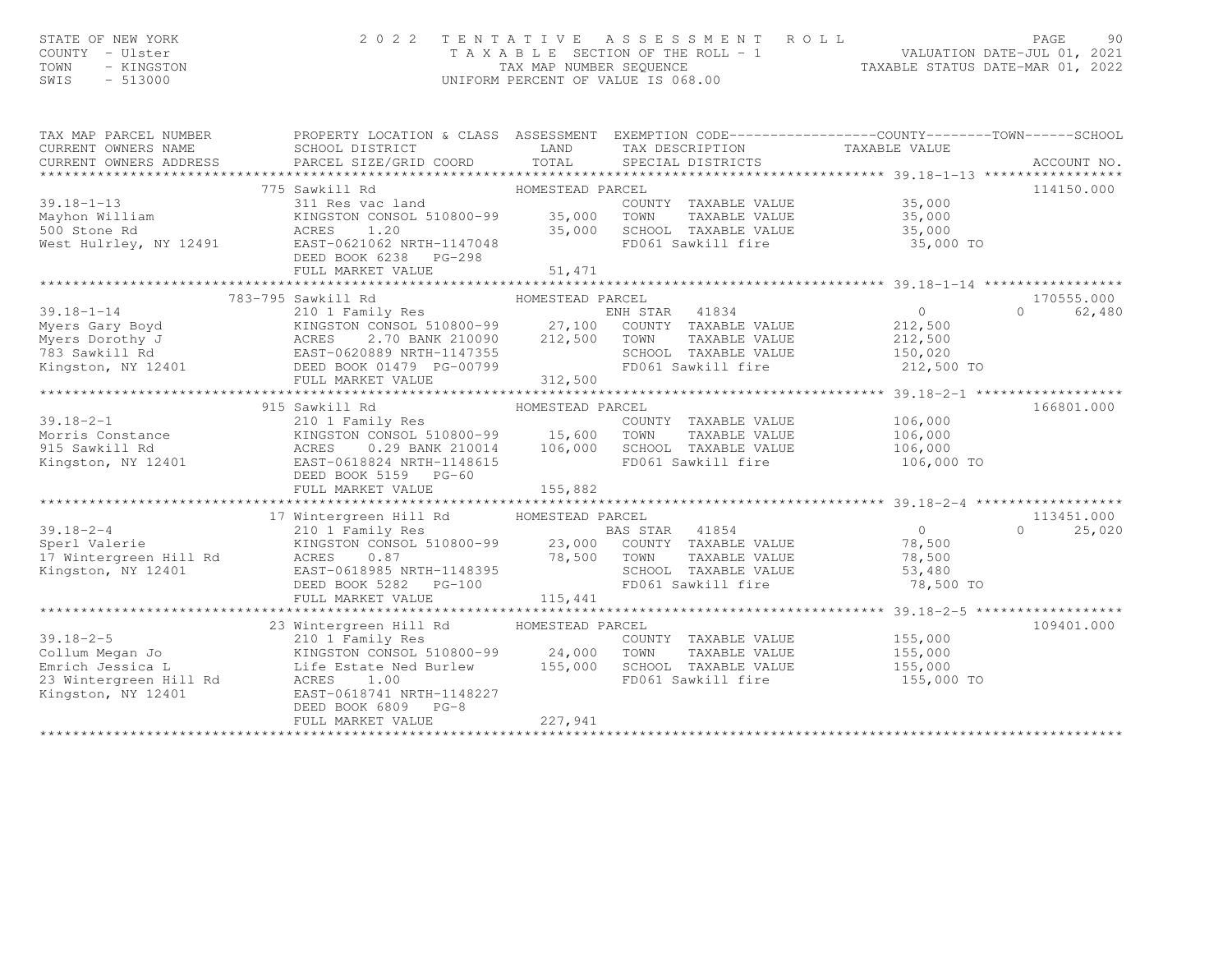### STATE OF NEW YORK PAGE 91<br>COUNTY - Ulster (2001) TAXABLE SECTION OF THE ROLL - 1 (NALUATION DATE-JUL 01, 2021<br>TAXABLE SECTION OF THE ROLL - 1 (NALUATION DATE-JUL 01, 2021<br>SWIS - 513000 (INTFORM PERCENT OF VALUE TS 068.00)

| TAX MAP PARCEL NUMBER<br>CURRENT OWNERS NAME                                                                                                                                                                                                                                                                                                                                                                                                   | SCHOOL DISTRICT                       | LAND                  | PROPERTY LOCATION & CLASS ASSESSMENT EXEMPTION CODE----------------COUNTY-------TOWN-----SCHOOL                  |                    |          |             |
|------------------------------------------------------------------------------------------------------------------------------------------------------------------------------------------------------------------------------------------------------------------------------------------------------------------------------------------------------------------------------------------------------------------------------------------------|---------------------------------------|-----------------------|------------------------------------------------------------------------------------------------------------------|--------------------|----------|-------------|
| CURRENT OWNERS ADDRESS                                                                                                                                                                                                                                                                                                                                                                                                                         | PARCEL SIZE/GRID COORD TOTAL          |                       | TAX DESCRIPTION TAXABLE VALUE SPECIAL DISTRICTS                                                                  |                    |          | ACCOUNT NO. |
|                                                                                                                                                                                                                                                                                                                                                                                                                                                |                                       |                       |                                                                                                                  |                    |          |             |
|                                                                                                                                                                                                                                                                                                                                                                                                                                                | 3 Meyers Rd                           | HOMESTEAD PARCEL      |                                                                                                                  |                    |          | 174511.000  |
| $39.18 - 2 - 6$                                                                                                                                                                                                                                                                                                                                                                                                                                | 210 1 Family Res                      |                       | BAS STAR 41854                                                                                                   | $\overline{0}$     | $\Omega$ | 25,020      |
|                                                                                                                                                                                                                                                                                                                                                                                                                                                |                                       |                       | ETT TURITY NUS<br>KINGSTON CONSOL 510800-99 28,800 COUNTY TAXABLE VALUE<br>ACRES 2.20 165,000 TOWN TAXABLE VALUE |                    |          |             |
|                                                                                                                                                                                                                                                                                                                                                                                                                                                |                                       |                       |                                                                                                                  | 165,000<br>165,000 |          |             |
|                                                                                                                                                                                                                                                                                                                                                                                                                                                |                                       |                       |                                                                                                                  |                    |          |             |
|                                                                                                                                                                                                                                                                                                                                                                                                                                                |                                       |                       | SCHOOL TAXABLE VALUE 139,980<br>FD061 Sawkill fire 165,000 TO                                                    |                    |          |             |
|                                                                                                                                                                                                                                                                                                                                                                                                                                                | FULL MARKET VALUE                     | 242,647               |                                                                                                                  |                    |          |             |
|                                                                                                                                                                                                                                                                                                                                                                                                                                                |                                       |                       |                                                                                                                  |                    |          |             |
|                                                                                                                                                                                                                                                                                                                                                                                                                                                | 35 Meyers Rd                          | HOMESTEAD PARCEL      |                                                                                                                  |                    |          | 108801.000  |
| $39.18 - 2 - 8.110$                                                                                                                                                                                                                                                                                                                                                                                                                            | 210 1 Family Res                      |                       | COUNTY TAXABLE VALUE 116,000                                                                                     |                    |          |             |
|                                                                                                                                                                                                                                                                                                                                                                                                                                                |                                       |                       |                                                                                                                  |                    |          |             |
|                                                                                                                                                                                                                                                                                                                                                                                                                                                |                                       |                       |                                                                                                                  |                    |          |             |
|                                                                                                                                                                                                                                                                                                                                                                                                                                                |                                       |                       |                                                                                                                  | 116,000 TO         |          |             |
|                                                                                                                                                                                                                                                                                                                                                                                                                                                |                                       |                       |                                                                                                                  |                    |          |             |
|                                                                                                                                                                                                                                                                                                                                                                                                                                                | FULL MARKET VALUE                     | 170,588               |                                                                                                                  |                    |          |             |
|                                                                                                                                                                                                                                                                                                                                                                                                                                                |                                       |                       |                                                                                                                  |                    |          |             |
|                                                                                                                                                                                                                                                                                                                                                                                                                                                |                                       |                       |                                                                                                                  |                    |          | 164401.000  |
|                                                                                                                                                                                                                                                                                                                                                                                                                                                |                                       |                       |                                                                                                                  | $\Omega$           | $\Omega$ | 25,020      |
|                                                                                                                                                                                                                                                                                                                                                                                                                                                |                                       |                       |                                                                                                                  | 264,900            |          |             |
|                                                                                                                                                                                                                                                                                                                                                                                                                                                |                                       |                       |                                                                                                                  | 264,900            |          |             |
|                                                                                                                                                                                                                                                                                                                                                                                                                                                |                                       |                       |                                                                                                                  | 239,880            |          |             |
|                                                                                                                                                                                                                                                                                                                                                                                                                                                |                                       |                       | FD061 Sawkill fire                                                                                               | 264,900 TO         |          |             |
| $\begin{tabular}{lllllllllllllllllll} \multicolumn{3.0}{l} \multicolumn{3.0}{l} \multicolumn{3.0}{l} \multicolumn{3.0}{l} \multicolumn{3.0}{l} \multicolumn{3.0}{l} \multicolumn{3.0}{l} \multicolumn{3.0}{l} \multicolumn{3.0}{l} \multicolumn{3.0}{l} \multicolumn{3.0}{l} \multicolumn{3.0}{l} \multicolumn{3.0}{l} \multicolumn{3.0}{l} \multicolumn{3.0}{l} \multicolumn{3.0}{l} \multicolumn{3.0}{l} \multicolumn{3.0}{l} \multicolumn{$ |                                       |                       |                                                                                                                  |                    |          |             |
|                                                                                                                                                                                                                                                                                                                                                                                                                                                |                                       |                       |                                                                                                                  |                    |          |             |
|                                                                                                                                                                                                                                                                                                                                                                                                                                                | 55 Meyers Rd                          | HOMESTEAD PARCEL      |                                                                                                                  |                    |          | 108121.000  |
| $39.18 - 2 - 10$                                                                                                                                                                                                                                                                                                                                                                                                                               | KING<br>ACRES<br>EAST-                |                       | 41854<br>BAS STAR                                                                                                | $\overline{0}$     | $\cap$   | 25,020      |
|                                                                                                                                                                                                                                                                                                                                                                                                                                                |                                       |                       |                                                                                                                  | 126,000<br>126,000 |          |             |
|                                                                                                                                                                                                                                                                                                                                                                                                                                                |                                       |                       |                                                                                                                  |                    |          |             |
|                                                                                                                                                                                                                                                                                                                                                                                                                                                |                                       |                       | SCHOOL TAXABLE VALUE                                                                                             | 100,980            |          |             |
| COUNTY TAXABLE VALUE<br>Solan John J<br>S5 Meyers Rd<br>Kingston, NY 12401<br>EAST-0620071 NRTH-1147562<br>DEED BOOK 4267 PG-303<br>DEED BOOK 4267 PG-303<br>FD061 Sawkill fire<br>FD061 Sawkill fire                                                                                                                                                                                                                                          |                                       |                       |                                                                                                                  | 126,000 TO         |          |             |
|                                                                                                                                                                                                                                                                                                                                                                                                                                                | FULL MARKET VALUE                     | 185,294               |                                                                                                                  |                    |          |             |
|                                                                                                                                                                                                                                                                                                                                                                                                                                                |                                       |                       |                                                                                                                  |                    |          |             |
|                                                                                                                                                                                                                                                                                                                                                                                                                                                |                                       |                       |                                                                                                                  |                    |          |             |
|                                                                                                                                                                                                                                                                                                                                                                                                                                                |                                       |                       |                                                                                                                  |                    |          |             |
|                                                                                                                                                                                                                                                                                                                                                                                                                                                |                                       |                       |                                                                                                                  |                    |          |             |
|                                                                                                                                                                                                                                                                                                                                                                                                                                                |                                       |                       |                                                                                                                  |                    |          |             |
|                                                                                                                                                                                                                                                                                                                                                                                                                                                |                                       |                       |                                                                                                                  |                    |          |             |
|                                                                                                                                                                                                                                                                                                                                                                                                                                                |                                       |                       |                                                                                                                  |                    |          |             |
|                                                                                                                                                                                                                                                                                                                                                                                                                                                |                                       |                       |                                                                                                                  |                    |          |             |
| 39.18-2-11 63 Meyers Rd HOMESTEAD PARCEL<br>39.18-2-11 176401.000<br>Calvet Peter R KINGSTON CONSOL 510800-99 24,000 ENH STAR 41834 0<br>Calvet Rosemary W ACRES 1.00 130,000 COUNTY TAXABLE VALUE<br>SANTER PART CALVE 110,500 0 62,4                                                                                                                                                                                                         |                                       |                       |                                                                                                                  |                    |          |             |
|                                                                                                                                                                                                                                                                                                                                                                                                                                                | 73 Meyers Rd                          | HOMESTEAD PARCEL      |                                                                                                                  |                    |          | 174512.000  |
| $39.18 - 2 - 13$                                                                                                                                                                                                                                                                                                                                                                                                                               | 210 1 Family Res                      |                       | COUNTY TAXABLE VALUE                                                                                             | 192,500            |          |             |
|                                                                                                                                                                                                                                                                                                                                                                                                                                                | KINGSTON CONSOL 510800-99 41,700 TOWN |                       | TAXABLE VALUE                                                                                                    | 192,500            |          |             |
|                                                                                                                                                                                                                                                                                                                                                                                                                                                | ACRES<br>6.70                         | $192,500$<br>-1146985 | SCHOOL TAXABLE VALUE                                                                                             | 192,500            |          |             |
|                                                                                                                                                                                                                                                                                                                                                                                                                                                | EAST-0620333 NRTH-1146985             |                       | FD061 Sawkill fire                                                                                               | 192,500 TO         |          |             |
| rarburger Kirk<br>Margburger Julie<br>73 Meyers Rd<br>Kingston, NY 12401                                                                                                                                                                                                                                                                                                                                                                       | DEED BOOK 6861<br>$PG-68$             |                       |                                                                                                                  |                    |          |             |
|                                                                                                                                                                                                                                                                                                                                                                                                                                                | FULL MARKET VALUE                     | 283,088               |                                                                                                                  |                    |          |             |
|                                                                                                                                                                                                                                                                                                                                                                                                                                                |                                       |                       |                                                                                                                  |                    |          |             |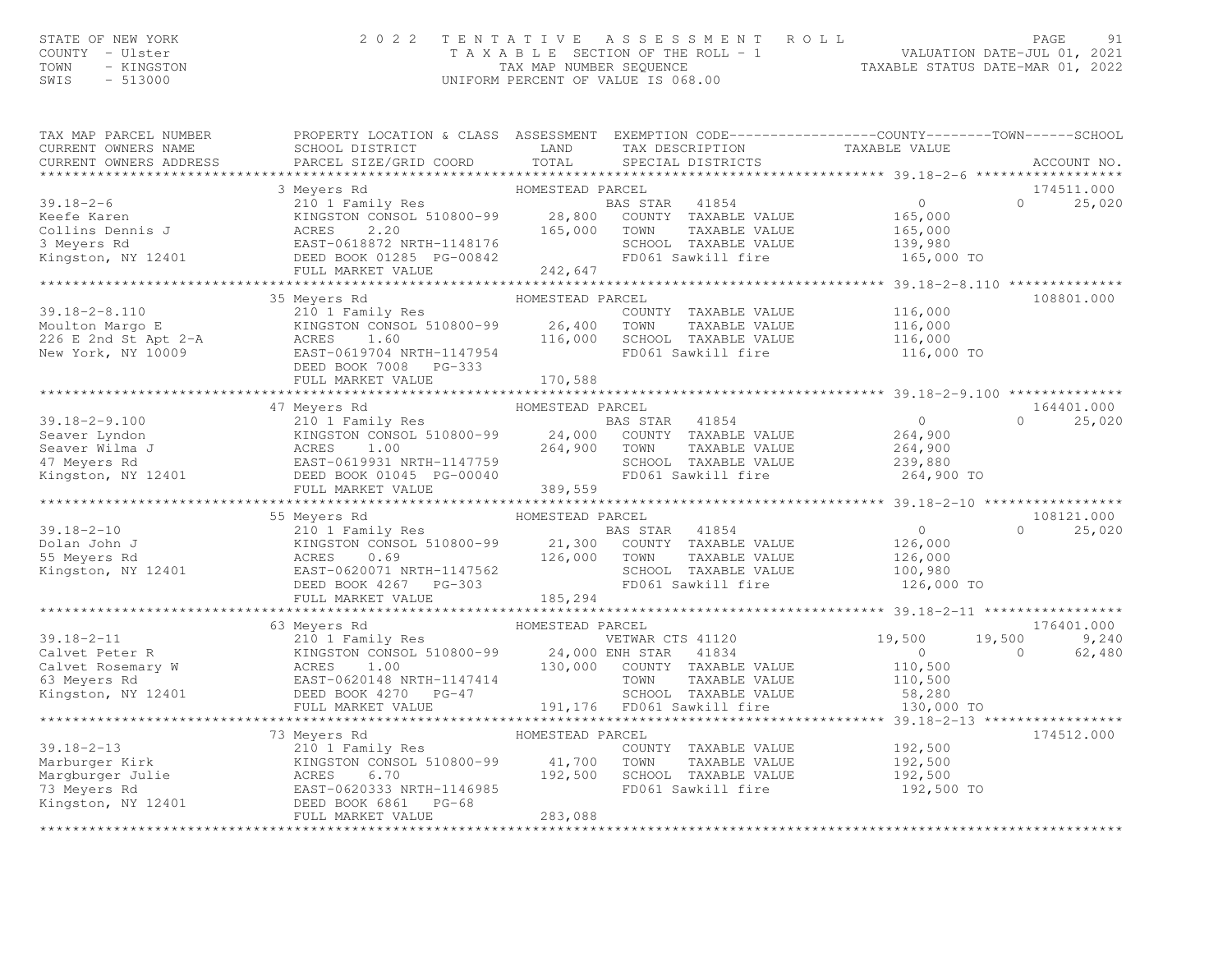### STATE OF NEW YORK PAGE 92<br>COUNTY - Ulster (2009) TAXABLE SECTION OF THE ROLL - 1 (NALUATION DATE-JUL 01, 2021<br>TAXABLE SECTION OF THE ROLL - 1 (NALUATION DATE-JUL 01, 2021<br>SWIS - 513000 (INTFORM PERCENT OF VALUE IS 068.00)

| Sawkill Rd<br>910 Priv forest<br>ACRES 27.00<br>FULL MARKET VALUE | 33,750<br>49,632                                                                            | TOWN<br>FD061 Sawkill fire                                  | 33,750<br>33,750 TO                                                                                                                                                                                                                                                                                                                                                                                                                                                                                                                                                                   | 130200.000                                                                                                                                                                                                                                                                                                                                                                                                                                                                                                                                                                                                                                                                                                                                                                                                                                                                                                                  |
|-------------------------------------------------------------------|---------------------------------------------------------------------------------------------|-------------------------------------------------------------|---------------------------------------------------------------------------------------------------------------------------------------------------------------------------------------------------------------------------------------------------------------------------------------------------------------------------------------------------------------------------------------------------------------------------------------------------------------------------------------------------------------------------------------------------------------------------------------|-----------------------------------------------------------------------------------------------------------------------------------------------------------------------------------------------------------------------------------------------------------------------------------------------------------------------------------------------------------------------------------------------------------------------------------------------------------------------------------------------------------------------------------------------------------------------------------------------------------------------------------------------------------------------------------------------------------------------------------------------------------------------------------------------------------------------------------------------------------------------------------------------------------------------------|
|                                                                   |                                                                                             |                                                             |                                                                                                                                                                                                                                                                                                                                                                                                                                                                                                                                                                                       | 163821.000                                                                                                                                                                                                                                                                                                                                                                                                                                                                                                                                                                                                                                                                                                                                                                                                                                                                                                                  |
|                                                                   |                                                                                             |                                                             | $\overline{0}$<br>84,256<br>131,710                                                                                                                                                                                                                                                                                                                                                                                                                                                                                                                                                   | 9,240<br>$\Omega$<br>$\Omega$<br>$\Omega$<br>62,480                                                                                                                                                                                                                                                                                                                                                                                                                                                                                                                                                                                                                                                                                                                                                                                                                                                                         |
| FULL MARKET VALUE                                                 |                                                                                             |                                                             |                                                                                                                                                                                                                                                                                                                                                                                                                                                                                                                                                                                       |                                                                                                                                                                                                                                                                                                                                                                                                                                                                                                                                                                                                                                                                                                                                                                                                                                                                                                                             |
|                                                                   |                                                                                             |                                                             |                                                                                                                                                                                                                                                                                                                                                                                                                                                                                                                                                                                       |                                                                                                                                                                                                                                                                                                                                                                                                                                                                                                                                                                                                                                                                                                                                                                                                                                                                                                                             |
|                                                                   |                                                                                             |                                                             |                                                                                                                                                                                                                                                                                                                                                                                                                                                                                                                                                                                       | 146931,000                                                                                                                                                                                                                                                                                                                                                                                                                                                                                                                                                                                                                                                                                                                                                                                                                                                                                                                  |
|                                                                   |                                                                                             |                                                             | 165,000                                                                                                                                                                                                                                                                                                                                                                                                                                                                                                                                                                               | $\Omega$<br>62,480                                                                                                                                                                                                                                                                                                                                                                                                                                                                                                                                                                                                                                                                                                                                                                                                                                                                                                          |
|                                                                   |                                                                                             |                                                             |                                                                                                                                                                                                                                                                                                                                                                                                                                                                                                                                                                                       |                                                                                                                                                                                                                                                                                                                                                                                                                                                                                                                                                                                                                                                                                                                                                                                                                                                                                                                             |
|                                                                   |                                                                                             |                                                             |                                                                                                                                                                                                                                                                                                                                                                                                                                                                                                                                                                                       | 151001.000                                                                                                                                                                                                                                                                                                                                                                                                                                                                                                                                                                                                                                                                                                                                                                                                                                                                                                                  |
| FULL MARKET VALUE                                                 |                                                                                             | TAXABLE VALUE<br>SCHOOL TAXABLE VALUE<br>FD061 Sawkill fire | $0 \qquad \qquad$<br>278,868<br>253,848<br>278,868 TO                                                                                                                                                                                                                                                                                                                                                                                                                                                                                                                                 | $\Omega$<br>25,020                                                                                                                                                                                                                                                                                                                                                                                                                                                                                                                                                                                                                                                                                                                                                                                                                                                                                                          |
|                                                                   |                                                                                             |                                                             |                                                                                                                                                                                                                                                                                                                                                                                                                                                                                                                                                                                       |                                                                                                                                                                                                                                                                                                                                                                                                                                                                                                                                                                                                                                                                                                                                                                                                                                                                                                                             |
| FULL MARKET VALUE                                                 |                                                                                             | TOWN                                                        | 232,100 TO                                                                                                                                                                                                                                                                                                                                                                                                                                                                                                                                                                            | 115321.000                                                                                                                                                                                                                                                                                                                                                                                                                                                                                                                                                                                                                                                                                                                                                                                                                                                                                                                  |
|                                                                   | 66 Meyers Rd<br>Karl J. Schuerzinger Family<br>62 Meyers Rd<br>54 Meyers Rd<br>40 Meyers Rd | 410,100<br>341,324                                          | PROPERTY LOCATION & CLASS ASSESSMENT<br>NON-HOMESTEAD PARCEL<br>KINGSTON CONSOL 510800-99 33,750<br>HOMESTEAD PARCEL<br>XIV I Family Res<br>KINGSTON CONSOL 510800-99 45,200 AGED-C 41802<br>Homestead Parcel 152,500 ENH STAR 41834<br>Actually 10.20 A COUNTY TAXABLE<br>ACRES 10.20 TOWN TAXABLE<br>EAST-0620039 NRTH-1146635<br>DEED BOOK 5904 PG-82<br>THE MORTLE TO<br>224,265<br>HOMESTEAD PARCEL<br>ENH STAR 41834<br>HOMESTEAD PARCEL<br>Meyers Rd<br>210 I Family Res<br>210 I Family Res<br>210 1 Family Res<br>KINGSTON CONSOL 510800-99 25,200<br>$232,100$<br>$232,100$ | EXEMPTION CODE-----------------COUNTY-------TOWN------SCHOOL<br>COUNTY TAXABLE VALUE 33,750<br>TAXABLE VALUE 33,750<br>SCHOOL TAXABLE VALUE<br>FD061 Sawkill fire<br>VETWAR CTS 41120 22,875 20,790<br>45, 369<br>COUNTY TAXABLE VALUE<br>TAXABLE VALUE<br>SCHOOL TAXABLE VALUE                    80,780<br>FD061 Sawkill fire                   152,500 TO<br>$0 \qquad \qquad$<br>39.18-2-16<br>Roberts Murl T<br>62 Meyers Rd<br>62 Meyers Rd<br>Kingston, NY 12401<br>EAST-0619957 NRTH-1147201<br>DEED BOOK 01505 PG-00533<br>DEED BOOK 01505 PG-00533<br>165,000<br>102,520<br>FD061 Sawkill fire 165,000 TO<br>0 59.18-2-17 210 1 Family Res BAS STAR 41854 BAS STAR 41854 CONNER Nelson Irrevocable Liv KINGSTON CONSOL 510800-99 24,000 COUNTY TAXABLE VALUE 278,868<br>NOLL<br>COUNTY TAXABLE VALUE 232,100<br>TOWN TAXABLE VALUE 232,100<br>TAXABLE VALUE<br>SCHOOL TAXABLE VALUE 232,100<br>FD061 Sawkill fire |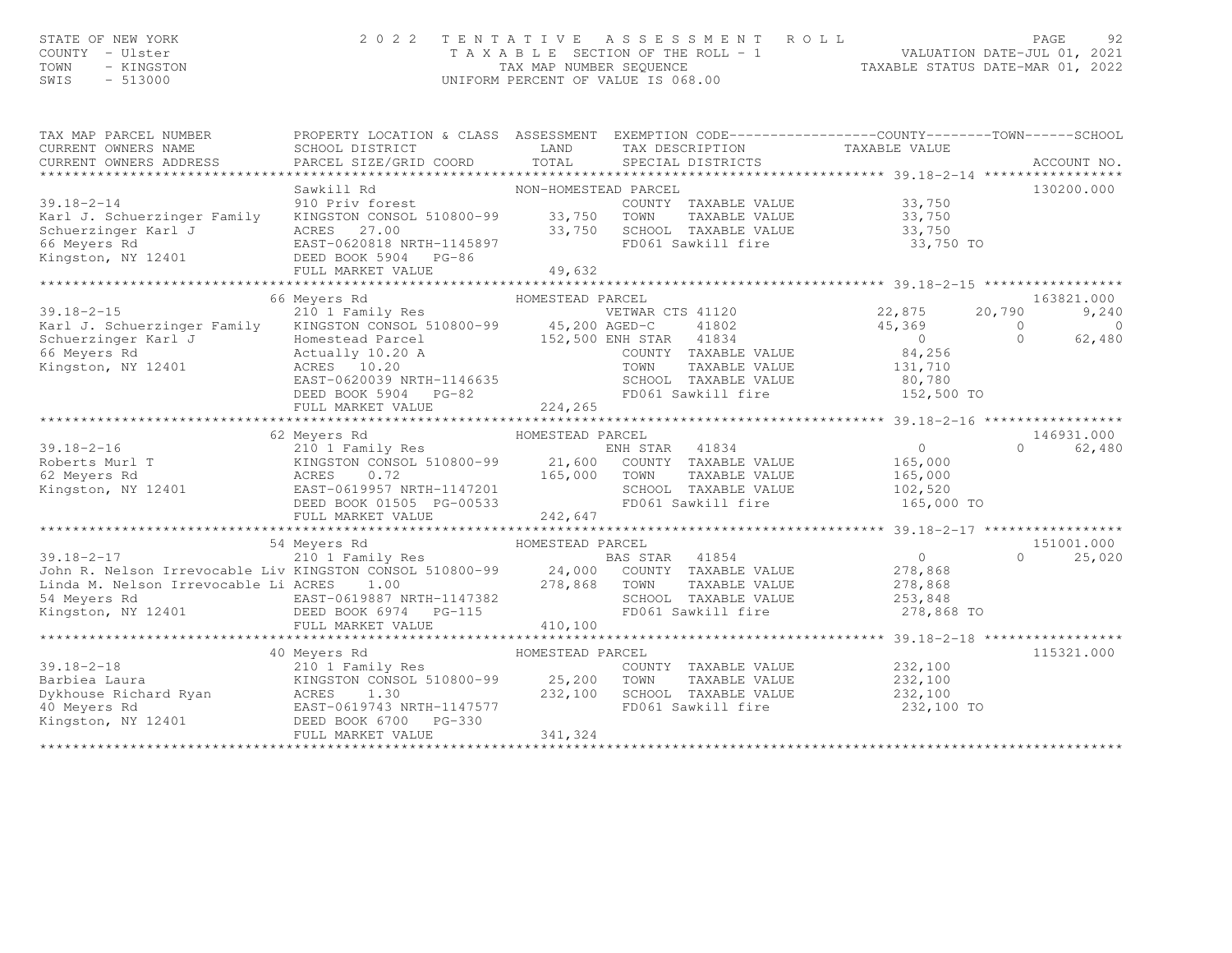### STATE OF NEW YORK PAGE 93<br>COUNTY - Ulster (2001) TAXABLE SECTION OF THE ROLL - 1 (NALUATION DATE-JUL 01, 2021<br>TAXABLE SECTION OF THE ROLL - 1 (NALUATION DATE-JUL 01, 2021<br>SWIS - 513000 (INTFORM PERCENT OF VALUE TS 068.00)

| TAX MAP PARCEL NUMBER                                                                                                                                                                                                                                                                                                                                                                                                               |                                                                                                                                                                                                                       |                  | PROPERTY LOCATION & CLASS ASSESSMENT EXEMPTION CODE---------------COUNTY-------TOWN------SCHOOL |            |                    |
|-------------------------------------------------------------------------------------------------------------------------------------------------------------------------------------------------------------------------------------------------------------------------------------------------------------------------------------------------------------------------------------------------------------------------------------|-----------------------------------------------------------------------------------------------------------------------------------------------------------------------------------------------------------------------|------------------|-------------------------------------------------------------------------------------------------|------------|--------------------|
|                                                                                                                                                                                                                                                                                                                                                                                                                                     |                                                                                                                                                                                                                       |                  |                                                                                                 |            |                    |
| 39.18-2-19<br>30 Meyers Rd<br>210 1 Family Res<br>Heddleson Shann KINGSTON CONSOL 510800-99<br>30 Meyers Rd<br>22,100 TOWN TAXABLE VALUE<br>22,100 TOWN TAXABLE VALUE<br>22,100 TOWN TAXABLE VALUE<br>22,100 TOWN TAXABLE VALUE<br>22,100 TOWN T                                                                                                                                                                                    |                                                                                                                                                                                                                       |                  |                                                                                                 |            | 108521.000         |
|                                                                                                                                                                                                                                                                                                                                                                                                                                     |                                                                                                                                                                                                                       |                  |                                                                                                 |            |                    |
|                                                                                                                                                                                                                                                                                                                                                                                                                                     |                                                                                                                                                                                                                       |                  |                                                                                                 |            |                    |
|                                                                                                                                                                                                                                                                                                                                                                                                                                     |                                                                                                                                                                                                                       |                  |                                                                                                 |            |                    |
|                                                                                                                                                                                                                                                                                                                                                                                                                                     |                                                                                                                                                                                                                       |                  |                                                                                                 |            |                    |
|                                                                                                                                                                                                                                                                                                                                                                                                                                     | DEED BOOK 6198 PG-261                                                                                                                                                                                                 | 276,471          |                                                                                                 |            |                    |
|                                                                                                                                                                                                                                                                                                                                                                                                                                     | FULL MARKET VALUE                                                                                                                                                                                                     |                  |                                                                                                 |            |                    |
|                                                                                                                                                                                                                                                                                                                                                                                                                                     | Meyers Rd                                                                                                                                                                                                             | HOMESTEAD PARCEL |                                                                                                 |            | 102501.000         |
| Meyers Rd Meyers Rd MESTEAD PARCEL<br>Ferrigan Robert W 311 Res vac land<br>Ferrigan Robert W XINGSTON CONSOL 510800-99 215,900<br>Ferrigan Elaine S ACRES 0.86 23,382<br>EAST-0619375 NRTH-1147870 23,382<br>ENDER MEYER RES DESS DESS                                                                                                                                                                                             |                                                                                                                                                                                                                       |                  |                                                                                                 |            |                    |
|                                                                                                                                                                                                                                                                                                                                                                                                                                     |                                                                                                                                                                                                                       |                  |                                                                                                 |            |                    |
|                                                                                                                                                                                                                                                                                                                                                                                                                                     |                                                                                                                                                                                                                       |                  |                                                                                                 |            |                    |
|                                                                                                                                                                                                                                                                                                                                                                                                                                     |                                                                                                                                                                                                                       |                  |                                                                                                 |            |                    |
|                                                                                                                                                                                                                                                                                                                                                                                                                                     |                                                                                                                                                                                                                       |                  |                                                                                                 |            |                    |
|                                                                                                                                                                                                                                                                                                                                                                                                                                     |                                                                                                                                                                                                                       |                  |                                                                                                 |            |                    |
|                                                                                                                                                                                                                                                                                                                                                                                                                                     |                                                                                                                                                                                                                       |                  |                                                                                                 |            |                    |
| 39.18-2-21 6 Meyers Rd<br>39.18-2-21 210 1 Family Res<br>39.18-2-21 210 1 Family Res<br>39.18-2-21 210 1 Family Res<br>39.18-2-21 210 1 Family Res<br>39.18-2-21 210 1 Family Res<br>39.18-4-21 210 28,000 COUNTY TAXABLE VALUE<br>39.18-4-5                                                                                                                                                                                        |                                                                                                                                                                                                                       |                  |                                                                                                 |            | 109601.000         |
|                                                                                                                                                                                                                                                                                                                                                                                                                                     |                                                                                                                                                                                                                       |                  |                                                                                                 |            | $\Omega$<br>25,020 |
|                                                                                                                                                                                                                                                                                                                                                                                                                                     |                                                                                                                                                                                                                       |                  |                                                                                                 |            |                    |
|                                                                                                                                                                                                                                                                                                                                                                                                                                     |                                                                                                                                                                                                                       |                  |                                                                                                 |            |                    |
|                                                                                                                                                                                                                                                                                                                                                                                                                                     |                                                                                                                                                                                                                       |                  |                                                                                                 |            |                    |
|                                                                                                                                                                                                                                                                                                                                                                                                                                     |                                                                                                                                                                                                                       |                  |                                                                                                 |            |                    |
|                                                                                                                                                                                                                                                                                                                                                                                                                                     |                                                                                                                                                                                                                       |                  |                                                                                                 |            |                    |
| $\begin{tabular}{lllllllllllllllll} \multicolumn{3}{c }{39.18-2-22} & \multicolumn{3}{c }{28\hbox{ Meyers }\hdspace{180$} & \multicolumn{3}{c }{28\hbox{ Meyers }\hdspace{180$} & \multicolumn{3}{c }{28\hbox{ Meyers }\hdspace{180$} & \multicolumn{3}{c }{28\hbox{ Meyers }\hdspace{180$} & \multicolumn{3}{c }{28\hbox{ Meyers }\hdspace{180$} & \multicolumn{3}{c }{28\hbox{ Meyers }\hdspace{180$} & \multicolumn{3}{c }{28\h$ |                                                                                                                                                                                                                       |                  |                                                                                                 |            |                    |
|                                                                                                                                                                                                                                                                                                                                                                                                                                     |                                                                                                                                                                                                                       |                  |                                                                                                 |            | 137252.000         |
|                                                                                                                                                                                                                                                                                                                                                                                                                                     |                                                                                                                                                                                                                       |                  |                                                                                                 |            | 25,020<br>$\Omega$ |
|                                                                                                                                                                                                                                                                                                                                                                                                                                     |                                                                                                                                                                                                                       |                  |                                                                                                 |            |                    |
|                                                                                                                                                                                                                                                                                                                                                                                                                                     |                                                                                                                                                                                                                       |                  |                                                                                                 |            |                    |
|                                                                                                                                                                                                                                                                                                                                                                                                                                     |                                                                                                                                                                                                                       |                  |                                                                                                 |            |                    |
|                                                                                                                                                                                                                                                                                                                                                                                                                                     |                                                                                                                                                                                                                       |                  |                                                                                                 | 237,500 TO |                    |
|                                                                                                                                                                                                                                                                                                                                                                                                                                     |                                                                                                                                                                                                                       |                  |                                                                                                 |            |                    |
|                                                                                                                                                                                                                                                                                                                                                                                                                                     | FULL MARKET VALUE                                                                                                                                                                                                     | 349,265          |                                                                                                 |            |                    |
|                                                                                                                                                                                                                                                                                                                                                                                                                                     |                                                                                                                                                                                                                       |                  |                                                                                                 |            |                    |
|                                                                                                                                                                                                                                                                                                                                                                                                                                     | Meyers Rd<br>314 Rural vac<10 MDMESTEAD PARCEL<br>COUN                                                                                                                                                                |                  |                                                                                                 |            |                    |
|                                                                                                                                                                                                                                                                                                                                                                                                                                     |                                                                                                                                                                                                                       |                  |                                                                                                 |            |                    |
|                                                                                                                                                                                                                                                                                                                                                                                                                                     |                                                                                                                                                                                                                       |                  |                                                                                                 |            |                    |
|                                                                                                                                                                                                                                                                                                                                                                                                                                     |                                                                                                                                                                                                                       |                  |                                                                                                 |            |                    |
|                                                                                                                                                                                                                                                                                                                                                                                                                                     |                                                                                                                                                                                                                       |                  |                                                                                                 |            |                    |
|                                                                                                                                                                                                                                                                                                                                                                                                                                     | DEED BOOK 6192 PG-212                                                                                                                                                                                                 |                  |                                                                                                 |            |                    |
|                                                                                                                                                                                                                                                                                                                                                                                                                                     | FULL MARKET VALUE                                                                                                                                                                                                     | 22,059           |                                                                                                 |            |                    |
|                                                                                                                                                                                                                                                                                                                                                                                                                                     |                                                                                                                                                                                                                       |                  |                                                                                                 |            |                    |
|                                                                                                                                                                                                                                                                                                                                                                                                                                     | 905 Sawkill Rd                                                                                                                                                                                                        |                  |                                                                                                 |            | 141202.000         |
| $39.18 - 2 - 24$                                                                                                                                                                                                                                                                                                                                                                                                                    |                                                                                                                                                                                                                       |                  |                                                                                                 |            |                    |
| 39.18-2-24<br>Olsen Keith<br>157 Houtman Rd<br>Saugerties, NY 12477                                                                                                                                                                                                                                                                                                                                                                 | Sawkill Rd<br>210 1 Family Res<br>KINGSTON CONSOL 510800-99<br>24,800 TOWN TAXABLE VALUE<br>ACRES 1.20<br>20,000 SCHOOL TAXABLE VALUE<br>EAST-0618863 NRTH-1148468<br>EAST-0618863 NRTH-1148468<br>FD061 Sawkill fire |                  | COUNTY TAXABLE VALUE 120,000<br>TOWN TAXABLE VALUE 120,000<br>COURCI TAXABLE VALUE 120,000      |            |                    |
|                                                                                                                                                                                                                                                                                                                                                                                                                                     |                                                                                                                                                                                                                       |                  |                                                                                                 | 120,000    |                    |
|                                                                                                                                                                                                                                                                                                                                                                                                                                     |                                                                                                                                                                                                                       |                  |                                                                                                 | 120,000 TO |                    |
|                                                                                                                                                                                                                                                                                                                                                                                                                                     | DEED BOOK 6041 PG-176                                                                                                                                                                                                 |                  |                                                                                                 |            |                    |
|                                                                                                                                                                                                                                                                                                                                                                                                                                     | FULL MARKET VALUE                                                                                                                                                                                                     | 176, 471         |                                                                                                 |            |                    |
|                                                                                                                                                                                                                                                                                                                                                                                                                                     |                                                                                                                                                                                                                       |                  |                                                                                                 |            |                    |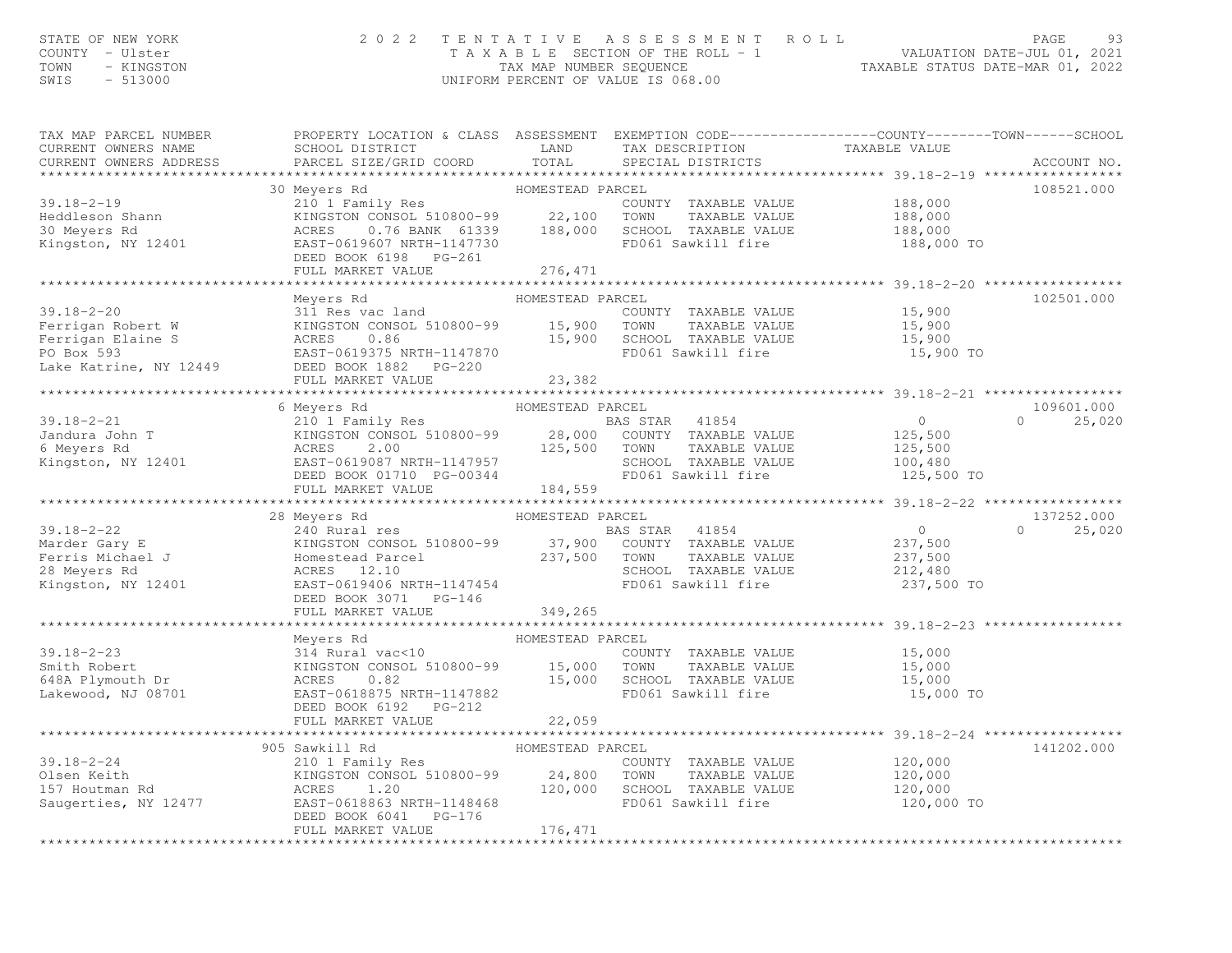| STATE OF NEW YORK<br>- Ulster<br>COUNTY<br>TOWN<br>- KINGSTON<br>$-513000$<br>SWIS | 2 0 2 2<br>TAXABLE           | TENTATIVE<br>TAX MAP NUMBER SEQUENCE | R O L L<br>ASSESSMENT<br>SECTION OF THE ROLL - 1<br>UNIFORM PERCENT OF VALUE IS 068.00 | VALUATION DATE-JUL 01,<br>TAXABLE STATUS DATE-MAR 01, 2022 | PAGE<br>94<br>2021 |
|------------------------------------------------------------------------------------|------------------------------|--------------------------------------|----------------------------------------------------------------------------------------|------------------------------------------------------------|--------------------|
| TAX MAP PARCEL NUMBER                                                              | PROPERTY LOCATION & CLASS    | ASSESSMENT                           | EXEMPTION CODE-----------------COUNTY-------TOWN------SCHOOL                           |                                                            |                    |
| CURRENT OWNERS NAME                                                                | SCHOOL DISTRICT              | LAND                                 | TAX DESCRIPTION                                                                        | TAXABLE VALUE                                              |                    |
| CURRENT OWNERS ADDRESS                                                             | PARCEL SIZE/GRID COORD TOTAL |                                      | SPECIAL DISTRICTS                                                                      |                                                            | ACCOUNT NO.        |
|                                                                                    |                              |                                      |                                                                                        |                                                            | *************      |
|                                                                                    | Meyers Rd                    | NON-HOMESTEAD PARCEL                 |                                                                                        |                                                            | 114401.000         |
| 39.18-2-25.110                                                                     | 322 Rural vac>10             |                                      | COUNTY<br>TAXABLE VALUE                                                                | 19,500                                                     |                    |
| Bigando Lawrence                                                                   | KINGSTON CONSOL 510800-99    | 19,500                               | TOWN<br>TAXABLE VALUE                                                                  | 19,500                                                     |                    |
| Bigando Lois                                                                       | 20.20<br>ACRES               | 19,500                               | SCHOOL<br>TAXABLE VALUE                                                                | 19,500                                                     |                    |
| 17 Crane St                                                                        | EAST-0620475 NRTH-1147481    |                                      | FD061 Sawkill fire                                                                     | 19,500 TO                                                  |                    |
| Kingston, NY 12401                                                                 | DEED BOOK 6036<br>$PG-34$    |                                      |                                                                                        |                                                            |                    |
|                                                                                    | FULL MARKET VALUE            | 28,676                               |                                                                                        |                                                            |                    |
|                                                                                    |                              |                                      |                                                                                        |                                                            |                    |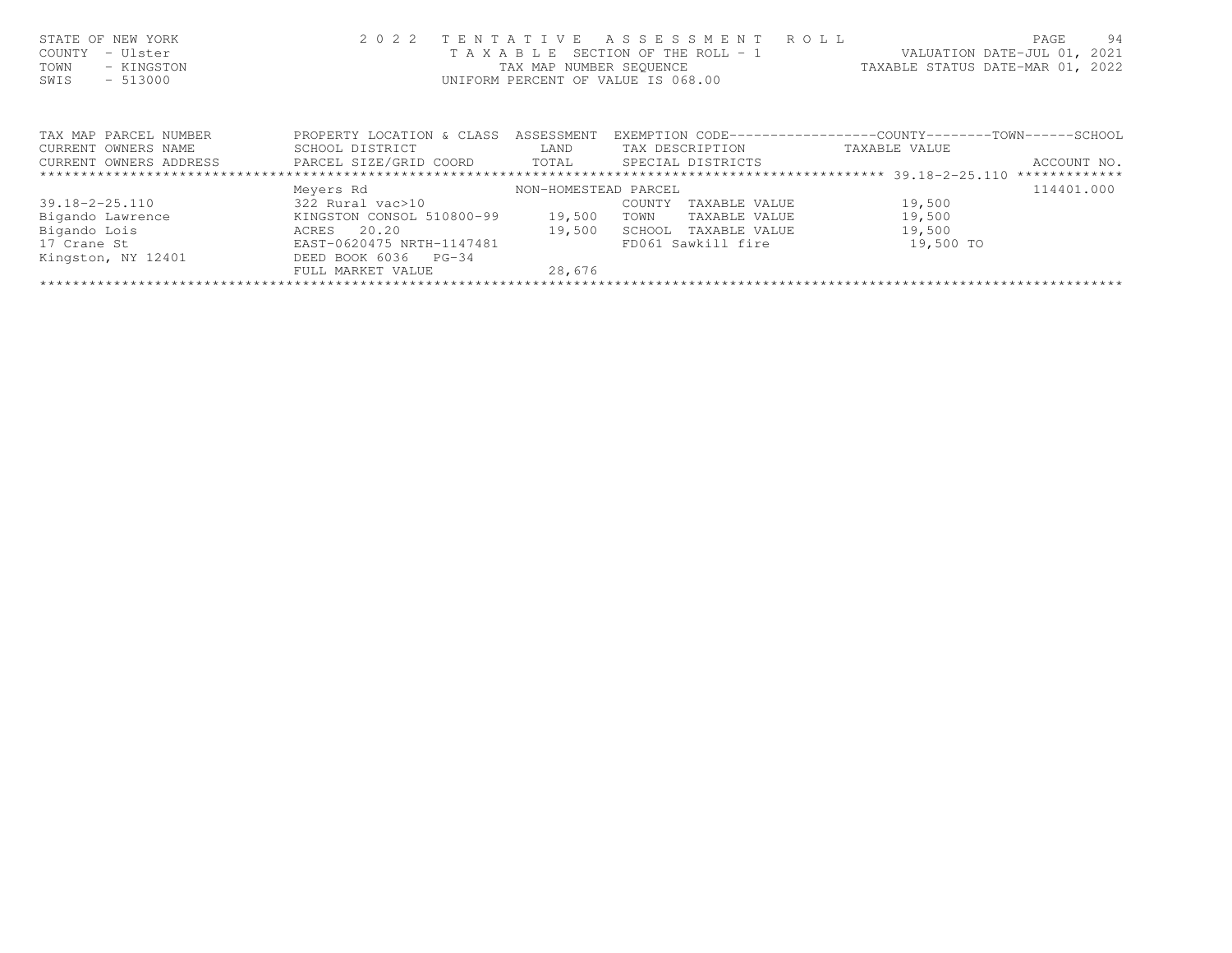| STATE OF NEW YORK  | 2022 TENTATIVE ASSESSMENT ROLL                                       | PAGE                   | 95 |
|--------------------|----------------------------------------------------------------------|------------------------|----|
| COUNTY - Ulster    | VALUATION DATE-JUL 01, 2021<br>T A X A B L E SECTION OF THE ROLL - 1 |                        |    |
| TOWN<br>- KINGSTON | TAXABLE STATUS DATE-MAR 01, 2022<br>MAP SECTION - 039                |                        |    |
| SWIS<br>- 513000   | $SUB - SECTION - 018$                                                | RPS150/V04/L015        |    |
|                    | UNIFORM PERCENT OF VALUE IS 068.00                                   | CURRENT DATE 5/02/2022 |    |

### \*\*\* S P E C I A L D I S T R I C T S U M M A R Y \*\*\*

| CODE DISTRICT NAME PARCELS TYPE | TOTAL EXTENSION | EXTENSION<br>VALUE. | AD VALOREM<br>VALUE. | <b>EXEMPT</b><br>AMOUNT | TAXABLE<br><b>VALUE</b> |
|---------------------------------|-----------------|---------------------|----------------------|-------------------------|-------------------------|
| FD061 Sawkill fire              | 34 TOTAL        |                     | 4032,318             |                         | 4032,318                |

#### \*\*\* S C H O O L D I S T R I C T S U M M A R Y \*\*\*

| CODE   | DISTRICT NAME      | TOTAL<br>PARCELS | ASSESSED<br>LAND | ASSESSED<br>TOTAL | <b>EXEMPT</b><br>AMOUNT | TOTAL<br>TAXABLE | <b>STAR</b><br>AMOUNT | <b>STAR</b><br>TAXABLE |
|--------|--------------------|------------------|------------------|-------------------|-------------------------|------------------|-----------------------|------------------------|
| 510800 | KINGSTON CONSOLIDA | 34               | 885,250          | 4032,318          | 18,480                  | 4013,838         | 600,060               | 3413,778               |
|        | SUB-TOTAL          | 34               | 885,250          | 4032,318          | 18,480                  | 4013,838         | 600,060               | 3413,778               |
| 510899 | AREA LIBRARY       | 34               | 885,250          | 4032,318          | 18,480                  | 4013,838         | 600,060               | 3413,778               |
|        | TOTAL              | 68               | 1770,500         | 8064,636          | 36,960                  | 8027,676         | 1200,120              | 6827,556               |

#### \*\*\* S Y S T E M C O D E S S U M M A R Y \*\*\*

#### NO SYSTEM EXEMPTIONS AT THIS LEVEL

#### \*\*\* E X E M P T I O N S U M M A R Y \*\*\*

| CODE  | DESCRIPTION | TOTAL<br>PARCELS | COUNTY | TOWN   | SCHOOL  |
|-------|-------------|------------------|--------|--------|---------|
| 41120 | VETWAR CTS  |                  | 42,375 | 40,290 | 18,480  |
| 41162 | CW 15 VET   |                  | 10,125 |        |         |
| 41163 | CW 15 VET   |                  |        | 9,240  |         |
| 41802 | $AGED-C$    |                  | 45,369 |        |         |
| 41834 | ENH STAR    | 6                |        |        | 374,880 |
| 41854 | BAS STAR    | Q                |        |        | 225,180 |
|       | TOTAL       | 20               | 97,869 | 49,530 | 618,540 |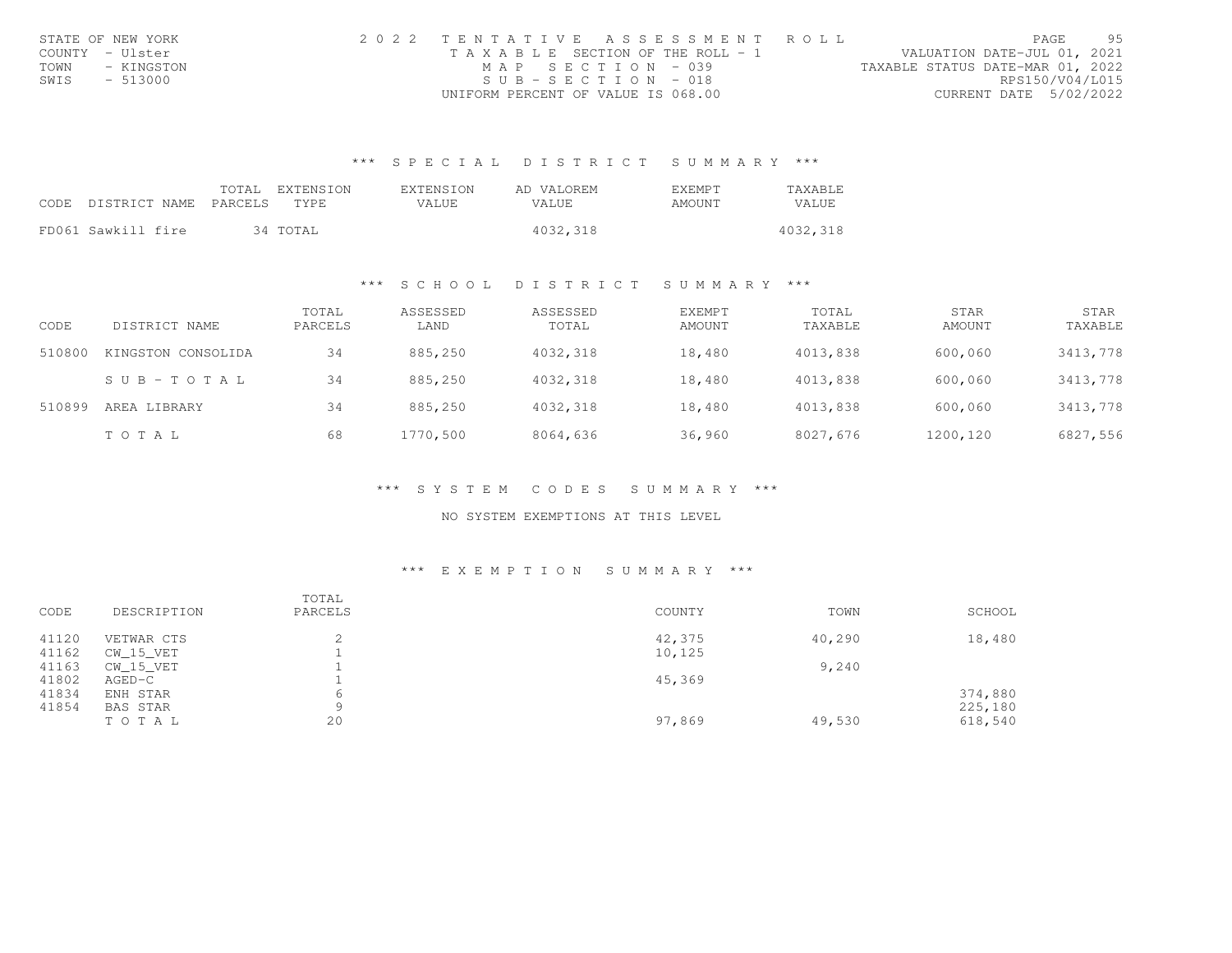| STATE OF NEW YORK |            | 2022 TENTATIVE ASSESSMENT ROLL        |  |  |                                  |                        | PAGE | 96 |
|-------------------|------------|---------------------------------------|--|--|----------------------------------|------------------------|------|----|
| COUNTY - Ulster   |            | T A X A B L E SECTION OF THE ROLL - 1 |  |  | VALUATION DATE-JUL 01, 2021      |                        |      |    |
| TOWN              | - KINGSTON | MAP SECTION - 039                     |  |  | TAXABLE STATUS DATE-MAR 01, 2022 |                        |      |    |
| SWIS              | - 513000   | $SUB - SECTION - 018$                 |  |  |                                  | RPS150/V04/L015        |      |    |
|                   |            | UNIFORM PERCENT OF VALUE IS 068.00    |  |  |                                  | CURRENT DATE 5/02/2022 |      |    |

#### \*\*\* G R A N D T O T A L S \*\*\*

| ROLL<br><b>SEC</b> | SCRIPTION:               | TOTAL<br>PARCELS | <b>ICCECCEL</b><br>LAND | SSESSED<br>TOTAI | TAXABLE<br>COUNTY | TAXABLE<br>TOWN | TAXABLE<br>SCHOOL                                       | STAR<br>TAXABLE |
|--------------------|--------------------------|------------------|-------------------------|------------------|-------------------|-----------------|---------------------------------------------------------|-----------------|
|                    | <b>NYARTE</b><br>AAAD DE |                  | 250<br>QQE              |                  | 3934<br>.449      | 3982,788        | $\bigwedge$ $\bigwedge$ $\bigwedge$ $\bigwedge$<br>,838 |                 |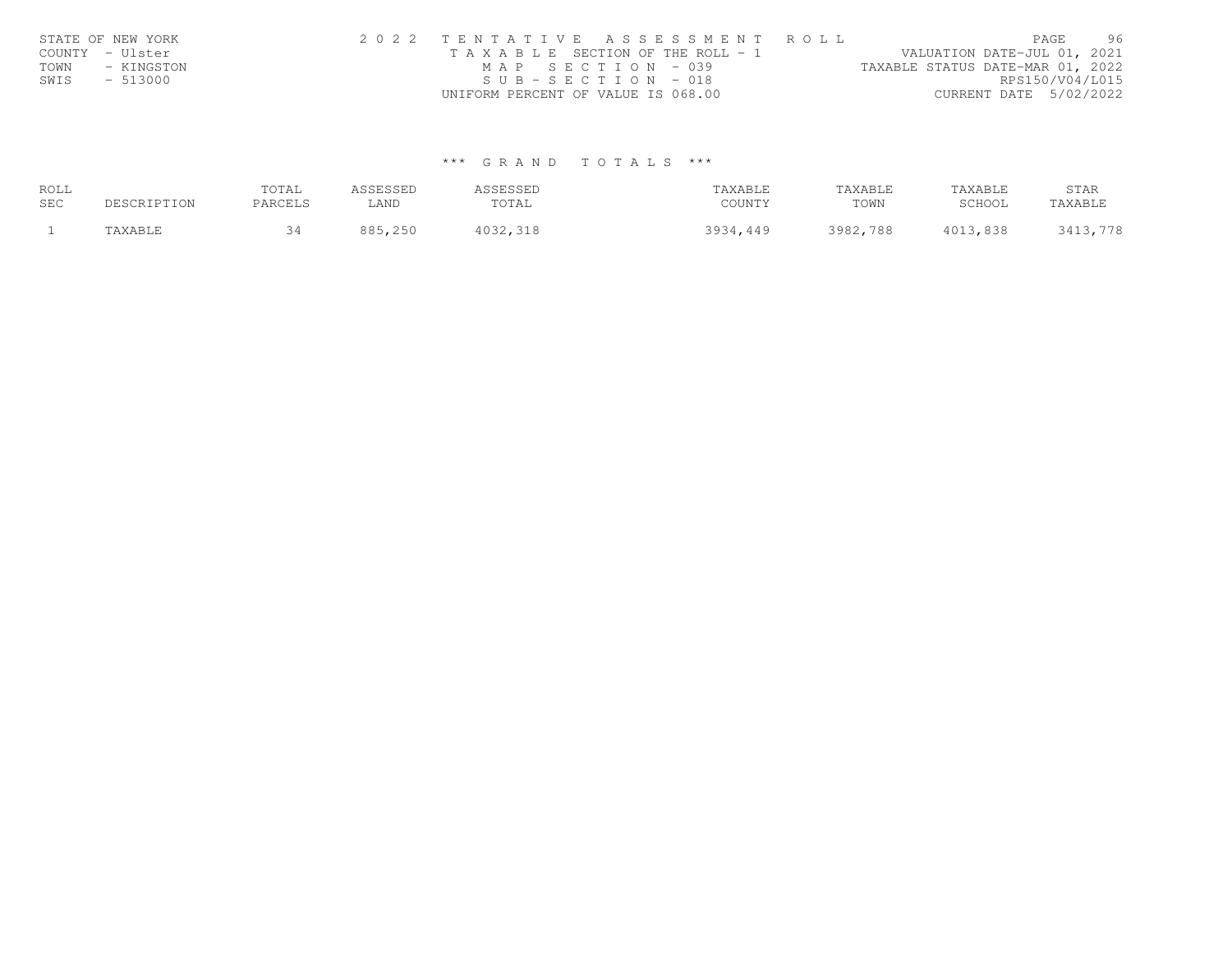### STATE OF NEW YORK PAGE 97<br>COUNTY - Ulster (2001) TAXABLE SECTION OF THE ROLL - 1 (NALUATION DATE-JUL 01, 2021<br>TAXABLE SECTION OF THE ROLL - 1 (NALUATION DATE-JUL 01, 2021<br>SWIS - 513000 (INTFORM PERCENT OF VALUE TS 068.00)

| TAX MAP PARCEL NUMBER<br>CURRENT OWNERS ADDRESS                                                                                                                                                                                                                                                                                                                                         | PROPERTY LOCATION & CLASS ASSESSMENT EXEMPTION CODE----------------COUNTY-------TOWN------SCHOOL |                  |                                                                                             |            |                                                    |
|-----------------------------------------------------------------------------------------------------------------------------------------------------------------------------------------------------------------------------------------------------------------------------------------------------------------------------------------------------------------------------------------|--------------------------------------------------------------------------------------------------|------------------|---------------------------------------------------------------------------------------------|------------|----------------------------------------------------|
| 1259 Savkill Rd (1259 Savkill Rd (1259 Savkill Rd (1259 Savkill Rd (128,000 ENGL)<br>210 1 Family Res (27 (28,000 ENGL) RANGE VALUE (128,000 ENGL) 259 Savkill Rd (28,000 ENGL) 259 Savkill Rd (28,000 ENGL) 259 Savkill Rd (28,                                                                                                                                                        |                                                                                                  |                  | TOWN TAXABLE VALUE 128,000<br>SCHOOL TAXABLE VALUE 102,980<br>FD061 Sawkill fire 128,000 TO |            | 156471.000<br>$0 \t 25,020$                        |
|                                                                                                                                                                                                                                                                                                                                                                                         | 1255 Sawkill Rd                                                                                  | HOMESTEAD PARCEL |                                                                                             |            | 149201.000                                         |
| $\begin{array}{cccccccc} 39.45-1-2 & 1255 & 5000 & 1492011 & 0000 & 10000 & 10000 & 10000 & 10000 & 10000 & 10000 & 10000 & 10000 & 10000 & 10000 & 10000 & 10000 & 10000 & 10000 & 10000 & 10000 & 10000 & 10000 & 10000 & 10000 & 10000 & 10000 & 10000 & 10000 & 10000$                                                                                                              |                                                                                                  |                  |                                                                                             |            |                                                    |
|                                                                                                                                                                                                                                                                                                                                                                                         |                                                                                                  |                  |                                                                                             |            |                                                    |
| 39.45-1-3<br>Kilfoyle Rosalie (MINGSTON CONSOL 510800-99 15,000 TOUNTY TAXABLE VALUE<br>125,000 1251 Sawkill Rd ACRES 0.25 125,000 1250 SCHOOL TAXABLE VALUE<br>Kingston, NY 12401 EAST-0614114 NRTH-1154006 FD061 Sawkill fire 125,                                                                                                                                                    | Sawkill Rd<br>210 1 Family Res HOMESTEAD<br>1251 Sawkill Rd                                      | HOMESTEAD PARCEL |                                                                                             |            | 137201.000                                         |
|                                                                                                                                                                                                                                                                                                                                                                                         |                                                                                                  |                  |                                                                                             |            |                                                    |
| $\begin{array}{cccccccc} 39.45-1-4 & 1247 & \text{Sawkill Rd} & \text{HOMESTEAD PARCH} & & & & & & & & 122801.000 \\ & & 210 & 11 & \text{Family Res} & & & & & & & & 124,500 \\ & & 210 & 11 & \text{Family Res} & & & 0 & 25,020 \\ \text{Luby Dawn} & & & & & & & & & 124,500 & & 0 \\ 1247 & \text{Sawkill Rd} & & & & & & & & 124,500 & & 0 \\ & & & & & & & & & & & 124,500 & & $ | 1247 Sawkill Rd                                                                                  | HOMESTEAD PARCEL |                                                                                             |            | 122801.000                                         |
|                                                                                                                                                                                                                                                                                                                                                                                         |                                                                                                  |                  |                                                                                             |            |                                                    |
| $\begin{tabular}{l c c c c c} \multicolumn{3}{c}{\text{\textbf{X}}1111} $\times$ & $\textbf{16460}$. \\ \multicolumn{2}{c}{\textbf{39.45--1--5}} & $1243$ \textbf{3} with 184$ & $\textbf{HOMESTEAD RRED-LC S}$ & $41805$ & $63,000$ & $0$ & $16460$ \\ \multicolumn{2}{c}{\textbf{39.45--1--5}} & $1243$ \textbf{3} with 184$ & $\textbf{ROMESTEAD RRED-LC S}$ & $41805$ & $63,000$ &$ |                                                                                                  |                  |                                                                                             |            | 164601.000<br>63,000<br>62.48<br>$\circ$<br>62,480 |
|                                                                                                                                                                                                                                                                                                                                                                                         |                                                                                                  |                  |                                                                                             |            |                                                    |
| 1239 Sawkill Rd<br>Millington Adam (1299 Sawkill Rd<br>Millington Adam (210 1 Family Res<br>210 1 Family Res<br>210 1 Family Res<br>210 1 Family Res<br>210 1 Family Res<br>210 1 Family Res<br>210 1 Family Res<br>210 1 Family Res<br>210 1 Fami                                                                                                                                      |                                                                                                  | $328$ $190,441$  |                                                                                             | 129,500 TO | 151901.000                                         |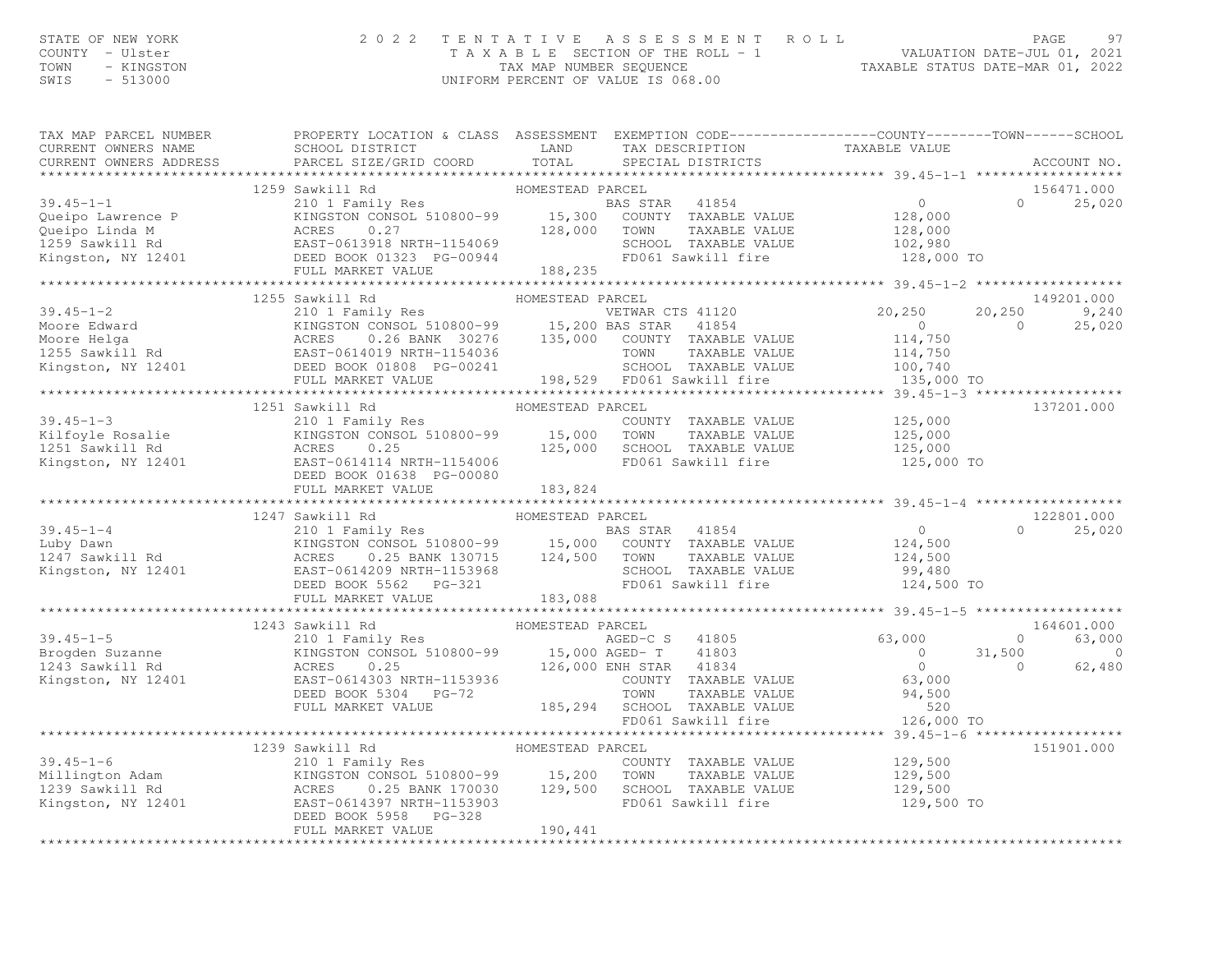| STATE OF NEW YORK<br>COUNTY - Ulster<br>TOWN<br>- KINGSTON<br>SWIS<br>$-513000$ | 2 0 2 2                                                                                                                                                                                                                                                                                                                                      | TENTATIVE ASSESSMENT ROLL PAGE 98<br>TAXABLE SECTION OF THE ROLL - 1<br>TAX MAP NUMBER SEQUENCE TAXABLE STATUS DATE-MAR 01, 2022<br>UNIFORM PERCENT OF VALUE IS 068.00                                                                                  |                                                                               |
|---------------------------------------------------------------------------------|----------------------------------------------------------------------------------------------------------------------------------------------------------------------------------------------------------------------------------------------------------------------------------------------------------------------------------------------|---------------------------------------------------------------------------------------------------------------------------------------------------------------------------------------------------------------------------------------------------------|-------------------------------------------------------------------------------|
| $\frac{1}{2}$<br>CURRENT OWNERS NAME<br>CURRENT OWNERS ADDRESS                  | LAND<br>SCHOOL DISTRICT<br>PARCEL SIZE/GRID COORD TOTAL                                                                                                                                                                                                                                                                                      | TAX MAP PARCEL NUMBER FROPERTY LOCATION & CLASS ASSESSMENT EXEMPTION CODE---------------COUNTY-------TOWN------SCHOOL<br>TAX DESCRIPTION TAXABLE VALUE<br>SPECIAL DISTRICTS                                                                             | ACCOUNT NO.                                                                   |
|                                                                                 | 1235 Sawkill Rd                                                                                                                                                                                                                                                                                                                              | HOMESTEAD PARCEL                                                                                                                                                                                                                                        | 150451.000                                                                    |
|                                                                                 |                                                                                                                                                                                                                                                                                                                                              | 210 1 Family Res<br>210 1 Family Res<br>210 1 Family Res<br>210 2000 14,400 COUNTY TAXABLE VALUE<br>CO TX SALE 33201                                                                                                                                    | 122,500<br>122,500<br>$\Omega$                                                |
|                                                                                 |                                                                                                                                                                                                                                                                                                                                              |                                                                                                                                                                                                                                                         | $\circ$                                                                       |
|                                                                                 |                                                                                                                                                                                                                                                                                                                                              | COUNTY TAXABLE VALUE 0<br>TOWN TAXABLE VALUE 0<br>SCHOOL TAXABLE VALUE 122,500                                                                                                                                                                          |                                                                               |
|                                                                                 |                                                                                                                                                                                                                                                                                                                                              |                                                                                                                                                                                                                                                         |                                                                               |
|                                                                                 |                                                                                                                                                                                                                                                                                                                                              | FD061 Sawkill fire                                                                                                                                                                                                                                      | 0 <sub>T</sub>                                                                |
|                                                                                 | $\begin{tabular}{lllllllllllll} 39.45-1-7 & 2101 Family Res & Co TX SALE County of Ulster & KINGSTON CONSOL 510800-99 & 14,400 COUNTY & CO BX 1800 & ACRES & 0.24 & 122,500 TWNN & 12402 & EAST-0614494 NRTH-1153876 & SCHOOL & DEED BOOK 7017 PG-188 & FD061 Sz & 180,147 & 115.387 & 180,147 & 115.387 & 180,147 & 115.387 & 180,147 & 18$ | 122,500 EX                                                                                                                                                                                                                                              |                                                                               |
| County of Ulster                                                                |                                                                                                                                                                                                                                                                                                                                              |                                                                                                                                                                                                                                                         |                                                                               |
|                                                                                 |                                                                                                                                                                                                                                                                                                                                              |                                                                                                                                                                                                                                                         |                                                                               |
|                                                                                 | 1233 Sawkill Rd                                                                                                                                                                                                                                                                                                                              |                                                                                                                                                                                                                                                         | 108171.000                                                                    |
| $39.45 - 1 - 8$                                                                 |                                                                                                                                                                                                                                                                                                                                              |                                                                                                                                                                                                                                                         | VALUE $\begin{array}{r} 0 \\ 123,500 \\ 133,500 \end{array}$<br>$0 \t 25,020$ |
|                                                                                 |                                                                                                                                                                                                                                                                                                                                              |                                                                                                                                                                                                                                                         |                                                                               |
|                                                                                 | Tedrow Elizabeth<br>1233 Sawkill Rd<br>1233 Sawkill Rd<br>1235 Sawkill Rd<br>12401 EAST-0614591 NRTH-1153841                                                                                                                                                                                                                                 | Sawkill Rd<br>210 1 Family Res<br>EAS STAR 41854<br>EAS STAR 41854<br>EAS STAR 41854<br>EAS STAR 41854<br>EAS CONSILE DEL 123,500 TOWN TAXABLE VALUE<br>EAST-0614591 NRTH-1153841<br>DEED BOOK 01461<br>PED BOOK OF SAWKILL FIRE DEL TAXABLE VAL        | 123,500                                                                       |
|                                                                                 |                                                                                                                                                                                                                                                                                                                                              |                                                                                                                                                                                                                                                         | 98,480                                                                        |
|                                                                                 |                                                                                                                                                                                                                                                                                                                                              |                                                                                                                                                                                                                                                         | 123,500 TO                                                                    |
|                                                                                 | FULL MARKET VALUE                                                                                                                                                                                                                                                                                                                            | 181,618                                                                                                                                                                                                                                                 |                                                                               |
|                                                                                 |                                                                                                                                                                                                                                                                                                                                              | 1223 Sawkill Rd<br>1223 Sawkill Rd<br>223 Sawkill Rd<br>223 Sawkill Rd<br>223 Sawkill Rd<br>223 Sawkill Rd<br>223 Sawkill Rd<br>223 Sawkill Rd<br>223 Sawkill Rd<br>223 Sawkill Rd<br>223 Sawkill Rd<br>223 Sawkill Rd<br>223 Sawkill Rd<br>223 Sawkill |                                                                               |
|                                                                                 |                                                                                                                                                                                                                                                                                                                                              |                                                                                                                                                                                                                                                         | 118801.000                                                                    |
|                                                                                 |                                                                                                                                                                                                                                                                                                                                              |                                                                                                                                                                                                                                                         | VETWAR CTS 41120 19,425 19,425 9,240                                          |
|                                                                                 |                                                                                                                                                                                                                                                                                                                                              |                                                                                                                                                                                                                                                         |                                                                               |
|                                                                                 |                                                                                                                                                                                                                                                                                                                                              |                                                                                                                                                                                                                                                         | $6,475$ $6,475$<br>0 25,020<br>25,020                                         |
|                                                                                 |                                                                                                                                                                                                                                                                                                                                              |                                                                                                                                                                                                                                                         |                                                                               |
|                                                                                 |                                                                                                                                                                                                                                                                                                                                              |                                                                                                                                                                                                                                                         |                                                                               |
|                                                                                 |                                                                                                                                                                                                                                                                                                                                              |                                                                                                                                                                                                                                                         |                                                                               |
|                                                                                 |                                                                                                                                                                                                                                                                                                                                              |                                                                                                                                                                                                                                                         | 129,500 TO                                                                    |
|                                                                                 |                                                                                                                                                                                                                                                                                                                                              |                                                                                                                                                                                                                                                         |                                                                               |
|                                                                                 |                                                                                                                                                                                                                                                                                                                                              |                                                                                                                                                                                                                                                         | 131001.000                                                                    |
|                                                                                 |                                                                                                                                                                                                                                                                                                                                              |                                                                                                                                                                                                                                                         |                                                                               |
|                                                                                 |                                                                                                                                                                                                                                                                                                                                              | XCEL<br>COUNTY TAXABLE VALUE 117,500<br>TOWN TAXABLE VALUE 117,500                                                                                                                                                                                      |                                                                               |
|                                                                                 |                                                                                                                                                                                                                                                                                                                                              | 39.45-1-11<br>210 1 Family Res<br>210 1 Family Res<br>210 1 Family Res<br>210 1 Family Res<br>210 1 Family Res<br>210 2 Family Res<br>210 2 Family Res<br>210 2 Family Res<br>210 2 Family Res<br>210 2 FOLD SUNCERTEAD PARCEL<br>217,500 TOWN TAXAB    | 117,500                                                                       |
|                                                                                 |                                                                                                                                                                                                                                                                                                                                              |                                                                                                                                                                                                                                                         | 117,500 TO                                                                    |
|                                                                                 |                                                                                                                                                                                                                                                                                                                                              |                                                                                                                                                                                                                                                         |                                                                               |
|                                                                                 |                                                                                                                                                                                                                                                                                                                                              |                                                                                                                                                                                                                                                         |                                                                               |
|                                                                                 |                                                                                                                                                                                                                                                                                                                                              |                                                                                                                                                                                                                                                         |                                                                               |
|                                                                                 | 1215 Sawkill Rd                                                                                                                                                                                                                                                                                                                              | HOMESTEAD PARCEL                                                                                                                                                                                                                                        | 146920.000                                                                    |
| $39.45 - 1 - 12$                                                                | Sawkill Rd<br>210 1 Family Res Fill                                                                                                                                                                                                                                                                                                          | COUNTY TAXABLE VALUE                                                                                                                                                                                                                                    | 126,000                                                                       |
|                                                                                 |                                                                                                                                                                                                                                                                                                                                              | TOWN<br>TAXABLE VALUE                                                                                                                                                                                                                                   | 126,000                                                                       |
|                                                                                 |                                                                                                                                                                                                                                                                                                                                              | SCHOOL TAXABLE VALUE                                                                                                                                                                                                                                    | 126,000                                                                       |
|                                                                                 |                                                                                                                                                                                                                                                                                                                                              | FD061 Sawkill fire                                                                                                                                                                                                                                      | 126,000 TO                                                                    |
|                                                                                 | DEED BOOK 5902<br>$PG-187$                                                                                                                                                                                                                                                                                                                   |                                                                                                                                                                                                                                                         |                                                                               |
|                                                                                 | FULL MARKET VALUE                                                                                                                                                                                                                                                                                                                            | 185,294                                                                                                                                                                                                                                                 |                                                                               |

\*\*\*\*\*\*\*\*\*\*\*\*\*\*\*\*\*\*\*\*\*\*\*\*\*\*\*\*\*\*\*\*\*\*\*\*\*\*\*\*\*\*\*\*\*\*\*\*\*\*\*\*\*\*\*\*\*\*\*\*\*\*\*\*\*\*\*\*\*\*\*\*\*\*\*\*\*\*\*\*\*\*\*\*\*\*\*\*\*\*\*\*\*\*\*\*\*\*\*\*\*\*\*\*\*\*\*\*\*\*\*\*\*\*\*\*\*\*\*\*\*\*\*\*\*\*\*\*\*\*\*\*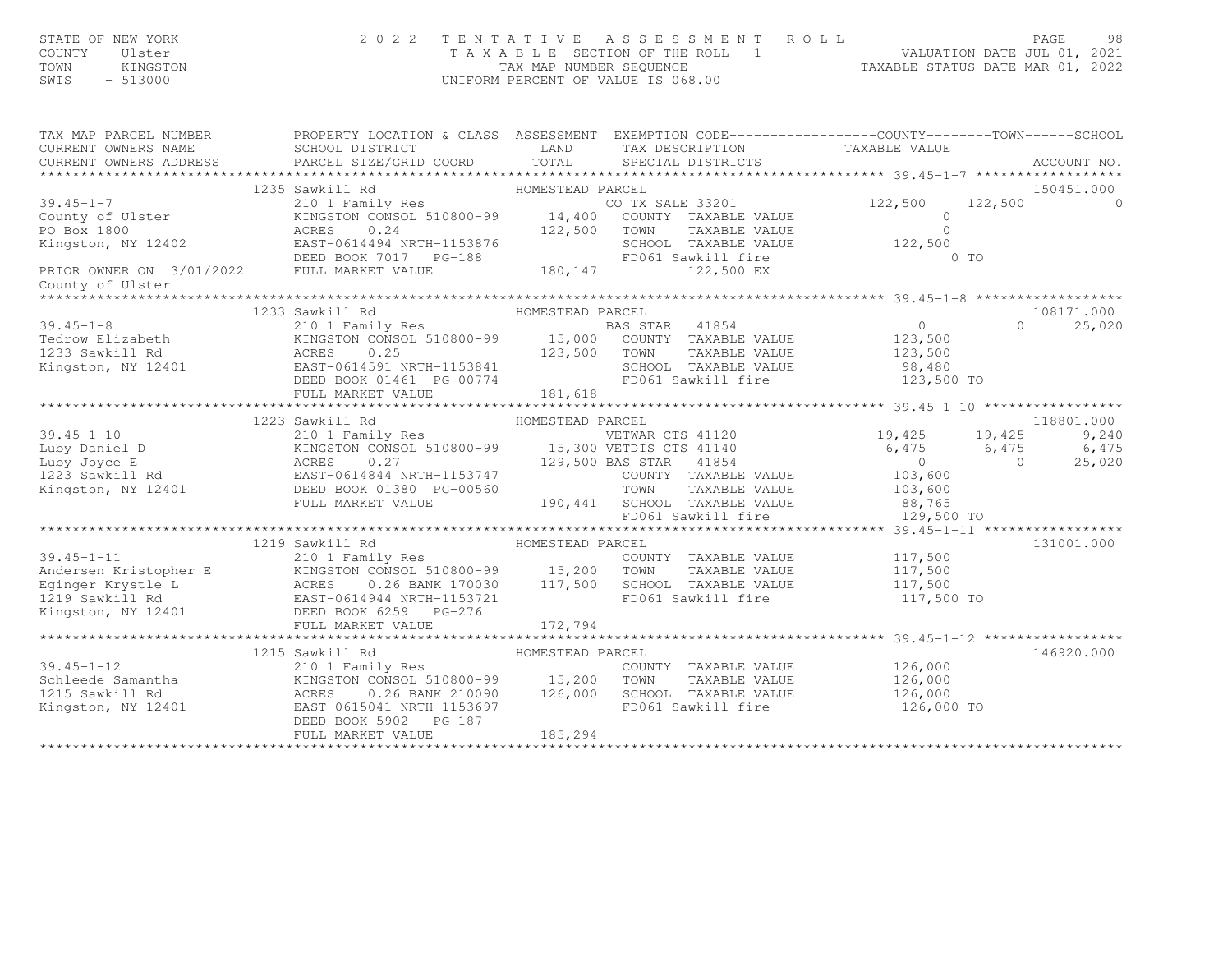## STATE OF NEW YORK PAGE 99<br>COUNTY - Ulster (2001) TAXABLE SECTION OF THE ROLL - 1 (NALUATION DATE-JUL 01, 2021<br>TAXABLE SECTION OF THE ROLL - 1 (NALUATION DATE-JUL 01, 2021<br>SWIS - 513000 (INTFORM PERCENT OF VALUE TS 068.00)

| TAX MAP PARCEL NUMBER | PROPERII LUU.<br>SCHOOL DISTRICT<br>TI CIZE/GRI!                       | PROPERTY LOCATION & CLASS ASSESSMENT EXEMPTION CODE----------------COUNTY-------TOWN------SCHOOL                                                                                                                                                        |                           |                                                               |
|-----------------------|------------------------------------------------------------------------|---------------------------------------------------------------------------------------------------------------------------------------------------------------------------------------------------------------------------------------------------------|---------------------------|---------------------------------------------------------------|
|                       |                                                                        | AGED- S 41804<br>1211 Sawkill Rd Mingston CONSOL 510800-99 15,000 ENH STAR 41802<br>1211 Sawkill Rd ACRES 0.25<br>Kingston, NY 12401 EAST Of BEED BOOK 4272 PG-213 TOWN TAXABLE VALUE 0<br>FULL MARKET VALUE 125,000 SCHOOL TAXABLE VALUE 85,000 TO<br> | $41804$ 0<br>41802 42,500 | 173601.000<br>$\overline{0}$<br>34,000<br>$\Omega$<br>$\circ$ |
|                       |                                                                        |                                                                                                                                                                                                                                                         |                           |                                                               |
|                       |                                                                        | 1207 1207 1207 1208 16 125,500<br>MOMESTEAD PRINCE AND HOMESTEAD PRINCE 21834<br>The Super Structure of MINGSTON CONSOL 510800-99<br>The Super Structure of MINGSTON CONSOL 510800-99<br>The Super Structure of MINGSTON CONSOL 510800                  |                           |                                                               |
|                       |                                                                        |                                                                                                                                                                                                                                                         |                           |                                                               |
|                       | 1203 Sawkill Rd                                                        | HOMESTEAD PARCEL                                                                                                                                                                                                                                        |                           | 107001.000<br>$\Omega$<br>25,020                              |
|                       |                                                                        |                                                                                                                                                                                                                                                         |                           |                                                               |
|                       | EAST-0615435 NRTH-1153603<br>DEED BOOK 6673 PG-45<br>FULL MARKET VALUE | 39.45-1-16<br>210 1 Family Res COUNTY TAXABLE VALUE 125,000<br>210 1 Family Res COUNTY TAXABLE VALUE 125,000<br>215,000 ENRICE 125,000 ENRICE 125,000<br>215,000 ENRICE 215,000 ENRICE 125,000<br>219 Sawkill Rd Loiselle FD061 Sawkill<br>183,824      | 125,000 TO                | 131651.000                                                    |
|                       |                                                                        |                                                                                                                                                                                                                                                         |                           |                                                               |
|                       | FULL MARKET VALUE                                                      | 176, 471                                                                                                                                                                                                                                                |                           |                                                               |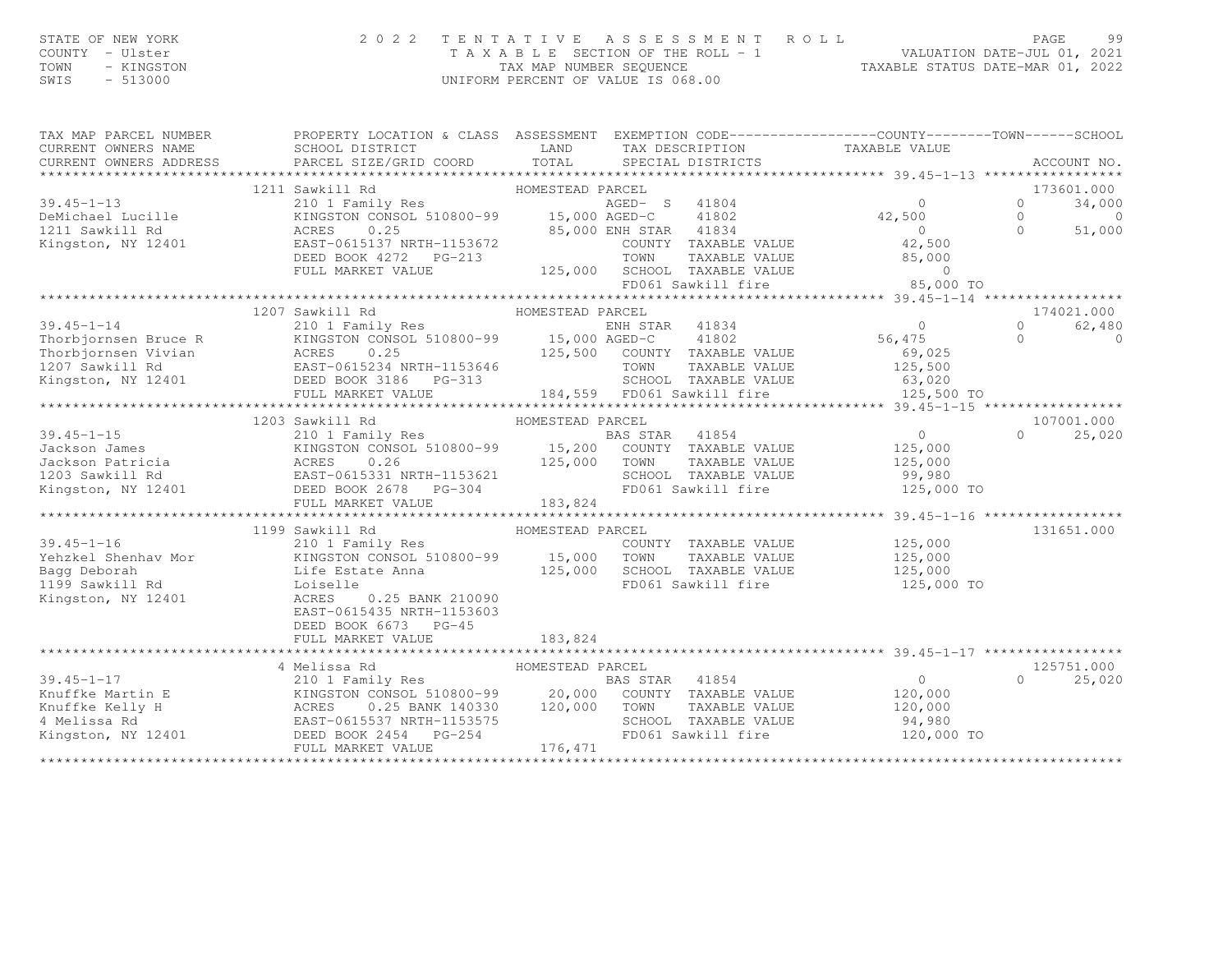## STATE OF NEW YORK PAGE 100<br>COUNTY - Ulster (2008) TAXABLE SECTION OF THE ROLL - 1 (VALUATION DATE-JUL 01, 2021<br>TAXABLE SECTION OF THE ROLL - 1 (VALUATION DATE-JUL 01, 2021<br>SWIS - 513000 (INTFORM PERCENT OF VALUE TS 068.00)

| TAX MAP PARCEL NUMBER<br>CURRENT OWNERS ADDRESS                                                                                                                                                                                                              | PROPERTY LOCATION & CLASS ASSESSMENT EXEMPTION CODE----------------COUNTY-------TOWN------SCHOOL |                  |                                                                                   |                                      |                |                |
|--------------------------------------------------------------------------------------------------------------------------------------------------------------------------------------------------------------------------------------------------------------|--------------------------------------------------------------------------------------------------|------------------|-----------------------------------------------------------------------------------|--------------------------------------|----------------|----------------|
|                                                                                                                                                                                                                                                              |                                                                                                  |                  |                                                                                   |                                      |                |                |
| 39.45-1-18<br>39.45-1-18<br>210 1 Family Res<br>210 1 Family Res<br>210 1 Family Res<br>20,000 COUNTY TAXABLE VALUE<br>20,000 COUNTY TAXABLE VALUE<br>20,000 COUNTY TAXABLE VALUE<br>212<br>20,000 TOWN TAXABLE VALUE<br>212<br>212<br>212<br>212<br>212<br> |                                                                                                  |                  |                                                                                   |                                      |                | 137602.000     |
|                                                                                                                                                                                                                                                              |                                                                                                  |                  |                                                                                   | $0 \qquad \qquad$                    | $\Omega$       | 25,020         |
|                                                                                                                                                                                                                                                              |                                                                                                  |                  |                                                                                   | 120,000                              |                |                |
|                                                                                                                                                                                                                                                              |                                                                                                  |                  |                                                                                   | 120,000                              |                |                |
|                                                                                                                                                                                                                                                              |                                                                                                  |                  |                                                                                   |                                      |                |                |
|                                                                                                                                                                                                                                                              |                                                                                                  |                  | SCHOOL TAXABLE VALUE 94,980<br>FD061 Sawkill fire 120,000 TO                      |                                      |                |                |
|                                                                                                                                                                                                                                                              |                                                                                                  |                  |                                                                                   |                                      |                |                |
|                                                                                                                                                                                                                                                              |                                                                                                  |                  |                                                                                   |                                      |                |                |
| HOMESTEAD PARCEL<br>Kelder Patricia (10 1 Family Res (210 1 Family Res (210 1 Family Res (200 1 COUNT)<br>14 Melissa Dr (210 1 ACRES 200 20,000 100NN<br>Kingston, NY 12401 (22,500 EAST-0615408 NRTH-1153482 (22,500 SCHOO.)<br>DEED                        |                                                                                                  |                  |                                                                                   |                                      |                | 153401.000     |
|                                                                                                                                                                                                                                                              |                                                                                                  |                  | COUNTY TAXABLE VALUE 122,500                                                      |                                      |                |                |
|                                                                                                                                                                                                                                                              |                                                                                                  |                  | TAXABLE VALUE                                                                     | 122,500                              |                |                |
|                                                                                                                                                                                                                                                              |                                                                                                  |                  | 122,500 SCHOOL TAXABLE VALUE 122,500                                              |                                      |                |                |
|                                                                                                                                                                                                                                                              |                                                                                                  |                  | FD061 Sawkill fire                                                                | 122,500 TO                           |                |                |
|                                                                                                                                                                                                                                                              |                                                                                                  |                  |                                                                                   |                                      |                |                |
|                                                                                                                                                                                                                                                              | FULL MARKET VALUE                                                                                | 180,147          |                                                                                   |                                      |                |                |
|                                                                                                                                                                                                                                                              |                                                                                                  |                  |                                                                                   |                                      |                |                |
|                                                                                                                                                                                                                                                              |                                                                                                  |                  |                                                                                   |                                      |                | 128601.000     |
|                                                                                                                                                                                                                                                              |                                                                                                  |                  |                                                                                   | 21,000                               | 20,790         | 9,240          |
|                                                                                                                                                                                                                                                              |                                                                                                  |                  |                                                                                   | $\overline{0}$                       | $\Omega$       | 45,766         |
|                                                                                                                                                                                                                                                              |                                                                                                  |                  |                                                                                   | 59,500                               | $\circ$        | $\circ$        |
|                                                                                                                                                                                                                                                              |                                                                                                  |                  |                                                                                   | $\overline{0}$                       | $\cap$         | 62,480         |
|                                                                                                                                                                                                                                                              |                                                                                                  |                  | ENH STAK (41003)<br>COUNTY TAXABLE VALUE (59,500)<br>POWN TAXABLE VALUE (119,210) |                                      |                |                |
|                                                                                                                                                                                                                                                              |                                                                                                  |                  |                                                                                   |                                      |                |                |
|                                                                                                                                                                                                                                                              |                                                                                                  |                  | SCHOOL TAXABLE VALUE 22,514                                                       |                                      |                |                |
|                                                                                                                                                                                                                                                              |                                                                                                  |                  | FD061 Sawkill fire                                                                | 140,000 TO                           |                |                |
|                                                                                                                                                                                                                                                              |                                                                                                  |                  |                                                                                   |                                      |                |                |
|                                                                                                                                                                                                                                                              | 22 Melissa Rd                                                                                    | HOMESTEAD PARCEL |                                                                                   |                                      |                | 157751.000     |
| $39.45 - 1 - 21$                                                                                                                                                                                                                                             |                                                                                                  |                  |                                                                                   |                                      | $\overline{0}$ | 52,500         |
|                                                                                                                                                                                                                                                              |                                                                                                  |                  |                                                                                   | $\begin{matrix} 0 \\ 0 \end{matrix}$ | 31,500         | $\overline{0}$ |
|                                                                                                                                                                                                                                                              |                                                                                                  |                  |                                                                                   |                                      | $\Omega$       | 52,500         |
|                                                                                                                                                                                                                                                              |                                                                                                  |                  |                                                                                   |                                      |                |                |
|                                                                                                                                                                                                                                                              |                                                                                                  |                  |                                                                                   |                                      |                |                |
|                                                                                                                                                                                                                                                              |                                                                                                  |                  |                                                                                   | 105,000 TO                           |                |                |
|                                                                                                                                                                                                                                                              |                                                                                                  |                  |                                                                                   |                                      |                |                |
|                                                                                                                                                                                                                                                              |                                                                                                  |                  |                                                                                   |                                      |                | 107051.000     |
|                                                                                                                                                                                                                                                              |                                                                                                  |                  |                                                                                   | $\overline{0}$                       | $\Omega$       | 25,020         |
| 39.45-1-22<br>26 Melissa Rd<br>26 Melissa Rd<br>20 1 Family Res<br>26 Melissa Rd<br>26 Melissa Rd<br>26 Melissa Rd<br>26 Melissa Rd<br>26 Melissa Rd<br>26 Melissa Rd<br>26 Melissa Rd<br>20,000 COUNTY TAXABLE VALUE<br>26 Melissa Rd<br>20,000 COUNTY      |                                                                                                  |                  |                                                                                   | 122,500                              |                |                |
|                                                                                                                                                                                                                                                              |                                                                                                  |                  |                                                                                   | TAXABLE VALUE 122,500                |                |                |
|                                                                                                                                                                                                                                                              |                                                                                                  |                  |                                                                                   |                                      |                |                |
|                                                                                                                                                                                                                                                              |                                                                                                  |                  | SCHOOL TAXABLE VALUE<br>FD061 Sawkill fire                                        | 97,480<br>122,500 TO                 |                |                |
|                                                                                                                                                                                                                                                              | FULL MARKET VALUE                                                                                | 180, 147         |                                                                                   |                                      |                |                |
|                                                                                                                                                                                                                                                              |                                                                                                  |                  |                                                                                   |                                      |                |                |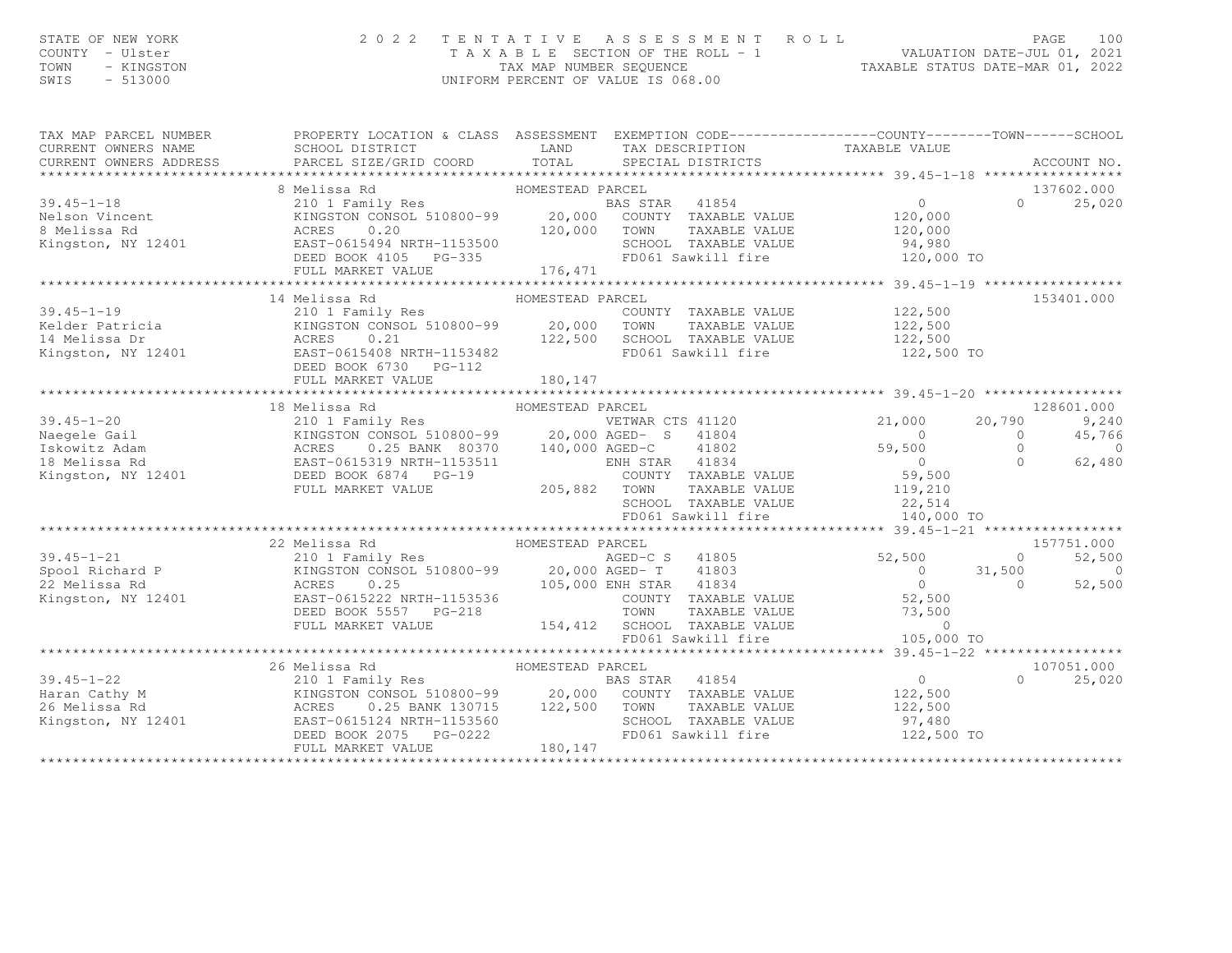### STATE OF NEW YORK PAGE 101<br>COUNTY - Ulster (2008) TAXABLE SECTION OF THE ROLL - 1 (NALUATION DATE-JUL 01, 2021<br>TAXABLE SECTION OF THE ROLL - 1 (NALUATION DATE-JUL 01, 2021<br>SWIS - 513000 (INTFORM PERCENT OF VALUE TS 068.00)

| TAX MAP PARCEL NUMBER<br>CURRENT OWNERS NAME | PROPERTY LOCATION & CLASS ASSESSMENT EXEMPTION CODE---------------COUNTY-------TOWN------SCHOOL<br>SCHOOL DISTRICT                                                                                                                                                                                                                                                                                                                                                                    | LAND             | TAX DESCRIPTION TAXABLE VALUE SPECIAL DISTRICTS                                                               |                                                              |                                                         |
|----------------------------------------------|---------------------------------------------------------------------------------------------------------------------------------------------------------------------------------------------------------------------------------------------------------------------------------------------------------------------------------------------------------------------------------------------------------------------------------------------------------------------------------------|------------------|---------------------------------------------------------------------------------------------------------------|--------------------------------------------------------------|---------------------------------------------------------|
|                                              |                                                                                                                                                                                                                                                                                                                                                                                                                                                                                       |                  |                                                                                                               |                                                              |                                                         |
|                                              | 210 1 Family Res<br>XINGSTON CONSOL 510800-99 20,000<br>ACRES 0.25 109,500<br>39.45-1-23<br>Rodriguez Oscar<br>30-28 90th St<br>East Elmhurst, NY 11369<br>EAST-0615027 NRTH-1153584<br>DEED BOOK 7004 PG-179<br>FULL MARKET VALUE<br>FULL MARKET VALUE                                                                                                                                                                                                                               | HOMESTEAD PARCEL | COUNTY TAXABLE VALUE<br>TOWN<br>TAXABLE VALUE<br>SCHOOL TAXABLE VALUE<br>FD061 Sawkill fire                   | 109,500<br>109,500<br>109,500<br>109,500 TO                  | 151961.000                                              |
|                                              |                                                                                                                                                                                                                                                                                                                                                                                                                                                                                       |                  |                                                                                                               |                                                              |                                                         |
|                                              |                                                                                                                                                                                                                                                                                                                                                                                                                                                                                       |                  |                                                                                                               |                                                              |                                                         |
|                                              |                                                                                                                                                                                                                                                                                                                                                                                                                                                                                       | HOMESTEAD PARCEL |                                                                                                               |                                                              | 102431.000                                              |
| $39.45 - 1 - 24$                             | 210 1 Family Res<br>39.45-1-24<br>Murphy Michael KINGSTON CONSOL 510800-99 20,000<br>Murphy Melissa Rd EAST-0614931 NRTH-1153608<br>Xingston, NY 12401 DEED BOOK 3010 PG-0093<br>FULL MARKET VALUE<br>FULL MARKET VALUE<br>TULL MARKET VALUE<br>EINGSTON CONSOL 510800-99 20,000<br>ACRES 0.25 BANK 31871 127,500                                                                                                                                                                     |                  | COUNTY TAXABLE VALUE 127,500<br>TAXABLE VALUE<br>TOWN<br>SCHOOL TAXABLE VALUE<br>FD061 Sawkill fire           | 127,500<br>127,500<br>127,500 TO                             |                                                         |
|                                              |                                                                                                                                                                                                                                                                                                                                                                                                                                                                                       | 187,500          |                                                                                                               |                                                              |                                                         |
|                                              |                                                                                                                                                                                                                                                                                                                                                                                                                                                                                       |                  |                                                                                                               |                                                              |                                                         |
| $39.45 - 1 - 25$                             | 38 Melissa Rd<br>210 1 Family Res<br>DEED BOOK 6795 PG-1                                                                                                                                                                                                                                                                                                                                                                                                                              | HOMESTEAD PARCEL | COUNTY TAXABLE VALUE 122,500<br>TOWN<br>TAXABLE VALUE<br>SCHOOL TAXABLE VALUE 122,500<br>FD061 Sawkill fire   | 122,500<br>122,500 TO                                        | 168481.000                                              |
|                                              |                                                                                                                                                                                                                                                                                                                                                                                                                                                                                       |                  |                                                                                                               |                                                              |                                                         |
|                                              | 44 Melissa Rd                                                                                                                                                                                                                                                                                                                                                                                                                                                                         |                  |                                                                                                               |                                                              | 154201.000                                              |
| $39.45 - 1 - 26$                             | FULL MARKET VALUE                                                                                                                                                                                                                                                                                                                                                                                                                                                                     | 183,824          | ENH STAR 41834                                                                                                | $\overline{0}$<br>125,000<br>125,000                         | 62,480<br>$\cap$ and $\cap$                             |
|                                              |                                                                                                                                                                                                                                                                                                                                                                                                                                                                                       |                  |                                                                                                               |                                                              |                                                         |
|                                              | 56 Melissa Rd<br>Meiissa ka ann an Aomasia<br>210 1 Family Res<br>39.45-1-27 $\begin{array}{l} \text{S39.45--1-27} \\ \text{Sutter Frederick C} \\ \text{Sutter Violet M} \\ \text{S6 Melissa Rd} \\ \text{Kingston, NY 12401} \\ \text{NY 12401} \\ \text{S6 Melissa R} \\ \text{S6 Melissa R} \\ \text{N125.500} \\ \text{N26.510800} \\ \text{N33} \\ \text{S6 Melissa R} \\ \text{N47.511} \\ \text{N58.51} \\ \text{N6.621} \\ \text{N7.63} \\ \text{N8.7-0614540} \\ \text{N8.$ | HOMESTEAD PARCEL | SCHOOL TAXABLE VALUE 60,020                                                                                   | $\overline{0}$<br>42,875<br>79,625<br>122,500                | 168461.000<br>62,480<br>$\circ$<br>$\Omega$<br>$\Omega$ |
|                                              |                                                                                                                                                                                                                                                                                                                                                                                                                                                                                       |                  |                                                                                                               | 122,500 TO                                                   |                                                         |
|                                              |                                                                                                                                                                                                                                                                                                                                                                                                                                                                                       |                  |                                                                                                               |                                                              |                                                         |
|                                              | 60 Melissa Rd<br>39.45-1-28<br>Hurley Kenn<br>Hurley Lisa<br>60 Melissa Rd<br>Kingston, NY 12401<br>Hurley Lisa<br>EAST-0614412 NRTH-1153781<br>EAST-0614412 NRTH-1153781<br>EEED BOOK 2364<br>PG-270<br>CONSOL SINCO 000<br>0.30 BANK 210090 120,000<br>4412 NRTH-1153781<br>7.364 PG-270                                                                                                                                                                                            | HOMESTEAD PARCEL | BAS STAR 41854<br>COUNTY TAXABLE VALUE<br>TAXABLE VALUE<br>TOWN<br>SCHOOL TAXABLE VALUE<br>FD061 Sawkill fire | $\overline{0}$<br>120,000<br>120,000<br>94,980<br>120,000 TO | 143401.000<br>25,020<br>$\Omega$                        |
|                                              | FULL MARKET VALUE                                                                                                                                                                                                                                                                                                                                                                                                                                                                     | 176,471          |                                                                                                               |                                                              |                                                         |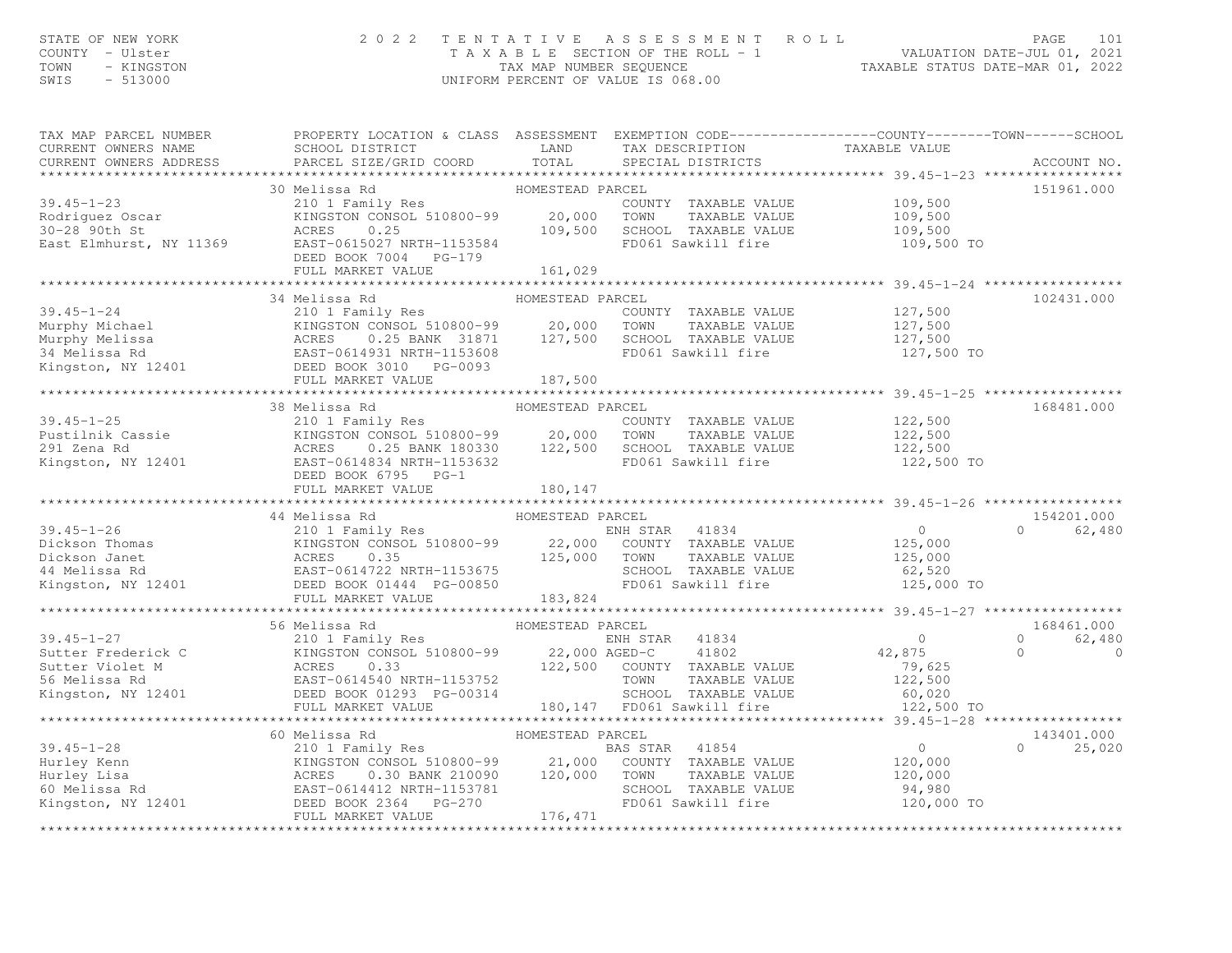## STATE OF NEW YORK PAGE 102<br>COUNTY - Ulster (2008) TAXABLE SECTION OF THE ROLL - 1 (NALUATION DATE-JUL 01, 2021<br>TAXABLE SECTION OF THE ROLL - 1 (NALUATION DATE-JUL 01, 2021<br>SWIS - 513000 (INTFORM PERCENT OF VALUE TS 068.00)

| TAX MAP PARCEL NUMBER | PROPERTY LOCATION & CLASS ASSESSMENT EXEMPTION CODE----------------COUNTY-------TOWN------SCHOOL                                                                                                                                                    |                   |                                                                 |                    |          |            |
|-----------------------|-----------------------------------------------------------------------------------------------------------------------------------------------------------------------------------------------------------------------------------------------------|-------------------|-----------------------------------------------------------------|--------------------|----------|------------|
| CURRENT OWNERS NAME   | SCHOOL DISTRICT                                                                                                                                                                                                                                     | LAND              | TAX DESCRIPTION TAXABLE VALUE SPECIAL DISTRICTS                 |                    |          |            |
|                       |                                                                                                                                                                                                                                                     |                   |                                                                 |                    |          |            |
|                       |                                                                                                                                                                                                                                                     |                   |                                                                 |                    |          |            |
|                       | 64 Melissa Rd                                                                                                                                                                                                                                       | HOMESTEAD PARCEL  |                                                                 |                    |          | 142801.000 |
|                       | 210 1 Family Res                                                                                                                                                                                                                                    |                   | BAS STAR 41854                                                  | $\Omega$           | $\Omega$ | 25,020     |
|                       |                                                                                                                                                                                                                                                     | 21,000<br>122,500 | COUNTY TAXABLE VALUE                                            | 122,500            |          |            |
|                       |                                                                                                                                                                                                                                                     |                   | TAXABLE VALUE<br>TOWN                                           | 122,500            |          |            |
|                       |                                                                                                                                                                                                                                                     |                   | SCHOOL TAXABLE VALUE                                            | 97,480             |          |            |
|                       |                                                                                                                                                                                                                                                     |                   | FD061 Sawkill fire                                              | 122,500 TO         |          |            |
|                       |                                                                                                                                                                                                                                                     | 180, 147          |                                                                 |                    |          |            |
|                       | And Tamily Res<br>Wells Kristi<br>Wells Kristi<br>64 Melissa Rd<br>Kingston, NY 12401<br>Xample Discount Past Pook 4106<br>FULL MARKET VALUE PG-236<br>XAMPLED BOOK 4106<br>PG-236<br>XAMPLED BOOK 4106<br>PG-236<br>XAMPLED BOOK 4106<br>PG-236    |                   |                                                                 |                    |          |            |
|                       | 68 Melissa Rd                                                                                                                                                                                                                                       | HOMESTEAD PARCEL  |                                                                 |                    |          | 137001.000 |
| $39.45 - 1 - 30$      | 210 1 Family Res                                                                                                                                                                                                                                    |                   | COUNTY TAXABLE VALUE 120,000                                    |                    |          |            |
|                       |                                                                                                                                                                                                                                                     |                   | TAXABLE VALUE                                                   | 120,000            |          |            |
|                       | KINGSTON CONSOL 510800-99 22,000 TOWN<br>ACRES 0.34 BANK 210014 120,000 SCHOO                                                                                                                                                                       |                   | SCHOOL TAXABLE VALUE 120,000                                    |                    |          |            |
|                       |                                                                                                                                                                                                                                                     |                   | FD061 Sawkill fire                                              | 120,000 TO         |          |            |
|                       |                                                                                                                                                                                                                                                     |                   |                                                                 |                    |          |            |
|                       |                                                                                                                                                                                                                                                     |                   |                                                                 |                    |          |            |
|                       | 39.45-1-30<br>Curbelo Samuel J<br>Curbelo Rasonda A<br>Curbelo Rasonda A<br>Curbelo Rasonda A<br>Curbelo Rasonda A<br>Curbelo Rasonda A<br>EAST-0614219 NRTH-1153829<br>EAST-0614219 NRTH-1153829<br>FULL MARKET VALUE<br>TULL MARKET VALUE<br>TULL |                   | **********************************39.45-1-31 ****************** |                    |          |            |
|                       |                                                                                                                                                                                                                                                     | HOMESTEAD PARCEL  |                                                                 |                    |          |            |
|                       | 72 Melissa Rd                                                                                                                                                                                                                                       |                   |                                                                 |                    |          | 160401.000 |
| $39.45 - 1 - 31$      | 210 1 Family Res                                                                                                                                                                                                                                    |                   | COUNTY TAXABLE VALUE                                            | 122,500            |          |            |
|                       |                                                                                                                                                                                                                                                     |                   | TOWN<br>TAXABLE VALUE                                           | 122,500            |          |            |
|                       |                                                                                                                                                                                                                                                     |                   | SCHOOL TAXABLE VALUE                                            | 122,500            |          |            |
|                       |                                                                                                                                                                                                                                                     |                   | FD061 Sawkill fire                                              | 122,500 TO         |          |            |
|                       | DEED BOOK 6977 PG-149                                                                                                                                                                                                                               |                   |                                                                 |                    |          |            |
|                       | FULL MARKET VALUE                                                                                                                                                                                                                                   | 180,147           |                                                                 |                    |          |            |
|                       |                                                                                                                                                                                                                                                     |                   |                                                                 |                    |          |            |
|                       | 76 Melissa Rd                                                                                                                                                                                                                                       | HOMESTEAD PARCEL  |                                                                 |                    |          | 126201.000 |
| $39.45 - 1 - 32$      | 210 1 Family Res                                                                                                                                                                                                                                    |                   | COUNTY TAXABLE VALUE 125,000                                    |                    |          |            |
|                       |                                                                                                                                                                                                                                                     |                   | TOWN<br>TAXABLE VALUE                                           |                    |          |            |
|                       | 21,000<br>KINGSTON CONSOL 510800-99 21,000<br>ACRES 0.29 125,000                                                                                                                                                                                    |                   | SCHOOL TAXABLE VALUE                                            | 125,000<br>125,000 |          |            |
|                       | Galvin Brian P Sr.<br>The EXINGSTON CONSOL 510800-99<br>76 Melissa Rd<br>Kingston, NY 12401<br>EAST-0614035 NRTH-1153877<br>DEED BOOK 6527 PG-8                                                                                                     |                   | FD061 Sawkill fire 125,000 TO                                   |                    |          |            |
|                       | DEED BOOK 6527 PG-8                                                                                                                                                                                                                                 |                   |                                                                 |                    |          |            |
|                       | FULL MARKET VALUE                                                                                                                                                                                                                                   | 183,824           |                                                                 |                    |          |            |
|                       |                                                                                                                                                                                                                                                     |                   |                                                                 |                    |          |            |
|                       | 80 Melissa Rd                                                                                                                                                                                                                                       | HOMESTEAD PARCEL  |                                                                 |                    |          | 125701.000 |
|                       |                                                                                                                                                                                                                                                     |                   |                                                                 |                    |          |            |
|                       |                                                                                                                                                                                                                                                     |                   |                                                                 |                    |          |            |
|                       |                                                                                                                                                                                                                                                     |                   |                                                                 |                    |          |            |
|                       |                                                                                                                                                                                                                                                     |                   |                                                                 |                    |          |            |
|                       |                                                                                                                                                                                                                                                     |                   |                                                                 |                    |          |            |
|                       |                                                                                                                                                                                                                                                     |                   |                                                                 |                    |          |            |
|                       |                                                                                                                                                                                                                                                     |                   |                                                                 |                    |          |            |
|                       |                                                                                                                                                                                                                                                     |                   |                                                                 |                    |          | 124295.000 |
|                       | 86 Melissa Rd                                                                                                                                                                                                                                       | HOMESTEAD PARCEL  |                                                                 |                    |          |            |
|                       | 210 1 Family Res<br>KINGSTON CONSOL 510800-99 20,000                                                                                                                                                                                                |                   | BAS STAR 41854                                                  | $\overline{0}$     | $\cap$   | 25,020     |
|                       |                                                                                                                                                                                                                                                     |                   | COUNTY TAXABLE VALUE                                            | 120,000            |          |            |
|                       |                                                                                                                                                                                                                                                     | 120,000           | TAXABLE VALUE<br>TOWN                                           | 120,000            |          |            |
|                       |                                                                                                                                                                                                                                                     |                   | SCHOOL TAXABLE VALUE                                            | 94,980             |          |            |
|                       |                                                                                                                                                                                                                                                     |                   | FD061 Sawkill fire                                              | 120,000 TO         |          |            |
|                       | Alexander Frank Mingston Consol 510800-99<br>Alexander Dina Mingston Consol 510800-99<br>86 Melissa Rd EAST-0613892 NRTH-1153954<br>Kingston, NY 12401 DEED BOOK 01778 BC 00111                                                                     | 176,471           |                                                                 |                    |          |            |
|                       |                                                                                                                                                                                                                                                     |                   |                                                                 |                    |          |            |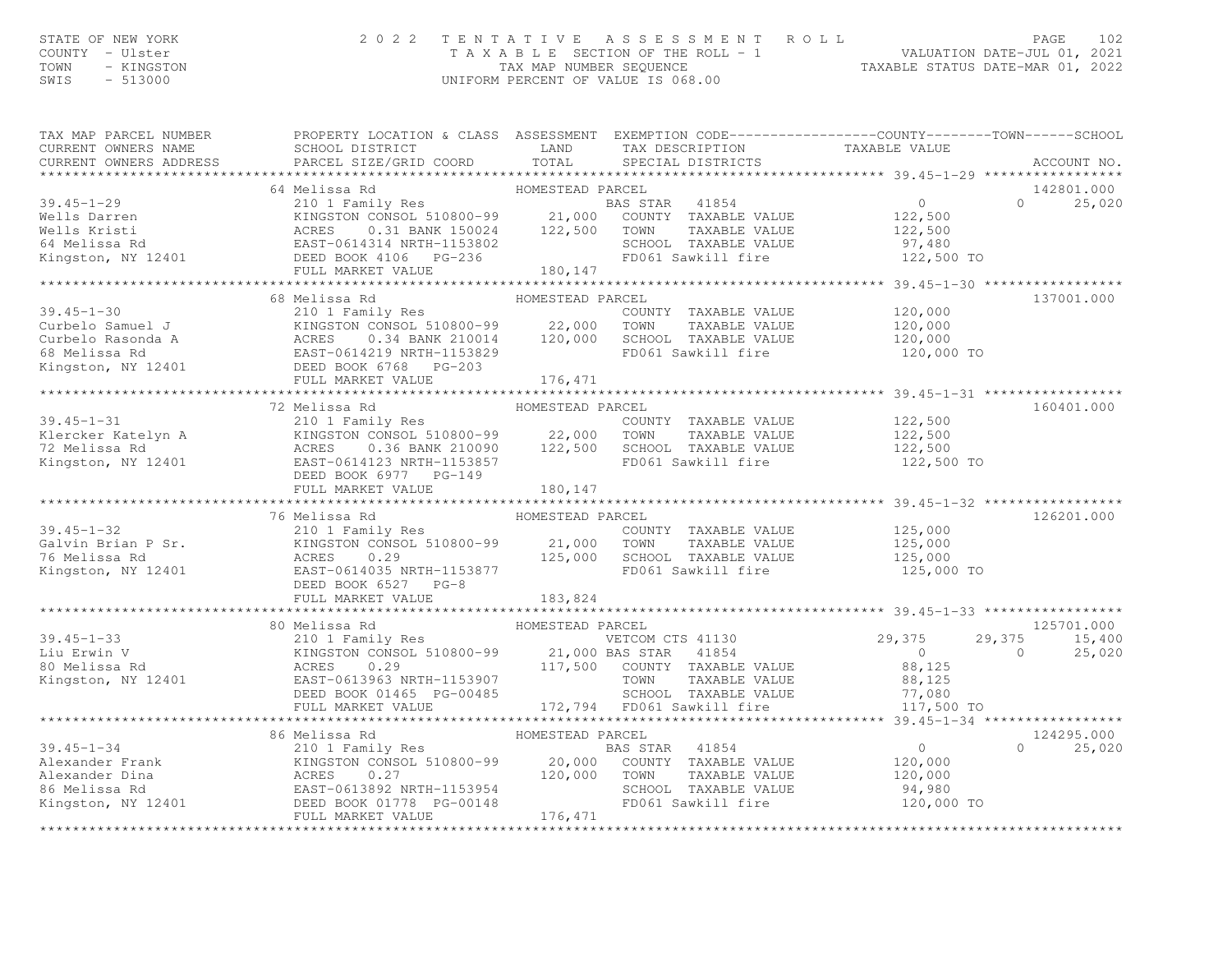### STATE OF NEW YORK PAGE 103<br>COUNTY - Ulster (2001) TAXABLE SECTION OF THE ROLL - 1 (NALUATION DATE-JUL 01, 2021<br>TAXABLE SECTION OF THE ROLL - 1 (NALUATION DATE-JUL 01, 2021<br>SWIS - 513000 (INTFORM PERCENT OF VALUE TS 068.00)

|                                           |                                |         |                                                                                             |                                                                                                                                                                                                                                                                                                                             | 139402.000                                                                                                                                                                                                                                                                                                                                                                                                                                                                                                                                                                                                                                                                                                                                                                                                                                                                                                                                                                                                           |
|-------------------------------------------|--------------------------------|---------|---------------------------------------------------------------------------------------------|-----------------------------------------------------------------------------------------------------------------------------------------------------------------------------------------------------------------------------------------------------------------------------------------------------------------------------|----------------------------------------------------------------------------------------------------------------------------------------------------------------------------------------------------------------------------------------------------------------------------------------------------------------------------------------------------------------------------------------------------------------------------------------------------------------------------------------------------------------------------------------------------------------------------------------------------------------------------------------------------------------------------------------------------------------------------------------------------------------------------------------------------------------------------------------------------------------------------------------------------------------------------------------------------------------------------------------------------------------------|
|                                           |                                |         |                                                                                             |                                                                                                                                                                                                                                                                                                                             |                                                                                                                                                                                                                                                                                                                                                                                                                                                                                                                                                                                                                                                                                                                                                                                                                                                                                                                                                                                                                      |
|                                           |                                |         |                                                                                             |                                                                                                                                                                                                                                                                                                                             | 129021.000                                                                                                                                                                                                                                                                                                                                                                                                                                                                                                                                                                                                                                                                                                                                                                                                                                                                                                                                                                                                           |
|                                           |                                |         |                                                                                             |                                                                                                                                                                                                                                                                                                                             |                                                                                                                                                                                                                                                                                                                                                                                                                                                                                                                                                                                                                                                                                                                                                                                                                                                                                                                                                                                                                      |
|                                           |                                |         |                                                                                             |                                                                                                                                                                                                                                                                                                                             | 151801.000                                                                                                                                                                                                                                                                                                                                                                                                                                                                                                                                                                                                                                                                                                                                                                                                                                                                                                                                                                                                           |
|                                           |                                |         |                                                                                             |                                                                                                                                                                                                                                                                                                                             | 25,020                                                                                                                                                                                                                                                                                                                                                                                                                                                                                                                                                                                                                                                                                                                                                                                                                                                                                                                                                                                                               |
|                                           |                                |         |                                                                                             |                                                                                                                                                                                                                                                                                                                             | 106801.000                                                                                                                                                                                                                                                                                                                                                                                                                                                                                                                                                                                                                                                                                                                                                                                                                                                                                                                                                                                                           |
|                                           |                                |         |                                                                                             |                                                                                                                                                                                                                                                                                                                             |                                                                                                                                                                                                                                                                                                                                                                                                                                                                                                                                                                                                                                                                                                                                                                                                                                                                                                                                                                                                                      |
|                                           |                                |         |                                                                                             |                                                                                                                                                                                                                                                                                                                             |                                                                                                                                                                                                                                                                                                                                                                                                                                                                                                                                                                                                                                                                                                                                                                                                                                                                                                                                                                                                                      |
|                                           |                                |         |                                                                                             |                                                                                                                                                                                                                                                                                                                             | 156401.000                                                                                                                                                                                                                                                                                                                                                                                                                                                                                                                                                                                                                                                                                                                                                                                                                                                                                                                                                                                                           |
| DEED BOOK 6908 PG-84<br>FULL MARKET VALUE |                                |         |                                                                                             |                                                                                                                                                                                                                                                                                                                             |                                                                                                                                                                                                                                                                                                                                                                                                                                                                                                                                                                                                                                                                                                                                                                                                                                                                                                                                                                                                                      |
|                                           | 89 Melissa Rd<br>81 Melissa Rd | 248,529 | HOMESTEAD PARCEL<br>Melissa Rd<br>210 1 Family Res                 HOMESTEAD PARCEL<br>COUN | COUNTY TAXABLE VALUE 132,500<br>TOWN TAXABLE VALUE 132,500<br>SCHOOL TAXABLE VALUE 132,500<br>81 Melissa Rd 210 1 Family Res 210 1 Family Res 210 1 Family Res 210 1 Family Res 210 1 Family Res 210 1 Family Res 210 1 Family Res 210 1 Family Res 210 1 Family Res 210 1 Family Res 210 1 Family Res 210 1 Family Res 210 | PROPERTY LOCATION & CLASS ASSESSMENT EXEMPTION CODE----------------COUNTY-------TOWN------SCHOOL<br>CURRENT OWNERS NAME SCHOOL DISTRICT LAND TAX DESCRIPTION TAXABLE VALUE<br>CURRENT OWNERS ADDRESS PARCEL SIZE/GRID COORD TOTAL SPECIAL DISTRICTS ACCOUNT NO.<br>1271 Sawkill Rd 210 1 Family Res 210 1 Family Res 210 1 Family Res 210 1 Family Res 210 1 Family Res 210 1 Family Res 210 1 Family Res 210 1 Family Res 210 1 Family Res 210 1 Family Res 210 1 Family Res 210 1 Family Res 21<br>FD061 Sawkill fire 132,500 TO<br>$\begin{array}{cccccccc} 39.45-1-37 & 89 \; \text{Melissa Rd} & \text{HOMESTEAD PARCEL} & 129021.000 & 129021.000 & 129021.000 & 129021.000 & 129021.000 & 129021.000 & 129021.000 & 129021.000 & 129021.000 & 129021.000 & 129021.000 & 129021.000 & 129021.000 & 129021.000 & 12902$<br>$18,750$ $18,750$ $9,240$<br>0 0 25,020<br>127,500 TO<br>COUNTY TAXABLE VALUE 169,000<br>TOWN TAXABLE VALUE 169,000<br>SCHOOL TAXABLE VALUE 169,000<br>FD061 Sawkill fire 169,000 TO |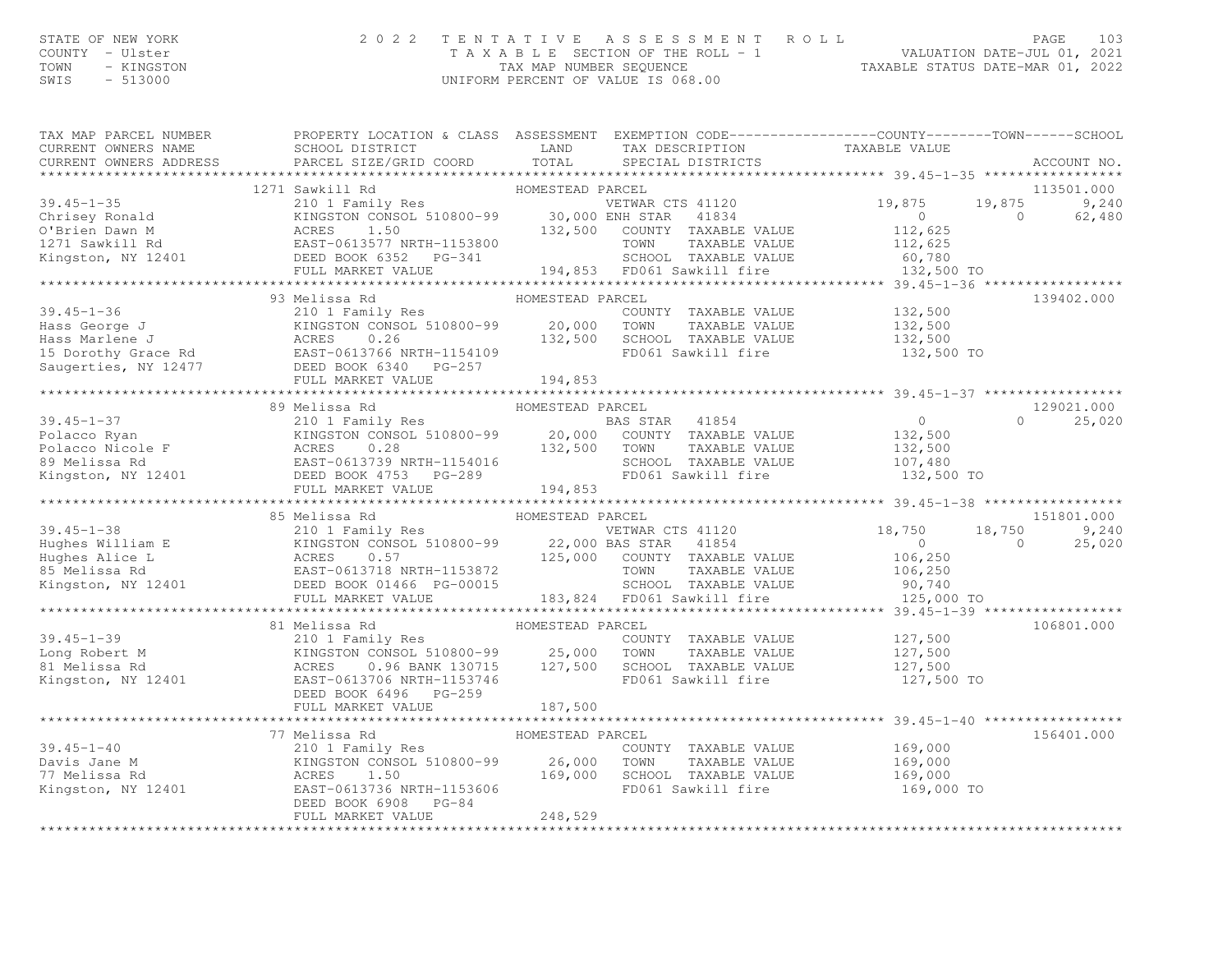### STATE OF NEW YORK PAGE 104<br>COUNTY - Ulster (2008) TAXABLE SECTION OF THE ROLL - 1 (NALUATION DATE-JUL 01, 2021<br>TAXABLE SECTION OF THE ROLL - 1 (NALUATION DATE-JUL 01, 2021<br>SWIS - 513000 (INTFORM PERCENT OF VALUE IS 068.00)

| TAX MAP PARCEL NUMBER                                                                                                                                                                                                                       |                                                                                                                           |                                                                                                                                                                                                                                                                                                                                                                                      | PROPERTY LOCATION & CLASS ASSESSMENT EXEMPTION CODE----------------COUNTY-------TOWN------SCHOOL                                                                                                                                       |
|---------------------------------------------------------------------------------------------------------------------------------------------------------------------------------------------------------------------------------------------|---------------------------------------------------------------------------------------------------------------------------|--------------------------------------------------------------------------------------------------------------------------------------------------------------------------------------------------------------------------------------------------------------------------------------------------------------------------------------------------------------------------------------|----------------------------------------------------------------------------------------------------------------------------------------------------------------------------------------------------------------------------------------|
|                                                                                                                                                                                                                                             |                                                                                                                           |                                                                                                                                                                                                                                                                                                                                                                                      |                                                                                                                                                                                                                                        |
|                                                                                                                                                                                                                                             |                                                                                                                           |                                                                                                                                                                                                                                                                                                                                                                                      | 100500.000                                                                                                                                                                                                                             |
|                                                                                                                                                                                                                                             |                                                                                                                           |                                                                                                                                                                                                                                                                                                                                                                                      | $\overline{0}$<br>25,020<br>$\cap$                                                                                                                                                                                                     |
|                                                                                                                                                                                                                                             |                                                                                                                           |                                                                                                                                                                                                                                                                                                                                                                                      | 125,000                                                                                                                                                                                                                                |
|                                                                                                                                                                                                                                             |                                                                                                                           |                                                                                                                                                                                                                                                                                                                                                                                      | 125,000                                                                                                                                                                                                                                |
|                                                                                                                                                                                                                                             |                                                                                                                           |                                                                                                                                                                                                                                                                                                                                                                                      | 99,980                                                                                                                                                                                                                                 |
|                                                                                                                                                                                                                                             |                                                                                                                           | $\begin{tabular}{lllllllllll} 39.45-1-41 & 73 Melissa Rd & HOMESTEAD PARCEL \\ Landi Paul & KINGSTON CONSOL 510800-99 & 25,000 COUNTY TAXABLE VALUE \\ Landi Cheryl C & ACRES & 0.70 & 125,000 TOWN & TAXABLE VALUE \\ Rinsson, NY 12401 & DEED BOOK 3013 PG-00260 & & FD061 Sawkill fire \\ Kingston, NY 12401 & DEED BOOK 3013 PG-00260 & & & FD061 Sawkill fire \\ \end{tabular}$ | FD061 Sawkill fire 125,000 TO                                                                                                                                                                                                          |
|                                                                                                                                                                                                                                             |                                                                                                                           |                                                                                                                                                                                                                                                                                                                                                                                      |                                                                                                                                                                                                                                        |
|                                                                                                                                                                                                                                             |                                                                                                                           |                                                                                                                                                                                                                                                                                                                                                                                      |                                                                                                                                                                                                                                        |
|                                                                                                                                                                                                                                             | 69 Melissa Rd                                                                                                             | HOMESTEAD PARCEL                                                                                                                                                                                                                                                                                                                                                                     | 104541.000                                                                                                                                                                                                                             |
| $39.45 - 1 - 42$                                                                                                                                                                                                                            |                                                                                                                           |                                                                                                                                                                                                                                                                                                                                                                                      | 25,020<br>$\Omega$                                                                                                                                                                                                                     |
| Schaffer Brian E<br>Schaffer Marie D<br>Schaffer Marie D<br>Schaffer Marie D<br>ACRES 0.41 BANK 190130<br>69 Melissa Rd<br>Kingston, NY 12401<br>EBED BOOK 3242 PG-188<br>FIIIT MADEFT VAILS<br>FIIIT MADEFT VAILS<br>CAST COOK 3242 PG-188 |                                                                                                                           | 210 1 Family Res<br>22,000 COUNTY TAXABLE VALUE 132,500<br>KINGSTON CONSOL 510800-99 22,000 COUNTY TAXABLE VALUE 132,500                                                                                                                                                                                                                                                             |                                                                                                                                                                                                                                        |
|                                                                                                                                                                                                                                             |                                                                                                                           | TOWN<br>TAXABLE VALUE                                                                                                                                                                                                                                                                                                                                                                | 132,500                                                                                                                                                                                                                                |
|                                                                                                                                                                                                                                             |                                                                                                                           | SCHOOL TAXABLE VALUE 107,480                                                                                                                                                                                                                                                                                                                                                         |                                                                                                                                                                                                                                        |
|                                                                                                                                                                                                                                             |                                                                                                                           | FD061 Sawkill fire                                                                                                                                                                                                                                                                                                                                                                   | 132,500 TO                                                                                                                                                                                                                             |
|                                                                                                                                                                                                                                             | FULL MARKET VALUE                                                                                                         | 194,853                                                                                                                                                                                                                                                                                                                                                                              |                                                                                                                                                                                                                                        |
|                                                                                                                                                                                                                                             |                                                                                                                           |                                                                                                                                                                                                                                                                                                                                                                                      |                                                                                                                                                                                                                                        |
|                                                                                                                                                                                                                                             | 65 Melissa Rd                                                                                                             | HOMESTEAD PARCEL                                                                                                                                                                                                                                                                                                                                                                     | 157201.000                                                                                                                                                                                                                             |
|                                                                                                                                                                                                                                             |                                                                                                                           |                                                                                                                                                                                                                                                                                                                                                                                      | 25,020                                                                                                                                                                                                                                 |
|                                                                                                                                                                                                                                             |                                                                                                                           |                                                                                                                                                                                                                                                                                                                                                                                      |                                                                                                                                                                                                                                        |
|                                                                                                                                                                                                                                             |                                                                                                                           |                                                                                                                                                                                                                                                                                                                                                                                      |                                                                                                                                                                                                                                        |
|                                                                                                                                                                                                                                             |                                                                                                                           |                                                                                                                                                                                                                                                                                                                                                                                      |                                                                                                                                                                                                                                        |
|                                                                                                                                                                                                                                             |                                                                                                                           |                                                                                                                                                                                                                                                                                                                                                                                      |                                                                                                                                                                                                                                        |
|                                                                                                                                                                                                                                             |                                                                                                                           |                                                                                                                                                                                                                                                                                                                                                                                      |                                                                                                                                                                                                                                        |
|                                                                                                                                                                                                                                             |                                                                                                                           |                                                                                                                                                                                                                                                                                                                                                                                      | 39.45-1-43<br>Albright Scott 210 1 Family Res<br>Albright Scott (INSTON CONSOL 510800-99 22,000 COUNTY TAXABLE VALUE 150,000<br>Albright Jennifer ACRES 0.38<br>65 Melissa Rd EAST-06414172 NRTH-1153631 50,000 TOWN TAXABLE VALUE 150 |
|                                                                                                                                                                                                                                             |                                                                                                                           |                                                                                                                                                                                                                                                                                                                                                                                      | 106300.000                                                                                                                                                                                                                             |
|                                                                                                                                                                                                                                             |                                                                                                                           |                                                                                                                                                                                                                                                                                                                                                                                      | $\bigcirc$<br>$\Omega$                                                                                                                                                                                                                 |
|                                                                                                                                                                                                                                             |                                                                                                                           |                                                                                                                                                                                                                                                                                                                                                                                      | 62,480                                                                                                                                                                                                                                 |
|                                                                                                                                                                                                                                             |                                                                                                                           |                                                                                                                                                                                                                                                                                                                                                                                      | 122,500                                                                                                                                                                                                                                |
|                                                                                                                                                                                                                                             |                                                                                                                           |                                                                                                                                                                                                                                                                                                                                                                                      | 122,500                                                                                                                                                                                                                                |
|                                                                                                                                                                                                                                             |                                                                                                                           |                                                                                                                                                                                                                                                                                                                                                                                      | 60,020                                                                                                                                                                                                                                 |
|                                                                                                                                                                                                                                             |                                                                                                                           | FD061 Sawkill fire                                                                                                                                                                                                                                                                                                                                                                   | 122,500 TO                                                                                                                                                                                                                             |
|                                                                                                                                                                                                                                             |                                                                                                                           |                                                                                                                                                                                                                                                                                                                                                                                      |                                                                                                                                                                                                                                        |
|                                                                                                                                                                                                                                             |                                                                                                                           |                                                                                                                                                                                                                                                                                                                                                                                      |                                                                                                                                                                                                                                        |
|                                                                                                                                                                                                                                             | 57 Melissa Rd                                                                                                             | HOMESTEAD PARCEL                                                                                                                                                                                                                                                                                                                                                                     | 116801.000                                                                                                                                                                                                                             |
| $39.45 - 1 - 45$                                                                                                                                                                                                                            |                                                                                                                           | ENH STAR 41834                                                                                                                                                                                                                                                                                                                                                                       | $\overline{a}$<br>$\Omega$<br>62,480                                                                                                                                                                                                   |
|                                                                                                                                                                                                                                             |                                                                                                                           |                                                                                                                                                                                                                                                                                                                                                                                      | 127,500<br>127,500                                                                                                                                                                                                                     |
|                                                                                                                                                                                                                                             |                                                                                                                           |                                                                                                                                                                                                                                                                                                                                                                                      |                                                                                                                                                                                                                                        |
|                                                                                                                                                                                                                                             |                                                                                                                           |                                                                                                                                                                                                                                                                                                                                                                                      |                                                                                                                                                                                                                                        |
|                                                                                                                                                                                                                                             |                                                                                                                           |                                                                                                                                                                                                                                                                                                                                                                                      | SCHOOL TAXABLE VALUE 65,020<br>FD061 Sawkill fire 127,500 TO                                                                                                                                                                           |
|                                                                                                                                                                                                                                             | FULL MARKET VALUE                                                                                                         | 187,500                                                                                                                                                                                                                                                                                                                                                                              |                                                                                                                                                                                                                                        |
|                                                                                                                                                                                                                                             |                                                                                                                           | **************                                                                                                                                                                                                                                                                                                                                                                       |                                                                                                                                                                                                                                        |
|                                                                                                                                                                                                                                             | 53 Melissa Rd                                                                                                             | HOMESTEAD PARCEL                                                                                                                                                                                                                                                                                                                                                                     | 114002.000                                                                                                                                                                                                                             |
|                                                                                                                                                                                                                                             |                                                                                                                           | COUNTY TAXABLE VALUE                                                                                                                                                                                                                                                                                                                                                                 | 126,500                                                                                                                                                                                                                                |
| 39.45-1-46<br>Clarke Marion E<br>Clarke Marion E<br>S3 Melissa Rd<br>Kingston, NY 12401<br>EAST-0614459 NRTH-1153563<br>EAST-0614459 NRTH-1153563<br>EAST-0614459 NRTH-1153563<br>ELED BOOK 4422<br>DEED BOOK 4422<br>PONKET VALUE          | 210 1 Family Res<br>KINGSTON CONSOL 510800-99 23,000 TOWN<br>ACRES 0.46 126,500 SCHOC<br>TACRE 0614459 NRTH-1153563 FD06: | TAXABLE VALUE                                                                                                                                                                                                                                                                                                                                                                        | 126,500                                                                                                                                                                                                                                |
|                                                                                                                                                                                                                                             |                                                                                                                           | SCHOOL TAXABLE VALUE                                                                                                                                                                                                                                                                                                                                                                 | 126,500                                                                                                                                                                                                                                |
|                                                                                                                                                                                                                                             |                                                                                                                           | FD061 Sawkill fire                                                                                                                                                                                                                                                                                                                                                                   | 126,500 TO                                                                                                                                                                                                                             |
|                                                                                                                                                                                                                                             |                                                                                                                           |                                                                                                                                                                                                                                                                                                                                                                                      |                                                                                                                                                                                                                                        |
|                                                                                                                                                                                                                                             | FULL MARKET VALUE                                                                                                         | 186,029                                                                                                                                                                                                                                                                                                                                                                              |                                                                                                                                                                                                                                        |
|                                                                                                                                                                                                                                             |                                                                                                                           |                                                                                                                                                                                                                                                                                                                                                                                      |                                                                                                                                                                                                                                        |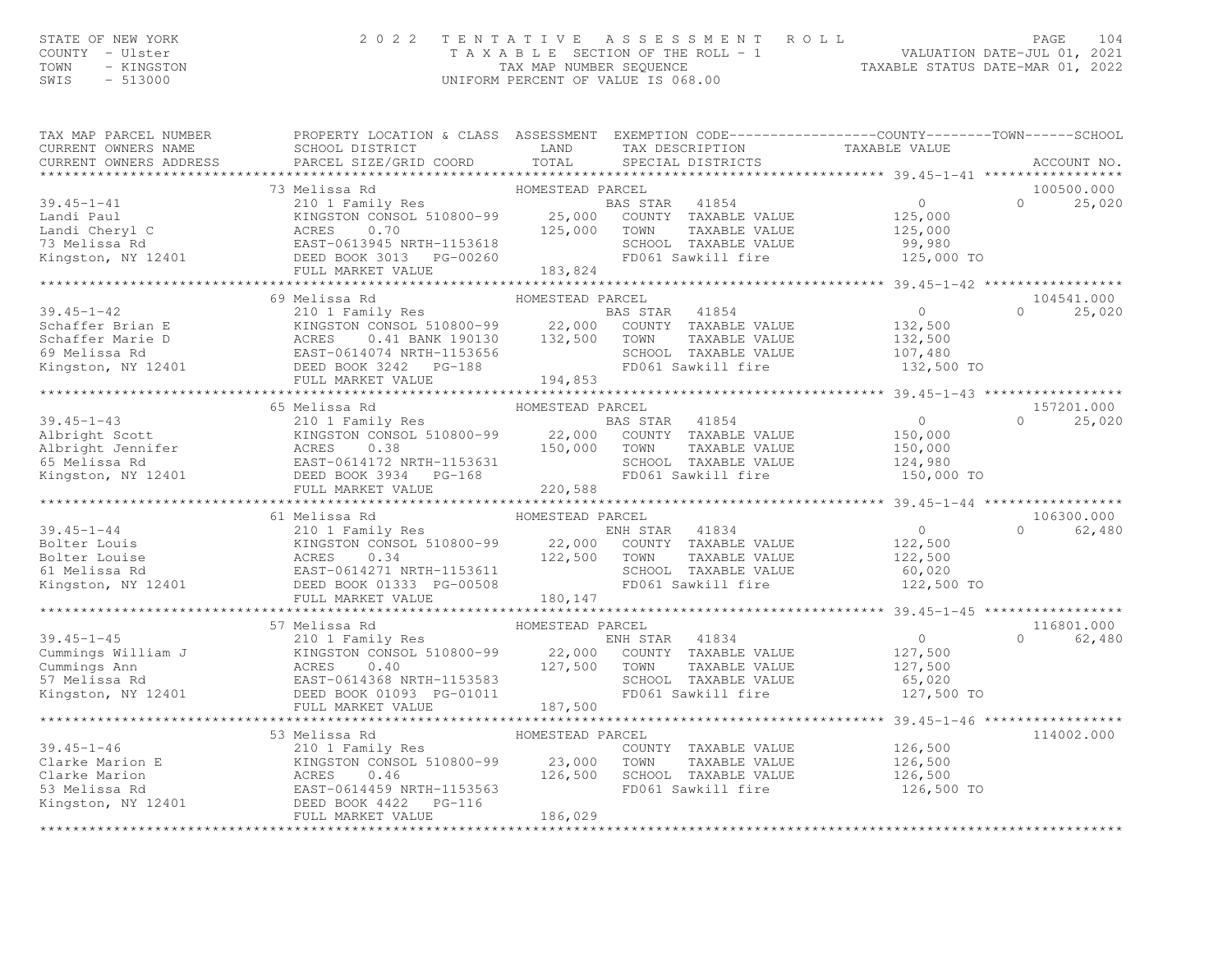### STATE OF NEW YORK PAGE 105<br>COUNTY - Ulster (2001) TAXABLE SECTION OF THE ROLL - 1 (NALUATION DATE-JUL 01, 2021<br>TAXABLE SECTION OF THE ROLL - 1 (NALUATION DATE-JUL 01, 2021<br>SWIS - 513000 (INTFORM PERCENT OF VALUE TS 068.00)

TAX MAP PARCEL NUMBER PROPERTY LOCATION & CLASS ASSESSMENT EXEMPTION CODE----------------COUNTY-------TOWN------SCHOOL

| CURRENT OWNERS NAME    | SCHOOL DISTRICT                                        | LAND             | TAX DESCRIPTION              | TAXABLE VALUE  |          |             |
|------------------------|--------------------------------------------------------|------------------|------------------------------|----------------|----------|-------------|
| CURRENT OWNERS ADDRESS | PARCEL SIZE/GRID COORD                                 | TOTAL            | SPECIAL DISTRICTS            |                |          | ACCOUNT NO. |
|                        |                                                        |                  |                              |                |          |             |
|                        | 49 Melissa Rd                                          | HOMESTEAD PARCEL |                              |                |          | 170891.000  |
| $39.45 - 1 - 47$       | 210 1 Family Res                                       |                  | COUNTY TAXABLE VALUE         | 127,500        |          |             |
| Apel Anthony R         | KINGSTON CONSOL 510800-99                              | 19,000           | TOWN<br>TAXABLE VALUE        | 127,500        |          |             |
|                        | 0.23 BANK 130715                                       | 127,500          | SCHOOL TAXABLE VALUE         | 127,500        |          |             |
|                        | EAST-0614553 NRTH-1153578                              |                  | FD061 Sawkill fire           | 127,500 TO     |          |             |
|                        |                                                        |                  |                              |                |          |             |
|                        | FULL MARKET VALUE                                      | 187,500          |                              |                |          |             |
|                        |                                                        |                  |                              |                |          |             |
|                        | 45 Melissa Rd                                          | HOMESTEAD PARCEL |                              |                |          | 105251.000  |
| $39.45 - 1 - 48$       | 210 1 Family Res                                       |                  | ENH STAR<br>41834            | $\overline{0}$ | $\cap$   | 62,480      |
| Renaud Kathy A         | KINGSTON CONSOL 510800-99                              | 20,000           | COUNTY TAXABLE VALUE         | 122,500        |          |             |
| 45 Melissa Rd          | ACRES<br>0.29                                          | 122,500          | TOWN<br>TAXABLE VALUE        | 122,500        |          |             |
| Kingston, NY 12401     | EAST-0614623 NRTH-1153526                              |                  | SCHOOL TAXABLE VALUE         | 60,020         |          |             |
|                        | DEED BOOK 01421 PG-00900                               |                  | FD061 Sawkill fire           | 122,500 TO     |          |             |
|                        | FULL MARKET VALUE                                      | 180,147          |                              |                |          |             |
|                        |                                                        |                  |                              |                |          |             |
|                        | 41 Melissa Rd                                          | HOMESTEAD PARCEL |                              |                |          | 132601.000  |
| $39.45 - 1 - 49$       | 210 1 Family Res                                       |                  | 41854<br>BAS STAR            | $\circ$        | $\Omega$ | 25,020      |
| VanDemark Desiree N    |                                                        |                  | 21,000 COUNTY TAXABLE VALUE  | 125,000        |          |             |
| 41 Melissa Rd          | KINGSTON CONSOL 510800-99<br>ACRES                     |                  | TOWN<br>TAXABLE VALUE        |                |          |             |
|                        | 0.30 BANK 210090                                       | 125,000          |                              | 125,000        |          |             |
| Kingston, NY 12401     | EAST-0614715 NRTH-1153480                              |                  | SCHOOL TAXABLE VALUE         | 99,980         |          |             |
|                        | DEED BOOK 3949 PG-271                                  |                  | FD061 Sawkill fire           | 125,000 TO     |          |             |
|                        | FULL MARKET VALUE                                      | 183,824          |                              |                |          |             |
|                        |                                                        |                  |                              |                |          |             |
|                        | 37 Melissa Rd                                          | HOMESTEAD PARCEL |                              |                |          | 124401.000  |
| $39.45 - 1 - 50$       | 210 1 Family Res                                       |                  | ENH STAR<br>41834            | $\circ$        | $\cap$   | 62,480      |
|                        |                                                        |                  | 22,000 COUNTY TAXABLE VALUE  | 130,000        |          |             |
|                        |                                                        | 130,000          | TOWN<br>TAXABLE VALUE        | 130,000        |          |             |
|                        |                                                        |                  | SCHOOL TAXABLE VALUE         | 67,520         |          |             |
|                        |                                                        |                  | FD061 Sawkill fire           | 130,000 TO     |          |             |
|                        | FULL MARKET VALUE                                      | 191,176          |                              |                |          |             |
|                        |                                                        |                  |                              |                |          |             |
|                        | 33 Melissa Rd                                          | HOMESTEAD PARCEL |                              |                |          | 100211.000  |
| $39.45 - 1 - 51$       | 210 1 Family Res                                       |                  | VETWAR CTS 41120             | 19,125         | 19,125   | 9,240       |
| Ahrens Oscar           | KINGSTON CONSOL 510800-99<br>KINGST<br>ACRES<br>EAST-0 |                  | 23,000 ENH STAR 41834        | $\Omega$       | $\Omega$ | 62,480      |
| Ahrens Nancy F         | 0.43                                                   |                  | 127,500 COUNTY TAXABLE VALUE | 108,375        |          |             |
| 33 Melissa Rd          | EAST-0614906 NRTH-1153396                              |                  | TOWN<br>TAXABLE VALUE        | 108,375        |          |             |
| Kingston, NY 12401     | DEED BOOK 01209 PG-01164                               |                  | SCHOOL TAXABLE VALUE         | 55,780         |          |             |
|                        | FULL MARKET VALUE                                      | 187,500          | FD061 Sawkill fire           | 127,500 TO     |          |             |
|                        |                                                        |                  |                              |                |          |             |
|                        | 29 Melissa Rd                                          | HOMESTEAD PARCEL |                              |                |          | 176201.000  |
| $39.45 - 1 - 52$       | 210 1 Family Res                                       |                  | COUNTY TAXABLE VALUE         | 132,500        |          |             |
| Peterson Sarah R       | KINGSTON CONSOL 510800-99                              | 23,000           | TOWN<br>TAXABLE VALUE        | 132,500        |          |             |
| 29 Melissa Rd          | 0.47<br>ACRES                                          | 132,500          | SCHOOL TAXABLE VALUE         | 132,500        |          |             |
| Kingston, NY 12401     | EAST-0615003 NRTH-1153364                              |                  | FD061 Sawkill fire           | 132,500 TO     |          |             |
|                        | DEED BOOK 6511 PG-244                                  |                  |                              |                |          |             |
|                        |                                                        | 194,853          |                              |                |          |             |
|                        | FULL MARKET VALUE                                      |                  |                              |                |          |             |

\*\*\*\*\*\*\*\*\*\*\*\*\*\*\*\*\*\*\*\*\*\*\*\*\*\*\*\*\*\*\*\*\*\*\*\*\*\*\*\*\*\*\*\*\*\*\*\*\*\*\*\*\*\*\*\*\*\*\*\*\*\*\*\*\*\*\*\*\*\*\*\*\*\*\*\*\*\*\*\*\*\*\*\*\*\*\*\*\*\*\*\*\*\*\*\*\*\*\*\*\*\*\*\*\*\*\*\*\*\*\*\*\*\*\*\*\*\*\*\*\*\*\*\*\*\*\*\*\*\*\*\*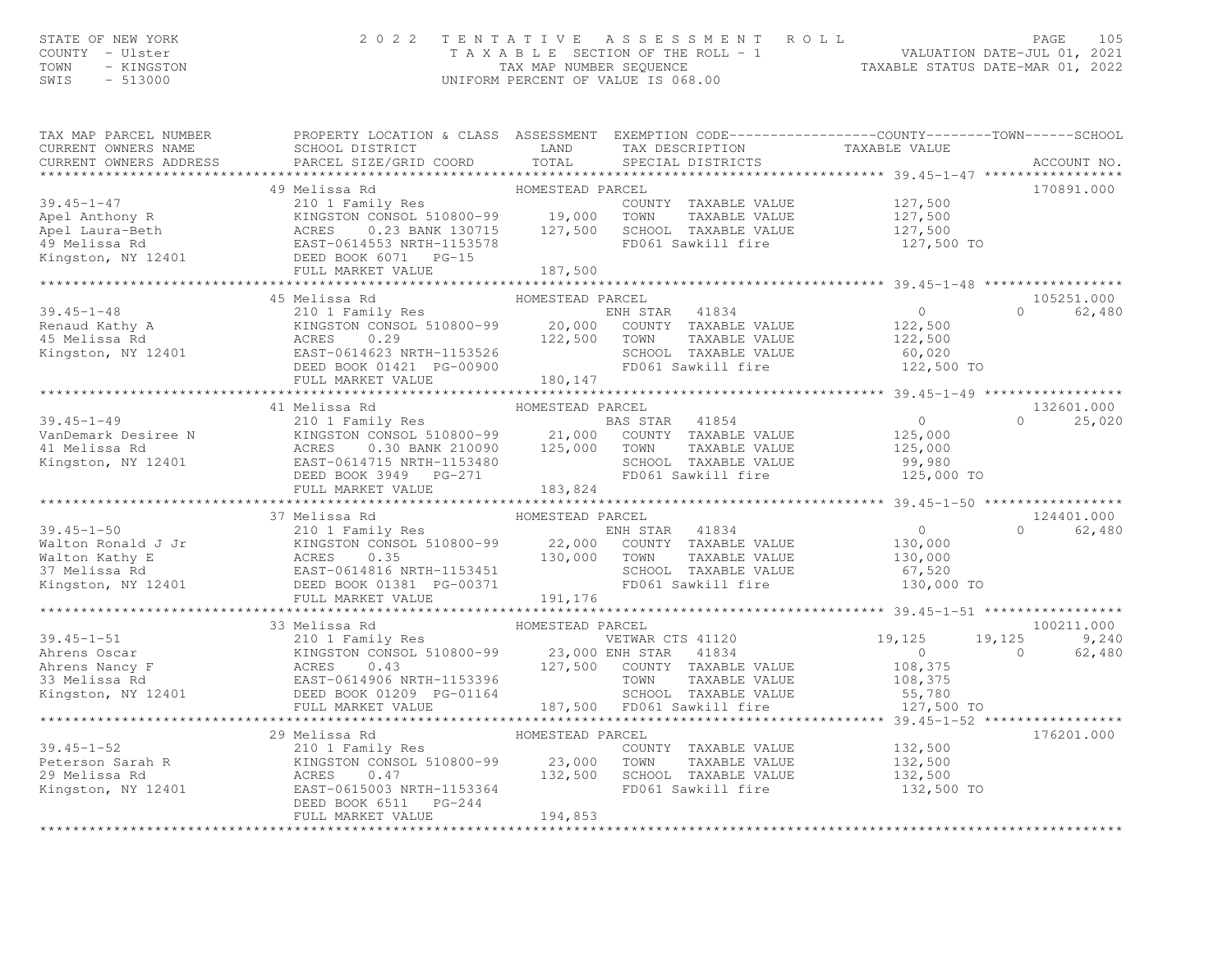# STATE OF NEW YORK PAGE 106<br>COUNTY - Ulster (2008) TAXABLE SECTION OF THE ROLL - 1 (NALUATION DATE-JUL 01, 2021<br>TAXABLE SECTION OF THE ROLL - 1 (NALUATION DATE-JUL 01, 2021<br>SWIS - 513000 (INTFORM PERCENT OF VALUE TS 068.00)

| TAX MAP PARCEL NUMBER                                                                                                                                                                                                                                                                                                                                                      | PROPERTY LOCATION & CLASS ASSESSMENT EXEMPTION CODE----------------COUNTY-------TOWN------SCHOOL |                  |                                                                                                       |                                            |                |                |
|----------------------------------------------------------------------------------------------------------------------------------------------------------------------------------------------------------------------------------------------------------------------------------------------------------------------------------------------------------------------------|--------------------------------------------------------------------------------------------------|------------------|-------------------------------------------------------------------------------------------------------|--------------------------------------------|----------------|----------------|
| CURRENT OWNERS NAME SCHOOL DISTRICT                                                                                                                                                                                                                                                                                                                                        |                                                                                                  |                  | LAND TAX DESCRIPTION                                                                                  | TAXABLE VALUE                              |                |                |
| CURRENT OWNERS ADDRESS                                                                                                                                                                                                                                                                                                                                                     |                                                                                                  |                  |                                                                                                       |                                            |                |                |
|                                                                                                                                                                                                                                                                                                                                                                            |                                                                                                  |                  |                                                                                                       |                                            |                | 151601.000     |
|                                                                                                                                                                                                                                                                                                                                                                            |                                                                                                  |                  |                                                                                                       | 1,600                                      | 1,600          | $\overline{0}$ |
|                                                                                                                                                                                                                                                                                                                                                                            |                                                                                                  |                  |                                                                                                       | $\overline{0}$                             | $\overline{0}$ | 50,000         |
|                                                                                                                                                                                                                                                                                                                                                                            |                                                                                                  |                  |                                                                                                       | 61,700                                     | $\bigcirc$     | $\overline{0}$ |
|                                                                                                                                                                                                                                                                                                                                                                            |                                                                                                  |                  |                                                                                                       |                                            | $\Omega$       | 62,480         |
|                                                                                                                                                                                                                                                                                                                                                                            |                                                                                                  |                  |                                                                                                       | $\begin{array}{c} 0 \\ 61,700 \end{array}$ |                |                |
|                                                                                                                                                                                                                                                                                                                                                                            |                                                                                                  |                  |                                                                                                       |                                            |                |                |
|                                                                                                                                                                                                                                                                                                                                                                            |                                                                                                  |                  |                                                                                                       | TAXABLE VALUE 123,400                      |                |                |
|                                                                                                                                                                                                                                                                                                                                                                            |                                                                                                  |                  |                                                                                                       |                                            |                |                |
|                                                                                                                                                                                                                                                                                                                                                                            |                                                                                                  |                  |                                                                                                       |                                            |                |                |
|                                                                                                                                                                                                                                                                                                                                                                            |                                                                                                  |                  |                                                                                                       |                                            |                |                |
|                                                                                                                                                                                                                                                                                                                                                                            |                                                                                                  |                  |                                                                                                       |                                            |                | 125651.000     |
|                                                                                                                                                                                                                                                                                                                                                                            |                                                                                                  |                  |                                                                                                       |                                            |                |                |
|                                                                                                                                                                                                                                                                                                                                                                            |                                                                                                  |                  |                                                                                                       |                                            |                |                |
|                                                                                                                                                                                                                                                                                                                                                                            |                                                                                                  |                  |                                                                                                       |                                            |                |                |
|                                                                                                                                                                                                                                                                                                                                                                            |                                                                                                  |                  |                                                                                                       |                                            |                |                |
|                                                                                                                                                                                                                                                                                                                                                                            |                                                                                                  |                  |                                                                                                       |                                            |                |                |
|                                                                                                                                                                                                                                                                                                                                                                            | FULL MARKET VALUE                                                                                | 191,176          |                                                                                                       |                                            |                |                |
|                                                                                                                                                                                                                                                                                                                                                                            |                                                                                                  |                  |                                                                                                       |                                            |                |                |
|                                                                                                                                                                                                                                                                                                                                                                            |                                                                                                  |                  |                                                                                                       |                                            |                |                |
|                                                                                                                                                                                                                                                                                                                                                                            |                                                                                                  |                  |                                                                                                       |                                            |                |                |
|                                                                                                                                                                                                                                                                                                                                                                            |                                                                                                  |                  |                                                                                                       |                                            |                |                |
|                                                                                                                                                                                                                                                                                                                                                                            |                                                                                                  |                  |                                                                                                       |                                            |                |                |
|                                                                                                                                                                                                                                                                                                                                                                            |                                                                                                  |                  |                                                                                                       |                                            |                |                |
|                                                                                                                                                                                                                                                                                                                                                                            |                                                                                                  |                  |                                                                                                       |                                            |                |                |
| 116601.000<br>16601.000 125,020<br>2001 Family Res BAS STAR 41854<br>2001 Family Res BAS STAR 41854<br>2000 COUNTY TAXABLE VALUE 100,000 0<br>17 Melissa Rd ACRES 0.33 BANK 210014<br>20,000 COUNTY TAXABLE VALUE 100,000 0<br>25,020<br>20,00                                                                                                                             |                                                                                                  |                  |                                                                                                       |                                            |                |                |
|                                                                                                                                                                                                                                                                                                                                                                            |                                                                                                  |                  |                                                                                                       |                                            |                |                |
| $\begin{tabular}{lllllllllllll} 39.45–1–56 & 15 Melissa Rd & 15 Melissa Rd & 10MESTEAD PARCHL & 210 1 Family Res & 2000--99 & 22,000 TOWN \\ \hline KAPICTC RAINA & ACRES & 0.42 BANK 130715 & 122,500 SCHOO. \\ \hline KAPICTC RAINA & ACRES & 0.42 BANK 130715 & 122,500 SCHOO. \\ \hline Kingston, NY 12401 & DEED BOOK 6478 PG–130 & FD061 & 123.500 & 123.500 & 123.$ |                                                                                                  |                  |                                                                                                       |                                            |                | 141261.000     |
|                                                                                                                                                                                                                                                                                                                                                                            |                                                                                                  |                  | COUNTY TAXABLE VALUE 122,500                                                                          |                                            |                |                |
|                                                                                                                                                                                                                                                                                                                                                                            |                                                                                                  |                  |                                                                                                       | TAXABLE VALUE 122,500                      |                |                |
|                                                                                                                                                                                                                                                                                                                                                                            |                                                                                                  |                  |                                                                                                       |                                            |                |                |
|                                                                                                                                                                                                                                                                                                                                                                            |                                                                                                  |                  | 0.42 BANK 130715 122,500 SCHOOL TAXABLE VALUE 122,500<br>5416 NRTH-1153308 FD061 Sawkill fire 122,500 | 122,500 TO                                 |                |                |
|                                                                                                                                                                                                                                                                                                                                                                            |                                                                                                  |                  |                                                                                                       |                                            |                |                |
|                                                                                                                                                                                                                                                                                                                                                                            |                                                                                                  |                  |                                                                                                       |                                            |                |                |
|                                                                                                                                                                                                                                                                                                                                                                            |                                                                                                  |                  |                                                                                                       |                                            |                |                |
|                                                                                                                                                                                                                                                                                                                                                                            | 9 Melissa Rd                                                                                     | HOMESTEAD PARCEL |                                                                                                       |                                            |                | 163441.000     |
| $39.45 - 1 - 57$                                                                                                                                                                                                                                                                                                                                                           |                                                                                                  |                  | COUNTY TAXABLE VALUE 122,500<br>TOWN TAXABLE VALUE 122,500                                            |                                            |                |                |
|                                                                                                                                                                                                                                                                                                                                                                            |                                                                                                  |                  |                                                                                                       |                                            |                |                |
|                                                                                                                                                                                                                                                                                                                                                                            |                                                                                                  |                  | SCHOOL TAXABLE VALUE 122,500                                                                          |                                            |                |                |
|                                                                                                                                                                                                                                                                                                                                                                            |                                                                                                  |                  | FD061 Sawkill fire                                                                                    | 122,500 TO                                 |                |                |
|                                                                                                                                                                                                                                                                                                                                                                            | DEED BOOK 6294 PG-110                                                                            |                  |                                                                                                       |                                            |                |                |
|                                                                                                                                                                                                                                                                                                                                                                            | FULL MARKET VALUE                                                                                | 180, 147         |                                                                                                       |                                            |                |                |
|                                                                                                                                                                                                                                                                                                                                                                            |                                                                                                  |                  |                                                                                                       |                                            |                |                |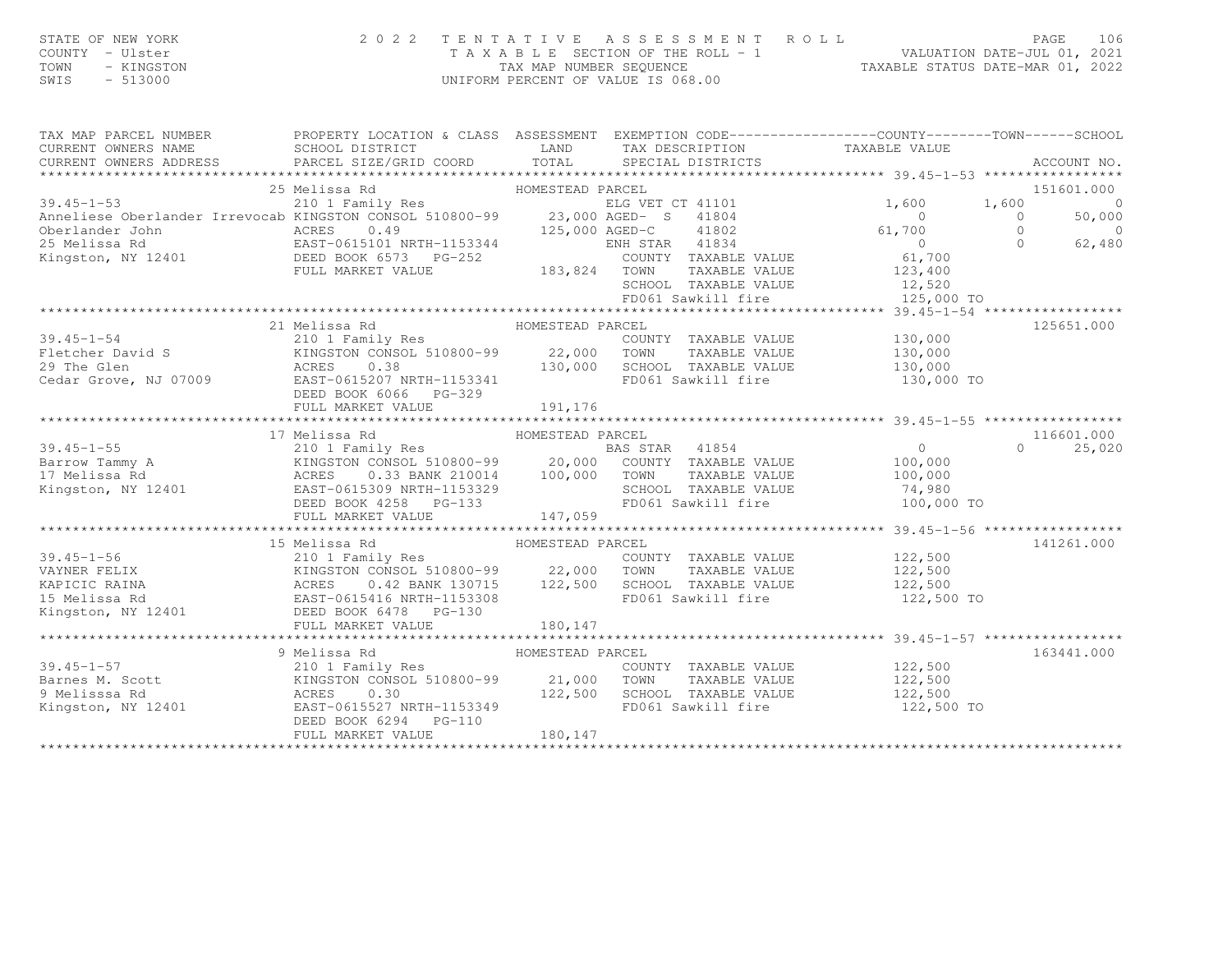### STATE OF NEW YORK PAGE 107<br>COUNTY - Ulster (2001) TAXABLE SECTION OF THE ROLL - 1 (NALUATION DATE-JUL 01, 2021<br>TAXABLE SECTION OF THE ROLL - 1 (NALUATION DATE-JUL 01, 2021<br>SWIS - 513000 (INTFORM PERCENT OF VALUE TS 068.00)

| TAX MAP PARCEL NUMBER                                                                                                                                                                                                                                     | PROPERTY LOCATION & CLASS ASSESSMENT EXEMPTION CODE---------------COUNTY-------TOWN------SCHOOL |                  |          |            |
|-----------------------------------------------------------------------------------------------------------------------------------------------------------------------------------------------------------------------------------------------------------|-------------------------------------------------------------------------------------------------|------------------|----------|------------|
|                                                                                                                                                                                                                                                           |                                                                                                 |                  |          |            |
|                                                                                                                                                                                                                                                           |                                                                                                 |                  |          |            |
|                                                                                                                                                                                                                                                           |                                                                                                 |                  |          |            |
|                                                                                                                                                                                                                                                           |                                                                                                 |                  |          |            |
| 39.45-1-59 3Melissa Rd HOMESTEAD PARCEL<br>3Melissa Rd HOMESTEAD PARCEL<br>2011 Res vac land<br>200 TOWN TAXABLE VALUE 16,800<br>2181 Sawkill Rd ACRES 0.36 510800-99 16,800 SCHOOL TAXABLE VALUE 16,800<br>24,706 FDD61 Sawkill fire 24                  | 3 Melissa Rd                                                                                    | HOMESTEAD PARCEL |          | 146911.000 |
|                                                                                                                                                                                                                                                           |                                                                                                 |                  |          |            |
|                                                                                                                                                                                                                                                           |                                                                                                 |                  |          |            |
|                                                                                                                                                                                                                                                           |                                                                                                 |                  |          |            |
| 1181 Sawkill Rd<br>1181 Sawkill Rd<br>1181 Sawkill Rd<br>1181 Sawkill Rd<br>220 2 Family Res<br>1181 Sawkill Rd<br>1181 Sawkill Rd<br>220 2 Family Res<br>1181 Sawkill Rd<br>1181 Sawkill Rd<br>1181 Sawkill Rd<br>1181 Sawkill Rd<br>1181 Sawkill Rd<br> |                                                                                                 |                  |          |            |
|                                                                                                                                                                                                                                                           |                                                                                                 |                  |          |            |
|                                                                                                                                                                                                                                                           |                                                                                                 |                  |          |            |
| 1175 137402.000<br>39.45-1-61 1175 1200 1 Family Res<br>Weiss Dennis M KINGSTON CONSOL 510800-99 17,100 BAS STAR 41854<br>Weiss Dennis M KINGSTON CONSOL 510800-99 17,100 BAS STAR 41854<br>1175 Sawkill Rd ACRES 0.38 BANK 80370 132,                    |                                                                                                 |                  |          |            |
|                                                                                                                                                                                                                                                           |                                                                                                 |                  |          |            |
|                                                                                                                                                                                                                                                           | HOMESTEAD PARCEL<br>Sawkill Rd                                                                  |                  | 1,500 TO | 164602.000 |
|                                                                                                                                                                                                                                                           |                                                                                                 |                  |          |            |
|                                                                                                                                                                                                                                                           |                                                                                                 |                  |          |            |
| 39.45-1-65.200<br>Luby Dawn Nuby Dawn KINGSTON CONSTANT (1,500 -09)<br>Luby Dawn KINGSTON CONSTANT 1,500 TOWN TAXABLE VALUE<br>1,500 IOPTH 60.00 1,500 SCHOOL TAXABLE VALUE<br>Kingston, NY 12401 ACRES 0.20 BANK 130715<br>FAST-061426                   | DEED BOOK 5562 PG-321                                                                           |                  |          | 122802.000 |
|                                                                                                                                                                                                                                                           | FULL MARKET VALUE                                                                               | 2,206            |          |            |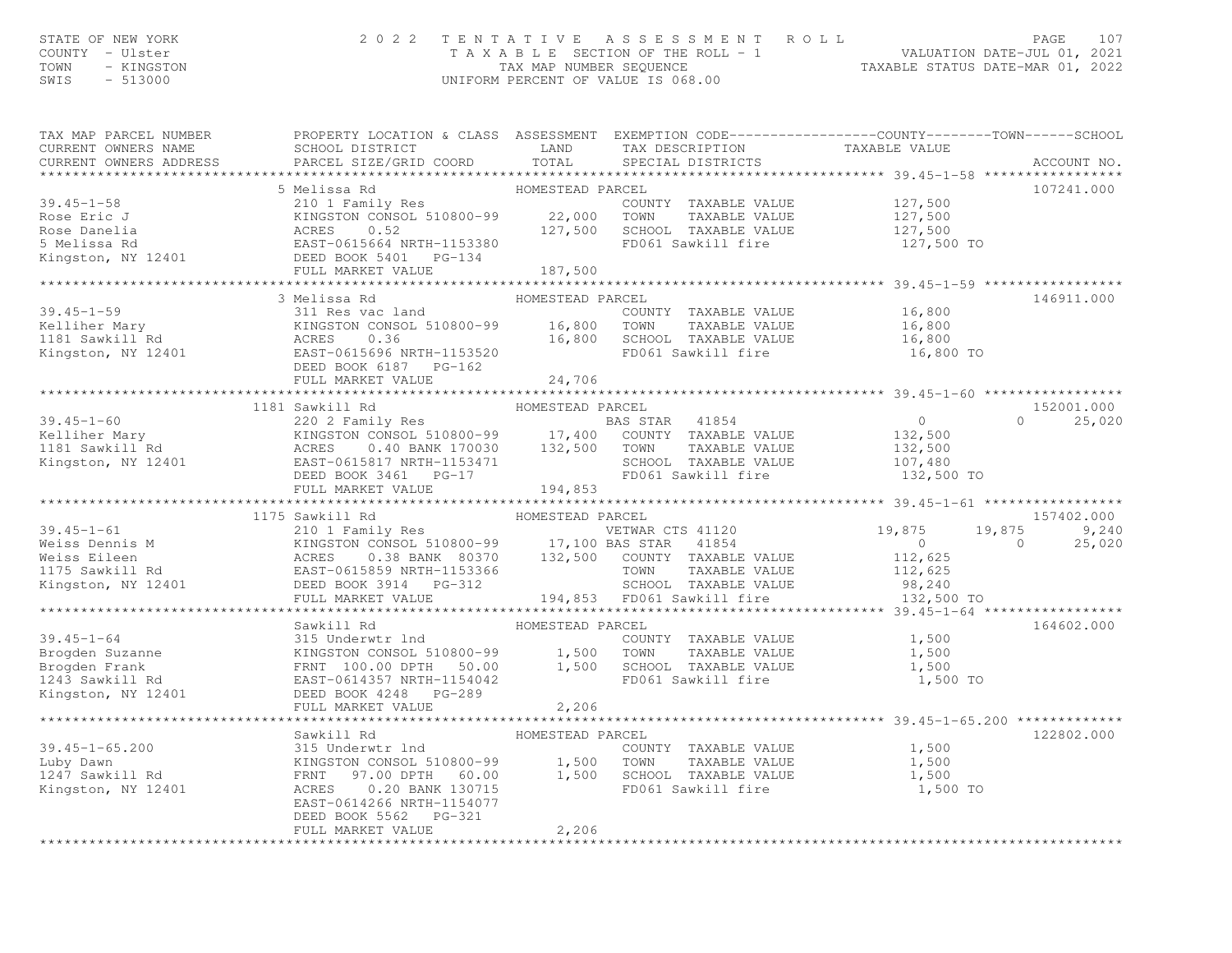| STATE OF NEW YORK  | 2022 TENTATIVE ASSESSMENT ROLL        | 108<br>PAGE                      |
|--------------------|---------------------------------------|----------------------------------|
| COUNTY - Ulster    | T A X A B L E SECTION OF THE ROLL - 1 | VALUATION DATE-JUL 01, 2021      |
| TOWN<br>- KINGSTON | MAP SECTION - 039                     | TAXABLE STATUS DATE-MAR 01, 2022 |
| SWIS<br>- 513000   | $SUB - SECTION - 045$                 | RPS150/V04/L015                  |
|                    | UNIFORM PERCENT OF VALUE IS 068.00    | CURRENT DATE 5/02/2022           |

#### \*\*\* S P E C I A L D I S T R I C T S U M M A R Y \*\*\*

|                    | CODE DISTRICT NAME PARCELS TYPE | TOTAL EXTENSION | <b>FXTENSTON</b><br>VALUE. | AD VALOREM<br>VALUE. | <b>F.XF.MPT</b><br>AMOUNT | <b>TAXABLE</b><br>VALUE. |
|--------------------|---------------------------------|-----------------|----------------------------|----------------------|---------------------------|--------------------------|
| FD061 Sawkill fire |                                 | 62 TOTAL        |                            | 7412,300             | 122,500                   | 7289,800                 |

#### \*\*\* S C H O O L D I S T R I C T S U M M A R Y \*\*\*

| CODE   | DISTRICT NAME      | TOTAL<br>PARCELS | ASSESSED<br>LAND | ASSESSED<br>TOTAL | <b>EXEMPT</b><br>AMOUNT | TOTAL<br>TAXABLE | <b>STAR</b><br>AMOUNT | <b>STAR</b><br>TAXABLE |
|--------|--------------------|------------------|------------------|-------------------|-------------------------|------------------|-----------------------|------------------------|
| 510800 | KINGSTON CONSOLIDA | 62               | 1189,300         | 7412,300          | 331,821                 | 7080,479         | 1403,700              | 5676,779               |
|        | SUB-TOTAL          | 62               | 1189,300         | 7412,300          | 331,821                 | 7080,479         | 1403,700              | 5676,779               |
| 510899 | AREA LIBRARY       | 62               | 1189,300         | 7412,300          | 331,821                 | 7080,479         | 1403,700              | 5676,779               |
|        | TOTAL              | 124              | 2378,600         | 14824,600         | 663,642                 | 14160,958        | 2807,400              | 11353,558              |

\*\*\* S Y S T E M C O D E S S U M M A R Y \*\*\*

NO SYSTEM EXEMPTIONS AT THIS LEVEL

#### \*\*\* E X E M P T I O N S U M M A R Y \*\*\*

| CODE  | DESCRIPTION | TOTAL<br>PARCELS | COUNTY  | TOWN    | SCHOOL   |
|-------|-------------|------------------|---------|---------|----------|
| 33201 | CO TX SALE  |                  | 122,500 | 122,500 |          |
| 41101 | ELG VET CT  |                  | 1,600   | 1,600   |          |
| 41120 | VETWAR CTS  |                  | 138,300 | 138,090 | 64,680   |
| 41130 | VETCOM CTS  |                  | 29,375  | 29,375  | 15,400   |
| 41140 | VETDIS CTS  |                  | 6,475   | 6,475   | 6,475    |
| 41802 | $AGED-C$    |                  | 263,050 |         |          |
| 41803 | AGED-T      |                  |         | 63,000  |          |
| 41804 | $AGED-$ S   |                  |         |         | 129,766  |
| 41805 | AGED-C S    | 2                | 115,500 |         | 115,500  |
| 41834 | ENH STAR    | 14               |         |         | 853,260  |
| 41854 | BAS STAR    | 22               |         |         | 550,440  |
|       | TOTAL       | 59               | 676,800 | 361,040 | 1735,521 |
|       |             |                  |         |         |          |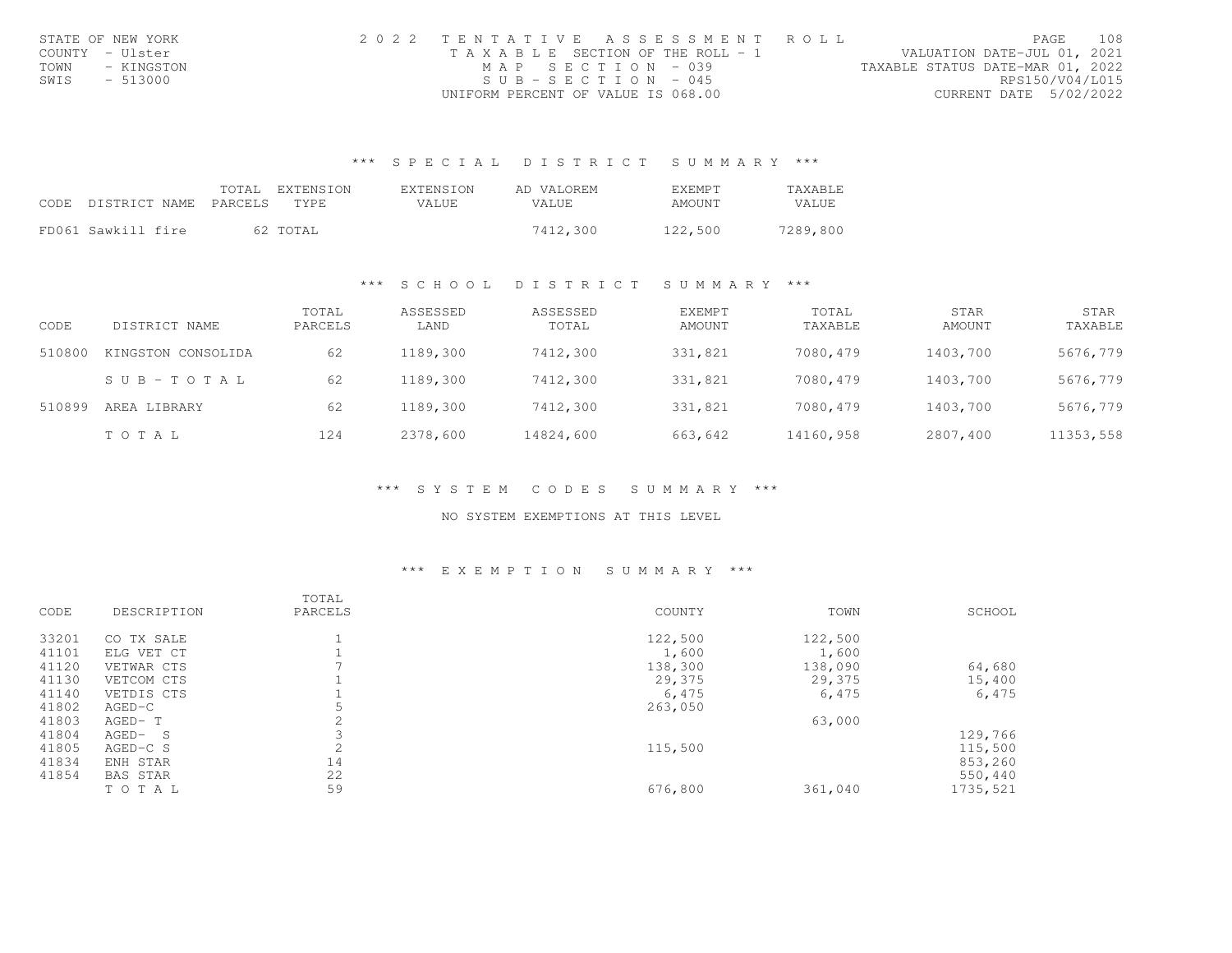|      | STATE OF NEW YORK | 2022 TENTATIVE ASSESSMENT ROLL        | 109<br>PAGE                      |
|------|-------------------|---------------------------------------|----------------------------------|
|      | COUNTY - Ulster   | T A X A B L E SECTION OF THE ROLL - 1 | VALUATION DATE-JUL 01, 2021      |
| TOWN | - KINGSTON        | MAP SECTION - 039                     | TAXABLE STATUS DATE-MAR 01, 2022 |
| SWIS | - 513000          | $SUB - SECTION - 045$                 | RPS150/V04/L015                  |
|      |                   | UNIFORM PERCENT OF VALUE IS 068.00    | CURRENT DATE 5/02/2022           |

| ROLL<br>SEC | PESCRIPTION   | TOTAL<br>PARCELS | <i><b>ISSESSED</b></i><br>LAND | A C C F C C F D<br>طظاف فاشاف<br>TOTAL | TAXABLE<br>COUNTY | TAXABLE<br>TOWN | TAXABLE<br>SCHOOL | STAR<br>TAXABLE |
|-------------|---------------|------------------|--------------------------------|----------------------------------------|-------------------|-----------------|-------------------|-----------------|
|             | <b>NYNRTE</b> | 62               | 189,300.                       | 7412,300                               | ニフマス<br>35,500    | 7051,260        | 7080,479          | 5676,779        |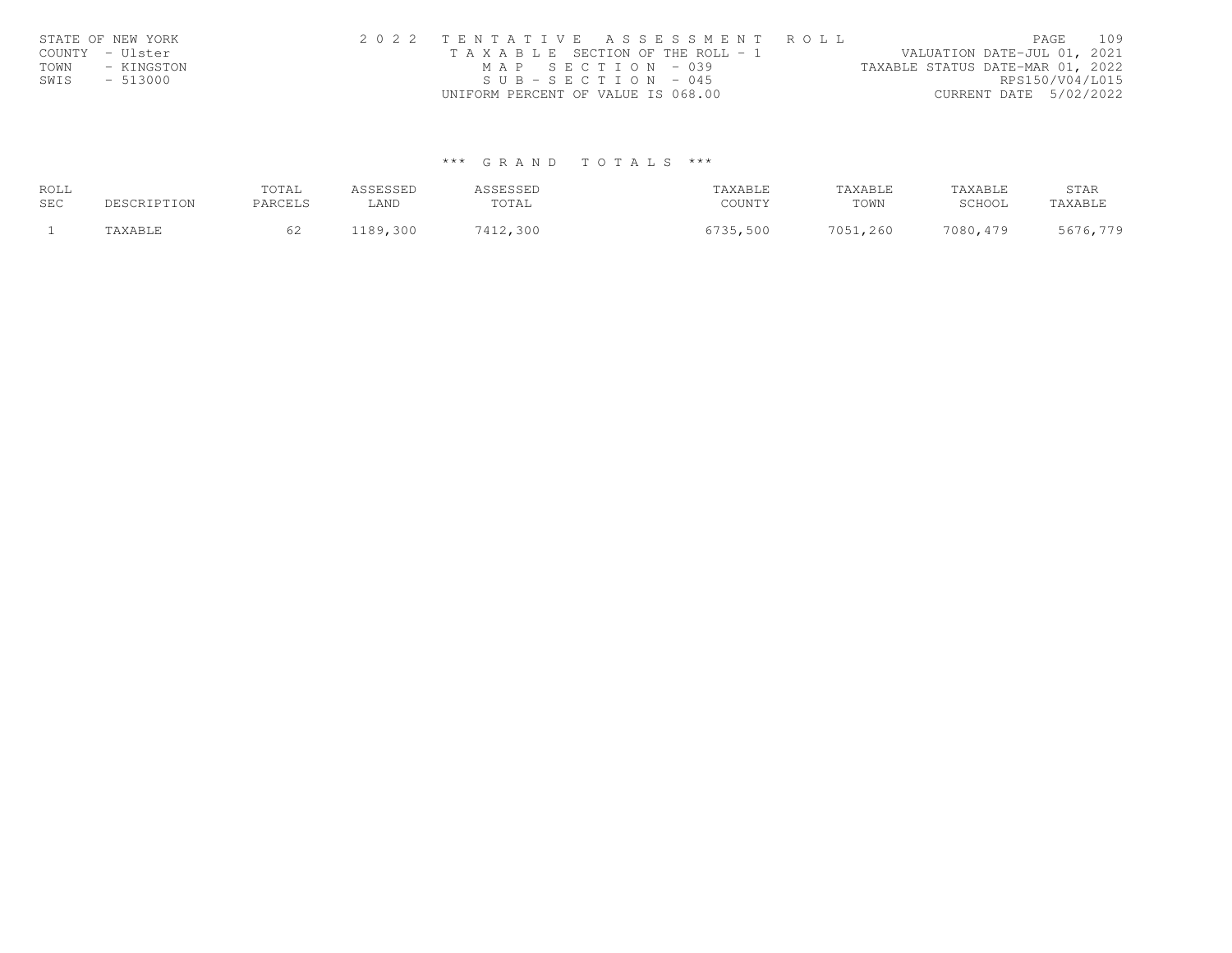STATE OF NEW YORK PAGE 110<br>COUNTY - Ulster (2008) TAXABLE SECTION OF THE ROLL - 1 (VALUATION DATE-JUL 01, 2021<br>TAXABLE SECTION OF THE ROLL - 1 (VALUATION DATE-JUL 01, 2021<br>SWIS - 513000 (INTFORM PERCENT OF VALUE IS 068.00) TAX MAP PARCEL NUMBER PROPERTY LOCATION & CLASS ASSESSMENT EXEMPTION CODE-----------------COUNTY-------TOWN------SCHOOL CURRENT OWNERS NAME SCHOOL DISTRICT LAND TAX DESCRIPTION TAXABLE VALUE CURRENT OWNERS ADDRESS PARCEL SIZE/GRID COORD TOTAL SPECIAL DISTRICTS ACCOUNT NO.

 \*\*\*\*\*\*\*\*\*\*\*\*\*\*\*\*\*\*\*\*\*\*\*\*\*\*\*\*\*\*\*\*\*\*\*\*\*\*\*\*\*\*\*\*\*\*\*\*\*\*\*\*\*\*\*\*\*\*\*\*\*\*\*\*\*\*\*\*\*\*\*\*\*\*\*\*\*\*\*\*\*\*\*\*\*\*\*\*\*\*\*\*\*\*\*\*\*\*\*\*\*\*\* 39.70-3-1 \*\*\*\*\*\*\*\*\*\*\*\*\*\*\*\*\*\*133261.000 4 Van Steenburgh Ln HOMESTEAD PARCEL 133261.00039.70-3-1 210 1 Family Res COUNTY TAXABLE VALUE 108,800<br>Coddington Lauralie KINGSTON CONSOL 510800-99 15,000 TOWN TAXABLE VALUE 108,800<br>4 Van Steenburgh Ln FULL MARKET VALUE 160,000 \*\*\*\*\*\*\*\*\*\*\*\*\*\*\*\*\*\*\*\*\*\*\*\*\*\*\*\*\*\*\*\*\*\*\*\*\*\*\*\*\*\*\*\*\*\*\*\*\*\*\*\*\*\*\*\*\*\*\*\*\*\*\*\*\*\*\*\*\*\*\*\*\*\*\*\*\*\*\*\*\*\*\*\*\*\*\*\*\*\*\*\*\*\*\*\*\*\*\*\*\*\*\* 39.70-3-2 \*\*\*\*\*\*\*\*\*\*\*\*\*\*\*\*\*\*130801.000 Van Steenburgh Ln HOMESTEAD PARCEL 130801.00039.70-3-2 314 Rural vac<10 COUNTY TAXABLE VALUE 15,000 Ferrigan Robert W KINGSTON CONSOL 510800-99 15,000 TOWN TAXABLE VALUE 15,000 Ferrigan Elaine S ACRES 0.30 15,000 SCHOOL TAXABLE VALUE 15,000 PO Box 593 EAST-0619212 NRTH-1148386 FD061 Sawkill fire 15,000 TO Lake Katrine, NY 12449 DEED BOOK 3067 PG-164 FULL MARKET VALUE 22,059 \*\*\*\*\*\*\*\*\*\*\*\*\*\*\*\*\*\*\*\*\*\*\*\*\*\*\*\*\*\*\*\*\*\*\*\*\*\*\*\*\*\*\*\*\*\*\*\*\*\*\*\*\*\*\*\*\*\*\*\*\*\*\*\*\*\*\*\*\*\*\*\*\*\*\*\*\*\*\*\*\*\*\*\*\*\*\*\*\*\*\*\*\*\*\*\*\*\*\*\*\*\*\* 39.70-3-5.100 \*\*\*\*\*\*\*\*\*\*\*\*\*\*170601.000 Van Steenburgh Ln HOMESTEAD PARCEL 170601.00039.70-3-5.100 210 1 Family Res COUNTY TAXABLE VALUE 105,000 Marburger Peter KINGSTON CONSOL 510800-99 13,800 TOWN TAXABLE VALUE 105,000 17 Van Steenburgh Road ACRES 0.23 105,000 SCHOOL TAXABLE VALUE 105,000 Kingston, NY 12401 EAST-0619336 NRTH-1148221 FD061 Sawkill fire 105,000 TO DEED BOOK 6829 PG-160 FULL MARKET VALUE 154,412 \*\*\*\*\*\*\*\*\*\*\*\*\*\*\*\*\*\*\*\*\*\*\*\*\*\*\*\*\*\*\*\*\*\*\*\*\*\*\*\*\*\*\*\*\*\*\*\*\*\*\*\*\*\*\*\*\*\*\*\*\*\*\*\*\*\*\*\*\*\*\*\*\*\*\*\*\*\*\*\*\*\*\*\*\*\*\*\*\*\*\*\*\*\*\*\*\*\*\*\*\*\*\* 39.70-3-7.100 \*\*\*\*\*\*\*\*\*\*\*\*\*\*145802.000 11 Van Steenburgh Ln HOMESTEAD PARCEL 145802.00039.70-3-7.100 220 2 Family Res COUNTY TAXABLE VALUE 110,000 Ferrigan Robert E KINGSTON CONSOL 510800-99 7,200 TOWN TAXABLE VALUE 110,000 Ferrigan Anne M FRNT 45.00 DPTH 100.00 110,000 SCHOOL TAXABLE VALUE 110,000 13 Van Steenburgh Ln ACRES 0.12 FD061 Sawkill fire 110,000 TOKingston, NY 12401 EAST-0619383 NRTH-1148302 DEED BOOK 01386 PG-00156FULL MARKET VALUE 161,765 \*\*\*\*\*\*\*\*\*\*\*\*\*\*\*\*\*\*\*\*\*\*\*\*\*\*\*\*\*\*\*\*\*\*\*\*\*\*\*\*\*\*\*\*\*\*\*\*\*\*\*\*\*\*\*\*\*\*\*\*\*\*\*\*\*\*\*\*\*\*\*\*\*\*\*\*\*\*\*\*\*\*\*\*\*\*\*\*\*\*\*\*\*\*\*\*\*\*\*\*\*\*\* 39.70-3-8.100 \*\*\*\*\*\*\*\*\*\*\*\*\*\*124801.000 9 Van Steenburgh Ln HOMESTEAD PARCEL 124801.00039.70-3-8.100 210 1 Family Res COUNTY TAXABLE VALUE 125,000 Fernandez Yesenia KINGSTON CONSOL 510800-99 15,800 TOWN TAXABLE VALUE 125,000 9 Van Steenburgh Ln Life Estate James & Betty 125,000 SCHOOL TAXABLE VALUE 125,000 Kingston, NY 12401 Pirro FD061 Sawkill fire 125,000 TO FRNT 205.00 DPTH 200.00ACRES 0.30 BANK 80370 EAST-0619346 NRTH-1148404 DEED BOOK 6739 PG-319 FULL MARKET VALUE 183,824\*\*\*\*\*\*\*\*\*\*\*\*\*\*\*\*\*\*\*\*\*\*\*\*\*\*\*\*\*\*\*\*\*\*\*\*\*\*\*\*\*\*\*\*\*\*\*\*\*\*\*\*\*\*\*\*\*\*\*\*\*\*\*\*\*\*\*\*\*\*\*\*\*\*\*\*\*\*\*\*\*\*\*\*\*\*\*\*\*\*\*\*\*\*\*\*\*\*\*\*\*\*\*\*\*\*\*\*\*\*\*\*\*\*\*\*\*\*\*\*\*\*\*\*\*\*\*\*\*\*\*\*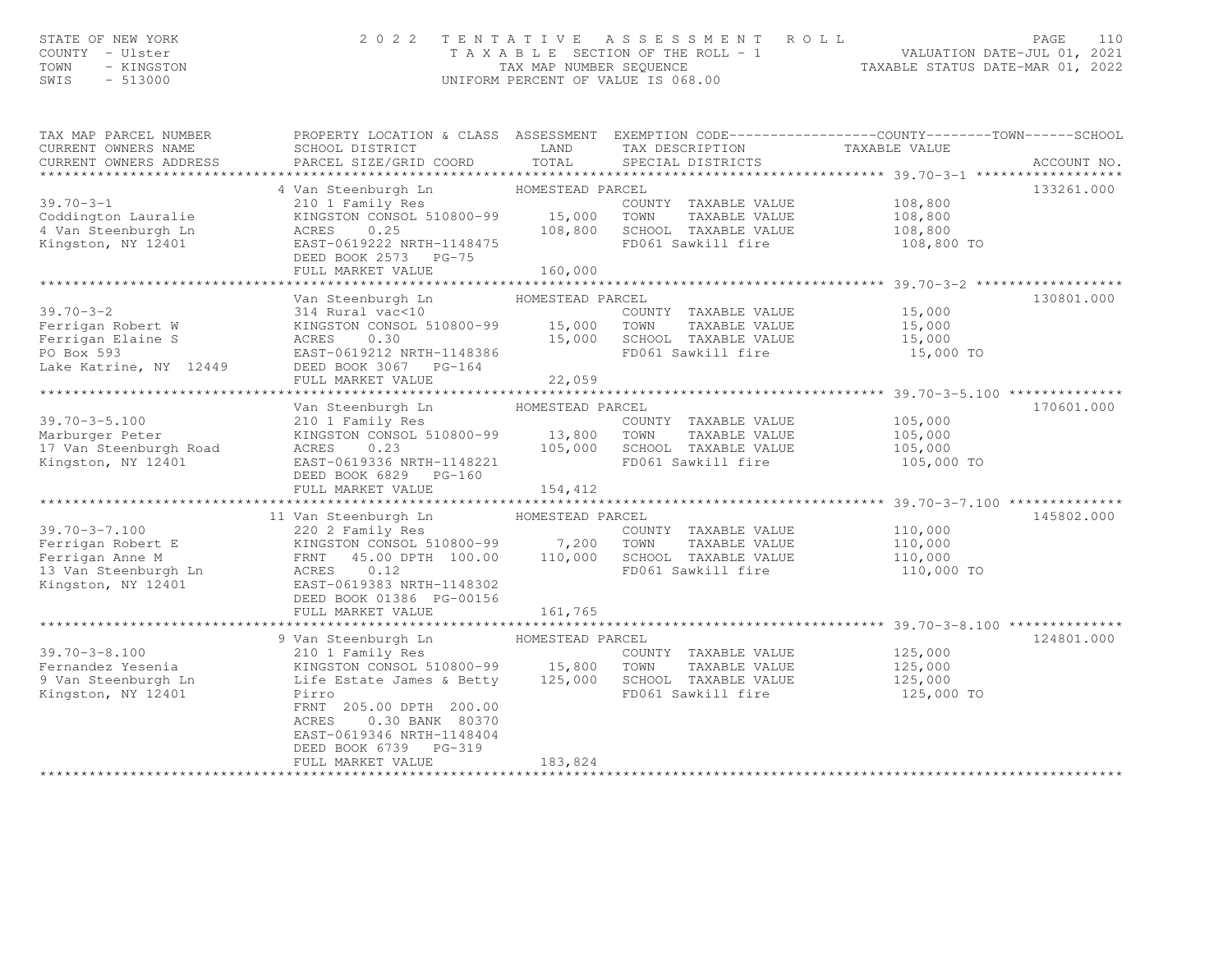### STATE OF NEW YORK PAGE 111 (STATE ) A SERIES SIMENT ROLL PALUATION DATE–JUL 01, 2021<br>COUNTY - Ulster (STATE ) TAXABLE SECTION OF THE ROLL - 1 (VALUATION DATE–JUL 01, 2021<br>TAXABLE STATUS DATE–MAR 01, 2022<br>SWIS - 513000

| TAX MAP PARCEL NUMBER<br>CURRENT OWNERS NAME<br>CURRENT OWNERS ADDRESS                                    | SCHOOL DISTRICT                                                                                                                                                                                                                                                                                      | PROPERTY LOCATION & CLASS ASSESSMENT EXEMPTION CODE----------------COUNTY-------TOWN-----SCHOOL<br>TAX DESCRIPTION TAXABLE VALUE<br>LAND<br>PARCEL SIZE/GRID COORD TOTAL SPECIAL DISTRICTS                                                                                  | ACCOUNT NO.                                                                               |
|-----------------------------------------------------------------------------------------------------------|------------------------------------------------------------------------------------------------------------------------------------------------------------------------------------------------------------------------------------------------------------------------------------------------------|-----------------------------------------------------------------------------------------------------------------------------------------------------------------------------------------------------------------------------------------------------------------------------|-------------------------------------------------------------------------------------------|
| $39.70 - 3 - 10$                                                                                          | 883 Sawkill Rd<br>210 1 Family Res<br>KINGSTON CONSOL 510800-99 16,400<br>Duffy David R<br>Duffy David R<br>Albright Amy N<br>883 Sawkill Rd<br>Kingston, NY 12401<br>EAST-0619433 NRTH-1148497<br>DEED BOOK 4399<br>PG-287<br>FULL MARKET VALUE                                                     | HOMESTEAD PARCEL<br>BAS STAR 41854<br>COUNTY TAXABLE VALUE 117,500<br>TOWN<br>TAXABLE VALUE<br>SCHOOL TAXABLE VALUE<br>FD061 Sawkill fire<br>172,794                                                                                                                        | 129001.000<br>$\Omega$<br>$\Omega$<br>25,020<br>117,500<br>92,480<br>117,500 TO           |
| $39.70 - 3 - 12.100$<br>Ferrigan Robert E<br>Ferrigan Anne M<br>13 Vansteenburgh Ln<br>Kingston, NY 12401 | 13 Van Steenburgh Ln HOMESTEA<br>210 1 Family Res<br>EAST-0619435 NRTH-1148199<br>DEED BOOK 01801 PG-00276<br>FULL MARKET VALUE                                                                                                                                                                      | HOMESTEAD PARCEL<br>VETWAR CTS 41120 17,250<br>210 1 Family Res<br>KINGSTON CONSOL 510800-99 20,000 ENH STAR 41834<br>FRNT 150.00 DPTH 100.00 115,000 COUNTY TAXABLE VALUE<br>TOWN TAXABLE VALUE<br>SCHOOL TAXABLE VALUE 43,280<br>FD061 Sawkill fire 115,000 TO<br>169,118 | 163001.000<br>9,240<br>17,250<br>$\overline{0}$<br>$\Omega$<br>62,480<br>97,750<br>97,750 |
| $39.70 - 3 - 13.100$                                                                                      | 877 Sawkill Rd<br>210 1 Family Res<br>39.70-3-13.100 210 1 Family Res<br>Ferrigan Robert E KINGSTON CONSOL 510800-99<br>Ferrigan Robert W ACRES 1.60<br>PO Box 593 EAST-0619551 NRTH-1148354<br>Lake Katrine, NY 12449 DEED BOOK 01357 PG-00827<br>ETN CONSOL 510800-99 26,400<br>ACRES 1.60 125,000 | HOMESTEAD PARCEL<br>COUNTY TAXABLE VALUE 125,000<br>TOWN TAXABLE VALUE 125,000<br>SCHOOL TAXABLE VALUE 125,000<br>FD061 Sawkill fire                                                                                                                                        | 134401.000<br>125,000 TO                                                                  |
| $39.70 - 3 - 14.100$<br>Ocker Robert<br>873 Sawkill Rd<br>Kingston, NY 12401                              | 873 Sawkill Rd<br>ACRES<br>6.80 BANK 80370<br>EAST-0619750 NRTH-1148552<br>DEED BOOK 00425 PG-00488<br>FULL MARKET VALUE                                                                                                                                                                             | HOMESTEAD PARCEL<br>120,000<br>TAXABLE VALUE 120,000<br>TOWN<br>SCHOOL TAXABLE VALUE<br>FD061 Sawkill fire<br>FD061 Sawkill fire<br>176,471                                                                                                                                 | 110401,000<br>$\Omega$<br>$\Omega$<br>25,020<br>120,000<br>94,980<br>120,000 TO           |
| $39.70 - 3 - 18$<br>Marburger Peter<br>17 VanSteenburg Ln<br>Kingston, NY 12401                           | 16 Van Steenburgh Ln<br>270 Mfg housing<br>KINGSTON CONSOL 510800-99 16,400<br>FRNT 150.00 DPTH 100.00<br>ACRES 0.34<br>EAST-0619219 NRTH-1148274<br>DEED BOOK 6918 PG-32<br>FULL MARKET VALUE                                                                                                       | HOMESTEAD PARCEL<br>COUNTY TAXABLE VALUE 65,000<br>TOWN TAXABLE VALUE 65,000<br>SCHOOL TAXABLE VALUE 65,000<br>65,000<br>FD061 Sawkill fire<br>95,588                                                                                                                       | 124906.000<br>65,000 TO                                                                   |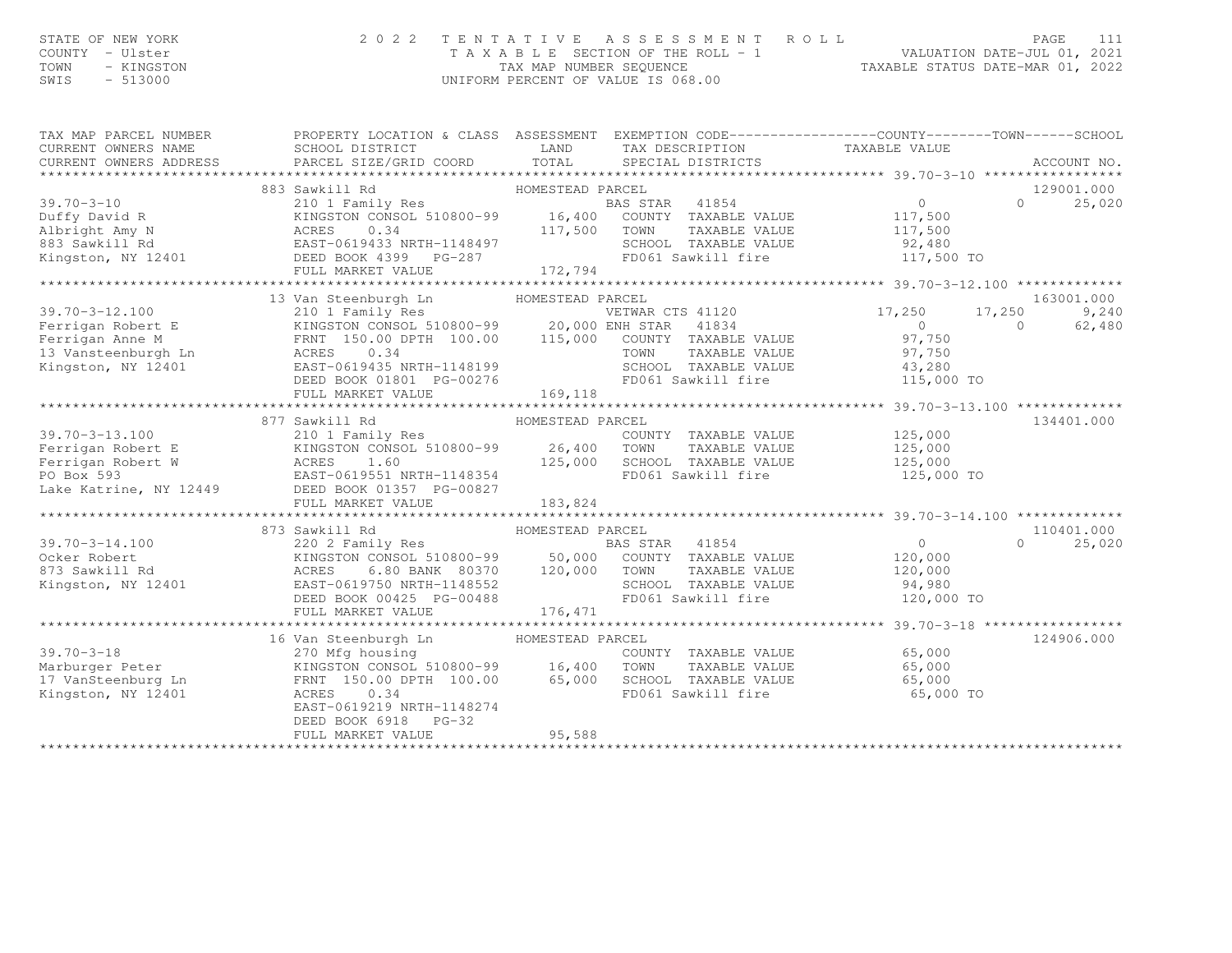| STATE OF NEW YORK  | 2022 TENTATIVE ASSESSMENT ROLL        | 112<br>PAGE.                     |
|--------------------|---------------------------------------|----------------------------------|
| COUNTY - Ulster    | T A X A B L E SECTION OF THE ROLL - 1 | VALUATION DATE-JUL 01, 2021      |
| TOWN<br>- KINGSTON | MAP SECTION - 039                     | TAXABLE STATUS DATE-MAR 01, 2022 |
| SWIS<br>- 513000   | $SUB - SECTION - 070$                 | RPS150/V04/L015                  |
|                    | UNIFORM PERCENT OF VALUE IS 068.00    | CURRENT DATE 5/02/2022           |

|      |                       |  | TOTAL EXTENSION | EXTENSION | AD VALOREM |          | <b>EXEMPT</b> | TAXABLE  |
|------|-----------------------|--|-----------------|-----------|------------|----------|---------------|----------|
| CODE | DISTRICT NAME PARCELS |  | TYPE            | VALUE.    | VALUE.     |          | AMOUNT        | VALUE    |
|      |                       |  |                 |           |            |          |               |          |
|      | FD061 Sawkill fire    |  | 10 TOTAL        |           |            | 1006,300 |               | 1006,300 |

#### \*\*\* S C H O O L D I S T R I C T S U M M A R Y \*\*\*

| CODE   | DISTRICT NAME      | TOTAL<br>PARCELS | ASSESSED<br>LAND | ASSESSED<br>TOTAL | <b>EXEMPT</b><br>AMOUNT | TOTAL<br>TAXABLE | STAR<br>AMOUNT | STAR<br>TAXABLE |
|--------|--------------------|------------------|------------------|-------------------|-------------------------|------------------|----------------|-----------------|
| 510800 | KINGSTON CONSOLIDA | 10               | 196,000          | 1006,300          | 9,240                   | 997,060          | 112,520        | 884,540         |
|        | SUB-TOTAL          | 10               | 196,000          | 1006,300          | 9,240                   | 997,060          | 112,520        | 884,540         |
| 510899 | AREA LIBRARY       | 10               | 196,000          | 1006,300          | 9,240                   | 997,060          | 112,520        | 884,540         |
|        | TOTAL              | 20               | 392,000          | 2012,600          | 18,480                  | 1994,120         | 225,040        | 1769,080        |

\*\*\* S Y S T E M C O D E S S U M M A R Y \*\*\*

NO SYSTEM EXEMPTIONS AT THIS LEVEL

#### \*\*\* E X E M P T I O N S U M M A R Y \*\*\*

| CODE           | DESCRIPTION            | TOTAL<br>PARCELS | COUNTY | TOWN   | SCHOOL            |
|----------------|------------------------|------------------|--------|--------|-------------------|
| 41120<br>41834 | VETWAR CTS<br>ENH STAR |                  | 17,250 | 17,250 | 9,240<br>62,480   |
| 41854          | BAS STAR<br>TOTAL      |                  | 17,250 | 17,250 | 50,040<br>121,760 |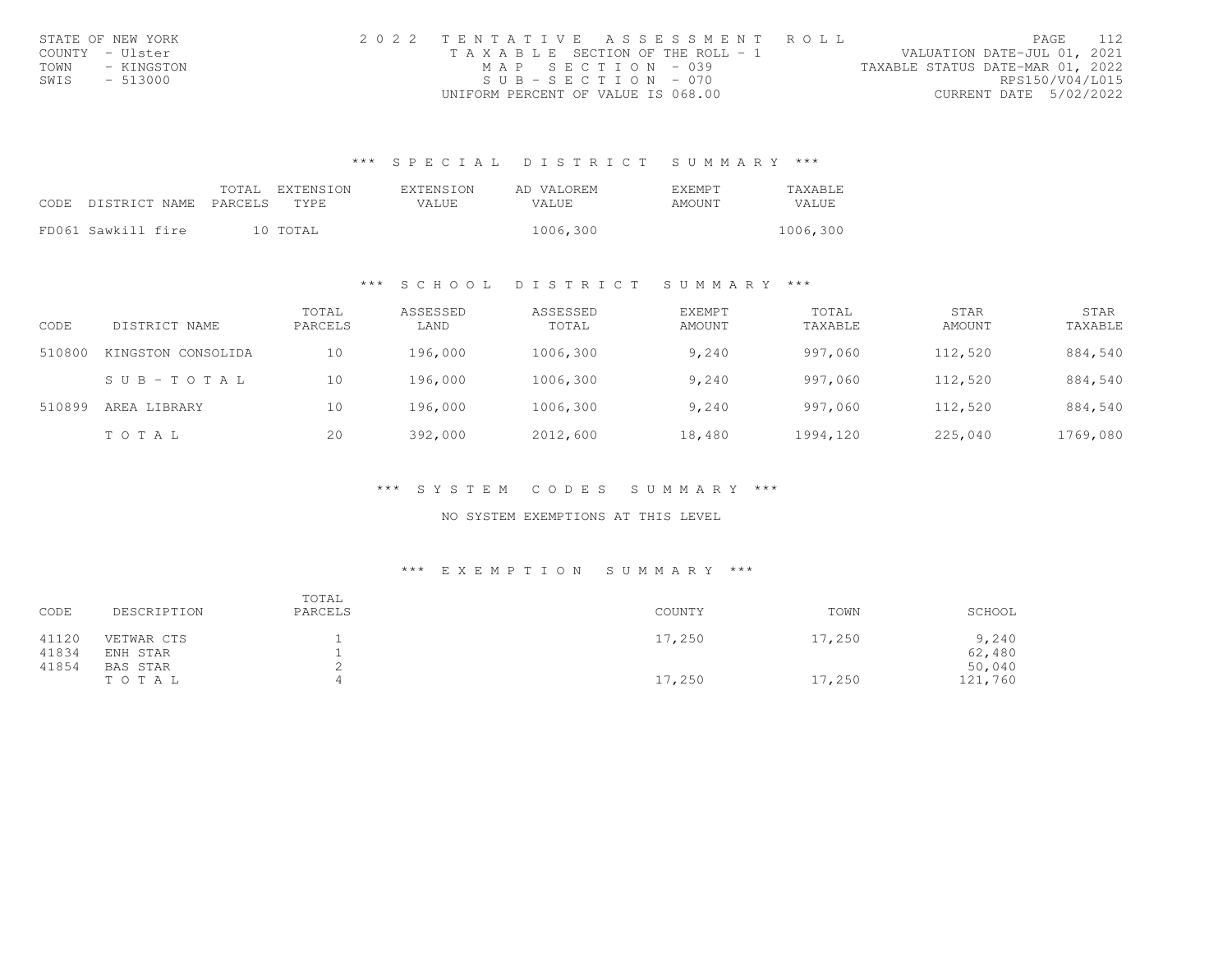|      | STATE OF NEW YORK | 2022 TENTATIVE ASSESSMENT ROLL        | 113<br>PAGE.                     |
|------|-------------------|---------------------------------------|----------------------------------|
|      | COUNTY - Ulster   | T A X A B L E SECTION OF THE ROLL - 1 | VALUATION DATE-JUL 01, 2021      |
| TOWN | - KINGSTON        | MAP SECTION - 039                     | TAXABLE STATUS DATE-MAR 01, 2022 |
| SWIS | $-513000$         | SUB-SECTION - 070                     | RPS150/V04/L015                  |
|      |                   | UNIFORM PERCENT OF VALUE IS 068.00    | CURRENT DATE 5/02/2022           |

| ROLL | TOTAL          | <b>CCLCCLL</b> | SSESSED   | TAXARLE | TAXABLE | TAXABLE     | STAR    |
|------|----------------|----------------|-----------|---------|---------|-------------|---------|
| SEC  | <b>PARCELS</b> | LAND           | TOTAL     | COUNTY  | TOWN    | SCHOOL      | TAXABLE |
|      |                | .96,000        | .006, 300 | 989,050 | 989,050 | 997<br>,060 | 884,540 |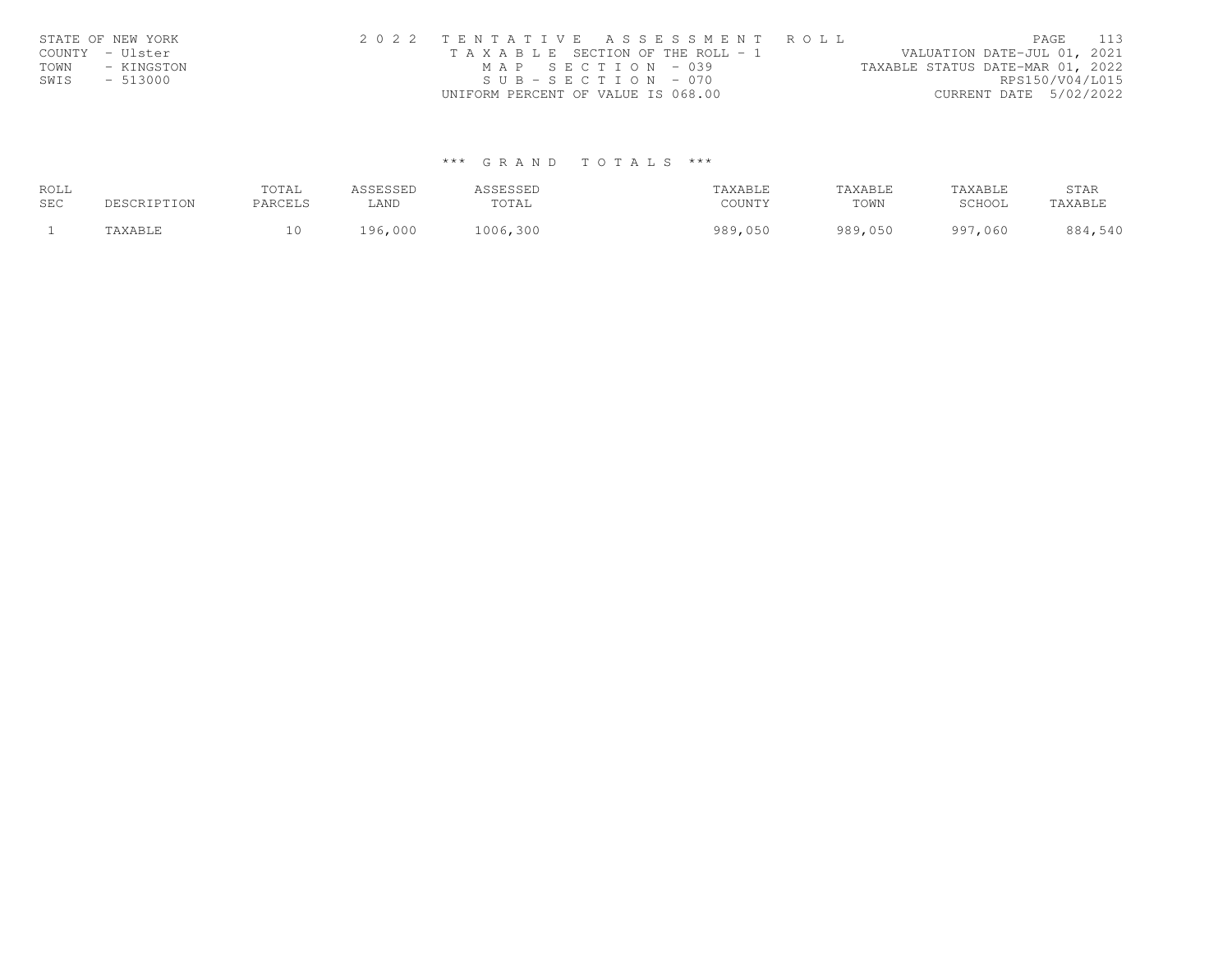# STATE OF NEW YORK [114] STATE OF NEW YORK [114] TAXABLE STATE A SSESSMENT ROLL [114] PAGE [114] PAGE [114] PAGE<br>COUNTY - Ulster [115] TAXABLE SECTION OF THE ROLL - 1 [13] TAXABLE STATUR ON THE-JUL 01, 2021<br>TAXABLE STATUS D

| TAX MAP PARCEL NUMBER<br>CURRENT OWNERS NAME<br>CURRENT OWNERS ADDRESS (SCHOOL DISINICI AND THE THE DISCONSITION CONNERT OWNERS ADDRESS (DARCEL SIZE/GRID COORD<br>TOTAL SPECIAL DISTRICTS (ACCOUNT NO. 1997) ACCOUNT NO. ACCOUNT NO. ACCOUNT ASSESS (STILL ASSESS (STILL ASSESS | PROPERTY LOCATION & CLASS ASSESSMENT EXEMPTION CODE----------------COUNTY-------TOWN------SCHOOL<br>SCHOOL DISTRICT                                                                                                                                                                                                 | LAND                         | TAX DESCRIPTION TAXABLE VALUE                                                                                                    |                               |            |
|----------------------------------------------------------------------------------------------------------------------------------------------------------------------------------------------------------------------------------------------------------------------------------|---------------------------------------------------------------------------------------------------------------------------------------------------------------------------------------------------------------------------------------------------------------------------------------------------------------------|------------------------------|----------------------------------------------------------------------------------------------------------------------------------|-------------------------------|------------|
| $47.2 - 1 - 2$<br>Alberstadt Richard W<br>Arold Gary J<br>357 Barbara Ter<br>Kingston, NY 12401                                                                                                                                                                                  | Route 28<br>314 Rural vac<10<br>KINGSTON CONSOL 510800-99 18,000<br>FRNT 540.00 DPTH 320.00 18,000 SCHOOL TAXABLE VALUE<br>ACRES 1.40 FD061 Sawkill fire<br>EAST-0605449 NRTH-1144420<br>DEED BOOK 01523 PG-00685                                                                                                   | HOMESTEAD PARCEL             | COUNTY TAXABLE VALUE 18,000<br>TAXABLE VALUE<br>TOWN                                                                             | 18,000<br>18,000<br>18,000 TO | 168200.000 |
|                                                                                                                                                                                                                                                                                  | Route 28                                                                                                                                                                                                                                                                                                            | HOMESTEAD PARCEL             |                                                                                                                                  |                               | 146918.000 |
| $47.2 - 1 - 3$<br>47.2-1-3<br>Alberstadt Richard W<br>Arold Gary J<br>357 Barbara Ter<br>Xin Barbara Ter<br>Kingston, NY 12401                                                                                                                                                   | Route 28<br>314 Rural vac<10<br>KINGSTON CONSOL 510800-99<br>ENNISSION CONSOL 510800-99<br>10,000<br>TOWN TAXABLE VALUE<br>TAXABLE VALUE<br>TAXABLE VALUE<br>TAXABLE VALUE<br>10,000<br>SCHOOL TAXABLE VALUE<br>10,000<br>FD061 Sawkill fire<br>10,000<br><br>EAST-0605673 NRTH-1144250<br>DEED BOOK 01523 PG-00687 |                              | FD061 Sawkill fire 10,000 TO                                                                                                     |                               |            |
|                                                                                                                                                                                                                                                                                  | FULL MARKET VALUE                                                                                                                                                                                                                                                                                                   | 14,706                       |                                                                                                                                  |                               |            |
| $47.2 - 1 - 8$                                                                                                                                                                                                                                                                   | 747 Route 28<br>Route 28 MON-HOMESTEAD PARCEL 485 >1use sm bld COUNTY<br>DEED BOOK 5243 PG-72                                                                                                                                                                                                                       |                              | ) PARCEL<br>COUNTY TAXABLE VALUE 700,000<br>TOWN TAYARLE VALUE 700,000                                                           | 700,000 TO                    | 170001.000 |
|                                                                                                                                                                                                                                                                                  |                                                                                                                                                                                                                                                                                                                     |                              |                                                                                                                                  |                               | 138200.000 |
| $47.2 - 1 - 9$<br>47.2-1-9<br>Stony Hollow Farm LLC<br>34 Maughkonk Rd<br>Kingston, NY 12401                                                                                                                                                                                     | 25 Waughkonk Rd<br>314 Rural vac<10 COUNTY<br>KINGSTON CONSOL 510800-99 70,000 TOWN<br>6.60<br>ACRES<br>EAST-0606063 NRTH-1144557<br>DEED BOOK 6868 PG-155<br>FULL MARKET VALUE                                                                                                                                     | HOMESTEAD PARCEL<br>102,941  | COUNTY TAXABLE VALUE 70,000<br>TOWN TAXABLE VALUE 70,000                                                                         | 70,000 TO                     |            |
|                                                                                                                                                                                                                                                                                  |                                                                                                                                                                                                                                                                                                                     |                              |                                                                                                                                  |                               |            |
| $47.2 - 1 - 10$<br>Rivera Paul L<br>Rivera Paul L<br>Rogers Christina A (RORES 0.61)<br>35 Waughkonk Rd (RORES 0.61)<br>Kingston, NY 12401 (RORED BOOK 5177 PG-47)                                                                                                               | 35 Waughkonk Rd<br>210 1 Family Res<br>KINGSTON CONSOL 510800-99 25,000 TOWN<br>FULL MARKET VALUE                                                                                                                                                                                                                   | HOMESTEAD PARCEL<br>169, 118 | RCEL<br>COUNTY TAXABLE VALUE 115,000<br>TOWN TAXABLE VALUE 115,000<br>115,000 SCHOOL TAXABLE VALUE 115,000<br>FD061 Sawkill fire | 115,000 TO                    | 151941.000 |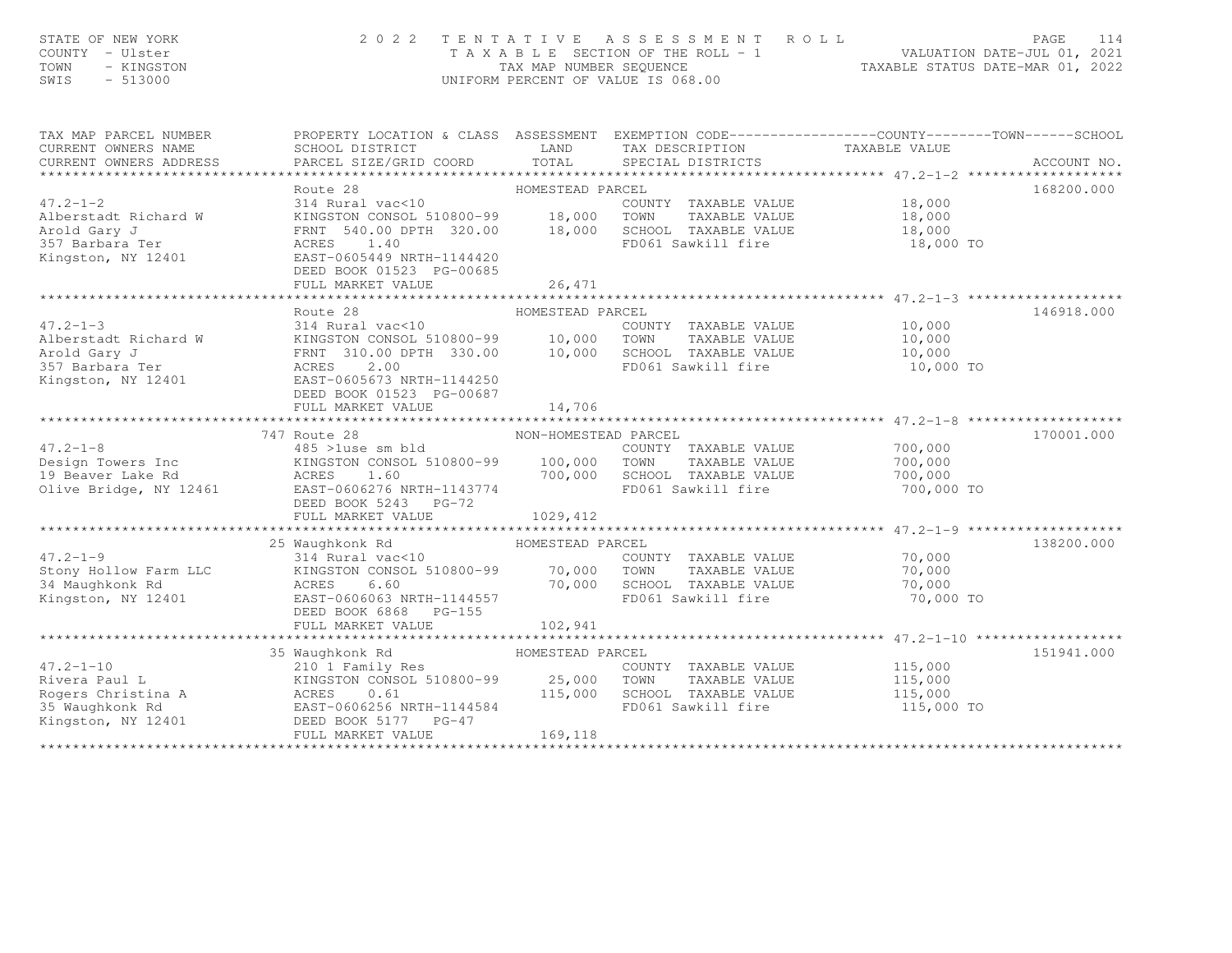### STATE OF NEW YORK CONTY - USE A Many of the Many Country - USE PAGE 115<br>COUNTY - Ulster COUNTY - USE COUNTY - TAX A B L E SECTION OF THE ROLL - 1 WALUATION DATE-JUL 01, 2021<br>TAX A B L E SECTION OF THE ROLL - 1 TAX ABLE STA

| TAX MAP PARCEL NUMBER<br>CURRENT OWNERS NAME<br>CURRENT OWNERS ADDRESS                                                                                                                                                                                                                                                                                                                                  | PROPERTY LOCATION & CLASS ASSESSMENT EXEMPTION CODE----------------COUNTY-------TOWN------SCHOOL<br>SCHOOL DISTRICT LAND<br>PARCEL SIZE/GRID COORD                                                | TOTAL            | TAX DESCRIPTION TAXABLE VALUE SPECIAL DISTRICTS                                                                      |                                                              | ACCOUNT NO.        |
|---------------------------------------------------------------------------------------------------------------------------------------------------------------------------------------------------------------------------------------------------------------------------------------------------------------------------------------------------------------------------------------------------------|---------------------------------------------------------------------------------------------------------------------------------------------------------------------------------------------------|------------------|----------------------------------------------------------------------------------------------------------------------|--------------------------------------------------------------|--------------------|
|                                                                                                                                                                                                                                                                                                                                                                                                         |                                                                                                                                                                                                   |                  |                                                                                                                      |                                                              |                    |
| $47.2 - 1 - 11$<br>Thaisz Ronald<br>Star - Medicine Judith ACRES 0.63 BANK 210090<br>45 Waughkonk Rd EAST-0606274 NRTH-1144700<br>Kingston, NY 12401 DEED BOOK 4213 PG-132                                                                                                                                                                                                                              | Waughkonk Rd<br>314 Rural vac<10 COUN<br>KINGSTON CONSOL 510800-99 13,600 TOWN<br>ACRES 0.63 BANK 210090 13,600 SCHC<br>EAST-0606274 NRTH-1144700 FD06                                            |                  | COUNTY TAXABLE VALUE 13,600<br>TOWN TAXABLE VALUE 13,600<br>SCHOOL TAXABLE VALUE 13,600<br>FD061 Sawkill fire 13,600 | 13,600<br>13,600 TO                                          | 175511.000         |
|                                                                                                                                                                                                                                                                                                                                                                                                         |                                                                                                                                                                                                   |                  |                                                                                                                      |                                                              |                    |
|                                                                                                                                                                                                                                                                                                                                                                                                         |                                                                                                                                                                                                   |                  |                                                                                                                      |                                                              |                    |
|                                                                                                                                                                                                                                                                                                                                                                                                         |                                                                                                                                                                                                   |                  |                                                                                                                      |                                                              | 136811.100         |
| 17.2-1-12.100 210 1 Family Res<br>Thaisz Ronald KINGSTON CONSOL 510800-99 25,600 COUNTY TAXABLE VALUE<br>Star – Medicine Judith ACRES 1.40 BANK 210090 160,000 TOWN TAXABLE VALUE<br>45 Waughkonk Rd EAST-066334 NRTH-1144855<br>Kings                                                                                                                                                                  |                                                                                                                                                                                                   |                  | SCHOOL TAXABLE VALUE 134,980<br>FD061 Sawkill fire 160,000 TO                                                        |                                                              | 25,020<br>$\cap$   |
|                                                                                                                                                                                                                                                                                                                                                                                                         | FULL MARKET VALUE 235, 294                                                                                                                                                                        |                  |                                                                                                                      |                                                              |                    |
|                                                                                                                                                                                                                                                                                                                                                                                                         |                                                                                                                                                                                                   |                  |                                                                                                                      |                                                              |                    |
| $\begin{array}{cccccccc} \text{47.2--1-12.200} & \text{55 Waughk onk Rd} & \text{HOMESTEAD PAKCEL} & \text{AAKELL} & 130011.200 & 55 Waughkonk Rd & \text{ROMESTEAD PAKCEL} & 0 & 25,020 & 25,020 \\ \text{Malloy Steven M} & \text{KINGSTON CONSOL 510800-99} & 24,000 & \text{COUNTY TAXABLE VALUE} & 137,500 & 25,020 \\ \text{55 Waughkonk Rd} & \text{ACRES} & 1.00 & 137,500 & \text{$            | 55 Waughkonk Rd                                                                                                                                                                                   | HOMESTEAD PARCEL |                                                                                                                      |                                                              | 136811.200         |
|                                                                                                                                                                                                                                                                                                                                                                                                         |                                                                                                                                                                                                   |                  |                                                                                                                      |                                                              |                    |
|                                                                                                                                                                                                                                                                                                                                                                                                         |                                                                                                                                                                                                   |                  |                                                                                                                      |                                                              |                    |
|                                                                                                                                                                                                                                                                                                                                                                                                         | 50 Waughkonk Rd                                                                                                                                                                                   | HOMESTEAD PARCEL |                                                                                                                      |                                                              | 111001.000         |
| $47.2 - 1 - 13$                                                                                                                                                                                                                                                                                                                                                                                         |                                                                                                                                                                                                   |                  | VETWAR CTS 41120<br>BAS STAR 41854                                                                                   | 33,750<br>20,790                                             | 9,240              |
|                                                                                                                                                                                                                                                                                                                                                                                                         |                                                                                                                                                                                                   |                  |                                                                                                                      |                                                              |                    |
| $47.2 - 1 - 14$<br>$\begin{array}{llllll} 47.2\text{--}1\text{--}14 & 314 \text{ Rural vac}\textless{}10\ \text{Callahan Belen} & \text{KINGSTON CONSOL 510800--}99\ \text{Callahan Brian D} & \text{ACRES} & 1.00\ \text{50 Waughkonk Rd} & \text{EAST}\text{--}0606565 \text{ NRTH}\text{--}1144484\ \text{Kingston, NY }12401 & \text{DEES D} & \text{MOOK }4622 \text{ PG}\text{--}11\ \end{array}$ | Waughkonk Rd<br>XINGSTON CONSOL 510800-99<br>ACRES 1.00 17,000 TOWN TAXABLE VALUE<br>ACRES 1.00 17,000 SCHOOL TAXABLE VALUE<br>EAST-0606565 NRTH-1144484 FD061 Sawkill fire<br>FD061 Sawkill fire | HOMESTEAD PARCEL | COUNTY TAXABLE VALUE 17,000                                                                                          | 17,000<br>$\frac{17,000}{17,000}$ TO                         | 111201.000         |
|                                                                                                                                                                                                                                                                                                                                                                                                         |                                                                                                                                                                                                   |                  |                                                                                                                      |                                                              |                    |
|                                                                                                                                                                                                                                                                                                                                                                                                         |                                                                                                                                                                                                   |                  |                                                                                                                      |                                                              |                    |
|                                                                                                                                                                                                                                                                                                                                                                                                         | 34 Waughkonk Rd                                                                                                                                                                                   |                  |                                                                                                                      |                                                              | 135971.000         |
| $47.2 - 1 - 15$<br>n2-1-15<br>Rojas William R<br>34 Waughkonk Rd<br>Kingston, NY 12401                                                                                                                                                                                                                                                                                                                  | 1 CONSOL 510800-55<br>4.20 BANK 210090 115,000<br>06882 NRTH-1144329<br>~ 5277 PG-136<br>ACRES<br>EAST-0606882 NRTH-1144329<br>DEED BOOK 5277 PG-136                                              | 169, 118         | BAS STAR 41854<br>COUNTY TAXABLE VALUE<br>TAXABLE VALUE<br>TOWN<br>SCHOOL TAXABLE VALUE<br>FD061 Sawkill fire        | $\overline{0}$<br>115,000<br>115,000<br>89,980<br>115,000 TO | 25,020<br>$\Omega$ |
|                                                                                                                                                                                                                                                                                                                                                                                                         | FULL MARKET VALUE                                                                                                                                                                                 |                  |                                                                                                                      |                                                              |                    |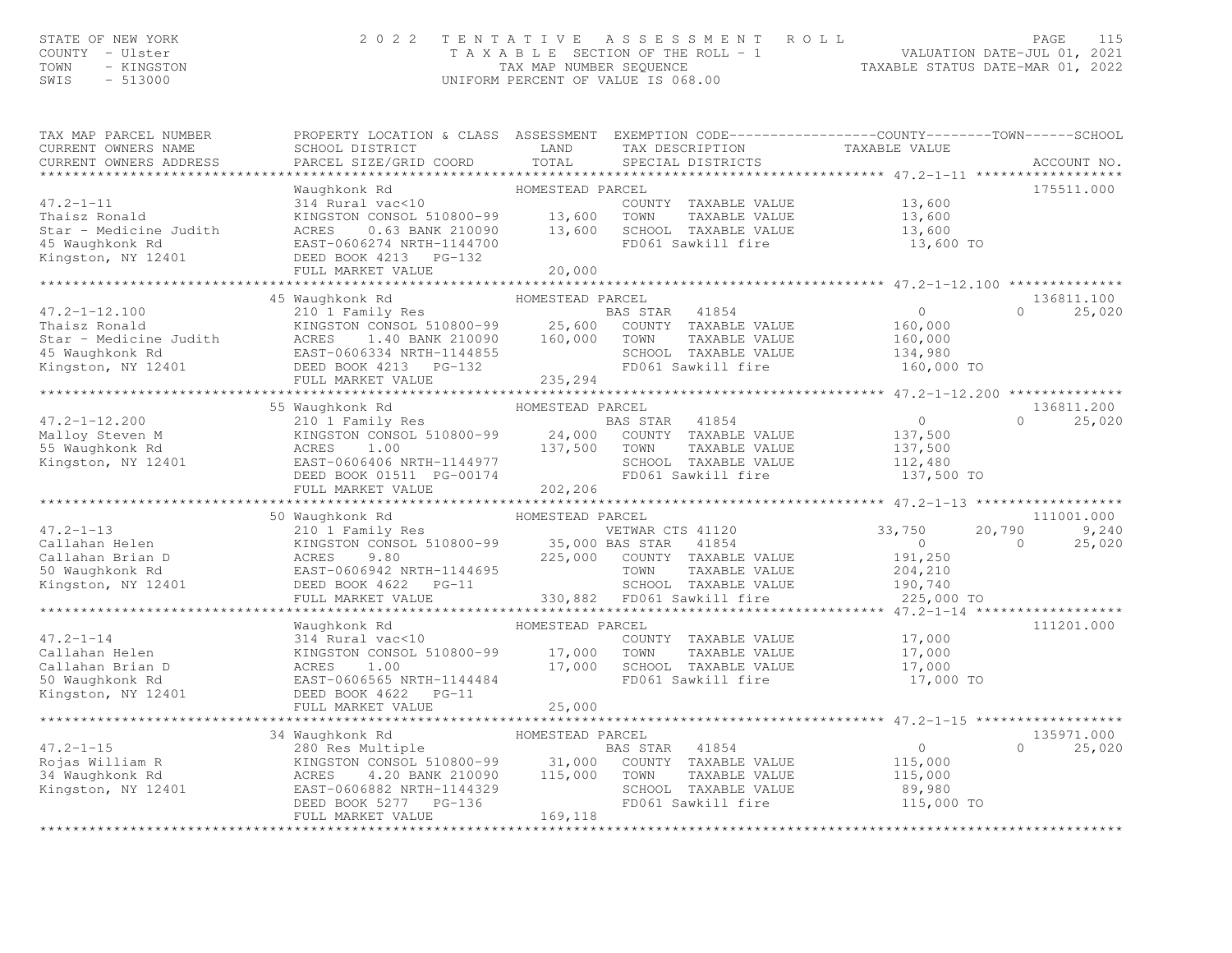# STATE OF NEW YORK PAGE 116<br>COUNTY - Ulster (2001) TAXABLE SECTION OF THE ROLL - 1 (VALUATION DATE-JUL 01, 2021<br>TAXABLE SECTION OF THE ROLL - 1 (VALUATION DATE-JUL 01, 2021<br>SWIS - 513000 (INTFORM PERCENT OF VALUE TS 068.00)

| TAX MAP PARCEL NUMBER<br>CURRENT OWNERS NAME<br>CURRENT OWNERS ADDRESS                                                                                                                                                                                                    | PROPERTY LOCATION & CLASS ASSESSMENT EXEMPTION CODE----------------COUNTY-------TOWN------SCHOOL<br>SCHOOL DISTRICT<br>PARCEL SIZE/GRID COORD                                              | LAND<br>TOTAL              | TAX DESCRIPTION<br>SPECIAL DISTRICTS                                                                                                                | TAXABLE VALUE                                                | ACCOUNT NO. |
|---------------------------------------------------------------------------------------------------------------------------------------------------------------------------------------------------------------------------------------------------------------------------|--------------------------------------------------------------------------------------------------------------------------------------------------------------------------------------------|----------------------------|-----------------------------------------------------------------------------------------------------------------------------------------------------|--------------------------------------------------------------|-------------|
|                                                                                                                                                                                                                                                                           |                                                                                                                                                                                            |                            |                                                                                                                                                     |                                                              |             |
| $47.2 - 1 - 16$<br>Van Kleeck Shawn<br>Van Kleeck Theresa<br>PO Box 263<br>Glenford, NY 12433                                                                                                                                                                             | Waughkonk Rd<br>210 1 Family Res<br>XINGSTON CONSOL 510800-99 26,000 TOWN TAXABLE VALUE<br>ACRES 3.00<br>EAST-0606908 NRTH-1144101<br>DEED BOOK 01232 PG-01162<br>DEED BOOK 01232 PG-01162 | HOMESTEAD PARCEL<br>72,500 | COUNTY TAXABLE VALUE<br>SCHOOL TAXABLE VALUE<br>FD061 Sawkill fire                                                                                  | 72,500<br>72,500<br>72,500<br>72,500 TO                      | 169101.000  |
|                                                                                                                                                                                                                                                                           | FULL MARKET VALUE                                                                                                                                                                          | 106,618                    |                                                                                                                                                     |                                                              |             |
|                                                                                                                                                                                                                                                                           | 2 Waughkonk Rd                                                                                                                                                                             | NON-HOMESTEAD PARCEL       |                                                                                                                                                     |                                                              | 155001.000  |
| $47.2 - 1 - 17$<br>47.2-1-17<br>MODERN SHACKS LLC<br>MODERN SALE VALUE<br>MODERN SALE VALUE<br>TAXABLE VALUE<br>TAXABLE VALUE<br>TAXABLE VALUE<br>Saugerties, NY 12477<br>DEED BOOK 6189 PG-67<br>FULL MARKET VALUE<br>PULL MARKET VALUE<br>TAXABLE VALUE<br>DEED BOOK 61 | 400 Commercial                                                                                                                                                                             |                            | BUS INC 97 47610<br>TAXABLE VALUE<br><br>SCHOOL TAXABLE VALUE<br>FD061 Sawkill fire                                                                 | 40,000<br>40,000<br>60,000<br>60,000<br>60,000<br>100,000 TO | 40,000      |
|                                                                                                                                                                                                                                                                           |                                                                                                                                                                                            |                            |                                                                                                                                                     |                                                              |             |
|                                                                                                                                                                                                                                                                           |                                                                                                                                                                                            |                            |                                                                                                                                                     |                                                              |             |
| $47.2 - 1 - 18$<br>S. Simonian Realty LLC<br>78 Lighthouse Dr ACRES<br>Saugerties, NY 12477 EAST-0                                                                                                                                                                        | 6 Waughkonk Rd<br>314 Rural vac<10<br>KINGSTON CONSOL 510800-99 20,000 TOWN<br>1.10<br>EAST-0606878 NRTH-1143947<br>FULL MARKET VALUE                                                      | HOMESTEAD PARCEL<br>29,412 | COUNTY TAXABLE VALUE<br>IAAADDD VIIDD<br>TAXABLE VALUE<br>TAVABLE VALUE<br>$20,000$ SCHOOL TAXABLE VALUE $20,000$ TO FD061 Sawkill fire $20,000$ TO | 20,000<br>20,000                                             | 171601.000  |
|                                                                                                                                                                                                                                                                           |                                                                                                                                                                                            |                            |                                                                                                                                                     |                                                              |             |
| $47.2 - 1 - 21$<br>Alliance Collections LLC<br>PO Box 121<br>Mountaindale, NY 12763                                                                                                                                                                                       | Route 28<br>BOULE 20<br>910 Priv forest<br>KINGSTON CONSOL 510800-99 13,000 TOWN<br>ACRES 10.40<br>EAST-0608407 NRTH-1143814<br>DEED BOOK 6441 PG-263                                      | NON-HOMESTEAD PARCEL       | COUNTY TAXABLE VALUE 13,000<br>TOWN TAXABLE VALUE 13,000<br>13,000 SCHOOL TAXABLE VALUE<br>FD061 Sawkill fire                                       | 13,000<br>13,000 TO                                          | 115401.000  |
|                                                                                                                                                                                                                                                                           | FULL MARKET VALUE                                                                                                                                                                          | 19,118                     |                                                                                                                                                     |                                                              |             |
|                                                                                                                                                                                                                                                                           |                                                                                                                                                                                            |                            |                                                                                                                                                     |                                                              |             |
|                                                                                                                                                                                                                                                                           | 661-667 Route 28                                                                                                                                                                           | NON-HOMESTEAD PARCEL       |                                                                                                                                                     | 433,066 TO                                                   | 165011.000  |
|                                                                                                                                                                                                                                                                           |                                                                                                                                                                                            |                            |                                                                                                                                                     |                                                              |             |
| $47.2 - 1 - 23$<br>Kimmig William S<br>Safier Harris L<br>3927 Main St                                                                                                                                                                                                    | Route 28<br>220 2 Family Res<br>*******<br>KINGSTON CONSOL 510800-99 30,000<br>FRNT 211.80 DPTH 286.00 149,000<br>ACRES 1.10                                                               | HOMESTEAD PARCEL           | COUNTY TAXABLE VALUE<br>TAXABLE VALUE 149,000<br>TAXABLE VALUE 149,000<br>TOWN<br>SCHOOL TAXABLE VALUE<br>FD061 Sawkill fire                        | 149,000<br>149,000 TO                                        | 166201.000  |
| Stone Ridge, NY 12484                                                                                                                                                                                                                                                     | EAST-0608834 NRTH-1142888<br>DEED BOOK 01669 PG-00317<br>FULL MARKET VALUE                                                                                                                 | 219,118                    |                                                                                                                                                     |                                                              |             |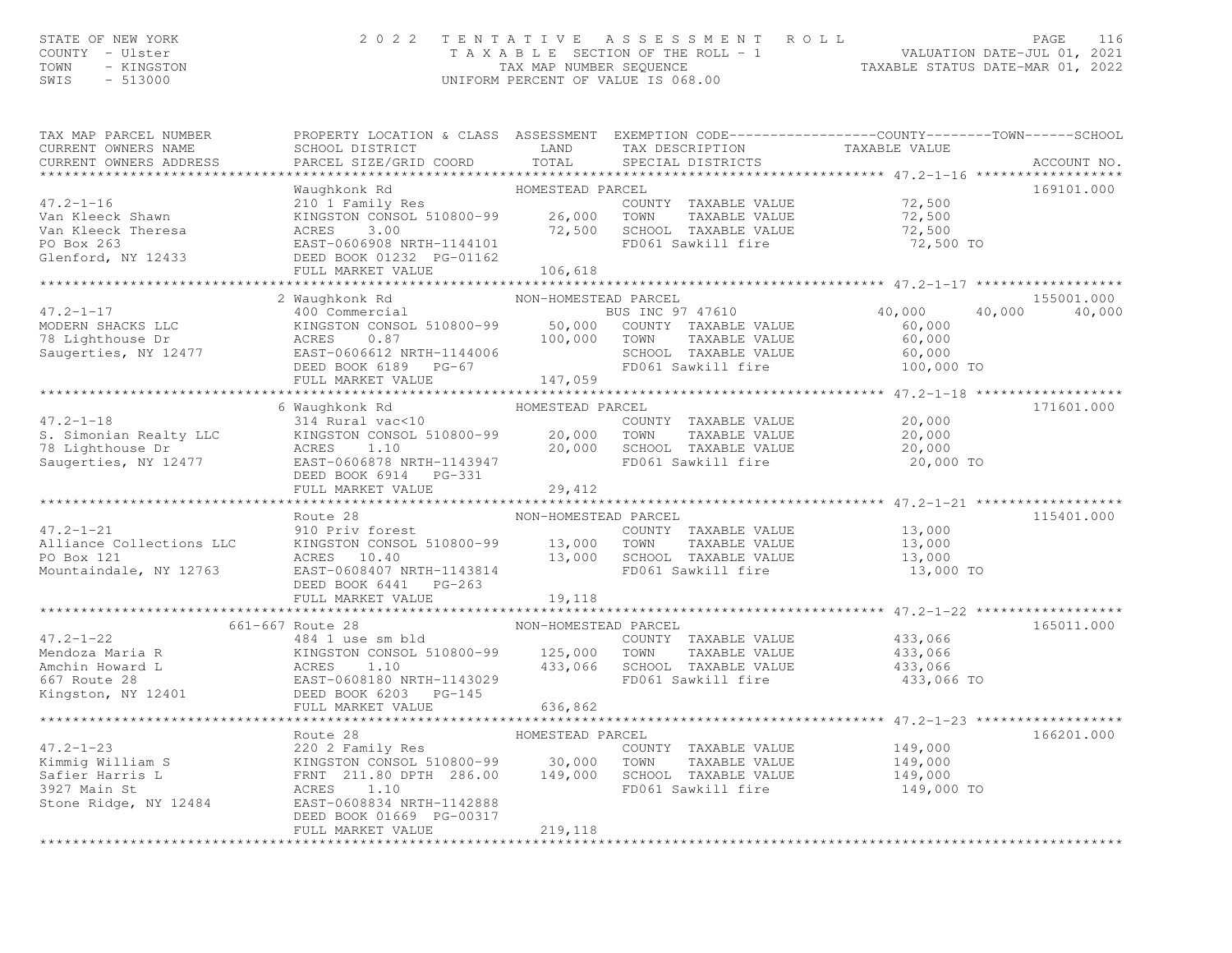STATE OF NEW YORK 2 0 2 2 T E N T A T I V E A S S E S S M E N T R O L L PAGE 117 COUNTY - Ulster T A X A B L E SECTION OF THE ROLL - 1 VALUATION DATE-JUL 01, 2021 TOWN - KINGSTON TAX MAP NUMBER SEQUENCE TAXABLE STATUS DATE-MAR 01, 2022 SWIS - 513000 UNIFORM PERCENT OF VALUE IS 068.00TAX MAP PARCEL NUMBER PROPERTY LOCATION & CLASS ASSESSMENT EXEMPTION CODE------------------COUNTY--------TOWN------SCHOOLCURRENT OWNERS NAME SCHOOL DISTRICT LAND TAX DESCRIPTION TAXABLE VALUECURRENT OWNERS ADDRESS PARCEL SIZE/GRID COORD TOTAL SPECIAL DISTRICTS ACCOUNT NO. \*\*\*\*\*\*\*\*\*\*\*\*\*\*\*\*\*\*\*\*\*\*\*\*\*\*\*\*\*\*\*\*\*\*\*\*\*\*\*\*\*\*\*\*\*\*\*\*\*\*\*\*\*\*\*\*\*\*\*\*\*\*\*\*\*\*\*\*\*\*\*\*\*\*\*\*\*\*\*\*\*\*\*\*\*\*\*\*\*\*\*\*\*\*\*\*\*\*\*\*\*\*\* 47.2-1-28 \*\*\*\*\*\*\*\*\*\*\*\*\*\*\*\*\*\*Route 28 NON-HOMESTEAD PARCEL 47.2-1-28 910 Priv forest COUNTY TAXABLE VALUE 50,000

|                                                                                                                                                                                                                                                                    |                                                                                                            | NON-HOMESTEAD PARCEL |  | 172001.000 |
|--------------------------------------------------------------------------------------------------------------------------------------------------------------------------------------------------------------------------------------------------------------------|------------------------------------------------------------------------------------------------------------|----------------------|--|------------|
|                                                                                                                                                                                                                                                                    |                                                                                                            |                      |  |            |
|                                                                                                                                                                                                                                                                    |                                                                                                            |                      |  |            |
|                                                                                                                                                                                                                                                                    |                                                                                                            |                      |  |            |
|                                                                                                                                                                                                                                                                    |                                                                                                            |                      |  |            |
|                                                                                                                                                                                                                                                                    | DEED BOOK 6192 PG-97                                                                                       |                      |  |            |
|                                                                                                                                                                                                                                                                    |                                                                                                            |                      |  |            |
|                                                                                                                                                                                                                                                                    |                                                                                                            |                      |  |            |
|                                                                                                                                                                                                                                                                    |                                                                                                            |                      |  | 172201.000 |
| Route 28<br>Route 28<br>720 Mining<br>720 Mining<br>720 Mining<br>720 Mining<br>720 Mining<br>720 Mining<br>720 Mining<br>720 Mining<br>720 Mining<br>720 Mining<br>720 Mining<br>720 Mining<br>720 Mining<br>720 Mining<br>720 Mining<br>720 Mining<br>720 Mining |                                                                                                            |                      |  |            |
|                                                                                                                                                                                                                                                                    |                                                                                                            |                      |  |            |
|                                                                                                                                                                                                                                                                    |                                                                                                            |                      |  |            |
|                                                                                                                                                                                                                                                                    |                                                                                                            |                      |  |            |
|                                                                                                                                                                                                                                                                    |                                                                                                            |                      |  |            |
|                                                                                                                                                                                                                                                                    | DEED BOOK 6192 PG-97                                                                                       |                      |  |            |
|                                                                                                                                                                                                                                                                    |                                                                                                            |                      |  |            |
|                                                                                                                                                                                                                                                                    |                                                                                                            |                      |  |            |
| 17.2-1-31<br>28 LLC 28 LLC 28 MON-HOMESTEAD PARCEL<br>28 LLC KINGSTON CONSOL 510800-99 53,500 TOWN TAXABLE VALUE 53,500<br>36 Middle Country Rd ACRES 10.70 53,500 SCHOOL TAXABLE VALUE 53,500<br>25,500 SCHOOL TAXABLE VALUE 53,500 5                             |                                                                                                            |                      |  | 172401.000 |
|                                                                                                                                                                                                                                                                    |                                                                                                            |                      |  |            |
|                                                                                                                                                                                                                                                                    |                                                                                                            |                      |  |            |
|                                                                                                                                                                                                                                                                    |                                                                                                            |                      |  |            |
|                                                                                                                                                                                                                                                                    |                                                                                                            |                      |  |            |
|                                                                                                                                                                                                                                                                    | DEED BOOK 6192 PG-97                                                                                       |                      |  |            |
|                                                                                                                                                                                                                                                                    |                                                                                                            |                      |  |            |
|                                                                                                                                                                                                                                                                    |                                                                                                            |                      |  |            |
|                                                                                                                                                                                                                                                                    | 580-620 Route 28                                                                                           |                      |  | 111700.000 |
| $47.2 - 1 - 32$                                                                                                                                                                                                                                                    |                                                                                                            |                      |  |            |
| 40,000 TOWN TAXABLE VALUE 28 LLC 250,000 EXABLE VALUE 250,000 NOW TAXABLE VALUE 250,000 250,000 CONSOL 510800-99 40,000 TOWN TAXABLE VALUE 250,000 250,000 250,000 EXABLE VALUE 250,000 EXABLE VALUE 250,000 EXABLE VALUE 250,                                     |                                                                                                            |                      |  |            |
|                                                                                                                                                                                                                                                                    |                                                                                                            |                      |  |            |
|                                                                                                                                                                                                                                                                    | ACRES 5.01 250,000 SCHOOL TAXABLE VALUE 250,000<br>EAST-0609401 NRTH-1142491 FD061 Sawkill fire 250,000 TO |                      |  |            |
|                                                                                                                                                                                                                                                                    | DEED BOOK 6768 PG-112                                                                                      |                      |  |            |
|                                                                                                                                                                                                                                                                    | FULL MARKET VALUE                                                                                          | 367.647              |  |            |
|                                                                                                                                                                                                                                                                    |                                                                                                            |                      |  |            |

152801.000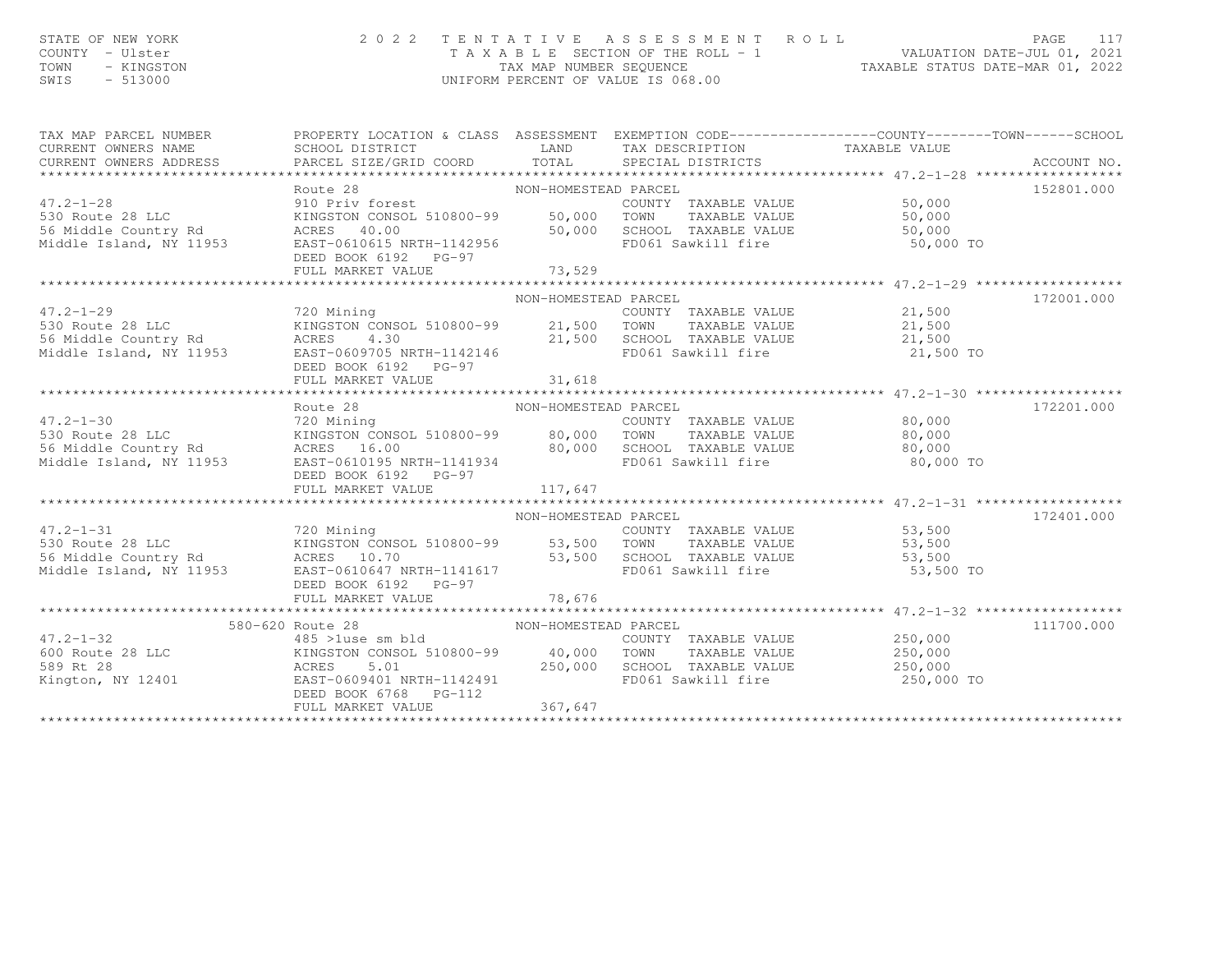| STATE OF NEW YORK  | 2022 TENTATIVE ASSESSMENT ROLL        | 118<br>PAGE.                     |
|--------------------|---------------------------------------|----------------------------------|
| COUNTY - Ulster    | T A X A B L E SECTION OF THE ROLL - 1 | VALUATION DATE-JUL 01, 2021      |
| TOWN<br>- KINGSTON | MAP SECTION - 047                     | TAXABLE STATUS DATE-MAR 01, 2022 |
| SWIS<br>- 513000   | $SUB - SECTION - 002$                 | RPS150/V04/L015                  |
|                    | UNIFORM PERCENT OF VALUE IS 068.00    | CURRENT DATE 5/02/2022           |

|                            |  | TOTAL EXTENSION | <b>EXTENSION</b> | AD VALOREM | <b>F.XF.MPT</b> | <b>TAXABLE</b> |
|----------------------------|--|-----------------|------------------|------------|-----------------|----------------|
| CODE DISTRICT NAME PARCELS |  | TYPE.           | VALUE.           | VALUE.     | <b>AMOUNT</b>   | <b>VALUE</b>   |
|                            |  |                 |                  |            |                 |                |
| FD061 Sawkill fire         |  | 22 TOTAL        |                  | 2823,666   |                 | 2823,666       |

#### \*\*\* S C H O O L D I S T R I C T S U M M A R Y \*\*\*

| CODE   | DISTRICT NAME      | TOTAL<br>PARCELS | ASSESSED<br>LAND | ASSESSED<br>TOTAL | <b>EXEMPT</b><br>AMOUNT | TOTAL<br>TAXABLE | STAR<br>AMOUNT | STAR<br>TAXABLE |
|--------|--------------------|------------------|------------------|-------------------|-------------------------|------------------|----------------|-----------------|
| 510800 | KINGSTON CONSOLIDA | 22               | 878,200          | 2823,666          | 49,240                  | 2774,426         | 100,080        | 2674,346        |
|        | SUB-TOTAL          | 22               | 878,200          | 2823,666          | 49,240                  | 2774,426         | 100,080        | 2674,346        |
| 510899 | AREA LIBRARY       | 22               | 878,200          | 2823,666          | 49,240                  | 2774,426         | 100,080        | 2674,346        |
|        | TOTAL              | 44               | 1756,400         | 5647,332          | 98,480                  | 5548,852         | 200,160        | 5348,692        |

\*\*\* S Y S T E M C O D E S S U M M A R Y \*\*\*

NO SYSTEM EXEMPTIONS AT THIS LEVEL

#### \*\*\* E X E M P T I O N S U M M A R Y \*\*\*

| CODE           | DESCRIPTION            | TOTAL<br>PARCELS | COUNTY           | TOWN             | SCHOOL            |
|----------------|------------------------|------------------|------------------|------------------|-------------------|
| 41120<br>41854 | VETWAR CTS<br>BAS STAR |                  | 33,750           | 20,790           | 9,240<br>100,080  |
| 47610          | BUS INC 97<br>TOTAL    |                  | 40,000<br>73,750 | 40,000<br>60,790 | 40,000<br>149,320 |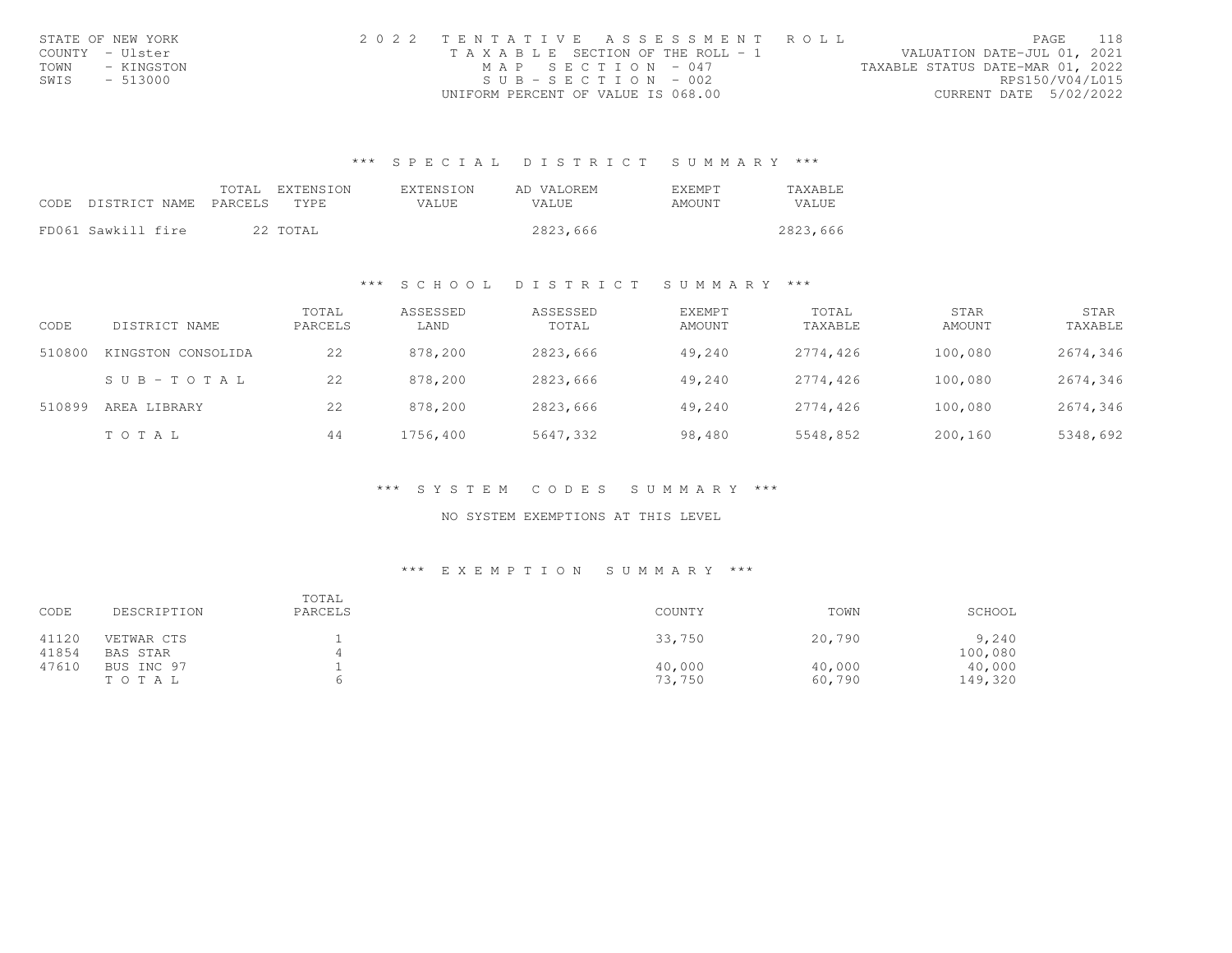|      | STATE OF NEW YORK | 2022 TENTATIVE ASSESSMENT ROLL        | 119<br>PAGE.                     |
|------|-------------------|---------------------------------------|----------------------------------|
|      | COUNTY - Ulster   | T A X A B L E SECTION OF THE ROLL - 1 | VALUATION DATE-JUL 01, 2021      |
| TOWN | - KINGSTON        | MAP SECTION - 047                     | TAXABLE STATUS DATE-MAR 01, 2022 |
| SWIS | - 513000          | $SUB - SECTION - 002$                 | RPS150/V04/L015                  |
|      |                   | UNIFORM PERCENT OF VALUE IS 068.00    | CURRENT DATE 5/02/2022           |

| ROLL<br>SEC | DESCRIPTION   | TOTAL<br>PARCELS     | <i><b>ISSESSED</b></i><br>LAND | <i>I</i> CCFCCFD<br>ىلتلان تلان<br>TOTAL | TAXABLE<br>COUNTY | TAXABLE<br>TOWN | TAXABLE<br>SCHOOL | STAR<br>TAXABLE |
|-------------|---------------|----------------------|--------------------------------|------------------------------------------|-------------------|-----------------|-------------------|-----------------|
|             | <b>NYNRTE</b> | $\sim$ $\sim$<br>ے ت | . 200                          | フヌフマ<br>666                              | $2710$<br>,916    | 2762,876        | 2774,426          | 1,346           |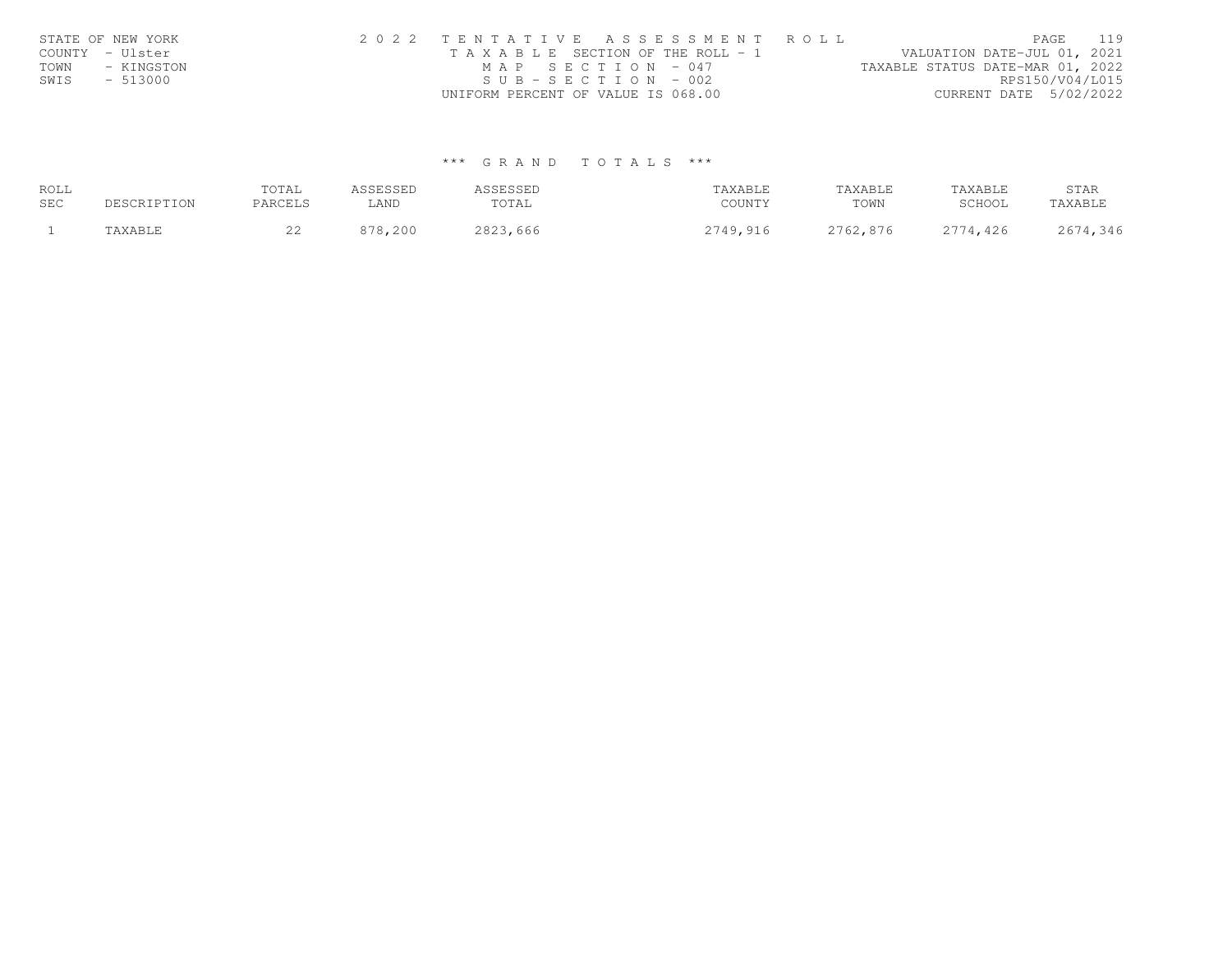# STATE OF NEW YORK PAGE 120<br>COUNTY - Ulster (2008) TAXABLE SECTION OF THE ROLL - 1 (MALUATION DATE-JUL 01, 2021<br>TAXABLE SECTION OF THE ROLL - 1 (MALUATION DATE-JUL 01, 2021<br>SWIS - 513000 (INTFORM PERCENT OF VALUE IS 068.00)

| 743 Route 28<br>NON-HOMESTEAD PARCEL<br>112801.000<br>COUNTY TAXABLE VALUE 400,000<br>$47.7 - 2 - 1$<br>421 Restaurant<br>421 Restaurant<br>KINGSTON CONSOL 510800-99 125,000<br>ACPES 0.96 BANK 210090 400,000<br>TOWN      TAXABLE VALUE<br>SCHOOL   TAXABLE VALUE<br>400,000<br>400,000<br>FD061 Sawkill fire 400,000 TO<br>DEED BOOK 3382 PG-258<br>FULL MARKET VALUE<br>588,235<br>Route 28 A<br>150671.000<br>NON-HOMESTEAD PARCEL<br>17.7-2-2<br>Niekamp Herman J<br>Niekamp Susan (10 Manufacture 110800-99 125,000 TOWN TAXABLE VALUE 325,000<br>Niekamp Susan (10 325,000 325,000 SCHOOL TAXABLE VALUE 325,000<br>219 Route 28 EAST-0606740 NRTH-1143653<br>Kingston, NY 1<br>FD061 Sawkill fire 325,000 TO<br>HOMESTEAD PARCEL<br>104501.000<br>192 Route 28 A<br>210 1 Family Res<br>COUNTY TAXABLE VALUE 130,000<br>$47.7 - 2 - 3.100$<br>210 1 Family Res<br>KINGSTON CONSOL 510800-99<br>ACRES 0.27<br>EAST-0606749 NRTH-1143538<br>210 1 Family Res<br>KINGSTON CONSOL 510800-99 19,000<br>ACRES 0.27 130,000<br>Bonne David J<br>TOWN<br>TAXABLE VALUE 130,000<br>192 Route 28A<br>SCHOOL TAXABLE VALUE<br>130,000<br>FD061 Sawkill fire<br>130,000 TO<br>Hurley, NY 12443<br>DEED BOOK 6758 PG-204<br>191,176<br>FULL MARKET VALUE<br>186 Route 28 A<br>108001.100<br>HOMESTEAD PARCEL<br>Route 28 A BOMESTEAD<br>280 Res Multiple<br>CW_15_VET 41162 18,750<br>$\sim$ 0<br>$47.7 - 2 - 4.110$<br>$\Omega$<br>$\overline{0}$<br>$\overline{0}$<br>9,240<br>$\overline{0}$<br>62,480<br>$\Omega$<br>COUNTY TAXABLE VALUE 106,250<br>Hurley, NY 12443<br>ACRES<br>1.20<br>TOWN<br>TAXABLE VALUE 115,760<br>EAST-0606853 NRTH-1143416<br>TOWN TAXABLE VALUE<br>SCHOOL TAXABLE VALUE 62, J20<br>The 125,000 TO<br>FD061 Sawkill fire<br>DEED BOOK 5394 PG-55<br>183,824<br>FULL MARKET VALUE<br>721 Route 28<br>NON-HOMESTEAD PARCEL<br>104502.000<br>COUNTY TAXABLE VALUE 365,000<br>$47.7 - 2 - 7$<br>484 1 use sm bld<br>1-2-,<br>Leber Mary<br>721 Route 28<br>Kingston, NY 12401<br>365,000<br>TAXABLE VALUE<br>KINGSTON CONSOL 510800-99 125,000<br>TOWN<br>365,000<br>SCHOOL TAXABLE VALUE 365,000<br>ACRES<br>1.00<br>EAST-0606953 NRTH-1143565<br>FD061 Sawkill fire<br>365,000 TO<br>DEED BOOK 4642    PG-141<br>536,765<br>FULL MARKET VALUE | TAX MAP PARCEL NUMBER | PROPERTY LOCATION & CLASS ASSESSMENT EXEMPTION CODE----------------COUNTY-------TOWN------SCHOOL |  |  |
|-----------------------------------------------------------------------------------------------------------------------------------------------------------------------------------------------------------------------------------------------------------------------------------------------------------------------------------------------------------------------------------------------------------------------------------------------------------------------------------------------------------------------------------------------------------------------------------------------------------------------------------------------------------------------------------------------------------------------------------------------------------------------------------------------------------------------------------------------------------------------------------------------------------------------------------------------------------------------------------------------------------------------------------------------------------------------------------------------------------------------------------------------------------------------------------------------------------------------------------------------------------------------------------------------------------------------------------------------------------------------------------------------------------------------------------------------------------------------------------------------------------------------------------------------------------------------------------------------------------------------------------------------------------------------------------------------------------------------------------------------------------------------------------------------------------------------------------------------------------------------------------------------------------------------------------------------------------------------------------------------------------------------------------------------------------------------------------------------------------------------------------------------------------------------------------------------------------------------------------------------------------------------|-----------------------|--------------------------------------------------------------------------------------------------|--|--|
|                                                                                                                                                                                                                                                                                                                                                                                                                                                                                                                                                                                                                                                                                                                                                                                                                                                                                                                                                                                                                                                                                                                                                                                                                                                                                                                                                                                                                                                                                                                                                                                                                                                                                                                                                                                                                                                                                                                                                                                                                                                                                                                                                                                                                                                                       |                       |                                                                                                  |  |  |
|                                                                                                                                                                                                                                                                                                                                                                                                                                                                                                                                                                                                                                                                                                                                                                                                                                                                                                                                                                                                                                                                                                                                                                                                                                                                                                                                                                                                                                                                                                                                                                                                                                                                                                                                                                                                                                                                                                                                                                                                                                                                                                                                                                                                                                                                       |                       |                                                                                                  |  |  |
|                                                                                                                                                                                                                                                                                                                                                                                                                                                                                                                                                                                                                                                                                                                                                                                                                                                                                                                                                                                                                                                                                                                                                                                                                                                                                                                                                                                                                                                                                                                                                                                                                                                                                                                                                                                                                                                                                                                                                                                                                                                                                                                                                                                                                                                                       |                       |                                                                                                  |  |  |
|                                                                                                                                                                                                                                                                                                                                                                                                                                                                                                                                                                                                                                                                                                                                                                                                                                                                                                                                                                                                                                                                                                                                                                                                                                                                                                                                                                                                                                                                                                                                                                                                                                                                                                                                                                                                                                                                                                                                                                                                                                                                                                                                                                                                                                                                       |                       |                                                                                                  |  |  |
|                                                                                                                                                                                                                                                                                                                                                                                                                                                                                                                                                                                                                                                                                                                                                                                                                                                                                                                                                                                                                                                                                                                                                                                                                                                                                                                                                                                                                                                                                                                                                                                                                                                                                                                                                                                                                                                                                                                                                                                                                                                                                                                                                                                                                                                                       |                       |                                                                                                  |  |  |
|                                                                                                                                                                                                                                                                                                                                                                                                                                                                                                                                                                                                                                                                                                                                                                                                                                                                                                                                                                                                                                                                                                                                                                                                                                                                                                                                                                                                                                                                                                                                                                                                                                                                                                                                                                                                                                                                                                                                                                                                                                                                                                                                                                                                                                                                       |                       |                                                                                                  |  |  |
|                                                                                                                                                                                                                                                                                                                                                                                                                                                                                                                                                                                                                                                                                                                                                                                                                                                                                                                                                                                                                                                                                                                                                                                                                                                                                                                                                                                                                                                                                                                                                                                                                                                                                                                                                                                                                                                                                                                                                                                                                                                                                                                                                                                                                                                                       |                       |                                                                                                  |  |  |
|                                                                                                                                                                                                                                                                                                                                                                                                                                                                                                                                                                                                                                                                                                                                                                                                                                                                                                                                                                                                                                                                                                                                                                                                                                                                                                                                                                                                                                                                                                                                                                                                                                                                                                                                                                                                                                                                                                                                                                                                                                                                                                                                                                                                                                                                       |                       |                                                                                                  |  |  |
|                                                                                                                                                                                                                                                                                                                                                                                                                                                                                                                                                                                                                                                                                                                                                                                                                                                                                                                                                                                                                                                                                                                                                                                                                                                                                                                                                                                                                                                                                                                                                                                                                                                                                                                                                                                                                                                                                                                                                                                                                                                                                                                                                                                                                                                                       |                       |                                                                                                  |  |  |
|                                                                                                                                                                                                                                                                                                                                                                                                                                                                                                                                                                                                                                                                                                                                                                                                                                                                                                                                                                                                                                                                                                                                                                                                                                                                                                                                                                                                                                                                                                                                                                                                                                                                                                                                                                                                                                                                                                                                                                                                                                                                                                                                                                                                                                                                       |                       |                                                                                                  |  |  |
|                                                                                                                                                                                                                                                                                                                                                                                                                                                                                                                                                                                                                                                                                                                                                                                                                                                                                                                                                                                                                                                                                                                                                                                                                                                                                                                                                                                                                                                                                                                                                                                                                                                                                                                                                                                                                                                                                                                                                                                                                                                                                                                                                                                                                                                                       |                       |                                                                                                  |  |  |
|                                                                                                                                                                                                                                                                                                                                                                                                                                                                                                                                                                                                                                                                                                                                                                                                                                                                                                                                                                                                                                                                                                                                                                                                                                                                                                                                                                                                                                                                                                                                                                                                                                                                                                                                                                                                                                                                                                                                                                                                                                                                                                                                                                                                                                                                       |                       |                                                                                                  |  |  |
|                                                                                                                                                                                                                                                                                                                                                                                                                                                                                                                                                                                                                                                                                                                                                                                                                                                                                                                                                                                                                                                                                                                                                                                                                                                                                                                                                                                                                                                                                                                                                                                                                                                                                                                                                                                                                                                                                                                                                                                                                                                                                                                                                                                                                                                                       |                       |                                                                                                  |  |  |
|                                                                                                                                                                                                                                                                                                                                                                                                                                                                                                                                                                                                                                                                                                                                                                                                                                                                                                                                                                                                                                                                                                                                                                                                                                                                                                                                                                                                                                                                                                                                                                                                                                                                                                                                                                                                                                                                                                                                                                                                                                                                                                                                                                                                                                                                       |                       |                                                                                                  |  |  |
|                                                                                                                                                                                                                                                                                                                                                                                                                                                                                                                                                                                                                                                                                                                                                                                                                                                                                                                                                                                                                                                                                                                                                                                                                                                                                                                                                                                                                                                                                                                                                                                                                                                                                                                                                                                                                                                                                                                                                                                                                                                                                                                                                                                                                                                                       |                       |                                                                                                  |  |  |
|                                                                                                                                                                                                                                                                                                                                                                                                                                                                                                                                                                                                                                                                                                                                                                                                                                                                                                                                                                                                                                                                                                                                                                                                                                                                                                                                                                                                                                                                                                                                                                                                                                                                                                                                                                                                                                                                                                                                                                                                                                                                                                                                                                                                                                                                       |                       |                                                                                                  |  |  |
|                                                                                                                                                                                                                                                                                                                                                                                                                                                                                                                                                                                                                                                                                                                                                                                                                                                                                                                                                                                                                                                                                                                                                                                                                                                                                                                                                                                                                                                                                                                                                                                                                                                                                                                                                                                                                                                                                                                                                                                                                                                                                                                                                                                                                                                                       |                       |                                                                                                  |  |  |
|                                                                                                                                                                                                                                                                                                                                                                                                                                                                                                                                                                                                                                                                                                                                                                                                                                                                                                                                                                                                                                                                                                                                                                                                                                                                                                                                                                                                                                                                                                                                                                                                                                                                                                                                                                                                                                                                                                                                                                                                                                                                                                                                                                                                                                                                       |                       |                                                                                                  |  |  |
|                                                                                                                                                                                                                                                                                                                                                                                                                                                                                                                                                                                                                                                                                                                                                                                                                                                                                                                                                                                                                                                                                                                                                                                                                                                                                                                                                                                                                                                                                                                                                                                                                                                                                                                                                                                                                                                                                                                                                                                                                                                                                                                                                                                                                                                                       |                       |                                                                                                  |  |  |
|                                                                                                                                                                                                                                                                                                                                                                                                                                                                                                                                                                                                                                                                                                                                                                                                                                                                                                                                                                                                                                                                                                                                                                                                                                                                                                                                                                                                                                                                                                                                                                                                                                                                                                                                                                                                                                                                                                                                                                                                                                                                                                                                                                                                                                                                       |                       |                                                                                                  |  |  |
|                                                                                                                                                                                                                                                                                                                                                                                                                                                                                                                                                                                                                                                                                                                                                                                                                                                                                                                                                                                                                                                                                                                                                                                                                                                                                                                                                                                                                                                                                                                                                                                                                                                                                                                                                                                                                                                                                                                                                                                                                                                                                                                                                                                                                                                                       |                       |                                                                                                  |  |  |
|                                                                                                                                                                                                                                                                                                                                                                                                                                                                                                                                                                                                                                                                                                                                                                                                                                                                                                                                                                                                                                                                                                                                                                                                                                                                                                                                                                                                                                                                                                                                                                                                                                                                                                                                                                                                                                                                                                                                                                                                                                                                                                                                                                                                                                                                       |                       |                                                                                                  |  |  |
|                                                                                                                                                                                                                                                                                                                                                                                                                                                                                                                                                                                                                                                                                                                                                                                                                                                                                                                                                                                                                                                                                                                                                                                                                                                                                                                                                                                                                                                                                                                                                                                                                                                                                                                                                                                                                                                                                                                                                                                                                                                                                                                                                                                                                                                                       |                       |                                                                                                  |  |  |
|                                                                                                                                                                                                                                                                                                                                                                                                                                                                                                                                                                                                                                                                                                                                                                                                                                                                                                                                                                                                                                                                                                                                                                                                                                                                                                                                                                                                                                                                                                                                                                                                                                                                                                                                                                                                                                                                                                                                                                                                                                                                                                                                                                                                                                                                       |                       |                                                                                                  |  |  |
|                                                                                                                                                                                                                                                                                                                                                                                                                                                                                                                                                                                                                                                                                                                                                                                                                                                                                                                                                                                                                                                                                                                                                                                                                                                                                                                                                                                                                                                                                                                                                                                                                                                                                                                                                                                                                                                                                                                                                                                                                                                                                                                                                                                                                                                                       |                       |                                                                                                  |  |  |
|                                                                                                                                                                                                                                                                                                                                                                                                                                                                                                                                                                                                                                                                                                                                                                                                                                                                                                                                                                                                                                                                                                                                                                                                                                                                                                                                                                                                                                                                                                                                                                                                                                                                                                                                                                                                                                                                                                                                                                                                                                                                                                                                                                                                                                                                       |                       |                                                                                                  |  |  |
|                                                                                                                                                                                                                                                                                                                                                                                                                                                                                                                                                                                                                                                                                                                                                                                                                                                                                                                                                                                                                                                                                                                                                                                                                                                                                                                                                                                                                                                                                                                                                                                                                                                                                                                                                                                                                                                                                                                                                                                                                                                                                                                                                                                                                                                                       |                       |                                                                                                  |  |  |
|                                                                                                                                                                                                                                                                                                                                                                                                                                                                                                                                                                                                                                                                                                                                                                                                                                                                                                                                                                                                                                                                                                                                                                                                                                                                                                                                                                                                                                                                                                                                                                                                                                                                                                                                                                                                                                                                                                                                                                                                                                                                                                                                                                                                                                                                       |                       |                                                                                                  |  |  |
|                                                                                                                                                                                                                                                                                                                                                                                                                                                                                                                                                                                                                                                                                                                                                                                                                                                                                                                                                                                                                                                                                                                                                                                                                                                                                                                                                                                                                                                                                                                                                                                                                                                                                                                                                                                                                                                                                                                                                                                                                                                                                                                                                                                                                                                                       |                       |                                                                                                  |  |  |
|                                                                                                                                                                                                                                                                                                                                                                                                                                                                                                                                                                                                                                                                                                                                                                                                                                                                                                                                                                                                                                                                                                                                                                                                                                                                                                                                                                                                                                                                                                                                                                                                                                                                                                                                                                                                                                                                                                                                                                                                                                                                                                                                                                                                                                                                       |                       |                                                                                                  |  |  |
|                                                                                                                                                                                                                                                                                                                                                                                                                                                                                                                                                                                                                                                                                                                                                                                                                                                                                                                                                                                                                                                                                                                                                                                                                                                                                                                                                                                                                                                                                                                                                                                                                                                                                                                                                                                                                                                                                                                                                                                                                                                                                                                                                                                                                                                                       |                       |                                                                                                  |  |  |
|                                                                                                                                                                                                                                                                                                                                                                                                                                                                                                                                                                                                                                                                                                                                                                                                                                                                                                                                                                                                                                                                                                                                                                                                                                                                                                                                                                                                                                                                                                                                                                                                                                                                                                                                                                                                                                                                                                                                                                                                                                                                                                                                                                                                                                                                       |                       |                                                                                                  |  |  |
|                                                                                                                                                                                                                                                                                                                                                                                                                                                                                                                                                                                                                                                                                                                                                                                                                                                                                                                                                                                                                                                                                                                                                                                                                                                                                                                                                                                                                                                                                                                                                                                                                                                                                                                                                                                                                                                                                                                                                                                                                                                                                                                                                                                                                                                                       |                       |                                                                                                  |  |  |
|                                                                                                                                                                                                                                                                                                                                                                                                                                                                                                                                                                                                                                                                                                                                                                                                                                                                                                                                                                                                                                                                                                                                                                                                                                                                                                                                                                                                                                                                                                                                                                                                                                                                                                                                                                                                                                                                                                                                                                                                                                                                                                                                                                                                                                                                       |                       |                                                                                                  |  |  |
|                                                                                                                                                                                                                                                                                                                                                                                                                                                                                                                                                                                                                                                                                                                                                                                                                                                                                                                                                                                                                                                                                                                                                                                                                                                                                                                                                                                                                                                                                                                                                                                                                                                                                                                                                                                                                                                                                                                                                                                                                                                                                                                                                                                                                                                                       |                       |                                                                                                  |  |  |
|                                                                                                                                                                                                                                                                                                                                                                                                                                                                                                                                                                                                                                                                                                                                                                                                                                                                                                                                                                                                                                                                                                                                                                                                                                                                                                                                                                                                                                                                                                                                                                                                                                                                                                                                                                                                                                                                                                                                                                                                                                                                                                                                                                                                                                                                       |                       |                                                                                                  |  |  |
|                                                                                                                                                                                                                                                                                                                                                                                                                                                                                                                                                                                                                                                                                                                                                                                                                                                                                                                                                                                                                                                                                                                                                                                                                                                                                                                                                                                                                                                                                                                                                                                                                                                                                                                                                                                                                                                                                                                                                                                                                                                                                                                                                                                                                                                                       |                       |                                                                                                  |  |  |
|                                                                                                                                                                                                                                                                                                                                                                                                                                                                                                                                                                                                                                                                                                                                                                                                                                                                                                                                                                                                                                                                                                                                                                                                                                                                                                                                                                                                                                                                                                                                                                                                                                                                                                                                                                                                                                                                                                                                                                                                                                                                                                                                                                                                                                                                       |                       |                                                                                                  |  |  |
|                                                                                                                                                                                                                                                                                                                                                                                                                                                                                                                                                                                                                                                                                                                                                                                                                                                                                                                                                                                                                                                                                                                                                                                                                                                                                                                                                                                                                                                                                                                                                                                                                                                                                                                                                                                                                                                                                                                                                                                                                                                                                                                                                                                                                                                                       |                       |                                                                                                  |  |  |
|                                                                                                                                                                                                                                                                                                                                                                                                                                                                                                                                                                                                                                                                                                                                                                                                                                                                                                                                                                                                                                                                                                                                                                                                                                                                                                                                                                                                                                                                                                                                                                                                                                                                                                                                                                                                                                                                                                                                                                                                                                                                                                                                                                                                                                                                       |                       |                                                                                                  |  |  |
|                                                                                                                                                                                                                                                                                                                                                                                                                                                                                                                                                                                                                                                                                                                                                                                                                                                                                                                                                                                                                                                                                                                                                                                                                                                                                                                                                                                                                                                                                                                                                                                                                                                                                                                                                                                                                                                                                                                                                                                                                                                                                                                                                                                                                                                                       |                       |                                                                                                  |  |  |
|                                                                                                                                                                                                                                                                                                                                                                                                                                                                                                                                                                                                                                                                                                                                                                                                                                                                                                                                                                                                                                                                                                                                                                                                                                                                                                                                                                                                                                                                                                                                                                                                                                                                                                                                                                                                                                                                                                                                                                                                                                                                                                                                                                                                                                                                       |                       |                                                                                                  |  |  |
|                                                                                                                                                                                                                                                                                                                                                                                                                                                                                                                                                                                                                                                                                                                                                                                                                                                                                                                                                                                                                                                                                                                                                                                                                                                                                                                                                                                                                                                                                                                                                                                                                                                                                                                                                                                                                                                                                                                                                                                                                                                                                                                                                                                                                                                                       |                       |                                                                                                  |  |  |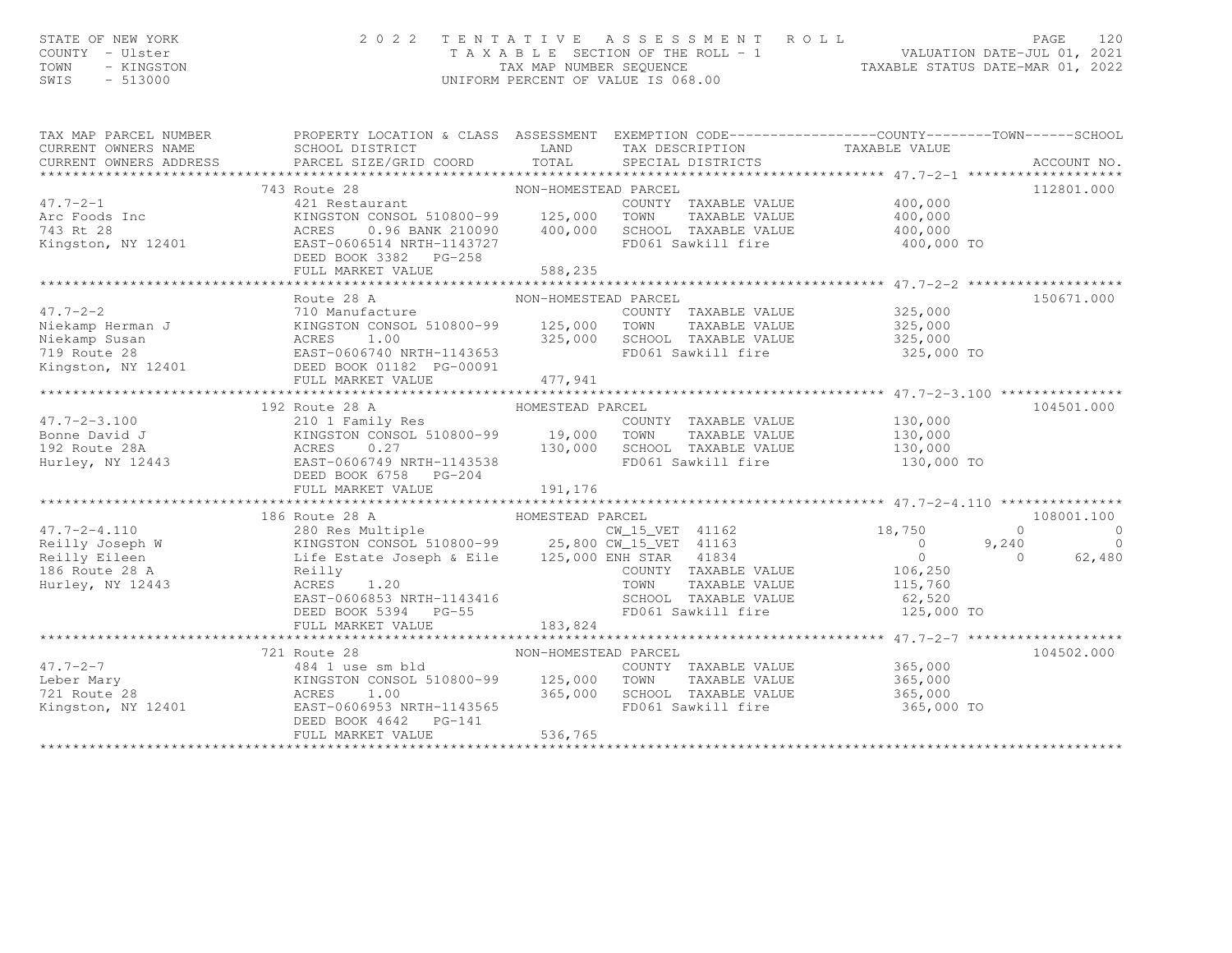| PROPERTY LOCATION & CLASS ASSESSMENT EXEMPTION CODE----------------COUNTY-------TOWN-----SCHOOL<br>TAX MAP PARCEL NUMBER<br>CURRENT OWNERS NAME<br>LAND<br>TAXABLE VALUE<br>SCHOOL DISTRICT<br>TAX DESCRIPTION<br>PARCEL SIZE/GRID COORD<br>TOTAL<br>CURRENT OWNERS ADDRESS<br>SPECIAL DISTRICTS<br>ACCOUNT NO. | T A X A B L E SECTION OF THE ROLL - 1 VALUATION DATE-JUL 01, 2021<br>TAX MAP NUMBER SEQUENCE TAXABLE STATUS DATE-MAR 01, 2022 |
|-----------------------------------------------------------------------------------------------------------------------------------------------------------------------------------------------------------------------------------------------------------------------------------------------------------------|-------------------------------------------------------------------------------------------------------------------------------|
|                                                                                                                                                                                                                                                                                                                 |                                                                                                                               |
|                                                                                                                                                                                                                                                                                                                 |                                                                                                                               |
| 715 Route 28<br>126801.000<br>HOMESTEAD PARCEL                                                                                                                                                                                                                                                                  |                                                                                                                               |
| 210 1 Family Res<br>BAS STAR 41854<br>$47.7 - 2 - 8.100$<br>$\overline{0}$<br>$\bigcap$                                                                                                                                                                                                                         | 25,020                                                                                                                        |
| KINGSTON CONSOL 510800-99 75,000<br>COUNTY TAXABLE VALUE 165,000<br>Carroll John M                                                                                                                                                                                                                              |                                                                                                                               |
| 715 Route 28<br>FRNT 210.00 DPTH 234.00 165,000 TOWN<br>TAXABLE VALUE<br>165,000<br>139,980                                                                                                                                                                                                                     |                                                                                                                               |
| Kingston, NY 12401<br>ACRES<br>0.40<br>SCHOOL TAXABLE VALUE                                                                                                                                                                                                                                                     |                                                                                                                               |
| EAST-0569560 NRTH-0718470<br>FD061 Sawkill fire<br>165,000 TO<br>DEED BOOK 4312 PG-173                                                                                                                                                                                                                          |                                                                                                                               |
| FULL MARKET VALUE<br>242,647                                                                                                                                                                                                                                                                                    |                                                                                                                               |
| 711 Route 28<br>HOMESTEAD PARCEL<br>126801.000                                                                                                                                                                                                                                                                  |                                                                                                                               |
| $47.7 - 2 - 8.200$<br>210 1 Family Res<br>COUNTY TAXABLE VALUE<br>135,000                                                                                                                                                                                                                                       |                                                                                                                               |
| Helfrick-Gaun Elizabeth<br>135,000                                                                                                                                                                                                                                                                              |                                                                                                                               |
| EINGSTON CONSOL 510800-99 75,000 TOWN TAXABLE VALUE<br>FRNT 210.00 DPTH 234.00 135,000 SCHOOL TAXABLE VALUE<br>3 Tanglewood Ln<br>135,000                                                                                                                                                                       |                                                                                                                               |
| FD061 Sawkill fire<br>135,000 TO<br>Seacliff, NY 11579<br>ACRES<br>0.40<br>EAST-0607217 NRTH-1143559<br>DEED BOOK 6051 PG-248                                                                                                                                                                                   |                                                                                                                               |
| 198,529<br>FULL MARKET VALUE                                                                                                                                                                                                                                                                                    |                                                                                                                               |
| 102601.000<br>Route 28<br>NON-HOMESTEAD PARCEL                                                                                                                                                                                                                                                                  |                                                                                                                               |
| $47.7 - 2 - 9$<br>60,000<br>COUNTY TAXABLE VALUE                                                                                                                                                                                                                                                                |                                                                                                                               |
| 330 Vacant comm<br>KINGSTON CONSOL 510800-99 60,000<br>60,000 TOWN<br>60,000<br>County of Ulster<br>TAXABLE VALUE                                                                                                                                                                                               |                                                                                                                               |
| 0.46<br>60,000 SCHOOL TAXABLE VALUE<br>60,000<br>PO Box 1800<br>ACRES                                                                                                                                                                                                                                           |                                                                                                                               |
| EAST-0607381 NRTH-1143539<br>FD061 Sawkill fire<br>Kingston, NY 12402<br>60,000 TO<br>DEED BOOK 6808 PG-93                                                                                                                                                                                                      |                                                                                                                               |
| FULL MARKET VALUE<br>88,235                                                                                                                                                                                                                                                                                     |                                                                                                                               |
|                                                                                                                                                                                                                                                                                                                 |                                                                                                                               |
| HOMESTEAD PARCEL<br>160 Route 28 A<br>102401.000                                                                                                                                                                                                                                                                |                                                                                                                               |
| 210 1 Family Res<br>KINGSTON CONSOL 510800-99 25,0<br>$47.7 - 2 - 10$<br>CO TX SALE 33201<br>55,000<br>55,000                                                                                                                                                                                                   | $\cap$                                                                                                                        |
| County of Ulster<br>25,000 COUNTY TAXABLE VALUE<br>$\circ$<br>1.00<br>PO Box 1800<br>ACRES<br>55,000 TOWN<br>TAXABLE VALUE<br>$\Omega$                                                                                                                                                                          |                                                                                                                               |
| EAST-0607249 NRTH-1143458<br>SCHOOL TAXABLE VALUE<br>55,000<br>Kingston, NY 12402                                                                                                                                                                                                                               |                                                                                                                               |
| FD061 Sawkill fire<br>0 TO                                                                                                                                                                                                                                                                                      |                                                                                                                               |
| FULL MARKET VALUE<br>80,882<br>PRIOR OWNER ON 3/01/2022<br>55,000 EX<br>County of Ulster                                                                                                                                                                                                                        |                                                                                                                               |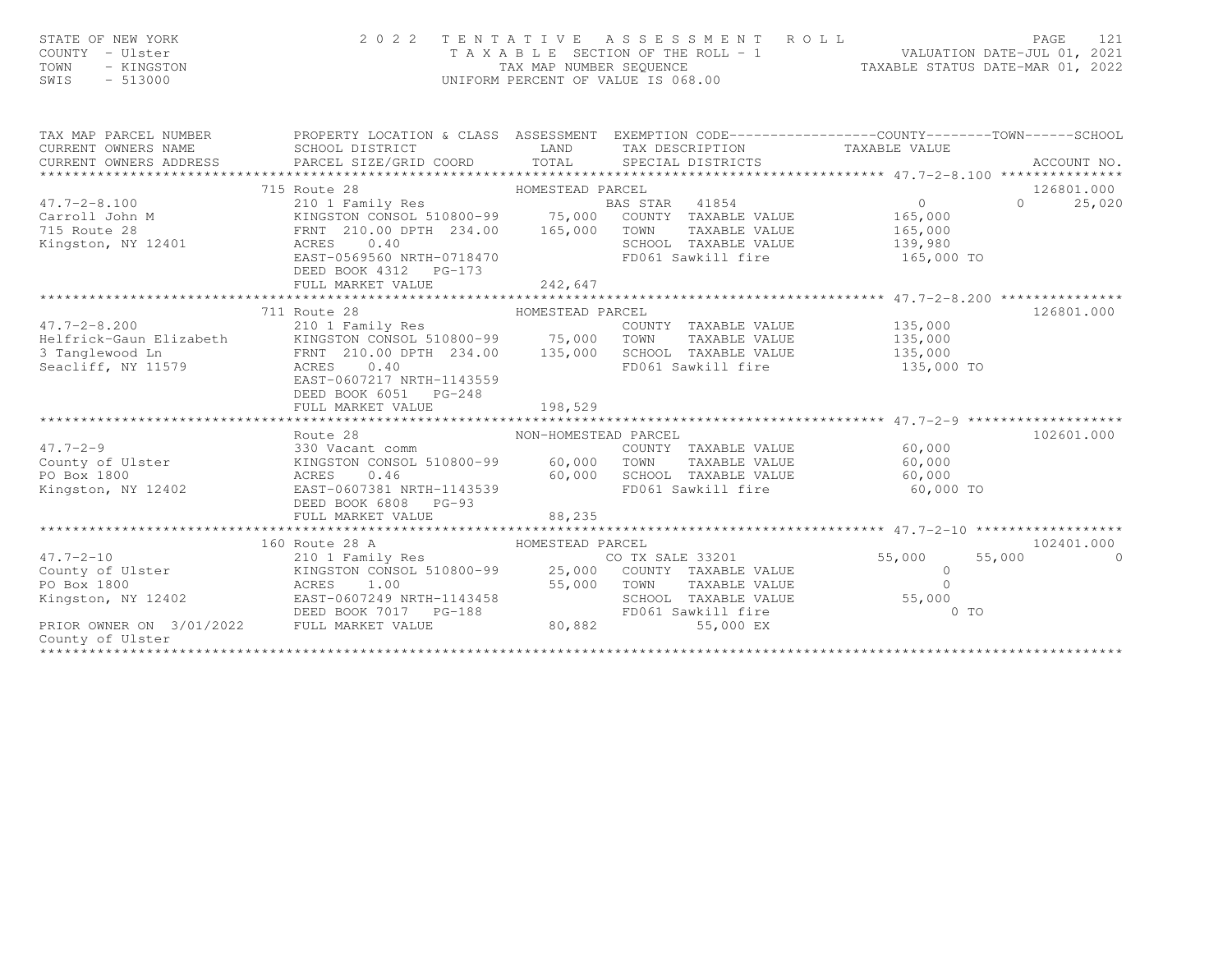| STATE OF NEW YORK  | 2022 TENTATIVE ASSESSMENT ROLL        | 122<br>PAGE.                     |
|--------------------|---------------------------------------|----------------------------------|
| COUNTY - Ulster    | T A X A B L E SECTION OF THE ROLL - 1 | VALUATION DATE-JUL 01, 2021      |
| TOWN<br>- KINGSTON | MAP SECTION - 047                     | TAXABLE STATUS DATE-MAR 01, 2022 |
| SWIS<br>- 513000   | $SUB - SECTION - 007$                 | RPS150/V04/L015                  |
|                    | UNIFORM PERCENT OF VALUE IS 068.00    | CURRENT DATE 5/02/2022           |

| CODE DISTRICT NAME PARCELS | TOTAL EXTENSION<br>TYPE. | <b>EXTENSION</b><br>VALUE. | AD VALOREM<br>VALUE. | <b>EXEMPT</b><br>AMOUNT | TAXABLE.<br>VALUE |
|----------------------------|--------------------------|----------------------------|----------------------|-------------------------|-------------------|
| FD061 Sawkill fire         | 9 TOTAL                  |                            | 1760,000             | 55,000                  | 1705,000          |

#### \*\*\* S C H O O L D I S T R I C T S U M M A R Y \*\*\*

| CODE   | DISTRICT NAME      | TOTAL<br>PARCELS | ASSESSED<br>LAND | ASSESSED<br>TOTAL | <b>EXEMPT</b><br>AMOUNT | TOTAL<br>TAXABLE | <b>STAR</b><br>AMOUNT | STAR<br>TAXABLE |
|--------|--------------------|------------------|------------------|-------------------|-------------------------|------------------|-----------------------|-----------------|
| 510800 | KINGSTON CONSOLIDA | Q                | 654,800          | 1760,000          |                         | 1760,000         | 87,500                | 1672,500        |
|        | SUB-TOTAL          | 9                | 654,800          | 1760,000          |                         | 1760,000         | 87,500                | 1672,500        |
| 510899 | AREA LIBRARY       | 9                | 654,800          | 1760,000          |                         | 1760,000         | 87,500                | 1672,500        |
|        | TOTAL              | 18               | 1309,600         | 3520,000          |                         | 3520,000         | 175,000               | 3345,000        |

\*\*\* S Y S T E M C O D E S S U M M A R Y \*\*\*

NO SYSTEM EXEMPTIONS AT THIS LEVEL

#### \*\*\* E X E M P T I O N S U M M A R Y \*\*\*

| DESCRIPTION | TOTAL<br>PARCELS | COUNTY | TOWN   | SCHOOL |
|-------------|------------------|--------|--------|--------|
| CO TX SALE  |                  | 55,000 | 55,000 |        |
| CW 15 VET   |                  | 18,750 |        |        |
| CW 15 VET   |                  |        | 9,240  |        |
| ENH STAR    |                  |        |        | 62,480 |
| BAS STAR    |                  |        |        | 25,020 |
| TOTAL       |                  | 73,750 | 64,240 | 87,500 |
|             |                  |        |        |        |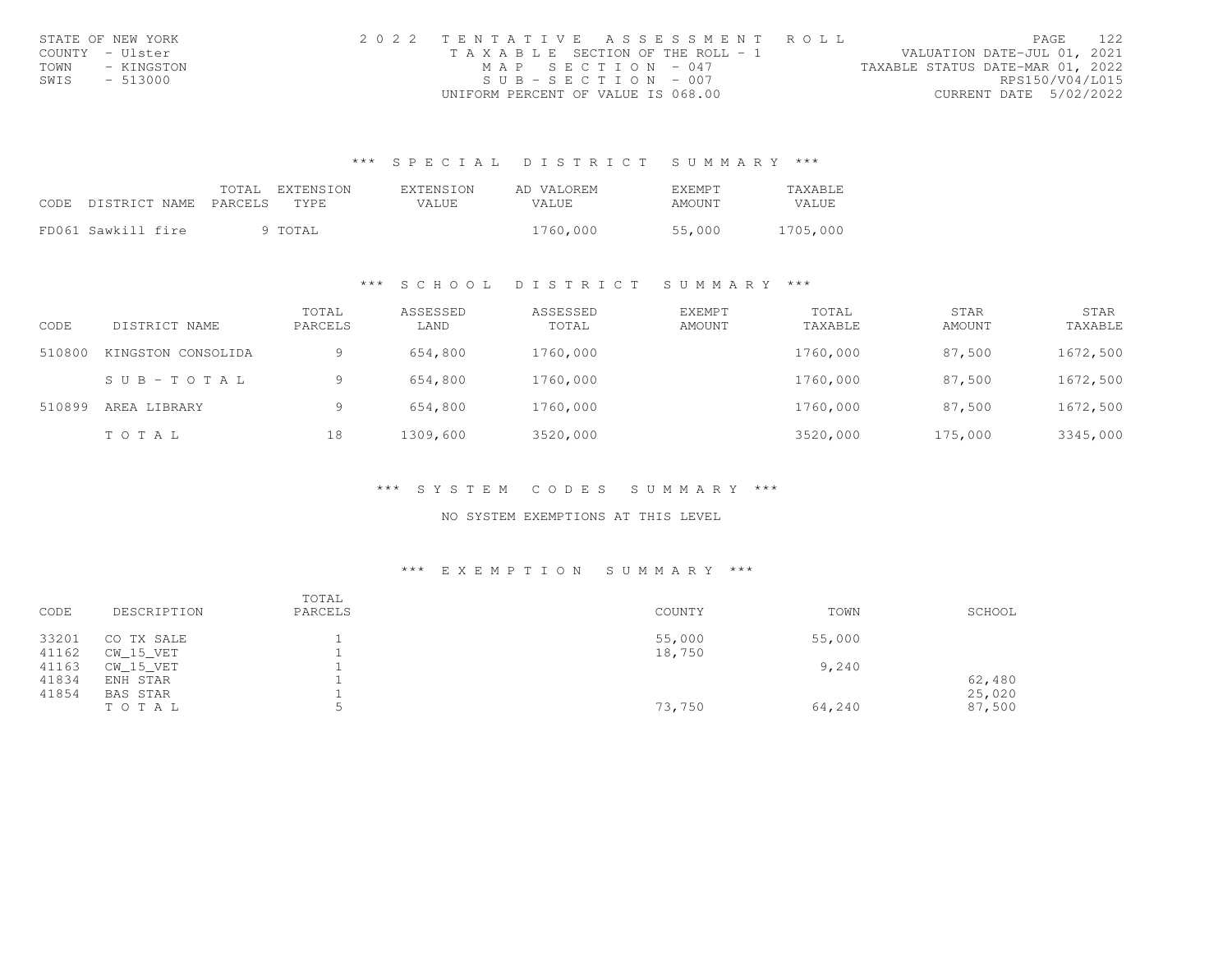| STATE OF NEW YORK  | 2022 TENTATIVE ASSESSMENT ROLL        | 12.3<br>PAGE.                    |
|--------------------|---------------------------------------|----------------------------------|
| COUNTY - Ulster    | T A X A B L E SECTION OF THE ROLL - 1 | VALUATION DATE-JUL 01, 2021      |
| TOWN<br>- KINGSTON | MAP SECTION - 047                     | TAXABLE STATUS DATE-MAR 01, 2022 |
| SWIS<br>- 513000   | SUB-SECTION - 007                     | RPS150/V04/L015                  |
|                    | UNIFORM PERCENT OF VALUE IS 068.00    | CURRENT DATE 5/02/2022           |

| ROLL<br><b>SEC</b> | 'SCRIPTION   | TOTAL<br>PARCELS | <b>CCLCCLL</b><br>LAND |             | TAXABLE<br>COUNTY                           | TAXABLE<br>TOWN | TAXABLE<br>SCHOOL | STAR<br>TAXABLE |
|--------------------|--------------|------------------|------------------------|-------------|---------------------------------------------|-----------------|-------------------|-----------------|
|                    | <b>AVART</b> |                  | . 800                  | 760<br>,000 | つちの<br>.686<br>$\mathbf{r} \sim \mathbf{0}$ | 1695,760        | 760<br>.000       | .672,500        |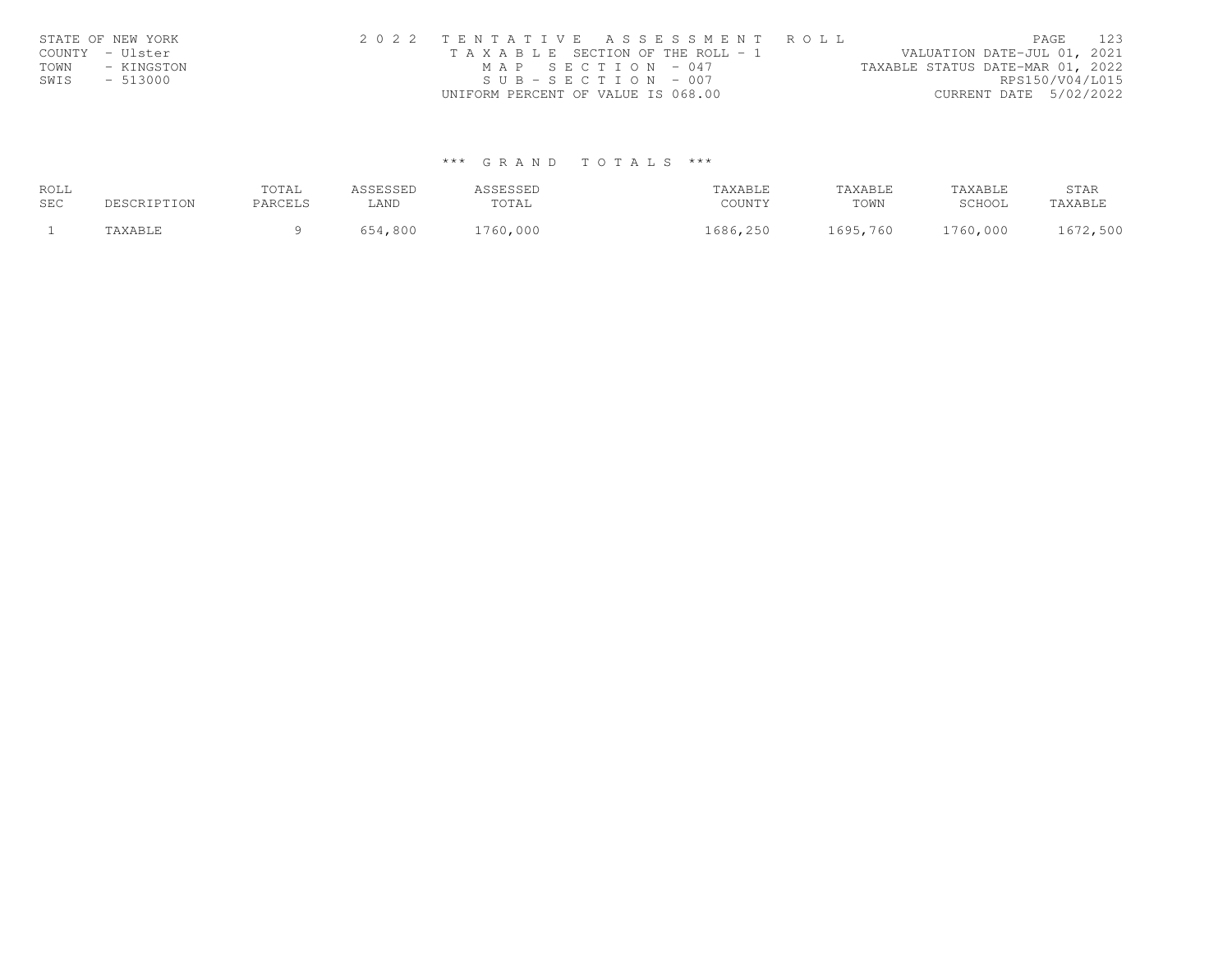### STATE OF NEW YORK 2 0 2 2 T E N T A T I V E A S S E S S M E N T R O L L PAGE 124 COUNTY - Ulster T A X A B L E SECTION OF THE ROLL - 1 VALUATION DATE-JUL 01, 2021 TOWN - KINGSTON TAX MAP NUMBER SEQUENCE TAXABLE STATUS DATE-MAR 01, 2022 SWIS - 513000 UNIFORM PERCENT OF VALUE IS 068.00

| TAX MAP PARCEL NUMBER                                                                                                                                                                                                                                  | PROPERTY LOCATION & CLASS ASSESSMENT EXEMPTION CODE----------------COUNTY-------TOWN------SCHOOL                                                                                                                                            |                      |                             |           |            |
|--------------------------------------------------------------------------------------------------------------------------------------------------------------------------------------------------------------------------------------------------------|---------------------------------------------------------------------------------------------------------------------------------------------------------------------------------------------------------------------------------------------|----------------------|-----------------------------|-----------|------------|
|                                                                                                                                                                                                                                                        |                                                                                                                                                                                                                                             |                      |                             |           |            |
|                                                                                                                                                                                                                                                        |                                                                                                                                                                                                                                             |                      |                             |           |            |
|                                                                                                                                                                                                                                                        |                                                                                                                                                                                                                                             | NON-HOMESTEAD PARCEL |                             |           | 165401.000 |
|                                                                                                                                                                                                                                                        |                                                                                                                                                                                                                                             |                      |                             |           |            |
|                                                                                                                                                                                                                                                        |                                                                                                                                                                                                                                             |                      |                             |           |            |
|                                                                                                                                                                                                                                                        |                                                                                                                                                                                                                                             |                      |                             |           |            |
| 48.1-1-5<br>Sickler Edward A<br>Sickler Edward A<br>Sickler Edward A<br>Sickler Edward A<br>Sickler Edward A<br>Sickler Edward A<br>Sickler Edward A<br>Sickler Edward A<br>Sickler Edward A<br>Sickler Edward A<br>Sickler Edward A<br>Sickler Sickle |                                                                                                                                                                                                                                             |                      |                             |           |            |
|                                                                                                                                                                                                                                                        | DEED BOOK 4442 PG-200                                                                                                                                                                                                                       |                      |                             |           |            |
|                                                                                                                                                                                                                                                        | FULL MARKET VALUE                                                                                                                                                                                                                           | 54,412               |                             |           |            |
|                                                                                                                                                                                                                                                        | Woods Rd<br>HOMESTEAD PARCEL                                                                                                                                                                                                                |                      |                             |           | 117401.100 |
|                                                                                                                                                                                                                                                        |                                                                                                                                                                                                                                             |                      |                             |           |            |
|                                                                                                                                                                                                                                                        |                                                                                                                                                                                                                                             |                      |                             |           |            |
|                                                                                                                                                                                                                                                        |                                                                                                                                                                                                                                             |                      |                             |           |            |
|                                                                                                                                                                                                                                                        |                                                                                                                                                                                                                                             |                      |                             |           |            |
|                                                                                                                                                                                                                                                        | DEED BOOK 5542 PG-293                                                                                                                                                                                                                       |                      |                             |           |            |
|                                                                                                                                                                                                                                                        | FULL MARKET VALUE 31,618                                                                                                                                                                                                                    |                      |                             |           |            |
|                                                                                                                                                                                                                                                        |                                                                                                                                                                                                                                             |                      |                             |           |            |
|                                                                                                                                                                                                                                                        | Woods Rd                                                                                                                                                                                                                                    | NON-HOMESTEAD PARCEL |                             |           | 117401.200 |
| $48.1 - 1 - 7.200$                                                                                                                                                                                                                                     | 852 Landfill                                                                                                                                                                                                                                |                      | COUNTY TAXABLE VALUE 27,500 |           |            |
| Freedom Solar Alliances LLC                                                                                                                                                                                                                            |                                                                                                                                                                                                                                             |                      |                             |           |            |
|                                                                                                                                                                                                                                                        |                                                                                                                                                                                                                                             |                      |                             |           |            |
| Freedom Solar Alliances<br>105 Abeel St<br>Kingston, NY 12401                                                                                                                                                                                          | VINGSTON CONSOL 510800-99<br>XINGSTON CONSOL 510800-99<br>27,500<br>27,500<br>27,500<br>27,500<br>EAST-0619486 NRTH-1142562<br>ERED BOOK 5542<br>PG-293<br>FD061 Sawkill fire<br>27,500<br>27,500<br>PD061 Sawkill fire<br>27,500<br>27,500 |                      |                             | 27,500 TO |            |
|                                                                                                                                                                                                                                                        | DEED BOOK 5542 PG-293                                                                                                                                                                                                                       |                      |                             |           |            |
|                                                                                                                                                                                                                                                        |                                                                                                                                                                                                                                             |                      |                             |           |            |
|                                                                                                                                                                                                                                                        |                                                                                                                                                                                                                                             |                      |                             |           |            |
|                                                                                                                                                                                                                                                        | woods Rd<br>852 Landfill MON-HOMESTEAD PARCEL                                                                                                                                                                                               |                      |                             |           | 117401.300 |
| $48.1 - 1 - 7.300$                                                                                                                                                                                                                                     |                                                                                                                                                                                                                                             |                      |                             |           |            |
| Freedom Solar Alliances LLC                                                                                                                                                                                                                            |                                                                                                                                                                                                                                             |                      |                             |           |            |
|                                                                                                                                                                                                                                                        |                                                                                                                                                                                                                                             |                      |                             |           |            |
| 105 Abeel St<br>Kingston, NY 12401                                                                                                                                                                                                                     | 852 Landfill<br>KINGSTON CONSOL 510800-99<br>29,400 TOWN TAXABLE VALUE 29,400<br>29,400 SCHOOL TAXABLE VALUE 29,400<br>EAST-0619525 NRTH-1142035<br>DEED BOOK 5542 PG-293<br>DEED BOOK 5542 PG-293                                          |                      |                             |           |            |
|                                                                                                                                                                                                                                                        | DEED BOOK 5542 PG-293                                                                                                                                                                                                                       |                      |                             |           |            |
|                                                                                                                                                                                                                                                        | FULL MARKET VALUE                                                                                                                                                                                                                           | 43,235               |                             |           |            |
|                                                                                                                                                                                                                                                        |                                                                                                                                                                                                                                             |                      |                             |           |            |
|                                                                                                                                                                                                                                                        |                                                                                                                                                                                                                                             |                      |                             |           | 117401.400 |
| $48.1 - 1 - 7.400$                                                                                                                                                                                                                                     |                                                                                                                                                                                                                                             |                      | COUNTY TAXABLE VALUE 5,650  |           |            |
|                                                                                                                                                                                                                                                        |                                                                                                                                                                                                                                             |                      |                             |           |            |
|                                                                                                                                                                                                                                                        |                                                                                                                                                                                                                                             |                      |                             |           |            |
|                                                                                                                                                                                                                                                        |                                                                                                                                                                                                                                             |                      |                             |           |            |
|                                                                                                                                                                                                                                                        | DEED BOOK 6578 PG-332                                                                                                                                                                                                                       |                      |                             |           |            |
|                                                                                                                                                                                                                                                        | FULL MARKET VALUE                                                                                                                                                                                                                           | 8,309                |                             |           |            |
|                                                                                                                                                                                                                                                        |                                                                                                                                                                                                                                             |                      |                             |           |            |
|                                                                                                                                                                                                                                                        | Woods Rd                                                                                                                                                                                                                                    | NON-HOMESTEAD PARCEL |                             |           | 105801.000 |
| $48.1 - 1 - 13$                                                                                                                                                                                                                                        | 910 Priv forest                                                                                                                                                                                                                             |                      | COUNTY TAXABLE VALUE 52,750 |           |            |
|                                                                                                                                                                                                                                                        |                                                                                                                                                                                                                                             |                      |                             |           |            |
| Krasniqi Toma<br>140 Church St<br>"                                                                                                                                                                                                                    | EXAMPLE VALUE<br>EXAMPLE VALUE<br>ACRES 42.20 52,750 52,750 SCHOOL TAXABLE VALUE<br>EAST-0612732 NRTH-1144759 FD061 Sawkill fire 52,750<br>ENTERN 2007 2422 PC 1                                                                            |                      |                             |           |            |
| Nanuet, NY 10954                                                                                                                                                                                                                                       |                                                                                                                                                                                                                                             |                      |                             | 52,750 TO |            |
|                                                                                                                                                                                                                                                        | DEED BOOK 2422 PG-1                                                                                                                                                                                                                         |                      |                             |           |            |
|                                                                                                                                                                                                                                                        | FULL MARKET VALUE                                                                                                                                                                                                                           | 77,574               |                             |           |            |

\*\*\*\*\*\*\*\*\*\*\*\*\*\*\*\*\*\*\*\*\*\*\*\*\*\*\*\*\*\*\*\*\*\*\*\*\*\*\*\*\*\*\*\*\*\*\*\*\*\*\*\*\*\*\*\*\*\*\*\*\*\*\*\*\*\*\*\*\*\*\*\*\*\*\*\*\*\*\*\*\*\*\*\*\*\*\*\*\*\*\*\*\*\*\*\*\*\*\*\*\*\*\*\*\*\*\*\*\*\*\*\*\*\*\*\*\*\*\*\*\*\*\*\*\*\*\*\*\*\*\*\*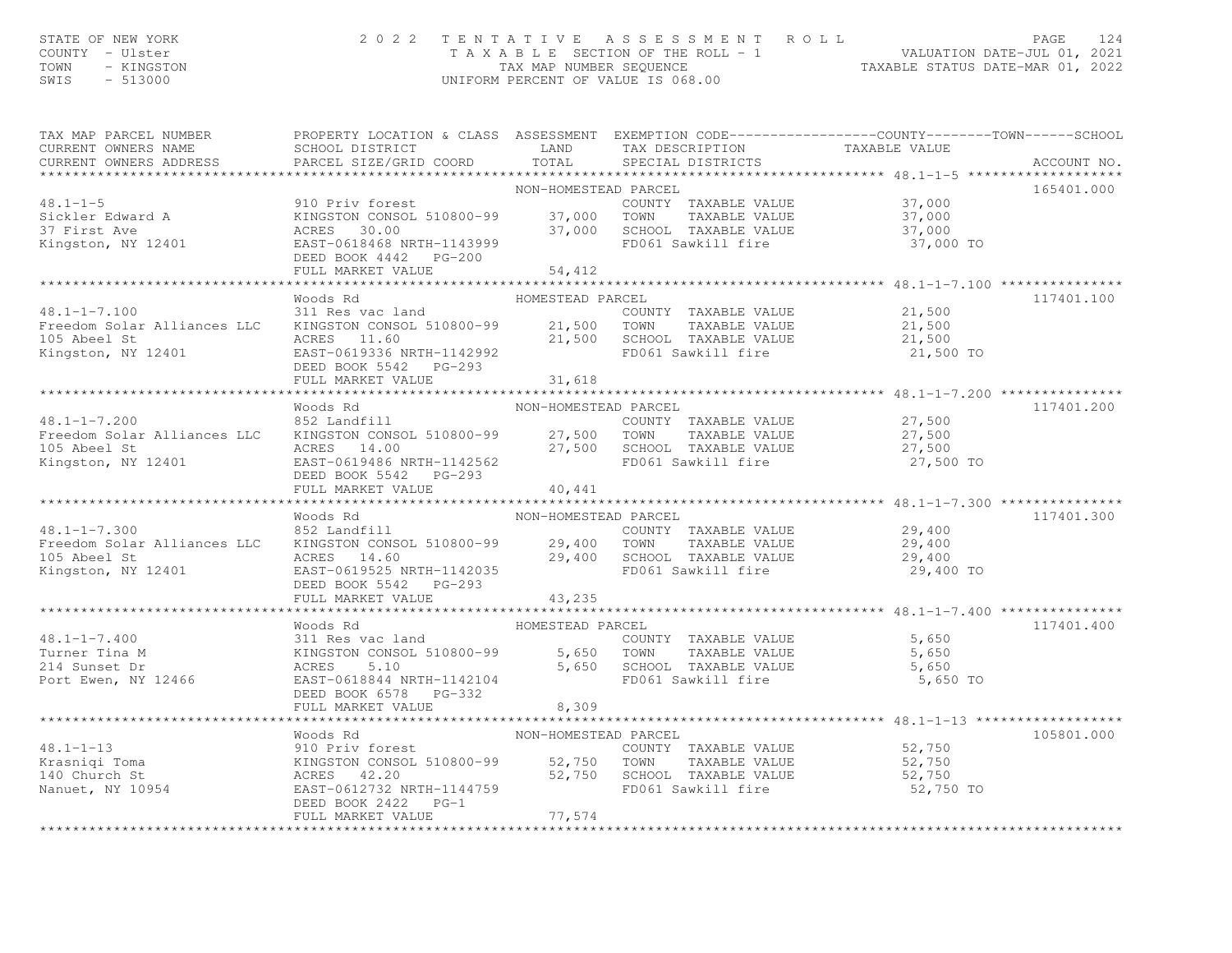# STATE OF NEW YORK PAGE 125<br>COUNTY - Ulster (2008) TAXABLE SECTION OF THE ROLL - 1 (NALUATION DATE-JUL 01, 2021<br>TAXABLE SECTION OF THE ROLL - 1 (NALUATION DATE-JUL 01, 2021<br>SWIS - 513000 (INTFORM PERCENT OF VALUE TS 068.00)

| TAX MAP PARCEL NUMBER<br>CURRENT OWNERS NAME<br>CURRENT OWNERS ADDRESS                                                                                                                                                                                 | PROPERTY LOCATION & CLASS ASSESSMENT EXEMPTION CODE----------------COUNTY-------TOWN------SCHOOL<br>SCHOOL DISTRICT LAND<br>PARCEL SIZE/GRID COORD                                     | TOTAL                | TAX DESCRIPTION TAXABLE VALUE<br>SPECIAL DISTRICTS                 |                     | ACCOUNT NO. |
|--------------------------------------------------------------------------------------------------------------------------------------------------------------------------------------------------------------------------------------------------------|----------------------------------------------------------------------------------------------------------------------------------------------------------------------------------------|----------------------|--------------------------------------------------------------------|---------------------|-------------|
|                                                                                                                                                                                                                                                        |                                                                                                                                                                                        |                      |                                                                    |                     |             |
|                                                                                                                                                                                                                                                        |                                                                                                                                                                                        | NON-HOMESTEAD PARCEL |                                                                    |                     | 149802.000  |
| 48.1-1-20<br>Sabino Robert D<br>103 Cityview Ter (ALTERT SADE VALUE)<br>2000 EXAMPLE VALUE (ALTERT SADE VALUE)<br>2000 EXAMPLE VALUE (ALTERT SCHOOL TAXABLE VALUE)<br>2000 EXAMPLE VALUE (ASSEMBLE VALUE)<br>2000 EXAMPLE VALUE (ASSEMBLE              | 910 Priv forest COUNTY<br>KINGSTON CONSOL 510800-99 48,375 TOWN                                                                                                                        |                      |                                                                    |                     |             |
|                                                                                                                                                                                                                                                        |                                                                                                                                                                                        |                      |                                                                    |                     |             |
|                                                                                                                                                                                                                                                        |                                                                                                                                                                                        |                      |                                                                    |                     |             |
|                                                                                                                                                                                                                                                        |                                                                                                                                                                                        |                      |                                                                    |                     |             |
|                                                                                                                                                                                                                                                        | DEED BOOK 01357 PG-00871                                                                                                                                                               |                      |                                                                    |                     |             |
|                                                                                                                                                                                                                                                        | FULL MARKET VALUE                                                                                                                                                                      | 71,140               |                                                                    |                     |             |
|                                                                                                                                                                                                                                                        |                                                                                                                                                                                        |                      |                                                                    |                     |             |
|                                                                                                                                                                                                                                                        | Route 28                                                                                                                                                                               | NON-HOMESTEAD PARCEL |                                                                    |                     | 157451.000  |
| $48.1 - 1 - 21$                                                                                                                                                                                                                                        | 910 Priv forest                                                                                                                                                                        |                      | COUNTY TAXABLE VALUE 20,000                                        |                     |             |
|                                                                                                                                                                                                                                                        |                                                                                                                                                                                        | 20,000 TOWN          |                                                                    |                     |             |
|                                                                                                                                                                                                                                                        |                                                                                                                                                                                        |                      |                                                                    |                     |             |
|                                                                                                                                                                                                                                                        |                                                                                                                                                                                        |                      | 20,000 SCHOOL TAXABLE VALUE 20,000<br>FD061 Sawkill fire 20,000 TO |                     |             |
|                                                                                                                                                                                                                                                        | DEED BOOK 5943 PG-324                                                                                                                                                                  |                      |                                                                    |                     |             |
|                                                                                                                                                                                                                                                        | FULL MARKET VALUE                                                                                                                                                                      | 29,412               |                                                                    |                     |             |
|                                                                                                                                                                                                                                                        |                                                                                                                                                                                        |                      |                                                                    |                     |             |
|                                                                                                                                                                                                                                                        | off Rt 28                                                                                                                                                                              | HOMESTEAD PARCEL     |                                                                    |                     | 172600.000  |
| $48.1 - 1 - 22$                                                                                                                                                                                                                                        | 910 Priv forest                                                                                                                                                                        |                      | COUNTY TAXABLE VALUE                                               | 20,000              |             |
|                                                                                                                                                                                                                                                        |                                                                                                                                                                                        |                      |                                                                    | 20,000              |             |
| Tancredi William Louis<br>PO Box 610<br>Shelter Island, NY 11964                                                                                                                                                                                       |                                                                                                                                                                                        |                      |                                                                    | 20,000              |             |
|                                                                                                                                                                                                                                                        | XINGSTON CONSOL 510800-99<br>ACRES 15.00 20,000 TOWN TAXABLE VALUE<br>ACRES 15.00 20,000 SCHOOL TAXABLE VALUE<br>EAST-0617308 NRTH-1140666 FD061 Sawkill fire<br>PERD BOOK 6717 PG-271 |                      |                                                                    | 20,000 TO           |             |
|                                                                                                                                                                                                                                                        |                                                                                                                                                                                        |                      |                                                                    |                     |             |
|                                                                                                                                                                                                                                                        | FULL MARKET VALUE                                                                                                                                                                      | 29,412               |                                                                    |                     |             |
|                                                                                                                                                                                                                                                        |                                                                                                                                                                                        | NON-HOMESTEAD PARCEL |                                                                    |                     | 157450.000  |
|                                                                                                                                                                                                                                                        |                                                                                                                                                                                        |                      |                                                                    | $\frac{20,000}{20}$ |             |
|                                                                                                                                                                                                                                                        |                                                                                                                                                                                        |                      | COUNTY TAXABLE VALUE<br>TOWN TAXABLE VALUE                         |                     |             |
|                                                                                                                                                                                                                                                        |                                                                                                                                                                                        |                      |                                                                    | 20,000              |             |
|                                                                                                                                                                                                                                                        |                                                                                                                                                                                        |                      | 20,000 SCHOOL TAXABLE VALUE<br>FD061 Sawkill fire                  | 20,000 TO           |             |
| NON-HOMESTEAD PAR( NON-HOMESTEAD PAR( 20,000 TOWN 20,000 SCHOC<br>20,000 SCHOC<br>Accord, NY 12404<br>Accord, NY 12404<br>Accord<br>20,000 SCHOC<br>20,000 SCHOC<br>20,000 SCHOC<br>20,000 SCHOC<br>20,000 SCHOC<br>20,000 SCHOC<br>20,000 SCHOC<br>20 | DEED BOOK 5943 PG-324                                                                                                                                                                  |                      |                                                                    |                     |             |
|                                                                                                                                                                                                                                                        | FULL MARKET VALUE                                                                                                                                                                      | 29,412               |                                                                    |                     |             |
|                                                                                                                                                                                                                                                        |                                                                                                                                                                                        |                      |                                                                    |                     |             |
|                                                                                                                                                                                                                                                        | Woods Rd                                                                                                                                                                               | NON-HOMESTEAD PARCEL |                                                                    |                     | 115600.000  |
| $48.1 - 1 - 25$                                                                                                                                                                                                                                        | 910 Priv forest                                                                                                                                                                        |                      | COUNTY TAXABLE VALUE 52,000                                        |                     |             |
|                                                                                                                                                                                                                                                        |                                                                                                                                                                                        |                      |                                                                    |                     |             |
| 48.1-1-25 910 Pr<br>Denver Megan KINGSI<br>1951 Glasco Tpke ACRES                                                                                                                                                                                      |                                                                                                                                                                                        |                      |                                                                    |                     |             |
| Woodstock, NY 12498                                                                                                                                                                                                                                    | XINGSTON CONSOL 510800-99 52,000 TOWN TAXABLE VALUE 52,000<br>ACRES 45.00 52,000 5CHOOL TAXABLE VALUE 52,000<br>EAST-0614649 NRTH-1141588 FD061 Sawkill fire 52,000                    |                      |                                                                    | 52,000 TO           |             |
|                                                                                                                                                                                                                                                        | DEED BOOK 7013 PG-292                                                                                                                                                                  |                      |                                                                    |                     |             |
|                                                                                                                                                                                                                                                        | FULL MARKET VALUE                                                                                                                                                                      | 76,471               |                                                                    |                     |             |
|                                                                                                                                                                                                                                                        |                                                                                                                                                                                        |                      |                                                                    |                     |             |
|                                                                                                                                                                                                                                                        | Woods Rd                                                                                                                                                                               | NON-HOMESTEAD PARCEL |                                                                    |                     | 115601.000  |
|                                                                                                                                                                                                                                                        | 910 Priv forest                                                                                                                                                                        |                      |                                                                    |                     |             |
|                                                                                                                                                                                                                                                        | KINGSTON CONSOL 510800-99 60,000 TOWN                                                                                                                                                  |                      | COUNTY TAXABLE VALUE 60,000<br>TOWN TAXABLE VALUE 60,000           |                     |             |
|                                                                                                                                                                                                                                                        | ACRES 45.00                                                                                                                                                                            | 60,000               |                                                                    | 60,000              |             |
| 48.1–1–26<br>Denver Megan<br>1951 Glasco Tpke<br>Woodstock, NY 12498                                                                                                                                                                                   | EAST-0613291 NRTH-1142057                                                                                                                                                              |                      | SCHOOL TAXABLE VALUE<br>FD061 Sawkill fire                         | 60,000 TO           |             |
|                                                                                                                                                                                                                                                        | DEED BOOK 7013 PG-292                                                                                                                                                                  |                      |                                                                    |                     |             |
|                                                                                                                                                                                                                                                        | FULL MARKET VALUE                                                                                                                                                                      | 88,235               |                                                                    |                     |             |
|                                                                                                                                                                                                                                                        |                                                                                                                                                                                        |                      |                                                                    |                     |             |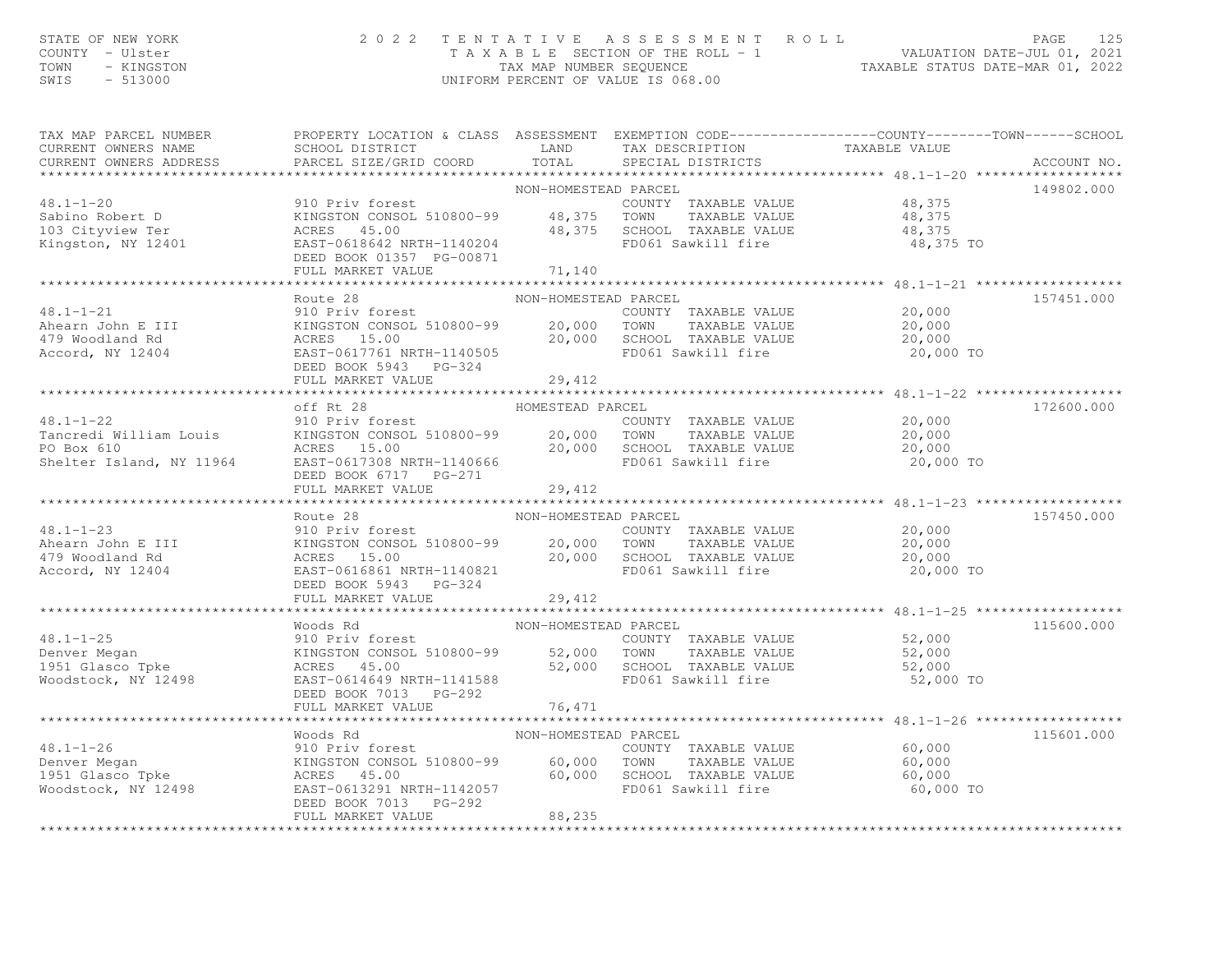| STATE OF NEW YORK  | 2022 TENTATIVE ASSESSMENT ROLL        | 12.6<br>PAGE.                    |
|--------------------|---------------------------------------|----------------------------------|
| COUNTY - Ulster    | T A X A B L E SECTION OF THE ROLL - 1 | VALUATION DATE-JUL 01, 2021      |
| TOWN<br>- KINGSTON | MAP SECTION - 048                     | TAXABLE STATUS DATE-MAR 01, 2022 |
| SWIS<br>- 513000   | $SUB - SECTION - 001$                 | RPS150/V04/L015                  |
|                    | UNIFORM PERCENT OF VALUE IS 068.00    | CURRENT DATE 5/02/2022           |

| CODE DISTRICT NAME PARCELS | TOTAL EXTENSION<br>TYPE. | EXTENSION<br>VALUE. | AD VALOREM<br>VALUE. | <b>EXEMPT</b><br>AMOUNT | TAXABLE<br>VALUE |
|----------------------------|--------------------------|---------------------|----------------------|-------------------------|------------------|
| FD061 Sawkill fire         | 12 TOTAL                 |                     | 394,175              |                         | 394,175          |

#### \*\*\* S C H O O L D I S T R I C T S U M M A R Y \*\*\*

| CODE   | DISTRICT NAME      | TOTAL<br>PARCELS | ASSESSED<br>LAND | ASSESSED<br>TOTAL | <b>EXEMPT</b><br>AMOUNT | TOTAL<br>TAXABLE | STAR<br>AMOUNT | STAR<br>TAXABLE |
|--------|--------------------|------------------|------------------|-------------------|-------------------------|------------------|----------------|-----------------|
| 510800 | KINGSTON CONSOLIDA | 12               | 394,175          | 394,175           |                         | 394,175          |                | 394,175         |
|        | SUB-TOTAL          | 12               | 394,175          | 394,175           |                         | 394,175          |                | 394,175         |
| 510899 | AREA LIBRARY       | 12               | 394,175          | 394,175           |                         | 394,175          |                | 394,175         |
|        | TOTAL              | 24               | 788,350          | 788,350           |                         | 788,350          |                | 788,350         |

\*\*\* S Y S T E M C O D E S S U M M A R Y \*\*\*

NO SYSTEM EXEMPTIONS AT THIS LEVEL

\*\*\* E X E M P T I O N S U M M A R Y \*\*\*

#### NO EXEMPTIONS AT THIS LEVEL

| ROLL |                       | TOTAL   | ASSESSED | ASSESSED | TAXABLE | TAXABLE | TAXABLE | STAR    |
|------|-----------------------|---------|----------|----------|---------|---------|---------|---------|
| SEC  | DESCRIPTION           | PARCELS | LAND     | TOTAL    | COUNTY  | TOWN    | SCHOOL  | TAXABLE |
|      | <b><i>TAXABLE</i></b> | ∸∸      | 394.175  | 394,175  | 394,175 | 394,175 | 394,175 | 394,175 |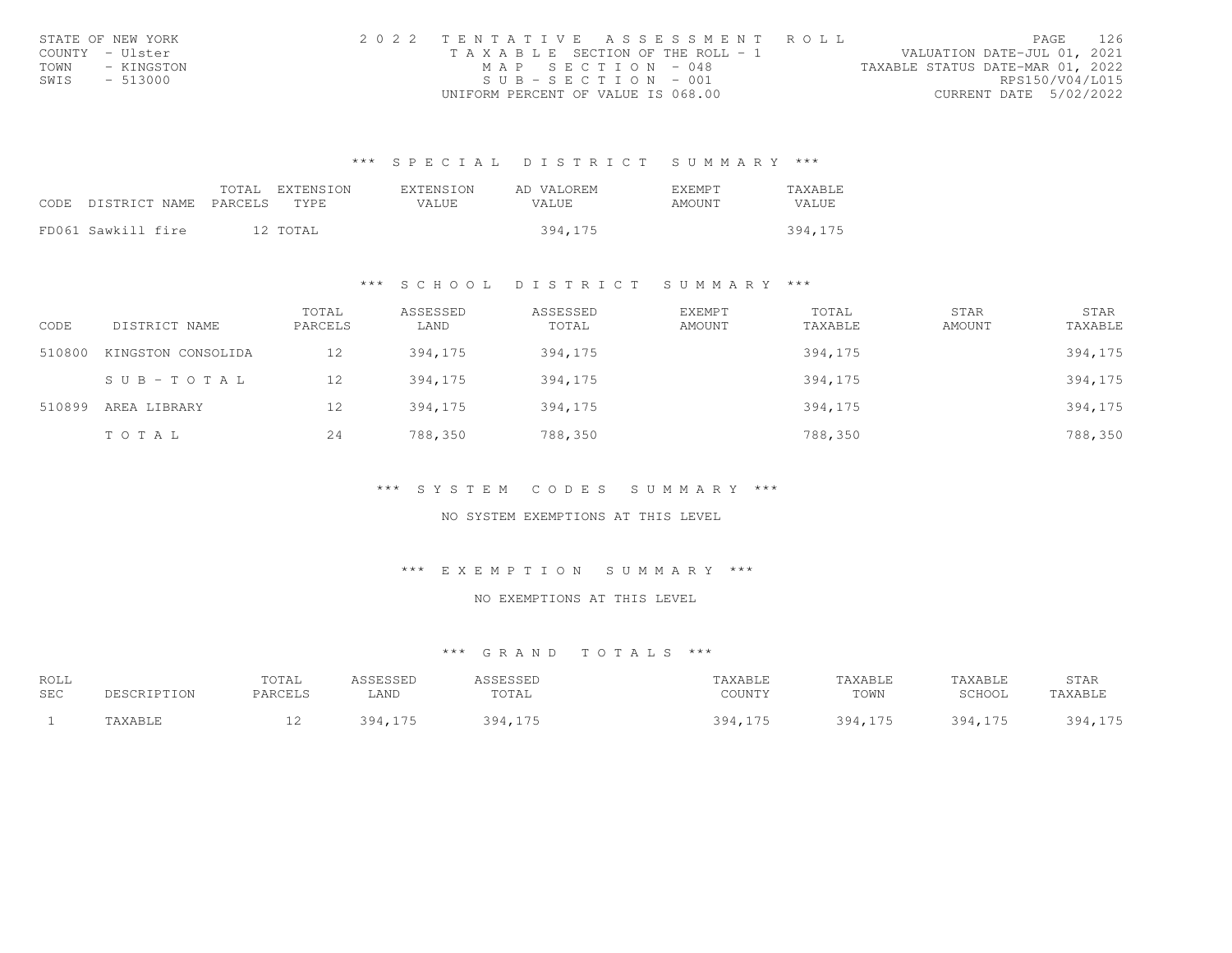| STATE OF NEW YORK  | 2022 TENTATIVE ASSESSMENT ROLL        |  |                                  |                        | PAGE | 12.7 |
|--------------------|---------------------------------------|--|----------------------------------|------------------------|------|------|
| COUNTY - Ulster    | T A X A B L E SECTION OF THE ROLL - 1 |  | VALUATION DATE-JUL 01, 2021      |                        |      |      |
| TOWN<br>- KINGSTON |                                       |  | TAXABLE STATUS DATE-MAR 01, 2022 |                        |      |      |
| SWIS<br>$-513000$  | UNIFORM PERCENT OF VALUE IS 068.00    |  |                                  | RPS150/V04/L015        |      |      |
|                    |                                       |  |                                  | CURRENT DATE 5/02/2022 |      |      |

#### ROLL SECTION TOTALS

#### \*\*\* S P E C I A L D I S T R I C T S U M M A R Y \*\*\*

| CODE DISTRICT NAME PARCELS | TOTAL EXTENSION<br>TYPF. | EXTENSION<br>VALUE. | AD VALOREM<br>VALUE. | <b>F.XFMPT</b><br>AMOUNT | TAXABLE<br>VALUE |
|----------------------------|--------------------------|---------------------|----------------------|--------------------------|------------------|
| FD061 Sawkill fire         | 573 TOTAL                |                     | 74994.584            | 249,000                  | 74745.584        |

#### \*\*\* S C H O O L D I S T R I C T S U M M A R Y \*\*\*

| CODE   | DISTRICT NAME      | TOTAL<br>PARCELS | ASSESSED<br>LAND | ASSESSED<br>TOTAL | <b>EXEMPT</b><br>AMOUNT | TOTAL<br>TAXABLE | STAR<br>AMOUNT | STAR<br>TAXABLE |
|--------|--------------------|------------------|------------------|-------------------|-------------------------|------------------|----------------|-----------------|
| 510800 | KINGSTON CONSOLIDA | 573              | 20678,625        | 74994,584         | 2368,888                | 72625,696        | 6407,963       | 66217,733       |
|        | SUB-TOTAL          | 573              | 20678,625        | 74994,584         | 2368,888                | 72625,696        | 6407,963       | 66217,733       |
| 510899 | AREA LIBRARY       | 573              | 20678,625        | 74994.584         | 2368,888                | 72625,696        | 6407,963       | 66217,733       |
|        | TOTAL              | 1,146            | 41357,250        | 149989,168        | 4737,776                | 145251,392       | 12815,926      | 132435,466      |

#### \*\*\* S Y S T E M C O D E S S U M M A R Y \*\*\*

#### NO SYSTEM EXEMPTIONS AT THIS LEVEL

#### \*\*\* E X E M P T I O N S U M M A R Y \*\*\*

|       |             | TOTAL   |         |         |         |
|-------|-------------|---------|---------|---------|---------|
| CODE  | DESCRIPTION | PARCELS | COUNTY  | TOWN    | SCHOOL  |
| 33201 | CO TX SALE  | 3       | 249,000 | 249,000 |         |
| 41101 | ELG VET CT  |         | 1,900   | 1,900   |         |
| 41120 | VETWAR CTS  | 22      | 465,675 | 418,335 | 203,280 |
| 41130 | VETCOM CTS  | 10      | 342,375 | 306,325 | 154,000 |
| 41140 | VETDIS CTS  |         | 6,475   | 6,475   | 6,475   |
| 41161 | CW 15 VET   |         | 24,000  | 9,240   |         |
| 41162 | CW 15 VET   |         | 54,114  |         |         |
| 41163 | $CW_15_VET$ |         |         | 27,720  |         |
| 41172 | CW DIS VET  |         | 25,239  |         |         |
| 41173 | CW DIS VET  |         |         | 25,239  |         |
| 41800 | AGED-ALL    |         | 52,500  | 52,500  | 52,500  |
| 41802 | $AGED-C$    | 12      | 538,132 |         |         |
| 41803 | AGED-T      |         |         | 204,198 |         |
|       |             |         |         |         |         |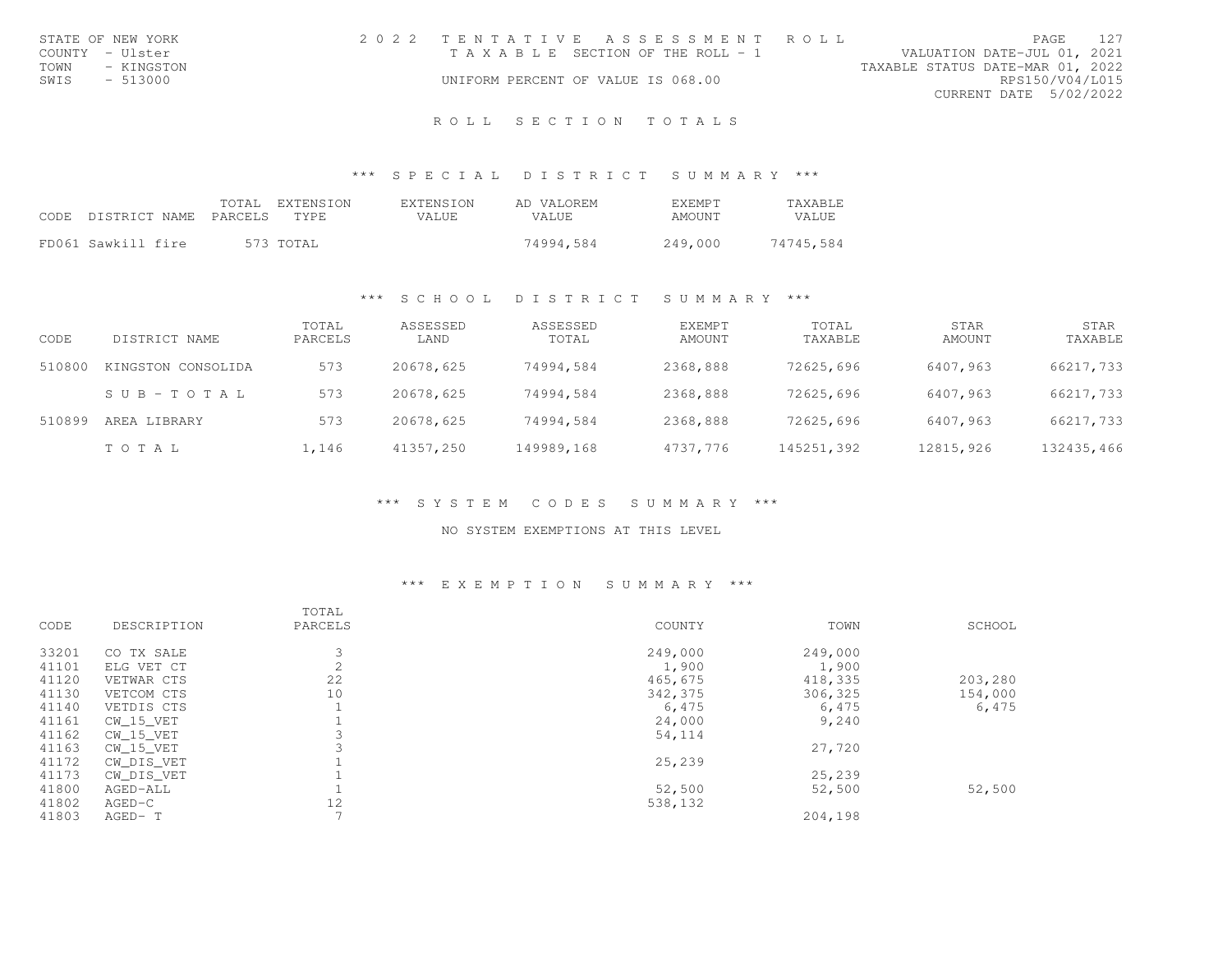| STATE OF NEW YORK  | 2022 TENTATIVE ASSESSMENT ROLL        |  |                                  | PAGE                        | 128 |
|--------------------|---------------------------------------|--|----------------------------------|-----------------------------|-----|
| COUNTY - Ulster    | T A X A B L E SECTION OF THE ROLL - 1 |  |                                  | VALUATION DATE-JUL 01, 2021 |     |
| TOWN<br>- KINGSTON |                                       |  | TAXABLE STATUS DATE-MAR 01, 2022 |                             |     |
| $-513000$<br>SWIS  | UNIFORM PERCENT OF VALUE IS 068.00    |  |                                  | RPS150/V04/L015             |     |
|                    |                                       |  |                                  | CURRENT DATE 5/02/2022      |     |

### R O L L S E C T I O N T O T A L S

### \*\*\* E X E M P T I O N S U M M A R Y \*\*\*

| CODE  | DESCRIPTION | TOTAL<br>PARCELS | COUNTY   | TOWN     | SCHOOL   |
|-------|-------------|------------------|----------|----------|----------|
| 41804 | AGED-S      | п.               |          |          | 169,483  |
| 41805 | AGED-C S    | 6                | 295,163  |          | 304,650  |
| 41834 | ENH STAR    | 53               |          |          | 3230,423 |
| 41854 | BAS STAR    | 127              |          |          | 3177,540 |
| 47610 | BUS INC 97  |                  | 40,000   | 40,000   | 40,000   |
| 49500 | SOLAR/WIND  |                  | 1438,500 | 1438,500 | 1438,500 |
|       | TOTAL       | 260              | 3533,073 | 2779,432 | 8776,851 |

| ROLL |             | TOTAL   | ASSESSED  | ASSESSED  | TAXABLE   | TAXABLE   | TAXABLE   | STAR      |
|------|-------------|---------|-----------|-----------|-----------|-----------|-----------|-----------|
| SEC  | DESCRIPTION | PARCELS | LAND      | TOTAL     | COUNTY    | TOWN      | SCHOOL    | TAXABLE   |
|      | TAXABLE     | 573     | 20678,625 | 74994.584 | 71461,511 | 72215,152 | 72625,696 | 66217,733 |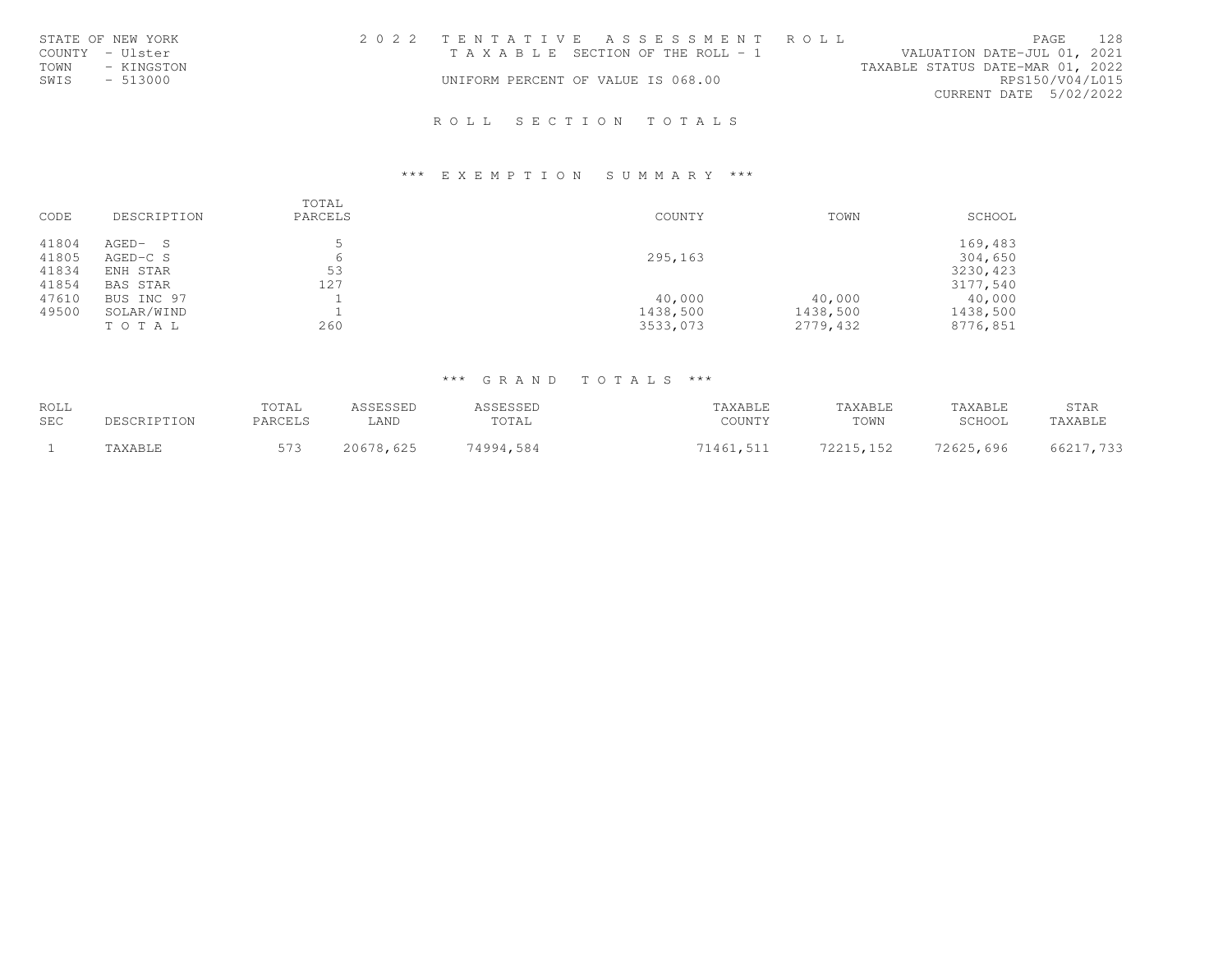# STATE OF NEW YORK CONTY - USE A Many of the Magnus of the Magnus of the Magnus of the Magnus of the Magnus of the STATE OWNED LAND SECTION OF THE ROLL - 3 (2010)<br>COUNTY - Ulster (2011) TAXABLE STATUR OF THE ROLL - 3 (2011)

| TAX MAP PARCEL NUMBER<br>CURRENT OWNERS NAME<br>CURRENT OWNERS ADDRESS                                                                                                                                                                                       | SCHOOL DISTRICT LAND<br>PARCEL SIZE/GRID COORD TOTAL                                                                            |                      | PROPERTY LOCATION & CLASS ASSESSMENT EXEMPTION CODE----------------COUNTY-------TOWN------SCHOOL<br>TAX DESCRIPTION TAXABLE VALUE SPECIAL DISTRICTS |                                                               | ACCOUNT NO. |
|--------------------------------------------------------------------------------------------------------------------------------------------------------------------------------------------------------------------------------------------------------------|---------------------------------------------------------------------------------------------------------------------------------|----------------------|-----------------------------------------------------------------------------------------------------------------------------------------------------|---------------------------------------------------------------|-------------|
|                                                                                                                                                                                                                                                              |                                                                                                                                 |                      |                                                                                                                                                     |                                                               |             |
|                                                                                                                                                                                                                                                              |                                                                                                                                 | NON-HOMESTEAD PARCEL |                                                                                                                                                     |                                                               | 501100.000  |
| 38.4-1-24<br>New York State Land<br>SPN 610101<br>SPN 610101<br>Attn: UC Finance Dept<br>PO Box 1800<br>EED BOOK 00000<br>EED BOOK 00000<br>EED BOOK 00000<br>EED BOOK 00000<br>EEL MARKET VALUE<br>FULL MARKET VALUE<br>FULL MARKET VALUE<br>FULL MARKE     |                                                                                                                                 |                      | st<br>L 510800-99 87,900 TOWN TAXABLE VALUE 87,900<br>ETH-1149684 87,900 SCHOOL TAXABLE VALUE 87,900<br>RTH-1149684 FD061 Sawkill fire 87,900 TO    |                                                               |             |
|                                                                                                                                                                                                                                                              | XINGSTON CONSOL 510800-99 87,900 TOWN                                                                                           |                      |                                                                                                                                                     |                                                               |             |
|                                                                                                                                                                                                                                                              |                                                                                                                                 |                      |                                                                                                                                                     |                                                               |             |
|                                                                                                                                                                                                                                                              |                                                                                                                                 |                      |                                                                                                                                                     |                                                               |             |
|                                                                                                                                                                                                                                                              |                                                                                                                                 |                      |                                                                                                                                                     |                                                               |             |
|                                                                                                                                                                                                                                                              |                                                                                                                                 | 129,265              |                                                                                                                                                     |                                                               |             |
|                                                                                                                                                                                                                                                              |                                                                                                                                 |                      |                                                                                                                                                     |                                                               |             |
|                                                                                                                                                                                                                                                              |                                                                                                                                 | NON-HOMESTEAD PARCEL | COUNTY TAXABLE VALUE<br>TOWN TAXABLE VALUE 24,600<br>TOWN TAXABLE VALUE 24,600<br>COUNTY TAXABLE VALUE 24,600                                       |                                                               | 500060.000  |
| $38.4 - 1 - 25$                                                                                                                                                                                                                                              | 930 State forest                                                                                                                |                      |                                                                                                                                                     |                                                               |             |
|                                                                                                                                                                                                                                                              |                                                                                                                                 |                      |                                                                                                                                                     |                                                               |             |
|                                                                                                                                                                                                                                                              |                                                                                                                                 |                      | 24,600 SCHOOL TAXABLE VALUE                                                                                                                         |                                                               |             |
|                                                                                                                                                                                                                                                              |                                                                                                                                 |                      | FD061 Sawkill fire                                                                                                                                  | 24,600 TO                                                     |             |
|                                                                                                                                                                                                                                                              |                                                                                                                                 |                      |                                                                                                                                                     |                                                               |             |
| 38.4-1-25<br>New York State Land<br>SPN 130001<br>SPN 130001<br>ACRES 18.00<br>Attn: UC Finance Dept<br>EAST-0606603 NRTH-1148034<br>PO Box 1800<br>EED BOOK 00000<br>EED BOOK 00000<br>EED BOOK 00000<br>EED BOOK 00000<br>EED BOOK 00000<br>EED BOOK 0     |                                                                                                                                 |                      |                                                                                                                                                     |                                                               |             |
|                                                                                                                                                                                                                                                              |                                                                                                                                 |                      |                                                                                                                                                     |                                                               |             |
|                                                                                                                                                                                                                                                              |                                                                                                                                 | NON-HOMESTEAD PARCEL |                                                                                                                                                     |                                                               | 500040.000  |
|                                                                                                                                                                                                                                                              |                                                                                                                                 |                      |                                                                                                                                                     |                                                               |             |
|                                                                                                                                                                                                                                                              |                                                                                                                                 |                      |                                                                                                                                                     |                                                               |             |
|                                                                                                                                                                                                                                                              |                                                                                                                                 |                      |                                                                                                                                                     |                                                               |             |
|                                                                                                                                                                                                                                                              |                                                                                                                                 |                      |                                                                                                                                                     |                                                               |             |
|                                                                                                                                                                                                                                                              |                                                                                                                                 |                      |                                                                                                                                                     |                                                               |             |
|                                                                                                                                                                                                                                                              |                                                                                                                                 |                      |                                                                                                                                                     |                                                               |             |
| 38.4-1-27<br>New York State Land KINGSTON CONSOL 510800-99<br>SPN 120001<br>SPN 120001<br>ERS 13.00<br>ERS 13.00<br>ERS 13.00<br>ERS 13.00<br>ERS 13.00<br>ERS 13.00<br>ERS 13.00<br>ERS 13.00<br>ERS 13.00<br>ERS 13.00<br>ERS 13.00<br>ERS                 |                                                                                                                                 |                      |                                                                                                                                                     |                                                               |             |
|                                                                                                                                                                                                                                                              |                                                                                                                                 | NON-HOMESTEAD PARCEL |                                                                                                                                                     |                                                               | 500120.000  |
|                                                                                                                                                                                                                                                              |                                                                                                                                 |                      | COUNTY TAXABLE VALUE 32,400<br>TOWN TAXABLE VALUE 32,400                                                                                            |                                                               |             |
|                                                                                                                                                                                                                                                              | KINGSTON CONSOL 510800-99 32,400 TOWN                                                                                           |                      |                                                                                                                                                     |                                                               |             |
|                                                                                                                                                                                                                                                              |                                                                                                                                 |                      |                                                                                                                                                     | 32,400                                                        |             |
|                                                                                                                                                                                                                                                              |                                                                                                                                 |                      | 32,400 SCHOOL TAXABLE VALUE<br>FD061 Sawkill fire                                                                                                   | 32,400 TO                                                     |             |
|                                                                                                                                                                                                                                                              |                                                                                                                                 |                      |                                                                                                                                                     |                                                               |             |
| 930 State forest<br>New York State Land<br>SPN 160001 RCRES 29.50<br>Attn: UC Finance Dept<br>PO Box 1800 BEED BOOK 00000<br>Kingston, NY 12402 FULL MARKET VALUE<br>THE MARKET VALUE<br>PO BOX 1800 FULL MARKET VALUE<br>THE MARKET VALUE<br>TH             |                                                                                                                                 | 47,647               |                                                                                                                                                     |                                                               |             |
|                                                                                                                                                                                                                                                              |                                                                                                                                 |                      |                                                                                                                                                     |                                                               |             |
|                                                                                                                                                                                                                                                              |                                                                                                                                 | NON-HOMESTEAD PARCEL |                                                                                                                                                     |                                                               | 501100.600  |
| $38.4 - 1 - 36.500$                                                                                                                                                                                                                                          | waughkonk Rd                             NON-HOMES'<br>930 State forest                                                         |                      | COUNTY TAXABLE VALUE 32,300                                                                                                                         |                                                               |             |
|                                                                                                                                                                                                                                                              |                                                                                                                                 |                      |                                                                                                                                                     |                                                               |             |
|                                                                                                                                                                                                                                                              | KINGSTON CONSOL 510800-99 32,300 TOWN TAXABLE VALUE 32,300<br>ACRES 7.10 32,300 SCHOOL TAXABLE VALUE 32,300                     |                      |                                                                                                                                                     |                                                               |             |
|                                                                                                                                                                                                                                                              | EAST-0607266 NRTH-1144893                                                                                                       |                      | FD061 Sawkill fire                                                                                                                                  | 32,300 TO                                                     |             |
|                                                                                                                                                                                                                                                              | DEED BOOK 01946 PG-00199                                                                                                        |                      |                                                                                                                                                     |                                                               |             |
| New York State Land<br>SPN 155001<br>Attn: UC Finance Dept<br>PO Box 1800<br>Kingston, NY 12402                                                                                                                                                              | FULL MARKET VALUE                                                                                                               | 47,500               |                                                                                                                                                     |                                                               |             |
|                                                                                                                                                                                                                                                              |                                                                                                                                 |                      |                                                                                                                                                     | ******************************* 38.4-1-36.600 *************** |             |
|                                                                                                                                                                                                                                                              | Route 28                                                                                                                        | NON-HOMESTEAD PARCEL |                                                                                                                                                     |                                                               | 501100.400  |
|                                                                                                                                                                                                                                                              | 930 State forest                                                                                                                |                      | COUNTY TAXABLE VALUE 345,900<br>TOWN TAXABLE VALUE 345,900                                                                                          |                                                               |             |
|                                                                                                                                                                                                                                                              |                                                                                                                                 |                      |                                                                                                                                                     |                                                               |             |
|                                                                                                                                                                                                                                                              | 930 State forest<br>KINGSTON CONSOL 510800-99 345,900 TOWN<br>ACRES 138.48 345,900 SCHOOL<br>EAST-0605736 NRTH-1147153 FD061 Sa |                      | SCHOOL TAXABLE VALUE                                                                                                                                | 345,900                                                       |             |
|                                                                                                                                                                                                                                                              |                                                                                                                                 |                      | FD061 Sawkill fire                                                                                                                                  | 345,900 TO                                                    |             |
|                                                                                                                                                                                                                                                              |                                                                                                                                 |                      |                                                                                                                                                     |                                                               |             |
| 38.4-1-36.600<br>New York State Land<br>SPN 125001<br>SPN 125001<br>Attn: UC Finance Dept<br>20 Box 1800<br>20 Box 1800<br>20 Box 1800<br>20 Box 1800<br>20 BOX 1800<br>20 BOX 1800<br>20 BOX 1800<br>20 BOX 1800<br>20 BOX 1800<br>20 BOX 1800<br>20 BOX 18 |                                                                                                                                 | 508,676              |                                                                                                                                                     |                                                               |             |
|                                                                                                                                                                                                                                                              |                                                                                                                                 |                      |                                                                                                                                                     |                                                               |             |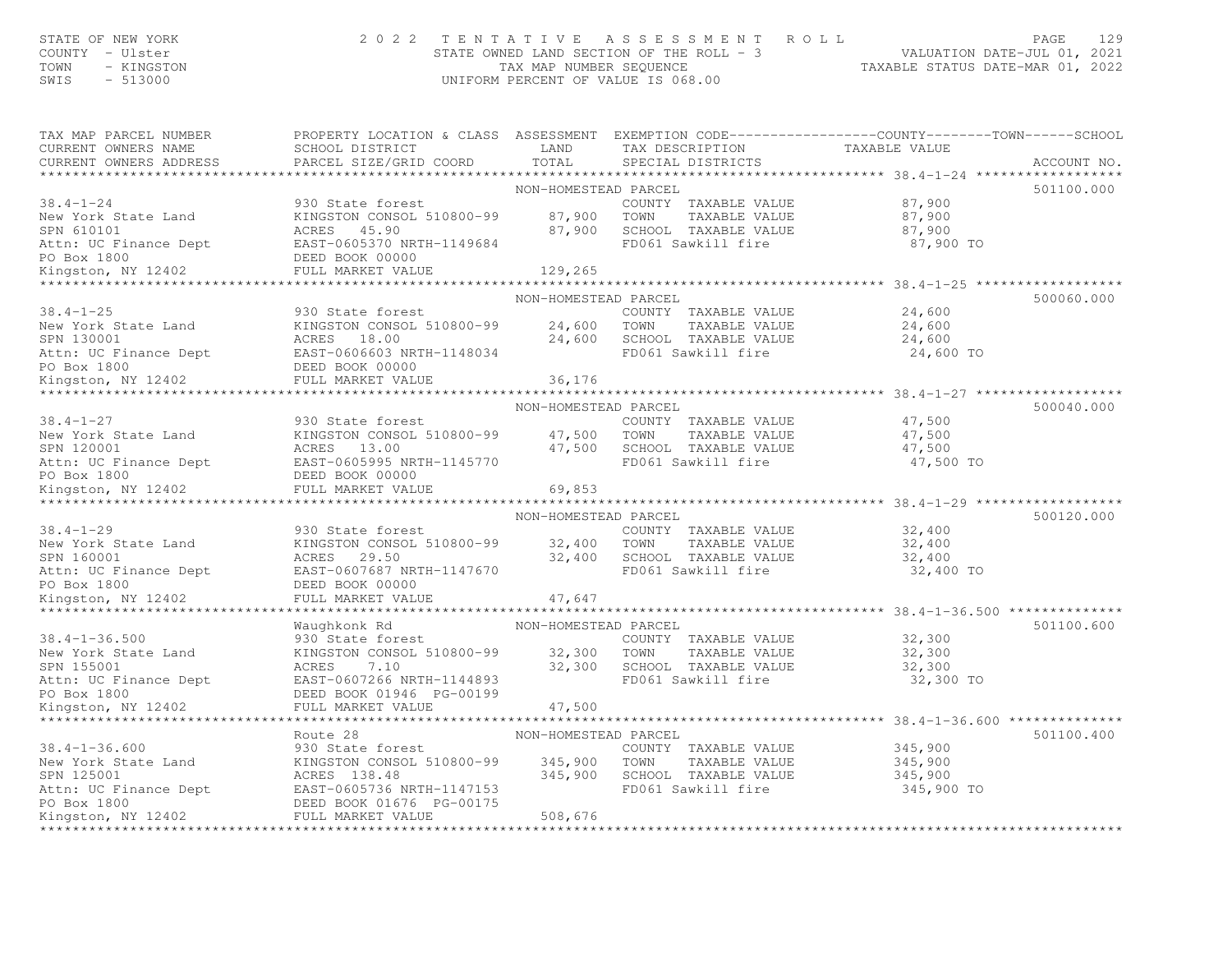### STATE OF NEW YORK CONTY - USE A Many of the Magnus of the Magnus of the Magnus of the Magnus of the Magnus of the Magnus of the Magnus of the Magnus of the Magnus of the Magnus of the North County - User (130<br>TOWN - KINGST

| TAX MAP PARCEL NUMBER<br>CURRENT OWNERS NAME<br>CURRENT OWNERS ADDRESS                                                                                                                                                                                               | PROPERTY LOCATION & CLASS ASSESSMENT EXEMPTION CODE----------------COUNTY-------TOWN------SCHOOL |                      |           |            |
|----------------------------------------------------------------------------------------------------------------------------------------------------------------------------------------------------------------------------------------------------------------------|--------------------------------------------------------------------------------------------------|----------------------|-----------|------------|
|                                                                                                                                                                                                                                                                      |                                                                                                  |                      |           |            |
|                                                                                                                                                                                                                                                                      |                                                                                                  |                      |           |            |
|                                                                                                                                                                                                                                                                      |                                                                                                  |                      |           |            |
|                                                                                                                                                                                                                                                                      |                                                                                                  |                      |           |            |
|                                                                                                                                                                                                                                                                      |                                                                                                  |                      |           |            |
|                                                                                                                                                                                                                                                                      |                                                                                                  |                      |           |            |
|                                                                                                                                                                                                                                                                      |                                                                                                  |                      |           |            |
|                                                                                                                                                                                                                                                                      |                                                                                                  |                      |           |            |
|                                                                                                                                                                                                                                                                      |                                                                                                  |                      |           |            |
|                                                                                                                                                                                                                                                                      | off Morey Hill Rd MON-HOMESTEAD PARCEL                                                           |                      |           | 501100.200 |
|                                                                                                                                                                                                                                                                      |                                                                                                  |                      |           |            |
|                                                                                                                                                                                                                                                                      |                                                                                                  |                      |           |            |
|                                                                                                                                                                                                                                                                      |                                                                                                  |                      |           |            |
|                                                                                                                                                                                                                                                                      |                                                                                                  |                      |           |            |
|                                                                                                                                                                                                                                                                      |                                                                                                  |                      |           |            |
| 6f Morey Hill Rd MON-HOMESTEAD PARCEL<br>Mew York State Land 930 State forest<br>New York State Land ENNISSTON CONSOL 510800-99 33,600 TOWN TAXABLE VALUE 33,600<br>SPN 200501 ACRES 11.34 33,600 SCHOOL TAXABLE VALUE 33,600<br>Attn:                               |                                                                                                  |                      |           |            |
|                                                                                                                                                                                                                                                                      | Morey Hill Rd                                                                                    | NON-HOMESTEAD PARCEL |           | 500200.000 |
|                                                                                                                                                                                                                                                                      |                                                                                                  |                      |           |            |
|                                                                                                                                                                                                                                                                      |                                                                                                  |                      |           |            |
|                                                                                                                                                                                                                                                                      |                                                                                                  |                      |           |            |
|                                                                                                                                                                                                                                                                      |                                                                                                  |                      |           |            |
|                                                                                                                                                                                                                                                                      |                                                                                                  |                      |           |            |
| 198.4-2-7<br>New York State Land<br>Mew York State Land<br>SPN 200001<br>SPN 200001<br>ACRES 34.00<br>EED BOOK 00000<br>EED BOOK 00000<br>EED BOOK 00000<br>200001<br>EED BOOK 00000<br>20001<br>20001<br>20001<br>20001<br>20001<br>20001<br>20001<br>20001<br>2000 |                                                                                                  |                      |           |            |
|                                                                                                                                                                                                                                                                      |                                                                                                  |                      |           |            |
|                                                                                                                                                                                                                                                                      |                                                                                                  |                      |           | 500220.000 |
|                                                                                                                                                                                                                                                                      |                                                                                                  |                      |           |            |
|                                                                                                                                                                                                                                                                      |                                                                                                  |                      |           |            |
|                                                                                                                                                                                                                                                                      |                                                                                                  |                      |           |            |
|                                                                                                                                                                                                                                                                      |                                                                                                  |                      |           |            |
|                                                                                                                                                                                                                                                                      |                                                                                                  |                      |           |            |
|                                                                                                                                                                                                                                                                      |                                                                                                  |                      |           |            |
|                                                                                                                                                                                                                                                                      |                                                                                                  |                      |           |            |
|                                                                                                                                                                                                                                                                      |                                                                                                  |                      |           |            |
|                                                                                                                                                                                                                                                                      |                                                                                                  |                      |           |            |
|                                                                                                                                                                                                                                                                      |                                                                                                  |                      |           |            |
|                                                                                                                                                                                                                                                                      |                                                                                                  |                      |           |            |
|                                                                                                                                                                                                                                                                      |                                                                                                  |                      |           |            |
|                                                                                                                                                                                                                                                                      |                                                                                                  |                      |           |            |
| MON-HOMESTEAD PARCEL<br>MON-HOMESTEAD PARCEL<br>New York State Land KINGSTON CONSOL 510800-99 51,300 TOWN TAXABLE VALUE 51,300<br>SPN 230001 ACRES 30.75 51,300 SCHOOL TAXABLE VALUE 51,300<br>PO Box 1800 BESED DOOK 0000 DEED DOOK 0                               |                                                                                                  |                      |           |            |
|                                                                                                                                                                                                                                                                      |                                                                                                  | NON-HOMESTEAD PARCEL |           | 500240.000 |
|                                                                                                                                                                                                                                                                      |                                                                                                  |                      |           |            |
|                                                                                                                                                                                                                                                                      |                                                                                                  |                      |           |            |
|                                                                                                                                                                                                                                                                      |                                                                                                  |                      | 51,800 TO |            |
| 38.4-2-27<br>NON-HOMESIEAD PAKCEL<br>NEW York State Land<br>SPN 220001<br>ACRES 30.75<br>ALLO EN EAST-0611002 NRTH-1144059<br>PO Box 1800<br>PO Box 1800<br>PO Box 1800<br>EED BOOK 00000<br>ACRES 30.75<br>EAST-0611002 NRTH-1144059<br>TO 76,176<br>TO             |                                                                                                  |                      |           |            |
|                                                                                                                                                                                                                                                                      |                                                                                                  |                      |           |            |
|                                                                                                                                                                                                                                                                      |                                                                                                  |                      |           |            |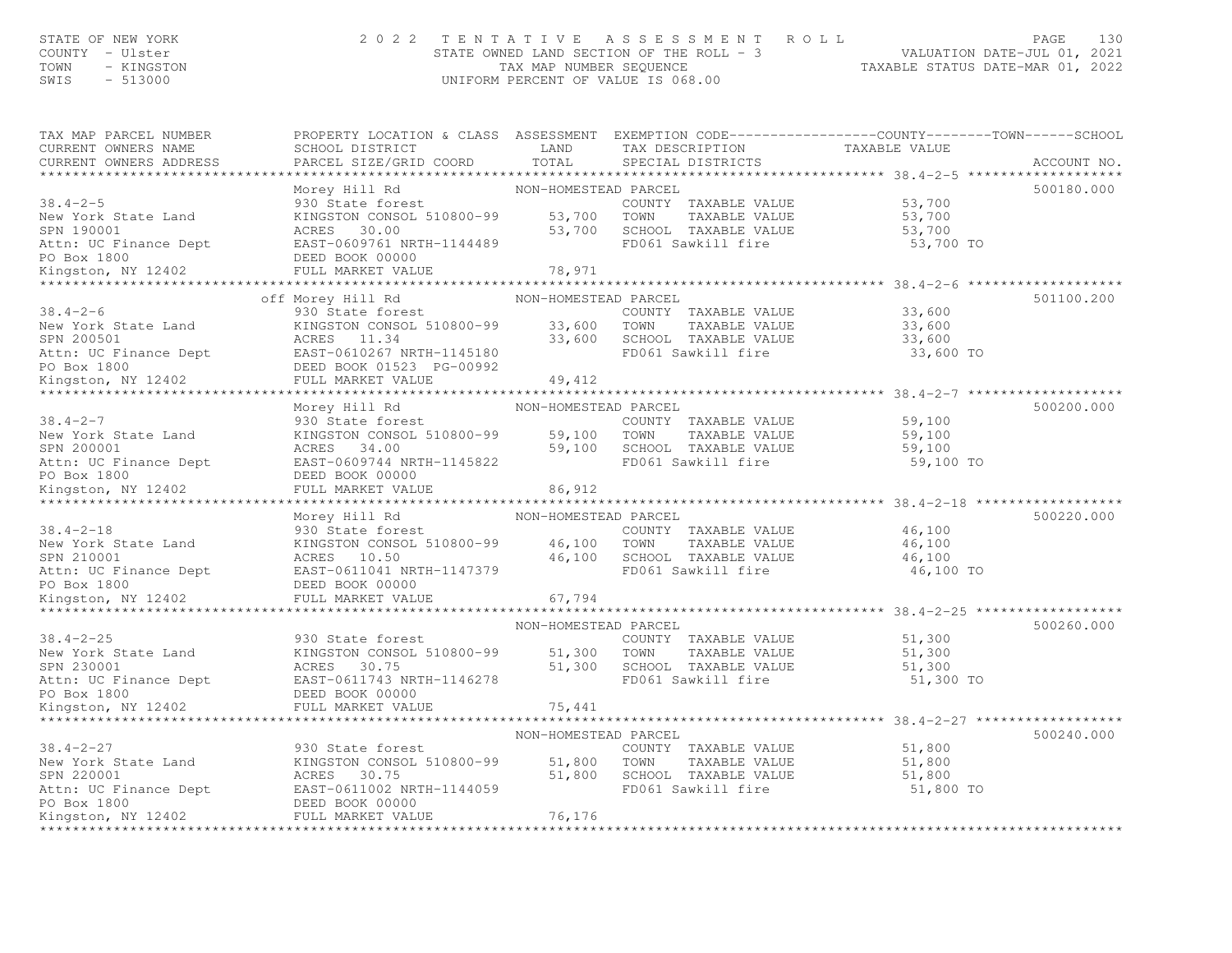| STATE OF NEW YORK  | 2022 TENTATIVE ASSESSMENT ROLL           | 131<br>PAGE.                     |
|--------------------|------------------------------------------|----------------------------------|
| COUNTY - Ulster    | STATE OWNED LAND SECTION OF THE ROLL - 3 | VALUATION DATE-JUL 01, 2021      |
| TOWN<br>- KINGSTON | MAP SECTION - 038                        | TAXABLE STATUS DATE-MAR 01, 2022 |
| SWIS<br>- 513000   | $SUB - SECTION - 004$                    | RPS150/V04/L015                  |
|                    | UNIFORM PERCENT OF VALUE IS 068.00       | CURRENT DATE 5/02/2022           |

| CODE | DISTRICT NAME PARCELS | TOTAL | EXTENSION<br>TYPF. | EXTENSION<br>VALUE | AD VALOREM<br>VALUE. | EXEMPT<br>AMOUNT | TAXABLE<br>VALUE |
|------|-----------------------|-------|--------------------|--------------------|----------------------|------------------|------------------|
|      | FD061 Sawkill fire    |       | 12 TOTAL           |                    | 866,200              |                  | 866,200          |

#### \*\*\* S C H O O L D I S T R I C T S U M M A R Y \*\*\*

| CODE   | DISTRICT NAME      | TOTAL<br>PARCELS | ASSESSED<br>LAND | ASSESSED<br>TOTAL | <b>EXEMPT</b><br>AMOUNT | TOTAL<br>TAXABLE | <b>STAR</b><br>AMOUNT | STAR<br>TAXABLE |
|--------|--------------------|------------------|------------------|-------------------|-------------------------|------------------|-----------------------|-----------------|
| 510800 | KINGSTON CONSOLIDA | 12               | 866,200          | 866,200           |                         | 866,200          |                       | 866,200         |
|        | SUB-TOTAL          | 12               | 866,200          | 866,200           |                         | 866,200          |                       | 866,200         |
| 510899 | AREA LIBRARY       | 12               | 866,200          | 866,200           |                         | 866,200          |                       | 866,200         |
|        | TOTAL              | 24               | 1732,400         | 1732,400          |                         | 1732,400         |                       | 1732,400        |

\*\*\* S Y S T E M C O D E S S U M M A R Y \*\*\*

NO SYSTEM EXEMPTIONS AT THIS LEVEL

\*\*\* E X E M P T I O N S U M M A R Y \*\*\*

#### NO EXEMPTIONS AT THIS LEVEL

| ROLL |                  | <b>"OTAL</b> | ASSESSED | ASSESSED | TAXABLE | TAXABLE | TAXABLE | STAR    |
|------|------------------|--------------|----------|----------|---------|---------|---------|---------|
| SEC  | DESCRIPTION      | PARCELS      | LAND     | TOTAL    | COUNTY  | TOWN    | SCHOOL  | TAXABLE |
|      | STATE OWNED LAND |              | 866,200  | 866,200  | 866,200 | 866,200 | 866,200 | 866,200 |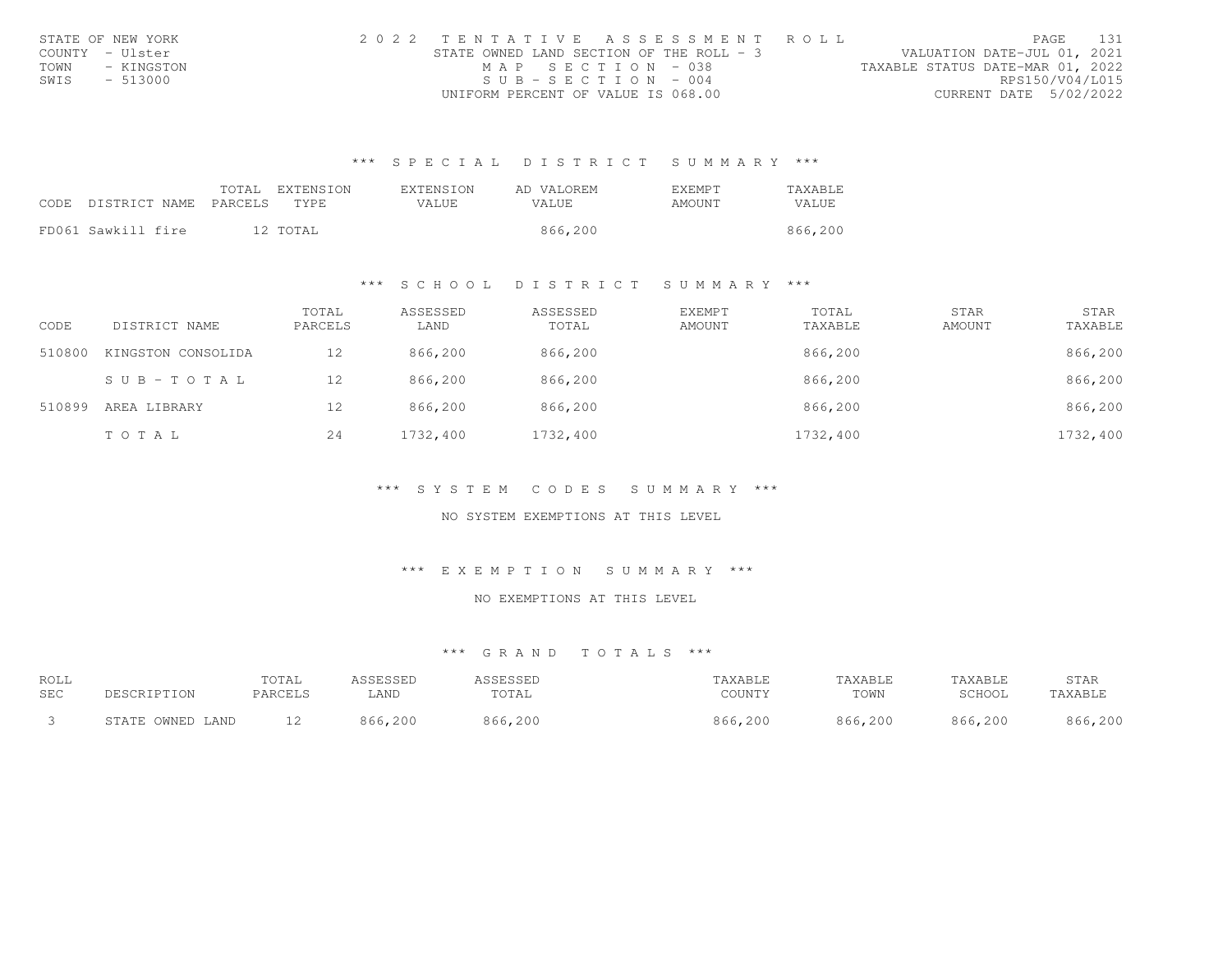STATE OF NEW YORK 2 0 2 2 T E N T A T I V E A S S E S S M E N T R O L L PAGE 132 COUNTY - Ulster STATE OWNED LAND SECTION OF THE ROLL - 3 VALUATION DATE-JUL 01, 2021 TOWN - KINGSTON TAX MAP NUMBER SEQUENCE TAXABLE STATUS DATE-MAR 01, 2022 $\begin{array}{lll} \text{TON} & - & \text{KINGSTON} \\ \text{SWIS} & - & 513000 \end{array} \qquad \begin{array}{lll} \text{VINIFORM PERCENT OF VALUE IS 068.00} \end{array}$ TAX MAP PARCEL NUMBER PROPERTY LOCATION & CLASS ASSESSMENT EXEMPTION CODE-----------------COUNTY-------TOWN------SCHOOL CURRENT OWNERS NAME SCHOOL DISTRICT LAND TAX DESCRIPTION TAXABLE VALUE CURRENT OWNERS ADDRESS PARCEL SIZE/GRID COORD TOTAL SPECIAL DISTRICTS ACCOUNT NO. \*\*\*\*\*\*\*\*\*\*\*\*\*\*\*\*\*\*\*\*\*\*\*\*\*\*\*\*\*\*\*\*\*\*\*\*\*\*\*\*\*\*\*\*\*\*\*\*\*\*\*\*\*\*\*\*\*\*\*\*\*\*\*\*\*\*\*\*\*\*\*\*\*\*\*\*\*\*\*\*\*\*\*\*\*\*\*\*\*\*\*\*\*\*\*\*\*\*\*\*\*\*\* 39.1-1-12 \*\*\*\*\*\*\*\*\*\*\*\*\*\*\*\*\*\*501020.000 NON-HOMESTEAD PARCEL SECTION AND THE SUPERVISOR OF SCHOOL COOLS 39.1-1-12 930 State forest COUNTY TAXABLE VALUE 83,500New York State Land KINGSTON CONSOL 510800-99 83,500 TOWN TAXABLE VALUE 83,500SPN 570001 0570001 83,500 SCHOOL TAXABLE VALUE 83,50083.500 TO Attn: UC Finance Dept ACRES 40.90 FD061 Sawkill fire 83,500 TOPO Box 1800 EAST-0621798 NRTH-1153939 Kingston, NY 12402 DEED BOOK 00000 FULL MARKET VALUE 122,794 \*\*\*\*\*\*\*\*\*\*\*\*\*\*\*\*\*\*\*\*\*\*\*\*\*\*\*\*\*\*\*\*\*\*\*\*\*\*\*\*\*\*\*\*\*\*\*\*\*\*\*\*\*\*\*\*\*\*\*\*\*\*\*\*\*\*\*\*\*\*\*\*\*\*\*\*\*\*\*\*\*\*\*\*\*\*\*\*\*\*\*\*\*\*\*\*\*\*\*\*\*\*\* 39.1-1-13 \*\*\*\*\*\*\*\*\*\*\*\*\*\*\*\*\*\*500760.000 NON-HOMESTEAD PARCEL 2000 CONTROLL 500760.000 NON-HOMESTEAD PARCEL 39.1-1-13 930 State forest COUNTY TAXABLE VALUE 54,700 New York State Land KINGSTON CONSOL 510800-99 54,700 TOWN TAXABLE VALUE 54,70054,700 SPN 450001 ACRES 29.90 54,700 SCHOOL TAXABLE VALUE 54,700 TO Attn: UC Finance Dept EAST-0619873 NRTH-1153299 FD061 Sawkill fire 54,700 TOPO Box 1800 DEED BOOK 00000 Kingston, NY 12402 FULL MARKET VALUE 80,441 \*\*\*\*\*\*\*\*\*\*\*\*\*\*\*\*\*\*\*\*\*\*\*\*\*\*\*\*\*\*\*\*\*\*\*\*\*\*\*\*\*\*\*\*\*\*\*\*\*\*\*\*\*\*\*\*\*\*\*\*\*\*\*\*\*\*\*\*\*\*\*\*\*\*\*\*\*\*\*\*\*\*\*\*\*\*\*\*\*\*\*\*\*\*\*\*\*\*\*\*\*\*\* 39.1-1-14 \*\*\*\*\*\*\*\*\*\*\*\*\*\*\*\*\*\*500600 000 NON-HOMESTEAD PARCEL 500600.00039.1-1-14 930 State forest COUNTY TAXABLE VALUE 53,200New York State Land KINGSTON CONSOL 510800-99 53,200 TOWN TAXABLE VALUE 53,200SPN 370001 ACRES 30.00 53,200 SCHOOL TAXABLE VALUE 53,200 Attn: UC Finance Dept EAST-0618863 NRTH-1153735 FD061 Sawkill fire 53,200 TOPO Box 1800 DEED BOOK 00000 Kingston, NY 12402 FULL MARKET VALUE 78,235 \*\*\*\*\*\*\*\*\*\*\*\*\*\*\*\*\*\*\*\*\*\*\*\*\*\*\*\*\*\*\*\*\*\*\*\*\*\*\*\*\*\*\*\*\*\*\*\*\*\*\*\*\*\*\*\*\*\*\*\*\*\*\*\*\*\*\*\*\*\*\*\*\*\*\*\*\*\*\*\*\*\*\*\*\*\*\*\*\*\*\*\*\*\*\*\*\*\*\*\*\*\*\* 39.1-1-15 \*\*\*\*\*\*\*\*\*\*\*\*\*\*\*\*\*\*500520.000 NON-HOMESTEAD PARCEL 500520.000 NON-HOMESTEAD PARCEL 500520.000 39.1-1-15 930 State forest COUNTY TAXABLE VALUE 42,40042,400 New York State Land KINGSTON CONSOL 510800-99 42,400 TOWN TAXABLE VALUE 42,40042,400 SPN 330001 ACRES 30.00 42,400 SCHOOL TAXABLE VALUE 42,40042.400 TO Attn: UC Finance Dept EAST-0618406 NRTH-1156603 FD061 Sawkill fire 42,400 TOPO Box 1800 DEED BOOK 00000 Kingston, NY 12402 FULL MARKET VALUE 62,353 \*\*\*\*\*\*\*\*\*\*\*\*\*\*\*\*\*\*\*\*\*\*\*\*\*\*\*\*\*\*\*\*\*\*\*\*\*\*\*\*\*\*\*\*\*\*\*\*\*\*\*\*\*\*\*\*\*\*\*\*\*\*\*\*\*\*\*\*\*\*\*\*\*\*\*\*\*\*\*\*\*\*\*\*\*\*\*\*\*\*\*\*\*\*\*\*\*\*\*\*\*\*\* 39.1-1-16 \*\*\*\*\*\*\*\*\*\*\*\*\*\*\*\*\*\*500300.000 NON-HOMESTEAD PARCEL NAMES ON A 1980 SOLO 2000.000 39.1-1-16 930 State forest COUNTY TAXABLE VALUE 51,200<br>
New York State Land KINGSTON CONSOL 510800-99 51,200 TOWN TAXABLE VALUE 51,200<br>
SPN 250001 ACRES 30.00 51,200 SCHOOL TAXABLE VALUE 51,200<br>
ALTIE USE DEED BOOK 00000 5 \*\*\*\*\*\*\*\*\*\*\*\*\*\*\*\*\*\*\*\*\*\*\*\*\*\*\*\*\*\*\*\*\*\*\*\*\*\*\*\*\*\*\*\*\*\*\*\*\*\*\*\*\*\*\*\*\*\*\*\*\*\*\*\*\*\*\*\*\*\*\*\*\*\*\*\*\*\*\*\*\*\*\*\*\*\*\*\*\*\*\*\*\*\*\*\*\*\*\*\*\*\*\* 39.1-2-4.200 \*\*\*\*\*\*\*\*\*\*\*\*\*\*\*501060.000 NON-HOMESTEAD PARCEL NAMES ON A 1980 ON 1990 ON 1990 ON 1990 ON 1990 ON 1990 ON 1990 ON 1990 ON 1990 ON 1990 O 39.1-2-4.200 930 State forest COUNTY TAXABLE VALUE 20,000<br>New York State Land KINGSTON CONSOL 510800-99 20,000 TOWN TAXABLE VALUE 20,000<br>SPN 590001 ACRES 17.00 PO Box 1800 FULL MARKET VALUE 29,412Kingston, NY 12402

\*\*\*\*\*\*\*\*\*\*\*\*\*\*\*\*\*\*\*\*\*\*\*\*\*\*\*\*\*\*\*\*\*\*\*\*\*\*\*\*\*\*\*\*\*\*\*\*\*\*\*\*\*\*\*\*\*\*\*\*\*\*\*\*\*\*\*\*\*\*\*\*\*\*\*\*\*\*\*\*\*\*\*\*\*\*\*\*\*\*\*\*\*\*\*\*\*\*\*\*\*\*\*\*\*\*\*\*\*\*\*\*\*\*\*\*\*\*\*\*\*\*\*\*\*\*\*\*\*\*\*\*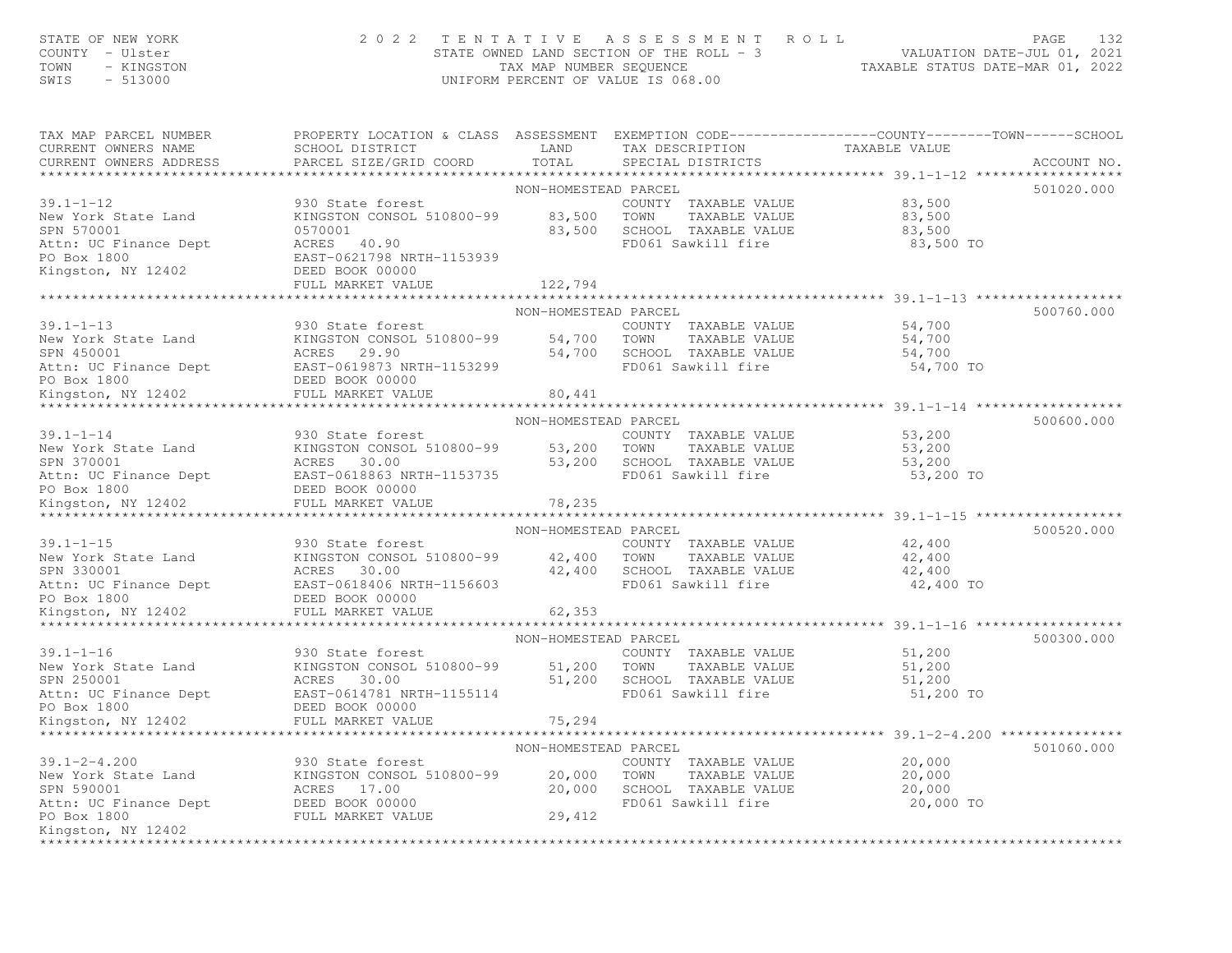| STATE OF NEW YORK<br>- Ulster<br>COUNTY<br>- KINGSTON<br>TOWN<br>$-513000$<br>SWIS | 2022                                 |                      | TENTATIVE ASSESSMENT ROLL<br>STATE OWNED LAND SECTION OF THE ROLL - 3<br>TAX MAP NUMBER SEQUENCE<br>UNIFORM PERCENT OF VALUE IS 068.00 | 133<br>PAGE<br>VALUATION DATE-JUL 01, 2021<br>TAXABLE STATUS DATE-MAR 01, 2022 |
|------------------------------------------------------------------------------------|--------------------------------------|----------------------|----------------------------------------------------------------------------------------------------------------------------------------|--------------------------------------------------------------------------------|
| TAX MAP PARCEL NUMBER                                                              | PROPERTY LOCATION & CLASS ASSESSMENT |                      |                                                                                                                                        | EXEMPTION CODE-----------------COUNTY-------TOWN------SCHOOL                   |
| CURRENT OWNERS NAME                                                                | SCHOOL DISTRICT LAND                 |                      | TAX DESCRIPTION                                                                                                                        | TAXABLE VALUE                                                                  |
| CURRENT OWNERS ADDRESS FARCEL SIZE/GRID COORD TOTAL                                |                                      |                      | SPECIAL DISTRICTS SPECIAL STRICTS                                                                                                      | ACCOUNT NO.                                                                    |
|                                                                                    |                                      |                      |                                                                                                                                        |                                                                                |
|                                                                                    |                                      | NON-HOMESTEAD PARCEL |                                                                                                                                        | 501040.000                                                                     |
| $39.1 - 2 - 5$                                                                     | 930 State forest                     |                      | TAXABLE VALUE<br>COUNTY                                                                                                                | 38,800                                                                         |
| New York State Land                                                                | KINGSTON CONSOL 510800-99            | 38,800               | TOWN<br>TAXABLE VALUE                                                                                                                  | 38,800                                                                         |
| SPN 580001                                                                         | ACRES 30.00                          | 38,800               | SCHOOL TAXABLE VALUE                                                                                                                   | 38,800                                                                         |
| Attn: UC Finance Dept                                                              | EAST-0621995 NRTH-1158366            |                      | FD061 Sawkill fire                                                                                                                     | 38,800 TO                                                                      |
| PO Box 1800                                                                        | DEED BOOK 00000                      |                      |                                                                                                                                        |                                                                                |
| Kingston, NY 12402                                                                 | FULL MARKET VALUE                    | 57,059               |                                                                                                                                        |                                                                                |

\*\*\*\*\*\*\*\*\*\*\*\*\*\*\*\*\*\*\*\*\*\*\*\*\*\*\*\*\*\*\*\*\*\*\*\*\*\*\*\*\*\*\*\*\*\*\*\*\*\*\*\*\*\*\*\*\*\*\*\*\*\*\*\*\*\*\*\*\*\*\*\*\*\*\*\*\*\*\*\*\*\*\*\*\*\*\*\*\*\*\*\*\*\*\*\*\*\*\*\*\*\*\*\*\*\*\*\*\*\*\*\*\*\*\*\*\*\*\*\*\*\*\*\*\*\*\*\*\*\*\*\*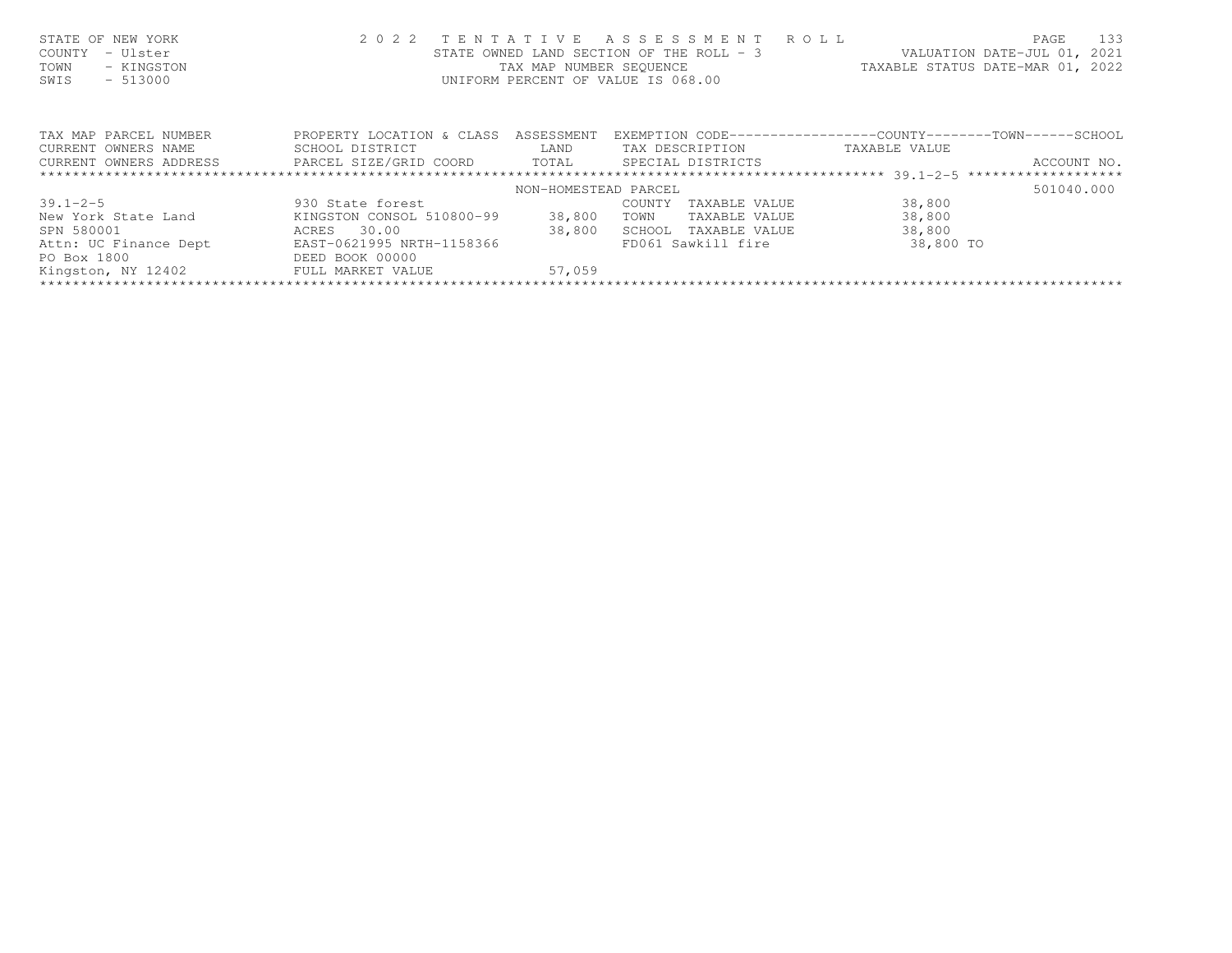| STATE OF NEW YORK  | 2022 TENTATIVE ASSESSMENT ROLL           | 134<br>PAGE.                     |
|--------------------|------------------------------------------|----------------------------------|
| COUNTY - Ulster    | STATE OWNED LAND SECTION OF THE ROLL - 3 | VALUATION DATE-JUL 01, 2021      |
| TOWN<br>- KINGSTON | MAP SECTION - 039                        | TAXABLE STATUS DATE-MAR 01, 2022 |
| SWIS<br>- 513000   | $SUB - SECTION - 001$                    | RPS150/V04/L015                  |
|                    | UNIFORM PERCENT OF VALUE IS 068.00       | CURRENT DATE 5/02/2022           |

| CODE DISTRICT NAME PARCELS | TOTAL | EXTENSION<br>TYPE | EXTENSION<br>VALUE. | AD VALOREM<br>VALUE. | <b>F.XFMPT</b><br>AMOUNT | TAXABLE<br>VALUE |
|----------------------------|-------|-------------------|---------------------|----------------------|--------------------------|------------------|
| FD061 Sawkill fire         |       | 7 TOTAL           |                     | 343,800              |                          | 343,800          |

#### \*\*\* S C H O O L D I S T R I C T S U M M A R Y \*\*\*

| CODE   | DISTRICT NAME      | TOTAL<br>PARCELS | ASSESSED<br>LAND | ASSESSED<br>TOTAL | <b>EXEMPT</b><br>AMOUNT | TOTAL<br>TAXABLE | STAR<br>AMOUNT | STAR<br>TAXABLE |
|--------|--------------------|------------------|------------------|-------------------|-------------------------|------------------|----------------|-----------------|
| 510800 | KINGSTON CONSOLIDA |                  | 343,800          | 343,800           |                         | 343,800          |                | 343,800         |
|        | SUB-TOTAL          |                  | 343,800          | 343,800           |                         | 343,800          |                | 343,800         |
| 510899 | AREA LIBRARY       |                  | 343,800          | 343,800           |                         | 343,800          |                | 343,800         |
|        | TOTAL              | 14               | 687,600          | 687,600           |                         | 687,600          |                | 687,600         |

\*\*\* S Y S T E M C O D E S S U M M A R Y \*\*\*

NO SYSTEM EXEMPTIONS AT THIS LEVEL

\*\*\* E X E M P T I O N S U M M A R Y \*\*\*

#### NO EXEMPTIONS AT THIS LEVEL

| ROLL       |                  | TOTAL   | ASSESSED | ASSESSED | TAXABLE | TAXABLE | TAXABLE | STAR    |
|------------|------------------|---------|----------|----------|---------|---------|---------|---------|
| <b>SEC</b> | DESCRIPTION      | PARCELS | LAND     | TOTAL    | COUNTY  | TOWN    | SCHOOL  | TAXABLE |
|            | STATE OWNED LAND |         | 343,800  | 343,800  | 343,800 | 343,800 | 343,800 | 343,800 |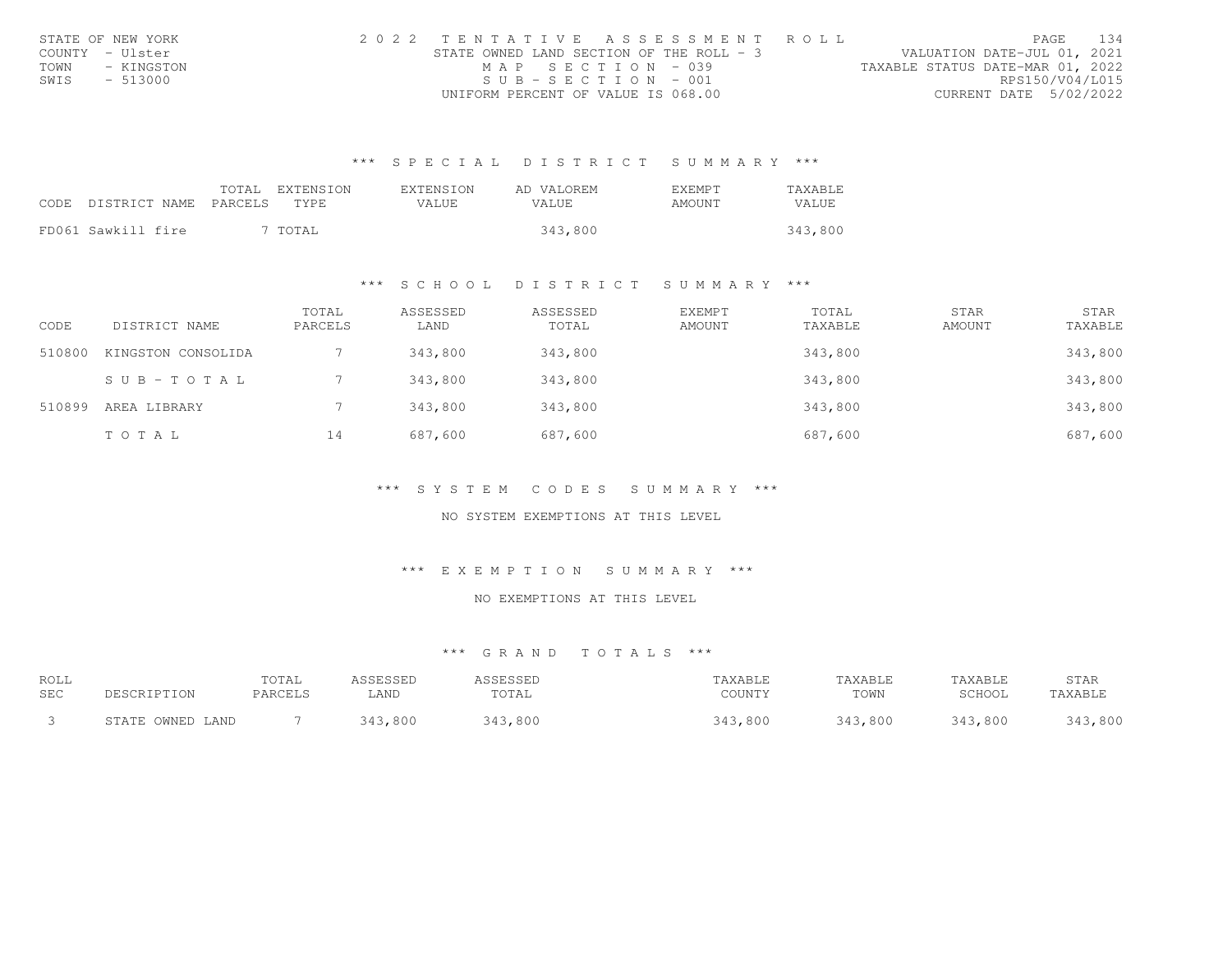# STATE OF NEW YORK CORRECTED A 2022 TENTATIVE ASSESSMENT ROLL PALUATION DATE-JUL 01, 2021<br>COUNTY - Ulster CONTERN COUNTY - TAXING STATE OWNER SALUATION OF THE ROLL - 3 VALUATION DATE-JUL 01, 2021<br>TAXABLE STATUS DATE-MAR 01,

| TAX MAP PARCEL NUMBER<br>CURRENT OWNERS NAME<br>CURRENT OWNERS ADDRESS                                                                                                                                                                                         | PROPERTY LOCATION & CLASS ASSESSMENT EXEMPTION CODE----------------COUNTY-------TOWN-----SCHOOL<br>SCHOOL DISTRICT LAND<br>PARCEL SIZE/GRID COORD                        | TOTAL                | TAX DESCRIPTION TAXABLE VALUE<br>SPECIAL DISTRICTS TAXABLE VALUE                                |            | ACCOUNT NO. |
|----------------------------------------------------------------------------------------------------------------------------------------------------------------------------------------------------------------------------------------------------------------|--------------------------------------------------------------------------------------------------------------------------------------------------------------------------|----------------------|-------------------------------------------------------------------------------------------------|------------|-------------|
|                                                                                                                                                                                                                                                                |                                                                                                                                                                          |                      |                                                                                                 |            |             |
|                                                                                                                                                                                                                                                                |                                                                                                                                                                          | NON-HOMESTEAD PARCEL |                                                                                                 |            | 500280.000  |
|                                                                                                                                                                                                                                                                |                                                                                                                                                                          |                      |                                                                                                 |            |             |
|                                                                                                                                                                                                                                                                |                                                                                                                                                                          |                      |                                                                                                 |            |             |
|                                                                                                                                                                                                                                                                |                                                                                                                                                                          |                      |                                                                                                 |            |             |
|                                                                                                                                                                                                                                                                |                                                                                                                                                                          |                      |                                                                                                 |            |             |
|                                                                                                                                                                                                                                                                |                                                                                                                                                                          |                      |                                                                                                 |            |             |
| 39.3-1-5<br>NON-HOMESIEAD FOUNTY TAXABLE VALUE<br>New York State Land<br>SPN 240001<br>SPN 240001<br>ACRES 32.00<br>ACRES 32.00<br>ACRES 32.00<br>EED BOOK 00000<br>FULL MARKET VALUE<br>FULL MARKET VALUE<br>FULL MARKET VALUE<br>FO 61 Sawkill fire          |                                                                                                                                                                          |                      |                                                                                                 |            |             |
|                                                                                                                                                                                                                                                                |                                                                                                                                                                          |                      |                                                                                                 |            |             |
|                                                                                                                                                                                                                                                                |                                                                                                                                                                          | NON-HOMESTEAD PARCEL | PARCEL<br>COUNTY TAXABLE VALUE 25,800<br>TOWN TAXABLE VALUE 25,800<br>TOWN TAXABLE VALUE 25,800 |            | 500440.000  |
|                                                                                                                                                                                                                                                                |                                                                                                                                                                          |                      |                                                                                                 |            |             |
|                                                                                                                                                                                                                                                                |                                                                                                                                                                          |                      |                                                                                                 |            |             |
|                                                                                                                                                                                                                                                                |                                                                                                                                                                          |                      |                                                                                                 |            |             |
|                                                                                                                                                                                                                                                                |                                                                                                                                                                          |                      |                                                                                                 |            |             |
|                                                                                                                                                                                                                                                                |                                                                                                                                                                          |                      |                                                                                                 |            |             |
| 39.3-1-16<br>New York State Land<br>SPN 290001<br>SPN 290001<br>ACRES 14.00<br>EAST-0614379 NRTH-1150532<br>PO Box 1800 DEED BOOK 00000<br>ACRES 14.00 DEED BOOK 00000<br>ACRES 14.00 DEED BOOK 00000 DEED BOOK 00000 Ringston, NY 124                         |                                                                                                                                                                          |                      |                                                                                                 |            |             |
|                                                                                                                                                                                                                                                                |                                                                                                                                                                          | NON-HOMESTEAD PARCEL |                                                                                                 |            | 500700.000  |
|                                                                                                                                                                                                                                                                |                                                                                                                                                                          |                      |                                                                                                 |            |             |
|                                                                                                                                                                                                                                                                |                                                                                                                                                                          |                      |                                                                                                 |            |             |
|                                                                                                                                                                                                                                                                |                                                                                                                                                                          |                      |                                                                                                 |            |             |
|                                                                                                                                                                                                                                                                |                                                                                                                                                                          |                      |                                                                                                 |            |             |
|                                                                                                                                                                                                                                                                |                                                                                                                                                                          |                      |                                                                                                 |            |             |
|                                                                                                                                                                                                                                                                |                                                                                                                                                                          |                      |                                                                                                 |            |             |
| 39.3-1-40<br>NON-HOMESTEAD PRINCE VALUE<br>New York State Land<br>SPN 420001<br>SPN 420001<br>ACRES 45.00<br>ACRES 45.00<br>EDIL MARKET VALUE<br>NEED DOC SCHOOL TAXABLE VALUE<br>S6,000<br>EDIL MARKET VALUE<br>TOLL MARKET VALUE<br>EDIL MARKET VALU         |                                                                                                                                                                          |                      |                                                                                                 |            |             |
|                                                                                                                                                                                                                                                                |                                                                                                                                                                          | NON-HOMESTEAD PARCEL |                                                                                                 |            | 500720.000  |
|                                                                                                                                                                                                                                                                |                                                                                                                                                                          |                      |                                                                                                 |            |             |
|                                                                                                                                                                                                                                                                |                                                                                                                                                                          |                      | COUNTY TAXABLE VALUE 38,100<br>TOWN TAXABLE VALUE 38,100                                        |            |             |
|                                                                                                                                                                                                                                                                |                                                                                                                                                                          |                      |                                                                                                 | 38,100     |             |
| 39.3-1-41<br>New York State Land<br>SPN 430001<br>SPN 430001<br>ACRES 30.00<br>ACRES 30.00<br>ACRES 30.00<br>ACRES 30.00<br>28,100<br>38,100<br>38,100<br>56,029<br>FULL MARKET VALUE<br>FULL MARKET VALUE<br>FULL MARKET VALUE<br>FULL MARKET VALUE<br>FULL M |                                                                                                                                                                          |                      | 38,100 SCHOOL TAXABLE VALUE<br>FD061 Sawkill fire                                               | 38,100 TO  |             |
|                                                                                                                                                                                                                                                                |                                                                                                                                                                          |                      |                                                                                                 |            |             |
|                                                                                                                                                                                                                                                                |                                                                                                                                                                          |                      |                                                                                                 |            |             |
|                                                                                                                                                                                                                                                                |                                                                                                                                                                          |                      |                                                                                                 |            |             |
|                                                                                                                                                                                                                                                                | 40 Wintergreen Hill Rd                                                                                                                                                   | NON-HOMESTEAD PARCEL |                                                                                                 |            | 159991.241  |
| $39.3 - 1 - 42.241$                                                                                                                                                                                                                                            | 930 State forest                                                                                                                                                         |                      | COUNTY TAXABLE VALUE 125,000                                                                    |            |             |
|                                                                                                                                                                                                                                                                |                                                                                                                                                                          |                      |                                                                                                 |            |             |
|                                                                                                                                                                                                                                                                | KINGSTON CONSOL 510800-99 125,000 TOWN TAXABLE VALUE 125,000<br>ACRES 19.52 125,000 SCHOOL TAXABLE VALUE 125,000<br>EAST-0618282 NRTH-1147476 FD061 Sawkill fire 125,000 |                      |                                                                                                 |            |             |
|                                                                                                                                                                                                                                                                |                                                                                                                                                                          |                      |                                                                                                 | 125,000 TO |             |
|                                                                                                                                                                                                                                                                |                                                                                                                                                                          |                      |                                                                                                 |            |             |
|                                                                                                                                                                                                                                                                |                                                                                                                                                                          | 183,824              |                                                                                                 |            |             |
|                                                                                                                                                                                                                                                                |                                                                                                                                                                          | NON-HOMESTEAD PARCEL |                                                                                                 |            | 500820.000  |
|                                                                                                                                                                                                                                                                |                                                                                                                                                                          |                      |                                                                                                 |            |             |
|                                                                                                                                                                                                                                                                |                                                                                                                                                                          |                      |                                                                                                 |            |             |
|                                                                                                                                                                                                                                                                |                                                                                                                                                                          |                      |                                                                                                 |            |             |
|                                                                                                                                                                                                                                                                |                                                                                                                                                                          |                      |                                                                                                 | 46,100 TO  |             |
|                                                                                                                                                                                                                                                                |                                                                                                                                                                          |                      |                                                                                                 |            |             |
|                                                                                                                                                                                                                                                                |                                                                                                                                                                          |                      |                                                                                                 |            |             |
|                                                                                                                                                                                                                                                                |                                                                                                                                                                          |                      |                                                                                                 |            |             |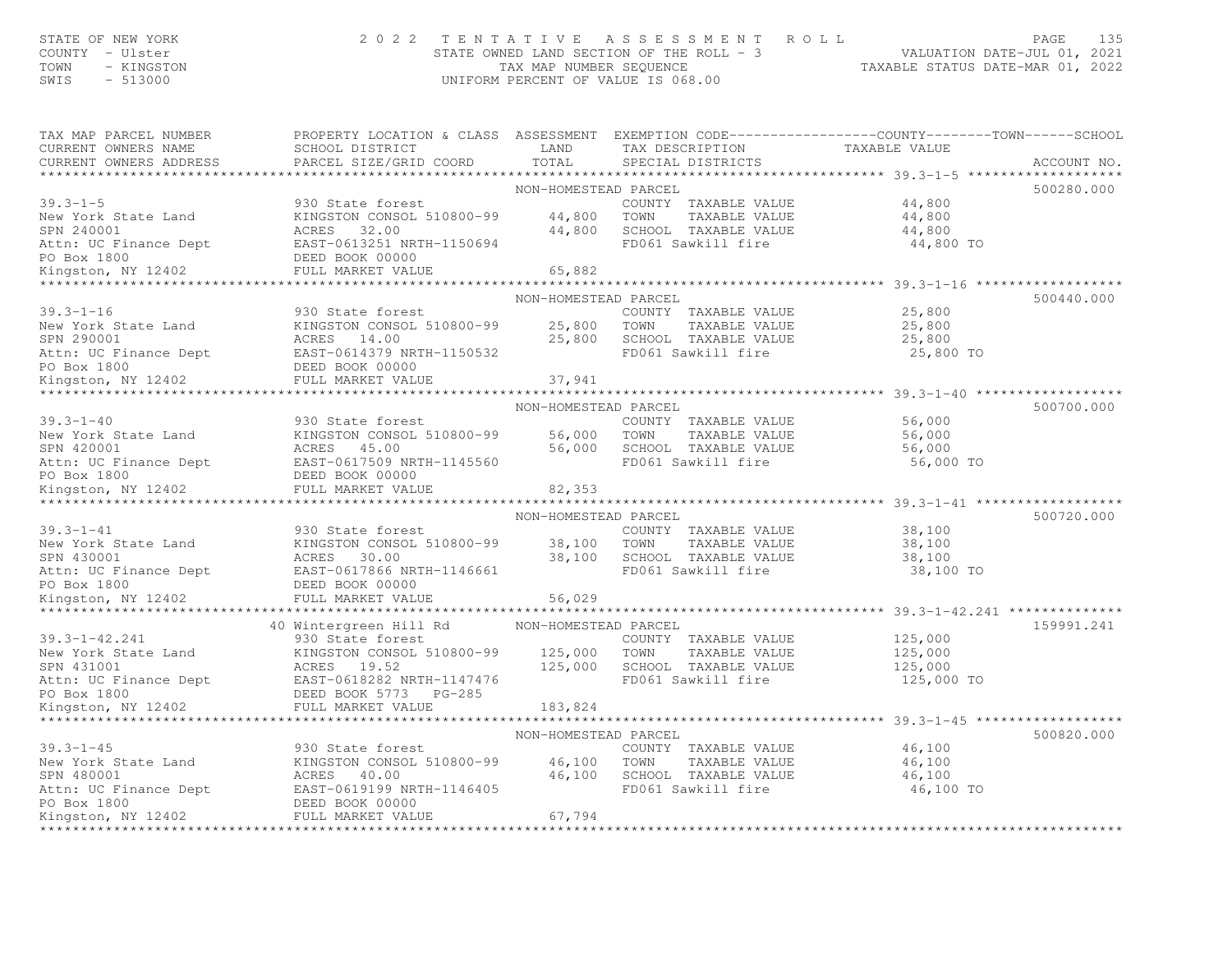# STATE OF NEW YORK CONTY - USE A Many of the Magnus of the Magnus of the Magnus of the Magnus of the Magnus of the STATE OWNED LAND SECTION OF THE ROLL - 3 (COUNTY - Ulster 136 m) and the STATE OWNED LAND SECTION OF THE ROL

| TAX MAP PARCEL NUMBER                                                                                                                                                                                                                                                                                                                                                                                                                                                                                                                    |  |                      |                                                                                          | PROPERTY LOCATION & CLASS ASSESSMENT EXEMPTION CODE-----------------COUNTY-------TOWN------SCHOOL |            |  |  |  |
|------------------------------------------------------------------------------------------------------------------------------------------------------------------------------------------------------------------------------------------------------------------------------------------------------------------------------------------------------------------------------------------------------------------------------------------------------------------------------------------------------------------------------------------|--|----------------------|------------------------------------------------------------------------------------------|---------------------------------------------------------------------------------------------------|------------|--|--|--|
|                                                                                                                                                                                                                                                                                                                                                                                                                                                                                                                                          |  |                      |                                                                                          |                                                                                                   |            |  |  |  |
|                                                                                                                                                                                                                                                                                                                                                                                                                                                                                                                                          |  | NON-HOMESTEAD PARCEL |                                                                                          |                                                                                                   | 500800.000 |  |  |  |
|                                                                                                                                                                                                                                                                                                                                                                                                                                                                                                                                          |  |                      | COUNTY TAXABLE VALUE 51,800<br>TOWN TAXABLE VALUE 51,800                                 |                                                                                                   |            |  |  |  |
|                                                                                                                                                                                                                                                                                                                                                                                                                                                                                                                                          |  |                      |                                                                                          |                                                                                                   |            |  |  |  |
|                                                                                                                                                                                                                                                                                                                                                                                                                                                                                                                                          |  |                      |                                                                                          |                                                                                                   |            |  |  |  |
|                                                                                                                                                                                                                                                                                                                                                                                                                                                                                                                                          |  |                      |                                                                                          |                                                                                                   |            |  |  |  |
|                                                                                                                                                                                                                                                                                                                                                                                                                                                                                                                                          |  |                      |                                                                                          |                                                                                                   |            |  |  |  |
|                                                                                                                                                                                                                                                                                                                                                                                                                                                                                                                                          |  |                      |                                                                                          |                                                                                                   |            |  |  |  |
| 39.3-1-46<br>New York State Land MINGSTON CONSOL 510800-99 51,800 TOWN TAXABLE VALUE 51,800<br>SPN 470001 ACRES 45.40 51,800 SCHOOL TAXABLE VALUE 51,800<br>ACRES 45.40 51,800 SCHOOL TAXABLE VALUE 51,800 TOWN TAXABLE VALUE 51,80                                                                                                                                                                                                                                                                                                      |  |                      |                                                                                          |                                                                                                   |            |  |  |  |
|                                                                                                                                                                                                                                                                                                                                                                                                                                                                                                                                          |  | NON-HOMESTEAD PARCEL | COUNTY TAXABLE VALUE 50,400                                                              |                                                                                                   | 500900.000 |  |  |  |
|                                                                                                                                                                                                                                                                                                                                                                                                                                                                                                                                          |  |                      |                                                                                          |                                                                                                   |            |  |  |  |
|                                                                                                                                                                                                                                                                                                                                                                                                                                                                                                                                          |  |                      |                                                                                          |                                                                                                   |            |  |  |  |
|                                                                                                                                                                                                                                                                                                                                                                                                                                                                                                                                          |  |                      |                                                                                          |                                                                                                   |            |  |  |  |
|                                                                                                                                                                                                                                                                                                                                                                                                                                                                                                                                          |  |                      |                                                                                          |                                                                                                   |            |  |  |  |
|                                                                                                                                                                                                                                                                                                                                                                                                                                                                                                                                          |  |                      |                                                                                          |                                                                                                   |            |  |  |  |
|                                                                                                                                                                                                                                                                                                                                                                                                                                                                                                                                          |  |                      |                                                                                          |                                                                                                   |            |  |  |  |
| 39.3-1-47<br>New York State Land MINGSTON CONSOL 510800-99<br>SPN 520001<br>SPN 520001<br>EXABLE VALUE 50,400<br>SPN 520001<br>EXABLE VALUE 50,400<br>SPN 520001<br>EXABLE VALUE 50,400<br>SPN 520001<br>EXABLE VALUE 50,400<br>SPN 520001<br>EXABLE V<br>500920.000<br>NON-HOMESTEAD PARCEL<br>NON-HOMESTEAD PARCEL<br>New York State Land MINGSTON CONSOL 510800-99 33,700<br>SPN 530001 ACRES 30.00<br>ACRES 30.00 233,700 SCHOOL TAXABLE VALUE 23,700<br>ACRES 30.00 2007 23,700 SCHOOL TAXABLE VALUE 23,700<br>ACRES 30.00 200 2007 |  |                      |                                                                                          |                                                                                                   |            |  |  |  |
|                                                                                                                                                                                                                                                                                                                                                                                                                                                                                                                                          |  |                      |                                                                                          |                                                                                                   |            |  |  |  |
|                                                                                                                                                                                                                                                                                                                                                                                                                                                                                                                                          |  |                      |                                                                                          |                                                                                                   |            |  |  |  |
|                                                                                                                                                                                                                                                                                                                                                                                                                                                                                                                                          |  |                      |                                                                                          |                                                                                                   |            |  |  |  |
|                                                                                                                                                                                                                                                                                                                                                                                                                                                                                                                                          |  |                      |                                                                                          |                                                                                                   |            |  |  |  |
|                                                                                                                                                                                                                                                                                                                                                                                                                                                                                                                                          |  |                      |                                                                                          |                                                                                                   |            |  |  |  |
|                                                                                                                                                                                                                                                                                                                                                                                                                                                                                                                                          |  |                      |                                                                                          |                                                                                                   |            |  |  |  |
|                                                                                                                                                                                                                                                                                                                                                                                                                                                                                                                                          |  |                      |                                                                                          |                                                                                                   |            |  |  |  |
|                                                                                                                                                                                                                                                                                                                                                                                                                                                                                                                                          |  | NON-HOMESTEAD PARCEL |                                                                                          |                                                                                                   | 500740.000 |  |  |  |
|                                                                                                                                                                                                                                                                                                                                                                                                                                                                                                                                          |  |                      |                                                                                          |                                                                                                   |            |  |  |  |
|                                                                                                                                                                                                                                                                                                                                                                                                                                                                                                                                          |  |                      |                                                                                          |                                                                                                   |            |  |  |  |
|                                                                                                                                                                                                                                                                                                                                                                                                                                                                                                                                          |  |                      |                                                                                          |                                                                                                   |            |  |  |  |
|                                                                                                                                                                                                                                                                                                                                                                                                                                                                                                                                          |  |                      |                                                                                          |                                                                                                   |            |  |  |  |
|                                                                                                                                                                                                                                                                                                                                                                                                                                                                                                                                          |  |                      |                                                                                          |                                                                                                   |            |  |  |  |
| 39.3-2-8<br>New York State Land MINGSTON CONSOL 510800-99<br>SPN 440001<br>SPN 440001<br>ACRES 30.00<br>ACRES 30.00<br>EDIL MARKET VALUE BOOK 00000 DEED BOOK NORTH-1151746<br>EDIL MARKET VALUE ACRES 20,441<br>FULL MARKET VALUE ACRES 20,44                                                                                                                                                                                                                                                                                           |  |                      |                                                                                          |                                                                                                   |            |  |  |  |
|                                                                                                                                                                                                                                                                                                                                                                                                                                                                                                                                          |  | NON-HOMESTEAD PARCEL |                                                                                          |                                                                                                   | 500980.000 |  |  |  |
| 930 State forest<br>$39.3 - 3 - 6$                                                                                                                                                                                                                                                                                                                                                                                                                                                                                                       |  |                      |                                                                                          |                                                                                                   |            |  |  |  |
|                                                                                                                                                                                                                                                                                                                                                                                                                                                                                                                                          |  |                      | COUNTY TAXABLE VALUE 31,700                                                              |                                                                                                   |            |  |  |  |
|                                                                                                                                                                                                                                                                                                                                                                                                                                                                                                                                          |  |                      | TOWN TAXABLE VALUE 31,700<br>SCHOOL TAXABLE VALUE 31,700<br>FD061 Sawkill fire 31,700 TO |                                                                                                   |            |  |  |  |
|                                                                                                                                                                                                                                                                                                                                                                                                                                                                                                                                          |  |                      |                                                                                          |                                                                                                   |            |  |  |  |
| New York State Land<br>SPN 550001<br>SPN 550001<br>ACRES 22.70<br>20 BOBOX 1800<br>20 BOBOX 1800<br>20 BOBOX 00000<br>21,700<br>20 BOBOX 1800<br>20 BOBOX 00000<br>246,618<br>20 BOBOX 1800<br>20 BOBOX 1800<br>20 BOBOX 1800<br>20 BOBOX 1800<br>20 BOBOX 1                                                                                                                                                                                                                                                                             |  |                      |                                                                                          |                                                                                                   |            |  |  |  |
|                                                                                                                                                                                                                                                                                                                                                                                                                                                                                                                                          |  |                      |                                                                                          |                                                                                                   |            |  |  |  |
|                                                                                                                                                                                                                                                                                                                                                                                                                                                                                                                                          |  |                      |                                                                                          |                                                                                                   |            |  |  |  |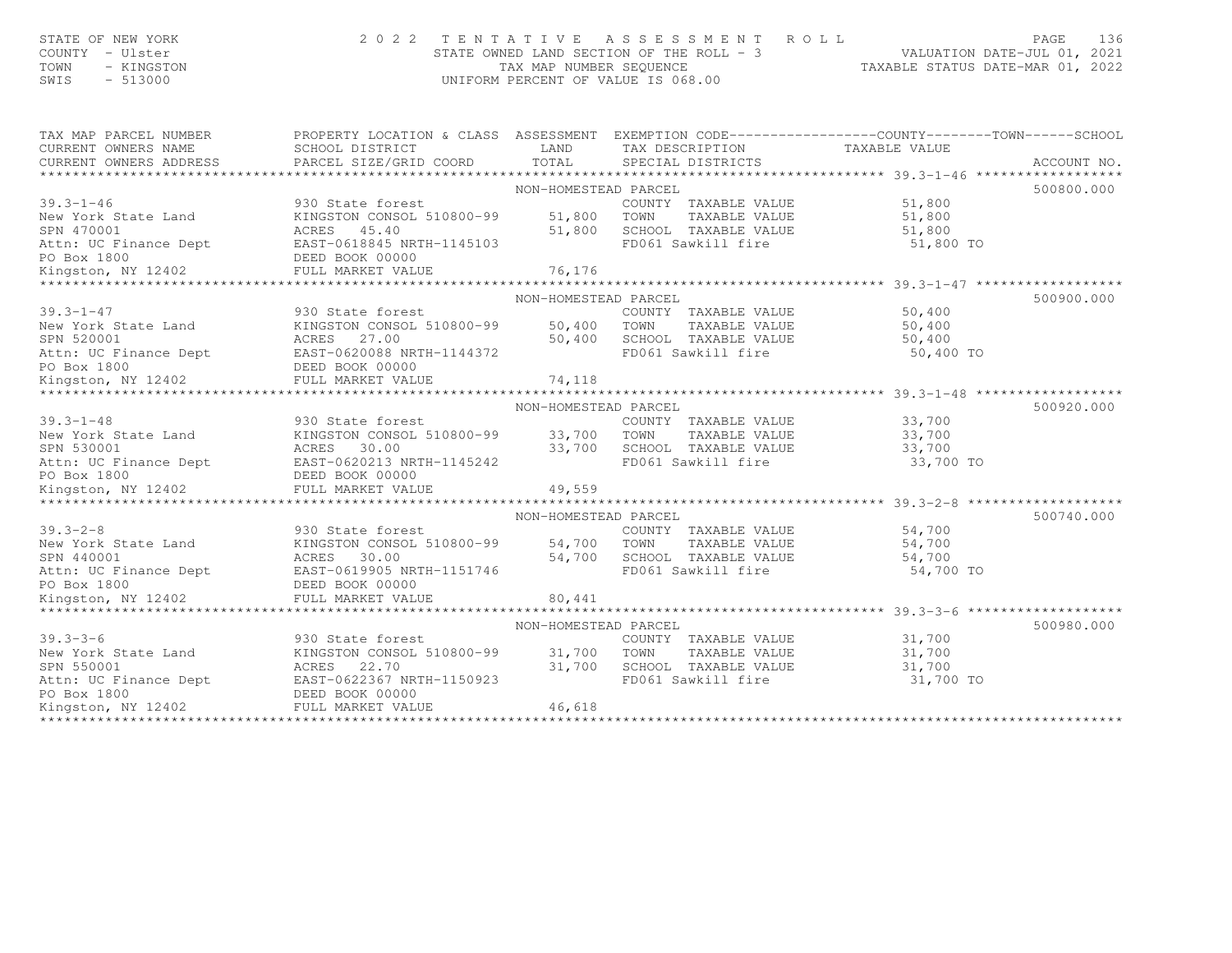| STATE OF NEW YORK  | 2022 TENTATIVE ASSESSMENT ROLL           |                                  | PAGE.                  | 137 |
|--------------------|------------------------------------------|----------------------------------|------------------------|-----|
| COUNTY - Ulster    | STATE OWNED LAND SECTION OF THE ROLL - 3 | VALUATION DATE-JUL 01, 2021      |                        |     |
| TOWN<br>- KINGSTON | MAP SECTION - 039                        | TAXABLE STATUS DATE-MAR 01, 2022 |                        |     |
| SWIS<br>- 513000   | $SUB - SECTION - 003$                    |                                  | RPS150/V04/L015        |     |
|                    | UNIFORM PERCENT OF VALUE IS 068.00       |                                  | CURRENT DATE 5/02/2022 |     |

|                    | TOTAL<br>CODE DISTRICT NAME PARCELS | EXTENSION<br>TYPF. | EXTENSION<br>VALUE. | AD VALOREM<br>VALUE. | EXEMPT<br>AMOUNT | TAXABLE<br>VALUE |
|--------------------|-------------------------------------|--------------------|---------------------|----------------------|------------------|------------------|
| FD061 Sawkill fire |                                     | 11 TOTAL           |                     | 558,100              |                  | 558,100          |

#### \*\*\* S C H O O L D I S T R I C T S U M M A R Y \*\*\*

| CODE   | DISTRICT NAME      | TOTAL<br>PARCELS | ASSESSED<br>LAND | ASSESSED<br>TOTAL | <b>EXEMPT</b><br>AMOUNT | TOTAL<br>TAXABLE | <b>STAR</b><br>AMOUNT | STAR<br>TAXABLE |
|--------|--------------------|------------------|------------------|-------------------|-------------------------|------------------|-----------------------|-----------------|
| 510800 | KINGSTON CONSOLIDA | 11               | 558,100          | 558,100           |                         | 558,100          |                       | 558,100         |
|        | SUB-TOTAL          | 11               | 558,100          | 558,100           |                         | 558,100          |                       | 558,100         |
| 510899 | AREA LIBRARY       | 11               | 558,100          | 558,100           |                         | 558,100          |                       | 558,100         |
|        | TOTAL              | 22               | 1116,200         | 1116,200          |                         | 1116,200         |                       | 1116,200        |

\*\*\* S Y S T E M C O D E S S U M M A R Y \*\*\*

NO SYSTEM EXEMPTIONS AT THIS LEVEL

\*\*\* E X E M P T I O N S U M M A R Y \*\*\*

NO EXEMPTIONS AT THIS LEVEL

| ROLL       |                  | TOTAL   | ASSESSED | ASSESSED | TAXABLE | TAXABLE | TAXABLE | STAR    |
|------------|------------------|---------|----------|----------|---------|---------|---------|---------|
| <b>SEC</b> | DESCRIPTION      | PARCELS | LAND     | TOTAL    | COUNTY  | TOWN    | SCHOOL  | TAXABLE |
|            | STATE OWNED LAND |         | 558,100  | 558,100  | 558,100 | 558,100 | 558,100 | 558,100 |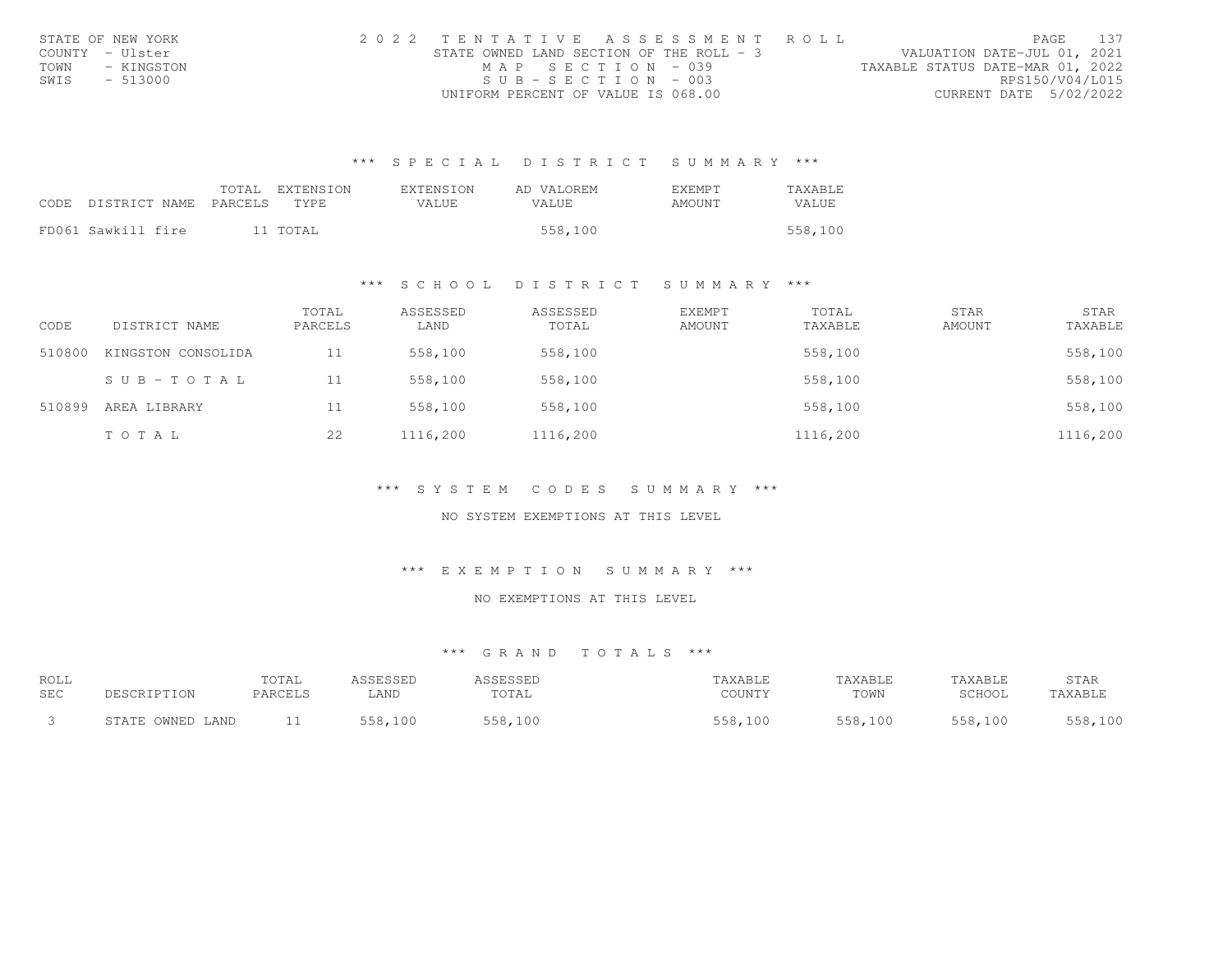| STATE OF NEW YORK<br>COUNTY - Ulster<br>- KINGSTON<br>TOWN<br>SWIS<br>$-513000$ |                                                                                                           |      | 2022 TENTATIVE ASSESSMENT ROLL<br>STATE OWNED LAND SECTION OF THE ROLL $-$ 3<br>TAX MAP NUMBER SEOUENCE<br>UNIFORM PERCENT OF VALUE IS 068.00 |                                                                               | 138<br>PAGE<br>VALUATION DATE-JUL 01, 2021<br>TAXABLE STATUS DATE-MAR 01, 2022 |
|---------------------------------------------------------------------------------|-----------------------------------------------------------------------------------------------------------|------|-----------------------------------------------------------------------------------------------------------------------------------------------|-------------------------------------------------------------------------------|--------------------------------------------------------------------------------|
| TAX MAP PARCEL NUMBER<br>CURRENT OWNERS NAME<br>CURRENT OWNERS ADDRESS          | PROPERTY LOCATION & CLASS ASSESSMENT<br>SCHOOL DISTRICT<br>PARCEL SIZE/GRID COORD TOTAL SPECIAL DISTRICTS | LAND | TAX DESCRIPTION                                                                                                                               | EXEMPTION CODE-----------------COUNTY-------TOWN------SCHOOL<br>TAXABLE VALUE | ACCOUNT NO.                                                                    |

|                                                        | Sawkill Rd                | NON-HOMESTEAD PARCEL |                    |                      |           | 500840.000 |
|--------------------------------------------------------|---------------------------|----------------------|--------------------|----------------------|-----------|------------|
| $39.18 - 1 - 8$                                        | 930 State forest          |                      | COUNTY             | TAXABLE VALUE        | 8,900     |            |
| New York State Land                                    | KINGSTON CONSOL 510800-99 | 8,900                | TOWN               | TAXABLE VALUE        | 8,900     |            |
| SPN 490001                                             | 1.00<br>ACRES             | 8,900                |                    | SCHOOL TAXABLE VALUE | 8,900     |            |
| Attn: UC Finance Dept                                  | EAST-0623530 NRTH-1146134 |                      | FD061 Sawkill fire |                      | 8,900 TO  |            |
| PO Box 1800                                            | DEED BOOK 00465 PG-00315  |                      |                    |                      |           |            |
| Kingston, NY 12402                   FULL MARKET VALUE |                           | 13,088               |                    |                      |           |            |
|                                                        |                           |                      |                    |                      |           |            |
|                                                        |                           | NON-HOMESTEAD PARCEL |                    |                      |           | 500940.000 |
| $39.18 - 1 - 9$                                        | 930 State forest          |                      | COUNTY             | TAXABLE VALUE        | 50,300    |            |
| New York State Land                                    | KINGSTON CONSOL 510800-99 | 50,300               | TOWN               | TAXABLE VALUE        | 50,300    |            |
| SPN 540001                                             | ACRES 30.00               | 50,300               |                    | SCHOOL TAXABLE VALUE | 50,300    |            |
| Attn: UC Finance Dept                                  | EAST-0621373 NRTH-1148039 |                      | FD061 Sawkill fire |                      | 50,300 TO |            |
| PO Box 1800                                            | DEED BOOK 00000           |                      |                    |                      |           |            |
| Kingston, NY 12402                                     | FULL MARKET VALUE         | 73,971               |                    |                      |           |            |
|                                                        |                           |                      |                    |                      |           |            |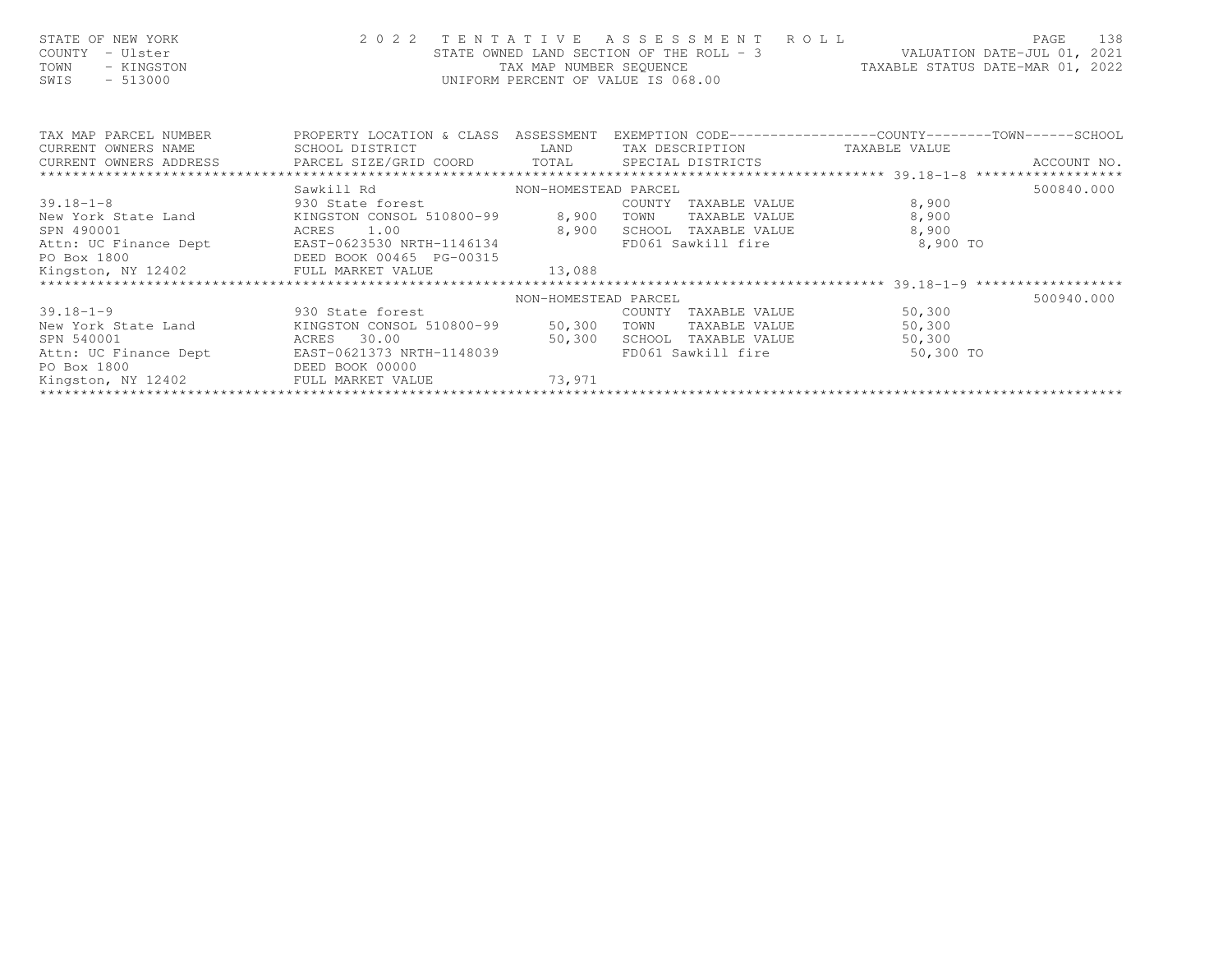| STATE OF NEW YORK  | 2022 TENTATIVE ASSESSMENT ROLL           | 139<br>PAGE                      |
|--------------------|------------------------------------------|----------------------------------|
| COUNTY - Ulster    | STATE OWNED LAND SECTION OF THE ROLL - 3 | VALUATION DATE-JUL 01, 2021      |
| TOWN<br>– KINGSTON | MAP SECTION - 039                        | TAXABLE STATUS DATE-MAR 01, 2022 |
| SWIS<br>- 513000   | $SUB - SECTION - 018$                    | RPS150/V04/L015                  |
|                    | UNIFORM PERCENT OF VALUE IS 068.00       | CURRENT DATE 5/02/2022           |

| CODE | DISTRICT NAME PARCELS | TOTAL EXTENSION<br>TYPF. | EXTENSION<br>VALUE. | AD VALOREM<br>VALUE. | <b>EXEMPT</b><br>AMOUNT | TAXABLE.<br>VALUE |
|------|-----------------------|--------------------------|---------------------|----------------------|-------------------------|-------------------|
|      | FD061 Sawkill fire    | 2 TOTAL                  |                     | 59,200               |                         | 59,200            |

#### \*\*\* S C H O O L D I S T R I C T S U M M A R Y \*\*\*

| CODE   | DISTRICT NAME      | TOTAL<br>PARCELS | ASSESSED<br>LAND | ASSESSED<br>TOTAL | <b>EXEMPT</b><br>AMOUNT | TOTAL<br>TAXABLE | STAR<br>AMOUNT | STAR<br>TAXABLE |
|--------|--------------------|------------------|------------------|-------------------|-------------------------|------------------|----------------|-----------------|
| 510800 | KINGSTON CONSOLIDA |                  | 59,200           | 59,200            |                         | 59,200           |                | 59,200          |
|        | SUB-TOTAL          |                  | 59,200           | 59,200            |                         | 59,200           |                | 59,200          |
| 510899 | AREA LIBRARY       |                  | 59,200           | 59,200            |                         | 59,200           |                | 59,200          |
|        | TOTAL              |                  | 118,400          | 118,400           |                         | 118,400          |                | 118,400         |

\*\*\* S Y S T E M C O D E S S U M M A R Y \*\*\*

NO SYSTEM EXEMPTIONS AT THIS LEVEL

\*\*\* E X E M P T I O N S U M M A R Y \*\*\*

NO EXEMPTIONS AT THIS LEVEL

| ROLL       |                  | TOTAL   | ASSESSED | ASSESSED | 'AXABLE | TAXABLE | TAXABLE | STAR<br>the contract of the contract of |
|------------|------------------|---------|----------|----------|---------|---------|---------|-----------------------------------------|
| <b>SEC</b> | DESCRIPTION      | PARCELS | LAND     | TOTAL    | COUNTY  | TOWN    | SCHOOL  | TAXABLE                                 |
|            | STATE OWNED LAND |         | 59,200   | 59,200   | 59,200  | 59,200  | 59,200  | 59,200                                  |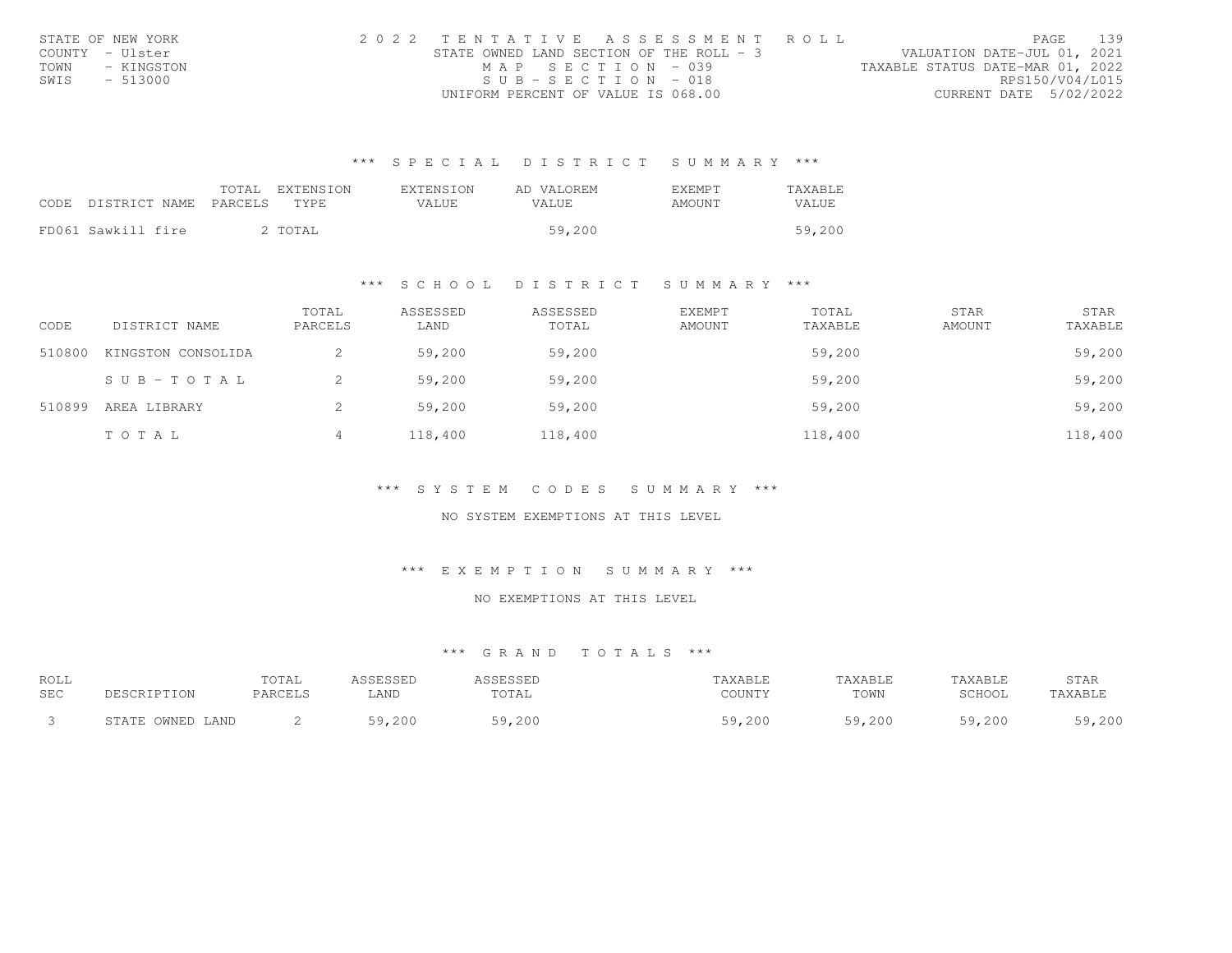# STATE OF NEW YORK CONTY - USE A Many of the Magnus of the Magnus of the Magnus of the Magnus of the Magnus of the STATE OWNED LAND SECTION OF THE ROLL - 3 (COUNTY - Ulster 1901, 2021 and STATE OWNED LAND SECTION OF THE ROL

| TAX MAP PARCEL NUMBER                                                                                                                                                                                                                                        | PROPERTY LOCATION & CLASS ASSESSMENT EXEMPTION CODE----------------COUNTY-------TOWN------SCHOOL                                                                       |                      |                                                                                                                   |            |
|--------------------------------------------------------------------------------------------------------------------------------------------------------------------------------------------------------------------------------------------------------------|------------------------------------------------------------------------------------------------------------------------------------------------------------------------|----------------------|-------------------------------------------------------------------------------------------------------------------|------------|
|                                                                                                                                                                                                                                                              |                                                                                                                                                                        |                      |                                                                                                                   |            |
|                                                                                                                                                                                                                                                              |                                                                                                                                                                        | NON-HOMESTEAD PARCEL |                                                                                                                   | 500020.000 |
|                                                                                                                                                                                                                                                              |                                                                                                                                                                        |                      | COUNTY TAXABLE VALUE 51,500<br>TOWN TAXABLE VALUE 51,500                                                          |            |
|                                                                                                                                                                                                                                                              |                                                                                                                                                                        |                      |                                                                                                                   |            |
|                                                                                                                                                                                                                                                              |                                                                                                                                                                        |                      |                                                                                                                   |            |
|                                                                                                                                                                                                                                                              |                                                                                                                                                                        |                      |                                                                                                                   |            |
|                                                                                                                                                                                                                                                              |                                                                                                                                                                        |                      |                                                                                                                   |            |
|                                                                                                                                                                                                                                                              |                                                                                                                                                                        |                      |                                                                                                                   |            |
|                                                                                                                                                                                                                                                              |                                                                                                                                                                        |                      |                                                                                                                   |            |
|                                                                                                                                                                                                                                                              |                                                                                                                                                                        | NON-HOMESTEAD PARCEL |                                                                                                                   | 500100.000 |
|                                                                                                                                                                                                                                                              |                                                                                                                                                                        |                      | COUNTY TAXABLE VALUE 17,400                                                                                       |            |
|                                                                                                                                                                                                                                                              |                                                                                                                                                                        |                      |                                                                                                                   |            |
|                                                                                                                                                                                                                                                              |                                                                                                                                                                        |                      |                                                                                                                   |            |
|                                                                                                                                                                                                                                                              |                                                                                                                                                                        |                      |                                                                                                                   |            |
|                                                                                                                                                                                                                                                              |                                                                                                                                                                        |                      |                                                                                                                   |            |
|                                                                                                                                                                                                                                                              |                                                                                                                                                                        |                      |                                                                                                                   |            |
| 47.2-1-4<br>New York State Land<br>SPN 150001<br>SPN 150001<br>SPN 150001<br>EASTON CONSOL 510800-99<br>EASTON CONSOL 510800-99<br>IT,400<br>IT,400<br>IT,400<br>CONTY TAXABLE VALUE<br>CONTY TAXABLE VALUE<br>TOWN TAXABLE VALUE<br>IT,400<br>IT,400<br>IT, |                                                                                                                                                                        |                      |                                                                                                                   |            |
|                                                                                                                                                                                                                                                              | Route 28 MON-HOMESTEAD PARCEL<br>930 State forest MON-HOMESTEAD PARCEL                                                                                                 |                      |                                                                                                                   | 500080.000 |
| $47.2 - 1 - 7$                                                                                                                                                                                                                                               |                                                                                                                                                                        |                      |                                                                                                                   |            |
|                                                                                                                                                                                                                                                              |                                                                                                                                                                        |                      |                                                                                                                   |            |
|                                                                                                                                                                                                                                                              |                                                                                                                                                                        |                      | COUNTY TAXABLE VALUE 7,300<br>TOWN TAXABLE VALUE 7,300<br>SCHOOL TAXABLE VALUE 7,300<br>TOMOL TAXABLE VALUE 7,300 |            |
|                                                                                                                                                                                                                                                              |                                                                                                                                                                        |                      | FD061 Sawkill fire 7,300 TO                                                                                       |            |
|                                                                                                                                                                                                                                                              |                                                                                                                                                                        |                      |                                                                                                                   |            |
|                                                                                                                                                                                                                                                              |                                                                                                                                                                        |                      |                                                                                                                   |            |
|                                                                                                                                                                                                                                                              |                                                                                                                                                                        |                      |                                                                                                                   |            |
|                                                                                                                                                                                                                                                              |                                                                                                                                                                        | NON-HOMESTEAD PARCEL |                                                                                                                   | 500140.000 |
|                                                                                                                                                                                                                                                              | Route 28 NON-HOMEST<br>930 State forest NON-HOMEST                                                                                                                     |                      |                                                                                                                   |            |
|                                                                                                                                                                                                                                                              |                                                                                                                                                                        |                      |                                                                                                                   |            |
|                                                                                                                                                                                                                                                              |                                                                                                                                                                        |                      |                                                                                                                   |            |
|                                                                                                                                                                                                                                                              |                                                                                                                                                                        |                      |                                                                                                                   |            |
|                                                                                                                                                                                                                                                              |                                                                                                                                                                        |                      |                                                                                                                   |            |
|                                                                                                                                                                                                                                                              |                                                                                                                                                                        |                      |                                                                                                                   |            |
|                                                                                                                                                                                                                                                              |                                                                                                                                                                        |                      |                                                                                                                   |            |
|                                                                                                                                                                                                                                                              |                                                                                                                                                                        |                      |                                                                                                                   | 500160.000 |
| $47.2 - 1 - 27$                                                                                                                                                                                                                                              |                                                                                                                                                                        |                      | COUNTY TAXABLE VALUE 69,800                                                                                       |            |
|                                                                                                                                                                                                                                                              |                                                                                                                                                                        |                      |                                                                                                                   |            |
| New York State Land<br>SPN 180201                                                                                                                                                                                                                            | KINGSTON CONSOL 510800-99 69,800 TOWN TAXABLE VALUE 69,800<br>ACRES 38.76 69,800 SCHOOL TAXABLE VALUE 69,800<br>EAST-0609530 NRTH-1143342 FD061 Sawkill fire 69,800 TO |                      |                                                                                                                   |            |
|                                                                                                                                                                                                                                                              |                                                                                                                                                                        |                      |                                                                                                                   |            |
|                                                                                                                                                                                                                                                              |                                                                                                                                                                        |                      |                                                                                                                   |            |
| SPN 180201<br>ACRES 38.76 69,800<br>Attn: UC Finance Dept<br>EAST-0609530 NRTH-1143342<br>PO Box 1800<br>Kingston, NY 12402<br>FULL MARKET VALUE 102,647                                                                                                     |                                                                                                                                                                        |                      |                                                                                                                   |            |
|                                                                                                                                                                                                                                                              |                                                                                                                                                                        |                      |                                                                                                                   |            |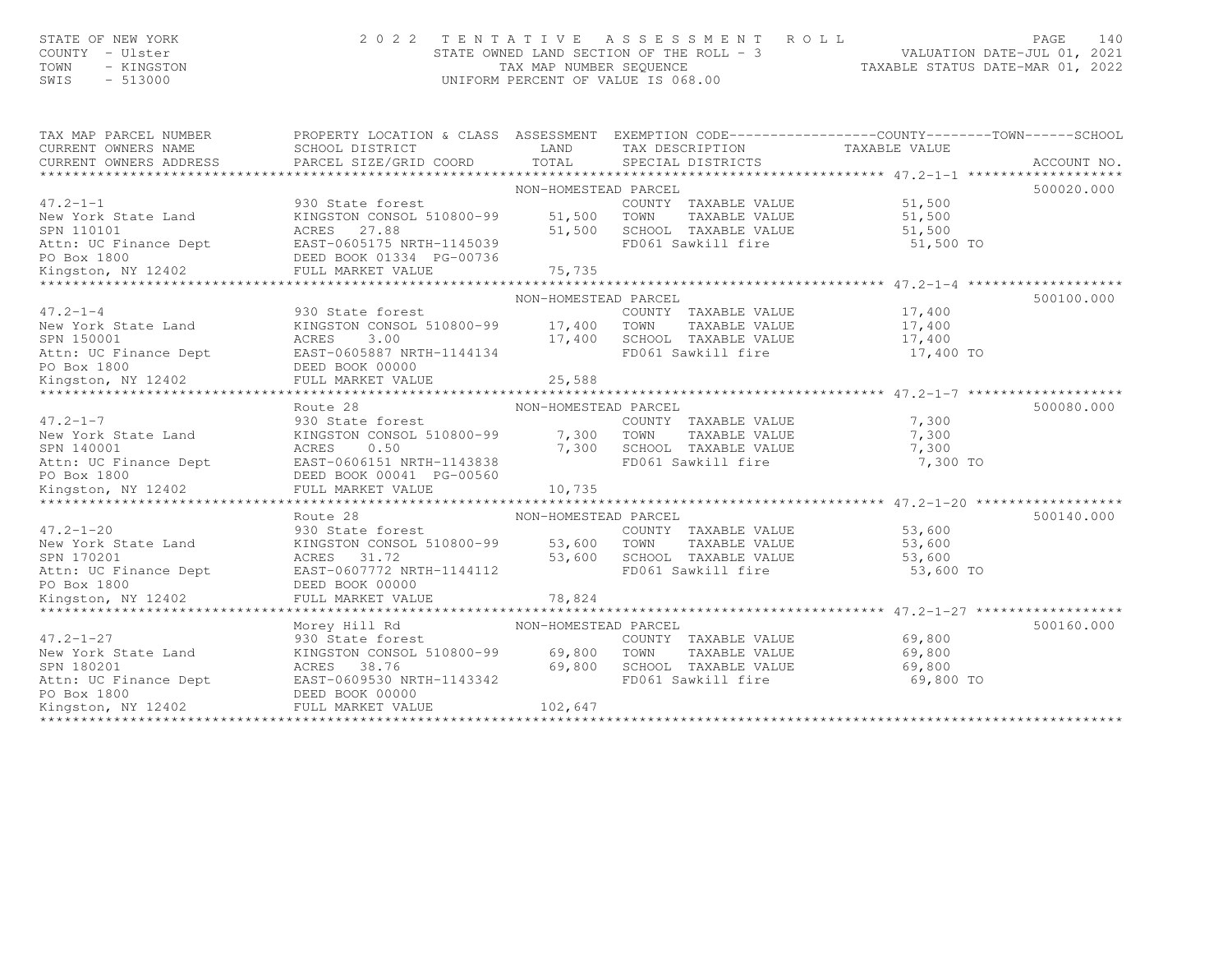| STATE OF NEW YORK  | 2022 TENTATIVE ASSESSMENT ROLL           | 141<br>PAGE.                     |
|--------------------|------------------------------------------|----------------------------------|
| COUNTY - Ulster    | STATE OWNED LAND SECTION OF THE ROLL - 3 | VALUATION DATE-JUL 01, 2021      |
| TOWN<br>- KINGSTON | MAP SECTION - 047                        | TAXABLE STATUS DATE-MAR 01, 2022 |
| SWIS<br>- 513000   | $SUB - SECTION - 002$                    | RPS150/V04/L015                  |
|                    | UNIFORM PERCENT OF VALUE IS 068.00       | CURRENT DATE 5/02/2022           |

| CODE DISTRICT NAME PARCELS | TOTAL EXTENSION<br>TYPE | EXTENSION<br>VALUE. | AD VALOREM<br><b>VALUE</b> | <b>F.XFMPT</b><br>AMOUNT | TAXABLE<br>VALUE |
|----------------------------|-------------------------|---------------------|----------------------------|--------------------------|------------------|
| FD061 Sawkill fire         | 5 TOTAL                 |                     | 199,600                    |                          | 199,600          |

#### \*\*\* S C H O O L D I S T R I C T S U M M A R Y \*\*\*

| CODE   | DISTRICT NAME      | TOTAL<br>PARCELS | ASSESSED<br>LAND | ASSESSED<br>TOTAL | <b>EXEMPT</b><br>AMOUNT | TOTAL<br>TAXABLE | STAR<br><b>AMOUNT</b> | STAR<br>TAXABLE |
|--------|--------------------|------------------|------------------|-------------------|-------------------------|------------------|-----------------------|-----------------|
| 510800 | KINGSTON CONSOLIDA |                  | 199,600          | 199,600           |                         | 199,600          |                       | 199,600         |
|        | SUB-TOTAL          | 5                | 199,600          | 199,600           |                         | 199,600          |                       | 199,600         |
| 510899 | AREA LIBRARY       |                  | 199,600          | 199,600           |                         | 199,600          |                       | 199,600         |
|        | TOTAL              | 10               | 399,200          | 399,200           |                         | 399,200          |                       | 399,200         |

\*\*\* S Y S T E M C O D E S S U M M A R Y \*\*\*

NO SYSTEM EXEMPTIONS AT THIS LEVEL

\*\*\* E X E M P T I O N S U M M A R Y \*\*\*

#### NO EXEMPTIONS AT THIS LEVEL

| ROLL       |                  | TOTAL   | ASSESSED | ASSESSED | TAXABLE | TAXABLE | TAXABLE | STAR    |
|------------|------------------|---------|----------|----------|---------|---------|---------|---------|
| <b>SEC</b> | DESCRIPTION      | PARCELS | ∴AND     | TOTAL    | COUNTY  | TOWN    | SCHOOL  | TAXABLE |
|            | STATE OWNED LAND |         | 199,600  | 199,600  | 199,600 | 199,600 | 199,600 | 199,600 |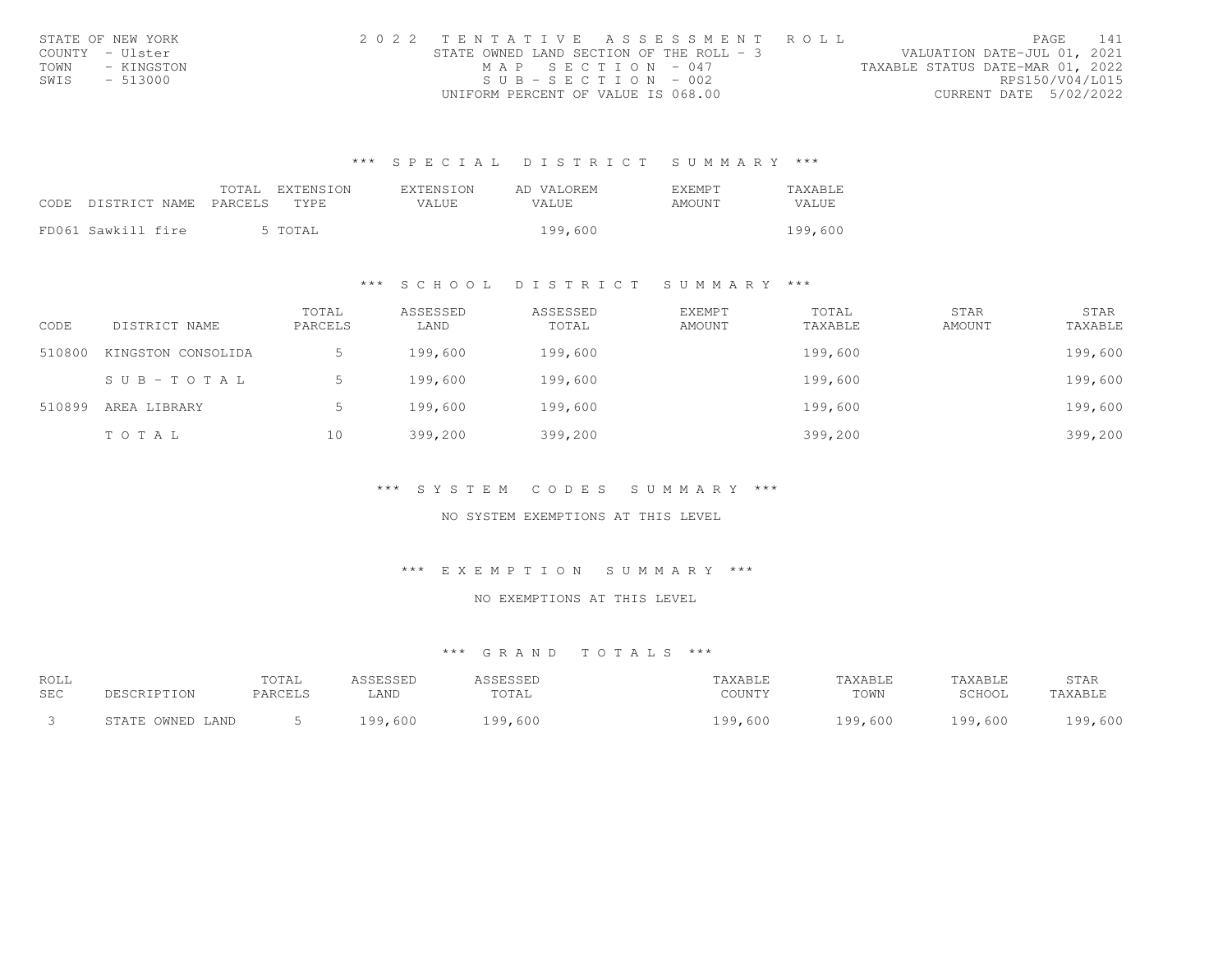# STATE OF NEW YORK CONTY - USE A Many of the Magnus of the Magnus of the Magnus of the Magnus of the Magnus of the STATE OWNED LAND SECTION OF THE ROLL - 3 (2010)<br>COUNTY - Ulster (2011) TAXABLE STATUR MARE SUBMUSER SEQUENCE

| TAX MAP PARCEL NUMBER<br>CURRENT OWNERS NAME                                                                                                                                                                                                                                                                                                                                                   | PROPERTY LOCATION & CLASS ASSESSMENT EXEMPTION CODE---------------COUNTY-------TOWN------SCHOOL |                      |  |           |             |
|------------------------------------------------------------------------------------------------------------------------------------------------------------------------------------------------------------------------------------------------------------------------------------------------------------------------------------------------------------------------------------------------|-------------------------------------------------------------------------------------------------|----------------------|--|-----------|-------------|
| CURRENT OWNERS ADDRESS PARCEL SIZE/GRID COORD TOTAL                                                                                                                                                                                                                                                                                                                                            |                                                                                                 |                      |  |           | ACCOUNT NO. |
|                                                                                                                                                                                                                                                                                                                                                                                                |                                                                                                 | NON-HOMESTEAD PARCEL |  |           | 500420.000  |
|                                                                                                                                                                                                                                                                                                                                                                                                |                                                                                                 |                      |  |           |             |
|                                                                                                                                                                                                                                                                                                                                                                                                |                                                                                                 |                      |  |           |             |
|                                                                                                                                                                                                                                                                                                                                                                                                |                                                                                                 |                      |  |           |             |
|                                                                                                                                                                                                                                                                                                                                                                                                |                                                                                                 |                      |  |           |             |
|                                                                                                                                                                                                                                                                                                                                                                                                |                                                                                                 |                      |  |           |             |
|                                                                                                                                                                                                                                                                                                                                                                                                |                                                                                                 |                      |  |           |             |
| $\begin{tabular}{lllllllllll} \multicolumn{3}{c}{\begin{tabular}{l} $48.1-1-1$ & $930$ state forest \\ New York State Land & KINGSTON CONSOL 510800-99 & $52,200$ & TONN TAXABLE VALUE & $52,200$ \\ SRN 280001 & ACRES & 29.75 & $52,200$ & SCHOOL 510800-99 & $52,200$ & SCHOOL TAXABLE VALUE & $52,200$ \\ \multicolumn{3}{c}{\begin{tabular}{l} $52,200$ & $52,200$ & $52,200$ & $52,200$$ |                                                                                                 |                      |  |           |             |
|                                                                                                                                                                                                                                                                                                                                                                                                |                                                                                                 | NON-HOMESTEAD PARCEL |  |           | 500500.000  |
|                                                                                                                                                                                                                                                                                                                                                                                                |                                                                                                 |                      |  |           |             |
|                                                                                                                                                                                                                                                                                                                                                                                                |                                                                                                 |                      |  |           |             |
|                                                                                                                                                                                                                                                                                                                                                                                                |                                                                                                 |                      |  |           |             |
|                                                                                                                                                                                                                                                                                                                                                                                                |                                                                                                 |                      |  |           |             |
|                                                                                                                                                                                                                                                                                                                                                                                                |                                                                                                 |                      |  |           |             |
|                                                                                                                                                                                                                                                                                                                                                                                                |                                                                                                 |                      |  |           |             |
|                                                                                                                                                                                                                                                                                                                                                                                                |                                                                                                 | NON-HOMESTEAD PARCEL |  |           | 500580.000  |
| 48.1-1-3<br>NON-HOMESTEAD PARCEL<br>New York State Land<br>SPN 360001<br>SPN 360001<br>Attn: UC Finance Dept<br>PO Box 1800<br>SPN 360001<br>26,200<br>Acres 30.25<br>PO Box 1800<br>EAST-0615774 NRTH-1144899<br>EED BOOK 00000<br>FULL MARKET VALUE<br>P                                                                                                                                     |                                                                                                 |                      |  |           |             |
|                                                                                                                                                                                                                                                                                                                                                                                                |                                                                                                 |                      |  |           |             |
|                                                                                                                                                                                                                                                                                                                                                                                                |                                                                                                 |                      |  |           |             |
|                                                                                                                                                                                                                                                                                                                                                                                                |                                                                                                 |                      |  |           |             |
|                                                                                                                                                                                                                                                                                                                                                                                                |                                                                                                 |                      |  |           |             |
|                                                                                                                                                                                                                                                                                                                                                                                                |                                                                                                 |                      |  |           |             |
|                                                                                                                                                                                                                                                                                                                                                                                                | FULL MARKET VALUE                                                                               | 82,647               |  |           |             |
|                                                                                                                                                                                                                                                                                                                                                                                                |                                                                                                 |                      |  |           |             |
|                                                                                                                                                                                                                                                                                                                                                                                                |                                                                                                 | NON-HOMESTEAD PARCEL |  |           | 500680.000  |
|                                                                                                                                                                                                                                                                                                                                                                                                |                                                                                                 |                      |  |           |             |
|                                                                                                                                                                                                                                                                                                                                                                                                |                                                                                                 |                      |  |           |             |
|                                                                                                                                                                                                                                                                                                                                                                                                |                                                                                                 |                      |  |           |             |
|                                                                                                                                                                                                                                                                                                                                                                                                |                                                                                                 |                      |  |           |             |
|                                                                                                                                                                                                                                                                                                                                                                                                |                                                                                                 |                      |  |           |             |
|                                                                                                                                                                                                                                                                                                                                                                                                |                                                                                                 |                      |  |           |             |
|                                                                                                                                                                                                                                                                                                                                                                                                |                                                                                                 | NON-HOMESTEAD PARCEL |  |           | 500880.000  |
| 48.1-1-6<br>New York State Land and EINGSTON CONSOL 510800-99<br>SPN 510001 ACRES 30.00<br>ACRES 30.00 ACRES 30.00 34,300 CONNY TAXABLE VALUE 34,300<br>ACRES 30.00 BAST-0619796 NRTH-1143527 FD061 Sawkill fire 34,300 5CHOOL TAXAB                                                                                                                                                           |                                                                                                 |                      |  |           |             |
|                                                                                                                                                                                                                                                                                                                                                                                                |                                                                                                 |                      |  |           |             |
|                                                                                                                                                                                                                                                                                                                                                                                                |                                                                                                 |                      |  |           |             |
|                                                                                                                                                                                                                                                                                                                                                                                                |                                                                                                 |                      |  |           |             |
|                                                                                                                                                                                                                                                                                                                                                                                                |                                                                                                 |                      |  |           |             |
|                                                                                                                                                                                                                                                                                                                                                                                                |                                                                                                 |                      |  |           |             |
|                                                                                                                                                                                                                                                                                                                                                                                                |                                                                                                 |                      |  |           | 500780.000  |
|                                                                                                                                                                                                                                                                                                                                                                                                |                                                                                                 | NON-HOMESTEAD PARCEL |  |           |             |
|                                                                                                                                                                                                                                                                                                                                                                                                |                                                                                                 |                      |  |           |             |
|                                                                                                                                                                                                                                                                                                                                                                                                |                                                                                                 |                      |  |           |             |
|                                                                                                                                                                                                                                                                                                                                                                                                |                                                                                                 |                      |  | 78,500 TO |             |
| 48.1-1-8<br>NON-HOMESIEAD PARCEL<br>New York State Land<br>SPN 460001<br>SPN 460001<br>ACRES 45.00<br>ACRES 45.00<br>ERD BOOK 00000<br>PO Box 1800<br>EED BOOK 00000<br>FULL MARKET VALUE<br>FOOS 200000<br>EED BOOK 00000<br>EED BOOK 00000<br>FULL MARKE                                                                                                                                     |                                                                                                 |                      |  |           |             |
|                                                                                                                                                                                                                                                                                                                                                                                                |                                                                                                 |                      |  |           |             |
|                                                                                                                                                                                                                                                                                                                                                                                                |                                                                                                 |                      |  |           |             |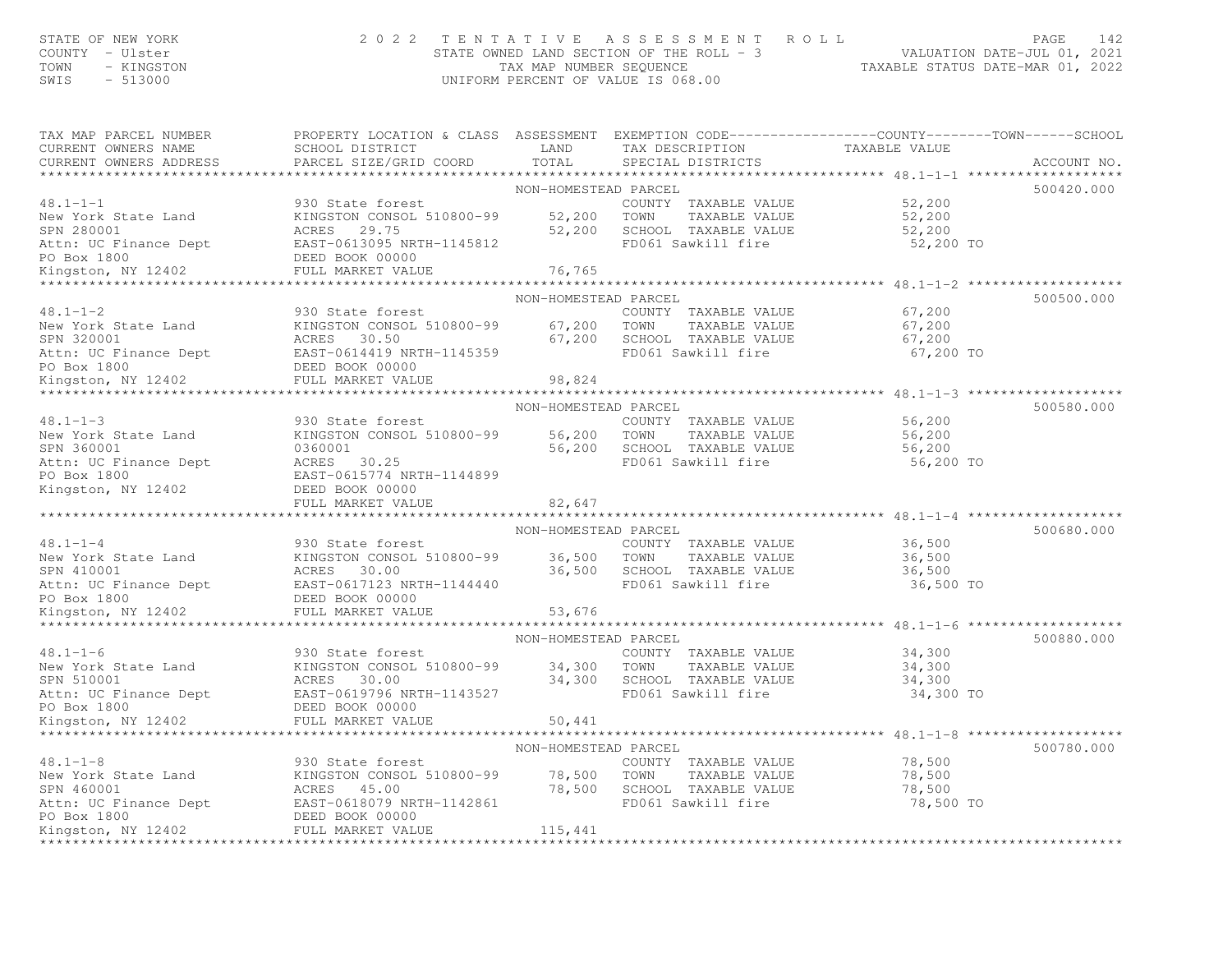# STATE OF NEW YORK CORRECTED A 2022 TENTATIVE ASSESSMENT ROLL PALUATION DATE-JUL 01, 2021<br>COUNTY - Ulster CONTERN COUNTY - TAXING STATE OWNER SALUATION OF THE ROLL - 3 VALUATION DATE-JUL 01, 2021<br>TAXABLE STATUS DATE-MAR 01,

| NON-HOMESTEAD PARCEL<br>500660.000<br>48.1-1-9<br>NON-HOMESTEAD PARCEL<br>NON-HOMESTEAD PARCEL<br>NON-HOMESTEAD PARCEL<br>COUNTY TAXABLE VALUE<br>TAXABLE VALUE<br>TAXABLE VALUE<br>TAXABLE VALUE<br>TAXABLE VALUE<br>TAXABLE VALUE<br>TAXABLE VALUE<br>TAXABLE VALUE<br>TAXABLE VALUE<br>TAXA<br>500560.000<br>NON-HOMESTEAD PARCEL<br>500480.000<br>NON-HOMESTEAD PARCEL<br>NON-HOMESTEAD PARCEL<br>115001.000<br>Woods Rd<br>noods Rd<br>930 State forest<br>48.1-1-12<br>WOW TOWN TAXABLE VALUE<br>New York State Land<br>SPN 271001<br>ACRES 3.50<br>ACRES 3.50<br>ACRES 3.50<br>ACRES 3.50<br>ACRES 3.50<br>ACRES 3.50<br>ACRES 3.50<br>ACRES 3.50<br>ACRES 3.50<br>EDD61 Sawkill fire<br>DO BOK 3179 PG-130<br>Kingst<br>500340.000<br>500460.000<br>NON-HOMESTEAD PARCEL | TAX MAP PARCEL NUMBER<br>CURRENT OWNERS NAME | PROPERTY LOCATION & CLASS ASSESSMENT EXEMPTION CODE---------------COUNTY-------TOWN------SCHOOL |  |  |
|----------------------------------------------------------------------------------------------------------------------------------------------------------------------------------------------------------------------------------------------------------------------------------------------------------------------------------------------------------------------------------------------------------------------------------------------------------------------------------------------------------------------------------------------------------------------------------------------------------------------------------------------------------------------------------------------------------------------------------------------------------------------------------|----------------------------------------------|-------------------------------------------------------------------------------------------------|--|--|
|                                                                                                                                                                                                                                                                                                                                                                                                                                                                                                                                                                                                                                                                                                                                                                                  |                                              |                                                                                                 |  |  |
|                                                                                                                                                                                                                                                                                                                                                                                                                                                                                                                                                                                                                                                                                                                                                                                  |                                              |                                                                                                 |  |  |
|                                                                                                                                                                                                                                                                                                                                                                                                                                                                                                                                                                                                                                                                                                                                                                                  |                                              |                                                                                                 |  |  |
|                                                                                                                                                                                                                                                                                                                                                                                                                                                                                                                                                                                                                                                                                                                                                                                  |                                              |                                                                                                 |  |  |
|                                                                                                                                                                                                                                                                                                                                                                                                                                                                                                                                                                                                                                                                                                                                                                                  |                                              |                                                                                                 |  |  |
|                                                                                                                                                                                                                                                                                                                                                                                                                                                                                                                                                                                                                                                                                                                                                                                  |                                              |                                                                                                 |  |  |
|                                                                                                                                                                                                                                                                                                                                                                                                                                                                                                                                                                                                                                                                                                                                                                                  |                                              |                                                                                                 |  |  |
|                                                                                                                                                                                                                                                                                                                                                                                                                                                                                                                                                                                                                                                                                                                                                                                  |                                              |                                                                                                 |  |  |
|                                                                                                                                                                                                                                                                                                                                                                                                                                                                                                                                                                                                                                                                                                                                                                                  |                                              |                                                                                                 |  |  |
|                                                                                                                                                                                                                                                                                                                                                                                                                                                                                                                                                                                                                                                                                                                                                                                  |                                              |                                                                                                 |  |  |
|                                                                                                                                                                                                                                                                                                                                                                                                                                                                                                                                                                                                                                                                                                                                                                                  |                                              |                                                                                                 |  |  |
|                                                                                                                                                                                                                                                                                                                                                                                                                                                                                                                                                                                                                                                                                                                                                                                  |                                              |                                                                                                 |  |  |
|                                                                                                                                                                                                                                                                                                                                                                                                                                                                                                                                                                                                                                                                                                                                                                                  |                                              |                                                                                                 |  |  |
|                                                                                                                                                                                                                                                                                                                                                                                                                                                                                                                                                                                                                                                                                                                                                                                  |                                              |                                                                                                 |  |  |
|                                                                                                                                                                                                                                                                                                                                                                                                                                                                                                                                                                                                                                                                                                                                                                                  |                                              |                                                                                                 |  |  |
|                                                                                                                                                                                                                                                                                                                                                                                                                                                                                                                                                                                                                                                                                                                                                                                  |                                              |                                                                                                 |  |  |
|                                                                                                                                                                                                                                                                                                                                                                                                                                                                                                                                                                                                                                                                                                                                                                                  |                                              |                                                                                                 |  |  |
|                                                                                                                                                                                                                                                                                                                                                                                                                                                                                                                                                                                                                                                                                                                                                                                  |                                              |                                                                                                 |  |  |
|                                                                                                                                                                                                                                                                                                                                                                                                                                                                                                                                                                                                                                                                                                                                                                                  |                                              |                                                                                                 |  |  |
|                                                                                                                                                                                                                                                                                                                                                                                                                                                                                                                                                                                                                                                                                                                                                                                  |                                              |                                                                                                 |  |  |
|                                                                                                                                                                                                                                                                                                                                                                                                                                                                                                                                                                                                                                                                                                                                                                                  |                                              |                                                                                                 |  |  |
|                                                                                                                                                                                                                                                                                                                                                                                                                                                                                                                                                                                                                                                                                                                                                                                  |                                              |                                                                                                 |  |  |
|                                                                                                                                                                                                                                                                                                                                                                                                                                                                                                                                                                                                                                                                                                                                                                                  |                                              |                                                                                                 |  |  |
|                                                                                                                                                                                                                                                                                                                                                                                                                                                                                                                                                                                                                                                                                                                                                                                  |                                              |                                                                                                 |  |  |
|                                                                                                                                                                                                                                                                                                                                                                                                                                                                                                                                                                                                                                                                                                                                                                                  |                                              |                                                                                                 |  |  |
|                                                                                                                                                                                                                                                                                                                                                                                                                                                                                                                                                                                                                                                                                                                                                                                  |                                              |                                                                                                 |  |  |
|                                                                                                                                                                                                                                                                                                                                                                                                                                                                                                                                                                                                                                                                                                                                                                                  |                                              |                                                                                                 |  |  |
|                                                                                                                                                                                                                                                                                                                                                                                                                                                                                                                                                                                                                                                                                                                                                                                  |                                              |                                                                                                 |  |  |
|                                                                                                                                                                                                                                                                                                                                                                                                                                                                                                                                                                                                                                                                                                                                                                                  |                                              |                                                                                                 |  |  |
|                                                                                                                                                                                                                                                                                                                                                                                                                                                                                                                                                                                                                                                                                                                                                                                  |                                              |                                                                                                 |  |  |
|                                                                                                                                                                                                                                                                                                                                                                                                                                                                                                                                                                                                                                                                                                                                                                                  |                                              |                                                                                                 |  |  |
|                                                                                                                                                                                                                                                                                                                                                                                                                                                                                                                                                                                                                                                                                                                                                                                  |                                              |                                                                                                 |  |  |
|                                                                                                                                                                                                                                                                                                                                                                                                                                                                                                                                                                                                                                                                                                                                                                                  |                                              |                                                                                                 |  |  |
|                                                                                                                                                                                                                                                                                                                                                                                                                                                                                                                                                                                                                                                                                                                                                                                  |                                              |                                                                                                 |  |  |
|                                                                                                                                                                                                                                                                                                                                                                                                                                                                                                                                                                                                                                                                                                                                                                                  |                                              |                                                                                                 |  |  |
|                                                                                                                                                                                                                                                                                                                                                                                                                                                                                                                                                                                                                                                                                                                                                                                  |                                              |                                                                                                 |  |  |
|                                                                                                                                                                                                                                                                                                                                                                                                                                                                                                                                                                                                                                                                                                                                                                                  |                                              |                                                                                                 |  |  |
|                                                                                                                                                                                                                                                                                                                                                                                                                                                                                                                                                                                                                                                                                                                                                                                  |                                              |                                                                                                 |  |  |
|                                                                                                                                                                                                                                                                                                                                                                                                                                                                                                                                                                                                                                                                                                                                                                                  |                                              |                                                                                                 |  |  |
|                                                                                                                                                                                                                                                                                                                                                                                                                                                                                                                                                                                                                                                                                                                                                                                  |                                              |                                                                                                 |  |  |
|                                                                                                                                                                                                                                                                                                                                                                                                                                                                                                                                                                                                                                                                                                                                                                                  |                                              |                                                                                                 |  |  |
|                                                                                                                                                                                                                                                                                                                                                                                                                                                                                                                                                                                                                                                                                                                                                                                  |                                              |                                                                                                 |  |  |
|                                                                                                                                                                                                                                                                                                                                                                                                                                                                                                                                                                                                                                                                                                                                                                                  |                                              |                                                                                                 |  |  |
|                                                                                                                                                                                                                                                                                                                                                                                                                                                                                                                                                                                                                                                                                                                                                                                  |                                              |                                                                                                 |  |  |
|                                                                                                                                                                                                                                                                                                                                                                                                                                                                                                                                                                                                                                                                                                                                                                                  |                                              |                                                                                                 |  |  |
|                                                                                                                                                                                                                                                                                                                                                                                                                                                                                                                                                                                                                                                                                                                                                                                  |                                              |                                                                                                 |  |  |
|                                                                                                                                                                                                                                                                                                                                                                                                                                                                                                                                                                                                                                                                                                                                                                                  |                                              |                                                                                                 |  |  |
| 48.1-1-15<br>NON-HOMESIEAD PARCEL<br>NEW York State Land<br>SPN 300001<br>ACRES 30.75<br>ALTISTOR MARKET VALUE<br>ACRES 30.75<br>ALTISTOR MARKET VALUE<br>PO Box 1800<br>DEED BOOK 00000<br>ACRES BOOK 00000<br>ACRES 30.75<br>EAST-0613657 NRTH-11431                                                                                                                                                                                                                                                                                                                                                                                                                                                                                                                           |                                              |                                                                                                 |  |  |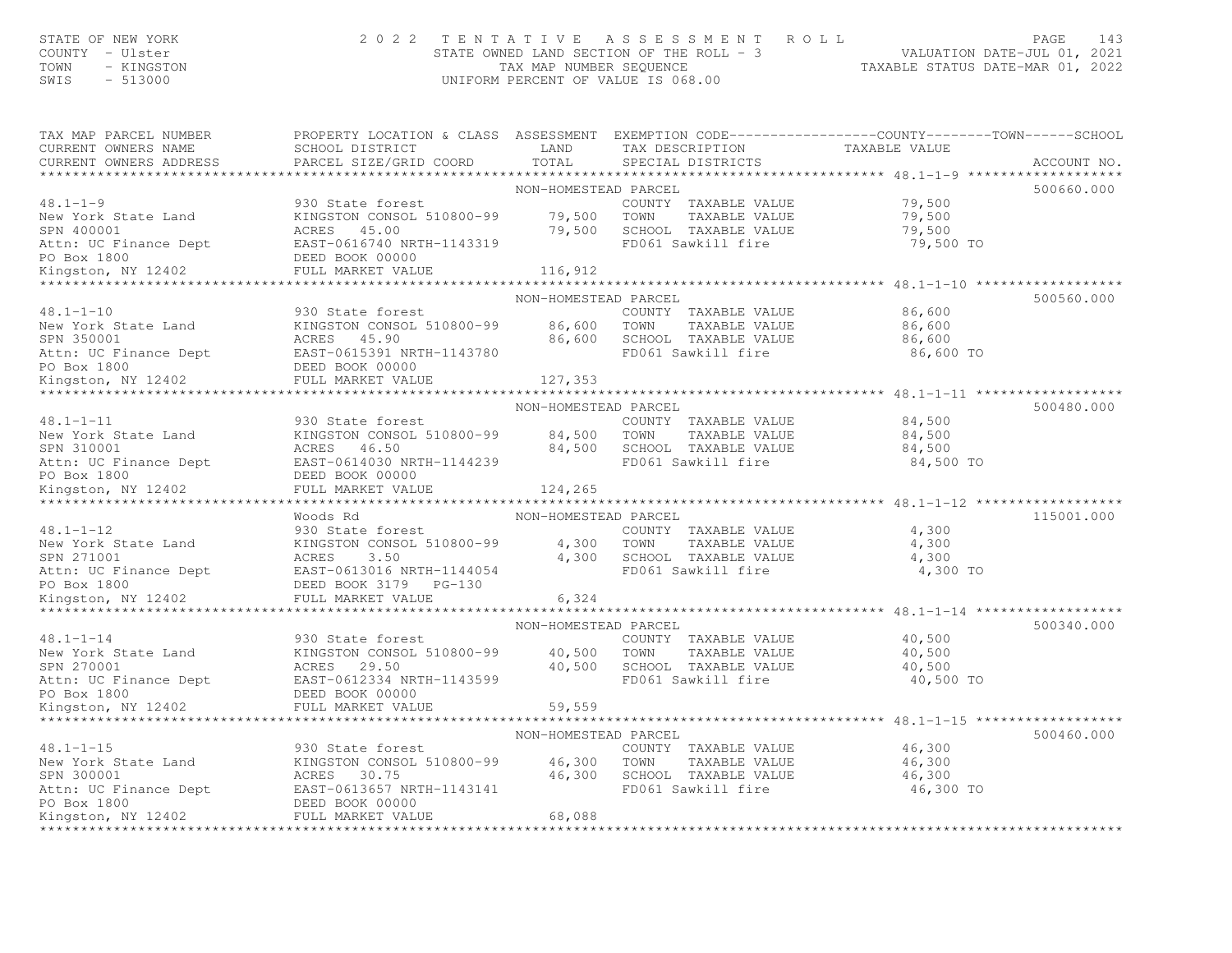# STATE OF NEW YORK CONTY - USE A Many of the Magnus of the Magnus of the Magnus of the Magnus of the Magnus of the STATE OWNED LAND SECTION OF THE ROLL - 3 (2010)<br>COUNTY - Ulster (2011) TAXABLE STATUR OF THE ROLL - 3 (2011)

| TAX MAP PARCEL NUMBER<br>CURRENT OWNERS NAME<br>CURRENT OWNERS ADDRESS                                                                                                                                                                                                                                                                                                                                             | PROPERTY LOCATION & CLASS ASSESSMENT EXEMPTION CODE----------------COUNTY-------TOWN------SCHOOL |                      |                                                          |           |            |
|--------------------------------------------------------------------------------------------------------------------------------------------------------------------------------------------------------------------------------------------------------------------------------------------------------------------------------------------------------------------------------------------------------------------|--------------------------------------------------------------------------------------------------|----------------------|----------------------------------------------------------|-----------|------------|
|                                                                                                                                                                                                                                                                                                                                                                                                                    |                                                                                                  |                      |                                                          |           |            |
|                                                                                                                                                                                                                                                                                                                                                                                                                    |                                                                                                  | NON-HOMESTEAD PARCEL |                                                          |           | 500540.000 |
|                                                                                                                                                                                                                                                                                                                                                                                                                    |                                                                                                  |                      |                                                          |           |            |
|                                                                                                                                                                                                                                                                                                                                                                                                                    |                                                                                                  |                      |                                                          |           |            |
|                                                                                                                                                                                                                                                                                                                                                                                                                    |                                                                                                  |                      |                                                          |           |            |
|                                                                                                                                                                                                                                                                                                                                                                                                                    |                                                                                                  |                      |                                                          |           |            |
|                                                                                                                                                                                                                                                                                                                                                                                                                    |                                                                                                  |                      |                                                          |           |            |
| $\begin{tabular}{lllllllllllll} \multicolumn{3}{c }{\textbf{48.1--1-16}} & \multicolumn{3}{c }{\textbf{930 State forest}} & \multicolumn{3}{c }{\textbf{50, 600}} & \multicolumn{3}{c }{\textbf{50, 600}} & \multicolumn{3}{c }{\textbf{50, 600}} & \multicolumn{3}{c }{\textbf{50, 600}} & \multicolumn{3}{c }{\textbf{50, 600}} & \multicolumn{3}{c }{\textbf{50, 600}} & \multicolumn{3}{c }{\textbf{50, 600}}$ |                                                                                                  |                      |                                                          |           |            |
|                                                                                                                                                                                                                                                                                                                                                                                                                    |                                                                                                  |                      |                                                          |           |            |
|                                                                                                                                                                                                                                                                                                                                                                                                                    |                                                                                                  | NON-HOMESTEAD PARCEL |                                                          |           | 500640.000 |
|                                                                                                                                                                                                                                                                                                                                                                                                                    |                                                                                                  |                      | COUNTY TAXABLE VALUE                                     | 48,100    |            |
|                                                                                                                                                                                                                                                                                                                                                                                                                    |                                                                                                  |                      |                                                          |           |            |
|                                                                                                                                                                                                                                                                                                                                                                                                                    |                                                                                                  |                      |                                                          |           |            |
|                                                                                                                                                                                                                                                                                                                                                                                                                    |                                                                                                  |                      |                                                          |           |            |
|                                                                                                                                                                                                                                                                                                                                                                                                                    |                                                                                                  |                      |                                                          |           |            |
| $\begin{tabular}{lllllllllllll} 48.1-1-17 & 930 State forest & 200NTY TAXABLE VALUE & 48,100\nNew York State Land & KINSSTON CONSOL 510800-99 & 48,100 TOMN & TAXABLE VALUE & 48,100\nSPN 390001 & 2000 & 48,100 & 48,100 & 5000 & 48,100 & 48,100 & 48,100\\ & 20001 & 20001 & 2000 & 48,100 & 5000 & 48,100 & 5000 & 48,100$                                                                                     |                                                                                                  |                      |                                                          |           |            |
|                                                                                                                                                                                                                                                                                                                                                                                                                    | Woods Rd                                                                                         | NON-HOMESTEAD PARCEL |                                                          |           | 148401.000 |
|                                                                                                                                                                                                                                                                                                                                                                                                                    |                                                                                                  |                      |                                                          |           |            |
|                                                                                                                                                                                                                                                                                                                                                                                                                    |                                                                                                  |                      |                                                          |           |            |
|                                                                                                                                                                                                                                                                                                                                                                                                                    |                                                                                                  |                      |                                                          |           |            |
|                                                                                                                                                                                                                                                                                                                                                                                                                    |                                                                                                  |                      |                                                          |           |            |
|                                                                                                                                                                                                                                                                                                                                                                                                                    |                                                                                                  |                      |                                                          |           |            |
|                                                                                                                                                                                                                                                                                                                                                                                                                    |                                                                                                  |                      |                                                          |           |            |
| 48.1-1-18<br>New York State Land<br>SPN 451001<br>SPN 451001<br>ERS 30.00<br>ERS 30.00<br>ERS 30.00<br>ERS 30.00<br>ERS 30.00<br>ERS 30.00<br>ERS 30.00<br>ERS 30.00<br>ERS 30.00<br>ERS 100 SCHOOL TAXABLE VALUE<br>FUG1 Sawkill fire<br>FUG1 Sawkill fire<br>                                                                                                                                                    |                                                                                                  |                      |                                                          |           |            |
|                                                                                                                                                                                                                                                                                                                                                                                                                    |                                                                                                  | NON-HOMESTEAD PARCEL |                                                          |           | 500860.000 |
|                                                                                                                                                                                                                                                                                                                                                                                                                    |                                                                                                  |                      |                                                          |           |            |
|                                                                                                                                                                                                                                                                                                                                                                                                                    |                                                                                                  |                      |                                                          |           |            |
|                                                                                                                                                                                                                                                                                                                                                                                                                    |                                                                                                  |                      |                                                          |           |            |
| 48.1-1-19<br>New York State Land MINGSTON CONSOL 510800-99<br>SPN 500001 ACRES 30.75<br>EAST ON TAXABLE VALUE 49,300<br>ACRES 30.75<br>ACRES 30.75<br>PO Box 1800 BEED BOOK 00000<br>EDLIMARKET VALUE 72,500<br>TEULL MARKET VALUE 72,500<br>TEU                                                                                                                                                                   |                                                                                                  |                      |                                                          |           |            |
|                                                                                                                                                                                                                                                                                                                                                                                                                    |                                                                                                  |                      |                                                          |           |            |
|                                                                                                                                                                                                                                                                                                                                                                                                                    |                                                                                                  |                      |                                                          |           |            |
|                                                                                                                                                                                                                                                                                                                                                                                                                    |                                                                                                  |                      |                                                          |           |            |
|                                                                                                                                                                                                                                                                                                                                                                                                                    |                                                                                                  | NON-HOMESTEAD PARCEL |                                                          |           | 500620.000 |
|                                                                                                                                                                                                                                                                                                                                                                                                                    |                                                                                                  |                      |                                                          |           |            |
|                                                                                                                                                                                                                                                                                                                                                                                                                    |                                                                                                  |                      |                                                          |           |            |
|                                                                                                                                                                                                                                                                                                                                                                                                                    |                                                                                                  |                      |                                                          |           |            |
|                                                                                                                                                                                                                                                                                                                                                                                                                    |                                                                                                  |                      |                                                          | 58,900 TO |            |
|                                                                                                                                                                                                                                                                                                                                                                                                                    |                                                                                                  |                      |                                                          |           |            |
|                                                                                                                                                                                                                                                                                                                                                                                                                    |                                                                                                  |                      |                                                          |           |            |
|                                                                                                                                                                                                                                                                                                                                                                                                                    |                                                                                                  |                      |                                                          |           |            |
|                                                                                                                                                                                                                                                                                                                                                                                                                    |                                                                                                  | NON-HOMESTEAD PARCEL |                                                          |           | 500320.000 |
|                                                                                                                                                                                                                                                                                                                                                                                                                    |                                                                                                  |                      | COUNTY TAXABLE VALUE 65,500<br>TOWN TAXABLE VALUE 65,500 |           |            |
|                                                                                                                                                                                                                                                                                                                                                                                                                    |                                                                                                  |                      |                                                          |           |            |
|                                                                                                                                                                                                                                                                                                                                                                                                                    |                                                                                                  |                      |                                                          | 65,500    |            |
|                                                                                                                                                                                                                                                                                                                                                                                                                    |                                                                                                  |                      |                                                          | 65,500 TO |            |
| 48.1-1-27 930 State forest<br>New York State Land<br>SPN 260001 RINGSTON CONSOL 510800-99 65,500 TOWN TAXABLE VALUE<br>SPN 260001 ACRES 45.00 65,500 SCHOOL TAXABLE VALUE<br>Attn: UC Finance Dept EAST-0611965 NRTH-1142496 FD061 Saw                                                                                                                                                                             |                                                                                                  |                      |                                                          |           |            |
|                                                                                                                                                                                                                                                                                                                                                                                                                    |                                                                                                  |                      |                                                          |           |            |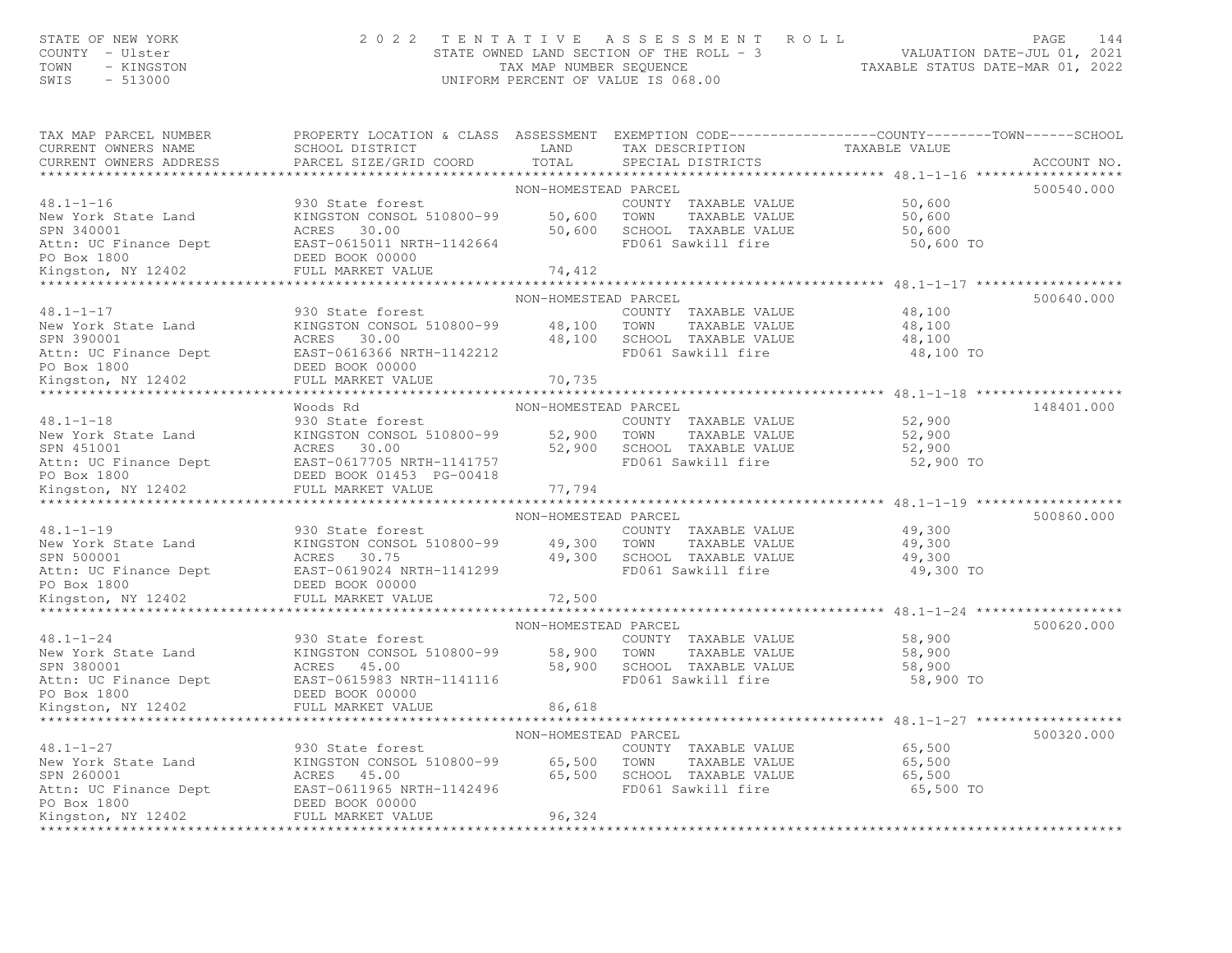| STATE OF NEW YORK  | 2022 TENTATIVE ASSESSMENT ROLL           | 145<br>PAGE.                     |
|--------------------|------------------------------------------|----------------------------------|
| COUNTY - Ulster    | STATE OWNED LAND SECTION OF THE ROLL - 3 | VALUATION DATE-JUL 01, 2021      |
| TOWN<br>- KINGSTON | MAP SECTION - 048                        | TAXABLE STATUS DATE-MAR 01, 2022 |
| SWIS<br>- 513000   | SUB-SECTION - 001                        | RPS150/V04/L015                  |
|                    | UNIFORM PERCENT OF VALUE IS 068.00       | CURRENT DATE 5/02/2022           |

|                                 | TOTAL | EXTENSION | EXTENSION | AD VALOREM | EXEMPT | TAXABLE      |
|---------------------------------|-------|-----------|-----------|------------|--------|--------------|
| CODE DISTRICT NAME PARCELS TYPE |       |           | VALUE.    | VALUE.     | AMOUNT | <b>VALUE</b> |
|                                 |       |           |           |            |        |              |
| FD061 Sawkill fire              |       | 18 TOTAL  |           | 991,900    |        | 991,900      |

# \*\*\* S C H O O L D I S T R I C T S U M M A R Y \*\*\*

| CODE   | DISTRICT NAME      | TOTAL<br>PARCELS | ASSESSED<br>LAND | ASSESSED<br>TOTAL | <b>EXEMPT</b><br>AMOUNT | TOTAL<br>TAXABLE | STAR<br>AMOUNT | STAR<br>TAXABLE |
|--------|--------------------|------------------|------------------|-------------------|-------------------------|------------------|----------------|-----------------|
| 510800 | KINGSTON CONSOLIDA | 18               | 991,900          | 991,900           |                         | 991,900          |                | 991,900         |
|        | SUB-TOTAL          | 18               | 991,900          | 991,900           |                         | 991,900          |                | 991,900         |
| 510899 | AREA LIBRARY       | 18               | 991,900          | 991,900           |                         | 991,900          |                | 991,900         |
|        | TOTAL              | 36               | 1983,800         | 1983,800          |                         | 1983,800         |                | 1983,800        |

\*\*\* S Y S T E M C O D E S S U M M A R Y \*\*\*

NO SYSTEM EXEMPTIONS AT THIS LEVEL

\*\*\* E X E M P T I O N S U M M A R Y \*\*\*

NO EXEMPTIONS AT THIS LEVEL

| ROLL       |                  | TOTAL   | ASSESSED | ASSESSED | TAXABLE | TAXABLE | TAXABLE | STAR    |
|------------|------------------|---------|----------|----------|---------|---------|---------|---------|
| <b>SEC</b> | DESCRIPTION      | PARCELS | LAND     | TOTAL    | COUNTY  | TOWN    | SCHOOL  | TAXABLE |
|            | STATE OWNED LAND | 18      | 991,900  | 991,900  | 991,900 | 991,900 | 991,900 | 991,900 |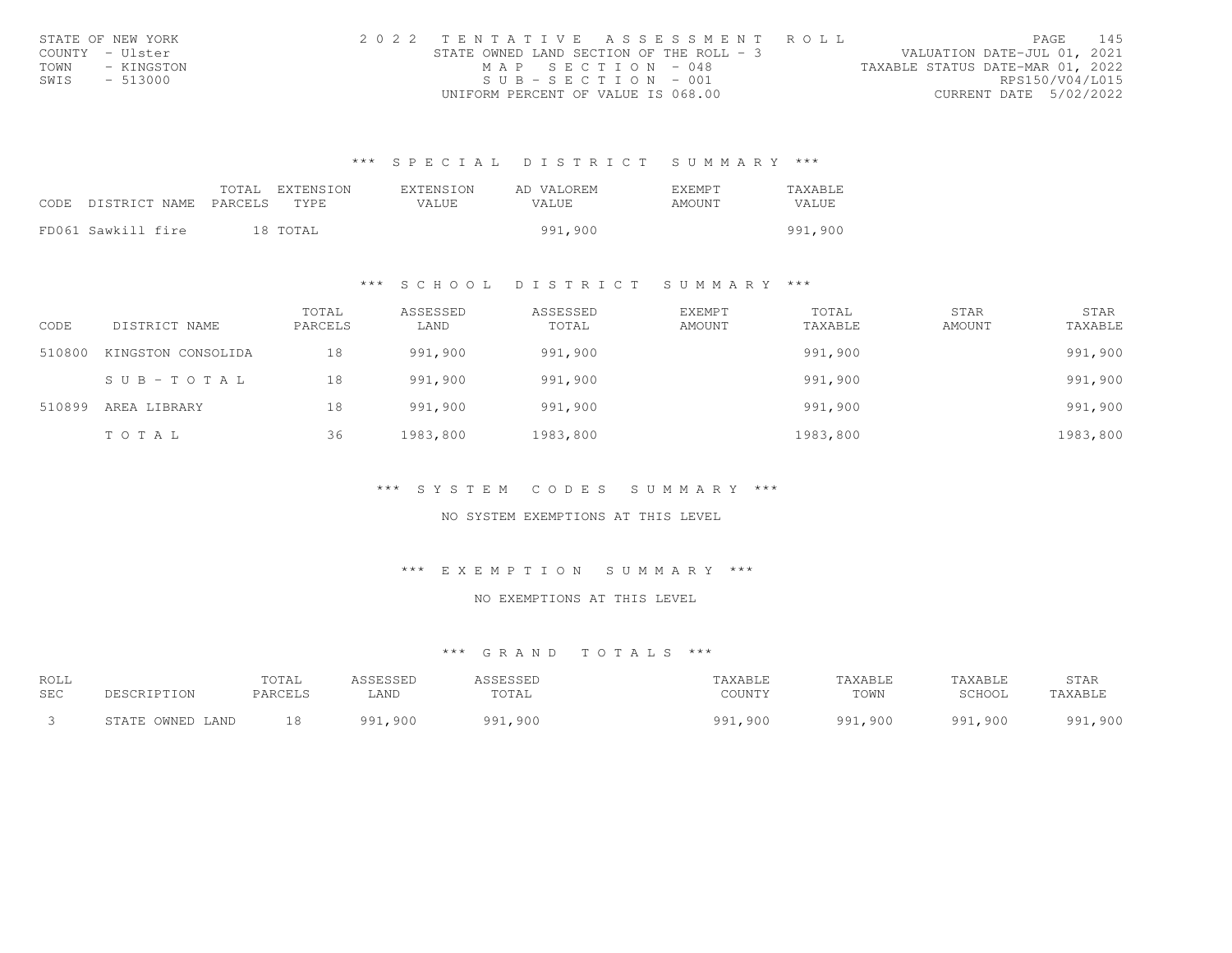| STATE OF NEW YORK  | 2022 TENTATIVE ASSESSMENT ROLL           | 146<br>PAGE                      |
|--------------------|------------------------------------------|----------------------------------|
| COUNTY - Ulster    | STATE OWNED LAND SECTION OF THE ROLL - 3 | VALUATION DATE-JUL 01, 2021      |
| TOWN<br>- KINGSTON | TAX MAP NUMBER SEOUENCE                  | TAXABLE STATUS DATE-MAR 01, 2022 |
| $-513000$<br>SWIS  | UNIFORM PERCENT OF VALUE IS 068.00       |                                  |
|                    |                                          |                                  |
|                    |                                          |                                  |

| TAX MAP PARCEL NUMBER  | PROPERTY LOCATION & CLASS ASSESSMENT |          |        |                   |               | EXEMPTION CODE-----------------COUNTY-------TOWN------SCHOOL |  |  |  |
|------------------------|--------------------------------------|----------|--------|-------------------|---------------|--------------------------------------------------------------|--|--|--|
| CURRENT OWNERS NAME    | SCHOOL DISTRICT                      | LAND     |        | TAX DESCRIPTION   | TAXABLE VALUE |                                                              |  |  |  |
| CURRENT OWNERS ADDRESS | PARCEL SIZE/GRID COORD               | TOTAL    |        | SPECIAL DISTRICTS |               | ACCOUNT NO.                                                  |  |  |  |
|                        |                                      |          |        |                   |               |                                                              |  |  |  |
| HOMESTEAD PARCEL       |                                      |          |        |                   |               |                                                              |  |  |  |
| 600.100                | 993 Transition t                     |          | COUNTY | TAXABLE VALUE     |               |                                                              |  |  |  |
| State Transition       | KINGSTON CONSOL 510800-99            | $\Omega$ | TOWN   | TAXABLE VALUE     |               |                                                              |  |  |  |
|                        |                                      |          | SCHOOL | TAXABLE VALUE     |               |                                                              |  |  |  |
|                        | FULL MARKET VALUE                    |          |        |                   |               |                                                              |  |  |  |
|                        |                                      |          |        |                   |               |                                                              |  |  |  |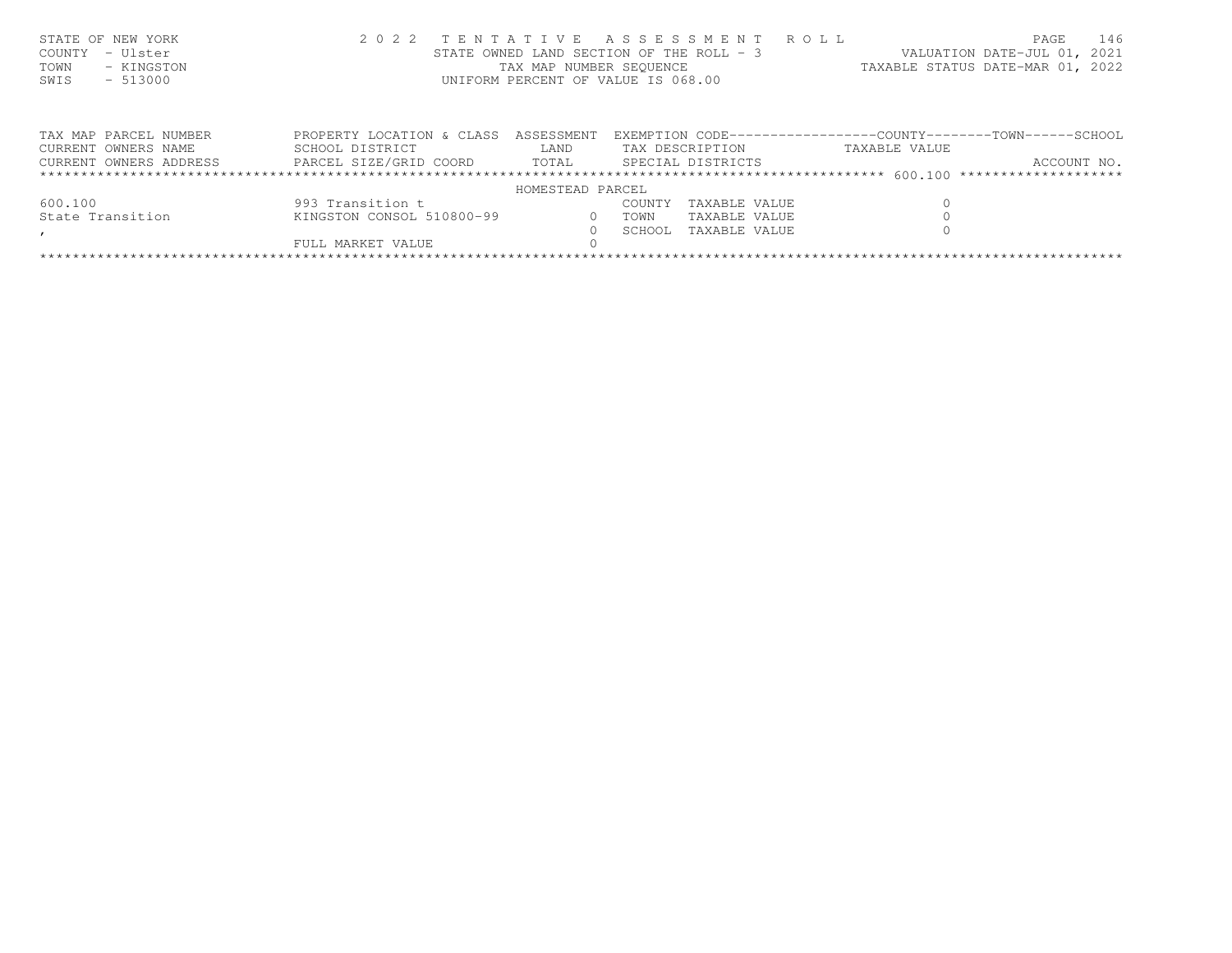| STATE OF NEW YORK  | 2022 TENTATIVE ASSESSMENT ROLL           |                                  | PAGE. | 147 |
|--------------------|------------------------------------------|----------------------------------|-------|-----|
| COUNTY - Ulster    | STATE OWNED LAND SECTION OF THE ROLL - 3 | VALUATION DATE-JUL 01, 2021      |       |     |
| TOWN<br>- KINGSTON | MAP SECTION - 600                        | TAXABLE STATUS DATE-MAR 01, 2022 |       |     |
| SWIS<br>- 513000   | $SUB - SECTION - 100$                    | RPS150/V04/L015                  |       |     |
|                    | UNIFORM PERCENT OF VALUE IS 068.00       | CURRENT DATE 5/02/2022           |       |     |

|      |                    | TOTAL   | .XTENSION | EXTENSION | OREM<br>AD.<br>$\sqrt{\Lambda}$ | 7.XFMPT    | AYARTT<br>ADI |
|------|--------------------|---------|-----------|-----------|---------------------------------|------------|---------------|
| CODE | DISTRICT.<br>NAME. | PARCELS | TYPL      | VALUE     | 77T<br>ALUL                     | $AMOIIN^T$ | VALUE         |

### NO SPECIAL DISTRICTS AT THIS LEVEL

# \*\*\* S C H O O L D I S T R I C T S U M M A R Y \*\*\*

| CODE   | DISTRICT NAME      | TOTAL<br>PARCELS | ASSESSED<br>LAND | ASSESSED<br>TOTAL | <b>EXEMPT</b><br>AMOUNT | TOTAL<br>TAXABLE | STAR<br>AMOUNT | STAR<br>TAXABLE |
|--------|--------------------|------------------|------------------|-------------------|-------------------------|------------------|----------------|-----------------|
| 510800 | KINGSTON CONSOLIDA |                  |                  |                   |                         |                  |                |                 |
|        | SUB-TOTAL          |                  |                  |                   |                         |                  |                |                 |
| 510899 | AREA LIBRARY       |                  |                  |                   |                         |                  |                |                 |
|        | TOTAL              | $\bigcirc$<br>∠  |                  |                   |                         |                  |                |                 |

#### \*\*\* S Y S T E M C O D E S S U M M A R Y \*\*\*

### NO SYSTEM EXEMPTIONS AT THIS LEVEL

### \*\*\* E X E M P T I O N S U M M A R Y \*\*\*

### NO EXEMPTIONS AT THIS LEVEL

### \*\*\* G R A N D T O T A L S \*\*\*

| ROLL       |             | TOTAL   | ASSESSED | ASSESSED       | TAXABLE | TAXABLE | TAXABLE | <b>STAR</b> |
|------------|-------------|---------|----------|----------------|---------|---------|---------|-------------|
| <b>SEC</b> | DESCRIPTION | PARCELS | LAND     | roma:<br>TOTAL | COUNTY  | TOWN    | SCHOOL  | "AXABLE     |
|            |             |         |          |                |         |         |         |             |

3 STATE OWNED LAND 1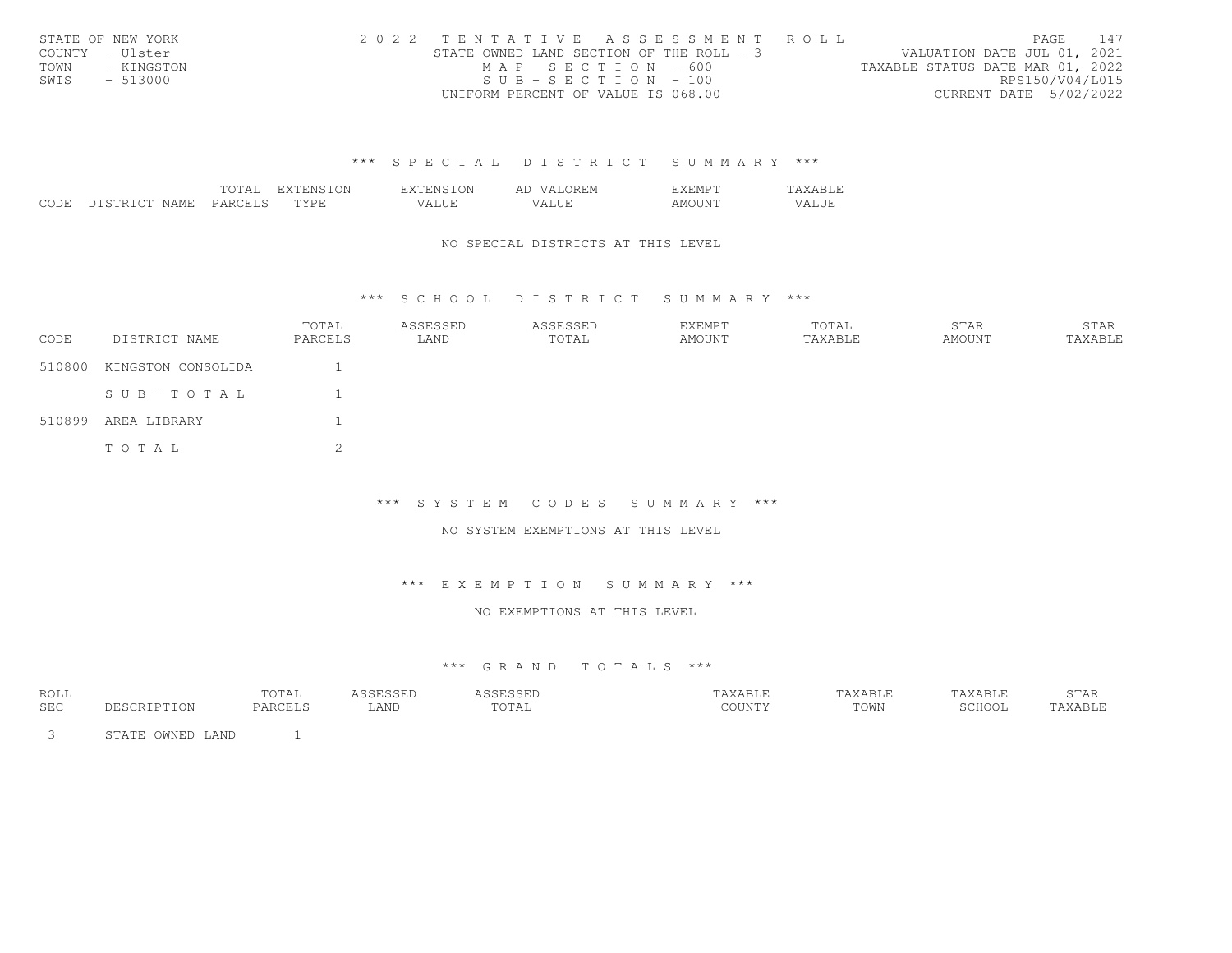| STATE OF NEW YORK  | 2022 TENTATIVE ASSESSMENT ROLL           | 148<br>PAGE                      |
|--------------------|------------------------------------------|----------------------------------|
| COUNTY - Ulster    | STATE OWNED LAND SECTION OF THE ROLL - 3 | VALUATION DATE-JUL 01, 2021      |
| TOWN<br>- KINGSTON |                                          | TAXABLE STATUS DATE-MAR 01, 2022 |
| SWTS<br>- 513000   | UNIFORM PERCENT OF VALUE IS 068.00       | RPS150/V04/L015                  |
|                    |                                          | CURRENT DATE 5/02/2022           |

# ROLL SECTION TOTALS

\*\*\* S P E C I A L D I S T R I C T S U M M A R Y \*\*\*

| CODE | DISTRICT NAME PARCELS | TOTAL | EXTENSION<br>TYPF. | EXTENSION<br>VALUE. | AD VALOREM<br>VALUE. | EXEMPT<br>AMOUNT | TAXABLE<br>VALUE |
|------|-----------------------|-------|--------------------|---------------------|----------------------|------------------|------------------|
|      | FD061 Sawkill fire    |       | 55 TOTAL           |                     | 3018,800             |                  | 3018,800         |

# \*\*\* S C H O O L D I S T R I C T S U M M A R Y \*\*\*

| CODE   | DISTRICT NAME      | TOTAL<br>PARCELS | ASSESSED<br>LAND | ASSESSED<br>TOTAL | <b>EXEMPT</b><br>AMOUNT | TOTAL<br>TAXABLE | <b>STAR</b><br>AMOUNT | <b>STAR</b><br>TAXABLE |
|--------|--------------------|------------------|------------------|-------------------|-------------------------|------------------|-----------------------|------------------------|
| 510800 | KINGSTON CONSOLIDA | 56               | 3018,800         | 3018,800          |                         | 3018,800         |                       | 3018,800               |
|        | SUB-TOTAL          | 56               | 3018,800         | 3018,800          |                         | 3018,800         |                       | 3018,800               |
| 510899 | AREA LIBRARY       | 56               | 3018,800         | 3018,800          |                         | 3018,800         |                       | 3018,800               |
|        | TOTAL              | 112              | 6037,600         | 6037,600          |                         | 6037,600         |                       | 6037,600               |

### \*\*\* S Y S T E M C O D E S S U M M A R Y \*\*\*

### NO SYSTEM EXEMPTIONS AT THIS LEVEL

\*\*\* E X E M P T I O N S U M M A R Y \*\*\*

NO EXEMPTIONS AT THIS LEVEL

| ROLL       | DESCRIPTION      | TOTAL   | ASSESSED | ASSESSED | TAXABLE  | TAXABLE  | TAXABLE  | STAR     |
|------------|------------------|---------|----------|----------|----------|----------|----------|----------|
| <b>SEC</b> |                  | PARCELS | LAND     | TOTAL    | COUNTY   | TOWN     | SCHOOL   | TAXABLE  |
|            | STATE OWNED LAND | 56      | 3018,800 | 3018,800 | 3018,800 | 3018,800 | 3018,800 | 3018,800 |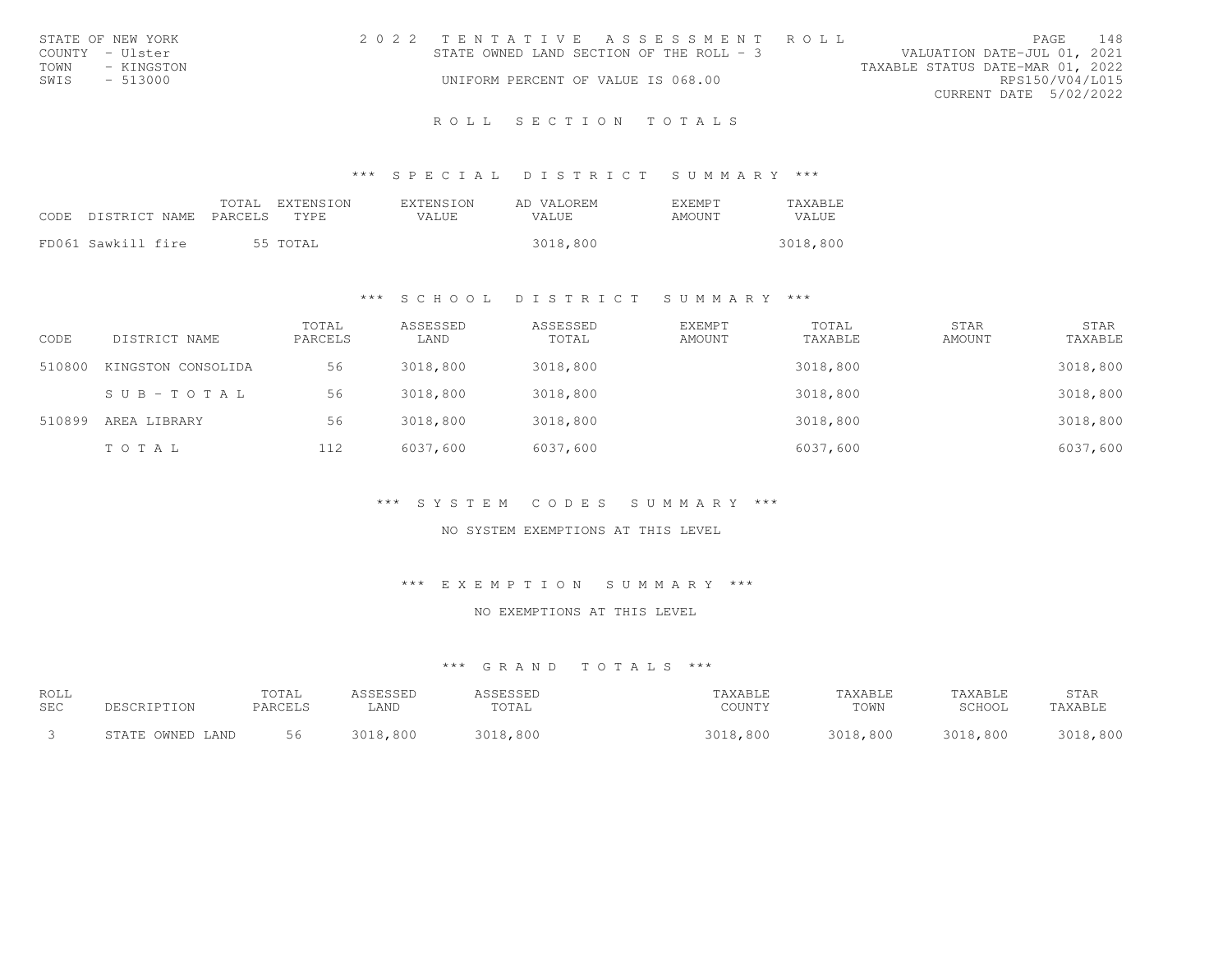| STATE OF NEW YORK<br>- Ulster<br>COUNTY<br>- KINGSTON<br>TOWN<br>$-513000$<br>SWIS        |                                                                                                                                                                                                                                                                                                                                                                                                             | TAX MAP NUMBER SEQUENCE | 2022 TENTATIVE ASSESSMENT ROLL<br>SPECIAL FRANCHISE SECTION OF THE ROLL - 5<br>UNIFORM PERCENT OF VALUE IS 068.00 | VALUATION DATE-JUL 01, 2021<br>TAXABLE STATUS DATE-MAR 01, 2022 | 149<br>PAGE |
|-------------------------------------------------------------------------------------------|-------------------------------------------------------------------------------------------------------------------------------------------------------------------------------------------------------------------------------------------------------------------------------------------------------------------------------------------------------------------------------------------------------------|-------------------------|-------------------------------------------------------------------------------------------------------------------|-----------------------------------------------------------------|-------------|
| TAX MAP PARCEL NUMBER<br>CURRENT OWNERS NAME                                              | PROPERTY LOCATION & CLASS ASSESSMENT<br>SCHOOL DISTRICT                                                                                                                                                                                                                                                                                                                                                     |                         | LAND TAX DESCRIPTION TAXABLE VALUE                                                                                | EXEMPTION CODE-----------------COUNTY-------TOWN------SCHOOL    |             |
|                                                                                           |                                                                                                                                                                                                                                                                                                                                                                                                             |                         |                                                                                                                   |                                                                 |             |
| 230.202-400-16<br>Central Hudson Gas & Elec<br>284 South Rd<br>Poughkeepsie, NY 12601     | Special Franchise MON-HOMESTEAD PARCEL<br>861 Elec & gas<br>KINGSTON CONSOL 510800-99 0 TOWN<br>Spec Fran#107700-5130       471,329   SCHOOL TAXABLE VALUE<br>BANK0600000<br>DEED BOOK 00000<br>FULL MARKET VALUE 693,131                                                                                                                                                                                   |                         | COUNTY TAXABLE VALUE 471,329<br>FD061 Sawkill fire 50 471,329 TO                                                  | TAXABLE VALUE 471,329<br>471,329                                | 300020.000  |
|                                                                                           |                                                                                                                                                                                                                                                                                                                                                                                                             |                         |                                                                                                                   |                                                                 |             |
| 230.202-600-1<br>Time Warner Mid Hudson<br>7910 Crescent Execut Dr<br>Charlotte, NC 28217 | Special Franchise MON-HOMESTEAD PARCEL<br>869 Television and the state of the state of the state of the state of the state of the state of the state of the state of the state of the state of the state of the state of the state of the state of the state of the stat<br>KINGSTON CONSOL 510800-99 0 TOWN<br>Spec Fran#937400-5130      345,081   SCHOOL TAXABLE VALUE<br>BANK4200000<br>DEED BOOK 00000 |                         | TAXABLE VALUE<br>COUNTY<br>TAXABLE VALUE                                                                          | 345,081<br>345,081<br>345,081<br>FD061 Sawkill fire 345,081 TO  | 300060.000  |

 FULL MARKET VALUE 507,472\*\*\*\*\*\*\*\*\*\*\*\*\*\*\*\*\*\*\*\*\*\*\*\*\*\*\*\*\*\*\*\*\*\*\*\*\*\*\*\*\*\*\*\*\*\*\*\*\*\*\*\*\*\*\*\*\*\*\*\*\*\*\*\*\*\*\*\*\*\*\*\*\*\*\*\*\*\*\*\*\*\*\*\*\*\*\*\*\*\*\*\*\*\*\*\*\*\*\*\*\*\*\*\*\*\*\*\*\*\*\*\*\*\*\*\*\*\*\*\*\*\*\*\*\*\*\*\*\*\*\*\*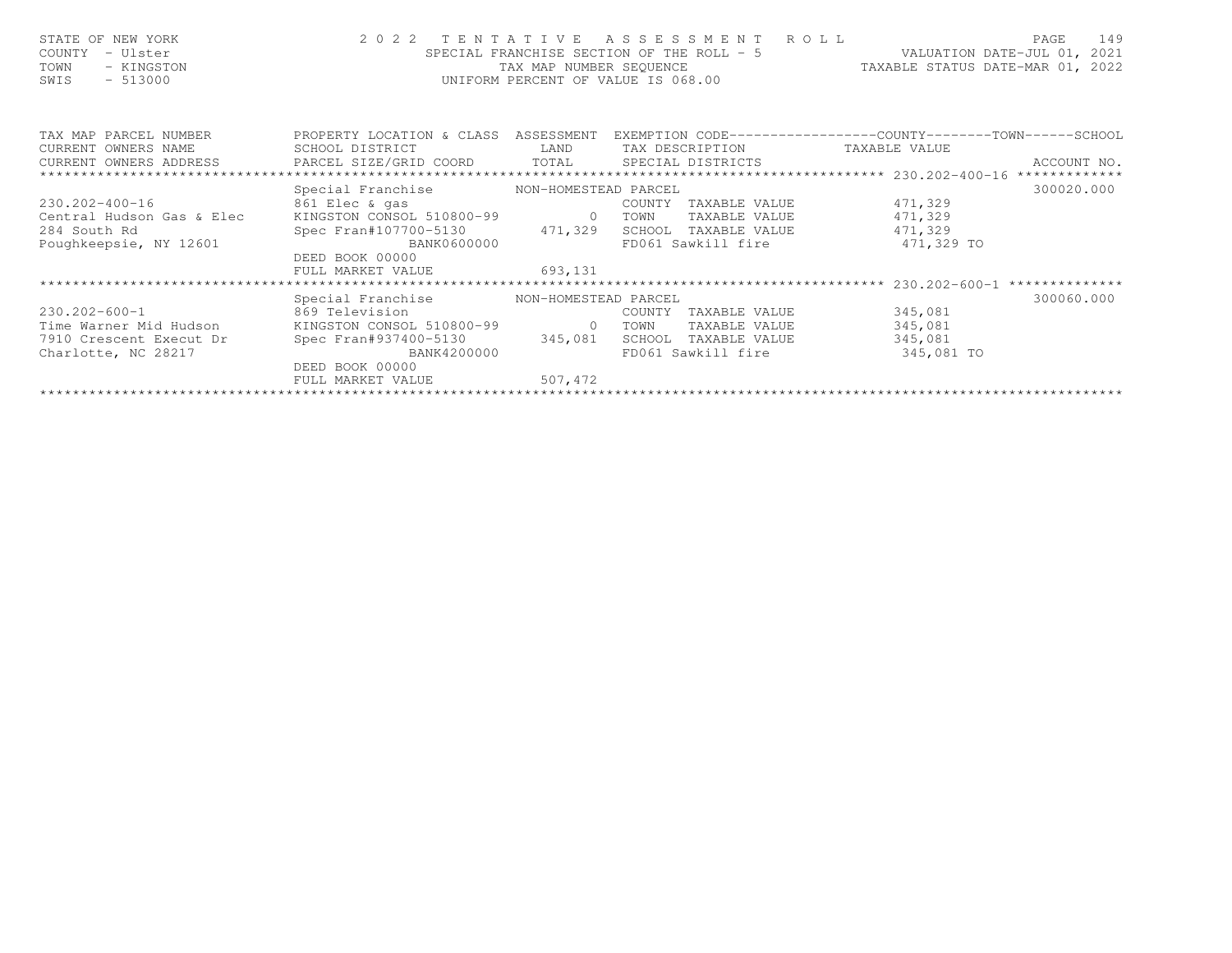|                 | STATE OF NEW YORK | 2022 TENTATIVE ASSESSMENT ROLL            |                                    |  |  |                                  |                        | PAGE. | 150 |
|-----------------|-------------------|-------------------------------------------|------------------------------------|--|--|----------------------------------|------------------------|-------|-----|
| COUNTY - Ulster |                   | SPECIAL FRANCHISE SECTION OF THE ROLL - 5 |                                    |  |  | VALUATION DATE-JUL 01, 2021      |                        |       |     |
| TOWN            | - KINGSTON        |                                           | MAP SECTION - 230                  |  |  | TAXABLE STATUS DATE-MAR 01, 2022 |                        |       |     |
| SWIS            | - 513000          |                                           | $SUB - SECTION - 202$              |  |  |                                  | RPS150/V04/L015        |       |     |
|                 |                   |                                           | UNIFORM PERCENT OF VALUE IS 068.00 |  |  |                                  | CURRENT DATE 5/02/2022 |       |     |

| CODE DISTRICT NAME PARCELS | TOTAL | EXTENSION<br>TYPE. | EXTENSION<br>VALUE. | AD VALOREM<br>VALUE. | <b>EXEMPT</b><br>AMOUNT | TAXABLE<br>VALUE |
|----------------------------|-------|--------------------|---------------------|----------------------|-------------------------|------------------|
| FD061 Sawkill fire         |       | 2 TOTAL            |                     | 816,410              |                         | 816,410          |

# \*\*\* S C H O O L D I S T R I C T S U M M A R Y \*\*\*

| CODE   | DISTRICT NAME      | TOTAL<br>PARCELS | ASSESSED<br>LAND | ASSESSED<br>TOTAL | <b>EXEMPT</b><br>AMOUNT | TOTAL<br>TAXABLE | STAR<br>AMOUNT | STAR<br>TAXABLE |
|--------|--------------------|------------------|------------------|-------------------|-------------------------|------------------|----------------|-----------------|
| 510800 | KINGSTON CONSOLIDA | ∠                |                  | 816,410           |                         | 816,410          |                | 816,410         |
|        | SUB-TOTAL          | ▵                |                  | 816,410           |                         | 816,410          |                | 816,410         |
| 510899 | AREA LIBRARY       |                  |                  | 816,410           |                         | 816,410          |                | 816,410         |
|        | TOTAL              | ⊣                |                  | 1632,820          |                         | 1632,820         |                | 1632,820        |

\*\*\* S Y S T E M C O D E S S U M M A R Y \*\*\*

NO SYSTEM EXEMPTIONS AT THIS LEVEL

\*\*\* E X E M P T I O N S U M M A R Y \*\*\*

NO EXEMPTIONS AT THIS LEVEL

| ROLL       |                   | TOTAL   | ASSESSED | ASSESSED | AXABLE  | TAXABLE | TAXABLE | STAR    |
|------------|-------------------|---------|----------|----------|---------|---------|---------|---------|
| <b>SEC</b> | DESCRIPTION       | PARCELS | LAND     | TOTAL    | COUNTY  | TOWN    | SCHOOL  | TAXABLE |
|            | SPECIAL FRANCHISE |         |          | 816,410  | 816,410 | 816,410 | 816,410 | 816,410 |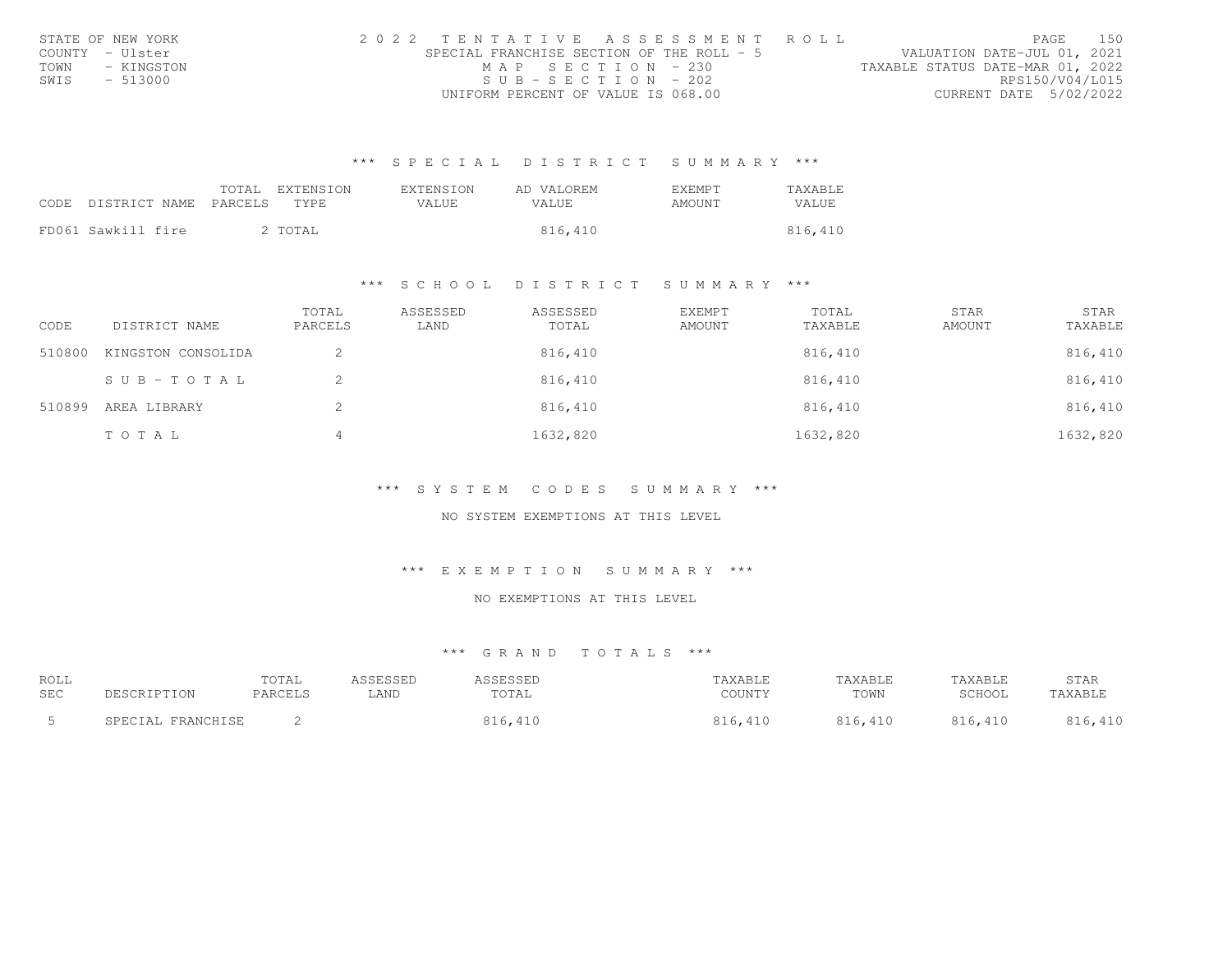# STATE OF NEW YORK CORRECTED A SO 2 2 TENTATIVE ASSESSMENT ROLL PALUATION DATE-JUL 01, 2021<br>COUNTY - Ulster CONTERN SPECIAL FRANCHISE SECTION OF THE ROLL - 5 WALUATION DATE-JUL 01, 2021<br>TAXABLE STATUS DATE-MAR 01, 2022<br>SWIS

| TAX MAP PARCEL NUMBER      | PROPERTY LOCATION & CLASS              | ASSESSMENT           | EXEMPTION CODE-----------------COUNTY-------TOWN------SCHOOL |               |             |
|----------------------------|----------------------------------------|----------------------|--------------------------------------------------------------|---------------|-------------|
| CURRENT OWNERS NAME        | SCHOOL DISTRICT                        | LAND                 | TAX DESCRIPTION                                              | TAXABLE VALUE |             |
| CURRENT OWNERS ADDRESS     | PARCEL SIZE/GRID COORD                 | TOTAL                | SPECIAL DISTRICTS                                            |               | ACCOUNT NO. |
|                            |                                        |                      |                                                              |               |             |
|                            | Special Franchise                      | NON-HOMESTEAD PARCEL |                                                              |               | 300040.000  |
| 230.400-400-2              | 866 Telephone                          |                      | TAXABLE VALUE<br>COUNTY                                      | 118,984       |             |
| Verizon New York Inc       | KINGSTON CONSOL 510800-99              | $\overline{0}$       | TAXABLE VALUE<br>TOWN                                        | 118,984       |             |
| Property Tax Dept          | Spec Fran# 63190-5130                  | 118,984              | SCHOOL TAXABLE VALUE                                         | 118,984       |             |
| %Duff & Phelps             | BANK5000000                            |                      | FD061 Sawkill fire                                           | 118,984 TO    |             |
| PO Box 2749                | DEED BOOK 00000                        |                      |                                                              |               |             |
| Addison, TX 75001          | FULL MARKET VALUE                      | 174,976              |                                                              |               |             |
|                            |                                        |                      |                                                              |               |             |
|                            | Special Franchise                      | NON-HOMESTEAD PARCEL |                                                              |               |             |
| $230.400 - 700 - 1$        | 836 Telecom. eq.                       |                      | COUNTY<br>TAXABLE VALUE                                      | 2,279         |             |
| BCE Nexxia Corp            | KINGSTON CONSOL 510800-99              | $\overline{0}$       | TAXABLE VALUE<br>TOWN                                        | 2,279         |             |
| DuCharme, McMillen & Assoc | SPEC FRAN # 713000-5130                | 2,279                | SCHOOL<br>TAXABLE VALUE                                      | 2,279         |             |
| Property Tax Compliance    | BANK0100000                            |                      | FD061 Sawkill fire                                           | 2,279 TO      |             |
| PO Box 80615               | FULL MARKET VALUE                      | 3,351                |                                                              |               |             |
| Indianapolis, IN 46250     |                                        |                      |                                                              |               |             |
|                            |                                        |                      |                                                              |               |             |
|                            | Special Franchise MON-HOMESTEAD PARCEL |                      |                                                              |               |             |
| $230.400 - 800 - 2$        |                                        |                      |                                                              |               |             |
|                            | 866 Telephone                          |                      | COUNTY<br>TAXABLE VALUE                                      | 18,436        |             |
| CrownCastleFiber, LLC      | KINGSTON CONSOL 510800-99              | $\Omega$             | TAXABLE VALUE<br>TOWN                                        | 18,436        |             |
| Tax Department             | Spec Fran #797400-5130 18,436          |                      | TAXABLE VALUE<br>SCHOOL                                      | 18,436        |             |
| 200 Corporate Dr           | BANK2800000                            |                      | FD061 Sawkill fire                                           | 18,436 TO     |             |
| Canonsburg, PA 15317       | FULL MARKET VALUE                      | 27,112               |                                                              |               |             |
|                            |                                        |                      |                                                              |               |             |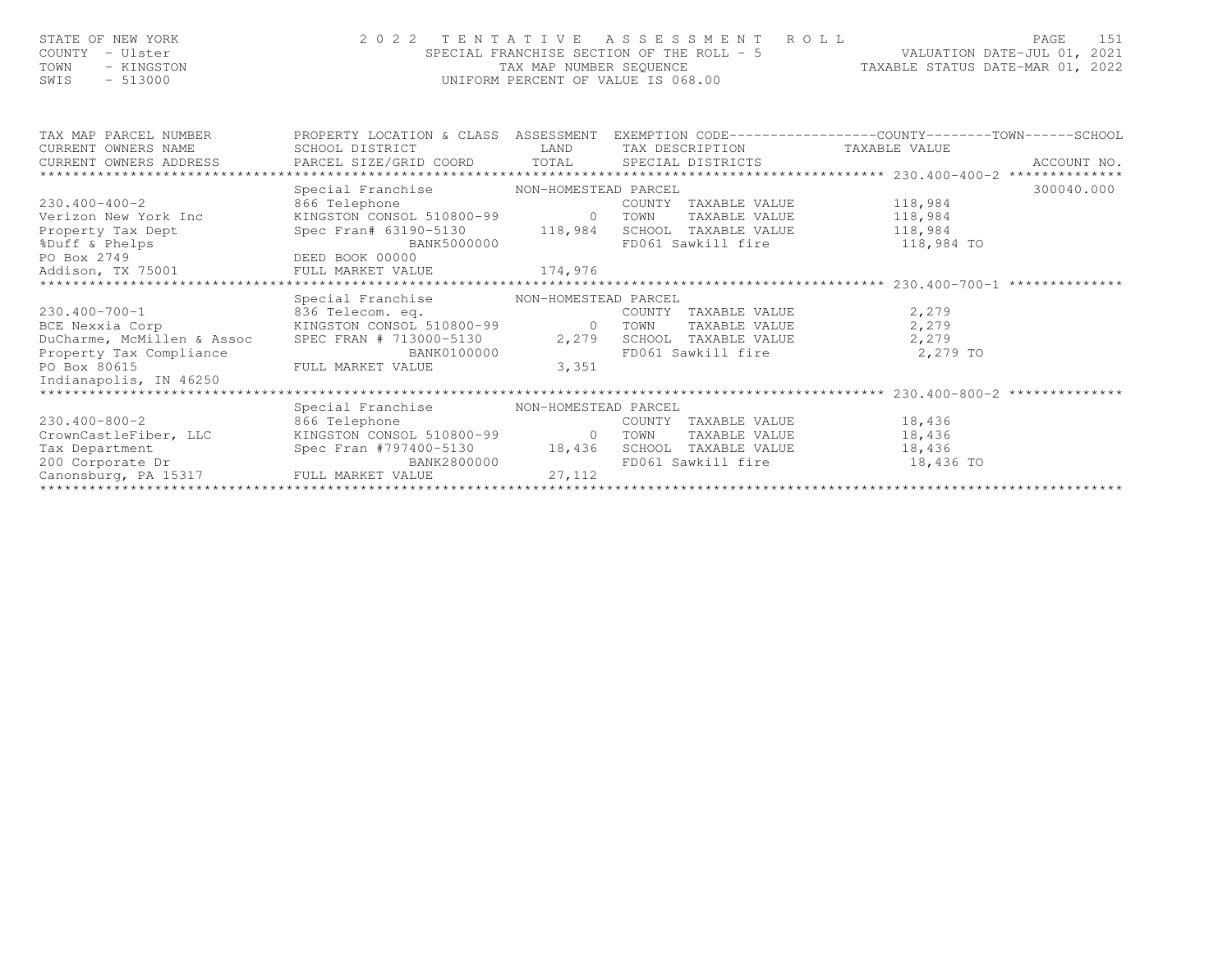| STATE OF NEW YORK | 2022 TENTATIVE ASSESSMENT ROLL            | 152<br>PAGE.                     |
|-------------------|-------------------------------------------|----------------------------------|
| COUNTY - Ulster   | SPECIAL FRANCHISE SECTION OF THE ROLL - 5 | VALUATION DATE-JUL 01, 2021      |
| TOWN - KINGSTON   | MAP SECTION - 230                         | TAXABLE STATUS DATE-MAR 01, 2022 |
| SWIS<br>$-513000$ | $SUB - SECTION - 400$                     | RPS150/V04/L015                  |
|                   | UNIFORM PERCENT OF VALUE IS 068.00        | CURRENT DATE 5/02/2022           |

| CODE DISTRICT NAME PARCELS | TOTAL EXTENSION<br>TYPE. | EXTENSION<br>VALUE. | AD VALOREM<br>VALUE. | EXEMPT<br>AMOUNT | TAXABLE<br>VALUE |
|----------------------------|--------------------------|---------------------|----------------------|------------------|------------------|
| FD061 Sawkill fire         | 3 TOTAL                  |                     | 139,699              |                  | 139,699          |

# \*\*\* S C H O O L D I S T R I C T S U M M A R Y \*\*\*

| CODE   | DISTRICT NAME      | TOTAL<br>PARCELS | ASSESSED<br>LAND | ASSESSED<br>TOTAL | <b>EXEMPT</b><br>AMOUNT | TOTAL<br>TAXABLE | <b>STAR</b><br>AMOUNT | <b>STAR</b><br>TAXABLE |
|--------|--------------------|------------------|------------------|-------------------|-------------------------|------------------|-----------------------|------------------------|
| 510800 | KINGSTON CONSOLIDA |                  |                  | 139,699           |                         | 139,699          |                       | 139,699                |
|        | SUB-TOTAL          |                  |                  | 139,699           |                         | 139,699          |                       | 139,699                |
| 510899 | AREA LIBRARY       |                  |                  | 139,699           |                         | 139,699          |                       | 139,699                |
|        | TOTAL              | 6                |                  | 279,398           |                         | 279,398          |                       | 279,398                |

\*\*\* S Y S T E M C O D E S S U M M A R Y \*\*\*

NO SYSTEM EXEMPTIONS AT THIS LEVEL

\*\*\* E X E M P T I O N S U M M A R Y \*\*\*

NO EXEMPTIONS AT THIS LEVEL

| ROLL       |                   | TOTAL   | ASSESSED | ASSESSED | <b>AXABLE</b> | TAXABLE | TAXABLE | STAR    |
|------------|-------------------|---------|----------|----------|---------------|---------|---------|---------|
| <b>SEC</b> | DESCRIPTION       | PARCELS | LAND     | TOTAL    | COUNTY        | TOWN    | SCHOOL  | TAXABLE |
|            | SPECIAL FRANCHISE |         |          | 139,699  | .39,699       | 139,699 | 139,699 | 139,699 |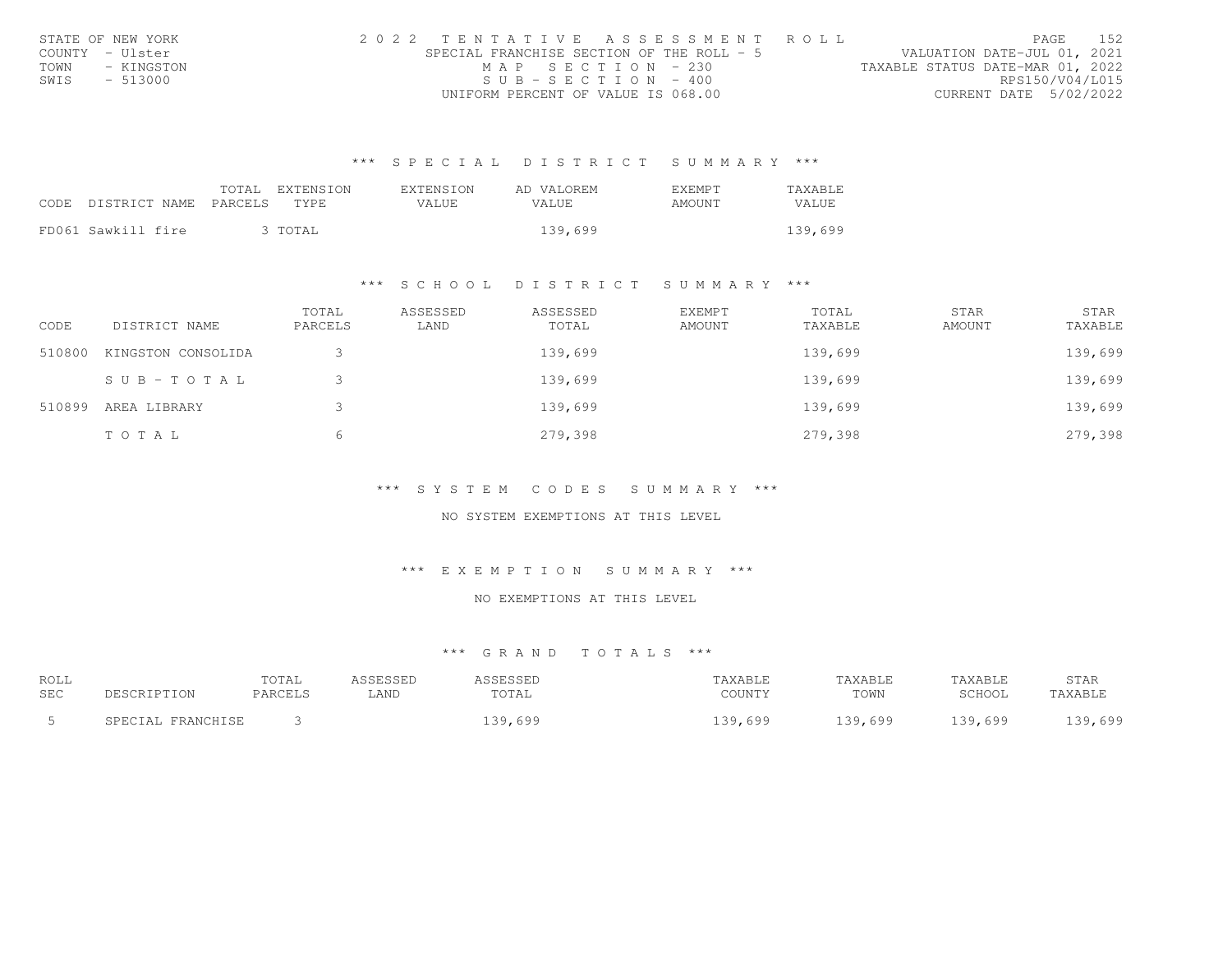| STATE OF NEW YORK  | 2022 TENTATIVE ASSESSMENT ROLL            | PAGE.                            | 1.53 |
|--------------------|-------------------------------------------|----------------------------------|------|
| COUNTY - Ulster    | SPECIAL FRANCHISE SECTION OF THE ROLL - 5 | VALUATION DATE-JUL 01, 2021      |      |
| TOWN<br>- KINGSTON |                                           | TAXABLE STATUS DATE-MAR 01, 2022 |      |
| SWIS<br>- 513000   | UNIFORM PERCENT OF VALUE IS 068.00        | RPS150/V04/L015                  |      |
|                    |                                           | CURRENT DATE 5/02/2022           |      |

# ROLL SECTION TOTALS

### \*\*\* S P E C I A L D I S T R I C T S U M M A R Y \*\*\*

| CODE DISTRICT NAME PARCELS | TOTAL EXTENSION<br>TYPE. | EXTENSION<br>VALUE. | AD VALOREM<br>VALUE. | <b>EXEMPT</b><br>AMOUNT | TAXABLE<br><b>VALUE</b> |
|----------------------------|--------------------------|---------------------|----------------------|-------------------------|-------------------------|
| FD061 Sawkill fire         | 5 TOTAL                  |                     | 956,109              |                         | 956,109                 |

# \*\*\* S C H O O L D I S T R I C T S U M M A R Y \*\*\*

| CODE   | DISTRICT NAME      | TOTAL<br>PARCELS | ASSESSED<br>LAND | ASSESSED<br>TOTAL | <b>EXEMPT</b><br>AMOUNT | TOTAL<br>TAXABLE | STAR<br>AMOUNT | STAR<br>TAXABLE |
|--------|--------------------|------------------|------------------|-------------------|-------------------------|------------------|----------------|-----------------|
| 510800 | KINGSTON CONSOLIDA |                  |                  | 956,109           |                         | 956,109          |                | 956,109         |
|        | SUB-TOTAL          | 5                |                  | 956,109           |                         | 956,109          |                | 956,109         |
| 510899 | AREA LIBRARY       | 5                |                  | 956,109           |                         | 956,109          |                | 956,109         |
|        | TOTAL              | 10               |                  | 1912,218          |                         | 1912,218         |                | 1912,218        |

### \*\*\* S Y S T E M C O D E S S U M M A R Y \*\*\*

### NO SYSTEM EXEMPTIONS AT THIS LEVEL

\*\*\* E X E M P T I O N S U M M A R Y \*\*\*

### NO EXEMPTIONS AT THIS LEVEL

| ROLL<br>SEC |                   | TOTAL<br>PARCELS | ASSESSED<br>LAND | SSESSED<br>TOTAL | TAXABLE<br>COUNTY | TAXABLE<br>TOWN | TAXABLE<br>SCHOOL | STAR<br>TAXABLE |
|-------------|-------------------|------------------|------------------|------------------|-------------------|-----------------|-------------------|-----------------|
| - 5         | SPECIAL FRANCHISE |                  |                  | 956,109          | 956,109           | 956,109         | 956,109           | 956,109         |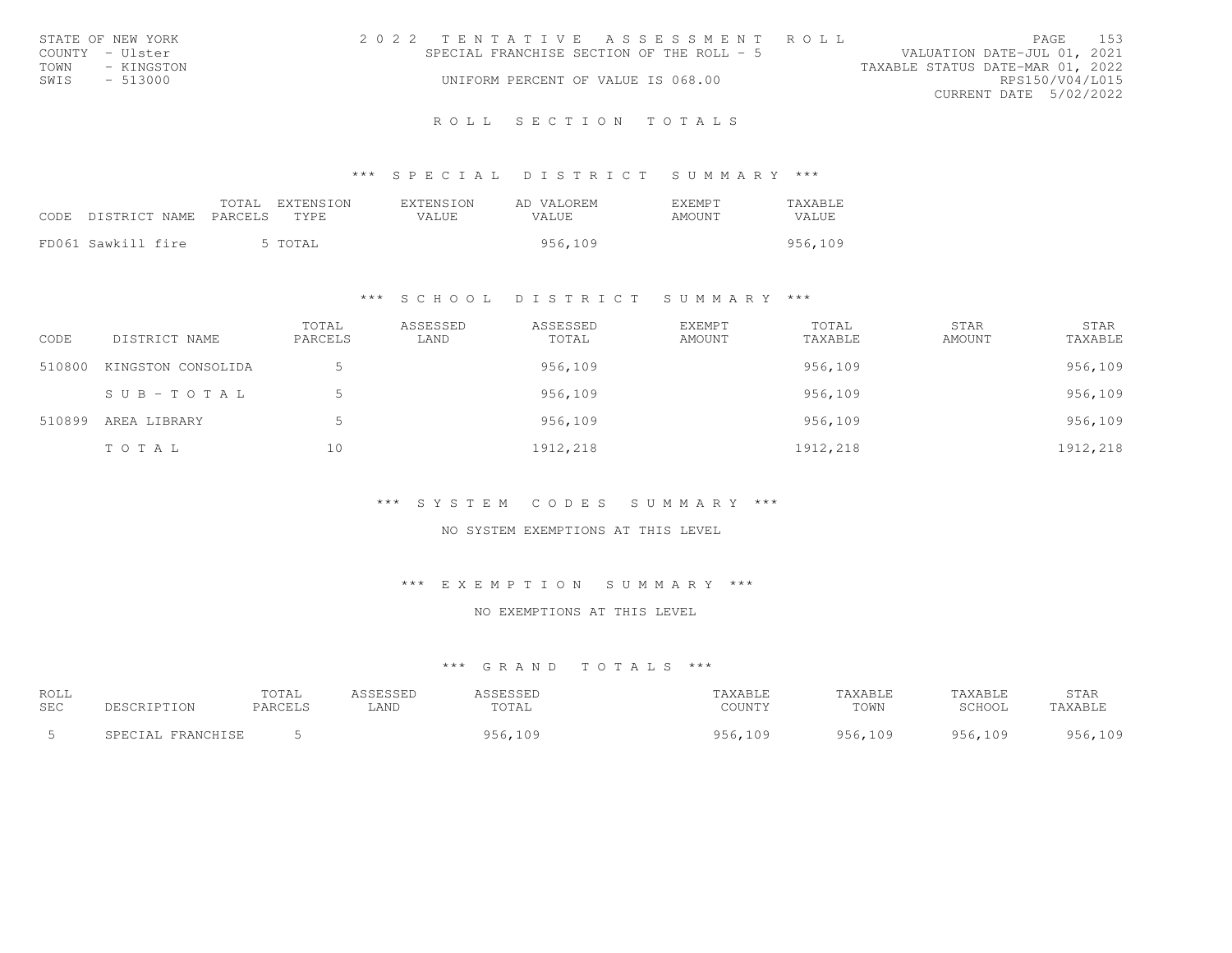| STATE OF NEW YORK<br>- Ulster<br>COUNTY<br>TOWN<br>- KINGSTON<br>$-513000$<br>SWIS | 2 0 2 2                                        | TENTATIVE<br>TAX MAP NUMBER SEQUENCE | ASSESSMENT ROLL<br>UTILITY & R.R. SECTION OF THE ROLL - $6$<br>UNIFORM PERCENT OF VALUE IS 068.00 | VALUATION DATE-JUL 01, 2021<br>TAXABLE STATUS DATE-MAR 01, 2022 | PAGE<br>154 |
|------------------------------------------------------------------------------------|------------------------------------------------|--------------------------------------|---------------------------------------------------------------------------------------------------|-----------------------------------------------------------------|-------------|
| TAX MAP PARCEL NUMBER<br>CURRENT OWNERS NAME                                       | PROPERTY LOCATION & CLASS<br>SCHOOL DISTRICT   | ASSESSMENT<br>LAND                   | EXEMPTION CODE-----------------COUNTY-------TOWN-----SCHOOL<br>TAX DESCRIPTION                    | TAXABLE VALUE                                                   |             |
| CURRENT OWNERS ADDRESS                                                             | PARCEL SIZE/GRID COORD TOTAL SPECIAL DISTRICTS |                                      |                                                                                                   |                                                                 | ACCOUNT NO. |
|                                                                                    | Route 28 A                                     | NON-HOMESTEAD PARCEL                 |                                                                                                   |                                                                 | 202850.000  |
| $38.4 - 1 - 1$                                                                     | 822 Water supply                               |                                      | COUNTY<br>TAXABLE VALUE                                                                           | 90,000                                                          |             |
| City of New York - DEP                                                             | KINGSTON CONSOL 510800-99                      | 90,000                               | TOWN<br>TAXABLE VALUE                                                                             | 90,000                                                          |             |
| Bureau of Water Supply, Taxes                                                      | 5.90 BANK5200000<br>ACRES                      | 90,000                               | SCHOOL TAXABLE VALUE                                                                              | 90,000                                                          |             |
| 71 Smith Ave<br>Kingston, NY 12401                                                 | EAST-0603784 NRTH-1150374<br>DEED BOOK 00000   |                                      | FD061 Sawkill fire                                                                                | 90,000 TO                                                       |             |
|                                                                                    | FULL MARKET VALUE                              | 132,353                              |                                                                                                   |                                                                 |             |

\*\*\*\*\*\*\*\*\*\*\*\*\*\*\*\*\*\*\*\*\*\*\*\*\*\*\*\*\*\*\*\*\*\*\*\*\*\*\*\*\*\*\*\*\*\*\*\*\*\*\*\*\*\*\*\*\*\*\*\*\*\*\*\*\*\*\*\*\*\*\*\*\*\*\*\*\*\*\*\*\*\*\*\*\*\*\*\*\*\*\*\*\*\*\*\*\*\*\*\*\*\*\*\*\*\*\*\*\*\*\*\*\*\*\*\*\*\*\*\*\*\*\*\*\*\*\*\*\*\*\*\*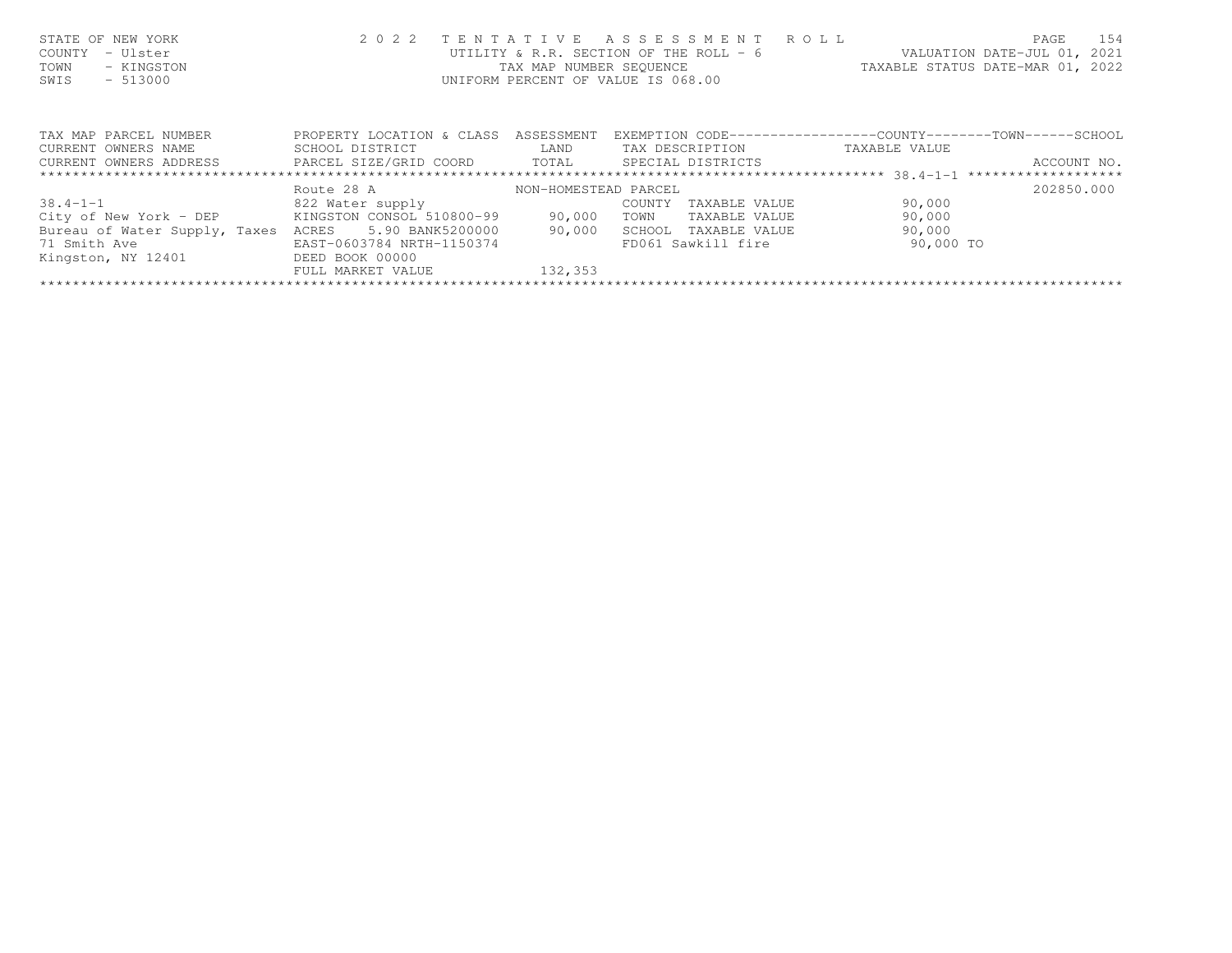| STATE OF NEW YORK  | 2022 TENTATIVE ASSESSMENT ROLL          | 1.55<br>PAGE                     |
|--------------------|-----------------------------------------|----------------------------------|
| COUNTY - Ulster    | UTILITY & R.R. SECTION OF THE ROLL $-6$ | VALUATION DATE-JUL 01, 2021      |
| TOWN<br>- KINGSTON | MAP SECTION - 038                       | TAXABLE STATUS DATE-MAR 01, 2022 |
| SWIS<br>- 513000   | $SUB - SECTION - 004$                   | RPS150/V04/L015                  |
|                    | UNIFORM PERCENT OF VALUE IS 068.00      | CURRENT DATE 5/02/2022           |

|                    |                                 | TOTAL EXTENSION | EXTENSION | AD VALOREM | <b>EXEMPT</b> | TAXABLE      |
|--------------------|---------------------------------|-----------------|-----------|------------|---------------|--------------|
|                    | CODE DISTRICT NAME PARCELS TYPE |                 | VALUE.    | VALUE.     | AMOUNT        | <b>VALUE</b> |
|                    |                                 |                 |           |            |               |              |
| FD061 Sawkill fire |                                 | TOTAL           |           | 90,000     |               | 90,000       |

# \*\*\* S C H O O L D I S T R I C T S U M M A R Y \*\*\*

| CODE   | DISTRICT NAME      | TOTAL<br>PARCELS | ASSESSED<br>LAND | ASSESSED<br>TOTAL | <b>EXEMPT</b><br>AMOUNT | TOTAL<br>TAXABLE | STAR<br>AMOUNT | STAR<br>TAXABLE |
|--------|--------------------|------------------|------------------|-------------------|-------------------------|------------------|----------------|-----------------|
| 510800 | KINGSTON CONSOLIDA |                  | 90,000           | 90,000            |                         | 90,000           |                | 90,000          |
|        | SUB-TOTAL          |                  | 90,000           | 90,000            |                         | 90,000           |                | 90,000          |
| 510899 | AREA LIBRARY       |                  | 90,000           | 90,000            |                         | 90,000           |                | 90,000          |
|        | TOTAL              |                  | 180,000          | 180,000           |                         | 180,000          |                | 180,000         |

\*\*\* S Y S T E M C O D E S S U M M A R Y \*\*\*

NO SYSTEM EXEMPTIONS AT THIS LEVEL

\*\*\* E X E M P T I O N S U M M A R Y \*\*\*

NO EXEMPTIONS AT THIS LEVEL

| ROLL       |                  | TOTAL   | ASSESSED | ASSESSED | AXABLE            | TAXABLE | TAXABLE | STAR              |
|------------|------------------|---------|----------|----------|-------------------|---------|---------|-------------------|
| <b>SEC</b> | DESCRIPTION      | PARCELS | LAND     | TOTAL    | COUNTY            | TOWN    | SCHOOL  | TAXABLE           |
|            | UTILITIES & N.C. |         | 90,000   | 90,000   | 0,000<br>$\Omega$ | 90,000  | 90,000  | 0,000<br>$\Omega$ |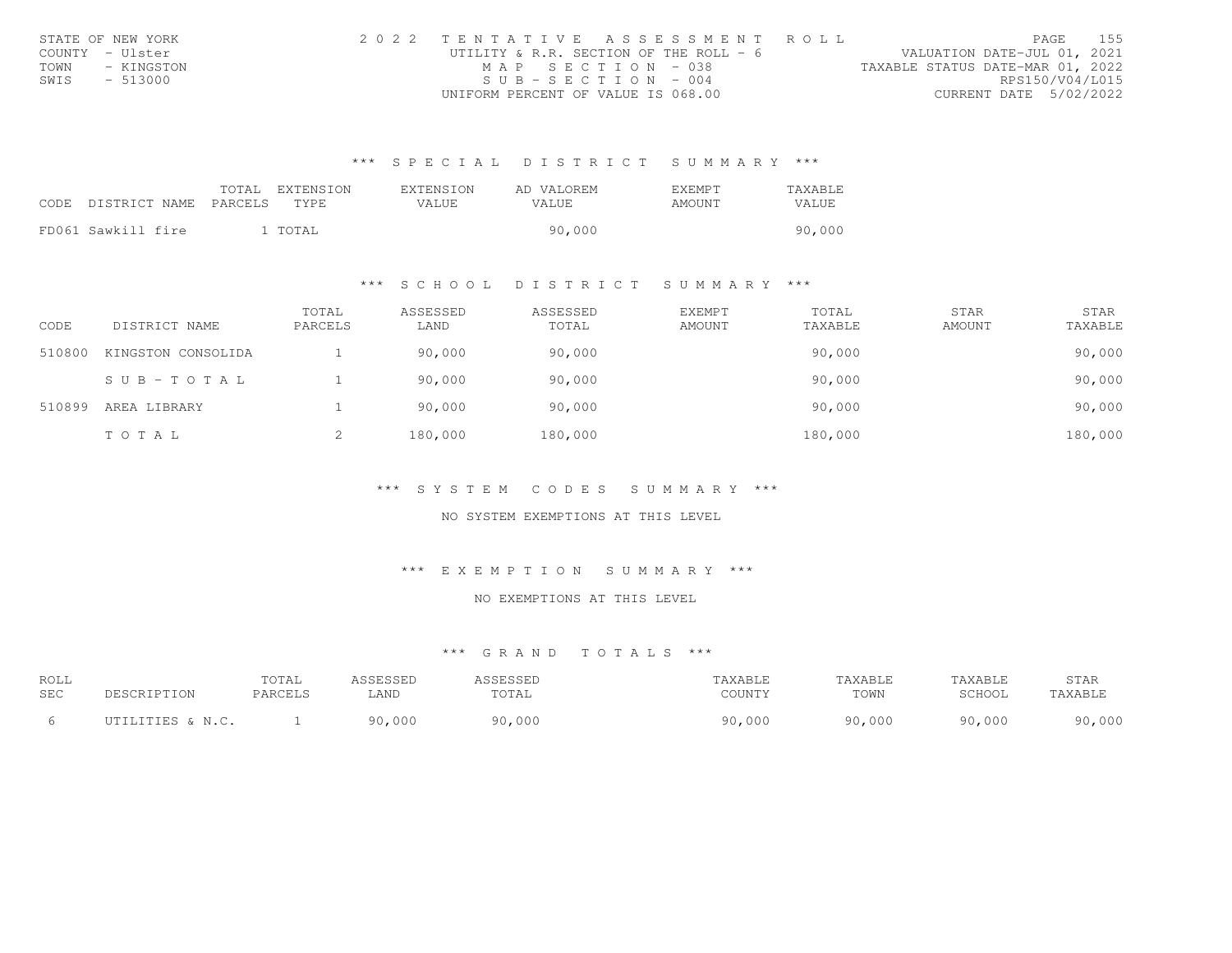| STATE OF NEW YORK<br>- Ulster<br>COUNTY<br>- KINGSTON<br>TOWN<br>$-513000$<br>SWIS | 2 0 2 2                               |       | TENTATIVE ASSESSMENT ROLL<br>UNIFORM PERCENT OF VALUE IS 068.00 | 156<br>PAGE<br>UTILITY & R.R. SECTION OF THE ROLL - 6 VALUATION DATE-JUL 01, 2021<br>TAX MAP NUMBER SEQUENCE TAXABLE STATUS DATE-MAR 01, 2022 |
|------------------------------------------------------------------------------------|---------------------------------------|-------|-----------------------------------------------------------------|-----------------------------------------------------------------------------------------------------------------------------------------------|
| TAX MAP PARCEL NUMBER                                                              | PROPERTY LOCATION & CLASS ASSESSMENT  |       |                                                                 | EXEMPTION CODE-----------------COUNTY-------TOWN------SCHOOL                                                                                  |
| CURRENT OWNERS NAME                                                                | SCHOOL DISTRICT LAND                  |       | TAX DESCRIPTION TAXABLE VALUE                                   |                                                                                                                                               |
| CURRENT OWNERS ADDRESS 6 PARCEL SIZE/GRID COORD 6 TOTAL 6PECIAL DISTRICTS          |                                       |       |                                                                 | ACCOUNT NO.                                                                                                                                   |
|                                                                                    |                                       |       |                                                                 |                                                                                                                                               |
|                                                                                    | Hallihan Hill Rd MON-HOMESTEAD PARCEL |       |                                                                 | 160786.000                                                                                                                                    |
| $39.1 - 2 - 10.120$                                                                | 380 Pub Util Vac                      |       | COUNTY<br>TAXABLE VALUE                                         | 5,000                                                                                                                                         |
| Central Hudson Gas & Elec                                                          | KINGSTON CONSOL 510800-99 5,000       |       | TOWN<br>TAXABLE VALUE                                           | 5,000                                                                                                                                         |
| 284 South Ave                                                                      | Vac Util Row Land                     | 5,000 | SCHOOL TAXABLE VALUE                                            | 5,000                                                                                                                                         |
| Poughkeepsie, NY 12601                                                             | FRNT 240.00 DPTH 250.00               |       | FD061 Sawkill fire                                              | 5,000 TO                                                                                                                                      |
|                                                                                    | 0.70 BANK0600000<br>ACRES             |       |                                                                 |                                                                                                                                               |
|                                                                                    | EAST-0622740 NRTH-1153420             |       |                                                                 |                                                                                                                                               |
|                                                                                    | DEED BOOK 5755 PG-177                 |       |                                                                 |                                                                                                                                               |
|                                                                                    | FULL MARKET VALUE                     | 7,353 |                                                                 |                                                                                                                                               |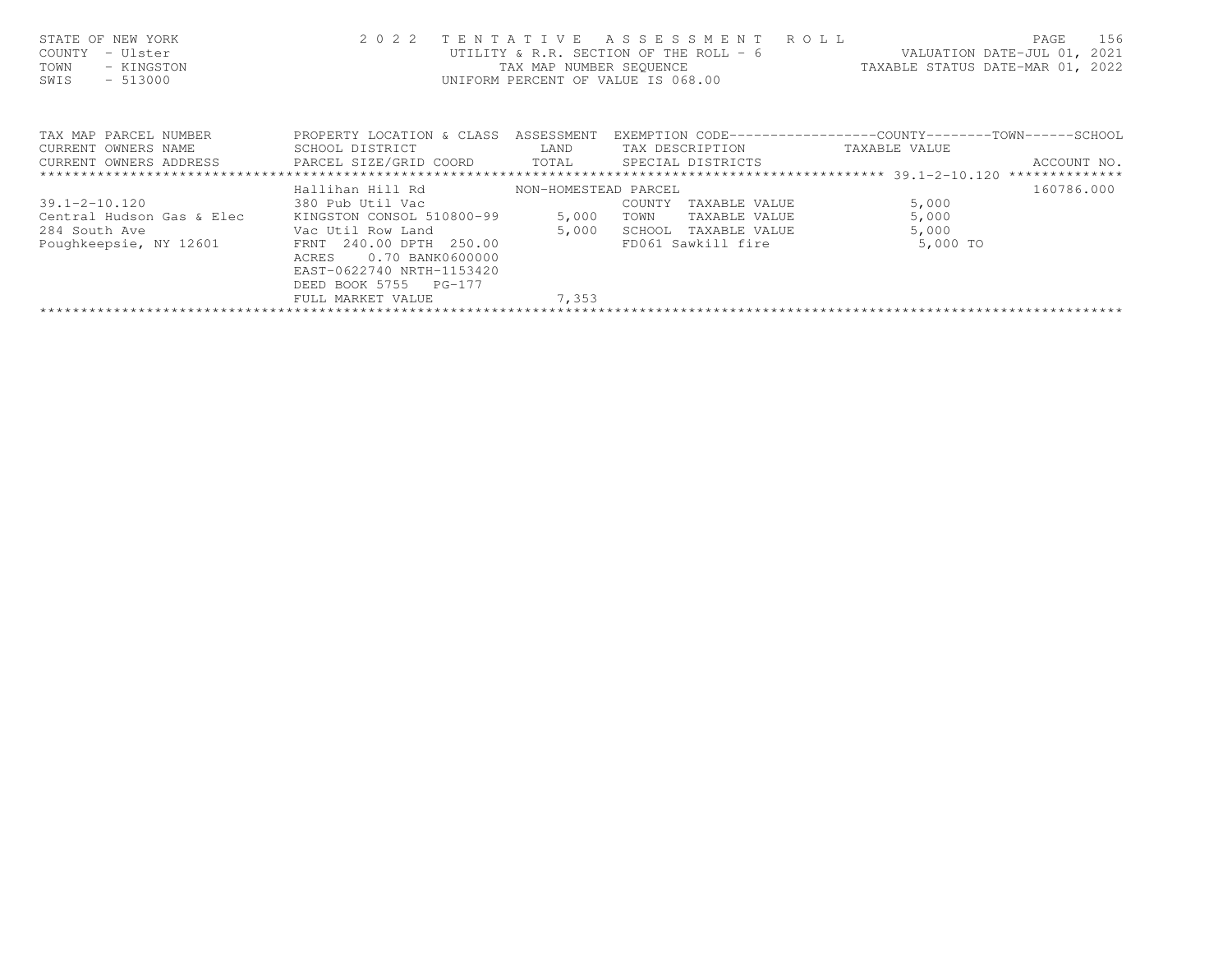| STATE OF NEW YORK  | 2022 TENTATIVE ASSESSMENT ROLL          | 1.57<br>PAGE                     |
|--------------------|-----------------------------------------|----------------------------------|
| COUNTY - Ulster    | UTILITY & R.R. SECTION OF THE ROLL $-6$ | VALUATION DATE-JUL 01, 2021      |
| TOWN<br>- KINGSTON | MAP SECTION - 039                       | TAXABLE STATUS DATE-MAR 01, 2022 |
| SWIS<br>- 513000   | $SUB - SECTION - 001$                   | RPS150/V04/L015                  |
|                    | UNIFORM PERCENT OF VALUE IS 068.00      | CURRENT DATE 5/02/2022           |

| CODE DISTRICT NAME PARCELS | TOTAL EXTENSION<br>TYPE. | EXTENSION<br>VALUE. | AD VALOREM<br>VALUE. | <b>EXEMPT</b><br>AMOUNT | TAXABLE<br>VALUE |
|----------------------------|--------------------------|---------------------|----------------------|-------------------------|------------------|
| FD061 Sawkill fire         | . TOTAL                  |                     | 5,000                |                         | 5,000            |

# \*\*\* S C H O O L D I S T R I C T S U M M A R Y \*\*\*

| CODE   | DISTRICT NAME      | TOTAL<br>PARCELS | ASSESSED<br>LAND | ASSESSED<br>TOTAL | <b>EXEMPT</b><br>AMOUNT | TOTAL<br>TAXABLE | <b>STAR</b><br>AMOUNT | STAR<br>TAXABLE |
|--------|--------------------|------------------|------------------|-------------------|-------------------------|------------------|-----------------------|-----------------|
| 510800 | KINGSTON CONSOLIDA |                  | 5,000            | 5,000             |                         | 5,000            |                       | 5,000           |
|        | SUB-TOTAL          |                  | 5,000            | 5,000             |                         | 5,000            |                       | 5,000           |
| 510899 | AREA LIBRARY       |                  | 5,000            | 5,000             |                         | 5,000            |                       | 5,000           |
|        | TOTAL              |                  | 10,000           | 10,000            |                         | 10,000           |                       | 10,000          |

\*\*\* S Y S T E M C O D E S S U M M A R Y \*\*\*

NO SYSTEM EXEMPTIONS AT THIS LEVEL

\*\*\* E X E M P T I O N S U M M A R Y \*\*\*

NO EXEMPTIONS AT THIS LEVEL

| ROLL       |                  | TOTAL   | <i>I</i> SSESSED | ISSESSED | 'AXABLE | TAXABLE | TAXABLE | STAR    |
|------------|------------------|---------|------------------|----------|---------|---------|---------|---------|
| <b>SEC</b> | DESCRIPTION      | PARCELS | LAND             | TOTAL    | COUNTY  | TOWN    | SCHOOL  | TAXABLE |
| h          | UTILITIES & N.C. |         | 000              | ,000     | ,000    | 5,000   | ,000    | ,000    |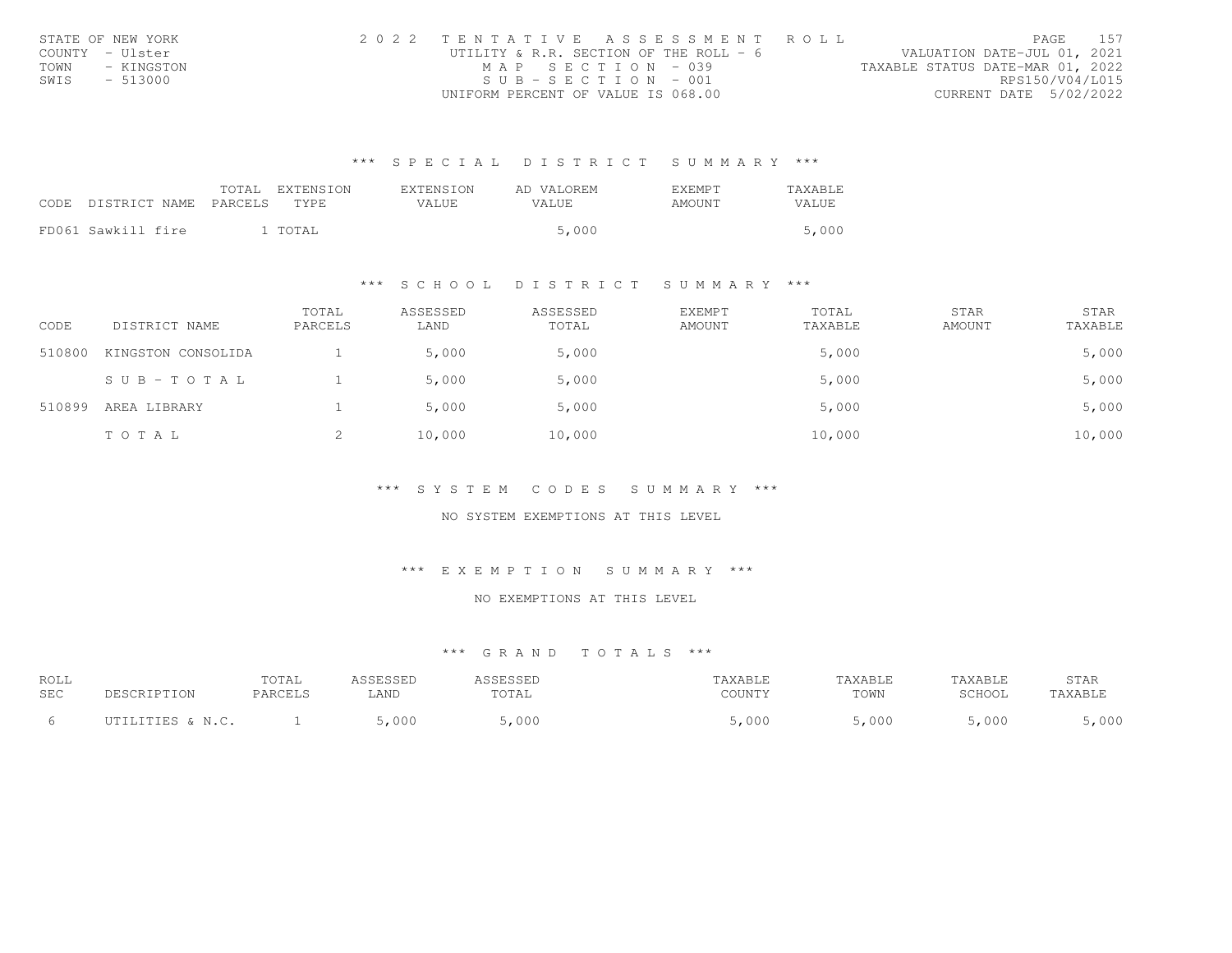| STATE OF NEW YORK<br>COUNTY - Ulster<br>TOWN<br>- KINGSTON<br>$-513000$<br>SWIS | 2 0 2 2                                                                                                                                                                                                                                                                           |                                     | TENTATIVE ASSESSMENT ROLL<br>UTILITY & R.R. SECTION OF THE ROLL - 6<br>TAXABLE STATUS DATE-JUL 01, 2021<br>TAXABLE STATUS DATE-MAR 01, 2022<br>UNIFORM PERCENT OF VALUE IS 068.00 |                       | PAGE<br>158 |
|---------------------------------------------------------------------------------|-----------------------------------------------------------------------------------------------------------------------------------------------------------------------------------------------------------------------------------------------------------------------------------|-------------------------------------|-----------------------------------------------------------------------------------------------------------------------------------------------------------------------------------|-----------------------|-------------|
|                                                                                 | TAX MAP PARCEL NUMBER FROPERTY LOCATION & CLASS ASSESSMENT EXEMPTION CODE---------------COUNTY-------TOWN------SCHOOL                                                                                                                                                             |                                     |                                                                                                                                                                                   |                       |             |
| CURRENT OWNERS NAME SCHOOL DISTRICT                                             | CURRENT OWNERS ADDRESS FARCEL SIZE/GRID COORD                                                                                                                                                                                                                                     | TOTAL                               | TAX DESCRIPTION TAXABLE VALUE SPECIAL DISTRICTS<br>LAND TAX DESCRIPTION                                                                                                           |                       | ACCOUNT NO. |
|                                                                                 |                                                                                                                                                                                                                                                                                   |                                     |                                                                                                                                                                                   |                       |             |
|                                                                                 |                                                                                                                                                                                                                                                                                   | NON-HOMESTEAD PARCEL                | ) PARCEL<br>COUNTY TAXABLE VALUE 275,000<br>TOWN TAXARLE VALUE 275,000                                                                                                            |                       | 202620.100  |
|                                                                                 |                                                                                                                                                                                                                                                                                   |                                     |                                                                                                                                                                                   |                       |             |
|                                                                                 |                                                                                                                                                                                                                                                                                   |                                     |                                                                                                                                                                                   |                       |             |
|                                                                                 |                                                                                                                                                                                                                                                                                   |                                     |                                                                                                                                                                                   |                       |             |
|                                                                                 | 8219,000<br>839 Special Services Rep Prior Parcel #'S 275,000 SCHOOL TAXABLE VALUE 275,000<br>284 South Rd 230.202-400-3,4,5,6<br>Poughkeepsie, NY 12601 ACRES 43.70 BANK0600000<br>EAST-0621442 NRTH-1151017<br>DEED BOOK 00000                                                  |                                     |                                                                                                                                                                                   |                       |             |
|                                                                                 | FULL MARKET VALUE                                                                                                                                                                                                                                                                 | 404,412                             |                                                                                                                                                                                   |                       |             |
|                                                                                 |                                                                                                                                                                                                                                                                                   |                                     |                                                                                                                                                                                   |                       |             |
|                                                                                 | 37-59 Miggins Rd                                                                                                                                                                                                                                                                  | NON-HOMESTEAD PARCEL                |                                                                                                                                                                                   |                       | 201601.000  |
|                                                                                 |                                                                                                                                                                                                                                                                                   |                                     | COUNTY TAXABLE VALUE 23,025                                                                                                                                                       | 23,025                |             |
|                                                                                 |                                                                                                                                                                                                                                                                                   |                                     | TAXABLE VALUE                                                                                                                                                                     |                       |             |
|                                                                                 |                                                                                                                                                                                                                                                                                   |                                     | 3.70 BANK0900000 23,025 SCHOOL TAXABLE VALUE 23,025                                                                                                                               | 23,025 TO             |             |
|                                                                                 | 39.3-3-7<br>American Tower Corp<br>23,025 TOWN<br>23,025 TOWN<br>23,025 TOWN<br>23,025 TOWN<br>23,025 TOWN<br>23,025 SCHOO<br>23,025 SCHOO<br>23,025 SCHOO<br>23,025 SCHOO<br>23,025 SCHOO<br>23,025 SCHOO<br>23,025 SCHOO<br>23,025 SCHOO<br>23,025 EAST-06<br>FULL MARKET VALUE | 33,860                              | FD061 Sawkill fire                                                                                                                                                                |                       |             |
|                                                                                 |                                                                                                                                                                                                                                                                                   |                                     |                                                                                                                                                                                   |                       |             |
|                                                                                 | Miggins Rd                                                                                                                                                                                                                                                                        | NON-HOMESTEAD PARCEL                |                                                                                                                                                                                   |                       | 201602.000  |
|                                                                                 |                                                                                                                                                                                                                                                                                   |                                     |                                                                                                                                                                                   |                       |             |
|                                                                                 |                                                                                                                                                                                                                                                                                   |                                     | COUNTY TAXABLE VALUE 98,685<br>TOWN TAXABLE VALUE 98,685                                                                                                                          |                       |             |
|                                                                                 |                                                                                                                                                                                                                                                                                   |                                     |                                                                                                                                                                                   |                       |             |
|                                                                                 |                                                                                                                                                                                                                                                                                   |                                     | 0.01 BANK0900000 08,685 SCHOOL TAXABLE VALUE 0.01 BANK0900000 98,685<br>X 3077 PG-39 FD061 Sawkill fire 98,685 TO                                                                 |                       |             |
|                                                                                 | 39.3-3-7.200<br>American Tower Corp<br>Property Tax Department<br>Property Tax Department<br>Property Tax Department<br>ACRES<br>PO Box 723597<br>DEED BOOK 3077<br>PGLL MARKET VALUE<br>FULL MARKET VALUE<br>TULL MARKET VALUE<br>TULL MARKET VALUE                              |                                     |                                                                                                                                                                                   |                       |             |
|                                                                                 |                                                                                                                                                                                                                                                                                   |                                     |                                                                                                                                                                                   |                       |             |
|                                                                                 | Miggins Rd                                                                                                                                                                                                                                                                        | NON-HOMESTEAD PARCEL                |                                                                                                                                                                                   |                       | 200800.000  |
|                                                                                 | 39.3-3-7.300<br>American Tower Corp<br>American Tower Corp<br>Property Tax Department<br>Property Tax Department<br>Property Tax Department<br>Property Tax Department<br>Property Tax Department<br>Property Tax Department<br>Property Tax Dep                                  |                                     | Comm<br>COUNTY TAXABLE VALUE 253,290<br>CONSOL 510800-99 1,000 TOWN TAXABLE VALUE 253,290<br>0.01 BANK0900000 253,290 SCHOOL TAXABLE VALUE 253,290                                |                       |             |
|                                                                                 |                                                                                                                                                                                                                                                                                   |                                     |                                                                                                                                                                                   |                       |             |
|                                                                                 |                                                                                                                                                                                                                                                                                   |                                     |                                                                                                                                                                                   |                       |             |
|                                                                                 |                                                                                                                                                                                                                                                                                   |                                     | FD061 Sawkill fire                                                                                                                                                                | 253,290 TO            |             |
|                                                                                 |                                                                                                                                                                                                                                                                                   |                                     |                                                                                                                                                                                   |                       |             |
|                                                                                 |                                                                                                                                                                                                                                                                                   |                                     |                                                                                                                                                                                   |                       |             |
|                                                                                 | 38-58 Miggins Rd                                                                                                                                                                                                                                                                  | NON-HOMESTEAD PARCEL<br>NON-HOMESTE |                                                                                                                                                                                   |                       | 203600.000  |
|                                                                                 | 39.3-3-8 			 831 Tele Comm<br>Crown Atlantic Co LLC 		 KINGSTON CONSOL 510800-99 		 25,000 	 TOWN                                                                                                                                                                                 |                                     | COUNTY TAXABLE VALUE 575,000                                                                                                                                                      |                       |             |
|                                                                                 |                                                                                                                                                                                                                                                                                   |                                     |                                                                                                                                                                                   | TAXABLE VALUE 575,000 |             |
|                                                                                 |                                                                                                                                                                                                                                                                                   |                                     | 575,000 SCHOOL TAXABLE VALUE                                                                                                                                                      | 575,000               |             |
|                                                                                 |                                                                                                                                                                                                                                                                                   |                                     | FD061 Sawkill fire                                                                                                                                                                | 575,000 TO            |             |
|                                                                                 | Pmb 353<br>4017 Washington Rd<br>Mcmurray, PA 15317<br>Mcmurray, PA 15317<br>DEED BOOK 2914 PG-313<br>FULL MARKET VALUE                                                                                                                                                           | 845,588                             |                                                                                                                                                                                   |                       |             |
|                                                                                 |                                                                                                                                                                                                                                                                                   |                                     |                                                                                                                                                                                   |                       |             |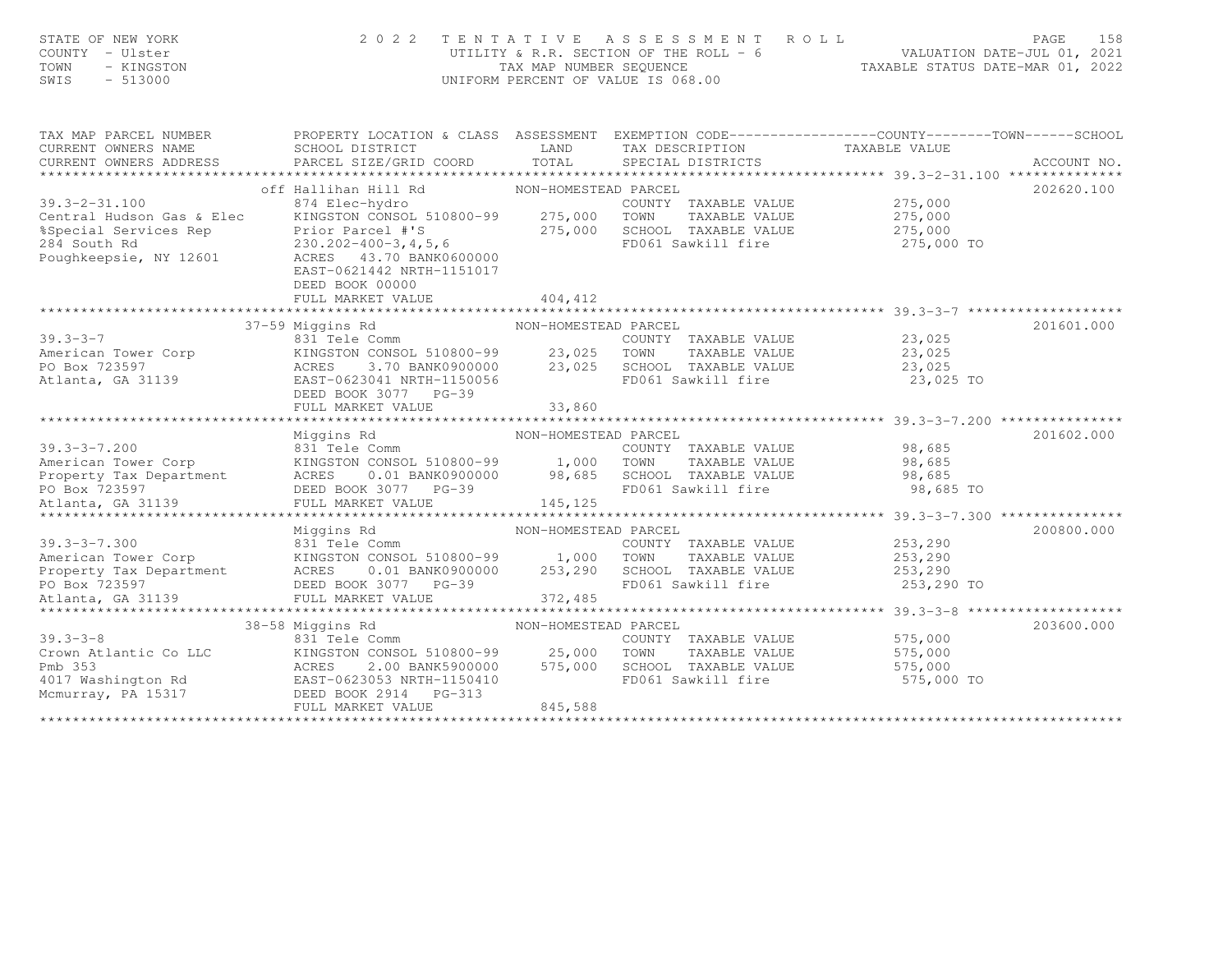| STATE OF NEW YORK  | 2022 TENTATIVE ASSESSMENT ROLL          | 159<br>PAGE                      |
|--------------------|-----------------------------------------|----------------------------------|
| COUNTY - Ulster    | UTILITY & R.R. SECTION OF THE ROLL $-6$ | VALUATION DATE-JUL 01, 2021      |
| TOWN<br>- KINGSTON | MAP SECTION - 039                       | TAXABLE STATUS DATE-MAR 01, 2022 |
| SWIS<br>- 513000   | $SUB - SECTION - 003$                   | RPS150/V04/L015                  |
|                    | UNIFORM PERCENT OF VALUE IS 068.00      | CURRENT DATE 5/02/2022           |

| CODE DISTRICT NAME PARCELS | TOTAL EXTENSION<br>TYPE. | EXTENSION<br>VALUE. | AD VALOREM<br>VALUE. | EXEMPT<br>AMOUNT | TAXABLE<br>VALUE |
|----------------------------|--------------------------|---------------------|----------------------|------------------|------------------|
| FD061 Sawkill fire         | 5 TOTAL                  |                     | 1225,000             |                  | 1225,000         |

# \*\*\* S C H O O L D I S T R I C T S U M M A R Y \*\*\*

| CODE   | DISTRICT NAME      | TOTAL<br>PARCELS | ASSESSED<br>LAND | ASSESSED<br>TOTAL | <b>EXEMPT</b><br>AMOUNT | TOTAL<br>TAXABLE | <b>STAR</b><br>AMOUNT | STAR<br>TAXABLE |
|--------|--------------------|------------------|------------------|-------------------|-------------------------|------------------|-----------------------|-----------------|
| 510800 | KINGSTON CONSOLIDA |                  | 325,025          | 1225,000          |                         | 1225,000         |                       | 1225,000        |
|        | SUB-TOTAL          |                  | 325,025          | 1225,000          |                         | 1225,000         |                       | 1225,000        |
| 510899 | AREA LIBRARY       |                  | 325,025          | 1225,000          |                         | 1225,000         |                       | 1225,000        |
|        | TOTAL              | 10               | 650,050          | 2450,000          |                         | 2450,000         |                       | 2450,000        |

\*\*\* S Y S T E M C O D E S S U M M A R Y \*\*\*

NO SYSTEM EXEMPTIONS AT THIS LEVEL

\*\*\* E X E M P T I O N S U M M A R Y \*\*\*

NO EXEMPTIONS AT THIS LEVEL

| ROLL       |                  | TOTAL   | ASSESSED | ASSESSED | TAXABLE  | TAXABLE  | TAXABLE  | STAR     |
|------------|------------------|---------|----------|----------|----------|----------|----------|----------|
| <b>SEC</b> | DESCRIPTION      | PARCELS | LAND     | TOTAL    | COUNTY   | TOWN     | SCHOOL   | TAXABLE  |
|            | UTILITIES & N.C. |         | 325,025  | 1225,000 | 1225,000 | 1225,000 | 1225,000 | 1225,000 |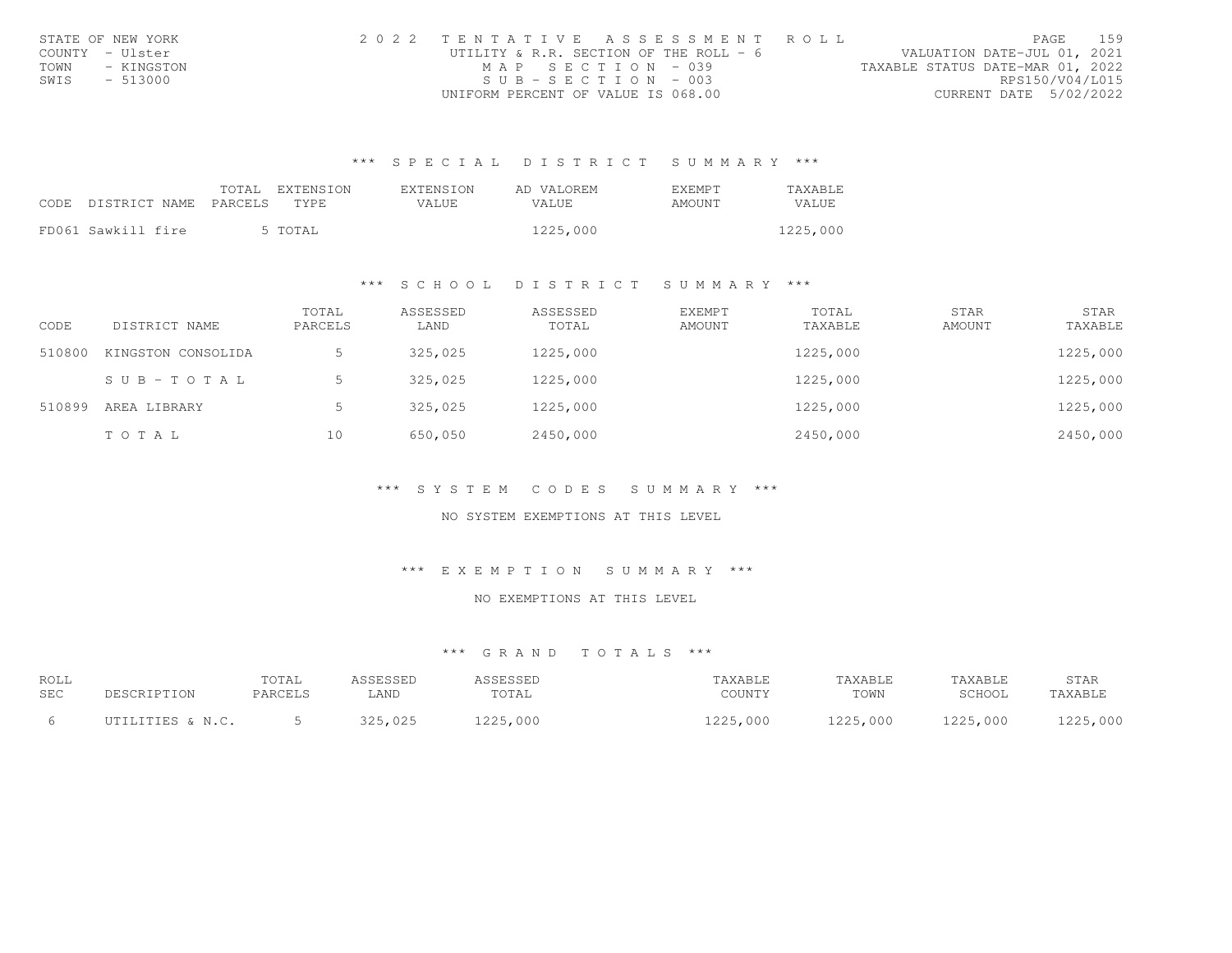| STATE OF NEW YORK<br>- Ulster<br>COUNTY<br>TOWN<br>- KINGSTON<br>$-513000$<br>SWIS | 2 0 2 2                                      | TAX MAP NUMBER SEQUENCE | TENTATIVE ASSESSMENT ROLL<br>UTILITY & R.R. SECTION OF THE ROLL - $6$<br>UNIFORM PERCENT OF VALUE IS 068.00 | 160<br><b>PAGE</b><br>VALUATION DATE-JUL 01, 2021<br>TAXABLE STATUS DATE-MAR 01, 2022 |
|------------------------------------------------------------------------------------|----------------------------------------------|-------------------------|-------------------------------------------------------------------------------------------------------------|---------------------------------------------------------------------------------------|
| TAX MAP PARCEL NUMBER<br>CURRENT OWNERS NAME                                       | PROPERTY LOCATION & CLASS<br>SCHOOL DISTRICT | ASSESSMENT<br>LAND      | TAX DESCRIPTION                                                                                             | EXEMPTION CODE-----------------COUNTY-------TOWN------SCHOOL<br>TAXABLE VALUE         |
| CURRENT OWNERS ADDRESS                                                             | PARCEL SIZE/GRID COORD TOTAL                 |                         | SPECIAL DISTRICTS                                                                                           | ACCOUNT NO.                                                                           |
|                                                                                    |                                              |                         |                                                                                                             | **************                                                                        |
|                                                                                    | Murray Rd                                    | NON-HOMESTEAD PARCEL    |                                                                                                             | 201600,000                                                                            |
| 230.201-600-1                                                                      | 831 Tele Comm                                |                         | COUNTY<br>TAXABLE VALUE                                                                                     | 135,000                                                                               |
| American Tel & Tel Co                                                              | KINGSTON CONSOL 510800-99                    | $\circ$                 | TOWN<br>TAXABLE VALUE                                                                                       | 135,000                                                                               |

| 230.201-600-1             | 831 Tele Comm             |         | COUNTY | TAXABLE VALUE      | 135,000    |  |
|---------------------------|---------------------------|---------|--------|--------------------|------------|--|
| American Tel & Tel Co     | KINGSTON CONSOL 510800-99 |         | TOWN   | TAXABLE VALUE      | 135,000    |  |
| Property Tax Unit         | Tower                     | 135,000 | SCHOOL | TAXABLE VALUE      | 135,000    |  |
| PO Box 7207               | <b>BANK0200000</b>        |         |        | FD061 Sawkill fire | 135,000 TO |  |
| Bedminster, NJ 07921-7207 | DEED BOOK 00000           |         |        |                    |            |  |
|                           | FULL MARKET VALUE         | 198,529 |        |                    |            |  |
|                           |                           |         |        |                    |            |  |
|                           |                           |         |        |                    |            |  |
|                           |                           |         |        |                    |            |  |
|                           |                           |         |        |                    |            |  |
|                           |                           |         |        |                    |            |  |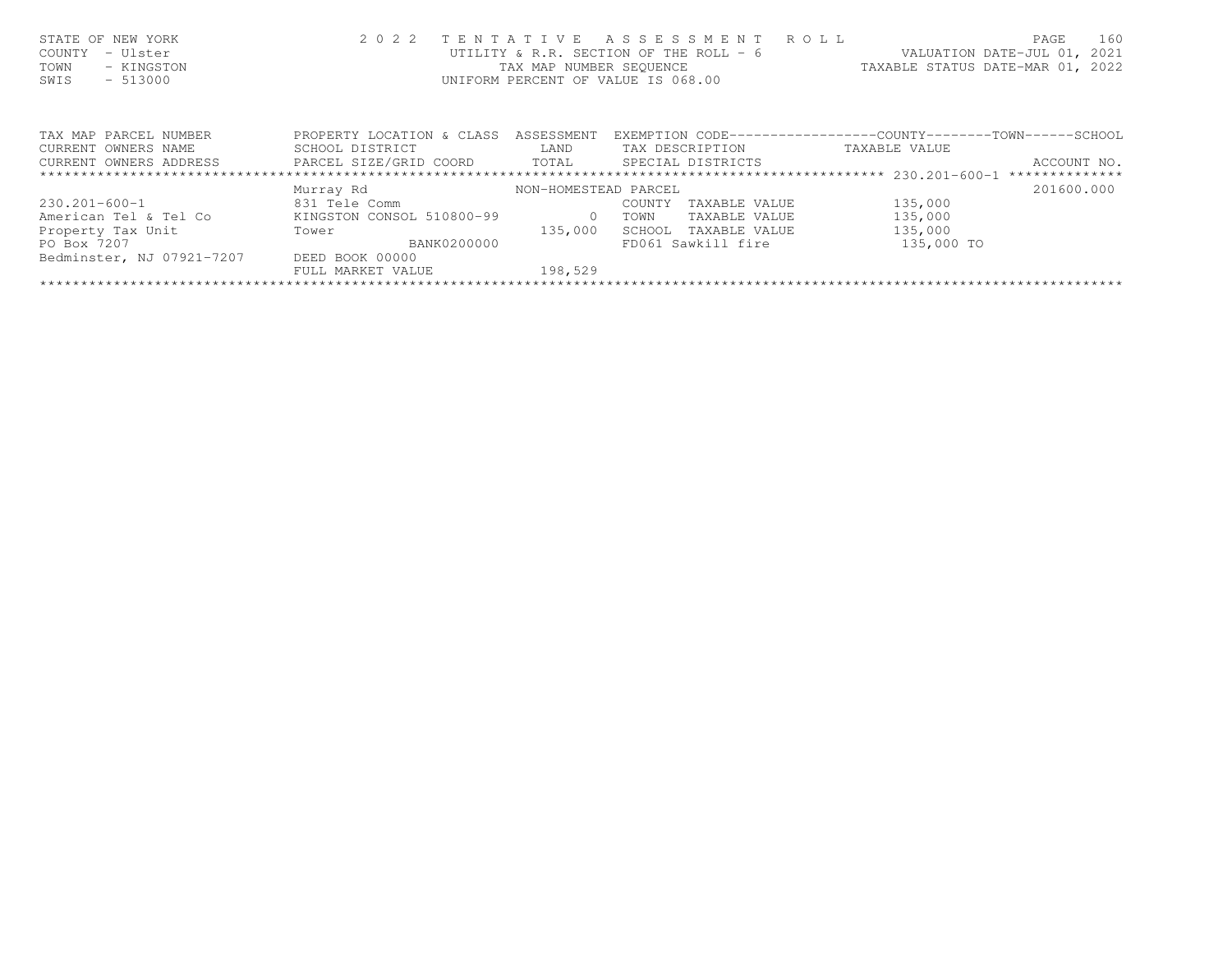| STATE OF NEW YORK  | 2022 TENTATIVE ASSESSMENT ROLL           | 161<br>PAGE                      |
|--------------------|------------------------------------------|----------------------------------|
| COUNTY - Ulster    | UTILITY & R.R. SECTION OF THE ROLL - $6$ | VALUATION DATE-JUL 01, 2021      |
| TOWN<br>- KINGSTON | MAP SECTION - 230                        | TAXABLE STATUS DATE-MAR 01, 2022 |
| SWIS<br>- 513000   | $SUB - SECTION - 201$                    | RPS150/V04/L015                  |
|                    | UNIFORM PERCENT OF VALUE IS 068.00       | CURRENT DATE 5/02/2022           |

| CODE DISTRICT NAME PARCELS | TOTAL | EXTENSION<br>TYPE. | EXTENSION<br>VALUE. | AD VALOREM<br>VALUE. | EXEMPT<br>AMOUNT | TAXABLE<br>VALUE |
|----------------------------|-------|--------------------|---------------------|----------------------|------------------|------------------|
| FD061 Sawkill fire         |       | . TOTAL            |                     | 135,000              |                  | 135,000          |

# \*\*\* S C H O O L D I S T R I C T S U M M A R Y \*\*\*

| CODE   | DISTRICT NAME      | TOTAL<br>PARCELS | ASSESSED<br>LAND | ASSESSED<br>TOTAL | <b>EXEMPT</b><br>AMOUNT | TOTAL<br>TAXABLE | <b>STAR</b><br>AMOUNT | <b>STAR</b><br>TAXABLE |
|--------|--------------------|------------------|------------------|-------------------|-------------------------|------------------|-----------------------|------------------------|
| 510800 | KINGSTON CONSOLIDA |                  |                  | 135,000           |                         | 135,000          |                       | 135,000                |
|        | SUB-TOTAL          |                  |                  | 135,000           |                         | 135,000          |                       | 135,000                |
| 510899 | AREA LIBRARY       |                  |                  | 135,000           |                         | 135,000          |                       | 135,000                |
|        | TOTAL              |                  |                  | 270,000           |                         | 270,000          |                       | 270,000                |

\*\*\* S Y S T E M C O D E S S U M M A R Y \*\*\*

### NO SYSTEM EXEMPTIONS AT THIS LEVEL

\*\*\* E X E M P T I O N S U M M A R Y \*\*\*

### NO EXEMPTIONS AT THIS LEVEL

| ROLL       |                  | "OTAL   | ASSESSED | ASSESSED | TAXABLE | TAXABLE | TAXABLE | STAR    |
|------------|------------------|---------|----------|----------|---------|---------|---------|---------|
| <b>SEC</b> | DESCRIPTION      | PARCELS | LAND     | TOTAL    | COUNTY  | TOWN    | SCHOOL  | TAXABLE |
|            | UTILITIES & N.C. |         |          | 135,000  | 135,000 | 135,000 | 135,000 | 135,000 |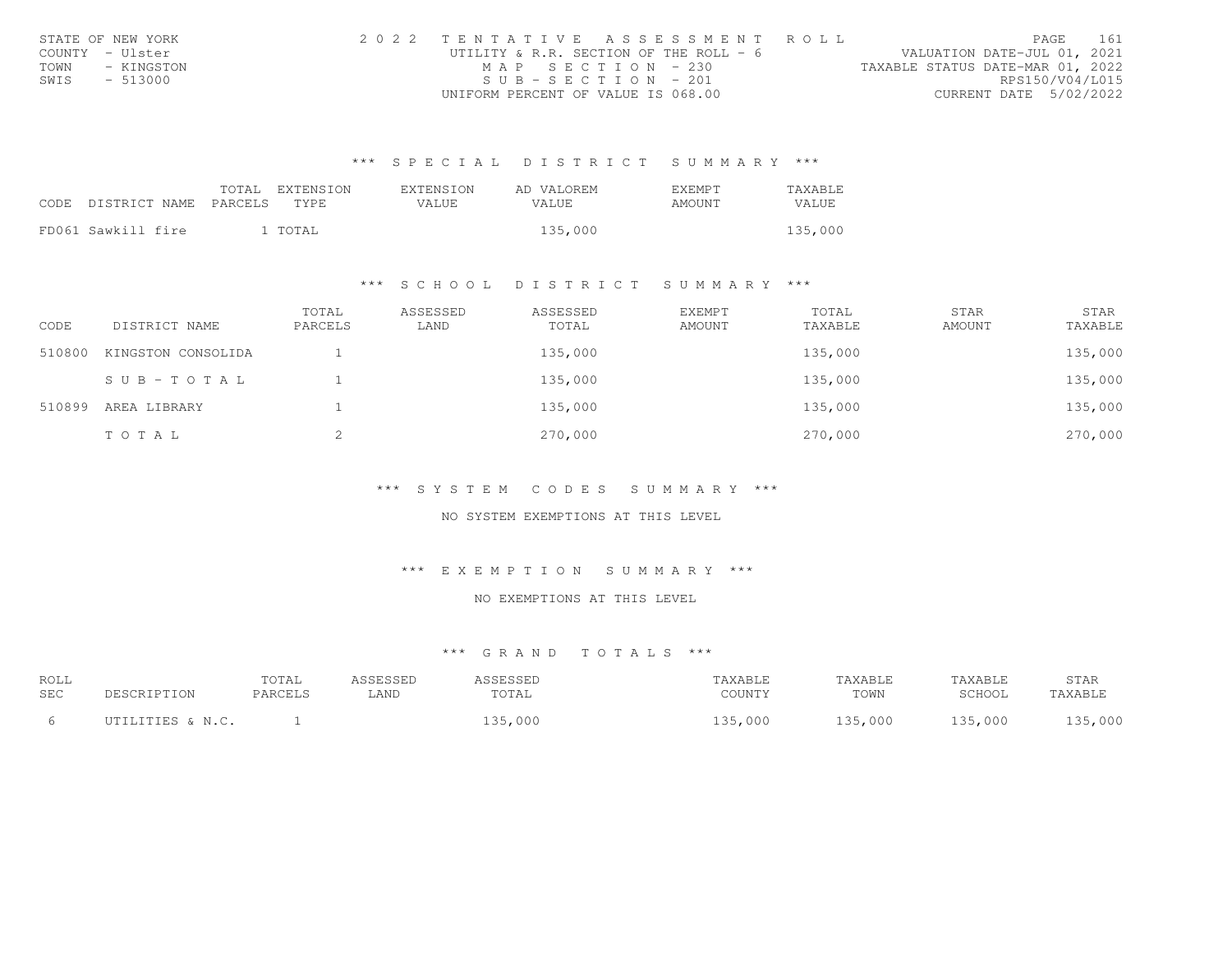|      | STATE OF NEW YORK | 2022 TENTATIVE ASSESSMENT ROLL           |                                  | PAGE | 162 |
|------|-------------------|------------------------------------------|----------------------------------|------|-----|
|      | COUNTY - Ulster   | UTILITY & R.R. SECTION OF THE ROLL - $6$ | VALUATION DATE-JUL 01, 2021      |      |     |
| TOWN | - KINGSTON        | TAX MAP NUMBER SEQUENCE                  | TAXABLE STATUS DATE-MAR 01, 2022 |      |     |
| SWIS | $-513000$         | UNIFORM PERCENT OF VALUE IS 068.00       |                                  |      |     |
|      |                   |                                          |                                  |      |     |

| TAX MAP PARCEL NUMBER  | PROPERTY LOCATION & CLASS | ASSESSMENT           | EXEMPTION CODE------------------COUNTY-------TOWN-----SCHOOL |               |             |
|------------------------|---------------------------|----------------------|--------------------------------------------------------------|---------------|-------------|
| CURRENT OWNERS NAME    | SCHOOL DISTRICT           | LAND                 | TAX DESCRIPTION                                              | TAXABLE VALUE |             |
| CURRENT OWNERS ADDRESS | PARCEL SIZE/GRID COORD    | TOTAL                | SPECIAL DISTRICTS                                            |               | ACCOUNT NO. |
|                        |                           |                      |                                                              |               |             |
|                        |                           | NON-HOMESTEAD PARCEL |                                                              |               | 204000.000  |
| $230.204 - 400 - 1$    | 831 Tele Comm             |                      | TAXABLE VALUE<br>COUNTY                                      | 350,000       |             |
| NYNEX Mobil            | KINGSTON CONSOL 510800-99 | $\Omega$             | TAXABLE VALUE<br>TOWN                                        | 350,000       |             |
| Pmb 353                | BANK5900000               | 350,000              | TAXABLE VALUE<br>SCHOOL                                      | 350,000       |             |
| 4017 Washington Rd     | DEED BOOK 00000           |                      | FD061 Sawkill fire                                           | 350,000 TO    |             |
| Mcmurray, PA 15317     | FULL MARKET VALUE         | 514,706              |                                                              |               |             |
|                        |                           |                      |                                                              |               |             |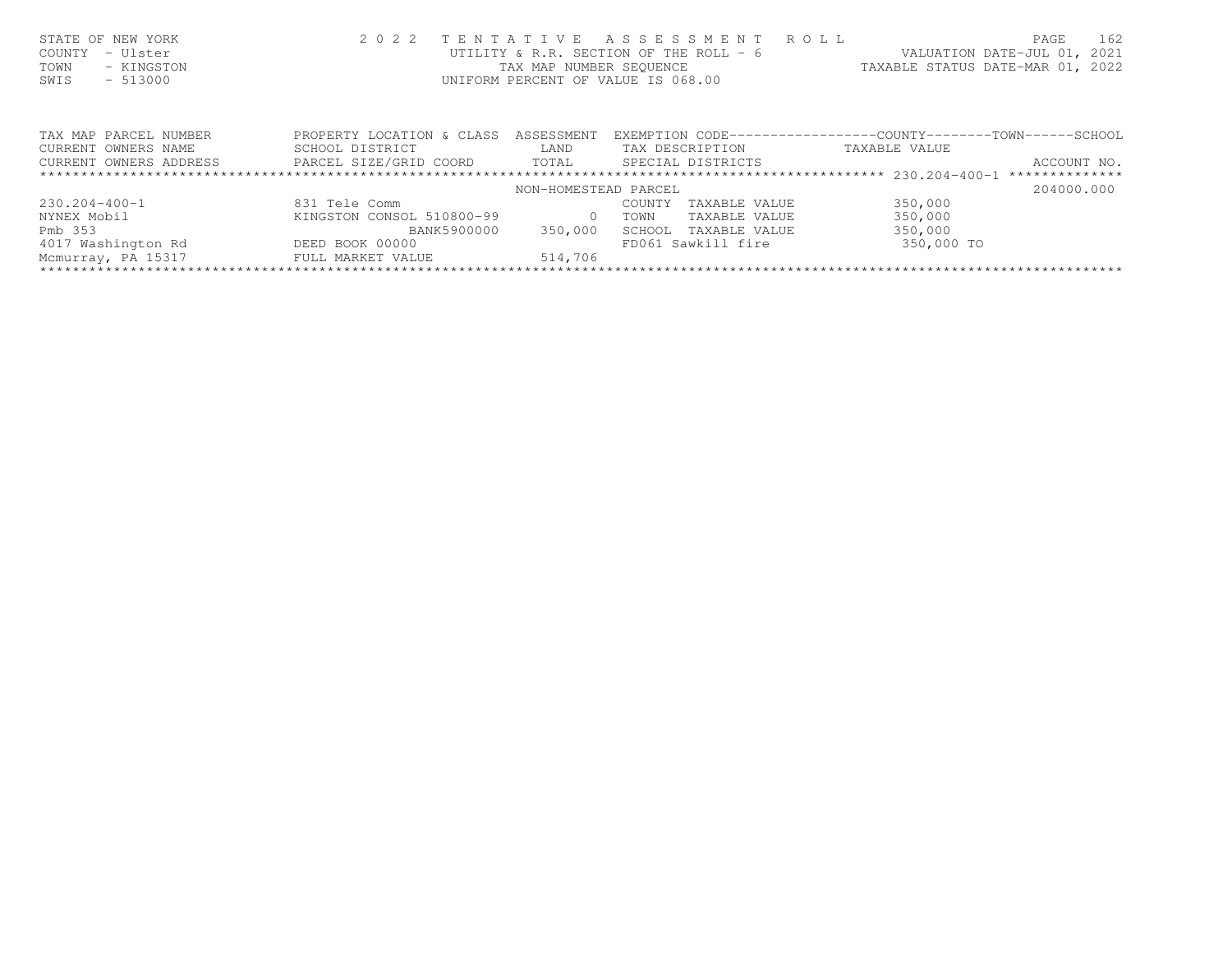| STATE OF NEW YORK  | 2022 TENTATIVE ASSESSMENT ROLL           | 163<br>PAGE.                     |
|--------------------|------------------------------------------|----------------------------------|
| COUNTY - Ulster    | UTILITY & R.R. SECTION OF THE ROLL - $6$ | VALUATION DATE-JUL 01, 2021      |
| TOWN<br>- KINGSTON | MAP SECTION - 230                        | TAXABLE STATUS DATE-MAR 01, 2022 |
| SWIS<br>$-513000$  | $SUB - SEC T TO N - 204$                 | RPS150/V04/L015                  |
|                    | UNIFORM PERCENT OF VALUE IS 068.00       | CURRENT DATE 5/02/2022           |

| CODE DISTRICT NAME PARCELS | TOTAL EXTENSION<br>TYPF. | EXTENSION<br>VALUE. | AD VALOREM<br><b>VALUE</b> | EXEMPT<br>AMOUNT | TAXABLE<br>VALUE |
|----------------------------|--------------------------|---------------------|----------------------------|------------------|------------------|
| FD061 Sawkill fire         | . TOTAL                  |                     | 350,000                    |                  | 350,000          |

# \*\*\* S C H O O L D I S T R I C T S U M M A R Y \*\*\*

| CODE   | DISTRICT NAME      | TOTAL<br>PARCELS | ASSESSED<br>LAND | ASSESSED<br>TOTAL | <b>EXEMPT</b><br>AMOUNT | TOTAL<br>TAXABLE | STAR<br>AMOUNT | STAR<br>TAXABLE |
|--------|--------------------|------------------|------------------|-------------------|-------------------------|------------------|----------------|-----------------|
| 510800 | KINGSTON CONSOLIDA |                  |                  | 350,000           |                         | 350,000          |                | 350,000         |
|        | SUB-TOTAL          |                  |                  | 350,000           |                         | 350,000          |                | 350,000         |
| 510899 | AREA LIBRARY       |                  |                  | 350,000           |                         | 350,000          |                | 350,000         |
|        | TOTAL              |                  |                  | 700,000           |                         | 700,000          |                | 700,000         |

\*\*\* S Y S T E M C O D E S S U M M A R Y \*\*\*

### NO SYSTEM EXEMPTIONS AT THIS LEVEL

\*\*\* E X E M P T I O N S U M M A R Y \*\*\*

### NO EXEMPTIONS AT THIS LEVEL

| ROLL       |                  | "OTAL   | ASSESSED | ASSESSED | TAXABLE | TAXABLE | TAXABLE | STAR    |
|------------|------------------|---------|----------|----------|---------|---------|---------|---------|
| <b>SEC</b> | PESCRIPTION      | PARCELS | LAND     | TOTAL    | COUNTY  | TOWN    | SCHOOL  | TAXABLE |
|            | UTILITIES & N.C. |         |          | 350,000  | 350,000 | 350,000 | 350,000 | 350,000 |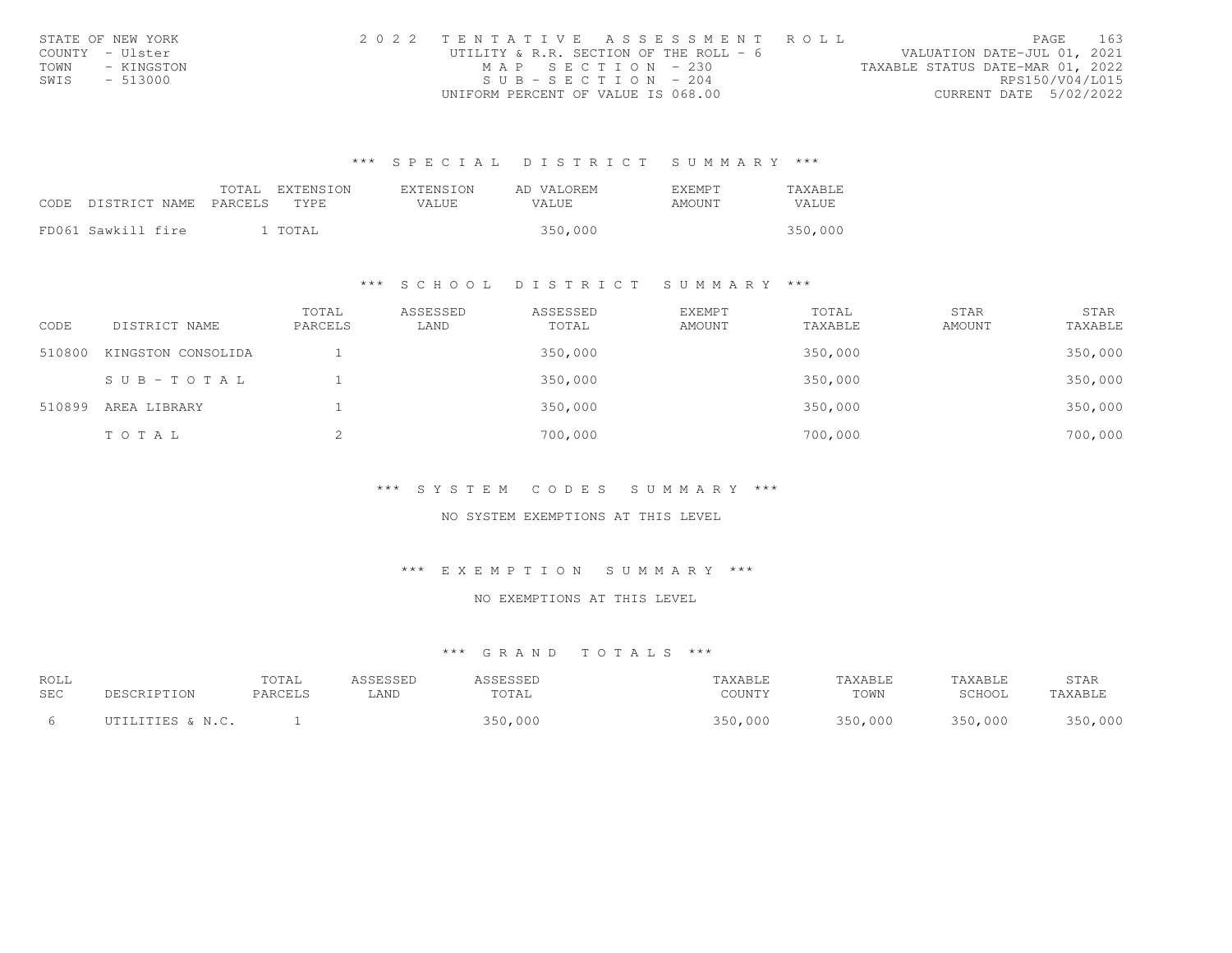# STATE OF NEW YORK CORRECTED A SO 2 2 TENTATIVE ASSESSMENT ROLL PALUATION DATE-JUL 01, 2021<br>COUNTY - Ulster (1, 2021) TAX MAP NUMBER SEQUENCE (1, 2021) TAXABLE STATUR ON THE SAME A SEQUENCE (1, 2021)<br>TAXABLE STATUS DATE-MAR

| TAX MAP PARCEL NUMBER<br>CURRENT OWNERS NAME<br>CURRENT OWNERS ADDRESS                                                         | PROPERTY LOCATION & CLASS ASSESSMENT<br>SCHOOL DISTRICT<br>PARCEL SIZE/GRID COORD                                               | LAND<br>TOTAL           | TAX DESCRIPTION<br>SPECIAL DISTRICTS                                                                                         | EXEMPTION CODE-----------------COUNTY-------TOWN------SCHOOL<br>TAXABLE VALUE | ACCOUNT NO. |
|--------------------------------------------------------------------------------------------------------------------------------|---------------------------------------------------------------------------------------------------------------------------------|-------------------------|------------------------------------------------------------------------------------------------------------------------------|-------------------------------------------------------------------------------|-------------|
| *********************                                                                                                          |                                                                                                                                 |                         |                                                                                                                              |                                                                               |             |
|                                                                                                                                | OUTSIDE PLANT                                                                                                                   | NON-HOMESTEAD PARCEL    |                                                                                                                              |                                                                               | 300040.000  |
| 630.000-0000-631.900-1881<br>Verizon New York Inc<br>Company Code 631900<br>%Duff & Phelps<br>PO Box 2749<br>Addison, TX 75001 | 836 Telecom. eq.<br>KINGSTON CONSOL 510800-99<br>LOCATION NO 888888<br>APP FACTOR 1.0000<br>POLES, WIRES, CABLES<br>BANK5000000 | $\circ$<br>92,300       | TELE CEILI 47100<br>COUNTY TAXABLE VALUE<br>TOWN<br>TAXABLE VALUE<br>SCHOOL TAXABLE VALUE<br>FD061 Sawkill fire<br>66,701 EX | 66,701<br>66,701<br>25,599<br>25,599<br>25,599<br>25,599 TO                   | 66,701      |
|                                                                                                                                | DEED BOOK 00000<br>FULL MARKET VALUE                                                                                            | 135,735                 |                                                                                                                              |                                                                               |             |
|                                                                                                                                |                                                                                                                                 |                         |                                                                                                                              |                                                                               |             |
|                                                                                                                                | Outside Plant                                                                                                                   | NON-HOMESTEAD PARCEL    |                                                                                                                              |                                                                               |             |
| 630.000-0000-798.760-1881                                                                                                      | 831 Tele Comm                                                                                                                   |                         | COUNTY TAXABLE VALUE                                                                                                         | 3,238                                                                         |             |
| Crown Castle Fiber LLC<br>Tax Department                                                                                       | KINGSTON CONSOL 510800-99<br>BANK2800000                                                                                        | $\overline{0}$<br>3,238 | TOWN<br>TAXABLE VALUE<br>SCHOOL TAXABLE VALUE                                                                                | 3,238<br>3,238                                                                |             |
| 2000 Corporate Dr                                                                                                              | FULL MARKET VALUE                                                                                                               | 4,762                   |                                                                                                                              |                                                                               |             |
| Canonsburg, PA 15317                                                                                                           |                                                                                                                                 |                         |                                                                                                                              |                                                                               |             |
|                                                                                                                                |                                                                                                                                 |                         |                                                                                                                              |                                                                               |             |
|                                                                                                                                |                                                                                                                                 | NON-HOMESTEAD PARCEL    |                                                                                                                              |                                                                               | 202400.000  |
| 630.000-9999-107.700-1001                                                                                                      | 882 Elec Trans Imp                                                                                                              |                         | COUNTY TAXABLE VALUE                                                                                                         | 14,271                                                                        |             |
| Central Hudson Gas & Elec                                                                                                      | KINGSTON CONSOL 510800-99                                                                                                       | $\overline{0}$          | TOWN<br>TAXABLE VALUE                                                                                                        | 14,271                                                                        |             |
| Company Code 107700                                                                                                            | BANK0600000                                                                                                                     | 14,271                  | SCHOOL TAXABLE VALUE                                                                                                         | 14,271                                                                        |             |
| %Special Services Rep                                                                                                          | DEED BOOK 00000                                                                                                                 |                         | FD061 Sawkill fire                                                                                                           | 14,271 TO                                                                     |             |
| 284 South Rd                                                                                                                   | FULL MARKET VALUE                                                                                                               | 20,987                  |                                                                                                                              |                                                                               |             |
| Poughkeepsie, NY 12601                                                                                                         |                                                                                                                                 |                         |                                                                                                                              |                                                                               |             |
| ********************                                                                                                           |                                                                                                                                 |                         |                                                                                                                              |                                                                               |             |
|                                                                                                                                |                                                                                                                                 | NON-HOMESTEAD PARCEL    |                                                                                                                              |                                                                               | 202610.000  |
| 630.000-9999-107.700-1011                                                                                                      | 882 Elec Trans Imp<br>882 Elec Trans Imp<br>KINGSTON CONSOL 510800-99 0                                                         |                         | COUNTY TAXABLE VALUE                                                                                                         | 292,823                                                                       |             |
| Central Hudson Gas & Elec                                                                                                      |                                                                                                                                 |                         | TOWN<br>TAXABLE VALUE                                                                                                        | 292,823                                                                       |             |
| Company Code 107700                                                                                                            | BANK0600000<br>DEED BOOK 00000                                                                                                  | 292,823                 | SCHOOL TAXABLE VALUE<br>FD061 Sawkill fire                                                                                   | 292,823<br>292,823 TO                                                         |             |
| %Special Services Rep<br>284 South Rd                                                                                          | FULL MARKET VALUE                                                                                                               | 430,622                 |                                                                                                                              |                                                                               |             |
| Poughkeepsie, NY 12601                                                                                                         |                                                                                                                                 |                         |                                                                                                                              |                                                                               |             |
|                                                                                                                                |                                                                                                                                 |                         |                                                                                                                              |                                                                               |             |
|                                                                                                                                |                                                                                                                                 | NON-HOMESTEAD PARCEL    |                                                                                                                              |                                                                               | 202610.000  |
| 630.000-9999-107.700-1881                                                                                                      | 882 Elec Trans Imp                                                                                                              |                         | COUNTY TAXABLE VALUE                                                                                                         | 231,771                                                                       |             |
| Central Hudson Gas & Elec                                                                                                      | KINGSTON CONSOL 510800-99                                                                                                       | $\circ$                 | TAXABLE VALUE<br>TOWN                                                                                                        | 231,771                                                                       |             |
| Company Code 107700                                                                                                            | BANK0600000                                                                                                                     | 231,771                 | SCHOOL TAXABLE VALUE                                                                                                         | 231,771                                                                       |             |
| %Special Services Rep                                                                                                          | DEED BOOK 00000                                                                                                                 |                         | FD061 Sawkill fire                                                                                                           | 231,771 TO                                                                    |             |
| 284 South Rd                                                                                                                   | FULL MARKET VALUE                                                                                                               | 340,840                 |                                                                                                                              |                                                                               |             |
| Poughkeepsie, NY 12601                                                                                                         |                                                                                                                                 |                         |                                                                                                                              |                                                                               |             |
| ******************************                                                                                                 |                                                                                                                                 |                         |                                                                                                                              |                                                                               |             |
|                                                                                                                                |                                                                                                                                 | NON-HOMESTEAD PARCEL    |                                                                                                                              |                                                                               | 202800.000  |
| 630.000-9999-225.500-1001                                                                                                      | 827 Water Dist                                                                                                                  |                         | COUNTY TAXABLE VALUE                                                                                                         | 1500,000                                                                      |             |
| City Of Kingston<br>Water Dept                                                                                                 | KINGSTON CONSOL 510800-99<br>WATER TRANSMISSION                                                                                 | $\circ$<br>1500,000     | TOWN<br>TAXABLE VALUE<br>SCHOOL TAXABLE VALUE                                                                                | 1500,000<br>1500,000                                                          |             |
| Cpo 1537                                                                                                                       | BANK4000000                                                                                                                     |                         | FD061 Sawkill fire                                                                                                           | 1500,000 TO                                                                   |             |
| Kingston, NY 12401                                                                                                             | DEED BOOK 00000                                                                                                                 |                         |                                                                                                                              |                                                                               |             |
|                                                                                                                                | FULL MARKET VALUE                                                                                                               | 2205,882                |                                                                                                                              |                                                                               |             |
|                                                                                                                                |                                                                                                                                 |                         |                                                                                                                              |                                                                               |             |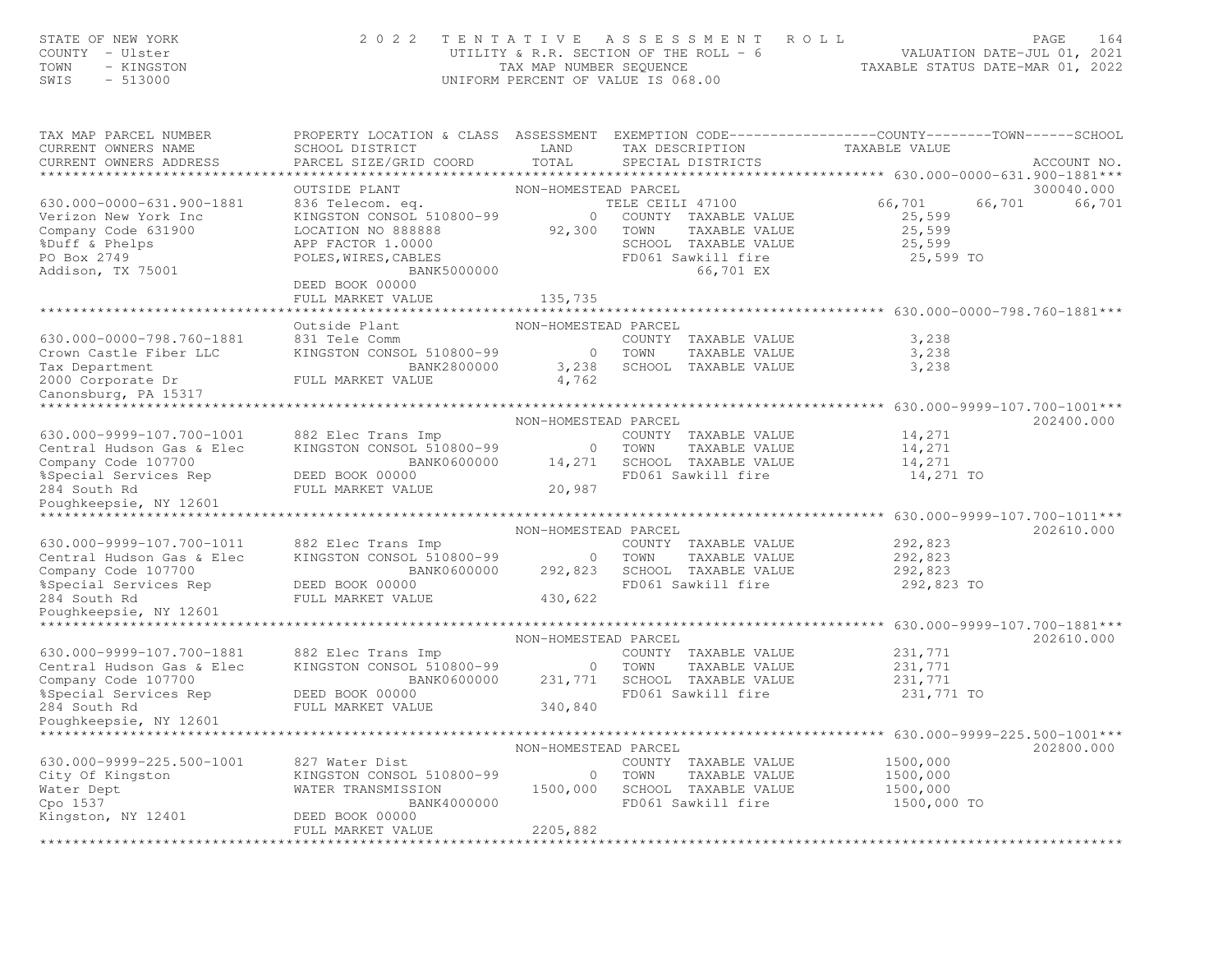| STATE OF NEW YORK  | 2022 TENTATIVE ASSESSMENT ROLL           |                                  | PAGE            | 165 |
|--------------------|------------------------------------------|----------------------------------|-----------------|-----|
| COUNTY - Ulster    | UTILITY & R.R. SECTION OF THE ROLL - $6$ | VALUATION DATE-JUL 01, 2021      |                 |     |
| TOWN<br>- KINGSTON | MAP SECTION - 630                        | TAXABLE STATUS DATE-MAR 01, 2022 |                 |     |
| SWIS<br>- 513000   | $SUB - SECTION - 000$                    |                                  | RPS150/V04/L015 |     |
|                    | UNIFORM PERCENT OF VALUE IS 068.00       | CURRENT DATE 5/02/2022           |                 |     |

| CODE DISTRICT NAME PARCELS |  | TOTAL EXTENSION<br>TYPE | EXTENSION<br>VALUE. | AD VALOREM<br>VALUE. | F.XF.MPT<br>AMOUNT | TAXABLE<br>VALUE |
|----------------------------|--|-------------------------|---------------------|----------------------|--------------------|------------------|
| FD061 Sawkill fire         |  | 5 TOTAL                 |                     | 2131,165             | 66.701             | 2064,464         |

### \*\*\* S C H O O L D I S T R I C T S U M M A R Y \*\*\*

| CODE   | DISTRICT NAME      | TOTAL<br>PARCELS | ASSESSED<br>LAND | ASSESSED<br>TOTAL | <b>EXEMPT</b><br>AMOUNT | TOTAL<br>TAXABLE | <b>STAR</b><br>AMOUNT | <b>STAR</b><br>TAXABLE |
|--------|--------------------|------------------|------------------|-------------------|-------------------------|------------------|-----------------------|------------------------|
| 510800 | KINGSTON CONSOLIDA | 6                |                  | 2134,403          | 66,701                  | 2067,702         |                       | 2067,702               |
|        | SUB-TOTAL          | 6                |                  | 2134,403          | 66,701                  | 2067,702         |                       | 2067,702               |
| 510899 | AREA LIBRARY       | 6                |                  | 2134,403          | 66,701                  | 2067,702         |                       | 2067,702               |
|        | TOTAL              | 12               |                  | 4268,806          | 133,402                 | 4135,404         |                       | 4135,404               |

### \*\*\* S Y S T E M C O D E S S U M M A R Y \*\*\*

### NO SYSTEM EXEMPTIONS AT THIS LEVEL

# \*\*\* E X E M P T I O N S U M M A R Y \*\*\*

| CODE  | DESCRIPTION         | TOTAL<br>PARCELS | COUNTY           | TOWN             | SCHOOL           |
|-------|---------------------|------------------|------------------|------------------|------------------|
| 47100 | TELE CEILI<br>TOTAL |                  | 66,701<br>66,701 | 66,701<br>66,701 | 66,701<br>66,701 |

| ROLL       | DESCRIPTION      | "OTAL   | ASSESSED | ASSESSED | TAXABLE  | TAXABLE  | TAXABLE  | STAR     |
|------------|------------------|---------|----------|----------|----------|----------|----------|----------|
| <b>SEC</b> |                  | PARCELS | LAND     | TOTAL    | COUNTY   | TOWN     | SCHOOL   | TAXABLE  |
|            | UTILITIES & N.C. |         |          | 2134,403 | 2067,702 | 2067,702 | 2067,702 | 2067,702 |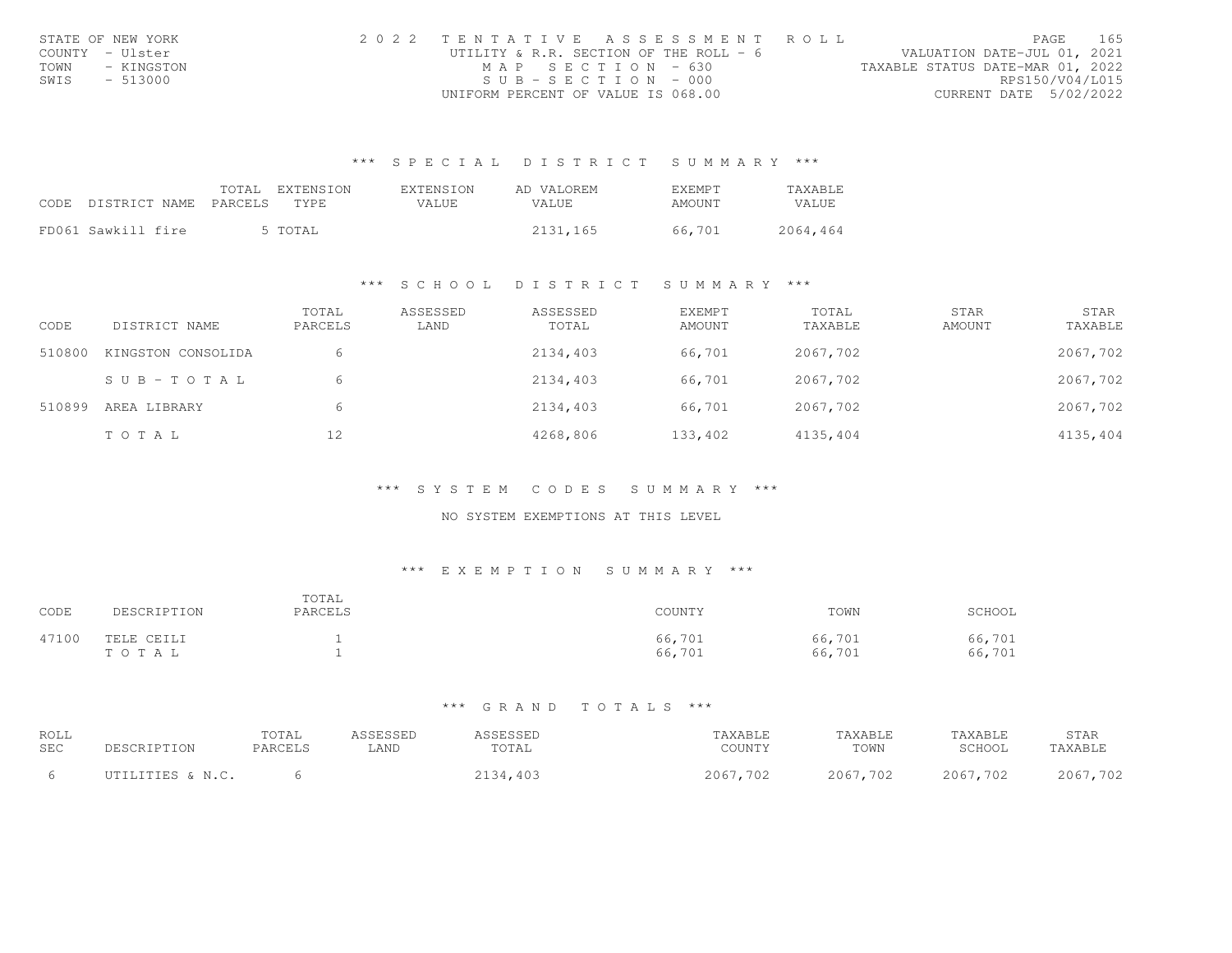| STATE OF NEW YORK  | 2022 TENTATIVE ASSESSMENT ROLL           |                                  | <b>PAGE</b>                 | - 166 |
|--------------------|------------------------------------------|----------------------------------|-----------------------------|-------|
| COUNTY - Ulster    | UTILITY & R.R. SECTION OF THE ROLL - $6$ |                                  | VALUATION DATE-JUL 01, 2021 |       |
| TOWN<br>- KINGSTON |                                          | TAXABLE STATUS DATE-MAR 01, 2022 |                             |       |
| SWTS<br>- 513000   | UNIFORM PERCENT OF VALUE IS 068.00       |                                  | RPS150/V04/L015             |       |
|                    |                                          |                                  | CURRENT DATE 5/02/2022      |       |

# ROLL SECTION TOTALS

### \*\*\* S P E C I A L D I S T R I C T S U M M A R Y \*\*\*

| CODE | DISTRICT NAME      | TOTAL<br>PARCELS | EXTENSION<br>TYPF. | <b>EXTENSION</b><br>VALUE. | AD VALOREM<br>VALUE. | <b>F.XF.MPT</b><br>AMOUNT | TAXABLE<br>VALUE. |
|------|--------------------|------------------|--------------------|----------------------------|----------------------|---------------------------|-------------------|
|      | FD061 Sawkill fire |                  | 14 TOTAL           |                            | 3936,165             | 66.701                    | 3869,464          |

# \*\*\* S C H O O L D I S T R I C T S U M M A R Y \*\*\*

| CODE   | DISTRICT NAME      | TOTAL<br>PARCELS | ASSESSED<br>LAND | ASSESSED<br>TOTAL | <b>EXEMPT</b><br>AMOUNT | TOTAL<br>TAXABLE | STAR<br>AMOUNT | STAR<br>TAXABLE |
|--------|--------------------|------------------|------------------|-------------------|-------------------------|------------------|----------------|-----------------|
| 510800 | KINGSTON CONSOLIDA | 15               | 420,025          | 3939,403          | 66,701                  | 3872,702         |                | 3872,702        |
|        | SUB-TOTAL          | 15               | 420,025          | 3939,403          | 66,701                  | 3872,702         |                | 3872,702        |
| 510899 | AREA LIBRARY       | 15               | 420,025          | 3939,403          | 66,701                  | 3872,702         |                | 3872,702        |
|        | TOTAL              | 30               | 840,050          | 7878,806          | 133,402                 | 7745,404         |                | 7745,404        |

### \*\*\* S Y S T E M C O D E S S U M M A R Y \*\*\*

### NO SYSTEM EXEMPTIONS AT THIS LEVEL

# \*\*\* E X E M P T I O N S U M M A R Y \*\*\*

| CODE  | DESCRIPTION         | TOTAL<br>PARCELS | COUNTY           | TOWN             | SCHOOL           |
|-------|---------------------|------------------|------------------|------------------|------------------|
| 47100 | TELE CEILI<br>TOTAL |                  | 66,701<br>66,701 | 66,701<br>66,701 | 66,701<br>66,701 |

| ROLL       |                  | TOTAL   | ASSESSED | ASSESSED | <b>AXABLE</b> | TAXABLE  | TAXABLE  | STAR     |
|------------|------------------|---------|----------|----------|---------------|----------|----------|----------|
| <b>SEC</b> | DESCRIPTION      | PARCELS | LAND     | TOTAL    | COUNTY        | TOWN     | SCHOOL   | TAXABLE  |
| h          | UTILITIES & N.C. | 15      | 420,025  | 3939,403 | 3872,702      | 3872,702 | 3872,702 | 3872,702 |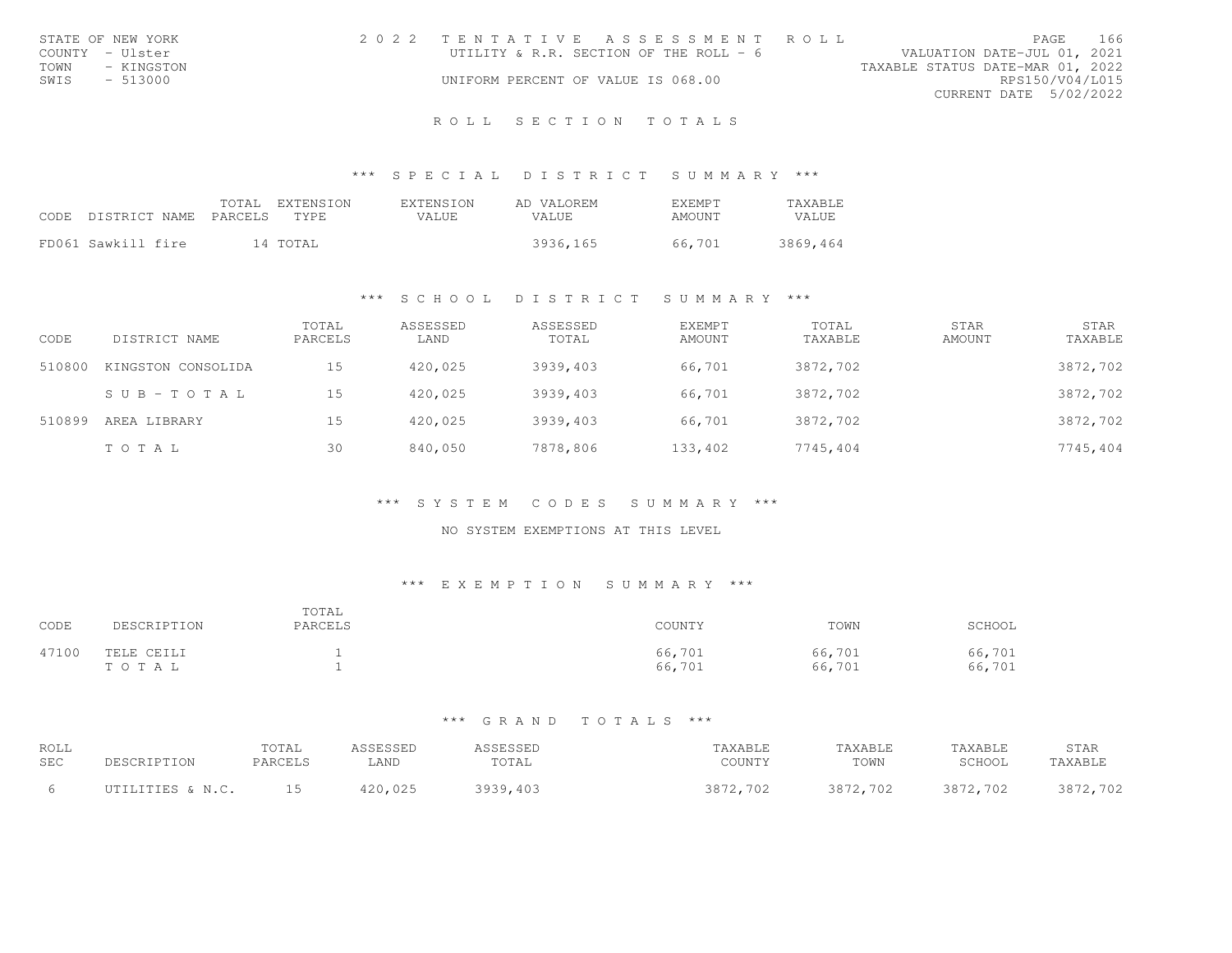# STATE OF NEW YORK CONTY - USE A MANUSIC MENU ARE SERING A SUBSEX ON THE ROLL PAGE 167<br>COUNTY - Ulster COURTY - TAX MADLIY EXEMPT SECTION OF THE ROLL - 8 VALUATION DATE-JUL 01, 2021<br>TAXABLE STATUS DATE-MAR 01, 2022<br>SWIS - 5

| TAX MAP PARCEL NUMBER | PROPERTY LOCATION & CLASS  ASSESSMENT  EXEMPTION CODE----------------COUNTY-------TOWN------SCHOOL                                                                                                                                                                                                                                                                         |  |  |  |
|-----------------------|----------------------------------------------------------------------------------------------------------------------------------------------------------------------------------------------------------------------------------------------------------------------------------------------------------------------------------------------------------------------------|--|--|--|
|                       |                                                                                                                                                                                                                                                                                                                                                                            |  |  |  |
|                       |                                                                                                                                                                                                                                                                                                                                                                            |  |  |  |
|                       |                                                                                                                                                                                                                                                                                                                                                                            |  |  |  |
|                       | COKREN UNIMENT (CONTRESTED PARCE 1982 RECTED 1000 FOO,000 600,000 600,000 600,000 600,000 600,000 600,000 600,000 600,000 600,000 600,000 600,000 600,000 600,000 600,000 600,000 600,000 600,000 600,000 600,000 600,000 600                                                                                                                                              |  |  |  |
|                       |                                                                                                                                                                                                                                                                                                                                                                            |  |  |  |
|                       |                                                                                                                                                                                                                                                                                                                                                                            |  |  |  |
|                       |                                                                                                                                                                                                                                                                                                                                                                            |  |  |  |
|                       |                                                                                                                                                                                                                                                                                                                                                                            |  |  |  |
|                       |                                                                                                                                                                                                                                                                                                                                                                            |  |  |  |
|                       |                                                                                                                                                                                                                                                                                                                                                                            |  |  |  |
|                       |                                                                                                                                                                                                                                                                                                                                                                            |  |  |  |
|                       | 875 Route 28<br>875 Route 28<br>875 Route 28<br>EAR 25130<br>Tibetan Charities Inc KINGSTON CONSOL 510800-99<br>875 Route 28<br>875 Route 28<br>875 Route 28<br>875 Route 28<br>875 Route 28<br>875 Route 28<br>875 Route 28<br>875 Route 28<br>875 Rout                                                                                                                   |  |  |  |
|                       |                                                                                                                                                                                                                                                                                                                                                                            |  |  |  |
|                       |                                                                                                                                                                                                                                                                                                                                                                            |  |  |  |
|                       |                                                                                                                                                                                                                                                                                                                                                                            |  |  |  |
|                       |                                                                                                                                                                                                                                                                                                                                                                            |  |  |  |
|                       |                                                                                                                                                                                                                                                                                                                                                                            |  |  |  |
|                       |                                                                                                                                                                                                                                                                                                                                                                            |  |  |  |
|                       |                                                                                                                                                                                                                                                                                                                                                                            |  |  |  |
|                       |                                                                                                                                                                                                                                                                                                                                                                            |  |  |  |
|                       | MORE NEW YORK STATE SERIES AND THE MARKET ON THE SEED BOOK 6535 PG-294<br>MORE SEED BOOK 635 PG-294 FID60 STANBLE VALUE FOR STATE ON THE SEED BOOK 6535 PG-294 FIND SERIES AND SERIES SERIES SERIES SERIES AND THE SEED BOOK 653                                                                                                                                           |  |  |  |
|                       |                                                                                                                                                                                                                                                                                                                                                                            |  |  |  |
|                       |                                                                                                                                                                                                                                                                                                                                                                            |  |  |  |
|                       |                                                                                                                                                                                                                                                                                                                                                                            |  |  |  |
|                       |                                                                                                                                                                                                                                                                                                                                                                            |  |  |  |
|                       |                                                                                                                                                                                                                                                                                                                                                                            |  |  |  |
|                       |                                                                                                                                                                                                                                                                                                                                                                            |  |  |  |
|                       | 38.4-2-1.100 of Morey Hill Rd NON-HOMESTEAD PARCEL<br>38.4-2-1.100 910 Priv forest ST ONND LN 50000 43,750 43,750 43,750<br>NEW York State KINGSTON CONSOL 510800-99 43,750 COUNTY TAXABLE VALUE<br>NYS DEC ACRES 35.00 43,750 TOWN                                                                                                                                        |  |  |  |
|                       |                                                                                                                                                                                                                                                                                                                                                                            |  |  |  |
|                       |                                                                                                                                                                                                                                                                                                                                                                            |  |  |  |
|                       |                                                                                                                                                                                                                                                                                                                                                                            |  |  |  |
|                       |                                                                                                                                                                                                                                                                                                                                                                            |  |  |  |
|                       |                                                                                                                                                                                                                                                                                                                                                                            |  |  |  |
|                       |                                                                                                                                                                                                                                                                                                                                                                            |  |  |  |
|                       |                                                                                                                                                                                                                                                                                                                                                                            |  |  |  |
|                       |                                                                                                                                                                                                                                                                                                                                                                            |  |  |  |
|                       |                                                                                                                                                                                                                                                                                                                                                                            |  |  |  |
|                       |                                                                                                                                                                                                                                                                                                                                                                            |  |  |  |
|                       |                                                                                                                                                                                                                                                                                                                                                                            |  |  |  |
|                       |                                                                                                                                                                                                                                                                                                                                                                            |  |  |  |
|                       |                                                                                                                                                                                                                                                                                                                                                                            |  |  |  |
|                       | $\begin{tabular}{lllllllll} \textbf{38.4--2-2} & \textbf{off Morey Hill Rd} & \textbf{NON-HOMESTEAD PARCEL} & \textbf{55.147} & \textbf{50.37,500} & \textbf{510800} & \textbf{510800} & \textbf{510800} & \textbf{510800} & \textbf{510800} & \textbf{510800} & \textbf{510800} & \textbf{510800} & \textbf{510800} & \textbf{510800} & \textbf{510800} & \textbf{510800$ |  |  |  |
|                       |                                                                                                                                                                                                                                                                                                                                                                            |  |  |  |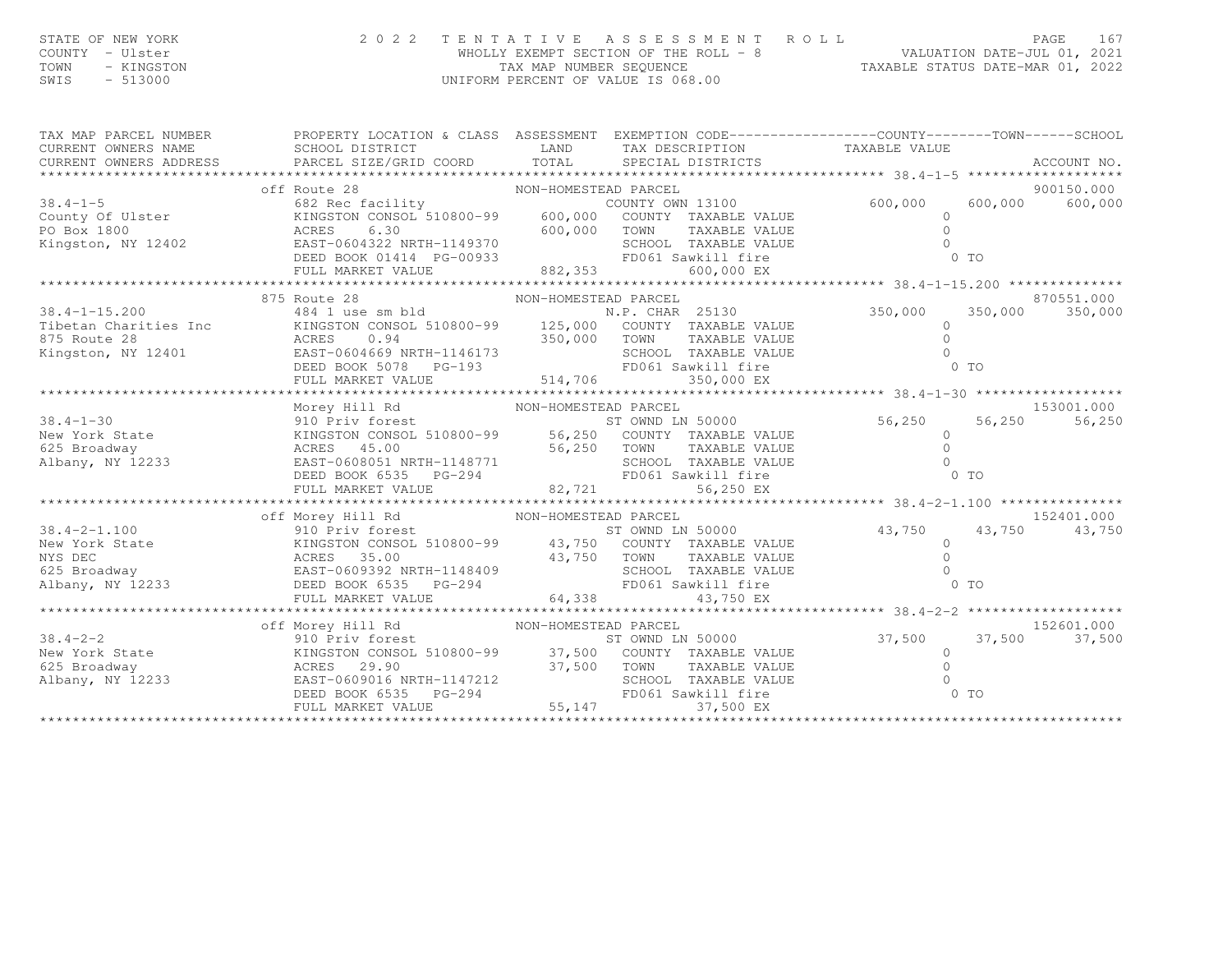| STATE OF NEW YORK<br>COUNTY - Ulster   | 2022 TENTATIVE ASSESSMENT ROLL<br>WHOLLY EXEMPT SECTION OF THE ROLL - 8 |                                  | PAGE.<br>VALUATION DATE-JUL 01, 2021 | 168 |
|----------------------------------------|-------------------------------------------------------------------------|----------------------------------|--------------------------------------|-----|
| TOWN<br>- KINGSTON<br>SWIS<br>- 513000 | TAX MAP NUMBER SEOUENCE<br>UNIFORM PERCENT OF VALUE IS 068.00           | TAXABLE STATUS DATE-MAR 01, 2022 |                                      |     |

| TAX MAP PARCEL NUMBER FROPERTY LOCATION & CLASS ASSESSMENT EXEMPTION CODE---------------COUNTY-------TOWN------SCHOOL                                                                                                              |                                        |                                                             |        |                  |
|------------------------------------------------------------------------------------------------------------------------------------------------------------------------------------------------------------------------------------|----------------------------------------|-------------------------------------------------------------|--------|------------------|
| CURRENT OWNERS NAME                                                                                                                                                                                                                | SCHOOL DISTRICT LAND                   | TAX DESCRIPTION TAXABLE VALUE                               |        |                  |
|                                                                                                                                                                                                                                    |                                        |                                                             |        |                  |
|                                                                                                                                                                                                                                    |                                        |                                                             |        |                  |
| % off Morey Hill Rd MON-HOMESTEAD PARCEL 910 Priv forest MON-HOMESTEAD PARCEL<br>New York State Money (KINGSTON CONSOL 510800-99 56,250 COUNTY TAXABLE VALUE                                                                       |                                        |                                                             |        | 153201.000       |
|                                                                                                                                                                                                                                    |                                        |                                                             |        | 56,250<br>56,250 |
|                                                                                                                                                                                                                                    |                                        |                                                             |        |                  |
|                                                                                                                                                                                                                                    |                                        |                                                             |        |                  |
|                                                                                                                                                                                                                                    |                                        |                                                             |        |                  |
|                                                                                                                                                                                                                                    |                                        |                                                             |        |                  |
|                                                                                                                                                                                                                                    |                                        |                                                             |        |                  |
| 0 1233 1 12233 1 1225 1245.20 1 1225 1245.20 56,250 1000 1233 1 12233 1 1225 1245.20 56,250 1233 1 1225 123 12<br>EAST-0608649 NRTH-1146108 56,250 12233 1 12233 1 1225 1245 1223 1 1225 1245 1223 1 1225 1245 1223 1 1225 123<br> |                                        |                                                             |        |                  |
|                                                                                                                                                                                                                                    | 346-358 Morey Hill Rd MOMESTEAD PARCEL |                                                             |        | 119408.000       |
| 38.4-2-10 30,000 314 Rural vac<10 ST OWND LN 50000 30,000 30,000                                                                                                                                                                   |                                        |                                                             |        | 30,000           |
| New York State<br>New York State<br>NYS DEC<br>NYS DEC<br>ACRES  MYS DEC<br>ACRES  ADDRITY TAXABLE VALUE<br>ACRES  ADDRITY TAXABLE VALUE<br>ACRES   ADDRITY TAXABLE VALUE<br>ACRES   ADDRITY TAXABLE VALUE<br>ACRES                |                                        |                                                             |        |                  |
|                                                                                                                                                                                                                                    |                                        |                                                             |        |                  |
|                                                                                                                                                                                                                                    |                                        |                                                             |        |                  |
|                                                                                                                                                                                                                                    |                                        |                                                             | $0$ TO |                  |
|                                                                                                                                                                                                                                    |                                        |                                                             |        |                  |
|                                                                                                                                                                                                                                    |                                        |                                                             |        |                  |
|                                                                                                                                                                                                                                    | 334-344 Morey Hill Rd MOMESTEAD PARCEL |                                                             |        | 141071.000       |
| $38.4 - 2 - 11$                                                                                                                                                                                                                    |                                        | 314 Rural vac<10 5000 ST OWND LN 50000 50,000 30,000 30,000 |        | 30,000           |
| New York State 6.00 EXAMPLE VALUE NYS DEC WALLER MANAGEMENT AND MANAGEMENT MANAGEMENT AND MANAGEMENT MANAGEMENT MANAGEMENT MANAGEMENT MANAGEMENT MANAGEMENT MANAGEMENT MANAGEMENT MANAGEMENT MANAGEMENT MANAGEMENT MANAGEMENT      |                                        |                                                             |        |                  |
|                                                                                                                                                                                                                                    |                                        |                                                             |        |                  |
|                                                                                                                                                                                                                                    |                                        | TAXABLE VALUE                                               |        |                  |
|                                                                                                                                                                                                                                    |                                        |                                                             | $0$ TO |                  |
|                                                                                                                                                                                                                                    |                                        |                                                             |        |                  |
|                                                                                                                                                                                                                                    |                                        |                                                             |        |                  |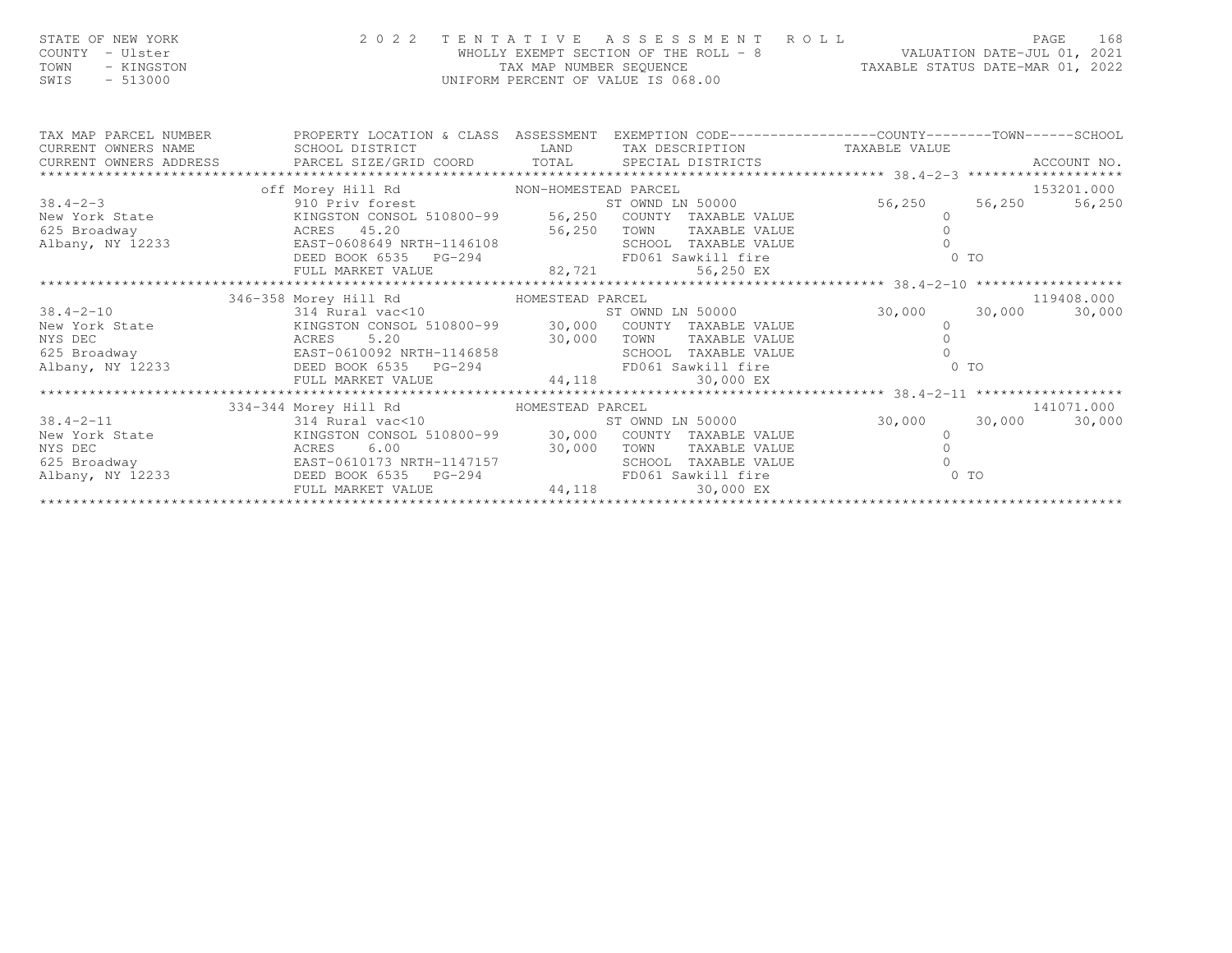| STATE OF NEW YORK  | 2022 TENTATIVE ASSESSMENT ROLL        | PAGE.                            | 169             |
|--------------------|---------------------------------------|----------------------------------|-----------------|
| COUNTY - Ulster    | WHOLLY EXEMPT SECTION OF THE ROLL - 8 | VALUATION DATE-JUL 01, 2021      |                 |
| TOWN<br>- KINGSTON | MAP SECTION - 038                     | TAXABLE STATUS DATE-MAR 01, 2022 |                 |
| SWIS<br>- 513000   | $SUB - SECTTON - 004$                 |                                  | RPS150/V04/L015 |
|                    | UNIFORM PERCENT OF VALUE IS 068.00    | CURRENT DATE 5/02/2022           |                 |

|      |                    | TOTAL   | EXTENSION | <b>EXTENSION</b> | AD VALOREM | F.XF.MPT | <b>TAXABLF</b> |
|------|--------------------|---------|-----------|------------------|------------|----------|----------------|
| CODE | DISTRICT NAME      | PARCELS | TYPE      | VALUE            | VALUE      | AMOUNT   | VALUE          |
|      | FD061 Sawkill fire |         | TOTAL     |                  | 1203,750   | 1203,750 |                |

### \*\*\* S C H O O L D I S T R I C T S U M M A R Y \*\*\*

| CODE   | DISTRICT NAME      | TOTAL<br>PARCELS | ASSESSED<br>LAND | ASSESSED<br>TOTAL | <b>EXEMPT</b><br>AMOUNT | TOTAL<br>TAXABLE | STAR<br>AMOUNT | STAR<br>TAXABLE |
|--------|--------------------|------------------|------------------|-------------------|-------------------------|------------------|----------------|-----------------|
| 510800 | KINGSTON CONSOLIDA |                  | 978,750          | 1203,750          | 1203,750                |                  |                |                 |
|        | SUB-TOTAL          |                  | 978,750          | 1203,750          | 1203,750                |                  |                |                 |
| 510899 | AREA LIBRARY       | 8                | 978,750          | 1203,750          | 1203,750                |                  |                |                 |
|        | TOTAL              | 16               | 1957,500         | 2407,500          | 2407,500                |                  |                |                 |

# \*\*\* S Y S T E M C O D E S S U M M A R Y \*\*\*

| CODE  | DESCRIPTION         | TOTAL<br>PARCELS | COUNTY             | TOWN               | SCHOOL             |
|-------|---------------------|------------------|--------------------|--------------------|--------------------|
| 50000 | ST OWND LN<br>TOTAL |                  | 253,750<br>253,750 | 253,750<br>253,750 | 253,750<br>253,750 |

### \*\*\* E X E M P T I O N S U M M A R Y \*\*\*

| CODE  | DESCRIPTION | TOTAL<br>PARCELS | COUNTY  | TOWN    | SCHOOL  |
|-------|-------------|------------------|---------|---------|---------|
| 13100 | COUNTY OWN  |                  | 600,000 | 600,000 | 600,000 |
| 25130 | N.P. CHAR   |                  | 350,000 | 350,000 | 350,000 |
|       | TOTAL       |                  | 950,000 | 950,000 | 950,000 |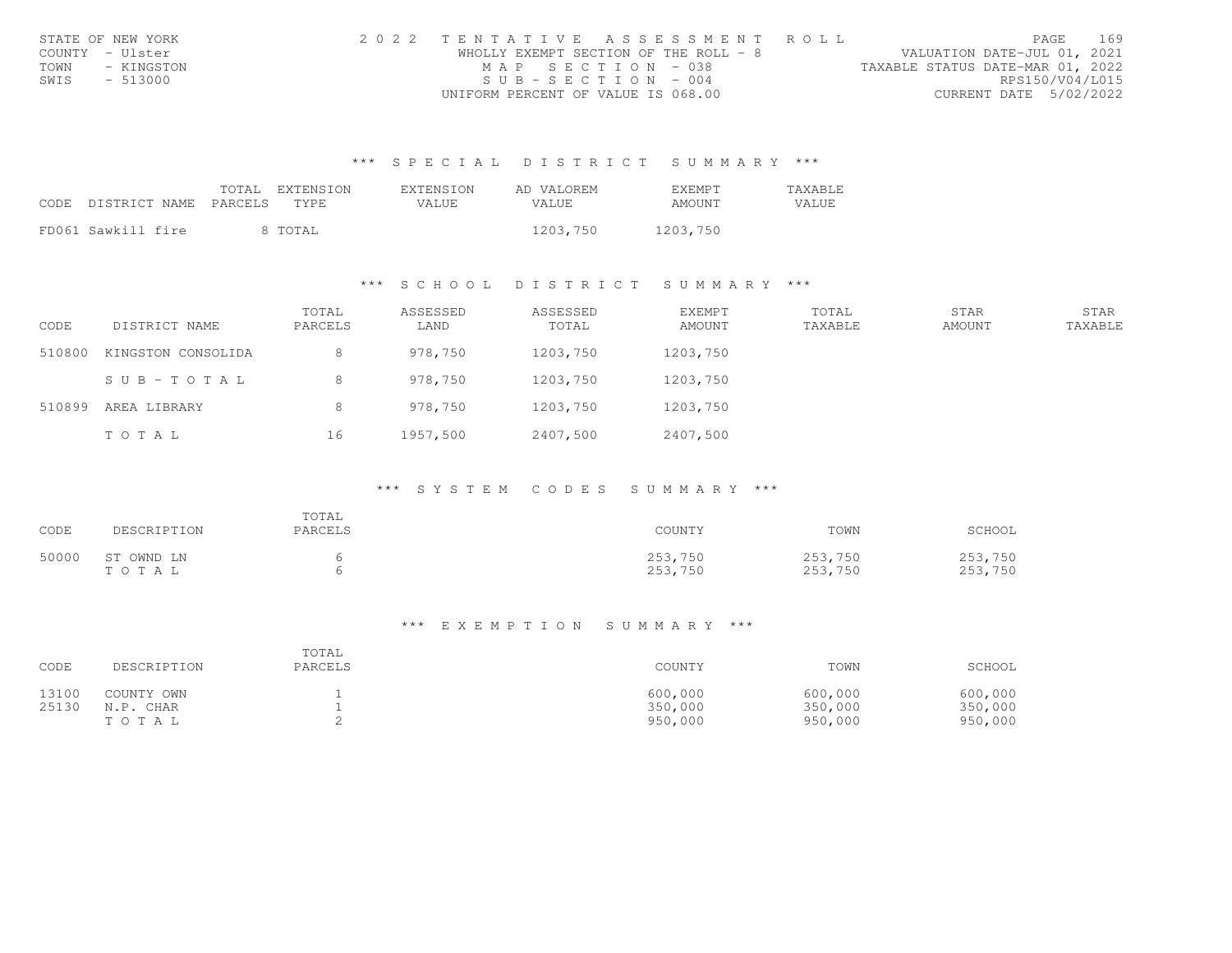|      | STATE OF NEW YORK | 2022 TENTATIVE ASSESSMENT ROLL        | PAGE                             | 170 |
|------|-------------------|---------------------------------------|----------------------------------|-----|
|      | COUNTY - Ulster   | WHOLLY EXEMPT SECTION OF THE ROLL - 8 | VALUATION DATE-JUL 01, 2021      |     |
| TOWN | - KINGSTON        | MAP SECTION - 038                     | TAXABLE STATUS DATE-MAR 01, 2022 |     |
| SWIS | $-513000$         | $SUB - SECTION - 004$                 | RPS150/V04/L015                  |     |
|      |                   | UNIFORM PERCENT OF VALUE IS 068.00    | CURRENT DATE 5/02/2022           |     |

| ROLL<br>SEC | TOTAL<br>ם דהרמת מח | LAND | TOTAL | AXABLE<br><b>COTTAINS</b> | 'AXABI<br>TOWN | SCHOOL | 71A1 G |
|-------------|---------------------|------|-------|---------------------------|----------------|--------|--------|
|             |                     | 751  | 750   |                           |                |        |        |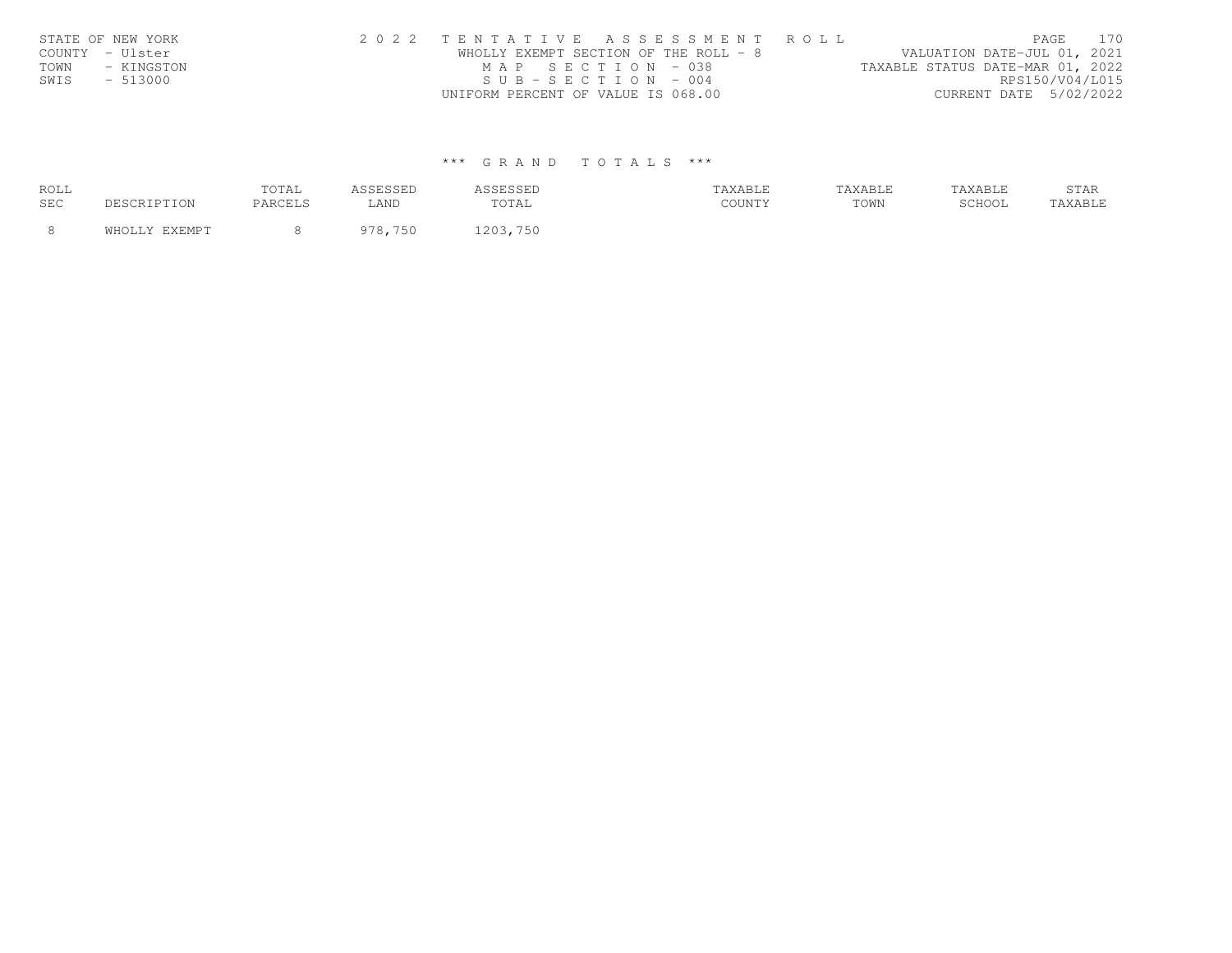| STATE OF NEW YORK<br>COUNTY - Ulster    | 2022 TENTATIVE ASSESSMENT ROLL<br>WHOLLY EXEMPT SECTION OF THE ROLL - 8 | 171<br>PAGE.<br>VALUATION DATE-JUL 01, 2021 |
|-----------------------------------------|-------------------------------------------------------------------------|---------------------------------------------|
| TOWN<br>- KINGSTON<br>SWIS<br>$-513000$ | TAX MAP NUMBER SEOUENCE<br>UNIFORM PERCENT OF VALUE IS 068.00           | TAXABLE STATUS DATE-MAR 01, 2022            |

| TAX MAP PARCEL NUMBER<br>CURRENT OWNERS NAME                                                                                                                                               | PROPERTY LOCATION & CLASS<br>SCHOOL DISTRICT LAND | ASSESSMENT | EXEMPTION CODE-----------------COUNTY-------TOWN-----SCHOOL<br>TAX DESCRIPTION TAXABLE VALUE |                         |             |  |
|--------------------------------------------------------------------------------------------------------------------------------------------------------------------------------------------|---------------------------------------------------|------------|----------------------------------------------------------------------------------------------|-------------------------|-------------|--|
| CURRENT OWNERS ADDRESS 6 PARCEL SIZE/GRID COORD 6 TOTAL 5PECIAL DISTRICTS                                                                                                                  |                                                   |            |                                                                                              |                         | ACCOUNT NO. |  |
|                                                                                                                                                                                            |                                                   |            |                                                                                              |                         |             |  |
|                                                                                                                                                                                            | Powder Mill Bridge Rd NON-HOMESTEAD PARCEL        |            |                                                                                              |                         | 810000.000  |  |
| $39.3 - 2 - 40$                                                                                                                                                                            | 581 Chd/adt camp                                  |            | N.P. CHAR 25130 1200,000 1200,000 1200,000                                                   |                         |             |  |
| Educ Institute Oholei Torah of KINGSTON CONSOL 510800-99 165,000                                                                                                                           |                                                   |            | COUNTY TAXABLE VALUE                                                                         |                         |             |  |
| Brooklyn, Inc.                                                                                                                                                                             | ACRES 119.60 1200,000                             |            | TOWN<br>TAXABLE VALUE                                                                        |                         |             |  |
| 667 Eastern Pkwy               EAST-0617878 NRTH-1152574                 SCHOOL TAXABLE VAI<br>Brooklyn, NY 11213               DEED BOOK 5862   PG-298                 FD061 Sawkill fire |                                                   |            | TAXABLE VALUE                                                                                |                         |             |  |
|                                                                                                                                                                                            |                                                   |            |                                                                                              | $0$ TO                  |             |  |
|                                                                                                                                                                                            | FULL MARKET VALUE $1764, 706$ 1200,000 EX         |            |                                                                                              |                         |             |  |
|                                                                                                                                                                                            |                                                   |            |                                                                                              |                         |             |  |
|                                                                                                                                                                                            | NON-HOMESTEAD PARCEL<br>637 Murray Rd             |            |                                                                                              |                         | 917802.112  |  |
| 39.3-3-17.112 472 Kennel / vet                                                                                                                                                             |                                                   |            | BENEVOLENT 25300                                                                             | 275,000 275,000 275,000 |             |  |
| Paws Unlimited Foundation Inc KINGSTON CONSOL 510800-99 75,000                                                                                                                             |                                                   |            | COUNTY TAXABLE VALUE                                                                         |                         |             |  |
| ACRES 10.50<br>637 Murray Rd                                                                                                                                                               | 275,000                                           |            | TOWN<br>TAXABLE VALUE                                                                        |                         |             |  |
| Kingston, NY 12401 EAST-0624671 NRTH-1151835                                                                                                                                               |                                                   |            | SCHOOL<br>TAXABLE VALUE                                                                      |                         |             |  |
|                                                                                                                                                                                            | DEED BOOK 4470 PG-86                              |            | FD061 Sawkill fire                                                                           | $0$ TO                  |             |  |
|                                                                                                                                                                                            | FULL MARKET VALUE                                 | 404,412    | 275,000 EX                                                                                   |                         |             |  |
|                                                                                                                                                                                            |                                                   |            |                                                                                              |                         |             |  |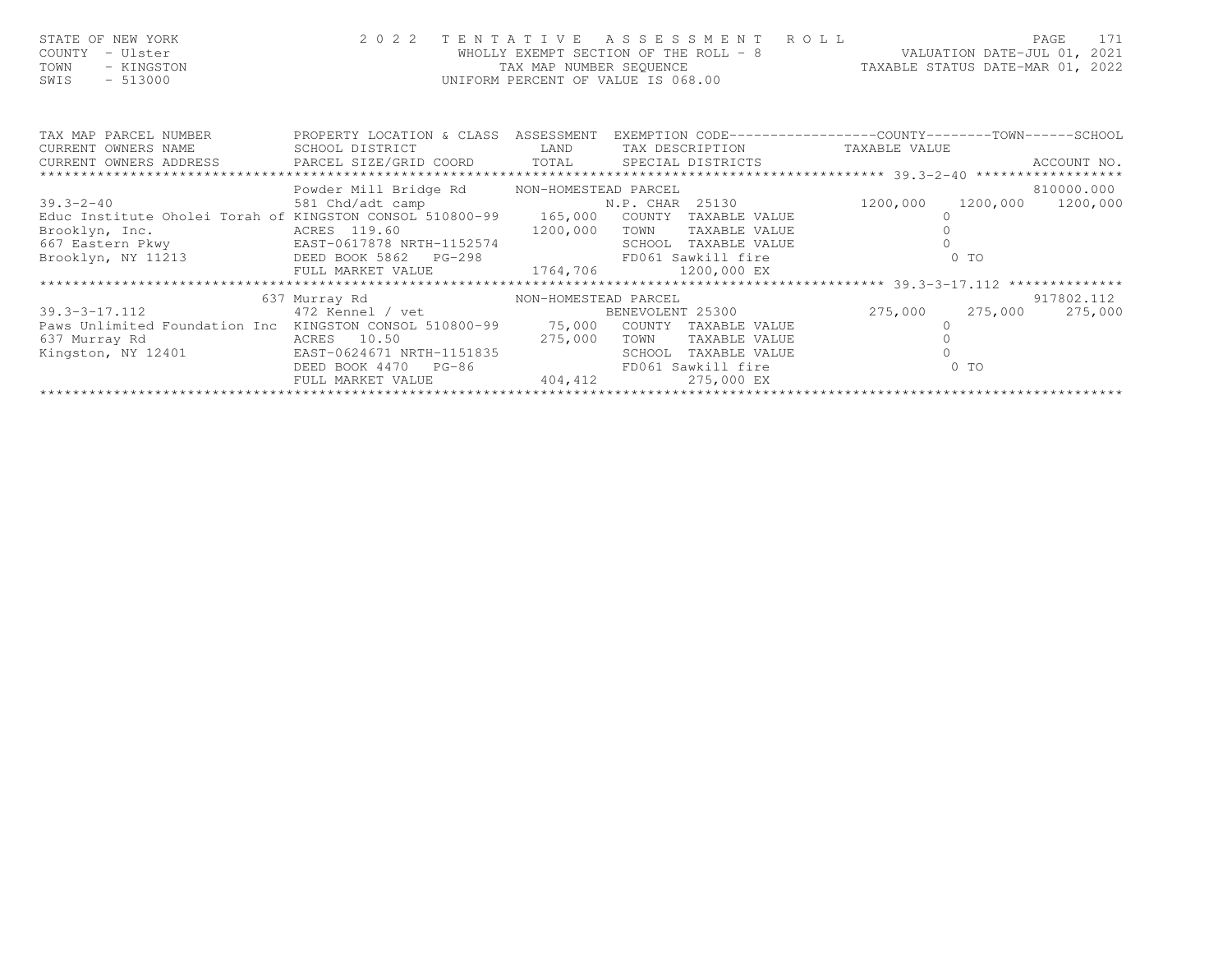| STATE OF NEW YORK  | 2022 TENTATIVE ASSESSMENT ROLL        | PAGE.                            | 172 |
|--------------------|---------------------------------------|----------------------------------|-----|
| COUNTY - Ulster    | WHOLLY EXEMPT SECTION OF THE ROLL - 8 | VALUATION DATE-JUL 01, 2021      |     |
| TOWN<br>– KINGSTON | MAP SECTION - 039                     | TAXABLE STATUS DATE-MAR 01, 2022 |     |
| SWIS<br>- 513000   | $SUB - SECTION - 003$                 | RPS150/V04/L015                  |     |
|                    | UNIFORM PERCENT OF VALUE IS 068.00    | CURRENT DATE 5/02/2022           |     |

|                    |           | TOTAL EXTENSION | EXTENSION | AD VALOREM | <b>F.XF.MPT</b> | <b>TAXABLF</b> |
|--------------------|-----------|-----------------|-----------|------------|-----------------|----------------|
| CODE DISTRICT NAME | . PARCELS | TYPE            | VALUE.    | VALUE.     | <b>AMOUNT</b>   | VALUE          |
|                    |           |                 |           |            |                 |                |
| FD061 Sawkill fire |           | ' TOTAL         |           | 1475,000   | 1475,000        |                |

### \*\*\* S C H O O L D I S T R I C T S U M M A R Y \*\*\*

| CODE   | DISTRICT NAME      | TOTAL<br>PARCELS | ASSESSED<br>LAND | ASSESSED<br>TOTAL | <b>EXEMPT</b><br>AMOUNT | TOTAL<br>TAXABLE | STAR<br>AMOUNT | STAR<br>TAXABLE |
|--------|--------------------|------------------|------------------|-------------------|-------------------------|------------------|----------------|-----------------|
| 510800 | KINGSTON CONSOLIDA | ∠                | 240,000          | 1475,000          | 1475,000                |                  |                |                 |
|        | $SUB-TOTAL$        | 2                | 240,000          | 1475,000          | 1475,000                |                  |                |                 |
| 510899 | AREA LIBRARY       | 2                | 240,000          | 1475,000          | 1475,000                |                  |                |                 |
|        | TOTAL              |                  | 480,000          | 2950,000          | 2950,000                |                  |                |                 |

\*\*\* S Y S T E M C O D E S S U M M A R Y \*\*\*

### NO SYSTEM EXEMPTIONS AT THIS LEVEL

# \*\*\* E X E M P T I O N S U M M A R Y \*\*\*

| CODE  | DESCRIPTION | TOTAL<br>PARCELS | COUNTY   | TOWN     | SCHOOL   |
|-------|-------------|------------------|----------|----------|----------|
| 25130 | N.P. CHAR   |                  | 1200,000 | 1200,000 | 1200,000 |
| 25300 | BENEVOLENT  |                  | 275,000  | 275,000  | 275,000  |
|       | TOTAL       |                  | 1475,000 | 1475,000 | 1475,000 |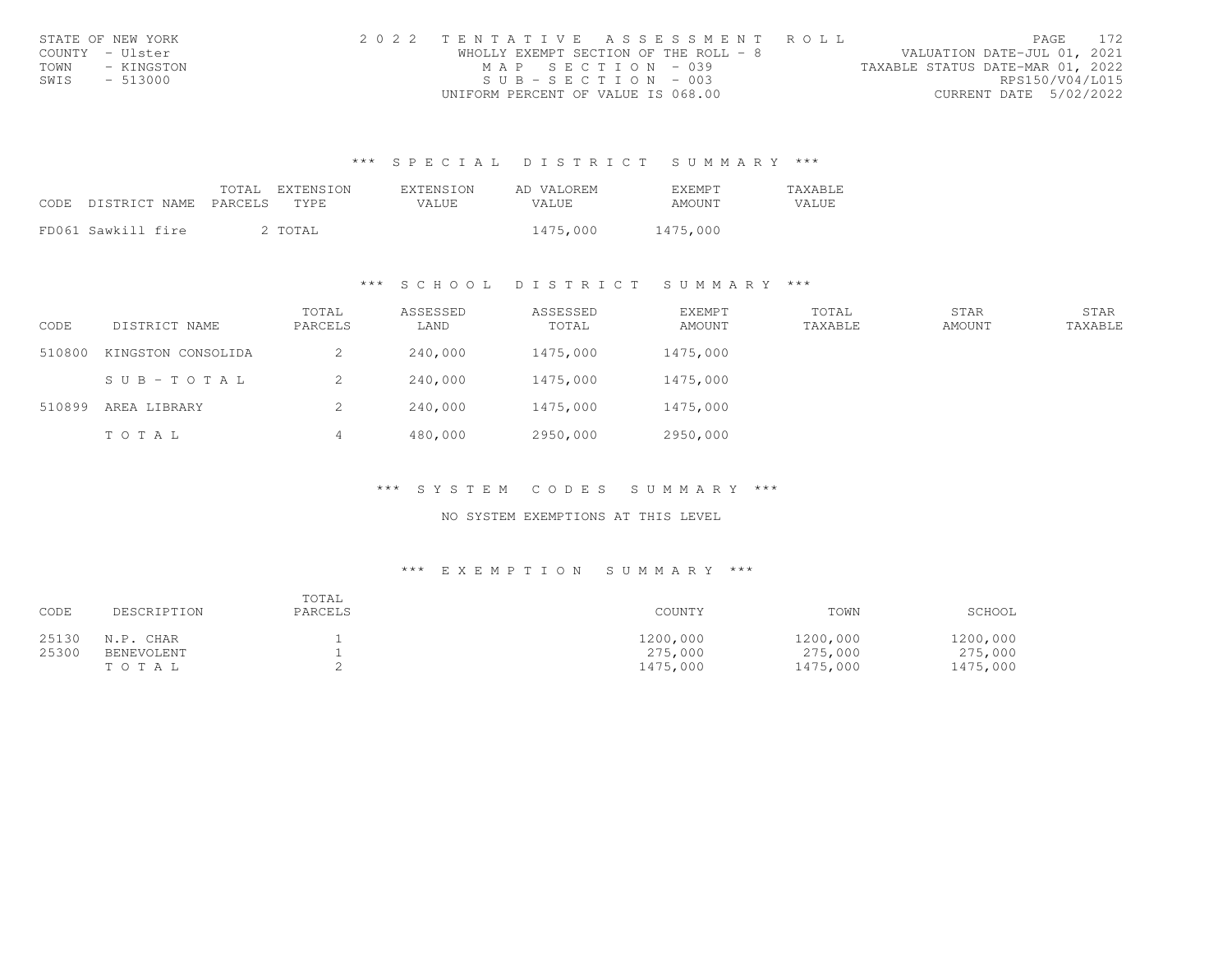| STATE OF NEW YORK  | 2022 TENTATIVE ASSESSMENT ROLL        | 173<br>PAGE                      |
|--------------------|---------------------------------------|----------------------------------|
| COUNTY - Ulster    | WHOLLY EXEMPT SECTION OF THE ROLL - 8 | VALUATION DATE-JUL 01, 2021      |
| TOWN<br>- KINGSTON | MAP SECTION - 039                     | TAXABLE STATUS DATE-MAR 01, 2022 |
| SWIS<br>$-513000$  | $SUB - SECTION - 003$                 | RPS150/V04/L015                  |
|                    | UNIFORM PERCENT OF VALUE IS 068.00    | CURRENT DATE 5/02/2022           |

| ROLL<br>SEC | TOTAL<br>ם דהרמת מח | LAND         | TOTAL | AXABLE<br><b>COTTAINS</b> | 'AXABI<br>TOWN | SCHOOL | 71A1 G |
|-------------|---------------------|--------------|-------|---------------------------|----------------|--------|--------|
|             |                     | 000<br>∩ ∆ י | 000   |                           |                |        |        |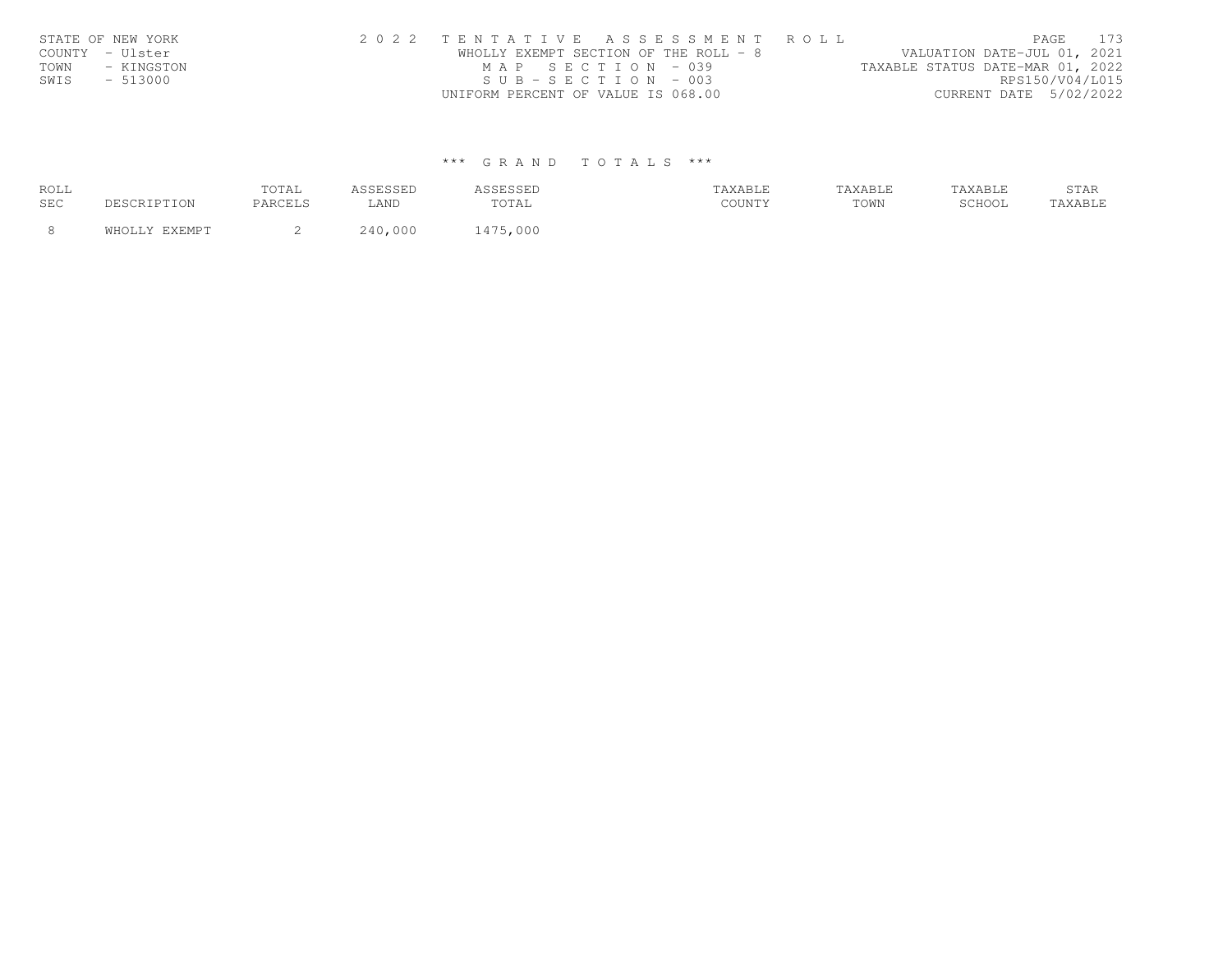# STATE OF NEW YORK 2 0 2 2 T E N T A T I V E A S S E S S M E N T R O L L PAGE 174 COUNTY - Ulster WHOLLY EXEMPT SECTION OF THE ROLL - 8 VALUATION DATE-JUL 01, 2021TOWN - KINGSTON TAX MAP NUMBER SEQUENCE TAN SELLE STATUS DATE-MAR 01, 2022<br>SWIS - 513000 UNIFORM PERCENT OF VALUE IS 068.00

TAX MAP PARCEL NUMBER PROPERTY LOCATION & CLASS ASSESSMENT EXEMPTION CODE----------------COUNTY-------TOWN------SCHOOL

CURRENT OWNERS NAME SCHOOL DISTRICT LAND TAX DESCRIPTION TAXABLE VALUE

TAXABLE STATUS DATE-MAR 01, 2022

| 906 Sawkill Rd |  |                                                                     |                                                                                                                                                                                                                                                              | 900060.000                                                                                                                                                                                                                                                                                                                                                                                                                                                                                     |
|----------------|--|---------------------------------------------------------------------|--------------------------------------------------------------------------------------------------------------------------------------------------------------------------------------------------------------------------------------------------------------|------------------------------------------------------------------------------------------------------------------------------------------------------------------------------------------------------------------------------------------------------------------------------------------------------------------------------------------------------------------------------------------------------------------------------------------------------------------------------------------------|
|                |  |                                                                     |                                                                                                                                                                                                                                                              |                                                                                                                                                                                                                                                                                                                                                                                                                                                                                                |
|                |  |                                                                     |                                                                                                                                                                                                                                                              |                                                                                                                                                                                                                                                                                                                                                                                                                                                                                                |
|                |  |                                                                     |                                                                                                                                                                                                                                                              |                                                                                                                                                                                                                                                                                                                                                                                                                                                                                                |
|                |  |                                                                     |                                                                                                                                                                                                                                                              |                                                                                                                                                                                                                                                                                                                                                                                                                                                                                                |
|                |  |                                                                     |                                                                                                                                                                                                                                                              |                                                                                                                                                                                                                                                                                                                                                                                                                                                                                                |
|                |  | $35,800$ C                                                          |                                                                                                                                                                                                                                                              | 900140.000<br>35,800 35,800                                                                                                                                                                                                                                                                                                                                                                                                                                                                    |
|                |  | NON-HOMESTEAD PARCEL<br>25 Hallihan Hill Rd<br>NON-HOMESTEAD PARCEL | 39.13-3-21<br>25 Hallihan Hill Rd<br>25 Hallihan Hill Rd<br>25 Cemetery<br>27350<br>25 Cemetery<br>27350<br>25 Cemetery<br>27350<br>25 Cemetery<br>27350<br>27.061994<br>25.60<br>27.800 COUNTY TAXABLE VALUE<br>27.800 COUNTY TAXABLE VALUE<br>27.800 COUNT | 39.13-3-10 906 SAWALLI KG NON-HOMESIEAD FAKCEL<br>School Dist #1 612 School MSOL 510800-99 24,900 COUNTY TAXABLE VALUE<br>Kingston ACRES 2.80 1250,000 INNIFI-1148949 250,000 TOWN TAXABLE VALUE<br>New York, 12401 EAST-0618941 NRT<br>139.13-3-11<br>39.13-3-11<br>39.13-3-11<br>39.13-3-11<br>662 Police/fire volumes and the same of the same of the same of the same of the same of the same of the same of the same of the same of the same of the same of the same of t<br>UE O<br>0 TO |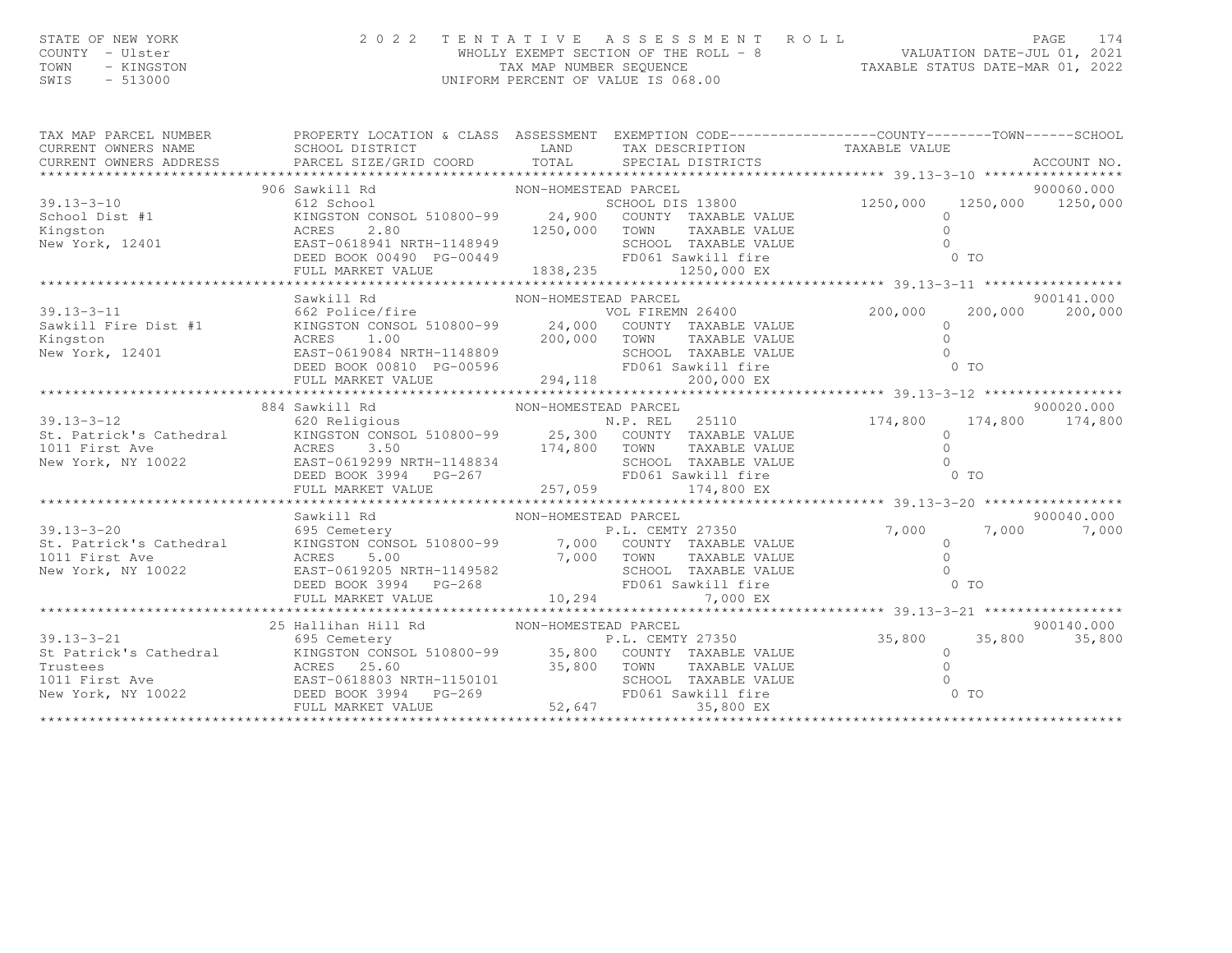| STATE OF NEW YORK  | 2022 TENTATIVE ASSESSMENT ROLL        |                                  | PAGE. | 175 |
|--------------------|---------------------------------------|----------------------------------|-------|-----|
| COUNTY - Ulster    | WHOLLY EXEMPT SECTION OF THE ROLL - 8 | VALUATION DATE-JUL 01, 2021      |       |     |
| TOWN<br>- KINGSTON | MAP SECTION - 039                     | TAXABLE STATUS DATE-MAR 01, 2022 |       |     |
| SWIS<br>- 513000   | $SUB - SECTION - 013$                 | RPS150/V04/L015                  |       |     |
|                    | UNIFORM PERCENT OF VALUE IS 068.00    | CURRENT DATE 5/02/2022           |       |     |

|      |                    | TOTAL   | EXTENSION | <b>EXTENSION</b> | AD VALOREM | <b>F.XFMPT</b> | <b>TAXABLF</b> |
|------|--------------------|---------|-----------|------------------|------------|----------------|----------------|
| CODE | DISTRICT NAME      | PARCELS | TYPE      | VALUE            | VALUE      | AMOUNT         | VALUE          |
|      | FD061 Sawkill fire |         | 5 TOTAL   |                  | 1667,600   | 1667,600       |                |

### \*\*\* S C H O O L D I S T R I C T S U M M A R Y \*\*\*

| CODE   | DISTRICT NAME      | TOTAL<br>PARCELS | ASSESSED<br>LAND | ASSESSED<br>TOTAL | <b>EXEMPT</b><br>AMOUNT | TOTAL<br>TAXABLE | STAR<br>AMOUNT | STAR<br>TAXABLE |
|--------|--------------------|------------------|------------------|-------------------|-------------------------|------------------|----------------|-----------------|
| 510800 | KINGSTON CONSOLIDA |                  | 117,000          | 1667,600          | 1667,600                |                  |                |                 |
|        | SUB-TOTAL          | 5                | 117,000          | 1667,600          | 1667,600                |                  |                |                 |
| 510899 | AREA LIBRARY       | .5               | 117,000          | 1667,600          | 1667,600                |                  |                |                 |
|        | TOTAL              | 10               | 234,000          | 3335,200          | 3335,200                |                  |                |                 |

### \*\*\* S Y S T E M C O D E S S U M M A R Y \*\*\*

### NO SYSTEM EXEMPTIONS AT THIS LEVEL

# \*\*\* E X E M P T I O N S U M M A R Y \*\*\*

| CODE  | DESCRIPTION | TOTAL<br>PARCELS | COUNTY   | TOWN     | SCHOOL   |
|-------|-------------|------------------|----------|----------|----------|
| 13800 | SCHOOL DIS  |                  | 1250,000 | 1250,000 | 1250,000 |
| 25110 | N.P. REL    |                  | 174,800  | 174,800  | 174,800  |
| 26400 | VOL FIREMN  |                  | 200,000  | 200,000  | 200,000  |
| 27350 | P.L. CEMTY  |                  | 42,800   | 42,800   | 42,800   |
|       | TOTAL       |                  | 1667,600 | 1667,600 | 1667,600 |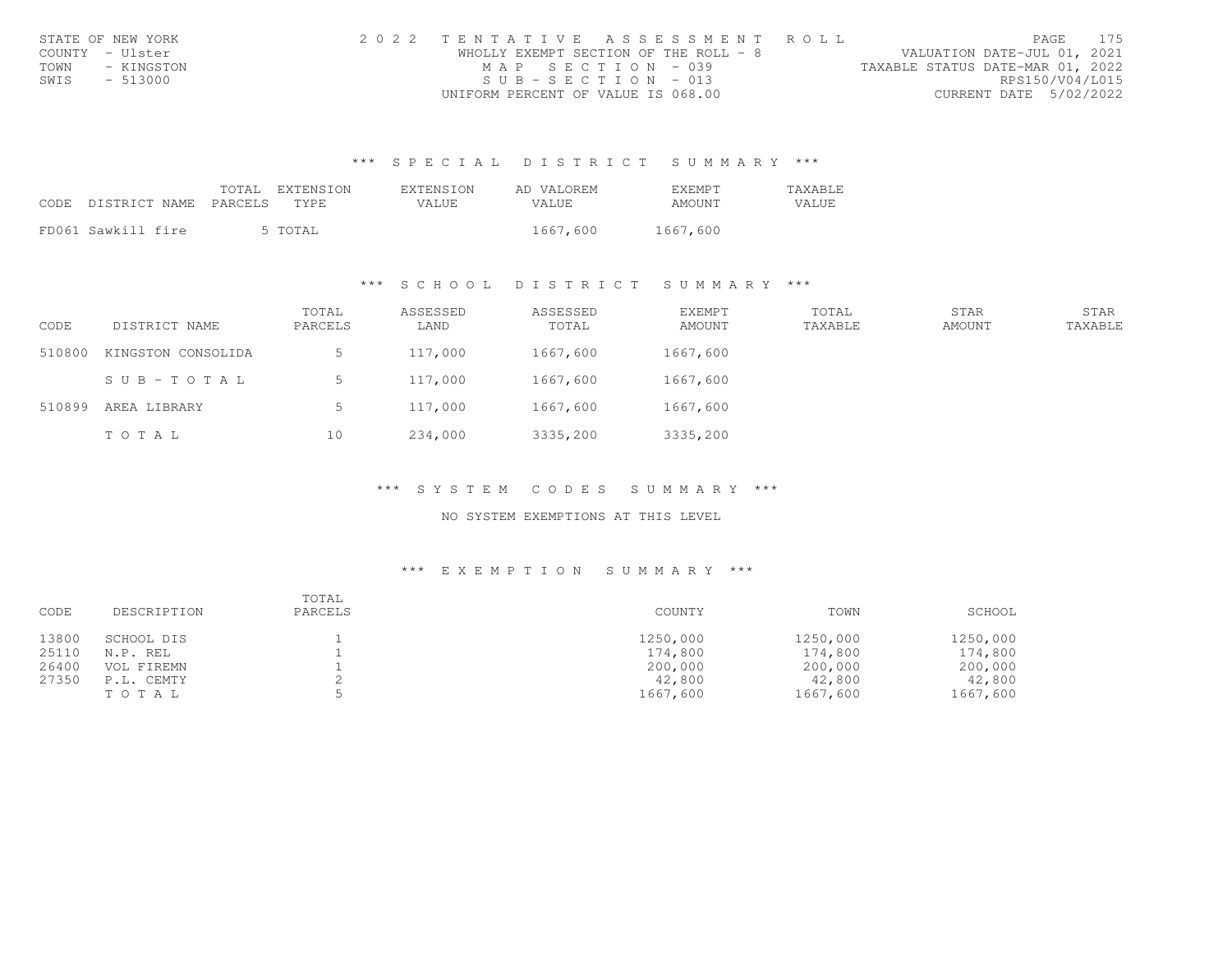| STATE OF NEW YORK  | 2022 TENTATIVE ASSESSMENT ROLL        | 176<br>PAGE                      |
|--------------------|---------------------------------------|----------------------------------|
| COUNTY - Ulster    | WHOLLY EXEMPT SECTION OF THE ROLL - 8 | VALUATION DATE-JUL 01, 2021      |
| TOWN<br>- KINGSTON | MAP SECTION - 039                     | TAXABLE STATUS DATE-MAR 01, 2022 |
| SWIS<br>$-513000$  | $SUB - SECTION - 013$                 | RPS150/V04/L015                  |
|                    | UNIFORM PERCENT OF VALUE IS 068.00    | CURRENT DATE 5/02/2022           |

| ROLL<br>SEC | TOTAL<br>ם דהרמת מח | LAND  | TOTAL | XABLE<br><b>COTTAINS</b> | TOWN | SCHOOI | 5 T AR |
|-------------|---------------------|-------|-------|--------------------------|------|--------|--------|
|             |                     | . 000 | 60C   |                          |      |        |        |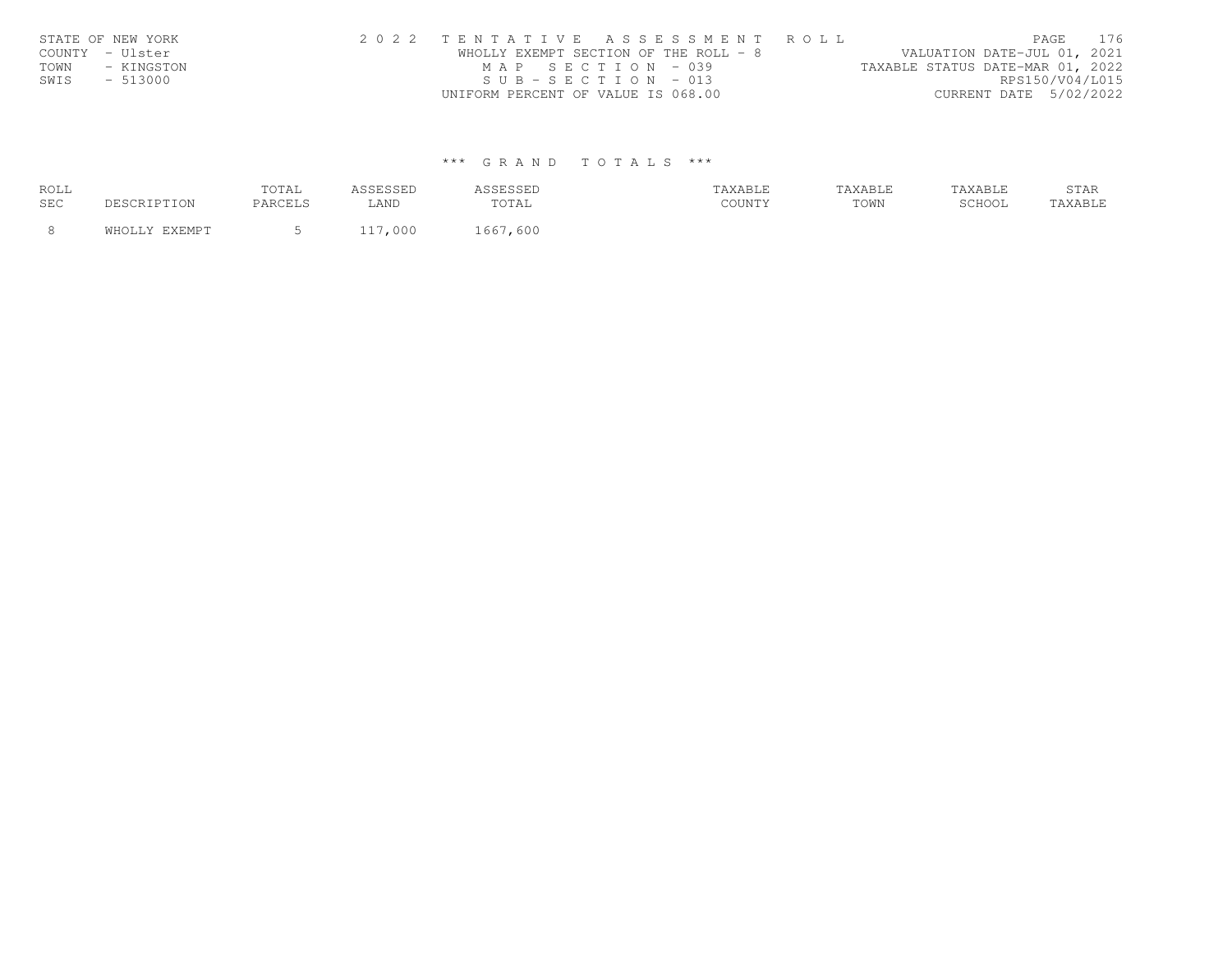| 2 0 2 2                                                                                |                                      |                                                                                                                 |                                                                                                                                           | 177<br>PAGE                                                                                                                                                                                                                                                            |
|----------------------------------------------------------------------------------------|--------------------------------------|-----------------------------------------------------------------------------------------------------------------|-------------------------------------------------------------------------------------------------------------------------------------------|------------------------------------------------------------------------------------------------------------------------------------------------------------------------------------------------------------------------------------------------------------------------|
| PROPERTY LOCATION & CLASS<br>SCHOOL DISTRICT                                           | ASSESSMENT<br>LAND                   |                                                                                                                 | TAXABLE VALUE                                                                                                                             | ACCOUNT NO.                                                                                                                                                                                                                                                            |
|                                                                                        |                                      |                                                                                                                 |                                                                                                                                           | 146610.000                                                                                                                                                                                                                                                             |
| 311 Res vac land<br>ACRES<br>0.25<br>EAST-0614745 NRTH-1153787<br>DEED BOOK 6031 PG-41 | 15,000                               | TAXABLE VALUE<br>TAXABLE VALUE<br>TAXABLE VALUE                                                                 | 15,000<br>$0$ TO                                                                                                                          | 15,000                                                                                                                                                                                                                                                                 |
|                                                                                        | 1227 Sawkill Rd<br>FULL MARKET VALUE | TENTATIVE<br>CURRENT OWNERS ADDRESS TRARCEL SIZE/GRID COORD TOTAL<br>KINGSTON CONSOL 510800-99 15,000<br>22,059 | UNIFORM PERCENT OF VALUE IS 068.00<br>HOMESTEAD PARCEL<br>TOWN OWNED 13500<br>COUNTY<br>TOWN<br>SCHOOL<br>FD061 Sawkill fire<br>15,000 EX | ASSESSMENT ROLL<br>VALUATION DATE-JUL 01, 2021<br>WHOLLY EXEMPT SECTION OF THE ROLL - 8<br>TAXABLE STATUS DATE-MAR 01, 2022<br>TAX MAP NUMBER SEQUENCE<br>EXEMPTION CODE----------------COUNTY-------TOWN-----SCHOOL<br>TAX DESCRIPTION<br>SPECIAL DISTRICTS<br>15,000 |

\*\*\*\*\*\*\*\*\*\*\*\*\*\*\*\*\*\*\*\*\*\*\*\*\*\*\*\*\*\*\*\*\*\*\*\*\*\*\*\*\*\*\*\*\*\*\*\*\*\*\*\*\*\*\*\*\*\*\*\*\*\*\*\*\*\*\*\*\*\*\*\*\*\*\*\*\*\*\*\*\*\*\*\*\*\*\*\*\*\*\*\*\*\*\*\*\*\*\*\*\*\*\*\*\*\*\*\*\*\*\*\*\*\*\*\*\*\*\*\*\*\*\*\*\*\*\*\*\*\*\*\*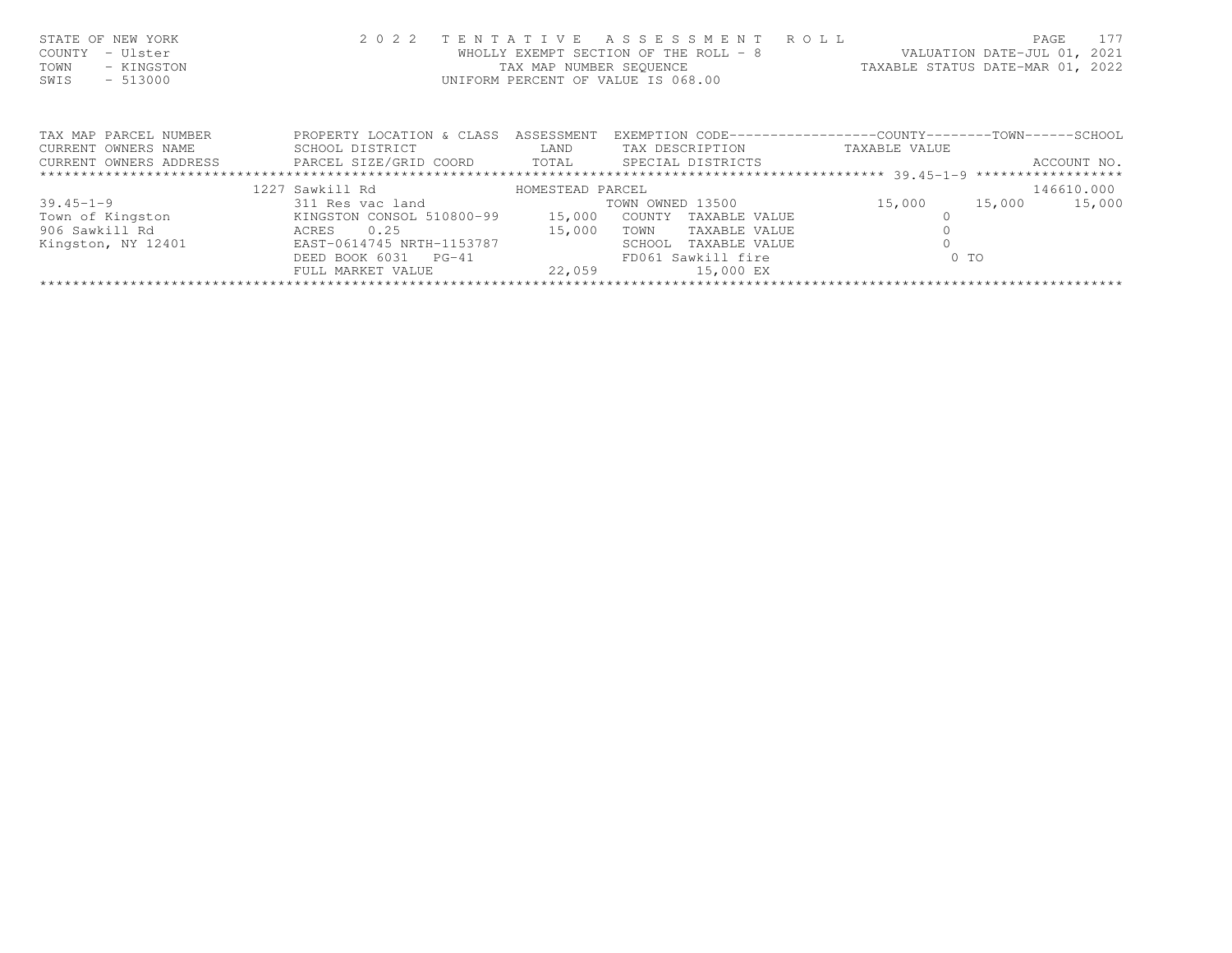| STATE OF NEW YORK  | 2022 TENTATIVE ASSESSMENT ROLL        |  |                                  |                        | PAGE. | 178 |
|--------------------|---------------------------------------|--|----------------------------------|------------------------|-------|-----|
| COUNTY - Ulster    | WHOLLY EXEMPT SECTION OF THE ROLL - 8 |  | VALUATION DATE-JUL 01, 2021      |                        |       |     |
| TOWN<br>– KINGSTON | MAP SECTION - 039                     |  | TAXABLE STATUS DATE-MAR 01, 2022 |                        |       |     |
| SWIS<br>- 513000   | $SUB - SECTION - 045$                 |  |                                  | RPS150/V04/L015        |       |     |
|                    | UNIFORM PERCENT OF VALUE IS 068.00    |  |                                  | CURRENT DATE 5/02/2022 |       |     |

|                    |         | TOTAL EXTENSION | <b>EXTENSION</b> | AD VALOREM | <b>F.XF.MPT</b> | <b>TAXABLF</b> |
|--------------------|---------|-----------------|------------------|------------|-----------------|----------------|
| CODE DISTRICT NAME | PARCELS | TYPE            | VALUE.           | VALUE.     | AMOUNT          | VALUE          |
|                    |         |                 |                  |            |                 |                |
| FD061 Sawkill fire |         | TOTAL           |                  | 15,000     | 15,000          |                |

# \*\*\* S C H O O L D I S T R I C T S U M M A R Y \*\*\*

| CODE   | DISTRICT NAME      | TOTAL<br>PARCELS | ASSESSED<br>LAND | ASSESSED<br>TOTAL | <b>EXEMPT</b><br>AMOUNT | TOTAL<br>TAXABLE | STAR<br>AMOUNT | STAR<br>TAXABLE |
|--------|--------------------|------------------|------------------|-------------------|-------------------------|------------------|----------------|-----------------|
| 510800 | KINGSTON CONSOLIDA |                  | 15,000           | 15,000            | 15,000                  |                  |                |                 |
|        | SUB-TOTAL          |                  | 15,000           | 15,000            | 15,000                  |                  |                |                 |
| 510899 | AREA LIBRARY       |                  | 15,000           | 15,000            | 15,000                  |                  |                |                 |
|        | TOTAL              | ∠                | 30,000           | 30,000            | 30,000                  |                  |                |                 |

\*\*\* S Y S T E M C O D E S S U M M A R Y \*\*\*

### NO SYSTEM EXEMPTIONS AT THIS LEVEL

# \*\*\* E X E M P T I O N S U M M A R Y \*\*\*

| CODE  | DESCRIPTION         | TOTAL<br>PARCELS | COUNTY           | TOWN             | SCHOOL           |
|-------|---------------------|------------------|------------------|------------------|------------------|
| 13500 | TOWN OWNED<br>TOTAL |                  | 15,000<br>15,000 | 15,000<br>15,000 | 15,000<br>15,000 |

| <b>ROLL</b><br><b>SEC</b> |               | TOTAL<br>PARCELS | LAND | SSESSED<br>TOTAL | TAXABLE<br>COUNTY | TAXABLE<br>TOWN | TAXABLE<br>SCHOOL | STAR<br><b>AXABLE</b> |
|---------------------------|---------------|------------------|------|------------------|-------------------|-----------------|-------------------|-----------------------|
| - 8                       | WHOLLY EXEMPT |                  | .000 | 15,000           |                   |                 |                   |                       |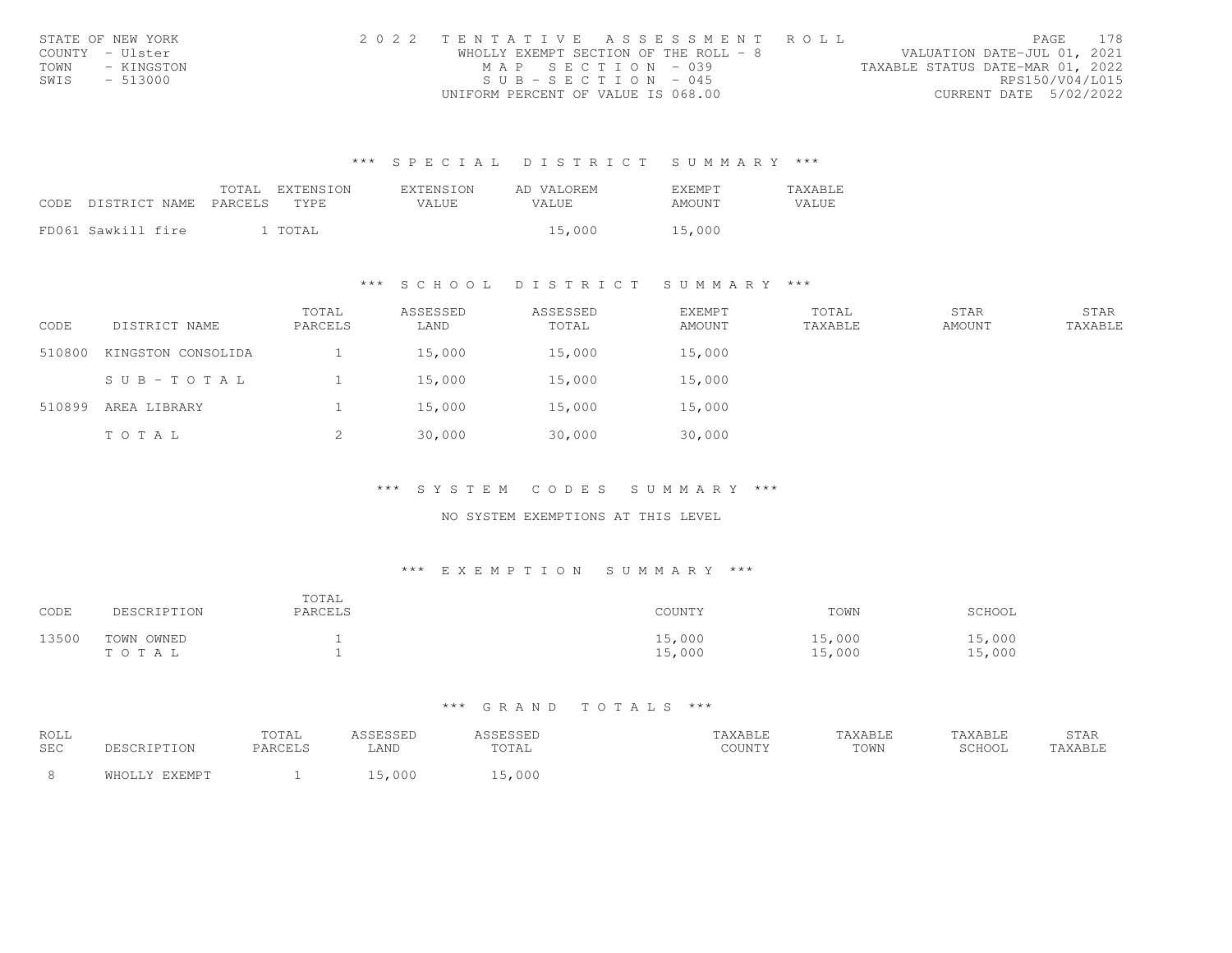| STATE OF NEW YORK<br>COUNTY - Ulster<br>TOWN<br>- KINGSTON<br>$-513000$<br>SWIS |                                                                                                  | 2022 TENTATIVE ASSESSMENT ROLL<br>WHOLLY EXEMPT SECTION OF THE ROLL - 8<br>TAX MAP NUMBER SEOUENCE<br>UNIFORM PERCENT OF VALUE IS 068.00 |  | VALUATION DATE-JUL 01, 2021<br>TAXABLE STATUS DATE-MAR 01, 2022 | PAGE. | 179 |
|---------------------------------------------------------------------------------|--------------------------------------------------------------------------------------------------|------------------------------------------------------------------------------------------------------------------------------------------|--|-----------------------------------------------------------------|-------|-----|
| TAX MAP PARCEL NUMBER                                                           | PROPERTY LOCATION & CLASS ASSESSMENT EXEMPTION CODE----------------COUNTY-------TOWN------SCHOOL |                                                                                                                                          |  |                                                                 |       |     |

| CURRENT OWNERS NAME                                                      | SCHOOL DISTRICT LAND                       |                      | TAX DESCRIPTION       | TAXABLE VALUE |            |  |  |  |  |
|--------------------------------------------------------------------------|--------------------------------------------|----------------------|-----------------------|---------------|------------|--|--|--|--|
|                                                                          |                                            |                      |                       |               |            |  |  |  |  |
|                                                                          |                                            |                      |                       |               |            |  |  |  |  |
|                                                                          |                                            | NON-HOMESTEAD PARCEL |                       |               | 900149.000 |  |  |  |  |
| $47.2 - 1 - 5$                                                           |                                            |                      |                       | 200           | 200<br>200 |  |  |  |  |
| County Of Ulster The KINGSTON CONSOL 510800-99 200 COUNTY TAXABLE VALUE  |                                            |                      |                       |               |            |  |  |  |  |
| ACRES 0.10<br>PO Box 1800                                                |                                            | 200                  | TOWN TAXABLE VALUE    |               |            |  |  |  |  |
| Kingston, NY 12402                                                       | EAST-0605899 NRTH-1143932                  |                      | SCHOOL TAXABLE VALUE  |               |            |  |  |  |  |
|                                                                          | DEED BOOK 01414 PG-00933                   |                      | FD061 Sawkill fire    | 0 TO          |            |  |  |  |  |
|                                                                          | FULL MARKET VALUE $294$ 200 EX             |                      |                       |               |            |  |  |  |  |
|                                                                          |                                            |                      |                       |               |            |  |  |  |  |
|                                                                          | OFF Route 28 MOMESTEAD PARCEL              |                      |                       |               | 160211.000 |  |  |  |  |
| $47.2 - 1 - 6$                                                           | $314$ Rural vac<10 $\sim$ COUNTY OWN 13100 |                      |                       | 200           | 200<br>200 |  |  |  |  |
| County of Ulster That MINGSTON CONSOL 510800-99 200 COUNTY TAXABLE VALUE |                                            |                      |                       |               |            |  |  |  |  |
| PO Box 1800                                                              | ACRES 0.12 200                             |                      | TAXABLE VALUE<br>TOWN |               |            |  |  |  |  |
| Kingston, NY 12402                                                       | EAST-0605926 NRTH-1143914                  |                      | SCHOOL TAXABLE VALUE  |               |            |  |  |  |  |
|                                                                          | DEED BOOK 5524 PG-89                       |                      | FD061 Sawkill fire    | $0$ TO        |            |  |  |  |  |
|                                                                          | FULL MARKET VALUE 294                      |                      | 200 EX                |               |            |  |  |  |  |
|                                                                          |                                            |                      |                       |               |            |  |  |  |  |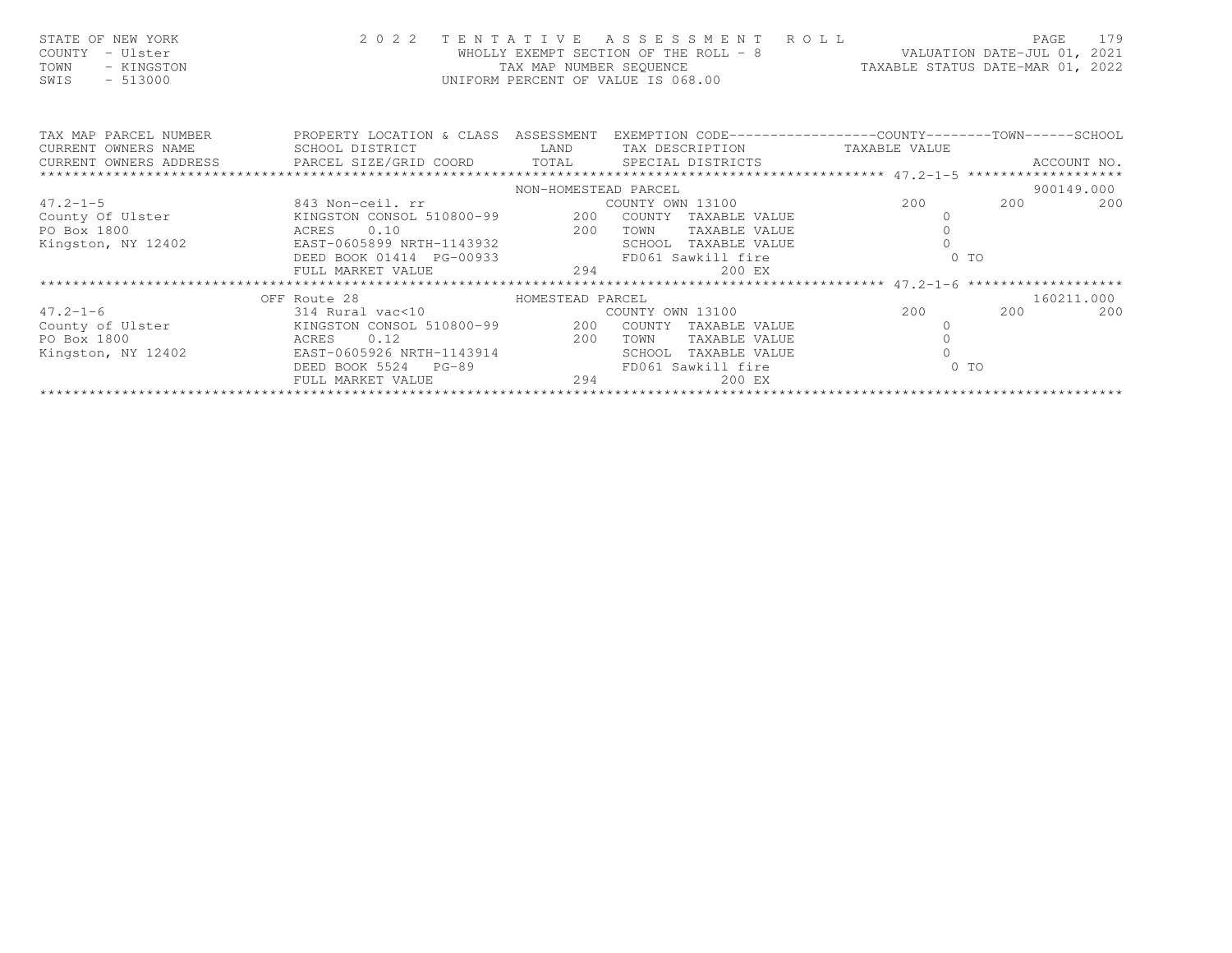| STATE OF NEW YORK  | 2022 TENTATIVE ASSESSMENT ROLL |                                       |  | PAGE.                            | 180 |
|--------------------|--------------------------------|---------------------------------------|--|----------------------------------|-----|
| COUNTY - Ulster    |                                | WHOLLY EXEMPT SECTION OF THE ROLL - 8 |  | VALUATION DATE-JUL 01, 2021      |     |
| TOWN<br>- KINGSTON |                                | MAP SECTION - 047                     |  | TAXABLE STATUS DATE-MAR 01, 2022 |     |
| SWIS<br>- 513000   |                                | $SUB - SEC T TO N - 002$              |  | RPS150/V04/L015                  |     |
|                    |                                | UNIFORM PERCENT OF VALUE IS 068.00    |  | CURRENT DATE 5/02/2022           |     |

| CODE DISTRICT NAME PARCELS |  | TOTAL EXTENSION<br>TYPE. | <b>FXTENSION</b><br>VALUE. | AD VALOREM<br>VALUE. | EXEMPT<br>AMOUNT | TAXABLE<br>VALUE |
|----------------------------|--|--------------------------|----------------------------|----------------------|------------------|------------------|
| FD061 Sawkill fire         |  | 2 TOTAL                  |                            | 400                  | 400              |                  |

# \*\*\* S C H O O L D I S T R I C T S U M M A R Y \*\*\*

| CODE   | DISTRICT NAME      | TOTAL<br>PARCELS | ASSESSED<br>LAND | ASSESSED<br>TOTAL | <b>EXEMPT</b><br>AMOUNT | TOTAL<br>TAXABLE | STAR<br>AMOUNT | STAR<br>TAXABLE |
|--------|--------------------|------------------|------------------|-------------------|-------------------------|------------------|----------------|-----------------|
| 510800 | KINGSTON CONSOLIDA |                  | 400              | 400               | 400                     |                  |                |                 |
|        | SUB-TOTAL          |                  | 400              | 400               | 400                     |                  |                |                 |
| 510899 | AREA LIBRARY       |                  | 400              | 400               | 400                     |                  |                |                 |
|        | TOTAL              |                  | 800              | 800               | 800                     |                  |                |                 |

\*\*\* S Y S T E M C O D E S S U M M A R Y \*\*\*

### NO SYSTEM EXEMPTIONS AT THIS LEVEL

# \*\*\* E X E M P T I O N S U M M A R Y \*\*\*

| CODE  | DESCRIPTION         | TOTAL<br>PARCELS | COUNTY     | TOWN       | SCHOOL     |
|-------|---------------------|------------------|------------|------------|------------|
| 13100 | COUNTY OWN<br>TOTAL |                  | 400<br>400 | 400<br>400 | 400<br>400 |

| <b>ROLL</b><br><b>SEC</b> | DESCRIPTION | TOTAL<br>PARCELS | 'FCCFL<br>LAND | <i><b>\SSESSED</b></i><br>TOTAL | TAXABLE<br>$\sim$ $\sim$ $\sim$ $\sim$ $\sim$ $\sim$ | "AXABLE<br>TOWN | TAXABLE<br>SCHOOL | 5 I AK<br><b>AXABLE</b> |
|---------------------------|-------------|------------------|----------------|---------------------------------|------------------------------------------------------|-----------------|-------------------|-------------------------|
|                           |             |                  | 40C            | 400                             |                                                      |                 |                   |                         |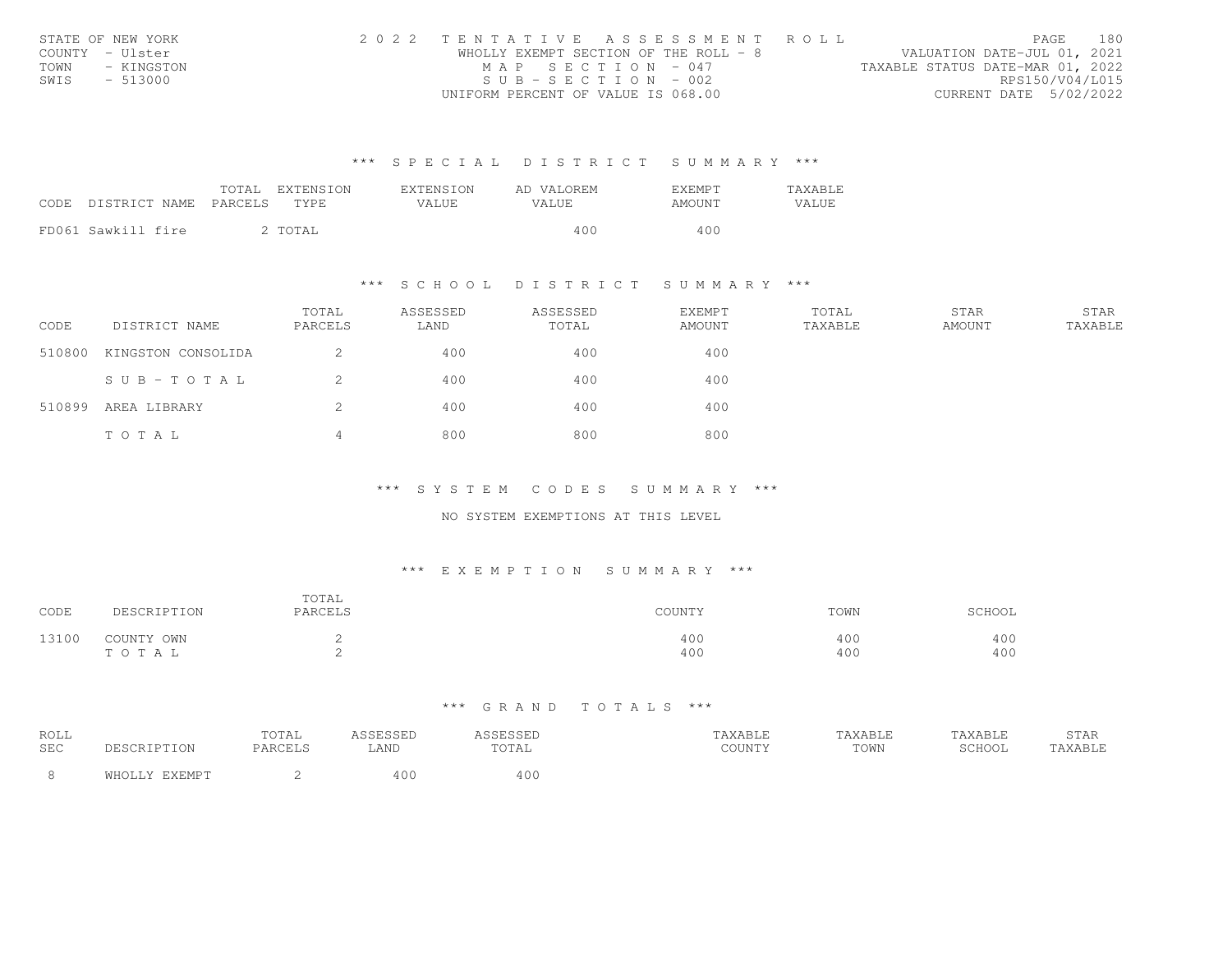|      | STATE OF NEW YORK | 2022 TENTATIVE ASSESSMENT ROLL        |  |                                  | PAGE.                  | 181 |
|------|-------------------|---------------------------------------|--|----------------------------------|------------------------|-----|
|      | COUNTY - Ulster   | WHOLLY EXEMPT SECTION OF THE ROLL - 8 |  | VALUATION DATE-JUL 01, 2021      |                        |     |
| TOWN | - KINGSTON        |                                       |  | TAXABLE STATUS DATE-MAR 01, 2022 |                        |     |
| SWIS | - 513000          | UNIFORM PERCENT OF VALUE IS 068.00    |  |                                  | RPS150/V04/L015        |     |
|      |                   |                                       |  |                                  | CURRENT DATE 5/02/2022 |     |

# R O L L S E C T I O N T O T A L S

#### \*\*\* S P E C I A L D I S T R I C T S U M M A R Y \*\*\*

| CODE DISTRICT NAME PARCELS |  | TOTAL EXTENSION<br>TYPE. | EXTENSION<br>VALUE. | AD VALOREM<br>VALUE. | <b>F.XFMPT</b><br>AMOUNT | TAXABLE.<br>VALUE |
|----------------------------|--|--------------------------|---------------------|----------------------|--------------------------|-------------------|
| FD061 Sawkill fire         |  | 18 TOTAL                 |                     | 4361,750             | 4361,750                 |                   |

## \*\*\* S C H O O L D I S T R I C T S U M M A R Y \*\*\*

| CODE   | DISTRICT NAME      | TOTAL<br>PARCELS | ASSESSED<br>LAND | ASSESSED<br>TOTAL | <b>EXEMPT</b><br>AMOUNT | TOTAL<br>TAXABLE | STAR<br><b>AMOUNT</b> | STAR<br>TAXABLE |
|--------|--------------------|------------------|------------------|-------------------|-------------------------|------------------|-----------------------|-----------------|
| 510800 | KINGSTON CONSOLIDA | 18               | 1351,150         | 4361,750          | 4361,750                |                  |                       |                 |
|        | SUB-TOTAL          | 18               | 1351,150         | 4361,750          | 4361,750                |                  |                       |                 |
| 510899 | AREA LIBRARY       | 18               | 1351,150         | 4361,750          | 4361,750                |                  |                       |                 |
|        | TOTAL              | 36               | 2702,300         | 8723,500          | 8723,500                |                  |                       |                 |

# \*\*\* S Y S T E M C O D E S S U M M A R Y \*\*\*

| CODE  | DESCRIPTION         | TOTAL<br>PARCELS | COUNTY             | TOWN               | SCHOOL             |
|-------|---------------------|------------------|--------------------|--------------------|--------------------|
| 50000 | ST OWND LN<br>TOTAL |                  | 253,750<br>253,750 | 253,750<br>253,750 | 253,750<br>253,750 |

#### \*\*\* E X E M P T I O N S U M M A R Y \*\*\*

| CODE  | DESCRIPTION | TOTAL<br>PARCELS | COUNTY   | TOWN     | SCHOOL   |
|-------|-------------|------------------|----------|----------|----------|
| 13100 | COUNTY OWN  |                  | 600,400  | 600,400  | 600,400  |
| 13500 | TOWN OWNED  |                  | 15,000   | 15,000   | 15,000   |
| 13800 | SCHOOL DIS  |                  | 1250,000 | 1250,000 | 1250,000 |
| 25110 | N.P. REL    |                  | 174,800  | 174,800  | 174,800  |
| 25130 | N.P. CHAR   |                  | 1550,000 | 1550,000 | 1550,000 |
| 25300 | BENEVOLENT  |                  | 275,000  | 275,000  | 275,000  |
| 26400 | VOL FIREMN  |                  | 200,000  | 200,000  | 200,000  |
| 27350 | P.L. CEMTY  |                  | 42,800   | 42,800   | 42,800   |
|       | TOTAL       | 12               | 4108,000 | 4108,000 | 4108,000 |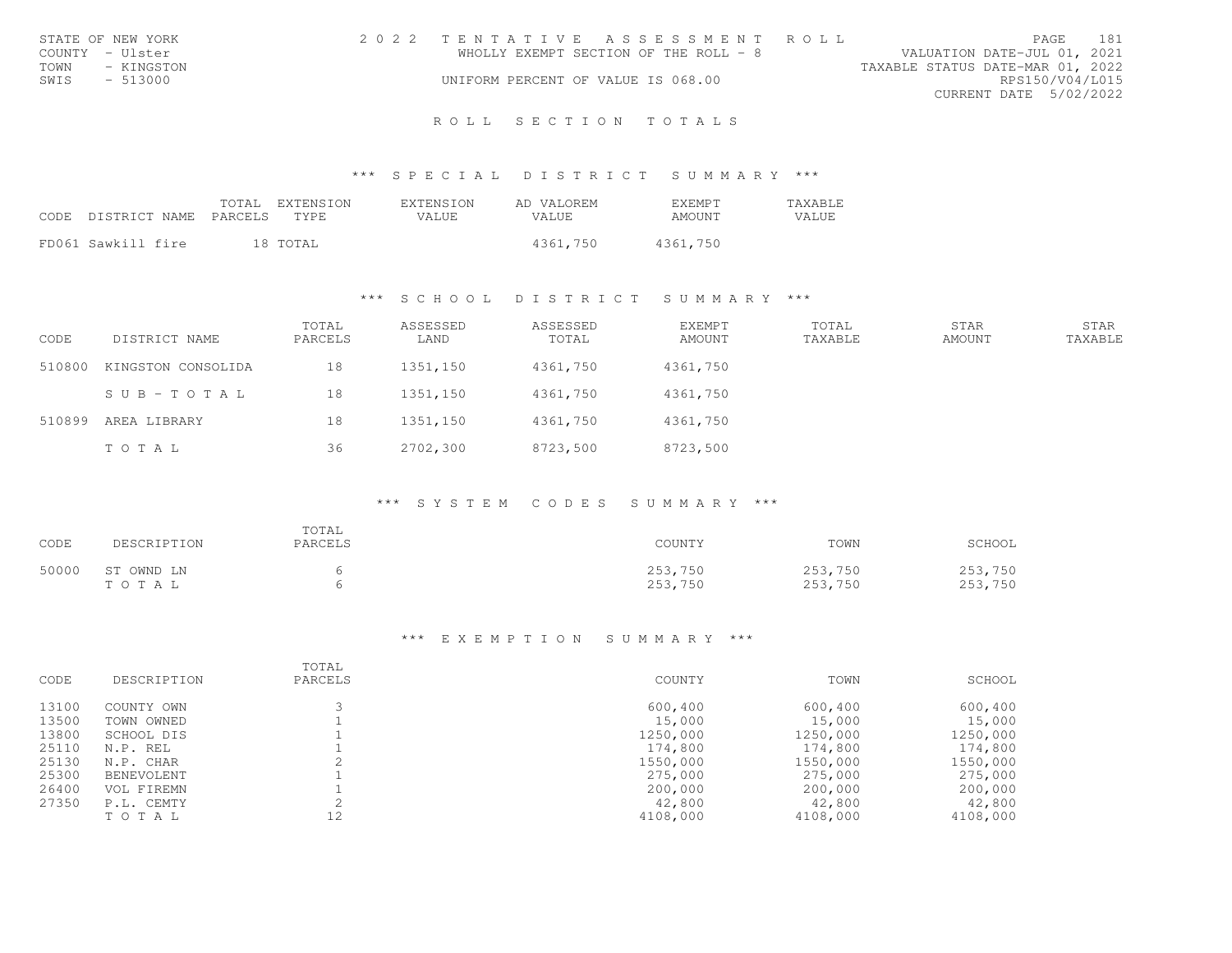|      | STATE OF NEW YORK | 2022 TENTATIVE ASSESSMENT ROLL        |  |                                  |                        | PAGE | 182 |
|------|-------------------|---------------------------------------|--|----------------------------------|------------------------|------|-----|
|      | COUNTY - Ulster   | WHOLLY EXEMPT SECTION OF THE ROLL - 8 |  | VALUATION DATE-JUL 01, 2021      |                        |      |     |
| TOWN | - KINGSTON        |                                       |  | TAXABLE STATUS DATE-MAR 01, 2022 |                        |      |     |
| SWIS | $-513000$         | UNIFORM PERCENT OF VALUE IS 068.00    |  |                                  | RPS150/V04/L015        |      |     |
|      |                   |                                       |  |                                  | CURRENT DATE 5/02/2022 |      |     |
|      |                   |                                       |  |                                  |                        |      |     |

# ROLL SECTION TOTALS

# \*\*\* G R A N D T O T A L S \*\*\*

| ROLL       |                      | TOTAL   | 1 S S F S S F I |              | TAXABLE | <b>TAXABLE</b> | TAXABLE | 5 i Ak  |
|------------|----------------------|---------|-----------------|--------------|---------|----------------|---------|---------|
| <b>SEC</b> | <b>DESCRIPTION</b>   | PARCELS | LAND            | TOTAL        | COUNTY  | TOWN           | SCHOOL  | 'AXABLE |
|            |                      |         | 251             |              |         |                |         |         |
|            | JULY EXEMPT<br>WHOLL | 18      |                 | 750<br>1361, |         |                |         |         |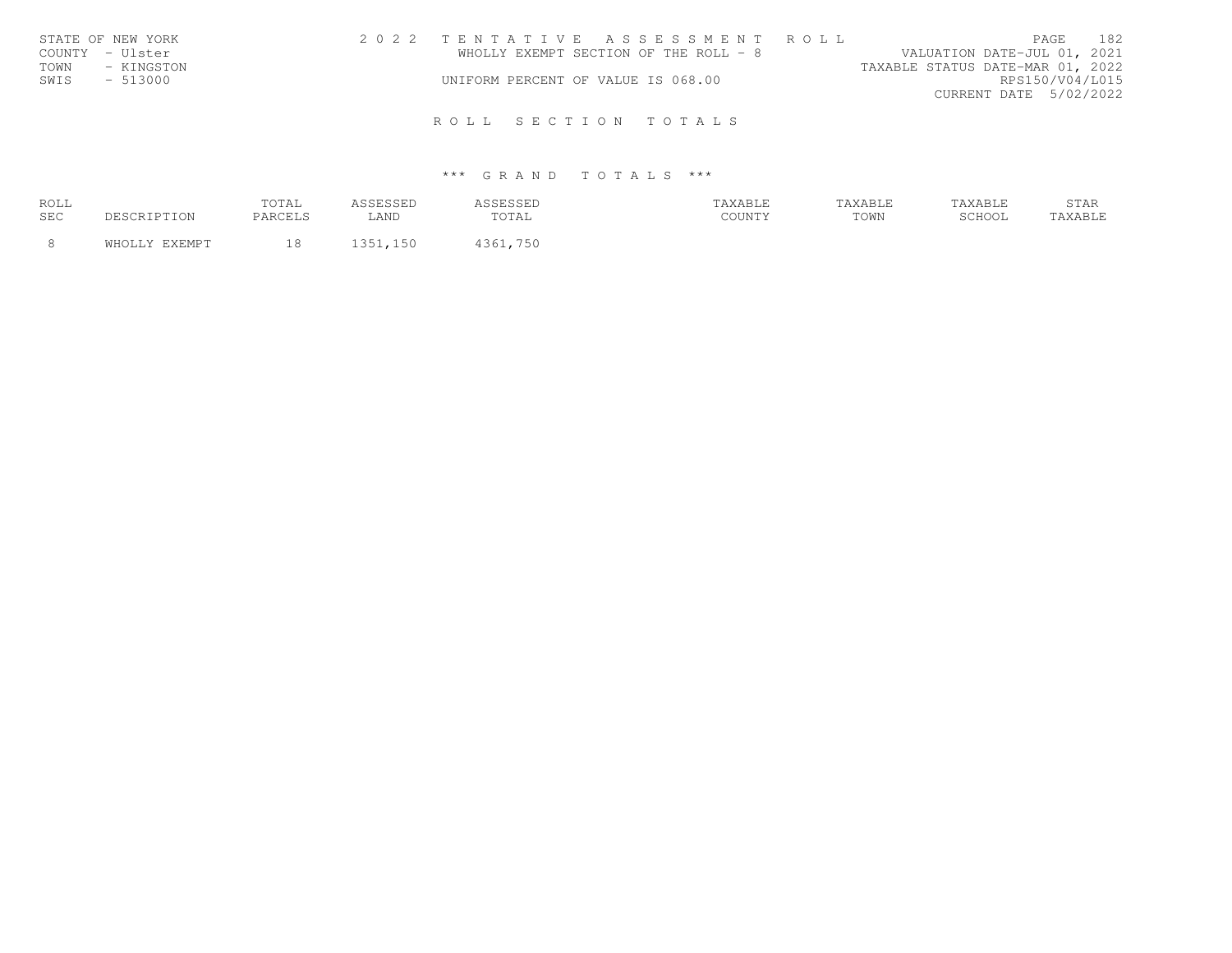| STATE OF NEW YORK |            |                                    | 2022 TENTATIVE ASSESSMENT ROLL |                                  | <b>PAGE</b>            | - 183 |
|-------------------|------------|------------------------------------|--------------------------------|----------------------------------|------------------------|-------|
| COUNTY - Ulster   |            |                                    |                                | VALUATION DATE-JUL 01, 2021      |                        |       |
| TOWN              | - KINGSTON | SWIS TOTALS                        |                                | TAXABLE STATUS DATE-MAR 01, 2022 |                        |       |
| SWIS<br>- 513000  |            | UNIFORM PERCENT OF VALUE IS 068.00 |                                |                                  | RPS150/V04/L015        |       |
|                   |            |                                    |                                |                                  | CURRENT DATE 5/02/2022 |       |

## \*\*\* S P E C I A L D I S T R I C T S U M M A R Y \*\*\*

#### \*\*\* H O M E S T E A D \*\*\*

|      |               | TOTAI.        | EXTENSION   |       | <b>VALOREM</b><br>AF | NEMPT: | 'AYARI.F. |
|------|---------------|---------------|-------------|-------|----------------------|--------|-----------|
| CODE | DISTRICT NAME | PARCELS       | <b>TYPE</b> | 'ALUE | VALUE                | AMOUNT | VALUE     |
|      |               | $\cdots$<br>. |             |       |                      |        |           |

#### NO SPECIAL DISTRICTS AT THIS LEVEL

### \*\*\* N O N - H O M E S T E A D \*\*\*

|      |                        | TOTAL           | TENSION<br>EXT  | <b>EXTENSION</b> | VALOREM<br>AD      | KEMP T | AXABLE |
|------|------------------------|-----------------|-----------------|------------------|--------------------|--------|--------|
| CODE | NAME.<br>רקופדרי<br>nт | PARCELS         | TYPE<br>- - - - | VALUE            | ALUE<br>$77\Delta$ | AMOUNT | VALUE  |
|      |                        | PARTC<br>------ |                 |                  |                    |        |        |

#### NO SPECIAL DISTRICTS AT THIS LEVEL

#### \*\*\* S W I S \*\*\*

| CODE. | DISTRICT NAME      | TOTAL.<br>PARCELS | EXTENSION<br>TYPE | EXTENSION<br>VALUE. | AD VALOREM<br>VALUE. | <b>F.XF.MPT</b><br>AMOUNT | TAXABLE<br>VALUE |
|-------|--------------------|-------------------|-------------------|---------------------|----------------------|---------------------------|------------------|
|       | FD061 Sawkill fire |                   | 665 TOTAL         |                     | 87267,408            | 4677.451                  | 82589,957        |

### \*\*\* S C H O O L D I S T R I C T S U M M A R Y \*\*\*

| CODE   | DISTRICT NAME      | TOTAL<br>PARCELS & PARTS | ASSESSED<br>LAND | ASSESSED<br>TOTAL | EXEMPT<br>AMOUNT | TOTAL<br>TAXABLE | STAR<br><b>AMOUNT</b> | STAR<br>TAXABLE |
|--------|--------------------|--------------------------|------------------|-------------------|------------------|------------------|-----------------------|-----------------|
| 510800 | KINGSTON CONSOLIDA | 493                      | 12649,700        | 55030,093         | 965,588          | 54064,505        | 6407,963              | 47656,542       |
|        | SUB-TOTAL          | 493                      | 12649,700        | 55030,093         | 965,588          | 54064,505        | 6407,963              | 47656,542       |
|        | TOTAL              | 493                      | 12649,700        | 55030,093         | 965,588          | 54064,505        | 6407,963              | 47656,542       |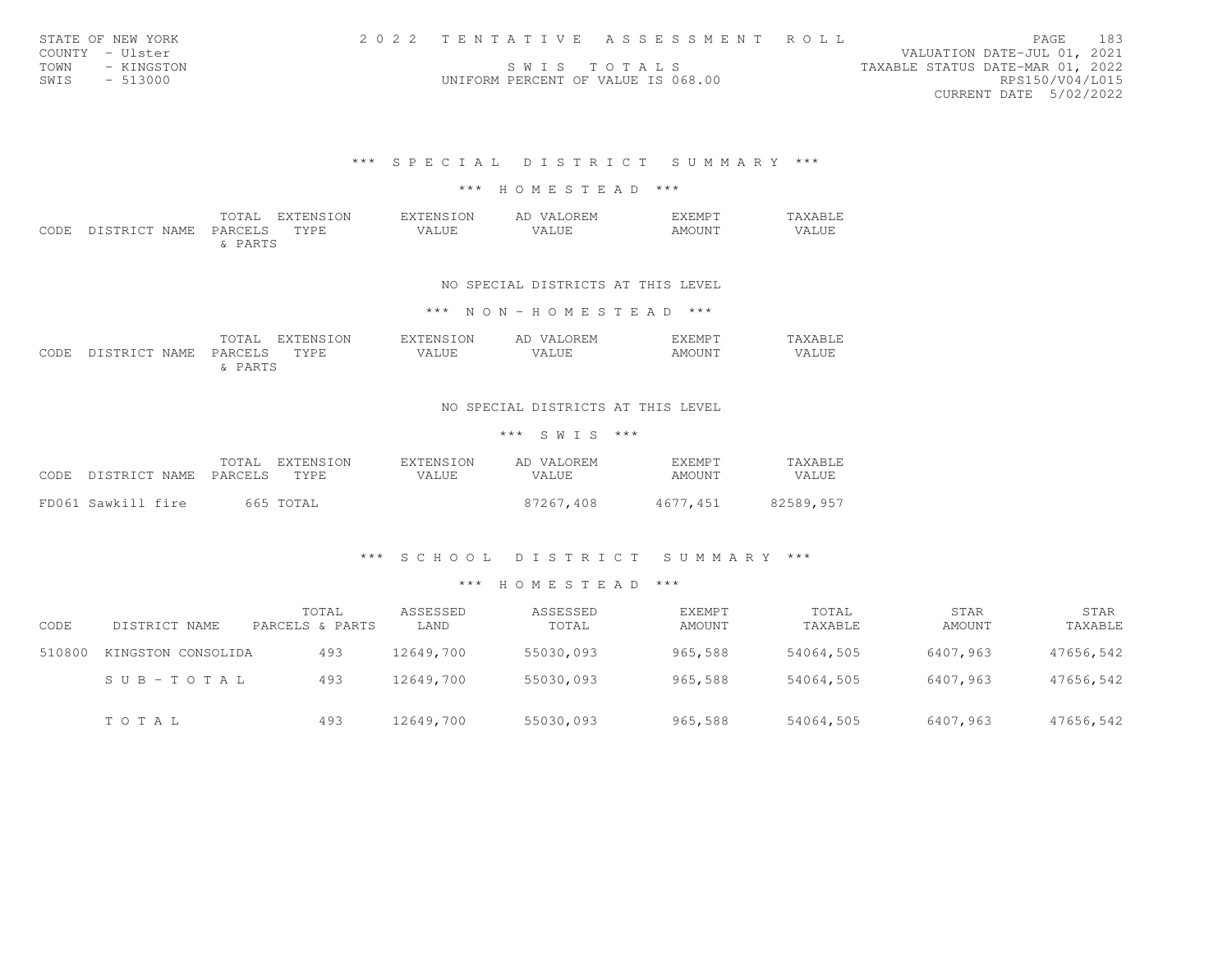| STATE OF NEW YORK  |                                    | 2022 TENTATIVE ASSESSMENT ROLL |                                  | PAGE                        | 184 |
|--------------------|------------------------------------|--------------------------------|----------------------------------|-----------------------------|-----|
| COUNTY - Ulster    |                                    |                                |                                  | VALUATION DATE-JUL 01, 2021 |     |
| TOWN<br>- KINGSTON |                                    | SWIS TOTALS                    | TAXABLE STATUS DATE-MAR 01, 2022 |                             |     |
| SWIS - 513000      | UNIFORM PERCENT OF VALUE IS 068.00 |                                |                                  | RPS150/V04/L015             |     |
|                    |                                    |                                |                                  | CURRENT DATE 5/02/2022      |     |

### \*\*\* N O N - H O M E S T E A D \*\*\*

| CODE   | DISTRICT NAME         | TOTAL<br>PARCELS & PARTS | ASSESSED<br>LAND | ASSESSED<br>TOTAL   | <b>EXEMPT</b><br>AMOUNT | TOTAL<br>TAXABLE | STAR<br>AMOUNT | STAR<br>TAXABLE |
|--------|-----------------------|--------------------------|------------------|---------------------|-------------------------|------------------|----------------|-----------------|
| 510800 | KINGSTON CONSOLIDA    | 175                      | 12818,900        | 32240,553           | 5831,751                | 26408,802        |                | 26408,802       |
|        | SUB-TOTAL             | 175                      | 12818,900        | 32240,553           | 5831,751                | 26408,802        |                | 26408,802       |
|        | TOTAL                 | 175                      | 12818,900        | 32240,553           | 5831,751                | 26408,802        |                | 26408,802       |
|        |                       |                          |                  | $SWTS$ ***<br>$***$ |                         |                  |                |                 |
| CODE   | DISTRICT NAME         | TOTAL<br>PARCELS         | ASSESSED<br>LAND | ASSESSED<br>TOTAL   | <b>EXEMPT</b><br>AMOUNT | TOTAL<br>TAXABLE | STAR<br>AMOUNT | STAR<br>TAXABLE |
| 510800 | KINGSTON CONSOLIDA    | 667                      | 25468,600        | 87270,646           | 6797,339                | 80473,307        | 6407,963       | 74065,344       |
|        | $S \cup B - TO T A L$ | 667                      | 25468,600        | 87270,646           | 6797,339                | 80473,307        | 6407,963       | 74065,344       |
| 510899 | AREA LIBRARY          | 667                      | 25468,600        | 87270,646           | 6797,339                | 80473,307        | 6407,963       | 74065,344       |
|        | TOTAL                 | 1,334                    | 50937,200        | 174541,292          | 13594,678               | 160946,614       | 12815,926      | 148130,688      |

#### \*\*\* S Y S T E M C O D E S S U M M A R Y \*\*\*

| CODE  | DESCRIPTION          | TOTAL<br>PARCELS & PARTS | COUNTY                | TOWN             | SCHOOL           |
|-------|----------------------|--------------------------|-----------------------|------------------|------------------|
| 50000 | ST OWND LN<br>TO TAL | ∠<br>$\sim$<br>∠         | 60,000<br>60,000      | 60,000<br>60,000 | 60,000<br>60,000 |
|       |                      |                          | *** NON-HOMESTEAD *** |                  |                  |
| CODE  | DESCRIPTION          | TOTAL<br>PARCELS & PARTS | COUNTY                | TOWN             | SCHOOL           |
| 50000 | ST OWND LN           | 4                        | 193,750               | 193,750          | 193,750          |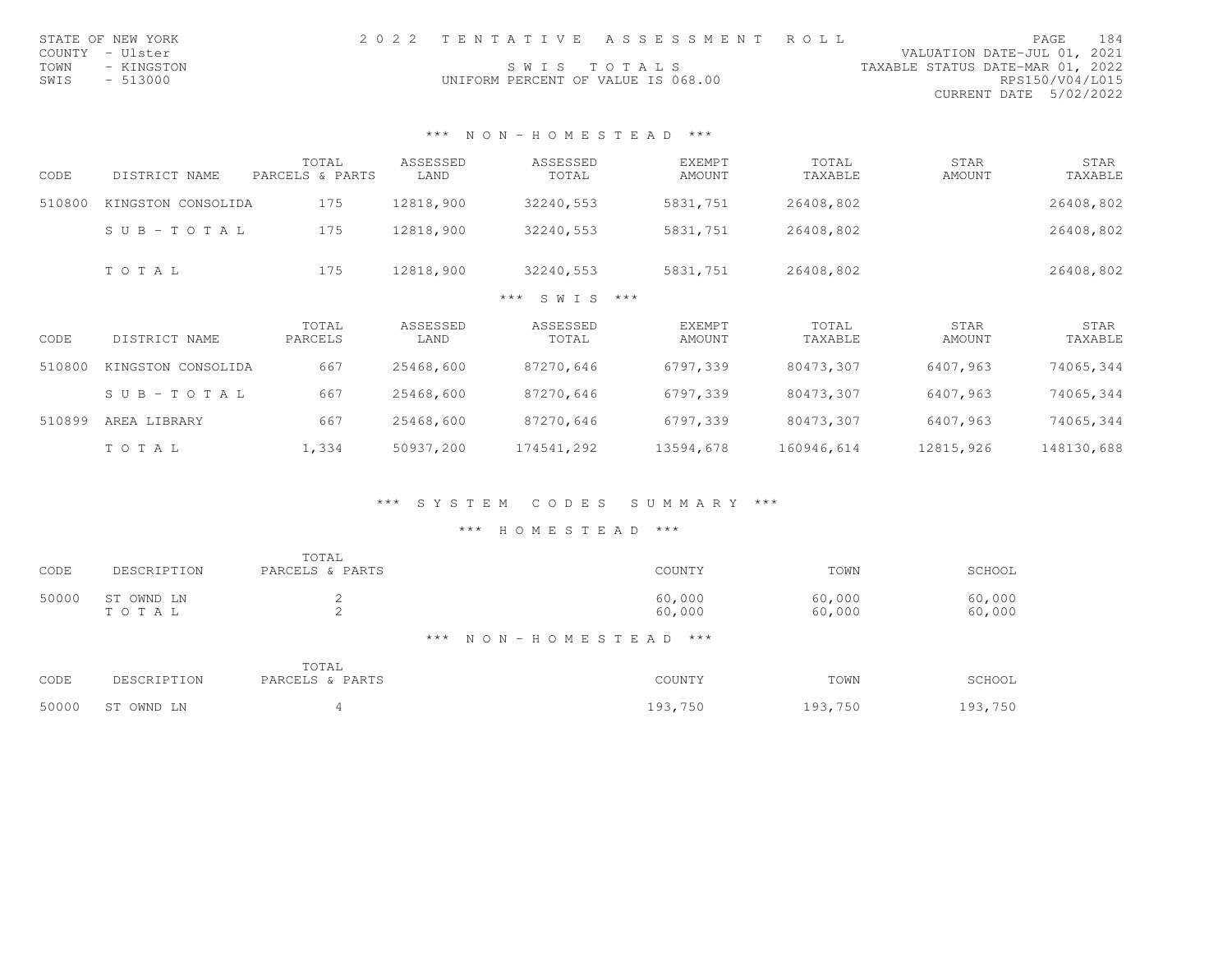|      | STATE OF NEW YORK |                                    | 2022 TENTATIVE ASSESSMENT ROLL |                                  | PAGE.                  | 185 |
|------|-------------------|------------------------------------|--------------------------------|----------------------------------|------------------------|-----|
|      | COUNTY - Ulster   |                                    |                                | VALUATION DATE-JUL 01, 2021      |                        |     |
| TOWN | - KINGSTON        |                                    | SWIS TOTALS                    | TAXABLE STATUS DATE-MAR 01, 2022 |                        |     |
| SWIS | - 513000          | UNIFORM PERCENT OF VALUE IS 068.00 |                                |                                  | RPS150/V04/L015        |     |
|      |                   |                                    |                                |                                  | CURRENT DATE 5/02/2022 |     |

# \*\*\* S Y S T E M C O D E S S U M M A R Y \*\*\*

#### \*\*\* N O N - H O M E S T E A D \*\*\*

| CODE  | DESCRIPTION         | TOTAL<br>PARCELS & PARTS | COUNTY             | TOWN               | SCHOOL             |
|-------|---------------------|--------------------------|--------------------|--------------------|--------------------|
|       | TOTAL               | $\overline{4}$           | 193,750            | 193,750            | 193,750            |
|       |                     |                          | *** SWIS ***       |                    |                    |
| CODE  | DESCRIPTION         | TOTAL<br>PARCELS         | COUNTY             | TOWN               | SCHOOL             |
| 50000 | ST OWND LN<br>TOTAL | 6<br>6                   | 253,750<br>253,750 | 253,750<br>253,750 | 253,750<br>253,750 |

## \*\*\* E X E M P T I O N S U M M A R Y \*\*\*

|       |             | TOTAL           |         |         |         |
|-------|-------------|-----------------|---------|---------|---------|
| CODE  | DESCRIPTION | PARCELS & PARTS | COUNTY  | TOWN    | SCHOOL  |
| 13100 | COUNTY OWN  |                 | 200     | 200     | 200     |
| 13500 | TOWN OWNED  |                 | 15,000  | 15,000  | 15,000  |
| 33201 | CO TX SALE  |                 | 249,000 | 249,000 |         |
| 41101 | ELG VET CT  | 2               | 1,900   | 1,900   |         |
| 41120 | VETWAR CTS  | 22              | 465,675 | 418,335 | 203,280 |
| 41130 | VETCOM CTS  | 10              | 342,375 | 306,325 | 154,000 |
| 41140 | VETDIS CTS  |                 | 6,475   | 6,475   | 6,475   |
| 41161 | CW 15 VET   |                 | 24,000  | 9,240   |         |
| 41162 | CW 15 VET   |                 | 54,114  |         |         |
| 41163 | CW 15 VET   |                 |         | 27,720  |         |
| 41172 | CW_DIS_VET  |                 | 25,239  |         |         |
| 41173 | CW DIS VET  |                 |         | 25,239  |         |
| 41800 | AGED-ALL    |                 | 52,500  | 52,500  | 52,500  |
| 41802 | $AGED-C$    | 12              | 538,132 |         |         |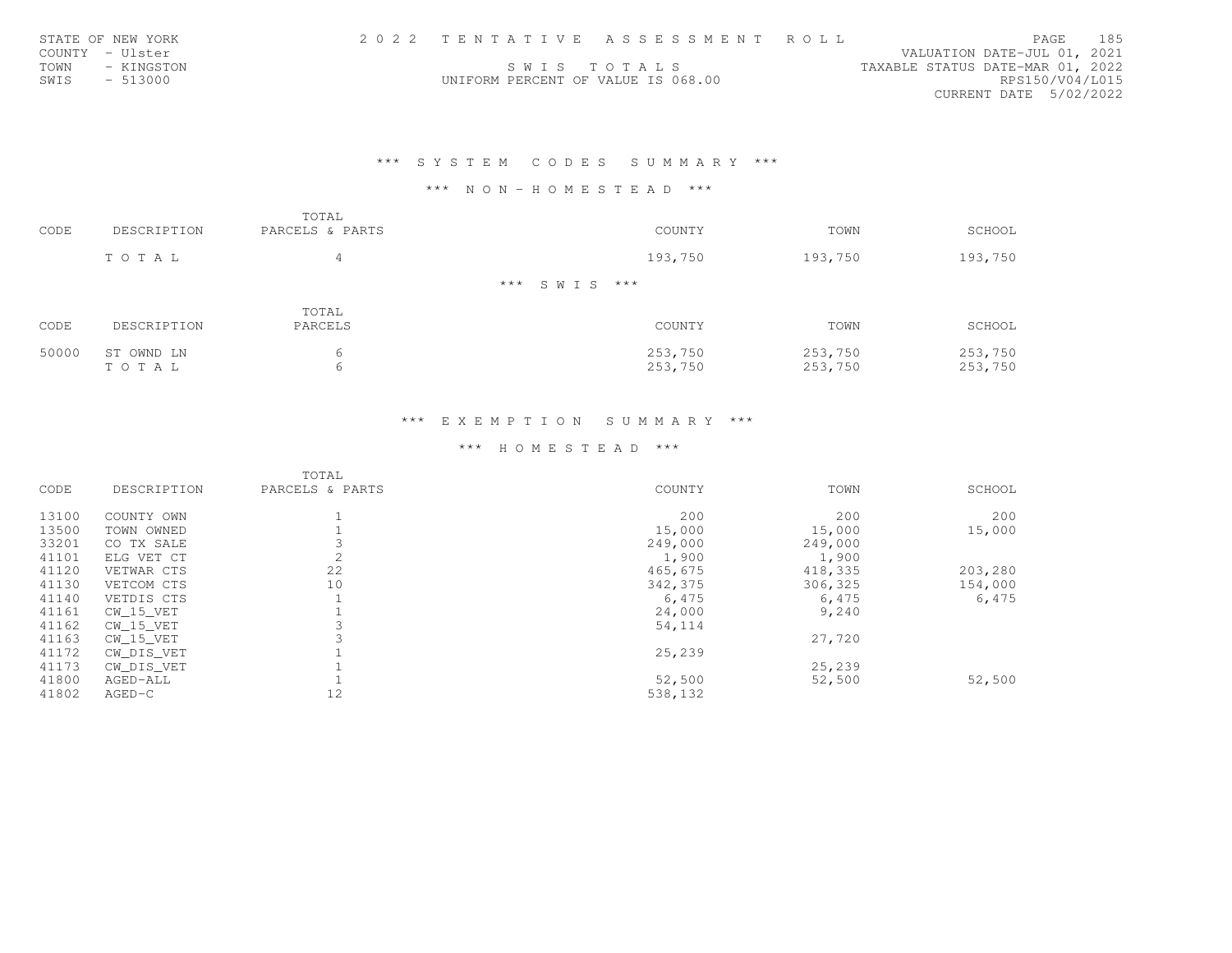| STATE OF NEW YORK  |                                    | 2022 TENTATIVE ASSESSMENT ROLL |                                  | PAGE.                  | - 186 |
|--------------------|------------------------------------|--------------------------------|----------------------------------|------------------------|-------|
| COUNTY - Ulster    |                                    |                                | VALUATION DATE-JUL 01, 2021      |                        |       |
| TOWN<br>- KINGSTON |                                    | SWIS TOTALS                    | TAXABLE STATUS DATE-MAR 01, 2022 |                        |       |
| SWIS<br>- 513000   | UNIFORM PERCENT OF VALUE IS 068.00 |                                |                                  | RPS150/V04/L015        |       |
|                    |                                    |                                |                                  | CURRENT DATE 5/02/2022 |       |

#### \*\*\* H O M E S T E A D \*\*\*

| CODE  | DESCRIPTION | TOTAL<br>PARCELS & PARTS | COUNTY   | TOWN     | SCHOOL   |
|-------|-------------|--------------------------|----------|----------|----------|
| 41803 | AGED-T      |                          |          | 204,198  |          |
| 41804 | AGED-S      | 5                        |          |          | 169,483  |
| 41805 | AGED-C S    | 6                        | 295,163  |          | 304,650  |
| 41834 | ENH STAR    | 53                       |          |          | 3230,423 |
| 41854 | BAS STAR    | 127                      |          |          | 3177,540 |
|       | TOTAL       | 260                      | 2069,773 | 1316,132 | 7313,551 |
|       |             |                          |          |          |          |

# \*\*\* N O N - H O M E S T E A D \*\*\*

| CODE  | DESCRIPTION | TOTAL<br>PARCELS & PARTS | COUNTY   | TOWN     | SCHOOL   |
|-------|-------------|--------------------------|----------|----------|----------|
| 13100 | COUNTY OWN  |                          | 600,200  | 600,200  | 600,200  |
| 13800 | SCHOOL DIS  |                          | 1250,000 | 1250,000 | 1250,000 |
| 25110 | N.P. REL    |                          | 174,800  | 174,800  | 174,800  |
| 25130 | N.P. CHAR   |                          | 1550,000 | 1550,000 | 1550,000 |
| 25300 | BENEVOLENT  |                          | 275,000  | 275,000  | 275,000  |
| 26400 | VOL FIREMN  |                          | 200,000  | 200,000  | 200,000  |
| 27350 | P.L. CEMTY  |                          | 42,800   | 42,800   | 42,800   |
| 47100 | TELE CEILI  |                          | 66,701   | 66,701   | 66,701   |
| 47610 | BUS INC 97  |                          | 40,000   | 40,000   | 40,000   |
| 49500 | SOLAR/WIND  |                          | 1438,500 | 1438,500 | 1438,500 |
|       | TOTAL       | 13                       | 5638,001 | 5638,001 | 5638,001 |

## \*\*\* S W I S \*\*\*

|       |             | TOTAL   |          |          |          |
|-------|-------------|---------|----------|----------|----------|
| CODE  | DESCRIPTION | PARCELS | COUNTY   | TOWN     | SCHOOL   |
| 13100 | COUNTY OWN  |         | 600,400  | 600,400  | 600,400  |
| 13500 | TOWN OWNED  |         | 15,000   | 15,000   | 15,000   |
| 13800 | SCHOOL DIS  |         | 1250,000 | 1250,000 | 1250,000 |
| 25110 | N.P. REL    |         | 174,800  | 174,800  | 174,800  |
| 25130 | N.P. CHAR   |         | 1550,000 | 1550,000 | 1550,000 |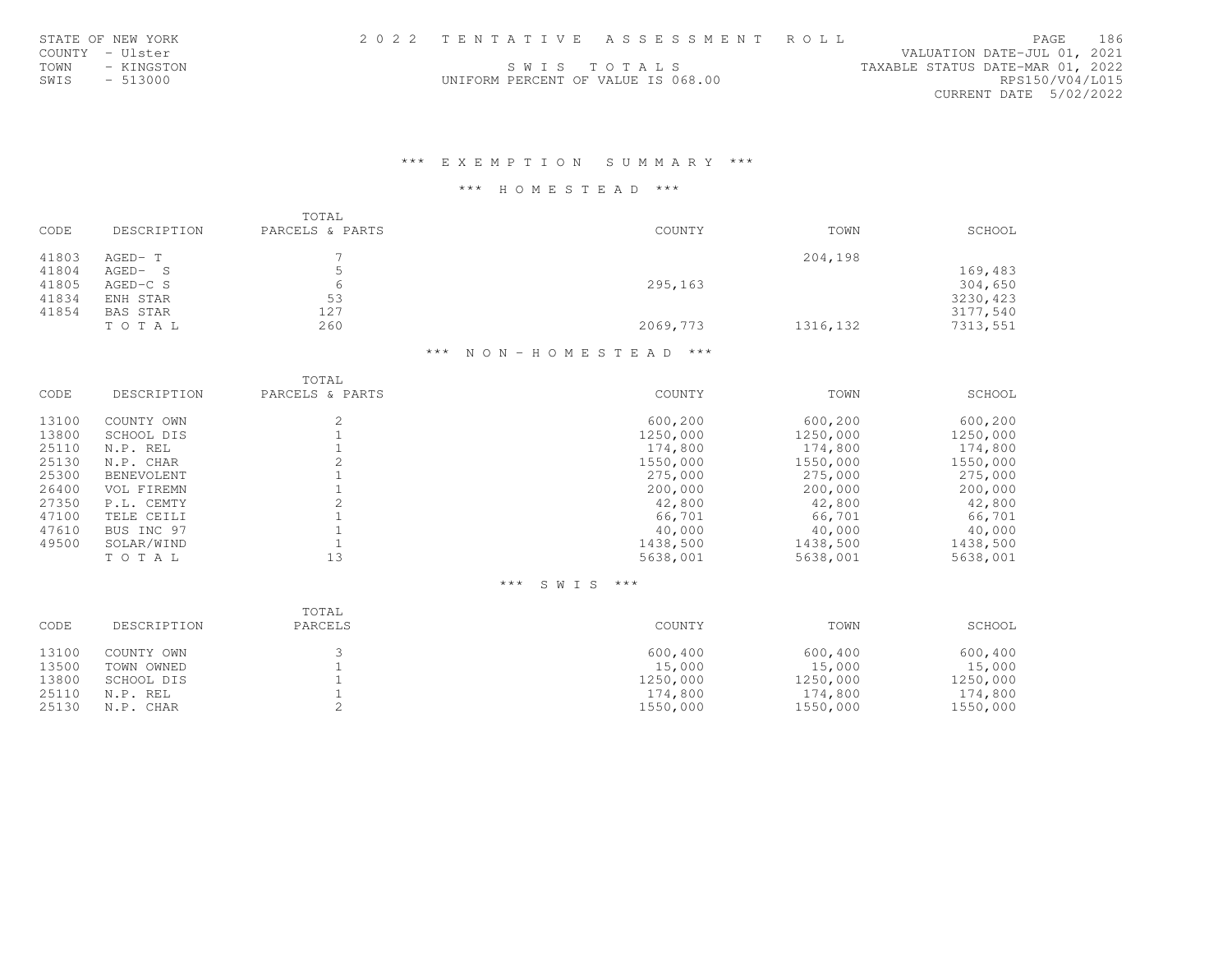|      | STATE OF NEW YORK |  | 2022 TENTATIVE ASSESSMENT ROLL     |                                  | PAGE 187                    |  |
|------|-------------------|--|------------------------------------|----------------------------------|-----------------------------|--|
|      | COUNTY - Ulster   |  |                                    |                                  | VALUATION DATE-JUL 01, 2021 |  |
| TOWN | - KINGSTON        |  | SWIS TOTALS                        | TAXABLE STATUS DATE-MAR 01, 2022 |                             |  |
| SWIS | - 513000          |  | UNIFORM PERCENT OF VALUE IS 068.00 |                                  | RPS150/V04/L015             |  |
|      |                   |  |                                    |                                  | CURRENT DATE 5/02/2022      |  |

## \*\*\* S W I S \*\*\*

|       |                   | TOTAL          |          |          |           |
|-------|-------------------|----------------|----------|----------|-----------|
| CODE  | DESCRIPTION       | PARCELS        | COUNTY   | TOWN     | SCHOOL    |
| 25300 | <b>BENEVOLENT</b> |                | 275,000  | 275,000  | 275,000   |
| 26400 | VOL FIREMN        |                | 200,000  | 200,000  | 200,000   |
| 27350 | P.L. CEMTY        | $\overline{c}$ | 42,800   | 42,800   | 42,800    |
| 33201 | CO TX SALE        | 3              | 249,000  | 249,000  |           |
| 41101 | ELG VET CT        | $\overline{c}$ | 1,900    | 1,900    |           |
| 41120 | VETWAR CTS        | 22             | 465,675  | 418,335  | 203,280   |
| 41130 | VETCOM CTS        | 10             | 342,375  | 306,325  | 154,000   |
| 41140 | VETDIS CTS        |                | 6,475    | 6,475    | 6,475     |
| 41161 | $CW_15_VET$       |                | 24,000   | 9,240    |           |
| 41162 | $CW_15_VET$       |                | 54,114   |          |           |
| 41163 | $CW_15_VET$       |                |          | 27,720   |           |
| 41172 | CW_DIS_VET        |                | 25,239   |          |           |
| 41173 | CW_DIS_VET        |                |          | 25,239   |           |
| 41800 | AGED-ALL          |                | 52,500   | 52,500   | 52,500    |
| 41802 | $AGED-C$          | 12             | 538,132  |          |           |
| 41803 | AGED-T            |                |          | 204,198  |           |
| 41804 | $AGED-$<br>- S    | 5              |          |          | 169,483   |
| 41805 | AGED-C S          | 6              | 295,163  |          | 304,650   |
| 41834 | ENH STAR          | 53             |          |          | 3230, 423 |
| 41854 | <b>BAS STAR</b>   | 127            |          |          | 3177,540  |
| 47100 | TELE CEILI        |                | 66,701   | 66,701   | 66,701    |
| 47610 | BUS INC 97        |                | 40,000   | 40,000   | 40,000    |
| 49500 | SOLAR/WIND        |                | 1438,500 | 1438,500 | 1438,500  |
|       | TOTAL             | 273            | 7707,774 | 6954,133 | 12951,552 |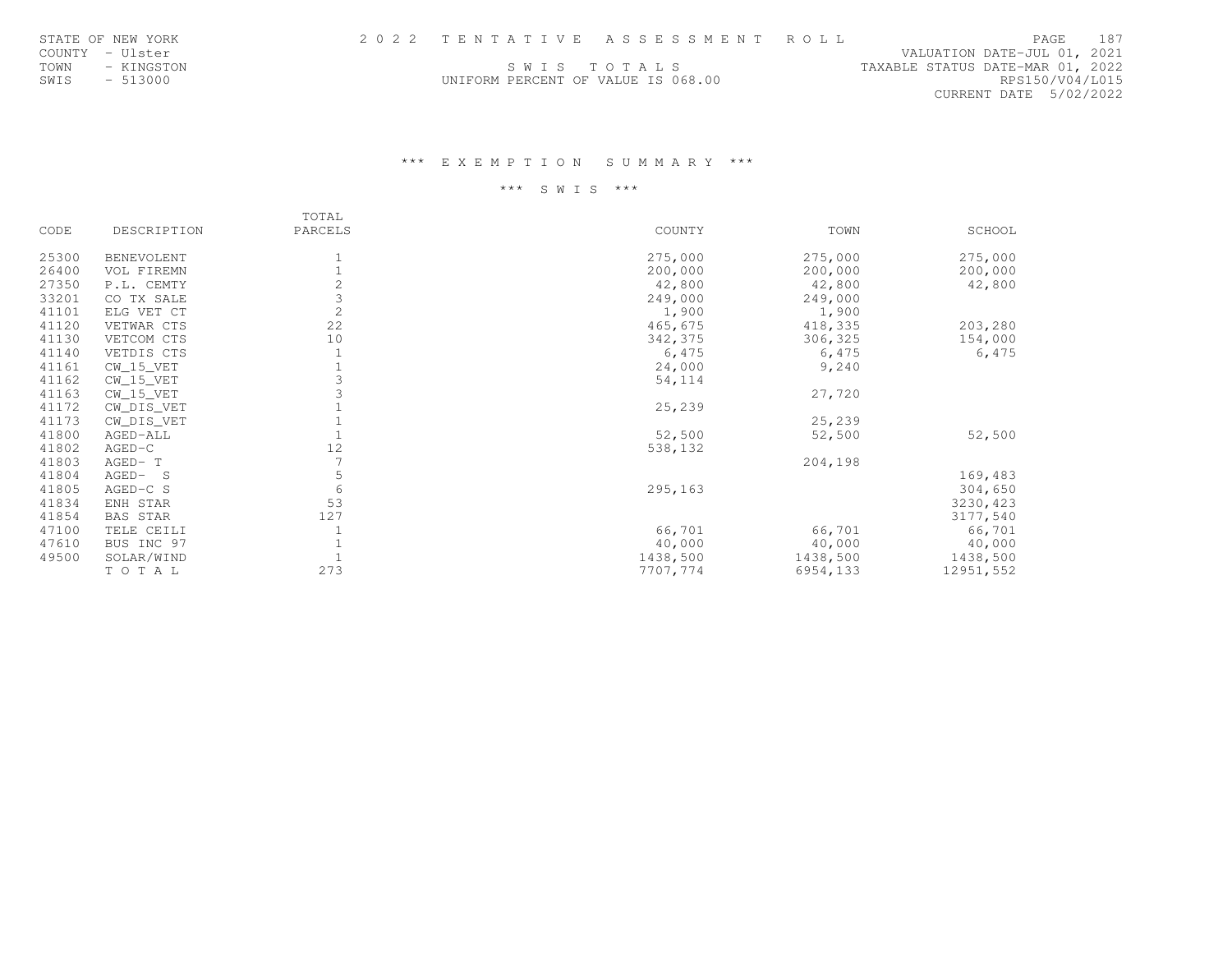|      | STATE OF NEW YORK |                                    | 2022 TENTATIVE ASSESSMENT ROLL |                                  |                        | PAGE | 188 |
|------|-------------------|------------------------------------|--------------------------------|----------------------------------|------------------------|------|-----|
|      | COUNTY - Ulster   |                                    |                                | VALUATION DATE-JUL 01, 2021      |                        |      |     |
| TOWN | - KINGSTON        | SWIS TOTALS                        |                                | TAXABLE STATUS DATE-MAR 01, 2022 |                        |      |     |
| SWIS | $-513000$         | UNIFORM PERCENT OF VALUE IS 068.00 |                                |                                  | RPS150/V04/L015        |      |     |
|      |                   |                                    |                                |                                  | CURRENT DATE 5/02/2022 |      |     |

# \*\*\* G R A N D T O T A L S \*\*\*

| <b>ROLL</b><br>SEC | DESCRIPTION       | TOTAL<br>PARCELS & PARTS | ASSESSED<br>LAND | ASSESSED<br>TOTAL      | TAXABLE<br>COUNTY | TAXABLE<br>TOWN | TAXABLE<br>SCHOOL | STAR<br>TAXABLE |
|--------------------|-------------------|--------------------------|------------------|------------------------|-------------------|-----------------|-------------------|-----------------|
| $\mathbf{1}$       | TAXABLE           | 488                      | 12574,500        | 54954,893              | 52900,320         | 53653,961       | 54064,505         | 47656,542       |
| 3                  | STATE OWNED LAND  | 1                        |                  |                        |                   |                 |                   |                 |
| 8                  | WHOLLY EXEMPT     | $\overline{4}$           | 75,200           | 75,200                 |                   |                 |                   |                 |
| $\star$            | TOTAL<br>SUB      | 493                      | 12649,700        | 55030,093              | 52900,320         | 53653,961       | 54064,505         | 47656,542       |
| $\star\star$       | GRAND TOTAL       | 493                      | 12649,700        | 55030,093              | 52900,320         | 53653,961       | 54064,505         | 47656,542       |
|                    |                   |                          |                  | $***$<br>NON-HOMESTEAD | $***$             |                 |                   |                 |
| ROLL<br>SEC        | DESCRIPTION       | TOTAL<br>PARCELS & PARTS | ASSESSED<br>LAND | ASSESSED<br>TOTAL      | TAXABLE<br>COUNTY | TAXABLE<br>TOWN | TAXABLE<br>SCHOOL | STAR<br>TAXABLE |
| $\mathbf{1}$       | TAXABLE           | 86                       | 8104,125         | 20039,691              | 18561,191         | 18561,191       | 18561,191         | 18561,191       |
| 3                  | STATE OWNED LAND  | 55                       | 3018,800         | 3018,800               | 3018,800          | 3018,800        | 3018,800          | 3018,800        |
| 5                  | SPECIAL FRANCHISE | 5                        |                  | 956,109                | 956,109           | 956,109         | 956,109           | 956,109         |
| 6                  | UTILITIES & N.C.  | 15                       | 420,025          | 3939,403               | 3872,702          | 3872,702        | 3872,702          | 3872,702        |
| 8                  | WHOLLY EXEMPT     | 14                       | 1275,950         | 4286,550               |                   |                 |                   |                 |
| $\star$            | TOTAL<br>SUB      | 175                      | 12818,900        | 32240,553              | 26408,802         | 26408,802       | 26408,802         | 26408,802       |
| $\star\star$       | GRAND TOTAL       | 175                      | 12818,900        | 32240,553              | 26408,802         | 26408,802       | 26408,802         | 26408,802       |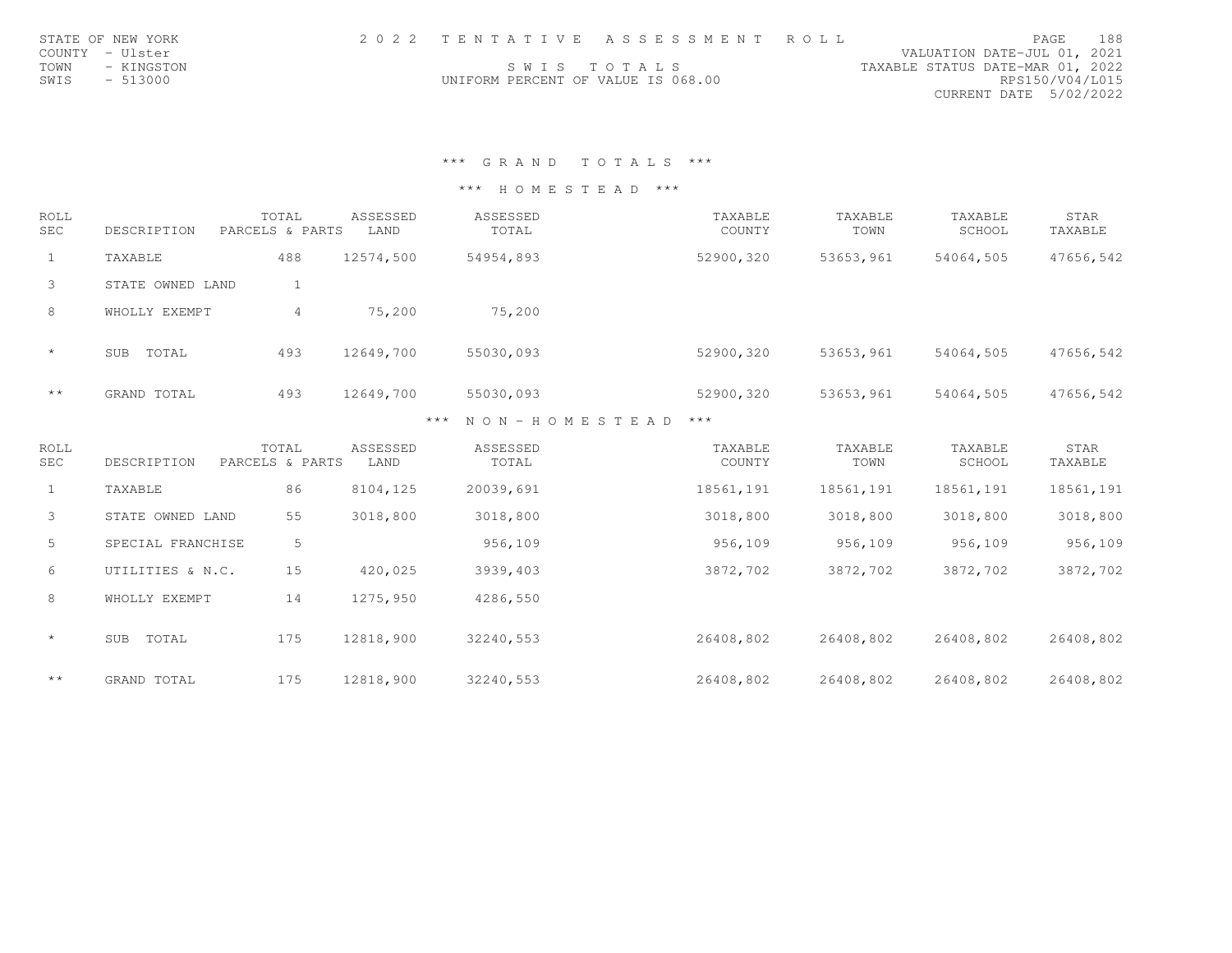|      | STATE OF NEW YORK |                                    | 2022 TENTATIVE ASSESSMENT ROLL |                                  |                        | PAGE. | 189 |
|------|-------------------|------------------------------------|--------------------------------|----------------------------------|------------------------|-------|-----|
|      | COUNTY - Ulster   |                                    |                                | VALUATION DATE-JUL 01, 2021      |                        |       |     |
| TOWN | - KINGSTON        |                                    | SWIS TOTALS                    | TAXABLE STATUS DATE-MAR 01, 2022 |                        |       |     |
| SWIS | $-513000$         | UNIFORM PERCENT OF VALUE IS 068.00 |                                |                                  | RPS150/V04/L015        |       |     |
|      |                   |                                    |                                |                                  | CURRENT DATE 5/02/2022 |       |     |

## \*\*\* S W I S \*\*\*

| <b>ROLL</b><br>SEC | DESCRIPTION         | TOTAL<br>PARCELS | ASSESSED<br>LAND | ASSESSED<br>TOTAL | TAXABLE<br>COUNTY | TAXABLE<br>TOWN | TAXABLE<br>SCHOOL | STAR<br>TAXABLE |
|--------------------|---------------------|------------------|------------------|-------------------|-------------------|-----------------|-------------------|-----------------|
|                    | TAXABLE             | 573              | 20678,625        | 74994,584         | 71461,511         | 72215,152       | 72625,696         | 66217,733       |
| 3                  | STATE OWNED LAND    | 56               | 3018,800         | 3018,800          | 3018,800          | 3018,800        | 3018,800          | 3018,800        |
| 5                  | SPECIAL FRANCHISE   | 5                |                  | 956,109           | 956,109           | 956,109         | 956,109           | 956,109         |
| 6                  | UTILITIES & N.C.    | 15               | 420,025          | 3939,403          | 3872,702          | 3872,702        | 3872,702          | 3872,702        |
| 8                  | WHOLLY EXEMPT       | 18               | 1351,150         | 4361,750          |                   |                 |                   |                 |
| $\star$            | <b>SUB</b><br>TOTAL | 667              | 25468,600        | 87270,646         | 79309,122         | 80062,763       | 80473.307         | 74065,344       |
| $\star\star$       | GRAND TOTAL         | 667              | 25468,600        | 87270,646         | 79309,122         | 80062,763       | 80473,307         | 74065,344       |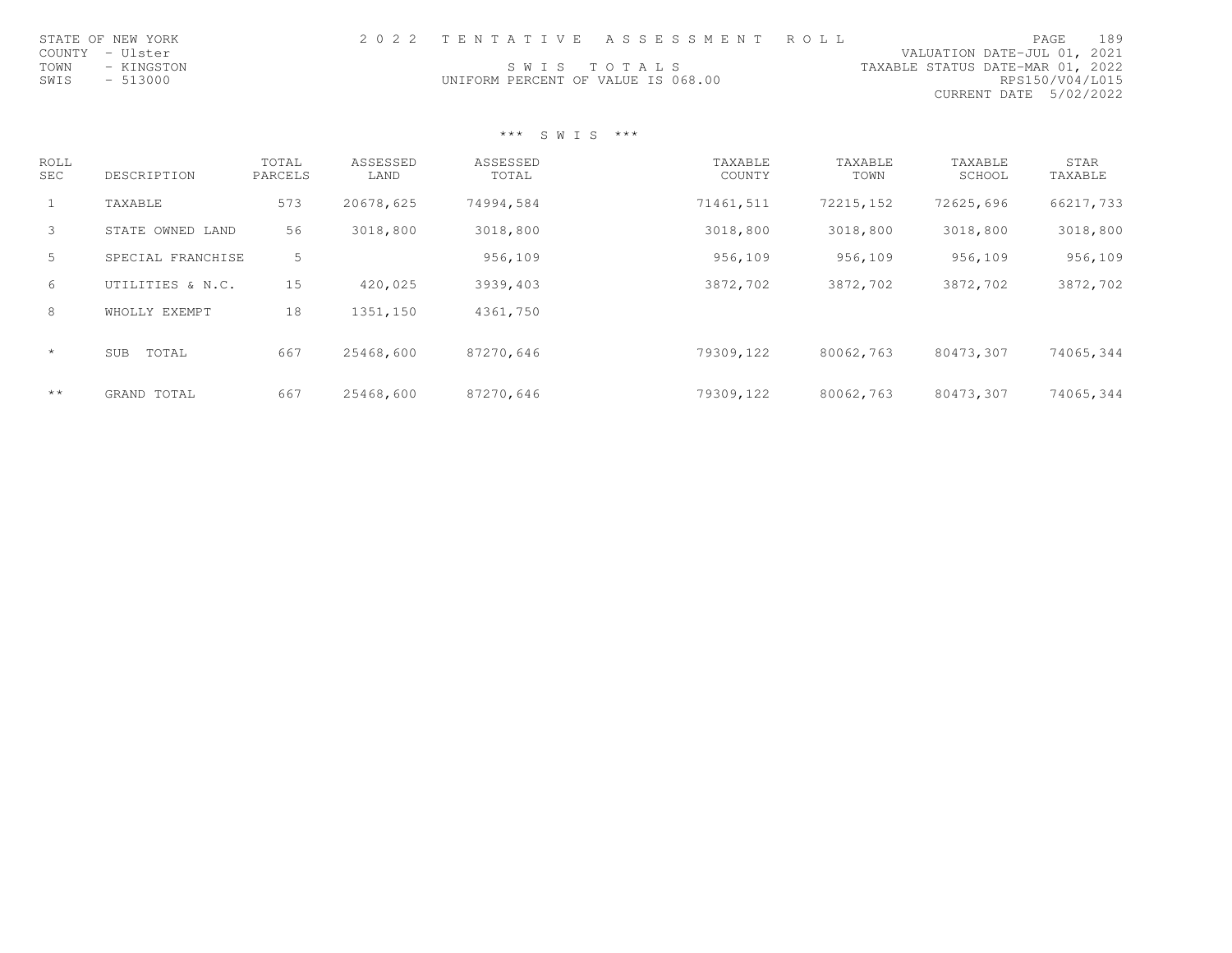| STATE OF NEW YORK<br>COUNTY - Ulster<br>TOWN - KINGSTON<br>SWIS<br>$-5130$ | 2022 TENTATIVE ASSESSMENT ROLL<br>TOWN TOTALS<br>UNIFORM PERCENT OF VALUE IS 068.00 | 190<br>PAGE.<br>VALUATION DATE-JUL 01, 2021<br>TAXABLE STATUS DATE-MAR 01, 2022<br>RPS150/V04/L015 |
|----------------------------------------------------------------------------|-------------------------------------------------------------------------------------|----------------------------------------------------------------------------------------------------|
|                                                                            |                                                                                     | CURRENT DATE 5/02/2022                                                                             |

## \*\*\* S P E C I A L D I S T R I C T S U M M A R Y \*\*\*

#### \*\*\* H O M E S T E A D \*\*\*

|                    |         | TOTAL EXTENSION | <b>EXTENSION</b> | AD VALOREM | EXEMP T | <b>TAXABLE</b> |
|--------------------|---------|-----------------|------------------|------------|---------|----------------|
| CODE DISTRICT NAME | PARCELS | TYPE.           | VALUE            | VALUE.     | AMOUNT  | VALUE          |
|                    | PARTS   |                 |                  |            |         |                |

#### NO SPECIAL DISTRICTS AT THIS LEVEL

### \*\*\* N O N - H O M E S T E A D \*\*\*

|      |               | TOTAL   | EXTENSION   | <b>EXTENSION</b> | AD VALOREM | <b>EXEMPT</b>    | TAXABLE |
|------|---------------|---------|-------------|------------------|------------|------------------|---------|
| CODE | DISTRICT NAME | PARCELS | <b>TYPE</b> | VALUE            | VALUE      | AMOUNT<br>$   -$ | VALUE   |
|      |               | , PARTS |             |                  |            |                  |         |

#### NO SPECIAL DISTRICTS AT THIS LEVEL

#### \*\*\* T O W N \*\*\*

| CODE | DISTRICT NAME PARCELS | TOTAL EXTENSION<br>TYPE. | EXTENSION<br>VALUE. | AD VALOREM<br>VALUE. | <b>F.XF.MPT</b><br>AMOUNT | <b>TAXABLE</b><br>VALUE |
|------|-----------------------|--------------------------|---------------------|----------------------|---------------------------|-------------------------|
|      | FD061 Sawkill fire    | 665 TOTAL                |                     | 87267,408            | 4677.451                  | 82589,957               |

### \*\*\* S C H O O L D I S T R I C T S U M M A R Y \*\*\*

| CODE   | DISTRICT NAME      | TOTAL<br>PARCELS & PARTS | ASSESSED<br>LAND | ASSESSED<br>TOTAL | EXEMPT<br>AMOUNT | TOTAL<br>TAXABLE | STAR<br><b>AMOUNT</b> | STAR<br>TAXABLE |
|--------|--------------------|--------------------------|------------------|-------------------|------------------|------------------|-----------------------|-----------------|
| 510800 | KINGSTON CONSOLIDA | 493                      | 12649,700        | 55030,093         | 965,588          | 54064,505        | 6407.963              | 47656,542       |
|        | SUB-TOTAL          | 493                      | 12649,700        | 55030,093         | 965,588          | 54064,505        | 6407,963              | 47656,542       |
|        | TOTAL              | 493                      | 12649,700        | 55030,093         | 965,588          | 54064,505        | 6407,963              | 47656,542       |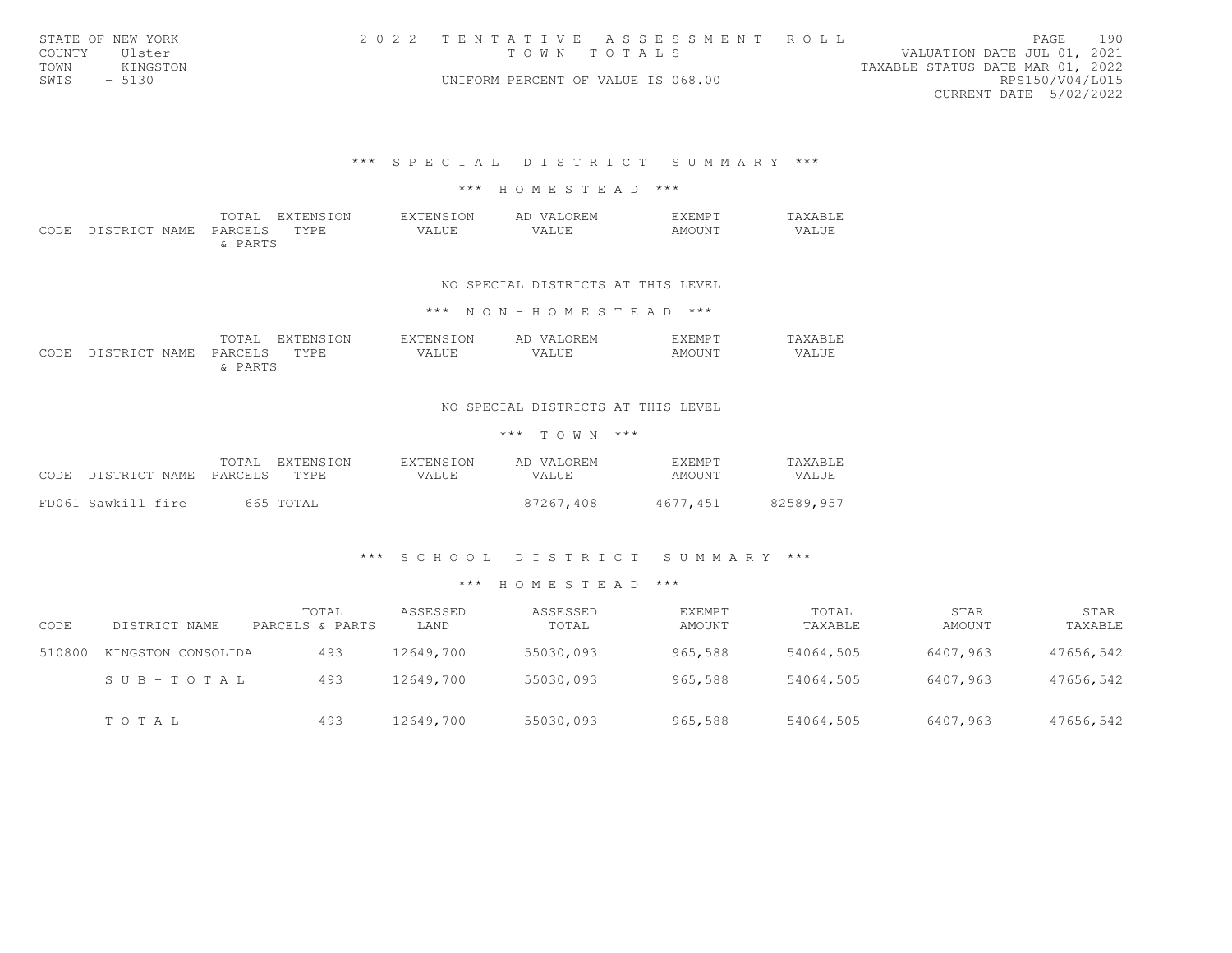| STATE OF NEW YORK  | 2022 TENTATIVE ASSESSMENT ROLL     |                                  | PAGE.                  | 191 |
|--------------------|------------------------------------|----------------------------------|------------------------|-----|
| COUNTY - Ulster    | TOWN TOTALS                        | VALUATION DATE-JUL 01, 2021      |                        |     |
| TOWN<br>- KINGSTON |                                    | TAXABLE STATUS DATE-MAR 01, 2022 |                        |     |
| SWIS - 5130        | UNIFORM PERCENT OF VALUE IS 068.00 |                                  | RPS150/V04/L015        |     |
|                    |                                    |                                  | CURRENT DATE 5/02/2022 |     |

## \*\*\* N O N - H O M E S T E A D \*\*\*

| CODE   | DISTRICT NAME         | TOTAL<br>PARCELS & PARTS | ASSESSED<br>LAND | ASSESSED<br>TOTAL    | <b>EXEMPT</b><br><b>AMOUNT</b> | TOTAL<br>TAXABLE | STAR<br>AMOUNT | STAR<br>TAXABLE |
|--------|-----------------------|--------------------------|------------------|----------------------|--------------------------------|------------------|----------------|-----------------|
| 510800 | KINGSTON CONSOLIDA    | 175                      | 12818,900        | 32240,553            | 5831,751                       | 26408,802        |                | 26408,802       |
|        | $S \cup B - TO T A L$ | 175                      | 12818,900        | 32240,553            | 5831,751                       | 26408,802        |                | 26408,802       |
|        | TOTAL                 | 175                      | 12818,900        | 32240,553            | 5831,751                       | 26408,802        |                | 26408,802       |
|        |                       |                          |                  | T O W N ***<br>$***$ |                                |                  |                |                 |
| CODE   | DISTRICT NAME         | TOTAL<br>PARCELS         | ASSESSED<br>LAND | ASSESSED<br>TOTAL    | <b>EXEMPT</b><br>AMOUNT        | TOTAL<br>TAXABLE | STAR<br>AMOUNT | STAR<br>TAXABLE |
| 510800 | KINGSTON CONSOLIDA    | 667                      | 25468,600        | 87270,646            | 6797,339                       | 80473,307        | 6407,963       | 74065,344       |
|        | SUB-TOTAL             | 667                      | 25468,600        | 87270,646            | 6797,339                       | 80473,307        | 6407,963       | 74065,344       |
| 510899 | AREA LIBRARY          | 667                      | 25468,600        | 87270,646            | 6797,339                       | 80473,307        | 6407,963       | 74065,344       |
|        | TOTAL                 | 1,334                    | 50937,200        | 174541,292           | 13594,678                      | 160946,614       | 12815,926      | 148130,688      |

# \*\*\* S Y S T E M C O D E S S U M M A R Y \*\*\*

| CODE  | DESCRIPTION | TOTAL<br>PARCELS & PARTS | COUNTY                                     | TOWN             | SCHOOL           |
|-------|-------------|--------------------------|--------------------------------------------|------------------|------------------|
| 50000 | ST OWND LN  |                          |                                            |                  |                  |
|       | TOTAL       | $\bigcirc$<br>∠          | 60,000<br>60,000                           | 60,000<br>60,000 | 60,000<br>60,000 |
|       |             |                          | $N$ O $N$ - H O M E S T E A D ***<br>$***$ |                  |                  |
| CODE  | DESCRIPTION | TOTAL<br>PARCELS & PARTS | COUNTY                                     | TOWN             | SCHOOL           |
| 50000 | ST OWND LN  | $\Delta$                 | 193,750                                    | 193,750          | 193,750          |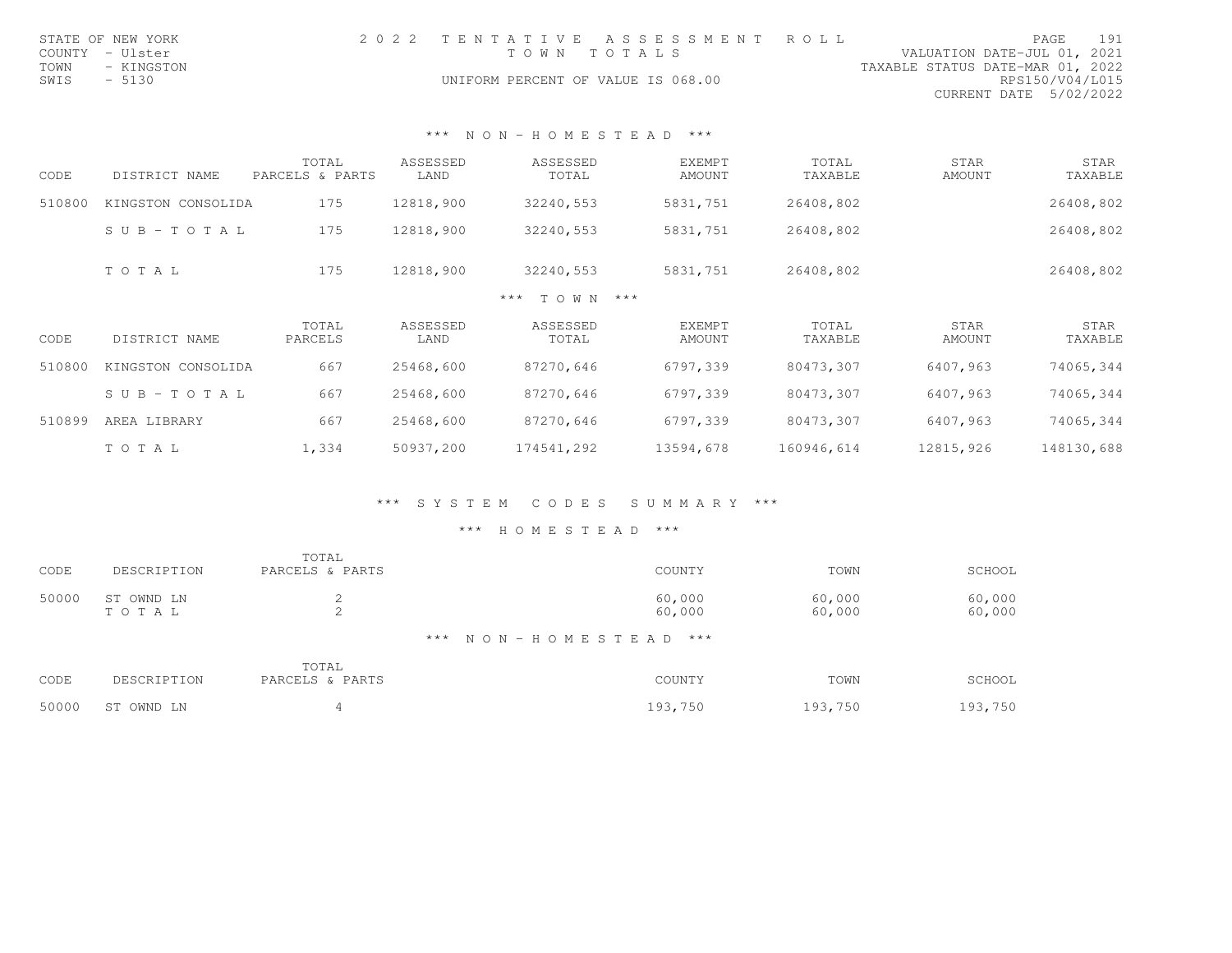|      | STATE OF NEW YORK |                                    | 2022 TENTATIVE ASSESSMENT ROLL |                                  | PAGE.                       | 192 |
|------|-------------------|------------------------------------|--------------------------------|----------------------------------|-----------------------------|-----|
|      | COUNTY - Ulster   | TOWN TOTALS                        |                                |                                  | VALUATION DATE-JUL 01, 2021 |     |
| TOWN | - KINGSTON        |                                    |                                | TAXABLE STATUS DATE-MAR 01, 2022 |                             |     |
| SWIS | $-5130$           | UNIFORM PERCENT OF VALUE IS 068.00 |                                |                                  | RPS150/V04/L015             |     |
|      |                   |                                    |                                |                                  | CURRENT DATE 5/02/2022      |     |

## \*\*\* S Y S T E M C O D E S S U M M A R Y \*\*\*

#### \*\*\* N O N - H O M E S T E A D \*\*\*

| CODE  | DESCRIPTION | TOTAL<br>PARCELS & PARTS | COUNTY           | TOWN    | SCHOOL  |
|-------|-------------|--------------------------|------------------|---------|---------|
|       | TOTAL       | 4                        | 193,750          | 193,750 | 193,750 |
|       |             |                          | $***$ TOWN $***$ |         |         |
| CODE  | DESCRIPTION | TOTAL<br>PARCELS         | COUNTY           | TOWN    | SCHOOL  |
| 50000 | ST OWND LN  | 6                        | 253,750          | 253,750 | 253,750 |

T O T A L 6 253,750 253,750 253,750

# \*\*\* E X E M P T I O N S U M M A R Y \*\*\*

|       |             | TOTAL           |         |         |         |
|-------|-------------|-----------------|---------|---------|---------|
| CODE  | DESCRIPTION | PARCELS & PARTS | COUNTY  | TOWN    | SCHOOL  |
| 13100 | COUNTY OWN  |                 | 200     | 200     | 200     |
| 13500 | TOWN OWNED  |                 | 15,000  | 15,000  | 15,000  |
| 33201 | CO TX SALE  |                 | 249,000 | 249,000 |         |
| 41101 | ELG VET CT  | 2               | 1,900   | 1,900   |         |
| 41120 | VETWAR CTS  | 22              | 465,675 | 418,335 | 203,280 |
| 41130 | VETCOM CTS  | 10              | 342,375 | 306,325 | 154,000 |
| 41140 | VETDIS CTS  |                 | 6,475   | 6,475   | 6,475   |
| 41161 | CW 15 VET   |                 | 24,000  | 9,240   |         |
| 41162 | CW 15 VET   |                 | 54,114  |         |         |
| 41163 | CW 15 VET   |                 |         | 27,720  |         |
| 41172 | CW_DIS_VET  |                 | 25,239  |         |         |
| 41173 | CW DIS VET  |                 |         | 25,239  |         |
| 41800 | AGED-ALL    |                 | 52,500  | 52,500  | 52,500  |
| 41802 | $AGED-C$    | 12              | 538,132 |         |         |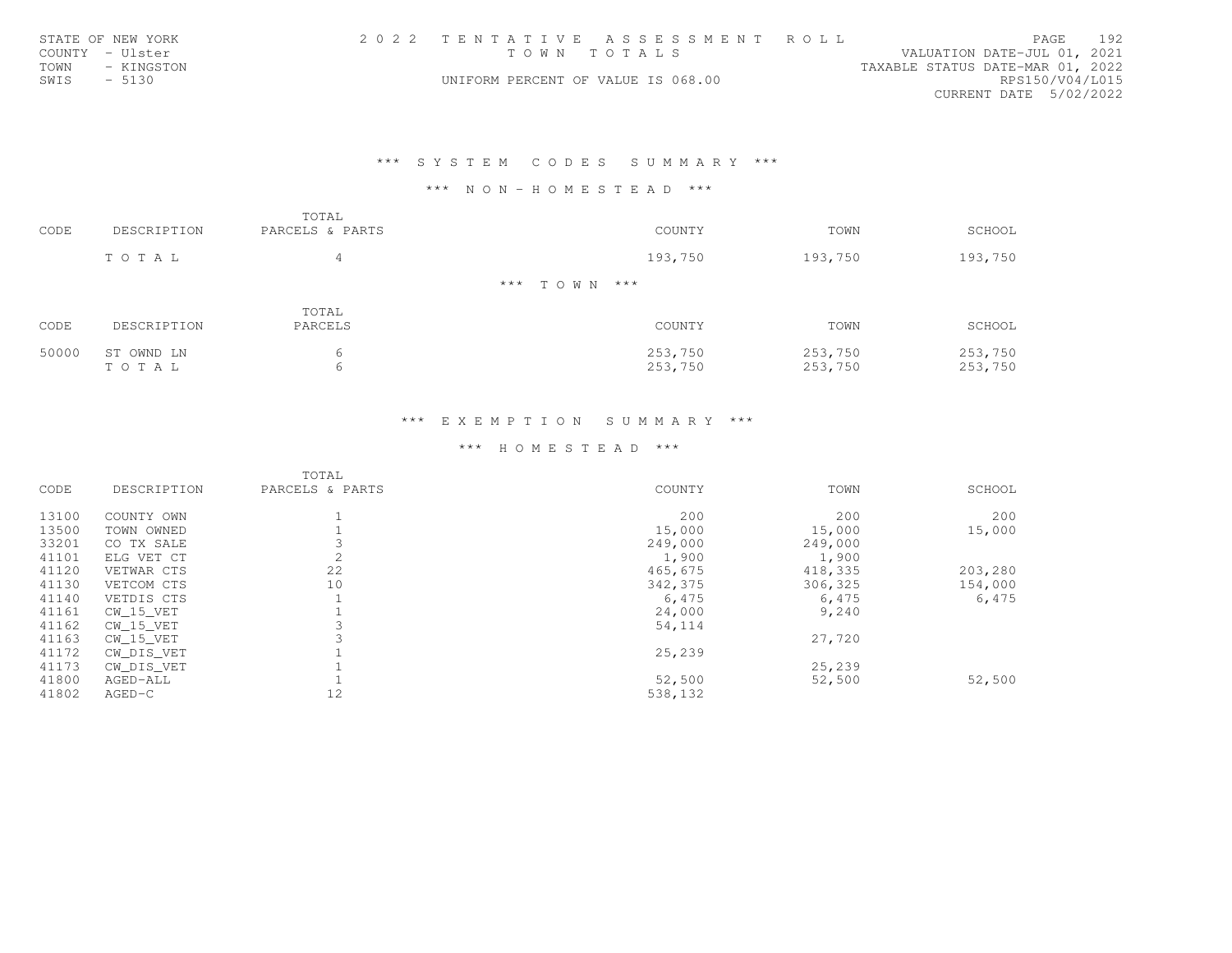| STATE OF NEW YORK  | 2022 TENTATIVE ASSESSMENT ROLL     |                                  | PAGE.           | 193 |
|--------------------|------------------------------------|----------------------------------|-----------------|-----|
| COUNTY - Ulster    | TOWN TOTALS                        | VALUATION DATE-JUL 01, 2021      |                 |     |
| TOWN<br>- KINGSTON |                                    | TAXABLE STATUS DATE-MAR 01, 2022 |                 |     |
| SWIS - 5130        | UNIFORM PERCENT OF VALUE IS 068.00 |                                  | RPS150/V04/L015 |     |
|                    |                                    | CURRENT DATE 5/02/2022           |                 |     |

## \*\*\* H O M E S T E A D \*\*\*

| SCHOOL    |
|-----------|
|           |
| 169,483   |
| 304,650   |
| 3230, 423 |
| 3177,540  |
| 7313,551  |
|           |

# \*\*\* N O N - H O M E S T E A D \*\*\*

| CODE  | DESCRIPTION       | TOTAL<br>PARCELS & PARTS | COUNTY   | TOWN     | SCHOOL   |
|-------|-------------------|--------------------------|----------|----------|----------|
|       |                   |                          |          |          |          |
| 13100 | COUNTY OWN        | 2                        | 600,200  | 600,200  | 600,200  |
| 13800 | SCHOOL DIS        |                          | 1250,000 | 1250,000 | 1250,000 |
| 25110 | N.P. REL          |                          | 174,800  | 174,800  | 174,800  |
| 25130 | N.P. CHAR         |                          | 1550,000 | 1550,000 | 1550,000 |
| 25300 | <b>BENEVOLENT</b> |                          | 275,000  | 275,000  | 275,000  |
| 26400 | VOL FIREMN        |                          | 200,000  | 200,000  | 200,000  |
| 27350 | P.L. CEMTY        |                          | 42,800   | 42,800   | 42,800   |
| 47100 | TELE CEILI        |                          | 66,701   | 66,701   | 66,701   |
| 47610 | BUS INC 97        |                          | 40,000   | 40,000   | 40,000   |
| 49500 | SOLAR/WIND        |                          | 1438,500 | 1438,500 | 1438,500 |
|       | TOTAL             | 13                       | 5638,001 | 5638,001 | 5638,001 |

# \*\*\* T O W N \*\*\*

| CODE  | DESCRIPTION | TOTAL<br>PARCELS | COUNTY   | TOWN     | SCHOOL   |
|-------|-------------|------------------|----------|----------|----------|
| 13100 | COUNTY OWN  |                  | 600,400  | 600,400  | 600,400  |
| 13500 | TOWN OWNED  |                  | 15,000   | 15,000   | 15,000   |
| 13800 | SCHOOL DIS  |                  | 1250,000 | 1250,000 | 1250,000 |
| 25110 | N.P. REL    |                  | 174,800  | 174,800  | 174,800  |
| 25130 | N.P. CHAR   |                  | 1550,000 | 1550,000 | 1550,000 |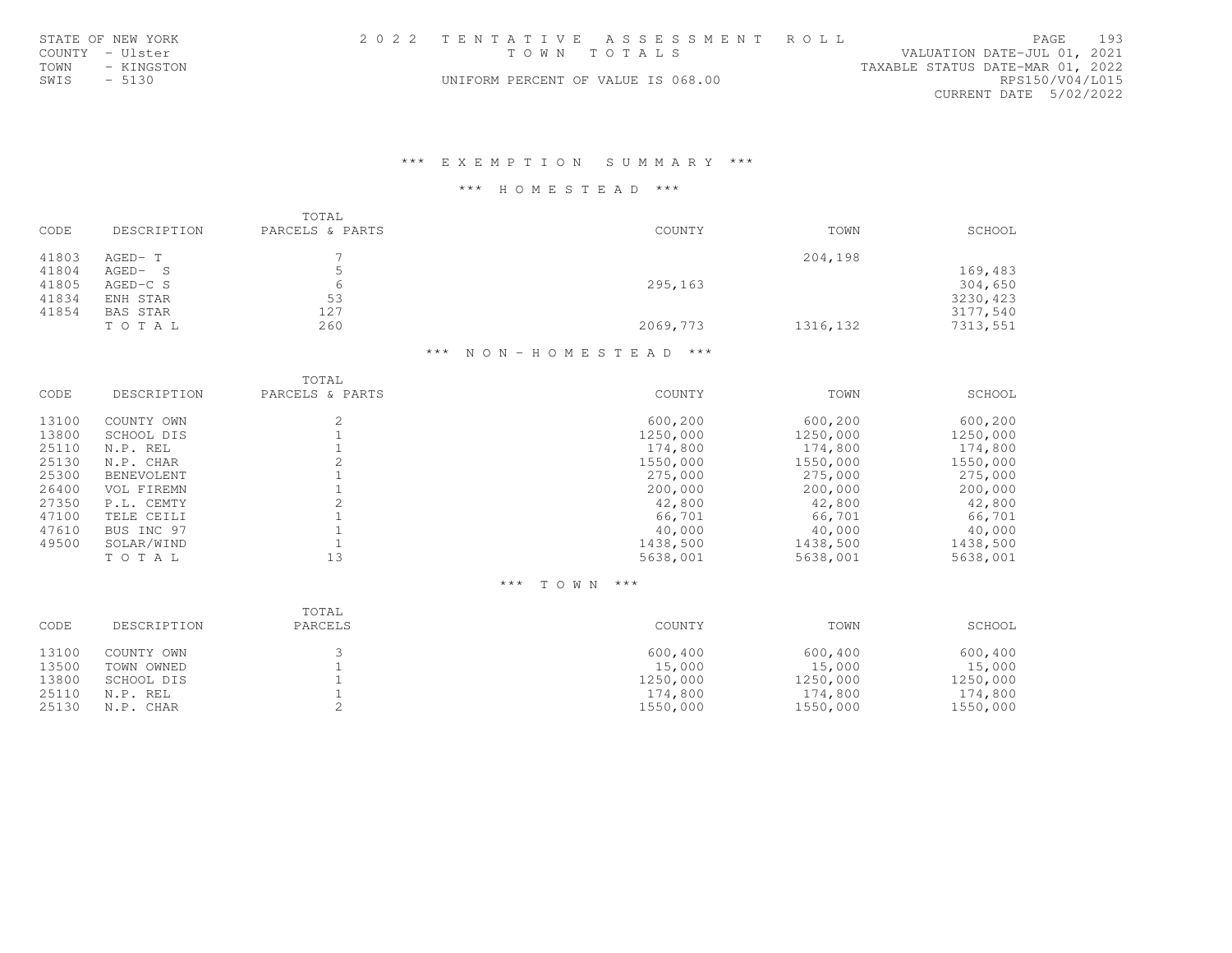|      | STATE OF NEW YORK | 2022 TENTATIVE ASSESSMENT ROLL     | 194<br>PAGE                      |
|------|-------------------|------------------------------------|----------------------------------|
|      | COUNTY - Ulster   | TOWN TOTALS                        | VALUATION DATE-JUL 01, 2021      |
| TOWN | - KINGSTON        |                                    | TAXABLE STATUS DATE-MAR 01, 2022 |
| SWIS | - 5130            | UNIFORM PERCENT OF VALUE IS 068.00 | RPS150/V04/L015                  |
|      |                   |                                    | CURRENT DATE 5/02/2022           |

## \*\*\* T O W N \*\*\*

|       |                   | TOTAL          |          |          |           |
|-------|-------------------|----------------|----------|----------|-----------|
| CODE  | DESCRIPTION       | PARCELS        | COUNTY   | TOWN     | SCHOOL    |
| 25300 | <b>BENEVOLENT</b> |                | 275,000  | 275,000  | 275,000   |
| 26400 | VOL FIREMN        |                | 200,000  | 200,000  | 200,000   |
| 27350 | P.L. CEMTY        | 2              | 42,800   | 42,800   | 42,800    |
| 33201 | CO TX SALE        | 3              | 249,000  | 249,000  |           |
| 41101 | ELG VET CT        | $\overline{c}$ | 1,900    | 1,900    |           |
| 41120 | VETWAR CTS        | 22             | 465,675  | 418,335  | 203,280   |
| 41130 | VETCOM CTS        | 10             | 342,375  | 306,325  | 154,000   |
| 41140 | VETDIS CTS        |                | 6,475    | 6,475    | 6,475     |
| 41161 | $CW_15_VET$       |                | 24,000   | 9,240    |           |
| 41162 | $CW_15_VET$       |                | 54,114   |          |           |
| 41163 | $CW_15_VET$       |                |          | 27,720   |           |
| 41172 | CW_DIS_VET        |                | 25,239   |          |           |
| 41173 | CW_DIS_VET        |                |          | 25,239   |           |
| 41800 | AGED-ALL          |                | 52,500   | 52,500   | 52,500    |
| 41802 | $AGED-C$          | 12             | 538,132  |          |           |
| 41803 | AGED-T            |                |          | 204,198  |           |
| 41804 | $AGED-$<br>- S    | 5              |          |          | 169,483   |
| 41805 | AGED-C S          | 6              | 295,163  |          | 304,650   |
| 41834 | ENH STAR          | 53             |          |          | 3230, 423 |
| 41854 | BAS STAR          | 127            |          |          | 3177,540  |
| 47100 | TELE CEILI        |                | 66,701   | 66,701   | 66,701    |
| 47610 | BUS INC 97        |                | 40,000   | 40,000   | 40,000    |
| 49500 | SOLAR/WIND        |                | 1438,500 | 1438,500 | 1438,500  |
|       | TOTAL             | 273            | 7707,774 | 6954,133 | 12951,552 |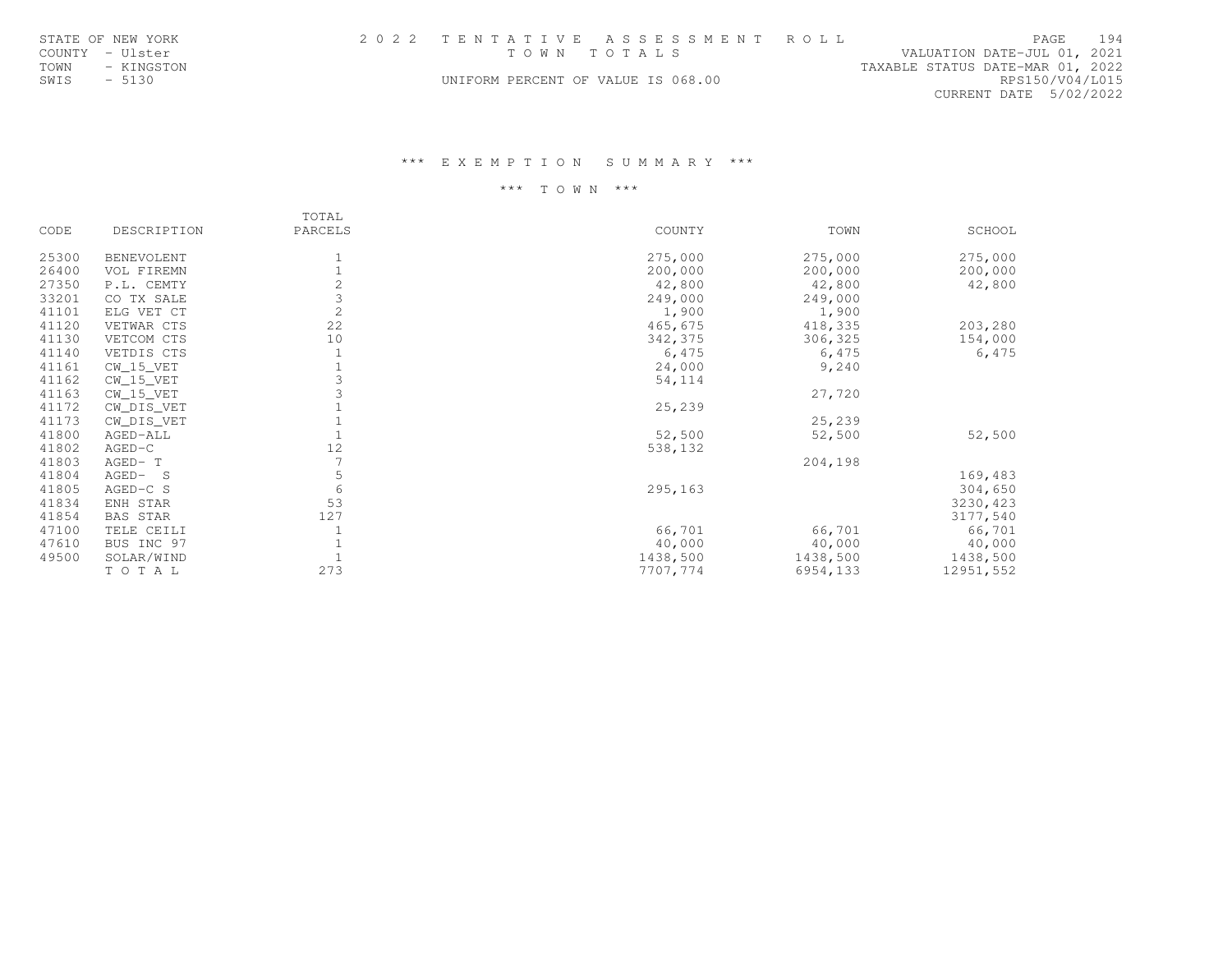|      | STATE OF NEW YORK | 2022 TENTATIVE ASSESSMENT ROLL     | 195<br>PAGE.                     |
|------|-------------------|------------------------------------|----------------------------------|
|      | COUNTY - Ulster   | TOWN TOTALS                        | VALUATION DATE-JUL 01, 2021      |
| TOWN | - KINGSTON        |                                    | TAXABLE STATUS DATE-MAR 01, 2022 |
| SWIS | $-5130$           | UNIFORM PERCENT OF VALUE IS 068.00 | RPS150/V04/L015                  |
|      |                   |                                    | CURRENT DATE 5/02/2022           |

# \*\*\* G R A N D T O T A L S \*\*\*

| <b>ROLL</b><br>SEC | DESCRIPTION       | TOTAL<br>PARCELS & PARTS | ASSESSED<br>LAND | ASSESSED<br>TOTAL      | TAXABLE<br>COUNTY | TAXABLE<br>TOWN | TAXABLE<br>SCHOOL | STAR<br>TAXABLE |
|--------------------|-------------------|--------------------------|------------------|------------------------|-------------------|-----------------|-------------------|-----------------|
| $\mathbf{1}$       | TAXABLE           | 488                      | 12574,500        | 54954,893              | 52900,320         | 53653,961       | 54064,505         | 47656,542       |
| 3                  | STATE OWNED LAND  | $\mathbf{1}$             |                  |                        |                   |                 |                   |                 |
| 8                  | WHOLLY EXEMPT     | $\overline{4}$           | 75,200           | 75,200                 |                   |                 |                   |                 |
| $\star$            | TOTAL<br>SUB      | 493                      | 12649,700        | 55030,093              | 52900,320         | 53653,961       | 54064,505         | 47656,542       |
| $\star$ $\star$    | GRAND TOTAL       | 493                      | 12649,700        | 55030,093              | 52900,320         | 53653,961       | 54064,505         | 47656,542       |
|                    |                   |                          |                  | NON-HOMESTEAD<br>$***$ | $\star\star\star$ |                 |                   |                 |
| ROLL<br>SEC        | DESCRIPTION       | TOTAL<br>PARCELS & PARTS | ASSESSED<br>LAND | ASSESSED<br>TOTAL      | TAXABLE<br>COUNTY | TAXABLE<br>TOWN | TAXABLE<br>SCHOOL | STAR<br>TAXABLE |
| $\mathbf{1}$       | TAXABLE           | 86                       | 8104,125         | 20039,691              | 18561,191         | 18561,191       | 18561,191         | 18561,191       |
| 3                  | STATE OWNED LAND  | 55                       | 3018,800         | 3018,800               | 3018,800          | 3018,800        | 3018,800          | 3018,800        |
| 5                  | SPECIAL FRANCHISE | 5                        |                  | 956,109                | 956,109           | 956,109         | 956,109           | 956,109         |
| 6                  | UTILITIES & N.C.  | 15                       | 420,025          | 3939,403               | 3872,702          | 3872,702        | 3872,702          | 3872,702        |
| 8                  | WHOLLY EXEMPT     | 14                       | 1275,950         | 4286,550               |                   |                 |                   |                 |
| $\star$            | SUB<br>TOTAL      | 175                      | 12818,900        | 32240,553              | 26408,802         | 26408,802       | 26408,802         | 26408,802       |
| $\star$ $\star$    | GRAND TOTAL       | 175                      | 12818,900        | 32240,553              | 26408,802         | 26408,802       | 26408,802         | 26408,802       |